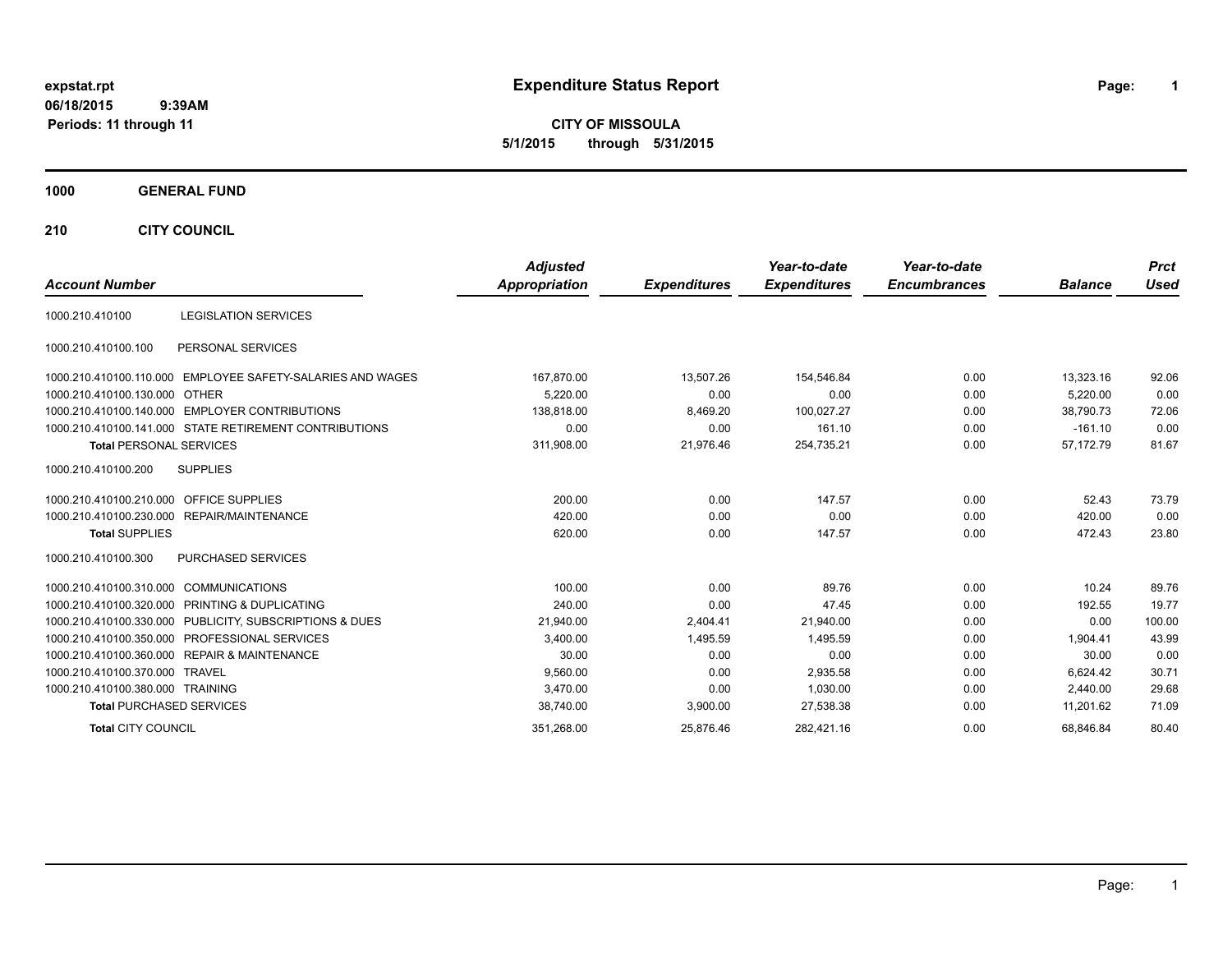**2**

**CITY OF MISSOULA 5/1/2015 through 5/31/2015**

**1000 GENERAL FUND**

**220 MAYOR**

| <b>Account Number</b>                   |                                                         | <b>Adjusted</b><br><b>Appropriation</b> | <b>Expenditures</b> | Year-to-date<br><b>Expenditures</b> | Year-to-date<br><b>Encumbrances</b> | <b>Balance</b> | <b>Prct</b><br><b>Used</b> |
|-----------------------------------------|---------------------------------------------------------|-----------------------------------------|---------------------|-------------------------------------|-------------------------------------|----------------|----------------------------|
| 1000.220.410210                         | <b>ADMINISTRATION</b>                                   |                                         |                     |                                     |                                     |                |                            |
| 1000.220.410210.100                     | PERSONAL SERVICES                                       |                                         |                     |                                     |                                     |                |                            |
|                                         | 1000.220.410210.110.000 SALARIES AND WAGES              | 292,159.00                              | 23,400.77           | 271,928.73                          | 0.00                                | 20.230.27      | 93.08                      |
|                                         | 1000.220.410210.120.000 OVERTIME/TERMINATION            | 500.00                                  | 0.00                | 0.00                                | 0.00                                | 500.00         | 0.00                       |
| 1000.220.410210.130.000 OTHER           |                                                         | 6,600.00                                | 0.00                | 0.00                                | 0.00                                | 6,600.00       | 0.00                       |
|                                         | 1000.220.410210.140.000 EMPLOYER CONTRIBUTIONS          | 90,363.00                               | 6,442.55            | 83,324.50                           | 0.00                                | 7,038.50       | 92.21                      |
|                                         | 1000.220.410210.141.000 STATE RETIREMENT CONTRIBUTIONS  | 0.00                                    | 0.00                | 353.06                              | 0.00                                | $-353.06$      | 0.00                       |
| <b>Total PERSONAL SERVICES</b>          |                                                         | 389,622.00                              | 29,843.32           | 355,606.29                          | 0.00                                | 34,015.71      | 91.27                      |
| 1000.220.410210.200                     | <b>SUPPLIES</b>                                         |                                         |                     |                                     |                                     |                |                            |
| 1000.220.410210.210.000 OFFICE SUPPLIES |                                                         | 1,004.00                                | 29.97               | 749.06                              | 0.00                                | 254.94         | 74.61                      |
|                                         | 1000.220.410210.220.000 OPERATING SUPPLIES              | 1,120.00                                | 46.00               | 426.18                              | 0.00                                | 693.82         | 38.05                      |
|                                         | 1000.220.410210.230.000 REPAIR/MAINTENANCE              | 100.00                                  | 0.00                | 0.00                                | 0.00                                | 100.00         | 0.00                       |
| 1000.220.410210.231.000 GASOLINE        |                                                         | 108.00                                  | 0.00                | 80.36                               | 0.00                                | 27.64          | 74.41                      |
| <b>Total SUPPLIES</b>                   |                                                         | 2,332.00                                | 75.97               | 1,255.60                            | 0.00                                | 1,076.40       | 53.84                      |
| 1000.220.410210.300                     | PURCHASED SERVICES                                      |                                         |                     |                                     |                                     |                |                            |
| 1000.220.410210.310.000 COMMUNICATIONS  |                                                         | 712.00                                  | 0.00                | 474.02                              | 0.00                                | 237.98         | 66.58                      |
|                                         | 1000.220.410210.320.000 PRINTING & DUPLICATING          | 956.00                                  | 0.00                | 33.40                               | 0.00                                | 922.60         | 3.49                       |
|                                         | 1000.220.410210.330.000 PUBLICITY, SUBSCRIPTIONS & DUES | 7,710.00                                | 0.00                | 8,129.67                            | 0.00                                | $-419.67$      | 105.44                     |
|                                         | 1000.220.410210.344.000 TELEPHONE SERVICE               | 4,124.00                                | 248.12              | 3,064.20                            | 0.00                                | 1,059.80       | 74.30                      |
|                                         | 1000.220.410210.350.000 PROFESSIONAL SERVICES           | 2,072.00                                | 0.00                | 652.66                              | 0.00                                | 1,419.34       | 31.50                      |
|                                         | 1000.220.410210.360.000 REPAIR & MAINTENANCE            | 1,305.00                                | 11.57               | 330.41                              | 0.00                                | 974.59         | 25.32                      |
| 1000.220.410210.370.000 TRAVEL          |                                                         | 2.008.00                                | 0.00                | 348.36                              | 0.00                                | 1.659.64       | 17.35                      |
| 1000.220.410210.380.000 TRAINING        |                                                         | 1,600.00                                | 0.00                | 100.00                              | 0.00                                | 1,500.00       | 6.25                       |
|                                         | 1000.220.410210.390.000 OTHER PURCHASED SERVICES        | 1,050.00                                | 89.10               | 1,029.25                            | 0.00                                | 20.75          | 98.02                      |
| <b>Total PURCHASED SERVICES</b>         |                                                         | 21,537.00                               | 348.79              | 14,161.97                           | 0.00                                | 7,375.03       | 65.76                      |
| <b>Total ADMINISTRATION</b>             |                                                         | 413,491.00                              | 30,268.08           | 371,023.86                          | 0.00                                | 42,467.14      | 89.73                      |
| 1000000110000                           | BURLIO BEL ITIOHO                                       |                                         |                     |                                     |                                     |                |                            |

1000.220.410225 PUBLIC RELATIONS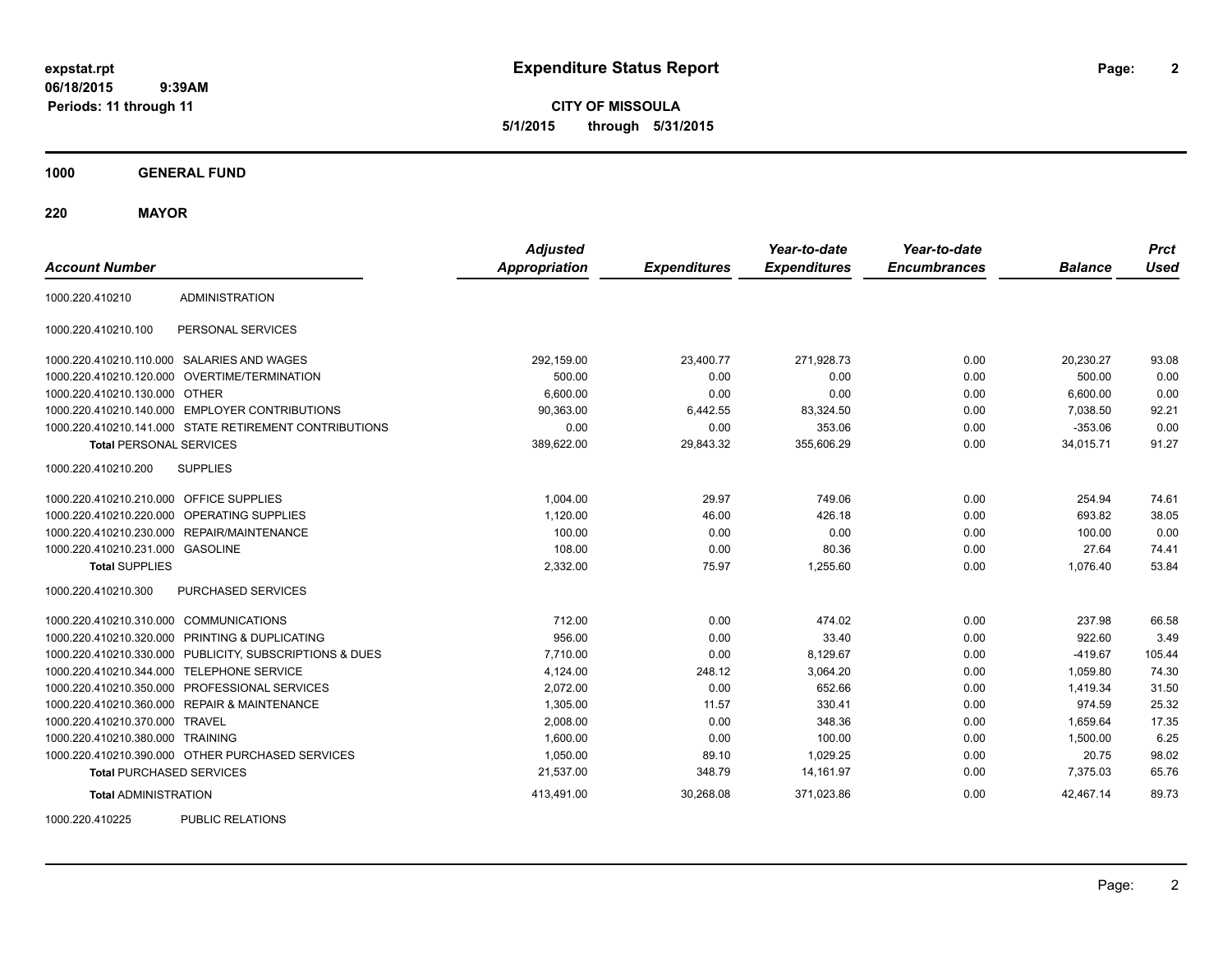**CITY OF MISSOULA 5/1/2015 through 5/31/2015**

**1000 GENERAL FUND**

**220 MAYOR**

| <b>Account Number</b>                                   | <b>Adjusted</b><br><b>Appropriation</b> | <b>Expenditures</b> | Year-to-date<br><b>Expenditures</b> | Year-to-date<br><b>Encumbrances</b> | <b>Balance</b> | <b>Prct</b><br><b>Used</b> |
|---------------------------------------------------------|-----------------------------------------|---------------------|-------------------------------------|-------------------------------------|----------------|----------------------------|
| 1000.220.410225.100<br>PERSONAL SERVICES                |                                         |                     |                                     |                                     |                |                            |
| 1000.220.410225.110.000 SALARIES AND WAGES              | 5,962.00                                | 477.58              | 5,540.07                            | 0.00                                | 421.93         | 92.92                      |
| 1000.220.410225.140.000 EMPLOYER CONTRIBUTIONS          | 1,842.00                                | 147.11              | 2,442.13                            | 0.00                                | $-600.13$      | 132.58                     |
| <b>Total PERSONAL SERVICES</b>                          | 7,804.00                                | 624.69              | 7,982.20                            | 0.00                                | $-178.20$      | 102.28                     |
| <b>SUPPLIES</b><br>1000.220.410225.200                  |                                         |                     |                                     |                                     |                |                            |
| 1000.220.410225.240.000 OTHER SUPPLIES                  | 400.00                                  | 0.00                | 0.00                                | 0.00                                | 400.00         | 0.00                       |
| <b>Total SUPPLIES</b>                                   | 400.00                                  | 0.00                | 0.00                                | 0.00                                | 400.00         | 0.00                       |
| <b>PURCHASED SERVICES</b><br>1000.220.410225.300        |                                         |                     |                                     |                                     |                |                            |
| 1000.220.410225.330.000 PUBLICITY, SUBSCRIPTIONS & DUES | 1,970.00                                | 16.00               | 2,072.00                            | 0.00                                | $-102.00$      | 105.18                     |
| 1000.220.410225.390.000 OTHER PURCHASED SERVICES        | 200.00                                  | 0.00                | 0.00                                | 0.00                                | 200.00         | 0.00                       |
| <b>Total PURCHASED SERVICES</b>                         | 2,170.00                                | 16.00               | 2,072.00                            | 0.00                                | 98.00          | 95.48                      |
| <b>Total PUBLIC RELATIONS</b>                           | 10.374.00                               | 640.69              | 10.054.20                           | 0.00                                | 319.80         | 96.92                      |
| <b>ADMINISTRATION</b><br>1000.220.410250                |                                         |                     |                                     |                                     |                |                            |
| 1000.220.410250.100<br>PERSONAL SERVICES                |                                         |                     |                                     |                                     |                |                            |
| 1000.220.410250.110.000 SALARIES AND WAGES              | 69,954.00                               | 5,361.39            | 61,339.22                           | 0.00                                | 8,614.78       | 87.69                      |
| 1000.220.410250.140.000 EMPLOYER CONTRIBUTIONS          | 20,992.00                               | 1,663.00            | 19,380.64                           | 0.00                                | 1,611.36       | 92.32                      |
| <b>Total PERSONAL SERVICES</b>                          | 90,946.00                               | 7,024.39            | 80,719.86                           | 0.00                                | 10,226.14      | 88.76                      |
| 1000.220.410250.300<br>PURCHASED SERVICES               |                                         |                     |                                     |                                     |                |                            |
| 1000.220.410250.320.000 PRINTING & DUPLICATING          | 2.100.00                                | 0.00                | 276.70                              | 0.00                                | 1,823.30       | 13.18                      |
| 1000.220.410250.344.000 TELEPHONE SERVICE               | 1,952.00                                | 122.70              | 1,495.76                            | 0.00                                | 456.24         | 76.63                      |
| 1000.220.410250.350.000 PROFESSIONAL SERVICES           | 1,235.00                                | 0.00                | 202.50                              | 0.00                                | 1,032.50       | 16.40                      |
| 1000.220.410250.380.000 TRAINING                        | 420.00                                  | 0.00                | 0.00                                | 0.00                                | 420.00         | 0.00                       |
| <b>Total PURCHASED SERVICES</b>                         | 5,707.00                                | 122.70              | 1,974.96                            | 0.00                                | 3,732.04       | 34.61                      |
| <b>Total ADMINISTRATION</b>                             | 96,653.00                               | 7,147.09            | 82,694.82                           | 0.00                                | 13.958.18      | 85.56                      |
| <b>Total MAYOR</b>                                      | 520,518.00                              | 38,055.86           | 463,772.88                          | 0.00                                | 56,745.12      | 89.10                      |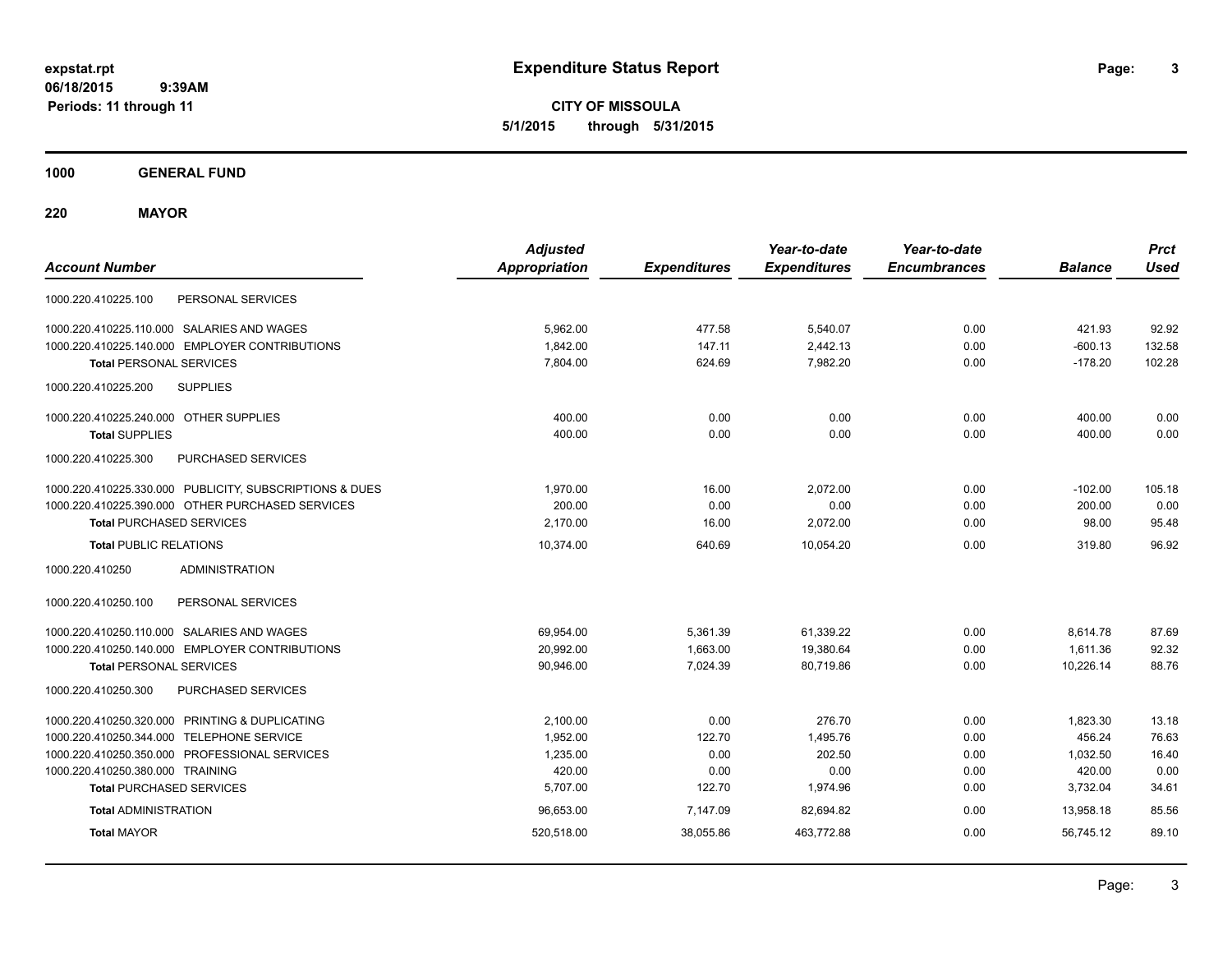**CITY OF MISSOULA 5/1/2015 through 5/31/2015**

**1000 GENERAL FUND**

|                                         |                                                         | <b>Adjusted</b>      |                     | Year-to-date        | Year-to-date        |                | <b>Prct</b> |
|-----------------------------------------|---------------------------------------------------------|----------------------|---------------------|---------------------|---------------------|----------------|-------------|
| <b>Account Number</b>                   |                                                         | <b>Appropriation</b> | <b>Expenditures</b> | <b>Expenditures</b> | <b>Encumbrances</b> | <b>Balance</b> | <b>Used</b> |
| 1000.221.410810                         | <b>ADMINISTRATION</b>                                   |                      |                     |                     |                     |                |             |
| 1000.221.410810.100                     | PERSONAL SERVICES                                       |                      |                     |                     |                     |                |             |
|                                         | 1000.221.410810.110.000 SALARIES AND WAGES              | 102,470.00           | 10,432.06           | 86,586.78           | 0.00                | 15,883.22      | 84.50       |
|                                         | 1000.221.410810.140.000 EMPLOYER CONTRIBUTIONS          | 34,869.00            | 3,044.85            | 26,316.03           | 0.00                | 8,552.97       | 75.47       |
|                                         | 1000.221.410810.141.000 STATE RETIREMENT CONTRIBUTIONS  | 0.00                 | 0.00                | 176.74              | 0.00                | $-176.74$      | 0.00        |
| <b>Total PERSONAL SERVICES</b>          |                                                         | 137,339.00           | 13,476.91           | 113,079.55          | 0.00                | 24,259.45      | 82.34       |
| 1000.221.410810.200                     | <b>SUPPLIES</b>                                         |                      |                     |                     |                     |                |             |
| 1000.221.410810.210.000 OFFICE SUPPLIES |                                                         | 1,000.00             | 77.43               | 397.28              | 0.00                | 602.72         | 39.73       |
| <b>Total SUPPLIES</b>                   |                                                         | 1.000.00             | 77.43               | 397.28              | 0.00                | 602.72         | 39.73       |
| 1000.221.410810.300                     | <b>PURCHASED SERVICES</b>                               |                      |                     |                     |                     |                |             |
| 1000.221.410810.310.000 COMMUNICATIONS  |                                                         | 150.00               | 0.00                | 356.07              | 0.00                | $-206.07$      | 237.38      |
|                                         | 1000.221.410810.320.000 PRINTING & DUPLICATING          | 517.00               | 0.00                | 689.67              | 0.00                | $-172.67$      | 133.40      |
|                                         | 1000.221.410810.330.000 PUBLICITY, SUBSCRIPTIONS & DUES | 750.00               | 0.00                | 1,176.90            | 0.00                | $-426.90$      | 156.92      |
|                                         | 1000.221.410810.344.000 TELEPHONE SERVICE               | 45.00                | 13.86               | 83.47               | 0.00                | $-38.47$       | 185.49      |
|                                         | 1000.221.410810.350.000 PROFESSIONAL SERVICES           | 0.00                 | 0.00                | 4,000.00            | 0.00                | $-4,000.00$    | 0.00        |
|                                         | 1000.221.410810.360.000 REPAIR & MAINTENANCE            | 1,260.00             | 0.00                | 476.13              | 0.00                | 783.87         | 37.79       |
| 1000.221.410810.370.000 TRAVEL          |                                                         | 995.00               | 0.00                | 423.13              | 0.00                | 571.87         | 42.53       |
| 1000.221.410810.380.000 TRAINING        |                                                         | 225.00               | 0.00                | 79.60               | 0.00                | 145.40         | 35.38       |
| <b>Total PURCHASED SERVICES</b>         |                                                         | 3,942.00             | 13.86               | 7,284.97            | 0.00                | $-3,342.97$    | 184.80      |
| <b>Total ADMINISTRATION</b>             |                                                         | 142,281.00           | 13,568.20           | 120.761.80          | 0.00                | 21,519.20      | 84.88       |
| 1000.221.410820                         | <b>TRAINING</b>                                         |                      |                     |                     |                     |                |             |
| 1000.221.410820.100                     | PERSONAL SERVICES                                       |                      |                     |                     |                     |                |             |
|                                         | 1000.221.410820.110.000 SALARIES AND WAGES              | 6,327.00             | 619.64              | 4,682.88            | 0.00                | 1,644.12       | 74.01       |
|                                         | 1000.221.410820.140.000 EMPLOYER CONTRIBUTIONS          | 2,132.00             | 179.00              | 1,424.75            | 0.00                | 707.25         | 66.83       |
| <b>Total PERSONAL SERVICES</b>          |                                                         | 8,459.00             | 798.64              | 6,107.63            | 0.00                | 2,351.37       | 72.20       |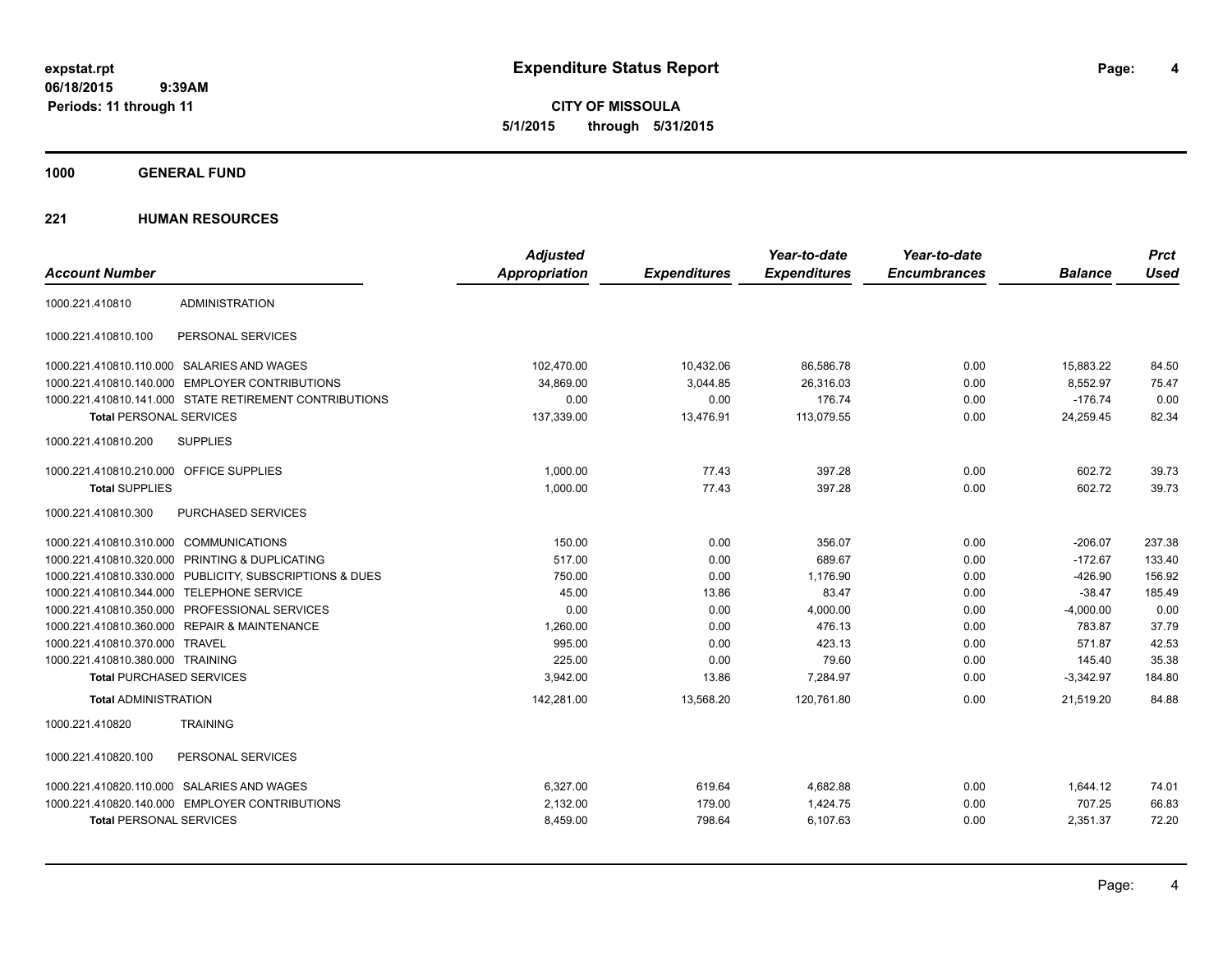**CITY OF MISSOULA 5/1/2015 through 5/31/2015**

## **1000 GENERAL FUND**

|                                           |                                                         | <b>Adjusted</b> |                     | Year-to-date        | Year-to-date        |                | <b>Prct</b> |
|-------------------------------------------|---------------------------------------------------------|-----------------|---------------------|---------------------|---------------------|----------------|-------------|
| <b>Account Number</b>                     |                                                         | Appropriation   | <b>Expenditures</b> | <b>Expenditures</b> | <b>Encumbrances</b> | <b>Balance</b> | <b>Used</b> |
| 1000.221.410820.200                       | <b>SUPPLIES</b>                                         |                 |                     |                     |                     |                |             |
| 1000.221.410820.210.000 OFFICE SUPPLIES   |                                                         | 405.00          | 0.00                | 0.00                | 0.00                | 405.00         | 0.00        |
| <b>Total SUPPLIES</b>                     |                                                         | 405.00          | 0.00                | 0.00                | 0.00                | 405.00         | 0.00        |
| 1000.221.410820.300                       | PURCHASED SERVICES                                      |                 |                     |                     |                     |                |             |
|                                           | 1000.221.410820.320.000 PRINTING & DUPLICATING          | 600.00          | 0.00                | 0.00                | 0.00                | 600.00         | 0.00        |
|                                           | 1000.221.410820.330.000 PUBLICITY, SUBSCRIPTIONS & DUES | 26.00           | 0.00                | 299.00              | 0.00                | $-273.00$      | 1,150.00    |
| 1000.221.410820.344.000 TELEPHONE SERVICE |                                                         | 34.00           | 0.00                | 0.00                | 0.00                | 34.00          | 0.00        |
|                                           | 1000.221.410820.350.000 PROFESSIONAL SERVICES           | 2,000.00        | 0.00                | 0.00                | 0.00                | 2,000.00       | 0.00        |
|                                           | 1000.221.410820.360.000 REPAIR & MAINTENANCE            | 1,556.00        | 0.00                | 0.00                | 0.00                | 1,556.00       | 0.00        |
| 1000.221.410820.370.000 TRAVEL            |                                                         | 600.00          | 0.00                | 0.00                | 0.00                | 600.00         | 0.00        |
| 1000.221.410820.380.000 TRAINING          |                                                         | 250.00          | 0.00                | 179.00              | 0.00                | 71.00          | 71.60       |
| <b>Total PURCHASED SERVICES</b>           |                                                         | 5,066.00        | 0.00                | 478.00              | 0.00                | 4,588.00       | 9.44        |
| <b>Total TRAINING</b>                     |                                                         | 13,930.00       | 798.64              | 6,585.63            | 0.00                | 7.344.37       | 47.28       |
| 1000.221.410840                           | <b>LABOR RELATIONS</b>                                  |                 |                     |                     |                     |                |             |
| 1000.221.410840.100                       | PERSONAL SERVICES                                       |                 |                     |                     |                     |                |             |
|                                           | 1000.221.410840.110.000 SALARIES AND WAGES              | 43,665.00       | 3,481.75            | 37,436.85           | 0.00                | 6,228.15       | 85.74       |
|                                           | 1000.221.410840.140.000 EMPLOYER CONTRIBUTIONS          | 17.970.00       | 1.428.44            | 16.086.88           | 0.00                | 1.883.12       | 89.52       |
| <b>Total PERSONAL SERVICES</b>            |                                                         | 61,635.00       | 4,910.19            | 53,523.73           | 0.00                | 8,111.27       | 86.84       |
| 1000.221.410840.200                       | <b>SUPPLIES</b>                                         |                 |                     |                     |                     |                |             |
| 1000.221.410840.210.000 OFFICE SUPPLIES   |                                                         | 950.00          | 0.00                | 78.66               | 0.00                | 871.34         | 8.28        |
| <b>Total SUPPLIES</b>                     |                                                         | 950.00          | 0.00                | 78.66               | 0.00                | 871.34         | 8.28        |
| 1000.221.410840.300                       | PURCHASED SERVICES                                      |                 |                     |                     |                     |                |             |
|                                           | 1000.221.410840.320.000 PRINTING & DUPLICATING          | 350.00          | 0.00                | 124.50              | 0.00                | 225.50         | 35.57       |
|                                           | 1000.221.410840.330.000 PUBLICITY, SUBSCRIPTIONS & DUES | 450.00          | 0.00                | 0.00                | 0.00                | 450.00         | 0.00        |
| 1000.221.410840.344.000 TELEPHONE SERVICE |                                                         | 24.00           | 0.00                | 0.00                | 0.00                | 24.00          | 0.00        |
|                                           |                                                         |                 |                     |                     |                     |                |             |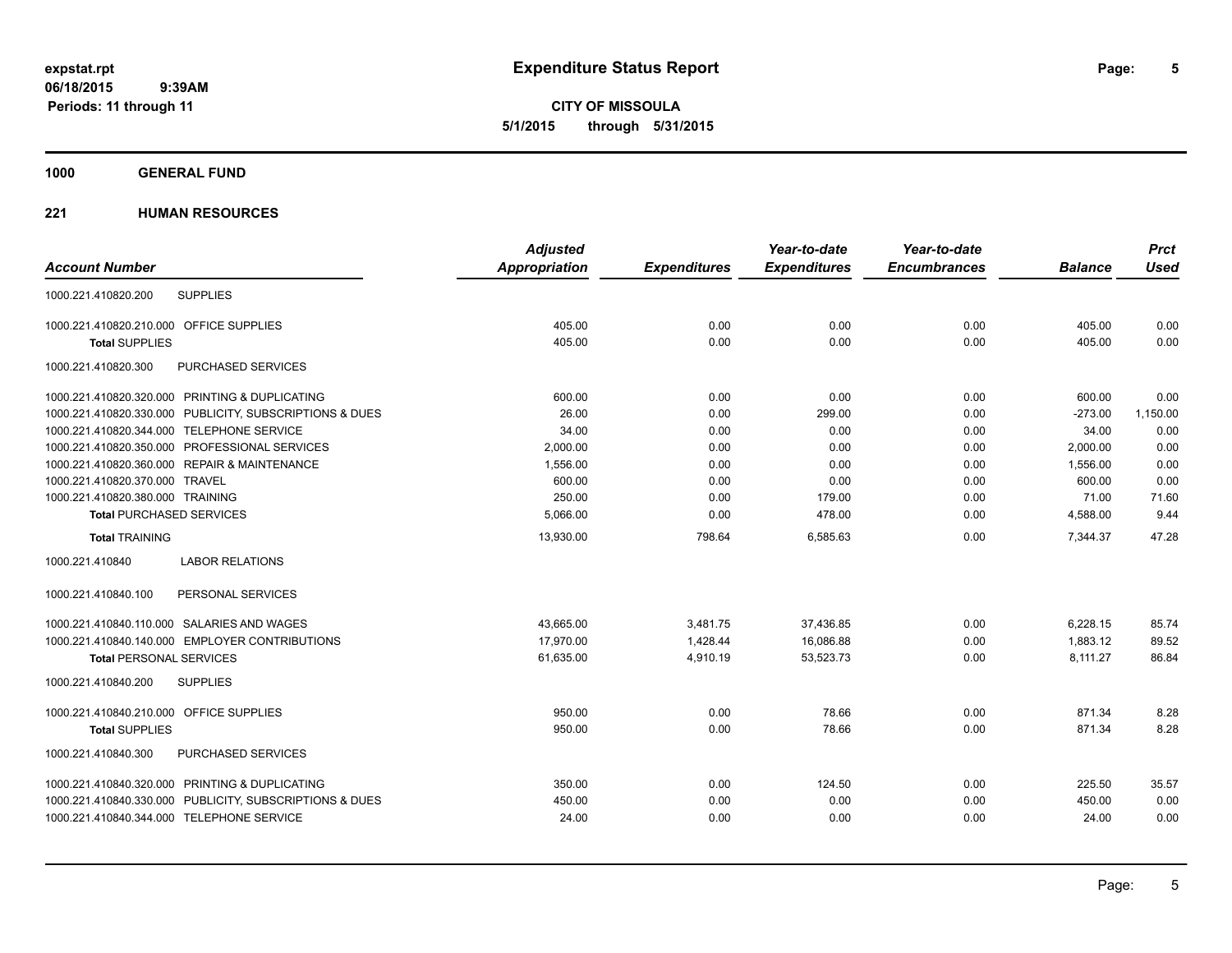**CITY OF MISSOULA 5/1/2015 through 5/31/2015**

## **1000 GENERAL FUND**

| <b>Account Number</b>                          | <b>Adjusted</b><br><b>Appropriation</b> | <b>Expenditures</b> | Year-to-date<br><b>Expenditures</b> | Year-to-date<br><b>Encumbrances</b> | <b>Balance</b> | <b>Prct</b><br><b>Used</b> |
|------------------------------------------------|-----------------------------------------|---------------------|-------------------------------------|-------------------------------------|----------------|----------------------------|
| 1000.221.410840.360.000 REPAIR & MAINTENANCE   | 1,526.00                                | 0.00                | 0.00                                | 0.00                                | 1,526.00       | 0.00                       |
| 1000.221.410840.370.000 TRAVEL                 | 815.00                                  | 0.00                | 298.03                              | 0.00                                | 516.97         | 36.57                      |
| 1000.221.410840.380.000 TRAINING               | 300.00                                  | 0.00                | 485.00                              | 0.00                                | $-185.00$      | 161.67                     |
| <b>Total PURCHASED SERVICES</b>                | 3,465.00                                | 0.00                | 907.53                              | 0.00                                | 2,557.47       | 26.19                      |
| <b>Total LABOR RELATIONS</b>                   | 66,050.00                               | 4,910.19            | 54,509.92                           | 0.00                                | 11,540.08      | 82.53                      |
| <b>EEO COMPLIANCE</b><br>1000.221.410850       |                                         |                     |                                     |                                     |                |                            |
| PERSONAL SERVICES<br>1000.221.410850.100       |                                         |                     |                                     |                                     |                |                            |
| 1000.221.410850.110.000 SALARIES AND WAGES     | 39.214.00                               | 3,784.12            | 32,616.98                           | 0.00                                | 6,597.02       | 83.18                      |
| 1000.221.410850.140.000 EMPLOYER CONTRIBUTIONS | 13,384.00                               | 1,137.18            | 10,389.19                           | 0.00                                | 2,994.81       | 77.62                      |
| <b>Total PERSONAL SERVICES</b>                 | 52,598.00                               | 4,921.30            | 43,006.17                           | 0.00                                | 9,591.83       | 81.76                      |
| 1000.221.410850.200<br><b>SUPPLIES</b>         |                                         |                     |                                     |                                     |                |                            |
| <b>Total SUPPLIES</b>                          | 0.00                                    | 0.00                | 0.00                                | 0.00                                | 0.00           | 0.00                       |
| 1000.221.410850.300<br>PURCHASED SERVICES      |                                         |                     |                                     |                                     |                |                            |
| 1000.221.410850.350.000 PROFESSIONAL SERVICES  | 9.000.00                                | 1,180.00            | 8,070.00                            | 0.00                                | 930.00         | 89.67                      |
| <b>Total PURCHASED SERVICES</b>                | 9,000.00                                | 1,180.00            | 8,070.00                            | 0.00                                | 930.00         | 89.67                      |
| <b>CAPITAL OUTLAY</b><br>1000.221.410850.900   |                                         |                     |                                     |                                     |                |                            |
| <b>Total CAPITAL OUTLAY</b>                    | 0.00                                    | 0.00                | 0.00                                | 0.00                                | 0.00           | 0.00                       |
| <b>Total EEO COMPLIANCE</b>                    | 61,598.00                               | 6,101.30            | 51,076.17                           | 0.00                                | 10,521.83      | 82.92                      |
| <b>EMPLOYEE BENEFITS</b><br>1000.221.410860    |                                         |                     |                                     |                                     |                |                            |
| 1000.221.410860.100<br>PERSONAL SERVICES       |                                         |                     |                                     |                                     |                |                            |
| 1000.221.410860.110.000 SALARIES AND WAGES     | 22,764.00                               | 2,172.99            | 20,441.04                           | 0.00                                | 2,322.96       | 89.80                      |
| 1000.221.410860.140.000 EMPLOYER CONTRIBUTIONS | 7,842.00                                | 671.65              | 6,682.50                            | 0.00                                | 1,159.50       | 85.21                      |
| <b>Total PERSONAL SERVICES</b>                 | 30,606.00                               | 2,844.64            | 27,123.54                           | 0.00                                | 3,482.46       | 88.62                      |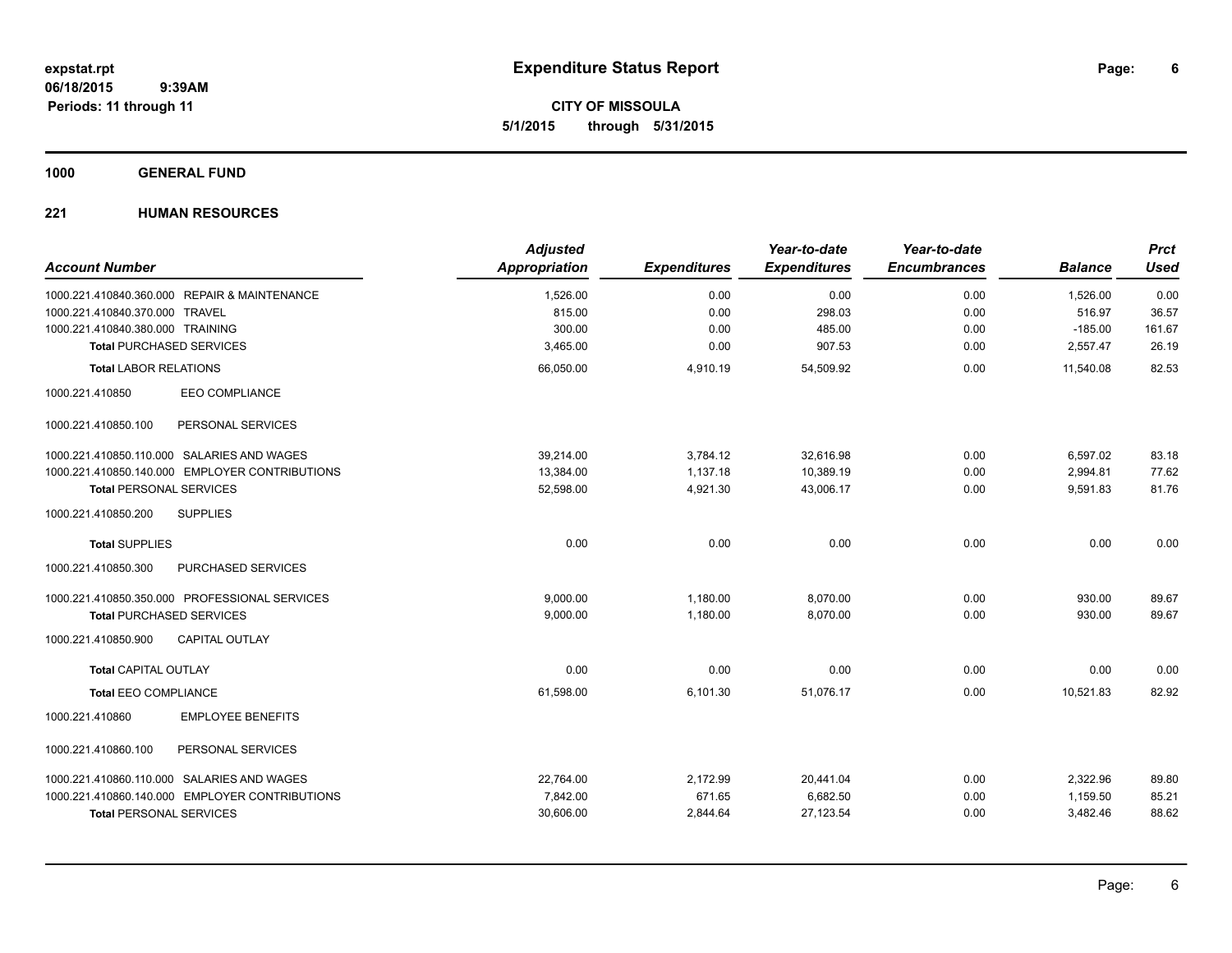**CITY OF MISSOULA 5/1/2015 through 5/31/2015**

## **1000 GENERAL FUND**

|                                                         | <b>Adjusted</b> |                     | Year-to-date        | Year-to-date        |                | <b>Prct</b> |
|---------------------------------------------------------|-----------------|---------------------|---------------------|---------------------|----------------|-------------|
| <b>Account Number</b>                                   | Appropriation   | <b>Expenditures</b> | <b>Expenditures</b> | <b>Encumbrances</b> | <b>Balance</b> | Used        |
| 1000.221.410860.200<br><b>SUPPLIES</b>                  |                 |                     |                     |                     |                |             |
| 1000.221.410860.210.000 OFFICE SUPPLIES                 | 760.00          | 0.00                | 779.11              | 0.00                | $-19.11$       | 102.51      |
| <b>Total SUPPLIES</b>                                   | 760.00          | 0.00                | 779.11              | 0.00                | $-19.11$       | 102.51      |
| 1000.221.410860.300<br>PURCHASED SERVICES               |                 |                     |                     |                     |                |             |
| 1000.221.410860.320.000 PRINTING & DUPLICATING          | 465.00          | 0.00                | 209.38              | 0.00                | 255.62         | 45.03       |
| 1000.221.410860.330.000 PUBLICITY, SUBSCRIPTIONS & DUES | 865.00          | 0.00                | 0.00                | 0.00                | 865.00         | 0.00        |
| 1000.221.410860.344.000 TELEPHONE SERVICE               | 87.00           | 0.00                | 0.00                | 0.00                | 87.00          | 0.00        |
| 1000.221.410860.360.000 REPAIR & MAINTENANCE            | 1,650.00        | 0.00                | 0.00                | 0.00                | 1,650.00       | 0.00        |
| 1000.221.410860.370.000 TRAVEL                          | 678.00          | 582.83              | 582.83              | 0.00                | 95.17          | 85.96       |
| 1000.221.410860.380.000 TRAINING                        | 275.00          | 0.00                | 445.00              | 0.00                | $-170.00$      | 161.82      |
| 1000.221.410860.390.000 OTHER PURCHASED SERVICES        | 17,490.00       | 3,799.02            | 17,408.14           | 0.00                | 81.86          | 99.53       |
| <b>Total PURCHASED SERVICES</b>                         | 21,510.00       | 4,381.85            | 18,645.35           | 0.00                | 2,864.65       | 86.68       |
| <b>Total EMPLOYEE BENEFITS</b>                          | 52,876.00       | 7,226.49            | 46,548.00           | 0.00                | 6,328.00       | 88.03       |
| <b>Total HUMAN RESOURCES</b>                            | 336,735.00      | 32,604.82           | 279,481.52          | 0.00                | 57,253.48      | 83.00       |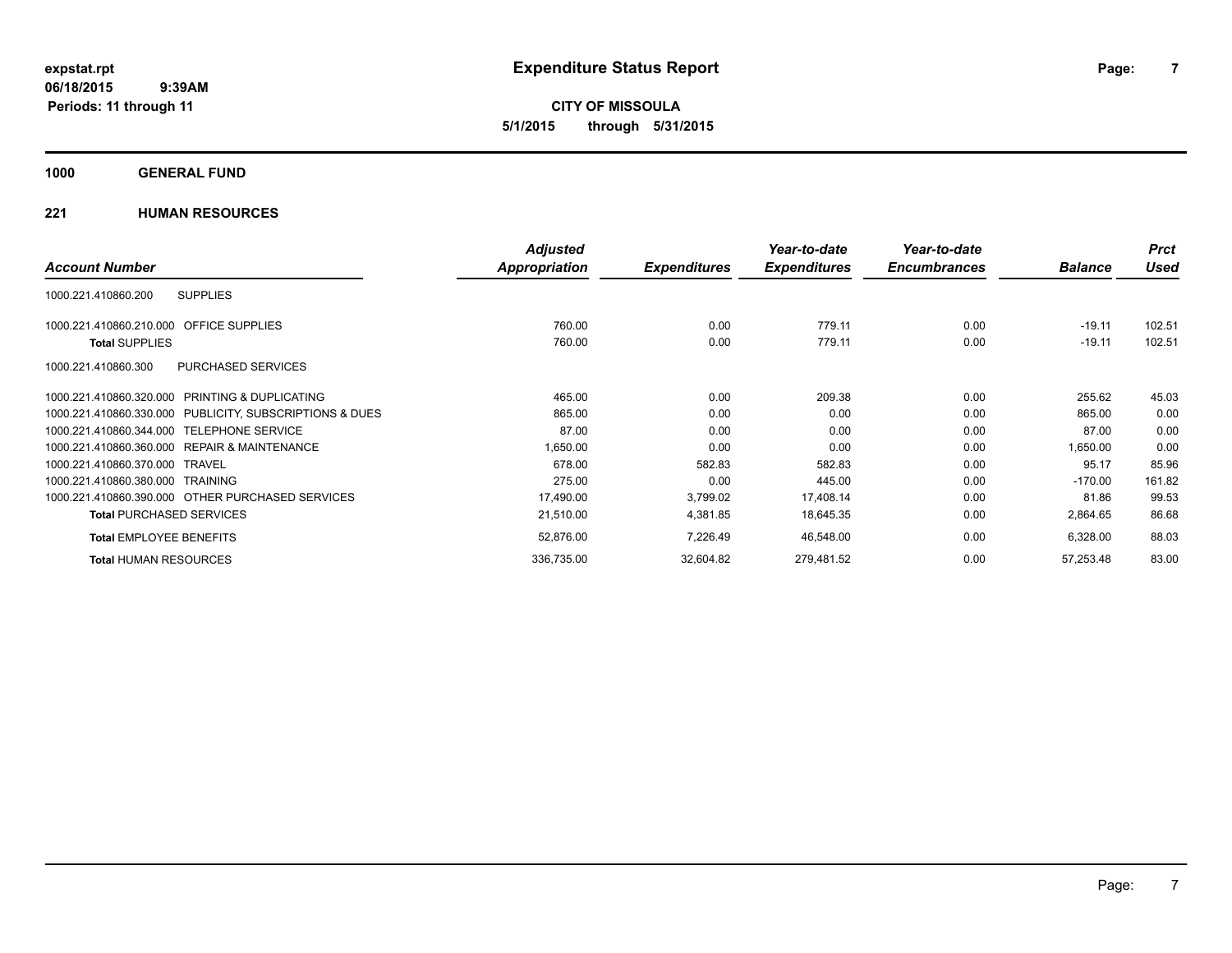**CITY OF MISSOULA 5/1/2015 through 5/31/2015**

## **1000 GENERAL FUND**

|                                                          | <b>Adjusted</b>      |                     | Year-to-date        | Year-to-date        |                | <b>Prct</b> |
|----------------------------------------------------------|----------------------|---------------------|---------------------|---------------------|----------------|-------------|
| <b>Account Number</b>                                    | <b>Appropriation</b> | <b>Expenditures</b> | <b>Expenditures</b> | <b>Encumbrances</b> | <b>Balance</b> | <b>Used</b> |
| <b>NC-GRANT CREEK</b><br>1000.223.410101                 |                      |                     |                     |                     |                |             |
| PURCHASED SERVICES<br>1000.223.410101.300                |                      |                     |                     |                     |                |             |
| 1000.223.410101.310.000 GRANT CREEK NC/COMMUNICATIONS    | 311.61               | 0.00                | 0.00                | 0.00                | 311.61         | 0.00        |
| <b>Total PURCHASED SERVICES</b>                          | 311.61               | 0.00                | 0.00                | 0.00                | 311.61         | 0.00        |
| 1000.223.410101.700<br><b>GRANTS &amp; CONTRIBUTIONS</b> |                      |                     |                     |                     |                |             |
| 1000.223.410101.700.000 GRANTS & CONTRIBUTIONS           | 800.00               | 0.00                | 162.65              | 0.00                | 637.35         | 20.33       |
| <b>Total GRANTS &amp; CONTRIBUTIONS</b>                  | 800.00               | 0.00                | 162.65              | 0.00                | 637.35         | 20.33       |
| <b>Total NC-GRANT CREEK</b>                              | 1,111.61             | 0.00                | 162.65              | 0.00                | 948.96         | 14.63       |
| 1000.223.410102<br>NC-UPPER RATTLESNAKE                  |                      |                     |                     |                     |                |             |
| 1000.223.410102.300<br>PURCHASED SERVICES                |                      |                     |                     |                     |                |             |
| 1000.223.410102.310.000 UPPER RATTLESNAKE/COMMUNICATIONS | 714.71               | 0.00                | 564.53              | 0.00                | 150.18         | 78.99       |
| <b>Total PURCHASED SERVICES</b>                          | 714.71               | 0.00                | 564.53              | 0.00                | 150.18         | 78.99       |
| 1000.223.410102.700<br><b>GRANTS &amp; CONTRIBUTIONS</b> |                      |                     |                     |                     |                |             |
| 1000.223.410102.700.000 GRANTS & CONTRIBUTIONS           | 800.00               | 0.00                | 237.56              | 0.00                | 562.44         | 29.70       |
| <b>Total GRANTS &amp; CONTRIBUTIONS</b>                  | 800.00               | 0.00                | 237.56              | 0.00                | 562.44         | 29.70       |
| Total NC-UPPER RATTLESNAKE                               | 1,514.71             | 0.00                | 802.09              | 0.00                | 712.62         | 52.95       |
| NC-LOWER RATTLESNAKE<br>1000.223.410103                  |                      |                     |                     |                     |                |             |
| PURCHASED SERVICES<br>1000.223.410103.300                |                      |                     |                     |                     |                |             |
| 1000.223.410103.310.000 COMMUNICATIONS                   | 391.59               | 0.00                | 391.59              | 0.00                | 0.00           | 100.00      |
| <b>Total PURCHASED SERVICES</b>                          | 391.59               | 0.00                | 391.59              | 0.00                | 0.00           | 100.00      |
| <b>GRANTS &amp; CONTRIBUTIONS</b><br>1000.223.410103.700 |                      |                     |                     |                     |                |             |
| 1000.223.410103.700.000 GRANTS & CONTRIBUTIONS           | 800.00               | 0.00                | 185.39              | 0.00                | 614.61         | 23.17       |
|                                                          |                      |                     |                     |                     |                |             |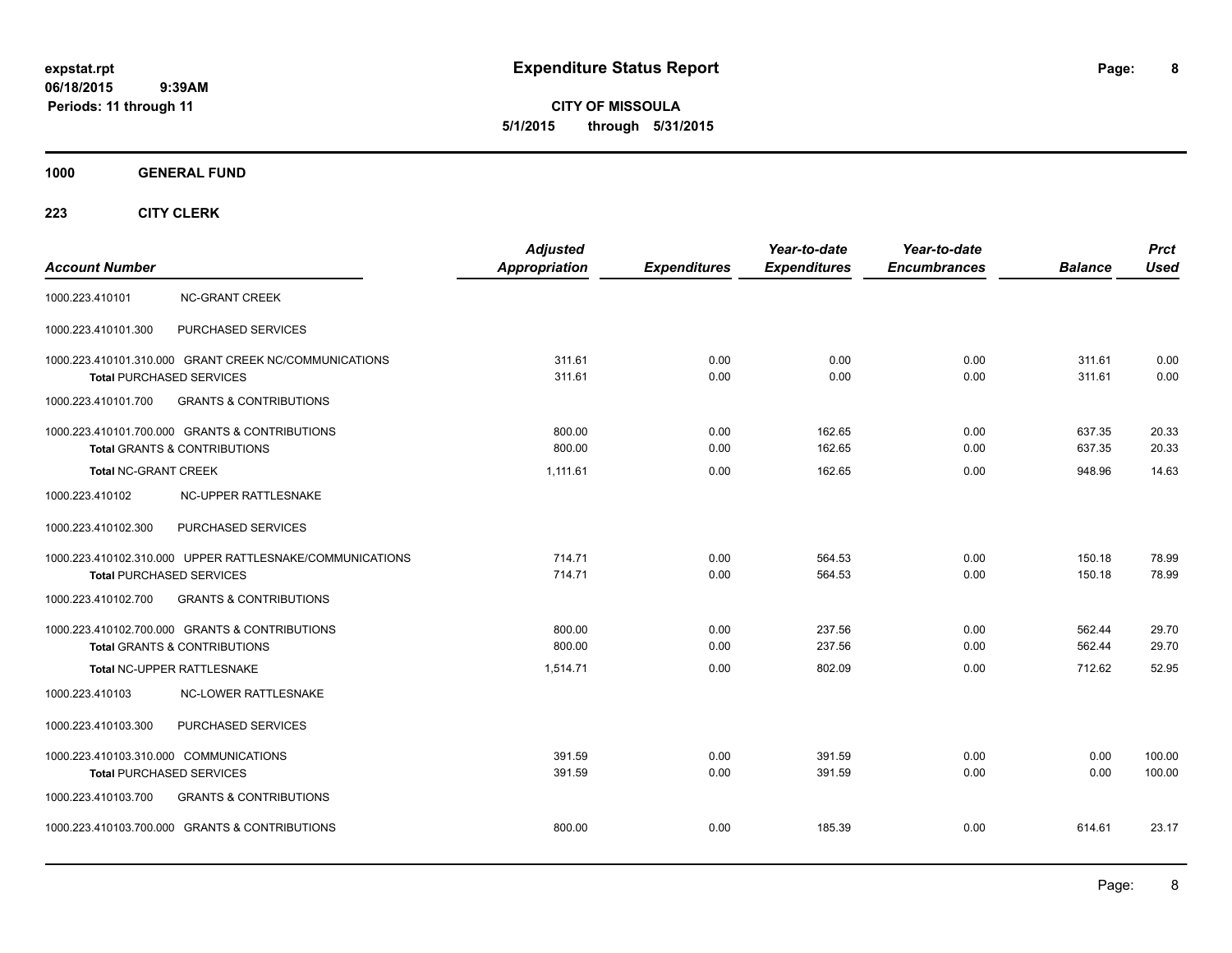**9**

**CITY OF MISSOULA 5/1/2015 through 5/31/2015**

**1000 GENERAL FUND**

| <b>Account Number</b>                                    | <b>Adjusted</b><br>Appropriation | <b>Expenditures</b> | Year-to-date<br><b>Expenditures</b> | Year-to-date<br><b>Encumbrances</b> | <b>Balance</b> | <b>Prct</b><br><b>Used</b> |
|----------------------------------------------------------|----------------------------------|---------------------|-------------------------------------|-------------------------------------|----------------|----------------------------|
| <b>Total GRANTS &amp; CONTRIBUTIONS</b>                  | 800.00                           | 0.00                | 185.39                              | 0.00                                | 614.61         | 23.17                      |
| Total NC-LOWER RATTLESNAKE                               | 1,191.59                         | 0.00                | 576.98                              | 0.00                                | 614.61         | 48.42                      |
| 1000.223.410104<br>NC-NORTHSIDE                          |                                  |                     |                                     |                                     |                |                            |
| 1000.223.410104.300<br>PURCHASED SERVICES                |                                  |                     |                                     |                                     |                |                            |
| 1000.223.410104.310.000 COMMUNICATIONS                   | 595.27                           | 0.00                | 0.00                                | 0.00                                | 595.27         | 0.00                       |
| <b>Total PURCHASED SERVICES</b>                          | 595.27                           | 0.00                | 0.00                                | 0.00                                | 595.27         | 0.00                       |
| <b>GRANTS &amp; CONTRIBUTIONS</b><br>1000.223.410104.700 |                                  |                     |                                     |                                     |                |                            |
| 1000.223.410104.700.000 GRANTS & CONTRIBUTIONS           | 800.00                           | 0.00                | 94.23                               | 0.00                                | 705.77         | 11.78                      |
| <b>Total GRANTS &amp; CONTRIBUTIONS</b>                  | 800.00                           | 0.00                | 94.23                               | 0.00                                | 705.77         | 11.78                      |
| Total NC-NORTHSIDE                                       | 1,395.27                         | 0.00                | 94.23                               | 0.00                                | 1,301.04       | 6.75                       |
| NC-WESTSIDE<br>1000.223.410105                           |                                  |                     |                                     |                                     |                |                            |
| PURCHASED SERVICES<br>1000.223.410105.300                |                                  |                     |                                     |                                     |                |                            |
| 1000.223.410105.310.000 COMMUNICATIONS                   | 1,122.94                         | 0.00                | 0.00                                | 0.00                                | 1,122.94       | 0.00                       |
| <b>Total PURCHASED SERVICES</b>                          | 1,122.94                         | 0.00                | 0.00                                | 0.00                                | 1,122.94       | 0.00                       |
| 1000.223.410105.700<br><b>GRANTS &amp; CONTRIBUTIONS</b> |                                  |                     |                                     |                                     |                |                            |
| 1000.223.410105.700.000 GRANTS & CONTRIBUTIONS           | 800.00                           | 0.00                | 94.22                               | 0.00                                | 705.78         | 11.78                      |
| <b>Total GRANTS &amp; CONTRIBUTIONS</b>                  | 800.00                           | 0.00                | 94.22                               | 0.00                                | 705.78         | 11.78                      |
| <b>Total NC-WESTSIDE</b>                                 | 1,922.94                         | 0.00                | 94.22                               | 0.00                                | 1,828.72       | 4.90                       |
| 1000.223.410106<br>NC-HEART OF MISSOULA                  |                                  |                     |                                     |                                     |                |                            |
| PURCHASED SERVICES<br>1000.223.410106.300                |                                  |                     |                                     |                                     |                |                            |
| 1000.223.410106.310.000 COMMUNICATIONS                   | 604.45                           | 0.00                | 604.45                              | 0.00                                | 0.00           | 100.00                     |
| <b>Total PURCHASED SERVICES</b>                          | 604.45                           | 0.00                | 604.45                              | 0.00                                | 0.00           | 100.00                     |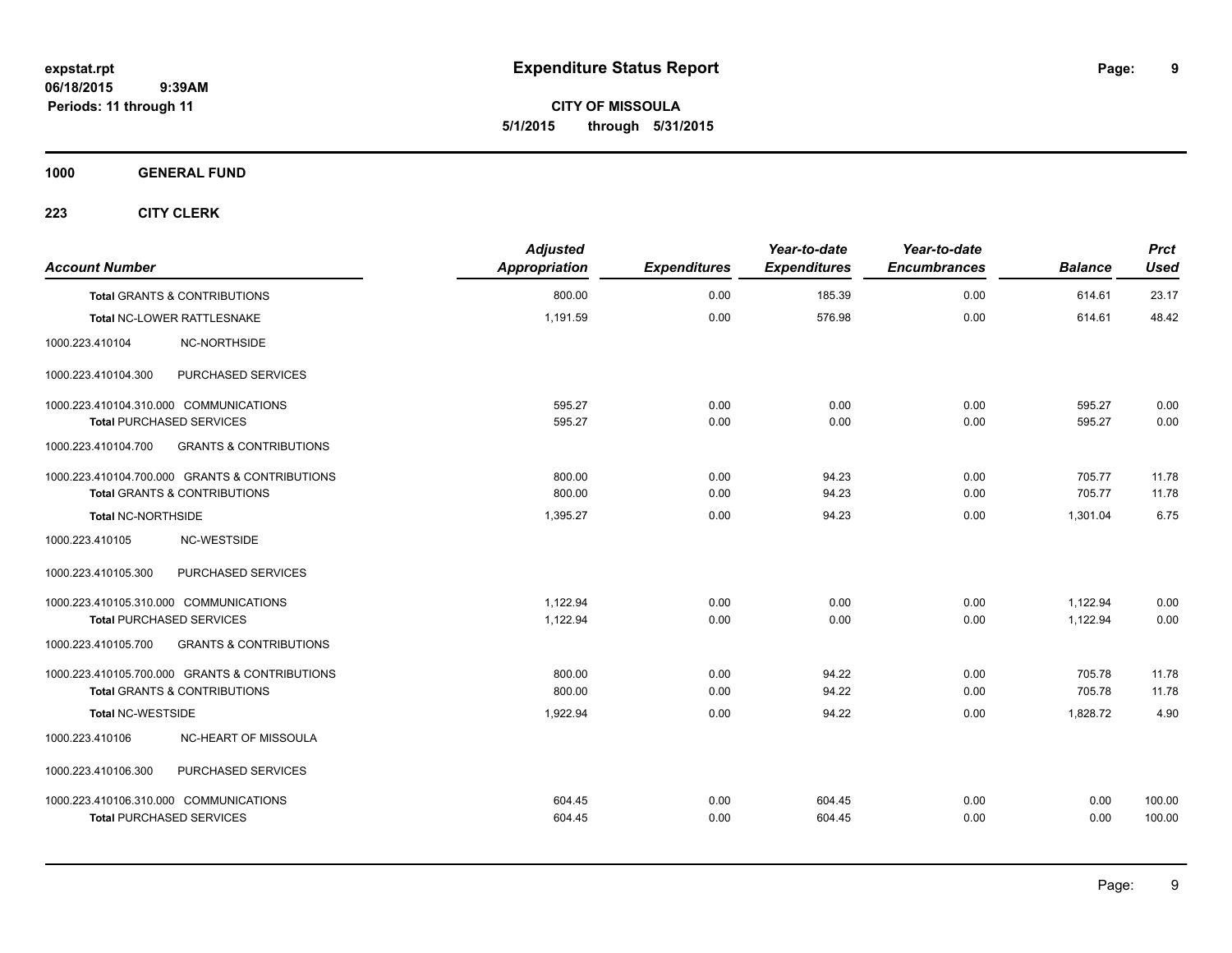**CITY OF MISSOULA 5/1/2015 through 5/31/2015**

**1000 GENERAL FUND**

**223 CITY CLERK**

| <b>Account Number</b>                                                                     | <b>Adjusted</b><br><b>Appropriation</b> | <b>Expenditures</b> | Year-to-date<br><b>Expenditures</b> | Year-to-date<br><b>Encumbrances</b> | <b>Balance</b>   | <b>Prct</b><br><b>Used</b> |
|-------------------------------------------------------------------------------------------|-----------------------------------------|---------------------|-------------------------------------|-------------------------------------|------------------|----------------------------|
| 1000.223.410106.700<br><b>GRANTS &amp; CONTRIBUTIONS</b>                                  |                                         |                     |                                     |                                     |                  |                            |
| 1000.223.410106.700.000 GRANTS & CONTRIBUTIONS<br><b>Total GRANTS &amp; CONTRIBUTIONS</b> | 800.00<br>800.00                        | 0.00<br>0.00        | 431.32<br>431.32                    | 0.00<br>0.00                        | 368.68<br>368.68 | 53.92<br>53.92             |
|                                                                                           |                                         |                     |                                     |                                     |                  |                            |
| Total NC-HEART OF MISSOULA                                                                | 1.404.45                                | 0.00                | 1.035.77                            | 0.00                                | 368.68           | 73.75                      |
| NC-UNIVERSITY DISTRICT<br>1000.223.410107                                                 |                                         |                     |                                     |                                     |                  |                            |
| PURCHASED SERVICES<br>1000.223.410107.300                                                 |                                         |                     |                                     |                                     |                  |                            |
| 1000.223.410107.310.000 COMMUNICATIONS                                                    | 1,597.07                                | 677.71              | 1,313.52                            | 0.00                                | 283.55           | 82.25                      |
| <b>Total PURCHASED SERVICES</b>                                                           | 1,597.07                                | 677.71              | 1,313.52                            | 0.00                                | 283.55           | 82.25                      |
| 1000.223.410107.700<br><b>GRANTS &amp; CONTRIBUTIONS</b>                                  |                                         |                     |                                     |                                     |                  |                            |
| 1000.223.410107.700.000 GRANTS & CONTRIBUTIONS                                            | 800.00                                  | 0.00                | 26.00                               | 0.00                                | 774.00           | 3.25                       |
| <b>Total GRANTS &amp; CONTRIBUTIONS</b>                                                   | 800.00                                  | 0.00                | 26.00                               | 0.00                                | 774.00           | 3.25                       |
| Total NC-UNIVERSITY DISTRICT                                                              | 2,397.07                                | 677.71              | 1.339.52                            | 0.00                                | 1.057.55         | 55.88                      |
| 1000.223.410108<br>NC-RIVERFRONT                                                          |                                         |                     |                                     |                                     |                  |                            |
| PURCHASED SERVICES<br>1000.223.410108.300                                                 |                                         |                     |                                     |                                     |                  |                            |
| 1000.223.410108.310.000 COMMUNICATIONS                                                    | 557.10                                  | 0.00                | 644.77                              | 0.00                                | $-87.67$         | 115.74                     |
| <b>Total PURCHASED SERVICES</b>                                                           | 557.10                                  | 0.00                | 644.77                              | 0.00                                | $-87.67$         | 115.74                     |
| <b>GRANTS &amp; CONTRIBUTIONS</b><br>1000.223.410108.700                                  |                                         |                     |                                     |                                     |                  |                            |
| 1000.223.410108.700.000 GRANTS & CONTRIBUTIONS                                            | 800.00                                  | 23.80               | 368.48                              | 0.00                                | 431.52           | 46.06                      |
| <b>Total GRANTS &amp; CONTRIBUTIONS</b>                                                   | 800.00                                  | 23.80               | 368.48                              | 0.00                                | 431.52           | 46.06                      |
| <b>Total NC-RIVERFRONT</b>                                                                | 1,357.10                                | 23.80               | 1.013.25                            | 0.00                                | 343.85           | 74.66                      |
| 1000.223.410109<br>NC-EMMA DICKENSON & ORCHARD HOMES                                      |                                         |                     |                                     |                                     |                  |                            |

1000.223.410109.300 PURCHASED SERVICES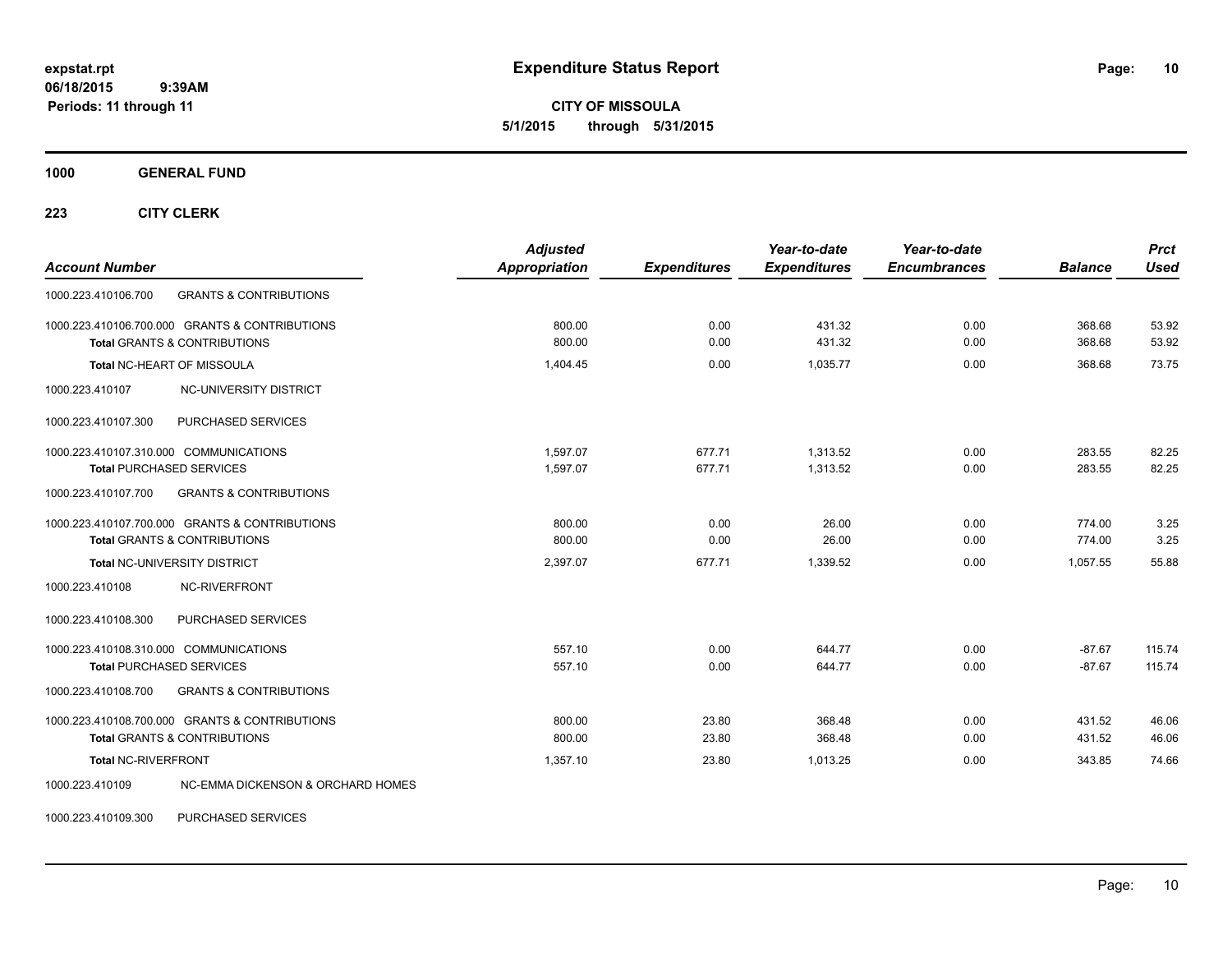**CITY OF MISSOULA 5/1/2015 through 5/31/2015**

## **1000 GENERAL FUND**

| <b>Account Number</b>                  |                                                                                           | <b>Adjusted</b><br><b>Appropriation</b> | <b>Expenditures</b> | Year-to-date<br><b>Expenditures</b> | Year-to-date<br><b>Encumbrances</b> | <b>Balance</b>   | <b>Prct</b><br><b>Used</b> |
|----------------------------------------|-------------------------------------------------------------------------------------------|-----------------------------------------|---------------------|-------------------------------------|-------------------------------------|------------------|----------------------------|
| 1000.223.410109.310.000 COMMUNICATIONS | <b>Total PURCHASED SERVICES</b>                                                           | 686.35<br>686.35                        | 0.00<br>0.00        | 480.10<br>480.10                    | 0.00<br>0.00                        | 206.25<br>206.25 | 69.95<br>69.95             |
| 1000.223.410109.700                    | <b>GRANTS &amp; CONTRIBUTIONS</b>                                                         |                                         |                     |                                     |                                     |                  |                            |
|                                        | 1000.223.410109.700.000 GRANTS & CONTRIBUTIONS<br><b>Total GRANTS &amp; CONTRIBUTIONS</b> | 800.00<br>800.00                        | 0.00<br>0.00        | 26.72<br>26.72                      | 0.00<br>0.00                        | 773.28<br>773.28 | 3.34<br>3.34               |
|                                        | Total NC-EMMA DICKENSON & ORCHARD HOMES                                                   | 1,486.35                                | 0.00                | 506.82                              | 0.00                                | 979.53           | 34.10                      |
| 1000.223.410110                        | <b>NC-FRANKLIN TO FORT</b>                                                                |                                         |                     |                                     |                                     |                  |                            |
| 1000.223.410110.300                    | PURCHASED SERVICES                                                                        |                                         |                     |                                     |                                     |                  |                            |
| 1000.223.410110.310.000 COMMUNICATIONS | <b>Total PURCHASED SERVICES</b>                                                           | 1,646.98<br>1.646.98                    | 0.00<br>0.00        | 1,028.65<br>1.028.65                | 0.00<br>0.00                        | 618.33<br>618.33 | 62.46<br>62.46             |
| 1000.223.410110.700                    | <b>GRANTS &amp; CONTRIBUTIONS</b>                                                         |                                         |                     |                                     |                                     |                  |                            |
|                                        | 1000.223.410110.700.000 GRANTS & CONTRIBUTIONS<br><b>Total GRANTS &amp; CONTRIBUTIONS</b> | 800.00<br>800.00                        | 0.00<br>0.00        | 188.68<br>188.68                    | 0.00<br>0.00                        | 611.32<br>611.32 | 23.59<br>23.59             |
|                                        | Total NC-FRANKLIN TO FORT                                                                 | 2,446.98                                | 0.00                | 1,217.33                            | 0.00                                | 1,229.65         | 49.75                      |
| 1000.223.410111                        | <b>NC-ROSE PARK</b>                                                                       |                                         |                     |                                     |                                     |                  |                            |
| 1000.223.410111.300                    | PURCHASED SERVICES                                                                        |                                         |                     |                                     |                                     |                  |                            |
| 1000.223.410111.310.000 COMMUNICATIONS | <b>Total PURCHASED SERVICES</b>                                                           | 1.026.32<br>1,026.32                    | 0.00<br>0.00        | 627.50<br>627.50                    | 0.00<br>0.00                        | 398.82<br>398.82 | 61.14<br>61.14             |
| 1000.223.410111.700                    | <b>GRANTS &amp; CONTRIBUTIONS</b>                                                         |                                         |                     |                                     |                                     |                  |                            |
|                                        | 1000.223.410111.700.000 GRANTS & CONTRIBUTIONS<br><b>Total GRANTS &amp; CONTRIBUTIONS</b> | 800.00<br>800.00                        | 0.00<br>0.00        | 380.75<br>380.75                    | 0.00<br>0.00                        | 419.25<br>419.25 | 47.59<br>47.59             |
| <b>Total NC-ROSE PARK</b>              |                                                                                           | 1,826.32                                | 0.00                | 1,008.25                            | 0.00                                | 818.07           | 55.21                      |
| 1000.223.410112                        | NC-FARVIEWS & PATTEE CANYON                                                               |                                         |                     |                                     |                                     |                  |                            |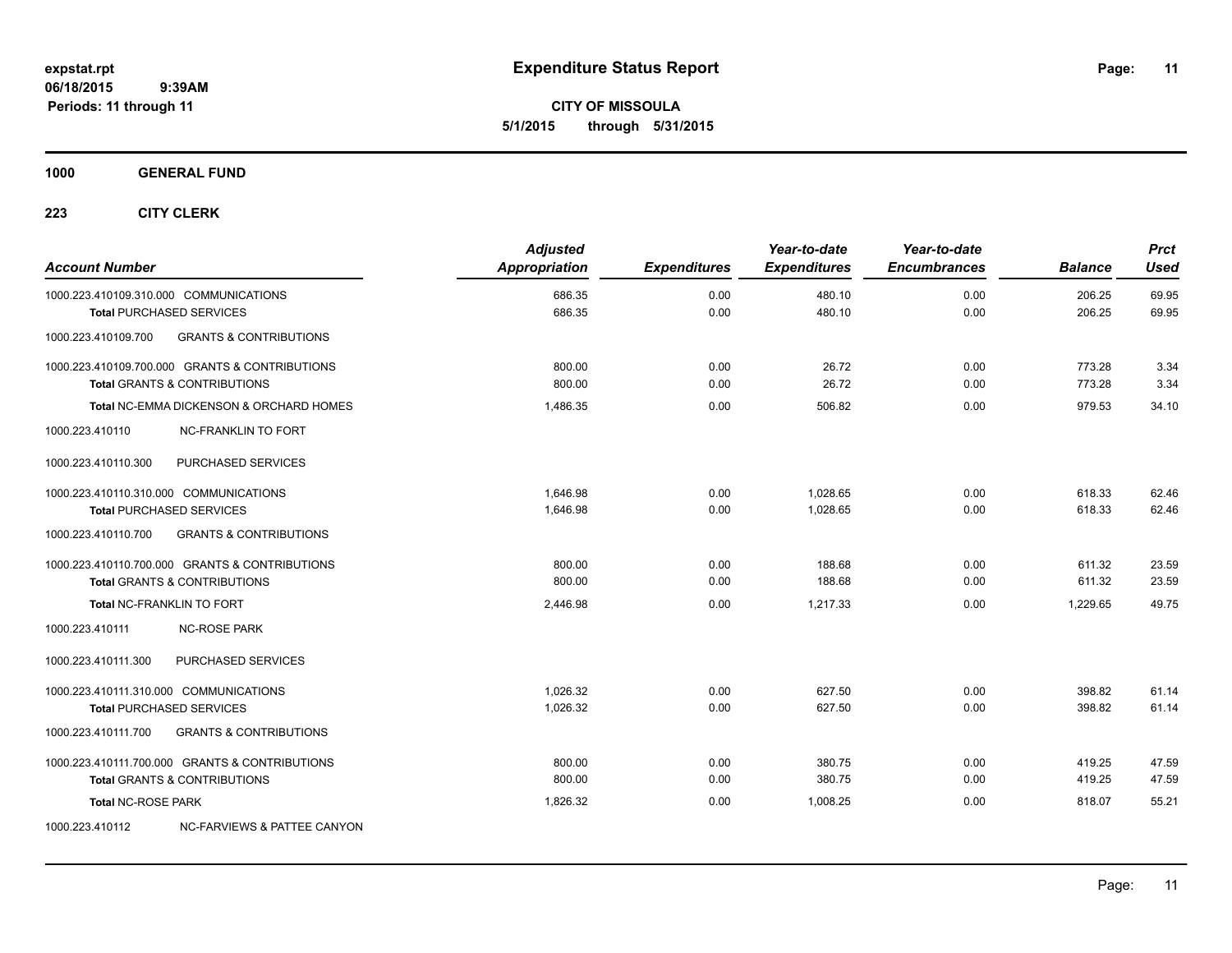**CITY OF MISSOULA 5/1/2015 through 5/31/2015**

## **1000 GENERAL FUND**

|                                                          | <b>Adjusted</b> |                     | Year-to-date        | Year-to-date        |                | <b>Prct</b> |
|----------------------------------------------------------|-----------------|---------------------|---------------------|---------------------|----------------|-------------|
| <b>Account Number</b>                                    | Appropriation   | <b>Expenditures</b> | <b>Expenditures</b> | <b>Encumbrances</b> | <b>Balance</b> | <b>Used</b> |
| PURCHASED SERVICES<br>1000.223.410112.300                |                 |                     |                     |                     |                |             |
| 1000.223.410112.310.000 COMMUNICATIONS                   | 679.31          | 0.00                | 412.25              | 0.00                | 267.06         | 60.69       |
| <b>Total PURCHASED SERVICES</b>                          | 679.31          | 0.00                | 412.25              | 0.00                | 267.06         | 60.69       |
| <b>GRANTS &amp; CONTRIBUTIONS</b><br>1000.223.410112.700 |                 |                     |                     |                     |                |             |
| 1000.223.410112.700.000 GRANTS & CONTRIBUTIONS           | 800.00          | 0.00                | 82.24               | 0.00                | 717.76         | 10.28       |
| <b>Total GRANTS &amp; CONTRIBUTIONS</b>                  | 800.00          | 0.00                | 82.24               | 0.00                | 717.76         | 10.28       |
| Total NC-FARVIEWS & PATTEE CANYON                        | 1,479.31        | 0.00                | 494.49              | 0.00                | 984.82         | 33.43       |
| <b>NC-SOUTHGATE &amp; TRIANGLE</b><br>1000.223.410113    |                 |                     |                     |                     |                |             |
| 1000.223.410113.300<br>PURCHASED SERVICES                |                 |                     |                     |                     |                |             |
| 1000.223.410113.310.000 COMMUNICATIONS                   | 593.35          | 120.18              | 430.25              | 0.00                | 163.10         | 72.51       |
| <b>Total PURCHASED SERVICES</b>                          | 593.35          | 120.18              | 430.25              | 0.00                | 163.10         | 72.51       |
| 1000.223.410113.700<br><b>GRANTS &amp; CONTRIBUTIONS</b> |                 |                     |                     |                     |                |             |
| 1000.223.410113.700.000 GRANTS & CONTRIBUTIONS           | 800.00          | 28.75               | 67.40               | 0.00                | 732.60         | 8.43        |
| <b>Total GRANTS &amp; CONTRIBUTIONS</b>                  | 800.00          | 28.75               | 67.40               | 0.00                | 732.60         | 8.43        |
| <b>Total NC-SOUTHGATE &amp; TRIANGLE</b>                 | 1,393.35        | 148.93              | 497.65              | 0.00                | 895.70         | 35.72       |
| 1000.223.410114<br><b>NC-LEWIS &amp; CLARK</b>           |                 |                     |                     |                     |                |             |
| PURCHASED SERVICES<br>1000.223.410114.300                |                 |                     |                     |                     |                |             |
| 1000.223.410114.310.000 COMMUNICATIONS                   | 635.16          | 0.00                | 0.00                | 0.00                | 635.16         | 0.00        |
| Total PURCHASED SERVICES                                 | 635.16          | 0.00                | 0.00                | 0.00                | 635.16         | 0.00        |
| <b>GRANTS &amp; CONTRIBUTIONS</b><br>1000.223.410114.700 |                 |                     |                     |                     |                |             |
| 1000.223.410114.700.000 GRANTS & CONTRIBUTIONS           | 800.00          | 0.00                | 0.00                | 0.00                | 800.00         | 0.00        |
| <b>Total GRANTS &amp; CONTRIBUTIONS</b>                  | 800.00          | 0.00                | 0.00                | 0.00                | 800.00         | 0.00        |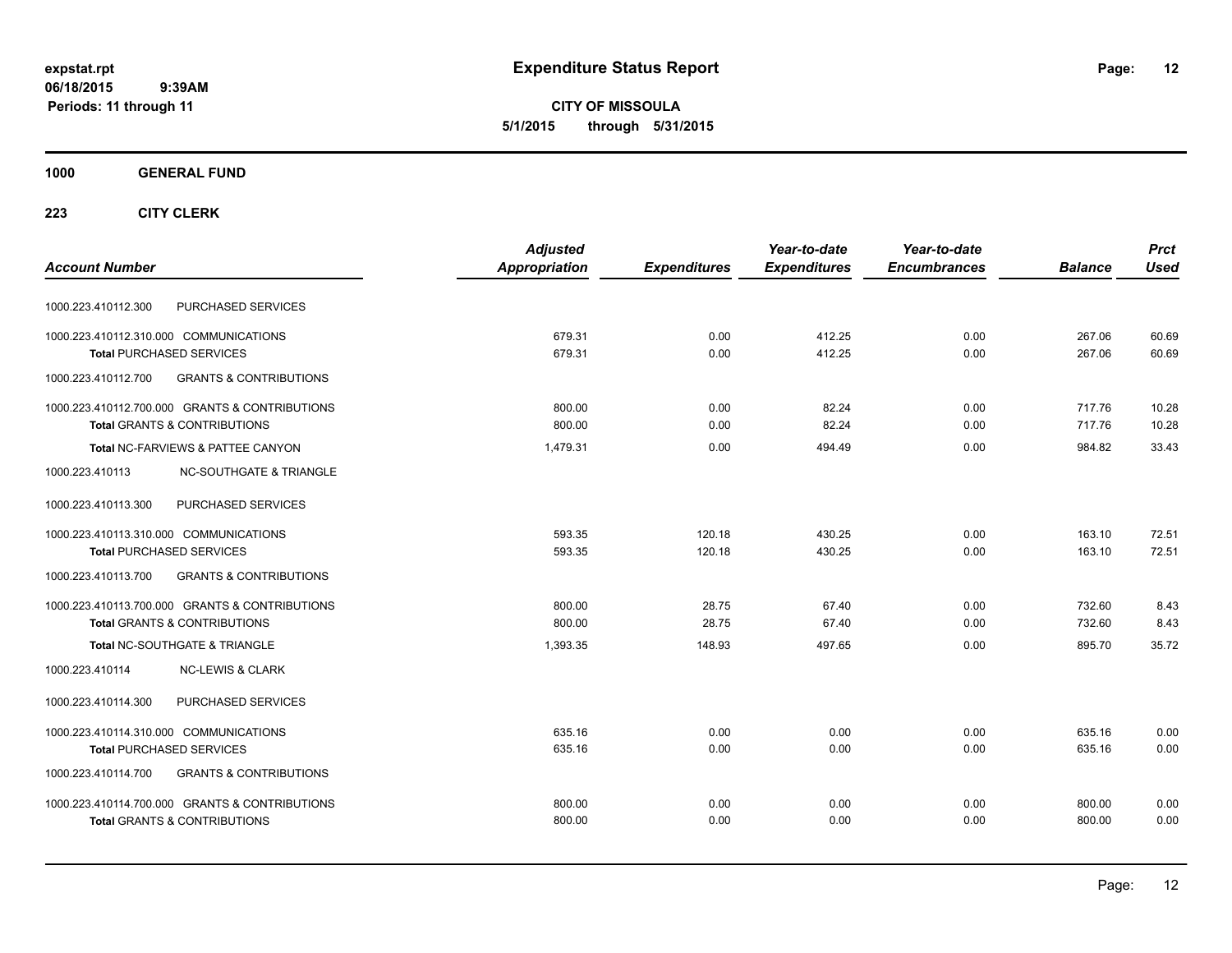**CITY OF MISSOULA 5/1/2015 through 5/31/2015**

## **1000 GENERAL FUND**

| <b>Account Number</b>                                    | <b>Adjusted</b><br><b>Appropriation</b> | <b>Expenditures</b> | Year-to-date<br><b>Expenditures</b> | Year-to-date<br><b>Encumbrances</b> | <b>Balance</b> | <b>Prct</b><br><b>Used</b> |
|----------------------------------------------------------|-----------------------------------------|---------------------|-------------------------------------|-------------------------------------|----------------|----------------------------|
| Total NC-LEWIS & CLARK                                   | 1,435.16                                | 0.00                | 0.00                                | 0.00                                | 1,435.16       | 0.00                       |
| 1000.223.410115<br>NC-S 39TH                             |                                         |                     |                                     |                                     |                |                            |
| PURCHASED SERVICES<br>1000.223.410115.300                |                                         |                     |                                     |                                     |                |                            |
| 1000.223.410115.310.000 COMMUNICATIONS                   | 520.63                                  | 0.00                | 695.40                              | 0.00                                | $-174.77$      | 133.57                     |
| 1000.223.410115.320.000 PRINTING & DUPLICATING           | 0.00                                    | 0.00                | 187.74                              | 0.00                                | $-187.74$      | 0.00                       |
| <b>Total PURCHASED SERVICES</b>                          | 520.63                                  | 0.00                | 883.14                              | 0.00                                | $-362.51$      | 169.63                     |
| 1000.223.410115.700<br><b>GRANTS &amp; CONTRIBUTIONS</b> |                                         |                     |                                     |                                     |                |                            |
| 1000.223.410115.700.000 GRANTS & CONTRIBUTIONS           | 800.00                                  | 0.00                | 237.85                              | 0.00                                | 562.15         | 29.73                      |
| Total GRANTS & CONTRIBUTIONS                             | 800.00                                  | 0.00                | 237.85                              | 0.00                                | 562.15         | 29.73                      |
| Total NC-S 39TH                                          | 1,320.63                                | 0.00                | 1,120.99                            | 0.00                                | 199.64         | 84.88                      |
| 1000.223.410116<br>NC-MOOSE CAN GULLY                    |                                         |                     |                                     |                                     |                |                            |
| PURCHASED SERVICES<br>1000.223.410116.300                |                                         |                     |                                     |                                     |                |                            |
| 1000.223.410116.310.000 COMMUNICATIONS                   | 933.54                                  | 0.00                | 933.54                              | 0.00                                | 0.00           | 100.00                     |
| <b>Total PURCHASED SERVICES</b>                          | 933.54                                  | 0.00                | 933.54                              | 0.00                                | 0.00           | 100.00                     |
| 1000.223.410116.700<br><b>GRANTS &amp; CONTRIBUTIONS</b> |                                         |                     |                                     |                                     |                |                            |
| 1000.223.410116.700.000 GRANTS & CONTRIBUTIONS           | 800.00                                  | 0.00                | 800.00                              | 0.00                                | 0.00           | 100.00                     |
| <b>Total GRANTS &amp; CONTRIBUTIONS</b>                  | 800.00                                  | 0.00                | 800.00                              | 0.00                                | 0.00           | 100.00                     |
| Total NC-MOOSE CAN GULLY                                 | 1,733.54                                | 0.00                | 1,733.54                            | 0.00                                | 0.00           | 100.00                     |
| 1000.223.410117<br><b>NC-MILLER CREEK</b>                |                                         |                     |                                     |                                     |                |                            |
| PURCHASED SERVICES<br>1000.223.410117.300                |                                         |                     |                                     |                                     |                |                            |
| 1000.223.410117.310.000 COMMUNICATIONS                   | 668.00                                  | 0.00                | 668.00                              | 0.00                                | 0.00           | 100.00                     |
| <b>Total PURCHASED SERVICES</b>                          | 668.00                                  | 0.00                | 668.00                              | 0.00                                | 0.00           | 100.00                     |
|                                                          |                                         |                     |                                     |                                     |                |                            |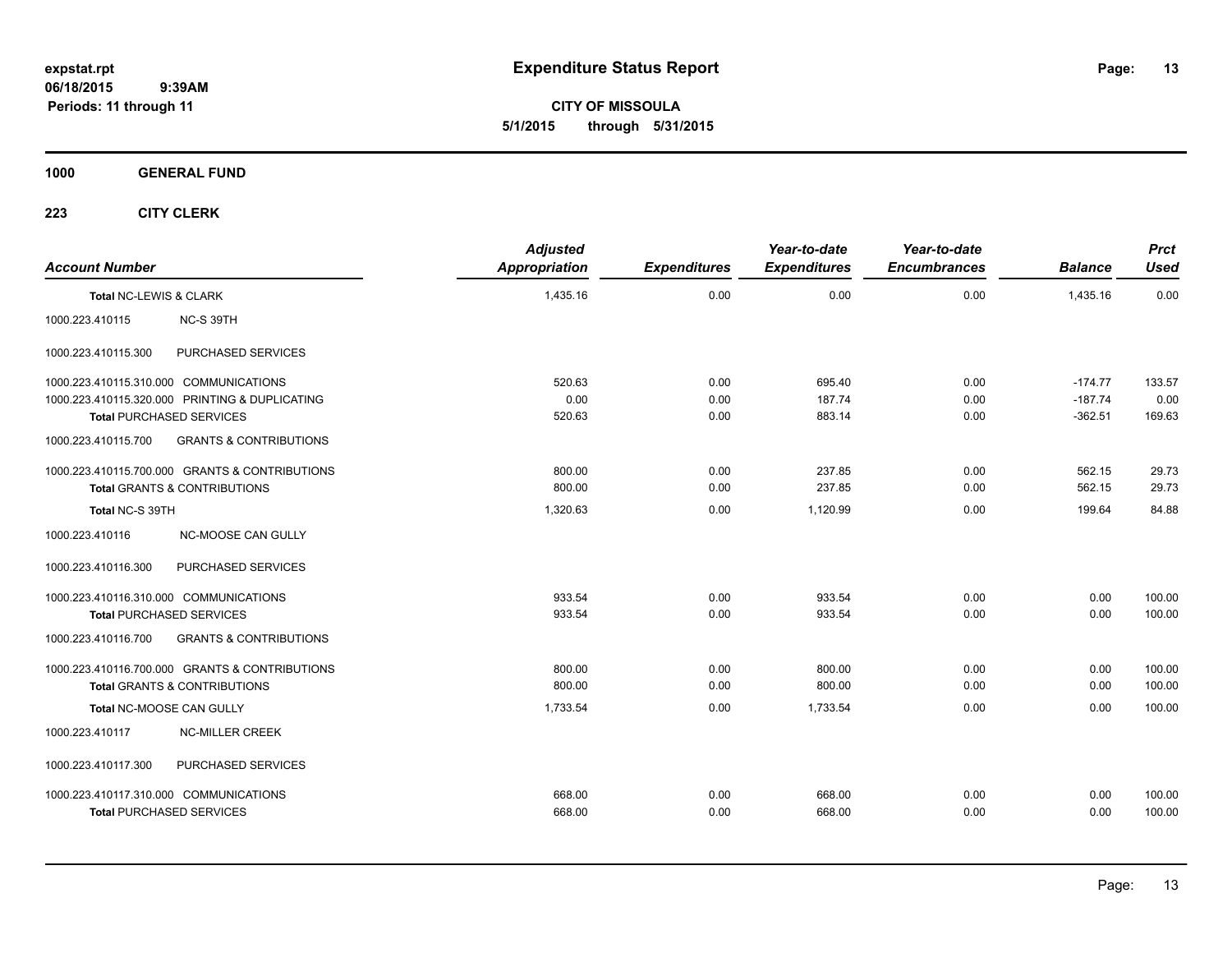**CITY OF MISSOULA 5/1/2015 through 5/31/2015**

**1000 GENERAL FUND**

**223 CITY CLERK**

| <b>Account Number</b>                                      | <b>Adjusted</b><br><b>Appropriation</b> | <b>Expenditures</b> | Year-to-date<br><b>Expenditures</b> | Year-to-date<br><b>Encumbrances</b> | <b>Balance</b> | <b>Prct</b><br><b>Used</b> |
|------------------------------------------------------------|-----------------------------------------|---------------------|-------------------------------------|-------------------------------------|----------------|----------------------------|
| <b>GRANTS &amp; CONTRIBUTIONS</b><br>1000.223.410117.700   |                                         |                     |                                     |                                     |                |                            |
| 1000.223.410117.700.000 GRANTS & CONTRIBUTIONS             | 800.00                                  | 0.00                | 163.86                              | 0.00                                | 636.14         | 20.48                      |
| <b>Total GRANTS &amp; CONTRIBUTIONS</b>                    | 800.00                                  | 0.00                | 163.86                              | 0.00                                | 636.14         | 20.48                      |
| <b>Total NC-MILLER CREEK</b>                               | 1,468.00                                | 0.00                | 831.86                              | 0.00                                | 636.14         | 56.67                      |
| MULLAN ROAD NC<br>1000.223.410118                          |                                         |                     |                                     |                                     |                |                            |
| PURCHASED SERVICES<br>1000.223.410118.300                  |                                         |                     |                                     |                                     |                |                            |
| 1000.223.410118.310.000 COMMUNICATIONS                     | 687.61                                  | 0.00                | 573.52                              | 0.00                                | 114.09         | 83.41                      |
| <b>Total PURCHASED SERVICES</b>                            | 687.61                                  | 0.00                | 573.52                              | 0.00                                | 114.09         | 83.41                      |
| 1000.223.410118.700<br><b>GRANTS &amp; CONTRIBUTIONS</b>   |                                         |                     |                                     |                                     |                |                            |
| 1000.223.410118.700.000 GRANTS & CONTRIBUTIONS             | 800.00                                  | 0.00                | 90.46                               | 0.00                                | 709.54         | 11.31                      |
| <b>Total GRANTS &amp; CONTRIBUTIONS</b>                    | 800.00                                  | 0.00                | 90.46                               | 0.00                                | 709.54         | 11.31                      |
| <b>Total MULLAN ROAD NC</b>                                | 1,487.61                                | 0.00                | 663.98                              | 0.00                                | 823.63         | 44.63                      |
| <b>EAST MISSOULA NC</b><br>1000.223.410119                 |                                         |                     |                                     |                                     |                |                            |
| PURCHASED SERVICES<br>1000.223.410119.300                  |                                         |                     |                                     |                                     |                |                            |
| 1000.223.410119.310.000 COMMUNICATIONS                     | 11.52                                   | 0.00                | 0.00                                | 0.00                                | 11.52          | 0.00                       |
| <b>Total PURCHASED SERVICES</b>                            | 11.52                                   | 0.00                | 0.00                                | 0.00                                | 11.52          | 0.00                       |
| <b>GRANTS &amp; CONTRIBUTIONS</b><br>1000.223.410119.700   |                                         |                     |                                     |                                     |                |                            |
| 1000.223.410119.700.000 EAST MISSOULA NEIGHBORHOOD COUNCIL | 800.00                                  | 0.00                | 0.00                                | 0.00                                | 800.00         | 0.00                       |
| <b>Total GRANTS &amp; CONTRIBUTIONS</b>                    | 800.00                                  | 0.00                | 0.00                                | 0.00                                | 800.00         | 0.00                       |
| Total EAST MISSOULA NC                                     | 811.52                                  | 0.00                | 0.00                                | 0.00                                | 811.52         | 0.00                       |
| <b>COMMUNITY FORUM/NC LIAISON</b><br>1000.223.410120       |                                         |                     |                                     |                                     |                |                            |

1000.223.410120.300 PURCHASED SERVICES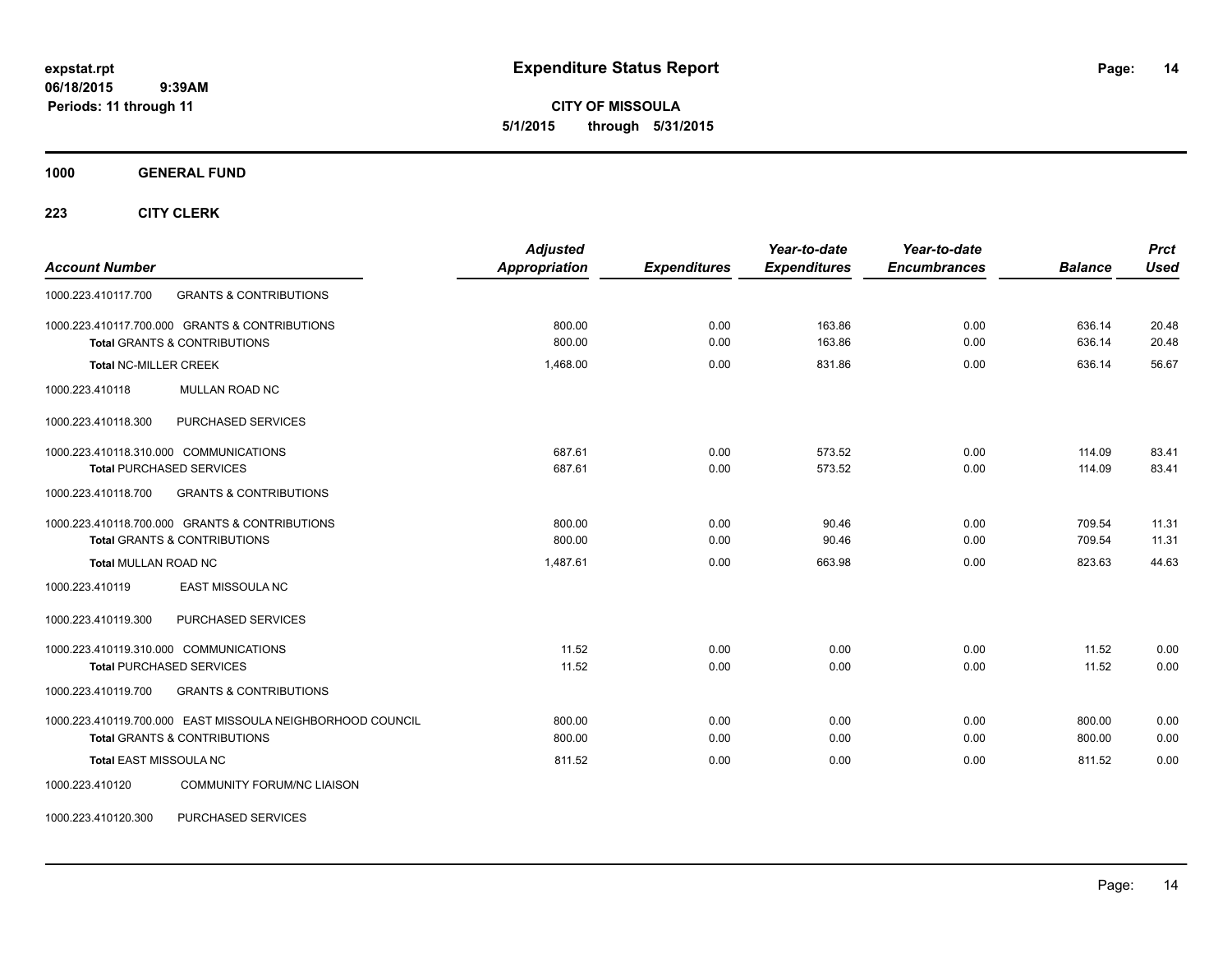**CITY OF MISSOULA 5/1/2015 through 5/31/2015**

#### **1000 GENERAL FUND**

## **223 CITY CLERK**

| <b>Account Number</b>                                     | <b>Adjusted</b><br><b>Appropriation</b> | <b>Expenditures</b> | Year-to-date<br><b>Expenditures</b> | Year-to-date<br><b>Encumbrances</b> | <b>Balance</b> | <b>Prct</b><br>Used |
|-----------------------------------------------------------|-----------------------------------------|---------------------|-------------------------------------|-------------------------------------|----------------|---------------------|
| 1000.223.410120.310.232 COMMUNICATIONS                    | 0.00                                    | 0.00                | 111.92                              | 0.00                                | $-111.92$      | 0.00                |
| 1000.223.410120.310.235 COMMUNICATIONS                    | 0.00                                    | 0.00                | 114.20                              | 0.00                                | $-114.20$      | 0.00                |
| 1000.223.410120.320.000 PRINTING & DUPLICATING            | 500.00                                  | 0.00                | 499.98                              | 0.00                                | 0.02           | 100.00              |
| 1000.223.410120.380.000 TRAINING                          | 1,000.00                                | 0.00                | 1,000.00                            | 0.00                                | 0.00           | 100.00              |
| <b>Total PURCHASED SERVICES</b>                           | 1,500.00                                | 0.00                | 1,726.10                            | 0.00                                | $-226.10$      | 115.07              |
| 1000.223.410120.700<br><b>GRANTS &amp; CONTRIBUTIONS</b>  |                                         |                     |                                     |                                     |                |                     |
| 1000.223.410120.700.000 GRANTS & CONTRIBUTIONS            | 1,700.00                                | 118.48              | 1.648.94                            | 0.00                                | 51.06          | 97.00               |
| 1000.223.410120.700.799 GRANTS & CONTRIBUTIONS            | 8,728.00                                | 1,100.23            | 1,599.21                            | 0.00                                | 7,128.79       | 18.32               |
| <b>Total GRANTS &amp; CONTRIBUTIONS</b>                   | 10,428.00                               | 1,218.71            | 3,248.15                            | 0.00                                | 7,179.85       | 31.15               |
| <b>Total COMMUNITY FORUM/NC LIAISON</b>                   | 11,928.00                               | 1,218.71            | 4,974.25                            | 0.00                                | 6,953.75       | 41.70               |
| 1000.223.410121<br>NEIGHBORHOOD PROJECT                   |                                         |                     |                                     |                                     |                |                     |
| <b>GRANTS &amp; CONTRIBUTIONS</b><br>1000.223.410121.700  |                                         |                     |                                     |                                     |                |                     |
| 1000.223.410121.700.000 NEIGHBORHOOD PROJECT              | 47,985.00                               | 0.00                | 0.00                                | 0.00                                | 47,985.00      | 0.00                |
| 1000.223.410121.700.800 SG RIVERFRONT MURAL PHASE II      | 0.00                                    | 0.00                | 500.00                              | 0.00                                | $-500.00$      | 0.00                |
| 1000.223.410121.700.805 NORTHSIDE/WESTSIDE BLOCK PARTY    | 0.00                                    | 0.00                | 150.00                              | 0.00                                | $-150.00$      | 0.00                |
| 1000.223.410121.700.812 SUNSET MEMORIAL PARK TREES        | 0.00                                    | 0.00                | 479.94                              | 0.00                                | $-479.94$      | 0.00                |
| 1000.223.410121.700.813 GRANTS & CONTRIBUTIONS            | 0.00                                    | 1,879.27            | 2,713.08                            | 0.00                                | $-2,713.08$    | 0.00                |
| 1000.223.410121.700.822 LOWELL ELEMENTARY 4 SEASON MOSAIC | 0.00                                    | 59.09               | 59.09                               | 0.00                                | $-59.09$       | 0.00                |
| 1000.223.410121.700.825 MOON RANDOLPH HOMESTEAD           | 0.00                                    | 275.00              | 1,475.00                            | 0.00                                | $-1,475.00$    | 0.00                |
| 1000.223.410121.700.826 EVELYN BORG JOHNSON PARK          | 0.00                                    | 0.00                | 361.05                              | 0.00                                | $-361.05$      | 0.00                |
| 1000.223.410121.700.829 39TH ST MEDIAN REVEGETATION       | 0.00                                    | 0.00                | 169.16                              | 0.00                                | $-169.16$      | 0.00                |
| 1000.223.410121.700.830 FY15 VAN BUREN BLVD               | 0.00                                    | 500.00              | 500.00                              | 0.00                                | $-500.00$      | 0.00                |
| 1000.223.410121.700.832 BEN HUGHES TRAIL                  | 0.00                                    | 3.000.00            | 3,000.00                            | 0.00                                | $-3.000.00$    | 0.00                |
| 1000.223.410121.700.836 GRANTS & CONTRIBUTIONS            | 0.00                                    | 0.00                | 1,295.00                            | 0.00                                | $-1,295.00$    | 0.00                |
| 1000.223.410121.700.838 ALL ABILITEIS NEIGHBORHOOD PROJ   | 0.00                                    | 0.00                | 3,000.00                            | 0.00                                | $-3,000.00$    | 0.00                |
| <b>Total NEIGHBORHOOD PROJECT</b>                         | 47,985.00                               | 5,713.36            | 13,702.32                           | 0.00                                | 34,282.68      | 28.56               |

1000.223.410122 ORCHARD HOMES NEIGHBORHOOD COUNCIL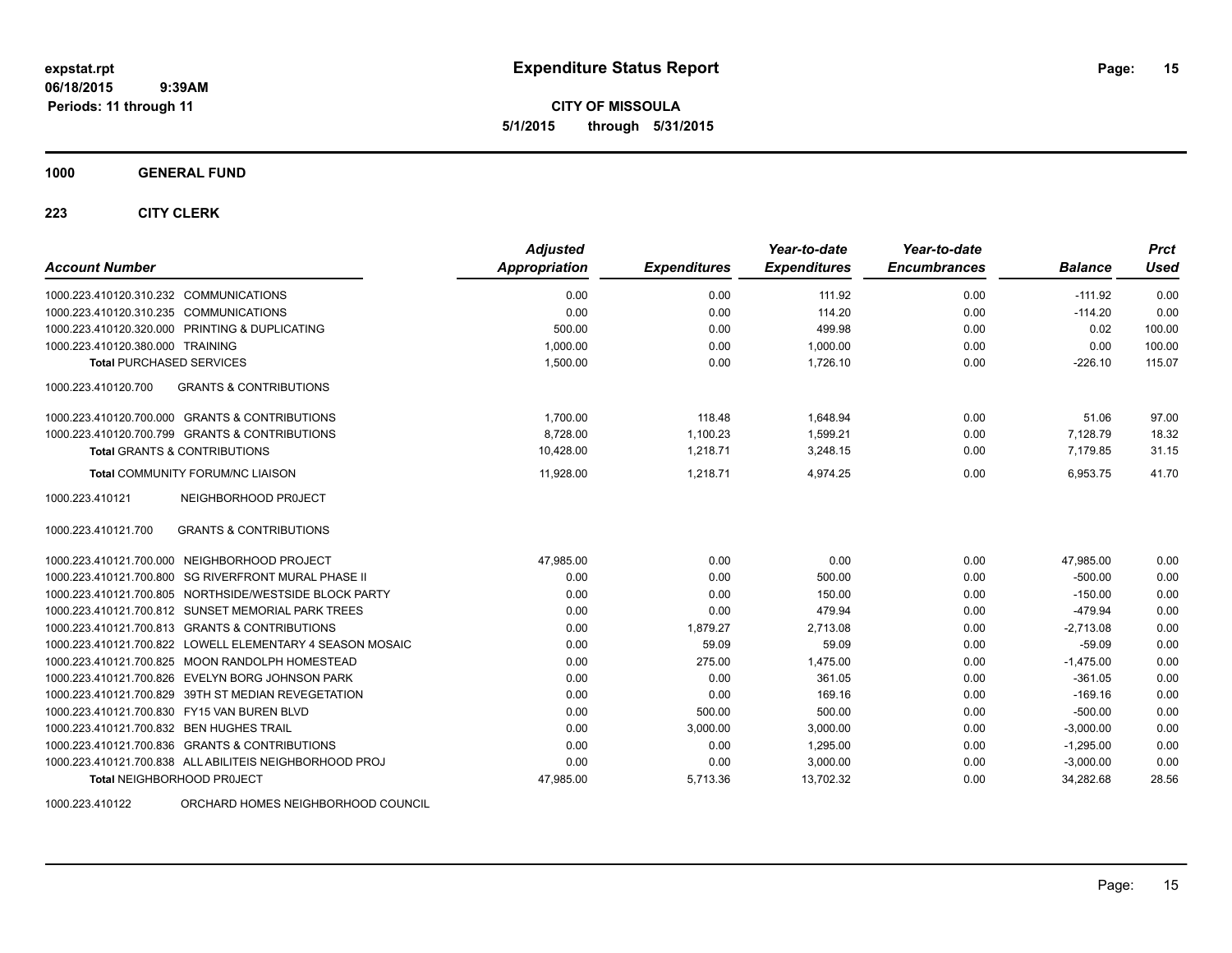**CITY OF MISSOULA 5/1/2015 through 5/31/2015**

**1000 GENERAL FUND**

| <b>Account Number</b>                                                                                                                                                                                                                                                               | <b>Adjusted</b><br><b>Appropriation</b>                      | <b>Expenditures</b>                           | Year-to-date<br><b>Expenditures</b>                     | Year-to-date<br><b>Encumbrances</b>          | <b>Balance</b>                                          | <b>Prct</b><br><b>Used</b>                         |
|-------------------------------------------------------------------------------------------------------------------------------------------------------------------------------------------------------------------------------------------------------------------------------------|--------------------------------------------------------------|-----------------------------------------------|---------------------------------------------------------|----------------------------------------------|---------------------------------------------------------|----------------------------------------------------|
| <b>PURCHASED SERVICES</b><br>1000.223.410122.300                                                                                                                                                                                                                                    |                                                              |                                               |                                                         |                                              |                                                         |                                                    |
| 1000.223.410122.310.000 COMMUNICATIONS<br><b>Total PURCHASED SERVICES</b>                                                                                                                                                                                                           | 229.49<br>229.49                                             | 0.00<br>0.00                                  | 0.00<br>0.00                                            | 0.00<br>0.00                                 | 229.49<br>229.49                                        | 0.00<br>0.00                                       |
| 1000.223.410122.700<br><b>GRANTS &amp; CONTRIBUTIONS</b>                                                                                                                                                                                                                            |                                                              |                                               |                                                         |                                              |                                                         |                                                    |
| 1000.223.410122.700.000 ORCHARD HOMES NEIGHBORHOOD COUNCIL<br><b>Total GRANTS &amp; CONTRIBUTIONS</b>                                                                                                                                                                               | 800.00<br>800.00                                             | 0.00<br>0.00                                  | 0.00<br>0.00                                            | 0.00<br>0.00                                 | 800.00<br>800.00                                        | 0.00<br>0.00                                       |
| Total ORCHARD HOMES NEIGHBORHOOD COUNCIL                                                                                                                                                                                                                                            | 1.029.49                                                     | 0.00                                          | 0.00                                                    | 0.00                                         | 1.029.49                                                | 0.00                                               |
| NEIGHBORHOOD OFFICE<br>1000.223.410125                                                                                                                                                                                                                                              |                                                              |                                               |                                                         |                                              |                                                         |                                                    |
| 1000.223.410125.100<br>PERSONAL SERVICES                                                                                                                                                                                                                                            |                                                              |                                               |                                                         |                                              |                                                         |                                                    |
| 1000.223.410125.110.000 SALARIES AND WAGES<br>1000.223.410125.140.000 EMPLOYER CONTRIBUTIONS<br><b>Total PERSONAL SERVICES</b>                                                                                                                                                      | 63.746.00<br>35,008.00<br>98,754.00                          | 5,614.65<br>2,508.34<br>8,122.99              | 56,697.64<br>23,259.91<br>79,957.55                     | 0.00<br>0.00<br>0.00                         | 7,048.36<br>11,748.09<br>18,796.45                      | 88.94<br>66.44<br>80.97                            |
| 1000.223.410125.200<br><b>SUPPLIES</b>                                                                                                                                                                                                                                              |                                                              |                                               |                                                         |                                              |                                                         |                                                    |
| 1000.223.410125.210.000 OFFICE SUPPLIES<br>1000.223.410125.220.000 OPERATING SUPPLIES<br>1000.223.410125.231.000 GASOLINE<br>1000.223.410125.240.000 OTHER SUPPLIES<br><b>Total SUPPLIES</b>                                                                                        | 200.00<br>1,550.00<br>100.00<br>64.00<br>1,914.00            | 20.00<br>0.00<br>0.00<br>0.00<br>20.00        | 203.10<br>1,391.26<br>26.38<br>0.00<br>1,620.74         | 0.00<br>0.00<br>0.00<br>0.00<br>0.00         | $-3.10$<br>158.74<br>73.62<br>64.00<br>293.26           | 101.55<br>89.76<br>26.38<br>0.00<br>84.68          |
| PURCHASED SERVICES<br>1000.223.410125.300                                                                                                                                                                                                                                           |                                                              |                                               |                                                         |                                              |                                                         |                                                    |
| 1000.223.410125.310.000 COMMUNICATIONS<br>1000.223.410125.320.000 PRINTING & DUPLICATING<br>1000.223.410125.330.000 PUBLICITY, SUBSCRIPTIONS & DUES<br>1000.223.410125.344.000 TELEPHONE SERVICE<br>1000.223.410125.350.000 PROFESSIONAL SERVICES<br>1000.223.410125.370.000 TRAVEL | 200.00<br>100.00<br>550.00<br>340.00<br>3,000.00<br>1,810.00 | 0.00<br>0.00<br>0.00<br>0.00<br>82.20<br>0.00 | 27.03<br>100.00<br>291.04<br>0.00<br>968.18<br>1,751.30 | 0.00<br>0.00<br>0.00<br>0.00<br>0.00<br>0.00 | 172.97<br>0.00<br>258.96<br>340.00<br>2,031.82<br>58.70 | 13.52<br>100.00<br>52.92<br>0.00<br>32.27<br>96.76 |
|                                                                                                                                                                                                                                                                                     |                                                              |                                               |                                                         |                                              |                                                         |                                                    |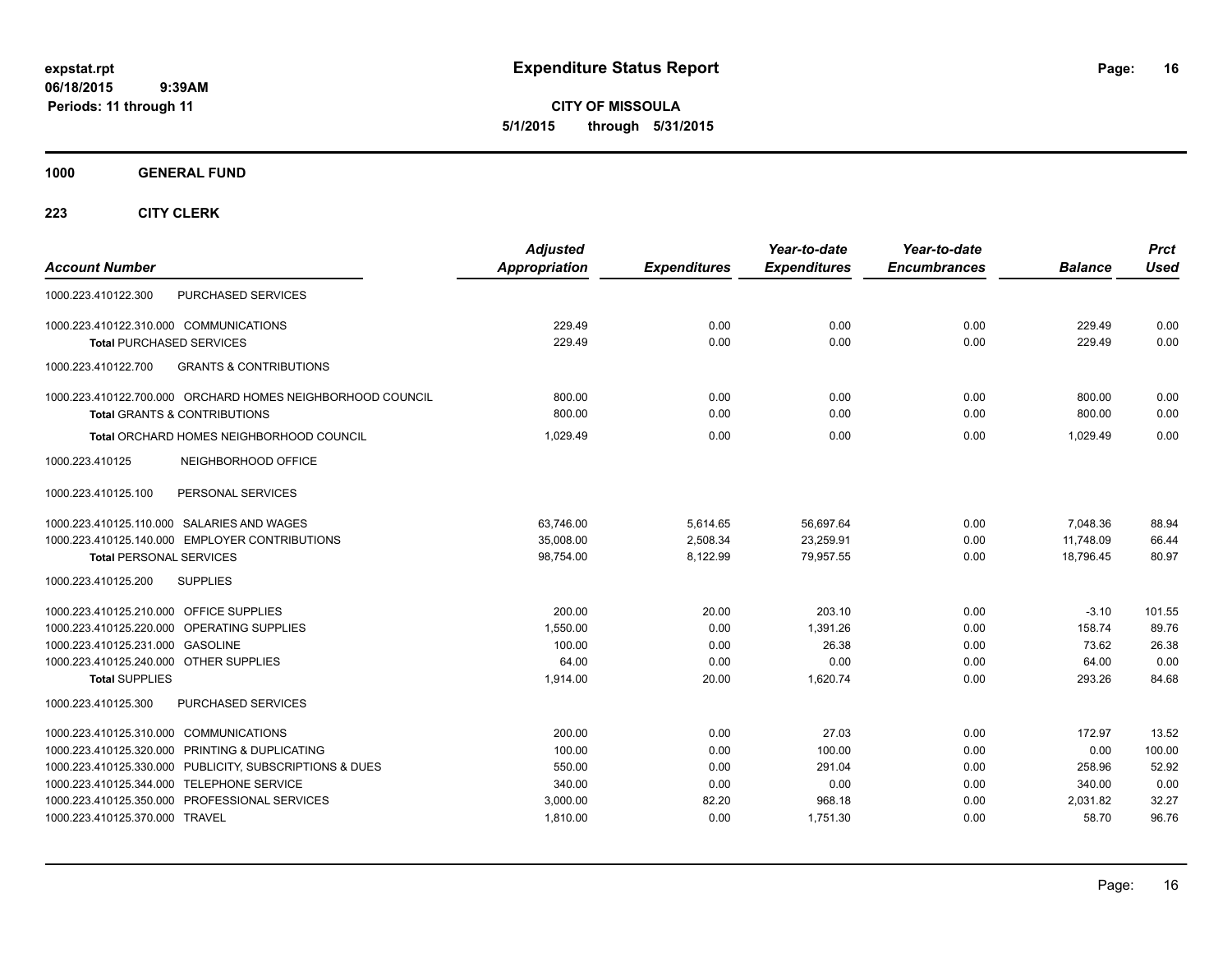**CITY OF MISSOULA 5/1/2015 through 5/31/2015**

**1000 GENERAL FUND**

| <b>Account Number</b>                   |                                                        | <b>Adjusted</b><br><b>Appropriation</b> | <b>Expenditures</b> | Year-to-date<br><b>Expenditures</b> | Year-to-date<br><b>Encumbrances</b> | <b>Balance</b> | <b>Prct</b><br>Used |
|-----------------------------------------|--------------------------------------------------------|-----------------------------------------|---------------------|-------------------------------------|-------------------------------------|----------------|---------------------|
| 1000.223.410125.380.000 TRAINING        |                                                        | 200.00                                  | 0.00                | 200.00                              | 0.00                                | 0.00           | 100.00              |
| <b>Total PURCHASED SERVICES</b>         |                                                        | 6,200.00                                | 82.20               | 3,337.55                            | 0.00                                | 2,862.45       | 53.83               |
| 1000.223.410125.900                     | <b>CAPITAL OUTLAY</b>                                  |                                         |                     |                                     |                                     |                |                     |
| 1000.223.410125.930.000 IMPROVEMENTS    |                                                        | 465.00                                  | 0.00                | 465.00                              | 0.00                                | 0.00           | 100.00              |
|                                         | 1000.223.410125.940.000 MACHINERY & EQUIPMENT          | 575.00                                  | 140.00              | 575.00                              | 0.00                                | 0.00           | 100.00              |
| <b>Total CAPITAL OUTLAY</b>             |                                                        | 1,040.00                                | 140.00              | 1,040.00                            | 0.00                                | 0.00           | 100.00              |
|                                         | Total NEIGHBORHOOD OFFICE                              | 107,908.00                              | 8,365.19            | 85,955.84                           | 0.00                                | 21,952.16      | 79.66               |
| 1000.223.410600                         | <b>ELECTIONS</b>                                       |                                         |                     |                                     |                                     |                |                     |
| 1000.223.410600.300                     | PURCHASED SERVICES                                     |                                         |                     |                                     |                                     |                |                     |
| <b>Total ELECTIONS</b>                  |                                                        | 0.00                                    | 0.00                | 0.00                                | 0.00                                | 0.00           | 0.00                |
| 1000.223.410900                         | <b>RECORDS ADMINISTRATION</b>                          |                                         |                     |                                     |                                     |                |                     |
| 1000.223.410900.100                     | PERSONAL SERVICES                                      |                                         |                     |                                     |                                     |                |                     |
|                                         | 1000.223.410900.141.000 STATE RETIREMENT CONTRIBUTIONS | 0.00                                    | 0.00                | 171.73                              | 0.00                                | $-171.73$      | 0.00                |
|                                         | <b>Total RECORDS ADMINISTRATION</b>                    | 0.00                                    | 0.00                | 171.73                              | 0.00                                | $-171.73$      | 0.00                |
| 1000.223.410910                         | <b>ADMINISTRATION</b>                                  |                                         |                     |                                     |                                     |                |                     |
| 1000.223.410910.100                     | PERSONAL SERVICES                                      |                                         |                     |                                     |                                     |                |                     |
|                                         | 1000.223.410910.110.000 SALARIES AND WAGES             | 142,600.00                              | 10,594.31           | 114,974.81                          | 0.00                                | 27,625.19      | 80.63               |
|                                         | 1000.223.410910.140.000 EMPLOYER CONTRIBUTIONS         | 52.873.00                               | 4,121.52            | 45,257.19                           | 0.00                                | 7.615.81       | 85.60               |
| <b>Total PERSONAL SERVICES</b>          |                                                        | 195,473.00                              | 14,715.83           | 160,232.00                          | 0.00                                | 35,241.00      | 81.97               |
| 1000.223.410910.200                     | <b>SUPPLIES</b>                                        |                                         |                     |                                     |                                     |                |                     |
| 1000.223.410910.210.000 OFFICE SUPPLIES |                                                        | 2,000.00                                | 51.90               | 1,824.79                            | 0.00                                | 175.21         | 91.24               |
|                                         | 1000.223.410910.220.000 OPERATING SUPPLIES             | 100.00                                  | 0.00                | 100.00                              | 0.00                                | 0.00           | 100.00              |
|                                         | 1000.223.410910.230.000 REPAIR/MAINTENANCE             | 0.00                                    | 0.00                | 97.50                               | 0.00                                | $-97.50$       | 0.00                |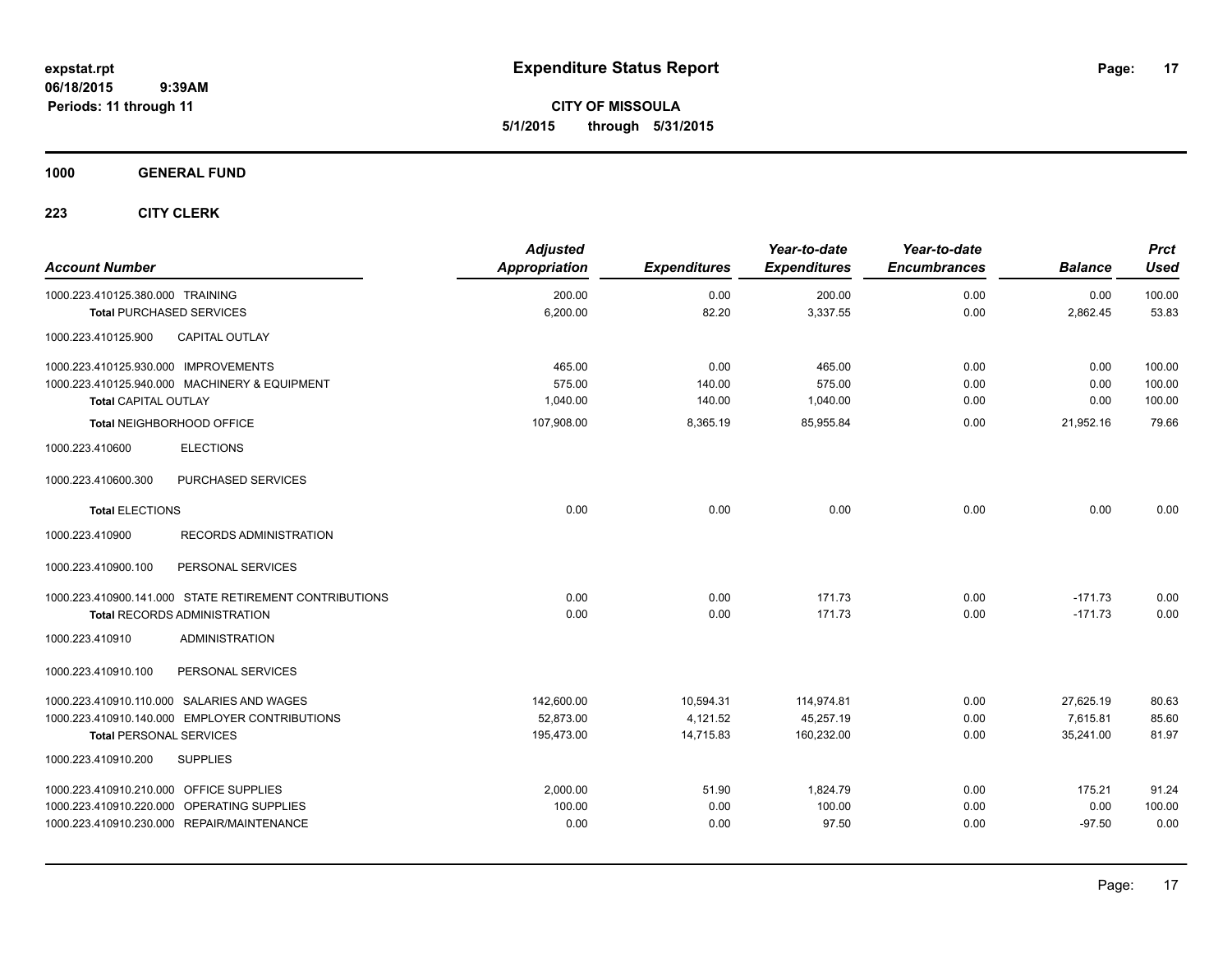**CITY OF MISSOULA 5/1/2015 through 5/31/2015**

## **1000 GENERAL FUND**

| <b>Account Number</b>                                   | <b>Adjusted</b><br><b>Appropriation</b> | <b>Expenditures</b> | Year-to-date<br><b>Expenditures</b> | Year-to-date<br><b>Encumbrances</b> | <b>Balance</b> | <b>Prct</b><br>Used |
|---------------------------------------------------------|-----------------------------------------|---------------------|-------------------------------------|-------------------------------------|----------------|---------------------|
| 1000.223.410910.231.000 GASOLINE                        | 150.00                                  | 0.00                | 88.40                               | 0.00                                | 61.60          | 58.93               |
| 1000.223.410910.240.000 OTHER SUPPLIES                  | 160.00                                  | 0.00                | 160.00                              | 0.00                                | 0.00           | 100.00              |
| <b>Total SUPPLIES</b>                                   | 2,410.00                                | 51.90               | 2,270.69                            | 0.00                                | 139.31         | 94.22               |
| 1000.223.410910.300<br>PURCHASED SERVICES               |                                         |                     |                                     |                                     |                |                     |
| 1000.223.410910.310.000 COMMUNICATIONS                  | 4,390.00                                | 5,000.00            | 1,869.42                            | 0.00                                | 2,520.58       | 42.58               |
| 1000.223.410910.320.000 PRINTING & DUPLICATING          | 100.00                                  | 0.00                | 47.45                               | 0.00                                | 52.55          | 47.45               |
| 1000.223.410910.330.000 PUBLICITY, SUBSCRIPTIONS & DUES | 1,725.00                                | 299.00              | 1,851.50                            | 0.00                                | $-126.50$      | 107.33              |
| <b>TELEPHONE SERVICE</b><br>1000.223.410910.344.000     | 100.00                                  | 5.67                | 49.27                               | 0.00                                | 50.73          | 49.27               |
| 1000.223.410910.350.000 PROFESSIONAL SERVICES           | 11,800.00                               | 589.50              | 3,656.88                            | 0.00                                | 8,143.12       | 30.99               |
| 1000.223.410910.360.000 REPAIR & MAINTENANCE            | 1,100.00                                | 461.85              | 1,023.00                            | 0.00                                | 77.00          | 93.00               |
| 1000.223.410910.370.000<br><b>TRAVEL</b>                | 3,690.00                                | 177.00              | 2,822.12                            | 0.00                                | 867.88         | 76.48               |
| 1000.223.410910.380.000<br><b>TRAINING</b>              | 3,070.00                                | 0.00                | 2,107.00                            | 0.00                                | 963.00         | 68.63               |
| 1000.223.410910.390.000 OTHER PURCHASED SERVICES        | 3,500.00                                | 63.00               | 1.879.79                            | 0.00                                | 1,620.21       | 53.71               |
| <b>Total PURCHASED SERVICES</b>                         | 29,475.00                               | 6,596.02            | 15,306.43                           | 0.00                                | 14,168.57      | 51.93               |
| 1000.223.410910.500<br><b>FIXED CHARGES</b>             |                                         |                     |                                     |                                     |                |                     |
| <b>Total FIXED CHARGES</b>                              | 0.00                                    | 0.00                | 0.00                                | 0.00                                | 0.00           | 0.00                |
| 1000.223.410910.800<br>OTHER OBJECTS                    |                                         |                     |                                     |                                     |                |                     |
| <b>Total OTHER OBJECTS</b>                              | 0.00                                    | 0.00                | 0.00                                | 0.00                                | 0.00           | 0.00                |
| <b>CAPITAL OUTLAY</b><br>1000.223.410910.900            |                                         |                     |                                     |                                     |                |                     |
| <b>Total CAPITAL OUTLAY</b>                             | 0.00                                    | 0.00                | 0.00                                | 0.00                                | 0.00           | 0.00                |
| <b>Total ADMINISTRATION</b>                             | 227,358.00                              | 21,363.75           | 177,809.12                          | 0.00                                | 49,548.88      | 78.21               |
| <b>Total CITY CLERK</b>                                 | 425,392.00                              | 37,511.45           | 295,806.88                          | 0.00                                | 129,585.12     | 69.54               |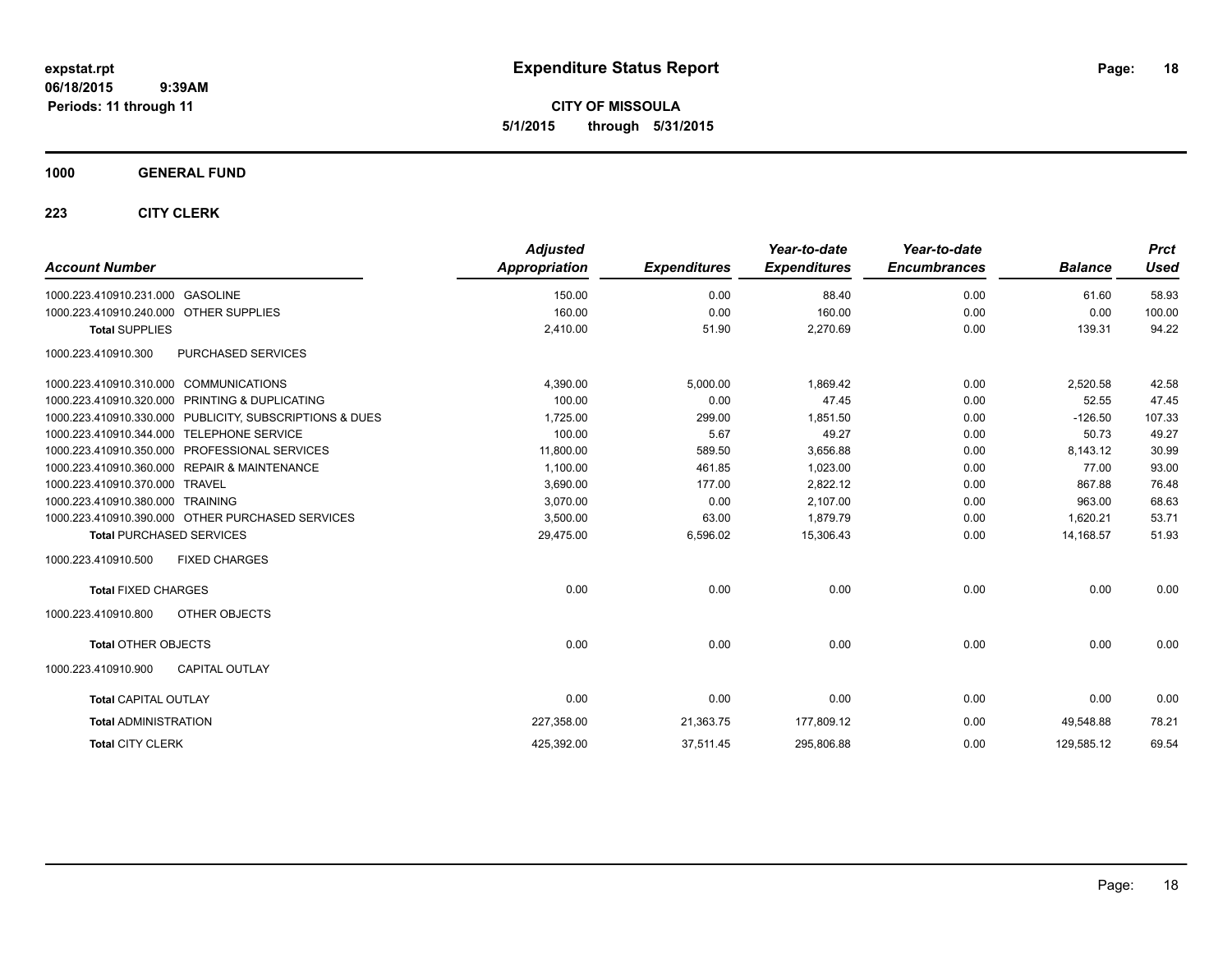**CITY OF MISSOULA 5/1/2015 through 5/31/2015**

**1000 GENERAL FUND**

## **224 INFORMATION SERVICES**

| <b>Account Number</b>                   |                                                        | <b>Adjusted</b><br>Appropriation | <b>Expenditures</b> | Year-to-date<br><b>Expenditures</b> | Year-to-date<br><b>Encumbrances</b> | <b>Balance</b> | <b>Prct</b><br><b>Used</b> |
|-----------------------------------------|--------------------------------------------------------|----------------------------------|---------------------|-------------------------------------|-------------------------------------|----------------|----------------------------|
| 1000.224.410580                         | <b>INFORMATION TECHNOLOGIES</b>                        |                                  |                     |                                     |                                     |                |                            |
|                                         |                                                        |                                  |                     |                                     |                                     |                |                            |
| 1000.224.410580.100                     | PERSONAL SERVICES                                      |                                  |                     |                                     |                                     |                |                            |
|                                         | 1000.224.410580.110.000 SALARIES AND WAGES             | 338,436.00                       | 25,552.37           | 288,040.94                          | 0.00                                | 50,395.06      | 85.11                      |
| 1000.224.410580.130.000 OTHER           |                                                        | 5.400.00                         | 0.00                | 0.00                                | 0.00                                | 5.400.00       | 0.00                       |
|                                         | 1000.224.410580.140.000 EMPLOYER CONTRIBUTIONS         | 113,521.00                       | 9,037.99            | 103,397.53                          | 0.00                                | 10,123.47      | 91.08                      |
|                                         | 1000.224.410580.141.000 STATE RETIREMENT CONTRIBUTIONS | 0.00                             | 0.00                | 298.58                              | 0.00                                | $-298.58$      | 0.00                       |
| <b>Total PERSONAL SERVICES</b>          |                                                        | 457,357.00                       | 34,590.36           | 391,737.05                          | 0.00                                | 65,619.95      | 85.65                      |
| 1000.224.410580.200                     | <b>SUPPLIES</b>                                        |                                  |                     |                                     |                                     |                |                            |
| 1000.224.410580.210.000 OFFICE SUPPLIES |                                                        | 1,135.00                         | 0.00                | 980.90                              | 0.00                                | 154.10         | 86.42                      |
| 1000.224.410580.220.000                 | OPERATING SUPPLIES                                     | 12,525.00                        | 160.69              | 5,036.76                            | 0.00                                | 7,488.24       | 40.21                      |
|                                         | 1000.224.410580.230.000 REPAIR/MAINTENANCE             | 3,000.00                         | 0.00                | 730.40                              | 0.00                                | 2,269.60       | 24.35                      |
| 1000.224.410580.231.000 GASOLINE        |                                                        | 250.00                           | 0.00                | 87.79                               | 0.00                                | 162.21         | 35.12                      |
| 1000.224.410580.240.000 OTHER SUPPLIES  |                                                        | 3,500.00                         | 0.00                | 3,428.02                            | 0.00                                | 71.98          | 97.94                      |
| <b>Total SUPPLIES</b>                   |                                                        | 20,410.00                        | 160.69              | 10.263.87                           | 0.00                                | 10.146.13      | 50.29                      |
| 1000.224.410580.300                     | PURCHASED SERVICES                                     |                                  |                     |                                     |                                     |                |                            |
| 1000.224.410580.310.000 COMMUNICATIONS  |                                                        | 100.00                           | 66.34               | 84.40                               | 0.00                                | 15.60          | 84.40                      |
| 1000.224.410580.320.000                 | PRINTING & DUPLICATING                                 | 350.00                           | 0.00                | 83.04                               | 0.00                                | 266.96         | 23.73                      |
| 1000.224.410580.330.000                 | PUBLICITY, SUBSCRIPTIONS & DUES                        | 179,199.00                       | 0.00                | 160,870.28                          | 0.00                                | 18,328.72      | 89.77                      |
| 1000.224.410580.344.000                 | <b>TELEPHONE SERVICE</b>                               | 135,330.00                       | 8,421.17            | 110,551.43                          | 0.00                                | 24,778.57      | 81.69                      |
| 1000.224.410580.350.000                 | PROFESSIONAL SERVICES                                  | 57,090.00                        | 0.00                | 48,395.09                           | 0.00                                | 8,694.91       | 84.77                      |
|                                         | 1000.224.410580.360.000 REPAIR & MAINTENANCE           | 1,350.00                         | 0.00                | 0.00                                | 0.00                                | 1,350.00       | 0.00                       |
| 1000.224.410580.370.000 TRAVEL          |                                                        | 6,809.00                         | 309.20              | 3,682.14                            | 0.00                                | 3.126.86       | 54.08                      |
| 1000.224.410580.380.000 TRAINING        |                                                        | 11,981.00                        | 199.00              | 13,603.32                           | 0.00                                | $-1,622.32$    | 113.54                     |
| <b>Total PURCHASED SERVICES</b>         |                                                        | 392,209.00                       | 8,995.71            | 337,269.70                          | 0.00                                | 54,939.30      | 85.99                      |
| 1000.224.410580.500                     | <b>FIXED CHARGES</b>                                   |                                  |                     |                                     |                                     |                |                            |
| <b>Total FIXED CHARGES</b>              |                                                        | 0.00                             | 0.00                | 0.00                                | 0.00                                | 0.00           | 0.00                       |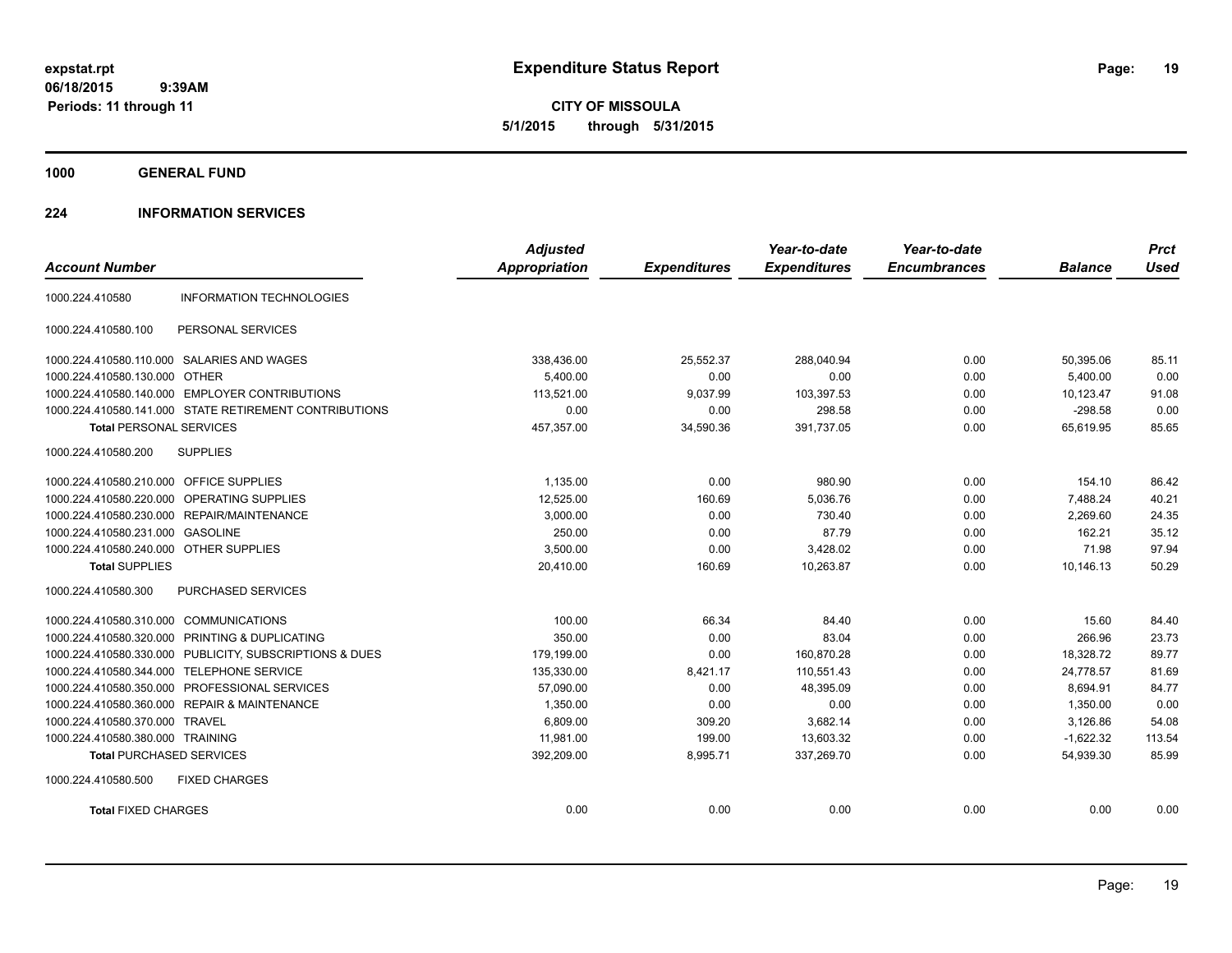**CITY OF MISSOULA 5/1/2015 through 5/31/2015**

**1000 GENERAL FUND**

## **224 INFORMATION SERVICES**

| <b>Account Number</b>                        | <b>Adjusted</b><br>Appropriation | <b>Expenditures</b> | Year-to-date<br><b>Expenditures</b> | Year-to-date<br>Encumbrances | <b>Balance</b> | <b>Prct</b><br>Used |
|----------------------------------------------|----------------------------------|---------------------|-------------------------------------|------------------------------|----------------|---------------------|
| <b>CAPITAL OUTLAY</b><br>1000.224.410580.900 |                                  |                     |                                     |                              |                |                     |
| <b>Total CAPITAL OUTLAY</b>                  | 0.00                             | 0.00                | 0.00                                | 0.00                         | 0.00           | 0.00                |
| <b>Total INFORMATION SERVICES</b>            | 869,976.00                       | 43,746.76           | 739,270.62                          | 0.00                         | 130,705.38     | 84.98               |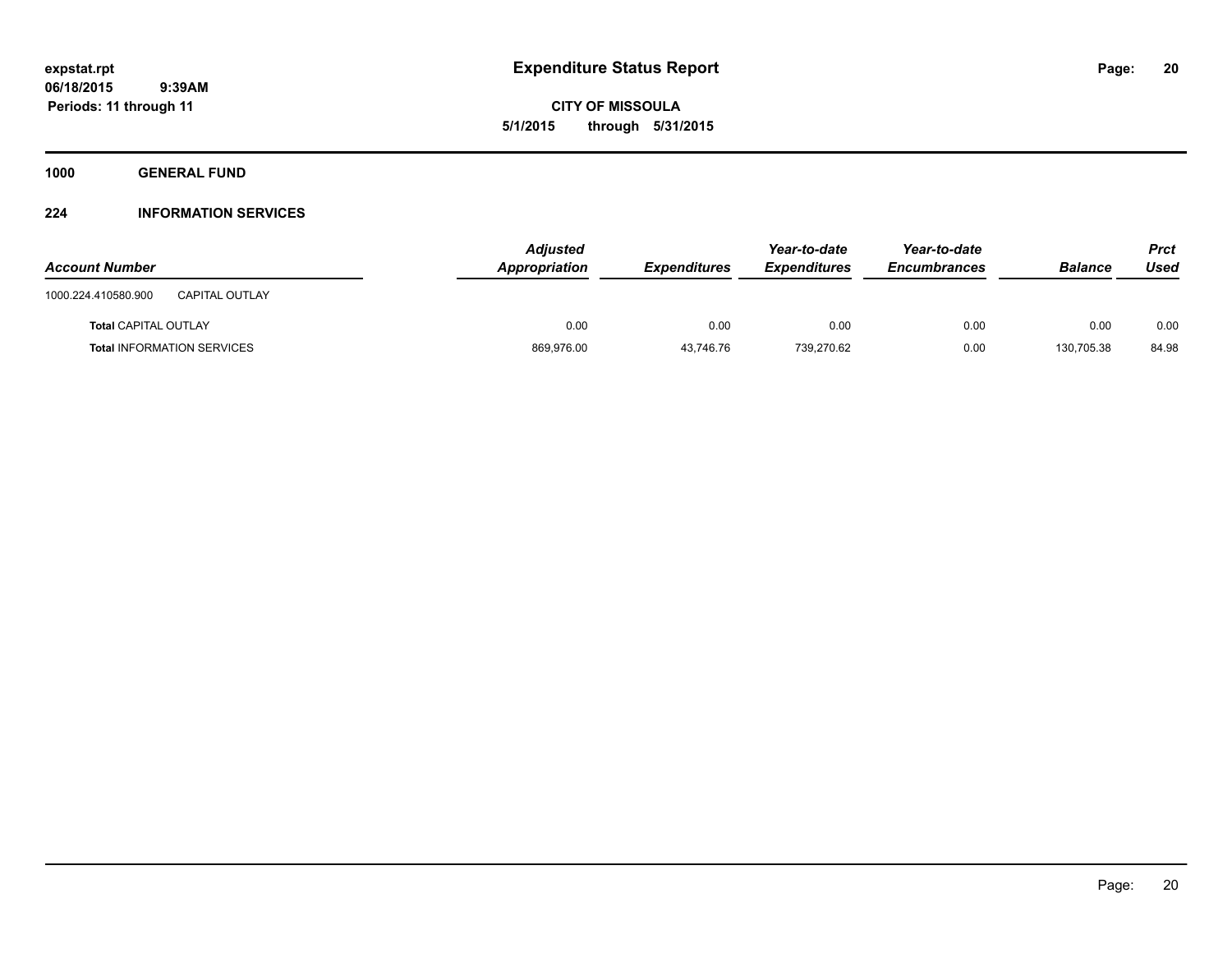**CITY OF MISSOULA 5/1/2015 through 5/31/2015**

**1000 GENERAL FUND**

**230 MUNICIPAL COURT**

| <b>Account Number</b>                   |                                                         | <b>Adjusted</b><br><b>Appropriation</b> | <b>Expenditures</b> | Year-to-date<br><b>Expenditures</b> | Year-to-date<br><b>Encumbrances</b> | <b>Balance</b> | <b>Prct</b><br>Used |
|-----------------------------------------|---------------------------------------------------------|-----------------------------------------|---------------------|-------------------------------------|-------------------------------------|----------------|---------------------|
| 1000.230.410360                         | CITY/MUNICIPAL COURT                                    |                                         |                     |                                     |                                     |                |                     |
| 1000.230.410360.100                     | PERSONAL SERVICES                                       |                                         |                     |                                     |                                     |                |                     |
|                                         | 1000.230.410360.110.000 SALARIES AND WAGES              | 745,063.00                              | 54,454.94           | 600,532.84                          | 0.00                                | 144,530.16     | 80.60               |
|                                         | 1000.230.410360.120.000 OVERTIME/TERMINATION            | 10.000.00                               | 115.95              | 5,889.23                            | 0.00                                | 4,110.77       | 58.89               |
|                                         | 1000.230.410360.140.000 EMPLOYER CONTRIBUTIONS          | 299,318.00                              | 22,371.88           | 247,036.02                          | 0.00                                | 52,281.98      | 82.53               |
|                                         | 1000.230.410360.141.000 STATE RETIREMENT CONTRIBUTIONS  | 0.00                                    | 0.00                | 621.75                              | 0.00                                | $-621.75$      | 0.00                |
| <b>Total PERSONAL SERVICES</b>          |                                                         | 1,054,381.00                            | 76,942.77           | 854,079.84                          | 0.00                                | 200,301.16     | 81.00               |
| 1000.230.410360.200                     | <b>SUPPLIES</b>                                         |                                         |                     |                                     |                                     |                |                     |
| 1000.230.410360.210.000 OFFICE SUPPLIES |                                                         | 4,756.00                                | 1.747.94            | 7,703.05                            | 0.00                                | $-2,947.05$    | 161.96              |
|                                         | 1000.230.410360.220.000 OPERATING SUPPLIES              | 4.972.00                                | 446.10              | 693.14                              | 0.00                                | 4,278.86       | 13.94               |
| 1000.230.410360.240.000 OTHER SUPPLIES  |                                                         | 3.540.00                                | 214.95              | 3,180.87                            | 0.00                                | 359.13         | 89.86               |
| <b>Total SUPPLIES</b>                   |                                                         | 13,268.00                               | 2,408.99            | 11,577.06                           | 0.00                                | 1,690.94       | 87.26               |
| 1000.230.410360.300                     | PURCHASED SERVICES                                      |                                         |                     |                                     |                                     |                |                     |
| 1000.230.410360.310.000 COMMUNICATIONS  |                                                         | 11,500.00                               | 0.00                | 8,668.85                            | 0.00                                | 2,831.15       | 75.38               |
|                                         | 1000.230.410360.320.000 PRINTING & DUPLICATING          | 1.187.00                                | 0.00                | 280.89                              | 0.00                                | 906.11         | 23.66               |
|                                         | 1000.230.410360.330.000 PUBLICITY, SUBSCRIPTIONS & DUES | 10.196.00                               | 569.00              | 8.346.55                            | 0.00                                | 1,849.45       | 81.86               |
|                                         | 1000.230.410360.344.000 TELEPHONE SERVICE               | 1,584.00                                | 165.16              | 1.154.67                            | 0.00                                | 429.33         | 72.90               |
|                                         | 1000.230.410360.350.000 PROFESSIONAL SERVICES           | 220,707.00                              | 44,833.81           | 134.612.03                          | 0.00                                | 86,094.97      | 60.99               |
|                                         | 1000.230.410360.350.004 PROFESSIONAL SERVICES           | 0.00                                    | 384.86              | 590.12                              | 0.00                                | $-590.12$      | 0.00                |
|                                         | 1000.230.410360.350.005 PROFESSIONAL SERVICES           | 0.00                                    | 1,120.38            | 15,016.77                           | 0.00                                | $-15,016.77$   | 0.00                |
|                                         | 1000.230.410360.350.006 PROFESSIONAL SERVICES           | 0.00                                    | 732.00              | 4,554.00                            | 0.00                                | $-4,554.00$    | 0.00                |
|                                         | 1000.230.410360.360.000 REPAIR & MAINTENANCE            | 3,790.00                                | 0.00                | 7,859.96                            | 0.00                                | $-4,069.96$    | 207.39              |
| 1000.230.410360.370.000 TRAVEL          |                                                         | 5,174.00                                | 0.00                | 2,609.62                            | 0.00                                | 2,564.38       | 50.44               |
| 1000.230.410360.380.000 TRAINING        |                                                         | 9,000.00                                | 250.00              | 6,523.95                            | 0.00                                | 2,476.05       | 72.49               |
|                                         | 1000.230.410360.390.000 OTHER PURCHASED SERVICES        | 6.263.00                                | 1,073.25            | 4,392.73                            | 0.00                                | 1,870.27       | 70.14               |
| <b>Total PURCHASED SERVICES</b>         |                                                         | 269,401.00                              | 49,128.46           | 194,610.14                          | 0.00                                | 74,790.86      | 72.24               |

1000.230.410360.500 FIXED CHARGES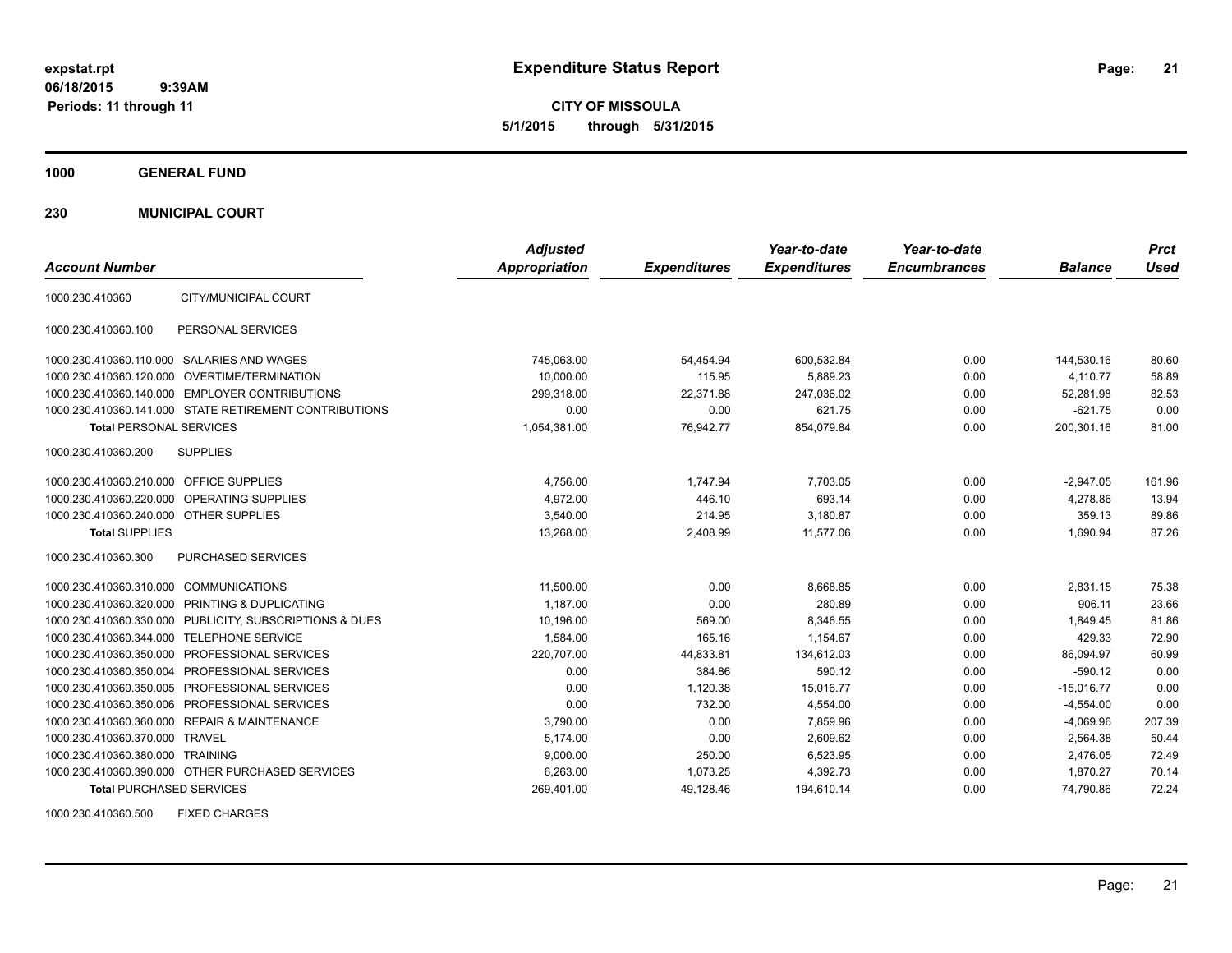**CITY OF MISSOULA 5/1/2015 through 5/31/2015**

**1000 GENERAL FUND**

## **230 MUNICIPAL COURT**

|                                       | <b>Adjusted</b> |                     | Year-to-date        | Year-to-date        |                | <b>Prct</b> |
|---------------------------------------|-----------------|---------------------|---------------------|---------------------|----------------|-------------|
| <b>Account Number</b>                 | Appropriation   | <b>Expenditures</b> | <b>Expenditures</b> | <b>Encumbrances</b> | <b>Balance</b> | Used        |
| <b>Total FIXED CHARGES</b>            | 0.00            | 0.00                | 0.00                | 0.00                | 0.00           | 0.00        |
| 1000.230.410360.900<br>CAPITAL OUTLAY |                 |                     |                     |                     |                |             |
| <b>Total CAPITAL OUTLAY</b>           | 0.00            | 0.00                | 0.00                | 0.00                | 0.00           | 0.00        |
| <b>Total MUNICIPAL COURT</b>          | 1,337,050.00    | 128,480.22          | 1,060,267.04        | 0.00                | 276.782.96     | 79.30       |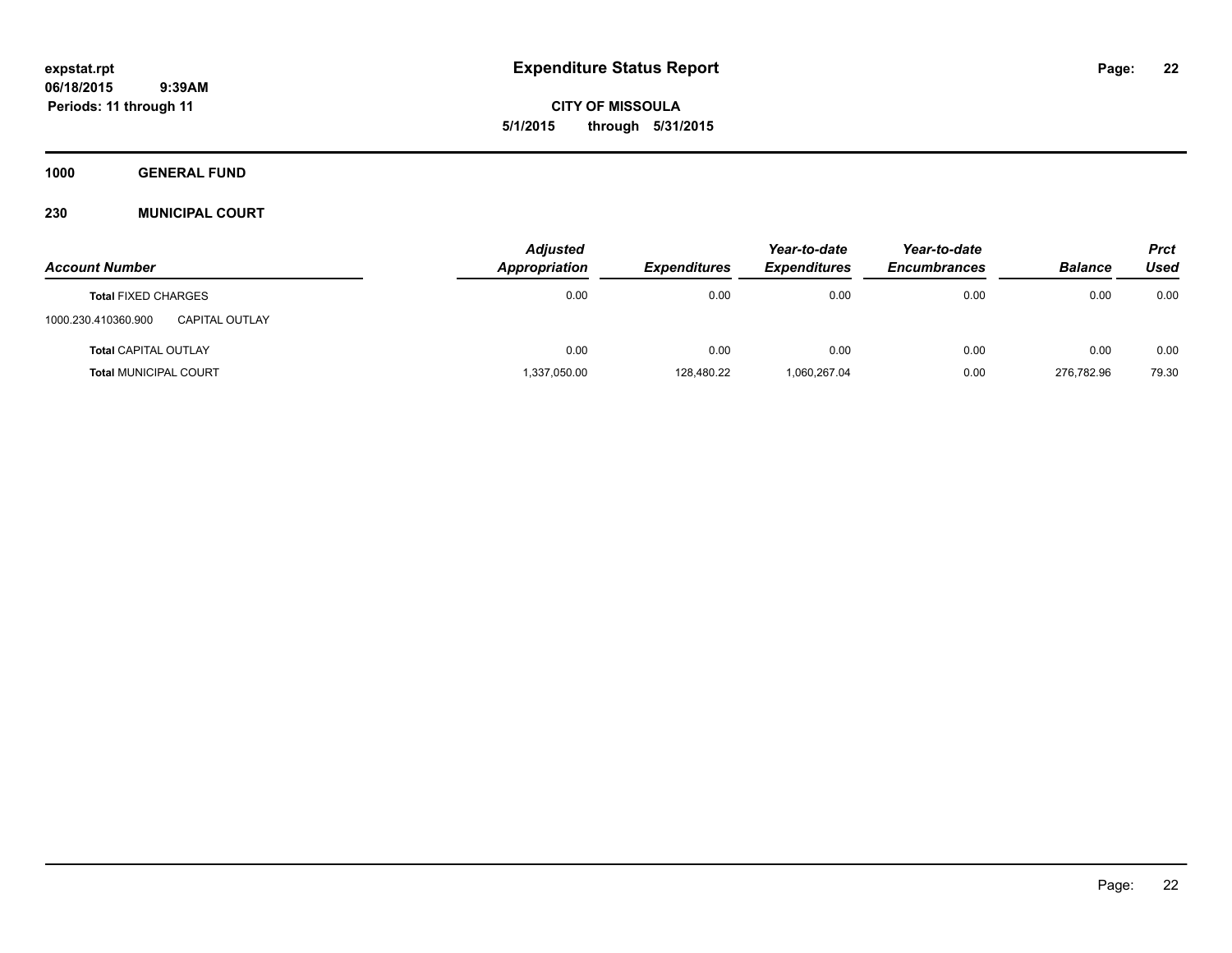**CITY OF MISSOULA 5/1/2015 through 5/31/2015**

**1000 GENERAL FUND**

| <b>Account Number</b>                                                    | <b>Adjusted</b><br><b>Appropriation</b> | <b>Expenditures</b> | Year-to-date<br><b>Expenditures</b> | Year-to-date<br><b>Encumbrances</b> | <b>Balance</b> | <b>Prct</b><br><b>Used</b> |
|--------------------------------------------------------------------------|-----------------------------------------|---------------------|-------------------------------------|-------------------------------------|----------------|----------------------------|
| <b>BUDGETING</b><br>1000.240.410520                                      |                                         |                     |                                     |                                     |                |                            |
| 1000.240.410520.100<br>PERSONAL SERVICES                                 |                                         |                     |                                     |                                     |                |                            |
| 1000.240.410520.110.000 SALARIES AND WAGES                               | 77,443.00                               | 4,236.24            | 55,893.79                           | 0.00                                | 21,549.21      | 72.17                      |
| 1000.240.410520.140.000 EMPLOYER CONTRIBUTIONS                           | 23,856.00                               | 1,513.71            | 18,947.78                           | 0.00                                | 4,908.22       | 79.43                      |
| <b>Total PERSONAL SERVICES</b><br>1000.240.410520.200<br><b>SUPPLIES</b> | 101,299.00                              | 5,749.95            | 74,841.57                           | 0.00                                | 26,457.43      | 73.88                      |
| OFFICE SUPPLIES<br>1000.240.410520.210.000                               | 200.00                                  | 0.00                | 0.00                                | 0.00                                | 200.00         | 0.00                       |
| 1000.240.410520.220.000 OPERATING SUPPLIES                               | 400.00                                  | 0.00                | 0.00                                | 0.00                                | 400.00         | 0.00                       |
| <b>Total SUPPLIES</b>                                                    | 600.00                                  | 0.00                | 0.00                                | 0.00                                | 600.00         | 0.00                       |
| 1000.240.410520.300<br>PURCHASED SERVICES                                |                                         |                     |                                     |                                     |                |                            |
| 1000.240.410520.320.000 PRINTING & DUPLICATING                           | 1,313.00                                | 0.21                | 582.10                              | 0.00                                | 730.90         | 44.33                      |
| 1000.240.410520.350.000 PROFESSIONAL SERVICES                            | 9,289.00                                | 0.00                | 0.00                                | 0.00                                | 9,289.00       | 0.00                       |
| <b>Total PURCHASED SERVICES</b>                                          | 10,602.00                               | 0.21                | 582.10                              | 0.00                                | 10,019.90      | 5.49                       |
| <b>Total BUDGETING</b>                                                   | 112,501.00                              | 5,750.16            | 75,423.67                           | 0.00                                | 37,077.33      | 67.04                      |
| <b>TREASURY</b><br>1000.240.410540                                       |                                         |                     |                                     |                                     |                |                            |
| 1000.240.410540.100<br>PERSONAL SERVICES                                 |                                         |                     |                                     |                                     |                |                            |
| 1000.240.410540.110.000 SALARIES AND WAGES                               | 194,511.00                              | 12,505.93           | 145,261.73                          | 0.00                                | 49,249.27      | 74.68                      |
| 1000.240.410540.140.000 EMPLOYER CONTRIBUTIONS                           | 75,797.00                               | 5,048.48            | 59,504.49                           | 0.00                                | 16,292.51      | 78.51                      |
| <b>Total PERSONAL SERVICES</b>                                           | 270,308.00                              | 17,554.41           | 204,766.22                          | 0.00                                | 65,541.78      | 75.75                      |
| <b>SUPPLIES</b><br>1000.240.410540.200                                   |                                         |                     |                                     |                                     |                |                            |
| <b>OFFICE SUPPLIES</b><br>1000.240.410540.210.000                        | 1,741.00                                | 8.54                | 1.624.24                            | 0.00                                | 116.76         | 93.29                      |
| OPERATING SUPPLIES<br>1000.240.410540.220.000                            | 425.00                                  | 31.84               | 41.84                               | 0.00                                | 383.16         | 9.84                       |
| <b>Total SUPPLIES</b>                                                    | 2,166.00                                | 40.38               | 1,666.08                            | 0.00                                | 499.92         | 76.92                      |
| PURCHASED SERVICES<br>1000.240.410540.300                                |                                         |                     |                                     |                                     |                |                            |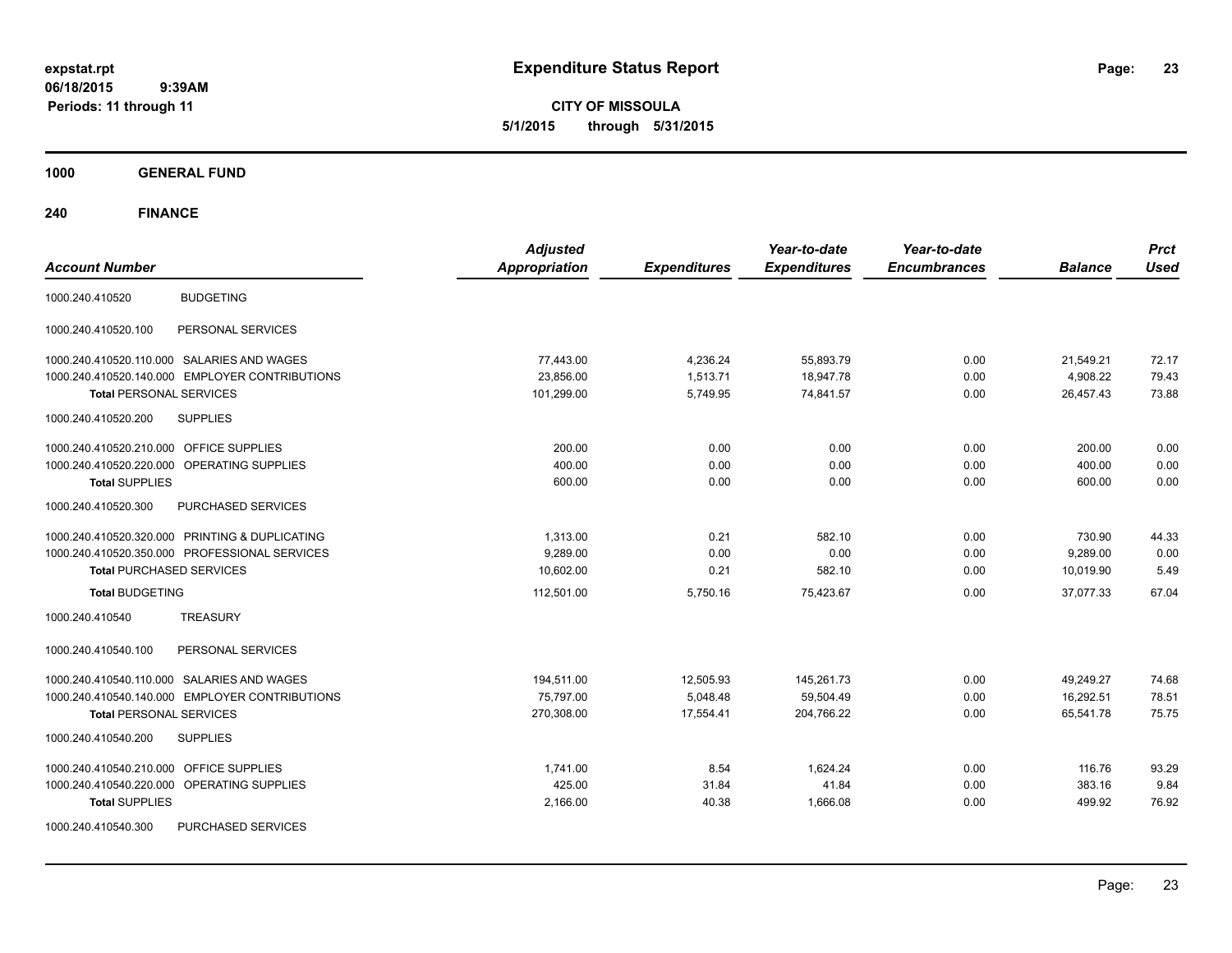**CITY OF MISSOULA 5/1/2015 through 5/31/2015**

**1000 GENERAL FUND**

| <b>Account Number</b>                                   | <b>Adjusted</b><br><b>Appropriation</b> | <b>Expenditures</b> | Year-to-date<br><b>Expenditures</b> | Year-to-date<br><b>Encumbrances</b> | <b>Balance</b> | <b>Prct</b><br><b>Used</b> |
|---------------------------------------------------------|-----------------------------------------|---------------------|-------------------------------------|-------------------------------------|----------------|----------------------------|
|                                                         |                                         |                     |                                     |                                     |                |                            |
| 1000.240.410540.310.000 COMMUNICATIONS                  | 4,814.00                                | 0.00                | 4,566.35                            | 0.00                                | 247.65         | 94.86                      |
| 1000.240.410540.320.000 PRINTING & DUPLICATING          | 715.00                                  | 174.16              | 2,515.51                            | 0.00                                | $-1,800.51$    | 351.82                     |
| 1000.240.410540.330.000 PUBLICITY, SUBSCRIPTIONS & DUES | 10.00                                   | 0.00                | 0.00                                | 0.00                                | 10.00          | 0.00                       |
| 1000.240.410540.344.000 TELEPHONE SERVICE               | 50.00                                   | 0.00                | 0.00                                | 0.00                                | 50.00          | 0.00                       |
| 1000.240.410540.350.000 PROFESSIONAL SERVICES           | 11,911.00                               | 1,158.00            | 4,393.93                            | 0.00                                | 7,517.07       | 36.89                      |
| 1000.240.410540.360.000 REPAIR & MAINTENANCE            | 170.00                                  | 276.65              | 276.65                              | 0.00                                | $-106.65$      | 162.74                     |
| 1000.240.410540.370.000 TRAVEL                          | 4,125.00                                | 0.00                | 413.90                              | 0.00                                | 3,711.10       | 10.03                      |
| 1000.240.410540.380.000 TRAINING                        | 2,000.00                                | 0.00                | 248.20                              | 0.00                                | 1,751.80       | 12.41                      |
| <b>Total PURCHASED SERVICES</b>                         | 23,795.00                               | 1,608.81            | 12,414.54                           | 0.00                                | 11,380.46      | 52.17                      |
| 1000.240.410540.500<br><b>FIXED CHARGES</b>             |                                         |                     |                                     |                                     |                |                            |
| 1000.240.410540.500.000 FIXED CHARGES                   | 500.00                                  | 0.00                | 0.00                                | 0.00                                | 500.00         | 0.00                       |
| <b>Total FIXED CHARGES</b>                              | 500.00                                  | 0.00                | 0.00                                | 0.00                                | 500.00         | 0.00                       |
| 1000.240.410540.900<br><b>CAPITAL OUTLAY</b>            |                                         |                     |                                     |                                     |                |                            |
| <b>Total CAPITAL OUTLAY</b>                             | 0.00                                    | 0.00                | 0.00                                | 0.00                                | 0.00           | 0.00                       |
| <b>Total TREASURY</b>                                   | 296,769.00                              | 19,203.60           | 218,846.84                          | 0.00                                | 77,922.16      | 73.74                      |
| 1000.240.410550<br><b>ACCOUNTING</b>                    |                                         |                     |                                     |                                     |                |                            |
| PERSONAL SERVICES<br>1000.240.410550.100                |                                         |                     |                                     |                                     |                |                            |
| 1000.240.410550.110.000 SALARIES AND WAGES              | 324,228.00                              | 25,873.25           | 297, 187. 77                        | 0.00                                | 27,040.23      | 91.66                      |
| 1000.240.410550.120.000 OVERTIME/TERMINATION            | 1,000.00                                | 0.00                | 0.00                                | 0.00                                | 1,000.00       | 0.00                       |
| 1000.240.410550.140.000 EMPLOYER CONTRIBUTIONS          | 121,819.00                              | 10,210.69           | 119,692.24                          | 0.00                                | 2,126.76       | 98.25                      |
| 1000.240.410550.141.000 STATE RETIREMENT CONTRIBUTIONS  | 0.00                                    | 0.00                | 559.53                              | 0.00                                | $-559.53$      | 0.00                       |
| <b>Total PERSONAL SERVICES</b>                          | 447,047.00                              | 36,083.94           | 417,439.54                          | 0.00                                | 29,607.46      | 93.38                      |
| 1000.240.410550.200<br><b>SUPPLIES</b>                  |                                         |                     |                                     |                                     |                |                            |
| 1000.240.410550.210.000 OFFICE SUPPLIES                 | 2,824.00                                | 12.80               | 2,414.55                            | 0.00                                | 409.45         | 85.50                      |
| 1000.240.410550.220.000 OPERATING SUPPLIES              | 1,300.00                                | 277.25              | 1.203.61                            | 0.00                                | 96.39          | 92.59                      |
| 1000.240.410550.230.000 REPAIR/MAINTENANCE              | 300.00                                  | 0.00                | 0.00                                | 0.00                                | 300.00         | 0.00                       |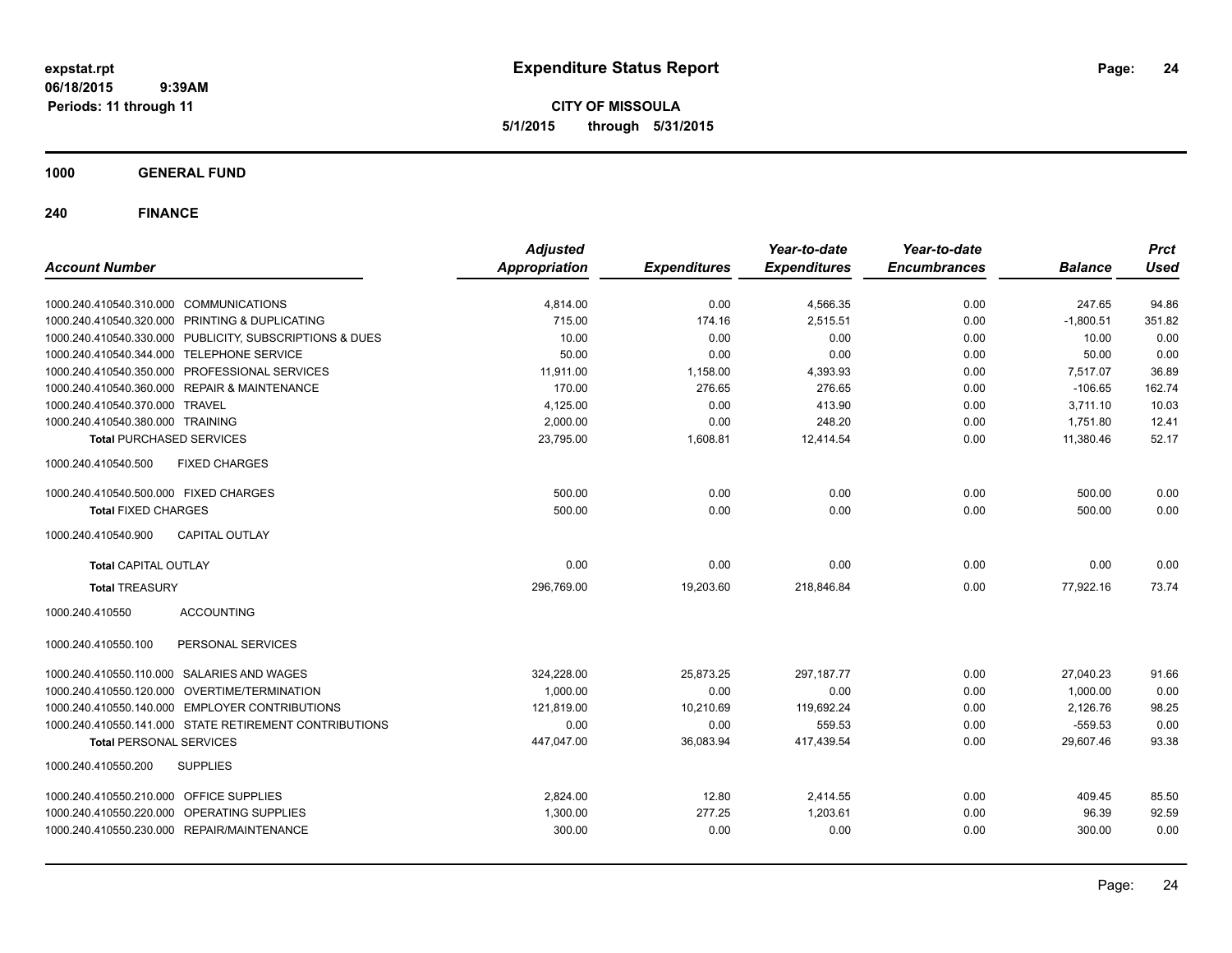**CITY OF MISSOULA 5/1/2015 through 5/31/2015**

**1000 GENERAL FUND**

| <b>Account Number</b>                   |                                                         | <b>Adjusted</b><br>Appropriation | <b>Expenditures</b> | Year-to-date<br><b>Expenditures</b> | Year-to-date<br><b>Encumbrances</b> | <b>Balance</b> | <b>Prct</b><br><b>Used</b> |
|-----------------------------------------|---------------------------------------------------------|----------------------------------|---------------------|-------------------------------------|-------------------------------------|----------------|----------------------------|
| 1000.240.410550.231.000 GASOLINE        |                                                         | 91.00                            | 0.00                | 0.00                                | 0.00                                | 91.00          | 0.00                       |
| 1000.240.410550.240.000 OTHER SUPPLIES  |                                                         | 500.00                           | 0.00                | 0.00                                | 0.00                                | 500.00         | 0.00                       |
| <b>Total SUPPLIES</b>                   |                                                         | 5,015.00                         | 290.05              | 3,618.16                            | 0.00                                | 1,396.84       | 72.15                      |
| 1000.240.410550.300                     | PURCHASED SERVICES                                      |                                  |                     |                                     |                                     |                |                            |
| 1000.240.410550.310.000 COMMUNICATIONS  |                                                         | 31,645.00                        | 0.00                | 32,056.31                           | 0.00                                | $-411.31$      | 101.30                     |
|                                         | 1000.240.410550.320.000 PRINTING & DUPLICATING          | 3,215.00                         | 55.86               | 620.64                              | 0.00                                | 2,594.36       | 19.30                      |
|                                         | 1000.240.410550.330.000 PUBLICITY, SUBSCRIPTIONS & DUES | 2,316.00                         | 250.00              | 1,756.29                            | 0.00                                | 559.71         | 75.83                      |
|                                         | 1000.240.410550.344.000 TELEPHONE SERVICE               | 2,075.00                         | 73.78               | 727.07                              | 0.00                                | 1,347.93       | 35.04                      |
|                                         | 1000.240.410550.350.000 PROFESSIONAL SERVICES           | 133,406.00                       | 585.00              | 126,927.37                          | 0.00                                | 6,478.63       | 95.14                      |
|                                         | 1000.240.410550.360.000 REPAIR & MAINTENANCE            | 1,135.00                         | 0.00                | 75.00                               | 0.00                                | 1,060.00       | 6.61                       |
| 1000.240.410550.370.000 TRAVEL          |                                                         | 3,520.00                         | 1,469.30            | 2,349.50                            | 0.00                                | 1.170.50       | 66.75                      |
| 1000.240.410550.380.000 TRAINING        |                                                         | 3,805.00                         | 0.00                | 825.00                              | 0.00                                | 2,980.00       | 21.68                      |
| <b>Total PURCHASED SERVICES</b>         |                                                         | 181,117.00                       | 2,433.94            | 165,337.18                          | 0.00                                | 15,779.82      | 91.29                      |
| 1000.240.410550.500                     | <b>FIXED CHARGES</b>                                    |                                  |                     |                                     |                                     |                |                            |
| <b>Total FIXED CHARGES</b>              |                                                         | 0.00                             | 0.00                | 0.00                                | 0.00                                | 0.00           | 0.00                       |
| 1000.240.410550.900                     | <b>CAPITAL OUTLAY</b>                                   |                                  |                     |                                     |                                     |                |                            |
| <b>Total CAPITAL OUTLAY</b>             |                                                         | 0.00                             | 0.00                | 0.00                                | 0.00                                | 0.00           | 0.00                       |
| <b>Total ACCOUNTING</b>                 |                                                         | 633.179.00                       | 38,807.93           | 586,394.88                          | 0.00                                | 46,784.12      | 92.61                      |
| 1000.240.410552                         | <b>FINANCIAL REPORTING</b>                              |                                  |                     |                                     |                                     |                |                            |
| 1000.240.410552.100                     | PERSONAL SERVICES                                       |                                  |                     |                                     |                                     |                |                            |
|                                         | 1000.240.410552.110.000 SALARIES AND WAGES              | 49.877.00                        | 2,797.38            | 35.716.46                           | 0.00                                | 14,160.54      | 71.61                      |
|                                         | 1000.240.410552.140.000 EMPLOYER CONTRIBUTIONS          | 15,662.00                        | 961.11              | 11,858.29                           | 0.00                                | 3,803.71       | 75.71                      |
| <b>Total PERSONAL SERVICES</b>          |                                                         | 65,539.00                        | 3,758.49            | 47,574.75                           | 0.00                                | 17,964.25      | 72.59                      |
| 1000.240.410552.200                     | <b>SUPPLIES</b>                                         |                                  |                     |                                     |                                     |                |                            |
| 1000.240.410552.210.000 OFFICE SUPPLIES |                                                         | 160.00                           | 0.00                | 0.00                                | 0.00                                | 160.00         | 0.00                       |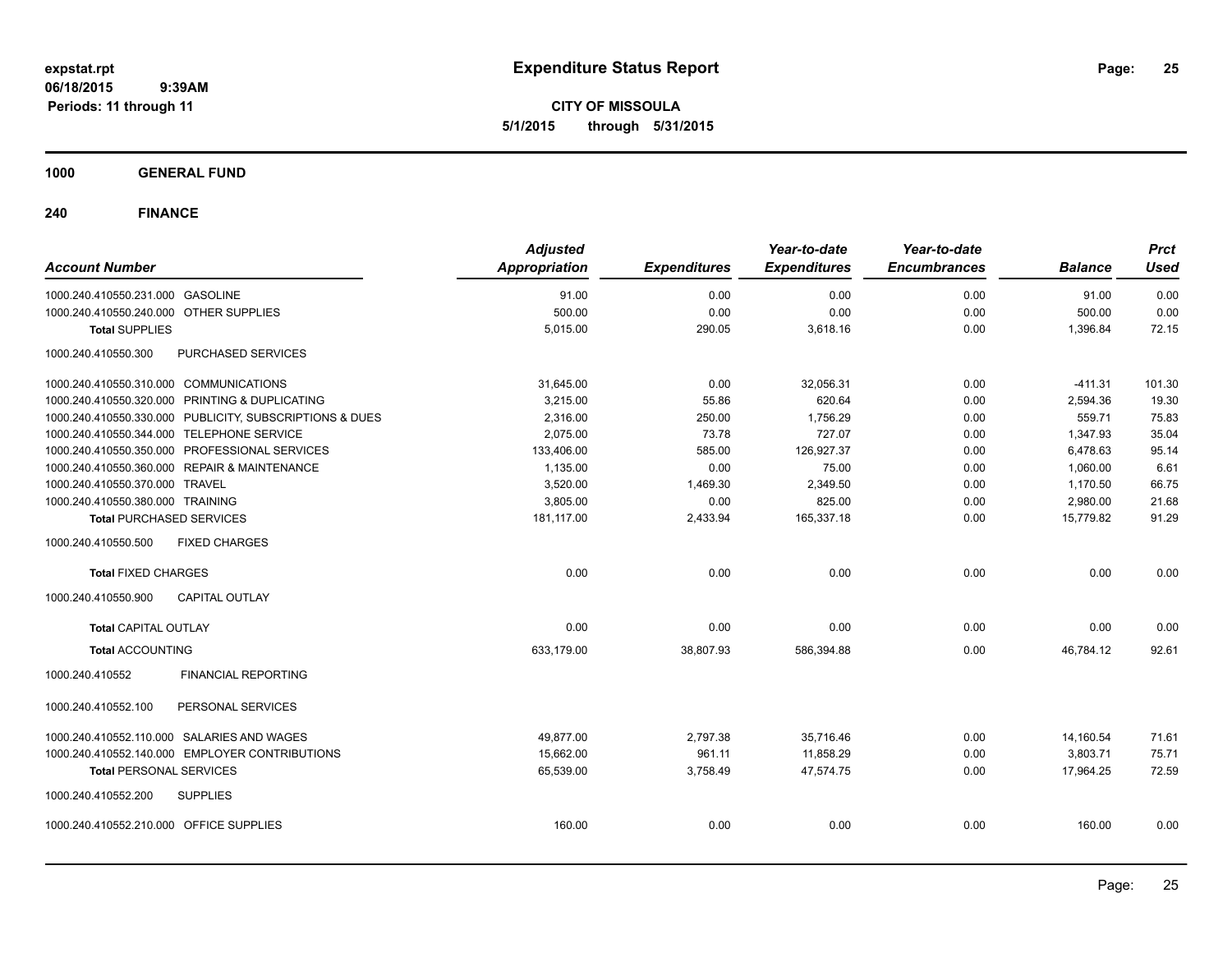**CITY OF MISSOULA 5/1/2015 through 5/31/2015**

**1000 GENERAL FUND**

| <b>Account Number</b>                  |                                               | <b>Adjusted</b><br>Appropriation | <b>Expenditures</b> | Year-to-date<br><b>Expenditures</b> | Year-to-date<br><b>Encumbrances</b> | <b>Balance</b> | <b>Prct</b><br><b>Used</b> |
|----------------------------------------|-----------------------------------------------|----------------------------------|---------------------|-------------------------------------|-------------------------------------|----------------|----------------------------|
| 1000.240.410552.220.000                | OPERATING SUPPLIES                            | 549.00                           | 0.00                | 0.00                                | 0.00                                | 549.00         | 0.00                       |
| <b>Total SUPPLIES</b>                  |                                               | 709.00                           | 0.00                | 0.00                                | 0.00                                | 709.00         | 0.00                       |
| 1000.240.410552.300                    | PURCHASED SERVICES                            |                                  |                     |                                     |                                     |                |                            |
| 1000.240.410552.310.000 COMMUNICATIONS |                                               | 321.00                           | 0.00                | 12.65                               | 0.00                                | 308.35         | 3.94                       |
| 1000.240.410552.320.000                | PRINTING & DUPLICATING                        | 3.503.00                         | 0.00                | 0.00                                | 0.00                                | 3,503.00       | 0.00                       |
|                                        | 1000.240.410552.350.000 PROFESSIONAL SERVICES | 10,530.00                        | 0.00                | 25,050.00                           | 0.00                                | $-14,520.00$   | 237.89                     |
| 1000.240.410552.370.000 TRAVEL         |                                               | 600.00                           | 0.00                | 0.00                                | 0.00                                | 600.00         | 0.00                       |
| 1000.240.410552.380.000 TRAINING       |                                               | 1,525.00                         | 0.00                | 0.00                                | 0.00                                | 1,525.00       | 0.00                       |
| <b>Total PURCHASED SERVICES</b>        |                                               | 16,479.00                        | 0.00                | 25,062.65                           | 0.00                                | $-8,583.65$    | 152.09                     |
| 1000.240.410552.900                    | <b>CAPITAL OUTLAY</b>                         |                                  |                     |                                     |                                     |                |                            |
| <b>Total CAPITAL OUTLAY</b>            |                                               | 0.00                             | 0.00                | 0.00                                | 0.00                                | 0.00           | 0.00                       |
| <b>Total FINANCIAL REPORTING</b>       |                                               | 82,727.00                        | 3,758.49            | 72,637.40                           | 0.00                                | 10.089.60      | 87.80                      |
| 1000.240.410553                        | <b>FINANCIAL SOFTWARE</b>                     |                                  |                     |                                     |                                     |                |                            |
| 1000.240.410553.100                    | PERSONAL SERVICES                             |                                  |                     |                                     |                                     |                |                            |
| <b>Total FINANCIAL SOFTWARE</b>        |                                               | 0.00                             | 0.00                | 0.00                                | 0.00                                | 0.00           | 0.00                       |
| <b>Total FINANCE</b>                   |                                               | 1,125,176.00                     | 67,520.18           | 953,302.79                          | 0.00                                | 171,873.21     | 84.72                      |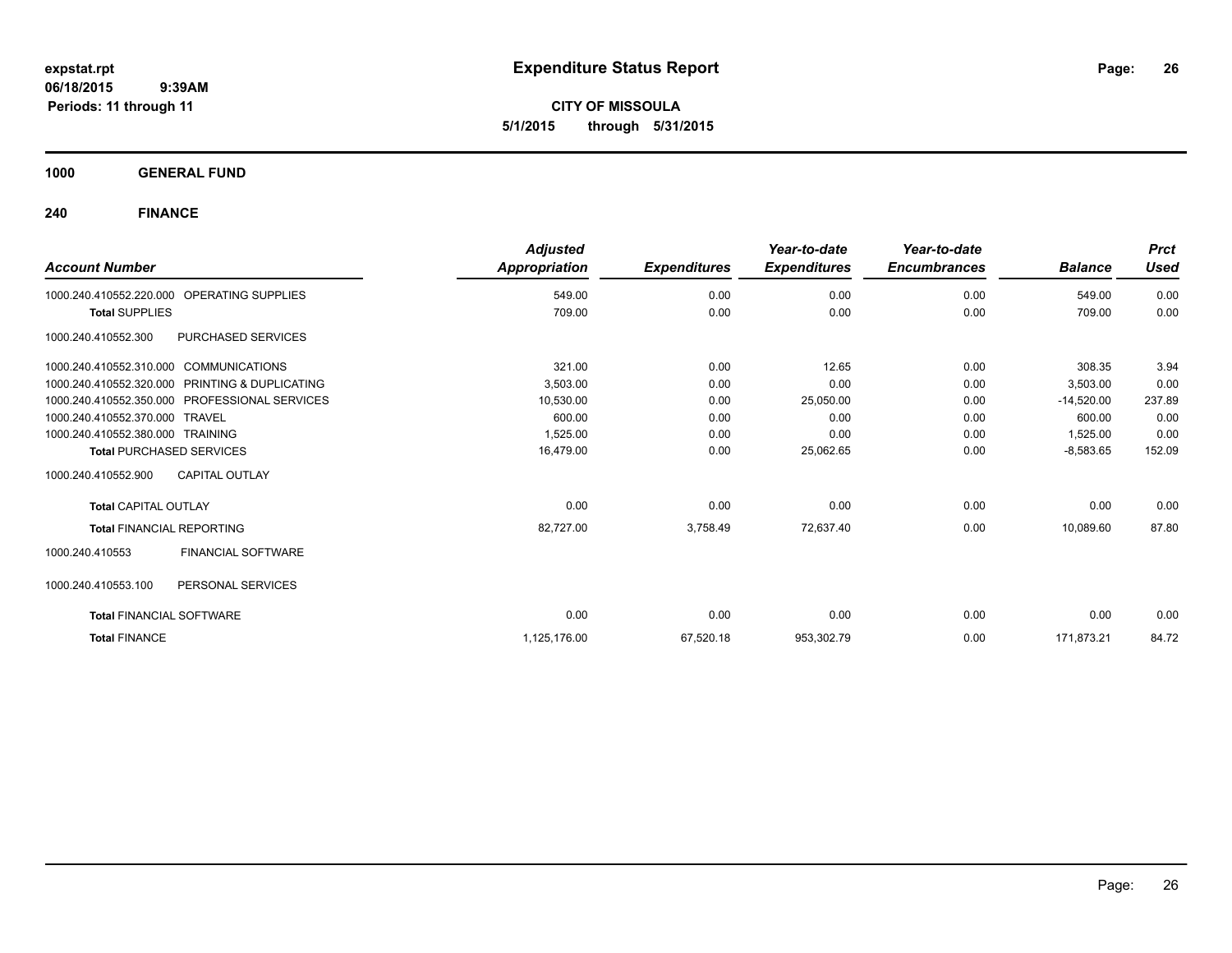**CITY OF MISSOULA 5/1/2015 through 5/31/2015**

**1000 GENERAL FUND**

## **245 CENTRALIZED SERVICES**

| <b>Account Number</b>                   |                                                         | <b>Adjusted</b><br><b>Appropriation</b> | <b>Expenditures</b> | Year-to-date<br><b>Expenditures</b> | Year-to-date<br><b>Encumbrances</b> | <b>Balance</b> | <b>Prct</b><br><b>Used</b> |
|-----------------------------------------|---------------------------------------------------------|-----------------------------------------|---------------------|-------------------------------------|-------------------------------------|----------------|----------------------------|
| 1000.245.410810                         | <b>ADMINISTRATION</b>                                   |                                         |                     |                                     |                                     |                |                            |
| 1000.245.410810.100                     | PERSONAL SERVICES                                       |                                         |                     |                                     |                                     |                |                            |
| 1000.245.410810.110.000                 | CENTRALIZED SERVICES/SALARIES AND WAGES                 | 120,062.00                              | 9,113.40            | 104,328.39                          | 0.00                                | 15,733.61      | 86.90                      |
|                                         | 1000.245.410810.140.000 EMPLOYER CONTRIBUTIONS          | 29,435.00                               | 2,247.32            | 28,378.85                           | 0.00                                | 1,056.15       | 96.41                      |
|                                         | 1000.245.410810.141.000 STATE RETIREMENT CONTRIBUTIONS  | 0.00                                    | 0.00                | 230.22                              | 0.00                                | $-230.22$      | 0.00                       |
| <b>Total PERSONAL SERVICES</b>          |                                                         | 149,497.00                              | 11,360.72           | 132,937.46                          | 0.00                                | 16,559.54      | 88.92                      |
| 1000.245.410810.200                     | <b>SUPPLIES</b>                                         |                                         |                     |                                     |                                     |                |                            |
| 1000.245.410810.210.000 OFFICE SUPPLIES |                                                         | 400.00                                  | 1.242.08            | 1.271.22                            | 0.00                                | $-871.22$      | 317.81                     |
| <b>Total SUPPLIES</b>                   |                                                         | 400.00                                  | 1,242.08            | 1,271.22                            | 0.00                                | $-871.22$      | 317.81                     |
| 1000.245.410810.300                     | PURCHASED SERVICES                                      |                                         |                     |                                     |                                     |                |                            |
|                                         | 1000.245.410810.320.000 PRINTING & DUPLICATING          | 0.00                                    | 26.00               | 35.99                               | 0.00                                | $-35.99$       | 0.00                       |
|                                         | 1000.245.410810.330.000 PUBLICITY, SUBSCRIPTIONS & DUES | 0.00                                    | 0.00                | 265.00                              | 0.00                                | $-265.00$      | 0.00                       |
|                                         | 1000.245.410810.344.000 TELEPHONE SERVICE               | 0.00                                    | 14.81               | 28.69                               | 0.00                                | $-28.69$       | 0.00                       |
| 1000.245.410810.370.000 TRAVEL          |                                                         | 1,000.00                                | 0.00                | 300.33                              | 0.00                                | 699.67         | 30.03                      |
| 1000.245.410810.380.000 TRAINING        |                                                         | 1,000.00                                | 0.00                | 35.85                               | 0.00                                | 964.15         | 3.59                       |
|                                         | 1000.245.410810.390.000 OTHER PURCHASED SERVICES        | 0.00                                    | 58.50               | 58.50                               | 0.00                                | $-58.50$       | 0.00                       |
| <b>Total PURCHASED SERVICES</b>         |                                                         | 2,000.00                                | 99.31               | 724.36                              | 0.00                                | 1,275.64       | 36.22                      |
| 1000.245.410810.700                     | <b>GRANTS &amp; CONTRIBUTIONS</b>                       |                                         |                     |                                     |                                     |                |                            |
|                                         | 1000.245.410810.700.000 GRANTS & CONTRIBUTIONS          | 0.00                                    | 0.00                | 50.00                               | 0.00                                | $-50.00$       | 0.00                       |
|                                         | <b>Total GRANTS &amp; CONTRIBUTIONS</b>                 | 0.00                                    | 0.00                | 50.00                               | 0.00                                | $-50.00$       | 0.00                       |
| <b>Total ADMINISTRATION</b>             |                                                         | 151,897.00                              | 12,702.11           | 134,983.04                          | 0.00                                | 16.913.96      | 88.86                      |
| 1000.245.410835                         | <b>RISK MANAGEMENT</b>                                  |                                         |                     |                                     |                                     |                |                            |
| 1000.245.410835.100                     | PERSONAL SERVICES                                       |                                         |                     |                                     |                                     |                |                            |
|                                         | 1000.245.410835.110.000 SALARIES AND WAGES              | 82,967.00                               | 6,425.00            | 73,538.12                           | 0.00                                | 9,428.88       | 88.64                      |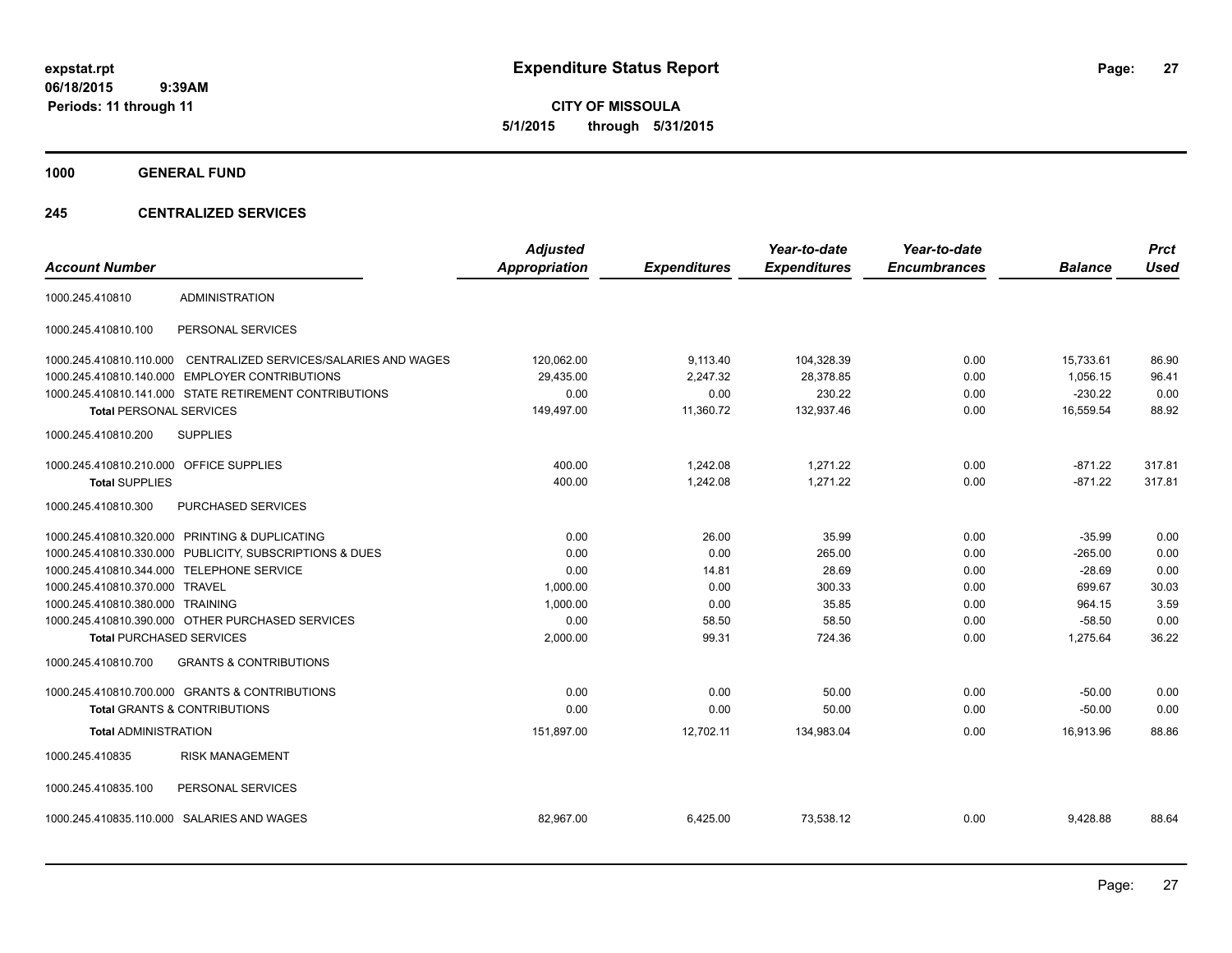**CITY OF MISSOULA 5/1/2015 through 5/31/2015**

**1000 GENERAL FUND**

## **245 CENTRALIZED SERVICES**

| <b>Account Number</b>                                         | <b>Adjusted</b><br><b>Appropriation</b> | <b>Expenditures</b> | Year-to-date<br><b>Expenditures</b> | Year-to-date<br><b>Encumbrances</b> | <b>Balance</b> | <b>Prct</b><br><b>Used</b> |
|---------------------------------------------------------------|-----------------------------------------|---------------------|-------------------------------------|-------------------------------------|----------------|----------------------------|
| 1000.245.410835.140.000 EMPLOYER CONTRIBUTIONS                | 23,184.00                               | 2,055.56            | 23,891.71                           | 0.00                                | $-707.71$      | 103.05                     |
| <b>Total PERSONAL SERVICES</b>                                | 106,151.00                              | 8,480.56            | 97,429.83                           | 0.00                                | 8,721.17       | 91.78                      |
| <b>SUPPLIES</b><br>1000.245.410835.200                        |                                         |                     |                                     |                                     |                |                            |
| 1000.245.410835.210.000 OFFICE SUPPLIES                       | 100.00                                  | 0.00                | 0.00                                | 0.00                                | 100.00         | 0.00                       |
| 1000.245.410835.220.000 OPERATING SUPPLIES                    | 500.00                                  | 0.00                | 0.00                                | 0.00                                | 500.00         | 0.00                       |
| <b>Total SUPPLIES</b>                                         | 600.00                                  | 0.00                | 0.00                                | 0.00                                | 600.00         | 0.00                       |
| PURCHASED SERVICES<br>1000.245.410835.300                     |                                         |                     |                                     |                                     |                |                            |
| 1000.245.410835.310.000 COMMUNICATIONS                        | 100.00                                  | 0.00                | 0.00                                | 0.00                                | 100.00         | 0.00                       |
| 1000.245.410835.344.000 TELEPHONE SERVICE                     | 793.00                                  | 62.01               | 681.33                              | 0.00                                | 111.67         | 85.92                      |
| <b>Total PURCHASED SERVICES</b>                               | 893.00                                  | 62.01               | 681.33                              | 0.00                                | 211.67         | 76.30                      |
| <b>Total RISK MANAGEMENT</b>                                  | 107,644.00                              | 8,542.57            | 98.111.16                           | 0.00                                | 9,532.84       | 91.14                      |
| <b>ENERGY CONSERVATION</b><br>1000.245.411231                 |                                         |                     |                                     |                                     |                |                            |
| PERSONAL SERVICES<br>1000.245.411231.100                      |                                         |                     |                                     |                                     |                |                            |
| 1000.245.411231.110.000 ENERGY COORDINATOR/SALARIES AND WAGES | 50.446.00                               | 3,854.80            | 45,169.50                           | 0.00                                | 5,276.50       | 89.54                      |
| 1000.245.411231.140.000 EMPLOYER CONTRIBUTIONS                | 20,648.00                               | 1,580.76            | 15,881.94                           | 0.00                                | 4,766.06       | 76.92                      |
| <b>Total PERSONAL SERVICES</b>                                | 71,094.00                               | 5,435.56            | 61,051.44                           | 0.00                                | 10,042.56      | 85.87                      |
| <b>SUPPLIES</b><br>1000.245.411231.200                        |                                         |                     |                                     |                                     |                |                            |
| 1000.245.411231.210.000 OFFICE SUPPLIES                       | 400.00                                  | 11.40               | 93.67                               | 0.00                                | 306.33         | 23.42                      |
| 1000.245.411231.220.000 OPERATING SUPPLIES                    | 200.00                                  | 0.00                | 23.71                               | 0.00                                | 176.29         | 11.86                      |
| 1000.245.411231.231.000 GASOLINE                              | 178.00                                  | 0.00                | 52.55                               | 0.00                                | 125.45         | 29.52                      |
| <b>Total SUPPLIES</b>                                         | 778.00                                  | 11.40               | 169.93                              | 0.00                                | 608.07         | 21.84                      |
| 1000.245.411231.300<br><b>PURCHASED SERVICES</b>              |                                         |                     |                                     |                                     |                |                            |
| 1000.245.411231.320.000 PRINTING & DUPLICATING                | 200.00                                  | 1.51                | 52.53                               | 0.00                                | 147.47         | 26.27                      |
| 1000.245.411231.330.000 PUBLICITY, SUBSCRIPTIONS & DUES       | 185.00                                  | 0.00                | 70.00                               | 0.00                                | 115.00         | 37.84                      |
| 1000.245.411231.350.000 PROFESSIONAL SERVICES                 | 8,000.00                                | 0.00                | 7,765.00                            | 0.00                                | 235.00         | 97.06                      |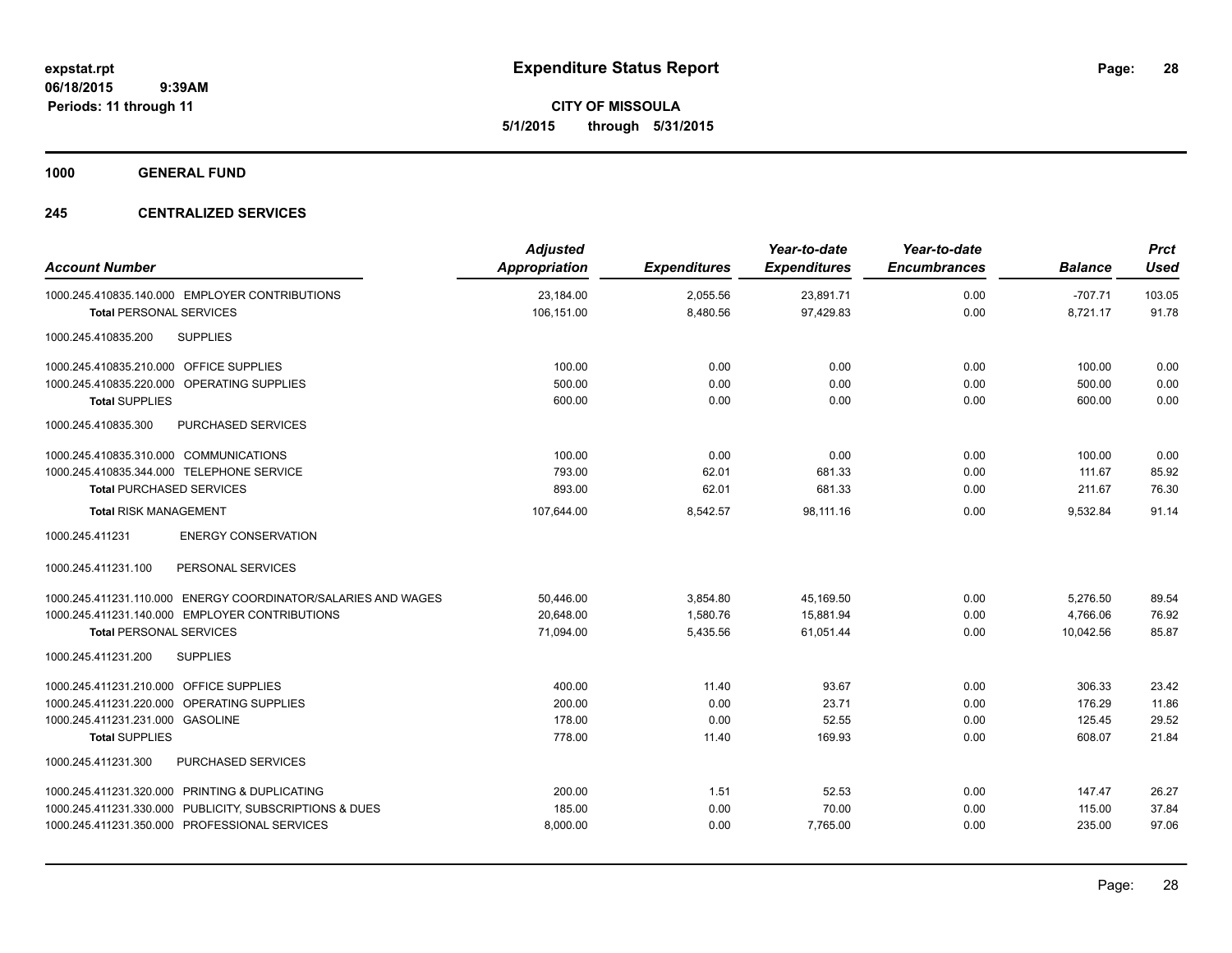**CITY OF MISSOULA 5/1/2015 through 5/31/2015**

**1000 GENERAL FUND**

## **245 CENTRALIZED SERVICES**

|                                   | <b>Adjusted</b> |                     | Year-to-date        | Year-to-date        |                | <b>Prct</b> |
|-----------------------------------|-----------------|---------------------|---------------------|---------------------|----------------|-------------|
| <b>Account Number</b>             | Appropriation   | <b>Expenditures</b> | <b>Expenditures</b> | <b>Encumbrances</b> | <b>Balance</b> | Used        |
| 1000.245.411231.370.000 TRAVEL    | 1.000.00        | 0.00                | 243.40              | 0.00                | 756.60         | 24.34       |
| 1000.245.411231.380.000 TRAINING  | 1.000.00        | 0.00                | 350.00              | 0.00                | 650.00         | 35.00       |
| <b>Total PURCHASED SERVICES</b>   | 10,385.00       | 1.51                | 8.480.93            | 0.00                | 1.904.07       | 81.67       |
| <b>Total ENERGY CONSERVATION</b>  | 82.257.00       | 5.448.47            | 69.702.30           | 0.00                | 12.554.70      | 84.74       |
| <b>Total CENTRALIZED SERVICES</b> | 341,798.00      | 26.693.15           | 302,796.50          | 0.00                | 39.001.50      | 88.59       |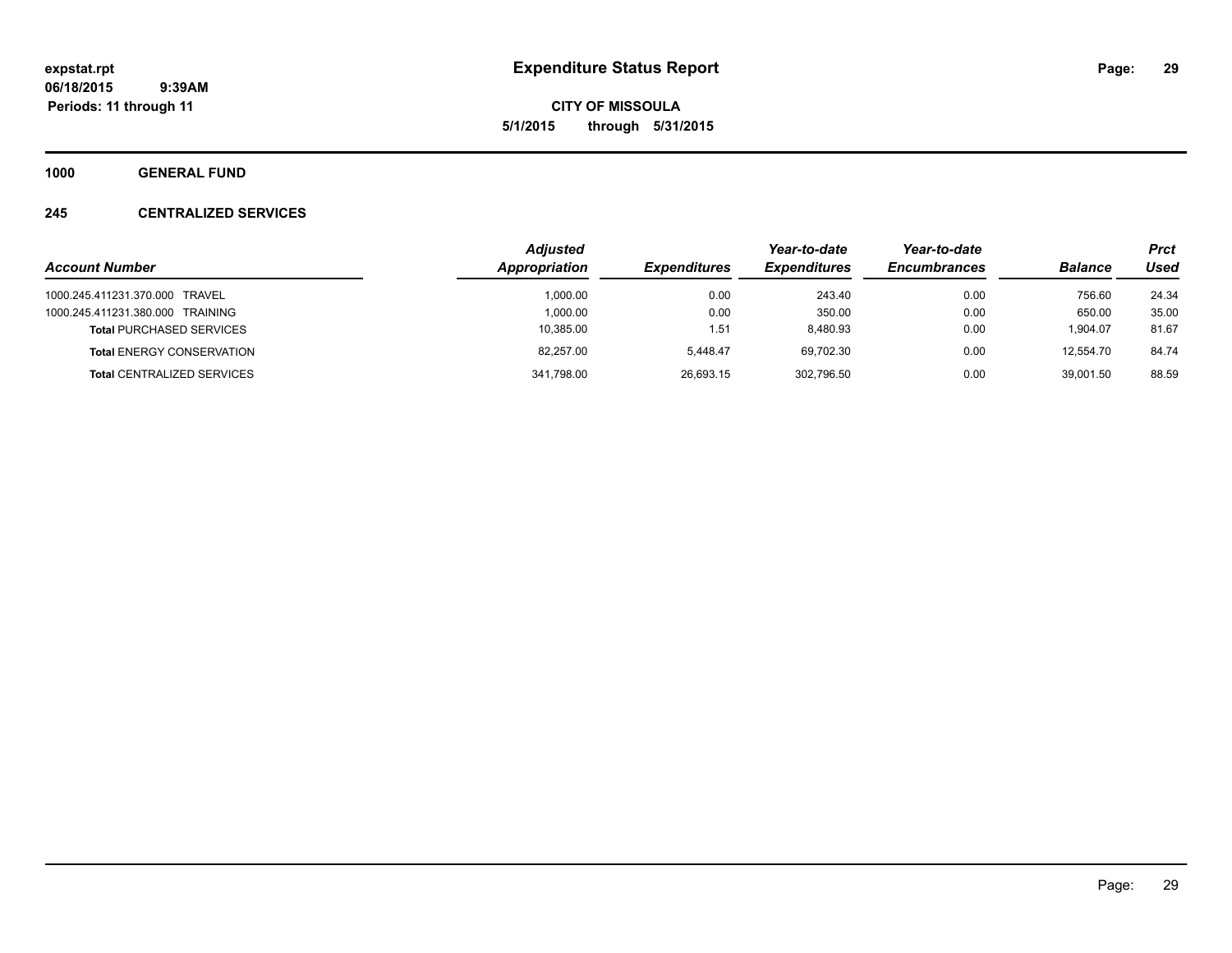**CITY OF MISSOULA 5/1/2015 through 5/31/2015**

**1000 GENERAL FUND**

|                                         |                                                              | <b>Adjusted</b>      |                     | Year-to-date        | Year-to-date        |                | <b>Prct</b> |
|-----------------------------------------|--------------------------------------------------------------|----------------------|---------------------|---------------------|---------------------|----------------|-------------|
| <b>Account Number</b>                   |                                                              | <b>Appropriation</b> | <b>Expenditures</b> | <b>Expenditures</b> | <b>Encumbrances</b> | <b>Balance</b> | <b>Used</b> |
| 1000.250.411010                         | <b>ADMINISTRATION</b>                                        |                      |                     |                     |                     |                |             |
| 1000.250.411010.100                     | PERSONAL SERVICES                                            |                      |                     |                     |                     |                |             |
|                                         | 1000.250.411010.110.000 ADMIN/SALARIES AND WAGES             | 142,441.00           | 15,263.65           | 192,153.16          | 0.00                | $-49,712.16$   | 134.90      |
|                                         | 1000.250.411010.120.000 ADMIN-OVERTIME/TERMINATION           | 1,155.00             | 0.00                | 0.00                | 0.00                | 1,155.00       | 0.00        |
|                                         | 1000.250.411010.140.000 ADMIN/EMPLOYER CONTRIBUTIONS         | 52,497.00            | 6,315.20            | 79,891.06           | 0.00                | $-27,394.06$   | 152.18      |
|                                         | 1000.250.411010.141.000 ADMIN-STATE RETIREMENT CONTRIBUTIONS | 0.00                 | 0.00                | 1,189.10            | 0.00                | $-1.189.10$    | 0.00        |
| <b>Total PERSONAL SERVICES</b>          |                                                              | 196,093.00           | 21,578.85           | 273,233.32          | 0.00                | $-77,140.32$   | 139.34      |
| 1000.250.411010.200                     | <b>SUPPLIES</b>                                              |                      |                     |                     |                     |                |             |
| 1000.250.411010.210.000 OFFICE SUPPLIES |                                                              | 7,100.00             | 242.47              | 701.26              | 0.00                | 6,398.74       | 9.88        |
| 1000.250.411010.210.300 OFFICE SUPPLIES |                                                              | 0.00                 | 0.00                | 2,461.00            | 0.00                | $-2,461.00$    | 0.00        |
| 1000.250.411010.210.301 OFFICE SUPPLIES |                                                              | 0.00                 | 115.88              | 2,272.26            | 0.00                | $-2,272.26$    | 0.00        |
| 1000.250.411010.210.304 OFFICE SUPPLIES |                                                              | 0.00                 | 0.00                | 299.99              | 0.00                | $-299.99$      | 0.00        |
|                                         | 1000.250.411010.220.000 ADMIN-OPERATING SUPPLIES             | 181.00               | 0.00                | 0.00                | 0.00                | 181.00         | 0.00        |
|                                         | 1000.250.411010.220.300 OPERATING SUPPLIES                   | 0.00                 | 0.00                | 35.92               | 0.00                | $-35.92$       | 0.00        |
|                                         | 1000.250.411010.230.000 REPAIR/MAINTENANCE                   | 50.00                | 0.00                | 0.00                | 0.00                | 50.00          | 0.00        |
|                                         | 1000.250.411010.230.321 REPAIR/MAINTENANCE                   | 0.00                 | 0.00                | 70.18               | 0.00                | $-70.18$       | 0.00        |
| 1000.250.411010.231.000 ADMIN-GASOLINE  |                                                              | 1,068.00             | 0.00                | 0.00                | 0.00                | 1,068.00       | 0.00        |
| 1000.250.411010.240.000 OTHER SUPPLIES  |                                                              | 100.00               | 0.00                | 47.99               | 0.00                | 52.01          | 47.99       |
| <b>Total SUPPLIES</b>                   |                                                              | 8,499.00             | 358.35              | 5,888.60            | 0.00                | 2,610.40       | 69.29       |
| 1000.250.411010.300                     | PURCHASED SERVICES                                           |                      |                     |                     |                     |                |             |
| 1000.250.411010.310.000 COMMUNICATIONS  |                                                              | 3,343.00             | 0.00                | 0.00                | 0.00                | 3,343.00       | 0.00        |
| 1000.250.411010.310.351                 | <b>COMMUNICATIONS</b>                                        | 0.00                 | 0.00                | 229.67              | 0.00                | $-229.67$      | 0.00        |
|                                         | 1000.250.411010.320.000 PRINTING & DUPLICATING               | 1,365.00             | 0.00                | 34.95               | 0.00                | 1,330.05       | 2.56        |
|                                         | 1000.250.411010.330.000 PUBLICITY, SUBSCRIPTIONS & DUES      | 1,370.00             | 554.00              | 910.04              | 0.00                | 459.96         | 66.43       |
|                                         | 1000.250.411010.330.300 PUBLICITY, SUBSCRIPTIONS & DUES      | 0.00                 | 0.00                | 882.50              | 0.00                | $-882.50$      | 0.00        |
|                                         | 1000.250.411010.330.375 PUBLICITY, SUBSCRIPTIONS & DUES      | 0.00                 | 0.00                | 353.70              | 0.00                | $-353.70$      | 0.00        |
|                                         | 1000.250.411010.344.000 TELEPHONE SERVICE                    | 655.00               | 56.36               | 679.55              | 0.00                | $-24.55$       | 103.75      |
|                                         | 1000.250.411010.350.000 PROFESSIONAL SERVICES                | 500.00               | 0.00                | 2,226.19            | 0.00                | $-1,726.19$    | 445.24      |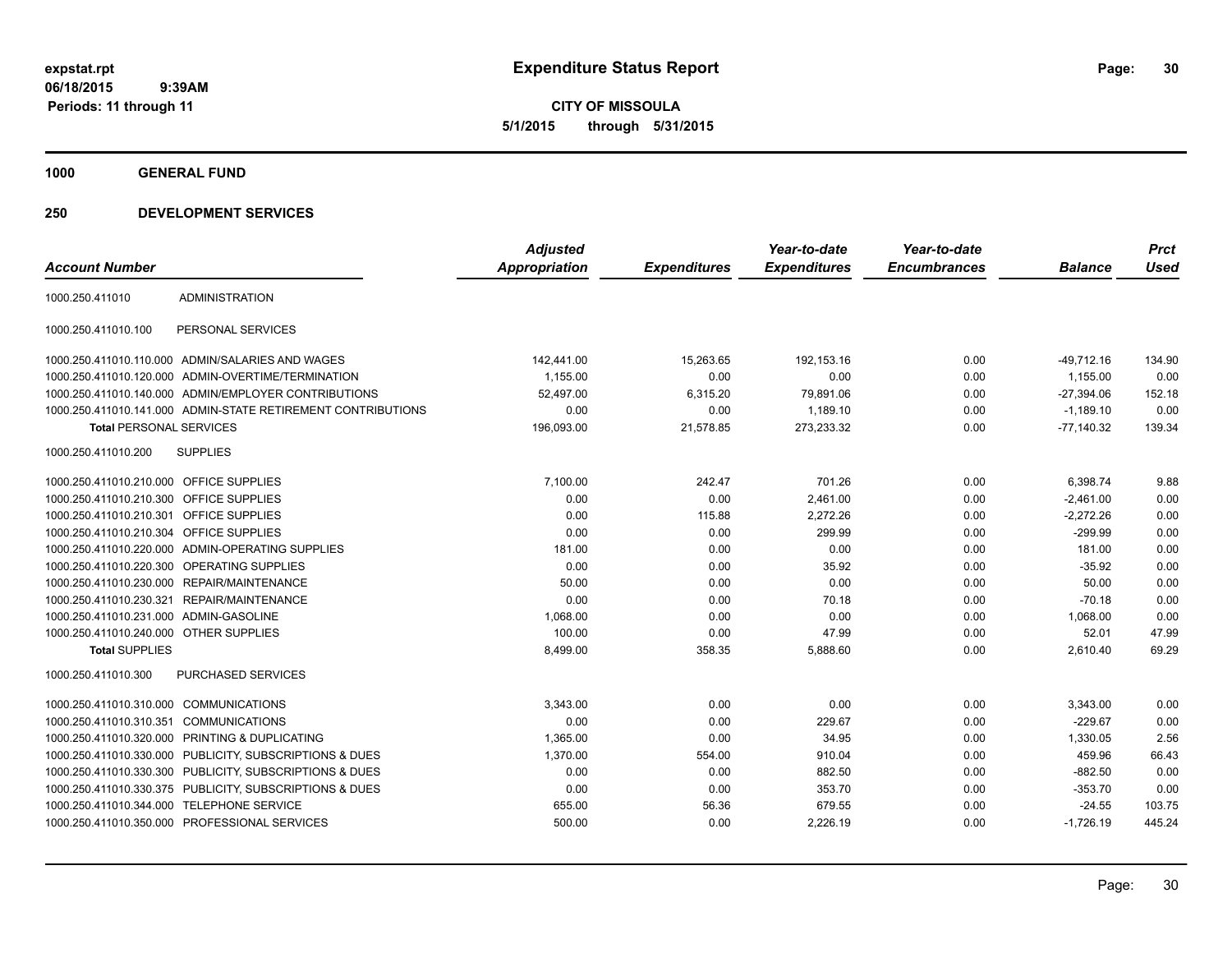**CITY OF MISSOULA 5/1/2015 through 5/31/2015**

**1000 GENERAL FUND**

| <b>Account Number</b>                  |                                                                | <b>Adjusted</b><br><b>Appropriation</b> | <b>Expenditures</b> | Year-to-date<br><b>Expenditures</b> | Year-to-date<br><b>Encumbrances</b> | <b>Balance</b> | <b>Prct</b><br><b>Used</b> |
|----------------------------------------|----------------------------------------------------------------|-----------------------------------------|---------------------|-------------------------------------|-------------------------------------|----------------|----------------------------|
|                                        | 1000.250.411010.350.300 PROFESSIONAL SERVICES                  | 0.00                                    | 0.00                | 980.01                              | 0.00                                | $-980.01$      | 0.00                       |
|                                        | 1000.250.411010.360.000 REPAIR & MAINTENANCE                   | 650.00                                  | 0.00                | 0.00                                | 0.00                                | 650.00         | 0.00                       |
| 1000.250.411010.370.000 TRAVEL         |                                                                | 1,500.00                                | 1,506.64            | 1,724.84                            | 0.00                                | $-224.84$      | 114.99                     |
| 1000.250.411010.380.000 TRAINING       |                                                                | 1,300.00                                | 0.00                | 891.00                              | 0.00                                | 409.00         | 68.54                      |
| 1000.250.411010.380.300 TRAINING       |                                                                | 0.00                                    | 0.00                | 174.60                              | 0.00                                | $-174.60$      | 0.00                       |
| <b>Total PURCHASED SERVICES</b>        |                                                                | 10,683.00                               | 2,117.00            | 9,087.05                            | 0.00                                | 1,595.95       | 85.06                      |
| <b>Total ADMINISTRATION</b>            |                                                                | 215,275.00                              | 24,054.20           | 288,208.97                          | 0.00                                | $-72,933.97$   | 133.88                     |
| 1000.250.411030                        | <b>PLANNING</b>                                                |                                         |                     |                                     |                                     |                |                            |
| 1000.250.411030.100                    | PERSONAL SERVICES                                              |                                         |                     |                                     |                                     |                |                            |
| <b>Total PERSONAL SERVICES</b>         |                                                                | 0.00                                    | 0.00                | 0.00                                | 0.00                                | 0.00           | 0.00                       |
| 1000.250.411030.200                    | <b>SUPPLIES</b>                                                |                                         |                     |                                     |                                     |                |                            |
| <b>Total SUPPLIES</b>                  |                                                                | 0.00                                    | 0.00                | 0.00                                | 0.00                                | 0.00           | 0.00                       |
| 1000.250.411030.300                    | <b>PURCHASED SERVICES</b>                                      |                                         |                     |                                     |                                     |                |                            |
| 1000.250.411030.310.351 COMMUNICATIONS |                                                                | 0.00                                    | 0.00                | $-6.00$                             | 0.00                                | 6.00           | 0.00                       |
|                                        | 1000.250.411030.330.000 PUBLICITY, SUBSCRIPTIONS & DUES        | 0.00                                    | 0.00                | 6.00                                | 0.00                                | $-6.00$        | 0.00                       |
| <b>Total PURCHASED SERVICES</b>        |                                                                | 0.00                                    | 0.00                | 0.00                                | 0.00                                | 0.00           | 0.00                       |
| 1000.250.411030.800                    | OTHER OBJECTS                                                  |                                         |                     |                                     |                                     |                |                            |
| Total OTHER OBJECTS                    |                                                                | 0.00                                    | 0.00                | 0.00                                | 0.00                                | 0.00           | 0.00                       |
| 1000.250.411030.900                    | <b>CAPITAL OUTLAY</b>                                          |                                         |                     |                                     |                                     |                |                            |
| <b>Total PLANNING</b>                  |                                                                | 0.00                                    | 0.00                | 0.00                                | 0.00                                | 0.00           | 0.00                       |
| 1000.250.411050                        | DEVELOPMENT & PERMIT REVIEWS                                   |                                         |                     |                                     |                                     |                |                            |
| 1000.250.411050.100                    | PERSONAL SERVICES                                              |                                         |                     |                                     |                                     |                |                            |
|                                        | 1000.250.411050.110.000 DEV & PERMIT REVIEW/SALARIES AND WAGES | 467,890.00                              | 44,843.78           | 511,400.71                          | 0.00                                | $-43,510.71$   | 109.30                     |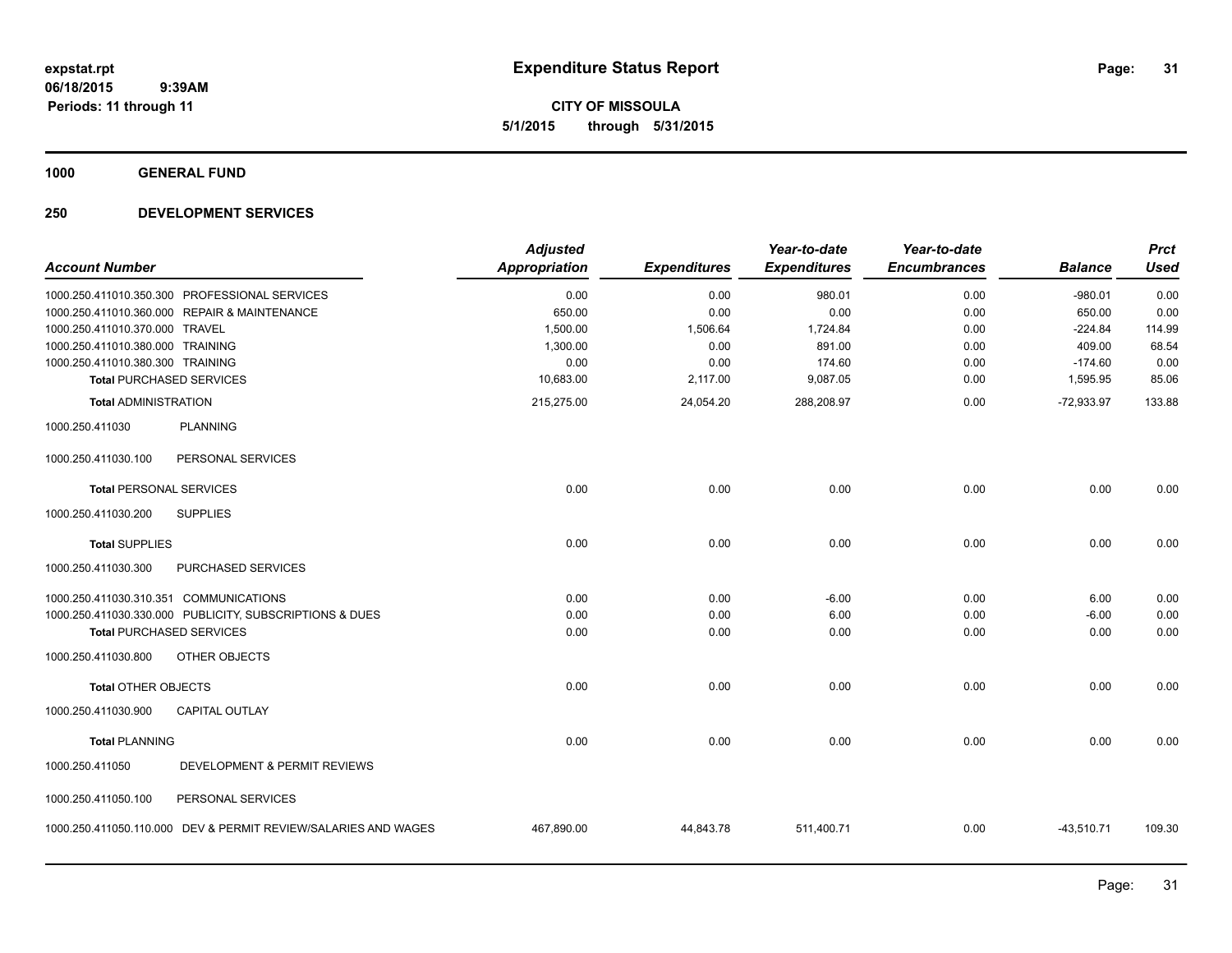**CITY OF MISSOULA 5/1/2015 through 5/31/2015**

**1000 GENERAL FUND**

| <b>Account Number</b>                                       | <b>Adjusted</b><br><b>Appropriation</b> | <b>Expenditures</b> | Year-to-date<br><b>Expenditures</b> | Year-to-date<br><b>Encumbrances</b> | <b>Balance</b> | <b>Prct</b><br><b>Used</b> |
|-------------------------------------------------------------|-----------------------------------------|---------------------|-------------------------------------|-------------------------------------|----------------|----------------------------|
| 1000.250.411050.120.000 OVERTIME/TERMINATION                | 684.00                                  | 0.00                | $-16.91$                            | 0.00                                | 700.91         | 2.47                       |
| 1000.250.411050.140.000 EMPLOYER CONTRIBUTIONS              | 149,655.00                              | 16,297.96           | 193,774.20                          | 0.00                                | $-44, 119.20$  | 129.48                     |
| <b>Total PERSONAL SERVICES</b>                              | 618,229.00                              | 61,141.74           | 705,158.00                          | 0.00                                | $-86,929.00$   | 114.06                     |
| 1000.250.411050.200<br><b>SUPPLIES</b>                      |                                         |                     |                                     |                                     |                |                            |
| 1000.250.411050.210.000 DEV & PERMIT REVIEW-OFFICE SUPPLIES | 4,550.00                                | 10.70               | 892.69                              | 0.00                                | 3,657.31       | 19.62                      |
| 1000.250.411050.210.300 OFFICE SUPPLIES                     | 0.00                                    | 0.00                | 607.95                              | 0.00                                | $-607.95$      | 0.00                       |
| 1000.250.411050.210.301 OFFICE SUPPLIES                     | 0.00                                    | 29.99               | 114.29                              | 0.00                                | $-114.29$      | 0.00                       |
| 1000.250.411050.210.303 OFFICE SUPPLIES                     | 0.00                                    | 0.00                | 42.52                               | 0.00                                | $-42.52$       | 0.00                       |
| 1000.250.411050.210.304 OFFICE SUPPLIES                     | 0.00                                    | 0.00                | 512.44                              | 0.00                                | $-512.44$      | 0.00                       |
| 1000.250.411050.220.000 OPERATING SUPPLIES                  | 600.00                                  | 8.99                | 159.14                              | 0.00                                | 440.86         | 26.52                      |
| 1000.250.411050.220.300 OPERATING SUPPLIES                  | 0.00                                    | 0.00                | 170.24                              | 0.00                                | $-170.24$      | 0.00                       |
| 1000.250.411050.230.000 REPAIR/MAINTENANCE                  | 700.00                                  | 0.00                | 440.07                              | 0.00                                | 259.93         | 62.87                      |
| 1000.250.411050.230.300 REPAIR/MAINTENANCE                  | 0.00                                    | 0.00                | 202.10                              | 0.00                                | $-202.10$      | 0.00                       |
| 1000.250.411050.231.000 DEV & PERMIT REVIEW-GASOLINE        | 2,800.00                                | 0.00                | 1,335.61                            | 0.00                                | 1,464.39       | 47.70                      |
| 1000.250.411050.240.000 OTHER SUPPLIES                      | 255.00                                  | 0.00                | 0.00                                | 0.00                                | 255.00         | 0.00                       |
| 1000.250.411050.240.300 OTHER SUPPLIES                      | 0.00                                    | 0.00                | 130.94                              | 0.00                                | $-130.94$      | 0.00                       |
| <b>Total SUPPLIES</b>                                       | 8,905.00                                | 49.68               | 4,607.99                            | 0.00                                | 4,297.01       | 51.75                      |
| 1000.250.411050.300<br><b>PURCHASED SERVICES</b>            |                                         |                     |                                     |                                     |                |                            |
| 1000.250.411050.310.000 COMMUNICATIONS                      | 7,350.00                                | 0.00                | 0.00                                | 0.00                                | 7,350.00       | 0.00                       |
| 1000.250.411050.310.351 COMMUNICATIONS                      | 0.00                                    | 0.00                | 2,960.17                            | 0.00                                | $-2,960.17$    | 0.00                       |
| 1000.250.411050.320.000 PRINTING & DUPLICATING              | 5,019.00                                | 34.95               | 34.95                               | 0.00                                | 4,984.05       | 0.70                       |
| 1000.250.411050.320.300 PRINTING & DUPLICATING              | 0.00                                    | 0.00                | 148.35                              | 0.00                                | $-148.35$      | 0.00                       |
| 1000.250.411050.320.363 PRINTING & DUPLICATING              | 0.00                                    | 0.00                | 68.35                               | 0.00                                | $-68.35$       | 0.00                       |
| 1000.250.411050.330.000 PUBLICITY, SUBSCRIPTIONS & DUES     | 3,680.00                                | 0.00                | 2,209.00                            | 0.00                                | 1,471.00       | 60.03                      |
| 1000.250.411050.330.300 PUBLICITY, SUBSCRIPTIONS & DUES     | 0.00                                    | 0.00                | 126.00                              | 0.00                                | $-126.00$      | 0.00                       |
| 1000.250.411050.330.373 PUBLICITY, SUBSCRIPTIONS & DUES     | 0.00                                    | 0.00                | 817.24                              | 0.00                                | $-817.24$      | 0.00                       |
| 1000.250.411050.330.377 PUBLICITY, SUBSCRIPTIONS & DUES     | 0.00                                    | 0.00                | 1,007.50                            | 0.00                                | $-1,007.50$    | 0.00                       |
| 1000.250.411050.344.000 TELEPHONE SERVICE                   | 3,015.00                                | 360.76              | 3,861.37                            | 0.00                                | $-846.37$      | 128.07                     |
| 1000.250.411050.350.000 PROFESSIONAL SERVICES               | 22.105.00                               | 6,653.00            | 7,090.00                            | 0.00                                | 15,015.00      | 32.07                      |
| 1000.250.411050.350.300 PROFESSIONAL SERVICES               | 0.00                                    | 0.00                | 1.777.94                            | 0.00                                | $-1,777.94$    | 0.00                       |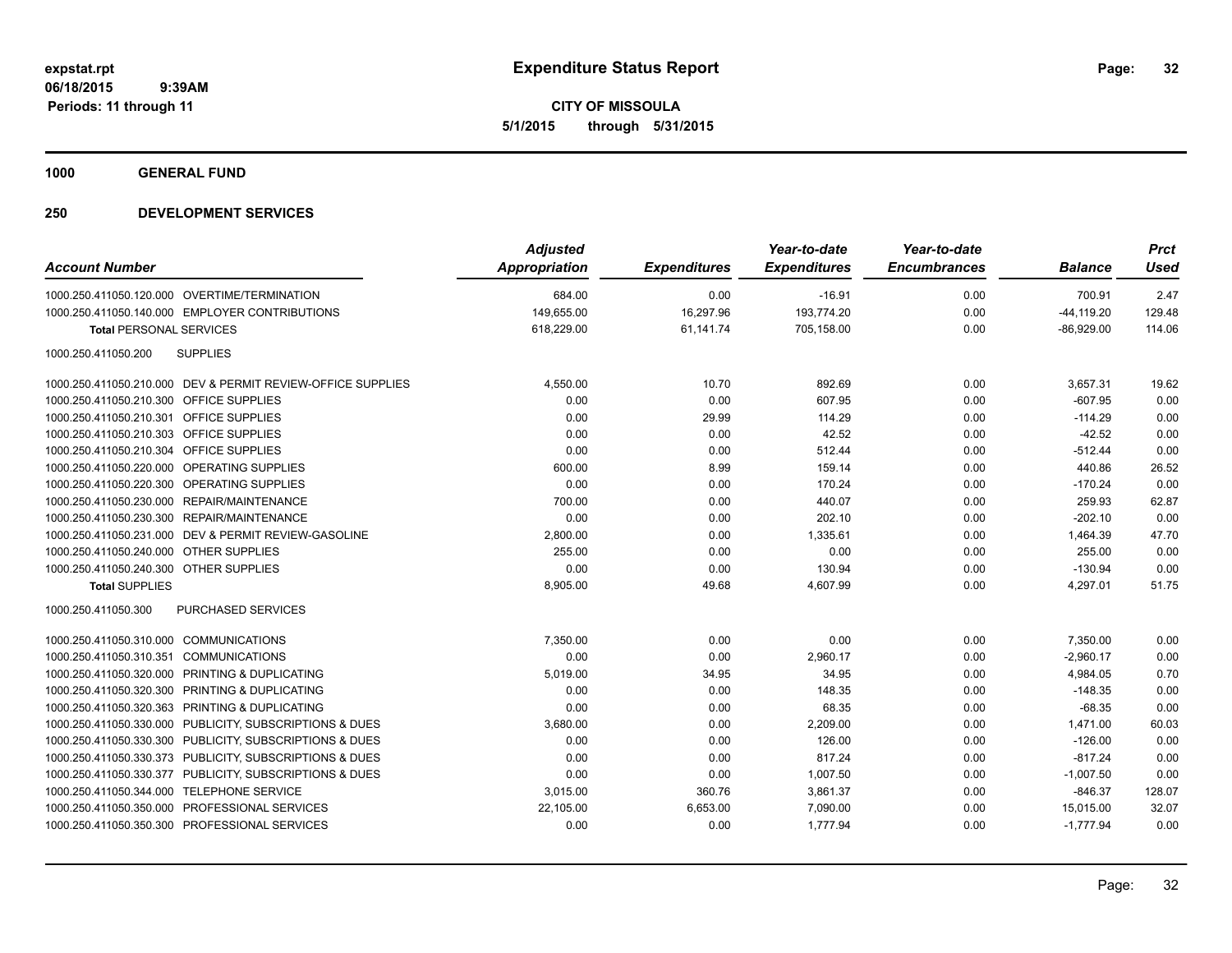**CITY OF MISSOULA 5/1/2015 through 5/31/2015**

**1000 GENERAL FUND**

|                                              |                                                    | <b>Adjusted</b>      |                     | Year-to-date        | Year-to-date        |                | <b>Prct</b> |
|----------------------------------------------|----------------------------------------------------|----------------------|---------------------|---------------------|---------------------|----------------|-------------|
| <b>Account Number</b>                        |                                                    | <b>Appropriation</b> | <b>Expenditures</b> | <b>Expenditures</b> | <b>Encumbrances</b> | <b>Balance</b> | <b>Used</b> |
| 1000.250.411050.360.000 REPAIR & MAINTENANCE |                                                    | 945.00               | 0.00                | 0.00                | 0.00                | 945.00         | 0.00        |
|                                              | 1000.250.411050.370.000 DEV & PERMIT REVIEW-TRAVEL | 8,372.00             | 264.00              | 928.40              | 0.00                | 7,443.60       | 11.09       |
| 1000.250.411050.370.300 TRAVEL               |                                                    | 6,589.00             | 0.00                | 1,781.50            | 0.00                | 4,807.50       | 27.04       |
| 1000.250.411050.380.000 TRAINING             |                                                    | 0.00                 | 0.00                | 1,531.00            | 0.00                | $-1,531.00$    | 0.00        |
| 1000.250.411050.380.300 TRAINING             |                                                    | 0.00                 | 0.00                | 835.00              | 0.00                | $-835.00$      | 0.00        |
| <b>Total PURCHASED SERVICES</b>              |                                                    | 57,075.00            | 7,312.71            | 25,176.77           | 0.00                | 31,898.23      | 44.11       |
| 1000.250.411050.900                          | <b>CAPITAL OUTLAY</b>                              |                      |                     |                     |                     |                |             |
| <b>Total CAPITAL OUTLAY</b>                  |                                                    | 0.00                 | 0.00                | 0.00                | 0.00                | 0.00           | 0.00        |
|                                              | Total DEVELOPMENT & PERMIT REVIEWS                 | 684,209.00           | 68,504.13           | 734,942.76          | 0.00                | $-50,733.76$   | 107.41      |
| 1000.250.411055                              | <b>CODE COMPLIANCE</b>                             |                      |                     |                     |                     |                |             |
| 1000.250.411055.100                          | PERSONAL SERVICES                                  |                      |                     |                     |                     |                |             |
| 1000.250.411055.110.000 SALARIES AND WAGES   |                                                    | 280,542.00           | 17,083.58           | 122,931.94          | 0.00                | 157,610.06     | 43.82       |
|                                              | 1000.250.411055.140.000 EMPLOYER CONTRIBUTIONS     | 109,263.00           | 7,238.57            | 48,646.04           | 0.00                | 60,616.96      | 44.52       |
| <b>Total PERSONAL SERVICES</b>               |                                                    | 389,805.00           | 24,322.15           | 171,577.98          | 0.00                | 218,227.02     | 44.02       |
| 1000.250.411055.200                          | <b>SUPPLIES</b>                                    |                      |                     |                     |                     |                |             |
| 1000.250.411055.210.000 OFFICE SUPPLIES      |                                                    | 3,233.00             | 19.99               | 619.61              | 0.00                | 2,613.39       | 19.17       |
| 1000.250.411055.210.300 OFFICE SUPPLIES      |                                                    | 0.00                 | 0.00                | 59.29               | 0.00                | $-59.29$       | 0.00        |
| 1000.250.411055.220.000 OPERATING SUPPLIES   |                                                    | 200.00               | 0.00                | 370.87              | 0.00                | $-170.87$      | 185.44      |
| 1000.250.411055.220.300 OPERATING SUPPLIES   |                                                    | 0.00                 | 0.00                | 120.24              | 0.00                | $-120.24$      | 0.00        |
| 1000.250.411055.230.000 1200                 |                                                    | 1,200.00             | 0.00                | 2.27                | 0.00                | 1,197.73       | 0.19        |
| 1000.250.411055.231.000 GASOLINE             |                                                    | 8,600.00             | 0.00                | 3,991.15            | 0.00                | 4,608.85       | 46.41       |
| 1000.250.411055.240.000 OTHER SUPPLIES       |                                                    | 650.00               | 0.00                | 60.98               | 0.00                | 589.02         | 9.38        |
| <b>Total SUPPLIES</b>                        |                                                    | 13,883.00            | 19.99               | 5,224.41            | 0.00                | 8,658.59       | 37.63       |
| 1000.250.411055.300                          | PURCHASED SERVICES                                 |                      |                     |                     |                     |                |             |
| 1000.250.411055.310.000 COMMUNICATIONS       |                                                    | 1.050.00             | 0.00                | 0.00                | 0.00                | 1,050.00       | 0.00        |
| 1000.250.411055.310.351 COMMUNICATIONS       |                                                    | 0.00                 | 0.00                | 30.35               | 0.00                | $-30.35$       | 0.00        |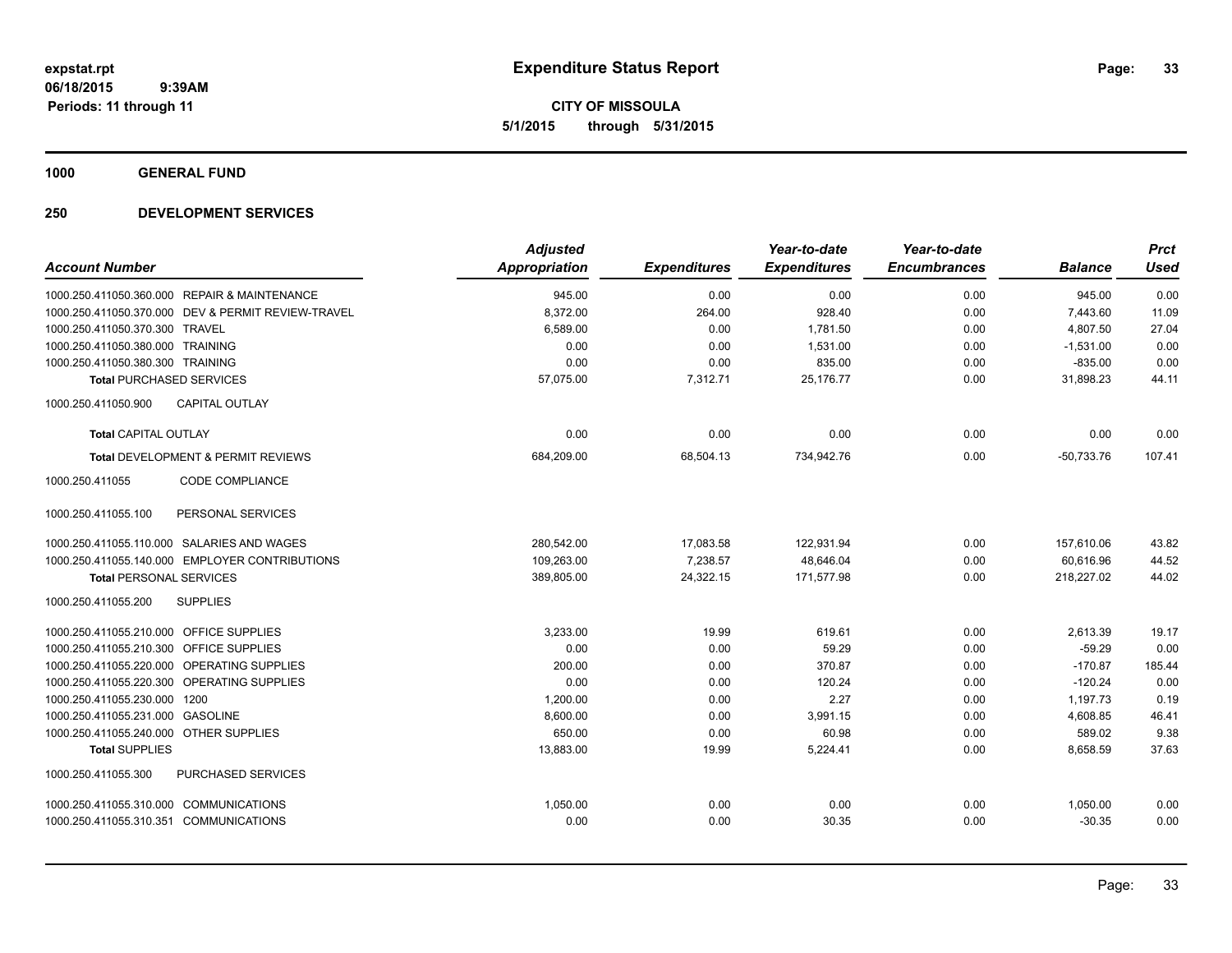**CITY OF MISSOULA 5/1/2015 through 5/31/2015**

**1000 GENERAL FUND**

| <b>Account Number</b>            |                                                         | <b>Adjusted</b><br><b>Appropriation</b> | <b>Expenditures</b> | Year-to-date<br><b>Expenditures</b> | Year-to-date<br><b>Encumbrances</b> | <b>Balance</b> | <b>Prct</b><br><b>Used</b> |
|----------------------------------|---------------------------------------------------------|-----------------------------------------|---------------------|-------------------------------------|-------------------------------------|----------------|----------------------------|
|                                  | 1000.250.411055.320.000 PRINTING & DUPLICATING          | 1,450.00                                | 0.00                | 435.93                              | 0.00                                | 1,014.07       | 30.06                      |
|                                  | 1000.250.411055.330.000 PUBLICITY, SUBSCRIPTIONS & DUES | 200.00                                  | 0.00                | 453.32                              | 0.00                                | $-253.32$      | 226.66                     |
|                                  | 1000.250.411055.330.377 PUBLICITY, SUBSCRIPTIONS & DUES | 0.00                                    | 0.00                | 35.00                               | 0.00                                | $-35.00$       | 0.00                       |
|                                  | 1000.250.411055.344.000 TELEPHONE SERVICE               | 3,185.00                                | 370.40              | 3,613.96                            | 0.00                                | $-428.96$      | 113.47                     |
|                                  | 1000.250.411055.350.000 PROFESSIONAL SERVICES           | 150.00                                  | 0.00                | 0.00                                | 0.00                                | 150.00         | 0.00                       |
|                                  | 1000.250.411055.360.000 REPAIR & MAINTENANCE            | 500.00                                  | 0.00                | 383.97                              | 0.00                                | 116.03         | 76.79                      |
| 1000.250.411055.370.000 TRAVEL   |                                                         | 2,300.00                                | 0.00                | 1,445.47                            | 0.00                                | 854.53         | 62.85                      |
| 1000.250.411055.380.000 TRAINING |                                                         | 2,375.00                                | 0.00                | 1,444.00                            | 0.00                                | 931.00         | 60.80                      |
|                                  | 1000.250.411055.390.000 OTHER PURCHASED SERVICES        | 1,450.00                                | 0.00                | 0.00                                | 0.00                                | 1,450.00       | 0.00                       |
|                                  | <b>Total PURCHASED SERVICES</b>                         | 12,660.00                               | 370.40              | 7,842.00                            | 0.00                                | 4,818.00       | 61.94                      |
| <b>Total CODE COMPLIANCE</b>     |                                                         | 416,348.00                              | 24,712.54           | 184,644.39                          | 0.00                                | 231,703.61     | 44.35                      |
| 1000.250.411070                  | <b>TRANSPORTATION</b>                                   |                                         |                     |                                     |                                     |                |                            |
| 1000.250.411070.100              | PERSONAL SERVICES                                       |                                         |                     |                                     |                                     |                |                            |
| <b>Total PERSONAL SERVICES</b>   |                                                         | 0.00                                    | 0.00                | 0.00                                | 0.00                                | 0.00           | 0.00                       |
| 1000.250.411070.200              | <b>SUPPLIES</b>                                         |                                         |                     |                                     |                                     |                |                            |
| <b>Total SUPPLIES</b>            |                                                         | 0.00                                    | 0.00                | 0.00                                | 0.00                                | 0.00           | 0.00                       |
| 1000.250.411070.300              | <b>PURCHASED SERVICES</b>                               |                                         |                     |                                     |                                     |                |                            |
|                                  | <b>Total PURCHASED SERVICES</b>                         | 0.00                                    | 0.00                | 0.00                                | 0.00                                | 0.00           | 0.00                       |
| 1000.250.411070.500              | <b>FIXED CHARGES</b>                                    |                                         |                     |                                     |                                     |                |                            |
| <b>Total FIXED CHARGES</b>       |                                                         | 0.00                                    | 0.00                | 0.00                                | 0.00                                | 0.00           | 0.00                       |
| 1000.250.411070.700              | <b>GRANTS &amp; CONTRIBUTIONS</b>                       |                                         |                     |                                     |                                     |                |                            |
|                                  | <b>Total GRANTS &amp; CONTRIBUTIONS</b>                 | 0.00                                    | 0.00                | 0.00                                | 0.00                                | 0.00           | 0.00                       |
| 1000.250.411070.800              | <b>OTHER OBJECTS</b>                                    |                                         |                     |                                     |                                     |                |                            |
| <b>Total TRANSPORTATION</b>      |                                                         | 0.00                                    | 0.00                | 0.00                                | 0.00                                | 0.00           | 0.00                       |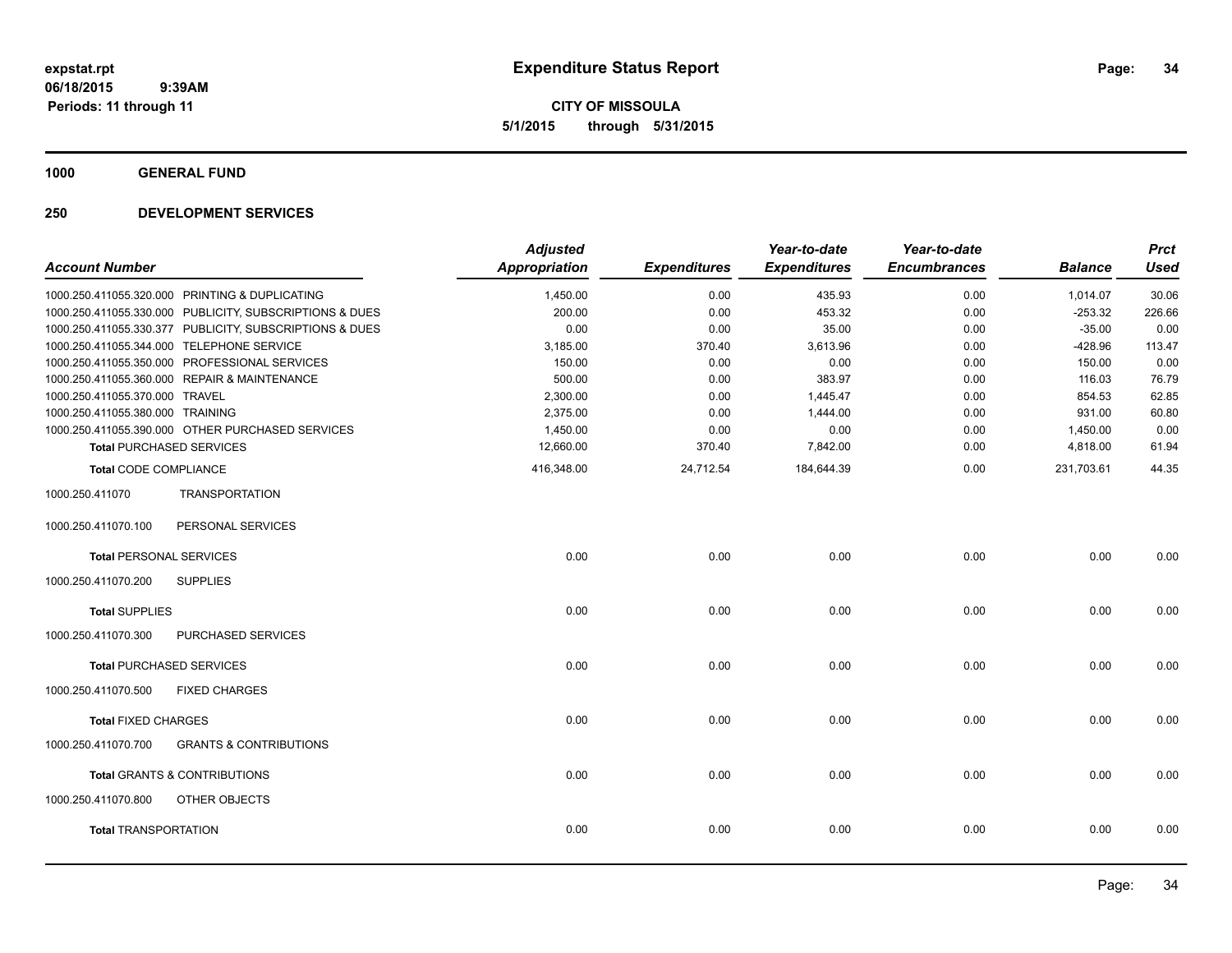**CITY OF MISSOULA 5/1/2015 through 5/31/2015**

**1000 GENERAL FUND**

| <b>Account Number</b>                                                                                                      | <b>Adjusted</b><br><b>Appropriation</b> | <b>Expenditures</b>    | Year-to-date<br><b>Expenditures</b> | Year-to-date<br><b>Encumbrances</b> | <b>Balance</b> | <b>Prct</b><br><b>Used</b> |
|----------------------------------------------------------------------------------------------------------------------------|-----------------------------------------|------------------------|-------------------------------------|-------------------------------------|----------------|----------------------------|
| <b>MIM MDT</b><br>1000.250.411080                                                                                          |                                         |                        |                                     |                                     |                |                            |
| PERSONAL SERVICES<br>1000.250.411080.100                                                                                   |                                         |                        |                                     |                                     |                |                            |
| 1000.250.411080.140.000 EMPLOYER CONTRIBUTIONS<br><b>Total PERSONAL SERVICES</b>                                           | 0.00<br>0.00                            | $-404.13$<br>$-404.13$ | 0.00<br>0.00                        | 0.00<br>0.00                        | 0.00<br>0.00   | 0.00<br>0.00               |
| 1000.250.411080.200<br><b>SUPPLIES</b>                                                                                     |                                         |                        |                                     |                                     |                |                            |
| 1000.250.411080.210.301 OFFICE SUPPLIES<br><b>Total SUPPLIES</b>                                                           | 0.00<br>0.00                            | 87.89<br>87.89         | 0.00<br>0.00                        | 0.00<br>0.00                        | 0.00<br>0.00   | 0.00<br>0.00               |
| 1000.250.411080.300<br>PURCHASED SERVICES                                                                                  |                                         |                        |                                     |                                     |                |                            |
| <b>Total PURCHASED SERVICES</b>                                                                                            | 0.00                                    | 0.00                   | 0.00                                | 0.00                                | 0.00           | 0.00                       |
| 1000.250.411080.500<br><b>FIXED CHARGES</b>                                                                                |                                         |                        |                                     |                                     |                |                            |
| <b>Total FIXED CHARGES</b>                                                                                                 | 0.00                                    | 0.00                   | 0.00                                | 0.00                                | 0.00           | 0.00                       |
| 1000.250.411080.700<br><b>GRANTS &amp; CONTRIBUTIONS</b>                                                                   |                                         |                        |                                     |                                     |                |                            |
| Total GRANTS & CONTRIBUTIONS                                                                                               | 0.00                                    | 0.00                   | 0.00                                | 0.00                                | 0.00           | 0.00                       |
| <b>Total MIM MDT</b>                                                                                                       | 0.00                                    | $-316.24$              | 0.00                                | 0.00                                | 0.00           | 0.00                       |
| <b>MIM-TRANSIT</b><br>1000.250.411081                                                                                      |                                         |                        |                                     |                                     |                |                            |
| PERSONAL SERVICES<br>1000.250.411081.100                                                                                   |                                         |                        |                                     |                                     |                |                            |
| 1000.250.411081.140.000 EMPLOYER CONTRIBUTIONS<br><b>Total PERSONAL SERVICES</b><br><b>SUPPLIES</b><br>1000.250.411081.200 | 0.00<br>0.00                            | $-767.00$<br>$-767.00$ | 0.00<br>0.00                        | 0.00<br>0.00                        | 0.00<br>0.00   | 0.00<br>0.00               |
| <b>Total SUPPLIES</b>                                                                                                      | 0.00                                    | 0.00                   | 0.00                                | 0.00                                | 0.00           | 0.00                       |
| PURCHASED SERVICES<br>1000.250.411081.300                                                                                  |                                         |                        |                                     |                                     |                |                            |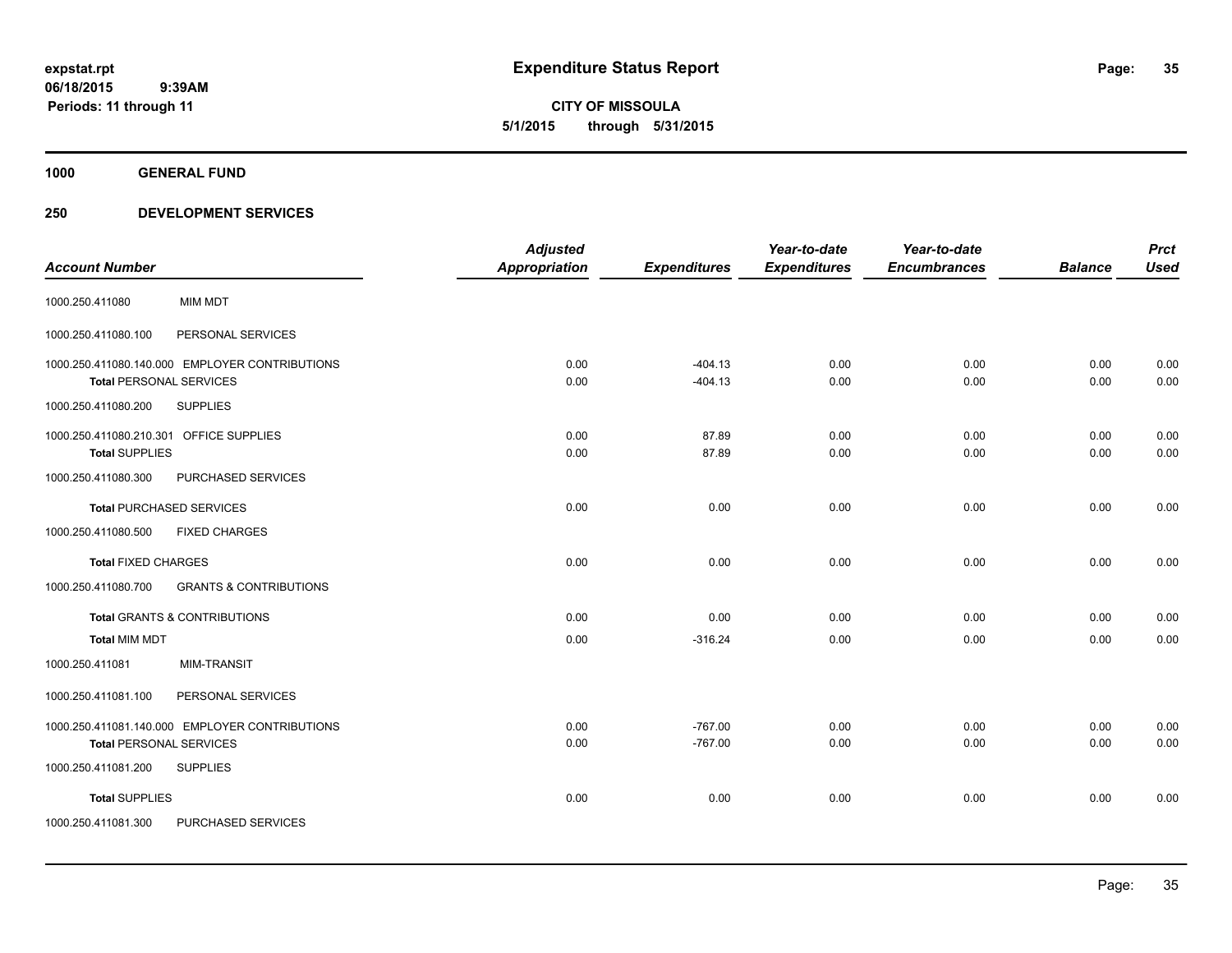**CITY OF MISSOULA 5/1/2015 through 5/31/2015**

**1000 GENERAL FUND**

|                                |                                         | <b>Adjusted</b>      |                     | Year-to-date        | Year-to-date        |                | <b>Prct</b> |
|--------------------------------|-----------------------------------------|----------------------|---------------------|---------------------|---------------------|----------------|-------------|
| <b>Account Number</b>          |                                         | <b>Appropriation</b> | <b>Expenditures</b> | <b>Expenditures</b> | <b>Encumbrances</b> | <b>Balance</b> | <b>Used</b> |
|                                | <b>Total PURCHASED SERVICES</b>         | 0.00                 | 0.00                | 0.00                | 0.00                | 0.00           | 0.00        |
| 1000.250.411081.500            | <b>FIXED CHARGES</b>                    |                      |                     |                     |                     |                |             |
| <b>Total FIXED CHARGES</b>     |                                         | 0.00                 | 0.00                | 0.00                | 0.00                | 0.00           | 0.00        |
| 1000.250.411081.700            | <b>GRANTS &amp; CONTRIBUTIONS</b>       |                      |                     |                     |                     |                |             |
|                                | Total GRANTS & CONTRIBUTIONS            | 0.00                 | 0.00                | 0.00                | 0.00                | 0.00           | 0.00        |
| 1000.250.411081.900            | CAPITAL OUTLAY                          |                      |                     |                     |                     |                |             |
| <b>Total CAPITAL OUTLAY</b>    |                                         | 0.00                 | 0.00                | 0.00                | 0.00                | 0.00           | 0.00        |
| <b>Total MIM-TRANSIT</b>       |                                         | 0.00                 | $-767.00$           | 0.00                | 0.00                | 0.00           | 0.00        |
| 1000.250.430255                | <b>BIKE-PED PROGRAM</b>                 |                      |                     |                     |                     |                |             |
| 1000.250.430255.100            | PERSONAL SERVICES                       |                      |                     |                     |                     |                |             |
| <b>Total PERSONAL SERVICES</b> |                                         | 0.00                 | 0.00                | 0.00                | 0.00                | 0.00           | 0.00        |
| 1000.250.430255.200            | <b>SUPPLIES</b>                         |                      |                     |                     |                     |                |             |
| <b>Total SUPPLIES</b>          |                                         | 0.00                 | 0.00                | 0.00                | 0.00                | 0.00           | $0.00\,$    |
| 1000.250.430255.300            | PURCHASED SERVICES                      |                      |                     |                     |                     |                |             |
|                                | 1000.250.430255.310.000 COMMUNICATIONS  | 0.00                 | 0.00                | 5.32                | 0.00                | $-5.32$        | 0.00        |
| 1000.250.430255.370.000 TRAVEL |                                         | 0.00                 | 0.00                | 271.89              | 0.00                | $-271.89$      | 0.00        |
|                                | <b>Total PURCHASED SERVICES</b>         | 0.00                 | 0.00                | 277.21              | 0.00                | $-277.21$      | 0.00        |
| 1000.250.430255.500            | <b>FIXED CHARGES</b>                    |                      |                     |                     |                     |                |             |
| <b>Total FIXED CHARGES</b>     |                                         | 0.00                 | 0.00                | 0.00                | 0.00                | 0.00           | 0.00        |
| 1000.250.430255.700            | <b>GRANTS &amp; CONTRIBUTIONS</b>       |                      |                     |                     |                     |                |             |
|                                | <b>Total GRANTS &amp; CONTRIBUTIONS</b> | 0.00                 | 0.00                | 0.00                | 0.00                | 0.00           | 0.00        |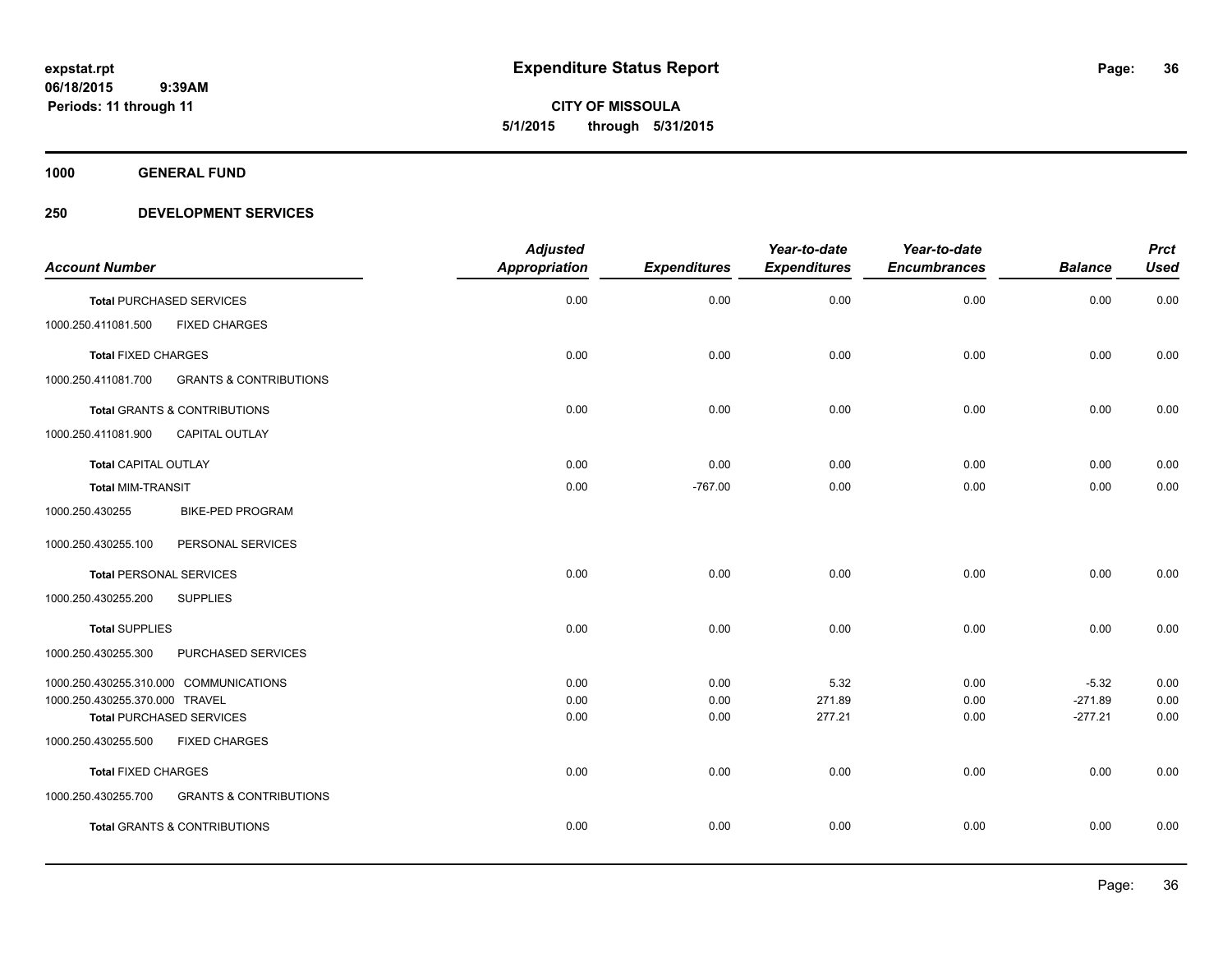**1000 GENERAL FUND**

### **250 DEVELOPMENT SERVICES**

|                                |                                 | <b>Adjusted</b>      |                     | Year-to-date        | Year-to-date        |                | <b>Prct</b> |
|--------------------------------|---------------------------------|----------------------|---------------------|---------------------|---------------------|----------------|-------------|
| <b>Account Number</b>          |                                 | <b>Appropriation</b> | <b>Expenditures</b> | <b>Expenditures</b> | <b>Encumbrances</b> | <b>Balance</b> | <b>Used</b> |
| 1000.250.430255.800            | OTHER OBJECTS                   |                      |                     |                     |                     |                |             |
| <b>Total OTHER OBJECTS</b>     |                                 | 0.00                 | 0.00                | 0.00                | 0.00                | 0.00           | 0.00        |
| Total BIKE-PED PROGRAM         |                                 | 0.00                 | 0.00                | 277.21              | 0.00                | $-277.21$      | 0.00        |
| 1000.250.430256                | SAFE ROUTES TO SCHOOLS          |                      |                     |                     |                     |                |             |
| 1000.250.430256.100            | PERSONAL SERVICES               |                      |                     |                     |                     |                |             |
| <b>Total PERSONAL SERVICES</b> |                                 | 0.00                 | 0.00                | 0.00                | 0.00                | 0.00           | 0.00        |
| 1000.250.430256.300            | PURCHASED SERVICES              |                      |                     |                     |                     |                |             |
|                                | Total SAFE ROUTES TO SCHOOLS    | 0.00                 | 0.00                | 0.00                | 0.00                | 0.00           | 0.00        |
| 1000.250.430262                | <b>SIDEWALKS</b>                |                      |                     |                     |                     |                |             |
| 1000.250.430262.300            | PURCHASED SERVICES              |                      |                     |                     |                     |                |             |
| <b>Total SIDEWALKS</b>         |                                 | 0.00                 | 0.00                | 0.00                | 0.00                | 0.00           | 0.00        |
| 1000.250.430267                | <b>CMAQ GRANT</b>               |                      |                     |                     |                     |                |             |
| 1000.250.430267.100            | PERSONAL SERVICES               |                      |                     |                     |                     |                |             |
| <b>Total PERSONAL SERVICES</b> |                                 | 0.00                 | 0.00                | 0.00                | 0.00                | 0.00           | 0.00        |
| 1000.250.430267.200            | <b>SUPPLIES</b>                 |                      |                     |                     |                     |                |             |
| <b>Total SUPPLIES</b>          |                                 | 0.00                 | 0.00                | 0.00                | 0.00                | 0.00           | 0.00        |
| 1000.250.430267.300            | PURCHASED SERVICES              |                      |                     |                     |                     |                |             |
|                                | <b>Total PURCHASED SERVICES</b> | 0.00                 | 0.00                | 0.00                | 0.00                | 0.00           | 0.00        |
| 1000.250.430267.500            | <b>FIXED CHARGES</b>            |                      |                     |                     |                     |                |             |
| <b>Total CMAQ GRANT</b>        |                                 | 0.00                 | 0.00                | 0.00                | 0.00                | 0.00           | 0.00        |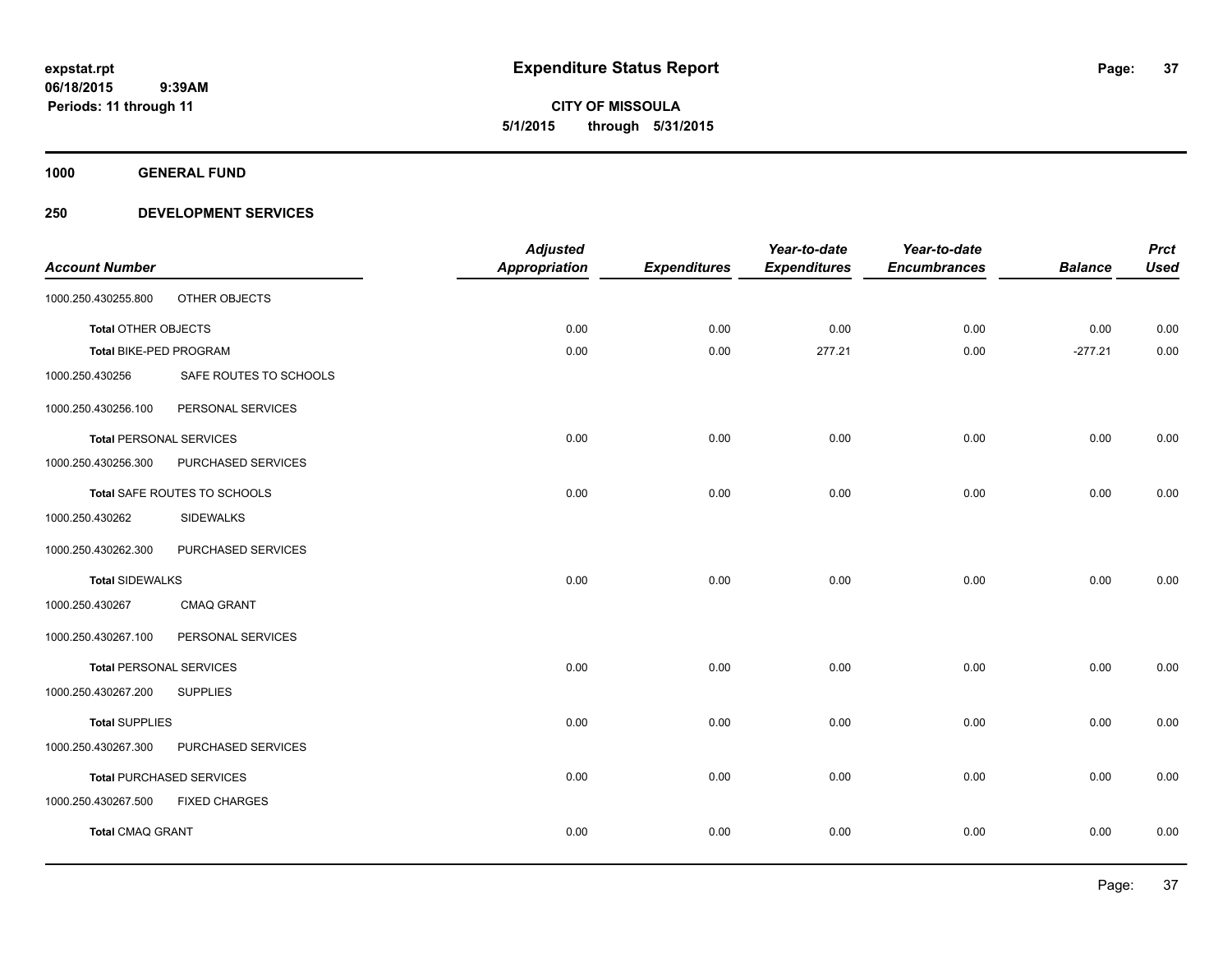**CITY OF MISSOULA 5/1/2015 through 5/31/2015**

**1000 GENERAL FUND**

### **250 DEVELOPMENT SERVICES**

| <b>Account Number</b>                  |                                                         | <b>Adjusted</b><br>Appropriation | <b>Expenditures</b> | Year-to-date<br><b>Expenditures</b> | Year-to-date<br><b>Encumbrances</b> | <b>Balance</b> | <b>Prct</b><br><b>Used</b> |
|----------------------------------------|---------------------------------------------------------|----------------------------------|---------------------|-------------------------------------|-------------------------------------|----------------|----------------------------|
|                                        |                                                         |                                  |                     |                                     |                                     |                |                            |
| 1000.250.431400                        | <b>ENGINEERING</b>                                      |                                  |                     |                                     |                                     |                |                            |
| 1000.250.431400.100                    | PERSONAL SERVICES                                       |                                  |                     |                                     |                                     |                |                            |
|                                        | 1000.250.431400.110.000 ENGINEERING/SALARIES AND WAGES  | 338,846.00                       | 25,094.73           | 262,436.85                          | 0.00                                | 76,409.15      | 77.45                      |
|                                        | 1000.250.431400.120.00 OVERTIME/TERMINATION             | 2,437.00                         | 0.00                | 0.00                                | 0.00                                | 2,437.00       | 0.00                       |
|                                        | 1000.250.431400.140.000 EMPLOYER CONTRIBUTIONS          | 108,540.00                       | 8,280.60            | 86,143.26                           | 0.00                                | 22,396.74      | 79.37                      |
| <b>Total PERSONAL SERVICES</b>         |                                                         | 449,823.00                       | 33,375.33           | 348,580.11                          | 0.00                                | 101,242.89     | 77.49                      |
| 1000.250.431400.200                    | <b>SUPPLIES</b>                                         |                                  |                     |                                     |                                     |                |                            |
|                                        | 1000.250.431400.210.000 ENGINEERING-OFFICE SUPPLIES     | 875.00                           | 600.00              | 600.00                              | 0.00                                | 275.00         | 68.57                      |
| 1000.250.431400.210.300                | <b>OFFICE SUPPLIES</b>                                  | 0.00                             | 0.00                | 506.86                              | 0.00                                | $-506.86$      | 0.00                       |
| 1000.250.431400.210.301                | <b>OFFICE SUPPLIES</b>                                  | 0.00                             | 55.98               | 374.75                              | 0.00                                | $-374.75$      | 0.00                       |
| 1000.250.431400.210.304                | <b>OFFICE SUPPLIES</b>                                  | 0.00                             | 0.00                | 299.99                              | 0.00                                | $-299.99$      | 0.00                       |
| 1000.250.431400.220.000                | OPERATING SUPPLIES                                      | 425.00                           | 0.00                | 860.36                              | 0.00                                | $-435.36$      | 202.44                     |
| 1000.250.431400.220.300                | <b>OPERATING SUPPLIES</b>                               | 0.00                             | 0.00                | 341.71                              | 0.00                                | $-341.71$      | 0.00                       |
|                                        | 1000.250.431400.220.313 OPERATING SUPPLIES              | 0.00                             | 0.00                | 623.90                              | 0.00                                | $-623.90$      | 0.00                       |
|                                        | 1000.250.431400.230.000 REPAIR/MAINTENANCE              | 1,050.00                         | 21.54               | 146.54                              | 0.00                                | 903.46         | 13.96                      |
|                                        | 1000.250.431400.230.300 REPAIR/MAINTENANCE              | 0.00                             | 0.00                | 16.50                               | 0.00                                | $-16.50$       | 0.00                       |
| 1000.250.431400.230.321                | REPAIR/MAINTENANCE                                      | 0.00                             | 0.00                | 257.34                              | 0.00                                | $-257.34$      | 0.00                       |
|                                        | 1000.250.431400.231.000 ENGINEERING-GASOLINE            | 3,500.00                         | 414.68              | 1,665.91                            | 0.00                                | 1,834.09       | 47.60                      |
| 1000.250.431400.240.000 OTHER SUPPLIES |                                                         | 400.00                           | 0.00                | 0.00                                | 0.00                                | 400.00         | 0.00                       |
| 1000.250.431400.240.300 OTHER SUPPLIES |                                                         | 0.00                             | 0.00                | 85.23                               | 0.00                                | $-85.23$       | 0.00                       |
| <b>Total SUPPLIES</b>                  |                                                         | 6,250.00                         | 1,092.20            | 5,779.09                            | 0.00                                | 470.91         | 92.47                      |
| 1000.250.431400.300                    | <b>PURCHASED SERVICES</b>                               |                                  |                     |                                     |                                     |                |                            |
| 1000.250.431400.310.000                | <b>COMMUNICATIONS</b>                                   | 4,270.00                         | 0.00                | 28.54                               | 0.00                                | 4,241.46       | 0.67                       |
| 1000.250.431400.310.351                | <b>COMMUNICATIONS</b>                                   | 0.00                             | 0.00                | 585.57                              | 0.00                                | $-585.57$      | 0.00                       |
| 1000.250.431400.320.000                | <b>PRINTING &amp; DUPLICATING</b>                       | 520.00                           | 0.00                | 0.00                                | 0.00                                | 520.00         | 0.00                       |
| 1000.250.431400.320.300                | PRINTING & DUPLICATING                                  | 0.00                             | 0.00                | 180.97                              | 0.00                                | $-180.97$      | 0.00                       |
| 1000.250.431400.330.000                | PUBLICITY, SUBSCRIPTIONS & DUES                         | 6,800.00                         | 0.00                | 464.00                              | 0.00                                | 6,336.00       | 6.82                       |
|                                        | 1000.250.431400.330.377 PUBLICITY, SUBSCRIPTIONS & DUES | 0.00                             | 0.00                | 363.00                              | 0.00                                | $-363.00$      | 0.00                       |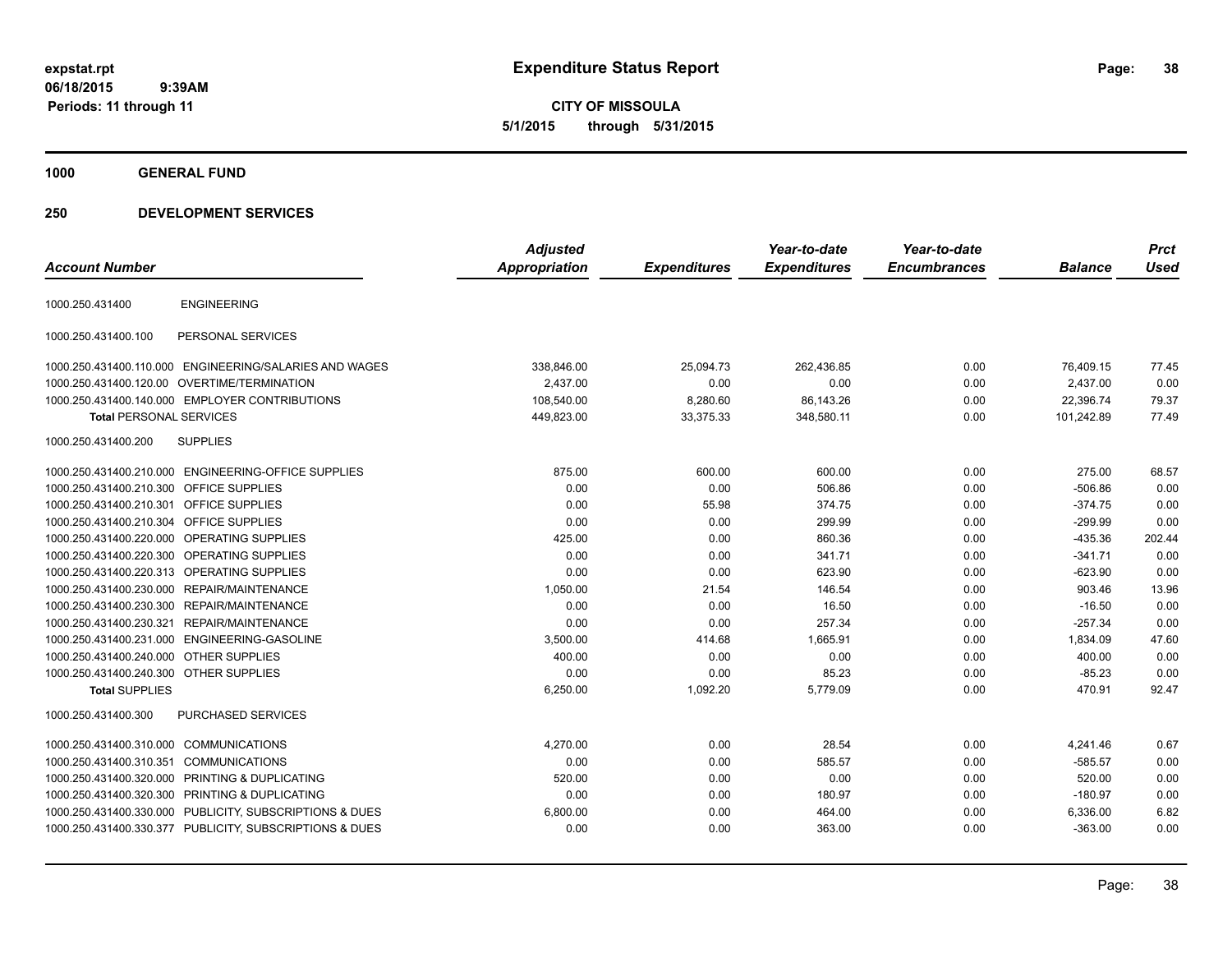**CITY OF MISSOULA 5/1/2015 through 5/31/2015**

**1000 GENERAL FUND**

### **250 DEVELOPMENT SERVICES**

|                                                             | <b>Adjusted</b> |                     | Year-to-date        | Year-to-date        |                | <b>Prct</b> |
|-------------------------------------------------------------|-----------------|---------------------|---------------------|---------------------|----------------|-------------|
| <b>Account Number</b>                                       | Appropriation   | <b>Expenditures</b> | <b>Expenditures</b> | <b>Encumbrances</b> | <b>Balance</b> | Used        |
| <b>TELEPHONE SERVICE</b><br>1000.250.431400.344.000         | 1,975.00        | 241.15              | 3,119.82            | 0.00                | $-1,144.82$    | 157.97      |
| 1000.250.431400.350.000<br><b>PROFESSIONAL SERVICES</b>     | 63,330.00       | 6,256.00            | 31,889.31           | 0.00                | 31,440.69      | 50.35       |
| ENGINEERING-REPAIR & MAINTENANCE<br>1000.250.431400.360.000 | 400.00          | 0.00                | 0.00                | 0.00                | 400.00         | 0.00        |
| ENGINEERING-TRAVEL<br>1000.250.431400.370.000               | 1,850.00        | 0.00                | 222.59              | 0.00                | 1.627.41       | 12.03       |
| 1000.250.431400.380.000<br><b>TRAINING</b>                  | 1,850.00        | 30.00               | 1.065.00            | 0.00                | 785.00         | 57.57       |
| 1000.250.431400.380.300<br><b>TRAINING</b>                  | 0.00            | 0.00                | 144.00              | 0.00                | $-144.00$      | 0.00        |
| 1000.250.431400.390.000 OTHER PURCHASED SERVICES            | 100.00          | 0.00                | 0.00                | 0.00                | 100.00         | 0.00        |
| <b>Total PURCHASED SERVICES</b>                             | 81,095.00       | 6,527.15            | 38,062.80           | 0.00                | 43,032.20      | 46.94       |
| CAPITAL OUTLAY<br>1000.250.431400.900                       |                 |                     |                     |                     |                |             |
| 1000.250.431400.940.000 MACHINERY & EQUIPMENT               | 8,576.00        | 0.00                | 0.00                | 0.00                | 8.576.00       | 0.00        |
| <b>Total CAPITAL OUTLAY</b>                                 | 8,576.00        | 0.00                | 0.00                | 0.00                | 8,576.00       | 0.00        |
| <b>Total ENGINEERING</b>                                    | 545,744.00      | 40,994.68           | 392,422.00          | 0.00                | 153,322.00     | 71.91       |
| <b>MERCHANT SERVICES</b><br>1000.250.510110                 |                 |                     |                     |                     |                |             |
| <b>FIXED CHARGES</b><br>1000.250.510110.500                 |                 |                     |                     |                     |                |             |
| 1000.250.510110.550.000 MERCHANT SERVICE FEES               | 0.00            | 2,606.35            | 9,195.84            | 0.00                | $-9,195.84$    | 0.00        |
| <b>Total MERCHANT SERVICES</b>                              | 0.00            | 2,606.35            | 9,195.84            | 0.00                | $-9,195.84$    | 0.00        |
| <b>Total DEVELOPMENT SERVICES</b>                           | 1,861,576.00    | 159,788.66          | 1,609,691.17        | 0.00                | 251,884.83     | 86.47       |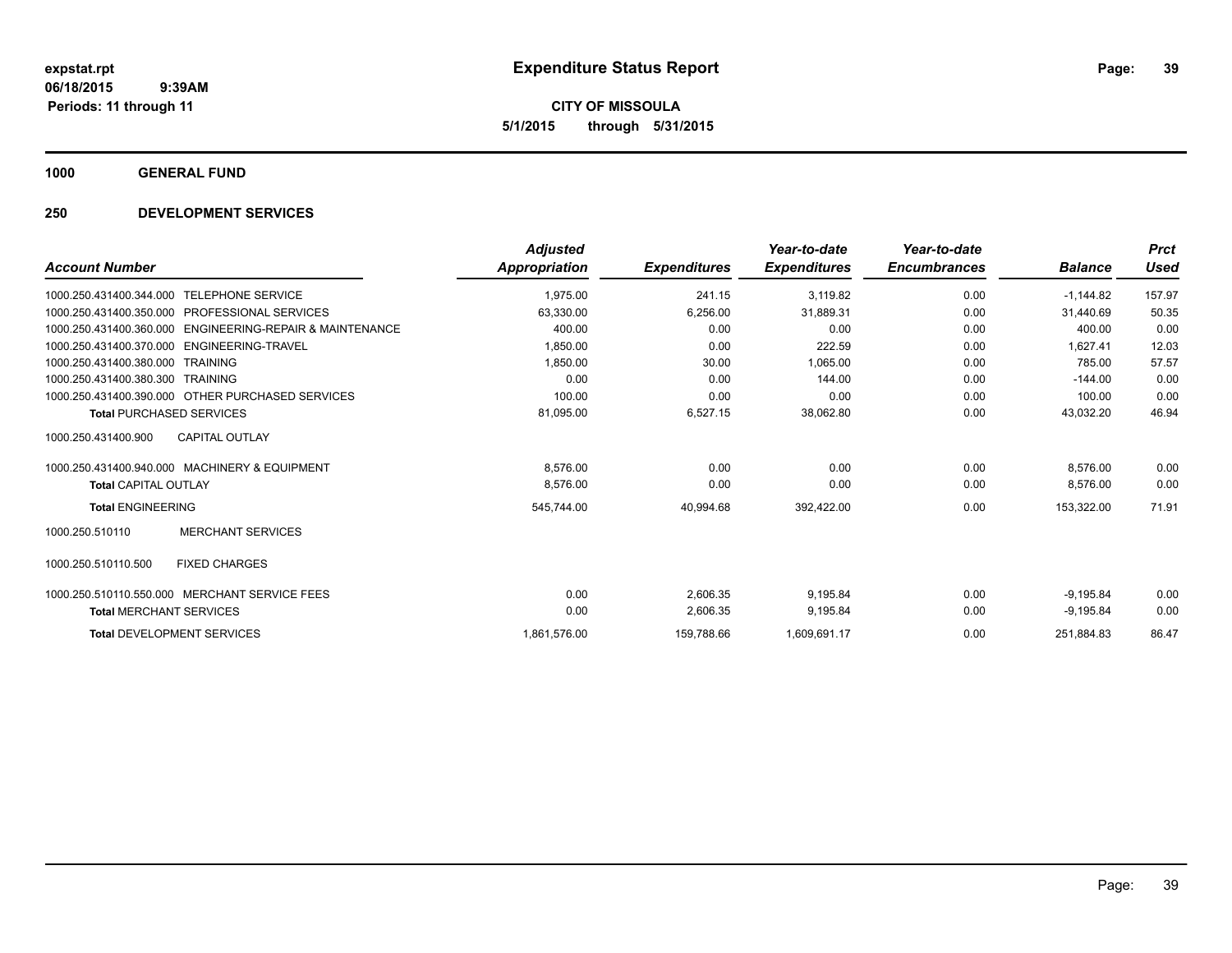**CITY OF MISSOULA 5/1/2015 through 5/31/2015**

### **1000 GENERAL FUND**

**260 GIS SERVICES**

| <b>Account Number</b>                      |                                                        | <b>Adjusted</b><br><b>Appropriation</b> | <b>Expenditures</b> | Year-to-date<br><b>Expenditures</b> | Year-to-date<br><b>Encumbrances</b> | <b>Balance</b> | <b>Prct</b><br>Used |
|--------------------------------------------|--------------------------------------------------------|-----------------------------------------|---------------------|-------------------------------------|-------------------------------------|----------------|---------------------|
| 1000.260.411060                            | GIS                                                    |                                         |                     |                                     |                                     |                |                     |
| 1000.260.411060.100                        | PERSONAL SERVICES                                      |                                         |                     |                                     |                                     |                |                     |
| 1000.260.411060.110.000                    | SALARIES AND WAGES                                     | 160,098.00                              | 7,598.55            | 124,020.91                          | 0.00                                | 36.077.09      | 77.47               |
| 1000.260.411060.140.000                    | <b>EMPLOYER CONTRIBUTIONS</b>                          | 57.165.00                               | 3.015.02            | 46,195.02                           | 0.00                                | 10.969.98      | 80.81               |
|                                            | 1000.260.411060.141.000 STATE RETIREMENT CONTRIBUTIONS | 0.00                                    | 0.00                | 134.51                              | 0.00                                | $-134.51$      | 0.00                |
| <b>Total PERSONAL SERVICES</b>             |                                                        | 217,263.00                              | 10,613.57           | 170,350.44                          | 0.00                                | 46,912.56      | 78.41               |
| 1000.260.411060.200                        | <b>SUPPLIES</b>                                        |                                         |                     |                                     |                                     |                |                     |
| 1000.260.411060.210.000 OFFICE SUPPLIES    |                                                        | 3,500.00                                | 0.00                | 1.247.79                            | 0.00                                | 2,252.21       | 35.65               |
| 1000.260.411060.220.000 OPERATING SUPPLIES |                                                        | 684.00                                  | 0.00                | 81.98                               | 0.00                                | 602.02         | 11.99               |
| 1000.260.411060.230.000                    | REPAIR/MAINTENANCE                                     | 2,140.00                                | 0.00                | 259.20                              | 0.00                                | 1,880.80       | 12.11               |
| 1000.260.411060.231.000                    | <b>GASOLINE</b>                                        | 500.00                                  | 0.00                | 0.00                                | 0.00                                | 500.00         | 0.00                |
| 1000.260.411060.240.000 OTHER SUPPLIES     |                                                        | 1,000.00                                | 0.00                | 0.00                                | 0.00                                | 1,000.00       | 0.00                |
| <b>Total SUPPLIES</b>                      |                                                        | 7,824.00                                | 0.00                | 1,588.97                            | 0.00                                | 6,235.03       | 20.31               |
| 1000.260.411060.300                        | PURCHASED SERVICES                                     |                                         |                     |                                     |                                     |                |                     |
| 1000.260.411060.310.000 COMMUNICATIONS     |                                                        | 1.220.00                                | 62.02               | 619.51                              | 0.00                                | 600.49         | 50.78               |
| 1000.260.411060.330.000                    | PUBLICITY, SUBSCRIPTIONS & DUES                        | 500.00                                  | 0.00                | 30.00                               | 0.00                                | 470.00         | 6.00                |
| 1000.260.411060.344.000                    | <b>TELEPHONE SERVICE</b>                               | 2,000.00                                | 1.65                | 34.88                               | 0.00                                | 1.965.12       | 1.74                |
| 1000.260.411060.350.000                    | PROFESSIONAL SERVICES                                  | 380.00                                  | 0.00                | 10.00                               | 0.00                                | 370.00         | 2.63                |
| 1000.260.411060.360.000                    | <b>REPAIR &amp; MAINTENANCE</b>                        | 172,800.00                              | 0.00                | 159,806.09                          | 0.00                                | 12,993.91      | 92.48               |
| 1000.260.411060.370.000                    | <b>TRAVEL</b>                                          | 2.450.00                                | 0.00                | 1.946.46                            | 0.00                                | 503.54         | 79.45               |
| 1000.260.411060.380.000                    | <b>TRAINING</b>                                        | 2,425.00                                | 0.00                | 0.00                                | 0.00                                | 2,425.00       | 0.00                |
|                                            | 1000.260.411060.390.000 OTHER PURCHASED SERVICES       | 1,550.00                                | 0.00                | 450.00                              | 0.00                                | 1,100.00       | 29.03               |
| <b>Total PURCHASED SERVICES</b>            |                                                        | 183,325.00                              | 63.67               | 162,896.94                          | 0.00                                | 20,428.06      | 88.86               |
| <b>Total GIS SERVICES</b>                  |                                                        | 408.412.00                              | 10.677.24           | 334.836.35                          | 0.00                                | 73.575.65      | 81.98               |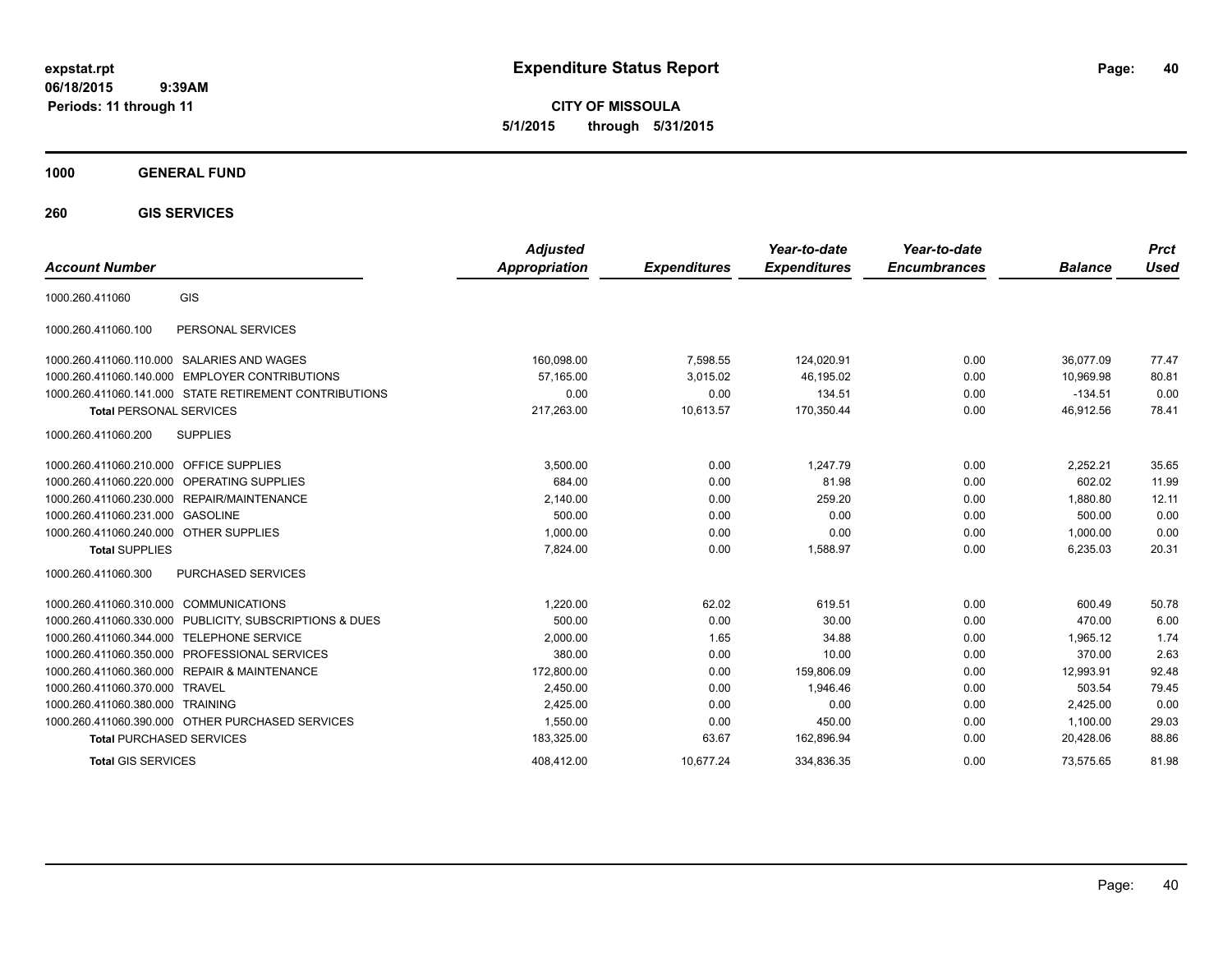**CITY OF MISSOULA 5/1/2015 through 5/31/2015**

**1000 GENERAL FUND**

**270 CITY ATTORNEY**

| <b>Account Number</b>                                  | <b>Adjusted</b><br><b>Appropriation</b> | <b>Expenditures</b> | Year-to-date<br><b>Expenditures</b> | Year-to-date<br><b>Encumbrances</b> | <b>Balance</b> | <b>Prct</b><br><b>Used</b> |
|--------------------------------------------------------|-----------------------------------------|---------------------|-------------------------------------|-------------------------------------|----------------|----------------------------|
| <b>VICTIM SERVICES</b><br>1000.270.411115              |                                         |                     |                                     |                                     |                |                            |
| 1000.270.411115.100<br>PERSONAL SERVICES               |                                         |                     |                                     |                                     |                |                            |
| 1000.270.411115.110.000 SALARIES AND WAGES             | 19,661.00                               | 0.00                | 0.00                                | 0.00                                | 19,661.00      | 0.00                       |
| 1000.270.411115.140.000 EMPLOYER CONTRIBUTIONS         | 6.114.00                                | 0.00                | 0.00                                | 0.00                                | 6,114.00       | 0.00                       |
| 1000.270.411115.141.000 STATE RETIREMENT CONTRIBUTIONS | 0.00                                    | 0.00                | 825.49                              | 0.00                                | $-825.49$      | 0.00                       |
| <b>Total PERSONAL SERVICES</b>                         | 25,775.00                               | 0.00                | 825.49                              | 0.00                                | 24,949.51      | 3.20                       |
| 1000.270.411115.300<br>PURCHASED SERVICES              |                                         |                     |                                     |                                     |                |                            |
| 1000.270.411115.350.000 PROFESSIONAL SERVICES          | 9.665.00                                | 0.00                | 0.00                                | 0.00                                | 9,665.00       | 0.00                       |
| <b>Total PURCHASED SERVICES</b>                        | 9,665.00                                | 0.00                | 0.00                                | 0.00                                | 9,665.00       | 0.00                       |
| 1000.270.411115.900<br><b>CAPITAL OUTLAY</b>           |                                         |                     |                                     |                                     |                |                            |
| <b>Total CAPITAL OUTLAY</b>                            | 0.00                                    | 0.00                | 0.00                                | 0.00                                | 0.00           | 0.00                       |
| <b>Total VICTIM SERVICES</b>                           | 35,440.00                               | 0.00                | 825.49                              | 0.00                                | 34,614.51      | 2.33                       |
| ADMINISTRATION & CIVIL LAW<br>1000.270.411120          |                                         |                     |                                     |                                     |                |                            |
| 1000.270.411120.100<br>PERSONAL SERVICES               |                                         |                     |                                     |                                     |                |                            |
| 1000.270.411120.110.000 SALARIES AND WAGES             | 295,203.00                              | 37,488.55           | 429,038.51                          | 0.00                                | $-133,835.51$  | 145.34                     |
| 1000.270.411120.120.000 OVERTIME/TERMINATION           | 1,816.00                                | 0.00                | 2,041.61                            | 0.00                                | $-225.61$      | 112.42                     |
| 1000.270.411120.140.000 EMPLOYER CONTRIBUTIONS         | 88,671.00                               | 11,738.69           | 137,137.06                          | 0.00                                | $-48,466.06$   | 154.66                     |
| <b>Total PERSONAL SERVICES</b>                         | 385,690.00                              | 49,227.24           | 568,217.18                          | 0.00                                | $-182,527.18$  | 147.32                     |
| 1000.270.411120.200<br><b>SUPPLIES</b>                 |                                         |                     |                                     |                                     |                |                            |
| 1000.270.411120.210.000<br><b>OFFICE SUPPLIES</b>      | 2,709.00                                | 42.56               | 1,080.93                            | 0.00                                | 1,628.07       | 39.90                      |
| OPERATING SUPPLIES<br>1000.270.411120.220.000          | 800.00                                  | 0.00                | 0.00                                | 0.00                                | 800.00         | 0.00                       |
| 1000.270.411120.231.000 GASOLINE                       | 163.00                                  | 0.00                | 205.12                              | 0.00                                | $-42.12$       | 125.84                     |
| <b>Total SUPPLIES</b>                                  | 3,672.00                                | 42.56               | 1.286.05                            | 0.00                                | 2,385.95       | 35.02                      |
| 1000.270.411120.300<br>PURCHASED SERVICES              |                                         |                     |                                     |                                     |                |                            |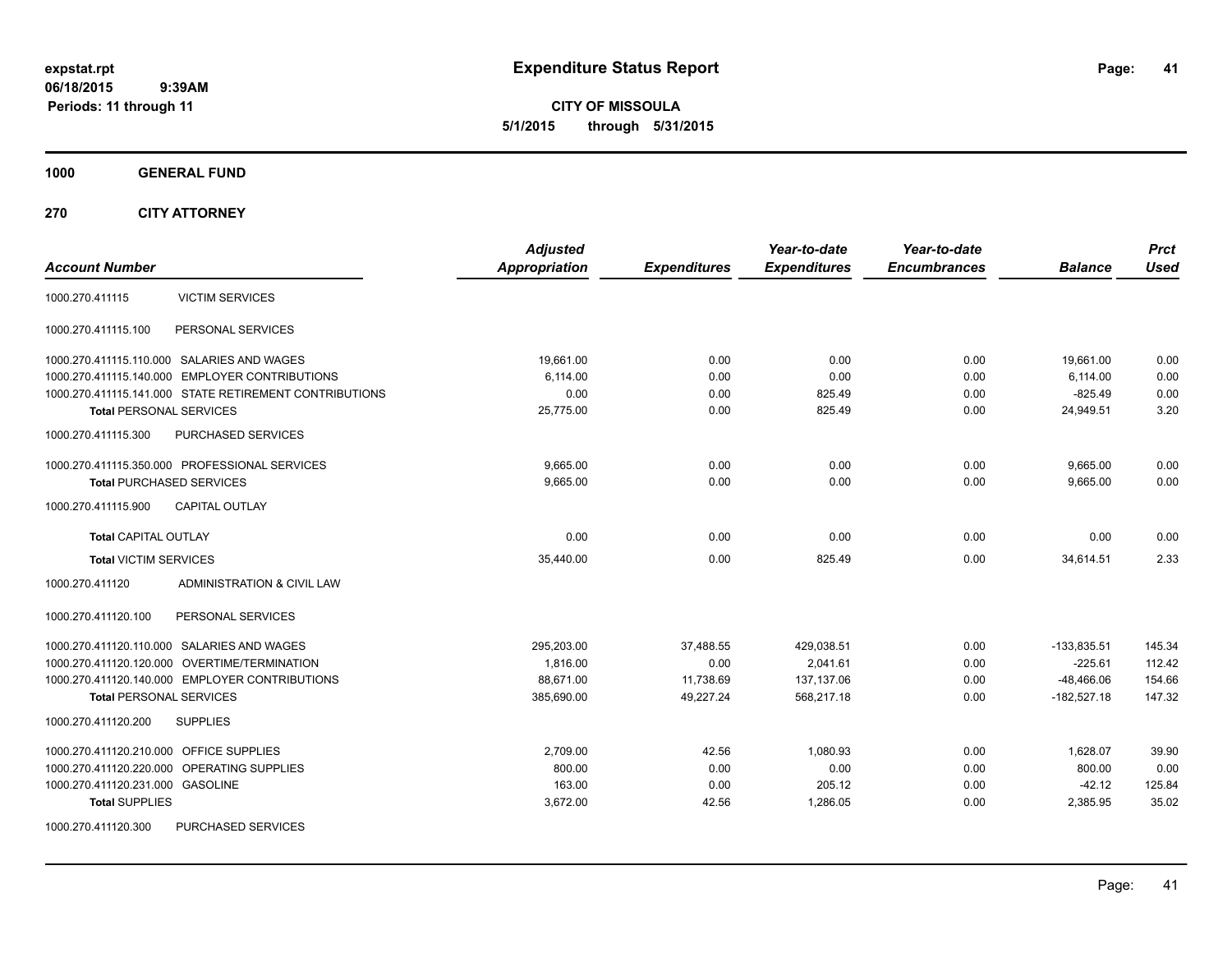**CITY OF MISSOULA 5/1/2015 through 5/31/2015**

### **1000 GENERAL FUND**

### **270 CITY ATTORNEY**

| <b>Account Number</b>                                   | <b>Adjusted</b><br><b>Appropriation</b> | <b>Expenditures</b> | Year-to-date<br><b>Expenditures</b> | Year-to-date<br><b>Encumbrances</b> | <b>Balance</b> | <b>Prct</b><br><b>Used</b> |
|---------------------------------------------------------|-----------------------------------------|---------------------|-------------------------------------|-------------------------------------|----------------|----------------------------|
|                                                         |                                         |                     |                                     |                                     |                |                            |
| 1000.270.411120.310.000 COMMUNICATIONS                  | 500.00                                  | 0.00                | 25.98                               | 0.00                                | 474.02         | 5.20                       |
| 1000.270.411120.320.000 PRINTING & DUPLICATING          | 325.00                                  | 0.00                | 166.42                              | 0.00                                | 158.58         | 51.21                      |
| 1000.270.411120.330.000 PUBLICITY, SUBSCRIPTIONS & DUES | 10,505.00                               | 491.78              | 6,257.12                            | 0.00                                | 4,247.88       | 59.56                      |
| 1000.270.411120.344.000 TELEPHONE SERVICE               | 132.00                                  | 27.24               | 162.47                              | 0.00                                | $-30.47$       | 123.08                     |
| 1000.270.411120.350.000 PROFESSIONAL SERVICES           | 900.00                                  | 0.00                | 135.00                              | 0.00                                | 765.00         | 15.00                      |
| 1000.270.411120.360.000 REPAIR & MAINTENANCE            | 2,758.00                                | 0.00                | 880.60                              | 0.00                                | 1.877.40       | 31.93                      |
| 1000.270.411120.370.000 TRAVEL                          | 1,875.00                                | 258.00              | 1,350.00                            | 0.00                                | 525.00         | 72.00                      |
| 1000.270.411120.380.000 TRAINING                        | 3,761.00                                | 0.00                | 389.00                              | 0.00                                | 3,372.00       | 10.34                      |
| <b>Total PURCHASED SERVICES</b>                         | 20,756.00                               | 777.02              | 9,366.59                            | 0.00                                | 11,389.41      | 45.13                      |
| 1000.270.411120.800<br>OTHER OBJECTS                    |                                         |                     |                                     |                                     |                |                            |
| <b>Total OTHER OBJECTS</b>                              | 0.00                                    | 0.00                | 0.00                                | 0.00                                | 0.00           | 0.00                       |
| 1000.270.411120.900<br><b>CAPITAL OUTLAY</b>            |                                         |                     |                                     |                                     |                |                            |
| <b>Total CAPITAL OUTLAY</b>                             | 0.00                                    | 0.00                | 0.00                                | 0.00                                | 0.00           | 0.00                       |
| Total ADMINISTRATION & CIVIL LAW                        | 410,118.00                              | 50,046.82           | 578,869.82                          | 0.00                                | $-168,751.82$  | 141.15                     |
| 1000.270.411125<br><b>CRIMINAL LAW</b>                  |                                         |                     |                                     |                                     |                |                            |
| PERSONAL SERVICES<br>1000.270.411125.100                |                                         |                     |                                     |                                     |                |                            |
| 1000.270.411125.110.000 SALARIES AND WAGES              | 586,828.00                              | 31.589.79           | 361.177.57                          | 0.00                                | 225,650.43     | 61.55                      |
| 1000.270.411125.120.000 OVERTIME/TERMINATION            | 454.00                                  | 0.00                | 226.83                              | 0.00                                | 227.17         | 49.96                      |
| 1000.270.411125.140.000 EMPLOYER CONTRIBUTIONS          | 207,358.00                              | 12,105.79           | 141,724.98                          | 0.00                                | 65,633.02      | 68.35                      |
| <b>Total PERSONAL SERVICES</b>                          | 794,640.00                              | 43,695.58           | 503,129.38                          | 0.00                                | 291,510.62     | 63.32                      |
| 1000.270.411125.200<br><b>SUPPLIES</b>                  |                                         |                     |                                     |                                     |                |                            |
| 1000.270.411125.210.000 OFFICE SUPPLIES                 | 2,909.00                                | 160.13              | 2,475.63                            | 0.00                                | 433.37         | 85.10                      |
| 1000.270.411125.220.000 OPERATING SUPPLIES              | 950.00                                  | 0.00                | 200.00                              | 0.00                                | 750.00         | 21.05                      |
| 1000.270.411125.231.000 GASOLINE                        | 100.00                                  | 0.00                | 0.00                                | 0.00                                | 100.00         | 0.00                       |
| <b>Total SUPPLIES</b>                                   | 3,959.00                                | 160.13              | 2,675.63                            | 0.00                                | 1,283.37       | 67.58                      |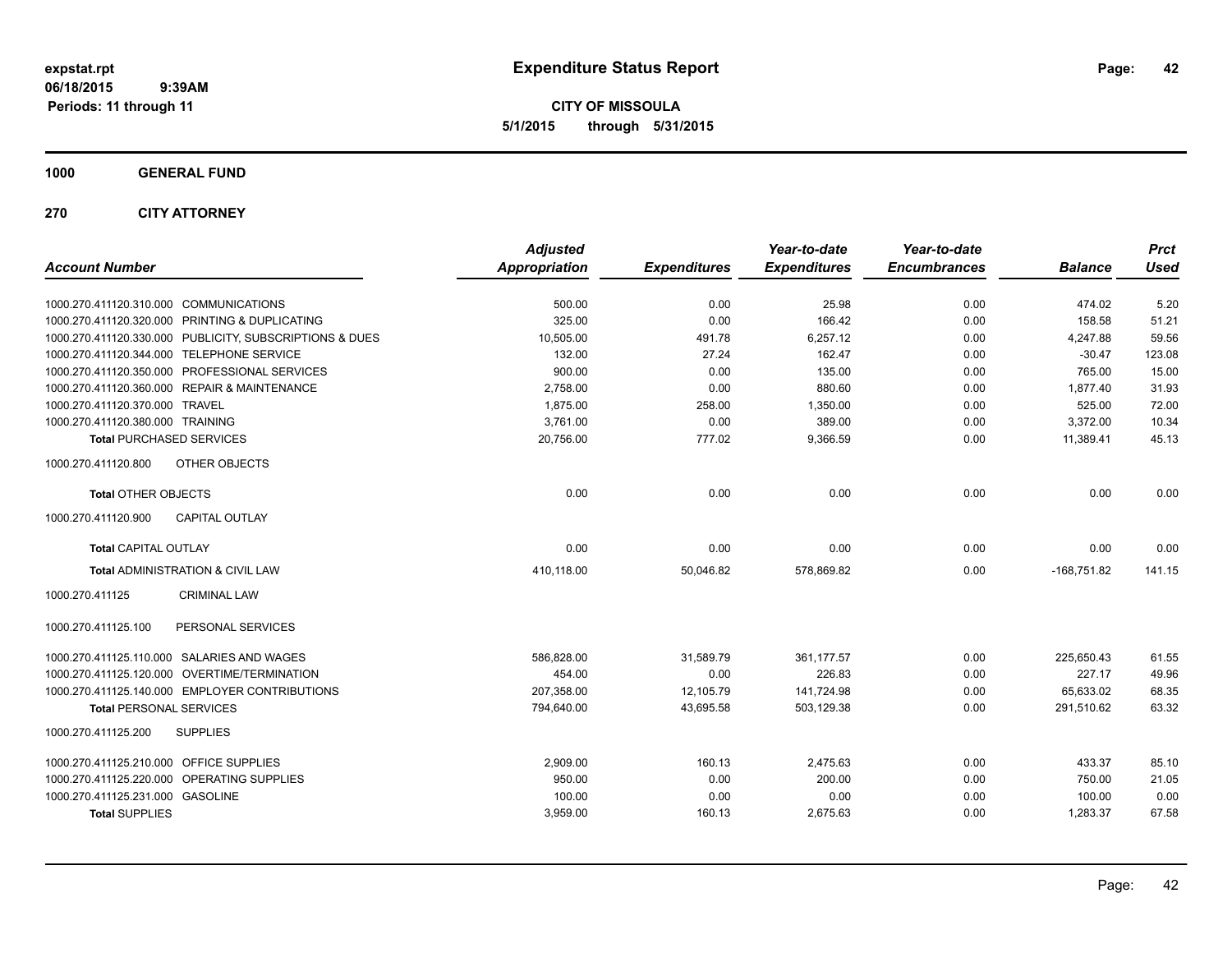**CITY OF MISSOULA 5/1/2015 through 5/31/2015**

### **1000 GENERAL FUND**

### **270 CITY ATTORNEY**

|                                                              | <b>Adjusted</b> |                     | Year-to-date        | Year-to-date        |                | <b>Prct</b> |
|--------------------------------------------------------------|-----------------|---------------------|---------------------|---------------------|----------------|-------------|
| <b>Account Number</b>                                        | Appropriation   | <b>Expenditures</b> | <b>Expenditures</b> | <b>Encumbrances</b> | <b>Balance</b> | <b>Used</b> |
| PURCHASED SERVICES<br>1000.270.411125.300                    |                 |                     |                     |                     |                |             |
| 1000.270.411125.310.000 COMMUNICATIONS                       | 850.00          | 0.00                | 838.24              | 0.00                | 11.76          | 98.62       |
| 1000.270.411125.320.000<br><b>PRINTING &amp; DUPLICATING</b> | 325.00          | 0.00                | 34.95               | 0.00                | 290.05         | 10.75       |
| 1000.270.411125.330.000 PUBLICITY, SUBSCRIPTIONS & DUES      | 6.645.00        | 1,086.78            | 3,486.29            | 0.00                | 3.158.71       | 52.46       |
| 1000.270.411125.344.000 TELEPHONE SERVICE                    | 132.00          | 0.00                | 0.00                | 0.00                | 132.00         | 0.00        |
| <b>PROFESSIONAL SERVICES</b><br>1000.270.411125.350.000      | 1,100.00        | 5.00                | 2,014.75            | 0.00                | $-914.75$      | 183.16      |
| <b>REPAIR &amp; MAINTENANCE</b><br>1000.270.411125.360.000   | 14,688.00       | 42.17               | 15,968.49           | 0.00                | $-1,280.49$    | 108.72      |
| 1000.270.411125.370.000<br><b>TRAVEL</b>                     | 3,125.00        | 0.00                | 1,674.68            | 0.00                | 1,450.32       | 53.59       |
| 1000.270.411125.380.000 TRAINING                             | 5,239.00        | 0.00                | 2,551.80            | 0.00                | 2,687.20       | 48.71       |
| <b>Total PURCHASED SERVICES</b>                              | 32,104.00       | 1,133.95            | 26,569.20           | 0.00                | 5,534.80       | 82.76       |
| <b>FIXED CHARGES</b><br>1000.270.411125.500                  |                 |                     |                     |                     |                |             |
| <b>Total FIXED CHARGES</b>                                   | 0.00            | 0.00                | 0.00                | 0.00                | 0.00           | 0.00        |
| <b>CAPITAL OUTLAY</b><br>1000.270.411125.900                 |                 |                     |                     |                     |                |             |
| 1000.270.411125.940.000 MACHINERY & EQUIPMENT                | 0.00            | 0.00                | 616.26              | 0.00                | $-616.26$      | 0.00        |
| <b>Total CAPITAL OUTLAY</b>                                  | 0.00            | 0.00                | 616.26              | 0.00                | $-616.26$      | 0.00        |
| <b>Total CRIMINAL LAW</b>                                    | 830,703.00      | 44,989.66           | 532,990.47          | 0.00                | 297,712.53     | 64.16       |
| <b>Total CITY ATTORNEY</b>                                   | 1,276,261.00    | 95,036.48           | 1,112,685.78        | 0.00                | 163.575.22     | 87.18       |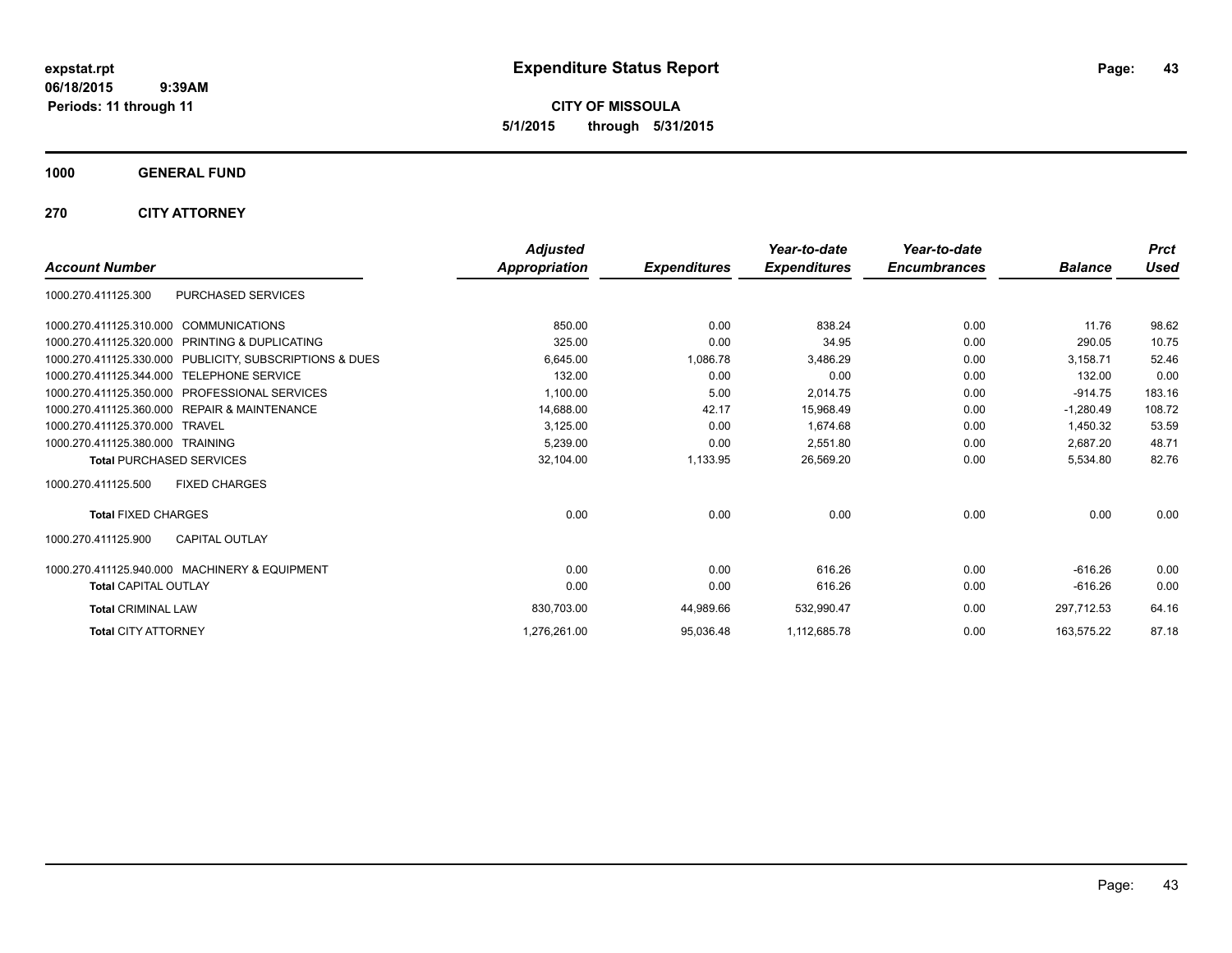**44**

**06/18/2015 9:39AM Periods: 11 through 11**

**CITY OF MISSOULA 5/1/2015 through 5/31/2015**

**1000 GENERAL FUND**

| <b>Account Number</b>                                   | <b>Adjusted</b><br><b>Appropriation</b> | <b>Expenditures</b> | Year-to-date<br><b>Expenditures</b> | Year-to-date<br><b>Encumbrances</b> | <b>Balance</b> | <b>Prct</b><br><b>Used</b> |
|---------------------------------------------------------|-----------------------------------------|---------------------|-------------------------------------|-------------------------------------|----------------|----------------------------|
| PUBLIC WORKS ADMINISTRATION<br>1000.280.430100          |                                         |                     |                                     |                                     |                |                            |
| PERSONAL SERVICES<br>1000.280.430100.100                |                                         |                     |                                     |                                     |                |                            |
| 1000.280.430100.110.000 SALARIES AND WAGES              | 89,026.00                               | 11,845.63           | 54,294.89                           | 0.00                                | 34,731.11      | 60.99                      |
| OVERTIME/TERMINATION<br>1000.280.430100.120.000         | 291.00                                  | 0.00                | 0.00                                | 0.00                                | 291.00         | 0.00                       |
| 1000.280.430100.130.000 OTHER                           | 0.00                                    | 0.00                | 247.07                              | 0.00                                | $-247.07$      | 0.00                       |
| 1000.280.430100.140.000 EMPLOYER CONTRIBUTIONS          | 25,924.00                               | 2,745.02            | 10,656.88                           | 0.00                                | 15,267.12      | 41.11                      |
| 1000.280.430100.141.000 STATE RETIREMENT CONTRIBUTIONS  | 0.00                                    | 0.00                | 381.17                              | 0.00                                | $-381.17$      | 0.00                       |
| <b>Total PERSONAL SERVICES</b>                          | 115,241.00                              | 14,590.65           | 65,580.01                           | 0.00                                | 49,660.99      | 56.91                      |
| <b>SUPPLIES</b><br>1000.280.430100.200                  |                                         |                     |                                     |                                     |                |                            |
| 1000.280.430100.210.000 OFFICE SUPPLIES                 | 250.00                                  | 327.93              | 1,681.14                            | 0.00                                | $-1.431.14$    | 672.46                     |
| REPAIR/MAINTENANCE<br>1000.280.430100.230.000           | 50.00                                   | 0.00                | 0.00                                | 0.00                                | 50.00          | 0.00                       |
| 1000.280.430100.231.000 GASOLINE                        | 249.00                                  | 0.00                | 1.05                                | 0.00                                | 247.95         | 0.42                       |
| <b>Total SUPPLIES</b>                                   | 549.00                                  | 327.93              | 1,682.19                            | 0.00                                | $-1,133.19$    | 306.41                     |
| 1000.280.430100.300<br><b>PURCHASED SERVICES</b>        |                                         |                     |                                     |                                     |                |                            |
| 1000.280.430100.310.000 COMMUNICATIONS                  | 500.00                                  | 0.00                | 363.34                              | 0.00                                | 136.66         | 72.67                      |
| 1000.280.430100.310.351 COMMUNICATIONS~POSTAGE          | 0.00                                    | 0.00                | 9.80                                | 0.00                                | $-9.80$        | 0.00                       |
| 1000.280.430100.320.000 PRINTING & DUPLICATING          | 200.00                                  | 0.00                | 29.95                               | 0.00                                | 170.05         | 14.98                      |
| 1000.280.430100.330.000 PUBLICITY, SUBSCRIPTIONS & DUES | 920.00                                  | 0.00                | 1,061.63                            | 0.00                                | $-141.63$      | 115.39                     |
| 1000.280.430100.330.371 PUBLICITY, SUBSCRIPTIONS & DUES | 0.00                                    | 0.00                | 240.00                              | 0.00                                | $-240.00$      | 0.00                       |
| 1000.280.430100.344.000 TELEPHONE SERVICE               | 733.00                                  | 42.45               | 660.67                              | 0.00                                | 72.33          | 90.13                      |
| 1000.280.430100.344.391 TELEPHONE SERVICE               | 0.00                                    | 8.32                | 9.42                                | 0.00                                | $-9.42$        | 0.00                       |
| 1000.280.430100.360.000 REPAIR & MAINTENANCE            | 100.00                                  | 0.00                | 0.00                                | 0.00                                | 100.00         | 0.00                       |
| 1000.280.430100.370.000<br><b>TRAVEL</b>                | 700.00                                  | 0.00                | 59.72                               | 0.00                                | 640.28         | 8.53                       |
| 1000.280.430100.380.000 TRAINING                        | 800.00                                  | 0.00                | 1,014.64                            | 0.00                                | $-214.64$      | 126.83                     |
| <b>Total PURCHASED SERVICES</b>                         | 3,953.00                                | 50.77               | 3,449.17                            | 0.00                                | 503.83         | 87.25                      |
| 1000.280.430100.500<br><b>FIXED CHARGES</b>             |                                         |                     |                                     |                                     |                |                            |
| 1000.280.430100.500.000 FIXED CHARGES                   | 0.00                                    | 0.00                | 1.988.80                            | 0.00                                | $-1.988.80$    | 0.00                       |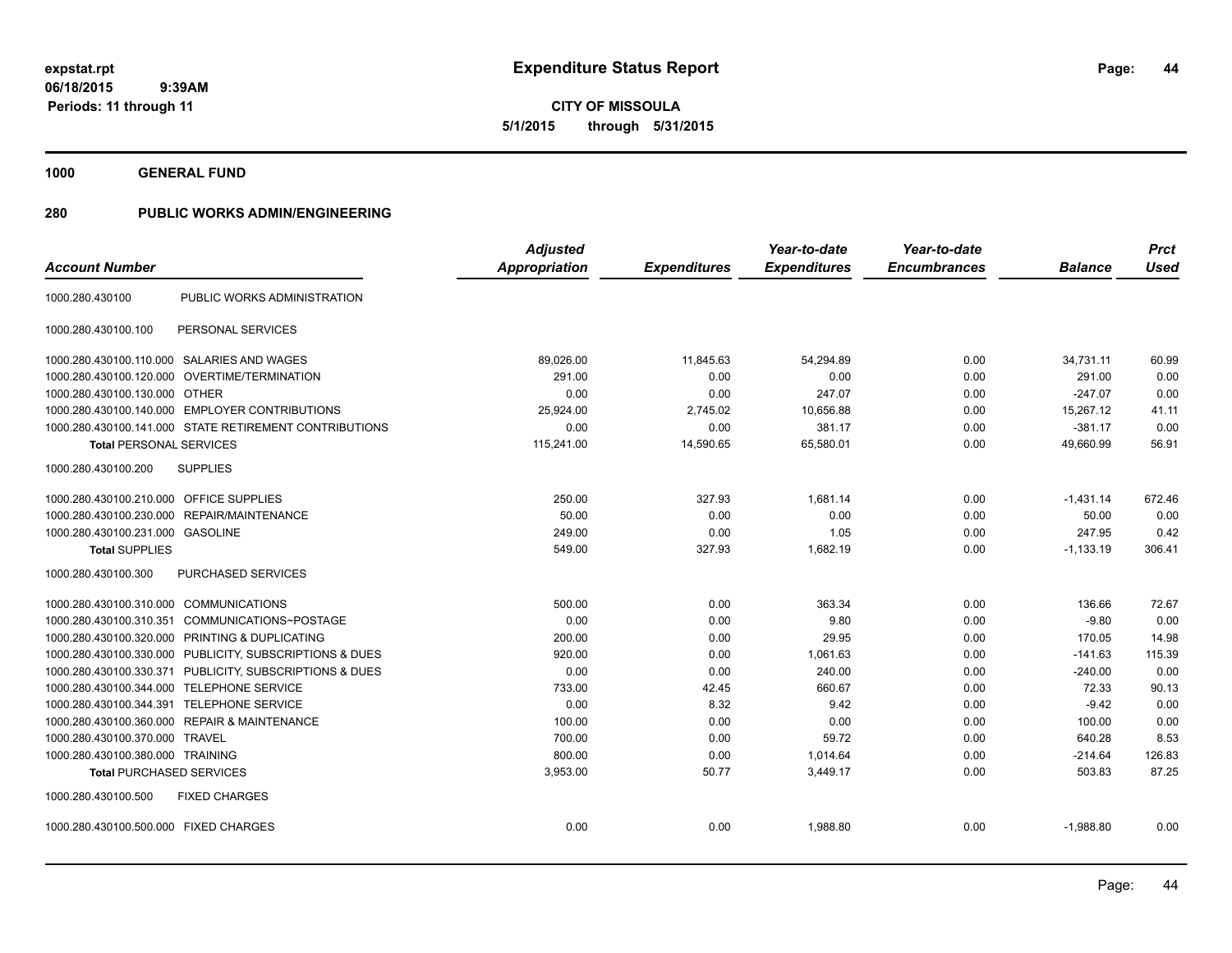**1000 GENERAL FUND**

| <b>Account Number</b>                             | <b>Adjusted</b><br>Appropriation | <b>Expenditures</b> | Year-to-date<br><b>Expenditures</b> | Year-to-date<br><b>Encumbrances</b> | <b>Balance</b> | <b>Prct</b><br><b>Used</b> |
|---------------------------------------------------|----------------------------------|---------------------|-------------------------------------|-------------------------------------|----------------|----------------------------|
| <b>Total FIXED CHARGES</b>                        | 0.00                             | 0.00                | 1,988.80                            | 0.00                                | $-1,988.80$    | 0.00                       |
| <b>Total PUBLIC WORKS ADMINISTRATION</b>          | 119,743.00                       | 14,969.35           | 72,700.17                           | 0.00                                | 47,042.83      | 60.71                      |
| 1000.280.430250<br><b>REIMBURSABLE SERVICES</b>   |                                  |                     |                                     |                                     |                |                            |
| <b>SUPPLIES</b><br>1000.280.430250.200            |                                  |                     |                                     |                                     |                |                            |
| 1000.280.430250.230.000 REPAIR/MAINTENANCE        | 10,000.00                        | 0.00                | 0.00                                | 0.00                                | 10,000.00      | 0.00                       |
| <b>Total SUPPLIES</b>                             | 10,000.00                        | 0.00                | 0.00                                | 0.00                                | 10.000.00      | 0.00                       |
| PURCHASED SERVICES<br>1000.280.430250.300         |                                  |                     |                                     |                                     |                |                            |
| 1000.280.430250.360.000 REPAIR & MAINTENANCE      | 10.000.00                        | 0.00                | 28.67                               | 0.00                                | 9,971.33       | 0.29                       |
| 1000.280.430250.360.300 REPAIR & MAINTENANCE      | 0.00                             | 0.00                | 5,073.27                            | 0.00                                | $-5,073.27$    | 0.00                       |
| <b>Total PURCHASED SERVICES</b>                   | 10,000.00                        | 0.00                | 5,101.94                            | 0.00                                | 4,898.06       | 51.02                      |
| <b>Total REIMBURSABLE SERVICES</b>                | 20,000.00                        | 0.00                | 5,101.94                            | 0.00                                | 14,898.06      | 25.51                      |
| 1000.280.430263<br><b>STREET LIGHTING</b>         |                                  |                     |                                     |                                     |                |                            |
| PERSONAL SERVICES<br>1000.280.430263.100          |                                  |                     |                                     |                                     |                |                            |
| 1000.280.430263.110.000 SALARIES AND WAGES        | 3,483.00                         | 249.92              | 2,861.72                            | 0.00                                | 621.28         | 82.16                      |
| 1000.280.430263.120.000 OVERTIME/TERMINATION      | 380.00                           | 1.01                | 9.14                                | 0.00                                | 370.86         | 2.41                       |
| 1000.280.430263.130.000 OTHER                     | 267.00                           | 0.00                | 0.00                                | 0.00                                | 267.00         | 0.00                       |
| 1000.280.430263.140.000 EMPLOYER CONTRIBUTIONS    | 1,772.00                         | 99.38               | 1,158.22                            | 0.00                                | 613.78         | 65.36                      |
| <b>Total PERSONAL SERVICES</b>                    | 5,902.00                         | 350.31              | 4,029.08                            | 0.00                                | 1,872.92       | 68.27                      |
| 1000.280.430263.300<br>PURCHASED SERVICES         |                                  |                     |                                     |                                     |                |                            |
| 1000.280.430263.341.000 ELECTRICITY & NATURAL GAS | 118,654.00                       | 1,906.80            | 102,846.36                          | 0.00                                | 15,807.64      | 86.68                      |
| <b>Total PURCHASED SERVICES</b>                   | 118,654.00                       | 1,906.80            | 102,846.36                          | 0.00                                | 15,807.64      | 86.68                      |
| <b>Total STREET LIGHTING</b>                      | 124,556.00                       | 2,257.11            | 106,875.44                          | 0.00                                | 17,680.56      | 85.81                      |
| 1000.280.430264<br>TRAFFIC SIGNAL MAINTENANCE     |                                  |                     |                                     |                                     |                |                            |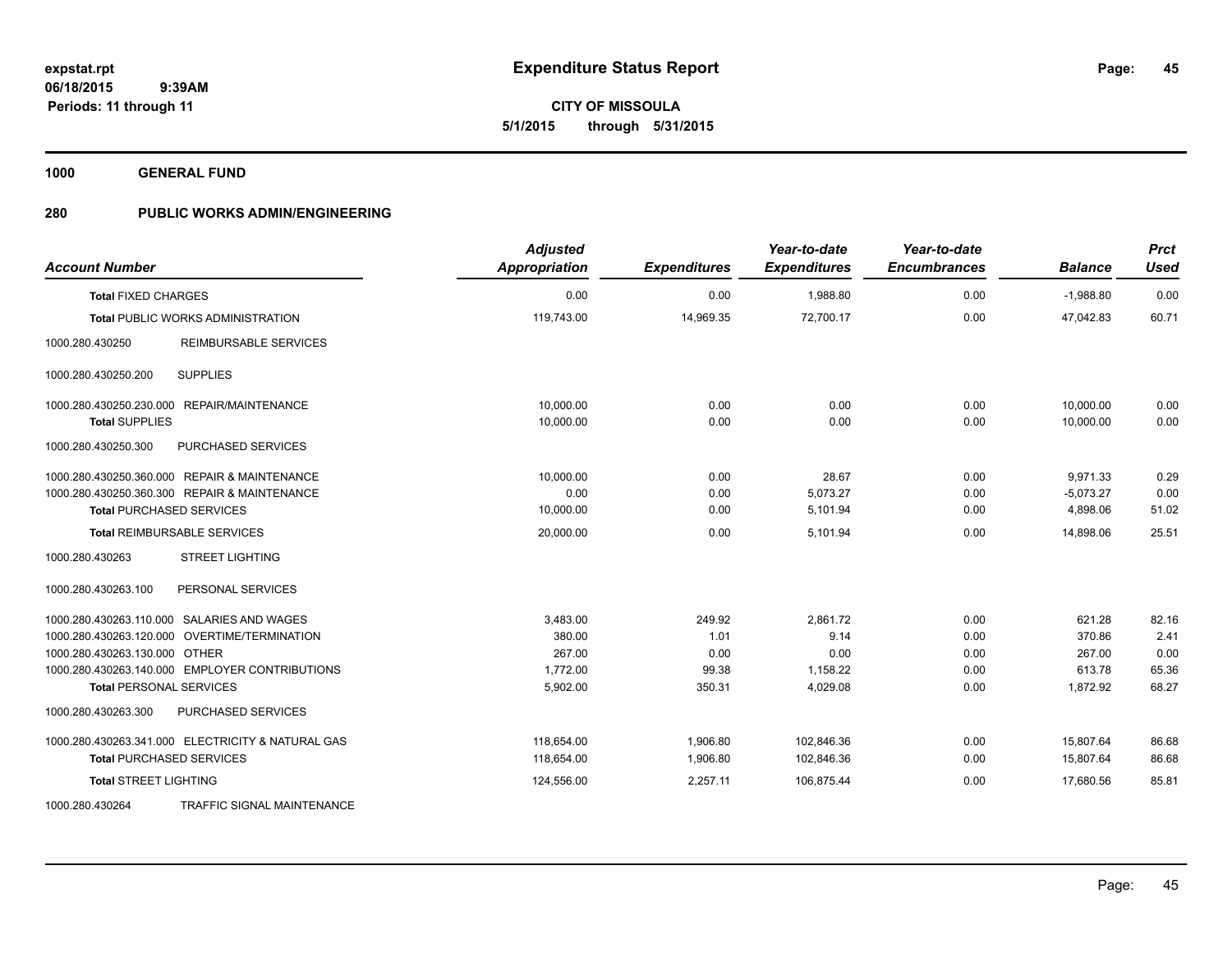**1000 GENERAL FUND**

|                                                             | <b>Adjusted</b> |                     | Year-to-date        | Year-to-date        |                | <b>Prct</b> |
|-------------------------------------------------------------|-----------------|---------------------|---------------------|---------------------|----------------|-------------|
| <b>Account Number</b>                                       | Appropriation   | <b>Expenditures</b> | <b>Expenditures</b> | <b>Encumbrances</b> | <b>Balance</b> | Used        |
| PERSONAL SERVICES<br>1000.280.430264.100                    |                 |                     |                     |                     |                |             |
| 1000.280.430264.110.000 SALARIES AND WAGES                  | 78,359.00       | 5,623.30            | 64,388.60           | 0.00                | 13,970.40      | 82.17       |
| 1000.280.430264.120.000 OVERTIME/TERMINATION                | 1.229.00        | 22.70               | 205.80              | 0.00                | 1,023.20       | 16.75       |
| 1000.280.430264.130.000 OTHER                               | 6,007.00        | 0.00                | 0.00                | 0.00                | 6,007.00       | 0.00        |
| 1000.280.430264.140.000 EMPLOYER CONTRIBUTIONS              | 37,169.00       | 2,234.90            | 27,599.59           | 0.00                | 9,569.41       | 74.25       |
| <b>Total PERSONAL SERVICES</b>                              | 122,764.00      | 7,880.90            | 92,193.99           | 0.00                | 30,570.01      | 75.10       |
| 1000.280.430264.200<br><b>SUPPLIES</b>                      |                 |                     |                     |                     |                |             |
| 1000.280.430264.210.000 OFFICE SUPPLIES                     | 350.00          | 0.00                | 101.64              | 0.00                | 248.36         | 29.04       |
| <b>OPERATING SUPPLIES</b><br>1000.280.430264.220.000        | 235.00          | 0.00                | 0.00                | 0.00                | 235.00         | 0.00        |
| 1000.280.430264.220.311 OPERATING SUPPLIES                  | 0.00            | 75.00               | 150.00              | 0.00                | $-150.00$      | 0.00        |
| 1000.280.430264.230.000 REPAIR/MAINTENANCE                  | 1,060.00        | 0.00                | 147.99              | 0.00                | 912.01         | 13.96       |
| REPAIR/MAINTENANCE~VEHICLE PARTS<br>1000.280.430264.230.321 | 0.00            | 0.00                | 1,044.66            | 0.00                | $-1,044.66$    | 0.00        |
| 1000.280.430264.230.324 REPAIR/MAINTENANCE                  | 0.00            | 0.00                | 159.15              | 0.00                | $-159.15$      | 0.00        |
| 1000.280.430264.230.336 REPAIR/MAINTENANCE                  | 0.00            | 0.00                | 46.32               | 0.00                | $-46.32$       | 0.00        |
| 1000.280.430264.231.000 GASOLINE                            | 2,799.00        | 0.00                | 664.49              | 0.00                | 2,134.51       | 23.74       |
| 1000.280.430264.240.000 OTHER SUPPLIES                      | 9,880.00        | 0.00                | 4,300.32            | 0.00                | 5,579.68       | 43.53       |
| 1000.280.430264.240.330 OTHER SUPPLIES                      | 0.00            | 0.00                | 105.00              | 0.00                | $-105.00$      | 0.00        |
| 1000.280.430264.240.336 OTHER SUPPLIES~LIGHT PARTS          | 0.00            | 4,449.25            | 10,510.04           | 0.00                | $-10,510.04$   | 0.00        |
| <b>Total SUPPLIES</b>                                       | 14,324.00       | 4,524.25            | 17,229.61           | 0.00                | $-2,905.61$    | 120.28      |
| 1000.280.430264.300<br><b>PURCHASED SERVICES</b>            |                 |                     |                     |                     |                |             |
| 1000.280.430264.341.000 ELECTRICITY & NATURAL GAS           | 14,650.00       | 688.07              | 8,920.42            | 0.00                | 5,729.58       | 60.89       |
| 1000.280.430264.350.000 PROFESSIONAL SERVICES               | 200.00          | 70.00               | 355.00              | 0.00                | $-155.00$      | 177.50      |
| 1000.280.430264.360.000 REPAIR & MAINTENANCE                | 1.100.00        | 762.32              | 762.32              | 0.00                | 337.68         | 69.30       |
| 1000.280.430264.370.000 TRAVEL                              | 150.00          | 0.00                | 266.22              | 0.00                | $-116.22$      | 177.48      |
| 1000.280.430264.380.000 TRAINING                            | 450.00          | 0.00                | 88.11               | 0.00                | 361.89         | 19.58       |
| <b>Total PURCHASED SERVICES</b>                             | 16,550.00       | 1,520.39            | 10,392.07           | 0.00                | 6,157.93       | 62.79       |
| <b>Total TRAFFIC SIGNAL MAINTENANCE</b>                     | 153,638.00      | 13,925.54           | 119,815.67          | 0.00                | 33,822.33      | 77.99       |
| <b>SIGNING &amp; STRIPING</b><br>1000.280.430265            |                 |                     |                     |                     |                |             |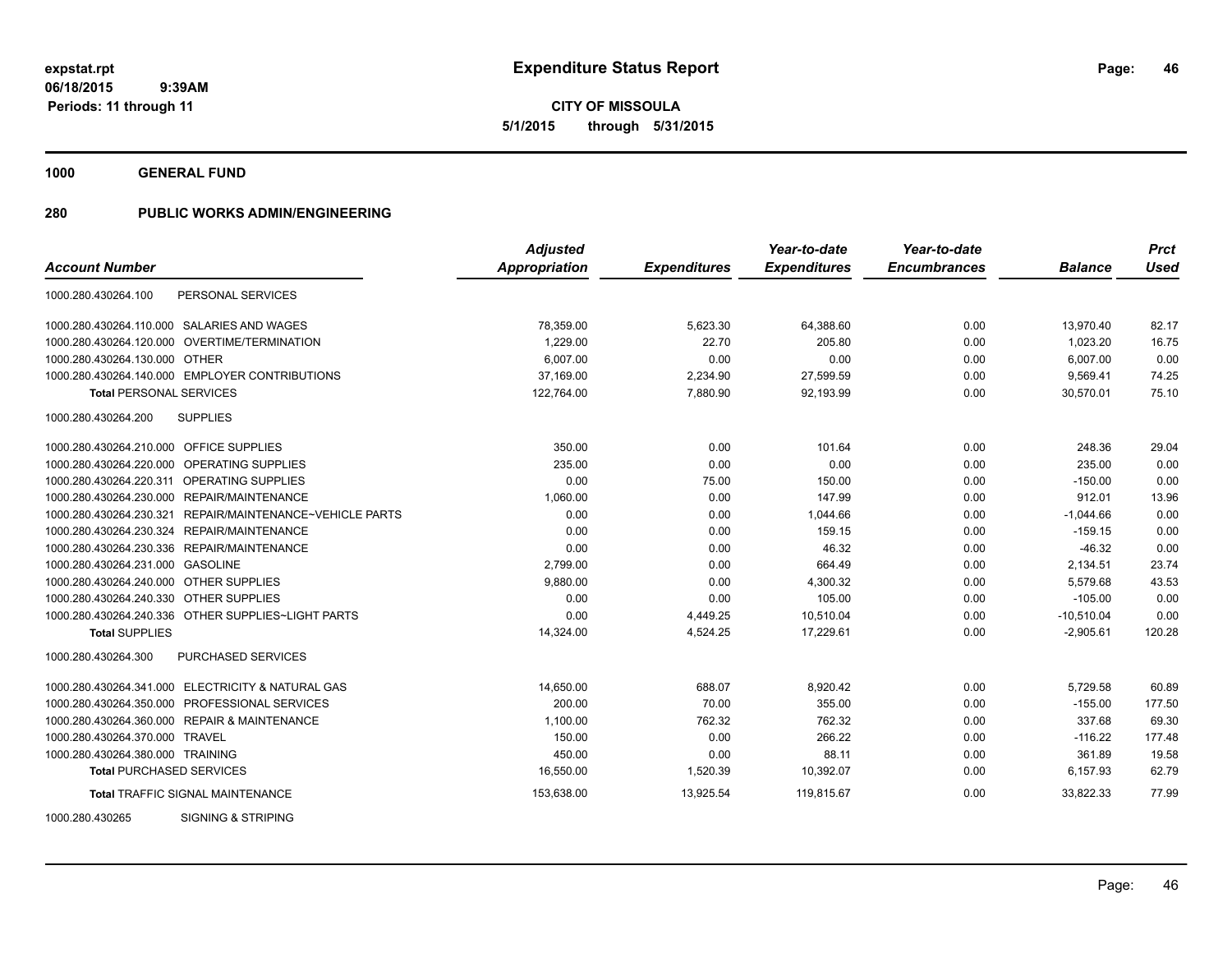**1000 GENERAL FUND**

|                                                              | <b>Adjusted</b>      |                     | Year-to-date        | Year-to-date        |                | <b>Prct</b> |
|--------------------------------------------------------------|----------------------|---------------------|---------------------|---------------------|----------------|-------------|
| <b>Account Number</b>                                        | <b>Appropriation</b> | <b>Expenditures</b> | <b>Expenditures</b> | <b>Encumbrances</b> | <b>Balance</b> | <b>Used</b> |
| PERSONAL SERVICES<br>1000.280.430265.100                     |                      |                     |                     |                     |                |             |
| 1000.280.430265.110.000 SALARIES AND WAGES                   | 171,067.00           | 13,785.71           | 175,248.71          | 0.00                | $-4,181.71$    | 102.44      |
| <b>OVERTIME/TERMINATION</b><br>1000.280.430265.120.000       | 67.00                | 0.00                | 1.099.68            | 0.00                | $-1,032.68$    | 1,641.31    |
| 1000.280.430265.130.000 OTHER                                | 1,900.00             | 0.00                | 0.00                | 0.00                | 1,900.00       | 0.00        |
| 1000.280.430265.140.000 EMPLOYER CONTRIBUTIONS               | 91,664.00            | 8,264.22            | 99,502.01           | 0.00                | $-7,838.01$    | 108.55      |
| <b>Total PERSONAL SERVICES</b>                               | 264,698.00           | 22,049.93           | 275,850.40          | 0.00                | $-11,152.40$   | 104.21      |
| <b>SUPPLIES</b><br>1000.280.430265.200                       |                      |                     |                     |                     |                |             |
| 1000.280.430265.210.000 OFFICE SUPPLIES                      | 350.00               | 0.00                | 258.44              | 0.00                | 91.56          | 73.84       |
| 1000.280.430265.220.000<br>OPERATING SUPPLIES                | 1,700.00             | 0.00                | 264.31              | 0.00                | 1,435.69       | 15.55       |
| 1000.280.430265.220.311<br>OPERATING SUPPLIES~CLOTHING ALLOW | 0.00                 | 0.00                | 1,003.85            | 0.00                | $-1,003.85$    | 0.00        |
| 1000.280.430265.230.000<br><b>REPAIR/MAINTENANCE</b>         | 40,700.00            | 35,652.50           | 45,804.13           | 0.00                | $-5,104.13$    | 112.54      |
| REPAIR/MAINTENANCE~VEHICLE PARTS<br>1000.280.430265.230.321  | 0.00                 | 330.16              | 1,727.07            | 0.00                | $-1,727.07$    | 0.00        |
| 1000.280.430265.230.323 REPAIR/MAINTENANCE~S/W SNOW MAINT    | 0.00                 | 0.00                | 254.60              | 0.00                | $-254.60$      | 0.00        |
| 1000.280.430265.231.000 GASOLINE                             | 3,739.00             | 0.00                | 4,243.26            | 0.00                | $-504.26$      | 113.49      |
| 1000.280.430265.240.000 OTHER SUPPLIES                       | 21,210.00            | 0.00                | 7,219.17            | 0.00                | 13,990.83      | 34.04       |
| <b>Total SUPPLIES</b>                                        | 67.699.00            | 35,982.66           | 60.774.83           | 0.00                | 6,924.17       | 89.77       |
| 1000.280.430265.300<br>PURCHASED SERVICES                    |                      |                     |                     |                     |                |             |
| 1000.280.430265.344.000 TELEPHONE SERVICE                    | 558.00               | 0.25                | 7.29                | 0.00                | 550.71         | 1.31        |
| 1000.280.430265.344.399 TELEPHONE SERVICE                    | 0.00                 | 69.78               | 750.46              | 0.00                | $-750.46$      | 0.00        |
| 1000.280.430265.345.000 GARBAGE                              | 457.00               | 0.00                | 156.00              | 0.00                | 301.00         | 34.14       |
| 1000.280.430265.350.000 PROFESSIONAL SERVICES                | 570.00               | 0.00                | 117.50              | 0.00                | 452.50         | 20.61       |
| <b>REPAIR &amp; MAINTENANCE</b><br>1000.280.430265.360.000   | 1,700.00             | 0.00                | 0.00                | 0.00                | 1,700.00       | 0.00        |
| 1000.280.430265.370.000<br><b>TRAVEL</b>                     | 700.00               | 0.00                | 0.00                | 0.00                | 700.00         | 0.00        |
| 1000.280.430265.380.000 TRAINING                             | 950.00               | 0.00                | $-189.00$           | 0.00                | 1,139.00       | 19.89       |
| <b>Total PURCHASED SERVICES</b>                              | 4,935.00             | 70.03               | 842.25              | 0.00                | 4,092.75       | 17.07       |
| 1000.280.430265.900<br><b>CAPITAL OUTLAY</b>                 |                      |                     |                     |                     |                |             |
| 1000.280.430265.940.000 MACHINERY & EQUIPMENT                | 0.00                 | 1,799.99            | 1,799.99            | 0.00                | $-1,799.99$    | 0.00        |
| <b>Total CAPITAL OUTLAY</b>                                  | 0.00                 | 1,799.99            | 1,799.99            | 0.00                | $-1,799.99$    | 0.00        |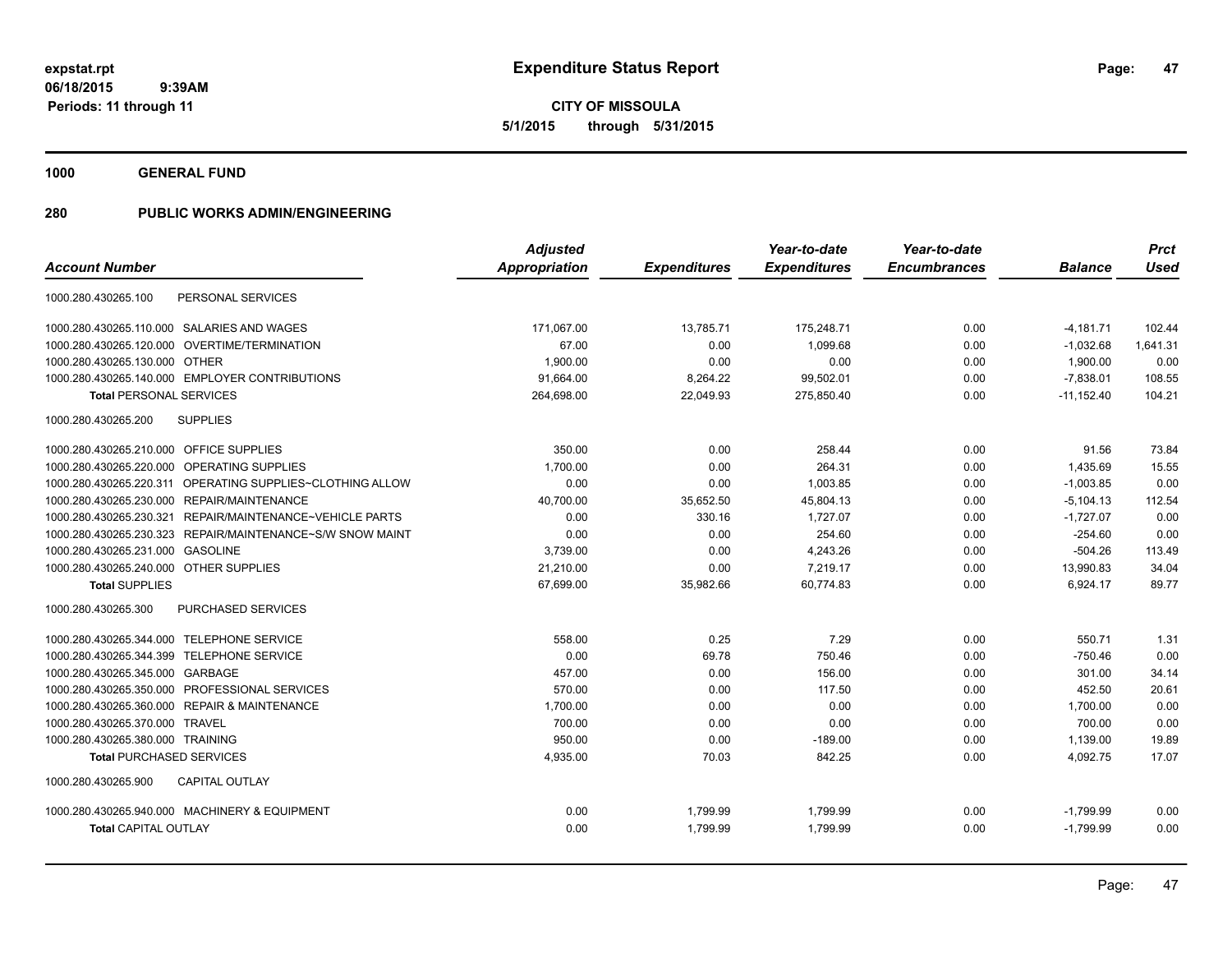**48**

**06/18/2015 9:39AM Periods: 11 through 11**

**CITY OF MISSOULA 5/1/2015 through 5/31/2015**

**1000 GENERAL FUND**

| <b>Account Number</b>                  |                                                         | <b>Adjusted</b><br><b>Appropriation</b> | <b>Expenditures</b> | Year-to-date<br><b>Expenditures</b> | Year-to-date<br><b>Encumbrances</b> | <b>Balance</b> | <b>Prct</b><br><b>Used</b> |
|----------------------------------------|---------------------------------------------------------|-----------------------------------------|---------------------|-------------------------------------|-------------------------------------|----------------|----------------------------|
| <b>Total SIGNING &amp; STRIPING</b>    |                                                         | 337,332.00                              | 59,902.61           | 339,267.47                          | 0.00                                | $-1,935.47$    | 100.57                     |
| 1000.280.430267                        | <b>CMAQ GRANT</b>                                       |                                         |                     |                                     |                                     |                |                            |
| 1000.280.430267.100                    | PERSONAL SERVICES                                       |                                         |                     |                                     |                                     |                |                            |
| <b>Total CMAQ GRANT</b>                |                                                         | 0.00                                    | 0.00                | 0.00                                | 0.00                                | 0.00           | 0.00                       |
| 1000.280.430270                        | <b>COMMUNICATIONS</b>                                   |                                         |                     |                                     |                                     |                |                            |
| 1000.280.430270.100                    | PERSONAL SERVICES                                       |                                         |                     |                                     |                                     |                |                            |
|                                        | 1000.280.430270.110.000 SALARIES AND WAGES              | 92,289.00                               | 6,622.95            | 75,835.00                           | 0.00                                | 16,454.00      | 82.17                      |
|                                        | 1000.280.430270.120.000 OVERTIME/TERMINATION            | 268.00                                  | 26.73               | 242.37                              | 0.00                                | 25.63          | 90.44                      |
| 1000.280.430270.130.000 OTHER          |                                                         | 7.076.00                                | 0.00                | 0.00                                | 0.00                                | 7,076.00       | 0.00                       |
|                                        | 1000.280.430270.140.000 EMPLOYER CONTRIBUTIONS          | 43,341.00                               | 2,632.46            | 30,701.37                           | 0.00                                | 12,639.63      | 70.84                      |
| <b>Total PERSONAL SERVICES</b>         |                                                         | 142,974.00                              | 9,282.14            | 106,778.74                          | 0.00                                | 36,195.26      | 74.68                      |
| 1000.280.430270.200                    | <b>SUPPLIES</b>                                         |                                         |                     |                                     |                                     |                |                            |
|                                        | 1000.280.430270.230.000 REPAIR/MAINTENANCE              | 8,050.00                                | 4,832.34            | 6,460.52                            | 0.00                                | 1,589.48       | 80.25                      |
|                                        | 1000.280.430270.230.324 REPAIR/MAINTENANCE~COMM PARTS   | 0.00                                    | 352.23              | 3,786.62                            | 0.00                                | $-3,786.62$    | 0.00                       |
|                                        | 1000.280.430270.230.336 REPAIR/MAINTENANCE              | 0.00                                    | 0.00                | 173.22                              | 0.00                                | $-173.22$      | 0.00                       |
| 1000.280.430270.231.000 GASOLINE       |                                                         | 2,493.00                                | 0.00                | 914.74                              | 0.00                                | 1,578.26       | 36.69                      |
| 1000.280.430270.240.000 OTHER SUPPLIES |                                                         | 0.00                                    | 0.00                | 112.70                              | 0.00                                | $-112.70$      | 0.00                       |
| <b>Total SUPPLIES</b>                  |                                                         | 10,543.00                               | 5,184.57            | 11,447.80                           | 0.00                                | $-904.80$      | 108.58                     |
| 1000.280.430270.300                    | PURCHASED SERVICES                                      |                                         |                     |                                     |                                     |                |                            |
|                                        | 1000.280.430270.330.000 PUBLICITY, SUBSCRIPTIONS & DUES | 180.00                                  | 0.00                | 225.00                              | 0.00                                | $-45.00$       | 125.00                     |
|                                        | 1000.280.430270.341.000 ELECTRICITY & NATURAL GAS       | 2,474.00                                | 97.85               | 2,630.56                            | 0.00                                | $-156.56$      | 106.33                     |
|                                        | 1000.280.430270.344.000 TELEPHONE SERVICE               | 513.00                                  | 4.72                | 84.68                               | 0.00                                | 428.32         | 16.51                      |
|                                        | 1000.280.430270.344.400 TELEPHONE SERVICE               | 0.00                                    | 60.06               | 588.64                              | 0.00                                | $-588.64$      | 0.00                       |
|                                        | 1000.280.430270.350.000 PROFESSIONAL SERVICES           | 100.00                                  | 0.00                | 0.00                                | 0.00                                | 100.00         | 0.00                       |
|                                        | 1000.280.430270.360.000 REPAIR & MAINTENANCE            | 3,000.00                                | 0.00                | 630.00                              | 0.00                                | 2,370.00       | 21.00                      |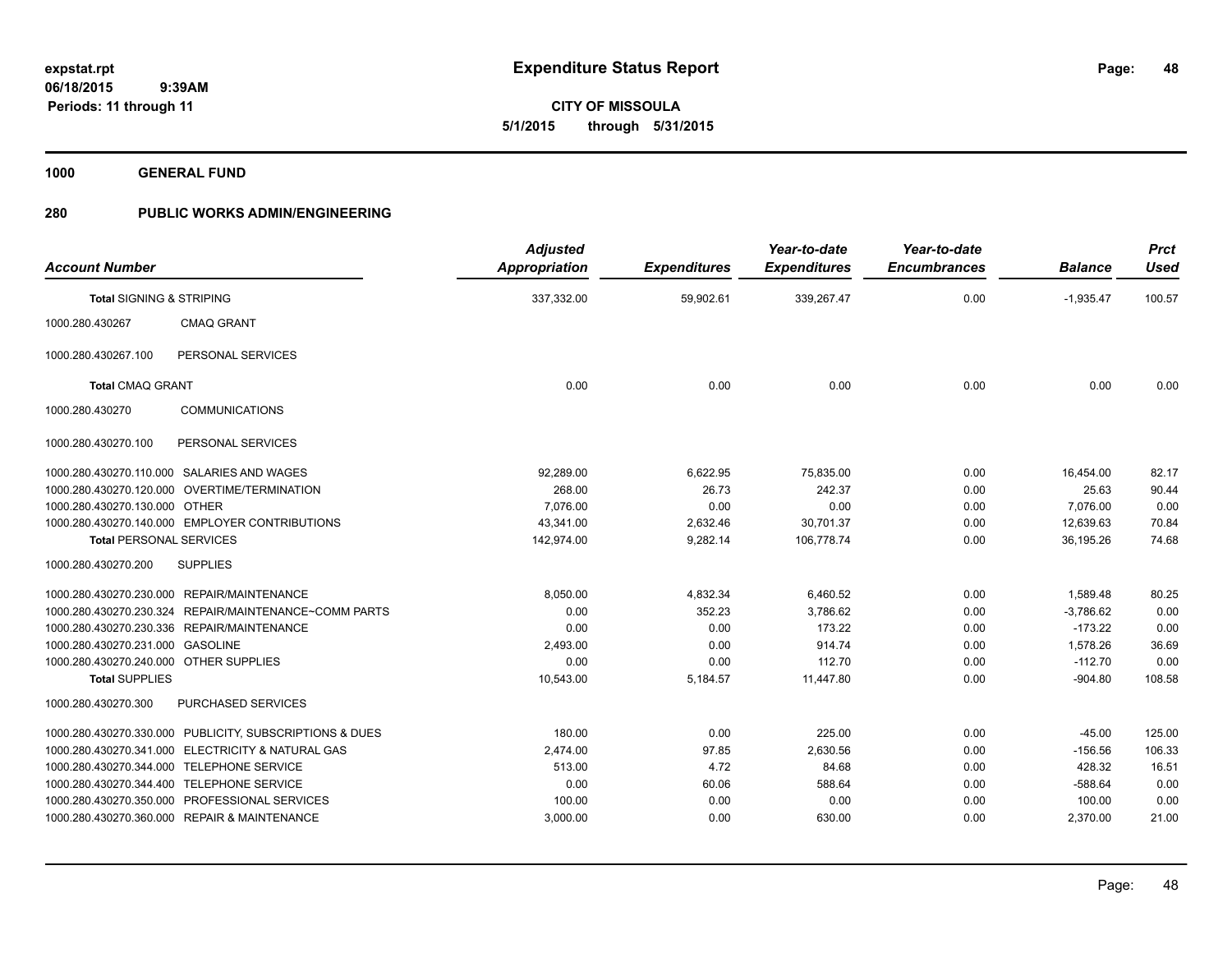**49**

**06/18/2015 9:39AM Periods: 11 through 11**

# **CITY OF MISSOULA 5/1/2015 through 5/31/2015**

**1000 GENERAL FUND**

| <b>Account Number</b>          |                                             | <b>Adjusted</b><br>Appropriation | <b>Expenditures</b> | Year-to-date<br><b>Expenditures</b> | Year-to-date<br><b>Encumbrances</b> | <b>Balance</b> | <b>Prct</b><br><b>Used</b> |
|--------------------------------|---------------------------------------------|----------------------------------|---------------------|-------------------------------------|-------------------------------------|----------------|----------------------------|
|                                | <b>Total PURCHASED SERVICES</b>             | 6,267.00                         | 162.63              | 4,158.88                            | 0.00                                | 2,108.12       | 66.36                      |
| <b>Total COMMUNICATIONS</b>    |                                             | 159,784.00                       | 14,629.34           | 122,385.42                          | 0.00                                | 37,398.58      | 76.59                      |
| 1000.280.431120                | <b>WEED PROGRAM</b>                         |                                  |                     |                                     |                                     |                |                            |
| 1000.280.431120.100            | PERSONAL SERVICES                           |                                  |                     |                                     |                                     |                |                            |
| <b>Total WEED PROGRAM</b>      |                                             | 0.00                             | 0.00                | 0.00                                | 0.00                                | 0.00           | 0.00                       |
| 1000.280.431400                | <b>ENGINEERING</b>                          |                                  |                     |                                     |                                     |                |                            |
| 1000.280.431400.100            | PERSONAL SERVICES                           |                                  |                     |                                     |                                     |                |                            |
| <b>Total PERSONAL SERVICES</b> |                                             | 0.00                             | 0.00                | 0.00                                | 0.00                                | 0.00           | 0.00                       |
| 1000.280.431400.300            | PURCHASED SERVICES                          |                                  |                     |                                     |                                     |                |                            |
|                                | 1000.280.431400.310.000 COMMUNICATIONS      | 0.00                             | 0.00                | 160.00                              | 0.00                                | $-160.00$      | 0.00                       |
|                                | 1000.280.431400.344.000 TELEPHONE SERVICE   | 0.00                             | 8.96                | 39.01                               | 0.00                                | $-39.01$       | 0.00                       |
| <b>Total ENGINEERING</b>       |                                             | 0.00                             | 8.96                | 199.01                              | 0.00                                | $-199.01$      | 0.00                       |
|                                | <b>Total PUBLIC WORKS ADMIN/ENGINEERING</b> | 915,053.00                       | 105,692.91          | 766,345.12                          | 0.00                                | 148,707.88     | 83.75                      |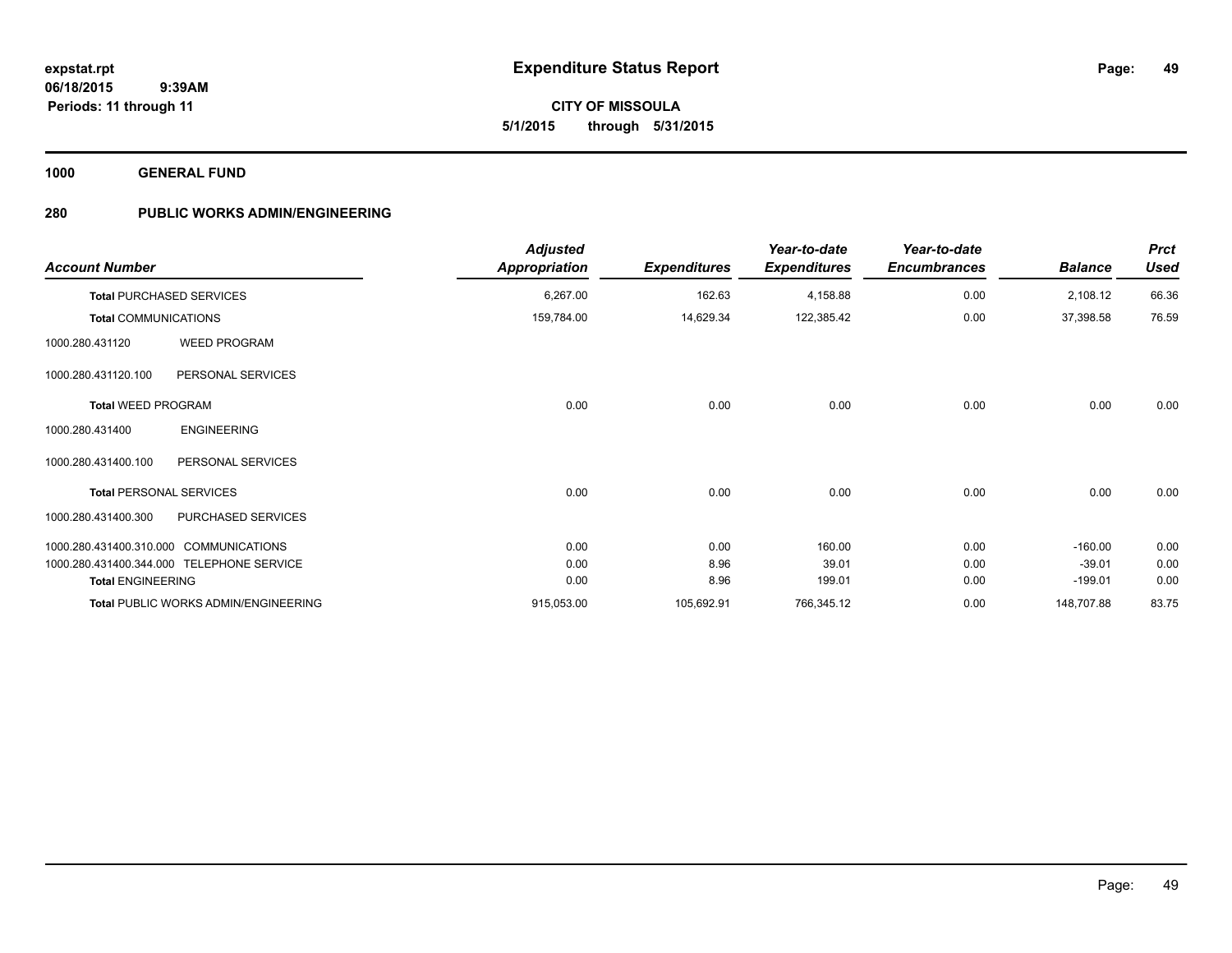**CITY OF MISSOULA 5/1/2015 through 5/31/2015**

**1000 GENERAL FUND**

**290 POLICE**

| <b>Account Number</b>                   |                                                           | <b>Adjusted</b><br><b>Appropriation</b> | <b>Expenditures</b> | Year-to-date<br><b>Expenditures</b> | Year-to-date<br><b>Encumbrances</b> | <b>Balance</b> | <b>Prct</b><br>Used |
|-----------------------------------------|-----------------------------------------------------------|-----------------------------------------|---------------------|-------------------------------------|-------------------------------------|----------------|---------------------|
| 1000.290.420110                         | <b>ADMINISTRATION</b>                                     |                                         |                     |                                     |                                     |                |                     |
| 1000.290.420110.100                     | PERSONAL SERVICES                                         |                                         |                     |                                     |                                     |                |                     |
|                                         | 1000.290.420110.110.000 SALARIES AND WAGES                | 721,945.00                              | 49,572.46           | 557,541.46                          | 0.00                                | 164,403.54     | 77.23               |
|                                         | 1000.290.420110.115.000 SALARIES/HEALTH INSURANCE BENEFIT | 0.00                                    | 2,850.00            | 29,269.50                           | 0.00                                | $-29,269.50$   | 0.00                |
|                                         | 1000.290.420110.120.000 OVERTIME/TERMINATION              | 8.471.00                                | 483.45              | 5.121.73                            | 0.00                                | 3,349.27       | 60.46               |
|                                         | 1000.290.420110.121.000 OUTSIDE HIRE OVERTIME             | 75,000.00                               | 6,544.18            | 84,325.40                           | 0.00                                | $-9,325.40$    | 112.43              |
| 1000.290.420110.130.000 OTHER           |                                                           | 3,365.00                                | 0.00                | 3.365.45                            | 0.00                                | $-0.45$        | 100.01              |
|                                         | 1000.290.420110.140.000 EMPLOYER CONTRIBUTIONS            | 394,750.00                              | 15,318.04           | 177,184.51                          | 0.00                                | 217,565.49     | 44.89               |
|                                         | 1000.290.420110.141.000 STATE RETIREMENT CONTRIBUTIONS    | 0.00                                    | 0.00                | 115,820.82                          | 0.00                                | $-115,820.82$  | 0.00                |
| <b>Total PERSONAL SERVICES</b>          |                                                           | 1,203,531.00                            | 74,768.13           | 972,628.87                          | 0.00                                | 230,902.13     | 80.81               |
| 1000.290.420110.200                     | <b>SUPPLIES</b>                                           |                                         |                     |                                     |                                     |                |                     |
| 1000.290.420110.210.000 OFFICE SUPPLIES |                                                           | 36,650.00                               | 691.72              | 32,095.86                           | 0.00                                | 4,554.14       | 87.57               |
| 1000.290.420110.220.000                 | <b>OPERATING SUPPLIES</b>                                 | 19,550.00                               | 161.18              | 20,313.34                           | 0.00                                | $-763.34$      | 103.90              |
|                                         | 1000.290.420110.230.000 REPAIR/MAINTENANCE                | 900.00                                  | 5.50                | 780.12                              | 0.00                                | 119.88         | 86.68               |
| 1000.290.420110.231.000 GASOLINE        |                                                           | 3.515.00                                | 0.00                | 4,784.29                            | 0.00                                | $-1.269.29$    | 136.11              |
| <b>Total SUPPLIES</b>                   |                                                           | 60,615.00                               | 858.40              | 57.973.61                           | 0.00                                | 2.641.39       | 95.64               |
| 1000.290.420110.300                     | <b>PURCHASED SERVICES</b>                                 |                                         |                     |                                     |                                     |                |                     |
| 1000.290.420110.310.000 COMMUNICATIONS  |                                                           | 4,713.00                                | 195.48              | 4.355.15                            | 0.00                                | 357.85         | 92.41               |
| 1000.290.420110.320.000                 | PRINTING & DUPLICATING                                    | 500.00                                  | 0.00                | 99.02                               | 0.00                                | 400.98         | 19.80               |
|                                         | 1000.290.420110.330.000 PUBLICITY, SUBSCRIPTIONS & DUES   | 12,538.00                               | 414.00              | 13,435.78                           | 0.00                                | $-897.78$      | 107.16              |
| 1000.290.420110.344.000                 | <b>TELEPHONE SERVICE</b>                                  | 47,692.00                               | 323.37              | 32,478.50                           | 0.00                                | 15,213.50      | 68.10               |
|                                         | 1000.290.420110.350.000 PROFESSIONAL SERVICES             | 51,420.00                               | 4,194.80            | 79,778.42                           | 0.00                                | $-28,358.42$   | 155.15              |
| 1000.290.420110.350.048                 | 400 RYMAN/PROFESSIONAL SERVICES                           | 0.00                                    | 0.00                | 13.60                               | 0.00                                | $-13.60$       | 0.00                |
|                                         | 1000.290.420110.350.049 PROFESSIONAL SERVICES             | 0.00                                    | 0.00                | 1,217.15                            | 0.00                                | $-1,217.15$    | 0.00                |
|                                         | 1000.290.420110.360.000 REPAIR & MAINTENANCE              | 10,600.00                               | 0.00                | 25,244.24                           | 0.00                                | $-14,644.24$   | 238.15              |
| <b>Total PURCHASED SERVICES</b>         |                                                           | 127,463.00                              | 5,127.65            | 156,621.86                          | 0.00                                | $-29,158.86$   | 122.88              |

1000.290.420110.500 FIXED CHARGES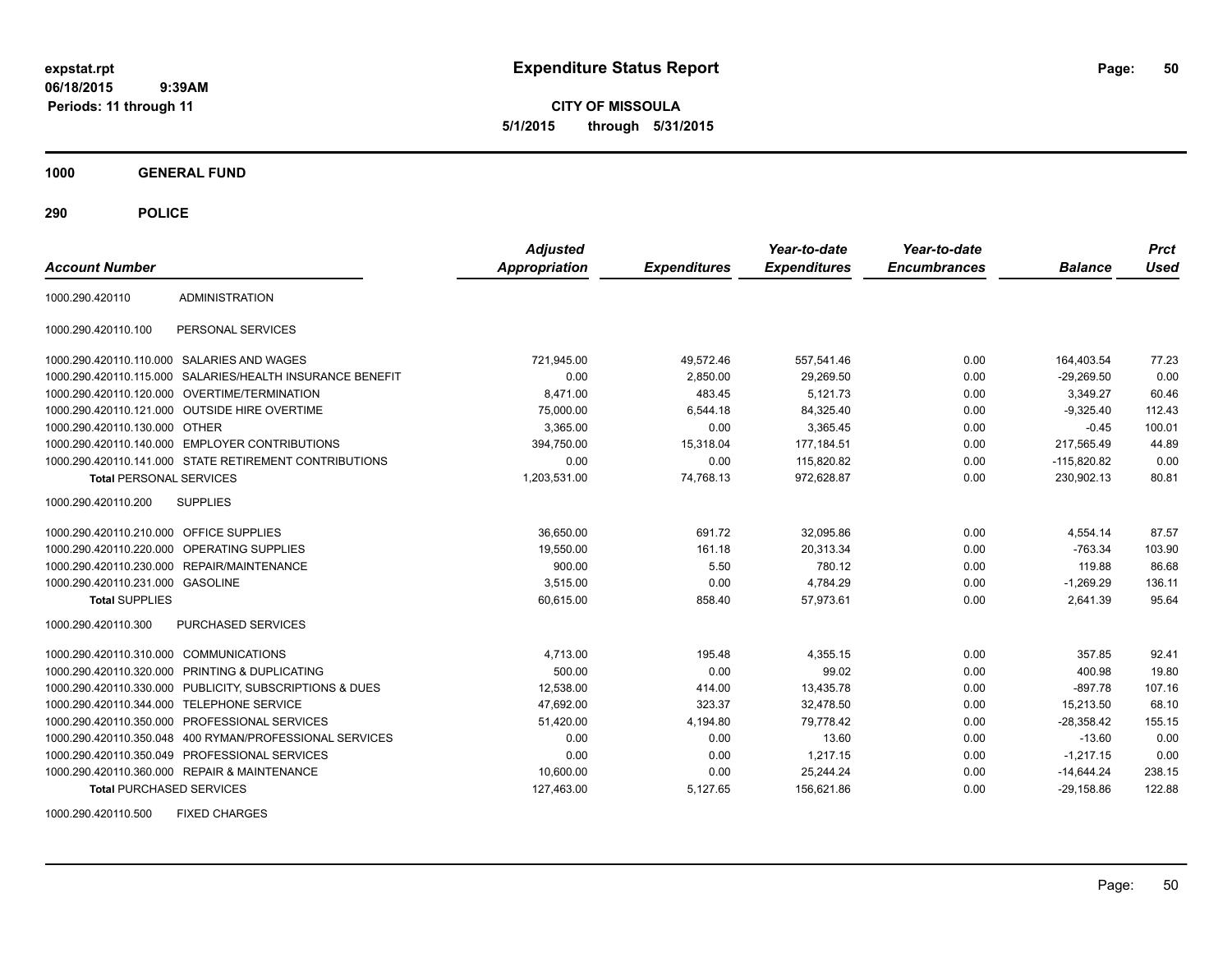**CITY OF MISSOULA 5/1/2015 through 5/31/2015**

**1000 GENERAL FUND**

| <b>Account Number</b>                                     | <b>Adjusted</b><br>Appropriation | <b>Expenditures</b> | Year-to-date<br><b>Expenditures</b> | Year-to-date<br><b>Encumbrances</b> | <b>Balance</b> | <b>Prct</b><br><b>Used</b> |
|-----------------------------------------------------------|----------------------------------|---------------------|-------------------------------------|-------------------------------------|----------------|----------------------------|
| 1000.290.420110.500.000 FIXED CHARGES                     | 124,694.00                       | 0.00                | 78,890.91                           | 0.00                                | 45,803.09      | 63.27                      |
| <b>Total FIXED CHARGES</b>                                | 124,694.00                       | 0.00                | 78,890.91                           | 0.00                                | 45,803.09      | 63.27                      |
| 1000.290.420110.700<br><b>GRANTS &amp; CONTRIBUTIONS</b>  |                                  |                     |                                     |                                     |                |                            |
| 1000.290.420110.700.000 GRANTS & CONTRIBUTIONS            | 4,000.00                         | 0.00                | 1,000.00                            | 0.00                                | 3,000.00       | 25.00                      |
| <b>Total GRANTS &amp; CONTRIBUTIONS</b>                   | 4,000.00                         | 0.00                | 1.000.00                            | 0.00                                | 3,000.00       | 25.00                      |
| OTHER OBJECTS<br>1000.290.420110.800                      |                                  |                     |                                     |                                     |                |                            |
| <b>Total OTHER OBJECTS</b>                                | 0.00                             | 0.00                | 0.00                                | 0.00                                | 0.00           | 0.00                       |
| <b>CAPITAL OUTLAY</b><br>1000.290.420110.900              |                                  |                     |                                     |                                     |                |                            |
| <b>Total CAPITAL OUTLAY</b>                               | 0.00                             | 0.00                | 0.00                                | 0.00                                | 0.00           | 0.00                       |
| <b>Total ADMINISTRATION</b>                               | 1,520,303.00                     | 80,754.18           | 1,267,115.25                        | 0.00                                | 253, 187. 75   | 83.35                      |
| PERSONNEL TRAINING<br>1000.290.420130                     |                                  |                     |                                     |                                     |                |                            |
| PERSONAL SERVICES<br>1000.290.420130.100                  |                                  |                     |                                     |                                     |                |                            |
| 1000.290.420130.110.000 SALARIES AND WAGES                | 71.576.00                        | 5,037.62            | 56,933.65                           | 0.00                                | 14.642.35      | 79.54                      |
| 1000.290.420130.115.000 SALARIES/HEALTH INSURANCE BENEFIT | 0.00                             | 570.00              | 5,956.50                            | 0.00                                | $-5,956.50$    | 0.00                       |
| 1000.290.420130.120.000 OVERTIME/TERMINATION              | 1,070.00                         | 0.00                | 1,339.14                            | 0.00                                | $-269.14$      | 125.15                     |
| 1000.290.420130.130.000 OTHER                             | 673.00                           | 0.00                | 673.09                              | 0.00                                | $-0.09$        | 100.01                     |
| 1000.290.420130.140.000 EMPLOYER CONTRIBUTIONS            | 39,156.00                        | 1,405.70            | 16,033.50                           | 0.00                                | 23,122.50      | 40.95                      |
| 1000.290.420130.141.000 STATE RETIREMENT CONTRIBUTIONS    | 0.00                             | 0.00                | 16,823.87                           | 0.00                                | $-16,823.87$   | 0.00                       |
| <b>Total PERSONAL SERVICES</b>                            | 112,475.00                       | 7,013.32            | 97,759.75                           | 0.00                                | 14,715.25      | 86.92                      |
| 1000.290.420130.200<br><b>SUPPLIES</b>                    |                                  |                     |                                     |                                     |                |                            |
| 1000.290.420130.210.000 OFFICE SUPPLIES                   | 200.00                           | 0.00                | 43.49                               | 0.00                                | 156.51         | 21.75                      |
| 1000.290.420130.220.000 OPERATING SUPPLIES                | 25,020.00                        | 4.98                | 26,322.68                           | 0.00                                | $-1,302.68$    | 105.21                     |
| <b>Total SUPPLIES</b>                                     | 25,220.00                        | 4.98                | 26,366.17                           | 0.00                                | $-1,146.17$    | 104.54                     |
| 1000.290.420130.300<br>PURCHASED SERVICES                 |                                  |                     |                                     |                                     |                |                            |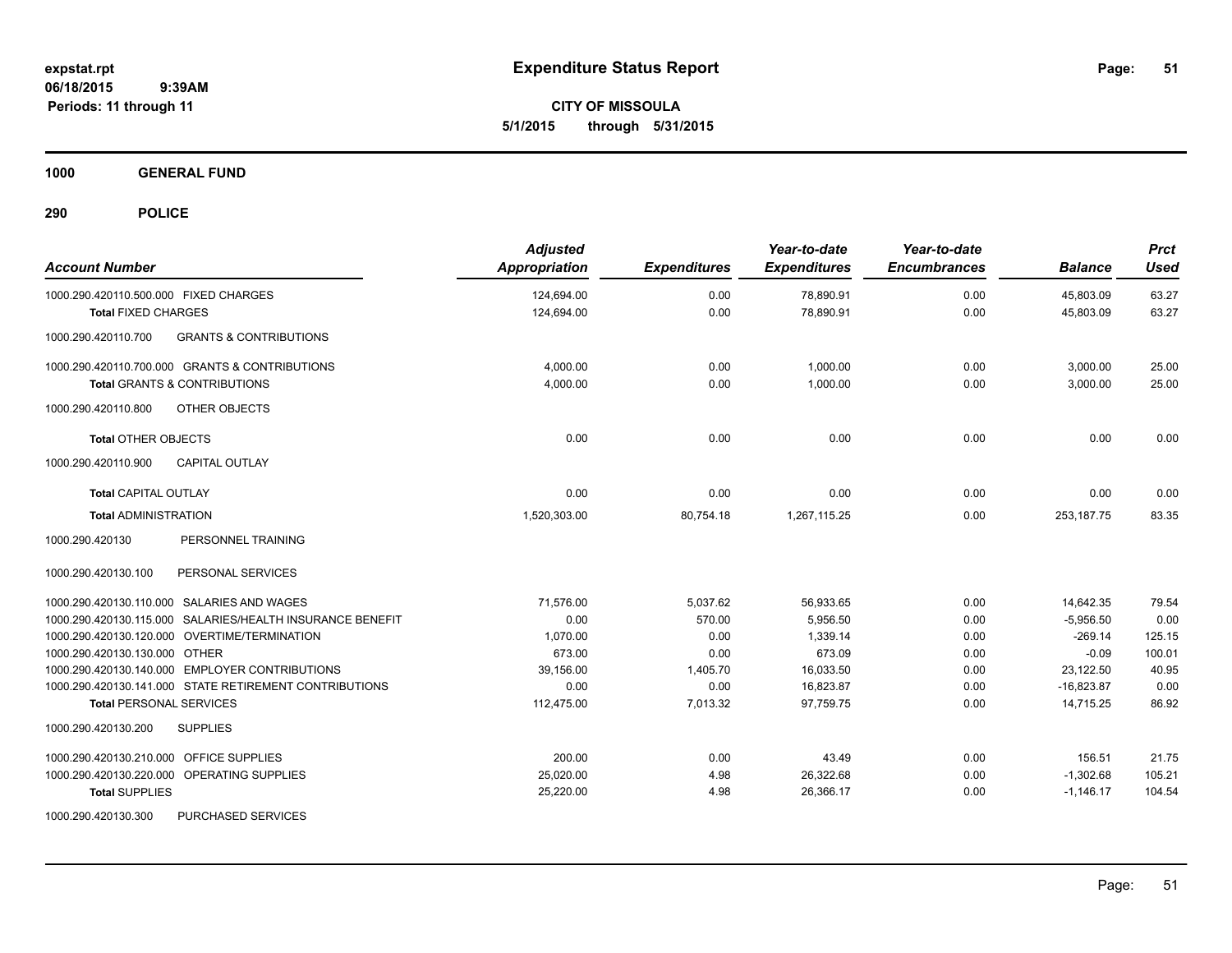**CITY OF MISSOULA 5/1/2015 through 5/31/2015**

**1000 GENERAL FUND**

| <b>Account Number</b>                          |                                                               | <b>Adjusted</b><br><b>Appropriation</b> | <b>Expenditures</b> | Year-to-date<br><b>Expenditures</b> | Year-to-date<br><b>Encumbrances</b> | <b>Balance</b> | <b>Prct</b><br>Used |
|------------------------------------------------|---------------------------------------------------------------|-----------------------------------------|---------------------|-------------------------------------|-------------------------------------|----------------|---------------------|
| 1000.290.420130.320.000 PRINTING & DUPLICATING |                                                               | 350.00                                  | 0.00                | 0.00                                | 0.00                                | 350.00         | 0.00                |
| 1000.290.420130.360.000 REPAIR & MAINTENANCE   |                                                               | 100.00                                  | 0.00                | 0.00                                | 0.00                                | 100.00         | 0.00                |
| 1000.290.420130.370.000 TRAVEL                 |                                                               | 26,000.00                               | 3,104.77            | 26,708.65                           | 0.00                                | $-708.65$      | 102.73              |
| 1000.290.420130.380.000 TRAINING               |                                                               | 31,300.00                               | 569.00              | 24,538.94                           | 0.00                                | 6,761.06       | 78.40               |
|                                                | 1000.290.420130.390.000 OTHER PURCHASED SERVICES              | 25,000.00                               | 0.00                | 0.00                                | 0.00                                | 25,000.00      | 0.00                |
|                                                | 1000.290.420130.390.021 WOMEN IN LAW ENFORCEMENT              | 0.00                                    | 599.99              | 599.99                              | 0.00                                | $-599.99$      | 0.00                |
|                                                | 1000.290.420130.390.030 SEXUAL ASSUALT INVESTIGATION TRAINING | 0.00                                    | 0.00                | 690.00                              | 0.00                                | $-690.00$      | 0.00                |
|                                                | 1000.290.420130.390.031 MISC TRAINING/TRAVEL EXPENSES         | 0.00                                    | 45.75               | 7,407.37                            | 0.00                                | $-7.407.37$    | 0.00                |
| <b>Total PURCHASED SERVICES</b>                |                                                               | 82,750.00                               | 4,319.51            | 59,944.95                           | 0.00                                | 22,805.05      | 72.44               |
| <b>Total PERSONNEL TRAINING</b>                |                                                               | 220,445.00                              | 11,337.81           | 184,070.87                          | 0.00                                | 36.374.13      | 83.50               |
| 1000.290.420141                                | <b>CRIMINAL INVESTIGATION</b>                                 |                                         |                     |                                     |                                     |                |                     |
| 1000.290.420141.100                            | PERSONAL SERVICES                                             |                                         |                     |                                     |                                     |                |                     |
| 1000.290.420141.110.000 SALARIES AND WAGES     |                                                               | 1,238,112.00                            | 82,078.95           | 980.671.20                          | 0.00                                | 257,440.80     | 79.21               |
|                                                | 1000.290.420141.115.000 SALARIES/HEALTH INSURANCE BENEFIT     | 0.00                                    | 7.980.00            | 87,894.00                           | 0.00                                | $-87.894.00$   | 0.00                |
| 1000.290.420141.120.000 OVERTIME/TERMINATION   |                                                               | 46,370.00                               | 7,063.89            | 56,869.29                           | 0.00                                | $-10,499.29$   | 122.64              |
| 1000.290.420141.130.000 OTHER                  |                                                               | 10,096.00                               | 0.00                | 10,769.44                           | 0.00                                | $-673.44$      | 106.67              |
|                                                | 1000.290.420141.140.000 EMPLOYER CONTRIBUTIONS                | 673,430.00                              | 23,783.20           | 284,637.41                          | 0.00                                | 388,792.59     | 42.27               |
|                                                | 1000.290.420141.141.000 STATE RETIREMENT CONTRIBUTIONS        | 0.00                                    | 0.00                | 269,136.13                          | 0.00                                | $-269, 136.13$ | 0.00                |
| <b>Total PERSONAL SERVICES</b>                 |                                                               | 1,968,008.00                            | 120,906.04          | 1,689,977.47                        | 0.00                                | 278,030.53     | 85.87               |
| 1000.290.420141.200                            | <b>SUPPLIES</b>                                               |                                         |                     |                                     |                                     |                |                     |
| 1000.290.420141.210.000 OFFICE SUPPLIES        |                                                               | 2,500.00                                | 213.46              | 2,055.20                            | 0.00                                | 444.80         | 82.21               |
| 1000.290.420141.220.000 OPERATING SUPPLIES     |                                                               | 3,500.00                                | 220.00              | 3,836.19                            | 0.00                                | $-336.19$      | 109.61              |
| 1000.290.420141.230.000 REPAIR/MAINTENANCE     |                                                               | 3,900.00                                | 22.00               | 2.689.04                            | 0.00                                | 1,210.96       | 68.95               |
| 1000.290.420141.231.000 GASOLINE               |                                                               | 7,744.00                                | 0.00                | 7.897.39                            | 0.00                                | $-153.39$      | 101.98              |
| <b>Total SUPPLIES</b>                          |                                                               | 17,644.00                               | 455.46              | 16,477.82                           | 0.00                                | 1,166.18       | 93.39               |
| 1000.290.420141.300                            | PURCHASED SERVICES                                            |                                         |                     |                                     |                                     |                |                     |
| 1000.290.420141.310.000 COMMUNICATIONS         |                                                               | 200.00                                  | 0.00                | 0.00                                | 0.00                                | 200.00         | 0.00                |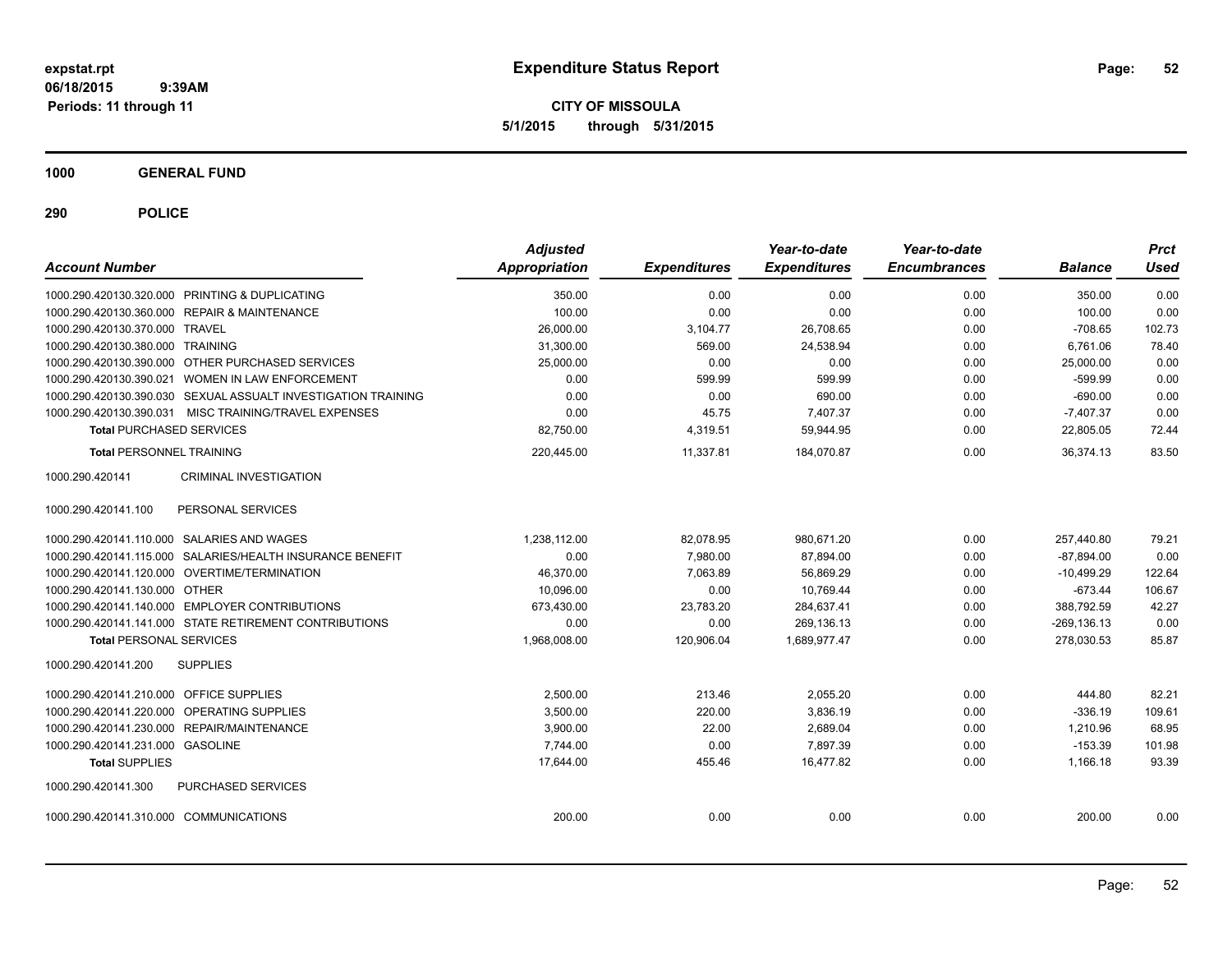**CITY OF MISSOULA 5/1/2015 through 5/31/2015**

**1000 GENERAL FUND**

| <b>Account Number</b>                   |                                                           | <b>Adjusted</b><br>Appropriation | <b>Expenditures</b> | Year-to-date<br><b>Expenditures</b> | Year-to-date<br><b>Encumbrances</b> | <b>Balance</b> | <b>Prct</b><br><b>Used</b> |
|-----------------------------------------|-----------------------------------------------------------|----------------------------------|---------------------|-------------------------------------|-------------------------------------|----------------|----------------------------|
|                                         | 1000.290.420141.320.000 PRINTING & DUPLICATING            | 1,300.00                         | 100.00              | 837.26                              | 0.00                                | 462.74         | 64.40                      |
|                                         | 1000.290.420141.350.000 PROFESSIONAL SERVICES             | 2,500.00                         | 15.00               | 789.06                              | 0.00                                | 1,710.94       | 31.56                      |
|                                         | 1000.290.420141.360.000 REPAIR & MAINTENANCE              | 1,500.00                         | 0.00                | 1,793.56                            | 0.00                                | $-293.56$      | 119.57                     |
| <b>Total PURCHASED SERVICES</b>         |                                                           | 5,500.00                         | 115.00              | 3.419.88                            | 0.00                                | 2,080.12       | 62.18                      |
| 1000.290.420141.900                     | <b>CAPITAL OUTLAY</b>                                     |                                  |                     |                                     |                                     |                |                            |
| <b>Total CAPITAL OUTLAY</b>             |                                                           | 0.00                             | 0.00                | 0.00                                | 0.00                                | 0.00           | 0.00                       |
|                                         | <b>Total CRIMINAL INVESTIGATION</b>                       | 1,991,152.00                     | 121,476.50          | 1,709,875.17                        | 0.00                                | 281,276.83     | 85.87                      |
| 1000.290.420142                         | <b>NARCOTICS</b>                                          |                                  |                     |                                     |                                     |                |                            |
| 1000.290.420142.100                     | PERSONAL SERVICES                                         |                                  |                     |                                     |                                     |                |                            |
|                                         | 1000.290.420142.110.000 SALARIES AND WAGES                | 156,349.00                       | 15,430.42           | 178,238.80                          | 0.00                                | $-21.889.80$   | 114.00                     |
|                                         | 1000.290.420142.115.000 SALARIES/HEALTH INSURANCE BENEFIT | 0.00                             | 1.710.00            | 17,584.50                           | 0.00                                | $-17.584.50$   | 0.00                       |
|                                         | 1000.290.420142.120.000 OVERTIME/TERMINATION              | 4,637.00                         | 110.09              | 4,423.64                            | 0.00                                | 213.36         | 95.40                      |
| 1000.290.420142.130.000 OTHER           |                                                           | 2.019.00                         | 0.00                | 2.019.27                            | 0.00                                | $-0.27$        | 100.01                     |
|                                         | 1000.290.420142.140.000 EMPLOYER CONTRIBUTIONS            | 85.356.00                        | 4,263.35            | 48,333.77                           | 0.00                                | 37.022.23      | 56.63                      |
|                                         | 1000.290.420142.141.000 STATE RETIREMENT CONTRIBUTIONS    | 0.00                             | 0.00                | 52,355.28                           | 0.00                                | $-52,355.28$   | 0.00                       |
| <b>Total PERSONAL SERVICES</b>          |                                                           | 248,361.00                       | 21,513.86           | 302,955.26                          | 0.00                                | $-54,594.26$   | 121.98                     |
| 1000.290.420142.200                     | <b>SUPPLIES</b>                                           |                                  |                     |                                     |                                     |                |                            |
| 1000.290.420142.210.000 OFFICE SUPPLIES |                                                           | 100.00                           | 0.00                | 0.00                                | 0.00                                | 100.00         | 0.00                       |
| 1000.290.420142.220.000                 | OPERATING SUPPLIES                                        | 200.00                           | 0.00                | 0.00                                | 0.00                                | 200.00         | 0.00                       |
| 1000.290.420142.230.000                 | REPAIR/MAINTENANCE                                        | 700.00                           | 0.00                | 24.04                               | 0.00                                | 675.96         | 3.43                       |
| 1000.290.420142.231.000                 | <b>GASOLINE</b>                                           | 2,674.00                         | 0.00                | 805.60                              | 0.00                                | 1,868.40       | 30.13                      |
| <b>Total SUPPLIES</b>                   |                                                           | 3,674.00                         | 0.00                | 829.64                              | 0.00                                | 2,844.36       | 22.58                      |
| 1000.290.420142.300                     | PURCHASED SERVICES                                        |                                  |                     |                                     |                                     |                |                            |
|                                         | 1000.290.420142.320.000 PRINTING & DUPLICATING            | 100.00                           | 0.00                | 0.00                                | 0.00                                | 100.00         | 0.00                       |
| 1000.290.420142.350.000                 | PROFESSIONAL SERVICES                                     | 300.00                           | 0.00                | 0.00                                | 0.00                                | 300.00         | 0.00                       |
|                                         | 1000.290.420142.360.000 REPAIR & MAINTENANCE              | 300.00                           | 0.00                | 0.00                                | 0.00                                | 300.00         | 0.00                       |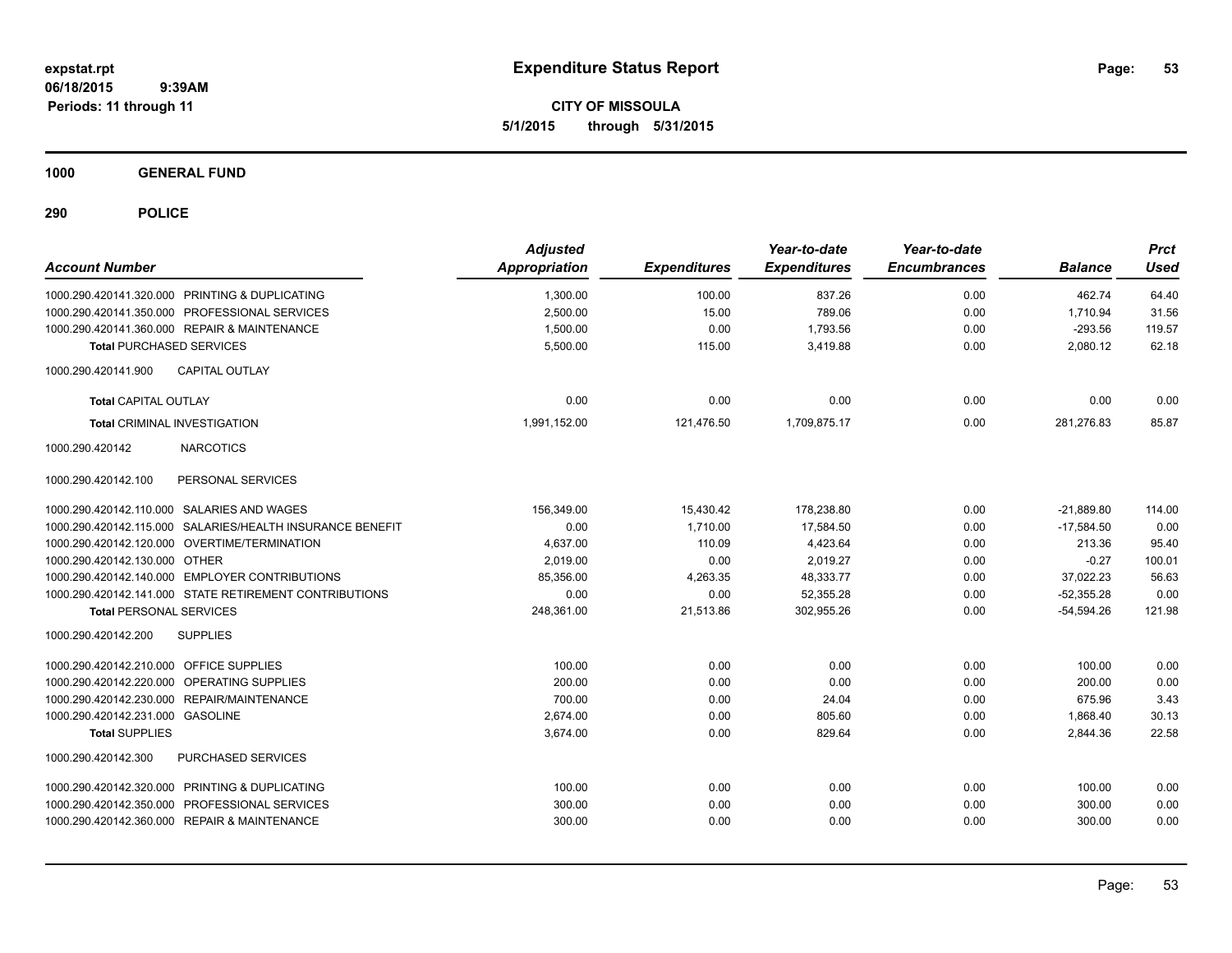**CITY OF MISSOULA 5/1/2015 through 5/31/2015**

**1000 GENERAL FUND**

| <b>Account Number</b>                   |                                                           | <b>Adjusted</b><br><b>Appropriation</b> | <b>Expenditures</b> | Year-to-date<br><b>Expenditures</b> | Year-to-date<br><b>Encumbrances</b> | <b>Balance</b> | <b>Prct</b><br><b>Used</b> |
|-----------------------------------------|-----------------------------------------------------------|-----------------------------------------|---------------------|-------------------------------------|-------------------------------------|----------------|----------------------------|
| <b>Total PURCHASED SERVICES</b>         |                                                           | 700.00                                  | 0.00                | 0.00                                | 0.00                                | 700.00         | 0.00                       |
| <b>Total NARCOTICS</b>                  |                                                           | 252,735.00                              | 21,513.86           | 303,784.90                          | 0.00                                | $-51,049.90$   | 120.20                     |
| 1000.290.420150                         | <b>TRAFFIC POLICING-UNIFORM</b>                           |                                         |                     |                                     |                                     |                |                            |
| 1000.290.420150.100                     | PERSONAL SERVICES                                         |                                         |                     |                                     |                                     |                |                            |
|                                         | 1000.290.420150.110.000 SALARIES AND WAGES                | 4,212,079.00                            | 301,858.02          | 3,373,861.84                        | 0.00                                | 838,217.16     | 80.10                      |
|                                         | 1000.290.420150.115.000 SALARIES/HEALTH INSURANCE BENEFIT | 0.00                                    | 35,340.00           | 365,284.50                          | 0.00                                | $-365,284.50$  | 0.00                       |
|                                         | 1000.290.420150.120.000 OVERTIME/TERMINATION              | 154,166.00                              | 12,448.44           | 150,474.30                          | 0.00                                | 3,691.70       | 97.61                      |
| 1000.290.420150.122.000 COURT OVERTIME  |                                                           | 0.00                                    | 678.20              | 11.870.37                           | 0.00                                | $-11,870.37$   | 0.00                       |
| 1000.290.420150.130.000 OTHER           |                                                           | 44,424.00                               | 0.00                | 39,430.18                           | 0.00                                | 4,993.82       | 88.76                      |
|                                         | 1000.290.420150.140.000 EMPLOYER CONTRIBUTIONS            | 2,421,411.00                            | 86,736.71           | 970,656.77                          | 0.00                                | 1,450,754.23   | 40.09                      |
|                                         | 1000.290.420150.141.000 STATE RETIREMENT CONTRIBUTIONS    | 0.00                                    | 0.00                | 998,541.30                          | 0.00                                | $-998,541.30$  | 0.00                       |
| <b>Total PERSONAL SERVICES</b>          |                                                           | 6,832,080.00                            | 437,061.37          | 5,910,119.26                        | 0.00                                | 921,960.74     | 86.51                      |
| 1000.290.420150.200                     | <b>SUPPLIES</b>                                           |                                         |                     |                                     |                                     |                |                            |
| 1000.290.420150.210.000 OFFICE SUPPLIES |                                                           | 1,444.00                                | 81.85               | 1,456.85                            | 0.00                                | $-12.85$       | 100.89                     |
|                                         | 1000.290.420150.220.000 OPERATING SUPPLIES                | 9,384.00                                | 210.63              | 9,194.10                            | 0.00                                | 189.90         | 97.98                      |
|                                         | 1000.290.420150.230.000 REPAIR/MAINTENANCE                | 34,284.00                               | 2,238.72            | 30,758.55                           | 0.00                                | 3,525.45       | 89.72                      |
| 1000.290.420150.231.000 GASOLINE        |                                                           | 141,236.00                              | 20.01               | 101,009.39                          | 0.00                                | 40,226.61      | 71.52                      |
| <b>Total SUPPLIES</b>                   |                                                           | 186.348.00                              | 2,551.21            | 142.418.89                          | 0.00                                | 43.929.11      | 76.43                      |
| 1000.290.420150.300                     | PURCHASED SERVICES                                        |                                         |                     |                                     |                                     |                |                            |
|                                         | 1000.290.420150.320.000 PRINTING & DUPLICATING            | 5.669.00                                | 0.00                | 1.254.96                            | 0.00                                | 4,414.04       | 22.14                      |
|                                         | 1000.290.420150.350.000 PROFESSIONAL SERVICES             | 4,425.00                                | 0.00                | 1,461.99                            | 0.00                                | 2,963.01       | 33.04                      |
|                                         | 1000.290.420150.360.000 REPAIR & MAINTENANCE              | 13,630.00                               | 76.00               | 7.020.56                            | 0.00                                | 6,609.44       | 51.51                      |
| <b>Total PURCHASED SERVICES</b>         |                                                           | 23.724.00                               | 76.00               | 9,737.51                            | 0.00                                | 13.986.49      | 41.04                      |
| 1000.290.420150.900                     | <b>CAPITAL OUTLAY</b>                                     |                                         |                     |                                     |                                     |                |                            |
| <b>Total CAPITAL OUTLAY</b>             |                                                           | 0.00                                    | 0.00                | 0.00                                | 0.00                                | 0.00           | 0.00                       |
|                                         | <b>Total TRAFFIC POLICING-UNIFORM</b>                     | 7,042,152.00                            | 439,688.58          | 6,062,275.66                        | 0.00                                | 979,876.34     | 86.09                      |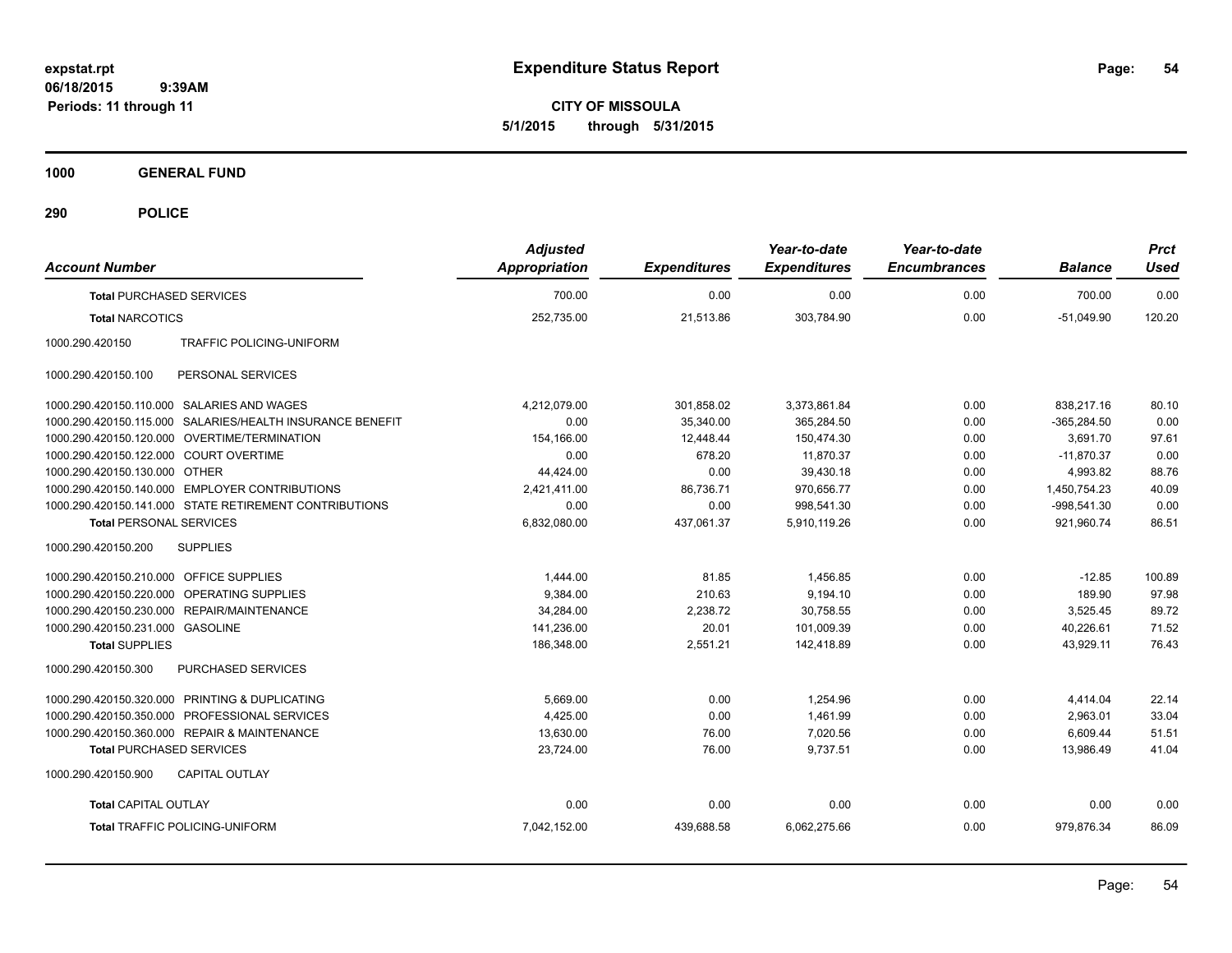**CITY OF MISSOULA 5/1/2015 through 5/31/2015**

**1000 GENERAL FUND**

**290 POLICE**

| <b>Account Number</b>                      |                                                        | <b>Adjusted</b><br><b>Appropriation</b> | <b>Expenditures</b> | Year-to-date<br><b>Expenditures</b> | Year-to-date<br><b>Encumbrances</b> | <b>Balance</b> | <b>Prct</b><br><b>Used</b> |
|--------------------------------------------|--------------------------------------------------------|-----------------------------------------|---------------------|-------------------------------------|-------------------------------------|----------------|----------------------------|
| 1000.290.420151                            | <b>ACCIDENT INVESTIGATION</b>                          |                                         |                     |                                     |                                     |                |                            |
| 1000.290.420151.100                        | PERSONAL SERVICES                                      |                                         |                     |                                     |                                     |                |                            |
| 1000.290.420151.110.000 SALARIES AND WAGES |                                                        | 484,216.00                              | 32,146.87           | 447,269.27                          | 0.00                                | 36.946.73      | 92.37                      |
| 1000.290.420151.115.000                    | SALARIES/HEALTH INSURANCE BENEFIT                      | 0.00                                    | 2.850.00            | 34.599.00                           | 0.00                                | $-34.599.00$   | 0.00                       |
| 1000.290.420151.120.000                    | OVERTIME/TERMINATION                                   | 13,376.00                               | 988.69              | 18,441.86                           | 0.00                                | $-5,065.86$    | 137.87                     |
| 1000.290.420151.130.000                    | OTHER                                                  | 3,365.00                                | 0.00                | 4,038.54                            | 0.00                                | $-673.54$      | 120.02                     |
|                                            | 1000.290.420151.140.000 EMPLOYER CONTRIBUTIONS         | 256,313.00                              | 10,341.71           | 137,077.08                          | 0.00                                | 119,235.92     | 53.48                      |
|                                            | 1000.290.420151.141.000 STATE RETIREMENT CONTRIBUTIONS | 0.00                                    | 0.00                | 131,930.42                          | 0.00                                | $-131,930.42$  | 0.00                       |
| <b>Total PERSONAL SERVICES</b>             |                                                        | 757,270.00                              | 46,327.27           | 773,356.17                          | 0.00                                | $-16,086.17$   | 102.12                     |
| 1000.290.420151.200                        | <b>SUPPLIES</b>                                        |                                         |                     |                                     |                                     |                |                            |
| 1000.290.420151.210.000                    | <b>OFFICE SUPPLIES</b>                                 | 200.00                                  | 0.00                | 32.90                               | 0.00                                | 167.10         | 16.45                      |
| 1000.290.420151.220.000                    | OPERATING SUPPLIES                                     | 2,966.00                                | 755.90              | 3,411.46                            | 0.00                                | $-445.46$      | 115.02                     |
| 1000.290.420151.230.000                    | REPAIR/MAINTENANCE                                     | 4,151.00                                | 474.40              | 4,875.43                            | 0.00                                | $-724.43$      | 117.45                     |
| 1000.290.420151.231.000 GASOLINE           |                                                        | 13,423.00                               | 0.00                | 9.159.98                            | 0.00                                | 4,263.02       | 68.24                      |
| <b>Total SUPPLIES</b>                      |                                                        | 20,740.00                               | 1,230.30            | 17,479.77                           | 0.00                                | 3,260.23       | 84.28                      |
| 1000.290.420151.300                        | PURCHASED SERVICES                                     |                                         |                     |                                     |                                     |                |                            |
|                                            | 1000.290.420151.320.000 PRINTING & DUPLICATING         | 207.00                                  | 0.00                | 22.38                               | 0.00                                | 184.62         | 10.81                      |
| 1000.290.420151.350.000                    | PROFESSIONAL SERVICES                                  | 300.00                                  | 0.00                | 0.00                                | 0.00                                | 300.00         | 0.00                       |
|                                            | 1000.290.420151.360.000 REPAIR & MAINTENANCE           | 5.615.00                                | 839.95              | 5,371.68                            | 0.00                                | 243.32         | 95.67                      |
| <b>Total PURCHASED SERVICES</b>            |                                                        | 6,122.00                                | 839.95              | 5,394.06                            | 0.00                                | 727.94         | 88.11                      |
| 1000.290.420151.900                        | <b>CAPITAL OUTLAY</b>                                  |                                         |                     |                                     |                                     |                |                            |
| <b>Total CAPITAL OUTLAY</b>                |                                                        | 0.00                                    | 0.00                | 0.00                                | 0.00                                | 0.00           | 0.00                       |
| <b>Total ACCIDENT INVESTIGATION</b>        |                                                        | 784,132.00                              | 48,397.52           | 796,230.00                          | 0.00                                | $-12,098.00$   | 101.54                     |
| 1000.290.420152                            | <b>PLANS UNIT</b>                                      |                                         |                     |                                     |                                     |                |                            |

1000.290.420152.100 PERSONAL SERVICES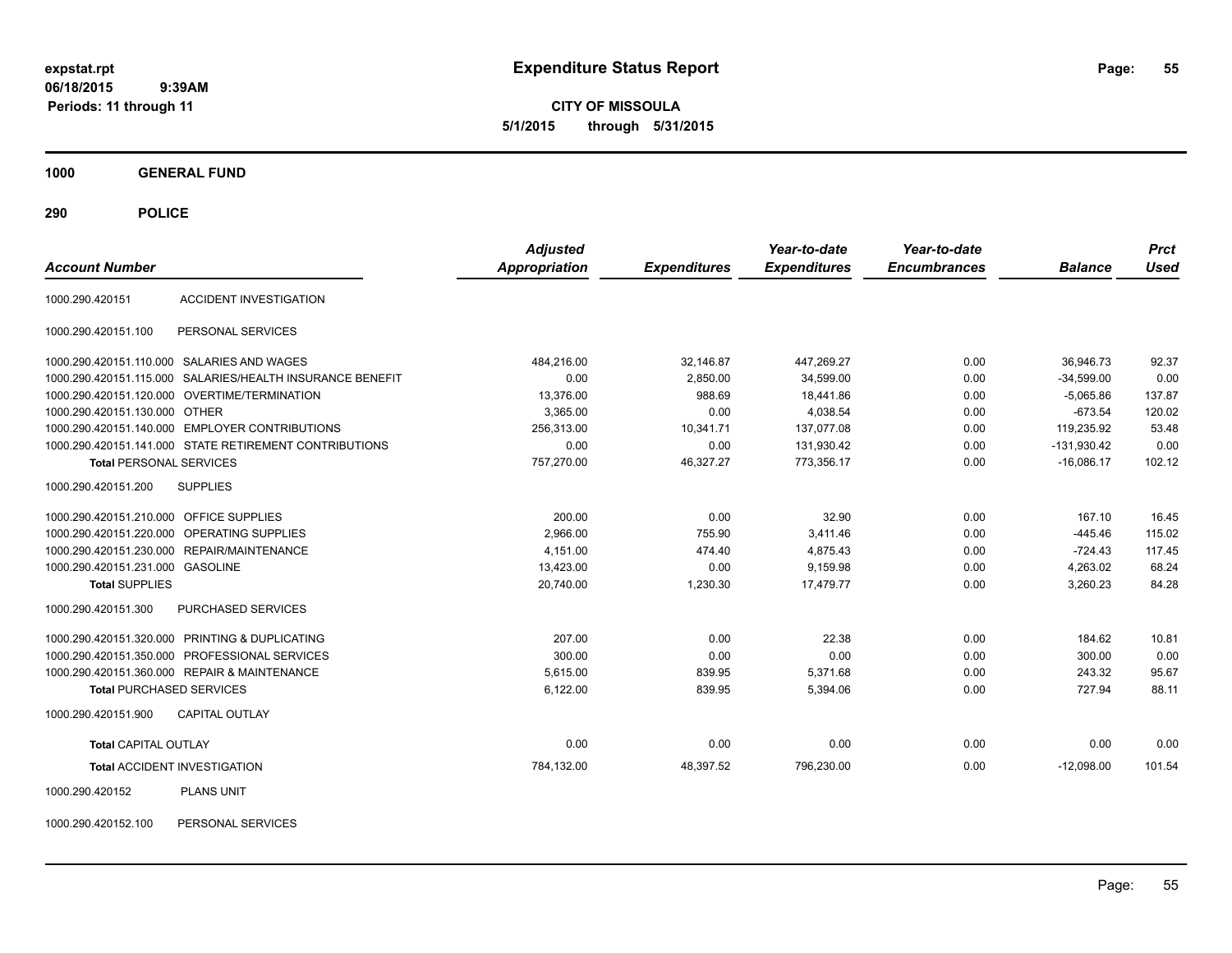**CITY OF MISSOULA 5/1/2015 through 5/31/2015**

**1000 GENERAL FUND**

| <b>Account Number</b>                        |                                                           | <b>Adjusted</b><br><b>Appropriation</b> | <b>Expenditures</b> | Year-to-date<br><b>Expenditures</b> | Year-to-date<br><b>Encumbrances</b> | <b>Balance</b> | <b>Prct</b><br>Used |
|----------------------------------------------|-----------------------------------------------------------|-----------------------------------------|---------------------|-------------------------------------|-------------------------------------|----------------|---------------------|
|                                              |                                                           |                                         |                     |                                     |                                     |                |                     |
| 1000.290.420152.110.000 SALARIES AND WAGES   |                                                           | 167,190.00                              | 16,978.16           | 195,890.38                          | 0.00                                | $-28,700.38$   | 117.17              |
|                                              | 1000.290.420152.115.000 SALARIES/HEALTH INSURANCE BENEFIT | 0.00                                    | 1.710.00            | 18,126.00                           | 0.00                                | $-18.126.00$   | 0.00                |
|                                              | 1000.290.420152.120.000 OVERTIME/TERMINATION              | 2,675.00                                | 144.50              | 4,968.37                            | 0.00                                | $-2,293.37$    | 185.73              |
| 1000.290.420152.130.000 OTHER                |                                                           | 2,019.00                                | 0.00                | 2,019.27                            | 0.00                                | $-0.27$        | 100.01              |
|                                              | 1000.290.420152.140.000 EMPLOYER CONTRIBUTIONS            | 90,718.00                               | 4,563.36            | 53,182.47                           | 0.00                                | 37,535.53      | 58.62               |
|                                              | 1000.290.420152.141.000 STATE RETIREMENT CONTRIBUTIONS    | 0.00                                    | 0.00                | 57,358.77                           | 0.00                                | $-57,358.77$   | 0.00                |
| <b>Total PERSONAL SERVICES</b>               |                                                           | 262,602.00                              | 23,396.02           | 331,545.26                          | 0.00                                | $-68,943.26$   | 126.25              |
| 1000.290.420152.200                          | <b>SUPPLIES</b>                                           |                                         |                     |                                     |                                     |                |                     |
| 1000.290.420152.210.000 OFFICE SUPPLIES      |                                                           | 200.00                                  | 14.97               | 14.97                               | 0.00                                | 185.03         | 7.49                |
| 1000.290.420152.220.000 OPERATING SUPPLIES   |                                                           | 2.000.00                                | 0.00                | 169.95                              | 0.00                                | 1.830.05       | 8.50                |
| <b>Total SUPPLIES</b>                        |                                                           | 2,200.00                                | 14.97               | 184.92                              | 0.00                                | 2,015.08       | 8.41                |
| 1000.290.420152.300                          | PURCHASED SERVICES                                        |                                         |                     |                                     |                                     |                |                     |
|                                              | 1000.290.420152.320.000 PRINTING & DUPLICATING            | 200.00                                  | 0.00                | 0.00                                | 0.00                                | 200.00         | 0.00                |
|                                              | 1000.290.420152.350.000 PROFESSIONAL SERVICES             | 150.00                                  | 0.00                | 0.00                                | 0.00                                | 150.00         | 0.00                |
| 1000.290.420152.360.000 REPAIR & MAINTENANCE |                                                           | 500.00                                  | 0.00                | 0.00                                | 0.00                                | 500.00         | 0.00                |
| <b>Total PURCHASED SERVICES</b>              |                                                           | 850.00                                  | 0.00                | 0.00                                | 0.00                                | 850.00         | 0.00                |
| <b>Total PLANS UNIT</b>                      |                                                           | 265,652.00                              | 23,410.99           | 331,730.18                          | 0.00                                | $-66,078.18$   | 124.87              |
| 1000.290.420153                              | <b>COMMUNITY RESOURCE</b>                                 |                                         |                     |                                     |                                     |                |                     |
| 1000.290.420153.100                          | PERSONAL SERVICES                                         |                                         |                     |                                     |                                     |                |                     |
|                                              | 1000.290.420153.110.000 CRO/SALARIES AND WAGES            | 670,485.00                              | 38,908.88           | 472,882.26                          | 0.00                                | 197,602.74     | 70.53               |
| 1000.290.420153.115.000                      | SALARIES/HEALTH INSURANCE BENEFIT                         | 0.00                                    | 3.990.00            | 38,332.50                           | 0.00                                | $-38.332.50$   | 0.00                |
| 1000.290.420153.120.000                      | OVERTIME/TERMINATION                                      | 3,567.00                                | 297.15              | 4,668.27                            | 0.00                                | $-1,101.27$    | 130.87              |
| 1000.290.420153.130.000                      | <b>OTHER</b>                                              | 3,365.00                                | 0.00                | 4,711.63                            | 0.00                                | $-1,346.63$    | 140.02              |
|                                              | 1000.290.420153.140.000 EMPLOYER CONTRIBUTIONS            | 359,368.00                              | 12,221.76           | 139,078.28                          | 0.00                                | 220,289.72     | 38.70               |
|                                              | 1000.290.420153.141.000 STATE RETIREMENT CONTRIBUTIONS    | 0.00                                    | 0.00                | 135,386.14                          | 0.00                                | $-135,386.14$  | 0.00                |
| <b>Total PERSONAL SERVICES</b>               |                                                           | 1,036,785.00                            | 55,417.79           | 795,059.08                          | 0.00                                | 241,725.92     | 76.69               |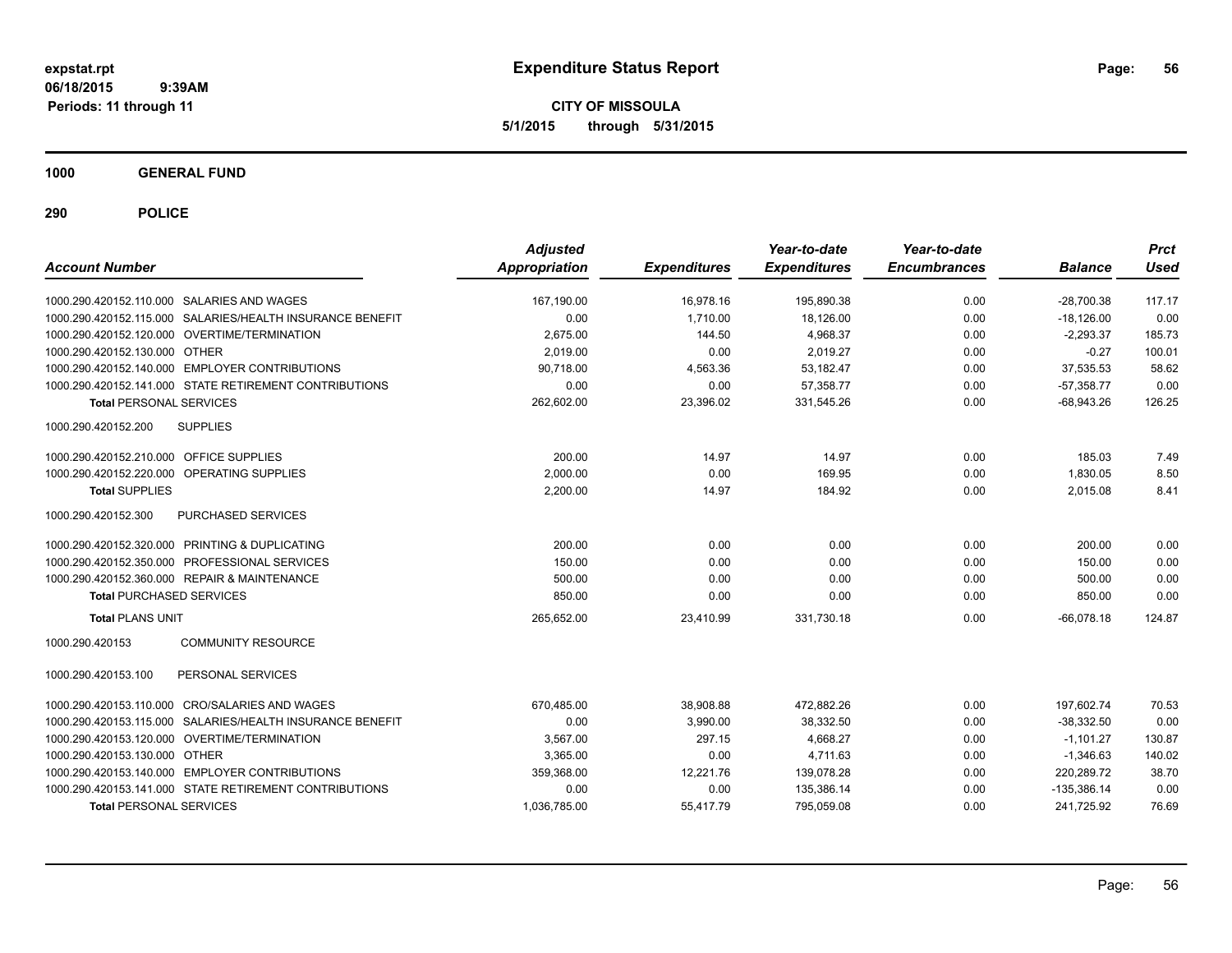**CITY OF MISSOULA 5/1/2015 through 5/31/2015**

**1000 GENERAL FUND**

| <b>Account Number</b>                                | <b>Adjusted</b><br>Appropriation | <b>Expenditures</b> | Year-to-date<br><b>Expenditures</b> | Year-to-date<br><b>Encumbrances</b> | <b>Balance</b> | <b>Prct</b><br><b>Used</b> |
|------------------------------------------------------|----------------------------------|---------------------|-------------------------------------|-------------------------------------|----------------|----------------------------|
| <b>SUPPLIES</b><br>1000.290.420153.200               |                                  |                     |                                     |                                     |                |                            |
| 1000.290.420153.210.000 OFFICE SUPPLIES              | 1,340.00                         | 29.99               | 29.99                               | 0.00                                | 1,310.01       | 2.24                       |
| <b>OPERATING SUPPLIES</b><br>1000.290.420153.220.000 | 3.500.00                         | 355.80              | 3,302.04                            | 0.00                                | 197.96         | 94.34                      |
| 1000.290.420153.230.000 REPAIR/MAINTENANCE           | 1,100.00                         | 0.00                | 103.00                              | 0.00                                | 997.00         | 9.36                       |
| 1000.290.420153.231.000 GASOLINE                     | 3,561.00                         | 0.00                | 1,131.88                            | 0.00                                | 2,429.12       | 31.79                      |
| <b>Total SUPPLIES</b>                                | 9,501.00                         | 385.79              | 4,566.91                            | 0.00                                | 4,934.09       | 48.07                      |
| <b>PURCHASED SERVICES</b><br>1000.290.420153.300     |                                  |                     |                                     |                                     |                |                            |
| 1000.290.420153.320.000 PRINTING & DUPLICATING       | 580.00                           | 0.00                | 0.00                                | 0.00                                | 580.00         | 0.00                       |
| 1000.290.420153.360.000 REPAIR & MAINTENANCE         | 500.00                           | 392.00              | 617.00                              | 0.00                                | $-117.00$      | 123.40                     |
| <b>Total PURCHASED SERVICES</b>                      | 1.080.00                         | 392.00              | 617.00                              | 0.00                                | 463.00         | 57.13                      |
| 1000.290.420153.900<br><b>CAPITAL OUTLAY</b>         |                                  |                     |                                     |                                     |                |                            |
| <b>Total CAPITAL OUTLAY</b>                          | 0.00                             | 0.00                | 0.00                                | 0.00                                | 0.00           | 0.00                       |
| <b>Total COMMUNITY RESOURCE</b>                      | 1,047,366.00                     | 56,195.58           | 800,242.99                          | 0.00                                | 247,123.01     | 76.41                      |
| 1000.290.420154<br>ABANDONED VEHICLE PROGRAM         |                                  |                     |                                     |                                     |                |                            |
| 1000.290.420154.100<br>PERSONAL SERVICES             |                                  |                     |                                     |                                     |                |                            |
| 1000.290.420154.110.000 SALARIES AND WAGES           | 36.885.00                        | 2.829.47            | 32,349.46                           | 0.00                                | 4,535.54       | 87.70                      |
| 1000.290.420154.120.000 OVERTIME/TERMINATION         | 892.00                           | 58.56               | 229.16                              | 0.00                                | 662.84         | 25.69                      |
| 1000.290.420154.140.000 EMPLOYER CONTRIBUTIONS       | 15,844.00                        | 1,277.96            | 14,864.22                           | 0.00                                | 979.78         | 93.82                      |
| <b>Total PERSONAL SERVICES</b>                       | 53,621.00                        | 4,165.99            | 47,442.84                           | 0.00                                | 6,178.16       | 88.48                      |
| 1000.290.420154.200<br><b>SUPPLIES</b>               |                                  |                     |                                     |                                     |                |                            |
| 1000.290.420154.210.000 OFFICE SUPPLIES              | 240.00                           | 0.00                | 15.81                               | 0.00                                | 224.19         | 6.59                       |
| 1000.290.420154.220.000 OPERATING SUPPLIES           | 400.00                           | 40.00               | 546.46                              | 0.00                                | $-146.46$      | 136.62                     |
| <b>Total SUPPLIES</b>                                | 640.00                           | 40.00               | 562.27                              | 0.00                                | 77.73          | 87.85                      |
| 1000.290.420154.300<br><b>PURCHASED SERVICES</b>     |                                  |                     |                                     |                                     |                |                            |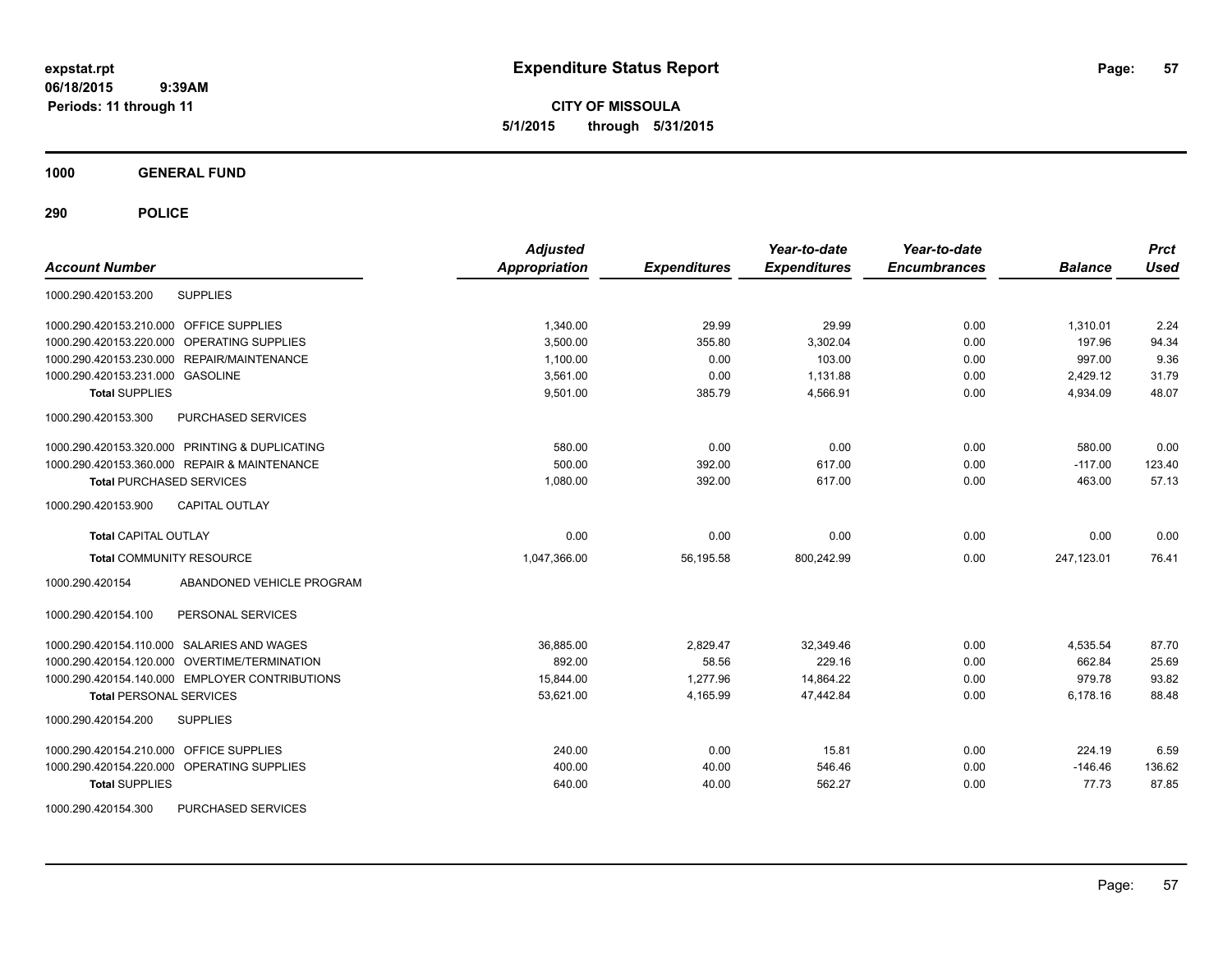**CITY OF MISSOULA 5/1/2015 through 5/31/2015**

**1000 GENERAL FUND**

**290 POLICE**

| <b>Account Number</b>                                     | Appropriation | <b>Expenditures</b> | Year-to-date<br><b>Expenditures</b> | Year-to-date<br><b>Encumbrances</b> | <b>Balance</b> | <b>Prct</b><br><b>Used</b> |
|-----------------------------------------------------------|---------------|---------------------|-------------------------------------|-------------------------------------|----------------|----------------------------|
| 1000.290.420154.310.000 COMMUNICATIONS                    | 2,484.00      | 126.18              | 676.09                              | 0.00                                | 1,807.91       | 27.22                      |
| 1000.290.420154.320.000 PRINTING & DUPLICATING            | 768.00        | 0.00                | 122.33                              | 0.00                                | 645.67         | 15.93                      |
| 1000.290.420154.330.000 PUBLICITY, SUBSCRIPTIONS & DUES   | 2.400.00      | 0.00                | 339.00                              | 0.00                                | 2,061.00       | 14.13                      |
| 1000.290.420154.350.000 PROFESSIONAL SERVICES             | 12,429.00     | 24.75               | 220.33                              | 0.00                                | 12,208.67      | 1.77                       |
| 1000.290.420154.350.011 PROFESSIONAL SERVICES             | 0.00          | 0.00                | 2,117.50                            | 0.00                                | $-2,117.50$    | 0.00                       |
| 1000.290.420154.350.012 PROFESSIONAL SERVICES             | 0.00          | 0.00                | 4,000.00                            | 0.00                                | $-4,000.00$    | 0.00                       |
| <b>Total PURCHASED SERVICES</b>                           | 18,081.00     | 150.93              | 7,475.25                            | 0.00                                | 10,605.75      | 41.34                      |
| <b>Total ABANDONED VEHICLE PROGRAM</b>                    | 72.342.00     | 4,356.92            | 55.480.36                           | 0.00                                | 16.861.64      | 76.69                      |
| <b>COMMUNICATIONS</b><br>1000.290.420160                  |               |                     |                                     |                                     |                |                            |
| 1000.290.420160.100<br>PERSONAL SERVICES                  |               |                     |                                     |                                     |                |                            |
| 1000.290.420160.110.000 SALARIES AND WAGES                | 223.110.00    | 16.493.21           | 186.401.14                          | 0.00                                | 36,708.86      | 83.55                      |
| 1000.290.420160.115.000 SALARIES/HEALTH INSURANCE BENEFIT | 0.00          | 0.00                | $-256.50$                           | 0.00                                | 256.50         | 0.00                       |
| 1000.290.420160.120.000 OVERTIME/TERMINATION              | 8,917.00      | 76.21               | 5,710.05                            | 0.00                                | 3,206.95       | 64.04                      |
| 1000.290.420160.140.000 EMPLOYER CONTRIBUTIONS            | 86,520.00     | 7,429.55            | 73,213.00                           | 0.00                                | 13,307.00      | 84.62                      |
| <b>Total PERSONAL SERVICES</b>                            | 318,547.00    | 23,998.97           | 265,067.69                          | 0.00                                | 53,479.31      | 83.21                      |
| <b>SUPPLIES</b><br>1000.290.420160.200                    |               |                     |                                     |                                     |                |                            |
| 1000.290.420160.210.000 OFFICE SUPPLIES                   | 400.00        | 24.15               | 452.07                              | 0.00                                | $-52.07$       | 113.02                     |
| 1000.290.420160.220.000 OPERATING SUPPLIES                | 800.00        | 0.00                | 342.08                              | 0.00                                | 457.92         | 42.76                      |
| <b>Total SUPPLIES</b>                                     | 1,200.00      | 24.15               | 794.15                              | 0.00                                | 405.85         | 66.18                      |
| 1000.290.420160.300<br>PURCHASED SERVICES                 |               |                     |                                     |                                     |                |                            |
| 1000.290.420160.310.000 COMMUNICATIONS                    | 6,700.00      | 0.00                | 6,773.49                            | 0.00                                | $-73.49$       | 101.10                     |
| 1000.290.420160.320.000 PRINTING & DUPLICATING            | 150.00        | 0.00                | 102.38                              | 0.00                                | 47.62          | 68.25                      |
| <b>Total PURCHASED SERVICES</b>                           | 6,850.00      | 0.00                | 6,875.87                            | 0.00                                | $-25.87$       | 100.38                     |
| <b>Total COMMUNICATIONS</b>                               | 326,597.00    | 24,023.12           | 272,737.71                          | 0.00                                | 53,859.29      | 83.51                      |
| 1000.290.420170<br><b>RECORDS</b>                         |               |                     |                                     |                                     |                |                            |

1000.290.420170.100 PERSONAL SERVICES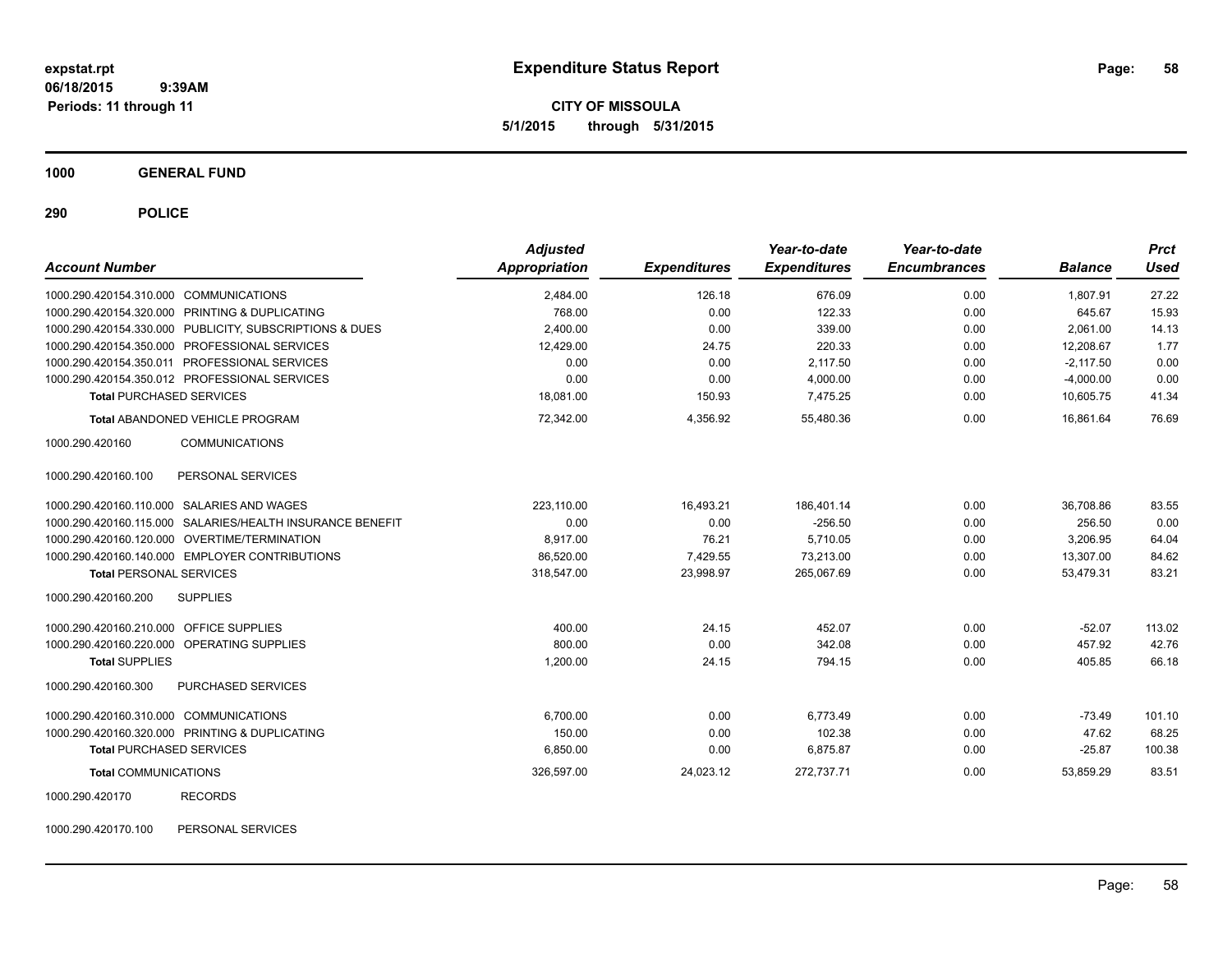**CITY OF MISSOULA 5/1/2015 through 5/31/2015**

**1000 GENERAL FUND**

| <b>Account Number</b>                          | <b>Adjusted</b><br>Appropriation | <b>Expenditures</b> | Year-to-date<br><b>Expenditures</b> | Year-to-date<br><b>Encumbrances</b> | <b>Balance</b> | <b>Prct</b><br><b>Used</b> |
|------------------------------------------------|----------------------------------|---------------------|-------------------------------------|-------------------------------------|----------------|----------------------------|
| 1000.290.420170.110.000 SALARIES AND WAGES     | 165,924.00                       | 7,481.42            | 115,966.53                          | 0.00                                | 49,957.47      | 69.89                      |
| 1000.290.420170.120.000 OVERTIME/TERMINATION   | 713.00                           | 70.51               | 1,344.86                            | 0.00                                | $-631.86$      | 188.62                     |
| 1000.290.420170.140.000 EMPLOYER CONTRIBUTIONS | 66,367.00                        | 3,623.98            | 55,523.59                           | 0.00                                | 10,843.41      | 83.66                      |
| <b>Total PERSONAL SERVICES</b>                 | 233,004.00                       | 11,175.91           | 172,834.98                          | 0.00                                | 60,169.02      | 74.18                      |
| 1000.290.420170.200<br><b>SUPPLIES</b>         |                                  |                     |                                     |                                     |                |                            |
| 1000.290.420170.210.000 OFFICE SUPPLIES        | 800.00                           | 0.00                | 175.54                              | 0.00                                | 624.46         | 21.94                      |
| 1000.290.420170.220.000 OPERATING SUPPLIES     | 850.00                           | 18.85               | $-219.33$                           | 0.00                                | 1,069.33       | 25.80                      |
| <b>Total SUPPLIES</b>                          | 1,650.00                         | 18.85               | $-43.79$                            | 0.00                                | 1,693.79       | 0.00                       |
| 1000.290.420170.300<br>PURCHASED SERVICES      |                                  |                     |                                     |                                     |                |                            |
| <b>Total PURCHASED SERVICES</b>                | 0.00                             | 0.00                | 0.00                                | 0.00                                | 0.00           | 0.00                       |
| 1000.290.420170.500<br><b>FIXED CHARGES</b>    |                                  |                     |                                     |                                     |                |                            |
| <b>Total FIXED CHARGES</b>                     | 0.00                             | 0.00                | 0.00                                | 0.00                                | 0.00           | 0.00                       |
| 1000.290.420170.900<br><b>CAPITAL OUTLAY</b>   |                                  |                     |                                     |                                     |                |                            |
| <b>Total CAPITAL OUTLAY</b>                    | 0.00                             | 0.00                | 0.00                                | 0.00                                | 0.00           | 0.00                       |
| <b>Total RECORDS</b>                           | 234,654.00                       | 11,194.76           | 172,791.19                          | 0.00                                | 61,862.81      | 73.64                      |
| <b>EVIDENCE</b><br>1000.290.420182             |                                  |                     |                                     |                                     |                |                            |
| 1000.290.420182.100<br>PERSONAL SERVICES       |                                  |                     |                                     |                                     |                |                            |
| 1000.290.420182.110.000 SALARIES AND WAGES     | 71,541.00                        | 5,484.42            | 62,760.19                           | 0.00                                | 8,780.81       | 87.73                      |
| 1000.290.420182.120.000 OVERTIME/TERMINATION   | 2,229.00                         | 35.48               | 1,627.66                            | 0.00                                | 601.34         | 73.02                      |
| 1000.290.420182.140.000 EMPLOYER CONTRIBUTIONS | 31,334.00                        | 2,497.32            | 29,506.20                           | 0.00                                | 1,827.80       | 94.17                      |
| <b>Total PERSONAL SERVICES</b>                 | 105,104.00                       | 8,017.22            | 93,894.05                           | 0.00                                | 11,209.95      | 89.33                      |
| 1000.290.420182.200<br><b>SUPPLIES</b>         |                                  |                     |                                     |                                     |                |                            |
| 1000.290.420182.210.000 OFFICE SUPPLIES        | 800.00                           | 0.00                | 610.18                              | 0.00                                | 189.82         | 76.27                      |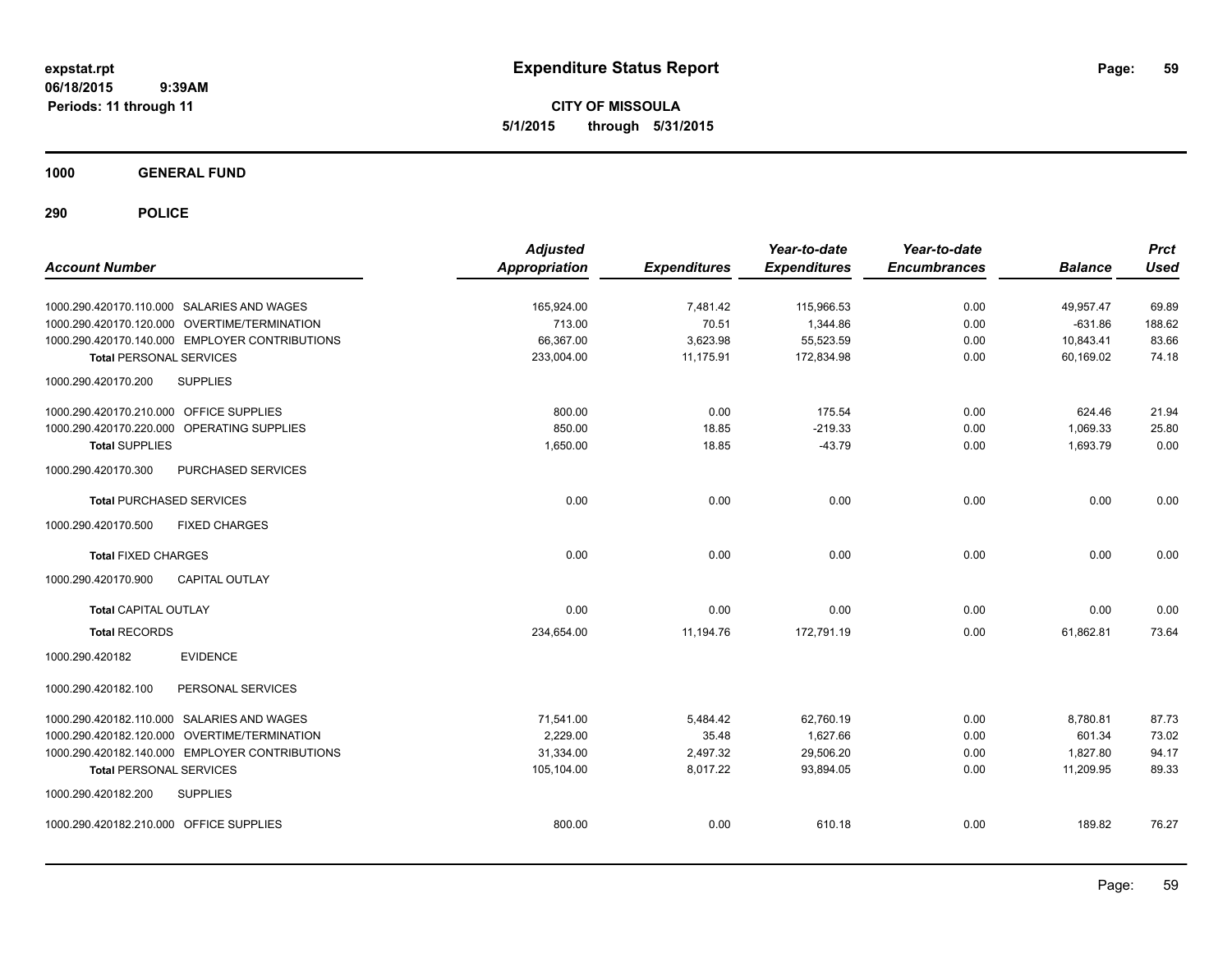**CITY OF MISSOULA 5/1/2015 through 5/31/2015**

**1000 GENERAL FUND**

| <b>Account Number</b>                          | <b>Adjusted</b><br>Appropriation | <b>Expenditures</b> | Year-to-date<br><b>Expenditures</b> | Year-to-date<br><b>Encumbrances</b> | <b>Balance</b> | <b>Prct</b><br><b>Used</b> |
|------------------------------------------------|----------------------------------|---------------------|-------------------------------------|-------------------------------------|----------------|----------------------------|
| 1000.290.420182.220.000 OPERATING SUPPLIES     | 5,800.00                         | 20.92               | 6,036.04                            | 0.00                                | $-236.04$      | 104.07                     |
| 1000.290.420182.230.000 REPAIR/MAINTENANCE     | 500.00                           | 0.00                | 0.00                                | 0.00                                | 500.00         | 0.00                       |
| 1000.290.420182.231.000 GASOLINE               | 479.00                           | 0.00                | 277.88                              | 0.00                                | 201.12         | 58.01                      |
| <b>Total SUPPLIES</b>                          | 7,579.00                         | 20.92               | 6,924.10                            | 0.00                                | 654.90         | 91.36                      |
| 1000.290.420182.300<br>PURCHASED SERVICES      |                                  |                     |                                     |                                     |                |                            |
| 1000.290.420182.310.000 COMMUNICATIONS         | 300.00                           | 0.00                | 0.00                                | 0.00                                | 300.00         | 0.00                       |
| 1000.290.420182.320.000 PRINTING & DUPLICATING | 1,000.00                         | 0.00                | 10.70                               | 0.00                                | 989.30         | 1.07                       |
| 1000.290.420182.350.000 PROFESSIONAL SERVICES  | 34,700.00                        | 5,545.50            | 39,434.85                           | 0.00                                | $-4,734.85$    | 113.65                     |
| 1000.290.420182.360.000 REPAIR & MAINTENANCE   | 150.00                           | 0.00                | 0.00                                | 0.00                                | 150.00         | 0.00                       |
| <b>Total PURCHASED SERVICES</b>                | 36,150.00                        | 5,545.50            | 39,445.55                           | 0.00                                | $-3,295.55$    | 109.12                     |
| 1000.290.420182.500<br><b>FIXED CHARGES</b>    |                                  |                     |                                     |                                     |                |                            |
| 1000.290.420182.500.000 FIXED CHARGES          | 650.00                           | 0.00                | 0.00                                | 0.00                                | 650.00         | 0.00                       |
| <b>Total FIXED CHARGES</b>                     | 650.00                           | 0.00                | 0.00                                | 0.00                                | 650.00         | 0.00                       |
| <b>Total EVIDENCE</b>                          | 149,483.00                       | 13,583.64           | 140,263.70                          | 0.00                                | 9,219.30       | 93.83                      |
| 1000.290.420185<br><b>SPECIAL TEAMS</b>        |                                  |                     |                                     |                                     |                |                            |
| 1000.290.420185.100<br>PERSONAL SERVICES       |                                  |                     |                                     |                                     |                |                            |
| <b>Total PERSONAL SERVICES</b>                 | 0.00                             | 0.00                | 0.00                                | 0.00                                | 0.00           | 0.00                       |
| <b>SUPPLIES</b><br>1000.290.420185.200         |                                  |                     |                                     |                                     |                |                            |
| 1000.290.420185.220.000 OPERATING SUPPLIES     | 6,325.00                         | 0.00                | 6,197.69                            | 0.00                                | 127.31         | 97.99                      |
| 1000.290.420185.230.000 REPAIR/MAINTENANCE     | 200.00                           | 0.00                | 591.02                              | 0.00                                | $-391.02$      | 295.51                     |
| 1000.290.420185.231.000 GASOLINE               | 239.00                           | 0.00                | 301.00                              | 0.00                                | $-62.00$       | 125.94                     |
| <b>Total SUPPLIES</b>                          | 6,764.00                         | 0.00                | 7,089.71                            | 0.00                                | $-325.71$      | 104.82                     |
| 1000.290.420185.300<br>PURCHASED SERVICES      |                                  |                     |                                     |                                     |                |                            |
| 1000.290.420185.350.000 PROFESSIONAL SERVICES  | 175.00                           | 0.00                | 0.00                                | 0.00                                | 175.00         | 0.00                       |
| 1000.290.420185.360.000 REPAIR & MAINTENANCE   | 350.00                           | 0.00                | 0.00                                | 0.00                                | 350.00         | 0.00                       |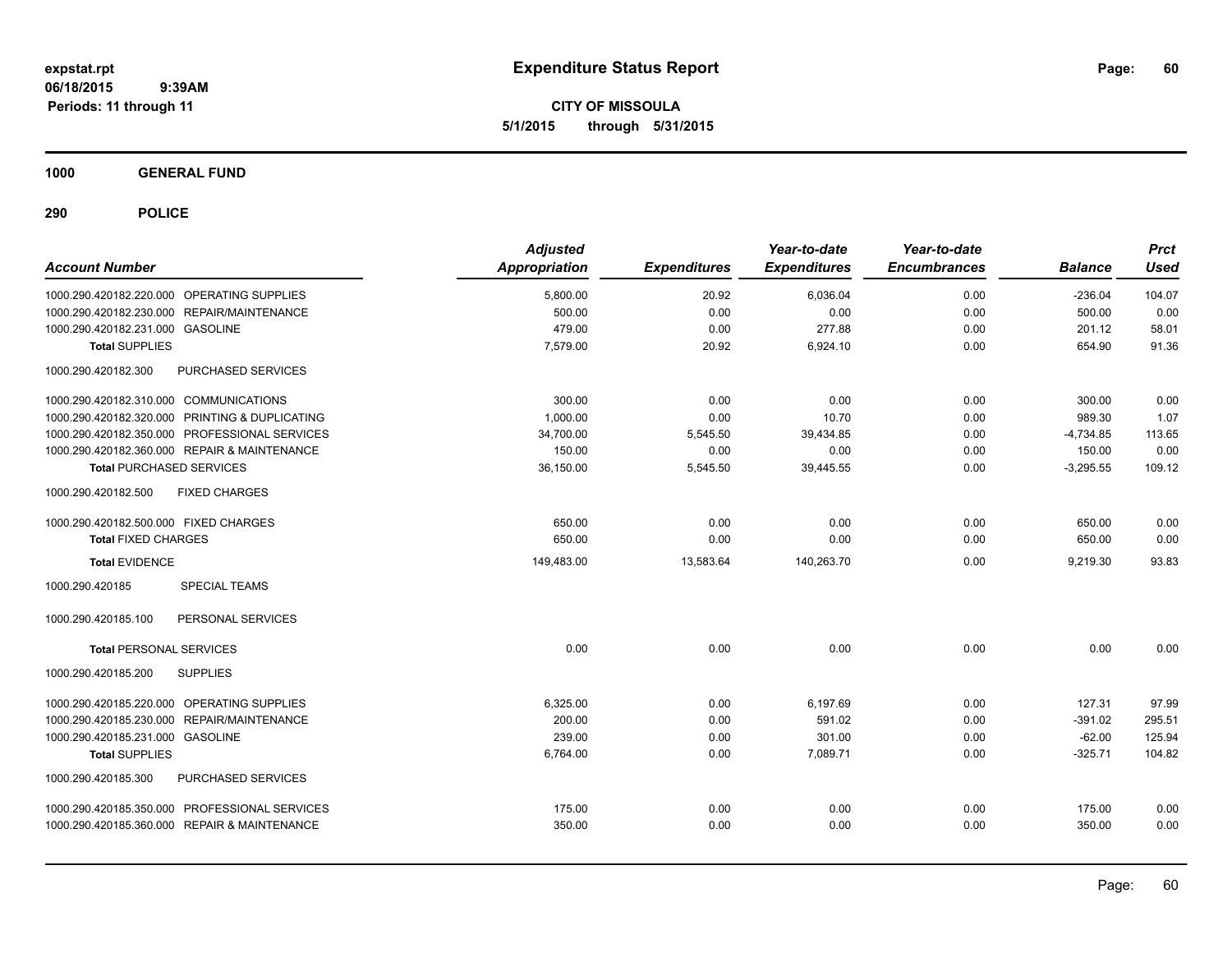**CITY OF MISSOULA 5/1/2015 through 5/31/2015**

**1000 GENERAL FUND**

| <b>Account Number</b>          |                                     | <b>Adjusted</b><br><b>Appropriation</b> | <b>Expenditures</b> | Year-to-date<br><b>Expenditures</b> | Year-to-date<br><b>Encumbrances</b> | <b>Balance</b> | <b>Prct</b><br><b>Used</b> |
|--------------------------------|-------------------------------------|-----------------------------------------|---------------------|-------------------------------------|-------------------------------------|----------------|----------------------------|
|                                | <b>Total PURCHASED SERVICES</b>     | 525.00                                  | 0.00                | 0.00                                | 0.00                                | 525.00         | 0.00                       |
| <b>Total SPECIAL TEAMS</b>     |                                     | 7,289.00                                | 0.00                | 7,089.71                            | 0.00                                | 199.29         | 97.27                      |
| 1000.290.420199                | CONTINGENCY-NEW AWARD FUNDING       |                                         |                     |                                     |                                     |                |                            |
| 1000.290.420199.100            | PERSONAL SERVICES                   |                                         |                     |                                     |                                     |                |                            |
| <b>Total PERSONAL SERVICES</b> |                                     | 0.00                                    | 0.00                | 0.00                                | 0.00                                | 0.00           | 0.00                       |
| 1000.290.420199.200            | <b>SUPPLIES</b>                     |                                         |                     |                                     |                                     |                |                            |
| <b>Total SUPPLIES</b>          |                                     | 0.00                                    | 0.00                | 0.00                                | 0.00                                | 0.00           | 0.00                       |
| 1000.290.420199.300            | PURCHASED SERVICES                  |                                         |                     |                                     |                                     |                |                            |
|                                | <b>Total PURCHASED SERVICES</b>     | 0.00                                    | 0.00                | 0.00                                | 0.00                                | 0.00           | 0.00                       |
| 1000.290.420199.900            | CAPITAL OUTLAY                      |                                         |                     |                                     |                                     |                |                            |
|                                | Total CONTINGENCY-NEW AWARD FUNDING | 0.00                                    | 0.00                | 0.00                                | 0.00                                | 0.00           | 0.00                       |
| 1000.290.420256                | *** Title Not Found ***             |                                         |                     |                                     |                                     |                |                            |
| 1000.290.420256.100            | PERSONAL SERVICES                   |                                         |                     |                                     |                                     |                |                            |
| Total *** Title Not Found ***  |                                     | 0.00                                    | 0.00                | 0.00                                | 0.00                                | 0.00           | 0.00                       |
| <b>Total POLICE</b>            |                                     | 13,914,302.00                           | 855,933.46          | 12,103,687.69                       | 0.00                                | 1,810,614.31   | 86.99                      |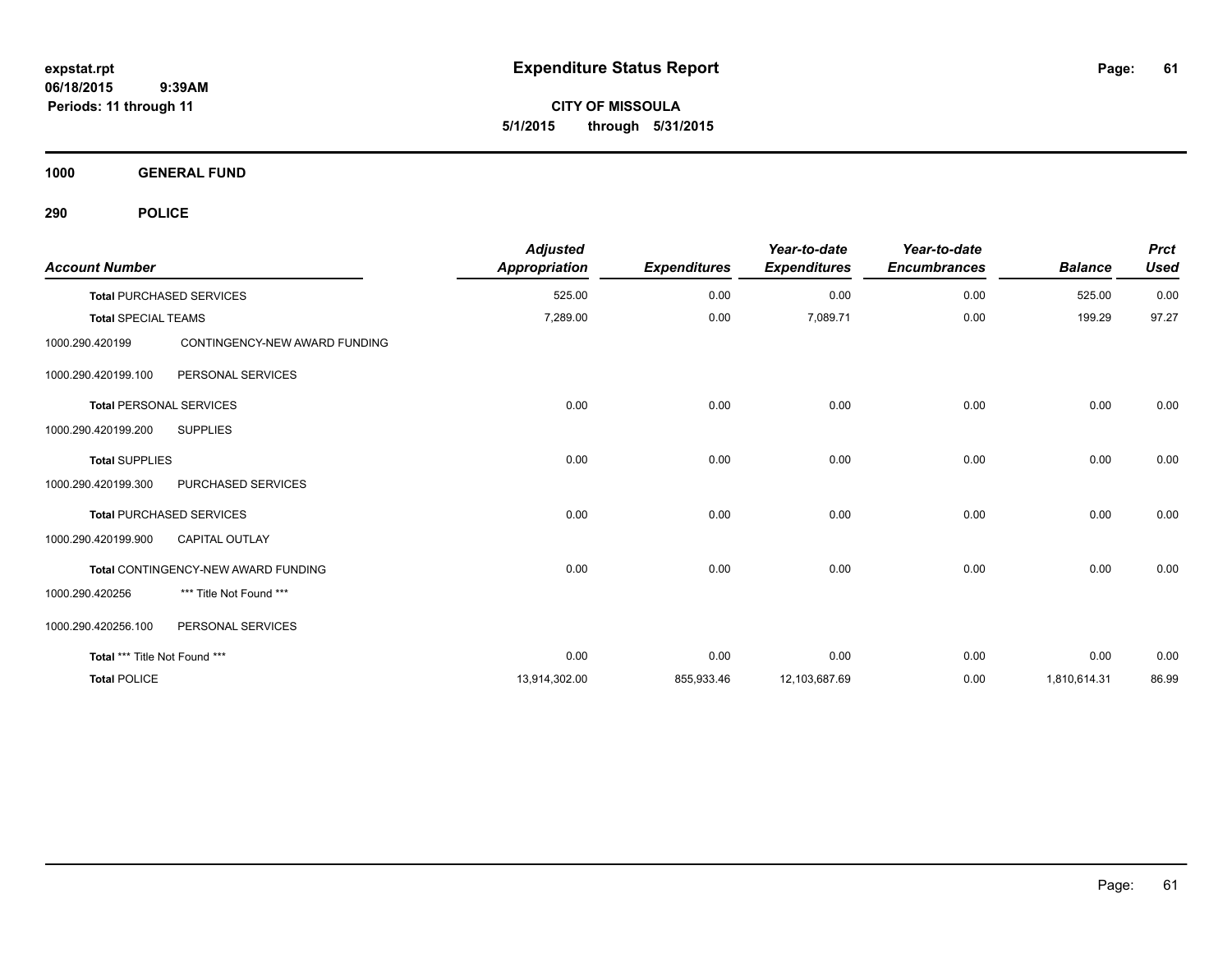**CITY OF MISSOULA 5/1/2015 through 5/31/2015**

**1000 GENERAL FUND**

| <b>Account Number</b>                   |                                                         | <b>Adjusted</b><br><b>Appropriation</b> | <b>Expenditures</b> | Year-to-date<br><b>Expenditures</b> | Year-to-date<br><b>Encumbrances</b> | <b>Balance</b> | <b>Prct</b><br><b>Used</b> |
|-----------------------------------------|---------------------------------------------------------|-----------------------------------------|---------------------|-------------------------------------|-------------------------------------|----------------|----------------------------|
| 1000.300.420410                         | <b>ADMINISTRATION</b>                                   |                                         |                     |                                     |                                     |                |                            |
| 1000.300.420410.100                     | PERSONAL SERVICES                                       |                                         |                     |                                     |                                     |                |                            |
|                                         | 1000.300.420410.110.000 SALARIES AND WAGES              | 410,937.00                              | 31,478.26           | 360,228.65                          | 0.00                                | 50,708.35      | 87.66                      |
| 1000.300.420410.115.000                 | SALARIES/HEALTH INSURANCE BENEFIT                       | 20,520.00                               | 1,710.00            | 17.869.50                           | 0.00                                | 2,650.50       | 87.08                      |
|                                         | 1000.300.420410.140.000 EMPLOYER CONTRIBUTIONS          | 119,415.00                              | 9,371.50            | 108,259.30                          | 0.00                                | 11,155.70      | 90.66                      |
|                                         | 1000.300.420410.141.000 STATE RETIREMENT CONTRIBUTIONS  | 103,109.00                              | 0.00                | 82,299.75                           | 0.00                                | 20,809.25      | 79.82                      |
| <b>Total PERSONAL SERVICES</b>          |                                                         | 653,981.00                              | 42,559.76           | 568,657.20                          | 0.00                                | 85,323.80      | 86.95                      |
| 1000.300.420410.200                     | <b>SUPPLIES</b>                                         |                                         |                     |                                     |                                     |                |                            |
| 1000.300.420410.210.000 OFFICE SUPPLIES |                                                         | 8.471.00                                | $-37.13$            | 3,678.30                            | 0.00                                | 4,792.70       | 43.42                      |
| 1000.300.420410.220.000                 | OPERATING SUPPLIES                                      | 2,822.00                                | 98.86               | 1,139.18                            | 0.00                                | 1,682.82       | 40.37                      |
|                                         | 1000.300.420410.230.000 REPAIR/MAINTENANCE              | 900.00                                  | 84.22               | 136.83                              | 0.00                                | 763.17         | 15.20                      |
| 1000.300.420410.240.000 OTHER SUPPLIES  |                                                         | 2,848.00                                | 0.00                | 132.00                              | 0.00                                | 2,716.00       | 4.63                       |
| <b>Total SUPPLIES</b>                   |                                                         | 15,041.00                               | 145.95              | 5,086.31                            | 0.00                                | 9,954.69       | 33.82                      |
| 1000.300.420410.300                     | <b>PURCHASED SERVICES</b>                               |                                         |                     |                                     |                                     |                |                            |
| 1000.300.420410.310.000 COMMUNICATIONS  |                                                         | 577.00                                  | 0.00                | 205.75                              | 0.00                                | 371.25         | 35.66                      |
|                                         | 1000.300.420410.320.000 PRINTING & DUPLICATING          | 240.00                                  | 0.00                | 15.00                               | 0.00                                | 225.00         | 6.25                       |
|                                         | 1000.300.420410.330.000 PUBLICITY, SUBSCRIPTIONS & DUES | 1,238.00                                | 0.00                | 882.00                              | 0.00                                | 356.00         | 71.24                      |
|                                         | 1000.300.420410.350.000 PROFESSIONAL SERVICES           | 192.00                                  | 0.00                | 192.00                              | 0.00                                | 0.00           | 100.00                     |
| 1000.300.420410.370.000 TRAVEL          |                                                         | 4,240.00                                | 302.00              | 1,636.12                            | 0.00                                | 2,603.88       | 38.59                      |
| 1000.300.420410.380.000 TRAINING        |                                                         | 1,054.00                                | 149.00              | 2,939.00                            | 0.00                                | $-1,885.00$    | 278.84                     |
| <b>Total PURCHASED SERVICES</b>         |                                                         | 7,541.00                                | 451.00              | 5,869.87                            | 0.00                                | 1,671.13       | 77.84                      |
| <b>Total ADMINISTRATION</b>             |                                                         | 676,563.00                              | 43,156.71           | 579,613.38                          | 0.00                                | 96,949.62      | 85.67                      |
| 1000.300.420420                         | <b>FACILITY</b>                                         |                                         |                     |                                     |                                     |                |                            |
| 1000.300.420420.100                     | PERSONAL SERVICES                                       |                                         |                     |                                     |                                     |                |                            |
| <b>Total PERSONAL SERVICES</b>          |                                                         | 0.00                                    | 0.00                | 0.00                                | 0.00                                | 0.00           | 0.00                       |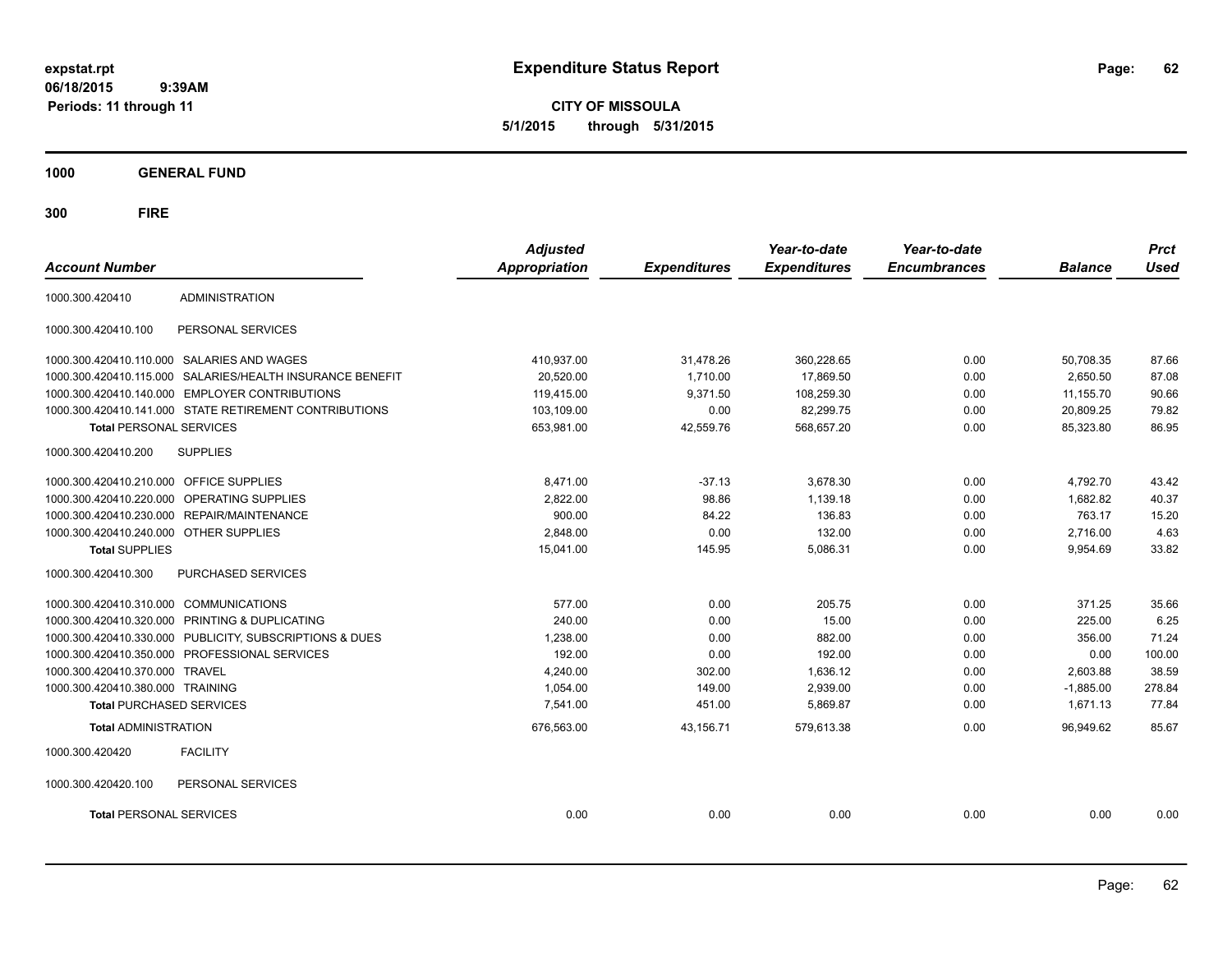**CITY OF MISSOULA 5/1/2015 through 5/31/2015**

**1000 GENERAL FUND**

| <b>Account Number</b>                                           | <b>Adjusted</b><br><b>Appropriation</b> | <b>Expenditures</b> | Year-to-date<br><b>Expenditures</b> | Year-to-date<br><b>Encumbrances</b> | <b>Balance</b> | <b>Prct</b><br><b>Used</b> |
|-----------------------------------------------------------------|-----------------------------------------|---------------------|-------------------------------------|-------------------------------------|----------------|----------------------------|
| <b>SUPPLIES</b><br>1000.300.420420.200                          |                                         |                     |                                     |                                     |                |                            |
| 1000.300.420420.210.000 OFFICE SUPPLIES                         | 7,245.00                                | 0.00                | 2,549.00                            | 0.00                                | 4,696.00       | 35.18                      |
| OPERATING SUPPLIES<br>1000.300.420420.220.000                   | 6,448.00                                | 0.00                | 4,093.56                            | 0.00                                | 2,354.44       | 63.49                      |
| <b>REPAIR/MAINTENANCE</b><br>1000.300.420420.230.000            | 14,000.00                               | 418.29              | 8.577.37                            | 0.00                                | 5,422.63       | 61.27                      |
| <b>Total SUPPLIES</b>                                           | 27,693.00                               | 418.29              | 15,219.93                           | 0.00                                | 12,473.07      | 54.96                      |
| PURCHASED SERVICES<br>1000.300.420420.300                       |                                         |                     |                                     |                                     |                |                            |
| 1000.300.420420.340.000 SEWER                                   | 1,394.00                                | 0.00                | 1,181.16                            | 0.00                                | 212.84         | 84.73                      |
| <b>ELECTRICITY &amp; NATURAL GAS</b><br>1000.300.420420.341.000 | 65,579.00                               | 5,771.55            | 64,117.67                           | 0.00                                | 1,461.33       | 97.77                      |
| <b>WATER CHARGES</b><br>1000.300.420420.343.000                 | 14,677.00                               | 774.94              | 10,177.64                           | 0.00                                | 4,499.36       | 69.34                      |
| <b>TELEPHONE SERVICE</b><br>1000.300.420420.344.000             | 20,485.00                               | 1,371.53            | 12,282.58                           | 0.00                                | 8,202.42       | 59.96                      |
| 1000.300.420420.345.000<br>GARBAGE                              | 5,462.00                                | 0.00                | 4,285.00                            | 0.00                                | 1,177.00       | 78.45                      |
| 1000.300.420420.360.000 REPAIR & MAINTENANCE                    | 25,258.00                               | 1,919.22            | 26,761.52                           | 0.00                                | $-1,503.52$    | 105.95                     |
| <b>Total PURCHASED SERVICES</b>                                 | 132.855.00                              | 9.837.24            | 118.805.57                          | 0.00                                | 14.049.43      | 89.42                      |
| 1000.300.420420.500<br><b>FIXED CHARGES</b>                     |                                         |                     |                                     |                                     |                |                            |
| 1000.300.420420.500.000 FIXED CHARGES                           | 226.00                                  | 0.00                | 0.00                                | 0.00                                | 226.00         | 0.00                       |
| PROPANE TANK RENTAL<br>1000.300.420420.530.000                  | 0.00                                    | 0.00                | 276.00                              | 0.00                                | $-276.00$      | 0.00                       |
| <b>Total FIXED CHARGES</b>                                      | 226.00                                  | 0.00                | 276.00                              | 0.00                                | $-50.00$       | 122.12                     |
| <b>Total FACILITY</b>                                           | 160,774.00                              | 10,255.53           | 134,301.50                          | 0.00                                | 26,472.50      | 83.53                      |
| PERSONNEL TRAINING<br>1000.300.420430                           |                                         |                     |                                     |                                     |                |                            |
| PERSONAL SERVICES<br>1000.300.420430.100                        |                                         |                     |                                     |                                     |                |                            |
| SALARIES AND WAGES<br>1000.300.420430.110.000                   | 85,034.00                               | 6,508.01            | 74,387.75                           | 0.00                                | 10,646.25      | 87.48                      |
| SALARIES/HEALTH INSURANCE BENEFIT<br>1000.300.420430.115.000    | 6,840.00                                | 570.00              | 5,985.00                            | 0.00                                | 855.00         | 87.50                      |
| <b>OVERTIME/TERMINATION</b><br>1000.300.420430.120.000          | 2,065.00                                | 884.68              | 2,074.42                            | 0.00                                | $-9.42$        | 100.46                     |
| <b>EMPLOYER CONTRIBUTIONS</b><br>1000.300.420430.140.000        | 21,201.00                               | 1,656.15            | 18,316.36                           | 0.00                                | 2,884.64       | 86.39                      |
| 1000.300.420430.141.000 STATE RETIREMENT CONTRIBUTIONS          | 29,960.00                               | 0.00                | 23,932.69                           | 0.00                                | 6,027.31       | 79.88                      |
| <b>Total PERSONAL SERVICES</b>                                  | 145,100.00                              | 9,618.84            | 124,696.22                          | 0.00                                | 20,403.78      | 85.94                      |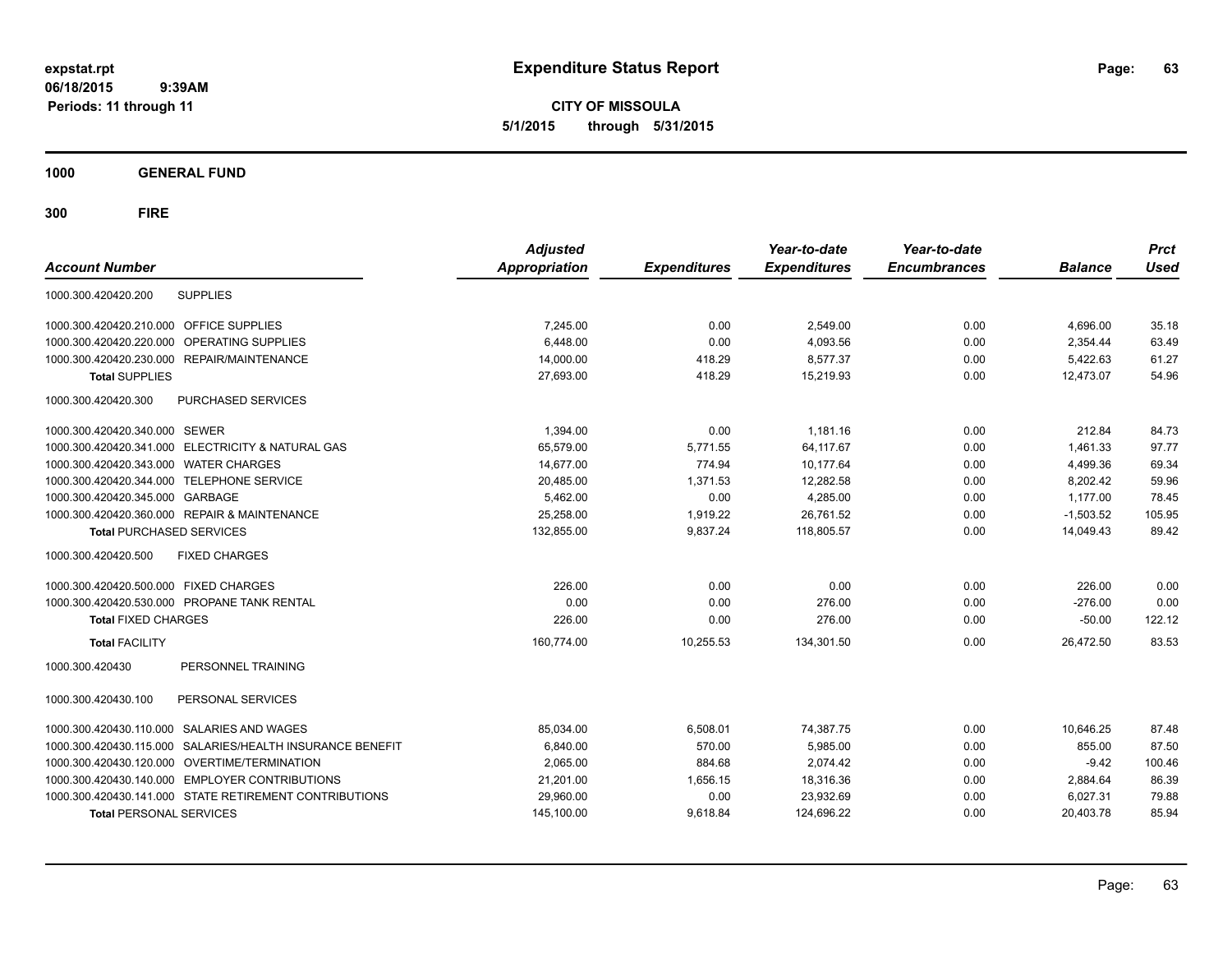**CITY OF MISSOULA 5/1/2015 through 5/31/2015**

**1000 GENERAL FUND**

| <b>Account Number</b>                                        | <b>Adjusted</b><br><b>Appropriation</b> | <b>Expenditures</b> | Year-to-date<br><b>Expenditures</b> | Year-to-date<br><b>Encumbrances</b> | <b>Balance</b> | <b>Prct</b><br><b>Used</b> |
|--------------------------------------------------------------|-----------------------------------------|---------------------|-------------------------------------|-------------------------------------|----------------|----------------------------|
| <b>SUPPLIES</b><br>1000.300.420430.200                       |                                         |                     |                                     |                                     |                |                            |
|                                                              |                                         |                     |                                     |                                     |                |                            |
| 1000.300.420430.210.000 OFFICE SUPPLIES                      | 96.00                                   | 0.00                | 0.00                                | 0.00                                | 96.00          | 0.00                       |
| 1000.300.420430.220.000<br>OPERATING SUPPLIES                | 2,741.00                                | 186.94              | 867.73                              | 0.00                                | 1,873.27       | 31.66                      |
| 1000.300.420430.230.000 REPAIR/MAINTENANCE                   | 320.00                                  | 0.00                | 59.98                               | 0.00                                | 260.02         | 18.74                      |
| <b>Total SUPPLIES</b>                                        | 3,157.00                                | 186.94              | 927.71                              | 0.00                                | 2,229.29       | 29.39                      |
| 1000.300.420430.300<br>PURCHASED SERVICES                    |                                         |                     |                                     |                                     |                |                            |
| 1000.300.420430.320.000 PRINTING & DUPLICATING               | 192.00                                  | 0.00                | 0.00                                | 0.00                                | 192.00         | 0.00                       |
| 1000.300.420430.330.000 PUBLICITY, SUBSCRIPTIONS & DUES      | 322.00                                  | 0.00                | 29.00                               | 0.00                                | 293.00         | 9.01                       |
| 1000.300.420430.370.000 TRAVEL                               | 1,148.00                                | 0.00                | 340.45                              | 0.00                                | 807.55         | 29.66                      |
| 1000.300.420430.380.000 TRAINING                             | 480.00                                  | 0.00                | 0.00                                | 0.00                                | 480.00         | 0.00                       |
| <b>Total PURCHASED SERVICES</b>                              | 2,142.00                                | 0.00                | 369.45                              | 0.00                                | 1,772.55       | 17.25                      |
| <b>Total PERSONNEL TRAINING</b>                              | 150,399.00                              | 9,805.78            | 125,993.38                          | 0.00                                | 24,405.62      | 83.77                      |
| 1000.300.420440<br><b>FIRE PREVENTION</b>                    |                                         |                     |                                     |                                     |                |                            |
| PERSONAL SERVICES<br>1000.300.420440.100                     |                                         |                     |                                     |                                     |                |                            |
| 1000.300.420440.110.000 SALARIES AND WAGES                   | 398.627.00                              | 29,984.41           | 342.447.63                          | 0.00                                | 56.179.37      | 85.91                      |
| SALARIES/HEALTH INSURANCE BENEFIT<br>1000.300.420440.115.000 | 34,200.00                               | 2,850.00            | 29,925.00                           | 0.00                                | 4,275.00       | 87.50                      |
| 1000.300.420440.120.000 OVERTIME/TERMINATION                 | 8.909.00                                | 1,502.42            | 9,468.44                            | 0.00                                | $-559.44$      | 106.28                     |
| 1000.300.420440.140.000 EMPLOYER CONTRIBUTIONS               | 100,565.00                              | 7,666.66            | 86,974.74                           | 0.00                                | 13,590.26      | 86.49                      |
| 1000.300.420440.141.000 STATE RETIREMENT CONTRIBUTIONS       | 141,145.00                              | 0.00                | 110,862.17                          | 0.00                                | 30,282.83      | 78.54                      |
| <b>Total PERSONAL SERVICES</b>                               | 683,446.00                              | 42,003.49           | 579,677.98                          | 0.00                                | 103,768.02     | 84.82                      |
| 1000.300.420440.200<br><b>SUPPLIES</b>                       |                                         |                     |                                     |                                     |                |                            |
| 1000.300.420440.210.000 OFFICE SUPPLIES                      | 144.00                                  | 0.00                | 0.00                                | 0.00                                | 144.00         | 0.00                       |
| OPERATING SUPPLIES<br>1000.300.420440.220.000                | 4,956.00                                | 0.00                | 2,648.59                            | 0.00                                | 2,307.41       | 53.44                      |
| 1000.300.420440.230.000 REPAIR/MAINTENANCE                   | 1,540.00                                | 0.00                | 814.10                              | 0.00                                | 725.90         | 52.86                      |
| <b>Total SUPPLIES</b>                                        | 6,640.00                                | 0.00                | 3,462.69                            | 0.00                                | 3,177.31       | 52.15                      |
| 1000.300.420440.300<br>PURCHASED SERVICES                    |                                         |                     |                                     |                                     |                |                            |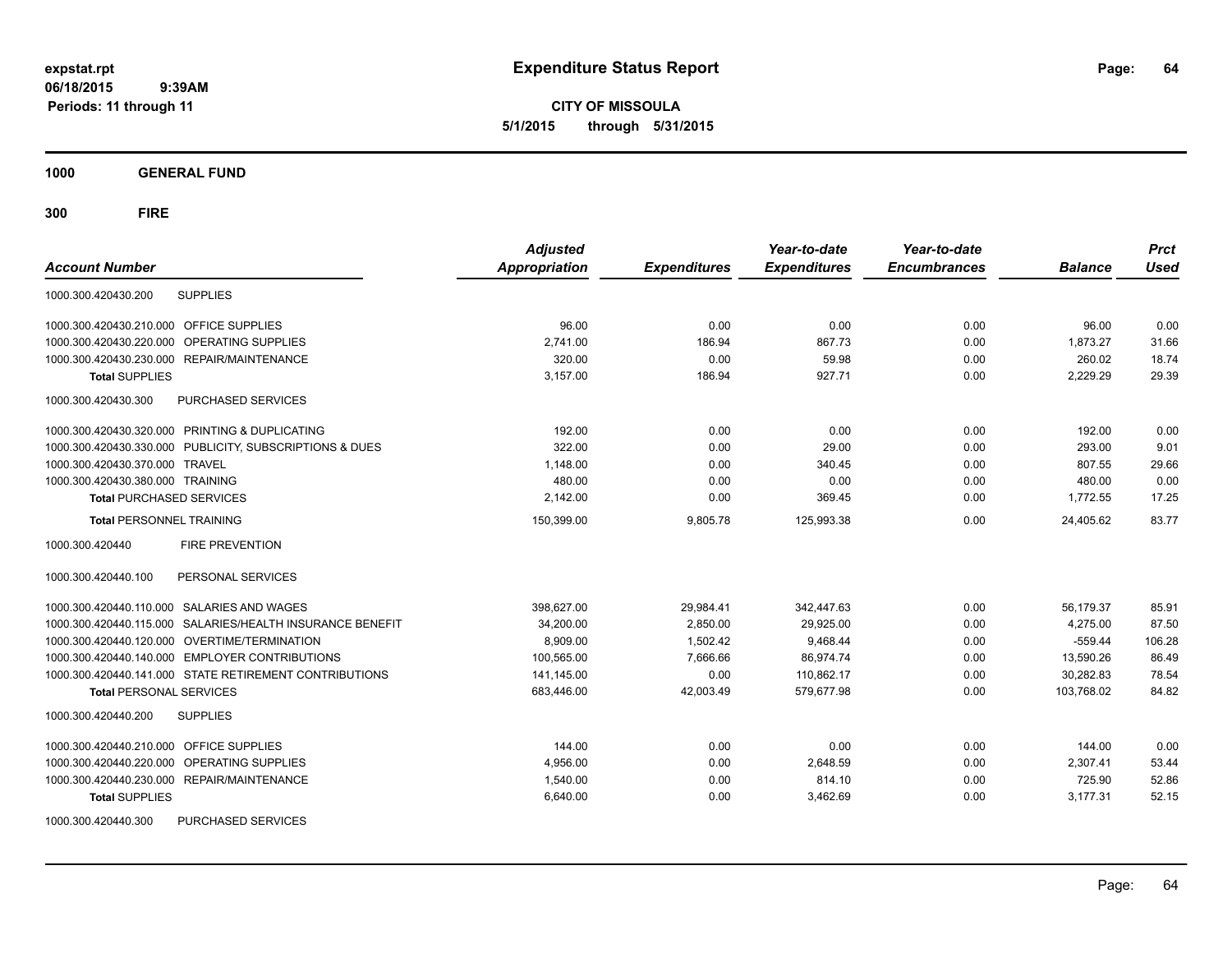**CITY OF MISSOULA 5/1/2015 through 5/31/2015**

**1000 GENERAL FUND**

| <b>Account Number</b>            |                                                         | <b>Adjusted</b><br>Appropriation | <b>Expenditures</b> | Year-to-date<br><b>Expenditures</b> | Year-to-date<br><b>Encumbrances</b> | <b>Balance</b> | <b>Prct</b><br><b>Used</b> |
|----------------------------------|---------------------------------------------------------|----------------------------------|---------------------|-------------------------------------|-------------------------------------|----------------|----------------------------|
|                                  | 1000.300.420440.320.000 PRINTING & DUPLICATING          | 192.00                           | 0.00                | 137.11                              | 0.00                                | 54.89          | 71.41                      |
|                                  | 1000.300.420440.330.000 PUBLICITY, SUBSCRIPTIONS & DUES | 3.916.00                         | 380.00              | 3,330.50                            | 0.00                                | 585.50         | 85.05                      |
| 1000.300.420440.370.000 TRAVEL   |                                                         | 5,448.00                         | 742.58              | 1,737.16                            | 0.00                                | 3,710.84       | 31.89                      |
| 1000.300.420440.380.000 TRAINING |                                                         | 2,506.00                         | 0.00                | 494.00                              | 0.00                                | 2,012.00       | 19.71                      |
| <b>Total PURCHASED SERVICES</b>  |                                                         | 12,062.00                        | 1,122.58            | 5,698.77                            | 0.00                                | 6,363.23       | 47.25                      |
| <b>Total FIRE PREVENTION</b>     |                                                         | 702,148.00                       | 43.126.07           | 588,839.44                          | 0.00                                | 113,308.56     | 83.86                      |
| 1000.300.420450                  | <b>FIRE GRANTS</b>                                      |                                  |                     |                                     |                                     |                |                            |
| 1000.300.420450.300              | PURCHASED SERVICES                                      |                                  |                     |                                     |                                     |                |                            |
| <b>Total FIRE GRANTS</b>         |                                                         | 0.00                             | 0.00                | 0.00                                | 0.00                                | 0.00           | 0.00                       |
| 1000.300.420455                  | <b>EMS</b>                                              |                                  |                     |                                     |                                     |                |                            |
| 1000.300.420455.100              | PERSONAL SERVICES                                       |                                  |                     |                                     |                                     |                |                            |
|                                  | 1000.300.420455.110.000 SALARIES AND WAGES              | 81.698.00                        | 6.284.40            | 71,341.68                           | 0.00                                | 10.356.32      | 87.32                      |
| 1000.300.420455.115.000          | SALARIES/HEALTH INSURANCE BENEFIT                       | 6,840.00                         | 570.00              | 5,985.00                            | 0.00                                | 855.00         | 87.50                      |
|                                  | 1000.300.420455.120.000 OVERTIME/TERMINATION            | 2,005.00                         | 235.67              | 1,679.12                            | 0.00                                | 325.88         | 83.75                      |
|                                  | 1000.300.420455.140.000 EMPLOYER CONTRIBUTIONS          | 20,517.00                        | 1,605.92            | 17,995.57                           | 0.00                                | 2,521.43       | 87.71                      |
|                                  | 1000.300.420455.141.000 STATE RETIREMENT CONTRIBUTIONS  | 28,872.00                        | 0.00                | 23,026.34                           | 0.00                                | 5,845.66       | 79.75                      |
| <b>Total PERSONAL SERVICES</b>   |                                                         | 139,932.00                       | 8,695.99            | 120,027.71                          | 0.00                                | 19,904.29      | 85.78                      |
| 1000.300.420455.200              | <b>SUPPLIES</b>                                         |                                  |                     |                                     |                                     |                |                            |
|                                  | 1000.300.420455.220.000 OPERATING SUPPLIES              | 13.581.00                        | 75.00               | 15.927.38                           | 0.00                                | $-2.346.38$    | 117.28                     |
|                                  | 1000.300.420455.230.000 REPAIR/MAINTENANCE              | 320.00                           | 96.73               | 96.73                               | 0.00                                | 223.27         | 30.23                      |
| <b>Total SUPPLIES</b>            |                                                         | 13,901.00                        | 171.73              | 16,024.11                           | 0.00                                | $-2,123.11$    | 115.27                     |
| 1000.300.420455.300              | PURCHASED SERVICES                                      |                                  |                     |                                     |                                     |                |                            |
|                                  | 1000.300.420455.330.000 PUBLICITY, SUBSCRIPTIONS & DUES | 3,984.00                         | 141.92              | 3,351.90                            | 0.00                                | 632.10         | 84.13                      |
|                                  | 1000.300.420455.350.000 PROFESSIONAL SERVICES           | 5,000.00                         | 0.00                | 0.00                                | 0.00                                | 5,000.00       | 0.00                       |
|                                  | 1000.300.420455.360.000 REPAIR & MAINTENANCE            | 2,500.00                         | 0.00                | 1,803.75                            | 0.00                                | 696.25         | 72.15                      |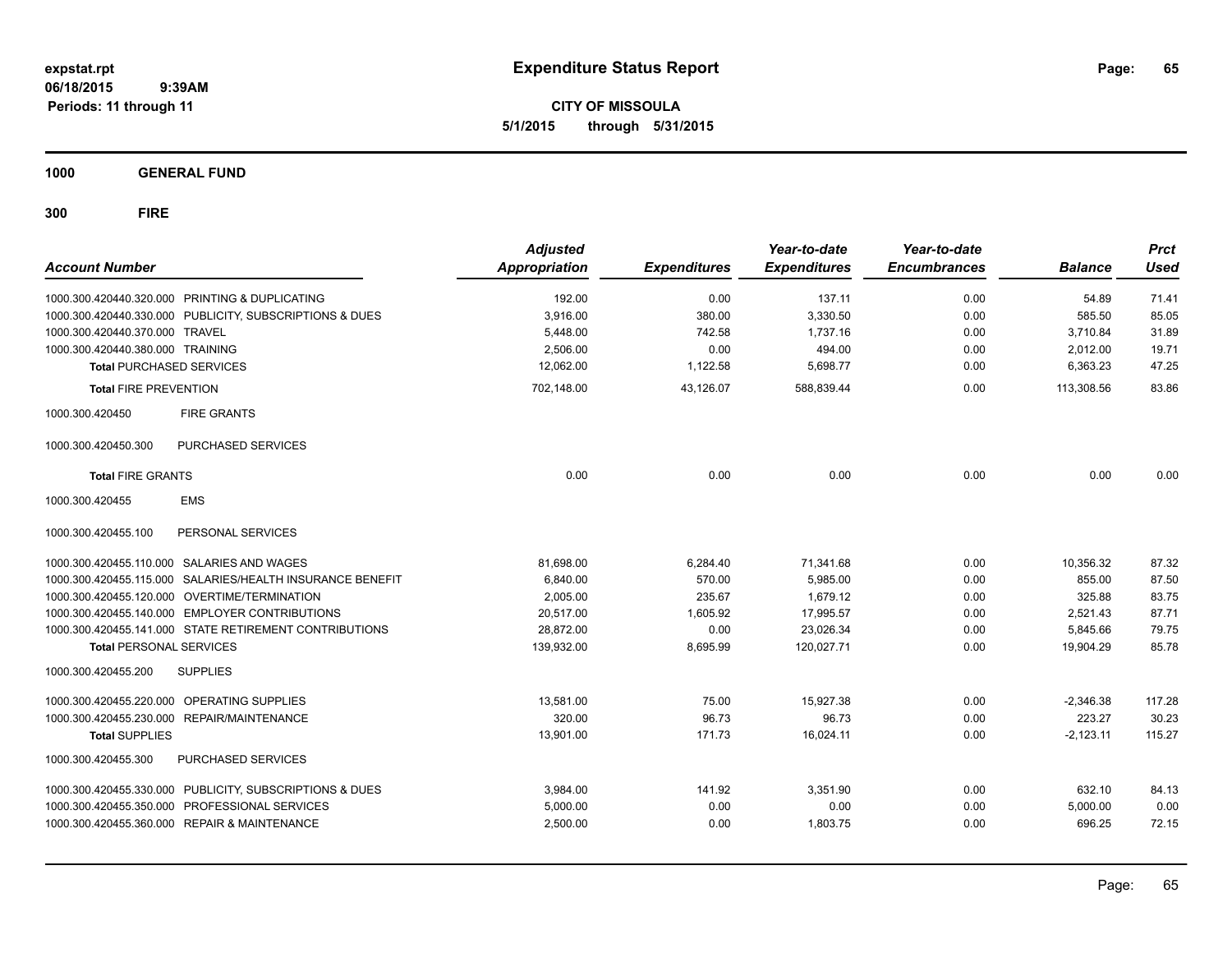**CITY OF MISSOULA 5/1/2015 through 5/31/2015**

**1000 GENERAL FUND**

| <b>Account Number</b>                      |                                                           | <b>Adjusted</b><br><b>Appropriation</b> | <b>Expenditures</b> | Year-to-date<br><b>Expenditures</b> | Year-to-date<br><b>Encumbrances</b> | <b>Balance</b> | <b>Prct</b><br><b>Used</b> |
|--------------------------------------------|-----------------------------------------------------------|-----------------------------------------|---------------------|-------------------------------------|-------------------------------------|----------------|----------------------------|
| 1000.300.420455.370.000 TRAVEL             |                                                           | 1,023.00                                | 0.00                | 828.72                              | 0.00                                | 194.28         | 81.01                      |
| 1000.300.420455.380.000 TRAINING           |                                                           | 1,920.00                                | 0.00                | 1,687.29                            | 0.00                                | 232.71         | 87.88                      |
|                                            | 1000.300.420455.390.000 OTHER PURCHASED SERVICES          | 10,080.00                               | 226.39              | 2,379.21                            | 0.00                                | 7,700.79       | 23.60                      |
| <b>Total PURCHASED SERVICES</b>            |                                                           | 24.507.00                               | 368.31              | 10.050.87                           | 0.00                                | 14,456.13      | 41.01                      |
| <b>Total EMS</b>                           |                                                           | 178,340.00                              | 9,236.03            | 146,102.69                          | 0.00                                | 32,237.31      | 81.92                      |
| 1000.300.420460                            | <b>OPERATIONS</b>                                         |                                         |                     |                                     |                                     |                |                            |
| 1000.300.420460.100                        | PERSONAL SERVICES                                         |                                         |                     |                                     |                                     |                |                            |
| 1000.300.420460.110.000 SALARIES AND WAGES |                                                           | 5,324,104.00                            | 436,523.57          | 4,678,766.40                        | 0.00                                | 645,337.60     | 87.88                      |
|                                            | 1000.300.420460.115.000 SALARIES/HEALTH INSURANCE BENEFIT | 547,200.00                              | 42,750.00           | 464,265.00                          | 0.00                                | 82,935.00      | 84.84                      |
|                                            | 1000.300.420460.120.000 OVERTIME/TERMINATION              | 680,682.00                              | 20,759.54           | 523,237.16                          | 0.00                                | 157,444.84     | 76.87                      |
| 1000.300.420460.130.000 OTHER              |                                                           | 54,464.00                               | 0.00                | 53,872.00                           | 0.00                                | 592.00         | 98.91                      |
|                                            | 1000.300.420460.140.000 EMPLOYER CONTRIBUTIONS            | 1,435,306.00                            | 116,085.98          | 1,263,538.27                        | 0.00                                | 171,767.73     | 88.03                      |
|                                            | 1000.300.420460.141.000 STATE RETIREMENT CONTRIBUTIONS    | 1,905,873.00                            | 0.00                | 1,523,493.18                        | 0.00                                | 382,379.82     | 79.94                      |
| <b>Total PERSONAL SERVICES</b>             |                                                           | 9,947,629.00                            | 616,119.09          | 8,507,172.01                        | 0.00                                | 1,440,456.99   | 85.52                      |
| 1000.300.420460.200                        | <b>SUPPLIES</b>                                           |                                         |                     |                                     |                                     |                |                            |
| 1000.300.420460.220.000 OPERATING SUPPLIES |                                                           | 177,196.00                              | 19,345.43           | 121,964.11                          | 0.00                                | 55,231.89      | 68.83                      |
| 1000.300.420460.230.000 REPAIR/MAINTENANCE |                                                           | 40,820.00                               | 794.91              | 25,223.77                           | 0.00                                | 15,596.23      | 61.79                      |
| 1000.300.420460.231.000 GASOLINE           |                                                           | 61,827.00                               | 2,978.89            | 44,355.00                           | 0.00                                | 17,472.00      | 71.74                      |
| <b>Total SUPPLIES</b>                      |                                                           | 279,843.00                              | 23,119.23           | 191,542.88                          | 0.00                                | 88,300.12      | 68.45                      |
| 1000.300.420460.300                        | PURCHASED SERVICES                                        |                                         |                     |                                     |                                     |                |                            |
| 1000.300.420460.320.000                    | PRINTING & DUPLICATING                                    | 864.00                                  | 0.00                | 544.94                              | 0.00                                | 319.06         | 63.07                      |
| 1000.300.420460.330.000                    | PUBLICITY, SUBSCRIPTIONS & DUES                           | 312.00                                  | 0.00                | 0.00                                | 0.00                                | 312.00         | 0.00                       |
| 1000.300.420460.350.000                    | PROFESSIONAL SERVICES                                     | 19,080.00                               | 4,145.00            | 12,990.00                           | 0.00                                | 6,090.00       | 68.08                      |
| 1000.300.420460.360.000                    | <b>REPAIR &amp; MAINTENANCE</b>                           | 22,225.00                               | 19.20               | 16,822.91                           | 0.00                                | 5,402.09       | 75.69                      |
| 1000.300.420460.370.000                    | <b>TRAVEL</b>                                             | 6,158.00                                | 483.81              | 3,225.31                            | 0.00                                | 2,932.69       | 52.38                      |
| 1000.300.420460.380.000 TRAINING           |                                                           | 5,956.00                                | 780.00              | 4.317.66                            | 0.00                                | 1,638.34       | 72.49                      |
|                                            | 1000.300.420460.390.000 OTHER PURCHASED SERVICES          | 1,500.00                                | 55.00               | 55.00                               | 0.00                                | 1,445.00       | 3.67                       |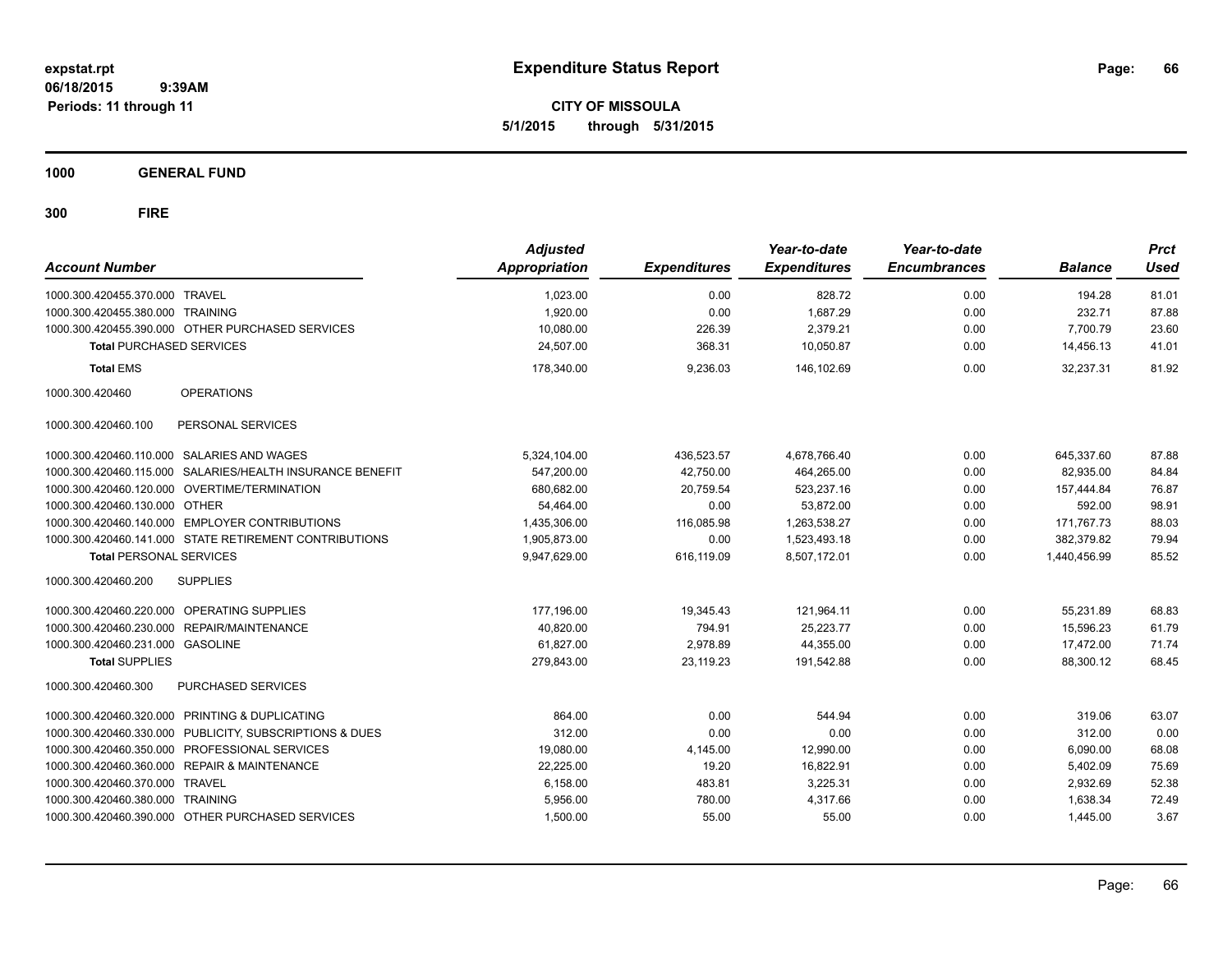**CITY OF MISSOULA 5/1/2015 through 5/31/2015**

**1000 GENERAL FUND**

| <b>Account Number</b>            |                                                           | <b>Adjusted</b><br><b>Appropriation</b> | <b>Expenditures</b> | Year-to-date<br><b>Expenditures</b> | Year-to-date<br><b>Encumbrances</b> | <b>Balance</b> | <b>Prct</b><br><b>Used</b> |
|----------------------------------|-----------------------------------------------------------|-----------------------------------------|---------------------|-------------------------------------|-------------------------------------|----------------|----------------------------|
| <b>Total PURCHASED SERVICES</b>  |                                                           | 56,095.00                               | 5,483.01            | 37,955.82                           | 0.00                                | 18,139.18      | 67.66                      |
| 1000.300.420460.900              | <b>CAPITAL OUTLAY</b>                                     |                                         |                     |                                     |                                     |                |                            |
| <b>Total CAPITAL OUTLAY</b>      |                                                           | 0.00                                    | 0.00                | 0.00                                | 0.00                                | 0.00           | 0.00                       |
| <b>Total OPERATIONS</b>          |                                                           | 10,283,567.00                           | 644,721.33          | 8,736,670.71                        | 0.00                                | 1,546,896.29   | 84.96                      |
| 1000.300.420490                  | <b>MAINTENANCE</b>                                        |                                         |                     |                                     |                                     |                |                            |
| 1000.300.420490.100              | PERSONAL SERVICES                                         |                                         |                     |                                     |                                     |                |                            |
|                                  | 1000.300.420490.110.000 SALARIES AND WAGES                | 157,468.00                              | 11.993.08           | 137.063.69                          | 0.00                                | 20.404.31      | 87.04                      |
|                                  | 1000.300.420490.115.000 SALARIES/HEALTH INSURANCE BENEFIT | 13,680.00                               | 1,140.00            | 11,970.00                           | 0.00                                | 1,710.00       | 87.50                      |
|                                  | 1000.300.420490.120.000 OVERTIME/TERMINATION              | 4,112.00                                | 0.00                | 3,802.60                            | 0.00                                | 309.40         | 92.48                      |
| 1000.300.420490.140.000          | <b>EMPLOYER CONTRIBUTIONS</b>                             | 39,820.00                               | 3.081.44            | 34.360.25                           | 0.00                                | 5,459.75       | 86.29                      |
|                                  | 1000.300.420490.141.000 STATE RETIREMENT CONTRIBUTIONS    | 55,811.00                               | 0.00                | 44,372.53                           | 0.00                                | 11,438.47      | 79.50                      |
| <b>Total PERSONAL SERVICES</b>   |                                                           | 270,891.00                              | 16,214.52           | 231,569.07                          | 0.00                                | 39,321.93      | 85.48                      |
| 1000.300.420490.200              | <b>SUPPLIES</b>                                           |                                         |                     |                                     |                                     |                |                            |
| 1000.300.420490.210.000          | <b>OFFICE SUPPLIES</b>                                    | 48.00                                   | 0.00                | 0.00                                | 0.00                                | 48.00          | 0.00                       |
|                                  | 1000.300.420490.230.000 REPAIR/MAINTENANCE                | 3,600.00                                | 139.15              | 2,329.72                            | 0.00                                | 1,270.28       | 64.71                      |
| <b>Total SUPPLIES</b>            |                                                           | 3,648.00                                | 139.15              | 2,329.72                            | 0.00                                | 1,318.28       | 63.86                      |
| 1000.300.420490.300              | PURCHASED SERVICES                                        |                                         |                     |                                     |                                     |                |                            |
|                                  | 1000.300.420490.330.000 PUBLICITY, SUBSCRIPTIONS & DUES   | 91.00                                   | 0.00                | 0.00                                | 0.00                                | 91.00          | 0.00                       |
| 1000.300.420490.370.000 TRAVEL   |                                                           | 2,000.00                                | 0.00                | 0.00                                | 0.00                                | 2,000.00       | 0.00                       |
| 1000.300.420490.380.000 TRAINING |                                                           | 1,500.00                                | 0.00                | 1,232.77                            | 0.00                                | 267.23         | 82.18                      |
| <b>Total PURCHASED SERVICES</b>  |                                                           | 3,591.00                                | 0.00                | 1,232.77                            | 0.00                                | 2,358.23       | 34.33                      |
| <b>Total MAINTENANCE</b>         |                                                           | 278,130.00                              | 16,353.67           | 235,131.56                          | 0.00                                | 42,998.44      | 84.54                      |
| <b>Total FIRE</b>                |                                                           | 12,429,921.00                           | 776,655.12          | 10,546,652.66                       | 0.00                                | 1,883,268.34   | 84.85                      |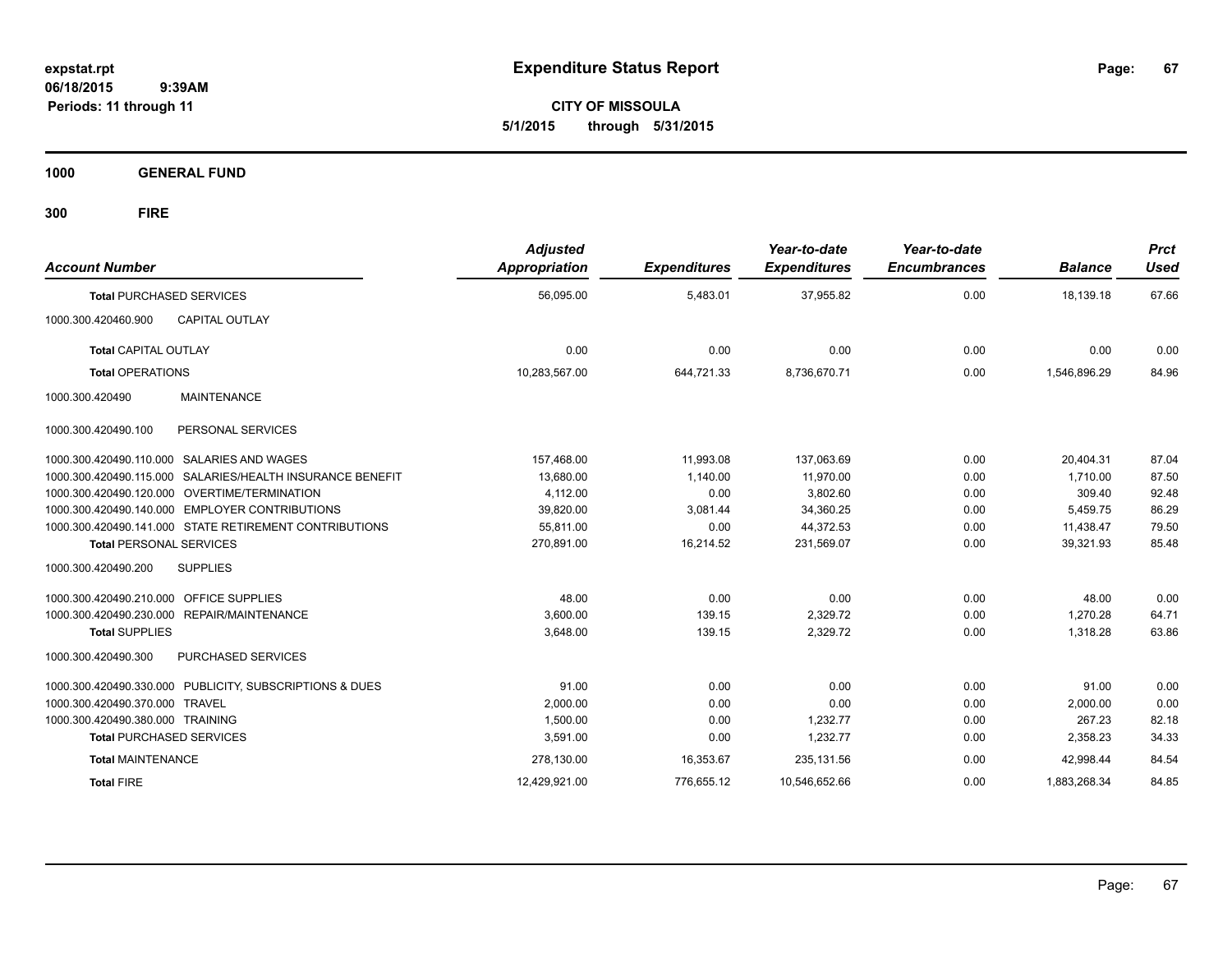**CITY OF MISSOULA 5/1/2015 through 5/31/2015**

**1000 GENERAL FUND**

|                                        |                                                         | <b>Adjusted</b>      |                     | Year-to-date        | Year-to-date        |                | <b>Prct</b> |
|----------------------------------------|---------------------------------------------------------|----------------------|---------------------|---------------------|---------------------|----------------|-------------|
| <b>Account Number</b>                  |                                                         | <b>Appropriation</b> | <b>Expenditures</b> | <b>Expenditures</b> | <b>Encumbrances</b> | <b>Balance</b> | <b>Used</b> |
| 1000.320.430210                        | <b>ADMINISTRATION</b>                                   |                      |                     |                     |                     |                |             |
| 1000.320.430210.100                    | PERSONAL SERVICES                                       |                      |                     |                     |                     |                |             |
|                                        | 1000.320.430210.110.000 SALARIES AND WAGES              | 96,588.00            | 6,794.29            | 84,930.40           | 0.00                | 11,657.60      | 87.93       |
| 1000.320.430210.120.000                | OVERTIME/TERMINATION                                    | 0.00                 | 16.38               | 2,264.13            | 0.00                | $-2,264.13$    | 0.00        |
|                                        | 1000.320.430210.140.000 EMPLOYER CONTRIBUTIONS          | 53,146.00            | 3,898.70            | 49,946.18           | 0.00                | 3,199.82       | 93.98       |
|                                        | 1000.320.430210.141.000 STATE RETIREMENT CONTRIBUTIONS  | 0.00                 | 0.00                | 1,205.58            | 0.00                | $-1,205.58$    | 0.00        |
| <b>Total PERSONAL SERVICES</b>         |                                                         | 149,734.00           | 10,709.37           | 138,346.29          | 0.00                | 11,387.71      | 92.39       |
| 1000.320.430210.200                    | <b>SUPPLIES</b>                                         |                      |                     |                     |                     |                |             |
| 1000.320.430210.210.000                | OFFICE SUPPLIES                                         | 1,600.00             | 0.00                | 706.13              | 0.00                | 893.87         | 44.13       |
|                                        | 1000.320.430210.220.000 OPERATING SUPPLIES              | 8,440.00             | 395.50              | 6,695.41            | 0.00                | 1,744.59       | 79.33       |
| <b>Total SUPPLIES</b>                  |                                                         | 10,040.00            | 395.50              | 7,401.54            | 0.00                | 2,638.46       | 73.72       |
| 1000.320.430210.300                    | PURCHASED SERVICES                                      |                      |                     |                     |                     |                |             |
| 1000.320.430210.310.000 COMMUNICATIONS |                                                         | 7,000.00             | 0.00                | 0.00                | 0.00                | 7,000.00       | 0.00        |
|                                        | 1000.320.430210.320.000 PRINTING & DUPLICATING          | 3,000.00             | 0.00                | 2,725.83            | 0.00                | 274.17         | 90.86       |
|                                        | 1000.320.430210.330.000 PUBLICITY, SUBSCRIPTIONS & DUES | 0.00                 | 0.00                | 6.496.48            | 0.00                | $-6,496.48$    | 0.00        |
| 1000.320.430210.370.000                | <b>TRAVEL</b>                                           | 3,300.00             | 0.00                | 768.76              | 0.00                | 2.531.24       | 23.30       |
| 1000.320.430210.380.000 TRAINING       |                                                         | 1.500.00             | 0.00                | 540.00              | 0.00                | 960.00         | 36.00       |
| <b>Total PURCHASED SERVICES</b>        |                                                         | 14,800.00            | 0.00                | 10,531.07           | 0.00                | 4,268.93       | 71.16       |
| 1000.320.430210.900                    | <b>CAPITAL OUTLAY</b>                                   |                      |                     |                     |                     |                |             |
| <b>Total CAPITAL OUTLAY</b>            |                                                         | 0.00                 | 0.00                | 0.00                | 0.00                | 0.00           | 0.00        |
| <b>Total ADMINISTRATION</b>            |                                                         | 174,574.00           | 11,104.87           | 156,278.90          | 0.00                | 18,295.10      | 89.52       |
| 1000.320.430220                        | <b>FACILITY</b>                                         |                      |                     |                     |                     |                |             |
| 1000.320.430220.100                    | PERSONAL SERVICES                                       |                      |                     |                     |                     |                |             |
|                                        | 1000.320.430220.110.000 SALARIES AND WAGES              | 44,477.00            | 3,126.70            | 39,086.02           | 0.00                | 5,390.98       | 87.88       |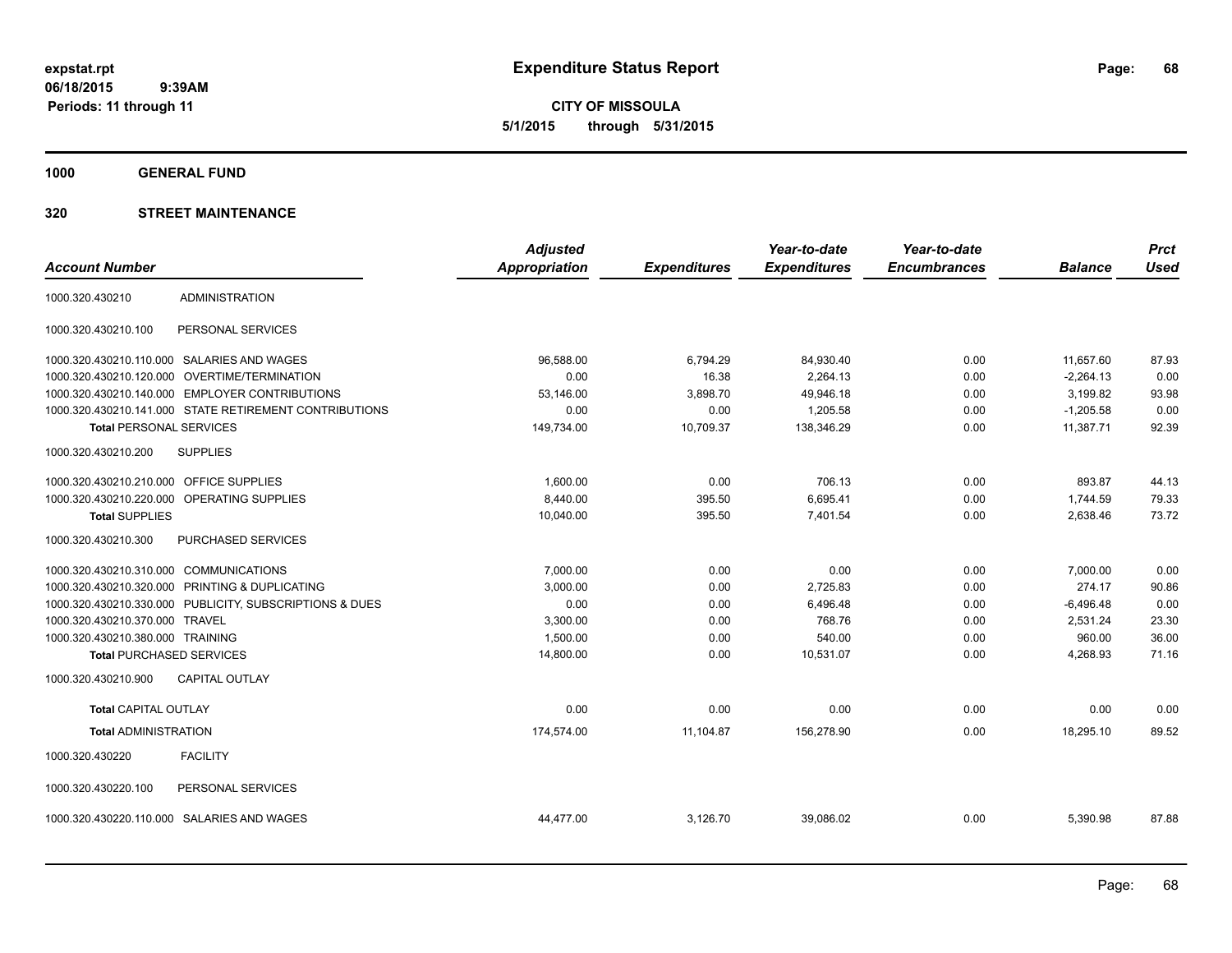**CITY OF MISSOULA 5/1/2015 through 5/31/2015**

**1000 GENERAL FUND**

| <b>Account Number</b>                            | <b>Adjusted</b><br><b>Appropriation</b> | <b>Expenditures</b> | Year-to-date<br><b>Expenditures</b> | Year-to-date<br><b>Encumbrances</b> | <b>Balance</b> | <b>Prct</b><br><b>Used</b> |
|--------------------------------------------------|-----------------------------------------|---------------------|-------------------------------------|-------------------------------------|----------------|----------------------------|
| 1000.320.430220.120.000 OVERTIME/TERMINATION     | 0.00                                    | 7.53                | 1,042.00                            | 0.00                                | $-1,042.00$    | 0.00                       |
| 1000.320.430220.140.000 EMPLOYER CONTRIBUTIONS   | 24,473.00                               | 1,794.28            | 22,990.11                           | 0.00                                | 1,482.89       | 93.94                      |
| <b>Total PERSONAL SERVICES</b>                   | 68,950.00                               | 4,928.51            | 63,118.13                           | 0.00                                | 5,831.87       | 91.54                      |
| 1000.320.430220.200<br><b>SUPPLIES</b>           |                                         |                     |                                     |                                     |                |                            |
| 1000.320.430220.220.000 OPERATING SUPPLIES       | 8.000.00                                | 398.39              | 24,809.94                           | 0.00                                | $-16,809.94$   | 310.12                     |
| <b>Total SUPPLIES</b>                            | 8,000.00                                | 398.39              | 24,809.94                           | 0.00                                | $-16.809.94$   | 310.12                     |
| <b>PURCHASED SERVICES</b><br>1000.320.430220.300 |                                         |                     |                                     |                                     |                |                            |
| 1000.320.430220.343.000 WATER CHARGES            | 6,000.00                                | 2,592.53            | 10,198.82                           | 0.00                                | $-4,198.82$    | 169.98                     |
| 1000.320.430220.344.000 TELEPHONE SERVICE        | 1,821.00                                | 1.42                | 1.843.06                            | 0.00                                | $-22.06$       | 101.21                     |
| 1000.320.430220.345.000 GARBAGE                  | 0.00                                    | 0.00                | 125.50                              | 0.00                                | $-125.50$      | 0.00                       |
| 1000.320.430220.350.000 PROFESSIONAL SERVICES    | 1,650.00                                | 160.00              | 1,171.50                            | 0.00                                | 478.50         | 71.00                      |
| <b>Total PURCHASED SERVICES</b>                  | 9,471.00                                | 2,753.95            | 13,338.88                           | 0.00                                | $-3,867.88$    | 140.84                     |
| <b>FIXED CHARGES</b><br>1000.320.430220.500      |                                         |                     |                                     |                                     |                |                            |
| 1000.320.430220.500.000 FIXED CHARGES            | 9,000.00                                | 0.00                | 0.00                                | 0.00                                | 9,000.00       | 0.00                       |
| <b>Total FIXED CHARGES</b>                       | 9,000.00                                | 0.00                | 0.00                                | 0.00                                | 9,000.00       | 0.00                       |
| <b>Total FACILITY</b>                            | 95,421.00                               | 8,080.85            | 101,266.95                          | 0.00                                | $-5,845.95$    | 106.13                     |
| 1000.320.430230<br><b>STREET RESTORATION</b>     |                                         |                     |                                     |                                     |                |                            |
| 1000.320.430230.100<br>PERSONAL SERVICES         |                                         |                     |                                     |                                     |                |                            |
| 1000.320.430230.110.000 SALARIES AND WAGES       | 289,005.00                              | 20,548.20           | 256,862.00                          | 0.00                                | 32,143.00      | 88.88                      |
| 1000.320.430230.120.000 OVERTIME/TERMINATION     | 3,000.00                                | 49.54               | 6,847.50                            | 0.00                                | $-3,847.50$    | 228.25                     |
| 1000.320.430230.140.000 EMPLOYER CONTRIBUTIONS   | 160,673.00                              | 11,789.68           | 151,039.47                          | 0.00                                | 9,633.53       | 94.00                      |
| <b>Total PERSONAL SERVICES</b>                   | 452,678.00                              | 32,387.42           | 414,748.97                          | 0.00                                | 37,929.03      | 91.62                      |
| <b>SUPPLIES</b><br>1000.320.430230.200           |                                         |                     |                                     |                                     |                |                            |
| 1000.320.430230.220.000 OPERATING SUPPLIES       | 1,599.00                                | 0.00                | 1,218.00                            | 0.00                                | 381.00         | 76.17                      |
| 1000.320.430230.230.000 REPAIR/MAINTENANCE       | 25,009.00                               | $-221.20$           | 24,379.47                           | 0.00                                | 629.53         | 97.48                      |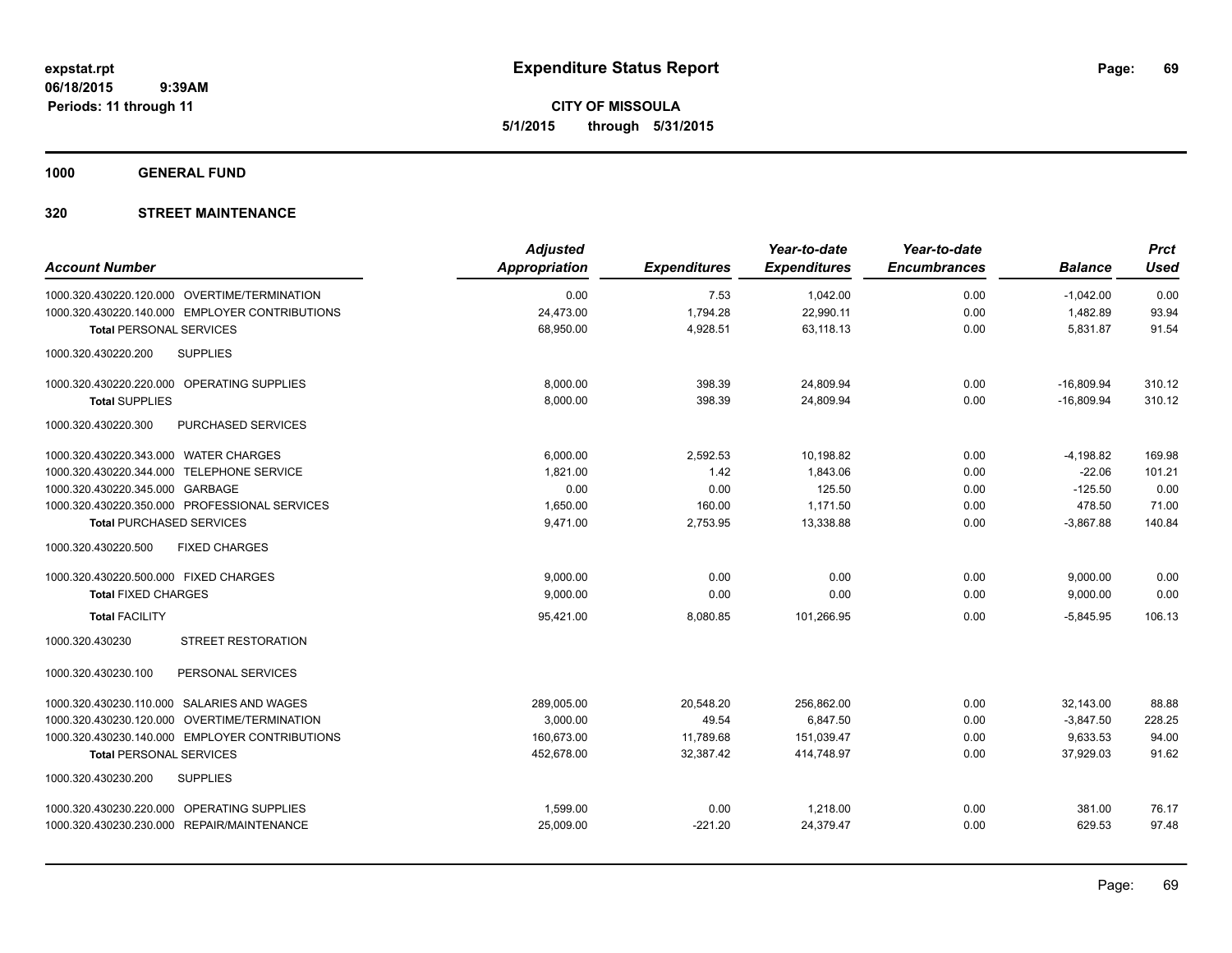**CITY OF MISSOULA 5/1/2015 through 5/31/2015**

**1000 GENERAL FUND**

| <b>Account Number</b>                            | <b>Adjusted</b><br><b>Appropriation</b> | <b>Expenditures</b> | Year-to-date<br><b>Expenditures</b> | Year-to-date<br><b>Encumbrances</b> | <b>Balance</b> | <b>Prct</b><br><b>Used</b> |
|--------------------------------------------------|-----------------------------------------|---------------------|-------------------------------------|-------------------------------------|----------------|----------------------------|
| 1000.320.430230.231.000 GASOLINE                 | 74,487.00                               | 0.00                | 152,146.56                          | 0.00                                | $-77,659.56$   | 204.26                     |
| <b>Total SUPPLIES</b>                            | 101,095.00                              | $-221.20$           | 177,744.03                          | 0.00                                | $-76,649.03$   | 175.82                     |
| <b>PURCHASED SERVICES</b><br>1000.320.430230.300 |                                         |                     |                                     |                                     |                |                            |
| 1000.320.430230.345.000 GARBAGE                  | 5,200.00                                | 0.00                | 583.25                              | 0.00                                | 4,616.75       | 11.22                      |
| 1000.320.430230.350.000 PROFESSIONAL SERVICES    | 1,000.00                                | 0.00                | 0.00                                | 0.00                                | 1,000.00       | 0.00                       |
| 1000.320.430230.360.000 REPAIR & MAINTENANCE     | 2.000.00                                | 0.00                | 6,147.12                            | 0.00                                | $-4,147.12$    | 307.36                     |
| <b>Total PURCHASED SERVICES</b>                  | 8,200.00                                | 0.00                | 6,730.37                            | 0.00                                | 1,469.63       | 82.08                      |
| <b>BUILDING MATERIALS</b><br>1000.320.430230.400 |                                         |                     |                                     |                                     |                |                            |
| 1000.320.430230.400.000 BUILDING MATERIALS       | 17,598.00                               | 0.00                | 9,757.58                            | 0.00                                | 7,840.42       | 55.45                      |
| <b>Total BUILDING MATERIALS</b>                  | 17,598.00                               | 0.00                | 9.757.58                            | 0.00                                | 7.840.42       | 55.45                      |
| 1000.320.430230.500<br><b>FIXED CHARGES</b>      |                                         |                     |                                     |                                     |                |                            |
| 1000.320.430230.500.000 FIXED CHARGES            | 5,500.00                                | 0.00                | 5,420.00                            | 0.00                                | 80.00          | 98.55                      |
| <b>Total FIXED CHARGES</b>                       | 5,500.00                                | 0.00                | 5,420.00                            | 0.00                                | 80.00          | 98.55                      |
| 1000.320.430230.900<br><b>CAPITAL OUTLAY</b>     |                                         |                     |                                     |                                     |                |                            |
| <b>Total CAPITAL OUTLAY</b>                      | 0.00                                    | 0.00                | 0.00                                | 0.00                                | 0.00           | 0.00                       |
| <b>Total STREET RESTORATION</b>                  | 585,071.00                              | 32,166.22           | 614,400.95                          | 0.00                                | $-29,329.95$   | 105.01                     |
| STREET MAINTENANCE<br>1000.320.430240            |                                         |                     |                                     |                                     |                |                            |
| 1000.320.430240.100<br>PERSONAL SERVICES         |                                         |                     |                                     |                                     |                |                            |
| 1000.320.430240.110.000 SALARIES AND WAGES       | 391,128.00                              | 27,892.83           | 348.672.95                          | 0.00                                | 42,455.05      | 89.15                      |
| 1000.320.430240.120.000 OVERTIME/TERMINATION     | 2,100.00                                | 67.25               | 9,295.02                            | 0.00                                | $-7,195.02$    | 442.62                     |
| 1000.320.430240.130.000 OTHER                    | 3,000.00                                | 0.00                | 0.00                                | 0.00                                | 3,000.00       | 0.00                       |
| 1000.320.430240.140.000 EMPLOYER CONTRIBUTIONS   | 218,020.00                              | 16,002.81           | 205,015.73                          | 0.00                                | 13,004.27      | 94.04                      |
| <b>Total PERSONAL SERVICES</b>                   | 614,248.00                              | 43,962.89           | 562,983.70                          | 0.00                                | 51,264.30      | 91.65                      |
| 1000.320.430240.200<br><b>SUPPLIES</b>           |                                         |                     |                                     |                                     |                |                            |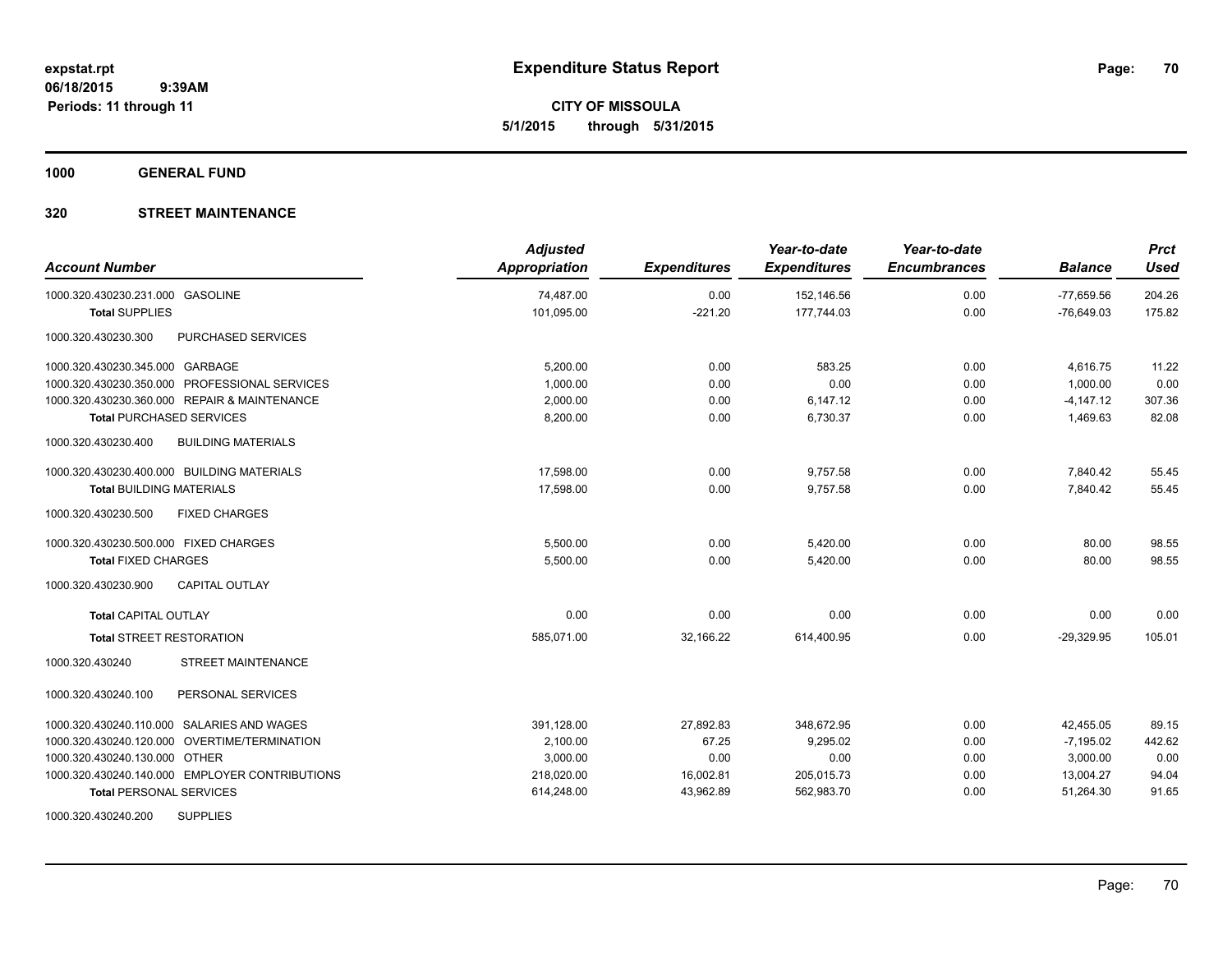**CITY OF MISSOULA 5/1/2015 through 5/31/2015**

**1000 GENERAL FUND**

| <b>Account Number</b>                                                                    | <b>Adjusted</b><br><b>Appropriation</b> | <b>Expenditures</b> | Year-to-date<br><b>Expenditures</b> | Year-to-date<br><b>Encumbrances</b> | <b>Balance</b>        | <b>Prct</b><br><b>Used</b> |
|------------------------------------------------------------------------------------------|-----------------------------------------|---------------------|-------------------------------------|-------------------------------------|-----------------------|----------------------------|
|                                                                                          |                                         |                     |                                     |                                     |                       |                            |
| 1000.320.430240.220.000 OPERATING SUPPLIES<br>1000.320.430240.230.000 REPAIR/MAINTENANCE | 1,599.00                                | 0.00                | 0.00                                | 0.00                                | 1,599.00              | 0.00                       |
| 1000.320.430240.231.000 GASOLINE                                                         | 19,455.00<br>14,132.00                  | 0.00<br>130.99      | 13,680.56<br>2,574.95               | 0.00<br>0.00                        | 5,774.44<br>11,557.05 | 70.32<br>18.22             |
| <b>Total SUPPLIES</b>                                                                    | 35,186.00                               | 130.99              | 16,255.51                           | 0.00                                | 18,930.49             | 46.20                      |
|                                                                                          |                                         |                     |                                     |                                     |                       |                            |
| 1000.320.430240.300<br>PURCHASED SERVICES                                                |                                         |                     |                                     |                                     |                       |                            |
| 1000.320.430240.345.000 GARBAGE                                                          | 2.080.00                                | 0.00                | 0.00                                | 0.00                                | 2,080.00              | 0.00                       |
| 1000.320.430240.350.000 PROFESSIONAL SERVICES                                            | 2,000.00                                | 0.00                | 0.00                                | 0.00                                | 2,000.00              | 0.00                       |
| 1000.320.430240.360.000 REPAIR & MAINTENANCE                                             | 0.00                                    | 0.00                | 419.48                              | 0.00                                | $-419.48$             | 0.00                       |
| <b>Total PURCHASED SERVICES</b>                                                          | 4,080.00                                | 0.00                | 419.48                              | 0.00                                | 3,660.52              | 10.28                      |
| 1000.320.430240.400<br><b>BUILDING MATERIALS</b>                                         |                                         |                     |                                     |                                     |                       |                            |
| 1000.320.430240.400.000 BUILDING MATERIALS                                               | 44,665.00                               | 0.00                | 29,787.05                           | 0.00                                | 14,877.95             | 66.69                      |
| <b>Total BUILDING MATERIALS</b>                                                          | 44,665.00                               | 0.00                | 29.787.05                           | 0.00                                | 14,877.95             | 66.69                      |
| 1000.320.430240.500<br><b>FIXED CHARGES</b>                                              |                                         |                     |                                     |                                     |                       |                            |
| 1000.320.430240.500.000 FIXED CHARGES                                                    | 5,000.00                                | 65.00               | 1,365.00                            | 0.00                                | 3,635.00              | 27.30                      |
| <b>Total FIXED CHARGES</b>                                                               | 5,000.00                                | 65.00               | 1,365.00                            | 0.00                                | 3,635.00              | 27.30                      |
| <b>CAPITAL OUTLAY</b><br>1000.320.430240.900                                             |                                         |                     |                                     |                                     |                       |                            |
| <b>Total CAPITAL OUTLAY</b>                                                              | 0.00                                    | 0.00                | 0.00                                | 0.00                                | 0.00                  | 0.00                       |
| <b>Total STREET MAINTENANCE</b>                                                          | 703.179.00                              | 44,158.88           | 610,810.74                          | 0.00                                | 92,368.26             | 86.86                      |
| 1000.320.430251<br><b>ICE &amp; SNOW REMOVAL</b>                                         |                                         |                     |                                     |                                     |                       |                            |
| 1000.320.430251.100<br>PERSONAL SERVICES                                                 |                                         |                     |                                     |                                     |                       |                            |
| 1000.320.430251.110.000 SALARIES AND WAGES                                               | 130,722.00                              | 9,554.39            | 119,433.44                          | 0.00                                | 11,288.56             | 91.36                      |
| 1000.320.430251.120.000 OVERTIME/TERMINATION                                             | 4,950.00                                | 23.04               | 3,183.92                            | 0.00                                | 1,766.08              | 64.32                      |
| 1000.320.430251.140.000 EMPLOYER CONTRIBUTIONS                                           | 74,652.00                               | 5,480.08            | 70,206.46                           | 0.00                                | 4,445.54              | 94.04                      |
| <b>Total PERSONAL SERVICES</b>                                                           | 210,324.00                              | 15,057.51           | 192,823.82                          | 0.00                                | 17,500.18             | 91.68                      |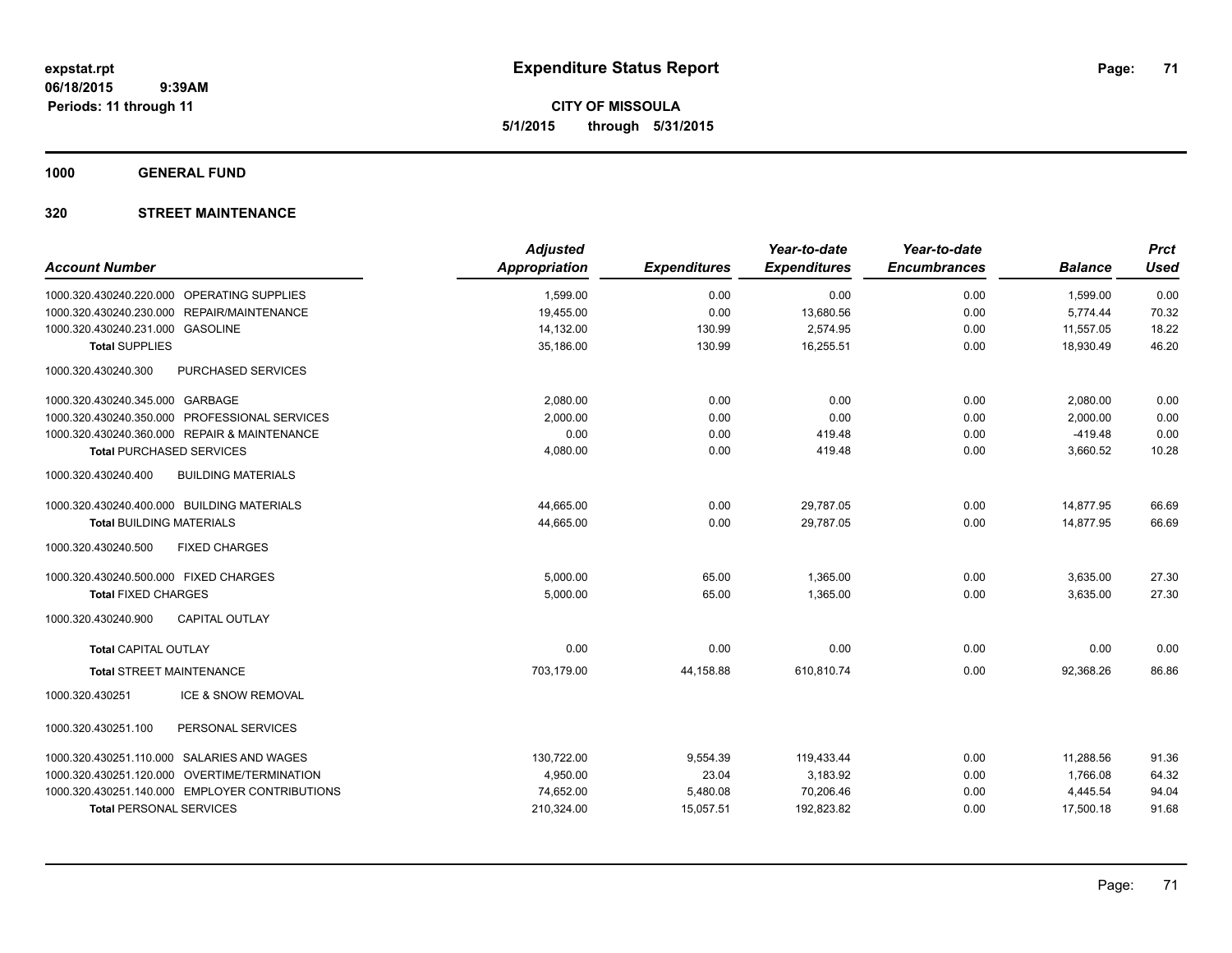**CITY OF MISSOULA 5/1/2015 through 5/31/2015**

**1000 GENERAL FUND**

|                                                | <b>Adjusted</b> |                     | Year-to-date        | Year-to-date        |                | <b>Prct</b> |
|------------------------------------------------|-----------------|---------------------|---------------------|---------------------|----------------|-------------|
| <b>Account Number</b>                          | Appropriation   | <b>Expenditures</b> | <b>Expenditures</b> | <b>Encumbrances</b> | <b>Balance</b> | <b>Used</b> |
| <b>SUPPLIES</b><br>1000.320.430251.200         |                 |                     |                     |                     |                |             |
| 1000.320.430251.220.000 OPERATING SUPPLIES     | 148,547.00      | 0.00                | 148,329.32          | 0.00                | 217.68         | 99.85       |
| 1000.320.430251.230.000<br>REPAIR/MAINTENANCE  | 14,315.00       | 0.00                | 19,221.92           | 0.00                | $-4,906.92$    | 134.28      |
| 1000.320.430251.231.000 GASOLINE               | 86,170.00       | 0.00                | 0.00                | 0.00                | 86,170.00      | 0.00        |
| <b>Total SUPPLIES</b>                          | 249,032.00      | 0.00                | 167,551.24          | 0.00                | 81,480.76      | 67.28       |
| 1000.320.430251.300<br>PURCHASED SERVICES      |                 |                     |                     |                     |                |             |
| 1000.320.430251.360.000 REPAIR & MAINTENANCE   | 5,000.00        | 0.00                | 82.49               | 0.00                | 4,917.51       | 1.65        |
| <b>Total PURCHASED SERVICES</b>                | 5,000.00        | 0.00                | 82.49               | 0.00                | 4,917.51       | 1.65        |
| 1000.320.430251.500<br><b>FIXED CHARGES</b>    |                 |                     |                     |                     |                |             |
| 1000.320.430251.500.000 FIXED CHARGES          | 2,000.00        | 0.00                | 0.00                | 0.00                | 2,000.00       | 0.00        |
| <b>Total FIXED CHARGES</b>                     | 2,000.00        | 0.00                | 0.00                | 0.00                | 2,000.00       | 0.00        |
| CAPITAL OUTLAY<br>1000.320.430251.900          |                 |                     |                     |                     |                |             |
| <b>Total CAPITAL OUTLAY</b>                    | 0.00            | 0.00                | 0.00                | 0.00                | 0.00           | 0.00        |
| Total ICE & SNOW REMOVAL                       | 466,356.00      | 15,057.51           | 360,457.55          | 0.00                | 105,898.45     | 77.29       |
| 1000.320.430252<br><b>STREET CLEANING</b>      |                 |                     |                     |                     |                |             |
| PERSONAL SERVICES<br>1000.320.430252.100       |                 |                     |                     |                     |                |             |
| 1000.320.430252.110.000 SALARIES AND WAGES     | 329,861.00      | 23,775.46           | 297,202.97          | 0.00                | 32,658.03      | 90.10       |
| 1000.320.430252.120.000 OVERTIME/TERMINATION   | 4.950.00        | 57.33               | 7.922.89            | 0.00                | $-2.972.89$    | 160.06      |
| 1000.320.430252.130.000 OTHER                  | 3,000.00        | 0.00                | 0.00                | 0.00                | 3,000.00       | 0.00        |
| 1000.320.430252.140.000 EMPLOYER CONTRIBUTIONS | 185,877.00      | 15,940.09           | 182.665.47          | 0.00                | 3.211.53       | 98.27       |
| <b>Total PERSONAL SERVICES</b>                 | 523,688.00      | 39,772.88           | 487,791.33          | 0.00                | 35,896.67      | 93.15       |
| 1000.320.430252.200<br><b>SUPPLIES</b>         |                 |                     |                     |                     |                |             |
| 1000.320.430252.220.000 OPERATING SUPPLIES     | 2,132.00        | 0.00                | 0.00                | 0.00                | 2,132.00       | 0.00        |
| 1000.320.430252.230.000 REPAIR/MAINTENANCE     | 25,435.00       | 0.00                | 49,497.01           | 0.00                | $-24,062.01$   | 194.60      |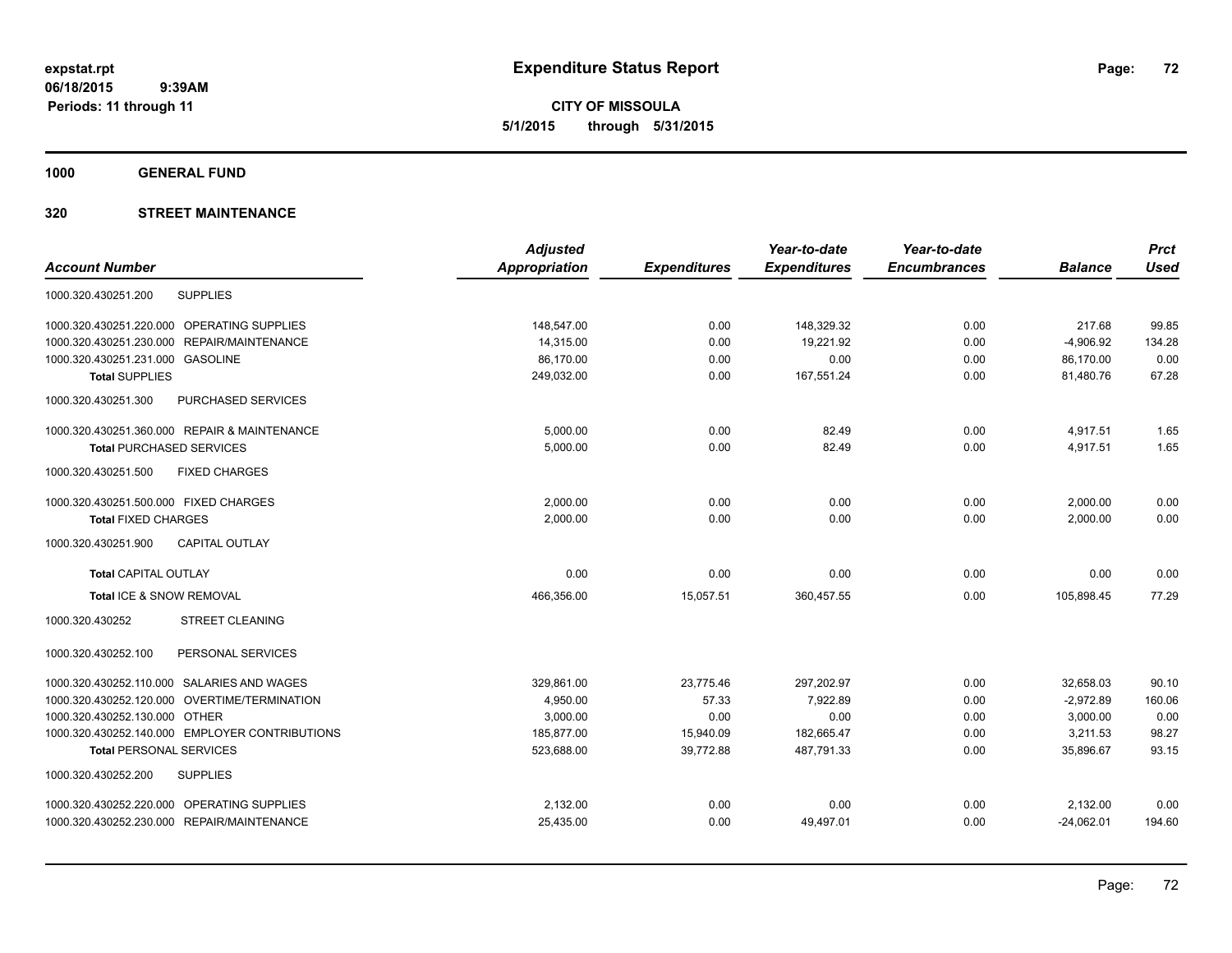**CITY OF MISSOULA 5/1/2015 through 5/31/2015**

**1000 GENERAL FUND**

# **320 STREET MAINTENANCE**

| <b>Account Number</b>                                                                                                                                         | <b>Adjusted</b><br>Appropriation       | <b>Expenditures</b>  | Year-to-date<br><b>Expenditures</b>    | Year-to-date<br><b>Encumbrances</b> | <b>Balance</b>                      | <b>Prct</b><br><b>Used</b> |
|---------------------------------------------------------------------------------------------------------------------------------------------------------------|----------------------------------------|----------------------|----------------------------------------|-------------------------------------|-------------------------------------|----------------------------|
| 1000.320.430252.231.000 GASOLINE                                                                                                                              | 43,814.00<br>71,381.00                 | 0.00<br>0.00         | 0.00<br>49,497.01                      | 0.00<br>0.00                        | 43,814.00<br>21,883.99              | 0.00<br>69.34              |
| <b>Total SUPPLIES</b><br>1000.320.430252.300<br>PURCHASED SERVICES                                                                                            |                                        |                      |                                        |                                     |                                     |                            |
| 1000.320.430252.350.000 PROFESSIONAL SERVICES<br>1000.320.430252.360.000 REPAIR & MAINTENANCE<br><b>Total PURCHASED SERVICES</b>                              | 500.00<br>14,000.00<br>14,500.00       | 0.00<br>0.00<br>0.00 | 0.00<br>1,703.53<br>1,703.53           | 0.00<br>0.00<br>0.00                | 500.00<br>12,296.47<br>12,796.47    | 0.00<br>12.17<br>11.75     |
| <b>BUILDING MATERIALS</b><br>1000.320.430252.400                                                                                                              |                                        |                      |                                        |                                     |                                     |                            |
| 1000.320.430252.400.000 BUILDING MATERIALS<br><b>Total BUILDING MATERIALS</b><br><b>FIXED CHARGES</b><br>1000.320.430252.500                                  | 9,000.00<br>9,000.00                   | 0.00<br>0.00         | 0.00<br>0.00                           | 0.00<br>0.00                        | 9,000.00<br>9,000.00                | 0.00<br>0.00               |
| 1000.320.430252.500.000 FIXED CHARGES<br><b>Total FIXED CHARGES</b>                                                                                           | 0.00<br>0.00                           | 1,950.00<br>1,950.00 | 4,875.00<br>4,875.00                   | 0.00<br>0.00                        | $-4,875.00$<br>$-4,875.00$          | 0.00<br>0.00               |
| <b>Total STREET CLEANING</b>                                                                                                                                  | 618,569.00                             | 41,722.88            | 543,866.87                             | 0.00                                | 74,702.13                           | 87.92                      |
| <b>COMMUNICATIONS MAINTENANCE</b><br>1000.320.430270<br>1000.320.430270.100<br>PERSONAL SERVICES                                                              |                                        |                      |                                        |                                     |                                     |                            |
| <b>Total PERSONAL SERVICES</b>                                                                                                                                | 0.00                                   | 0.00                 | 0.00                                   | 0.00                                | 0.00                                | 0.00                       |
| 1000.320.430270.200<br><b>SUPPLIES</b><br>1000.320.430270.220.000 OPERATING SUPPLIES<br><b>Total SUPPLIES</b><br>1000.320.430270.900<br><b>CAPITAL OUTLAY</b> | 0.00<br>0.00                           | 0.00<br>0.00         | 132.00<br>132.00                       | 0.00<br>0.00                        | $-132.00$<br>$-132.00$              | 0.00<br>0.00               |
| 1000.320.430270.930.000 IMPROVEMENTS<br><b>Total CAPITAL OUTLAY</b><br><b>Total COMMUNICATIONS MAINTENANCE</b>                                                | 196,558.00<br>196,558.00<br>196,558.00 | 0.00<br>0.00<br>0.00 | 150,254.62<br>150,254.62<br>150,386.62 | 0.00<br>0.00<br>0.00                | 46,303.38<br>46,303.38<br>46,171.38 | 76.44<br>76.44<br>76.51    |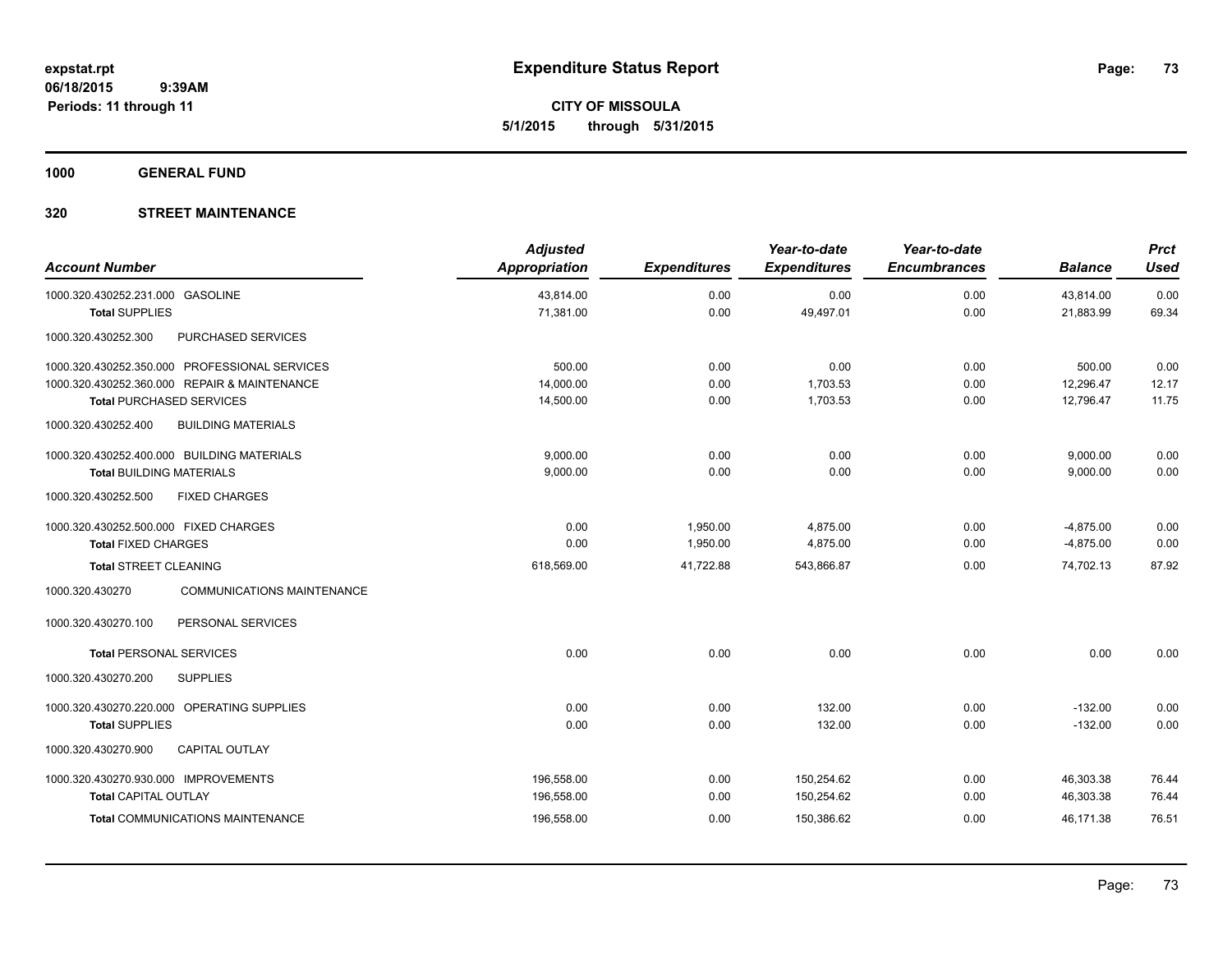**CITY OF MISSOULA 5/1/2015 through 5/31/2015**

**1000 GENERAL FUND**

# **320 STREET MAINTENANCE**

| <b>Account Number</b>     |                                 | <b>Adjusted</b><br>Appropriation | <b>Expenditures</b> | Year-to-date<br><b>Expenditures</b> | Year-to-date<br><b>Encumbrances</b> | <b>Balance</b> | <b>Prct</b><br>Used |
|---------------------------|---------------------------------|----------------------------------|---------------------|-------------------------------------|-------------------------------------|----------------|---------------------|
| 1000.320.490504           | <b>DEBT SERVICE</b>             |                                  |                     |                                     |                                     |                |                     |
| 1000.320.490504.600       | <b>DEBT SERVICE</b>             |                                  |                     |                                     |                                     |                |                     |
| <b>Total DEBT SERVICE</b> |                                 | 0.00                             | 0.00                | 0.00                                | 0.00                                | 0.00           | 0.00                |
|                           | <b>Total STREET MAINTENANCE</b> | 2,839,728.00                     | 152.291.21          | 2,537,468.58                        | 0.00                                | 302.259.42     | 89.36               |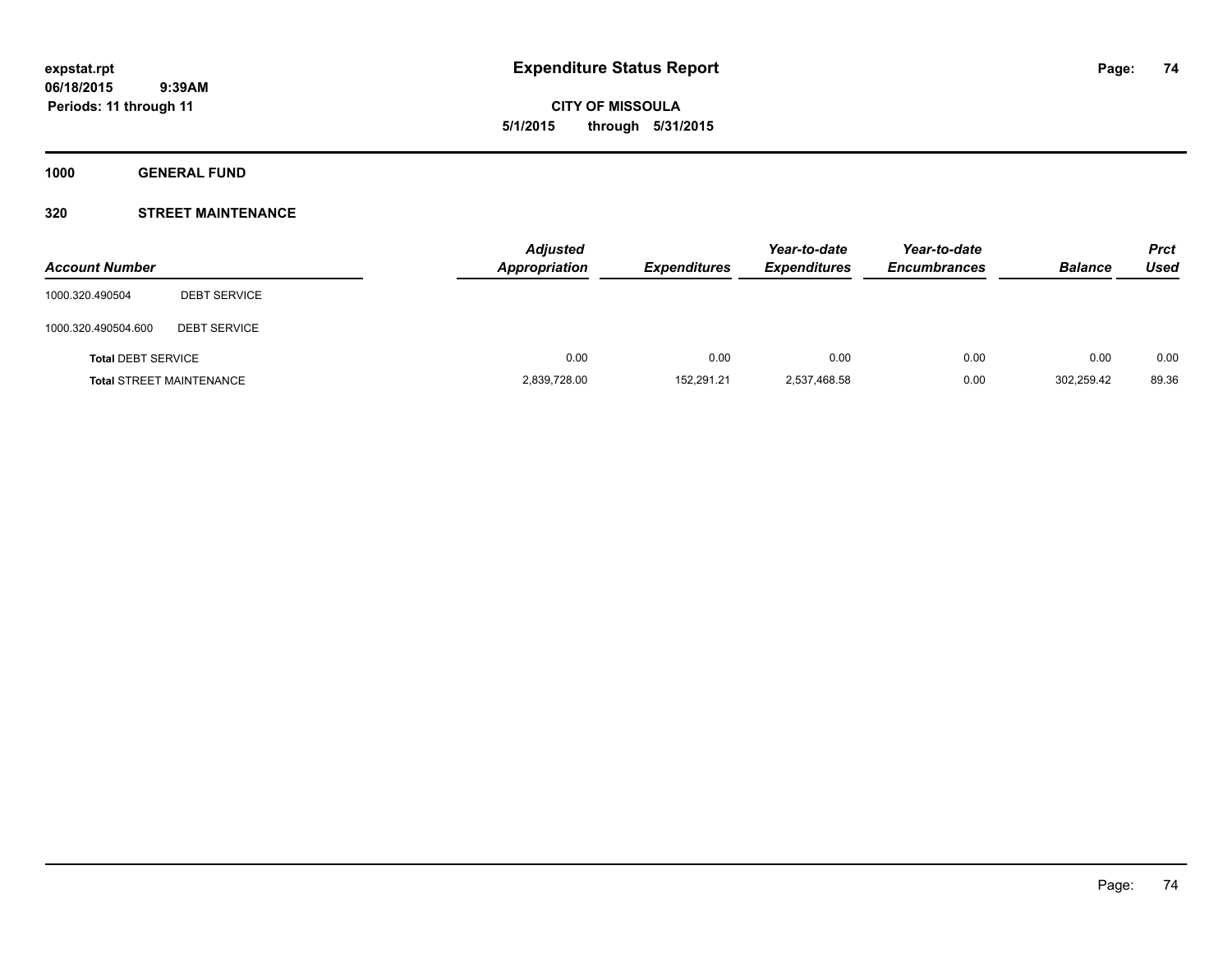**CITY OF MISSOULA 5/1/2015 through 5/31/2015**

**1000 GENERAL FUND**

|                                        |                                                   | <b>Adjusted</b>      |                     | Year-to-date        | Year-to-date        |                | <b>Prct</b> |
|----------------------------------------|---------------------------------------------------|----------------------|---------------------|---------------------|---------------------|----------------|-------------|
| <b>Account Number</b>                  |                                                   | <b>Appropriation</b> | <b>Expenditures</b> | <b>Expenditures</b> | <b>Encumbrances</b> | <b>Balance</b> | <b>Used</b> |
| 1000.321.411231                        | <b>ENERGY CONSERVATION</b>                        |                      |                     |                     |                     |                |             |
| 1000.321.411231.100                    | PERSONAL SERVICES                                 |                      |                     |                     |                     |                |             |
|                                        | 1000.321.411231.140.000 EMPLOYER CONTRIBUTIONS    | 0.00                 | 0.00                | 1.534.00            | 0.00                | $-1,534.00$    | 0.00        |
| <b>Total PERSONAL SERVICES</b>         |                                                   | 0.00                 | 0.00                | 1,534.00            | 0.00                | $-1,534.00$    | 0.00        |
| 1000.321.411231.200                    | <b>SUPPLIES</b>                                   |                      |                     |                     |                     |                |             |
| <b>Total SUPPLIES</b>                  |                                                   | 0.00                 | 0.00                | 0.00                | 0.00                | 0.00           | 0.00        |
| 1000.321.411231.300                    | <b>PURCHASED SERVICES</b>                         |                      |                     |                     |                     |                |             |
| <b>Total PURCHASED SERVICES</b>        |                                                   | 0.00                 | 0.00                | 0.00                | 0.00                | 0.00           | 0.00        |
|                                        | <b>Total ENERGY CONSERVATION</b>                  | 0.00                 | 0.00                | 1,534.00            | 0.00                | $-1,534.00$    | 0.00        |
| 1000.321.411810                        | <b>FACILITY MAINTENANCE</b>                       |                      |                     |                     |                     |                |             |
| 1000.321.411810.100                    | PERSONAL SERVICES                                 |                      |                     |                     |                     |                |             |
|                                        | 1000.321.411810.110.000 SALARIES AND WAGES        | 40,266.00            | 3,136.64            | 35,265.34           | 0.00                | 5,000.66       | 87.58       |
|                                        | 1000.321.411810.120.000 OVERTIME/TERMINATION      | 0.00                 | 0.00                | 13.39               | 0.00                | $-13.39$       | 0.00        |
|                                        | 1000.321.411810.140.000 EMPLOYER CONTRIBUTIONS    | 18,339.00            | 1,383.50            | 15,476.31           | 0.00                | 2,862.69       | 84.39       |
| <b>Total PERSONAL SERVICES</b>         |                                                   | 58,605.00            | 4,520.14            | 50,755.04           | 0.00                | 7,849.96       | 86.61       |
| 1000.321.411810.200                    | <b>SUPPLIES</b>                                   |                      |                     |                     |                     |                |             |
|                                        | 1000.321.411810.220.000 OPERATING SUPPLIES        | 450.00               | 0.00                | 0.00                | 0.00                | 450.00         | 0.00        |
| 1000.321.411810.231.000 GASOLINE       |                                                   | 198.00               | 0.00                | 0.00                | 0.00                | 198.00         | 0.00        |
| 1000.321.411810.240.000 OTHER SUPPLIES |                                                   | 6,070.00             | 0.00                | 0.00                | 0.00                | 6,070.00       | 0.00        |
| <b>Total SUPPLIES</b>                  |                                                   | 6,718.00             | 0.00                | 0.00                | 0.00                | 6,718.00       | 0.00        |
| 1000.321.411810.300                    | <b>PURCHASED SERVICES</b>                         |                      |                     |                     |                     |                |             |
| 1000.321.411810.340.000 SEWER          |                                                   | 679.00               | 0.00                | 70.25               | 0.00                | 608.75         | 10.35       |
|                                        | 1000.321.411810.341.000 ELECTRICITY & NATURAL GAS | 3,680.00             | 0.00                | 11,438.12           | 0.00                | $-7,758.12$    | 310.82      |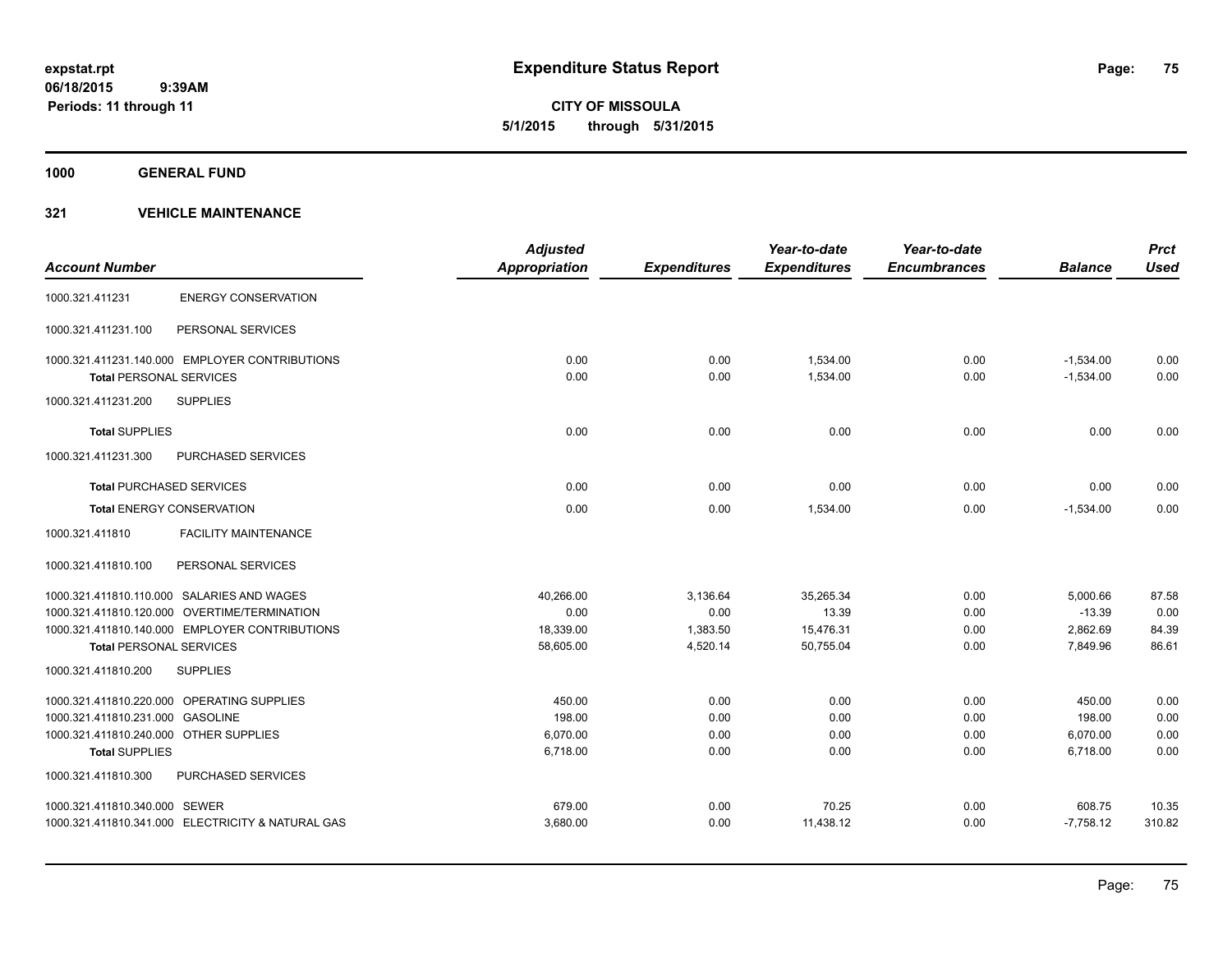**CITY OF MISSOULA 5/1/2015 through 5/31/2015**

**1000 GENERAL FUND**

| <b>Account Number</b>                                      | <b>Adjusted</b><br>Appropriation | <b>Expenditures</b> | Year-to-date<br><b>Expenditures</b> | Year-to-date<br><b>Encumbrances</b> | <b>Balance</b> | <b>Prct</b><br><b>Used</b> |
|------------------------------------------------------------|----------------------------------|---------------------|-------------------------------------|-------------------------------------|----------------|----------------------------|
| 1000.321.411810.343.000 WATER CHARGES                      | 957.00                           | 0.00                | 0.00                                | 0.00                                | 957.00         | 0.00                       |
| 1000.321.411810.360.000 REPAIR & MAINTENANCE               | 9,982.00                         | 0.00                | 1,306.00                            | 0.00                                | 8,676.00       | 13.08                      |
| 1000.321.411810.370.000 TRAVEL                             | 150.00                           | 0.00                | 0.00                                | 0.00                                | 150.00         | 0.00                       |
| <b>Total PURCHASED SERVICES</b>                            | 15,448.00                        | 0.00                | 12,814.37                           | 0.00                                | 2,633.63       | 82.95                      |
| <b>CAPITAL OUTLAY</b><br>1000.321.411810.900               |                                  |                     |                                     |                                     |                |                            |
| <b>Total CAPITAL OUTLAY</b>                                | 0.00                             | 0.00                | 0.00                                | 0.00                                | 0.00           | 0.00                       |
| <b>Total FACILITY MAINTENANCE</b>                          | 80,771.00                        | 4,520.14            | 63,569.41                           | 0.00                                | 17,201.59      | 78.70                      |
| <b>CITY HALL UTILITIES</b><br>1000.321.430220              |                                  |                     |                                     |                                     |                |                            |
| <b>SUPPLIES</b><br>1000.321.430220.200                     |                                  |                     |                                     |                                     |                |                            |
| 1000.321.430220.240.000 CITY HALL UTILITIES/OTHER SUPPLIES | 2,340.00                         | 341.15              | 2,326.81                            | 0.00                                | 13.19          | 99.44                      |
| <b>Total SUPPLIES</b>                                      | 2,340.00                         | 341.15              | 2,326.81                            | 0.00                                | 13.19          | 99.44                      |
| 1000.321.430220.300<br><b>PURCHASED SERVICES</b>           |                                  |                     |                                     |                                     |                |                            |
| 1000.321.430220.340.000 CITY HALL/SEWER                    | 1,222.00                         | 0.00                | 1,084.61                            | 0.00                                | 137.39         | 88.76                      |
| 1000.321.430220.341.000 CITYHALL/ELECTRICITY & NATURAL GAS | 72,651.00                        | 0.00                | 109,443.33                          | 0.00                                | $-36,792.33$   | 150.64                     |
| 1000.321.430220.343.000 CITYHALL/WATER CHARGES             | 7,677.00                         | 353.22              | 3,690.83                            | 0.00                                | 3,986.17       | 48.08                      |
| 1000.321.430220.344.000 CITYHALL/TELEPHONE SERVICE         | 637.00                           | 0.00                | 0.00                                | 0.00                                | 637.00         | 0.00                       |
| 1000.321.430220.345.000 CITY HALL/GARBAGE                  | 5,747.00                         | 43.04               | 4,336.83                            | 0.00                                | 1,410.17       | 75.46                      |
| 1000.321.430220.350.000 PROFESSIONAL SERVICES              | 1,720.00                         | 0.00                | 1,486.00                            | 0.00                                | 234.00         | 86.40                      |
| 1000.321.430220.360.000 CITY HALL/REPAIR & MAINTENANCE     | 150,939.00                       | 19,114.24           | 141,731.09                          | 0.00                                | 9,207.91       | 93.90                      |
| <b>Total PURCHASED SERVICES</b>                            | 240,593.00                       | 19,510.50           | 261,772.69                          | 0.00                                | $-21,179.69$   | 108.80                     |
| <b>CAPITAL OUTLAY</b><br>1000.321.430220.900               |                                  |                     |                                     |                                     |                |                            |
| 1000.321.430220.940.000 MACHINERY & EQUIPMENT              | 0.00                             | 0.00                | 21,560.00                           | 0.00                                | $-21,560.00$   | 0.00                       |
| <b>Total CAPITAL OUTLAY</b>                                | 0.00                             | 0.00                | 21,560.00                           | 0.00                                | $-21,560.00$   | 0.00                       |
| <b>Total CITY HALL UTILITIES</b>                           | 242,933.00                       | 19,851.65           | 285,659.50                          | 0.00                                | $-42,726.50$   | 117.59                     |
| 1000.321.431310<br><b>ADMINISTRATION</b>                   |                                  |                     |                                     |                                     |                |                            |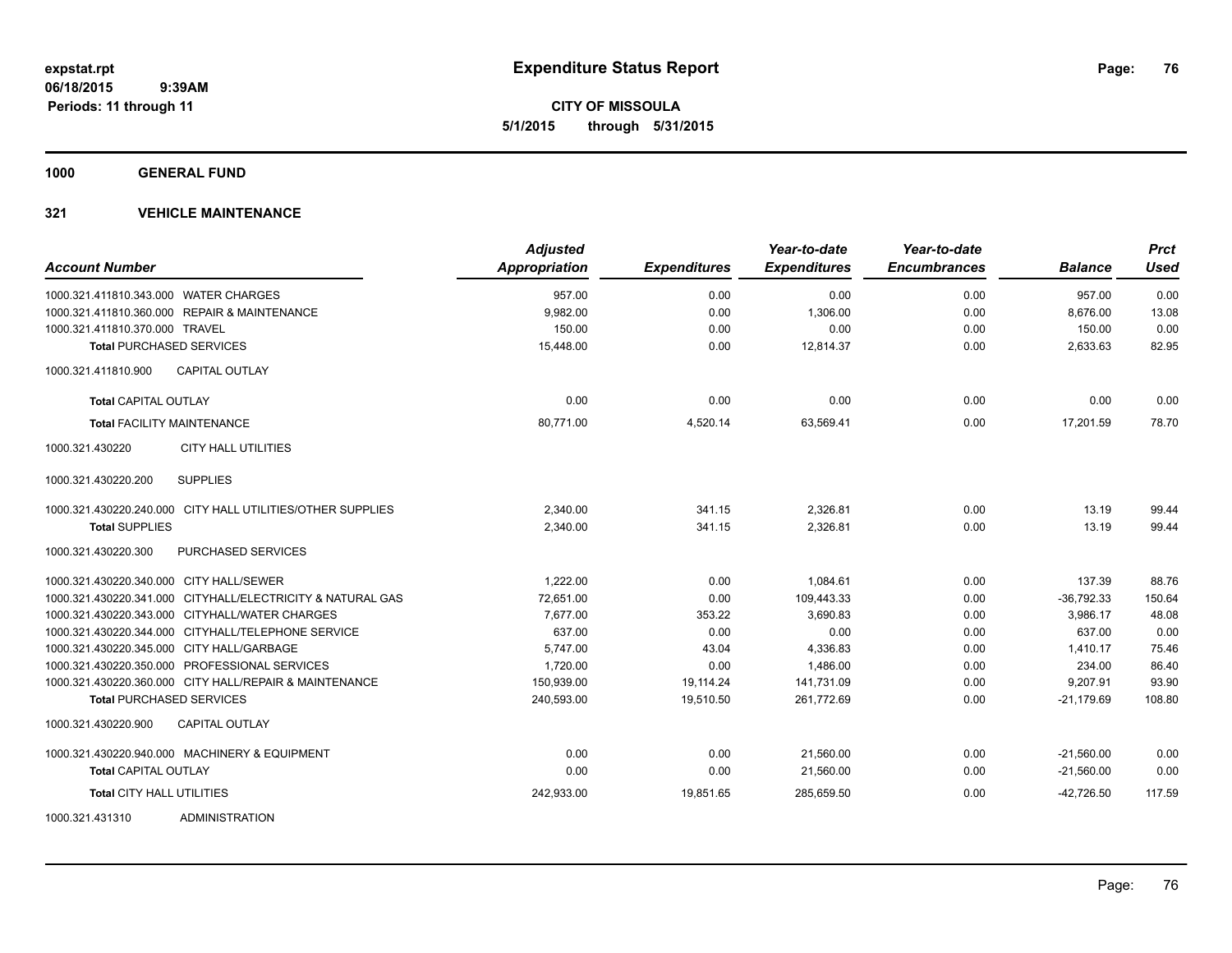**CITY OF MISSOULA 5/1/2015 through 5/31/2015**

**1000 GENERAL FUND**

|                                                         | <b>Adjusted</b> |                     | Year-to-date        | Year-to-date        |                | <b>Prct</b> |
|---------------------------------------------------------|-----------------|---------------------|---------------------|---------------------|----------------|-------------|
| <b>Account Number</b>                                   | Appropriation   | <b>Expenditures</b> | <b>Expenditures</b> | <b>Encumbrances</b> | <b>Balance</b> | <b>Used</b> |
| PERSONAL SERVICES<br>1000.321.431310.100                |                 |                     |                     |                     |                |             |
| 1000.321.431310.110.000 SALARIES AND WAGES              | 85.202.00       | 7,169.54            | 80,607.09           | 0.00                | 4,594.91       | 94.61       |
| 1000.321.431310.120.000 OVERTIME/TERMINATION            | 0.00            | 0.00                | 30.58               | 0.00                | $-30.58$       | 0.00        |
| 1000.321.431310.140.000 EMPLOYER CONTRIBUTIONS          | 34,864.00       | 3,162.99            | 35,381.58           | 0.00                | $-517.58$      | 101.48      |
| <b>Total PERSONAL SERVICES</b>                          | 120,066.00      | 10,332.53           | 116,019.25          | 0.00                | 4,046.75       | 96.63       |
| <b>SUPPLIES</b><br>1000.321.431310.200                  |                 |                     |                     |                     |                |             |
| 1000.321.431310.210.000 OFFICE SUPPLIES                 | 1,000.00        | 0.00                | 510.14              | 0.00                | 489.86         | 51.01       |
| 1000.321.431310.220.000 OPERATING SUPPLIES              | 150.00          | 0.00                | 0.00                | 0.00                | 150.00         | 0.00        |
| <b>Total SUPPLIES</b>                                   | 1,150.00        | 0.00                | 510.14              | 0.00                | 639.86         | 44.36       |
| 1000.321.431310.300<br><b>PURCHASED SERVICES</b>        |                 |                     |                     |                     |                |             |
| 1000.321.431310.310.000 COMMUNICATIONS                  | 150.00          | 0.00                | 0.00                | 0.00                | 150.00         | 0.00        |
| 1000.321.431310.320.000 PRINTING & DUPLICATING          | 100.00          | 0.00                | 0.00                | 0.00                | 100.00         | 0.00        |
| 1000.321.431310.330.000 PUBLICITY, SUBSCRIPTIONS & DUES | 230.00          | 0.00                | 240.00              | 0.00                | $-10.00$       | 104.35      |
| <b>Total PURCHASED SERVICES</b>                         | 480.00          | 0.00                | 240.00              | 0.00                | 240.00         | 50.00       |
| 1000.321.431310.800<br>OTHER OBJECTS                    |                 |                     |                     |                     |                |             |
| <b>Total OTHER OBJECTS</b>                              | 0.00            | 0.00                | 0.00                | 0.00                | 0.00           | 0.00        |
| <b>Total ADMINISTRATION</b>                             | 121,696.00      | 10,332.53           | 116.769.39          | 0.00                | 4,926.61       | 95.95       |
| <b>EQUIPMENT MAINTENANCE</b><br>1000.321.431330         |                 |                     |                     |                     |                |             |
| 1000.321.431330.100<br>PERSONAL SERVICES                |                 |                     |                     |                     |                |             |
| 1000.321.431330.110.000 SALARIES AND WAGES              | 392,694.00      | 34,503.35           | 387,919.70          | 0.00                | 4,774.30       | 98.78       |
| 1000.321.431330.120.000 OVERTIME/TERMINATION            | 2,000.00        | 0.00                | 147.20              | 0.00                | 1.852.80       | 7.36        |
| 1000.321.431330.130.000 OTHER                           | 75,168.00       | 0.00                | 0.00                | 0.00                | 75,168.00      | 0.00        |
| 1000.321.431330.140.000 EMPLOYER CONTRIBUTIONS          | 190,116.00      | 15,221.28           | 170,739.20          | 0.00                | 19,376.80      | 89.81       |
| 1000.321.431330.141.000 STATE RETIREMENT CONTRIBUTIONS  | 0.00            | 0.00                | 520.45              | 0.00                | $-520.45$      | 0.00        |
| <b>Total PERSONAL SERVICES</b>                          | 659,978.00      | 49,724.63           | 559,326.55          | 0.00                | 100,651.45     | 84.75       |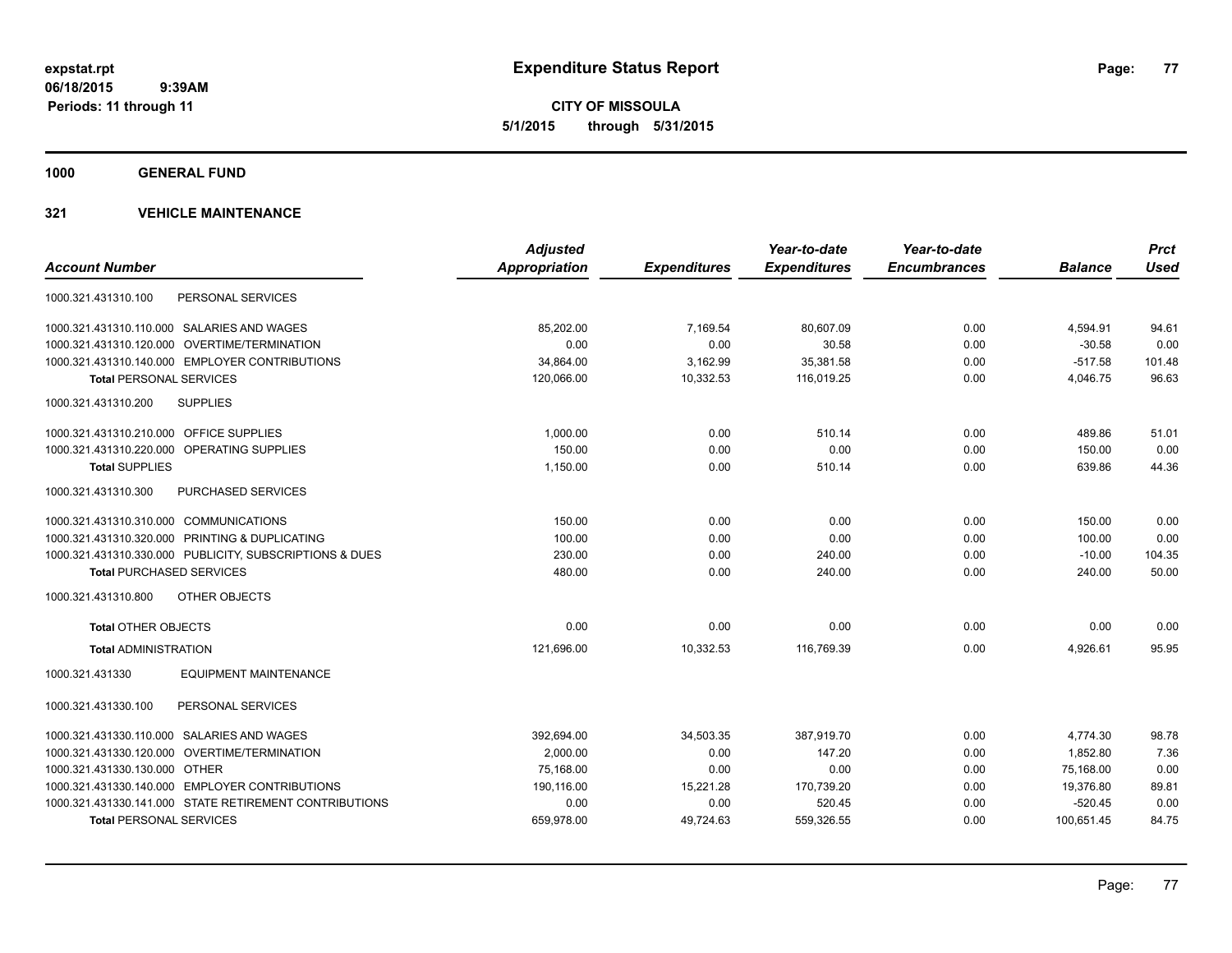**CITY OF MISSOULA 5/1/2015 through 5/31/2015**

**1000 GENERAL FUND**

|                                                   | <b>Adjusted</b>      |                     | Year-to-date        | Year-to-date        |                | <b>Prct</b> |
|---------------------------------------------------|----------------------|---------------------|---------------------|---------------------|----------------|-------------|
| <b>Account Number</b>                             | <b>Appropriation</b> | <b>Expenditures</b> | <b>Expenditures</b> | <b>Encumbrances</b> | <b>Balance</b> | <b>Used</b> |
| <b>SUPPLIES</b><br>1000.321.431330.200            |                      |                     |                     |                     |                |             |
| 1000.321.431330.220.000 OPERATING SUPPLIES        | 17,600.00            | 1,106.03            | 16,286.54           | 0.00                | 1,313.46       | 92.54       |
| REPAIR/MAINTENANCE<br>1000.321.431330.230.000     | 34,631.00            | 430.26              | 36,482.09           | 0.00                | $-1,851.09$    | 105.35      |
| 1000.321.431330.231.000 GASOLINE                  | 4,615.00             | 190.58              | 3,135.61            | 0.00                | 1,479.39       | 67.94       |
| 1000.321.431330.240.000 OTHER SUPPLIES            | 2,600.00             | 0.00                | 3,802.47            | 0.00                | $-1,202.47$    | 146.25      |
| <b>Total SUPPLIES</b>                             | 59,446.00            | 1,726.87            | 59,706.71           | 0.00                | $-260.71$      | 100.44      |
| PURCHASED SERVICES<br>1000.321.431330.300         |                      |                     |                     |                     |                |             |
| 1000.321.431330.320.000 PRINTING & DUPLICATING    | 250.00               | 0.00                | 0.00                | 0.00                | 250.00         | 0.00        |
| 1000.321.431330.350.000 PROFESSIONAL SERVICES     | 5,980.00             | 199.88              | 2,862.38            | 0.00                | 3,117.62       | 47.87       |
| 1000.321.431330.360.000 REPAIR & MAINTENANCE      | 15,735.00            | 347.95              | 5,409.69            | 0.00                | 10,325.31      | 34.38       |
| 1000.321.431330.370.000 TRAVEL                    | 900.00               | 0.00                | 0.00                | 0.00                | 900.00         | 0.00        |
| 1000.321.431330.380.000 TRAINING                  | 850.00               | 0.00                | 1,008.60            | 0.00                | $-158.60$      | 118.66      |
| <b>Total PURCHASED SERVICES</b>                   | 23,715.00            | 547.83              | 9,280.67            | 0.00                | 14,434.33      | 39.13       |
| <b>CAPITAL OUTLAY</b><br>1000.321.431330.900      |                      |                     |                     |                     |                |             |
| Total CAPITAL OUTLAY                              | 0.00                 | 0.00                | 0.00                | 0.00                | 0.00           | 0.00        |
| <b>Total EQUIPMENT MAINTENANCE</b>                | 743,139.00           | 51,999.33           | 628,313.93          | 0.00                | 114,825.07     | 84.55       |
| <b>VEHICLE FACILITY</b><br>1000.321.431350        |                      |                     |                     |                     |                |             |
| 1000.321.431350.200<br><b>SUPPLIES</b>            |                      |                     |                     |                     |                |             |
| 1000.321.431350.210.000 OFFICE SUPPLIES           | 0.00                 | 0.00                | 493.37              | 0.00                | $-493.37$      | 0.00        |
| OPERATING SUPPLIES<br>1000.321.431350.220.000     | 10.106.00            | 0.00                | 451.76              | 0.00                | 9,654.24       | 4.47        |
| 1000.321.431350.230.000 REPAIR/MAINTENANCE        | 0.00                 | 21.48               | 21.48               | 0.00                | $-21.48$       | 0.00        |
| <b>Total SUPPLIES</b>                             | 10,106.00            | 21.48               | 966.61              | 0.00                | 9,139.39       | 9.56        |
| 1000.321.431350.300<br><b>PURCHASED SERVICES</b>  |                      |                     |                     |                     |                |             |
| 1000.321.431350.340.000 SEWER                     | 679.00               | 0.00                | 358.92              | 0.00                | 320.08         | 52.86       |
| 1000.321.431350.341.000 ELECTRICITY & NATURAL GAS | 85,671.00            | 0.00                | 40,044.09           | 0.00                | 45,626.91      | 46.74       |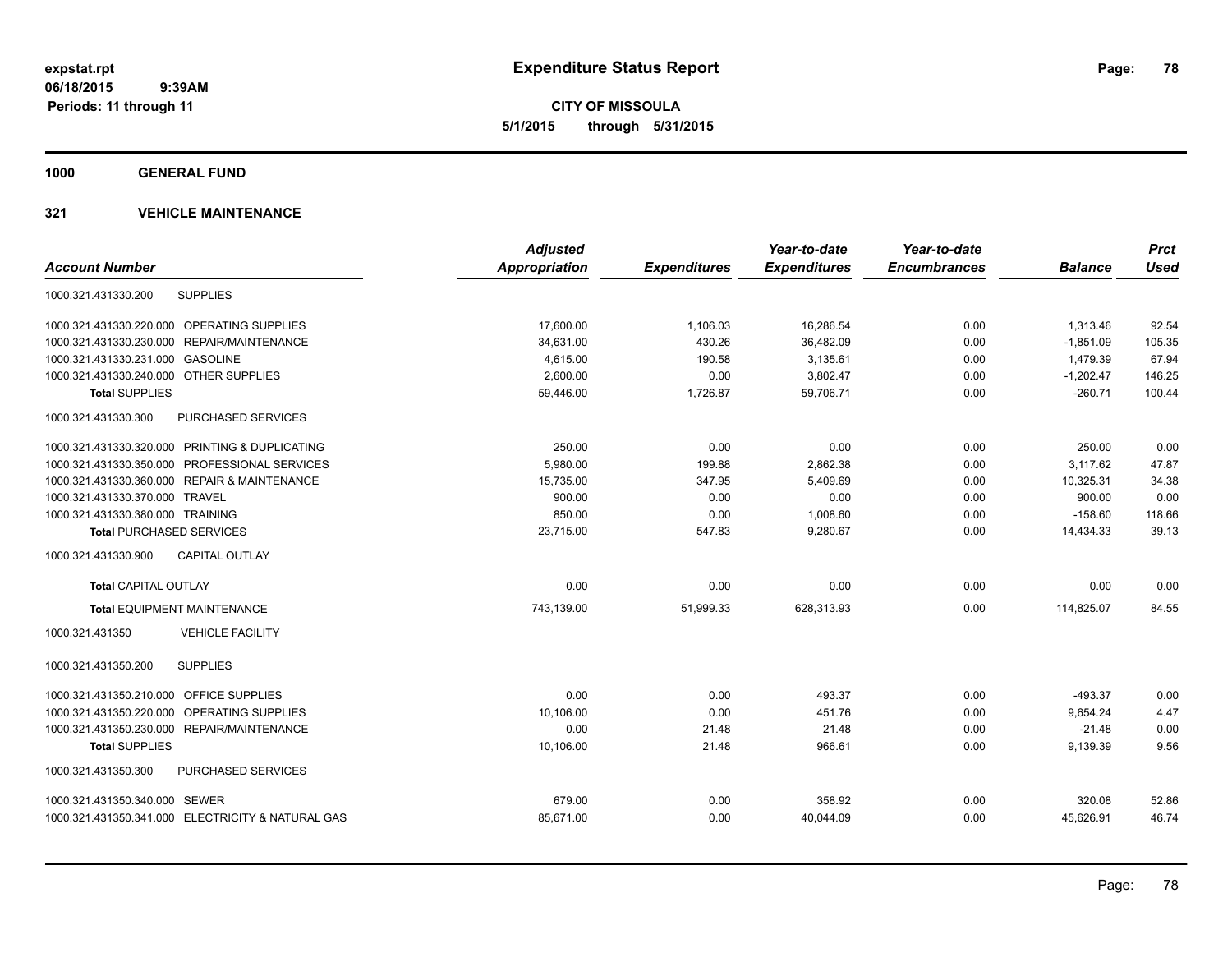**CITY OF MISSOULA 5/1/2015 through 5/31/2015**

**1000 GENERAL FUND**

|                                               | <b>Adjusted</b>      |                     | Year-to-date        | Year-to-date        |                | <b>Prct</b> |
|-----------------------------------------------|----------------------|---------------------|---------------------|---------------------|----------------|-------------|
| <b>Account Number</b>                         | <b>Appropriation</b> | <b>Expenditures</b> | <b>Expenditures</b> | <b>Encumbrances</b> | <b>Balance</b> | <b>Used</b> |
| 1000.321.431350.343.000 WATER CHARGES         | 3.722.00             | 120.72              | 1.370.49            | 0.00                | 2.351.51       | 36.82       |
| 1000.321.431350.344.000 TELEPHONE SERVICE     | 1,953.00             | 148.40              | 1,523.51            | 0.00                | 429.49         | 78.01       |
| 1000.321.431350.345.000 GARBAGE               | 4,068.00             | 192.10              | 2,359.22            | 0.00                | 1.708.78       | 57.99       |
| 1000.321.431350.350.000 PROFESSIONAL SERVICES | 5,195.00             | 100.00              | 3,209.06            | 0.00                | 1,985.94       | 61.77       |
| 1000.321.431350.360.000 REPAIR & MAINTENANCE  | 35.670.00            | 4.249.00            | 29.644.46           | 0.00                | 6.025.54       | 83.11       |
| <b>Total PURCHASED SERVICES</b>               | 136,958.00           | 4,810.22            | 78,509.75           | 0.00                | 58,448.25      | 57.32       |
| <b>CAPITAL OUTLAY</b><br>1000.321.431350.900  |                      |                     |                     |                     |                |             |
| <b>Total CAPITAL OUTLAY</b>                   | 0.00                 | 0.00                | 0.00                | 0.00                | 0.00           | 0.00        |
| <b>Total VEHICLE FACILITY</b>                 | 147.064.00           | 4,831.70            | 79.476.36           | 0.00                | 67.587.64      | 54.04       |
| <b>Total VEHICLE MAINTENANCE</b>              | 1.335.603.00         | 91.535.35           | 1.175.322.59        | 0.00                | 160.280.41     | 88.00       |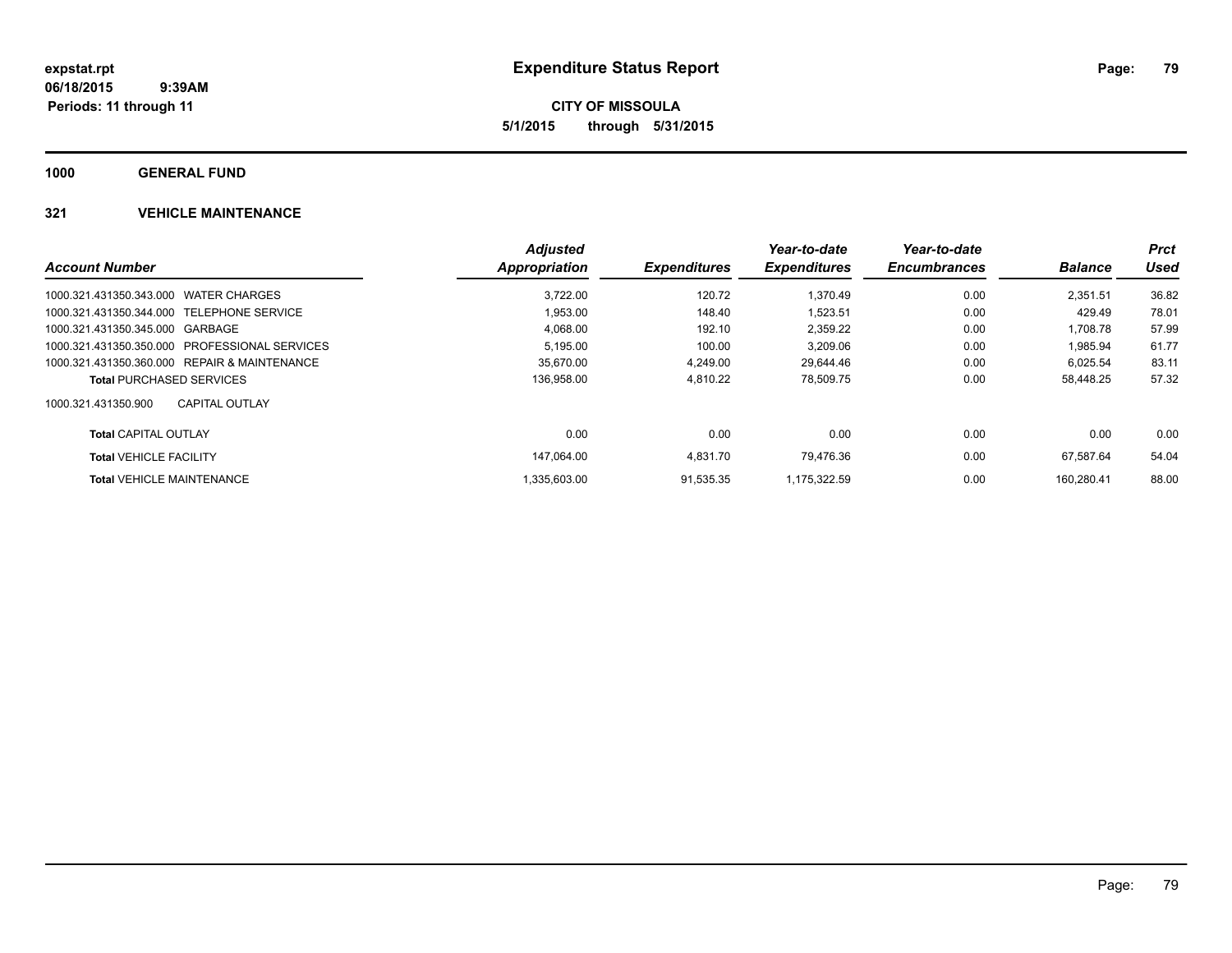**CITY OF MISSOULA 5/1/2015 through 5/31/2015**

**1000 GENERAL FUND**

**340 CEMETERY**

| <b>Account Number</b>                   |                                                         | <b>Adjusted</b><br><b>Appropriation</b> | <b>Expenditures</b> | Year-to-date<br><b>Expenditures</b> | Year-to-date<br><b>Encumbrances</b> | <b>Balance</b> | <b>Prct</b><br><b>Used</b> |
|-----------------------------------------|---------------------------------------------------------|-----------------------------------------|---------------------|-------------------------------------|-------------------------------------|----------------|----------------------------|
| 1000.340.430910                         | <b>ADMINISTRATION</b>                                   |                                         |                     |                                     |                                     |                |                            |
| 1000.340.430910.100                     | PERSONAL SERVICES                                       |                                         |                     |                                     |                                     |                |                            |
|                                         | 1000.340.430910.110.000 SALARIES AND WAGES              | 98,754.00                               | 5,825.55            | 92,241.83                           | 0.00                                | 6,512.17       | 93.41                      |
|                                         | 1000.340.430910.120.000 OVERTIME/TERMINATION            | 5,000.00                                | 27.54               | 1.077.24                            | 0.00                                | 3,922.76       | 21.54                      |
|                                         | 1000.340.430910.140.000 EMPLOYER CONTRIBUTIONS          | 36,292.00                               | 2,319.69            | 34,367.95                           | 0.00                                | 1,924.05       | 94.70                      |
|                                         | 1000.340.430910.141.000 STATE RETIREMENT CONTRIBUTIONS  | 0.00                                    | 0.00                | 333.27                              | 0.00                                | $-333.27$      | 0.00                       |
| <b>Total PERSONAL SERVICES</b>          |                                                         | 140,046.00                              | 8,172.78            | 128,020.29                          | 0.00                                | 12,025.71      | 91.41                      |
| 1000.340.430910.200                     | <b>SUPPLIES</b>                                         |                                         |                     |                                     |                                     |                |                            |
| 1000.340.430910.210.000 OFFICE SUPPLIES |                                                         | 2.770.00                                | 0.00                | 688.71                              | 0.00                                | 2,081.29       | 24.86                      |
| <b>Total SUPPLIES</b>                   |                                                         | 2.770.00                                | 0.00                | 688.71                              | 0.00                                | 2.081.29       | 24.86                      |
| 1000.340.430910.300                     | PURCHASED SERVICES                                      |                                         |                     |                                     |                                     |                |                            |
| 1000.340.430910.310.000 COMMUNICATIONS  |                                                         | 1,933.00                                | 150.69              | 1,428.44                            | 0.00                                | 504.56         | 73.90                      |
|                                         | 1000.340.430910.320.000 PRINTING & DUPLICATING          | 775.00                                  | 0.00                | 129.95                              | 0.00                                | 645.05         | 16.77                      |
|                                         | 1000.340.430910.330.000 PUBLICITY, SUBSCRIPTIONS & DUES | 814.00                                  | 0.00                | 0.00                                | 0.00                                | 814.00         | 0.00                       |
|                                         | 1000.340.430910.344.000 TELEPHONE SERVICE               | 2,100.00                                | 99.11               | 814.80                              | 0.00                                | 1,285.20       | 38.80                      |
|                                         | 1000.340.430910.350.000 PROFESSIONAL SERVICES           | 600.00                                  | 0.00                | 300.00                              | 0.00                                | 300.00         | 50.00                      |
|                                         | 1000.340.430910.360.000 REPAIR & MAINTENANCE            | 600.00                                  | 44.81               | 464.97                              | 0.00                                | 135.03         | 77.50                      |
| 1000.340.430910.370.000 TRAVEL          |                                                         | 500.00                                  | 0.00                | 0.00                                | 0.00                                | 500.00         | 0.00                       |
| 1000.340.430910.380.000 TRAINING        |                                                         | 1.006.00                                | 0.00                | 755.44                              | 0.00                                | 250.56         | 75.09                      |
| <b>Total PURCHASED SERVICES</b>         |                                                         | 8,328.00                                | 294.61              | 3,893.60                            | 0.00                                | 4,434.40       | 46.75                      |
| 1000.340.430910.900                     | <b>CAPITAL OUTLAY</b>                                   |                                         |                     |                                     |                                     |                |                            |
| <b>Total CAPITAL OUTLAY</b>             |                                                         | 0.00                                    | 0.00                | 0.00                                | 0.00                                | 0.00           | 0.00                       |
| <b>Total ADMINISTRATION</b>             |                                                         | 151,144.00                              | 8,467.39            | 132,602.60                          | 0.00                                | 18,541.40      | 87.73                      |
| 1000.340.430920                         | <b>FACILITIES</b>                                       |                                         |                     |                                     |                                     |                |                            |

1000.340.430920.100 PERSONAL SERVICES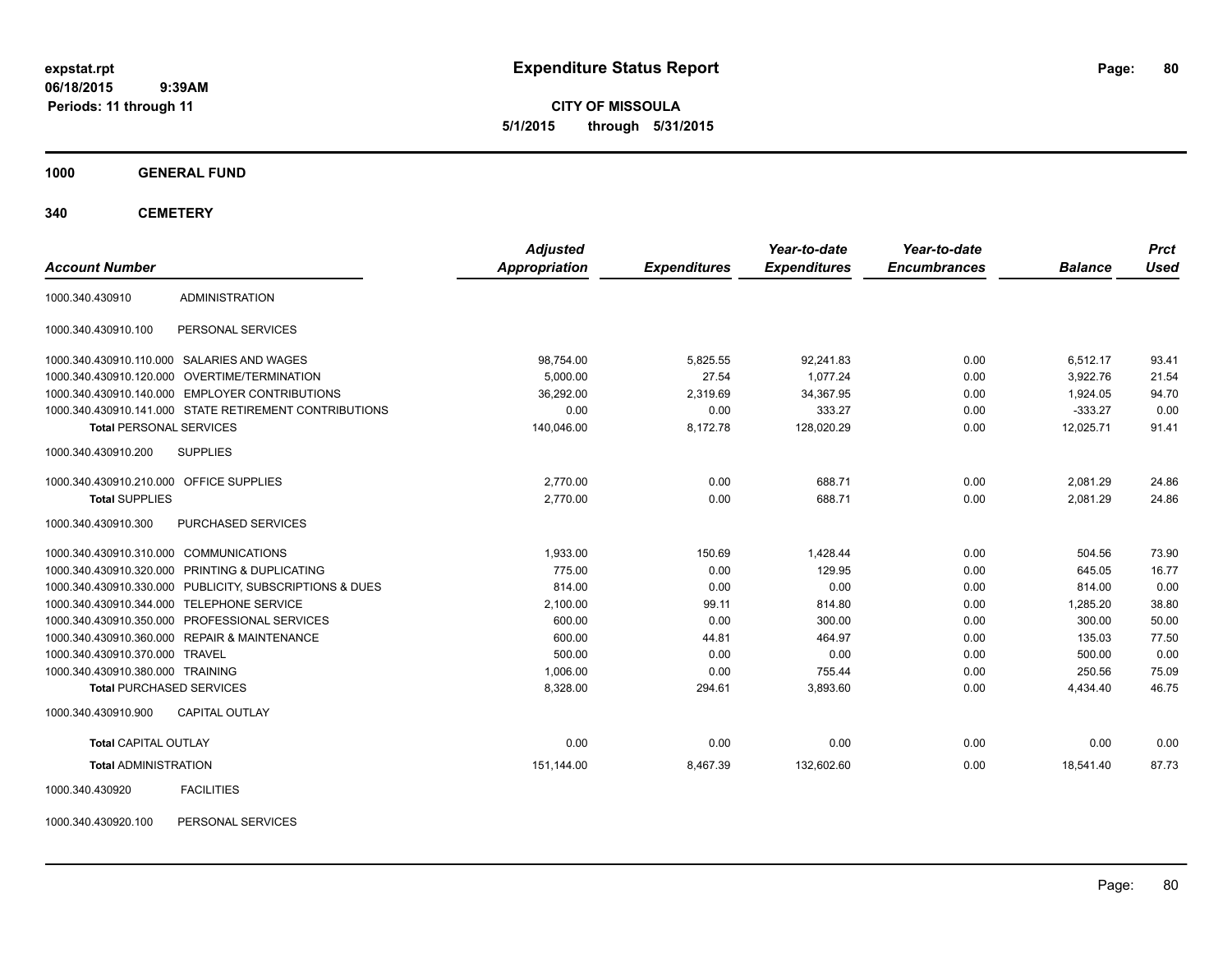**CITY OF MISSOULA 5/1/2015 through 5/31/2015**

**1000 GENERAL FUND**

**340 CEMETERY**

| <b>Account Number</b>                             | <b>Adjusted</b><br>Appropriation | <b>Expenditures</b> | Year-to-date<br><b>Expenditures</b> | Year-to-date<br><b>Encumbrances</b> | <b>Balance</b> | <b>Prct</b><br><b>Used</b> |
|---------------------------------------------------|----------------------------------|---------------------|-------------------------------------|-------------------------------------|----------------|----------------------------|
| 1000.340.430920.110.000 SALARIES AND WAGES        | 11,890.00                        | 796.23              | 5,288.52                            | 0.00                                | 6,601.48       | 44.48                      |
| 1000.340.430920.120.000 OVERTIME/TERMINATION      | 0.00                             | 27.54               | 83.08                               | 0.00                                | $-83.08$       | 0.00                       |
| 1000.340.430920.140.000 EMPLOYER CONTRIBUTIONS    | 4.867.00                         | 351.18              | 2,544.87                            | 0.00                                | 2,322.13       | 52.29                      |
| <b>Total PERSONAL SERVICES</b>                    | 16,757.00                        | 1,174.95            | 7,916.47                            | 0.00                                | 8,840.53       | 47.24                      |
| <b>SUPPLIES</b><br>1000.340.430920.200            |                                  |                     |                                     |                                     |                |                            |
| 1000.340.430920.220.000 OPERATING SUPPLIES        | 2,050.00                         | 0.00                | 696.23                              | 0.00                                | 1,353.77       | 33.96                      |
| 1000.340.430920.230.000<br>REPAIR/MAINTENANCE     | 500.00                           | 0.00                | 110.39                              | 0.00                                | 389.61         | 22.08                      |
| <b>Total SUPPLIES</b>                             | 2,550.00                         | 0.00                | 806.62                              | 0.00                                | 1,743.38       | 31.63                      |
| 1000.340.430920.300<br>PURCHASED SERVICES         |                                  |                     |                                     |                                     |                |                            |
| 1000.340.430920.341.000 ELECTRICITY & NATURAL GAS | 10,208.00                        | 628.09              | 6,930.25                            | 0.00                                | 3,277.75       | 67.89                      |
| 1000.340.430920.343.000 WATER CHARGES             | 1,082.00                         | 69.37               | 715.83                              | 0.00                                | 366.17         | 66.16                      |
| 1000.340.430920.345.000 GARBAGE                   | 780.00                           | 0.00                | 765.00                              | 0.00                                | 15.00          | 98.08                      |
| 1000.340.430920.350.000 PROFESSIONAL SERVICES     | 400.00                           | 0.00                | 0.00                                | 0.00                                | 400.00         | 0.00                       |
| 1000.340.430920.360.000 REPAIR & MAINTENANCE      | 2,145.00                         | 0.00                | 1,091.50                            | 0.00                                | 1,053.50       | 50.89                      |
| <b>Total PURCHASED SERVICES</b>                   | 14,615.00                        | 697.46              | 9,502.58                            | 0.00                                | 5,112.42       | 65.02                      |
| 1000.340.430920.400<br><b>BUILDING MATERIALS</b>  |                                  |                     |                                     |                                     |                |                            |
| <b>Total BUILDING MATERIALS</b>                   | 0.00                             | 0.00                | 0.00                                | 0.00                                | 0.00           | 0.00                       |
| 1000.340.430920.900<br><b>CAPITAL OUTLAY</b>      |                                  |                     |                                     |                                     |                |                            |
| <b>Total CAPITAL OUTLAY</b>                       | 0.00                             | 0.00                | 0.00                                | 0.00                                | 0.00           | 0.00                       |
| <b>Total FACILITIES</b>                           | 33,922.00                        | 1,872.41            | 18,225.67                           | 0.00                                | 15,696.33      | 53.73                      |
| 1000.340.430930<br><b>GROUNDS MAINTENANCE</b>     |                                  |                     |                                     |                                     |                |                            |
| 1000.340.430930.100<br>PERSONAL SERVICES          |                                  |                     |                                     |                                     |                |                            |
| 1000.340.430930.110.000 SALARIES AND WAGES        | 189.613.00                       | 16,489.74           | 162,456.99                          | 0.00                                | 27,156.01      | 85.68                      |
| 1000.340.430930.120.000 OVERTIME/TERMINATION      | 0.00                             | 110.16              | 1,270.83                            | 0.00                                | $-1,270.83$    | 0.00                       |
| 1000.340.430930.140.000 EMPLOYER CONTRIBUTIONS    | 85,314.00                        | 7,463.96            | 79,521.78                           | 0.00                                | 5,792.22       | 93.21                      |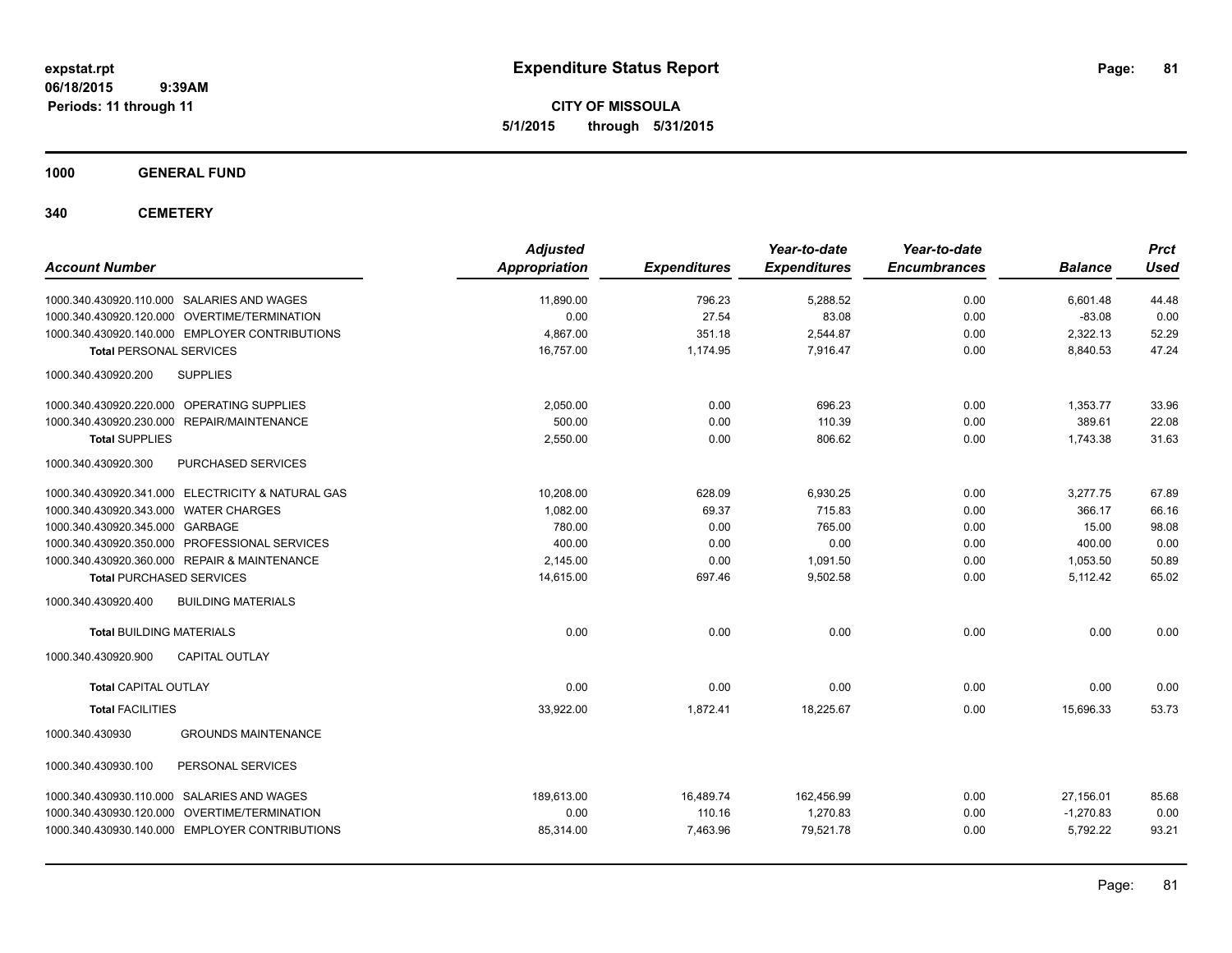**CITY OF MISSOULA 5/1/2015 through 5/31/2015**

**1000 GENERAL FUND**

**340 CEMETERY**

| <b>Account Number</b>                             | <b>Adjusted</b><br>Appropriation | <b>Expenditures</b> | Year-to-date<br><b>Expenditures</b> | Year-to-date<br><b>Encumbrances</b> | <b>Balance</b> | <b>Prct</b><br><b>Used</b> |
|---------------------------------------------------|----------------------------------|---------------------|-------------------------------------|-------------------------------------|----------------|----------------------------|
| <b>Total PERSONAL SERVICES</b>                    | 274,927.00                       | 24,063.86           | 243,249.60                          | 0.00                                | 31,677.40      | 88.48                      |
| <b>SUPPLIES</b><br>1000.340.430930.200            |                                  |                     |                                     |                                     |                |                            |
| 1000.340.430930.220.000 OPERATING SUPPLIES        | 32,252.00                        | 5,725.86            | 22,239.68                           | 0.00                                | 10,012.32      | 68.96                      |
| 1000.340.430930.230.000 REPAIR/MAINTENANCE        | 19,620.00                        | 152.20              | 19,203.59                           | 0.00                                | 416.41         | 97.88                      |
| 1000.340.430930.231.000 GASOLINE                  | 14,398.00                        | 626.44              | 8,884.04                            | 0.00                                | 5,513.96       | 61.70                      |
| <b>Total SUPPLIES</b>                             | 66,270.00                        | 6,504.50            | 50,327.31                           | 0.00                                | 15,942.69      | 75.94                      |
| 1000.340.430930.300<br>PURCHASED SERVICES         |                                  |                     |                                     |                                     |                |                            |
| 1000.340.430930.341.000 ELECTRICITY & NATURAL GAS | 7,657.00                         | -451.78             | 6,147.50                            | 0.00                                | 1,509.50       | 80.29                      |
| 1000.340.430930.344.000 TELEPHONE SERVICE         | 300.00                           | 54.46               | 687.41                              | 0.00                                | $-387.41$      | 229.14                     |
| 1000.340.430930.345.000 GARBAGE                   | 290.00                           | 0.00                | 85.00                               | 0.00                                | 205.00         | 29.31                      |
| 1000.340.430930.360.000 REPAIR & MAINTENANCE      | 955.00                           | 0.00                | 779.61                              | 0.00                                | 175.39         | 81.63                      |
| 1000.340.430930.390.000 OTHER PURCHASED SERVICES  | 3,342.00                         | 176.62              | 2,348.53                            | 0.00                                | 993.47         | 70.27                      |
| <b>Total PURCHASED SERVICES</b>                   | 12,544.00                        | $-220.70$           | 10,048.05                           | 0.00                                | 2,495.95       | 80.10                      |
| <b>BUILDING MATERIALS</b><br>1000.340.430930.400  |                                  |                     |                                     |                                     |                |                            |
| <b>Total BUILDING MATERIALS</b>                   | 0.00                             | 0.00                | 0.00                                | 0.00                                | 0.00           | 0.00                       |
| 1000.340.430930.500<br><b>FIXED CHARGES</b>       |                                  |                     |                                     |                                     |                |                            |
| 1000.340.430930.530.000 EQUIPMENT RENTAL          | 500.00                           | 10.50               | 340.00                              | 0.00                                | 160.00         | 68.00                      |
| <b>Total FIXED CHARGES</b>                        | 500.00                           | 10.50               | 340.00                              | 0.00                                | 160.00         | 68.00                      |
| CAPITAL OUTLAY<br>1000.340.430930.900             |                                  |                     |                                     |                                     |                |                            |
| <b>Total CAPITAL OUTLAY</b>                       | 0.00                             | 0.00                | 0.00                                | 0.00                                | 0.00           | 0.00                       |
| <b>Total GROUNDS MAINTENANCE</b>                  | 354,241.00                       | 30,358.16           | 303,964.96                          | 0.00                                | 50,276.04      | 85.81                      |
| <b>BURIALS</b><br>1000.340.430940                 |                                  |                     |                                     |                                     |                |                            |
| 1000.340.430940.100<br>PERSONAL SERVICES          |                                  |                     |                                     |                                     |                |                            |
| 1000.340.430940.110.000 SALARIES AND WAGES        | 87,654.00                        | 6,518.49            | 57,876.75                           | 0.00                                | 29,777.25      | 66.03                      |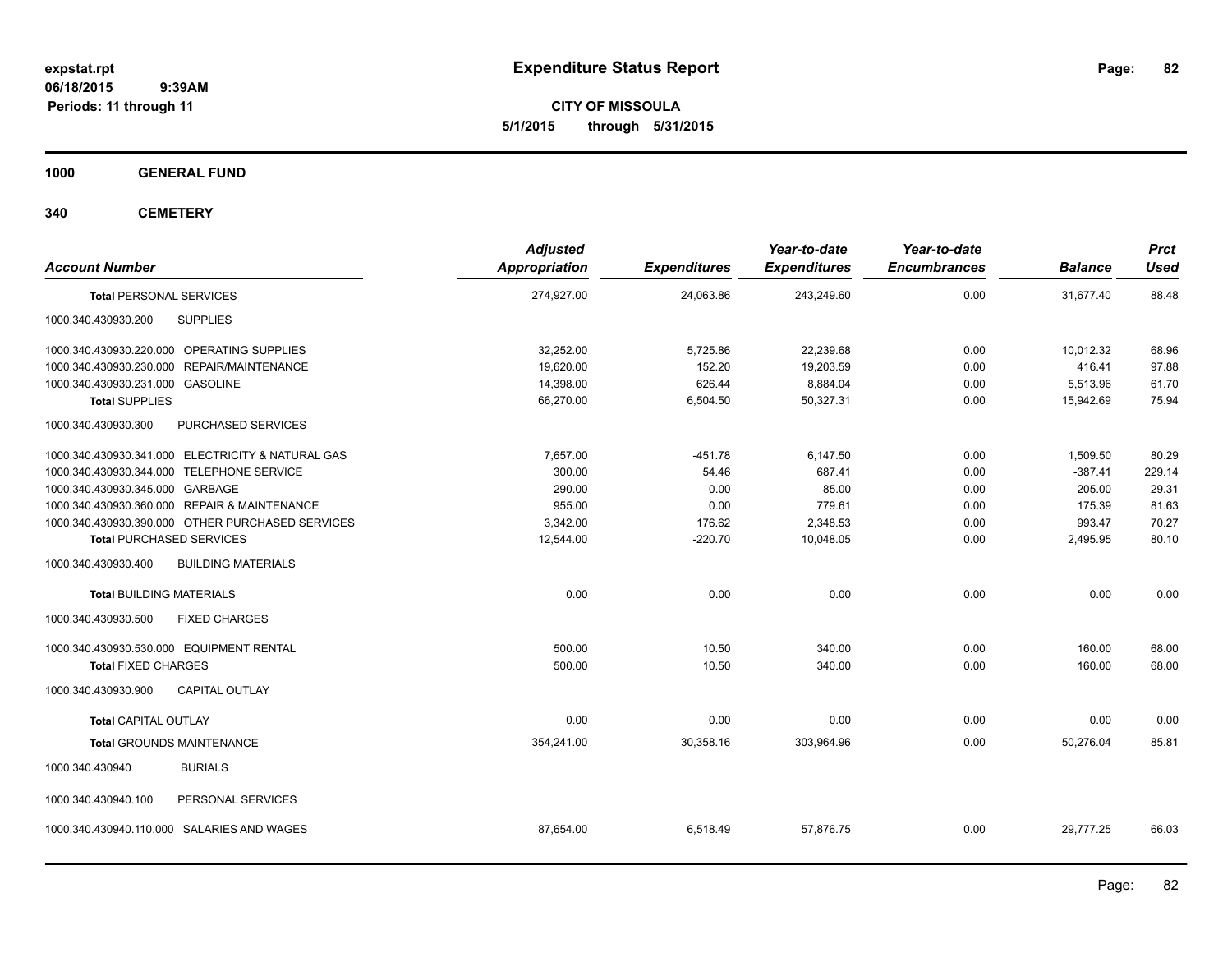**CITY OF MISSOULA 5/1/2015 through 5/31/2015**

**1000 GENERAL FUND**

**340 CEMETERY**

| <b>Account Number</b>                            | <b>Adjusted</b><br><b>Appropriation</b> | <b>Expenditures</b> | Year-to-date<br><b>Expenditures</b> | Year-to-date<br><b>Encumbrances</b> | <b>Balance</b> | <b>Prct</b><br><b>Used</b> |
|--------------------------------------------------|-----------------------------------------|---------------------|-------------------------------------|-------------------------------------|----------------|----------------------------|
| 1000.340.430940.120.000 OVERTIME/TERMINATION     | 0.00                                    | 110.16              | 542.48                              | 0.00                                | $-542.48$      | 0.00                       |
| 1000.340.430940.140.000 EMPLOYER CONTRIBUTIONS   | 36,980.00                               | 2,856.65            | 27,921.38                           | 0.00                                | 9,058.62       | 75.50                      |
| <b>Total PERSONAL SERVICES</b>                   | 124,634.00                              | 9,485.30            | 86,340.61                           | 0.00                                | 38,293.39      | 69.28                      |
| <b>SUPPLIES</b><br>1000.340.430940.200           |                                         |                     |                                     |                                     |                |                            |
| 1000.340.430940.220.000 OPERATING SUPPLIES       | 1,500.00                                | 0.00                | 0.00                                | 0.00                                | 1,500.00       | 0.00                       |
| <b>Total SUPPLIES</b>                            | 1,500.00                                | 0.00                | 0.00                                | 0.00                                | 1.500.00       | 0.00                       |
| PURCHASED SERVICES<br>1000.340.430940.300        |                                         |                     |                                     |                                     |                |                            |
| <b>Total PURCHASED SERVICES</b>                  | 0.00                                    | 0.00                | 0.00                                | 0.00                                | 0.00           | 0.00                       |
| 1000.340.430940.400<br><b>BUILDING MATERIALS</b> |                                         |                     |                                     |                                     |                |                            |
| <b>Total BUILDING MATERIALS</b>                  | 0.00                                    | 0.00                | 0.00                                | 0.00                                | 0.00           | 0.00                       |
| OTHER OBJECTS<br>1000.340.430940.800             |                                         |                     |                                     |                                     |                |                            |
| 1000.340.430940.845.000 CONTINGENCY              | 8,185.00                                | 1,568.00            | 9,649.00                            | 0.00                                | $-1,464.00$    | 117.89                     |
| <b>Total OTHER OBJECTS</b>                       | 8,185.00                                | 1,568.00            | 9.649.00                            | 0.00                                | $-1.464.00$    | 117.89                     |
| 1000.340.430940.900<br><b>CAPITAL OUTLAY</b>     |                                         |                     |                                     |                                     |                |                            |
| <b>Total CAPITAL OUTLAY</b>                      | 0.00                                    | 0.00                | 0.00                                | 0.00                                | 0.00           | 0.00                       |
| <b>Total BURIALS</b>                             | 134,319.00                              | 11,053.30           | 95,989.61                           | 0.00                                | 38,329.39      | 71.46                      |
| <b>Total CEMETERY</b>                            | 673,626.00                              | 51,751.26           | 550,782.84                          | 0.00                                | 122,843.16     | 81.76                      |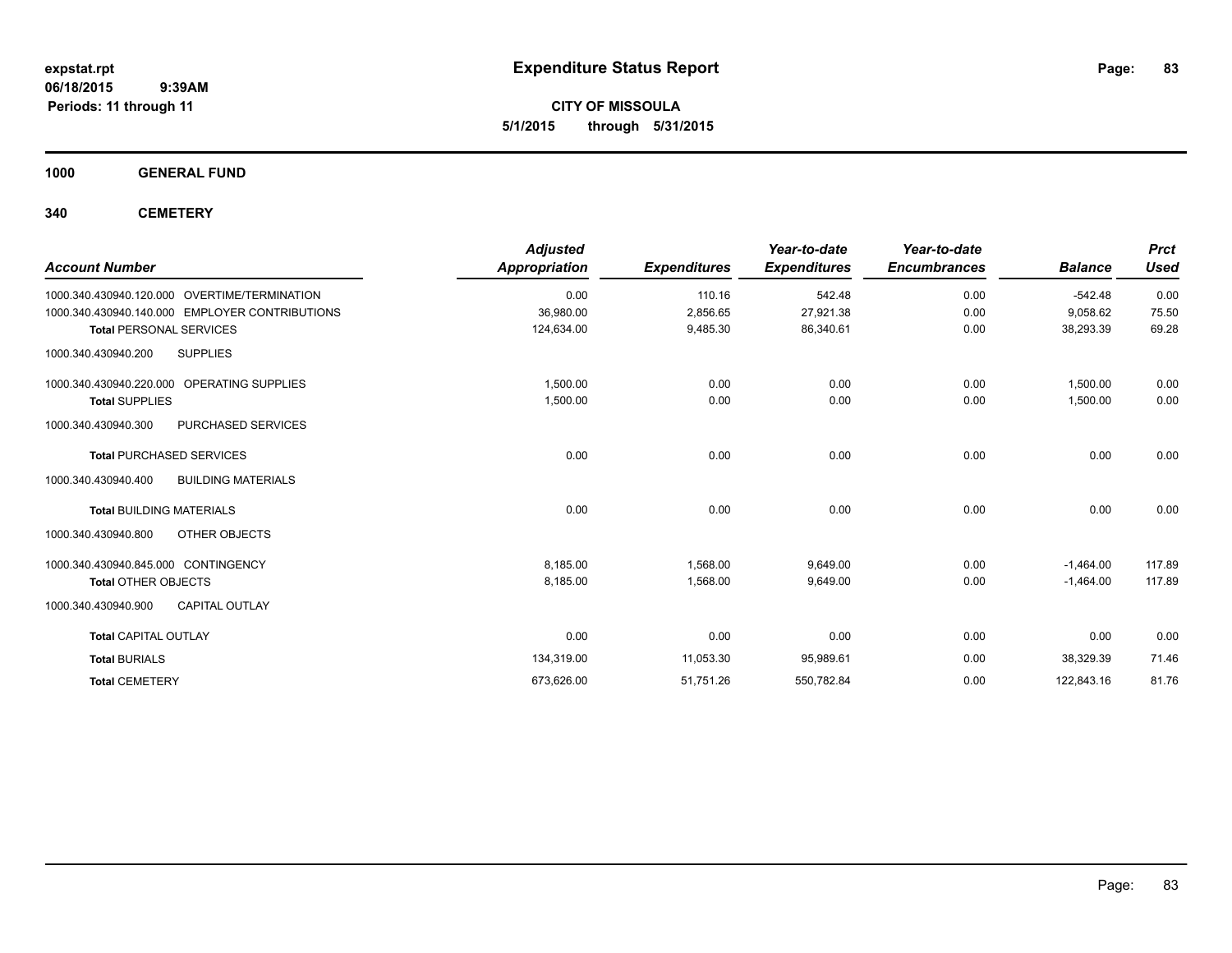**CITY OF MISSOULA 5/1/2015 through 5/31/2015**

**1000 GENERAL FUND**

## **370 PARKS & RECREATION**

| <b>Account Number</b>                   |                                                        | <b>Adjusted</b><br><b>Appropriation</b> | <b>Expenditures</b> | Year-to-date<br><b>Expenditures</b> | Year-to-date<br><b>Encumbrances</b> | <b>Balance</b> | <b>Prct</b><br>Used |
|-----------------------------------------|--------------------------------------------------------|-----------------------------------------|---------------------|-------------------------------------|-------------------------------------|----------------|---------------------|
|                                         |                                                        |                                         |                     |                                     |                                     |                |                     |
| 1000.370.460410                         | PARKS & RECREATION ADMINISTRATION                      |                                         |                     |                                     |                                     |                |                     |
| 1000.370.460410.100                     | PERSONAL SERVICES                                      |                                         |                     |                                     |                                     |                |                     |
| 1000.370.460410.110.000                 | <b>SALARIES AND WAGES</b>                              | 259,739.00                              | 18.960.60           | 217,136.12                          | 0.00                                | 42.602.88      | 83.60               |
| 1000.370.460410.120.000                 | <b>OVERTIME/TERMINATION</b>                            | 700.00                                  | 0.00                | 0.00                                | 0.00                                | 700.00         | 0.00                |
| 1000.370.460410.140.000                 | <b>EMPLOYER CONTRIBUTIONS</b>                          | 84,446.00                               | 6,493.26            | 75,778.02                           | 0.00                                | 8,667.98       | 89.74               |
|                                         | 1000.370.460410.141.000 STATE RETIREMENT CONTRIBUTIONS | 0.00                                    | 0.00                | 1,813.35                            | 0.00                                | $-1,813.35$    | 0.00                |
| <b>Total PERSONAL SERVICES</b>          |                                                        | 344,885.00                              | 25,453.86           | 294,727.49                          | 0.00                                | 50,157.51      | 85.46               |
| 1000.370.460410.200                     | <b>SUPPLIES</b>                                        |                                         |                     |                                     |                                     |                |                     |
| 1000.370.460410.210.000 OFFICE SUPPLIES |                                                        | 2.095.00                                | 135.77              | 1.935.98                            | 0.00                                | 159.02         | 92.41               |
| 1000.370.460410.220.000                 | OPERATING SUPPLIES                                     | 1,500.00                                | 0.00                | 339.58                              | 0.00                                | 1,160.42       | 22.64               |
| <b>Total SUPPLIES</b>                   |                                                        | 3,595.00                                | 135.77              | 2,275.56                            | 0.00                                | 1,319.44       | 63.30               |
| 1000.370.460410.300                     | PURCHASED SERVICES                                     |                                         |                     |                                     |                                     |                |                     |
| 1000.370.460410.310.000                 | <b>COMMUNICATIONS</b>                                  | 3,464.00                                | 0.00                | 1,486.59                            | 0.00                                | 1,977.41       | 42.92               |
| 1000.370.460410.320.000                 | PRINTING & DUPLICATING                                 | 900.00                                  | 110.00              | 110.00                              | 0.00                                | 790.00         | 12.22               |
| 1000.370.460410.330.000                 | PUBLICITY, SUBSCRIPTIONS & DUES                        | 550.00                                  | 223.70              | 366.70                              | 0.00                                | 183.30         | 66.67               |
| 1000.370.460410.341.000                 | <b>ELECTRICITY &amp; NATURAL GAS</b>                   | 15,225.00                               | 0.00                | 15,225.00                           | 0.00                                | 0.00           | 100.00              |
| 1000.370.460410.343.000                 | <b>WATER CHARGES</b>                                   | 3,397.00                                | 988.04              | 988.04                              | 0.00                                | 2,408.96       | 29.09               |
| 1000.370.460410.344.000                 | <b>TELEPHONE SERVICE</b>                               | 1.319.00                                | 109.02              | 630.18                              | 0.00                                | 688.82         | 47.78               |
| 1000.370.460410.350.000                 | PROFESSIONAL SERVICES                                  | 19,725.00                               | 162.99              | 9,995.90                            | 0.00                                | 9,729.10       | 50.68               |
| 1000.370.460410.360.000                 | <b>REPAIR &amp; MAINTENANCE</b>                        | 4.867.00                                | 464.01              | 2.526.49                            | 0.00                                | 2,340.51       | 51.91               |
| 1000.370.460410.370.000                 | <b>TRAVEL</b>                                          | 350.00                                  | 0.00                | 285.74                              | 0.00                                | 64.26          | 81.64               |
| 1000.370.460410.380.000 TRAINING        |                                                        | 800.00                                  | 0.00                | 614.60                              | 0.00                                | 185.40         | 76.83               |
| <b>Total PURCHASED SERVICES</b>         |                                                        | 50,597.00                               | 2,057.76            | 32,229.24                           | 0.00                                | 18,367.76      | 63.70               |
|                                         | <b>Total PARKS &amp; RECREATION ADMINISTRATION</b>     | 399,077.00                              | 27,647.39           | 329,232.29                          | 0.00                                | 69,844.71      | 82.50               |

1000.370.460411 NMT ADMIN

1000.370.460411.100 PERSONAL SERVICES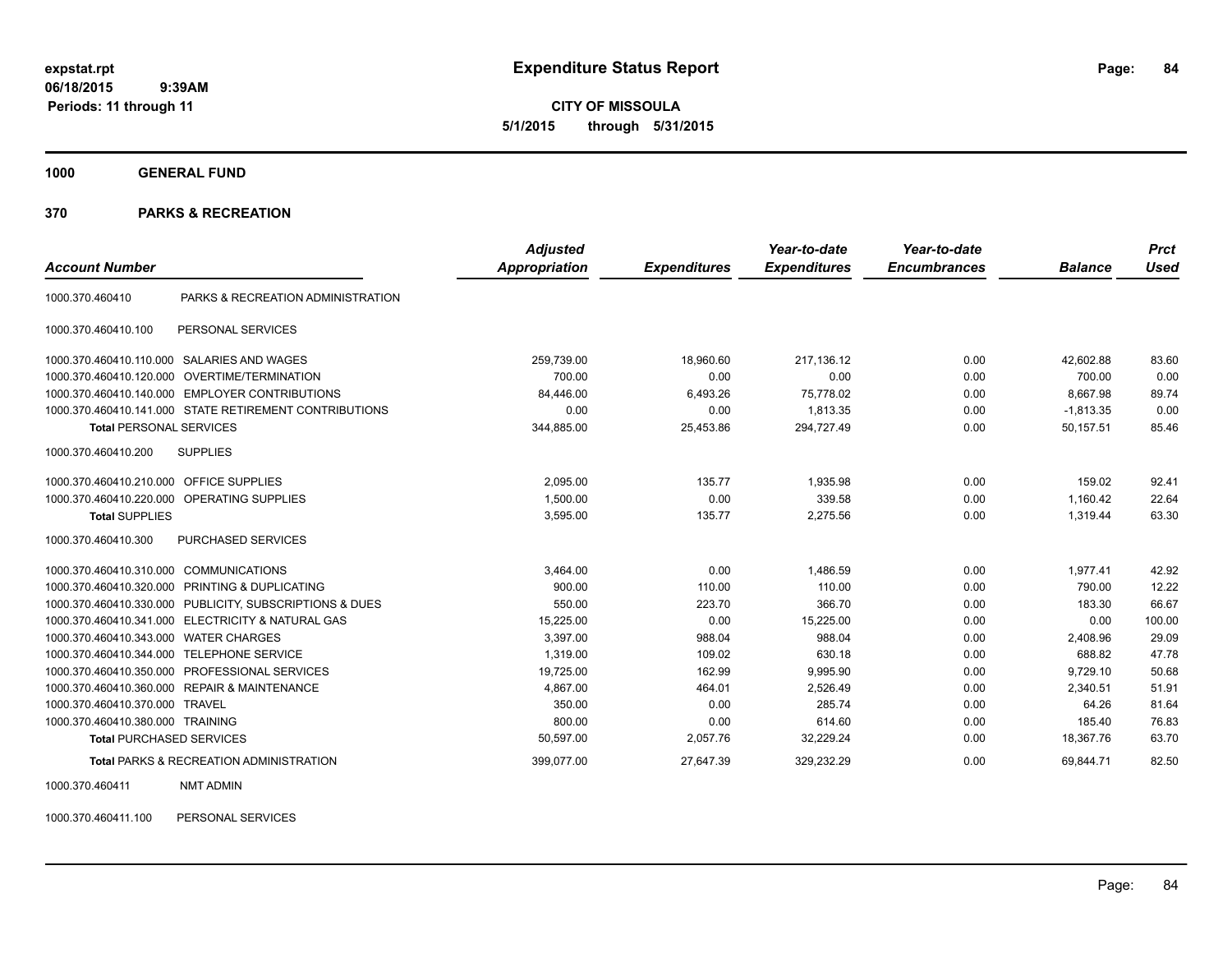**CITY OF MISSOULA 5/1/2015 through 5/31/2015**

**1000 GENERAL FUND**

| <b>Account Number</b>                   |                                                         | <b>Adjusted</b><br><b>Appropriation</b> | <b>Expenditures</b> | Year-to-date<br><b>Expenditures</b> | Year-to-date<br><b>Encumbrances</b> | <b>Balance</b> | <b>Prct</b><br><b>Used</b> |
|-----------------------------------------|---------------------------------------------------------|-----------------------------------------|---------------------|-------------------------------------|-------------------------------------|----------------|----------------------------|
|                                         | 1000.370.460411.110.000 SALARIES AND WAGES              | 45,719.00                               | 3,907.43            | 43,824.78                           | 0.00                                | 1,894.22       | 95.86                      |
|                                         | 1000.370.460411.140.000 EMPLOYER CONTRIBUTIONS          | 16,908.00                               | 1,411.44            | 16,563.69                           | 0.00                                | 344.31         | 97.96                      |
| <b>Total PERSONAL SERVICES</b>          |                                                         | 62,627.00                               | 5,318.87            | 60,388.47                           | 0.00                                | 2,238.53       | 96.43                      |
| 1000.370.460411.200                     | <b>SUPPLIES</b>                                         |                                         |                     |                                     |                                     |                |                            |
| 1000.370.460411.210.000 OFFICE SUPPLIES |                                                         | 300.00                                  | 39.99               | 190.30                              | 0.00                                | 109.70         | 63.43                      |
|                                         | 1000.370.460411.220.000 OPERATING SUPPLIES              | 400.00                                  | 0.00                | 1,464.80                            | 0.00                                | $-1,064.80$    | 366.20                     |
| <b>Total SUPPLIES</b>                   |                                                         | 700.00                                  | 39.99               | 1,655.10                            | 0.00                                | $-955.10$      | 236.44                     |
| 1000.370.460411.300                     | PURCHASED SERVICES                                      |                                         |                     |                                     |                                     |                |                            |
| 1000.370.460411.310.000 COMMUNICATIONS  |                                                         | 150.00                                  | 0.00                | 0.00                                | 0.00                                | 150.00         | 0.00                       |
|                                         | 1000.370.460411.320.000 PRINTING & DUPLICATING          | 350.00                                  | 0.00                | 0.00                                | 0.00                                | 350.00         | 0.00                       |
|                                         | 1000.370.460411.330.000 PUBLICITY, SUBSCRIPTIONS & DUES | 1,150.00                                | 0.00                | 439.00                              | 0.00                                | 711.00         | 38.17                      |
|                                         | 1000.370.460411.344.000 TELEPHONE SERVICE               | 795.00                                  | 42.83               | 469.16                              | 0.00                                | 325.84         | 59.01                      |
|                                         | 1000.370.460411.350.000 PROFESSIONAL SERVICES           | 1,436.00                                | 0.00                | 0.00                                | 0.00                                | 1,436.00       | 0.00                       |
|                                         | 1000.370.460411.360.000 REPAIR & MAINTENANCE            | 1,346.00                                | 0.00                | 31.29                               | 0.00                                | 1,314.71       | 2.32                       |
| 1000.370.460411.370.000 TRAVEL          |                                                         | 300.00                                  | 0.00                | 285.64                              | 0.00                                | 14.36          | 95.21                      |
| 1000.370.460411.380.000 TRAINING        |                                                         | 200.00                                  | 0.00                | 145.00                              | 0.00                                | 55.00          | 72.50                      |
|                                         | 1000.370.460411.390.000 OTHER PURCHASED SERVICES        | 9,497.00                                | 940.99              | 5,309.55                            | 0.00                                | 4,187.45       | 55.91                      |
| <b>Total PURCHASED SERVICES</b>         |                                                         | 15,224.00                               | 983.82              | 6,679.64                            | 0.00                                | 8,544.36       | 43.88                      |
| <b>Total NMT ADMIN</b>                  |                                                         | 78,551.00                               | 6,342.68            | 68,723.21                           | 0.00                                | 9,827.79       | 87.49                      |
| 1000.370.460413                         | <b>PARKS PROJECTS</b>                                   |                                         |                     |                                     |                                     |                |                            |
| 1000.370.460413.100                     | PERSONAL SERVICES                                       |                                         |                     |                                     |                                     |                |                            |
|                                         | 1000.370.460413.110.000 SALARIES AND WAGES              | 55,322.00                               | 4,240.18            | 47,963.26                           | 0.00                                | 7,358.74       | 86.70                      |
|                                         | 1000.370.460413.140.000 EMPLOYER CONTRIBUTIONS          | 18,526.00                               | 1,461.08            | 16,982.02                           | 0.00                                | 1,543.98       | 91.67                      |
| <b>Total PERSONAL SERVICES</b>          |                                                         | 73,848.00                               | 5,701.26            | 64,945.28                           | 0.00                                | 8,902.72       | 87.94                      |
| 1000.370.460413.200                     | <b>SUPPLIES</b>                                         |                                         |                     |                                     |                                     |                |                            |
| 1000.370.460413.210.000 OFFICE SUPPLIES |                                                         | 100.00                                  | 0.00                | 0.00                                | 0.00                                | 100.00         | 0.00                       |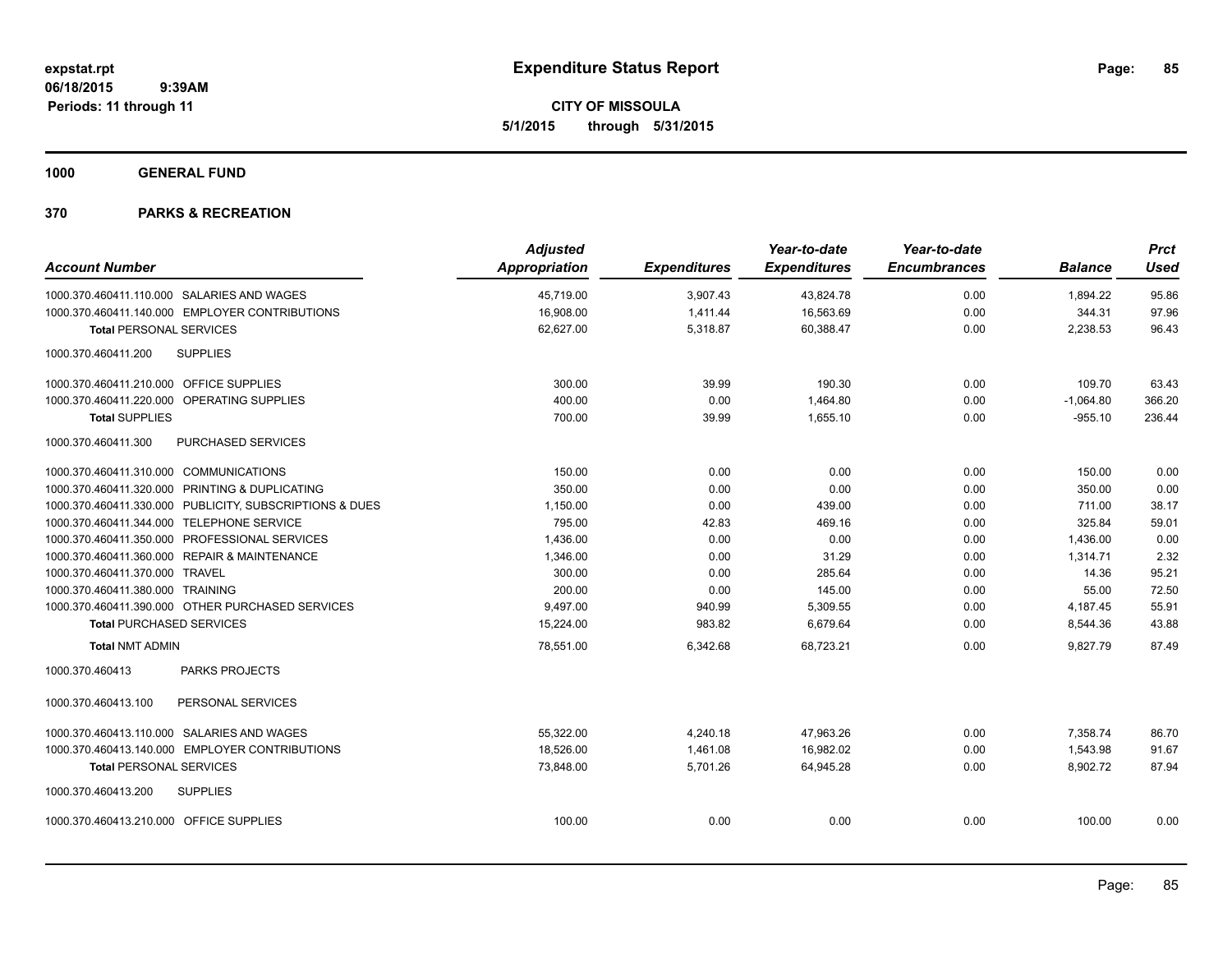**CITY OF MISSOULA 5/1/2015 through 5/31/2015**

**1000 GENERAL FUND**

| <b>Account Number</b>                                   | <b>Adjusted</b><br>Appropriation | <b>Expenditures</b> | Year-to-date<br><b>Expenditures</b> | Year-to-date<br><b>Encumbrances</b> | <b>Balance</b> | <b>Prct</b><br><b>Used</b> |
|---------------------------------------------------------|----------------------------------|---------------------|-------------------------------------|-------------------------------------|----------------|----------------------------|
|                                                         |                                  |                     |                                     |                                     |                |                            |
| 1000.370.460413.220.000 OPERATING SUPPLIES              | 550.00                           | 326.97              | 374.42                              | 0.00                                | 175.58         | 68.08                      |
| <b>Total SUPPLIES</b>                                   | 650.00                           | 326.97              | 374.42                              | 0.00                                | 275.58         | 57.60                      |
| 1000.370.460413.300<br>PURCHASED SERVICES               |                                  |                     |                                     |                                     |                |                            |
| 1000.370.460413.320.000 PRINTING & DUPLICATING          | 150.00                           | 0.00                | 0.00                                | 0.00                                | 150.00         | 0.00                       |
| 1000.370.460413.344.000 TELEPHONE SERVICE               | 700.00                           | 58.22               | 639.79                              | 0.00                                | 60.21          | 91.40                      |
| 1000.370.460413.350.000 PROFESSIONAL SERVICES           | 150.00                           | 0.00                | 0.00                                | 0.00                                | 150.00         | 0.00                       |
| 1000.370.460413.360.000 REPAIR & MAINTENANCE            | 1,500.00                         | 0.00                | 0.00                                | 0.00                                | 1,500.00       | 0.00                       |
| 1000.370.460413.370.000 TRAVEL                          | 300.00                           | 0.00                | 0.00                                | 0.00                                | 300.00         | 0.00                       |
| 1000.370.460413.380.000 TRAINING                        | 200.00                           | 0.00                | 0.00                                | 0.00                                | 200.00         | 0.00                       |
| 1000.370.460413.390.000 OTHER PURCHASED SERVICES        | 137.00                           | 0.00                | 0.00                                | 0.00                                | 137.00         | 0.00                       |
| <b>Total PURCHASED SERVICES</b>                         | 3,137.00                         | 58.22               | 639.79                              | 0.00                                | 2,497.21       | 20.39                      |
| <b>Total PARKS PROJECTS</b>                             | 77,635.00                        | 6,086.45            | 65.959.49                           | 0.00                                | 11.675.51      | 84.96                      |
| OPEN SPACE<br>1000.370.460431                           |                                  |                     |                                     |                                     |                |                            |
| 1000.370.460431.100<br>PERSONAL SERVICES                |                                  |                     |                                     |                                     |                |                            |
| 1000.370.460431.110.000 SALARIES AND WAGES              | 52.827.00                        | 4,283.20            | 49,015.86                           | 0.00                                | 3,811.14       | 92.79                      |
| 1000.370.460431.140.000 EMPLOYER CONTRIBUTIONS          | 18,106.00                        | 1,441.40            | 16,862.17                           | 0.00                                | 1,243.83       | 93.13                      |
| <b>Total PERSONAL SERVICES</b>                          | 70,933.00                        | 5,724.60            | 65,878.03                           | 0.00                                | 5,054.97       | 92.87                      |
| 1000.370.460431.200<br><b>SUPPLIES</b>                  |                                  |                     |                                     |                                     |                |                            |
| 1000.370.460431.210.000 OFFICE SUPPLIES                 | 200.00                           | 0.00                | 33.83                               | 0.00                                | 166.17         | 16.92                      |
| 1000.370.460431.220.000 OPERATING SUPPLIES              | 300.00                           | 0.00                | 171.50                              | 0.00                                | 128.50         | 57.17                      |
| <b>Total SUPPLIES</b>                                   | 500.00                           | 0.00                | 205.33                              | 0.00                                | 294.67         | 41.07                      |
| 1000.370.460431.300<br>PURCHASED SERVICES               |                                  |                     |                                     |                                     |                |                            |
| 1000.370.460431.320.000 PRINTING & DUPLICATING          | 300.00                           | 0.00                | 0.00                                | 0.00                                | 300.00         | 0.00                       |
| 1000.370.460431.330.000 PUBLICITY, SUBSCRIPTIONS & DUES | 400.00                           | 0.00                | 415.00                              | 0.00                                | $-15.00$       | 103.75                     |
| 1000.370.460431.344.000 TELEPHONE SERVICE               | 425.00                           | 37.65               | 150.60                              | 0.00                                | 274.40         | 35.44                      |
| 1000.370.460431.350.000 PROFESSIONAL SERVICES           | 200.00                           | 0.00                | 727.78                              | 0.00                                | $-527.78$      | 363.89                     |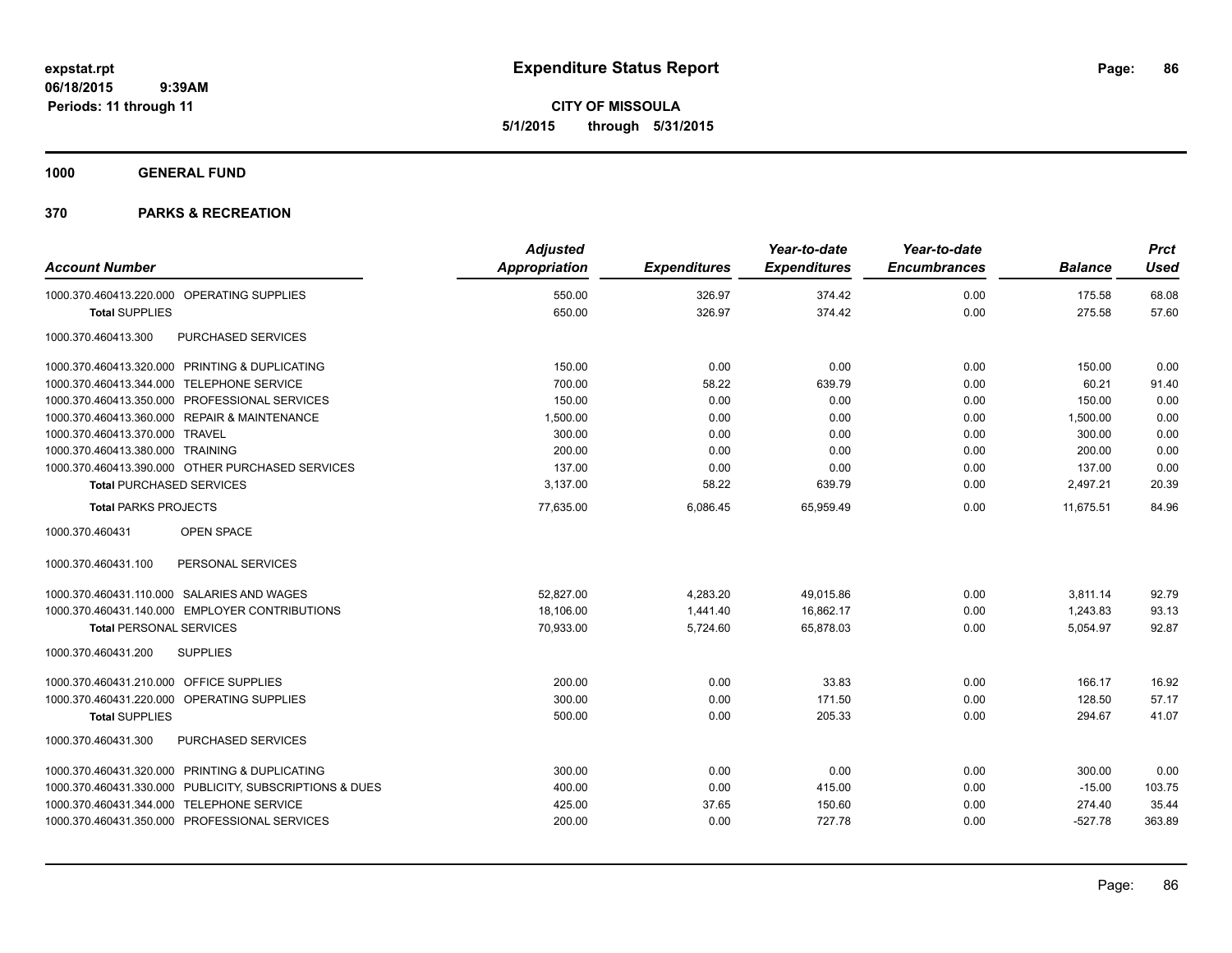**CITY OF MISSOULA 5/1/2015 through 5/31/2015**

**1000 GENERAL FUND**

|                                                         | <b>Adjusted</b>      |                     | Year-to-date        | Year-to-date        |                | <b>Prct</b> |
|---------------------------------------------------------|----------------------|---------------------|---------------------|---------------------|----------------|-------------|
| <b>Account Number</b>                                   | <b>Appropriation</b> | <b>Expenditures</b> | <b>Expenditures</b> | <b>Encumbrances</b> | <b>Balance</b> | <b>Used</b> |
| 1000.370.460431.370.000 TRAVEL                          | 300.00               | 0.00                | 0.00                | 0.00                | 300.00         | 0.00        |
| 1000.370.460431.380.000 TRAINING                        | 200.00               | 0.00                | 269.00              | 0.00                | $-69.00$       | 134.50      |
| <b>Total PURCHASED SERVICES</b>                         | 1,825.00             | 37.65               | 1,562.38            | 0.00                | 262.62         | 85.61       |
| <b>Total OPEN SPACE</b>                                 | 73,258.00            | 5,762.25            | 67,645.74           | 0.00                | 5,612.26       | 92.34       |
| PARK ADMIN<br>1000.370.460432                           |                      |                     |                     |                     |                |             |
| PERSONAL SERVICES<br>1000.370.460432.100                |                      |                     |                     |                     |                |             |
| 1000.370.460432.110.000 SALARIES AND WAGES              | 94,645.00            | 7,029.77            | 73,300.96           | 0.00                | 21,344.04      | 77.45       |
| 1000.370.460432.130.000 OTHER                           | 7,880.00             | 0.00                | 0.00                | 0.00                | 7,880.00       | 0.00        |
| 1000.370.460432.140.000 EMPLOYER CONTRIBUTIONS          | 46.217.00            | 3.483.02            | 33.760.84           | 0.00                | 12.456.16      | 73.05       |
| <b>Total PERSONAL SERVICES</b>                          | 148,742.00           | 10,512.79           | 107,061.80          | 0.00                | 41,680.20      | 71.98       |
| <b>SUPPLIES</b><br>1000.370.460432.200                  |                      |                     |                     |                     |                |             |
| 1000.370.460432.210.000 OFFICE SUPPLIES                 | 1,520.00             | 0.00                | 1,508.65            | 0.00                | 11.35          | 99.25       |
| 1000.370.460432.220.000 OPERATING SUPPLIES              | 6.650.00             | 132.01              | 4,317.20            | 0.00                | 2,332.80       | 64.92       |
| <b>Total SUPPLIES</b>                                   | 8,170.00             | 132.01              | 5,825.85            | 0.00                | 2,344.15       | 71.31       |
| PURCHASED SERVICES<br>1000.370.460432.300               |                      |                     |                     |                     |                |             |
| 1000.370.460432.310.000 COMMUNICATIONS                  | 100.00               | 0.00                | 86.89               | 0.00                | 13.11          | 86.89       |
| 1000.370.460432.320.000 PRINTING & DUPLICATING          | 150.00               | 0.00                | 305.90              | 0.00                | $-155.90$      | 203.93      |
| 1000.370.460432.330.000 PUBLICITY, SUBSCRIPTIONS & DUES | 500.00               | 0.00                | 0.00                | 0.00                | 500.00         | 0.00        |
| 1000.370.460432.340.000 SEWER                           | 2,154.00             | 0.00                | 2,092.11            | 0.00                | 61.89          | 97.13       |
| 1000.370.460432.344.000 TELEPHONE SERVICE               | 14,429.00            | 1,689.19            | 9,123.01            | 0.00                | 5,305.99       | 63.23       |
| 1000.370.460432.350.000 PROFESSIONAL SERVICES           | 20,112.00            | 1,277.00            | 3,546.36            | 0.00                | 16,565.64      | 17.63       |
| 1000.370.460432.390.000 OTHER PURCHASED SERVICES        | 2,345.00             | 0.00                | 0.00                | 0.00                | 2,345.00       | 0.00        |
| <b>Total PURCHASED SERVICES</b>                         | 39,790.00            | 2,966.19            | 15, 154. 27         | 0.00                | 24,635.73      | 38.09       |
| 1000.370.460432.900<br><b>CAPITAL OUTLAY</b>            |                      |                     |                     |                     |                |             |
| <b>Total CAPITAL OUTLAY</b>                             | 0.00                 | 0.00                | 0.00                | 0.00                | 0.00           | 0.00        |
| <b>Total PARK ADMIN</b>                                 | 196,702.00           | 13,610.99           | 128,041.92          | 0.00                | 68,660.08      | 65.09       |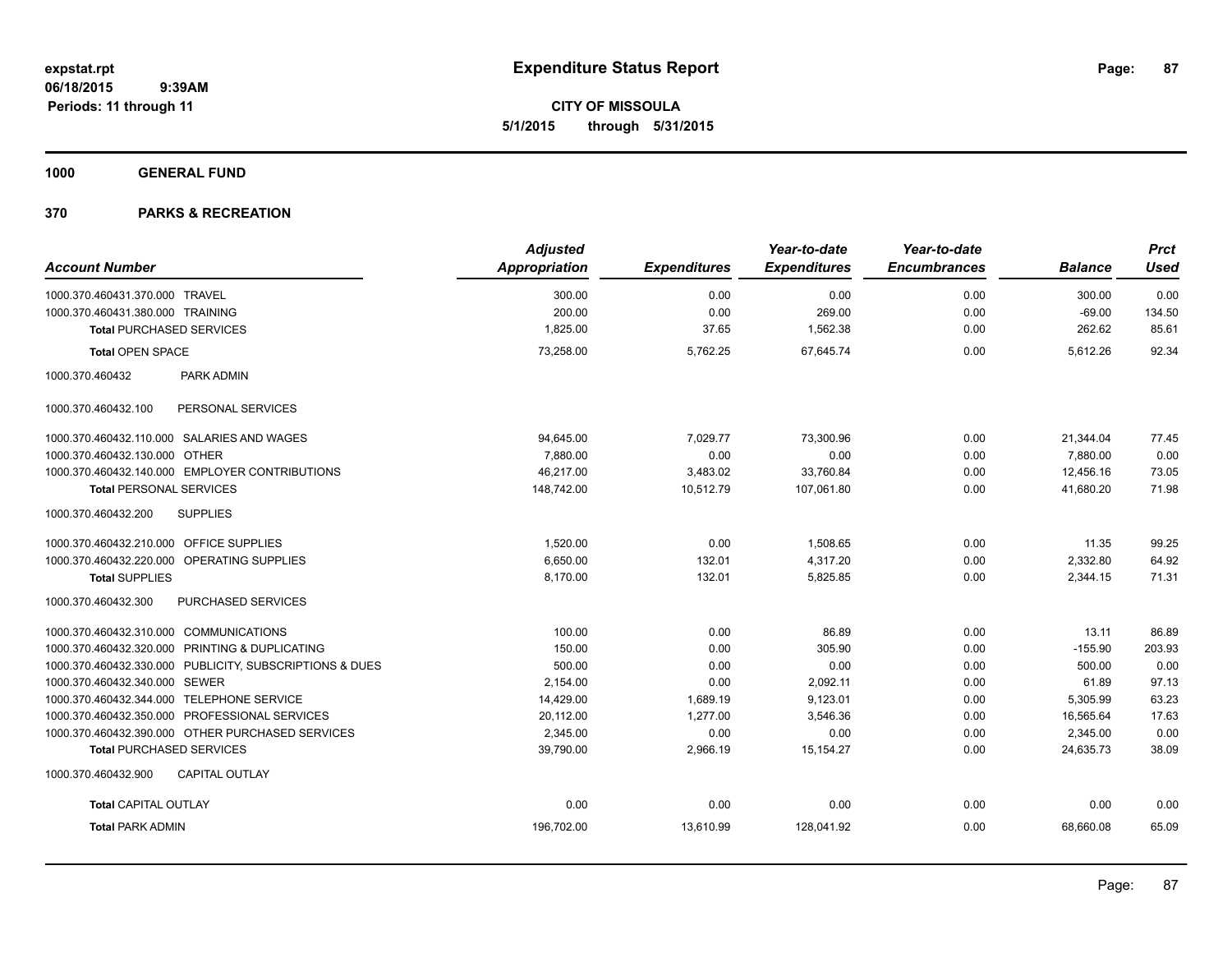**CITY OF MISSOULA 5/1/2015 through 5/31/2015**

**1000 GENERAL FUND**

| <b>Account Number</b>                          |                                     | <b>Adjusted</b><br><b>Appropriation</b> | <b>Expenditures</b> | Year-to-date<br><b>Expenditures</b> | Year-to-date<br><b>Encumbrances</b> | <b>Balance</b> | <b>Prct</b><br><b>Used</b> |
|------------------------------------------------|-------------------------------------|-----------------------------------------|---------------------|-------------------------------------|-------------------------------------|----------------|----------------------------|
| 1000.370.460434                                | <b>GREENWAYS &amp; HORTICULTURE</b> |                                         |                     |                                     |                                     |                |                            |
| 1000.370.460434.100                            | PERSONAL SERVICES                   |                                         |                     |                                     |                                     |                |                            |
| 1000.370.460434.110.000 SALARIES AND WAGES     |                                     | 99.547.00                               | 9.867.57            | 87,874.31                           | 0.00                                | 11,672.69      | 88.27                      |
| 1000.370.460434.120.000                        | OVERTIME/TERMINATION                | 0.00                                    | 0.00                | 574.33                              | 0.00                                | $-574.33$      | 0.00                       |
| 1000.370.460434.140.000 EMPLOYER CONTRIBUTIONS |                                     | 40,275.00                               | 3,689.87            | 35,608.68                           | 0.00                                | 4,666.32       | 88.41                      |
| <b>Total GREENWAYS &amp; HORTICULTURE</b>      |                                     | 139,822.00                              | 13,557.44           | 124,057.32                          | 0.00                                | 15,764.68      | 88.73                      |
| 1000.370.460439                                | <b>URBAN FORESTRY</b>               |                                         |                     |                                     |                                     |                |                            |
| 1000.370.460439.100                            | PERSONAL SERVICES                   |                                         |                     |                                     |                                     |                |                            |
| 1000.370.460439.110.000 SALARIES AND WAGES     |                                     | 178,792.00                              | 11,866.06           | 134,008.31                          | 0.00                                | 44,783.69      | 74.95                      |
| 1000.370.460439.120.000 OVERTIME/TERMINATION   |                                     | 1,750.00                                | 0.00                | 274.55                              | 0.00                                | 1,475.45       | 15.69                      |
| 1000.370.460439.140.000 EMPLOYER CONTRIBUTIONS |                                     | 77,057.00                               | 4,852.94            | 56,333.08                           | 0.00                                | 20,723.92      | 73.11                      |
| <b>Total PERSONAL SERVICES</b>                 |                                     | 257,599.00                              | 16,719.00           | 190,615.94                          | 0.00                                | 66,983.06      | 74.00                      |
| 1000.370.460439.200<br><b>SUPPLIES</b>         |                                     |                                         |                     |                                     |                                     |                |                            |
| 1000.370.460439.220.000                        | <b>OPERATING SUPPLIES</b>           | 2,132.00                                | 0.00                | 0.00                                | 0.00                                | 2,132.00       | 0.00                       |
| 1000.370.460439.230.000 REPAIR/MAINTENANCE     |                                     | 581.00                                  | 17.14               | 17.14                               | 0.00                                | 563.86         | 2.95                       |
| <b>Total SUPPLIES</b>                          |                                     | 2,713.00                                | 17.14               | 17.14                               | 0.00                                | 2,695.86       | 0.63                       |
| 1000.370.460439.300                            | PURCHASED SERVICES                  |                                         |                     |                                     |                                     |                |                            |
| 1000.370.460439.310.000 COMMUNICATIONS         |                                     | 145.00                                  | 0.00                | 0.00                                | 0.00                                | 145.00         | 0.00                       |
| 1000.370.460439.320.000 PRINTING & DUPLICATING |                                     | 100.00                                  | 0.00                | 0.00                                | 0.00                                | 100.00         | 0.00                       |
| 1000.370.460439.330.000                        | PUBLICITY, SUBSCRIPTIONS & DUES     | 700.00                                  | 0.00                | 0.00                                | 0.00                                | 700.00         | 0.00                       |
| 1000.370.460439.350.000                        | PROFESSIONAL SERVICES               | 525.00                                  | 0.00                | 0.00                                | 0.00                                | 525.00         | 0.00                       |
| 1000.370.460439.360.000 REPAIR & MAINTENANCE   |                                     | 22,382.00                               | 0.00                | 0.00                                | 0.00                                | 22,382.00      | 0.00                       |
| <b>Total PURCHASED SERVICES</b>                |                                     | 23,852.00                               | 0.00                | 0.00                                | 0.00                                | 23,852.00      | 0.00                       |
| <b>Total URBAN FORESTRY</b>                    |                                     | 284,164.00                              | 16,736.14           | 190,633.08                          | 0.00                                | 93,530.92      | 67.09                      |
| 1000.370.460440                                | CITY LIFE GYM LEASE                 |                                         |                     |                                     |                                     |                |                            |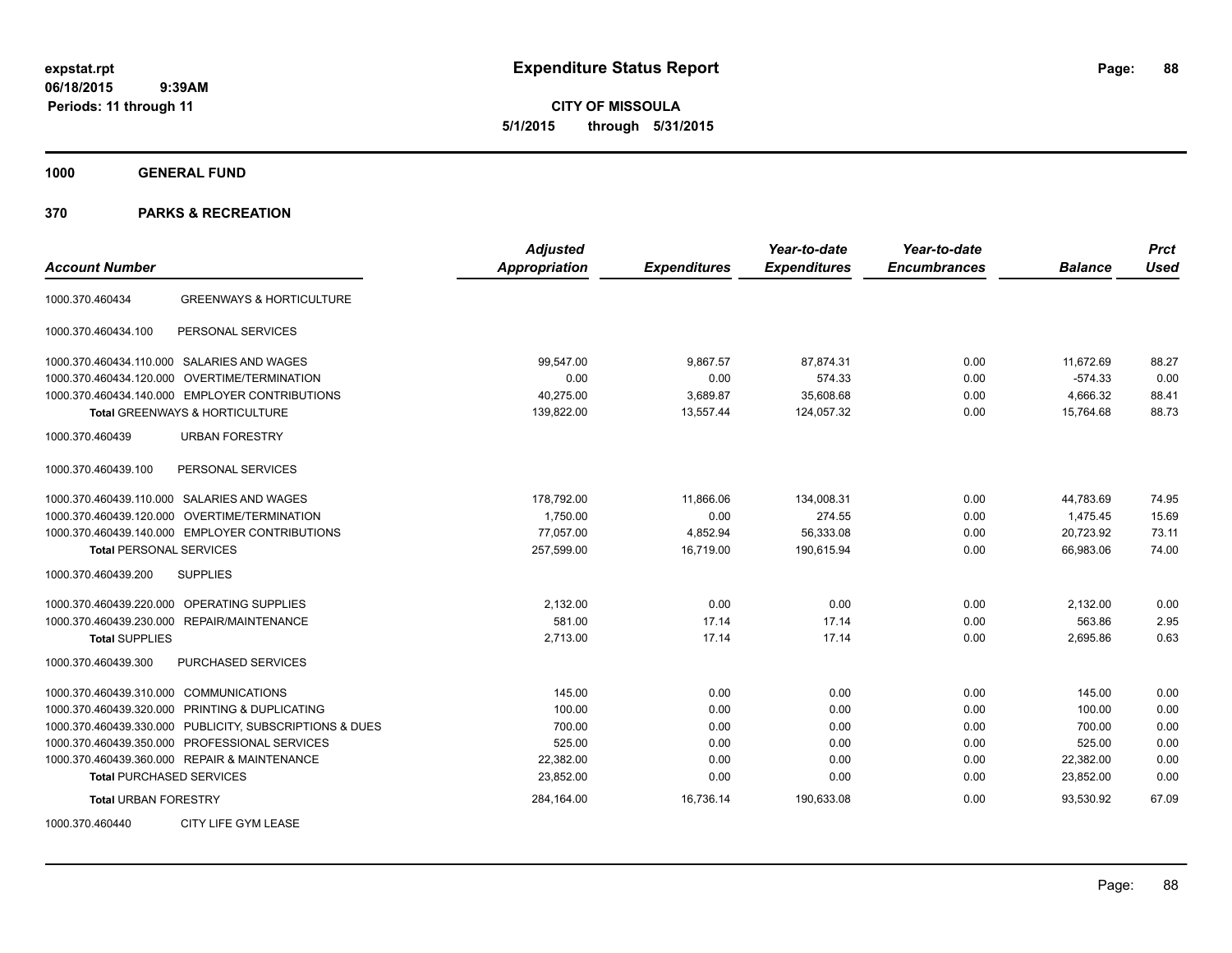**CITY OF MISSOULA 5/1/2015 through 5/31/2015**

# **1000 GENERAL FUND**

|                                                         | <b>Adjusted</b>      |                     | Year-to-date        | Year-to-date        |                | <b>Prct</b> |
|---------------------------------------------------------|----------------------|---------------------|---------------------|---------------------|----------------|-------------|
| <b>Account Number</b>                                   | <b>Appropriation</b> | <b>Expenditures</b> | <b>Expenditures</b> | <b>Encumbrances</b> | <b>Balance</b> | <b>Used</b> |
| <b>SUPPLIES</b><br>1000.370.460440.200                  |                      |                     |                     |                     |                |             |
| 1000.370.460440.220.000 OPERATING SUPPLIES              | 0.00                 | 0.00                | 131.90              | 0.00                | $-131.90$      | 0.00        |
| Total CITY LIFE GYM LEASE                               | 0.00                 | 0.00                | 131.90              | 0.00                | $-131.90$      | 0.00        |
| 1000.370.460441<br><b>RECREATION</b>                    |                      |                     |                     |                     |                |             |
| 1000.370.460441.100<br>PERSONAL SERVICES                |                      |                     |                     |                     |                |             |
| 1000.370.460441.110.000 SALARIES AND WAGES              | 130.631.00           | 10,242.80           | 116,791.49          | 0.00                | 13,839.51      | 89.41       |
| 1000.370.460441.120.000 OVERTIME/TERMINATION            | 700.00               | 0.00                | 0.00                | 0.00                | 700.00         | 0.00        |
| 1000.370.460441.130.000 OTHER                           | 4,880.00             | 0.00                | 0.00                | 0.00                | 4,880.00       | 0.00        |
| 1000.370.460441.140.000 EMPLOYER CONTRIBUTIONS          | 55,299.00            | 4,347.85            | 50,739.53           | 0.00                | 4,559.47       | 91.75       |
| <b>Total PERSONAL SERVICES</b>                          | 191,510.00           | 14,590.65           | 167,531.02          | 0.00                | 23,978.98      | 87.48       |
| 1000.370.460441.200<br><b>SUPPLIES</b>                  |                      |                     |                     |                     |                |             |
| 1000.370.460441.210.000 OFFICE SUPPLIES                 | 300.00               | 0.00                | 65.40               | 0.00                | 234.60         | 21.80       |
| <b>Total SUPPLIES</b>                                   | 300.00               | 0.00                | 65.40               | 0.00                | 234.60         | 21.80       |
| 1000.370.460441.300<br>PURCHASED SERVICES               |                      |                     |                     |                     |                |             |
| 1000.370.460441.320.000 PRINTING & DUPLICATING          | 2,150.00             | 0.00                | 793.75              | 0.00                | 1,356.25       | 36.92       |
| 1000.370.460441.330.000 PUBLICITY, SUBSCRIPTIONS & DUES | 1,490.00             | 0.00                | 1,033.89            | 0.00                | 456.11         | 69.39       |
| 1000.370.460441.344.000 TELEPHONE SERVICE               | 696.00               | 40.56               | 419.18              | 0.00                | 276.82         | 60.23       |
| 1000.370.460441.350.000 PROFESSIONAL SERVICES           | 1,360.00             | 475.00              | 644.50              | 0.00                | 715.50         | 47.39       |
| 1000.370.460441.360.000 REPAIR & MAINTENANCE            | 1,200.00             | 0.00                | 1,559.40            | 0.00                | $-359.40$      | 129.95      |
| 1000.370.460441.370.000 TRAVEL                          | 1,200.00             | 173.64              | 377.33              | 0.00                | 822.67         | 31.44       |
| 1000.370.460441.380.000 TRAINING                        | 900.00               | 335.00              | 612.00              | 0.00                | 288.00         | 68.00       |
| 1000.370.460441.380.147 TRAINING                        | 0.00                 | 0.00                | 140.00              | 0.00                | $-140.00$      | 0.00        |
| <b>Total PURCHASED SERVICES</b>                         | 8.996.00             | 1.024.20            | 5,580.05            | 0.00                | 3,415.95       | 62.03       |
| 1000.370.460441.800<br>OTHER OBJECTS                    |                      |                     |                     |                     |                |             |
| 1000.370.460441.820.000 TRANSFERS TO OTHER FUNDS        | 10,000.00            | 0.00                | 10.000.00           | 0.00                | 0.00           | 100.00      |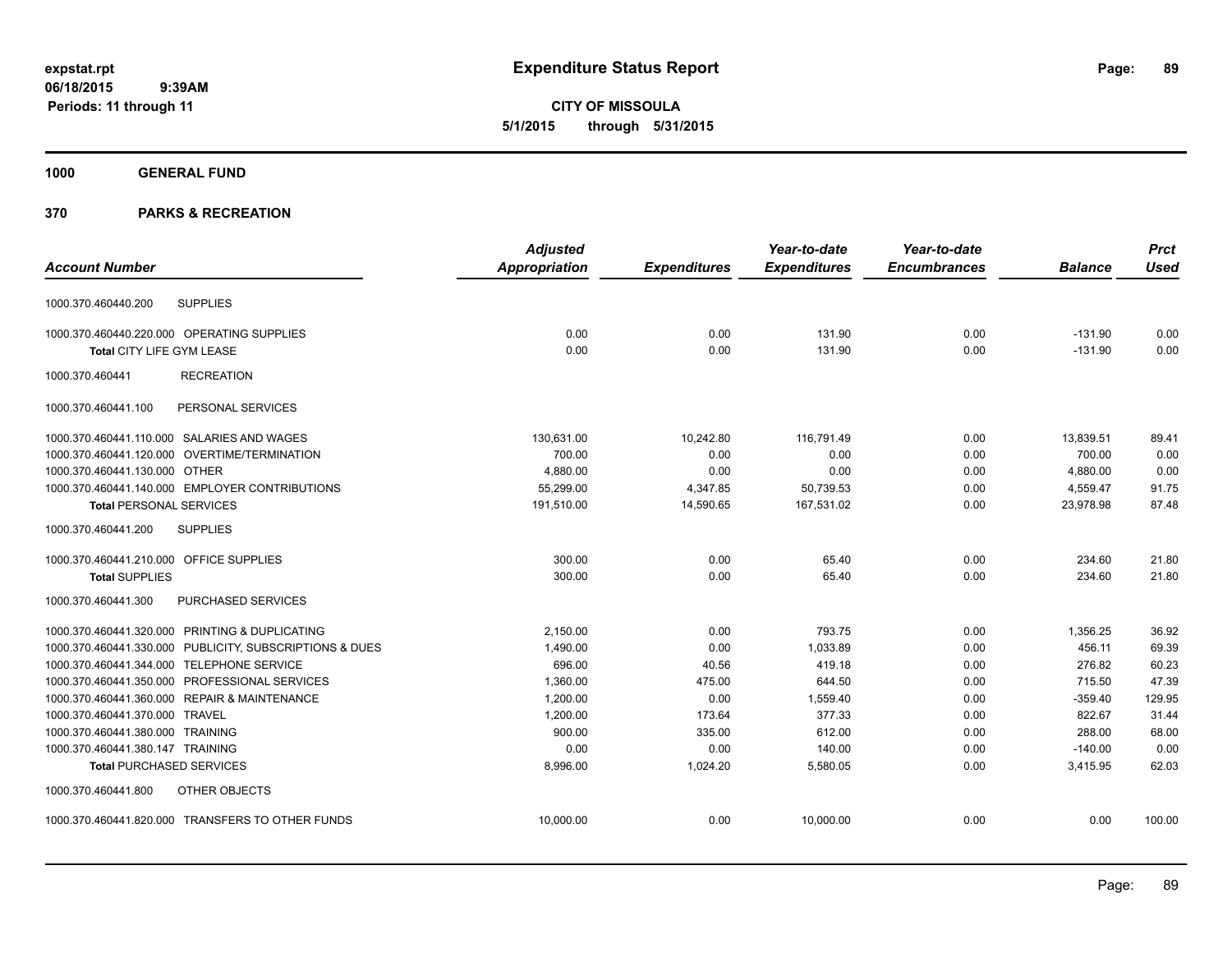**CITY OF MISSOULA 5/1/2015 through 5/31/2015**

**1000 GENERAL FUND**

## **370 PARKS & RECREATION**

| <b>Account Number</b>                                   | <b>Adjusted</b><br><b>Appropriation</b> | <b>Expenditures</b> | Year-to-date<br><b>Expenditures</b> | Year-to-date<br><b>Encumbrances</b> | <b>Balance</b> | <b>Prct</b><br><b>Used</b> |
|---------------------------------------------------------|-----------------------------------------|---------------------|-------------------------------------|-------------------------------------|----------------|----------------------------|
| <b>Total OTHER OBJECTS</b>                              | 10,000.00                               | 0.00                | 10,000.00                           | 0.00                                | 0.00           | 100.00                     |
| <b>Total RECREATION</b>                                 | 210,806.00                              | 15,614.85           | 183,176.47                          | 0.00                                | 27,629.53      | 86.89                      |
| <b>RECREATION MORE</b><br>1000.370.460470               |                                         |                     |                                     |                                     |                |                            |
| 1000.370.460470.100<br>PERSONAL SERVICES                |                                         |                     |                                     |                                     |                |                            |
| 1000.370.460470.110.000 SALARIES AND WAGES              | 138,863.00                              | 8,271.16            | 93,195.87                           | 0.00                                | 45,667.13      | 67.11                      |
| 1000.370.460470.120.000 OVERTIME/TERMINATION            | 0.00                                    | 0.00                | 136.29                              | 0.00                                | $-136.29$      | 0.00                       |
| 1000.370.460470.140.000 EMPLOYER CONTRIBUTIONS          | 38,553.00                               | 3,253.29            | 35,531.89                           | 0.00                                | 3,021.11       | 92.16                      |
| <b>Total PERSONAL SERVICES</b>                          | 177,416.00                              | 11,524.45           | 128,864.05                          | 0.00                                | 48,551.95      | 72.63                      |
| 1000.370.460470.200<br><b>SUPPLIES</b>                  |                                         |                     |                                     |                                     |                |                            |
| 1000.370.460470.210.000 OFFICE SUPPLIES                 | 100.00                                  | 0.00                | 120.60                              | 0.00                                | $-20.60$       | 120.60                     |
| 1000.370.460470.220.000 OPERATING SUPPLIES              | 8,567.00                                | 1,715.98            | 5,923.41                            | 0.00                                | 2,643.59       | 69.14                      |
| 1000.370.460470.220.155 OPERATING SUPPLIES              | 0.00                                    | 0.00                | 390.38                              | 0.00                                | $-390.38$      | 0.00                       |
| 1000.370.460470.220.156 OPERATING SUPPLIES              | 0.00                                    | 0.00                | 579.28                              | 0.00                                | $-579.28$      | 0.00                       |
| 1000.370.460470.220.159 OPERATING SUPPLIES              | 0.00                                    | 0.00                | 282.00                              | 0.00                                | $-282.00$      | 0.00                       |
| <b>Total SUPPLIES</b>                                   | 8,667.00                                | 1,715.98            | 7,295.67                            | 0.00                                | 1,371.33       | 84.18                      |
| 1000.370.460470.300<br><b>PURCHASED SERVICES</b>        |                                         |                     |                                     |                                     |                |                            |
| 1000.370.460470.320.000 PRINTING & DUPLICATING          | 1.200.00                                | 0.00                | 791.75                              | 0.00                                | 408.25         | 65.98                      |
| 1000.370.460470.330.000 PUBLICITY, SUBSCRIPTIONS & DUES | 780.00                                  | 0.00                | 457.97                              | 0.00                                | 322.03         | 58.71                      |
| 1000.370.460470.344.000 TELEPHONE SERVICE               | 428.00                                  | 64.12               | 623.89                              | 0.00                                | $-195.89$      | 145.77                     |
| 1000.370.460470.390.000 OTHER PURCHASED SERVICES        | 21,372.00                               | 1,019.60            | 9,860.54                            | 0.00                                | 11,511.46      | 46.14                      |
| 1000.370.460470.390.154 OTHER PURCHASED SERVICES        | 0.00                                    | 0.00                | 97.50                               | 0.00                                | $-97.50$       | 0.00                       |
| 1000.370.460470.390.155 OTHER PURCHASED SERVICES        | 0.00                                    | 165.00              | 165.00                              | 0.00                                | $-165.00$      | 0.00                       |
| 1000.370.460470.390.156 OTHER PURCHASED SERVICES        | 0.00                                    | 0.00                | 3,009.40                            | 0.00                                | $-3,009.40$    | 0.00                       |
| <b>Total PURCHASED SERVICES</b>                         | 23,780.00                               | 1,248.72            | 15,006.05                           | 0.00                                | 8,773.95       | 63.10                      |
| <b>Total RECREATION MORE</b>                            | 209,863.00                              | 14,489.15           | 151, 165.77                         | 0.00                                | 58,697.23      | 72.03                      |
| 1000.070.100171<br><b>DEODEATION ADULTO</b>             |                                         |                     |                                     |                                     |                |                            |

1000.370.460471 RECREATION ADULTS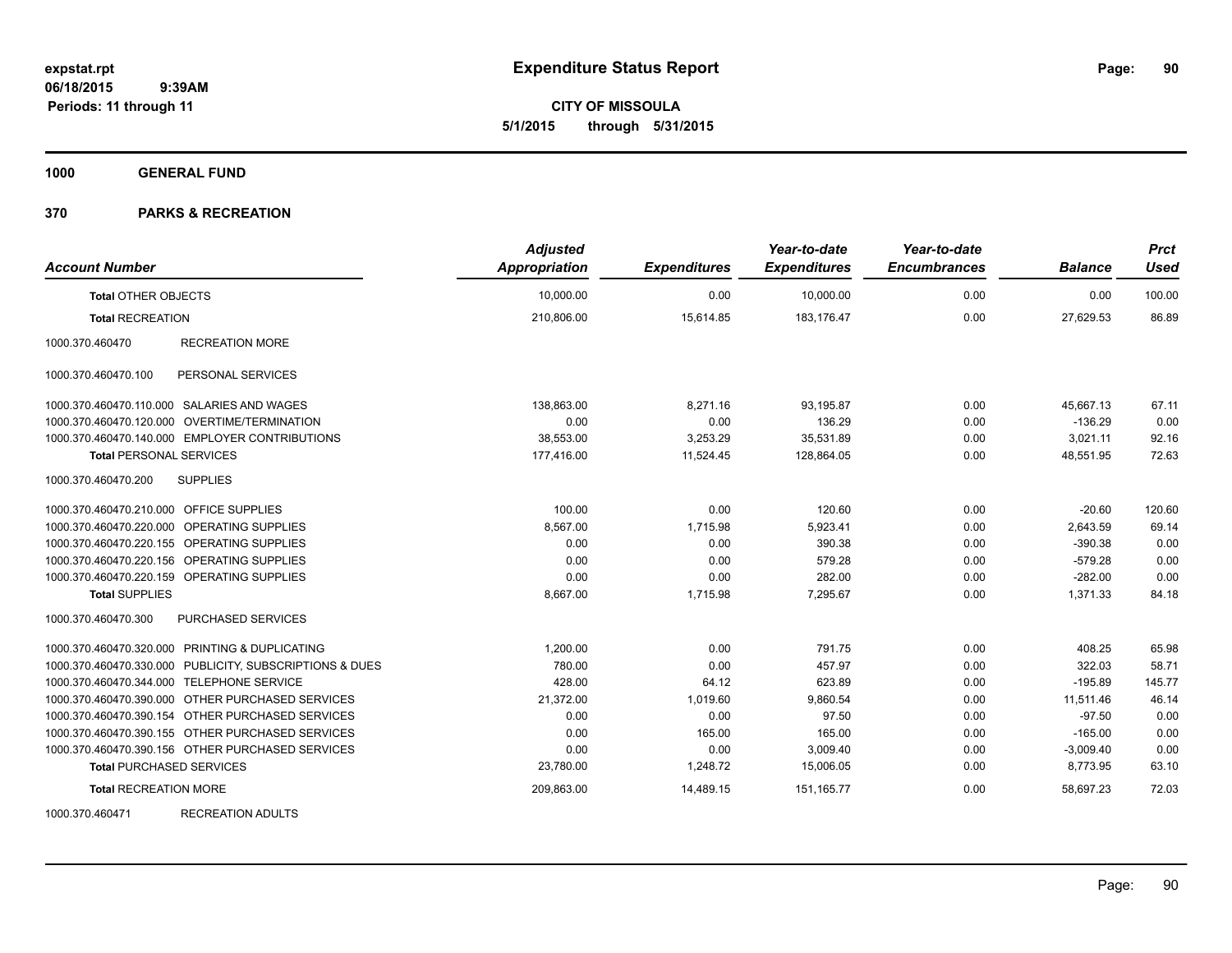**CITY OF MISSOULA 5/1/2015 through 5/31/2015**

**1000 GENERAL FUND**

|                                                         | <b>Adjusted</b>      |                     | Year-to-date        | Year-to-date        |                | <b>Prct</b> |
|---------------------------------------------------------|----------------------|---------------------|---------------------|---------------------|----------------|-------------|
| <b>Account Number</b>                                   | <b>Appropriation</b> | <b>Expenditures</b> | <b>Expenditures</b> | <b>Encumbrances</b> | <b>Balance</b> | <b>Used</b> |
| 1000.370.460471.100<br>PERSONAL SERVICES                |                      |                     |                     |                     |                |             |
| 1000.370.460471.110.000 SALARIES AND WAGES              | 107,130.00           | 6,038.88            | 75,264.27           | 0.00                | 31,865.73      | 70.26       |
| 1000.370.460471.140.000 EMPLOYER CONTRIBUTIONS          | 29,028.00            | 1,995.01            | 24,335.04           | 0.00                | 4,692.96       | 83.83       |
| <b>Total PERSONAL SERVICES</b>                          | 136,158.00           | 8,033.89            | 99,599.31           | 0.00                | 36,558.69      | 73.15       |
| <b>SUPPLIES</b><br>1000.370.460471.200                  |                      |                     |                     |                     |                |             |
| 1000.370.460471.210.000 OFFICE SUPPLIES                 | 600.00               | 0.00                | 282.14              | 0.00                | 317.86         | 47.02       |
| 1000.370.460471.210.147 OFFICE SUPPLIES                 | 0.00                 | 0.00                | 24.51               | 0.00                | $-24.51$       | 0.00        |
| 1000.370.460471.220.000 OPERATING SUPPLIES              | 8,892.00             | 0.00                | $-15.71$            | 0.00                | 8,907.71       | 0.18        |
| 1000.370.460471.220.142 OPERATING SUPPLIES              | 0.00                 | 0.00                | 143.35              | 0.00                | $-143.35$      | 0.00        |
| 1000.370.460471.220.143 OPERATING SUPPLIES              | 0.00                 | 0.00                | 1,145.00            | 0.00                | $-1,145.00$    | 0.00        |
| 1000.370.460471.220.144 OPERATING SUPPLIES              | 0.00                 | 0.00                | 1,530.56            | 0.00                | $-1,530.56$    | 0.00        |
| 1000.370.460471.220.146 OPERATING SUPPLIES              | 0.00                 | 0.00                | 509.02              | 0.00                | $-509.02$      | 0.00        |
| 1000.370.460471.220.147 OPERATING SUPPLIES              | 0.00                 | 0.00                | 3.096.56            | 0.00                | $-3,096.56$    | 0.00        |
| 1000.370.460471.220.192 OPERATING SUPPLIES              | 0.00                 | 0.00                | 11.65               | 0.00                | $-11.65$       | 0.00        |
| 1000.370.460471.220.193 OPERATING SUPPLIES              | 0.00                 | 0.00                | 97.49               | 0.00                | $-97.49$       | 0.00        |
| <b>Total SUPPLIES</b>                                   | 9,492.00             | 0.00                | 6,824.57            | 0.00                | 2,667.43       | 71.90       |
| <b>PURCHASED SERVICES</b><br>1000.370.460471.300        |                      |                     |                     |                     |                |             |
| 1000.370.460471.310.000 COMMUNICATIONS                  | 460.00               | 0.00                | 0.00                | 0.00                | 460.00         | 0.00        |
| 1000.370.460471.320.000 PRINTING & DUPLICATING          | 1,800.00             | 0.00                | 644.25              | 0.00                | 1,155.75       | 35.79       |
| 1000.370.460471.320.147 PRINTING & DUPLICATING          | 0.00                 | 0.00                | 30.00               | 0.00                | $-30.00$       | 0.00        |
| 1000.370.460471.330.000 PUBLICITY, SUBSCRIPTIONS & DUES | 1,220.00             | 0.00                | 660.00              | 0.00                | 560.00         | 54.10       |
| 1000.370.460471.330.147 PUBLICITY, SUBSCRIPTIONS & DUES | 0.00                 | 0.00                | 25.00               | 0.00                | $-25.00$       | 0.00        |
| 1000.370.460471.344.000 TELEPHONE SERVICE               | 567.00               | 50.17               | 493.22              | 0.00                | 73.78          | 86.99       |
| 1000.370.460471.390.000 OTHER PURCHASED SERVICES        | 10,000.00            | 0.00                | 3,104.18            | 0.00                | 6,895.82       | 31.04       |
| 1000.370.460471.390.143 OTHER PURCHASED SERVICES        | 0.00                 | 0.00                | 2,100.00            | 0.00                | $-2.100.00$    | 0.00        |
| 1000.370.460471.390.146 OTHER PURCHASED SERVICES        | 0.00                 | 0.00                | 1,132.50            | 0.00                | $-1,132.50$    | 0.00        |
| <b>Total PURCHASED SERVICES</b>                         | 14,047.00            | 50.17               | 8,189.15            | 0.00                | 5,857.85       | 58.30       |
| <b>Total RECREATION ADULTS</b>                          | 159,697.00           | 8,084.06            | 114,613.03          | 0.00                | 45,083.97      | 71.77       |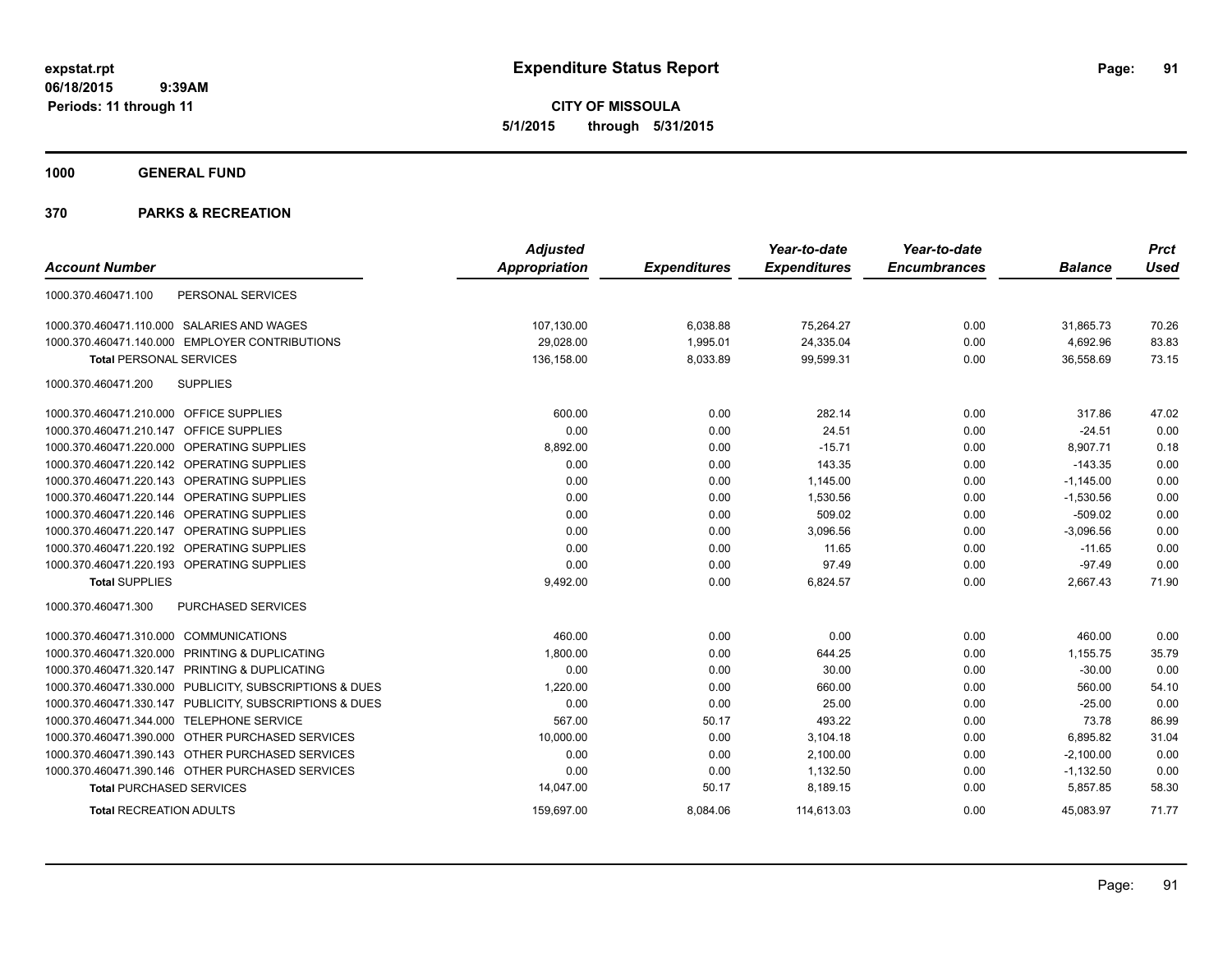**CITY OF MISSOULA 5/1/2015 through 5/31/2015**

**1000 GENERAL FUND**

|                                            |                                                         | <b>Adjusted</b> |                     | Year-to-date        | Year-to-date        |                | <b>Prct</b> |
|--------------------------------------------|---------------------------------------------------------|-----------------|---------------------|---------------------|---------------------|----------------|-------------|
| <b>Account Number</b>                      |                                                         | Appropriation   | <b>Expenditures</b> | <b>Expenditures</b> | <b>Encumbrances</b> | <b>Balance</b> | <b>Used</b> |
| 1000.370.460472                            | <b>RECREATION YOUTH</b>                                 |                 |                     |                     |                     |                |             |
| 1000.370.460472.100                        | PERSONAL SERVICES                                       |                 |                     |                     |                     |                |             |
|                                            | 1000.370.460472.110.000 SALARIES AND WAGES              | 91,974.00       | 2,446.44            | 51,643.78           | 0.00                | 40,330.22      | 56.15       |
|                                            | 1000.370.460472.140.000 EMPLOYER CONTRIBUTIONS          | 17,686.00       | 1,255.42            | 16,809.34           | 0.00                | 876.66         | 95.04       |
| <b>Total PERSONAL SERVICES</b>             |                                                         | 109,660.00      | 3,701.86            | 68,453.12           | 0.00                | 41,206.88      | 62.42       |
| 1000.370.460472.200                        | <b>SUPPLIES</b>                                         |                 |                     |                     |                     |                |             |
| 1000.370.460472.210.000 OFFICE SUPPLIES    |                                                         | 100.00          | 0.00                | 50.00               | 0.00                | 50.00          | 50.00       |
| 1000.370.460472.210.190 OFFICE SUPPLIES    |                                                         | 0.00            | 0.00                | 0.99                | 0.00                | $-0.99$        | 0.00        |
| 1000.370.460472.210.193 OFFICE SUPPLIES    |                                                         | 0.00            | 0.00                | 7.91                | 0.00                | $-7.91$        | 0.00        |
|                                            | 1000.370.460472.220.000 OPERATING SUPPLIES              | 16,006.00       | 0.00                | 394.49              | 0.00                | 15,611.51      | 2.46        |
| 1000.370.460472.220.145 OPERATING SUPPLIES |                                                         | 0.00            | 0.00                | 28.97               | 0.00                | $-28.97$       | 0.00        |
| 1000.370.460472.220.147 OPERATING SUPPLIES |                                                         | 0.00            | 0.00                | 258.13              | 0.00                | $-258.13$      | 0.00        |
| 1000.370.460472.220.190 OPERATING SUPPLIES |                                                         | 0.00            | 0.00                | 704.69              | 0.00                | $-704.69$      | 0.00        |
| 1000.370.460472.220.191 OPERATING SUPPLIES |                                                         | 0.00            | 1,951.29            | 11,399.70           | 0.00                | $-11,399.70$   | 0.00        |
| 1000.370.460472.220.192 OPERATING SUPPLIES |                                                         | 0.00            | 0.00                | 357.57              | 0.00                | $-357.57$      | 0.00        |
|                                            | 1000.370.460472.220.193 OPERATING SUPPLIES              | 0.00            | 0.00                | 86.58               | 0.00                | $-86.58$       | 0.00        |
| <b>Total SUPPLIES</b>                      |                                                         | 16,106.00       | 1,951.29            | 13,289.03           | 0.00                | 2,816.97       | 82.51       |
| 1000.370.460472.300                        | <b>PURCHASED SERVICES</b>                               |                 |                     |                     |                     |                |             |
|                                            | 1000.370.460472.320.000 PRINTING & DUPLICATING          | 1,300.00        | 0.00                | 665.25              | 0.00                | 634.75         | 51.17       |
|                                            | 1000.370.460472.320.191 PRINTING & DUPLICATING~TENNIS   | 0.00            | 0.00                | 12.00               | 0.00                | $-12.00$       | 0.00        |
|                                            | 1000.370.460472.330.000 PUBLICITY, SUBSCRIPTIONS & DUES | 1,500.00        | 0.00                | 1,179.60            | 0.00                | 320.40         | 78.64       |
|                                            | 1000.370.460472.330.191 PUBLICITY, SUBSCRIPTIONS & DUES | 0.00            | 0.00                | 229.77              | 0.00                | $-229.77$      | 0.00        |
|                                            | 1000.370.460472.341.000 ELECTRICITY & NATURAL GAS       | 1,225.00        | 0.00                | 0.00                | 0.00                | 1,225.00       | 0.00        |
| 1000.370.460472.343.000 WATER CHARGES      |                                                         | 601.00          | 0.00                | 0.00                | 0.00                | 601.00         | 0.00        |
| 1000.370.460472.344.000 TELEPHONE SERVICE  |                                                         | 662.00          | 20.56               | 188.71              | 0.00                | 473.29         | 28.51       |
| 1000.370.460472.345.000 GARBAGE            |                                                         | 450.00          | 0.00                | 635.41              | 0.00                | $-185.41$      | 141.20      |
|                                            | 1000.370.460472.350.000 PROFESSIONAL SERVICES           | 2,487.00        | 0.00                | 169.00              | 0.00                | 2,318.00       | 6.80        |
|                                            | 1000.370.460472.350.190 PROFESSIONAL SERVICES           | 0.00            | 0.00                | 1,662.75            | 0.00                | $-1,662.75$    | 0.00        |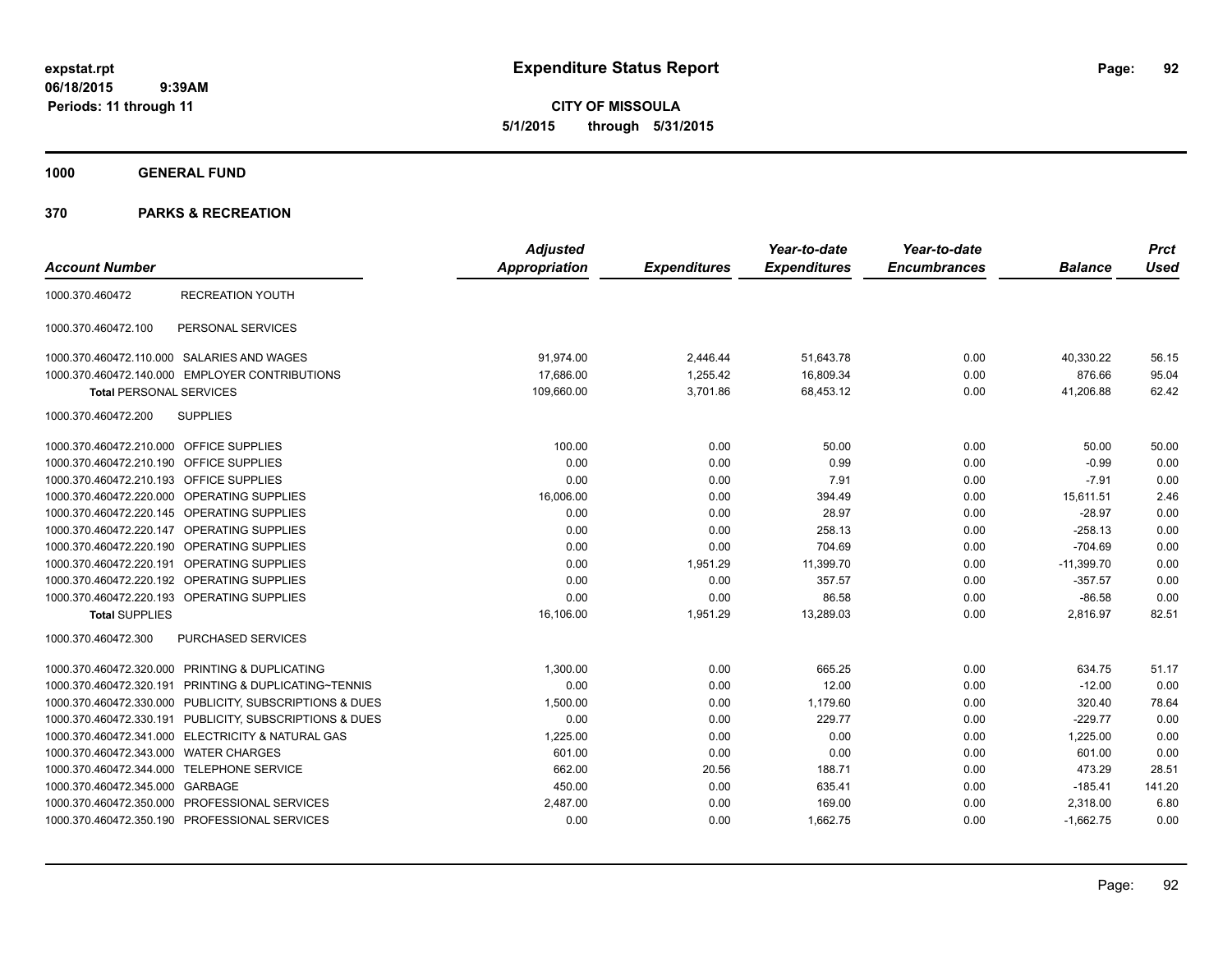**CITY OF MISSOULA 5/1/2015 through 5/31/2015**

**1000 GENERAL FUND**

| <b>Account Number</b>                                | <b>Adjusted</b><br>Appropriation | <b>Expenditures</b> | Year-to-date<br><b>Expenditures</b> | Year-to-date<br><b>Encumbrances</b> | <b>Balance</b> | <b>Prct</b><br><b>Used</b> |
|------------------------------------------------------|----------------------------------|---------------------|-------------------------------------|-------------------------------------|----------------|----------------------------|
| 1000.370.460472.350.191 PROFESSIONAL SERVICES-TENNIS | 0.00                             | 0.00                | 715.00                              | 0.00                                | $-715.00$      | 0.00                       |
| 1000.370.460472.350.193 PROFESSIONAL SERVICES        | 0.00                             | 85.00               | 85.00                               | 0.00                                | $-85.00$       | 0.00                       |
| 1000.370.460472.390.000 OTHER PURCHASED SERVICES     | 500.00                           | 0.00                | 0.00                                | 0.00                                | 500.00         | 0.00                       |
| 1000.370.460472.390.191 OTHER PURCHASED SERVICES     | 0.00                             | 0.00                | 2,137.50                            | 0.00                                | $-2,137.50$    | 0.00                       |
| <b>Total PURCHASED SERVICES</b>                      | 8,725.00                         | 105.56              | 7,679.99                            | 0.00                                | 1,045.01       | 88.02                      |
| <b>Total RECREATION YOUTH</b>                        | 134,491.00                       | 5,758.71            | 89,422.14                           | 0.00                                | 45,068.86      | 66.49                      |
| 1000.370.460473<br><b>RECREATION SPECIAL EVENTS</b>  |                                  |                     |                                     |                                     |                |                            |
| <b>SUPPLIES</b><br>1000.370.460473.200               |                                  |                     |                                     |                                     |                |                            |
| 1000.370.460473.220.000 OPERATING SUPPLIES           | 2.328.00                         | 86.00               | 1.691.41                            | 0.00                                | 636.59         | 72.66                      |
| 1000.370.460473.220.193 OPERATING SUPPLIES           | 0.00                             | 0.00                | 91.51                               | 0.00                                | $-91.51$       | 0.00                       |
| <b>Total SUPPLIES</b>                                | 2,328.00                         | 86.00               | 1,782.92                            | 0.00                                | 545.08         | 76.59                      |
| 1000.370.460473.300<br>PURCHASED SERVICES            |                                  |                     |                                     |                                     |                |                            |
| <b>Total PURCHASED SERVICES</b>                      | 0.00                             | 0.00                | 0.00                                | 0.00                                | 0.00           | 0.00                       |
| Total RECREATION SPECIAL EVENTS                      | 2,328.00                         | 86.00               | 1,782.92                            | 0.00                                | 545.08         | 76.59                      |
| 1000.370.460474<br><b>SPRAY DECKS</b>                |                                  |                     |                                     |                                     |                |                            |
| 1000.370.460474.100<br>PERSONAL SERVICES             |                                  |                     |                                     |                                     |                |                            |
| 1000.370.460474.110.000 SALARIES AND WAGES           | 8,023.00                         | 0.00                | 0.00                                | 0.00                                | 8,023.00       | 0.00                       |
| 1000.370.460474.140.000 EMPLOYER CONTRIBUTIONS       | 1,157.00                         | 0.00                | 0.00                                | 0.00                                | 1,157.00       | 0.00                       |
| <b>Total PERSONAL SERVICES</b>                       | 9,180.00                         | 0.00                | 0.00                                | 0.00                                | 9,180.00       | 0.00                       |
| 1000.370.460474.200<br><b>SUPPLIES</b>               |                                  |                     |                                     |                                     |                |                            |
| 1000.370.460474.220.000 OPERATING SUPPLIES           | 1,535.00                         | 0.00                | 0.00                                | 0.00                                | 1,535.00       | 0.00                       |
| 1000.370.460474.230.000 REPAIR/MAINTENANCE           | 5,424.00                         | 0.00                | 2,083.10                            | 0.00                                | 3,340.90       | 38.41                      |
| <b>Total SUPPLIES</b>                                | 6,959.00                         | 0.00                | 2,083.10                            | 0.00                                | 4,875.90       | 29.93                      |
| PURCHASED SERVICES<br>1000.370.460474.300            |                                  |                     |                                     |                                     |                |                            |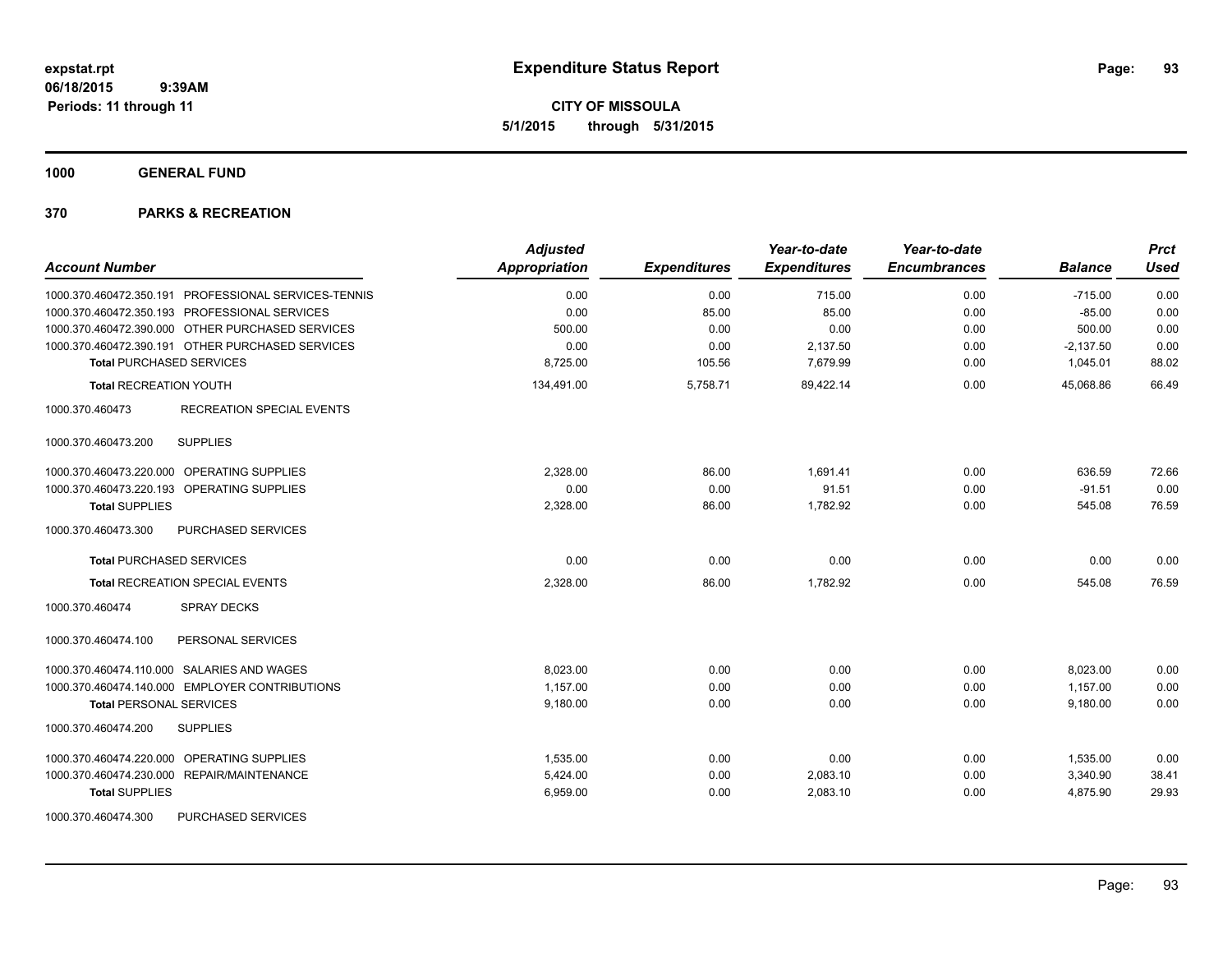**CITY OF MISSOULA 5/1/2015 through 5/31/2015**

**1000 GENERAL FUND**

| <b>Account Number</b>                                   | <b>Adjusted</b><br><b>Appropriation</b> | <b>Expenditures</b> | Year-to-date<br><b>Expenditures</b> | Year-to-date<br><b>Encumbrances</b> | <b>Balance</b> | <b>Prct</b><br><b>Used</b> |
|---------------------------------------------------------|-----------------------------------------|---------------------|-------------------------------------|-------------------------------------|----------------|----------------------------|
| 1000.370.460474.330.000 PUBLICITY, SUBSCRIPTIONS & DUES | 750.00                                  | 0.00                | 609.00                              | 0.00                                | 141.00         | 81.20                      |
| 1000.370.460474.360.000 REPAIR & MAINTENANCE            | 2,050.00                                | 0.00                | 1,083.62                            | 0.00                                | 966.38         | 52.86                      |
| <b>Total PURCHASED SERVICES</b>                         | 2,800.00                                | 0.00                | 1,692.62                            | 0.00                                | 1,107.38       | 60.45                      |
| 1000.370.460474.900<br><b>CAPITAL OUTLAY</b>            |                                         |                     |                                     |                                     |                |                            |
| 1000.370.460474.930.125 SACAJAWEA SPRAYDECKS            | 7,640.00                                | 0.00                | 7,640.00                            | 0.00                                | 0.00           | 100.00                     |
| 1000.370.460474.930.127 SOUTHSIDE LIONS SPRAYDECKS      | 7,640.00                                | 0.00                | 7,640.00                            | 0.00                                | 0.00           | 100.00                     |
| <b>Total CAPITAL OUTLAY</b>                             | 15,280.00                               | 0.00                | 15,280.00                           | 0.00                                | 0.00           | 100.00                     |
| <b>Total SPRAY DECKS</b>                                | 34,219.00                               | 0.00                | 19.055.72                           | 0.00                                | 15.163.28      | 55.69                      |
| 1000.370.460476<br>YOUTH DRUG                           |                                         |                     |                                     |                                     |                |                            |
| PERSONAL SERVICES<br>1000.370.460476.100                |                                         |                     |                                     |                                     |                |                            |
| 1000.370.460476.110.000 SALARIES AND WAGES              | 8.922.00                                | 0.00                | 0.00                                | 0.00                                | 8,922.00       | 0.00                       |
| 1000.370.460476.140.000 EMPLOYER CONTRIBUTIONS          | 1.286.00                                | 0.00                | 0.00                                | 0.00                                | 1.286.00       | 0.00                       |
| <b>Total PERSONAL SERVICES</b>                          | 10,208.00                               | 0.00                | 0.00                                | 0.00                                | 10,208.00      | 0.00                       |
| 1000.370.460476.200<br><b>SUPPLIES</b>                  |                                         |                     |                                     |                                     |                |                            |
| 1000.370.460476.210.000 OFFICE SUPPLIES                 | 150.00                                  | 0.00                | 0.00                                | 0.00                                | 150.00         | 0.00                       |
| 1000.370.460476.220.000 OPERATING SUPPLIES              | 2,200.00                                | 0.00                | 613.48                              | 0.00                                | 1,586.52       | 27.89                      |
| <b>Total SUPPLIES</b>                                   | 2,350.00                                | 0.00                | 613.48                              | 0.00                                | 1,736.52       | 26.11                      |
| 1000.370.460476.300<br>PURCHASED SERVICES               |                                         |                     |                                     |                                     |                |                            |
| 1000.370.460476.320.000 PRINTING & DUPLICATING          | 250.00                                  | 0.00                | 0.00                                | 0.00                                | 250.00         | 0.00                       |
| 1000.370.460476.330.000 PUBLICITY, SUBSCRIPTIONS & DUES | 100.00                                  | 0.00                | 100.00                              | 0.00                                | 0.00           | 100.00                     |
| 1000.370.460476.350.000 PROFESSIONAL SERVICES           | 1,200.00                                | 0.00                | 271.50                              | 0.00                                | 928.50         | 22.63                      |
| <b>Total PURCHASED SERVICES</b>                         | 1,550.00                                | 0.00                | 371.50                              | 0.00                                | 1.178.50       | 23.97                      |
| <b>Total YOUTH DRUG</b>                                 | 14,108.00                               | 0.00                | 984.98                              | 0.00                                | 13.123.02      | 6.98                       |
| 1000.370.460477<br><b>VEHICLE MAINTENANCE</b>           |                                         |                     |                                     |                                     |                |                            |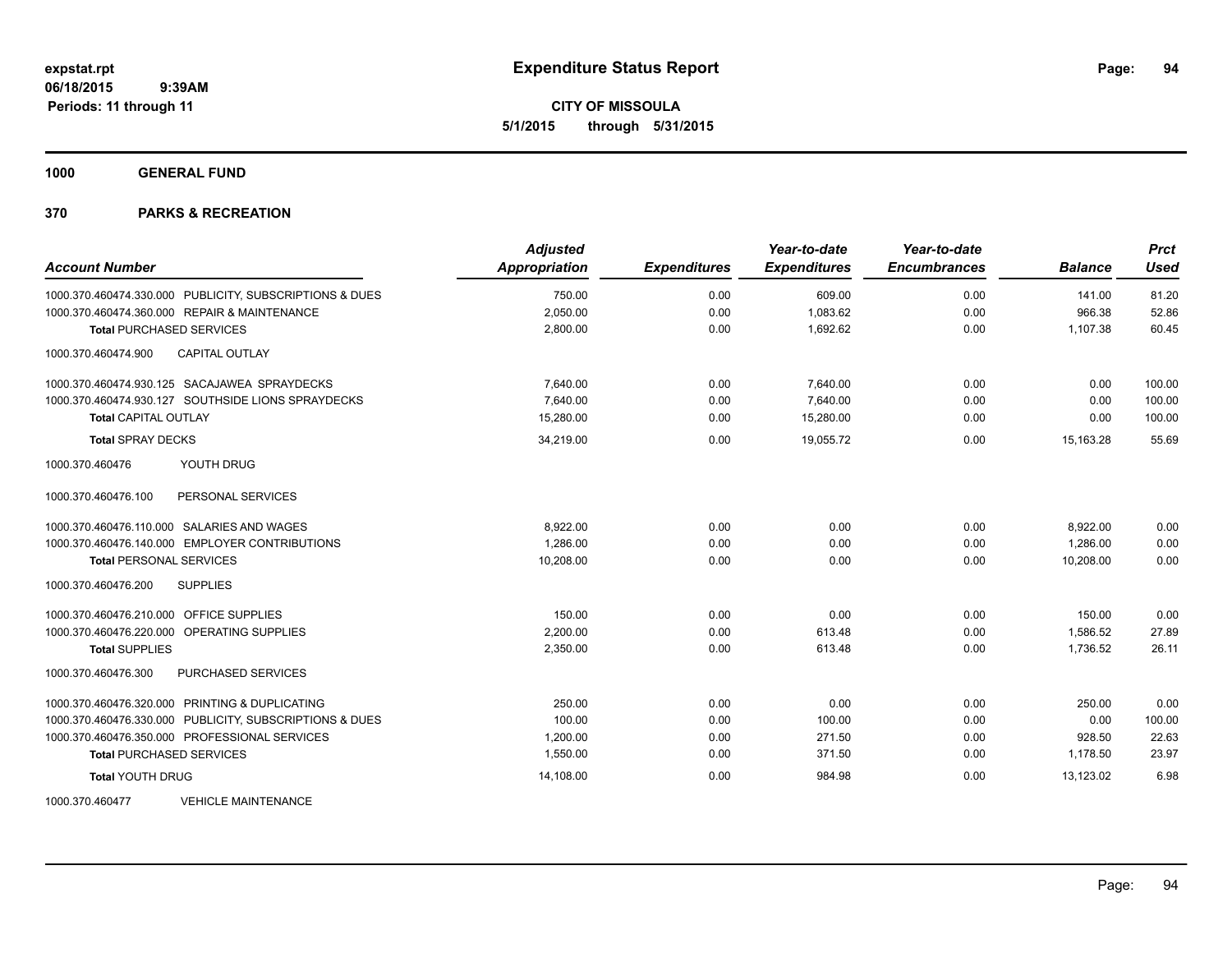**CITY OF MISSOULA 5/1/2015 through 5/31/2015**

**1000 GENERAL FUND**

|                                                   | <b>Adjusted</b> |                     | Year-to-date        | Year-to-date        |                | <b>Prct</b> |
|---------------------------------------------------|-----------------|---------------------|---------------------|---------------------|----------------|-------------|
| <b>Account Number</b>                             | Appropriation   | <b>Expenditures</b> | <b>Expenditures</b> | <b>Encumbrances</b> | <b>Balance</b> | <b>Used</b> |
| 1000.370.460477.200<br><b>SUPPLIES</b>            |                 |                     |                     |                     |                |             |
| 1000.370.460477.220.000 OPERATING SUPPLIES        | 12,754.00       | 632.76              | 5,033.49            | 0.00                | 7,720.51       | 39.47       |
| 1000.370.460477.230.000 REPAIR/MAINTENANCE        | 29,102.00       | 5,787.03            | 39,705.64           | 0.00                | $-10,603.64$   | 136.44      |
| <b>Total SUPPLIES</b>                             | 41,856.00       | 6,419.79            | 44.739.13           | 0.00                | $-2,883.13$    | 106.89      |
| 1000.370.460477.300<br><b>PURCHASED SERVICES</b>  |                 |                     |                     |                     |                |             |
| 1000.370.460477.350.000 PROFESSIONAL SERVICES     | 900.00          | 0.00                | 0.00                | 0.00                | 900.00         | 0.00        |
| 1000.370.460477.360.000 REPAIR & MAINTENANCE      | 5,228.00        | 67.99               | 5,666.26            | 0.00                | $-438.26$      | 108.38      |
| <b>Total PURCHASED SERVICES</b>                   | 6,128.00        | 67.99               | 5,666.26            | 0.00                | 461.74         | 92.47       |
| <b>Total VEHICLE MAINTENANCE</b>                  | 47,984.00       | 6,487.78            | 50,405.39           | 0.00                | $-2,421.39$    | 105.05      |
| <b>CONSERVATION LANDS MGMT</b><br>1000.370.460484 |                 |                     |                     |                     |                |             |
| PERSONAL SERVICES<br>1000.370.460484.100          |                 |                     |                     |                     |                |             |
| 1000.370.460484.110.000 SALARIES AND WAGES        | 166,892.00      | 15,726.58           | 153,511.48          | 0.00                | 13,380.52      | 91.98       |
| 1000.370.460484.120.000 OVERTIME/TERMINATION      | 1.750.00        | 105.53              | 1,352.33            | 0.00                | 397.67         | 77.28       |
| 1000.370.460484.140.000 EMPLOYER CONTRIBUTIONS    | 61,048.00       | 6,155.45            | 57,156.81           | 0.00                | 3,891.19       | 93.63       |
| <b>Total PERSONAL SERVICES</b>                    | 229,690.00      | 21,987.56           | 212,020.62          | 0.00                | 17,669.38      | 92.31       |
| 1000.370.460484.200<br><b>SUPPLIES</b>            |                 |                     |                     |                     |                |             |
| 1000.370.460484.220.000 OPERATING SUPPLIES        | 6,337.00        | 324.51              | 2,166.58            | 0.00                | 4,170.42       | 34.19       |
| 1000.370.460484.230.000 REPAIR/MAINTENANCE        | 10,364.00       | 3,830.46            | 7,638.97            | 0.00                | 2,725.03       | 73.71       |
| <b>Total SUPPLIES</b>                             | 16,701.00       | 4,154.97            | 9,805.55            | 0.00                | 6,895.45       | 58.71       |
| 1000.370.460484.300<br><b>PURCHASED SERVICES</b>  |                 |                     |                     |                     |                |             |
| 1000.370.460484.350.000 PROFESSIONAL SERVICES     | 6,228.00        | 1,386.39            | 1,621.39            | 0.00                | 4,606.61       | 26.03       |
| 1000.370.460484.390.000 OTHER PURCHASED SERVICES  | 520.00          | 0.00                | 139.15              | 0.00                | 380.85         | 26.76       |
| <b>Total PURCHASED SERVICES</b>                   | 6,748.00        | 1,386.39            | 1,760.54            | 0.00                | 4,987.46       | 26.09       |
| <b>Total CONSERVATION LANDS MGMT</b>              | 253,139.00      | 27,528.92           | 223,586.71          | 0.00                | 29.552.29      | 88.33       |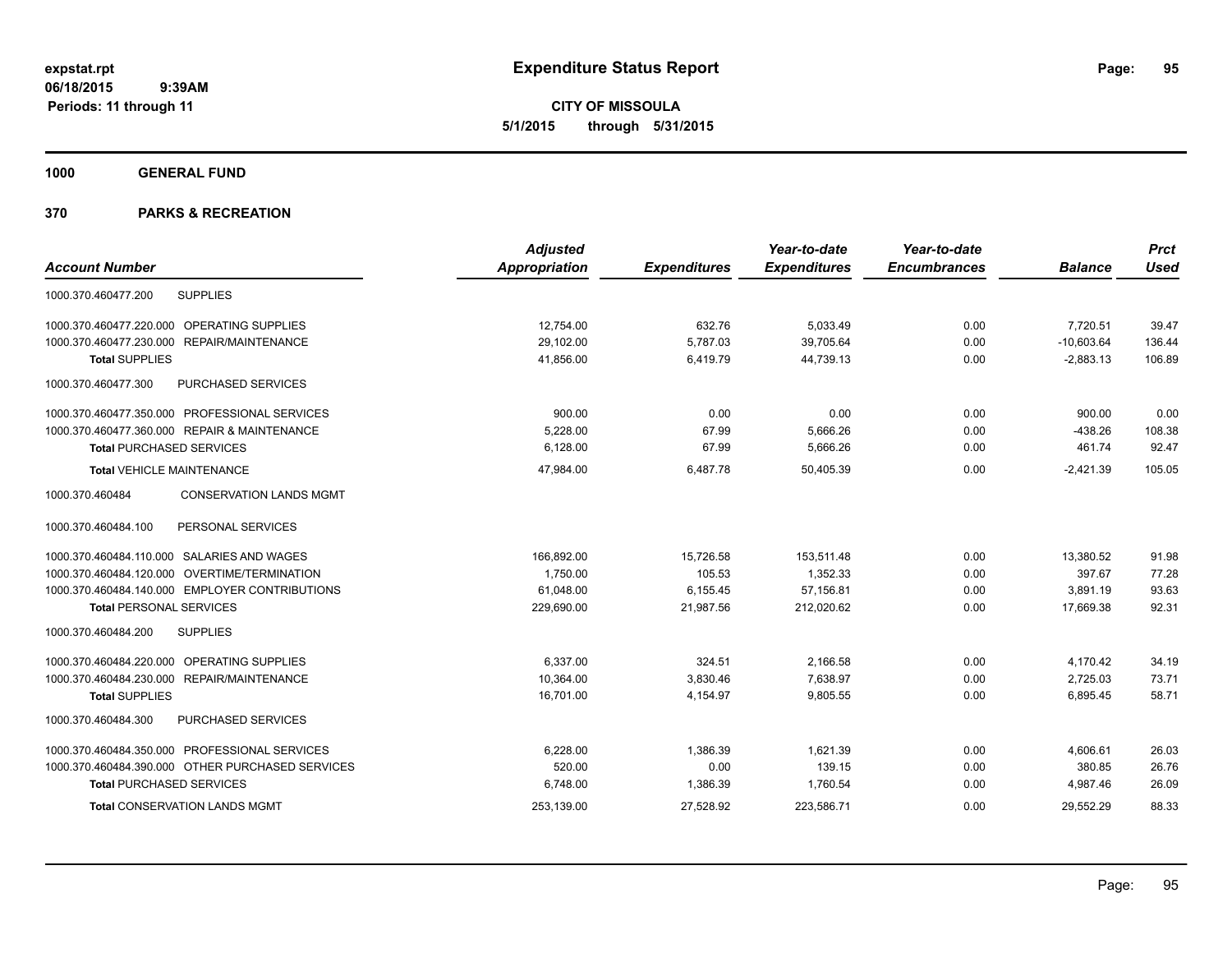**CITY OF MISSOULA 5/1/2015 through 5/31/2015**

**1000 GENERAL FUND**

|                                                  | <b>Adjusted</b>      |                     | Year-to-date        | Year-to-date        |                | <b>Prct</b> |
|--------------------------------------------------|----------------------|---------------------|---------------------|---------------------|----------------|-------------|
| <b>Account Number</b>                            | <b>Appropriation</b> | <b>Expenditures</b> | <b>Expenditures</b> | <b>Encumbrances</b> | <b>Balance</b> | <b>Used</b> |
| 1000.370.460485<br><b>SAFETY &amp; TRAINING</b>  |                      |                     |                     |                     |                |             |
| <b>SUPPLIES</b><br>1000.370.460485.200           |                      |                     |                     |                     |                |             |
| 1000.370.460485.220.000 OPERATING SUPPLIES       | 5,980.00             | 71.13               | 3,256.07            | 0.00                | 2,723.93       | 54.45       |
| <b>Total SUPPLIES</b>                            | 5,980.00             | 71.13               | 3,256.07            | 0.00                | 2,723.93       | 54.45       |
| 1000.370.460485.300<br>PURCHASED SERVICES        |                      |                     |                     |                     |                |             |
| 1000.370.460485.310.000 COMMUNICATIONS           | 50.00                | 2.20                | 2.20                | 0.00                | 47.80          | 4.40        |
| 1000.370.460485.320.000 PRINTING & DUPLICATING   | 50.00                | 0.00                | 0.00                | 0.00                | 50.00          | 0.00        |
| 1000.370.460485.370.000 TRAVEL                   | 3,744.00             | 0.00                | 1,296.73            | 0.00                | 2,447.27       | 34.63       |
| 1000.370.460485.380.000 TRAINING                 | 2,936.00             | 700.00              | 4,497.08            | 0.00                | $-1,561.08$    | 153.17      |
| <b>Total PURCHASED SERVICES</b>                  | 6,780.00             | 702.20              | 5,796.01            | 0.00                | 983.99         | 85.49       |
| <b>Total SAFETY &amp; TRAINING</b>               | 12,760.00            | 773.33              | 9,052.08            | 0.00                | 3,707.92       | 70.94       |
| <b>CURRENTS POOL EXPENSES</b><br>1000.370.460490 |                      |                     |                     |                     |                |             |
| <b>SUPPLIES</b><br>1000.370.460490.200           |                      |                     |                     |                     |                |             |
| 1000.370.460490.240.175 OTHER SUPPLIES           | 0.00                 | 0.00                | 14.99               | 0.00                | $-14.99$       | 0.00        |
| <b>Total CURRENTS POOL EXPENSES</b>              | 0.00                 | 0.00                | 14.99               | 0.00                | $-14.99$       | 0.00        |
| PARK MAINTENANCE CONTRACTS<br>1000.370.460500    |                      |                     |                     |                     |                |             |
| 1000.370.460500.200<br><b>SUPPLIES</b>           |                      |                     |                     |                     |                |             |
| 1000.370.460500.220.000 OPERATING SUPPLIES       | 6,540.00             | 0.00                | 0.00                | 0.00                | 6,540.00       | 0.00        |
| 1000.370.460500.230.000 REPAIR/MAINTENANCE       | 3,939.00             | 0.00                | 374.48              | 0.00                | 3,564.52       | 9.51        |
| <b>Total SUPPLIES</b>                            | 10,479.00            | 0.00                | 374.48              | 0.00                | 10,104.52      | 3.57        |
| 1000.370.460500.300<br>PURCHASED SERVICES        |                      |                     |                     |                     |                |             |
| <b>Total PURCHASED SERVICES</b>                  | 0.00                 | 0.00                | 0.00                | 0.00                | 0.00           | 0.00        |
| <b>Total PARK MAINTENANCE CONTRACTS</b>          | 10,479.00            | 0.00                | 374.48              | 0.00                | 10,104.52      | 3.57        |
|                                                  |                      |                     |                     |                     |                |             |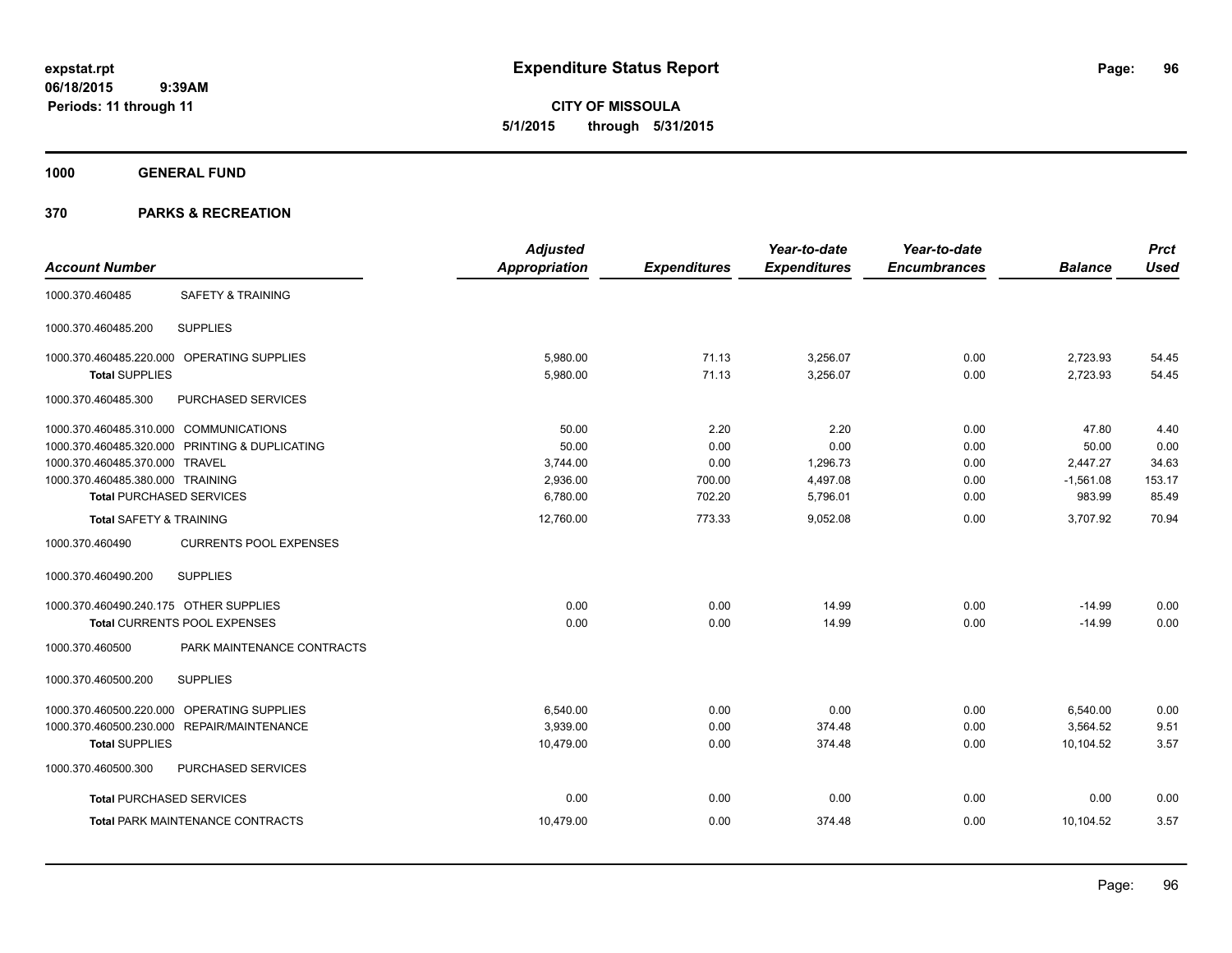**CITY OF MISSOULA 5/1/2015 through 5/31/2015**

**1000 GENERAL FUND**

|                                       |                                                   | <b>Adjusted</b>      |                     | Year-to-date        | Year-to-date        |                | <b>Prct</b> |
|---------------------------------------|---------------------------------------------------|----------------------|---------------------|---------------------|---------------------|----------------|-------------|
| <b>Account Number</b>                 |                                                   | <b>Appropriation</b> | <b>Expenditures</b> | <b>Expenditures</b> | <b>Encumbrances</b> | <b>Balance</b> | <b>Used</b> |
| 1000.370.460501                       | PARK MAINTENANCE ROUTINE                          |                      |                     |                     |                     |                |             |
| 1000.370.460501.100                   | PERSONAL SERVICES                                 |                      |                     |                     |                     |                |             |
|                                       | 1000.370.460501.110.000 SALARIES AND WAGES        | 602,320.00           | 57,172.56           | 486,042.84          | 0.00                | 116,277.16     | 80.70       |
|                                       | 1000.370.460501.120.000 OVERTIME/TERMINATION      | 2,100.00             | 0.00                | 1,403.13            | 0.00                | 696.87         | 66.82       |
|                                       | 1000.370.460501.140.000 EMPLOYER CONTRIBUTIONS    | 230,451.00           | 20,385.86           | 202,629.60          | 0.00                | 27,821.40      | 87.93       |
| <b>Total PERSONAL SERVICES</b>        |                                                   | 834,871.00           | 77,558.42           | 690,075.57          | 0.00                | 144,795.43     | 82.66       |
| 1000.370.460501.200                   | <b>SUPPLIES</b>                                   |                      |                     |                     |                     |                |             |
|                                       | 1000.370.460501.220.000 OPERATING SUPPLIES        | 5,319.00             | 0.00                | 0.00                | 0.00                | 5,319.00       | 0.00        |
|                                       | 1000.370.460501.230.000 REPAIR/MAINTENANCE        | 5,275.00             | 0.00                | 7.98                | 0.00                | 5,267.02       | 0.15        |
| 1000.370.460501.231.000 GASOLINE      |                                                   | 79,836.00            | 0.00                | 49,273.17           | 0.00                | 30,562.83      | 61.72       |
| <b>Total SUPPLIES</b>                 |                                                   | 90,430.00            | 0.00                | 49,281.15           | 0.00                | 41,148.85      | 54.50       |
| 1000.370.460501.300                   | PURCHASED SERVICES                                |                      |                     |                     |                     |                |             |
|                                       | 1000.370.460501.341.000 ELECTRICITY & NATURAL GAS | 89,012.00            | 5,060.02            | 47,576.73           | 0.00                | 41,435.27      | 53.45       |
| 1000.370.460501.343.000 WATER CHARGES |                                                   | 152,803.00           | 701.81              | 130,663.64          | 0.00                | 22,139.36      | 85.51       |
| 1000.370.460501.345.000 GARBAGE       |                                                   | 27,833.00            | 377.25              | 19,719.70           | 0.00                | 8,113.30       | 70.85       |
|                                       | 1000.370.460501.350.000 PROFESSIONAL SERVICES     | 2,347.00             | 0.00                | 375.00              | 0.00                | 1,972.00       | 15.98       |
|                                       | 1000.370.460501.360.000 REPAIR & MAINTENANCE      | 3,183.00             | $-2,379.00$         | 0.00                | 0.00                | 3,183.00       | 0.00        |
| <b>Total PURCHASED SERVICES</b>       |                                                   | 275,178.00           | 3,760.08            | 198,335.07          | 0.00                | 76,842.93      | 72.08       |
| 1000.370.460501.800                   | OTHER OBJECTS                                     |                      |                     |                     |                     |                |             |
| <b>Total OTHER OBJECTS</b>            |                                                   | 0.00                 | 0.00                | 0.00                | 0.00                | 0.00           | 0.00        |
|                                       | Total PARK MAINTENANCE ROUTINE                    | 1,200,479.00         | 81,318.50           | 937,691.79          | 0.00                | 262,787.21     | 78.11       |
| 1000.370.460502                       | HICKORY FACILITY MAINTENANCE                      |                      |                     |                     |                     |                |             |
| 1000.370.460502.100                   | PERSONAL SERVICES                                 |                      |                     |                     |                     |                |             |
| <b>Total PERSONAL SERVICES</b>        |                                                   | 0.00                 | 0.00                | 0.00                | 0.00                | 0.00           | 0.00        |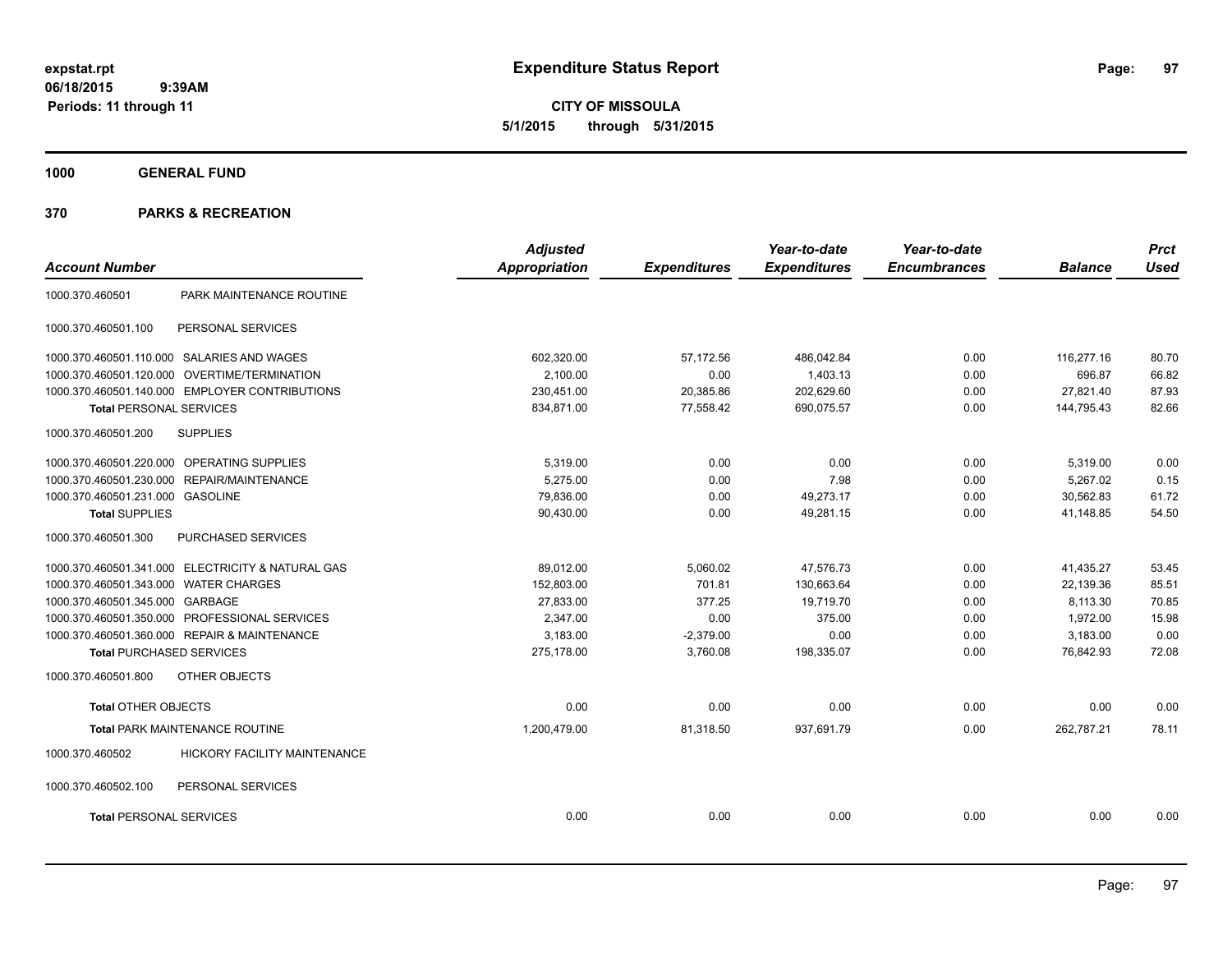**CITY OF MISSOULA 5/1/2015 through 5/31/2015**

**1000 GENERAL FUND**

|                                                  | <b>Adjusted</b>      |                     | Year-to-date        | Year-to-date        |                | <b>Prct</b> |
|--------------------------------------------------|----------------------|---------------------|---------------------|---------------------|----------------|-------------|
| <b>Account Number</b>                            | <b>Appropriation</b> | <b>Expenditures</b> | <b>Expenditures</b> | <b>Encumbrances</b> | <b>Balance</b> | <b>Used</b> |
| <b>SUPPLIES</b><br>1000.370.460502.200           |                      |                     |                     |                     |                |             |
| 1000.370.460502.220.000 OPERATING SUPPLIES       | 3,200.00             | 0.00                | 104.00              | 0.00                | 3,096.00       | 3.25        |
| 1000.370.460502.230.000 REPAIR/MAINTENANCE       | 1,500.00             | 0.00                | 0.00                | 0.00                | 1,500.00       | 0.00        |
| <b>Total SUPPLIES</b>                            | 4,700.00             | 0.00                | 104.00              | 0.00                | 4,596.00       | 2.21        |
| 1000.370.460502.300<br><b>PURCHASED SERVICES</b> |                      |                     |                     |                     |                |             |
| 1000.370.460502.350.000 PROFESSIONAL SERVICES    | 3,080.00             | 2,379.00            | 2.379.00            | 0.00                | 701.00         | 77.24       |
| 1000.370.460502.360.000 REPAIR & MAINTENANCE     | 6.000.00             | 793.00              | 1.447.00            | 0.00                | 4,553.00       | 24.12       |
| <b>Total PURCHASED SERVICES</b>                  | 9,080.00             | 3,172.00            | 3,826.00            | 0.00                | 5,254.00       | 42.14       |
| Total HICKORY FACILITY MAINTENANCE               | 13,780.00            | 3,172.00            | 3,930.00            | 0.00                | 9,850.00       | 28.52       |
| 1000.370.460503<br>SPORTS FACILITIES MAINTENANCE |                      |                     |                     |                     |                |             |
| PERSONAL SERVICES<br>1000.370.460503.100         |                      |                     |                     |                     |                |             |
| 1000.370.460503.110.000 SALARIES AND WAGES       | 62,722.00            | 5,867.02            | 54,653.77           | 0.00                | 8,068.23       | 87.14       |
| 1000.370.460503.140.000 EMPLOYER CONTRIBUTIONS   | 23,433.00            | 2,095.74            | 21,503.11           | 0.00                | 1,929.89       | 91.76       |
| <b>Total PERSONAL SERVICES</b>                   | 86,155.00            | 7,962.76            | 76.156.88           | 0.00                | 9,998.12       | 88.40       |
| 1000.370.460503.200<br><b>SUPPLIES</b>           |                      |                     |                     |                     |                |             |
| 1000.370.460503.220.000 OPERATING SUPPLIES       | 10,211.00            | 980.00              | 1,040.69            | 0.00                | 9,170.31       | 10.19       |
| 1000.370.460503.230.000 REPAIR/MAINTENANCE       | 12,464.00            | 0.00                | 9,839.39            | 0.00                | 2,624.61       | 78.94       |
| <b>Total SUPPLIES</b>                            | 22,675.00            | 980.00              | 10,880.08           | 0.00                | 11,794.92      | 47.98       |
| 1000.370.460503.300<br>PURCHASED SERVICES        |                      |                     |                     |                     |                |             |
| <b>Total PURCHASED SERVICES</b>                  | 0.00                 | 0.00                | 0.00                | 0.00                | 0.00           | 0.00        |
| Total SPORTS FACILITIES MAINTENANCE              | 108,830.00           | 8,942.76            | 87,036.96           | 0.00                | 21,793.04      | 79.98       |
| PARK SPECIAL DISTRICTS<br>1000.370.460504        |                      |                     |                     |                     |                |             |
| 1000.370.460504.100<br>PERSONAL SERVICES         |                      |                     |                     |                     |                |             |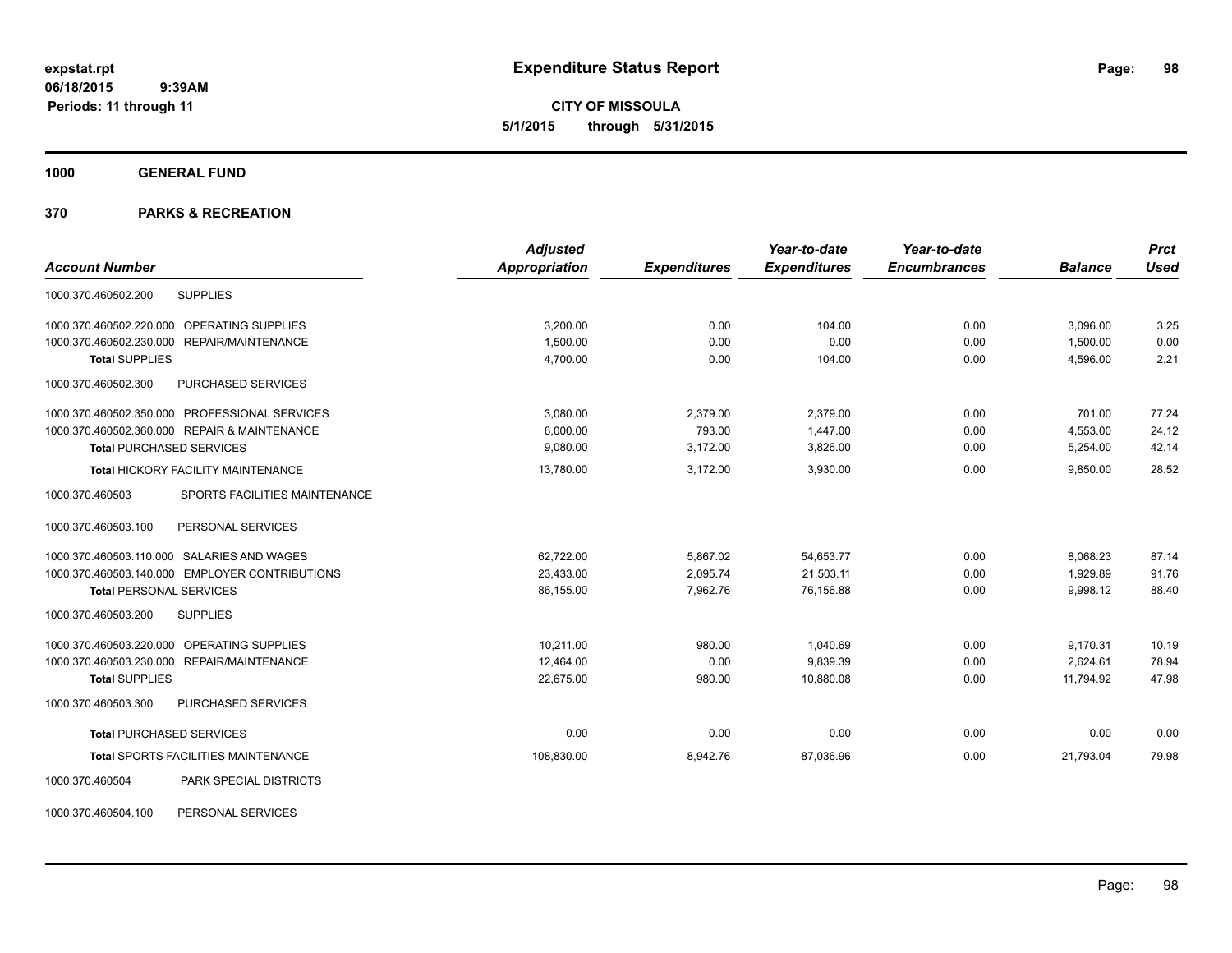**CITY OF MISSOULA 5/1/2015 through 5/31/2015**

**1000 GENERAL FUND**

| <b>Account Number</b>                     | <b>Adjusted</b><br>Appropriation | <b>Expenditures</b> | Year-to-date<br><b>Expenditures</b> | Year-to-date<br><b>Encumbrances</b> | <b>Balance</b> | <b>Prct</b><br><b>Used</b> |
|-------------------------------------------|----------------------------------|---------------------|-------------------------------------|-------------------------------------|----------------|----------------------------|
| <b>Total PERSONAL SERVICES</b>            | 0.00                             | 0.00                | 0.00                                | 0.00                                | 0.00           | 0.00                       |
| <b>SUPPLIES</b><br>1000.370.460504.200    |                                  |                     |                                     |                                     |                |                            |
| <b>Total SUPPLIES</b>                     | 0.00                             | 0.00                | 0.00                                | 0.00                                | 0.00           | 0.00                       |
| PURCHASED SERVICES<br>1000.370.460504.300 |                                  |                     |                                     |                                     |                |                            |
| <b>Total PARK SPECIAL DISTRICTS</b>       | 0.00                             | 0.00                | 0.00                                | 0.00                                | 0.00           | 0.00                       |
| <b>Total PARKS &amp; RECREATION</b>       | 3,662,172.00                     | 261,999.40          | 2,846,718.38                        | 0.00                                | 815,453.62     | 77.73                      |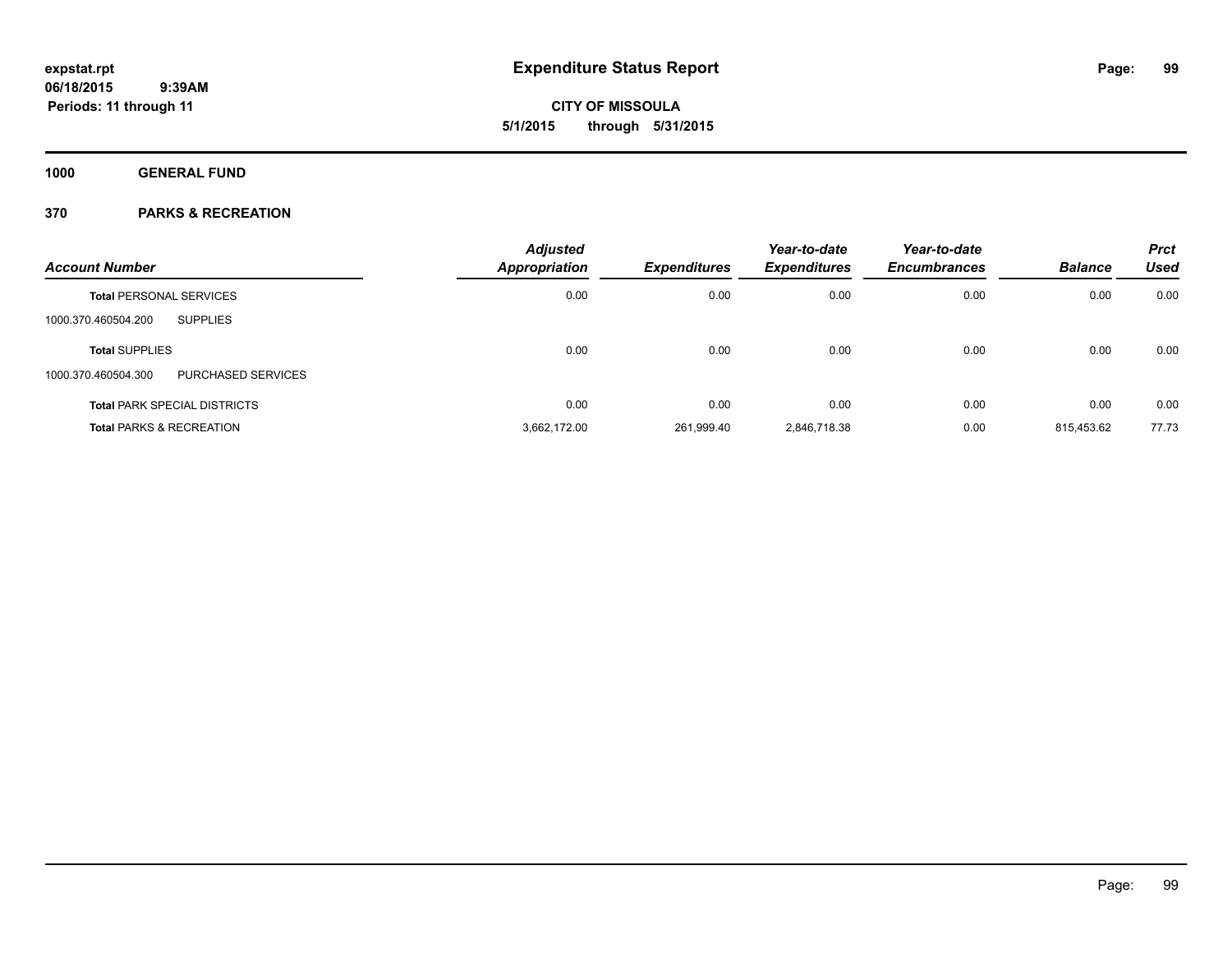**CITY OF MISSOULA 5/1/2015 through 5/31/2015**

**1000 GENERAL FUND**

| <b>Account Number</b>          |                                                                                          | <b>Adjusted</b><br><b>Appropriation</b> | <b>Expenditures</b>  | Year-to-date<br><b>Expenditures</b> | Year-to-date<br><b>Encumbrances</b> | <b>Balance</b>   | <b>Prct</b><br><b>Used</b> |
|--------------------------------|------------------------------------------------------------------------------------------|-----------------------------------------|----------------------|-------------------------------------|-------------------------------------|------------------|----------------------------|
| 1000.390.410000                | <b>GENERAL GOVERNMENT</b>                                                                |                                         |                      |                                     |                                     |                  |                            |
| 1000.390.410000.200            | <b>SUPPLIES</b>                                                                          |                                         |                      |                                     |                                     |                  |                            |
|                                | <b>Total GENERAL GOVERNMENT</b>                                                          | 0.00                                    | 0.00                 | 0.00                                | 0.00                                | 0.00             | 0.00                       |
| 1000.390.410123                | <b>LEGISLATIVE PROGRAM</b>                                                               |                                         |                      |                                     |                                     |                  |                            |
| 1000.390.410123.300            | PURCHASED SERVICES                                                                       |                                         |                      |                                     |                                     |                  |                            |
|                                | 1000.390.410123.350.000 LEGISLATIVE PROGRAM/PROF SVS<br><b>Total LEGISLATIVE PROGRAM</b> | 33,000.00<br>33,000.00                  | 7,500.00<br>7,500.00 | 32,500.00<br>32,500.00              | 0.00<br>0.00                        | 500.00<br>500.00 | 98.48<br>98.48             |
| 1000.390.410230                | WORK COMP CONSULTANT                                                                     |                                         |                      |                                     |                                     |                  |                            |
| 1000.390.410230.100            | PERSONAL SERVICES                                                                        |                                         |                      |                                     |                                     |                  |                            |
| <b>Total PERSONAL SERVICES</b> |                                                                                          | 0.00                                    | 0.00                 | 0.00                                | 0.00                                | 0.00             | 0.00                       |
| 1000.390.410230.300            | PURCHASED SERVICES                                                                       |                                         |                      |                                     |                                     |                  |                            |
|                                | Total WORK COMP CONSULTANT                                                               | 0.00                                    | 0.00                 | 0.00                                | 0.00                                | 0.00             | 0.00                       |
| 1000.390.410360                | COMMUNITY DISPUTE RESOLUTION                                                             |                                         |                      |                                     |                                     |                  |                            |
| 1000.390.410360.700            | <b>GRANTS &amp; CONTRIBUTIONS</b>                                                        |                                         |                      |                                     |                                     |                  |                            |
|                                | 1000.390.410360.700.000 CDR GRANTS & CONTRIBUTION                                        | 7,200.00                                | 0.00                 | 7,200.00                            | 0.00                                | 0.00             | 100.00                     |
|                                | Total COMMUNITY DISPUTE RESOLUTION                                                       | 7,200.00                                | 0.00                 | 7,200.00                            | 0.00                                | 0.00             | 100.00                     |
| 1000.390.410371                | SEXUAL ASSUALT PREVENTION CAMPAIGN                                                       |                                         |                      |                                     |                                     |                  |                            |
| 1000.390.410371.300            | PURCHASED SERVICES                                                                       |                                         |                      |                                     |                                     |                  |                            |
|                                | 1000.390.410371.350.000 HEALTHY RELATIONSHIP PROJECT                                     | 55,766.00                               | 0.00                 | 51,219.78                           | 0.00                                | 4,546.22         | 91.85                      |
|                                | Total SEXUAL ASSUALT PREVENTION CAMPAIGN                                                 | 55,766.00                               | 0.00                 | 51,219.78                           | 0.00                                | 4,546.22         | 91.85                      |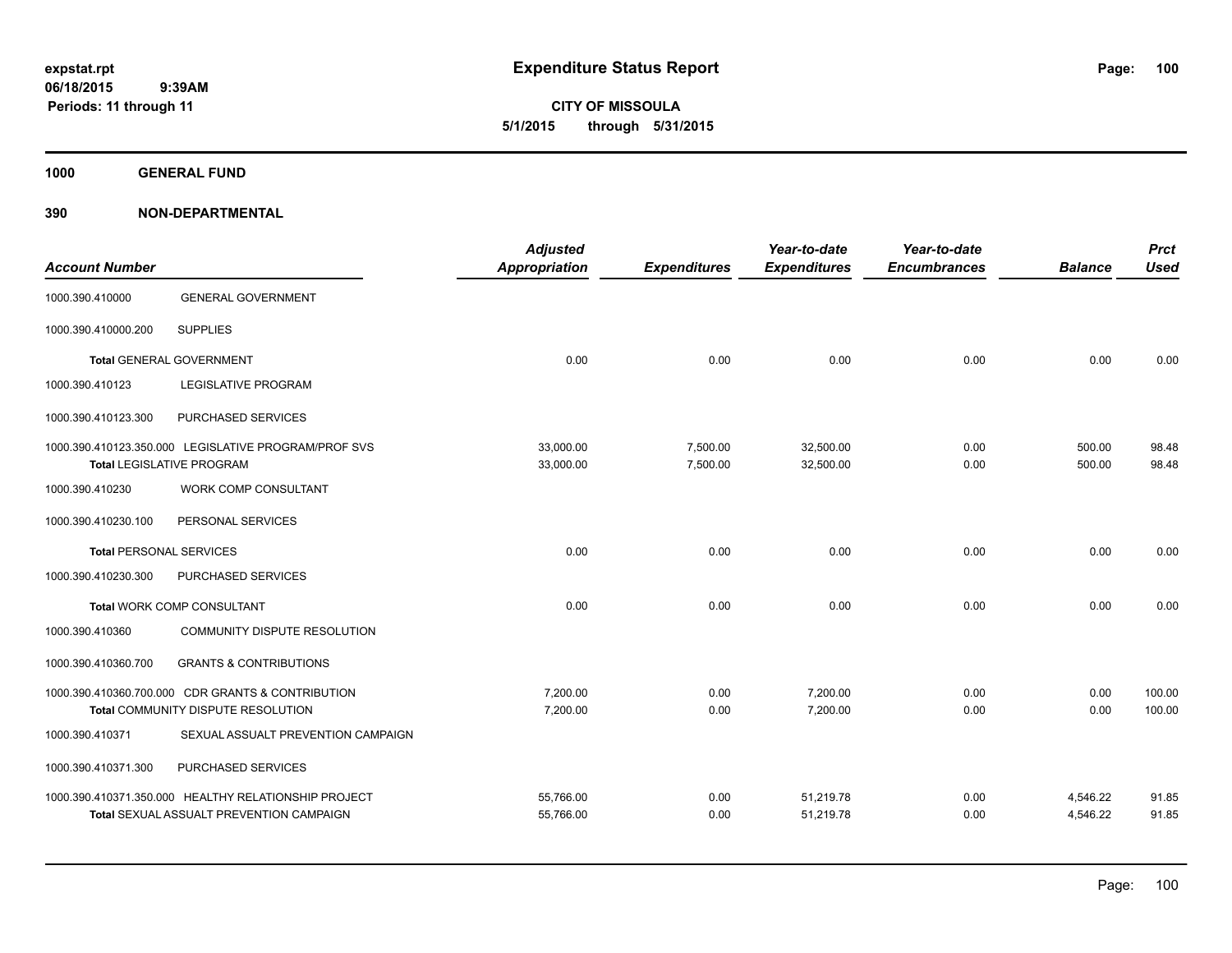**CITY OF MISSOULA 5/1/2015 through 5/31/2015**

**1000 GENERAL FUND**

| <b>Account Number</b>                  |                                                      | <b>Adjusted</b><br><b>Appropriation</b> | <b>Expenditures</b> | Year-to-date<br><b>Expenditures</b> | Year-to-date<br><b>Encumbrances</b> | <b>Balance</b> | <b>Prct</b><br><b>Used</b> |
|----------------------------------------|------------------------------------------------------|-----------------------------------------|---------------------|-------------------------------------|-------------------------------------|----------------|----------------------------|
| 1000.390.410550                        | <b>ACCOUNTING</b>                                    |                                         |                     |                                     |                                     |                |                            |
| 1000.390.410550.500                    | <b>FIXED CHARGES</b>                                 |                                         |                     |                                     |                                     |                |                            |
| <b>Total ACCOUNTING</b>                |                                                      | 0.00                                    | 0.00                | 0.00                                | 0.00                                | 0.00           | 0.00                       |
| 1000.390.410551                        | RESERVE FOR SALARY INCREASES                         |                                         |                     |                                     |                                     |                |                            |
| 1000.390.410551.100                    | PERSONAL SERVICES                                    |                                         |                     |                                     |                                     |                |                            |
| 1000.390.410551.110.000 SALARY RESERVE |                                                      | 44,976.00                               | 0.00                | $-2.85$                             | 0.00                                | 44,978.85      | 0.01                       |
|                                        | 1000.390.410551.140.000 EMPLOYER CONTRIBUTIONS       | $-22,556.00$                            | $-2.65$             | 391.77                              | 0.00                                | $-22,947.77$   | 1.74                       |
|                                        | Total RESERVE FOR SALARY INCREASES                   | 22,420.00                               | $-2.65$             | 388.92                              | 0.00                                | 22,031.08      | 1.73                       |
| 1000.390.411000                        | <b>MRTMA</b>                                         |                                         |                     |                                     |                                     |                |                            |
| 1000.390.411000.700                    | <b>GRANTS &amp; CONTRIBUTIONS</b>                    |                                         |                     |                                     |                                     |                |                            |
| 1000.390.411000.700.000 MRTMA          |                                                      | 10,780.00                               | 0.00                | 10,780.00                           | 0.00                                | 0.00           | 100.00                     |
| <b>Total MRTMA</b>                     |                                                      | 10,780.00                               | 0.00                | 10,780.00                           | 0.00                                | 0.00           | 100.00                     |
| 1000.390.411030                        | <b>PLANNING</b>                                      |                                         |                     |                                     |                                     |                |                            |
| 1000.390.411030.300                    | PURCHASED SERVICES                                   |                                         |                     |                                     |                                     |                |                            |
| 1000.390.411030.390.000                | <b>GRANTS &amp; COMMUNITY PROGRAMS</b>               | 261,796.00                              | 6,840.00            | 128,684.68                          | 0.00                                | 133,111.32     | 49.15                      |
| <b>Total PLANNING</b>                  |                                                      | 261,796.00                              | 6,840.00            | 128,684.68                          | 0.00                                | 133,111.32     | 49.15                      |
| 1000.390.411031                        | PLANNING SUBSIDY                                     |                                         |                     |                                     |                                     |                |                            |
| 1000.390.411031.800                    | OTHER OBJECTS                                        |                                         |                     |                                     |                                     |                |                            |
|                                        | 1000.390.411031.820.000 PLANNING SUBSIDY TRANSFER TO | 18,900.00                               | 0.00                | 0.00                                | 0.00                                | 18,900.00      | 0.00                       |
| <b>Total PLANNING SUBSIDY</b>          |                                                      | 18,900.00                               | 0.00                | 0.00                                | 0.00                                | 18,900.00      | 0.00                       |
| 1000.390.411071                        | <b>MOUNTAIN LINE SUBSIDY</b>                         |                                         |                     |                                     |                                     |                |                            |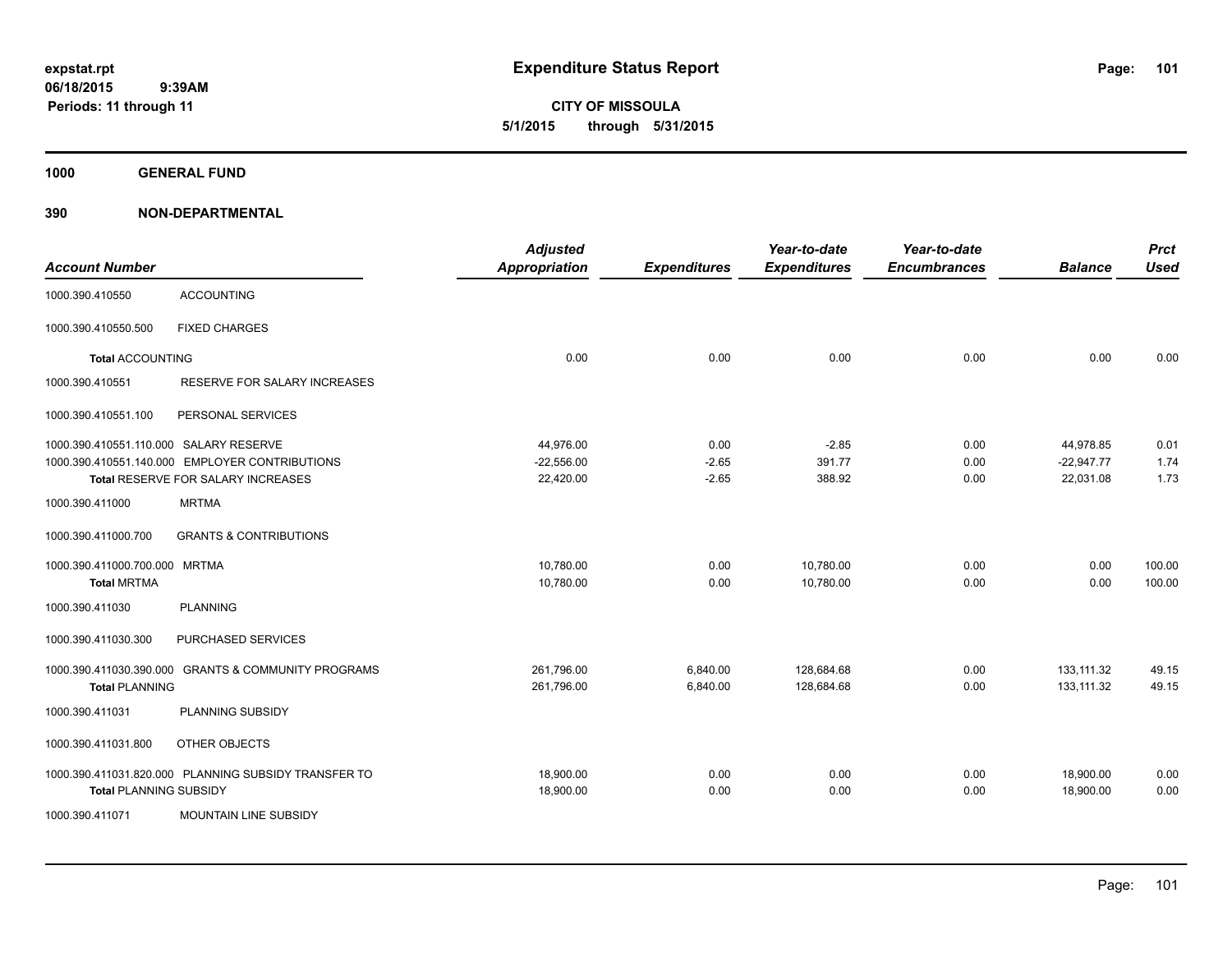**CITY OF MISSOULA 5/1/2015 through 5/31/2015**

**1000 GENERAL FUND**

|                                                                   | <b>Adjusted</b>      |                     | Year-to-date        | Year-to-date        |                | <b>Prct</b> |
|-------------------------------------------------------------------|----------------------|---------------------|---------------------|---------------------|----------------|-------------|
| <b>Account Number</b>                                             | <b>Appropriation</b> | <b>Expenditures</b> | <b>Expenditures</b> | <b>Encumbrances</b> | <b>Balance</b> | <b>Used</b> |
| <b>GRANTS &amp; CONTRIBUTIONS</b><br>1000.390.411071.700          |                      |                     |                     |                     |                |             |
| 1000.390.411071.700.000 MOUNTAIN LINE FARE SUBSIDY                | 50,000.00            | 0.00                | 50,000.00           | 0.00                | 0.00           | 100.00      |
| Total MOUNTAIN LINE SUBSIDY                                       | 50,000.00            | 0.00                | 50,000.00           | 0.00                | 0.00           | 100.00      |
| <b>MIM MDT</b><br>1000.390.411080                                 |                      |                     |                     |                     |                |             |
| 1000.390.411080.700<br><b>GRANTS &amp; CONTRIBUTIONS</b>          |                      |                     |                     |                     |                |             |
| <b>Total GRANTS &amp; CONTRIBUTIONS</b>                           | 0.00                 | 0.00                | 0.00                | 0.00                | 0.00           | 0.00        |
| 1000.390.411080.800<br>OTHER OBJECTS                              |                      |                     |                     |                     |                |             |
| TRANSPORTATION-MIM SUBSIDY TRANSFER TO<br>1000.390.411080.820.000 | 9,900.00             | 0.00                | 9,900.00            | 0.00                | 0.00           | 100.00      |
| <b>Total MIM MDT</b>                                              | 9,900.00             | 0.00                | 9,900.00            | 0.00                | 0.00           | 100.00      |
| 1000.390.411240<br>OPG OFFICE REMODEL                             |                      |                     |                     |                     |                |             |
| 1000.390.411240.400<br><b>BUILDING MATERIALS</b>                  |                      |                     |                     |                     |                |             |
| <b>Total OPG OFFICE REMODEL</b>                                   | 0.00                 | 0.00                | 0.00                | 0.00                | 0.00           | 0.00        |
| 1000.390.411802<br><b>VOLUNTEER MISSOULA</b>                      |                      |                     |                     |                     |                |             |
| 1000.390.411802.700<br><b>GRANTS &amp; CONTRIBUTIONS</b>          |                      |                     |                     |                     |                |             |
| 1000.390.411802.700.000 VOLUNTEER MISSOULA                        | 15,000.00            | 0.00                | 15,000.00           | 0.00                | 0.00           | 100.00      |
| Total VOLUNTEER MISSOULA                                          | 15,000.00            | 0.00                | 15,000.00           | 0.00                | 0.00           | 100.00      |
| <b>TERMINATION PAY</b><br>1000.390.411810                         |                      |                     |                     |                     |                |             |
| PERSONAL SERVICES<br>1000.390.411810.100                          |                      |                     |                     |                     |                |             |
| 1000.390.411810.120.000 OVERTIME/TERMINATION                      | 25,000.00            | 0.00                | 0.00                | 0.00                | 25,000.00      | 0.00        |
| <b>Total PERSONAL SERVICES</b>                                    | 25,000.00            | 0.00                | 0.00                | 0.00                | 25,000.00      | 0.00        |
| 1000.390.411810.300<br>PURCHASED SERVICES                         |                      |                     |                     |                     |                |             |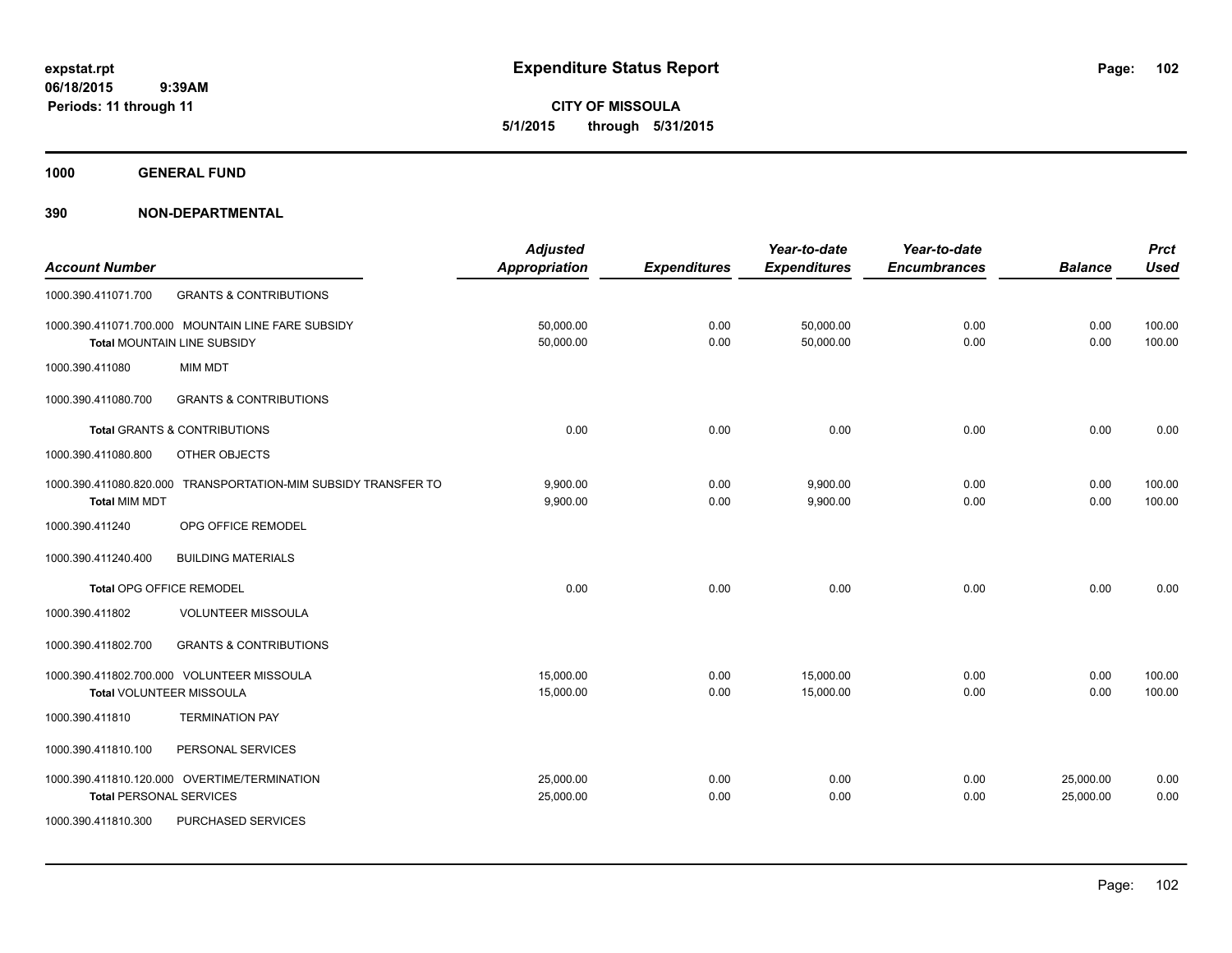**CITY OF MISSOULA 5/1/2015 through 5/31/2015**

**1000 GENERAL FUND**

| <b>Account Number</b>          |                                                                                                | <b>Adjusted</b><br>Appropriation | <b>Expenditures</b>    | Year-to-date<br><b>Expenditures</b> | Year-to-date<br><b>Encumbrances</b> | <b>Balance</b>         | <b>Prct</b><br><b>Used</b> |
|--------------------------------|------------------------------------------------------------------------------------------------|----------------------------------|------------------------|-------------------------------------|-------------------------------------|------------------------|----------------------------|
|                                | <b>Total PURCHASED SERVICES</b>                                                                | 0.00                             | 0.00                   | 0.00                                | 0.00                                | 0.00                   | 0.00                       |
| <b>Total TERMINATION PAY</b>   |                                                                                                | 25,000.00                        | 0.00                   | 0.00                                | 0.00                                | 25,000.00              | 0.00                       |
| 1000.390.411850                | ECONOMIC DEVELOPMENT                                                                           |                                  |                        |                                     |                                     |                        |                            |
| 1000.390.411850.300            | PURCHASED SERVICES                                                                             |                                  |                        |                                     |                                     |                        |                            |
|                                | <b>Total PURCHASED SERVICES</b>                                                                | 0.00                             | 0.00                   | 0.00                                | 0.00                                | 0.00                   | 0.00                       |
| 1000.390.411850.700            | <b>GRANTS &amp; CONTRIBUTIONS</b>                                                              |                                  |                        |                                     |                                     |                        |                            |
|                                | 1000.390.411850.700.000 ECONOMIC PARTNERSHIP<br>Total ECONOMIC DEVELOPMENT                     | 100,000.00<br>100,000.00         | 0.00<br>0.00           | 100,000.00<br>100,000.00            | 0.00<br>0.00                        | 0.00<br>0.00           | 100.00<br>100.00           |
| 1000.390.411853                | <b>COMMUNITY SERVICE</b>                                                                       |                                  |                        |                                     |                                     |                        |                            |
| 1000.390.411853.300            | PURCHASED SERVICES                                                                             |                                  |                        |                                     |                                     |                        |                            |
| <b>Total COMMUNITY SERVICE</b> | 1000.390.411853.390.000 COMMUNITY SERVICES(MCS)                                                | 68,401.00<br>68,401.00           | 17,100.00<br>17,100.00 | 51,300.00<br>51,300.00              | 0.00<br>0.00                        | 17,101.00<br>17,101.00 | 75.00<br>75.00             |
| 1000.390.411854                | NEIGHBORHOOD AMBASSADOR                                                                        |                                  |                        |                                     |                                     |                        |                            |
| 1000.390.411854.700            | <b>GRANTS &amp; CONTRIBUTIONS</b>                                                              |                                  |                        |                                     |                                     |                        |                            |
|                                | 1000.390.411854.700.000 NEIGHBORHOOD AMBASSADOR<br><b>Total NEIGHBORHOOD AMBASSADOR</b>        | 9,950.00<br>9,950.00             | 0.00<br>0.00           | 9,950.00<br>9,950.00                | 0.00<br>0.00                        | 0.00<br>0.00           | 100.00<br>100.00           |
| 1000.390.411860                | SPECIAL IMPROVEMENT ASSESSMENTS                                                                |                                  |                        |                                     |                                     |                        |                            |
| 1000.390.411860.500            | <b>FIXED CHARGES</b>                                                                           |                                  |                        |                                     |                                     |                        |                            |
|                                | 1000.390.411860.500.000 SID ASSESSMENTS-FIXED CHARGES<br>Total SPECIAL IMPROVEMENT ASSESSMENTS | 116,000.00<br>116,000.00         | 29,456.48<br>29,456.48 | 68,760.09<br>68,760.09              | 0.00<br>0.00                        | 47,239.91<br>47,239.91 | 59.28<br>59.28             |
| 1000.390.420183                | CELL PHONE EDUCATION CAMPAIGN                                                                  |                                  |                        |                                     |                                     |                        |                            |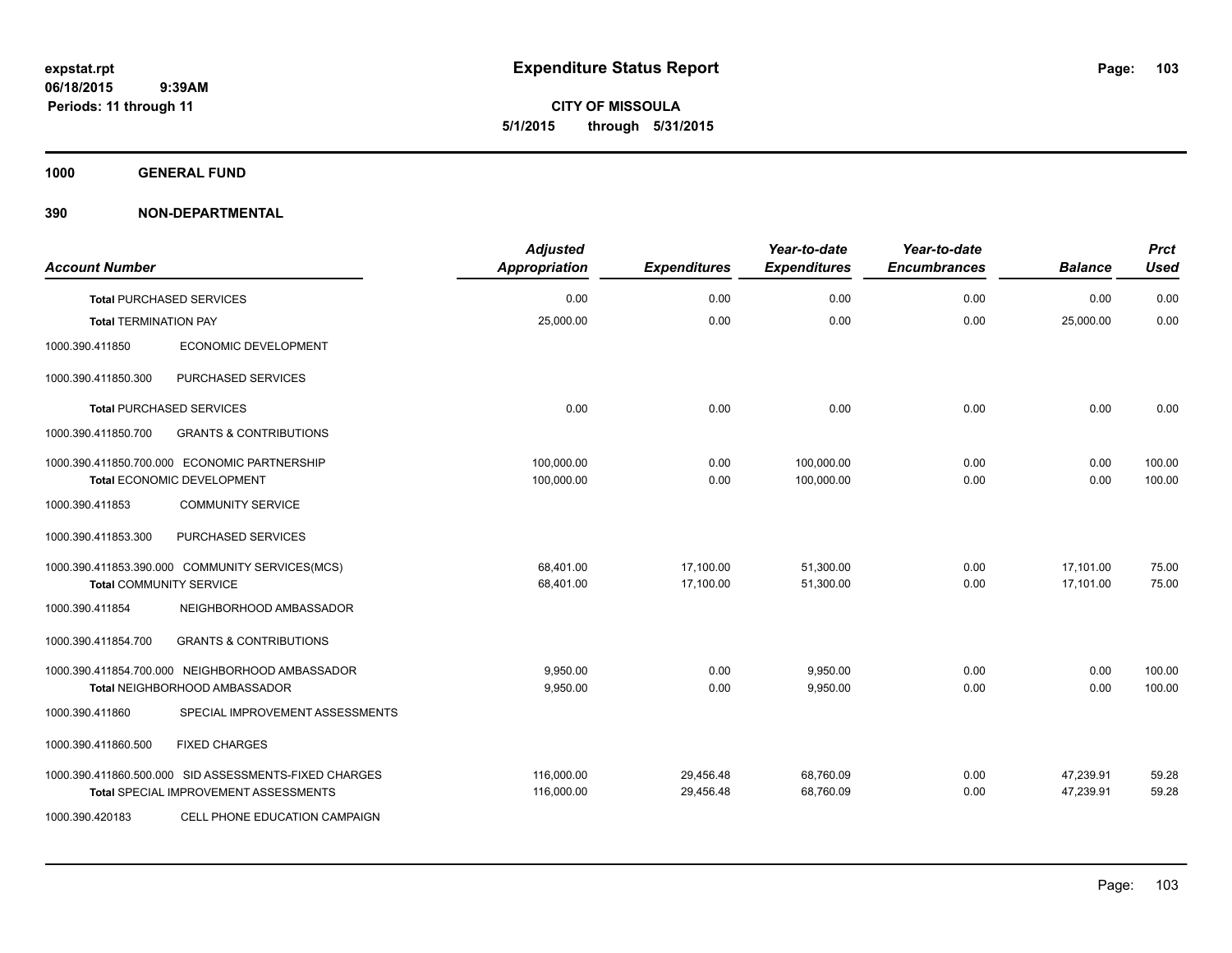**CITY OF MISSOULA 5/1/2015 through 5/31/2015**

**1000 GENERAL FUND**

| <b>Account Number</b>                                                                         | <b>Adjusted</b><br><b>Appropriation</b> | <b>Expenditures</b> | Year-to-date<br><b>Expenditures</b> | Year-to-date<br><b>Encumbrances</b> | <b>Balance</b>           | <b>Prct</b><br><b>Used</b> |
|-----------------------------------------------------------------------------------------------|-----------------------------------------|---------------------|-------------------------------------|-------------------------------------|--------------------------|----------------------------|
| <b>SUPPLIES</b><br>1000.390.420183.200                                                        |                                         |                     |                                     |                                     |                          |                            |
| 1000.390.420183.240.000 OTHER SUPPLIES<br>Total CELL PHONE EDUCATION CAMPAIGN                 | 37,622.30<br>37,622.30                  | 0.00<br>0.00        | 15,382.75<br>15,382.75              | 0.00<br>0.00                        | 22,239.55<br>22,239.55   | 40.89<br>40.89             |
| PROTECTIVE INSPECTIONS<br>1000.390.420500                                                     |                                         |                     |                                     |                                     |                          |                            |
| 1000.390.420500.500<br><b>FIXED CHARGES</b>                                                   |                                         |                     |                                     |                                     |                          |                            |
| 1000.390.420500.500.000 BLDG DEPT REIMB FOR GENERAL FUND TIME<br>Total PROTECTIVE INSPECTIONS | 5,000.00<br>5,000.00                    | 0.00<br>0.00        | 0.00<br>0.00                        | 0.00<br>0.00                        | 5,000.00<br>5,000.00     | 0.00<br>0.00               |
| 1000.390.430255<br><b>BIKE-PED PROGRAM</b>                                                    |                                         |                     |                                     |                                     |                          |                            |
| OTHER OBJECTS<br>1000.390.430255.800                                                          |                                         |                     |                                     |                                     |                          |                            |
| 1000.390.430255.820.000 BIKE PED SUBSIDY/TRANSFER TO<br><b>Total BIKE-PED PROGRAM</b>         | 74,718.00<br>74,718.00                  | 0.00<br>0.00        | 74,718.00<br>74.718.00              | 0.00<br>0.00                        | 0.00<br>0.00             | 100.00<br>100.00           |
| 1000.390.440190<br>HEALTH DEPT CONTRIBUTIONS                                                  |                                         |                     |                                     |                                     |                          |                            |
| <b>GRANTS &amp; CONTRIBUTIONS</b><br>1000.390.440190.700                                      |                                         |                     |                                     |                                     |                          |                            |
| 1000.390.440190.700.000 HEALTH DEPT CONTRIBUTIONS<br>Total HEALTH DEPT CONTRIBUTIONS          | 1,314,264.00<br>1,314,264.00            | 0.00<br>0.00        | 642,318.00<br>642,318.00            | 0.00<br>0.00                        | 671,946.00<br>671,946.00 | 48.87<br>48.87             |
| PARTNERSHIP HEALTH<br>1000.390.440191                                                         |                                         |                     |                                     |                                     |                          |                            |
| 1000.390.440191.700<br><b>GRANTS &amp; CONTRIBUTIONS</b>                                      |                                         |                     |                                     |                                     |                          |                            |
| 1000.390.440191.700.000 PARTNERSHIP HEALTH - CONTRIBUTIONS<br><b>Total PARTNERSHIP HEALTH</b> | 42,532.00<br>42,532.00                  | 0.00<br>0.00        | 42,532.00<br>42,532.00              | 0.00<br>0.00                        | 0.00<br>0.00             | 100.00<br>100.00           |
| ANIMAL CONTROL SERVICES<br>1000.390.440600                                                    |                                         |                     |                                     |                                     |                          |                            |
| 1000.390.440600.700<br><b>GRANTS &amp; CONTRIBUTIONS</b>                                      |                                         |                     |                                     |                                     |                          |                            |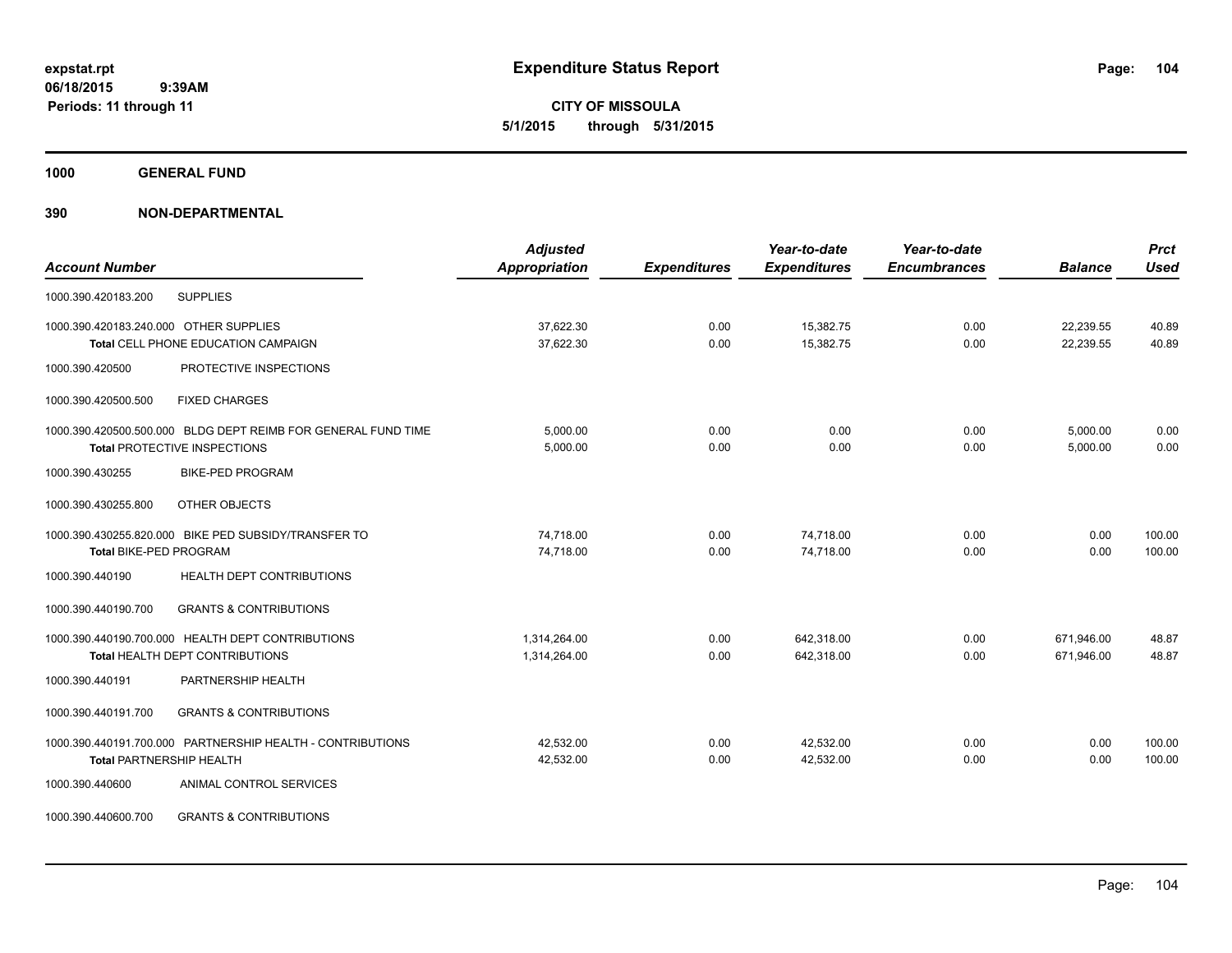**CITY OF MISSOULA 5/1/2015 through 5/31/2015**

**1000 GENERAL FUND**

| <b>Account Number</b>           |                                                                                                        | <b>Adjusted</b><br><b>Appropriation</b> | <b>Expenditures</b>  | Year-to-date<br><b>Expenditures</b> | Year-to-date<br><b>Encumbrances</b> | <b>Balance</b>             | <b>Prct</b><br><b>Used</b> |
|---------------------------------|--------------------------------------------------------------------------------------------------------|-----------------------------------------|----------------------|-------------------------------------|-------------------------------------|----------------------------|----------------------------|
|                                 | 1000.390.440600.700.000 ANIMAL CONTROL TRANSFER<br><b>Total ANIMAL CONTROL SERVICES</b>                | 284,695.00<br>284,695.00                | 0.00<br>0.00         | 137,517.00<br>137,517.00            | 0.00<br>0.00                        | 147,178.00<br>147,178.00   | 48.30<br>48.30             |
| 1000.390.440700                 | PEST MANAGEMENT CONTROL                                                                                |                                         |                      |                                     |                                     |                            |                            |
| 1000.390.440700.700             | <b>GRANTS &amp; CONTRIBUTIONS</b>                                                                      |                                         |                      |                                     |                                     |                            |                            |
|                                 | 1000.390.440700.700.000 PEST MGMT EDUCATION- CONTRIBUTIONS<br><b>Total PEST MANAGEMENT CONTROL</b>     | 2,940.00<br>2,940.00                    | 0.00<br>0.00         | 2,940.00<br>2,940.00                | 0.00<br>0.00                        | 0.00<br>0.00               | 100.00<br>100.00           |
| 1000.390.450000                 | <b>AGING SERVICES</b>                                                                                  |                                         |                      |                                     |                                     |                            |                            |
| 1000.390.450000.700             | <b>GRANTS &amp; CONTRIBUTIONS</b>                                                                      |                                         |                      |                                     |                                     |                            |                            |
| <b>Total AGING SERVICES</b>     | 1000.390.450000.700.000 AGING SERVICES - GRANTS & CONTRIBUTIONS                                        | 175,000.00<br>175,000.00                | 0.00<br>0.00         | 175,000.00<br>175,000.00            | 0.00<br>0.00                        | 0.00<br>0.00               | 100.00<br>100.00           |
| 1000.390.450131                 | <b>GENERAL ASSISTANCE</b>                                                                              |                                         |                      |                                     |                                     |                            |                            |
| 1000.390.450131.700             | <b>GRANTS &amp; CONTRIBUTIONS</b>                                                                      |                                         |                      |                                     |                                     |                            |                            |
| <b>Total GENERAL ASSISTANCE</b> | 1000.390.450131.700.000 10 YR PLAN TO END HOMELESSNESS                                                 | 35,000.00<br>35,000.00                  | 0.00<br>0.00         | 0.00<br>0.00                        | 0.00<br>0.00                        | 35,000.00<br>35.000.00     | 0.00<br>0.00               |
| 1000.390.460300                 | OTHER COMMUNITY EVENTS                                                                                 |                                         |                      |                                     |                                     |                            |                            |
| 1000.390.460300.700             | <b>GRANTS &amp; CONTRIBUTIONS</b>                                                                      |                                         |                      |                                     |                                     |                            |                            |
|                                 | 1000.390.460300.700.000 CULTURAL COUNCIL-GRANTS & CONTRIBUTIONS<br><b>Total OTHER COMMUNITY EVENTS</b> | 62,500.00<br>62,500.00                  | 9,995.00<br>9,995.00 | 72,495.00<br>72,495.00              | 0.00<br>0.00                        | $-9,995.00$<br>$-9.995.00$ | 115.99<br>115.99           |
| 1000.390.460433                 | <b>AQUATICS SUBSIDY</b>                                                                                |                                         |                      |                                     |                                     |                            |                            |
| 1000.390.460433.800             | OTHER OBJECTS                                                                                          |                                         |                      |                                     |                                     |                            |                            |
| <b>Total AQUATICS SUBSIDY</b>   | 1000.390.460433.820.000 AQUATICS SUBSIDY/TRANS TO OTHER FUNDS                                          | 203,000.00<br>203,000.00                | 0.00<br>0.00         | 0.00<br>0.00                        | 0.00<br>0.00                        | 203,000.00<br>203,000.00   | 0.00<br>0.00               |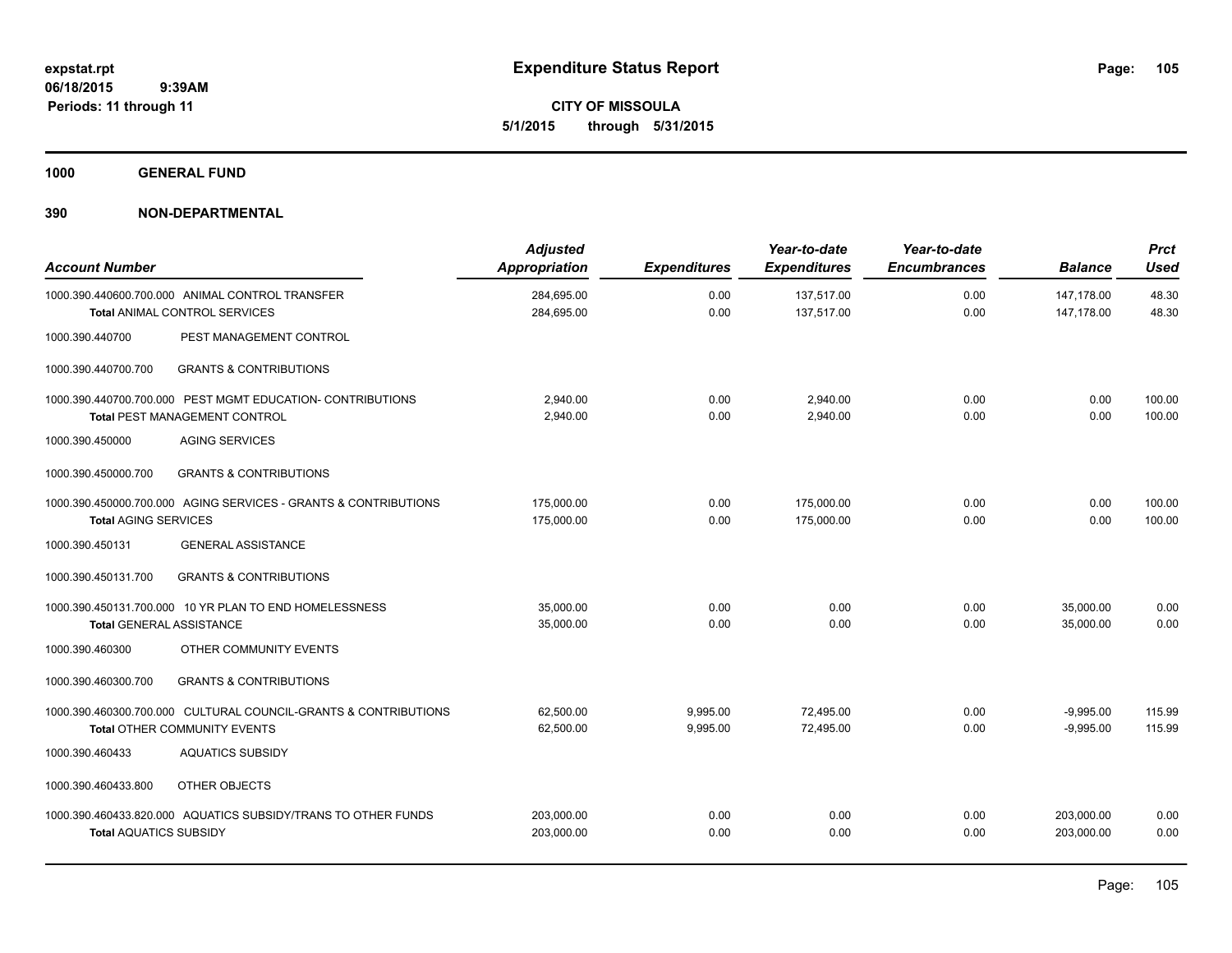**CITY OF MISSOULA 5/1/2015 through 5/31/2015**

**1000 GENERAL FUND**

| <b>Account Number</b>      |                                                                                                      | <b>Adjusted</b><br><b>Appropriation</b> | <b>Expenditures</b>  | Year-to-date<br><b>Expenditures</b> | Year-to-date<br><b>Encumbrances</b> | <b>Balance</b>         | <b>Prct</b><br><b>Used</b> |
|----------------------------|------------------------------------------------------------------------------------------------------|-----------------------------------------|----------------------|-------------------------------------|-------------------------------------|------------------------|----------------------------|
| 1000.390.460451            | <b>CITY BAND</b>                                                                                     |                                         |                      |                                     |                                     |                        |                            |
| 1000.390.460451.700        | <b>GRANTS &amp; CONTRIBUTIONS</b>                                                                    |                                         |                      |                                     |                                     |                        |                            |
| <b>Total CITY BAND</b>     | 1000.390.460451.700.000 CITY BAND-GRANTS & CONTRIBUTIONS                                             | 5,880.00<br>5,880.00                    | 0.00<br>0.00         | 5,781.97<br>5,781.97                | 0.00<br>0.00                        | 98.03<br>98.03         | 98.33<br>98.33             |
| 1000.390.460452            | <b>MAM-ART PARK</b>                                                                                  |                                         |                      |                                     |                                     |                        |                            |
| 1000.390.460452.700        | <b>GRANTS &amp; CONTRIBUTIONS</b>                                                                    |                                         |                      |                                     |                                     |                        |                            |
| <b>Total MAM-ART PARK</b>  | 1000.390.460452.700.000 ART MUSEUM-GRANTS & CONTRIBUTIONS                                            | 44,526.00<br>44,526.00                  | 6,482.54<br>6,482.54 | 40,988.21<br>40,988.21              | 0.00<br>0.00                        | 3,537.79<br>3,537.79   | 92.05<br>92.05             |
| 1000.390.460453            | <b>INTL CHORAL FESTIVAL</b>                                                                          |                                         |                      |                                     |                                     |                        |                            |
| 1000.390.460453.700        | <b>GRANTS &amp; CONTRIBUTIONS</b>                                                                    |                                         |                      |                                     |                                     |                        |                            |
| Total INTL CHORAL FESTIVAL | 1000.390.460453.700.000 INT'L CHORAL FESTIVAL                                                        | 12.000.00<br>12,000.00                  | 0.00<br>0.00         | 12.000.00<br>12,000.00              | 0.00<br>0.00                        | 0.00<br>0.00           | 100.00<br>100.00           |
| 1000.390.460455            | <b>MUSIC RIGHTS</b>                                                                                  |                                         |                      |                                     |                                     |                        |                            |
| 1000.390.460455.500        | <b>FIXED CHARGES</b>                                                                                 |                                         |                      |                                     |                                     |                        |                            |
| <b>Total MUSIC RIGHTS</b>  | 1000.390.460455.500.000 MUSIC RIGHTS/MUSICAL VENUES                                                  | 1.300.00<br>1,300.00                    | 0.00<br>0.00         | 601.20<br>601.20                    | 0.00<br>0.00                        | 698.80<br>698.80       | 46.25<br>46.25             |
| 1000.390.460460            | <b>HISTORIC PRESERVATION</b>                                                                         |                                         |                      |                                     |                                     |                        |                            |
| 1000.390.460460.800        | OTHER OBJECTS                                                                                        |                                         |                      |                                     |                                     |                        |                            |
|                            | 1000.390.460460.820.000 HISTORIC PRESERVATION SUBSIDY TRANSFER<br><b>Total HISTORIC PRESERVATION</b> | 61,228.00<br>61,228.00                  | 0.00<br>0.00         | 0.00<br>0.00                        | 0.00<br>0.00                        | 61,228.00<br>61,228.00 | 0.00<br>0.00               |
| 1000.390.470324            | <b>BIG SKY TRUST FUND SUPPORT</b>                                                                    |                                         |                      |                                     |                                     |                        |                            |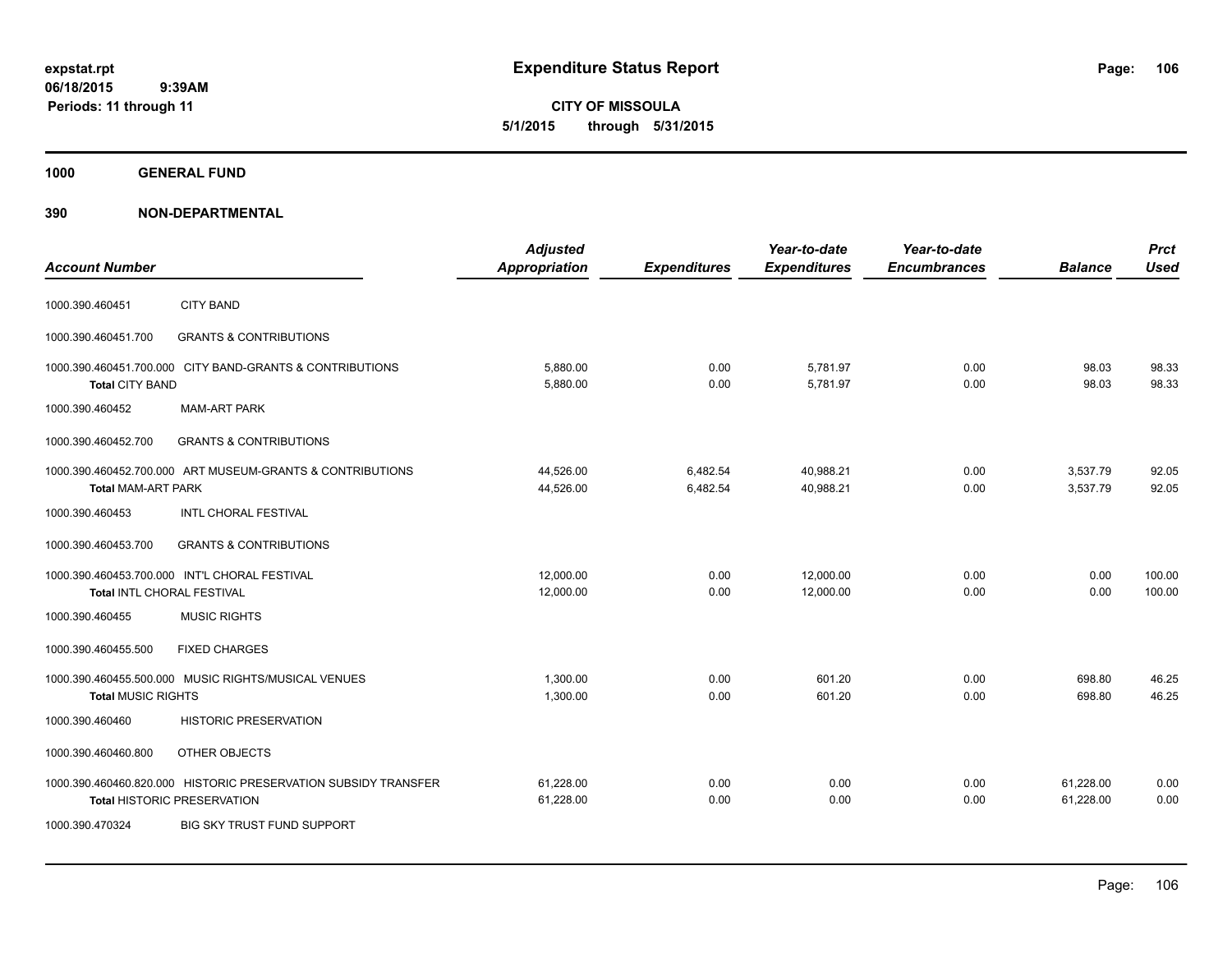**CITY OF MISSOULA 5/1/2015 through 5/31/2015**

**1000 GENERAL FUND**

|                                                            | <b>Adjusted</b>      |                     | Year-to-date        | Year-to-date        |                | <b>Prct</b> |
|------------------------------------------------------------|----------------------|---------------------|---------------------|---------------------|----------------|-------------|
| <b>Account Number</b>                                      | <b>Appropriation</b> | <b>Expenditures</b> | <b>Expenditures</b> | <b>Encumbrances</b> | <b>Balance</b> | <b>Used</b> |
| <b>GRANTS &amp; CONTRIBUTIONS</b><br>1000.390.470324.700   |                      |                     |                     |                     |                |             |
| 1000.390.470324.700.000 BIG SKY TRUST FUND SUPPORT         | 40,000.00            | 0.00                | 45,000.00           | 0.00                | $-5,000.00$    | 112.50      |
| Total BIG SKY TRUST FUND SUPPORT                           | 40,000.00            | 0.00                | 45,000.00           | 0.00                | $-5,000.00$    | 112.50      |
| <b>REC/GREEN TAG PROGRAM</b><br>1000.390.480400            |                      |                     |                     |                     |                |             |
| PURCHASED SERVICES<br>1000.390.480400.300                  |                      |                     |                     |                     |                |             |
| <b>Total REC/GREEN TAG PROGRAM</b>                         | 0.00                 | 0.00                | 0.00                | 0.00                | 0.00           | 0.00        |
| OPERATING EQUIPMENT DEBT SERVICE<br>1000.390.490504        |                      |                     |                     |                     |                |             |
| <b>DEBT SERVICE</b><br>1000.390.490504.600                 |                      |                     |                     |                     |                |             |
| 1000.390.490504.610.000 OPERATING EQUIP DEBT SVS-PRINCIPAL | 365,154.00           | 0.00                | 481,077.91          | 0.00                | $-115,923.91$  | 131.75      |
| 1000.390.490504.620.000 OPERATING EQUIP DEBT SVS-INTEREST  | 9,617.00             | 0.00                | 8,597.96            | 0.00                | 1,019.04       | 89.40       |
| <b>Total OPERATING EQUIPMENT DEBT SERVICE</b>              | 374,771.00           | 0.00                | 489,675.87          | 0.00                | $-114,904.87$  | 130.66      |
| 1000.390.490505<br>ACCELA LOAN DEBT SERVICE                |                      |                     |                     |                     |                |             |
| 1000.390.490505.600<br><b>DEBT SERVICE</b>                 |                      |                     |                     |                     |                |             |
| 1000.390.490505.610.000 ACCELA/PRINCIPAL                   | 44,651.00            | 0.00                | 44,855.19           | 0.00                | $-204.19$      | 100.46      |
| 1000.390.490505.620.000 INTEREST / SERVICE FEES            | 5,562.00             | 0.00                | 5,357.82            | 0.00                | 204.18         | 96.33       |
| <b>Total ACCELA LOAN DEBT SERVICE</b>                      | 50,213.00            | 0.00                | 50,213.01           | 0.00                | $-0.01$        | 100.00      |
| 1000.390.510000<br><b>MISCELLANEOUS</b>                    |                      |                     |                     |                     |                |             |
| 1000.390.510000.800<br>OTHER OBJECTS                       |                      |                     |                     |                     |                |             |
| <b>Total MISCELLANEOUS</b>                                 | 0.00                 | 0.00                | 0.00                | 0.00                | 0.00           | 0.00        |
| 1000.390.510110<br><b>MERCHANT SERVICES</b>                |                      |                     |                     |                     |                |             |
| 1000.390.510110.500<br><b>FIXED CHARGES</b>                |                      |                     |                     |                     |                |             |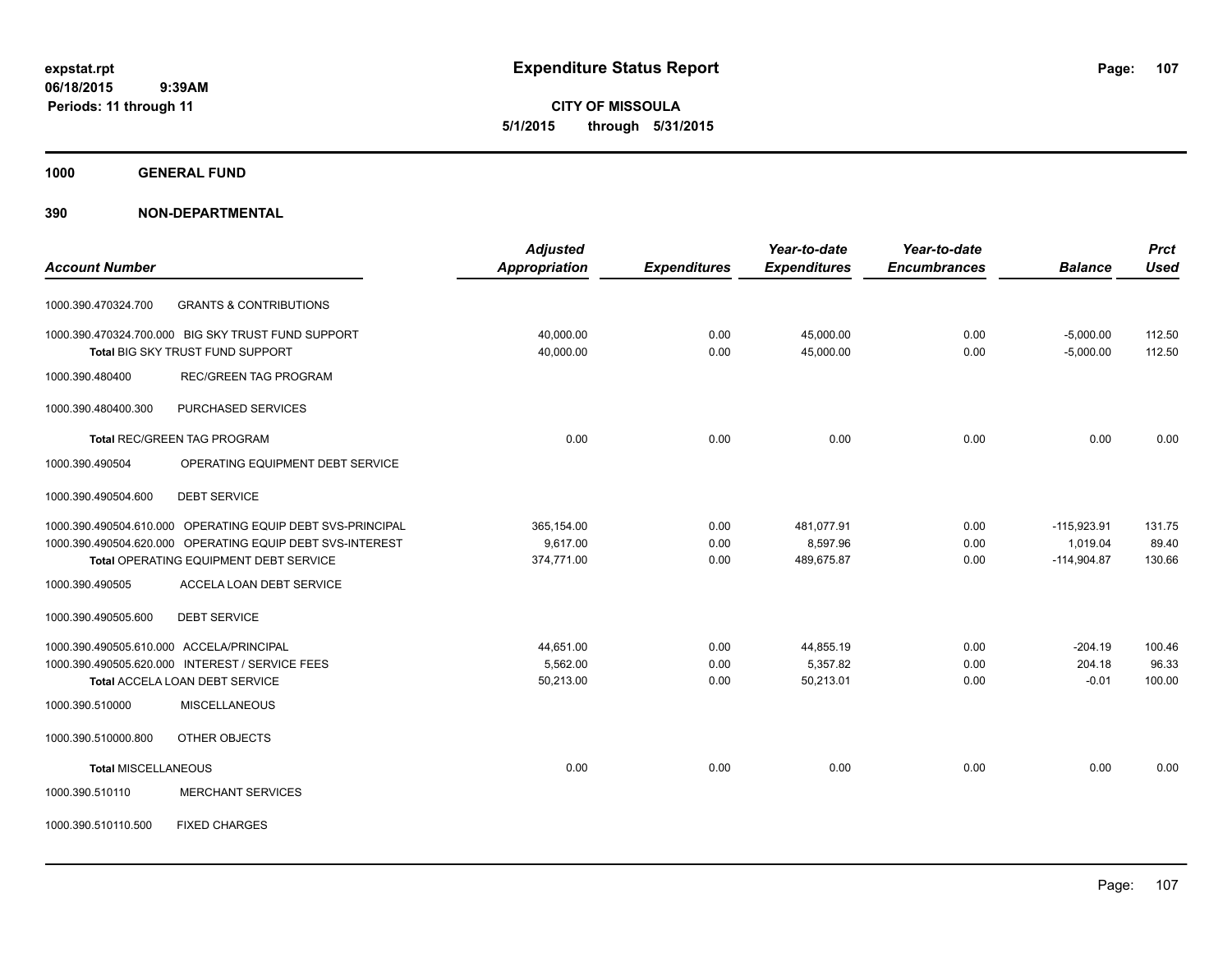**CITY OF MISSOULA 5/1/2015 through 5/31/2015**

**1000 GENERAL FUND**

| <b>Account Number</b>                                                                    | <b>Adjusted</b><br><b>Appropriation</b> | <b>Expenditures</b> | Year-to-date<br><b>Expenditures</b> | Year-to-date<br><b>Encumbrances</b> | <b>Balance</b>             | <b>Prct</b><br><b>Used</b> |
|------------------------------------------------------------------------------------------|-----------------------------------------|---------------------|-------------------------------------|-------------------------------------|----------------------------|----------------------------|
| 1000.390.510110.550.000 MERCHANT SERVICE FEES<br><b>Total MERCHANT SERVICES</b>          | 29,700.00<br>29,700.00                  | 0.00<br>0.00        | 0.00<br>0.00                        | 0.00<br>0.00                        | 29,700.00<br>29,700.00     | 0.00<br>0.00               |
| <b>REIMBURSABLE LOSSES</b><br>1000.390.510250                                            |                                         |                     |                                     |                                     |                            |                            |
| <b>SUPPLIES</b><br>1000.390.510250.200                                                   |                                         |                     |                                     |                                     |                            |                            |
| 1000.390.510250.230.000 REIMBURSEABLE LOSSES-REPAIR/MAINTENANCE<br><b>Total SUPPLIES</b> | 50,000.00<br>50,000.00                  | 0.00<br>0.00        | 1,949.84<br>1,949.84                | 0.00<br>0.00                        | 48,050.16<br>48,050.16     | 3.90<br>3.90               |
| 1000.390.510250.300<br>PURCHASED SERVICES                                                |                                         |                     |                                     |                                     |                            |                            |
| 1000.390.510250.360.000 REPAIR & MAINTENANCE<br><b>Total PURCHASED SERVICES</b>          | 0.00<br>0.00                            | 0.00<br>0.00        | 3,275.90<br>3,275.90                | 0.00<br>0.00                        | $-3,275.90$<br>$-3,275.90$ | 0.00<br>0.00               |
| Total REIMBURSABLE LOSSES                                                                | 50,000.00                               | 0.00                | 5,225.74                            | 0.00                                | 44,774.26                  | 10.45                      |
| CONTINGENCY<br>1000.390.510300                                                           |                                         |                     |                                     |                                     |                            |                            |
| 1000.390.510300.800<br>OTHER OBJECTS                                                     |                                         |                     |                                     |                                     |                            |                            |
| 1000.390.510300.845.000 CONTINGENCY                                                      | 108,000.00                              | 651.50              | 345,561.91                          | 0.00                                | $-237,561.91$              | 319.96                     |
| <b>Total CONTINGENCY</b>                                                                 | 108,000.00                              | 651.50              | 345,561.91                          | 0.00                                | $-237,561.91$              | 319.96                     |
| 1000.390.510301<br><b>EMERGENCY RESPONSE OVERTIME</b>                                    |                                         |                     |                                     |                                     |                            |                            |
| OTHER OBJECTS<br>1000.390.510301.800                                                     |                                         |                     |                                     |                                     |                            |                            |
| 1000.390.510301.845.000 CONTINGENCY                                                      | 50,000.00                               | 0.00                | 0.00                                | 0.00                                | 50,000.00                  | 0.00                       |
| Total EMERGENCY RESPONSE OVERTIME                                                        | 50,000.00                               | 0.00                | 0.00                                | 0.00                                | 50,000.00                  | 0.00                       |
| <b>VEHICLE TRANSFERS</b><br>1000.390.510303                                              |                                         |                     |                                     |                                     |                            |                            |
| 1000.390.510303.900<br><b>CAPITAL OUTLAY</b>                                             |                                         |                     |                                     |                                     |                            |                            |
| <b>Total VEHICLE TRANSFERS</b>                                                           | 0.00                                    | 0.00                | 0.00                                | 0.00                                | 0.00                       | 0.00                       |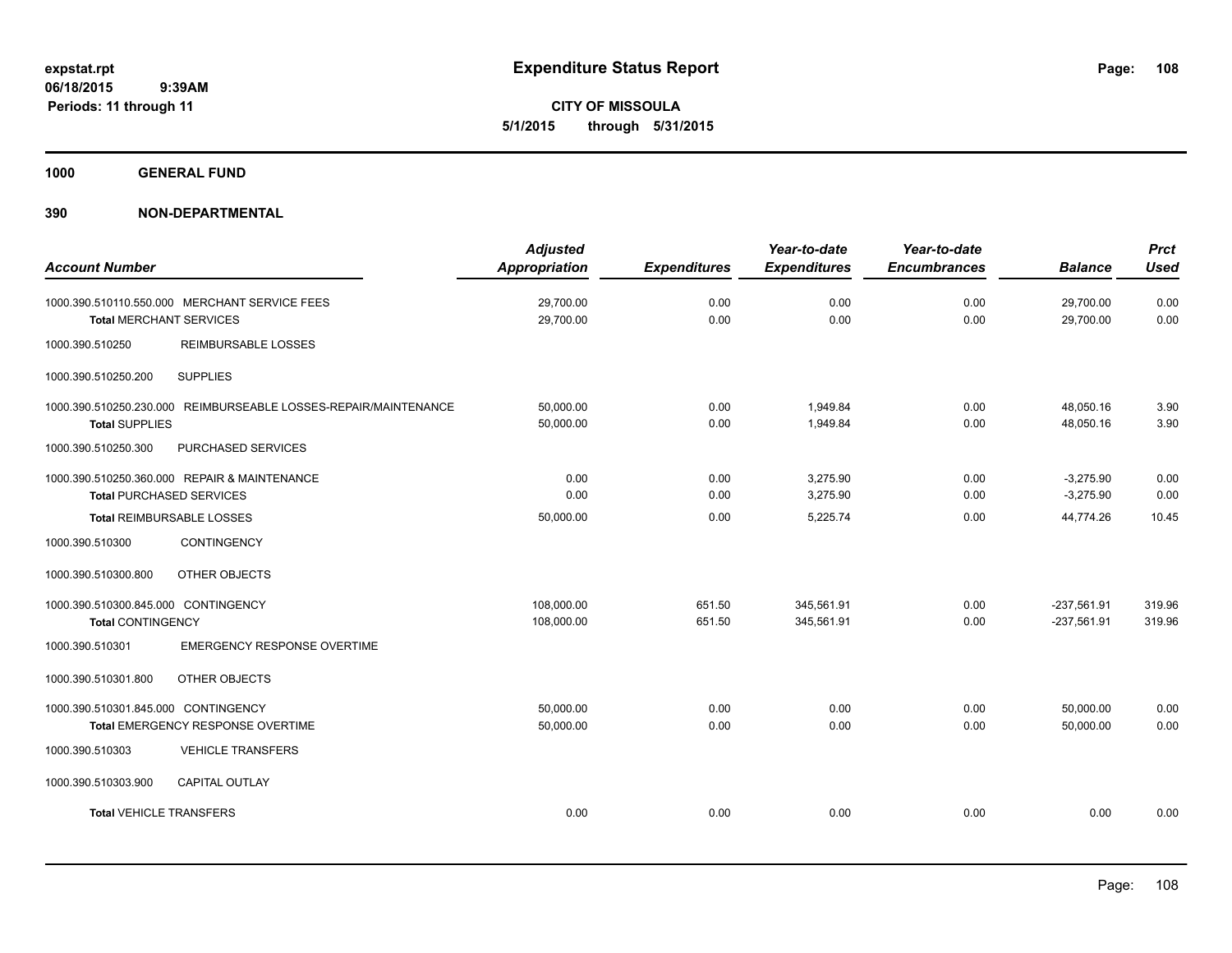**CITY OF MISSOULA 5/1/2015 through 5/31/2015**

**1000 GENERAL FUND**

| <b>Account Number</b> |                                                                                                  | <b>Adjusted</b><br><b>Appropriation</b> | <b>Expenditures</b>      | Year-to-date<br><b>Expenditures</b> | Year-to-date<br><b>Encumbrances</b> | <b>Balance</b>           | <b>Prct</b><br><b>Used</b> |
|-----------------------|--------------------------------------------------------------------------------------------------|-----------------------------------------|--------------------------|-------------------------------------|-------------------------------------|--------------------------|----------------------------|
| 1000.390.510304       | RESERVE-INSURANCE PREMIUM SAVINGS                                                                |                                         |                          |                                     |                                     |                          |                            |
| 1000.390.510304.500   | <b>FIXED CHARGES</b>                                                                             |                                         |                          |                                     |                                     |                          |                            |
|                       | <b>Total RESERVE-INSURANCE PREMIUM SAVINGS</b>                                                   | 0.00                                    | 0.00                     | 0.00                                | 0.00                                | 0.00                     | 0.00                       |
| 1000.390.510305       | UTILITIES & GAS/DIESEL RESERVE                                                                   |                                         |                          |                                     |                                     |                          |                            |
| 1000.390.510305.200   | <b>SUPPLIES</b>                                                                                  |                                         |                          |                                     |                                     |                          |                            |
| <b>Total SUPPLIES</b> |                                                                                                  | 0.00                                    | 0.00                     | 0.00                                | 0.00                                | 0.00                     | 0.00                       |
| 1000.390.510305.300   | PURCHASED SERVICES                                                                               |                                         |                          |                                     |                                     |                          |                            |
|                       | Total UTILITIES & GAS/DIESEL RESERVE                                                             | 0.00                                    | 0.00                     | 0.00                                | 0.00                                | 0.00                     | 0.00                       |
| 1000.390.510330       | COMPREHENSIVE LIABILITY INSURANCE                                                                |                                         |                          |                                     |                                     |                          |                            |
| 1000.390.510330.500   | <b>FIXED CHARGES</b>                                                                             |                                         |                          |                                     |                                     |                          |                            |
|                       | 1000.390.510330.500.000 COMPREHENSIVE INSURANCE-FIXED<br>Total COMPREHENSIVE LIABILITY INSURANCE | 907,563.00<br>907,563.00                | 10,087.69<br>10,087.69   | 721,991.41<br>721,991.41            | 0.00<br>0.00                        | 185,571.59<br>185,571.59 | 79.55<br>79.55             |
| 1000.390.521001       | <b>TRANSFER TO CIP</b>                                                                           |                                         |                          |                                     |                                     |                          |                            |
| 1000.390.521001.800   | OTHER OBJECTS                                                                                    |                                         |                          |                                     |                                     |                          |                            |
| Total TRANSFER TO CIP | 1000.390.521001.820.000 TRANSFERS TO CIP                                                         | 913.831.00<br>913,831.00                | 0.00<br>0.00             | 0.00<br>0.00                        | 0.00<br>0.00                        | 913,831.00<br>913,831.00 | 0.00<br>0.00               |
| 1000.390.521006       | HEALTH INSURANCE TRANSFER                                                                        |                                         |                          |                                     |                                     |                          |                            |
| 1000.390.521006.800   | OTHER OBJECTS                                                                                    |                                         |                          |                                     |                                     |                          |                            |
|                       | 1000.390.521006.820.000 HEALTH INSURANCE TRANSFER<br>Total HEALTH INSURANCE TRANSFER             | 692,000.00<br>692,000.00                | 556,224.98<br>556,224.98 | 628,841.67<br>628,841.67            | 0.00<br>0.00                        | 63,158.33<br>63,158.33   | 90.87<br>90.87             |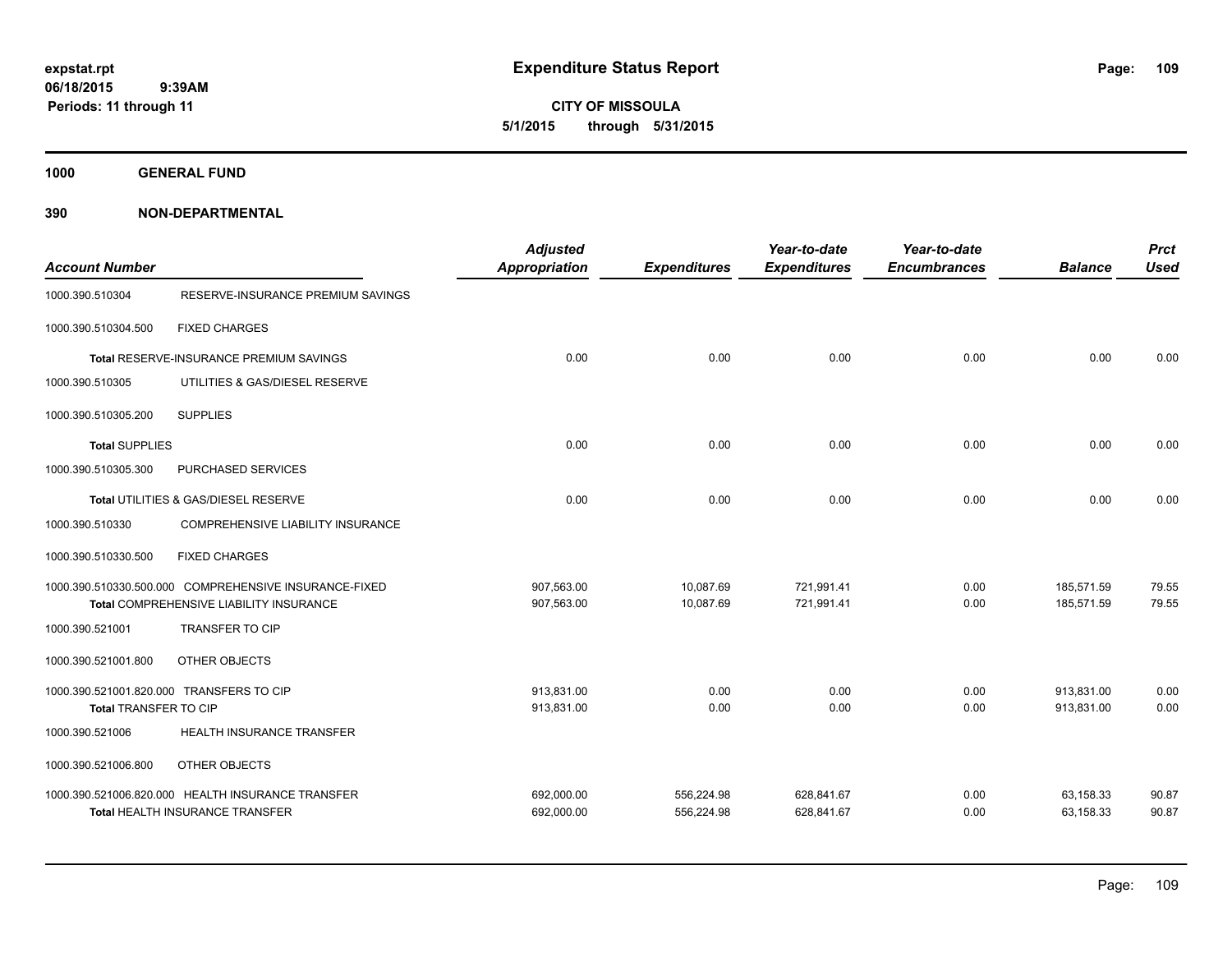**CITY OF MISSOULA 5/1/2015 through 5/31/2015**

| 1000 | <b>GENERAL FUND</b>           |               |              |               |      |              |       |
|------|-------------------------------|---------------|--------------|---------------|------|--------------|-------|
|      | <b>Total NON-DEPARTMENTAL</b> | 6,382,396.30  | 644,335.54   | 4,044,467.21  | 0.00 | 2,337,929.09 | 63.37 |
|      | <b>Total GENERAL FUND</b>     | 51,006,963.30 | 3,606,185.53 | 42,005,777.76 | 0.00 | 9,001,185.54 | 82.35 |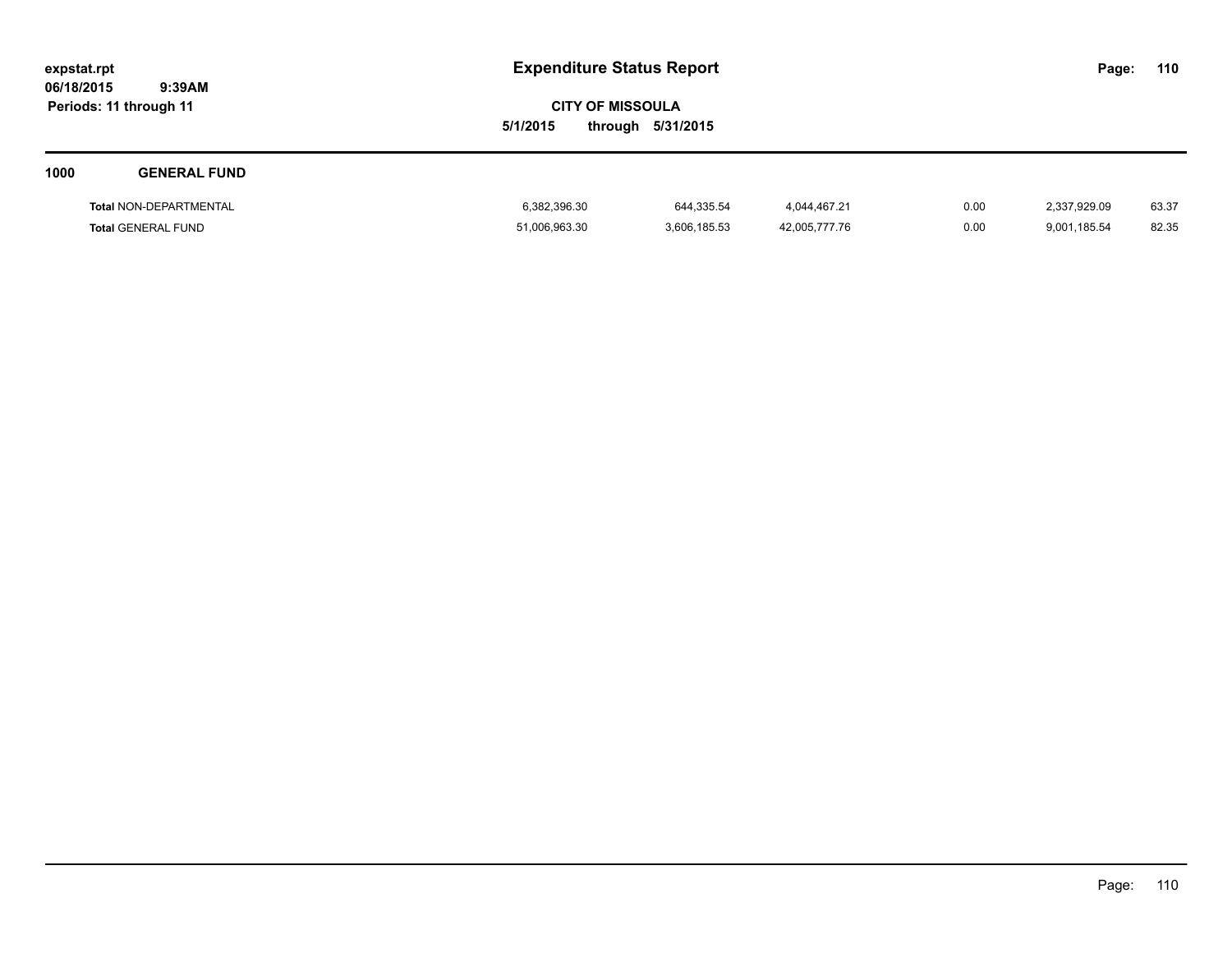**111**

**06/18/2015 9:39AM Periods: 11 through 11**

# **CITY OF MISSOULA 5/1/2015 through 5/31/2015**

### **1211 PARK ACQUISITION & DEVELOPMENT**

| <b>Account Number</b>                                                                                                                                                        | <b>Adjusted</b><br><b>Appropriation</b> | <b>Expenditures</b>  | Year-to-date<br><b>Expenditures</b> | Year-to-date<br><b>Encumbrances</b> | <b>Balance</b>                      | <b>Prct</b><br><b>Used</b> |
|------------------------------------------------------------------------------------------------------------------------------------------------------------------------------|-----------------------------------------|----------------------|-------------------------------------|-------------------------------------|-------------------------------------|----------------------------|
| *** Title Not Found ***<br>1211.370.460433                                                                                                                                   |                                         |                      |                                     |                                     |                                     |                            |
| <b>SUPPLIES</b><br>1211.370.460433.200                                                                                                                                       |                                         |                      |                                     |                                     |                                     |                            |
| <b>Total SUPPLIES</b>                                                                                                                                                        | 0.00                                    | 0.00                 | 0.00                                | 0.00                                | 0.00                                | 0.00                       |
| 1211.370.460433.300<br><b>PURCHASED SERVICES</b>                                                                                                                             |                                         |                      |                                     |                                     |                                     |                            |
| Total *** Title Not Found ***                                                                                                                                                | 0.00                                    | 0.00                 | 0.00                                | 0.00                                | 0.00                                | 0.00                       |
| 1211.370.460510<br>PARK ACQUISITION & DEV                                                                                                                                    |                                         |                      |                                     |                                     |                                     |                            |
| <b>SUPPLIES</b><br>1211.370.460510.200                                                                                                                                       |                                         |                      |                                     |                                     |                                     |                            |
| 1211.370.460510.220.000 OPERATING SUPPLIES<br><b>Total SUPPLIES</b>                                                                                                          | 10,000.00<br>10,000.00                  | 0.00<br>0.00         | 0.00<br>0.00                        | 0.00<br>0.00                        | 10,000.00<br>10,000.00              | 0.00<br>0.00               |
| 1211.370.460510.300<br>PURCHASED SERVICES                                                                                                                                    |                                         |                      |                                     |                                     |                                     |                            |
| 1211.370.460510.350.000 PROFESSIONAL SERVICES<br>1211.370.460510.390.000 OTHER PURCHASED SERVICES<br><b>Total PURCHASED SERVICES</b><br>1211.370.460510.800<br>OTHER OBJECTS | 25,000.00<br>10,000.00<br>35,000.00     | 0.00<br>0.00<br>0.00 | 0.00<br>0.00<br>0.00                | 0.00<br>0.00<br>0.00                | 25,000.00<br>10,000.00<br>35,000.00 | 0.00<br>0.00<br>0.00       |
| <b>Total OTHER OBJECTS</b>                                                                                                                                                   | 0.00                                    | 0.00                 | 0.00                                | 0.00                                | 0.00                                | 0.00                       |
| 1211.370.460510.900<br><b>CAPITAL OUTLAY</b>                                                                                                                                 |                                         |                      |                                     |                                     |                                     |                            |
| 1211.370.460510.930.000 IMPROVEMENTS<br><b>Total CAPITAL OUTLAY</b>                                                                                                          | 243,120.00<br>243,120.00                | 0.00<br>0.00         | 0.00<br>0.00                        | 0.00<br>0.00                        | 243,120.00<br>243,120.00            | 0.00<br>0.00               |
| Total PARK ACQUISITION & DEV                                                                                                                                                 | 288,120.00                              | 0.00                 | 0.00                                | 0.00                                | 288,120.00                          | 0.00                       |
| 1211.370.460511<br><b>PARK ENTERPRISE</b>                                                                                                                                    |                                         |                      |                                     |                                     |                                     |                            |
| <b>CAPITAL OUTLAY</b><br>1211.370.460511.900                                                                                                                                 |                                         |                      |                                     |                                     |                                     |                            |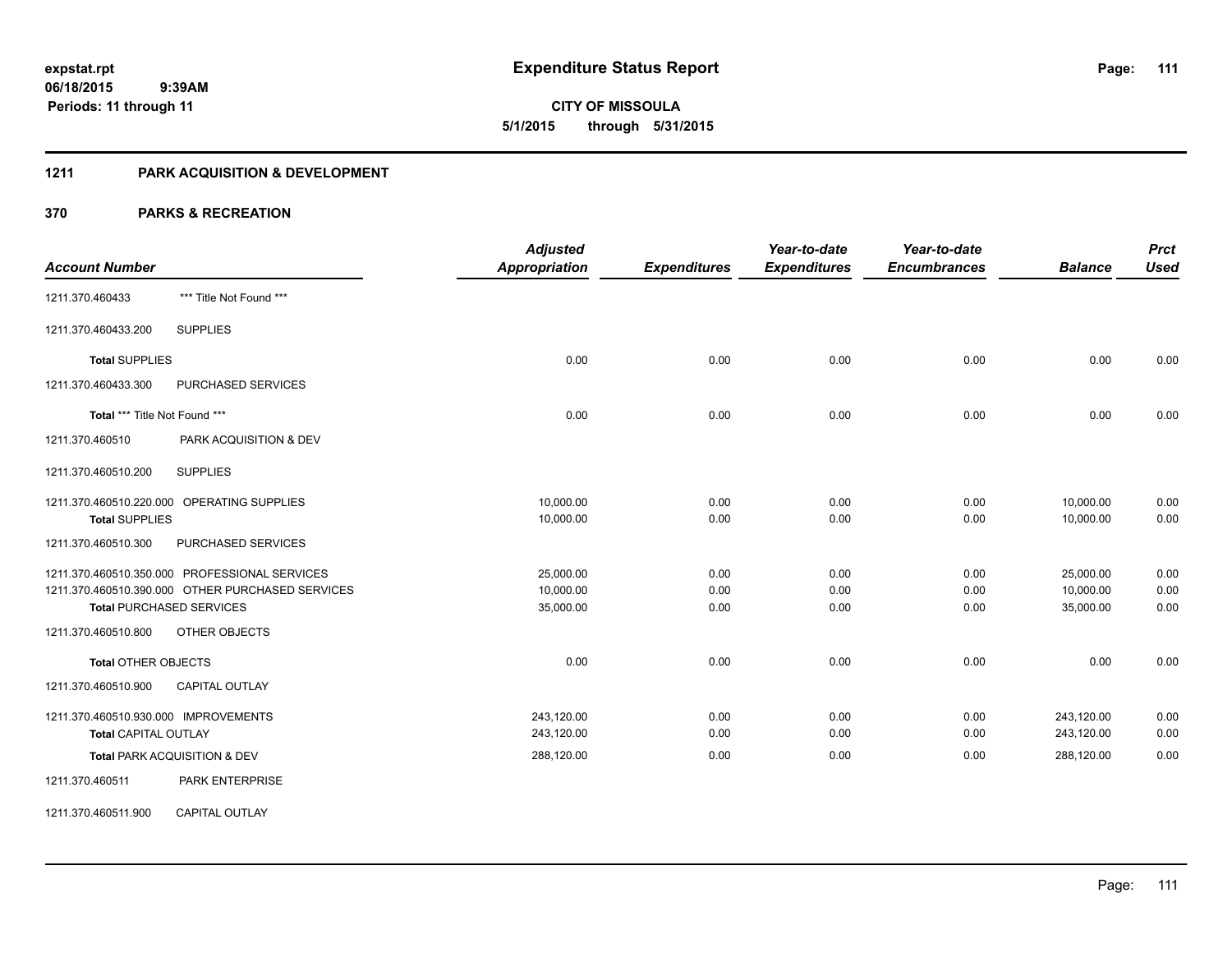**CITY OF MISSOULA 5/1/2015 through 5/31/2015**

### **1211 PARK ACQUISITION & DEVELOPMENT**

| <b>Account Number</b>                           | Adiusted<br>Appropriation | <b>Expenditures</b> | Year-to-date<br><b>Expenditures</b> | Year-to-date<br><b>Encumbrances</b> | <b>Balance</b> | Prct<br>Used |
|-------------------------------------------------|---------------------------|---------------------|-------------------------------------|-------------------------------------|----------------|--------------|
| <b>Total PARK ENTERPRISE</b>                    | 0.00                      | 0.00                | 0.00                                | 0.00                                | 0.00           | 0.00         |
| <b>Total PARK ACQUISITION &amp; DEVELOPMENT</b> | 288,120.00                | 0.00                | 0.00                                | 0.00                                | 288,120.00     | 0.00         |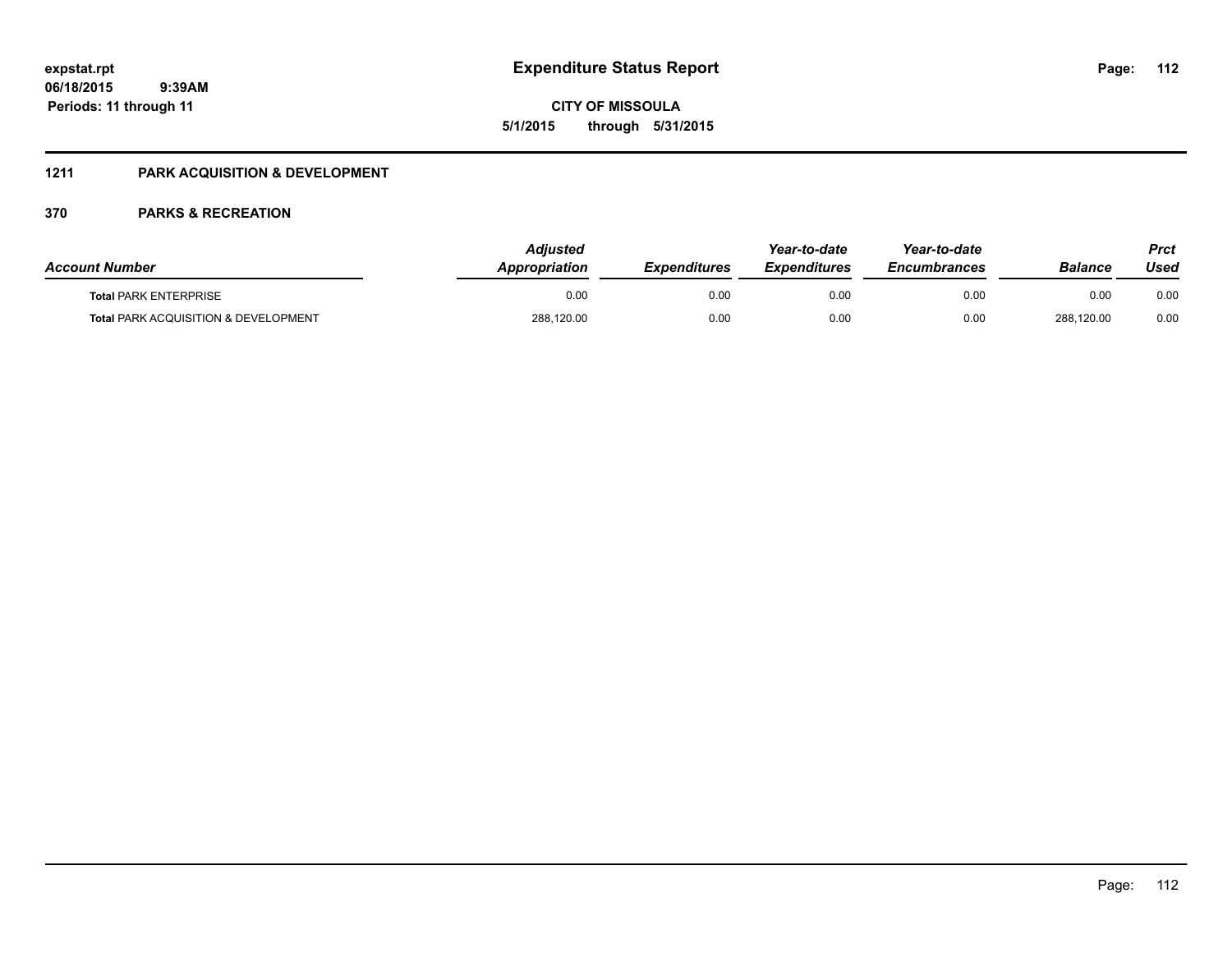#### **1212 PARK ENTERPRISE FUND**

| <b>Account Number</b> |                                            | <b>Adjusted</b><br><b>Appropriation</b> | <b>Expenditures</b> | Year-to-date<br><b>Expenditures</b> | Year-to-date<br><b>Encumbrances</b> | <b>Balance</b> | <b>Prct</b><br><b>Used</b> |
|-----------------------|--------------------------------------------|-----------------------------------------|---------------------|-------------------------------------|-------------------------------------|----------------|----------------------------|
| 1212.370.460433       | SILVER SUMMIT PICNIC AREA                  |                                         |                     |                                     |                                     |                |                            |
| 1212.370.460433.200   | <b>SUPPLIES</b>                            |                                         |                     |                                     |                                     |                |                            |
| <b>Total SUPPLIES</b> |                                            | 0.00                                    | 0.00                | 0.00                                | 0.00                                | 0.00           | 0.00                       |
| 1212.370.460433.300   | PURCHASED SERVICES                         |                                         |                     |                                     |                                     |                |                            |
|                       | Total SILVER SUMMIT PICNIC AREA            | 0.00                                    | 0.00                | 0.00                                | 0.00                                | 0.00           | 0.00                       |
| 1212.370.460443       | <b>TRAINING</b>                            |                                         |                     |                                     |                                     |                |                            |
| 1212.370.460443.200   | <b>SUPPLIES</b>                            |                                         |                     |                                     |                                     |                |                            |
| <b>Total TRAINING</b> |                                            | 0.00                                    | 0.00                | 0.00                                | 0.00                                | 0.00           | 0.00                       |
| 1212.370.460510       | PARK ACQUISITION & DEV                     |                                         |                     |                                     |                                     |                |                            |
| 1212.370.460510.200   | <b>SUPPLIES</b>                            |                                         |                     |                                     |                                     |                |                            |
| <b>Total SUPPLIES</b> |                                            | 0.00                                    | 0.00                | 0.00                                | 0.00                                | 0.00           | 0.00                       |
| 1212.370.460510.300   | PURCHASED SERVICES                         |                                         |                     |                                     |                                     |                |                            |
|                       | Total PARK ACQUISITION & DEV               | 0.00                                    | 0.00                | 0.00                                | 0.00                                | 0.00           | 0.00                       |
| 1212.370.460511       | PARK ENTERPRISE                            |                                         |                     |                                     |                                     |                |                            |
| 1212.370.460511.200   | <b>SUPPLIES</b>                            |                                         |                     |                                     |                                     |                |                            |
|                       | 1212.370.460511.220.000 OPERATING SUPPLIES | 20,000.00                               | 0.00                | 3,900.00                            | 0.00                                | 16,100.00      | 19.50                      |
|                       | 1212.370.460511.220.140 OPERATING SUPPLIES | 0.00                                    | 0.00                | 1,000.00                            | 0.00                                | $-1,000.00$    | 0.00                       |
|                       | 1212.370.460511.220.300 OPERATING SUPPLIES | 0.00                                    | 0.00                | 1,819.29                            | 0.00                                | $-1,819.29$    | 0.00                       |
|                       | 1212.370.460511.230.000 REPAIR/MAINTENANCE | 15,000.00                               | 0.00                | 0.00                                | 0.00                                | 15,000.00      | 0.00                       |
| <b>Total SUPPLIES</b> |                                            | 35,000.00                               | 0.00                | 6,719.29                            | 0.00                                | 28,280.71      | 19.20                      |
| 1212.370.460511.300   | PURCHASED SERVICES                         |                                         |                     |                                     |                                     |                |                            |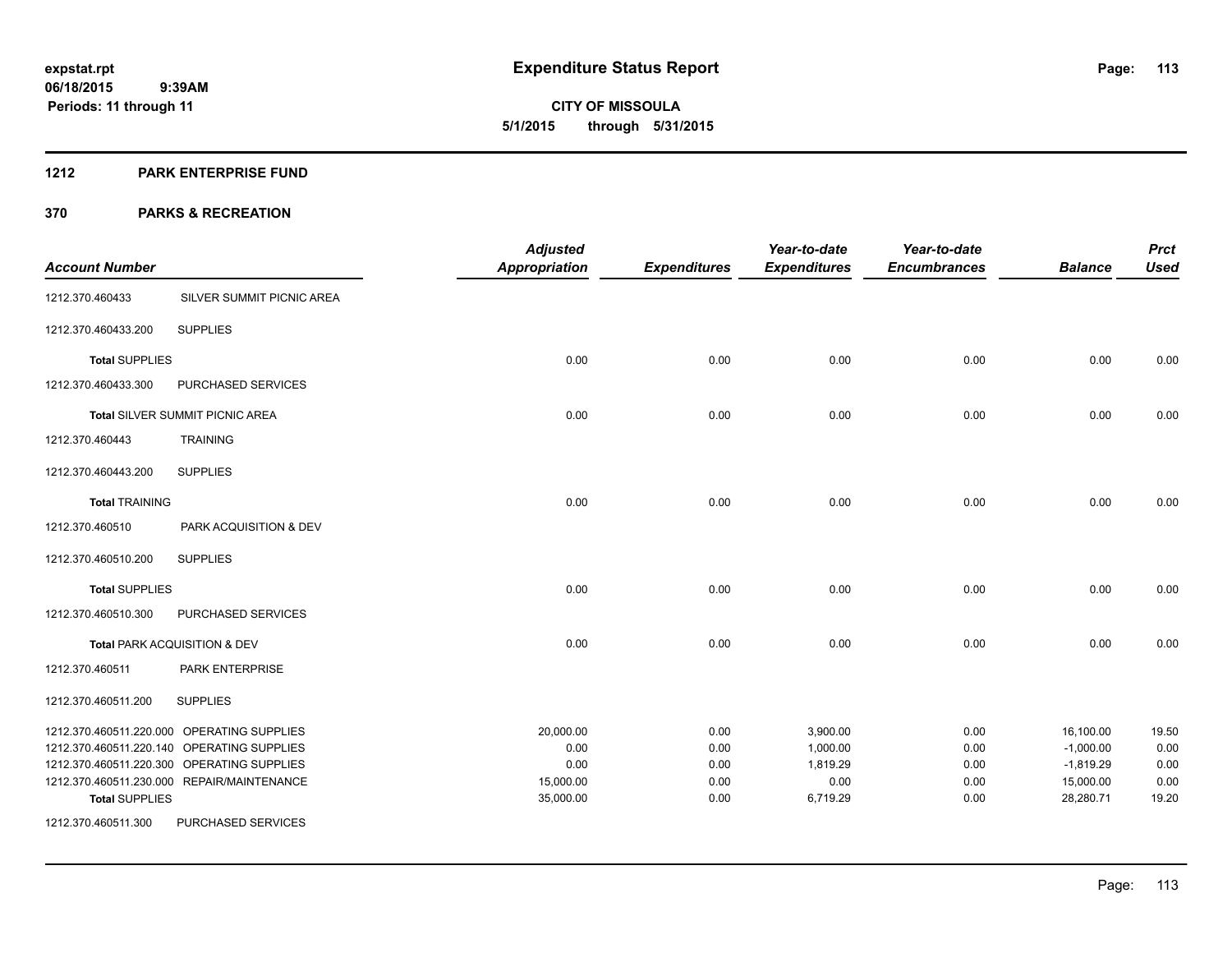#### **1212 PARK ENTERPRISE FUND**

|                                                  | <b>Adjusted</b> |                     | Year-to-date        | Year-to-date        |                | <b>Prct</b> |
|--------------------------------------------------|-----------------|---------------------|---------------------|---------------------|----------------|-------------|
| <b>Account Number</b>                            | Appropriation   | <b>Expenditures</b> | <b>Expenditures</b> | <b>Encumbrances</b> | <b>Balance</b> | Used        |
| 1212.370.460511.350.000 PROFESSIONAL SERVICES    | 10,000.00       | 0.00                | 102.98              | 0.00                | 9,897.02       | 1.03        |
| 1212.370.460511.390.000 OTHER PURCHASED SERVICES | 20,000.00       | 0.00                | 0.00                | 0.00                | 20,000.00      | 0.00        |
| <b>Total PURCHASED SERVICES</b>                  | 30,000.00       | 0.00                | 102.98              | 0.00                | 29,897.02      | 0.34        |
| OTHER OBJECTS<br>1212.370.460511.800             |                 |                     |                     |                     |                |             |
| <b>Total OTHER OBJECTS</b>                       | 0.00            | 0.00                | 0.00                | 0.00                | 0.00           | 0.00        |
| <b>CAPITAL OUTLAY</b><br>1212.370.460511.900     |                 |                     |                     |                     |                |             |
| 1212.370.460511.930.000 IMPROVEMENTS             | 152,000.00      | 0.00                | 0.00                | 0.00                | 152.000.00     | 0.00        |
| 1212.370.460511.940.000 MACHINERY & EQUIPMENT    | 30,000.00       | 0.00                | 0.00                | 0.00                | 30,000.00      | 0.00        |
| <b>Total CAPITAL OUTLAY</b>                      | 182,000.00      | 0.00                | 0.00                | 0.00                | 182,000.00     | 0.00        |
| <b>Total PARK ENTERPRISE</b>                     | 247,000.00      | 0.00                | 6,822.27            | 0.00                | 240, 177. 73   | 2.76        |
| <b>Total PARK ENTERPRISE FUND</b>                | 247.000.00      | 0.00                | 6,822.27            | 0.00                | 240, 177. 73   | 2.76        |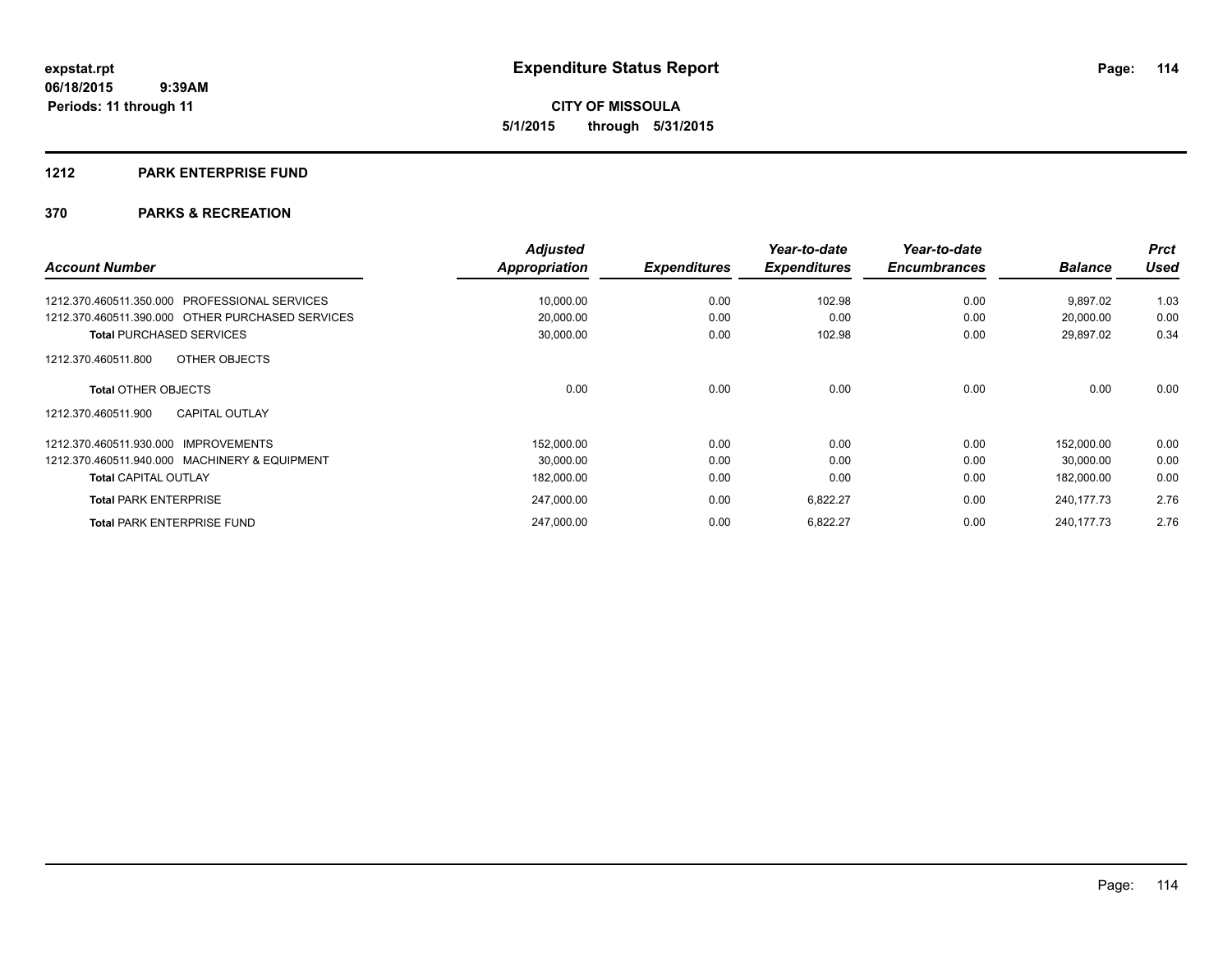## **1216 PARKS & REC TRAILS, DEV**

|                                |                                                         | <b>Adjusted</b>      |                     | Year-to-date        | Year-to-date        |                | <b>Prct</b> |
|--------------------------------|---------------------------------------------------------|----------------------|---------------------|---------------------|---------------------|----------------|-------------|
| <b>Account Number</b>          |                                                         | <b>Appropriation</b> | <b>Expenditures</b> | <b>Expenditures</b> | <b>Encumbrances</b> | <b>Balance</b> | <b>Used</b> |
| 1216.370.460403                | PARK DEVELOPMENT & EXPANSION                            |                      |                     |                     |                     |                |             |
| 1216.370.460403.900            | <b>CAPITAL OUTLAY</b>                                   |                      |                     |                     |                     |                |             |
|                                | Total PARK DEVELOPMENT & EXPANSION                      | 0.00                 | 0.00                | 0.00                | 0.00                | 0.00           | 0.00        |
| 1216.370.460433                | TRAILHEAD MAPS FOR WAYFINDING                           |                      |                     |                     |                     |                |             |
| 1216.370.460433.100            | PERSONAL SERVICES                                       |                      |                     |                     |                     |                |             |
| <b>Total PERSONAL SERVICES</b> |                                                         | 0.00                 | 0.00                | 0.00                | 0.00                | 0.00           | 0.00        |
| 1216.370.460433.200            | <b>SUPPLIES</b>                                         |                      |                     |                     |                     |                |             |
| <b>Total SUPPLIES</b>          |                                                         | 0.00                 | 0.00                | 0.00                | 0.00                | 0.00           | 0.00        |
| 1216.370.460433.300            | PURCHASED SERVICES                                      |                      |                     |                     |                     |                |             |
|                                | Total TRAILHEAD MAPS FOR WAYFINDING                     | 0.00                 | 0.00                | 0.00                | 0.00                | 0.00           | 0.00        |
| 1216.370.460434                | <b>GREENWAYS &amp; HORTICULTURE</b>                     |                      |                     |                     |                     |                |             |
| 1216.370.460434.200            | <b>SUPPLIES</b>                                         |                      |                     |                     |                     |                |             |
|                                | 1216.370.460434.220.000 OPERATING SUPPLIES              | 7,000.00             | 0.00                | 0.00                | 0.00                | 7,000.00       | 0.00        |
| <b>Total SUPPLIES</b>          |                                                         | 7,000.00             | 0.00                | 0.00                | 0.00                | 7,000.00       | 0.00        |
| 1216.370.460434.300            | PURCHASED SERVICES                                      |                      |                     |                     |                     |                |             |
|                                | 1216.370.460434.350.000 RECREATION TRAIL PROGRAM GRANT  | 18,000.00            | 0.00                | 0.00                | 0.00                | 18,000.00      | 0.00        |
|                                | <b>Total PURCHASED SERVICES</b>                         | 18,000.00            | 0.00                | 0.00                | 0.00                | 18,000.00      | 0.00        |
| 1216.370.460434.900            | <b>CAPITAL OUTLAY</b>                                   |                      |                     |                     |                     |                |             |
|                                | 1216.370.460434.930.000 RECREATION TRAILS PROGRAM GRANT | 65,000.00            | 0.00                | 0.00                | 0.00                | 65,000.00      | 0.00        |
| <b>Total CAPITAL OUTLAY</b>    |                                                         | 65,000.00            | 0.00                | 0.00                | 0.00                | 65,000.00      | 0.00        |
|                                | <b>Total GREENWAYS &amp; HORTICULTURE</b>               | 90,000.00            | 0.00                | 0.00                | 0.00                | 90.000.00      | 0.00        |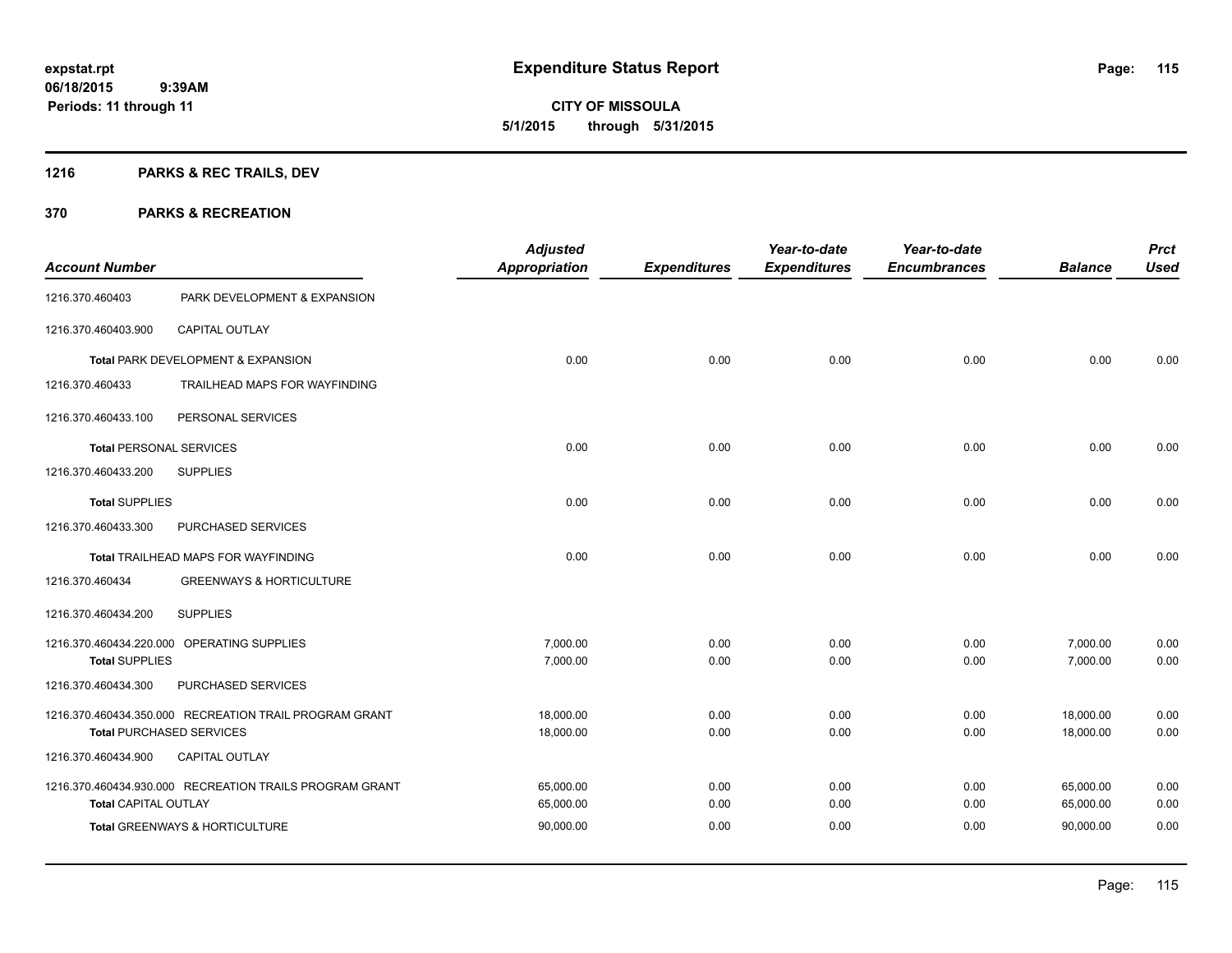Page: 116

**06/18/2015 9:39AM Periods: 11 through 11**

# **CITY OF MISSOULA 5/1/2015 through 5/31/2015**

## **1216 PARKS & REC TRAILS, DEV**

| <b>Account Number</b>          |                                                                 | <b>Adjusted</b><br><b>Appropriation</b> | <b>Expenditures</b> | Year-to-date<br><b>Expenditures</b> | Year-to-date<br><b>Encumbrances</b> | <b>Balance</b>             | <b>Prct</b><br><b>Used</b> |
|--------------------------------|-----------------------------------------------------------------|-----------------------------------------|---------------------|-------------------------------------|-------------------------------------|----------------------------|----------------------------|
| 1216.370.460437                | TREE INVENTORY DNRC GRANT                                       |                                         |                     |                                     |                                     |                            |                            |
| 1216.370.460437.100            | PERSONAL SERVICES                                               |                                         |                     |                                     |                                     |                            |                            |
| <b>Total PERSONAL SERVICES</b> |                                                                 | 0.00                                    | 0.00                | 0.00                                | 0.00                                | 0.00                       | 0.00                       |
| 1216.370.460437.200            | <b>SUPPLIES</b>                                                 |                                         |                     |                                     |                                     |                            |                            |
|                                | Total TREE INVENTORY DNRC GRANT                                 | 0.00                                    | 0.00                | 0.00                                | 0.00                                | 0.00                       | 0.00                       |
| 1216.370.460438                | MCCORMICK PARK SITE PLAN                                        |                                         |                     |                                     |                                     |                            |                            |
| 1216.370.460438.200            | <b>SUPPLIES</b>                                                 |                                         |                     |                                     |                                     |                            |                            |
| <b>Total SUPPLIES</b>          | 1216.370.460438.220.000 OPERATING SUPPLIES                      | 0.00<br>0.00                            | 0.00<br>0.00        | 1,800.00<br>1,800.00                | 0.00<br>0.00                        | $-1,800.00$<br>$-1,800.00$ | 0.00<br>0.00               |
| 1216.370.460438.300            | PURCHASED SERVICES                                              |                                         |                     |                                     |                                     |                            |                            |
|                                | <b>Total PURCHASED SERVICES</b>                                 | 0.00                                    | 0.00                | 0.00                                | 0.00                                | 0.00                       | 0.00                       |
|                                | Total MCCORMICK PARK SITE PLAN                                  | 0.00                                    | 0.00                | 1,800.00                            | 0.00                                | $-1,800.00$                | 0.00                       |
| 1216.370.460443                | <b>TRAINING</b>                                                 |                                         |                     |                                     |                                     |                            |                            |
| 1216.370.460443.200            | <b>SUPPLIES</b>                                                 |                                         |                     |                                     |                                     |                            |                            |
| <b>Total SUPPLIES</b>          |                                                                 | 0.00                                    | 0.00                | 0.00                                | 0.00                                | 0.00                       | 0.00                       |
| 1216.370.460443.300            | PURCHASED SERVICES                                              |                                         |                     |                                     |                                     |                            |                            |
| <b>Total TRAINING</b>          |                                                                 | 0.00                                    | 0.00                | 0.00                                | 0.00                                | 0.00                       | 0.00                       |
| 1216.370.460444                | <b>PLAYGROUNDS</b>                                              |                                         |                     |                                     |                                     |                            |                            |
| 1216.370.460444.900            | <b>CAPITAL OUTLAY</b>                                           |                                         |                     |                                     |                                     |                            |                            |
|                                | 1216.370.460444.930.000 LITTLE MCCORMICK PLAYGROUND/MPROVEMENTS | 75,000.00                               | 0.00                | 75,561.13                           | 0.00                                | $-561.13$                  | 100.75                     |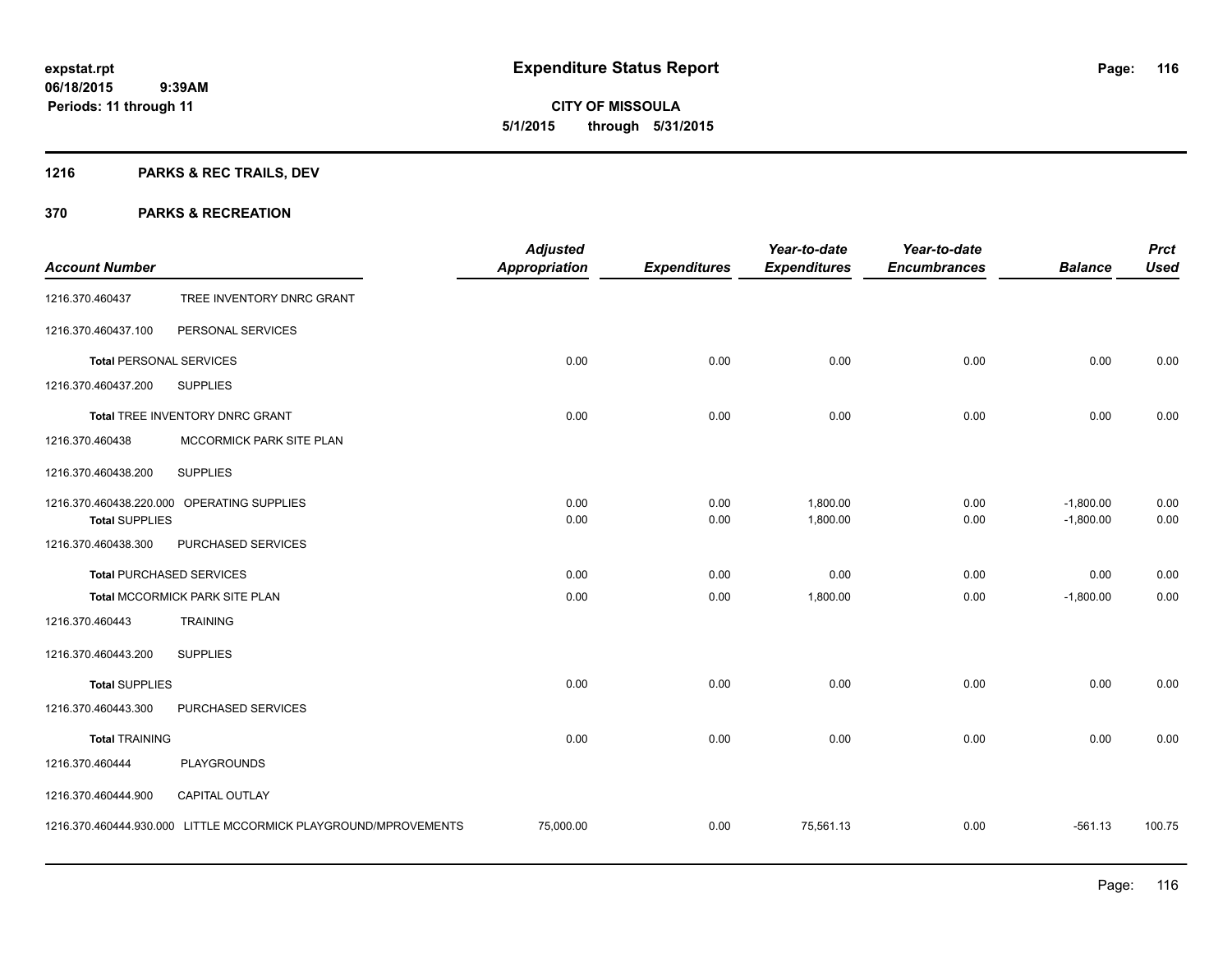**CITY OF MISSOULA 5/1/2015 through 5/31/2015**

## **1216 PARKS & REC TRAILS, DEV**

| <b>Account Number</b>                                | <b>Adjusted</b><br><b>Appropriation</b> | <b>Expenditures</b> | Year-to-date<br><b>Expenditures</b> | Year-to-date<br><b>Encumbrances</b> | <b>Balance</b> | <b>Prct</b><br><b>Used</b> |
|------------------------------------------------------|-----------------------------------------|---------------------|-------------------------------------|-------------------------------------|----------------|----------------------------|
| <b>Total PLAYGROUNDS</b>                             | 75,000.00                               | 0.00                | 75,561.13                           | 0.00                                | $-561.13$      | 100.75                     |
| <b>RECREATION MORE</b><br>1216.370.460470            |                                         |                     |                                     |                                     |                |                            |
| 1216.370.460470.200<br><b>SUPPLIES</b>               |                                         |                     |                                     |                                     |                |                            |
| 1216.370.460470.220.000 MORE/OPERATING SUPPLIES      | 5,000.00                                | 29.70               | 1,343.15                            | 0.00                                | 3,656.85       | 26.86                      |
| 1216.370.460470.220.020 OPERATING SUPPLIES           | 0.00                                    | 0.00                | 250.00                              | 0.00                                | $-250.00$      | 0.00                       |
| 1216.370.460470.230.000 MORE/REPAI & MAINTENANCE     | 5.000.00                                | 0.00                | 0.00                                | 0.00                                | 5,000.00       | 0.00                       |
| <b>Total SUPPLIES</b>                                | 10,000.00                               | 29.70               | 1,593.15                            | 0.00                                | 8,406.85       | 15.93                      |
| PURCHASED SERVICES<br>1216.370.460470.300            |                                         |                     |                                     |                                     |                |                            |
| 1216.370.460470.350.000 MORE/PROFESSIONAL SERVICES   | 10,000.00                               | 0.00                | 0.00                                | 0.00                                | 10,000.00      | 0.00                       |
| 1216.370.460470.390.000 OTHER PURCHASED SERVICES     | 10,000.00                               | 0.00                | 0.00                                | 0.00                                | 10,000.00      | 0.00                       |
| <b>Total PURCHASED SERVICES</b>                      | 20,000.00                               | 0.00                | 0.00                                | 0.00                                | 20,000.00      | 0.00                       |
| 1216.370.460470.900<br><b>CAPITAL OUTLAY</b>         |                                         |                     |                                     |                                     |                |                            |
| <b>Total CAPITAL OUTLAY</b>                          | 0.00                                    | 0.00                | 0.00                                | 0.00                                | 0.00           | 0.00                       |
| <b>Total RECREATION MORE</b>                         | 30,000.00                               | 29.70               | 1,593.15                            | 0.00                                | 28,406.85      | 5.31                       |
| <b>RECREATION ADULTS</b><br>1216.370.460471          |                                         |                     |                                     |                                     |                |                            |
| 1216.370.460471.200<br><b>SUPPLIES</b>               |                                         |                     |                                     |                                     |                |                            |
| 1216.370.460471.220.000 REC ADULT/OPERATING SUPPLIES | 5,000.00                                | 0.00                | 0.00                                | 0.00                                | 5,000.00       | 0.00                       |
| <b>Total SUPPLIES</b>                                | 5,000.00                                | 0.00                | 0.00                                | 0.00                                | 5,000.00       | 0.00                       |
| 1216.370.460471.300<br>PURCHASED SERVICES            |                                         |                     |                                     |                                     |                |                            |
| <b>Total PURCHASED SERVICES</b>                      | 0.00                                    | 0.00                | 0.00                                | 0.00                                | 0.00           | 0.00                       |
| 1216.370.460471.800<br>OTHER OBJECTS                 |                                         |                     |                                     |                                     |                |                            |
| 1216.370.460471.820.000 TRANSFERS TO OTHER FUNDS     | 20,000.00                               | 0.00                | 0.00                                | 0.00                                | 20,000.00      | 0.00                       |
| <b>Total OTHER OBJECTS</b>                           | 20,000.00                               | 0.00                | 0.00                                | 0.00                                | 20,000.00      | 0.00                       |
|                                                      |                                         |                     |                                     |                                     |                |                            |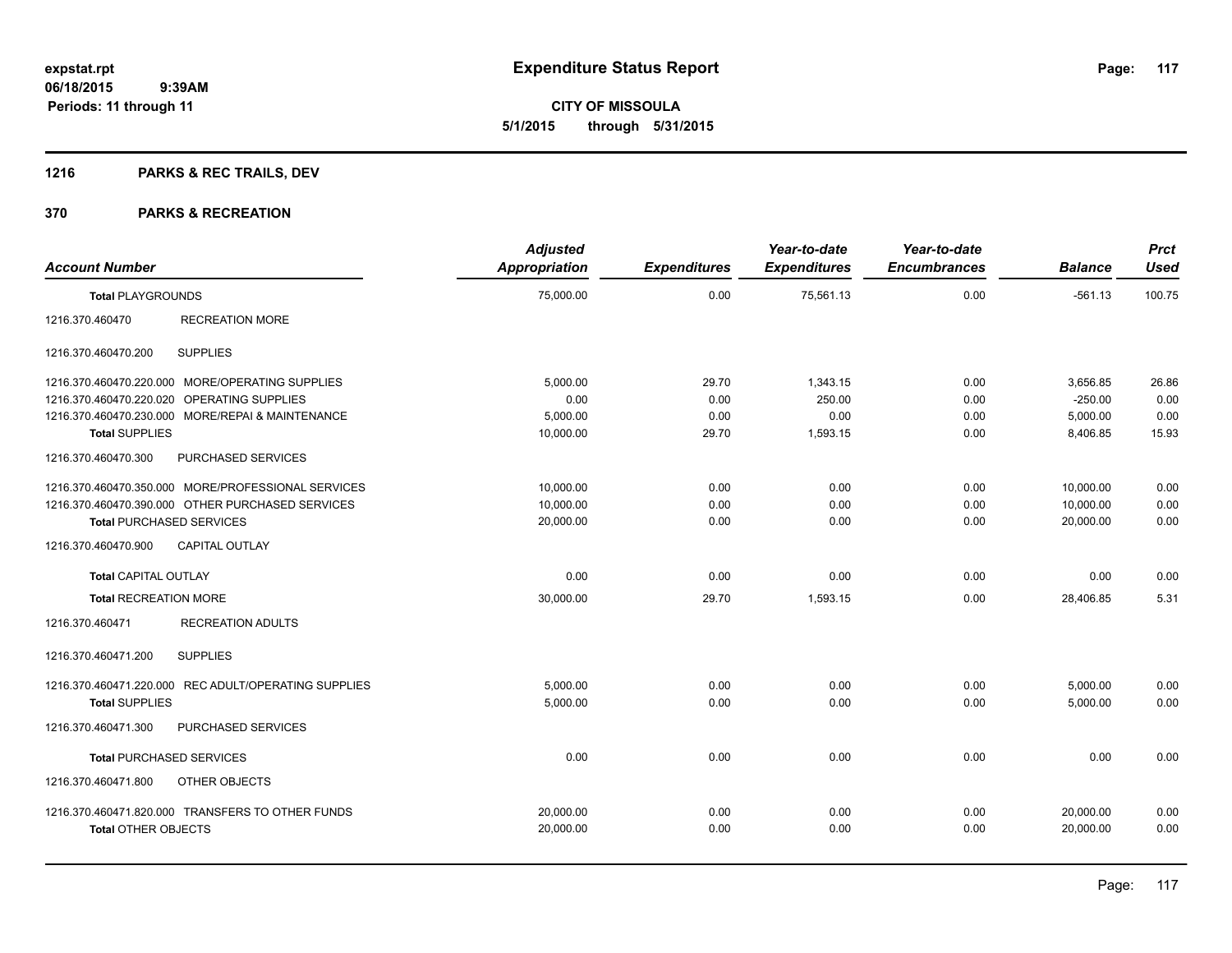**CITY OF MISSOULA 5/1/2015 through 5/31/2015**

## **1216 PARKS & REC TRAILS, DEV**

|                                |                                                      | <b>Adjusted</b>      |                     | Year-to-date        | Year-to-date        |                | <b>Prct</b> |
|--------------------------------|------------------------------------------------------|----------------------|---------------------|---------------------|---------------------|----------------|-------------|
| <b>Account Number</b>          |                                                      | <b>Appropriation</b> | <b>Expenditures</b> | <b>Expenditures</b> | <b>Encumbrances</b> | <b>Balance</b> | <b>Used</b> |
| 1216.370.460471.900            | <b>CAPITAL OUTLAY</b>                                |                      |                     |                     |                     |                |             |
| <b>Total CAPITAL OUTLAY</b>    |                                                      | 0.00                 | 0.00                | 0.00                | 0.00                | 0.00           | 0.00        |
| <b>Total RECREATION ADULTS</b> |                                                      | 25,000.00            | 0.00                | 0.00                | 0.00                | 25,000.00      | 0.00        |
| 1216.370.460472                | <b>RECREATION YOUTH</b>                              |                      |                     |                     |                     |                |             |
| 1216.370.460472.200            | <b>SUPPLIES</b>                                      |                      |                     |                     |                     |                |             |
|                                | 1216.370.460472.220.000 REC YOUTH/OPERATING SUPPLIES | 5,000.00             | 0.00                | 0.00                | 0.00                | 5,000.00       | 0.00        |
| <b>Total SUPPLIES</b>          |                                                      | 5,000.00             | 0.00                | 0.00                | 0.00                | 5,000.00       | 0.00        |
| 1216.370.460472.300            | PURCHASED SERVICES                                   |                      |                     |                     |                     |                |             |
|                                | <b>Total PURCHASED SERVICES</b>                      | 0.00                 | 0.00                | 0.00                | 0.00                | 0.00           | 0.00        |
| 1216.370.460472.700            | <b>GRANTS &amp; CONTRIBUTIONS</b>                    |                      |                     |                     |                     |                |             |
|                                | <b>Total GRANTS &amp; CONTRIBUTIONS</b>              | 0.00                 | 0.00                | 0.00                | 0.00                | 0.00           | 0.00        |
| 1216.370.460472.800            | OTHER OBJECTS                                        |                      |                     |                     |                     |                |             |
|                                | 1216.370.460472.820.000 TRANSFERS TO OTHER FUNDS     | 30,000.00            | 0.00                | 0.00                | 0.00                | 30,000.00      | 0.00        |
| Total OTHER OBJECTS            |                                                      | 30,000.00            | 0.00                | 0.00                | 0.00                | 30,000.00      | 0.00        |
| 1216.370.460472.900            | <b>CAPITAL OUTLAY</b>                                |                      |                     |                     |                     |                |             |
| <b>Total CAPITAL OUTLAY</b>    |                                                      | 0.00                 | 0.00                | 0.00                | 0.00                | 0.00           | 0.00        |
| <b>Total RECREATION YOUTH</b>  |                                                      | 35,000.00            | 0.00                | 0.00                | 0.00                | 35,000.00      | 0.00        |
| 1216.370.460506                | <b>CARAS PARK</b>                                    |                      |                     |                     |                     |                |             |
| 1216.370.460506.200            | <b>SUPPLIES</b>                                      |                      |                     |                     |                     |                |             |
| <b>Total SUPPLIES</b>          |                                                      | 0.00                 | 0.00                | 0.00                | 0.00                | 0.00           | 0.00        |
| 1216.370.460506.300            | PURCHASED SERVICES                                   |                      |                     |                     |                     |                |             |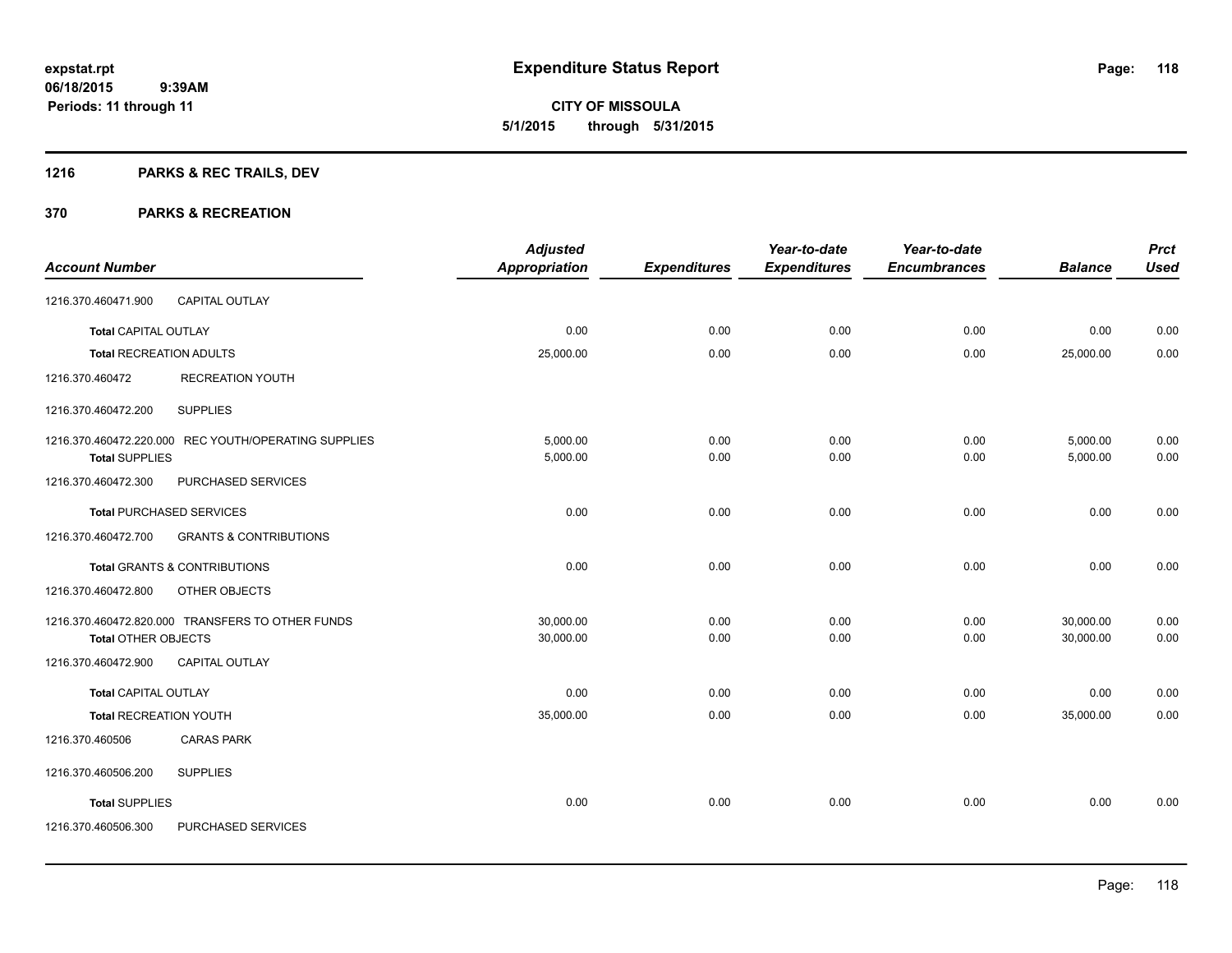## **1216 PARKS & REC TRAILS, DEV**

|                                                              | <b>Adjusted</b>      |                     | Year-to-date        | Year-to-date        |                | <b>Prct</b> |
|--------------------------------------------------------------|----------------------|---------------------|---------------------|---------------------|----------------|-------------|
| <b>Account Number</b>                                        | <b>Appropriation</b> | <b>Expenditures</b> | <b>Expenditures</b> | <b>Encumbrances</b> | <b>Balance</b> | <b>Used</b> |
| <b>Total PURCHASED SERVICES</b>                              | 0.00                 | 0.00                | 0.00                | 0.00                | 0.00           | 0.00        |
| CAPITAL OUTLAY<br>1216.370.460506.900                        |                      |                     |                     |                     |                |             |
| <b>Total CARAS PARK</b>                                      | 0.00                 | 0.00                | 0.00                | 0.00                | 0.00           | 0.00        |
| <b>COMMUNITY TRAILS</b><br>1216.370.460507                   |                      |                     |                     |                     |                |             |
| <b>SUPPLIES</b><br>1216.370.460507.200                       |                      |                     |                     |                     |                |             |
| 1216.370.460507.220.000 COMM TRAILS/OPERATING SUPPLIES       | 5,000.00             | 0.00                | 2,034.00            | 0.00                | 2,966.00       | 40.68       |
| 1216.370.460507.230.000 COMM TRAILS/REPAIR/MAINTENANCE       | 5,000.00             | 0.00                | 0.00                | 0.00                | 5,000.00       | 0.00        |
| 1216.370.460507.240.000 OTHER SUPPLIES                       | 1,100.00             | 0.00                | 0.00                | 0.00                | 1,100.00       | 0.00        |
| <b>Total SUPPLIES</b>                                        | 11,100.00            | 0.00                | 2,034.00            | 0.00                | 9,066.00       | 18.32       |
| 1216.370.460507.300<br>PURCHASED SERVICES                    |                      |                     |                     |                     |                |             |
| 1216.370.460507.350.000 COMM TRAILS/PROFESSIONAL SERVICES    | 10,000.00            | 1,330.00            | 3,660.00            | 0.00                | 6,340.00       | 36.60       |
| 1216.370.460507.360.000 COMM TRAILS/REPAIR & MAINTENANCE     | 10,000.00            | 0.00                | 0.00                | 0.00                | 10,000.00      | 0.00        |
| 1216.370.460507.390.000 COMM TRAILS/OTHER PURCHASED SERVICES | 40,000.00            | 0.00                | 0.00                | 0.00                | 40,000.00      | 0.00        |
| <b>Total PURCHASED SERVICES</b>                              | 60,000.00            | 1,330.00            | 3,660.00            | 0.00                | 56,340.00      | 6.10        |
| <b>CAPITAL OUTLAY</b><br>1216.370.460507.900                 |                      |                     |                     |                     |                |             |
| 1216.370.460507.930.000 COMM TRAILS/IMPROVEMENTS             | 50,000.00            | 0.00                | 0.00                | 0.00                | 50,000.00      | 0.00        |
| <b>Total CAPITAL OUTLAY</b>                                  | 50.000.00            | 0.00                | 0.00                | 0.00                | 50.000.00      | 0.00        |
| <b>Total COMMUNITY TRAILS</b>                                | 121,100.00           | 1,330.00            | 5,694.00            | 0.00                | 115,406.00     | 4.70        |
| 1216.370.460508<br><b>KIWANIS PARK</b>                       |                      |                     |                     |                     |                |             |
| 1216.370.460508.900<br><b>CAPITAL OUTLAY</b>                 |                      |                     |                     |                     |                |             |
| 1216.370.460508.930.000 KIWANIS PARK IMPROVEMENTS            | 170,000.00           | 0.00                | 1,350.00            | 0.00                | 168,650.00     | 0.79        |
| <b>Total KIWANIS PARK</b>                                    | 170,000.00           | 0.00                | 1,350.00            | 0.00                | 168,650.00     | 0.79        |
| 1216.370.460509<br><b>KIM WILLIAMS TRAIL</b>                 |                      |                     |                     |                     |                |             |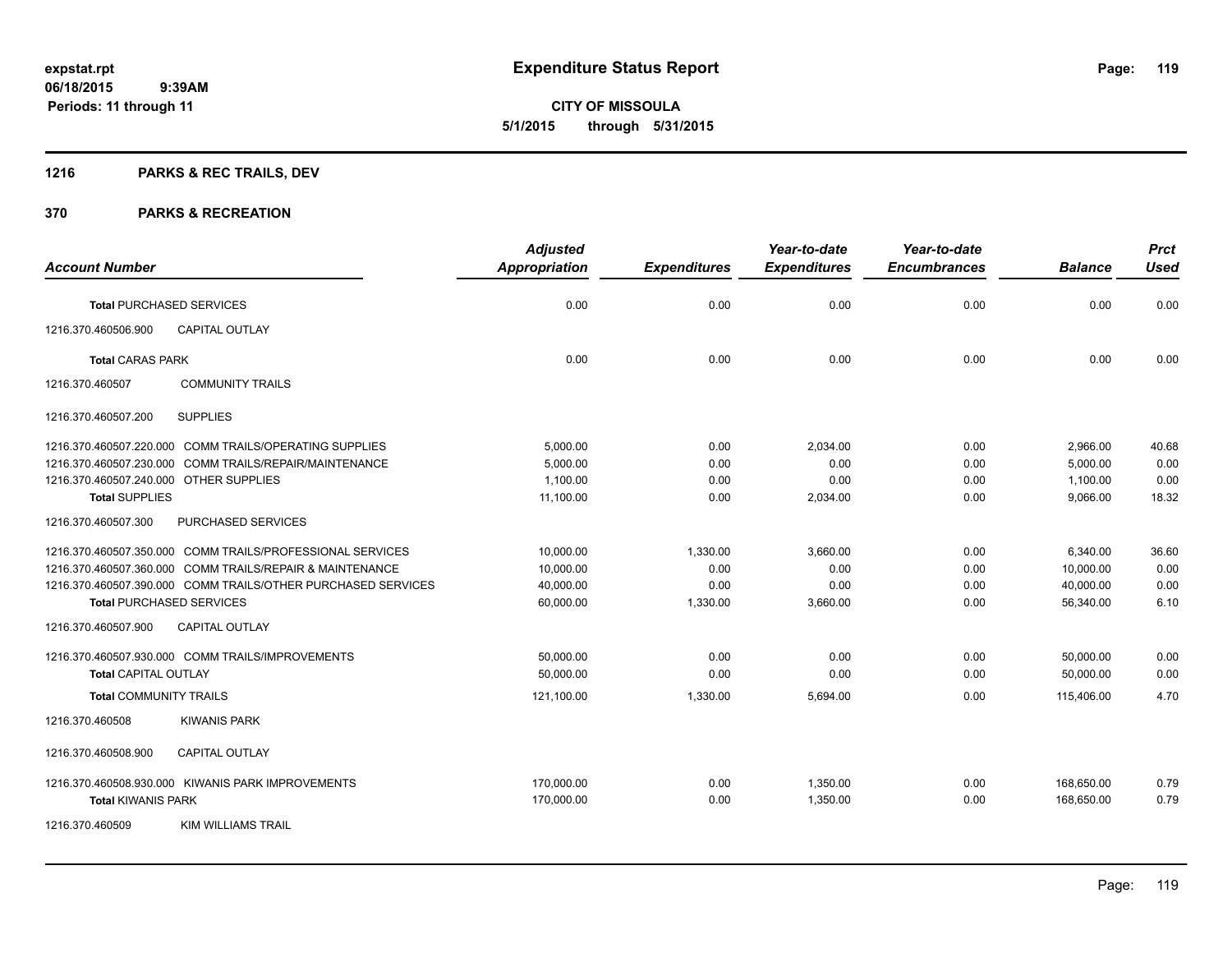## **1216 PARKS & REC TRAILS, DEV**

|                                 |                                                           | <b>Adjusted</b>      |                     | Year-to-date        | Year-to-date        |                | <b>Prct</b> |
|---------------------------------|-----------------------------------------------------------|----------------------|---------------------|---------------------|---------------------|----------------|-------------|
| <b>Account Number</b>           |                                                           | <b>Appropriation</b> | <b>Expenditures</b> | <b>Expenditures</b> | <b>Encumbrances</b> | <b>Balance</b> | <b>Used</b> |
| 1216.370.460509.900             | CAPITAL OUTLAY                                            |                      |                     |                     |                     |                |             |
|                                 | 1216.370.460509.930.000 KIM WILLIAMS/IMPROVEMENTS         | 36,170.00            | 0.00                | 0.00                | 0.00                | 36,170.00      | 0.00        |
| <b>Total KIM WILLIAMS TRAIL</b> |                                                           | 36,170.00            | 0.00                | 0.00                | 0.00                | 36,170.00      | 0.00        |
| 1216.370.460511                 | PARK ENTERPRISE                                           |                      |                     |                     |                     |                |             |
| 1216.370.460511.200             | <b>SUPPLIES</b>                                           |                      |                     |                     |                     |                |             |
| <b>Total SUPPLIES</b>           |                                                           | 0.00                 | 0.00                | 0.00                | 0.00                | 0.00           | 0.00        |
| 1216.370.460511.300             | PURCHASED SERVICES                                        |                      |                     |                     |                     |                |             |
| <b>Total PARK ENTERPRISE</b>    |                                                           | 0.00                 | 0.00                | 0.00                | 0.00                | 0.00           | 0.00        |
| 1216.370.460512                 | <b>PARK MEMORIALS</b>                                     |                      |                     |                     |                     |                |             |
| 1216.370.460512.200             | <b>SUPPLIES</b>                                           |                      |                     |                     |                     |                |             |
|                                 | 1216.370.460512.220.000 PARK MEMORIALS/OPERATING SUPPLIES | 0.00                 | 0.00                | 225.00              | 0.00                | $-225.00$      | 0.00        |
| <b>Total SUPPLIES</b>           |                                                           | 0.00                 | 0.00                | 225.00              | 0.00                | $-225.00$      | 0.00        |
| 1216.370.460512.300             | PURCHASED SERVICES                                        |                      |                     |                     |                     |                |             |
|                                 | <b>Total PURCHASED SERVICES</b>                           | 0.00                 | 0.00                | 0.00                | 0.00                | 0.00           | 0.00        |
| 1216.370.460512.800             | OTHER OBJECTS                                             |                      |                     |                     |                     |                |             |
| <b>Total OTHER OBJECTS</b>      |                                                           | 0.00                 | 0.00                | 0.00                | 0.00                | 0.00           | 0.00        |
| 1216.370.460512.900             | <b>CAPITAL OUTLAY</b>                                     |                      |                     |                     |                     |                |             |
|                                 | 1216.370.460512.920.000 PARK MEMORIALS/BUILDINGS          | 100.000.00           | 0.00                | 0.00                | 0.00                | 100.000.00     | 0.00        |
|                                 | 1216.370.460512.930.000 PARK MEMORIALS/IMPROVEMENTS       | 50,000.00            | 0.00                | 0.00                | 0.00                | 50,000.00      | 0.00        |
| <b>Total CAPITAL OUTLAY</b>     |                                                           | 150,000.00           | 0.00                | 0.00                | 0.00                | 150,000.00     | 0.00        |
| <b>Total PARK MEMORIALS</b>     |                                                           | 150,000.00           | 0.00                | 225.00              | 0.00                | 149,775.00     | 0.15        |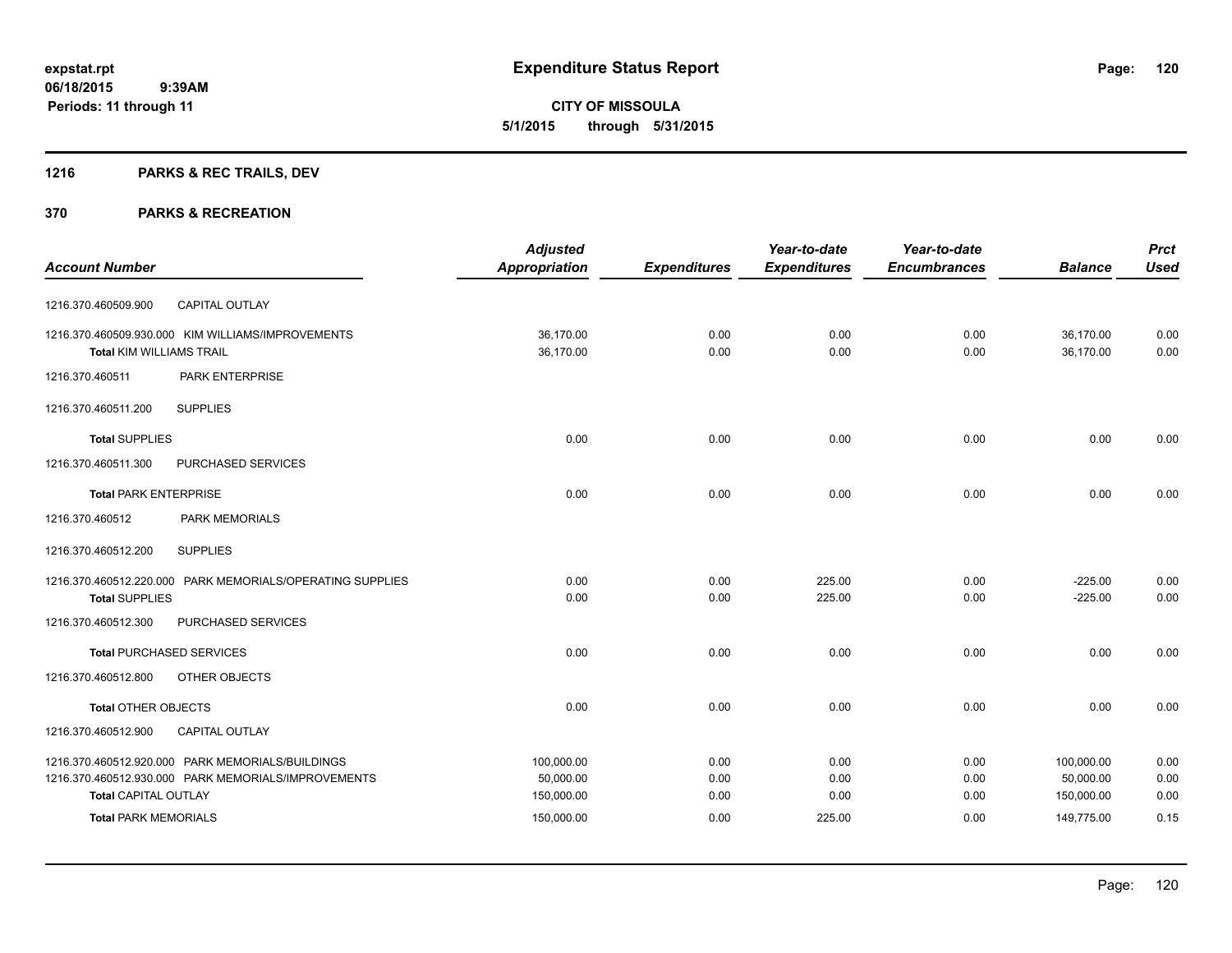## **1216 PARKS & REC TRAILS, DEV**

| <b>Account Number</b>           |                                                                | <b>Adjusted</b><br><b>Appropriation</b> | <b>Expenditures</b> | Year-to-date<br><b>Expenditures</b> | Year-to-date<br><b>Encumbrances</b> | <b>Balance</b> | <b>Prct</b><br><b>Used</b> |
|---------------------------------|----------------------------------------------------------------|-----------------------------------------|---------------------|-------------------------------------|-------------------------------------|----------------|----------------------------|
| 1216.370.460513                 | RECREATIONAL DONATIONS SPEC EVENTS                             |                                         |                     |                                     |                                     |                |                            |
| 1216.370.460513.200             | <b>SUPPLIES</b>                                                |                                         |                     |                                     |                                     |                |                            |
| 1216.370.460513.220.000         | REC DONATIONS/OPERATING SUPPLIES                               | 20,000.00                               | 0.00                | 875.00                              | 0.00                                | 19,125.00      | 4.38                       |
| 1216.370.460513.220.090         | REC DONATIONS/OPERATING SUPPLIES                               | 0.00                                    | 562.50              | 2,722.40                            | 0.00                                | $-2,722.40$    | 0.00                       |
|                                 | 1216.370.460513.220.091 OPERATING SUPPLIES                     | 0.00                                    | 748.25              | 748.25                              | 0.00                                | $-748.25$      | 0.00                       |
|                                 | 1216.370.460513.230.000 REC DONATIONS-REPAIR/MAINTENANCE       | 5,000.00                                | 0.00                | 0.00                                | 0.00                                | 5,000.00       | 0.00                       |
| <b>Total SUPPLIES</b>           |                                                                | 25,000.00                               | 1,310.75            | 4,345.65                            | 0.00                                | 20,654.35      | 17.38                      |
| 1216.370.460513.300             | <b>PURCHASED SERVICES</b>                                      |                                         |                     |                                     |                                     |                |                            |
|                                 | 1216.370.460513.350.000 REC DONATIONS/PROFESSIONAL SERVICES    | 5,000.00                                | 0.00                | 0.00                                | 0.00                                | 5,000.00       | 0.00                       |
|                                 | 1216.370.460513.390.000 REC DONATIONS/OTHER PURCHASED SERVICES | 40,000.00                               | 0.00                | 0.00                                | 0.00                                | 40,000.00      | 0.00                       |
| <b>Total PURCHASED SERVICES</b> |                                                                | 45,000.00                               | 0.00                | 0.00                                | 0.00                                | 45.000.00      | 0.00                       |
| 1216.370.460513.800             | <b>OTHER OBJECTS</b>                                           |                                         |                     |                                     |                                     |                |                            |
| <b>Total OTHER OBJECTS</b>      |                                                                | 0.00                                    | 0.00                | 0.00                                | 0.00                                | 0.00           | 0.00                       |
| 1216.370.460513.900             | <b>CAPITAL OUTLAY</b>                                          |                                         |                     |                                     |                                     |                |                            |
| <b>Total CAPITAL OUTLAY</b>     |                                                                | 0.00                                    | 0.00                | 0.00                                | 0.00                                | 0.00           | 0.00                       |
|                                 | <b>Total RECREATIONAL DONATIONS SPEC EVENTS</b>                | 70,000.00                               | 1.310.75            | 4,345.65                            | 0.00                                | 65.654.35      | 6.21                       |
| 1216.370.460514                 | <b>URBAN FORESTRY</b>                                          |                                         |                     |                                     |                                     |                |                            |
| 1216.370.460514.100             | PERSONAL SERVICES                                              |                                         |                     |                                     |                                     |                |                            |
| <b>Total PERSONAL SERVICES</b>  |                                                                | 0.00                                    | 0.00                | 0.00                                | 0.00                                | 0.00           | 0.00                       |
| 1216.370.460514.200             | <b>SUPPLIES</b>                                                |                                         |                     |                                     |                                     |                |                            |
|                                 | 1216.370.460514.220.000 URBAN FORESTRY/OPERATING SUPPLIES      | 10,000.00                               | 78.74               | 78.74                               | 0.00                                | 9,921.26       | 0.79                       |
| 1216.370.460514.220.191         | OPERATING SUPPLIES                                             | 0.00                                    | 470.94              | 546.10                              | 0.00                                | $-546.10$      | 0.00                       |
|                                 | 1216.370.460514.230.000 URBAN FORESTRY-REPAIR/MAINTENANCE      | 5,000.00                                | 0.00                | 0.00                                | 0.00                                | 5,000.00       | 0.00                       |
|                                 |                                                                |                                         |                     |                                     |                                     |                |                            |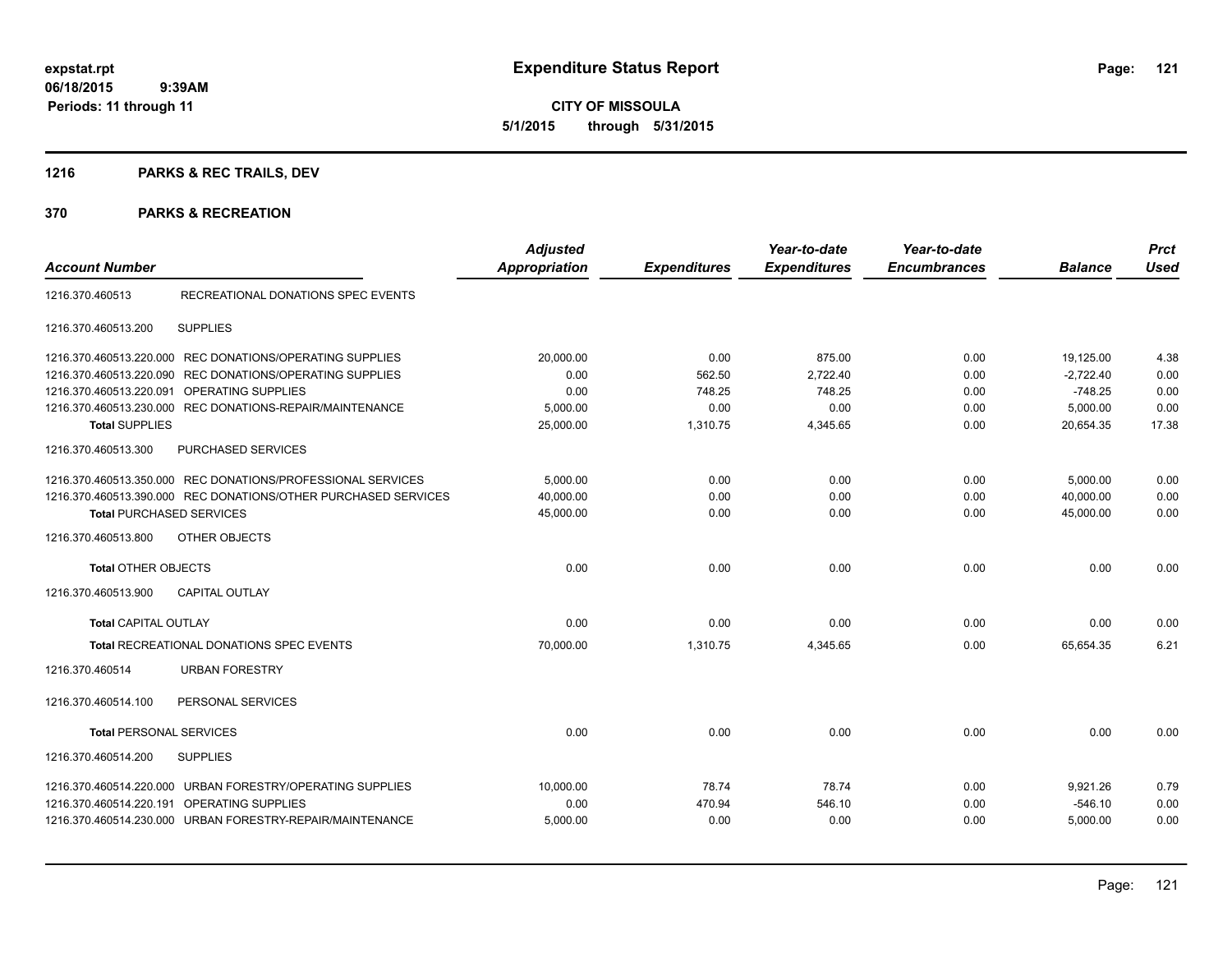**CITY OF MISSOULA 5/1/2015 through 5/31/2015**

## **1216 PARKS & REC TRAILS, DEV**

| <b>Account Number</b>                                        | <b>Adjusted</b><br><b>Appropriation</b> | <b>Expenditures</b> | Year-to-date<br><b>Expenditures</b> | Year-to-date<br><b>Encumbrances</b> | <b>Balance</b> | <b>Prct</b><br><b>Used</b> |
|--------------------------------------------------------------|-----------------------------------------|---------------------|-------------------------------------|-------------------------------------|----------------|----------------------------|
|                                                              |                                         |                     |                                     |                                     |                |                            |
| <b>Total SUPPLIES</b>                                        | 15,000.00                               | 549.68              | 624.84                              | 0.00                                | 14,375.16      | 4.17                       |
| PURCHASED SERVICES<br>1216.370.460514.300                    |                                         |                     |                                     |                                     |                |                            |
| 1216.370.460514.350.000 URBAN FORESTRY/PROFESSIONAL SERVICES | 20,000.00                               | $-3,850.00$         | 0.00                                | 0.00                                | 20,000.00      | 0.00                       |
| 1216.370.460514.350.085 FOREST HEALTH GRANT                  | 59,000.00                               | 12,250.00           | 12,250.00                           | 0.00                                | 46,750.00      | 20.76                      |
| <b>Total PURCHASED SERVICES</b>                              | 79,000.00                               | 8,400.00            | 12,250.00                           | 0.00                                | 66,750.00      | 15.51                      |
| <b>CAPITAL OUTLAY</b><br>1216.370.460514.900                 |                                         |                     |                                     |                                     |                |                            |
| 1216.370.460514.930.000 IMPROVEMENTS                         | 20,000.00                               | 0.00                | 0.00                                | 0.00                                | 20,000.00      | 0.00                       |
| <b>Total CAPITAL OUTLAY</b>                                  | 20,000.00                               | 0.00                | 0.00                                | 0.00                                | 20,000.00      | 0.00                       |
| <b>Total URBAN FORESTRY</b>                                  | 114,000.00                              | 8,949.68            | 12,874.84                           | 0.00                                | 101.125.16     | 11.29                      |
| PARK REVOLVING<br>1216.370.460516                            |                                         |                     |                                     |                                     |                |                            |
| OTHER OBJECTS<br>1216.370.460516.800                         |                                         |                     |                                     |                                     |                |                            |
| 1216.370.460516.845.000 CONTINGENCY                          | 25,000.00                               | 0.00                | 0.00                                | 0.00                                | 25,000.00      | 0.00                       |
| <b>Total PARK REVOLVING</b>                                  | 25,000.00                               | 0.00                | 0.00                                | 0.00                                | 25,000.00      | 0.00                       |
| 1216.370.460517<br>OPEN SPACE PURCHASE & DONATIONS           |                                         |                     |                                     |                                     |                |                            |
| <b>SUPPLIES</b><br>1216.370.460517.200                       |                                         |                     |                                     |                                     |                |                            |
| <b>Total SUPPLIES</b>                                        | 0.00                                    | 0.00                | 0.00                                | 0.00                                | 0.00           | 0.00                       |
| 1216.370.460517.300<br>PURCHASED SERVICES                    |                                         |                     |                                     |                                     |                |                            |
| 1216.370.460517.390.000 OTHER PURCHASED SERVICES             | 10,000.00                               | 0.00                | 0.00                                | 0.00                                | 10,000.00      | 0.00                       |
| <b>Total PURCHASED SERVICES</b>                              | 10,000.00                               | 0.00                | 0.00                                | 0.00                                | 10,000.00      | 0.00                       |
| 1216.370.460517.900<br><b>CAPITAL OUTLAY</b>                 |                                         |                     |                                     |                                     |                |                            |
| <b>Total CAPITAL OUTLAY</b>                                  | 0.00                                    | 0.00                | 0.00                                | 0.00                                | 0.00           | 0.00                       |
| Total OPEN SPACE PURCHASE & DONATIONS                        | 10,000.00                               | 0.00                | 0.00                                | 0.00                                | 10,000.00      | 0.00                       |
|                                                              |                                         |                     |                                     |                                     |                |                            |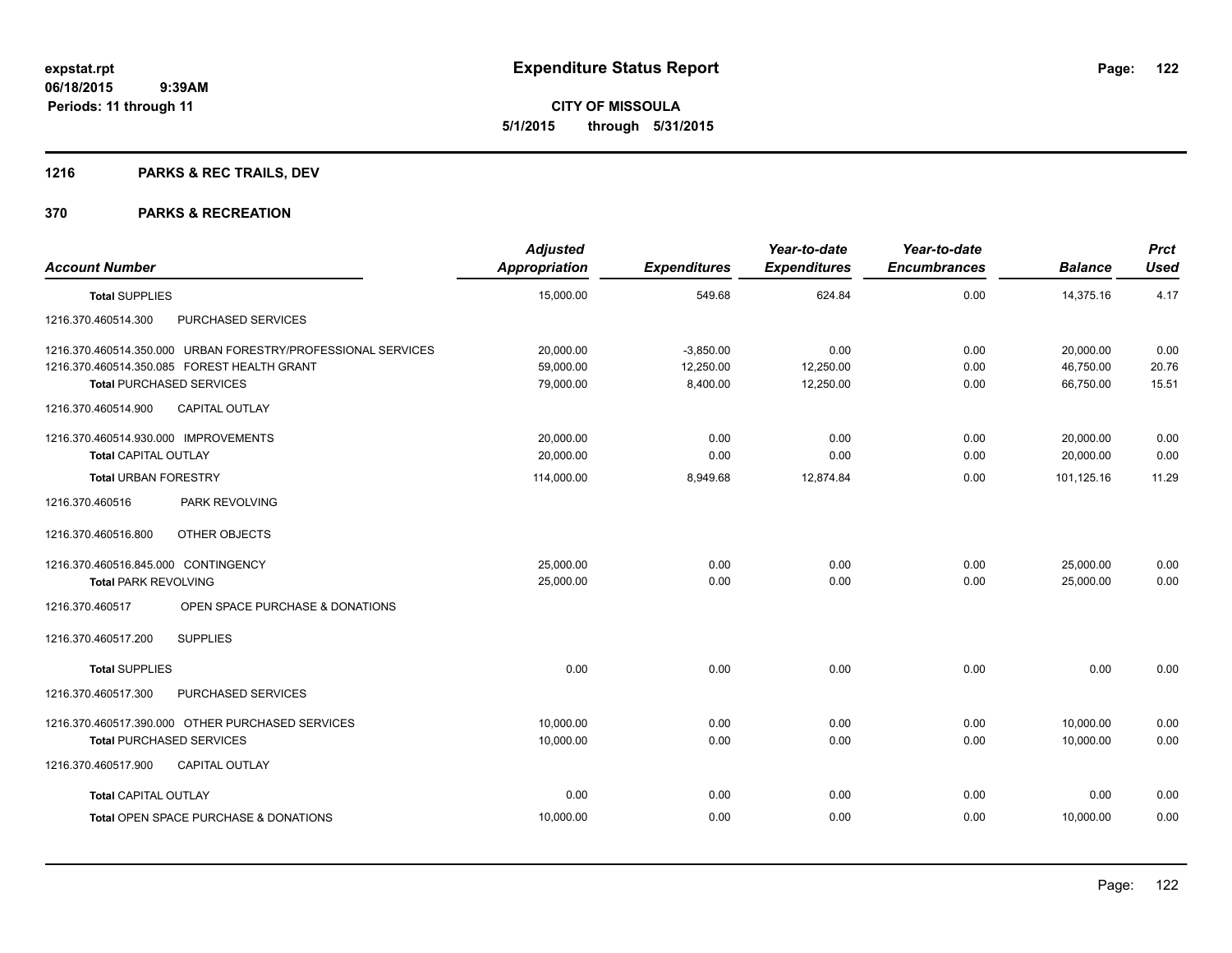**123**

**06/18/2015 9:39AM Periods: 11 through 11**

**CITY OF MISSOULA 5/1/2015 through 5/31/2015**

## **1216 PARKS & REC TRAILS, DEV**

| <b>Account Number</b>         |                                 | <b>Adjusted</b><br><b>Appropriation</b> | <b>Expenditures</b> | Year-to-date<br><b>Expenditures</b> | Year-to-date<br><b>Encumbrances</b> | <b>Balance</b> | <b>Prct</b><br><b>Used</b> |
|-------------------------------|---------------------------------|-----------------------------------------|---------------------|-------------------------------------|-------------------------------------|----------------|----------------------------|
|                               |                                 |                                         |                     |                                     |                                     |                |                            |
| 1216.370.460518               | SILVERS LAGOON                  |                                         |                     |                                     |                                     |                |                            |
| 1216.370.460518.900           | CAPITAL OUTLAY                  |                                         |                     |                                     |                                     |                |                            |
| <b>Total SILVERS LAGOON</b>   |                                 | 0.00                                    | 0.00                | 0.00                                | 0.00                                | 0.00           | 0.00                       |
| 1216.370.460519               | <b>AQUATICS CAPITAL</b>         |                                         |                     |                                     |                                     |                |                            |
| 1216.370.460519.200           | <b>SUPPLIES</b>                 |                                         |                     |                                     |                                     |                |                            |
| <b>Total SUPPLIES</b>         |                                 | 0.00                                    | 0.00                | 0.00                                | 0.00                                | 0.00           | 0.00                       |
| 1216.370.460519.300           | PURCHASED SERVICES              |                                         |                     |                                     |                                     |                |                            |
|                               | <b>Total PURCHASED SERVICES</b> | 0.00                                    | 0.00                | 0.00                                | 0.00                                | 0.00           | 0.00                       |
| 1216.370.460519.900           | CAPITAL OUTLAY                  |                                         |                     |                                     |                                     |                |                            |
| <b>Total AQUATICS CAPITAL</b> |                                 | 0.00                                    | 0.00                | 0.00                                | 0.00                                | 0.00           | 0.00                       |
| 1216.370.460520               | *** Title Not Found ***         |                                         |                     |                                     |                                     |                |                            |
| 1216.370.460520.200           | <b>SUPPLIES</b>                 |                                         |                     |                                     |                                     |                |                            |
| <b>Total SUPPLIES</b>         |                                 | 0.00                                    | 0.00                | 0.00                                | 0.00                                | 0.00           | 0.00                       |
| 1216.370.460520.300           | PURCHASED SERVICES              |                                         |                     |                                     |                                     |                |                            |
|                               | <b>Total PURCHASED SERVICES</b> | 0.00                                    | 0.00                | 0.00                                | 0.00                                | 0.00           | 0.00                       |
| 1216.370.460520.900           | <b>CAPITAL OUTLAY</b>           |                                         |                     |                                     |                                     |                |                            |
| Total *** Title Not Found *** |                                 | 0.00                                    | 0.00                | 0.00                                | 0.00                                | 0.00           | 0.00                       |
| 1216.370.460521               | CONSERVATION LANDS DONATIONS    |                                         |                     |                                     |                                     |                |                            |
| 1216.370.460521.100           | PERSONAL SERVICES               |                                         |                     |                                     |                                     |                |                            |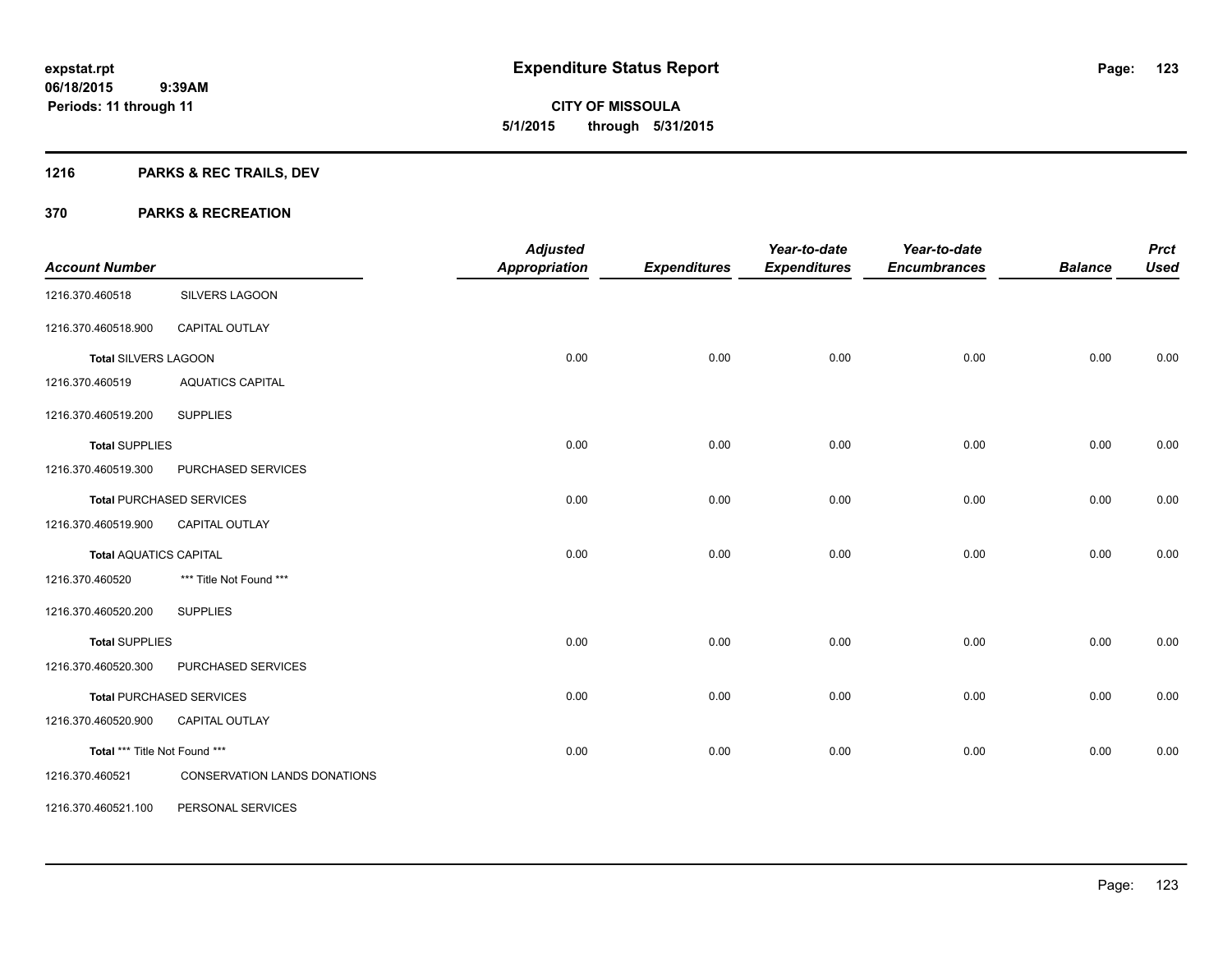## **1216 PARKS & REC TRAILS, DEV**

| <b>Account Number</b>                |                                                                 | <b>Adjusted</b><br><b>Appropriation</b> | <b>Expenditures</b> | Year-to-date<br><b>Expenditures</b> | Year-to-date<br><b>Encumbrances</b> | <b>Balance</b> | <b>Prct</b><br><b>Used</b> |
|--------------------------------------|-----------------------------------------------------------------|-----------------------------------------|---------------------|-------------------------------------|-------------------------------------|----------------|----------------------------|
|                                      | 1216.370.460521.110.000 CONSV LANDS MGMT GRANTS                 | 11,291.00                               | 131.19              | 2,469.81                            | 0.00                                | 8,821.19       | 21.87                      |
|                                      | 1216.370.460521.110.106 SALARIES AND WAGES                      | 0.00                                    | 409.46              | 2,034.29                            | 0.00                                | $-2,034.29$    | 0.00                       |
|                                      | 1216.370.460521.140.000 CONSERVATION LAND MGMT GRANT/EMP CONTRI | 1,909.00                                | 121.97              | 996.15                              | 0.00                                | 912.85         | 52.18                      |
|                                      | 1216.370.460521.141.000 STATE RETIREMENT CONTRIBUTIONS          | 0.00                                    | 0.00                | 4.38                                | 0.00                                | $-4.38$        | 0.00                       |
| <b>Total PERSONAL SERVICES</b>       |                                                                 | 13,200.00                               | 662.62              | 5,504.63                            | 0.00                                | 7,695.37       | 41.70                      |
| 1216.370.460521.200                  | <b>SUPPLIES</b>                                                 |                                         |                     |                                     |                                     |                |                            |
|                                      | 1216.370.460521.220.000 CONSVERVATION LANDS GRANT/OPER SUPPLIES | 10,000.00                               | 0.00                | 253.75                              | 0.00                                | 9,746.25       | 2.54                       |
| 1216.370.460521.230.000              | <b>CONSERVATION LANDS MGMT GRANT</b>                            | 5,000.00                                | 0.00                | 992.85                              | 0.00                                | 4,007.15       | 19.86                      |
|                                      | 1216.370.460521.230.086 REPAIR/MAINTENANCE                      | 13,200.00                               | 0.00                | 22,882.51                           | 0.00                                | $-9,682.51$    | 173.35                     |
| <b>Total SUPPLIES</b>                |                                                                 | 28,200.00                               | 0.00                | 24,129.11                           | 0.00                                | 4,070.89       | 85.56                      |
| 1216.370.460521.300                  | PURCHASED SERVICES                                              |                                         |                     |                                     |                                     |                |                            |
|                                      | 1216.370.460521.350.000 CONSERVATION LANDS                      | 24,700.00                               | 0.00                | 1,521.39                            | 0.00                                | 23,178.61      | 6.16                       |
| 1216.370.460521.370.000 TRAVEL       |                                                                 | 150.00                                  | 0.00                | 0.00                                | 0.00                                | 150.00         | 0.00                       |
| 1216.370.460521.380.000 TRAINING     |                                                                 | 150.00                                  | 0.00                | 0.00                                | 0.00                                | 150.00         | 0.00                       |
| <b>Total PURCHASED SERVICES</b>      |                                                                 | 25,000.00                               | 0.00                | 1,521.39                            | 0.00                                | 23,478.61      | 6.09                       |
| 1216.370.460521.900                  | <b>CAPITAL OUTLAY</b>                                           |                                         |                     |                                     |                                     |                |                            |
| 1216.370.460521.930.000 IMPROVEMENTS |                                                                 | 6,800.00                                | 0.00                | 0.00                                | 0.00                                | 6,800.00       | 0.00                       |
| <b>Total CAPITAL OUTLAY</b>          |                                                                 | 6,800.00                                | 0.00                | 0.00                                | 0.00                                | 6,800.00       | 0.00                       |
|                                      | <b>Total CONSERVATION LANDS DONATIONS</b>                       | 73,200.00                               | 662.62              | 31, 155. 13                         | 0.00                                | 42.044.87      | 42.56                      |
| 1216.370.460522                      | CONVERSATION LAND DONATIONS                                     |                                         |                     |                                     |                                     |                |                            |
| 1216.370.460522.200                  | <b>SUPPLIES</b>                                                 |                                         |                     |                                     |                                     |                |                            |
|                                      | 1216.370.460522.230.000 REPAIR/MAINTENANCE                      | 10,000.00                               | 0.00                | 0.00                                | 0.00                                | 10,000.00      | 0.00                       |
| <b>Total SUPPLIES</b>                |                                                                 | 10,000.00                               | 0.00                | 0.00                                | 0.00                                | 10.000.00      | 0.00                       |
| 1216.370.460522.900                  | <b>CAPITAL OUTLAY</b>                                           |                                         |                     |                                     |                                     |                |                            |
| 1216.370.460522.930.000 IMPROVEMENTS |                                                                 | 10,000.00                               | 0.00                | 0.00                                | 0.00                                | 10,000.00      | 0.00                       |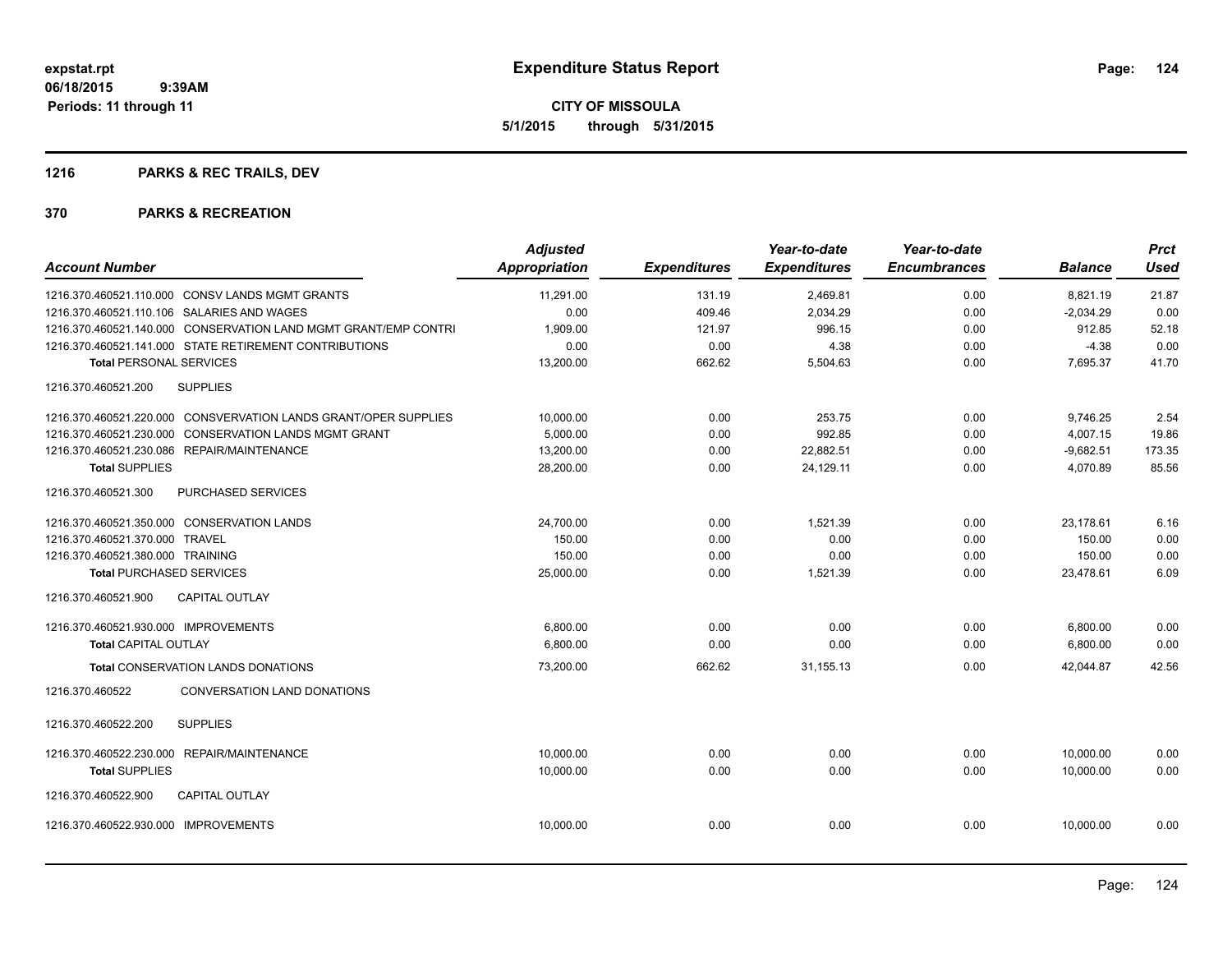**CITY OF MISSOULA 5/1/2015 through 5/31/2015**

## **1216 PARKS & REC TRAILS, DEV**

| <b>Account Number</b>                                      | <b>Adjusted</b><br><b>Appropriation</b> | <b>Expenditures</b> | Year-to-date<br><b>Expenditures</b> | Year-to-date<br><b>Encumbrances</b> | <b>Balance</b> | <b>Prct</b><br><b>Used</b> |
|------------------------------------------------------------|-----------------------------------------|---------------------|-------------------------------------|-------------------------------------|----------------|----------------------------|
| <b>Total CAPITAL OUTLAY</b>                                | 10,000.00                               | 0.00                | 0.00                                | 0.00                                | 10,000.00      | 0.00                       |
| Total CONVERSATION LAND DONATIONS                          | 20,000.00                               | 0.00                | 0.00                                | 0.00                                | 20,000.00      | 0.00                       |
| *** Title Not Found ***<br>1216.370.460523                 |                                         |                     |                                     |                                     |                |                            |
| 1216.370.460523.100<br>PERSONAL SERVICES                   |                                         |                     |                                     |                                     |                |                            |
| 1216.370.460523.120.000 OVERTIME/TERMINATION               | 0.00                                    | 0.00                | 216.13                              | 0.00                                | $-216.13$      | 0.00                       |
| 1216.370.460523.140.000 EMPLOYER CONTRIBUTIONS             | 0.00                                    | 0.00                | 172.62                              | 0.00                                | $-172.62$      | 0.00                       |
| <b>Total PERSONAL SERVICES</b>                             | 0.00                                    | 0.00                | 388.75                              | 0.00                                | $-388.75$      | 0.00                       |
| 1216.370.460523.300<br>PURCHASED SERVICES                  |                                         |                     |                                     |                                     |                |                            |
| <b>Total PURCHASED SERVICES</b>                            | 0.00                                    | 0.00                | 0.00                                | 0.00                                | 0.00           | 0.00                       |
| 1216.370.460523.900<br><b>CAPITAL OUTLAY</b>               |                                         |                     |                                     |                                     |                |                            |
| 1216.370.460523.930.000 WOOD RECLAMATION PH II/MPROVEMENTS | 223,123.00                              | 680.00              | 168,576.00                          | 0.00                                | 54,547.00      | 75.55                      |
| Total CAPITAL OUTLAY                                       | 223,123.00                              | 680.00              | 168,576.00                          | 0.00                                | 54,547.00      | 75.55                      |
| Total *** Title Not Found ***                              | 223,123.00                              | 680.00              | 168,964.75                          | 0.00                                | 54,158.25      | 75.73                      |
| *** Title Not Found ***<br>1216.370.460524                 |                                         |                     |                                     |                                     |                |                            |
| 1216.370.460524.100<br>PERSONAL SERVICES                   |                                         |                     |                                     |                                     |                |                            |
| <b>Total PERSONAL SERVICES</b>                             | 0.00                                    | 0.00                | 0.00                                | 0.00                                | 0.00           | 0.00                       |
| 1216.370.460524.200<br><b>SUPPLIES</b>                     |                                         |                     |                                     |                                     |                |                            |
| <b>Total SUPPLIES</b>                                      | 0.00                                    | 0.00                | 0.00                                | 0.00                                | 0.00           | 0.00                       |
| PURCHASED SERVICES<br>1216.370.460524.300                  |                                         |                     |                                     |                                     |                |                            |
| Total *** Title Not Found ***                              | 0.00                                    | 0.00                | 0.00                                | 0.00                                | 0.00           | 0.00                       |
| Total PARKS & REC TRAILS, DEV                              | 1,267,593.00                            | 12,962.75           | 303,563.65                          | 0.00                                | 964,029.35     | 23.95                      |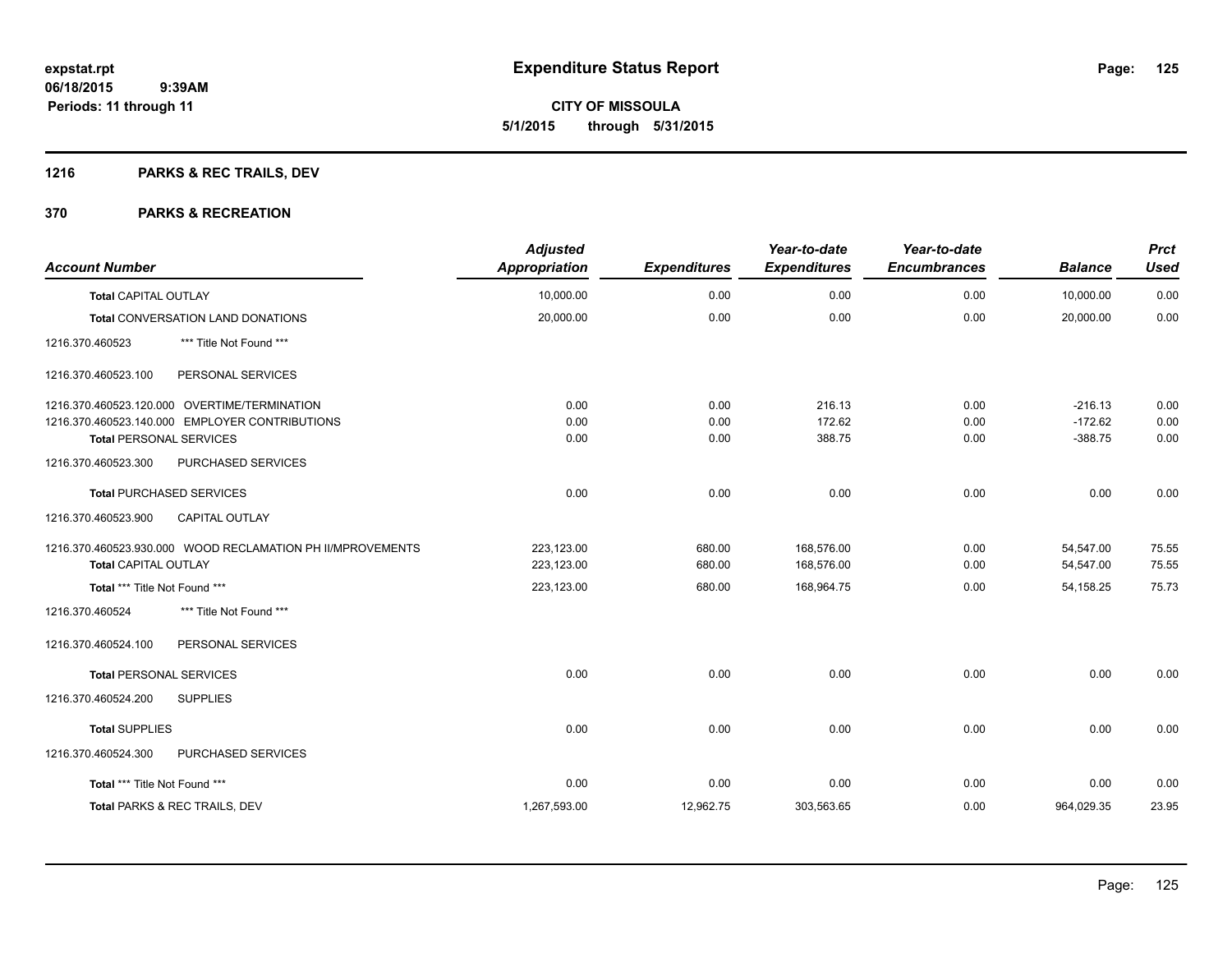**126**

**06/18/2015 9:39AM Periods: 11 through 11**

**CITY OF MISSOULA 5/1/2015 through 5/31/2015**

#### **1217 PARKS CITY LIFE GYM LEASE**

|                                |                                                         | <b>Adjusted</b>      |                     | Year-to-date        | Year-to-date        |                | <b>Prct</b> |
|--------------------------------|---------------------------------------------------------|----------------------|---------------------|---------------------|---------------------|----------------|-------------|
| <b>Account Number</b>          |                                                         | <b>Appropriation</b> | <b>Expenditures</b> | <b>Expenditures</b> | <b>Encumbrances</b> | <b>Balance</b> | <b>Used</b> |
| 1217.370.460440                | CITY LIFE GYM LEASE                                     |                      |                     |                     |                     |                |             |
| 1217.370.460440.100            | PERSONAL SERVICES                                       |                      |                     |                     |                     |                |             |
|                                | 1217.370.460440.110.000 SALARIES AND WAGES              | 12,000.00            | 0.00                | 0.00                | 0.00                | 12,000.00      | 0.00        |
| <b>Total PERSONAL SERVICES</b> |                                                         | 12,000.00            | 0.00                | 0.00                | 0.00                | 12,000.00      | 0.00        |
| 1217.370.460440.200            | <b>SUPPLIES</b>                                         |                      |                     |                     |                     |                |             |
|                                | 1217.370.460440.220.000 OPERATING SUPPLIES              | 2,500.00             | 9.99                | 127.14              | 0.00                | 2,372.86       | 5.09        |
| 1217.370.460440.220.147        | OPERATING SUPPLIES                                      | 0.00                 | 0.00                | 106.04              | 0.00                | $-106.04$      | 0.00        |
|                                | 1217.370.460440.230.000 REPAIR/MAINTENANCE              | 2,500.00             | 0.00                | 872.50              | 0.00                | 1,627.50       | 34.90       |
|                                | 1217.370.460440.230.146 REPAIR/MAINTENANCE              | 0.00                 | 0.00                | 6.33                | 0.00                | $-6.33$        | 0.00        |
| <b>Total SUPPLIES</b>          |                                                         | 5,000.00             | 9.99                | 1,112.01            | 0.00                | 3,887.99       | 22.24       |
| 1217.370.460440.300            | PURCHASED SERVICES                                      |                      |                     |                     |                     |                |             |
|                                | 1217.370.460440.320.000 PRINTING & DUPLICATING          | 1,000.00             | 0.00                | 0.00                | 0.00                | 1,000.00       | 0.00        |
|                                | 1217.370.460440.330.000 PUBLICITY, SUBSCRIPTIONS & DUES | 1,000.00             | 0.00                | 0.00                | 0.00                | 1,000.00       | 0.00        |
|                                | <b>Total PURCHASED SERVICES</b>                         | 2,000.00             | 0.00                | 0.00                | 0.00                | 2,000.00       | 0.00        |
| 1217.370.460440.500            | <b>FIXED CHARGES</b>                                    |                      |                     |                     |                     |                |             |
|                                | 1217.370.460440.500.000 LEASE/FIXED CHARGES             | 24,000.00            | 0.00                | 22,000.00           | 0.00                | 2,000.00       | 91.67       |
| <b>Total FIXED CHARGES</b>     |                                                         | 24,000.00            | 0.00                | 22,000.00           | 0.00                | 2,000.00       | 91.67       |
| Total CITY LIFE GYM LEASE      |                                                         | 43,000.00            | 9.99                | 23.112.01           | 0.00                | 19.887.99      | 53.75       |
| 1217.370.460471                | <b>RECREATION ADULTS</b>                                |                      |                     |                     |                     |                |             |
| 1217.370.460471.200            | <b>SUPPLIES</b>                                         |                      |                     |                     |                     |                |             |
| <b>Total RECREATION ADULTS</b> |                                                         | 0.00                 | 0.00                | 0.00                | 0.00                | 0.00           | 0.00        |
|                                | <b>Total PARKS CITY LIFE GYM LEASE</b>                  | 43,000.00            | 9.99                | 23,112.01           | 0.00                | 19,887.99      | 53.75       |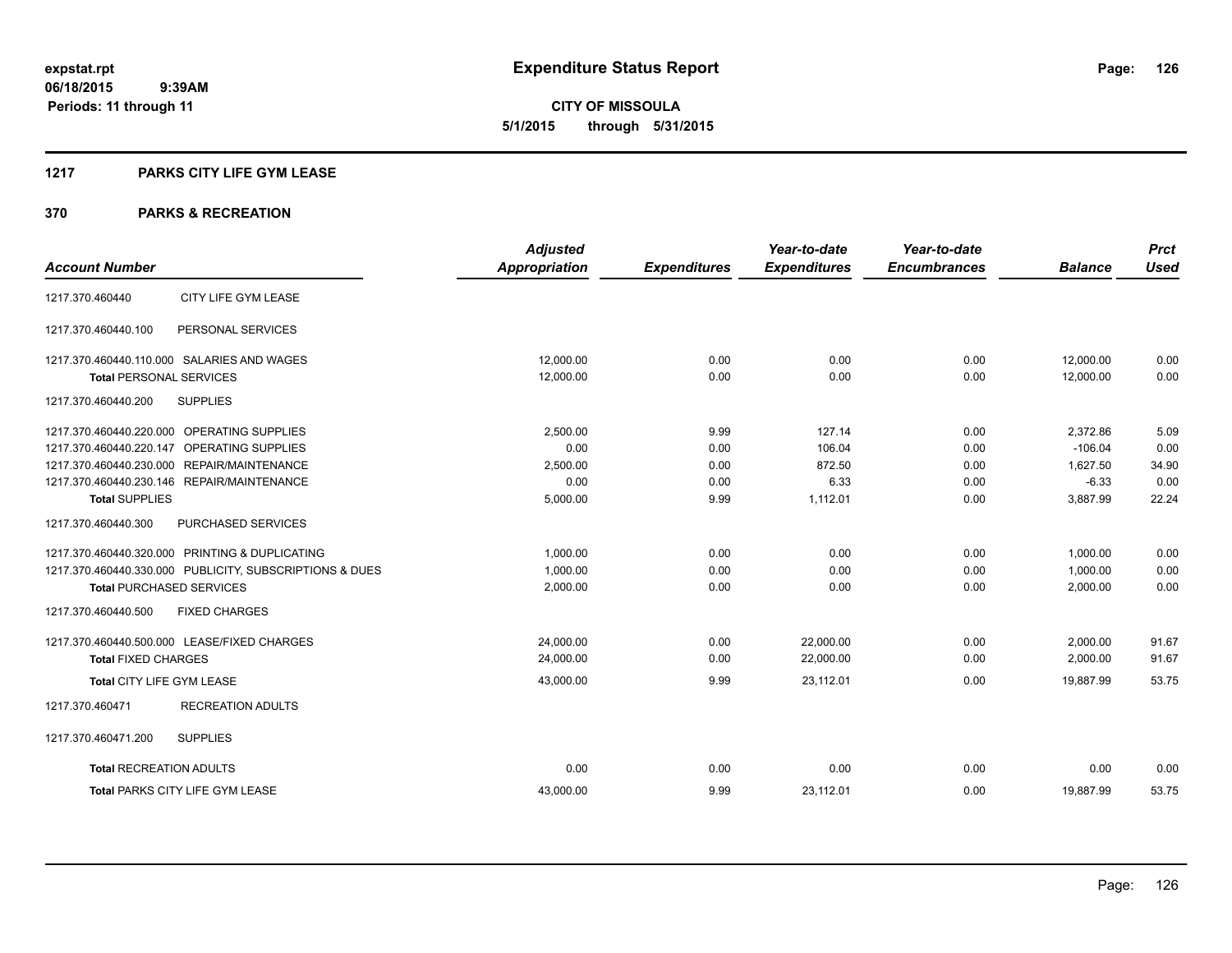#### **1218 ALL ABILITIES PLAYGROUND**

|                                                  | <b>Adjusted</b> |                     | Year-to-date        | Year-to-date        |                | <b>Prct</b> |
|--------------------------------------------------|-----------------|---------------------|---------------------|---------------------|----------------|-------------|
| <b>Account Number</b>                            | Appropriation   | <b>Expenditures</b> | <b>Expenditures</b> | <b>Encumbrances</b> | <b>Balance</b> | <b>Used</b> |
| <b>PLAYGROUNDS</b><br>1218.370.460444            |                 |                     |                     |                     |                |             |
| <b>PURCHASED SERVICES</b><br>1218.370.460444.300 |                 |                     |                     |                     |                |             |
| PROFESSIONAL SERVICES<br>1218.370.460444.350.000 | 50,000.00       | 0.00                | 213.713.71          | 0.00                | $-163.713.71$  | 427.43      |
| 1218.370.460444.360.000 REPAIR & MAINTENANCE     | 0.00            | 0.00                | 340.80              | 0.00                | $-340.80$      | 0.00        |
| <b>Total PURCHASED SERVICES</b>                  | 50,000.00       | 0.00                | 214,054.51          | 0.00                | $-164,054.51$  | 428.11      |
| <b>CAPITAL OUTLAY</b><br>1218.370.460444.900     |                 |                     |                     |                     |                |             |
| 1218.370.460444.930.000 IMPROVEMENTS             | 736.092.00      | 0.00                | 0.00                | 0.00                | 736.092.00     | 0.00        |
| <b>Total CAPITAL OUTLAY</b>                      | 736.092.00      | 0.00                | 0.00                | 0.00                | 736.092.00     | 0.00        |
| <b>Total PLAYGROUNDS</b>                         | 786,092.00      | 0.00                | 214,054.51          | 0.00                | 572,037.49     | 27.23       |
| <b>Total ALL ABILITIES PLAYGROUND</b>            | 786,092.00      | 0.00                | 214,054.51          | 0.00                | 572,037.49     | 27.23       |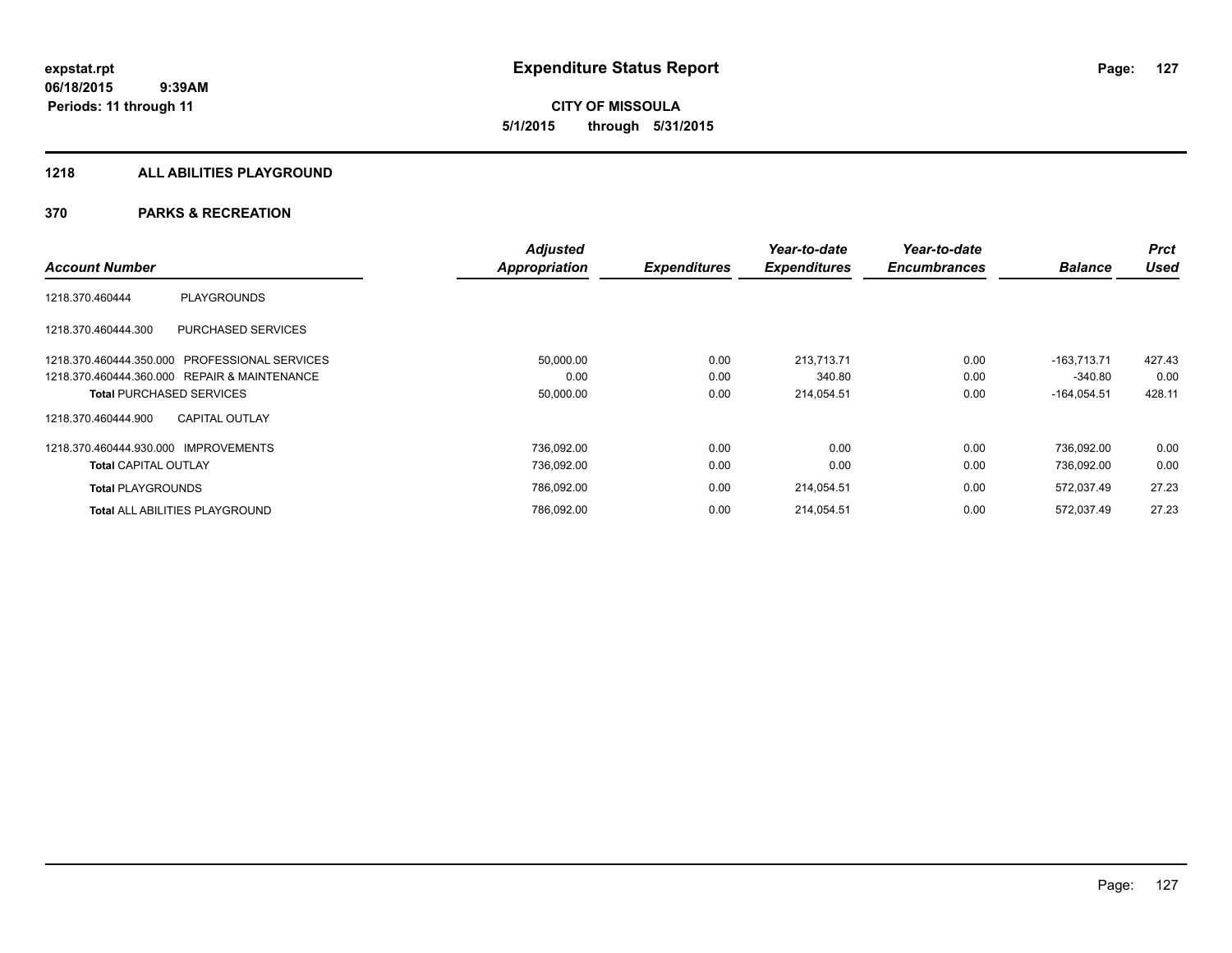**CITY OF MISSOULA 5/1/2015 through 5/31/2015**

#### **1219 FY14 PARK & TRAIL BOND**

| <b>Account Number</b>                            |                                               | <b>Adjusted</b><br><b>Appropriation</b> | <b>Expenditures</b> | Year-to-date<br><b>Expenditures</b> | Year-to-date<br><b>Encumbrances</b> | <b>Balance</b>             | <b>Prct</b><br><b>Used</b> |
|--------------------------------------------------|-----------------------------------------------|-----------------------------------------|---------------------|-------------------------------------|-------------------------------------|----------------------------|----------------------------|
| 1219.370.460401                                  | FORT MSLA REGIONAL PARK                       |                                         |                     |                                     |                                     |                            |                            |
| 1219.370.460401.200                              | <b>SUPPLIES</b>                               |                                         |                     |                                     |                                     |                            |                            |
| 1219.370.460401.220.000<br><b>Total SUPPLIES</b> | <b>OPERATING SUPPLIES</b>                     | 0.00<br>0.00                            | 0.00<br>0.00        | 31.71<br>31.71                      | 0.00<br>0.00                        | $-31.71$<br>$-31.71$       | 0.00<br>0.00               |
| 1219.370.460401.300                              | PURCHASED SERVICES                            |                                         |                     |                                     |                                     |                            |                            |
|                                                  | <b>Total PURCHASED SERVICES</b>               | 0.00                                    | 0.00                | 0.00                                | 0.00                                | 0.00                       | 0.00                       |
| 1219.370.460401.900                              | <b>CAPITAL OUTLAY</b>                         |                                         |                     |                                     |                                     |                            |                            |
| <b>Total CAPITAL OUTLAY</b>                      | 1219.370.460401.940.000 MACHINERY & EQUIPMENT | 0.00<br>0.00                            | 0.00<br>0.00        | 2,048.00<br>2,048.00                | 0.00<br>0.00                        | $-2.048.00$<br>$-2,048.00$ | 0.00<br>0.00               |
|                                                  | <b>Total FORT MSLA REGIONAL PARK</b>          | 0.00                                    | 0.00                | 2,079.71                            | 0.00                                | $-2,079.71$                | 0.00                       |
| 1219.370.460444                                  | <b>PLAYGROUNDS</b>                            |                                         |                     |                                     |                                     |                            |                            |
| 1219.370.460444.300                              | PURCHASED SERVICES                            |                                         |                     |                                     |                                     |                            |                            |
|                                                  | <b>Total PURCHASED SERVICES</b>               | 0.00                                    | 0.00                | 0.00                                | 0.00                                | 0.00                       | 0.00                       |
| 1219.370.460444.900                              | <b>CAPITAL OUTLAY</b>                         |                                         |                     |                                     |                                     |                            |                            |
|                                                  | 1219.370.460444.940.000 MACHINERY & EQUIPMENT | 0.00                                    | 0.00                | 40,122.20                           | 0.00                                | $-40, 122.20$              | 0.00                       |
| <b>Total PLAYGROUNDS</b>                         |                                               | 0.00                                    | 0.00                | 40,122.20                           | 0.00                                | $-40, 122.20$              | 0.00                       |
|                                                  | <b>Total FY14 PARK &amp; TRAIL BOND</b>       | 0.00                                    | 0.00                | 42,201.91                           | 0.00                                | $-42,201.91$               | 0.00                       |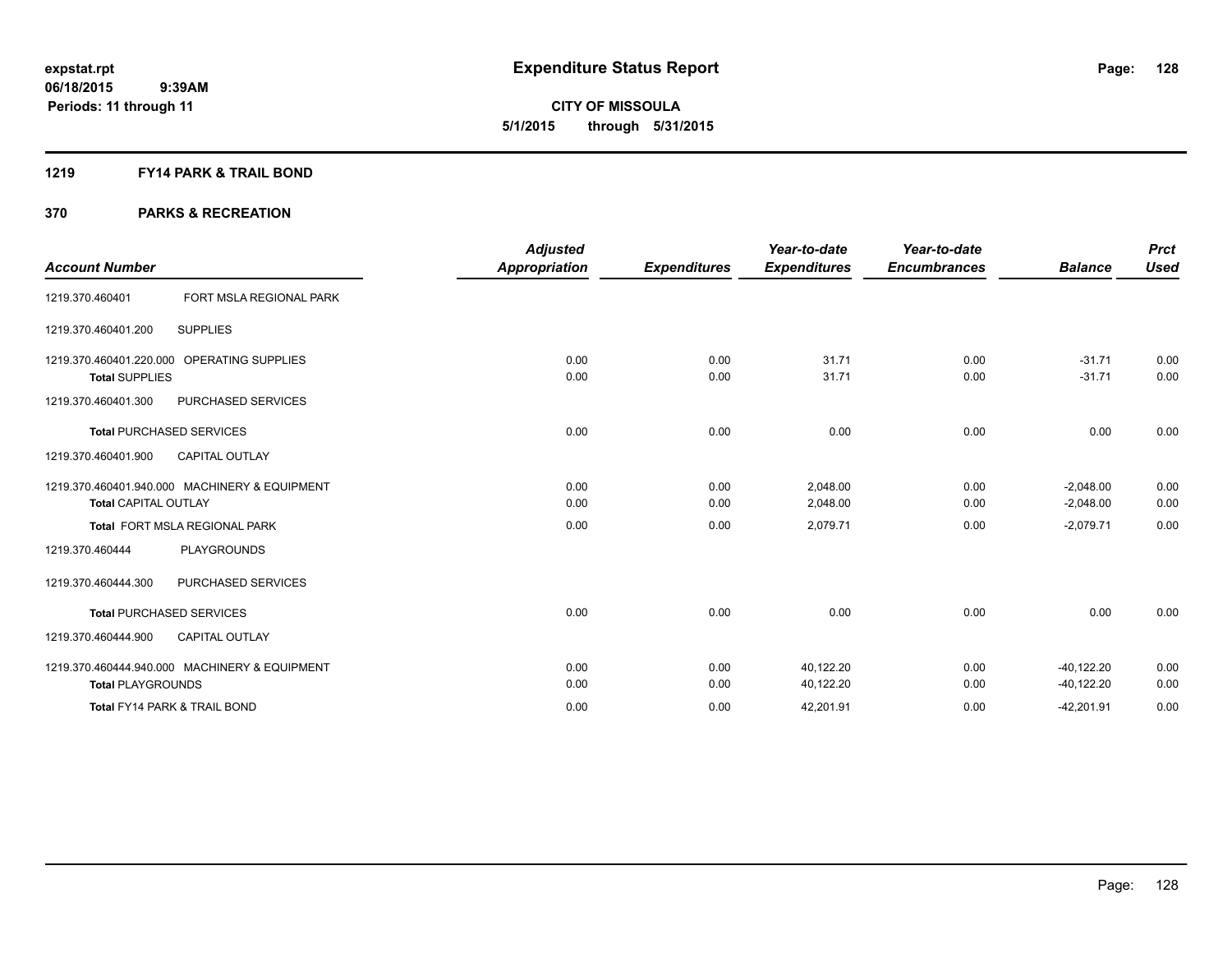**expstat.rpt Expenditure Status Report** 

**06/18/2015 9:39AM Periods: 11 through 11**

**CITY OF MISSOULA 5/1/2015 through 5/31/2015**

### **1241 CREMAIN WALL & CEMETERY DONATIONS FUND**

**340 CEMETERY**

| <b>Account Number</b>                                                    |                                                         | <b>Adjusted</b><br><b>Appropriation</b> | <b>Expenditures</b> | Year-to-date<br><b>Expenditures</b> | Year-to-date<br><b>Encumbrances</b> | <b>Balance</b>             | <b>Prct</b><br><b>Used</b> |
|--------------------------------------------------------------------------|---------------------------------------------------------|-----------------------------------------|---------------------|-------------------------------------|-------------------------------------|----------------------------|----------------------------|
| 1241.340.430920                                                          | <b>FACILITIES</b>                                       |                                         |                     |                                     |                                     |                            |                            |
| 1241.340.430920.900                                                      | <b>CAPITAL OUTLAY</b>                                   |                                         |                     |                                     |                                     |                            |                            |
| 1241.340.430920.930.000 IMPROVEMENTS<br><b>Total FACILITIES</b>          |                                                         | 2,500.00<br>2,500.00                    | 0.00<br>0.00        | 0.00<br>0.00                        | 0.00<br>0.00                        | 2,500.00<br>2,500.00       | 0.00<br>0.00               |
| 1241.340.430921                                                          | <b>CEMETERY MEMORIAL</b>                                |                                         |                     |                                     |                                     |                            |                            |
| 1241.340.430921.900                                                      | <b>CAPITAL OUTLAY</b>                                   |                                         |                     |                                     |                                     |                            |                            |
| <b>Total CEMETERY MEMORIAL</b>                                           |                                                         | 0.00                                    | 0.00                | 0.00                                | 0.00                                | 0.00                       | 0.00                       |
| 1241.340.430930                                                          | <b>GROUNDS MAINTENANCE</b>                              |                                         |                     |                                     |                                     |                            |                            |
| 1241.340.430930.900                                                      | <b>CAPITAL OUTLAY</b>                                   |                                         |                     |                                     |                                     |                            |                            |
| 1241.340.430930.930.000 IMPROVEMENTS<br><b>Total GROUNDS MAINTENANCE</b> |                                                         | 0.00<br>0.00                            | 0.00<br>0.00        | 1,113.00<br>1,113.00                | 0.00<br>0.00                        | $-1,113.00$<br>$-1,113.00$ | 0.00<br>0.00               |
|                                                                          | <b>Total CREMAIN WALL &amp; CEMETERY DONATIONS FUND</b> | 2,500.00                                | 0.00                | 1,113.00                            | 0.00                                | 1,387.00                   | 44.52                      |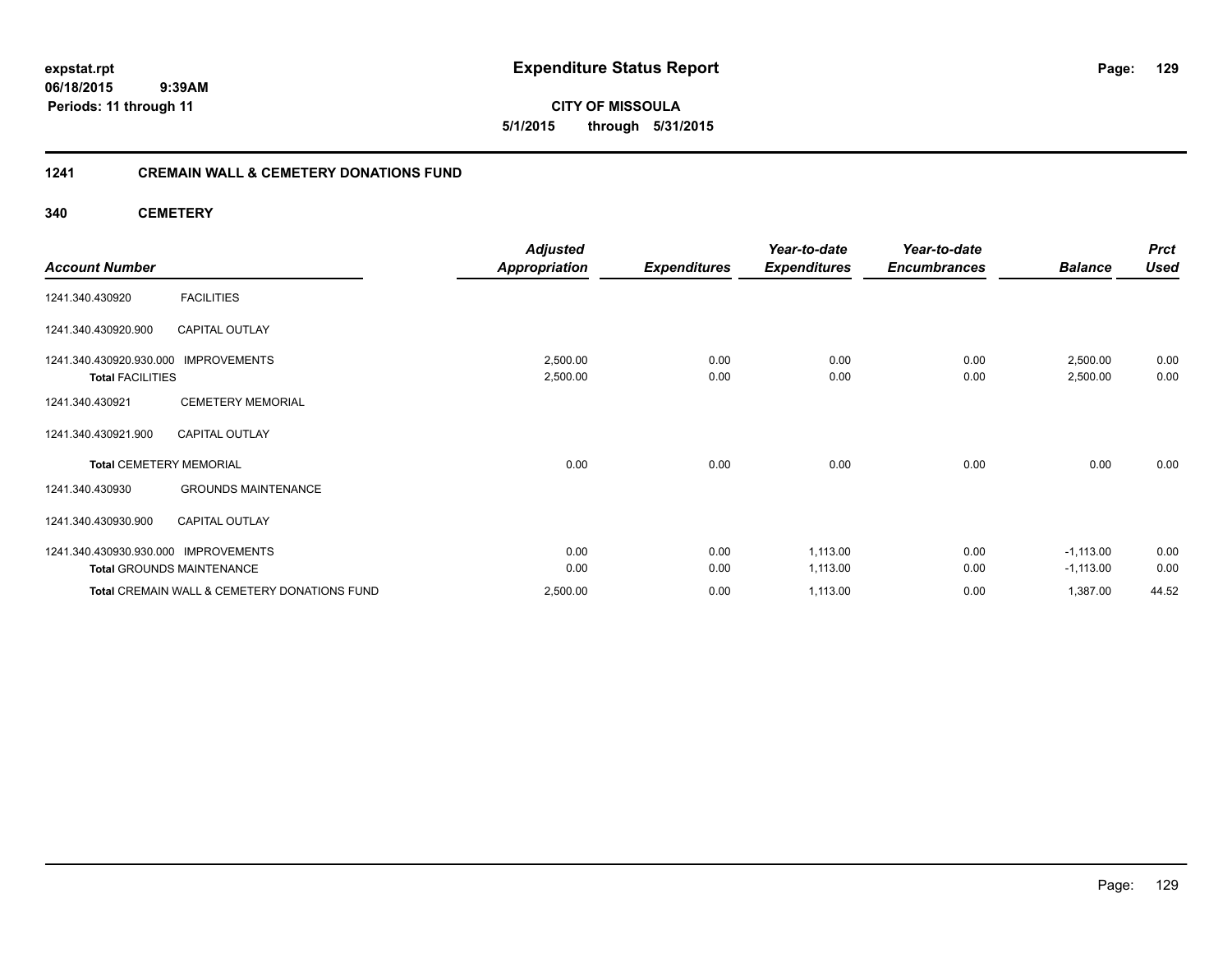**CITY OF MISSOULA 5/1/2015 through 5/31/2015**

### **1242 CEMETERY CARE FUND**

### **340 CEMETERY**

|                                     |                                               | <b>Adjusted</b> |                     | Year-to-date        | Year-to-date        |                | <b>Prct</b> |
|-------------------------------------|-----------------------------------------------|-----------------|---------------------|---------------------|---------------------|----------------|-------------|
| <b>Account Number</b>               |                                               | Appropriation   | <b>Expenditures</b> | <b>Expenditures</b> | <b>Encumbrances</b> | <b>Balance</b> | <b>Used</b> |
| 1242.340.430920                     | <b>FACILITIES</b>                             |                 |                     |                     |                     |                |             |
| 1242.340.430920.800                 | OTHER OBJECTS                                 |                 |                     |                     |                     |                |             |
| 1242.340.430920.845.000 CONTINGENCY |                                               | 10,000.00       | 0.00                | 0.00                | 0.00                | 10,000.00      | 0.00        |
| <b>Total OTHER OBJECTS</b>          |                                               | 10,000.00       | 0.00                | 0.00                | 0.00                | 10,000.00      | 0.00        |
| 1242.340.430920.900                 | <b>CAPITAL OUTLAY</b>                         |                 |                     |                     |                     |                |             |
|                                     | 1242.340.430920.940.000 MACHINERY & EQUIPMENT | 65,000.00       | 0.00                | 0.00                | 0.00                | 65,000.00      | 0.00        |
| <b>Total CAPITAL OUTLAY</b>         |                                               | 65,000.00       | 0.00                | 0.00                | 0.00                | 65,000.00      | 0.00        |
| <b>Total FACILITIES</b>             |                                               | 75,000.00       | 0.00                | 0.00                | 0.00                | 75,000.00      | 0.00        |
| 1242.340.430930                     | <b>GROUNDS MAINTENANCE</b>                    |                 |                     |                     |                     |                |             |
| 1242.340.430930.900                 | <b>CAPITAL OUTLAY</b>                         |                 |                     |                     |                     |                |             |
|                                     | <b>Total GROUNDS MAINTENANCE</b>              | 0.00            | 0.00                | 0.00                | 0.00                | 0.00           | 0.00        |
| <b>Total CEMETERY CARE FUND</b>     |                                               | 75,000.00       | 0.00                | 0.00                | 0.00                | 75,000.00      | 0.00        |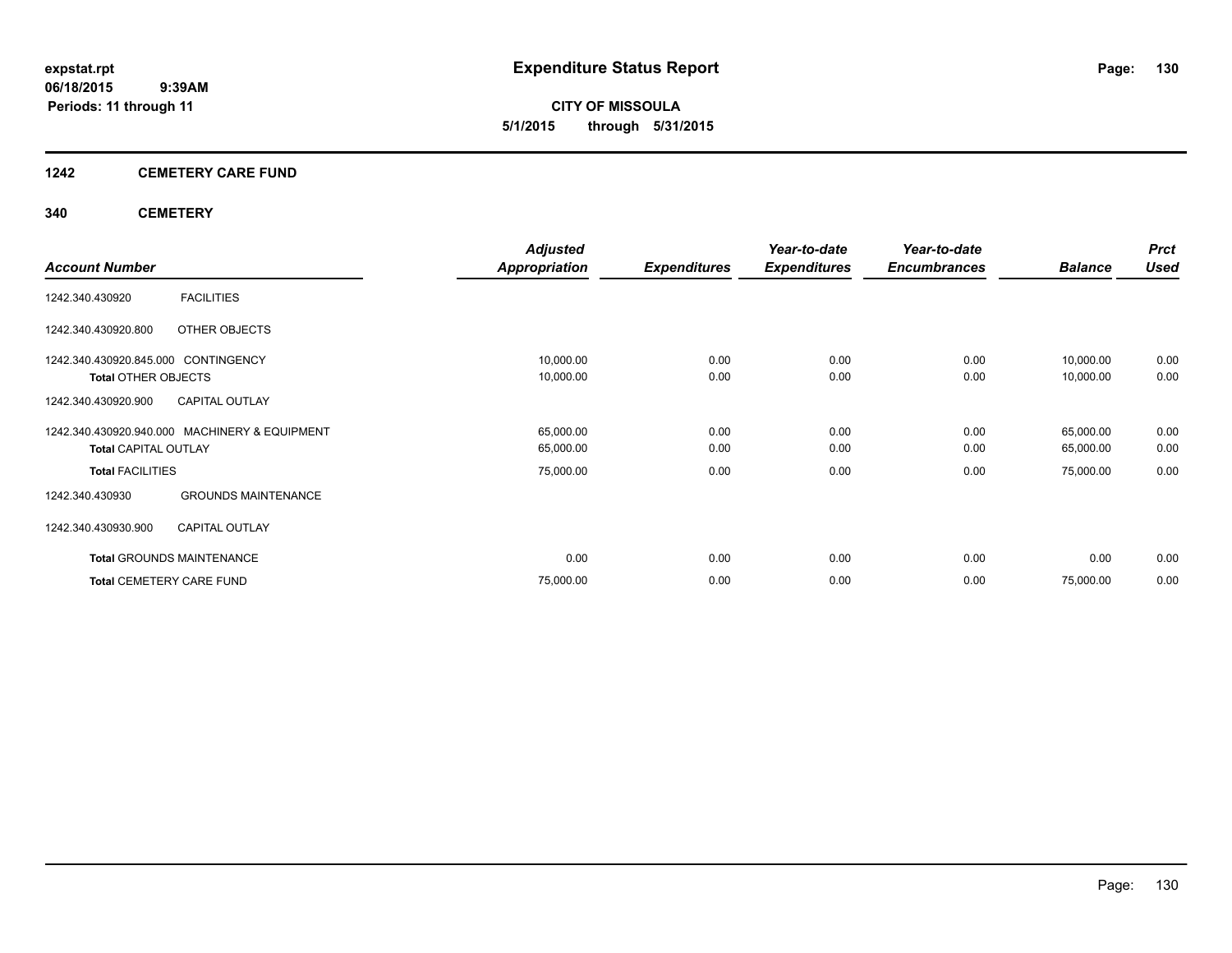### **1243 CEMETERY MEMORIAL FUND**

### **340 CEMETERY**

| <b>Account Number</b>                                                  |                                                         | <b>Adjusted</b><br><b>Appropriation</b> | <b>Expenditures</b> | Year-to-date<br><b>Expenditures</b> | Year-to-date<br><b>Encumbrances</b> | <b>Balance</b>         | <b>Prct</b><br><b>Used</b> |
|------------------------------------------------------------------------|---------------------------------------------------------|-----------------------------------------|---------------------|-------------------------------------|-------------------------------------|------------------------|----------------------------|
| 1243.340.430921                                                        | <b>CEMETERY MEMORIAL</b>                                |                                         |                     |                                     |                                     |                        |                            |
| 1243.340.430921.900                                                    | <b>CAPITAL OUTLAY</b>                                   |                                         |                     |                                     |                                     |                        |                            |
| 1243.340.430921.930.000 IMPROVEMENTS<br><b>Total CEMETERY MEMORIAL</b> |                                                         | 2,000.00<br>2,000.00                    | 0.00<br>0.00        | 0.00<br>0.00                        | 0.00<br>0.00                        | 2,000.00<br>2,000.00   | 0.00<br>0.00               |
| 1243.340.430930                                                        | <b>GROUNDS MAINTENANCE</b>                              |                                         |                     |                                     |                                     |                        |                            |
| 1243.340.430930.900                                                    | <b>CAPITAL OUTLAY</b>                                   |                                         |                     |                                     |                                     |                        |                            |
| 1243.340.430930.930.000                                                | <b>IMPROVEMENTS</b><br><b>Total GROUNDS MAINTENANCE</b> | 0.00<br>0.00                            | 0.00<br>0.00        | 189.42<br>189.42                    | 0.00<br>0.00                        | $-189.42$<br>$-189.42$ | 0.00<br>0.00               |
|                                                                        | <b>Total CEMETERY MEMORIAL FUND</b>                     | 2.000.00                                | 0.00                | 189.42                              | 0.00                                | 1,810.58               | 9.47                       |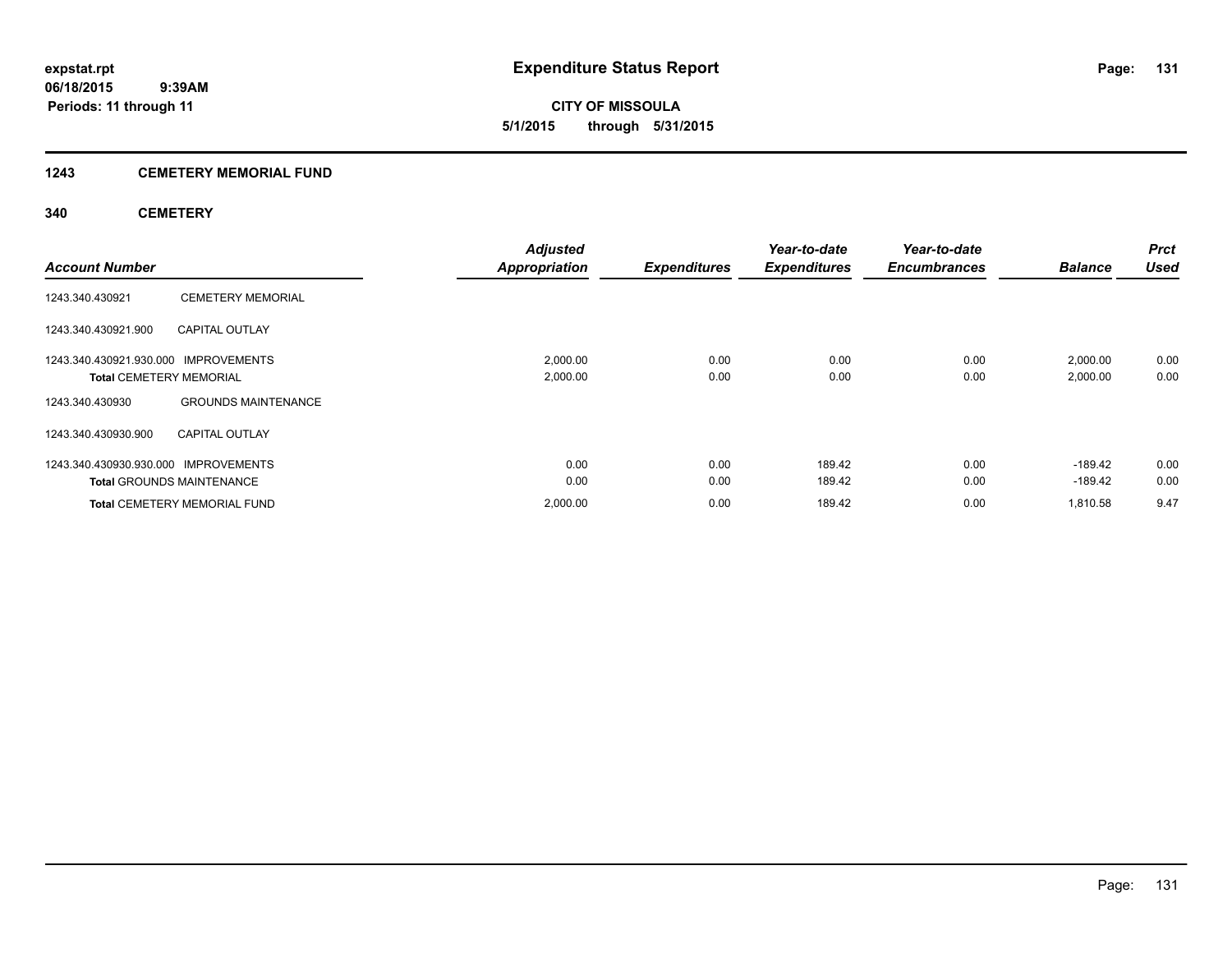**CITY OF MISSOULA 5/1/2015 through 5/31/2015**

### **1265 TITLE 1 PROJECTS FUND**

## **240 FINANCE**

| <b>Account Number</b>                                               |                                                                                           | <b>Adjusted</b><br><b>Appropriation</b> | <b>Expenditures</b> | Year-to-date<br><b>Expenditures</b> | Year-to-date<br><b>Encumbrances</b> | <b>Balance</b>             | <b>Prct</b><br><b>Used</b> |
|---------------------------------------------------------------------|-------------------------------------------------------------------------------------------|-----------------------------------------|---------------------|-------------------------------------|-------------------------------------|----------------------------|----------------------------|
| 1265.240.411850                                                     | ECONOMIC DEVELOPMENT                                                                      |                                         |                     |                                     |                                     |                            |                            |
| 1265.240.411850.500                                                 | <b>FIXED CHARGES</b>                                                                      |                                         |                     |                                     |                                     |                            |                            |
| 1265.240.411850.500.000 FIXED CHARGES<br><b>Total FIXED CHARGES</b> |                                                                                           | 0.00<br>0.00                            | 0.00<br>0.00        | 2,678.50<br>2,678.50                | 0.00<br>0.00                        | $-2,678.50$<br>$-2,678.50$ | 0.00<br>0.00               |
| 1265.240.411850.700                                                 | <b>GRANTS &amp; CONTRIBUTIONS</b>                                                         |                                         |                     |                                     |                                     |                            |                            |
|                                                                     | 1265.240.411850.700.000 GRANTS & CONTRIBUTIONS<br><b>Total GRANTS &amp; CONTRIBUTIONS</b> | 59,088.00<br>59,088.00                  | 0.00<br>0.00        | 0.00<br>0.00                        | 0.00<br>0.00                        | 59,088.00<br>59,088.00     | 0.00<br>0.00               |
| 1265.240.411850.800                                                 | OTHER OBJECTS                                                                             |                                         |                     |                                     |                                     |                            |                            |
| <b>Total OTHER OBJECTS</b>                                          |                                                                                           | 0.00                                    | 0.00                | 0.00                                | 0.00                                | 0.00                       | 0.00                       |
|                                                                     | Total ECONOMIC DEVELOPMENT                                                                | 59,088.00                               | 0.00                | 2,678.50                            | 0.00                                | 56,409.50                  | 4.53                       |
| 1265.240.440150                                                     | *** Title Not Found ***                                                                   |                                         |                     |                                     |                                     |                            |                            |
| 1265.240.440150.800                                                 | OTHER OBJECTS                                                                             |                                         |                     |                                     |                                     |                            |                            |
| Total *** Title Not Found ***                                       |                                                                                           | 0.00                                    | 0.00                | 0.00                                | 0.00                                | 0.00                       | 0.00                       |
| 1265.240.470343                                                     | MISSOULA HOUSING CORPORATION                                                              |                                         |                     |                                     |                                     |                            |                            |
| 1265.240.470343.700                                                 | <b>GRANTS &amp; CONTRIBUTIONS</b>                                                         |                                         |                     |                                     |                                     |                            |                            |
|                                                                     | <b>Total MISSOULA HOUSING CORPORATION</b>                                                 | 0.00                                    | 0.00                | 0.00                                | 0.00                                | 0.00                       | 0.00                       |
|                                                                     | Total TITLE 1 PROJECTS FUND                                                               | 59,088.00                               | 0.00                | 2,678.50                            | 0.00                                | 56,409.50                  | 4.53                       |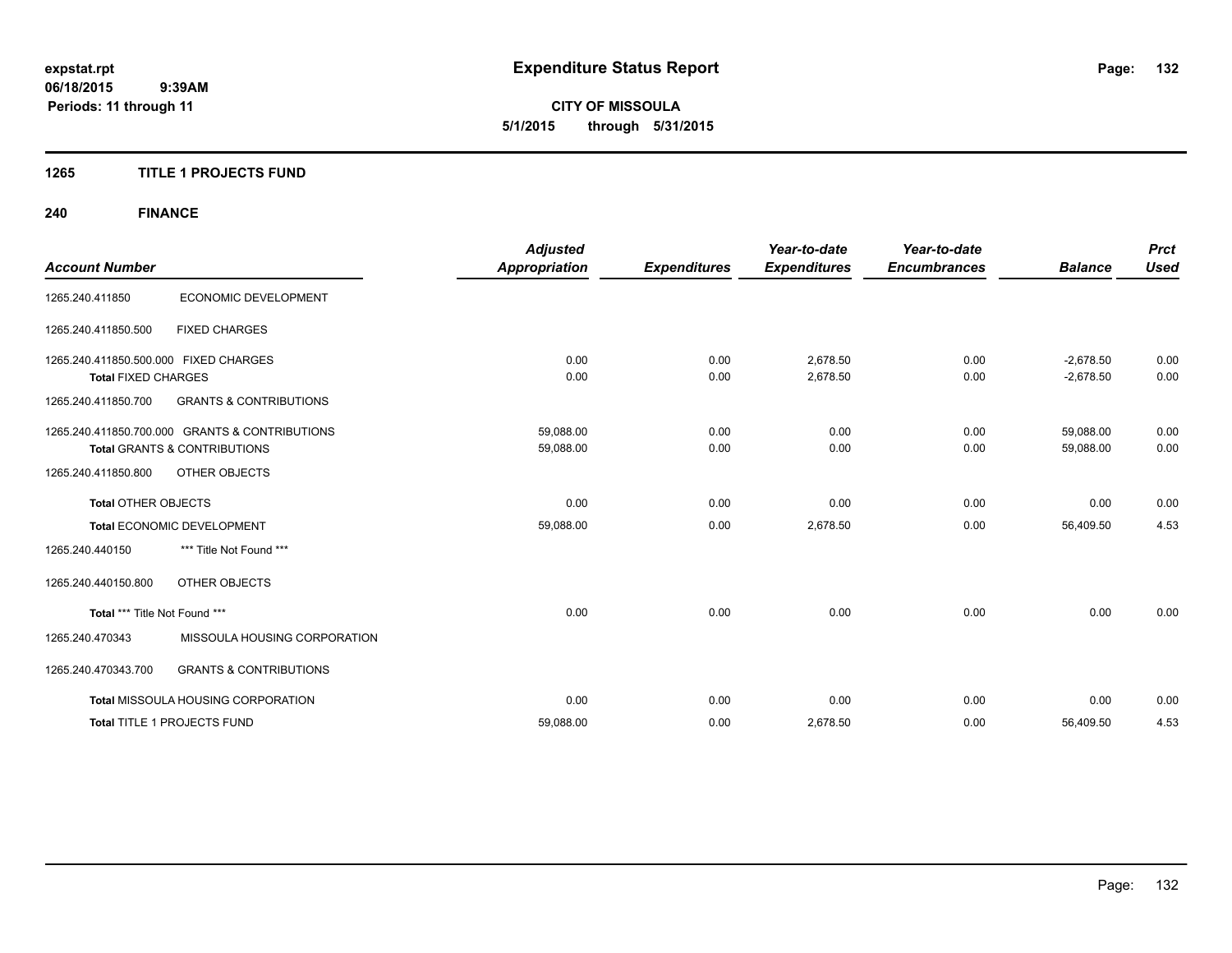**CITY OF MISSOULA 5/1/2015 through 5/31/2015**

### **1396 PROGRAM INCOME REVOLVING LOAN PROGRAM**

| <b>Account Number</b>      |                                             | <b>Adjusted</b><br><b>Appropriation</b> | <b>Expenditures</b> | Year-to-date<br><b>Expenditures</b> | Year-to-date<br><b>Encumbrances</b> | <b>Balance</b>         | <b>Prct</b><br><b>Used</b> |
|----------------------------|---------------------------------------------|-----------------------------------------|---------------------|-------------------------------------|-------------------------------------|------------------------|----------------------------|
| 1396.390.470200            | <b>HOUSING REHAB</b>                        |                                         |                     |                                     |                                     |                        |                            |
| 1396.390.470200.700        | <b>GRANTS &amp; CONTRIBUTIONS</b>           |                                         |                     |                                     |                                     |                        |                            |
| <b>Total HOUSING REHAB</b> | 1396.390.470200.700.000 RENTAL REHAB GRANTS | 51,791.00<br>51,791.00                  | 0.00<br>0.00        | 0.00<br>0.00                        | 0.00<br>0.00                        | 51,791.00<br>51,791.00 | 0.00<br>0.00               |
| 1396.390.470401            | <b>WORD GRANT</b>                           |                                         |                     |                                     |                                     |                        |                            |
| 1396.390.470401.300        | PURCHASED SERVICES                          |                                         |                     |                                     |                                     |                        |                            |
| <b>Total WORD GRANT</b>    |                                             | 0.00                                    | 0.00                | 0.00                                | 0.00                                | 0.00                   | 0.00                       |
|                            | Total PROGRAM INCOME REVOLVING LOAN PROGRAM | 51,791.00                               | 0.00                | 0.00                                | 0.00                                | 51,791.00              | 0.00                       |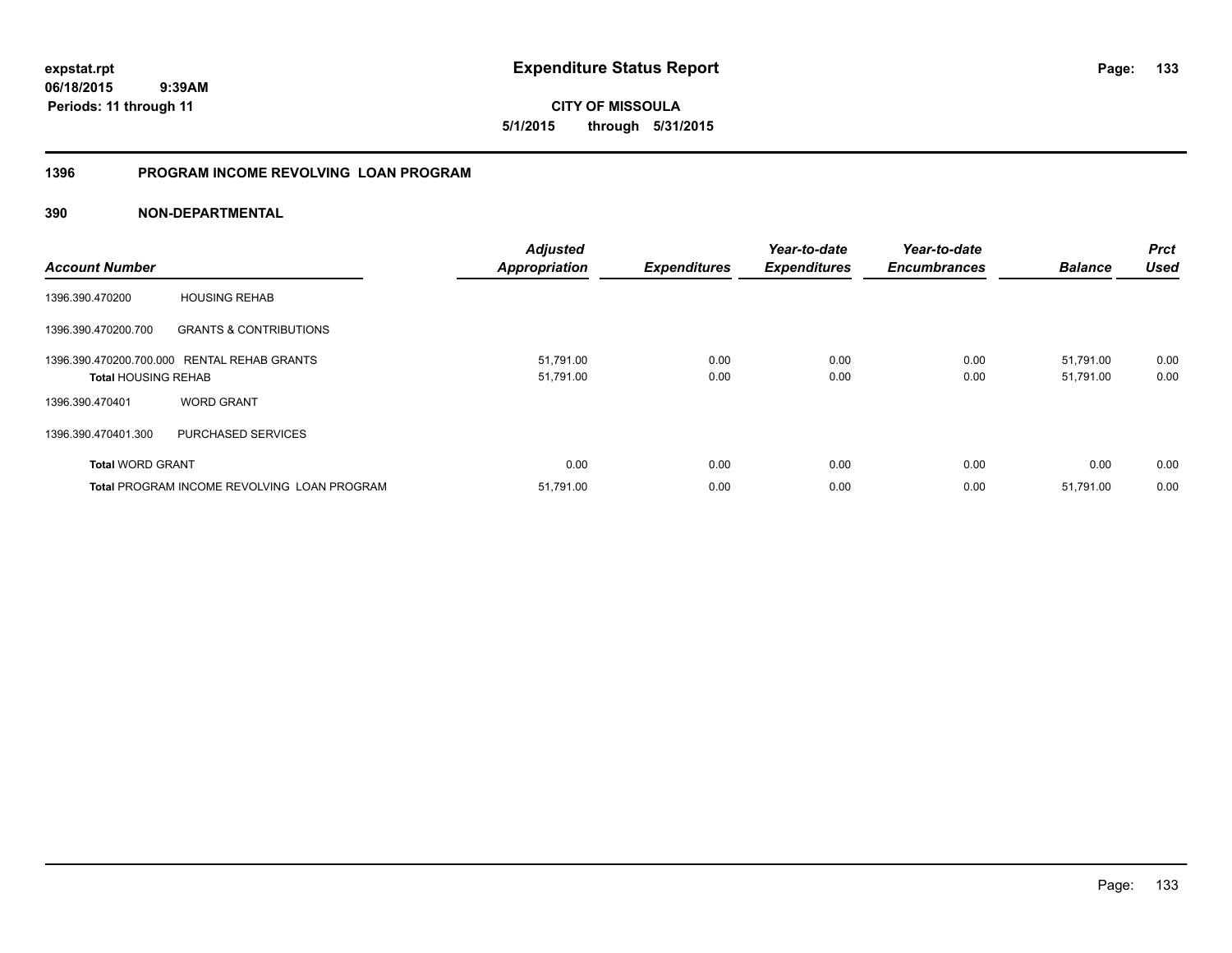**Periods: 11 through 11**

**CITY OF MISSOULA 5/1/2015 through 5/31/2015**

#### **1397 STATE HOME PROGRAM INCOME**

| <b>Account Number</b> |                                                                                                   | <b>Adjusted</b><br>Appropriation | <b>Expenditures</b> | Year-to-date<br><b>Expenditures</b> | Year-to-date<br><b>Encumbrances</b> | <b>Balance</b>           | <b>Prct</b><br>Used |
|-----------------------|---------------------------------------------------------------------------------------------------|----------------------------------|---------------------|-------------------------------------|-------------------------------------|--------------------------|---------------------|
| 1397.390.470200       | <b>HOUSING REHAB</b>                                                                              |                                  |                     |                                     |                                     |                          |                     |
| 1397.390.470200.300   | PURCHASED SERVICES                                                                                |                                  |                     |                                     |                                     |                          |                     |
|                       | 1397.390.470200.350.000 STATE HOME PROGRAM INCOME/CONTRACT SVS<br>Total STATE HOME PROGRAM INCOME | 600,000.00<br>600,000.00         | 0.00<br>0.00        | 0.00<br>0.00                        | 0.00<br>0.00                        | 600.000.00<br>600,000.00 | 0.00<br>0.00        |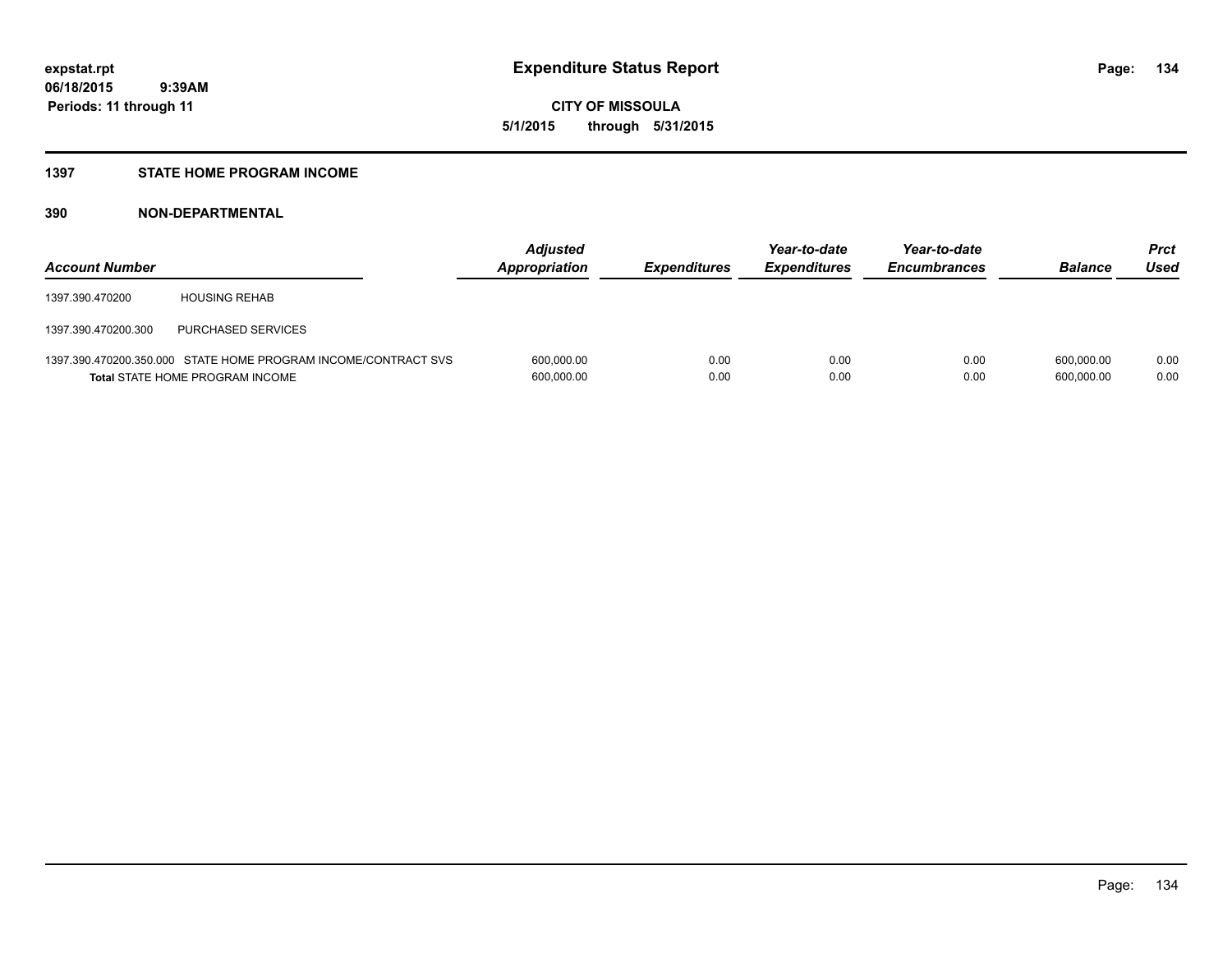**CITY OF MISSOULA 5/1/2015 through 5/31/2015**

#### **2250 PLANNING FUND**

### **250 DEVELOPMENT SERVICES**

|                                           |                                                         | <b>Adjusted</b> |                     | Year-to-date        | Year-to-date        |                | <b>Prct</b> |
|-------------------------------------------|---------------------------------------------------------|-----------------|---------------------|---------------------|---------------------|----------------|-------------|
| <b>Account Number</b>                     |                                                         | Appropriation   | <b>Expenditures</b> | <b>Expenditures</b> | <b>Encumbrances</b> | <b>Balance</b> | <b>Used</b> |
| 2250.250.411030                           | <b>PLANNING</b>                                         |                 |                     |                     |                     |                |             |
| 2250.250.411030.100                       | PERSONAL SERVICES                                       |                 |                     |                     |                     |                |             |
|                                           | 2250.250.411030.110.000 SALARIES AND WAGES              | 296,680.00      | 19,951.73           | 244,721.72          | 0.00                | 51,958.28      | 82.49       |
|                                           | 2250.250.411030.140.000 EMPLOYER CONTRIBUTIONS          | 90.685.00       | 7,107.34            | 87,991.67           | 0.00                | 2,693.33       | 97.03       |
|                                           | 2250.250.411030.141.000 STATE RETIREMENT CONTRIBUTIONS  | 0.00            | 0.00                | 303.24              | 0.00                | $-303.24$      | 0.00        |
| <b>Total PERSONAL SERVICES</b>            |                                                         | 387,365.00      | 27,059.07           | 333,016.63          | 0.00                | 54,348.37      | 85.97       |
| 2250.250.411030.200                       | <b>SUPPLIES</b>                                         |                 |                     |                     |                     |                |             |
| 2250.250.411030.210.000 OFFICE SUPPLIES   |                                                         | 2,550.00        | 101.20              | 1,054.64            | 0.00                | 1,495.36       | 41.36       |
| 2250.250.411030.210.300 OFFICE SUPPLIES   |                                                         | 0.00            | 0.00                | 469.15              | 0.00                | $-469.15$      | 0.00        |
| 2250.250.411030.210.301 OFFICE SUPPLIES   |                                                         | 0.00            | 82.57               | 507.30              | 0.00                | $-507.30$      | 0.00        |
|                                           | 2250.250.411030.220.000 OPERATING SUPPLIES              | 1,300.00        | 0.00                | 159.81              | 0.00                | 1,140.19       | 12.29       |
|                                           | 2250.250.411030.220.300 OPERATING SUPPLIES              | 0.00            | 0.00                | 13.97               | 0.00                | $-13.97$       | 0.00        |
| 2250.250.411030.240.000 OTHER SUPPLIES    |                                                         | 0.00            | 51.16               | 463.63              | 0.00                | $-463.63$      | 0.00        |
| 2250.250.411030.240.300 OTHER SUPPLIES    |                                                         | 0.00            | 0.00                | 477.59              | 0.00                | $-477.59$      | 0.00        |
| <b>Total SUPPLIES</b>                     |                                                         | 3,850.00        | 234.93              | 3,146.09            | 0.00                | 703.91         | 81.72       |
| 2250.250.411030.300                       | PURCHASED SERVICES                                      |                 |                     |                     |                     |                |             |
| 2250.250.411030.310.000 COMMUNICATIONS    |                                                         | 1,100.00        | 0.00                | 151.86              | 0.00                | 948.14         | 13.81       |
| 2250.250.411030.310.351 COMMUNICATIONS    |                                                         | 0.00            | 0.00                | 795.59              | 0.00                | $-795.59$      | 0.00        |
|                                           | 2250.250.411030.320.000 PRINTING & DUPLICATING          | 9,300.00        | 187.83              | 187.83              | 0.00                | 9,112.17       | 2.02        |
|                                           | 2250.250.411030.320.300 PRINTING & DUPLICATING          | 0.00            | 0.00                | 52.88               | 0.00                | $-52.88$       | 0.00        |
|                                           | 2250.250.411030.330.000 PUBLICITY, SUBSCRIPTIONS & DUES | 3,306.00        | 225.00              | 2,011.41            | 0.00                | 1,294.59       | 60.84       |
|                                           | 2250.250.411030.330.300 PUBLICITY, SUBSCRIPTIONS & DUES | 0.00            | 0.00                | 1,722.70            | 0.00                | $-1,722.70$    | 0.00        |
|                                           | 2250.250.411030.330.377 PUBLICITY, SUBSCRIPTIONS & DUES | 0.00            | 0.00                | 298.00              | 0.00                | $-298.00$      | 0.00        |
| 2250.250.411030.344.000 TELEPHONE SERVICE |                                                         | 125.00          | 6.77                | 119.90              | 0.00                | 5.10           | 95.92       |
|                                           | 2250.250.411030.350.000 PROFESSIONAL SERVICES           | 100,000.00      | 2,817.00            | 58,909.79           | 0.00                | 41,090.21      | 58.91       |
|                                           | 2250.250.411030.360.000 REPAIR & MAINTENANCE            | 1,540.00        | 440.64              | 740.64              | 0.00                | 799.36         | 48.09       |
| 2250.250.411030.370.000 TRAVEL            |                                                         | 5,185.00        | 1,019.73            | 1,913.20            | 0.00                | 3,271.80       | 36.90       |
| 2250.250.411030.370.300 TRAVEL            |                                                         | 0.00            | 0.00                | 298.31              | 0.00                | $-298.31$      | 0.00        |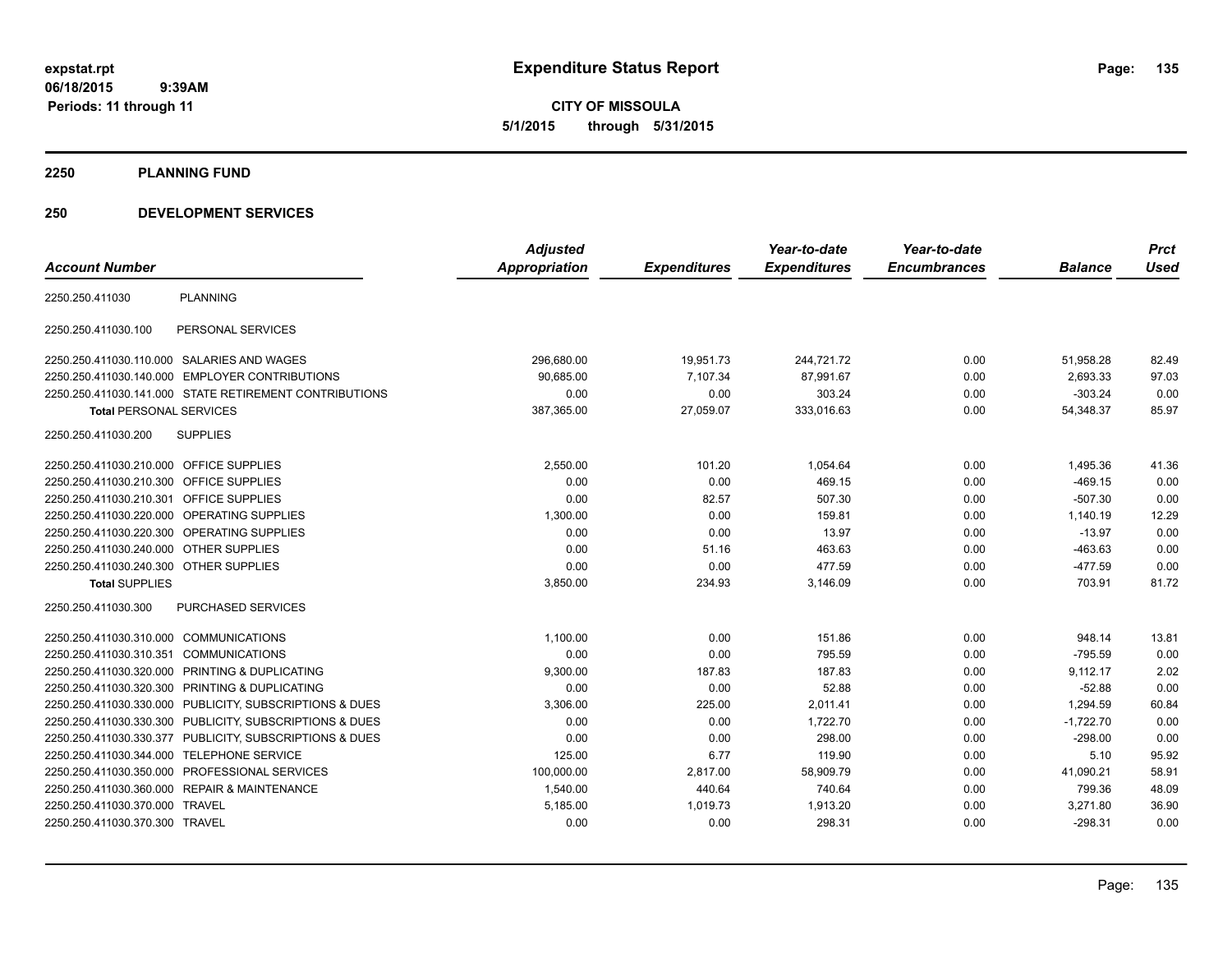**CITY OF MISSOULA 5/1/2015 through 5/31/2015**

**2250 PLANNING FUND**

### **250 DEVELOPMENT SERVICES**

| <b>Account Number</b>                 |                                                  | <b>Adjusted</b><br><b>Appropriation</b> | <b>Expenditures</b> | Year-to-date<br><b>Expenditures</b> | Year-to-date<br><b>Encumbrances</b> | <b>Balance</b> | <b>Prct</b><br><b>Used</b> |
|---------------------------------------|--------------------------------------------------|-----------------------------------------|---------------------|-------------------------------------|-------------------------------------|----------------|----------------------------|
|                                       |                                                  |                                         |                     |                                     |                                     |                |                            |
| 2250.250.411030.380.000 TRAINING      |                                                  | 3,595.00                                | 0.00                | 1,570.00                            | 0.00                                | 2,025.00       | 43.67                      |
| 2250.250.411030.380.300 TRAINING      |                                                  | 0.00                                    | 0.00                | 55.00                               | 0.00                                | $-55.00$       | 0.00                       |
|                                       | 2250.250.411030.390.000 OTHER PURCHASED SERVICES | 4,750.00                                | 1,253.00            | 2,597.85                            | 0.00                                | 2,152.15       | 54.69                      |
|                                       | <b>Total PURCHASED SERVICES</b>                  | 128,901.00                              | 5,949.97            | 71,424.96                           | 0.00                                | 57,476.04      | 55.41                      |
| 2250.250.411030.500                   | <b>FIXED CHARGES</b>                             |                                         |                     |                                     |                                     |                |                            |
| 2250.250.411030.500.000 FIXED CHARGES |                                                  | 24,000.00                               | 0.00                | 12,000.00                           | 0.00                                | 12,000.00      | 50.00                      |
| <b>Total FIXED CHARGES</b>            |                                                  | 24,000.00                               | 0.00                | 12,000.00                           | 0.00                                | 12,000.00      | 50.00                      |
| 2250.250.411030.800                   | OTHER OBJECTS                                    |                                         |                     |                                     |                                     |                |                            |
| 2250.250.411030.845.000 CONTINGENCY   |                                                  | 149,604.00                              | 0.00                | 0.00                                | 0.00                                | 149,604.00     | 0.00                       |
| <b>Total OTHER OBJECTS</b>            |                                                  | 149,604.00                              | 0.00                | 0.00                                | 0.00                                | 149,604.00     | 0.00                       |
| <b>Total PLANNING</b>                 |                                                  | 693,720.00                              | 33,243.97           | 419,587.68                          | 0.00                                | 274,132.32     | 60.48                      |
| 2250.250.411050                       | DEVELOPMENT & PERMIT REVIEWS                     |                                         |                     |                                     |                                     |                |                            |
| 2250.250.411050.200                   | <b>SUPPLIES</b>                                  |                                         |                     |                                     |                                     |                |                            |
|                                       | Total DEVELOPMENT & PERMIT REVIEWS               | 0.00                                    | 0.00                | 0.00                                | 0.00                                | 0.00           | 0.00                       |
| 2250.250.411070                       | <b>TRANSPORTATION</b>                            |                                         |                     |                                     |                                     |                |                            |
| 2250.250.411070.100                   | PERSONAL SERVICES                                |                                         |                     |                                     |                                     |                |                            |
| <b>Total TRANSPORTATION</b>           |                                                  | 0.00                                    | 0.00                | 0.00                                | 0.00                                | 0.00           | 0.00                       |
| 2250.250.430255                       | <b>BIKE-PED PROGRAM</b>                          |                                         |                     |                                     |                                     |                |                            |
| 2250.250.430255.300                   | PURCHASED SERVICES                               |                                         |                     |                                     |                                     |                |                            |
| Total BIKE-PED PROGRAM                |                                                  | 0.00                                    | 0.00                | 0.00                                | 0.00                                | 0.00           | 0.00                       |
| 2250.250.521000                       | INTERFUND OPERATING TRANSFERS                    |                                         |                     |                                     |                                     |                |                            |
| 2250.250.521000.800                   | OTHER OBJECTS                                    |                                         |                     |                                     |                                     |                |                            |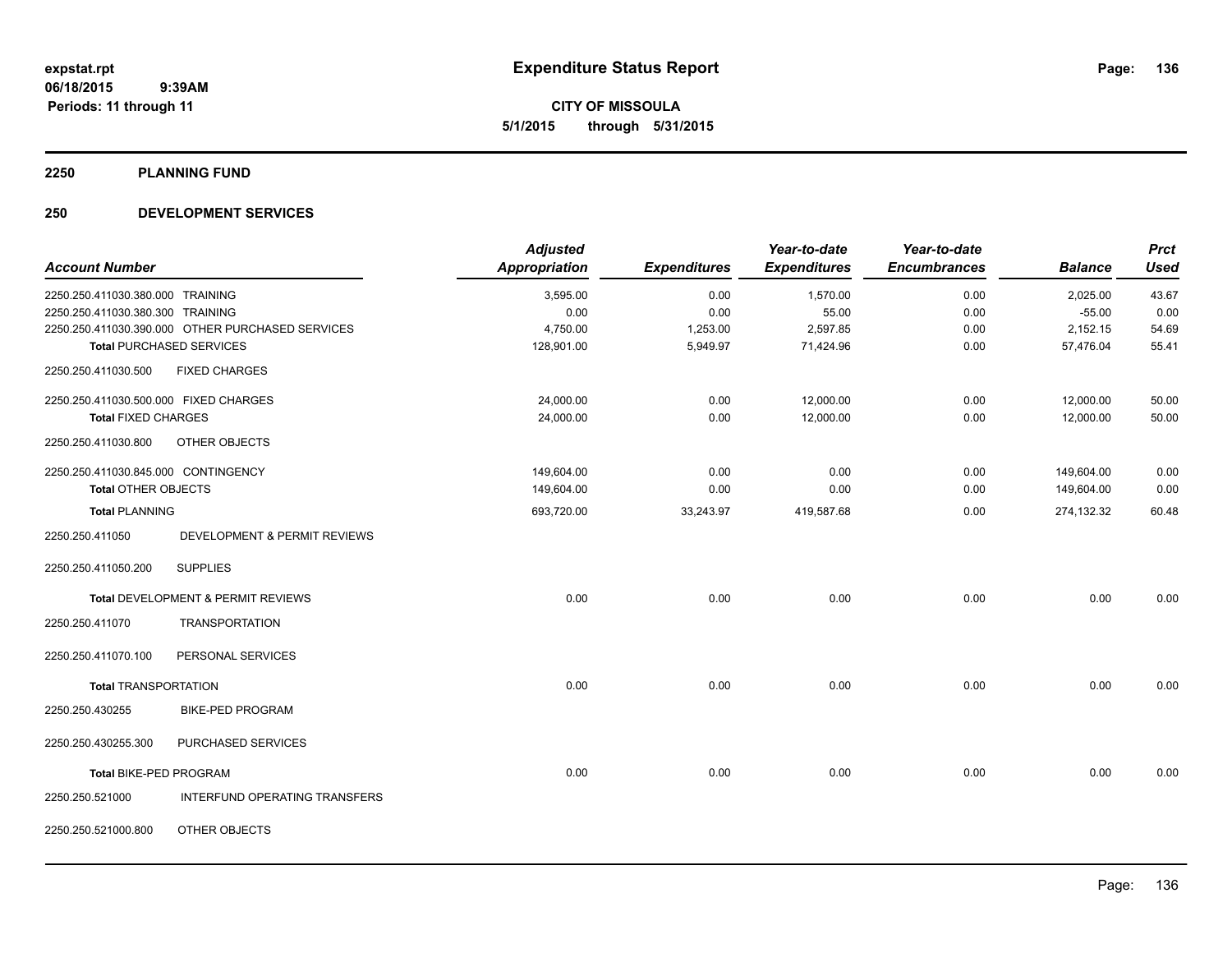**CITY OF MISSOULA 5/1/2015 through 5/31/2015**

#### **2250 PLANNING FUND**

### **250 DEVELOPMENT SERVICES**

| <b>Account Number</b>                      | <b>Adjusted</b><br><b>Appropriation</b> | <b>Expenditures</b> | Year-to-date<br><b>Expenditures</b> | Year-to-date<br><i><b>Encumbrances</b></i> | <b>Balance</b> | Prct<br>Used |
|--------------------------------------------|-----------------------------------------|---------------------|-------------------------------------|--------------------------------------------|----------------|--------------|
| <b>Total INTERFUND OPERATING TRANSFERS</b> | 0.00                                    | 0.00                | 0.00                                | 0.00                                       | 0.00           | 0.00         |
| <b>Total PLANNING FUND</b>                 | 693,720.00                              | 33.243.97           | 419.587.68                          | 0.00                                       | 274.132.32     | 60.48        |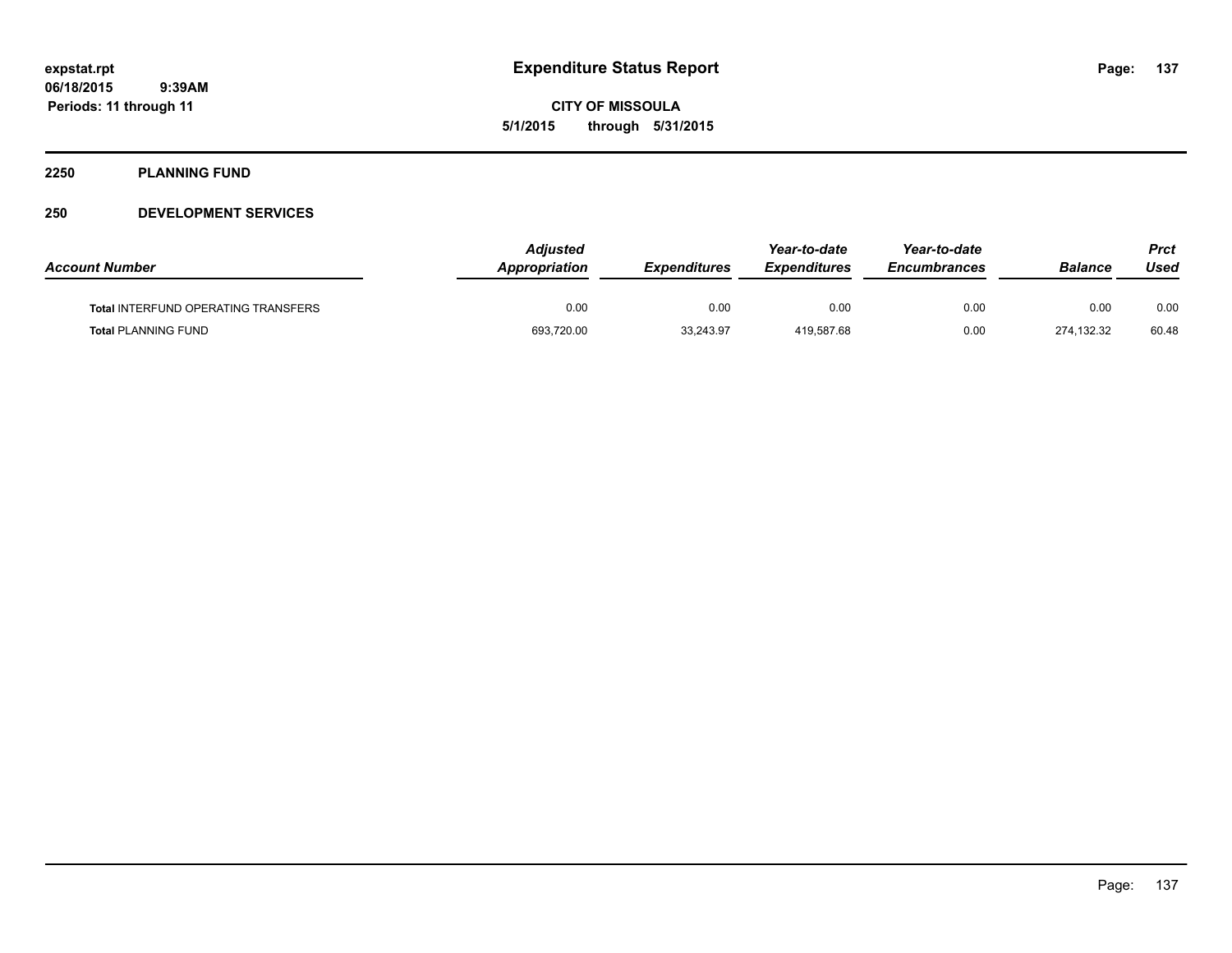**138**

**06/18/2015 9:39AM Periods: 11 through 11**

**CITY OF MISSOULA 5/1/2015 through 5/31/2015**

#### **2310 PUBLIC SAFETY INFORMATION SYSTEMS**

### **310 BUILDING INSPECTION**

| <b>Account Number</b> |                                                | Appropriation | <b>Adjusted</b> | <b>Expenditures</b> | Year-to-date<br><b>Expenditures</b> | Year-to-date<br><b>Encumbrances</b> | <b>Balance</b> | <b>Prct</b><br>Used |
|-----------------------|------------------------------------------------|---------------|-----------------|---------------------|-------------------------------------|-------------------------------------|----------------|---------------------|
| 2310.310.420510       | ADMINISTRATION                                 |               |                 |                     |                                     |                                     |                |                     |
| 2310.310.420510.800   | OTHER OBJECTS                                  |               |                 |                     |                                     |                                     |                |                     |
|                       | <b>Total PUBLIC SAFETY INFORMATION SYSTEMS</b> |               | 0.00            | 0.00                | 0.00                                | 0.00                                | 0.00           | 0.00                |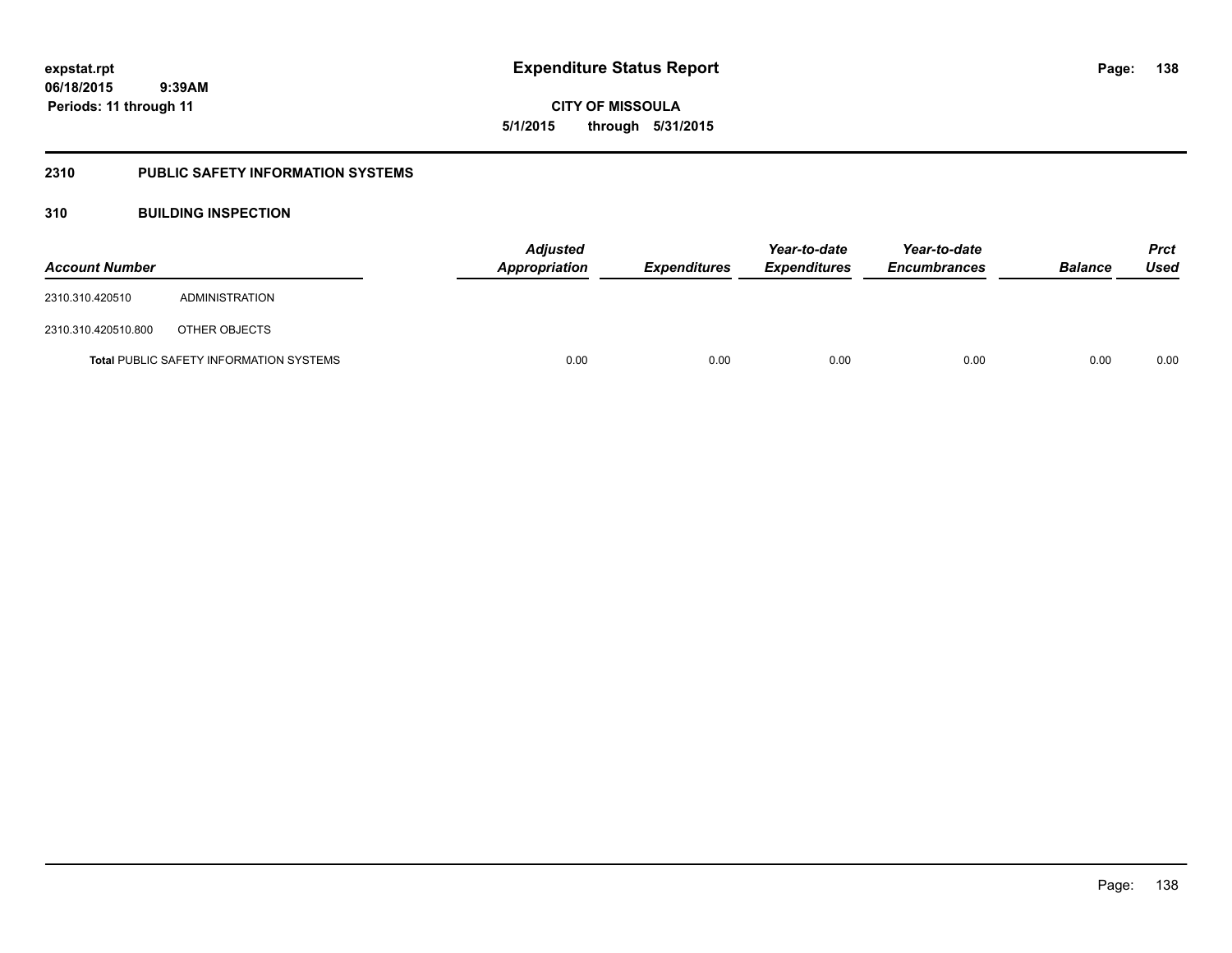**CITY OF MISSOULA 5/1/2015 through 5/31/2015**

#### **2321 IMPACT FEE FUND**

| <b>Account Number</b>       |                                                                                                           | <b>Adjusted</b><br><b>Appropriation</b> | <b>Expenditures</b>    | Year-to-date<br><b>Expenditures</b> | Year-to-date<br><b>Encumbrances</b> | <b>Balance</b>               | <b>Prct</b><br><b>Used</b> |
|-----------------------------|-----------------------------------------------------------------------------------------------------------|-----------------------------------------|------------------------|-------------------------------------|-------------------------------------|------------------------------|----------------------------|
| 2321.390.430247             | HILLVIEW WAY STREET IMPROVEMENTS                                                                          |                                         |                        |                                     |                                     |                              |                            |
| 2321.390.430247.900         | <b>CAPITAL OUTLAY</b>                                                                                     |                                         |                        |                                     |                                     |                              |                            |
|                             | 2321.390.430247.930.000 HILLVIEW WAY STREET IMPROVEMENTS<br><b>Total HILLVIEW WAY STREET IMPROVEMENTS</b> | 1,069,122.00<br>1,069,122.00            | 0.00<br>0.00           | 99.00<br>99.00                      | 0.00<br>0.00                        | 1,069,023.00<br>1.069.023.00 | 0.01<br>0.01               |
| 2321.390.430248             | <b>CREGG LN IMPROVEMENTS</b>                                                                              |                                         |                        |                                     |                                     |                              |                            |
| 2321.390.430248.900         | <b>CAPITAL OUTLAY</b>                                                                                     |                                         |                        |                                     |                                     |                              |                            |
|                             | 2321.390.430248.930.000 CREGG LN IMPROVEMENTS<br>Total CREGG LN IMPROVEMENTS                              | 225,480.00<br>225,480.00                | 0.00<br>0.00           | 0.00<br>0.00                        | 0.00<br>0.00                        | 225,480.00<br>225,480.00     | 0.00<br>0.00               |
| 2321.390.430249             | OLD US HWY 93 IMPROVEMENTS                                                                                |                                         |                        |                                     |                                     |                              |                            |
| 2321.390.430249.900         | <b>CAPITAL OUTLAY</b>                                                                                     |                                         |                        |                                     |                                     |                              |                            |
|                             | 2321.390.430249.930.000 OLD US HWY 93 IMPROVEMENTS<br>Total OLD US HWY 93 IMPROVEMENTS                    | 77.500.00<br>77,500.00                  | 20,619.62<br>20,619.62 | 20,619.62<br>20,619.62              | 0.00<br>0.00                        | 56,880.38<br>56,880.38       | 26.61<br>26.61             |
| 2321.390.430260             | TRAFFIC & PEDESTRIAN SERVICES                                                                             |                                         |                        |                                     |                                     |                              |                            |
| 2321.390.430260.300         | PURCHASED SERVICES                                                                                        |                                         |                        |                                     |                                     |                              |                            |
|                             | 2321.390.430260.350.000 VAN BUREN ST RECONSTRUCTION<br><b>Total PURCHASED SERVICES</b>                    | 0.00<br>0.00                            | 0.00<br>0.00           | 8,383.00<br>8,383.00                | 0.00<br>0.00                        | $-8,383.00$<br>$-8,383.00$   | 0.00<br>0.00               |
| 2321.390.430260.900         | <b>CAPITAL OUTLAY</b>                                                                                     |                                         |                        |                                     |                                     |                              |                            |
| <b>Total CAPITAL OUTLAY</b> | 2321.390.430260.930.000 VAN BUREN ST RECONSTRUCTION                                                       | 85,000.00<br>85,000.00                  | 0.00<br>0.00           | 0.00<br>0.00                        | 0.00<br>0.00                        | 85,000.00<br>85,000.00       | 0.00<br>0.00               |
|                             | Total TRAFFIC & PEDESTRIAN SERVICES                                                                       | 85,000.00                               | 0.00                   | 8,383.00                            | 0.00                                | 76,617.00                    | 9.86                       |
| 2321.390.430261             | *** Title Not Found ***                                                                                   |                                         |                        |                                     |                                     |                              |                            |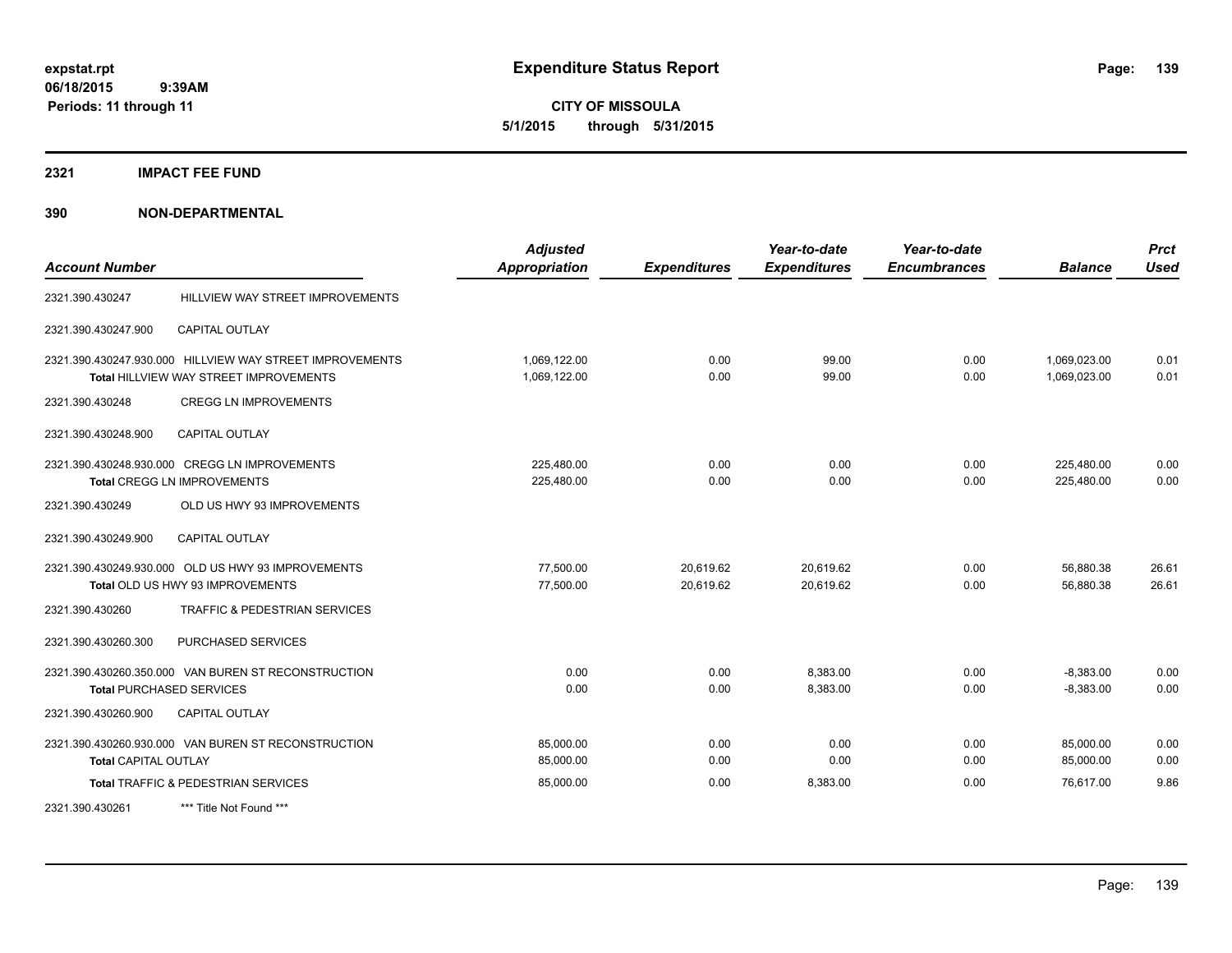**CITY OF MISSOULA 5/1/2015 through 5/31/2015**

#### **2321 IMPACT FEE FUND**

|                                       |                                                                                  | <b>Adjusted</b>          |                      | Year-to-date             | Year-to-date        |                          | <b>Prct</b>    |
|---------------------------------------|----------------------------------------------------------------------------------|--------------------------|----------------------|--------------------------|---------------------|--------------------------|----------------|
| <b>Account Number</b>                 |                                                                                  | <b>Appropriation</b>     | <b>Expenditures</b>  | <b>Expenditures</b>      | <b>Encumbrances</b> | <b>Balance</b>           | <b>Used</b>    |
| 2321.390.430261.300                   | PURCHASED SERVICES                                                               |                          |                      |                          |                     |                          |                |
|                                       | <b>Total PURCHASED SERVICES</b>                                                  | 0.00                     | 0.00                 | 0.00                     | 0.00                | 0.00                     | 0.00           |
| 2321.390.430261.800                   | OTHER OBJECTS                                                                    |                          |                      |                          |                     |                          |                |
| <b>Total OTHER OBJECTS</b>            |                                                                                  | 0.00                     | 0.00                 | 0.00                     | 0.00                | 0.00                     | 0.00           |
| 2321.390.430261.900                   | <b>CAPITAL OUTLAY</b>                                                            |                          |                      |                          |                     |                          |                |
| Total *** Title Not Found ***         |                                                                                  | 0.00                     | 0.00                 | 0.00                     | 0.00                | 0.00                     | 0.00           |
| 2321.390.430280                       | MILLER CR: BRIGGS TO MOCKINGBIRD                                                 |                          |                      |                          |                     |                          |                |
| 2321.390.430280.900                   | <b>CAPITAL OUTLAY</b>                                                            |                          |                      |                          |                     |                          |                |
|                                       | Total MILLER CR: BRIGGS TO MOCKINGBIRD                                           | 0.00                     | 0.00                 | 0.00                     | 0.00                | 0.00                     | 0.00           |
| 2321.390.430281                       | SOUTH 3RD STREET PROJECT                                                         |                          |                      |                          |                     |                          |                |
| 2321.390.430281.300                   | PURCHASED SERVICES                                                               |                          |                      |                          |                     |                          |                |
|                                       | <b>Total PURCHASED SERVICES</b>                                                  | 0.00                     | 0.00                 | 0.00                     | 0.00                | 0.00                     | 0.00           |
| 2321.390.430281.900                   | CAPITAL OUTLAY                                                                   |                          |                      |                          |                     |                          |                |
|                                       | 2321.390.430281.930.000 SO 3RD ST/IMPROVEMENTS<br>Total SOUTH 3RD STREET PROJECT | 785,000.00<br>785,000.00 | 1,168.00<br>1,168.00 | 599,093.14<br>599,093.14 | 0.00<br>0.00        | 185,906.86<br>185,906.86 | 76.32<br>76.32 |
| 2321.390.460401                       | FORT MSLA REGIONAL PARK                                                          |                          |                      |                          |                     |                          |                |
| 2321.390.460401.900                   | CAPITAL OUTLAY                                                                   |                          |                      |                          |                     |                          |                |
| 2321.390.460401.930.000 FORT MISSOULA |                                                                                  | 150,000.00               | 2,903.56             | 8,230.79                 | 0.00                | 141,769.21               | 5.49           |
| 2321.390.460404                       | Total FORT MSLA REGIONAL PARK<br><b>EATON TRAIL</b>                              | 150,000.00               | 2,903.56             | 8,230.79                 | 0.00                | 141,769.21               | 5.49           |
|                                       |                                                                                  |                          |                      |                          |                     |                          |                |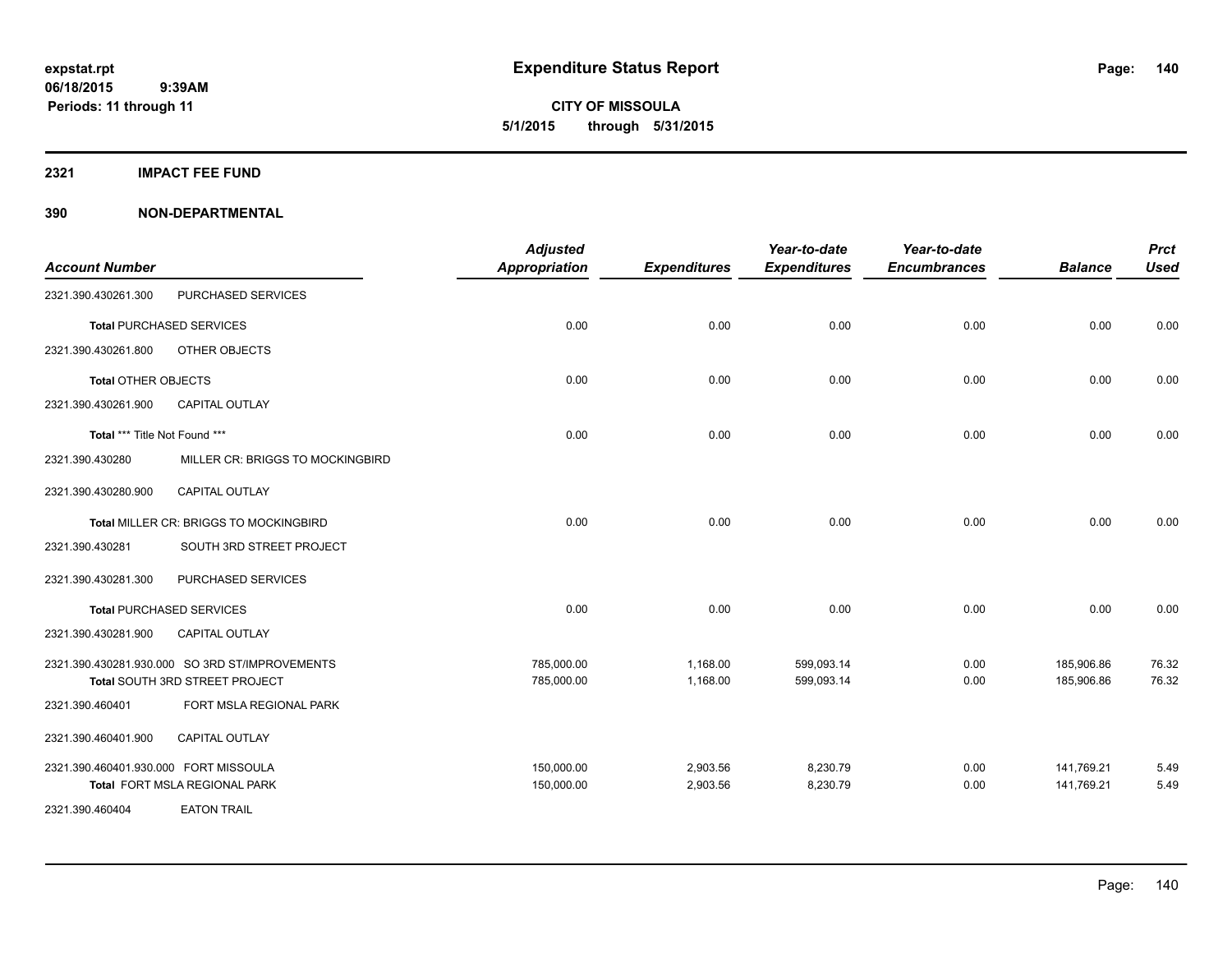**CITY OF MISSOULA 5/1/2015 through 5/31/2015**

**2321 IMPACT FEE FUND**

| <b>Account Number</b>          |                                                | <b>Adjusted</b><br><b>Appropriation</b> | <b>Expenditures</b> | Year-to-date<br><b>Expenditures</b> | Year-to-date<br><b>Encumbrances</b> | <b>Balance</b> | <b>Prct</b><br><b>Used</b> |
|--------------------------------|------------------------------------------------|-----------------------------------------|---------------------|-------------------------------------|-------------------------------------|----------------|----------------------------|
| 2321.390.460404.100            | PERSONAL SERVICES                              |                                         |                     |                                     |                                     |                |                            |
| <b>Total PERSONAL SERVICES</b> |                                                | 0.00                                    | 0.00                | 0.00                                | 0.00                                | 0.00           | 0.00                       |
| 2321.390.460404.300            | PURCHASED SERVICES                             |                                         |                     |                                     |                                     |                |                            |
|                                | <b>Total PURCHASED SERVICES</b>                | 0.00                                    | 0.00                | 0.00                                | 0.00                                | 0.00           | 0.00                       |
| 2321.390.460404.900            | <b>CAPITAL OUTLAY</b>                          |                                         |                     |                                     |                                     |                |                            |
| <b>Total EATON TRAIL</b>       |                                                | 0.00                                    | 0.00                | 0.00                                | 0.00                                | 0.00           | 0.00                       |
| 2321.390.460406                | WHITE PINE PARK                                |                                         |                     |                                     |                                     |                |                            |
| 2321.390.460406.100            | PERSONAL SERVICES                              |                                         |                     |                                     |                                     |                |                            |
| <b>Total PERSONAL SERVICES</b> |                                                | 0.00                                    | 0.00                | 0.00                                | 0.00                                | 0.00           | 0.00                       |
| 2321.390.460406.300            | PURCHASED SERVICES                             |                                         |                     |                                     |                                     |                |                            |
| <b>Total WHITE PINE PARK</b>   |                                                | 0.00                                    | 0.00                | 0.00                                | 0.00                                | 0.00           | 0.00                       |
| 2321.390.460408                | CONSERVATION LAND MANAGEMENT PLAN              |                                         |                     |                                     |                                     |                |                            |
| 2321.390.460408.900            | CAPITAL OUTLAY                                 |                                         |                     |                                     |                                     |                |                            |
|                                | Total CONSERVATION LAND MANAGEMENT PLAN        | 0.00                                    | 0.00                | 0.00                                | 0.00                                | 0.00           | 0.00                       |
| 2321.390.460409                | MISSOULA TO LOLO TRAIL                         |                                         |                     |                                     |                                     |                |                            |
| 2321.390.460409.900            | CAPITAL OUTLAY                                 |                                         |                     |                                     |                                     |                |                            |
|                                | 2321.390.460409.930.000 MISSOULA TO LOLO TRAIL | 24,465.00                               | 0.00                | 8,120.83                            | 0.00                                | 16,344.17      | 33.19                      |
|                                | Total MISSOULA TO LOLO TRAIL                   | 24,465.00                               | 0.00                | 8,120.83                            | 0.00                                | 16,344.17      | 33.19                      |
| 2321.390.460411                | <b>NMT ADMIN</b>                               |                                         |                     |                                     |                                     |                |                            |
| 2321.390.460411.900            | CAPITAL OUTLAY                                 |                                         |                     |                                     |                                     |                |                            |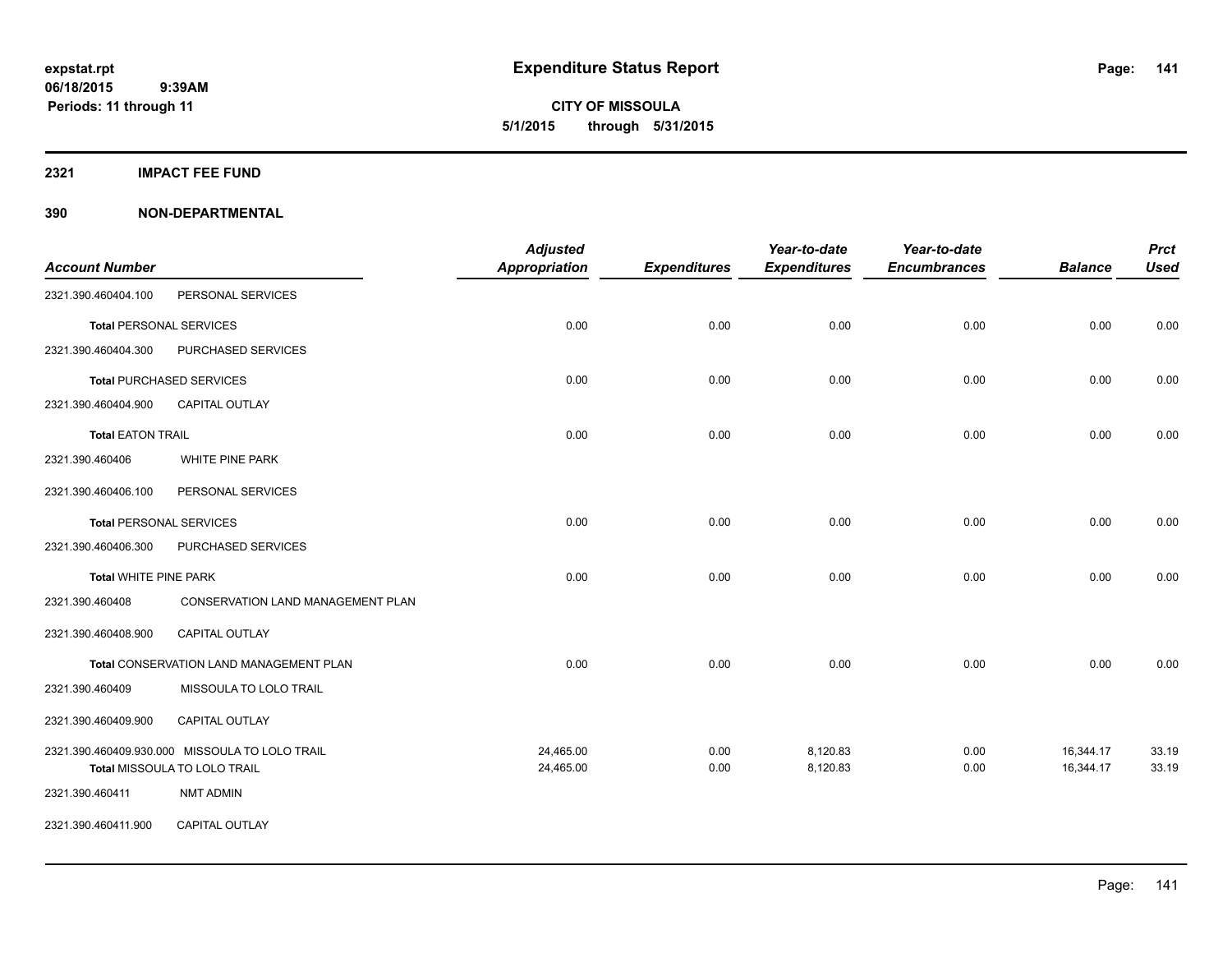**CITY OF MISSOULA 5/1/2015 through 5/31/2015**

### **2321 IMPACT FEE FUND**

| <b>Account Number</b>      |                                 | <b>Adjusted</b><br><b>Appropriation</b> | <b>Expenditures</b> | Year-to-date<br><b>Expenditures</b> | Year-to-date<br><b>Encumbrances</b> | <b>Balance</b> | <b>Prct</b><br><b>Used</b> |
|----------------------------|---------------------------------|-----------------------------------------|---------------------|-------------------------------------|-------------------------------------|----------------|----------------------------|
|                            |                                 |                                         |                     |                                     |                                     |                |                            |
| <b>Total NMT ADMIN</b>     |                                 | 0.00                                    | 0.00                | 0.00                                | 0.00                                | 0.00           | 0.00                       |
| 2321.390.460412            | PLEASANT VIEW PARK              |                                         |                     |                                     |                                     |                |                            |
| 2321.390.460412.900        | <b>CAPITAL OUTLAY</b>           |                                         |                     |                                     |                                     |                |                            |
|                            | <b>Total PLEASANT VIEW PARK</b> | 0.00                                    | 0.00                | 0.00                                | 0.00                                | 0.00           | 0.00                       |
| 2321.390.510000            | UNALLOCATED IMPACT FEES         |                                         |                     |                                     |                                     |                |                            |
| 2321.390.510000.800        | OTHER OBJECTS                   |                                         |                     |                                     |                                     |                |                            |
| <b>Total OTHER OBJECTS</b> |                                 | 0.00                                    | 0.00                | 0.00                                | 0.00                                | 0.00           | 0.00                       |
| 2321.390.510000.900        | <b>CAPITAL OUTLAY</b>           |                                         |                     |                                     |                                     |                |                            |
|                            | Total UNALLOCATED IMPACT FEES   | 0.00                                    | 0.00                | 0.00                                | 0.00                                | 0.00           | 0.00                       |
| Total IMPACT FEE FUND      |                                 | 2,416,567.00                            | 24,691.18           | 644,546.38                          | 0.00                                | 1,772,020.62   | 26.67                      |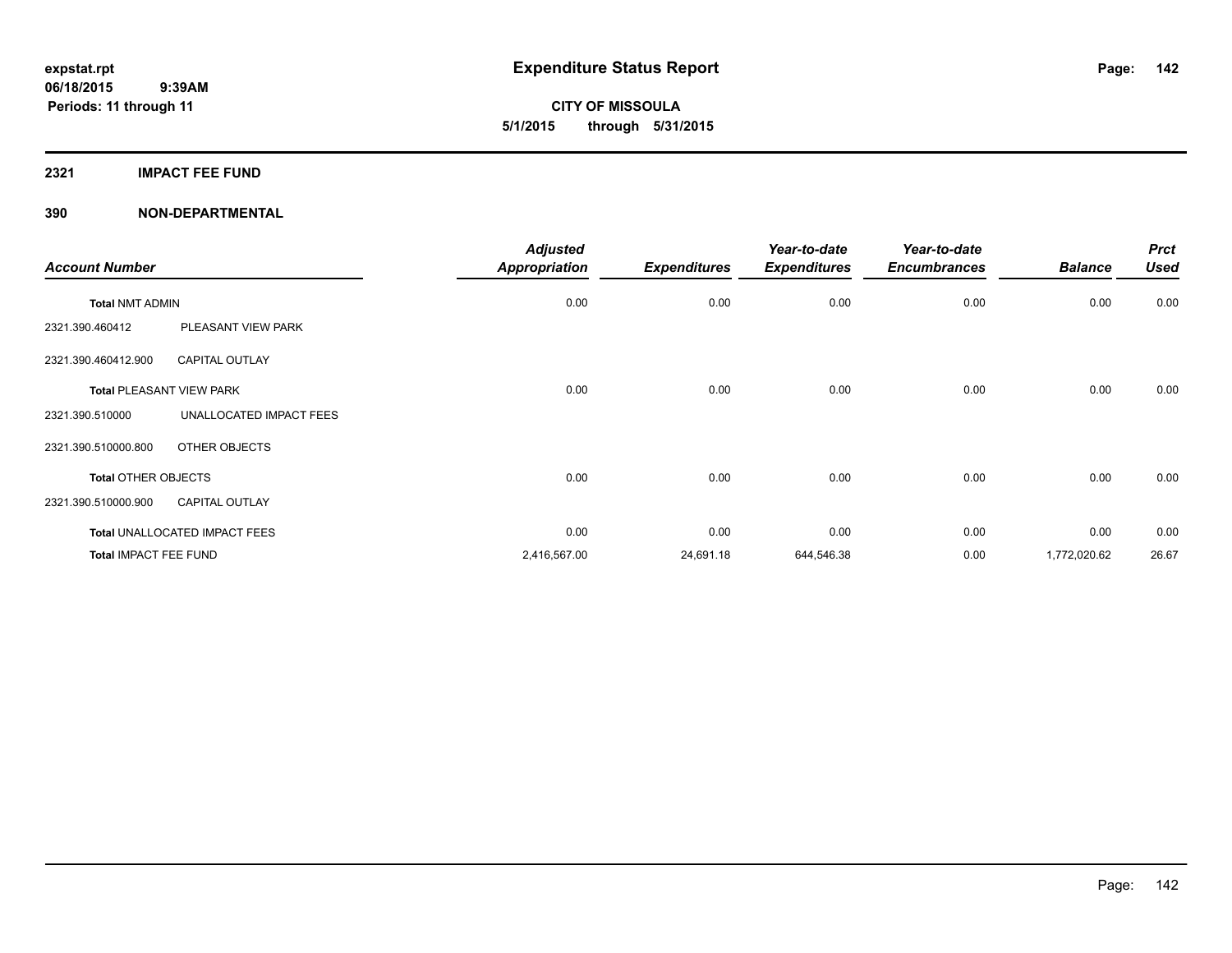**expstat.rpt Expenditure Status Report** 

**06/18/2015 9:39AM Periods: 11 through 11**

**CITY OF MISSOULA 5/1/2015 through 5/31/2015**

### **2322 GEORGE ELMER/CATTLE DR INTERSECTION**

|                                                  | <b>Adjusted</b>      |                     | Year-to-date        | Year-to-date        |                | <b>Prct</b> |
|--------------------------------------------------|----------------------|---------------------|---------------------|---------------------|----------------|-------------|
| <b>Account Number</b>                            | <b>Appropriation</b> | <b>Expenditures</b> | <b>Expenditures</b> | <b>Encumbrances</b> | <b>Balance</b> | <b>Used</b> |
| SPECIAL ASSESSMENTS<br>2322.390.510100           |                      |                     |                     |                     |                |             |
| 2322.390.510100.300<br><b>PURCHASED SERVICES</b> |                      |                     |                     |                     |                |             |
| 2322.390.510100.350.000 PROFESSIONAL SERVICES    | 15,000.00            | 0.00                | 0.00                | 0.00                | 15,000.00      | 0.00        |
| <b>Total PURCHASED SERVICES</b>                  | 15,000.00            | 0.00                | 0.00                | 0.00                | 15,000.00      | 0.00        |
| OTHER OBJECTS<br>2322.390.510100.800             |                      |                     |                     |                     |                |             |
| <b>Total OTHER OBJECTS</b>                       | 0.00                 | 0.00                | 0.00                | 0.00                | 0.00           | 0.00        |
| 2322.390.510100.900<br><b>CAPITAL OUTLAY</b>     |                      |                     |                     |                     |                |             |
| <b>Total CAPITAL OUTLAY</b>                      | 0.00                 | 0.00                | 0.00                | 0.00                | 0.00           | 0.00        |
| <b>Total GEORGE ELMER/CATTLE DR INTERSECTION</b> | 15,000.00            | 0.00                | 0.00                | 0.00                | 15,000.00      | 0.00        |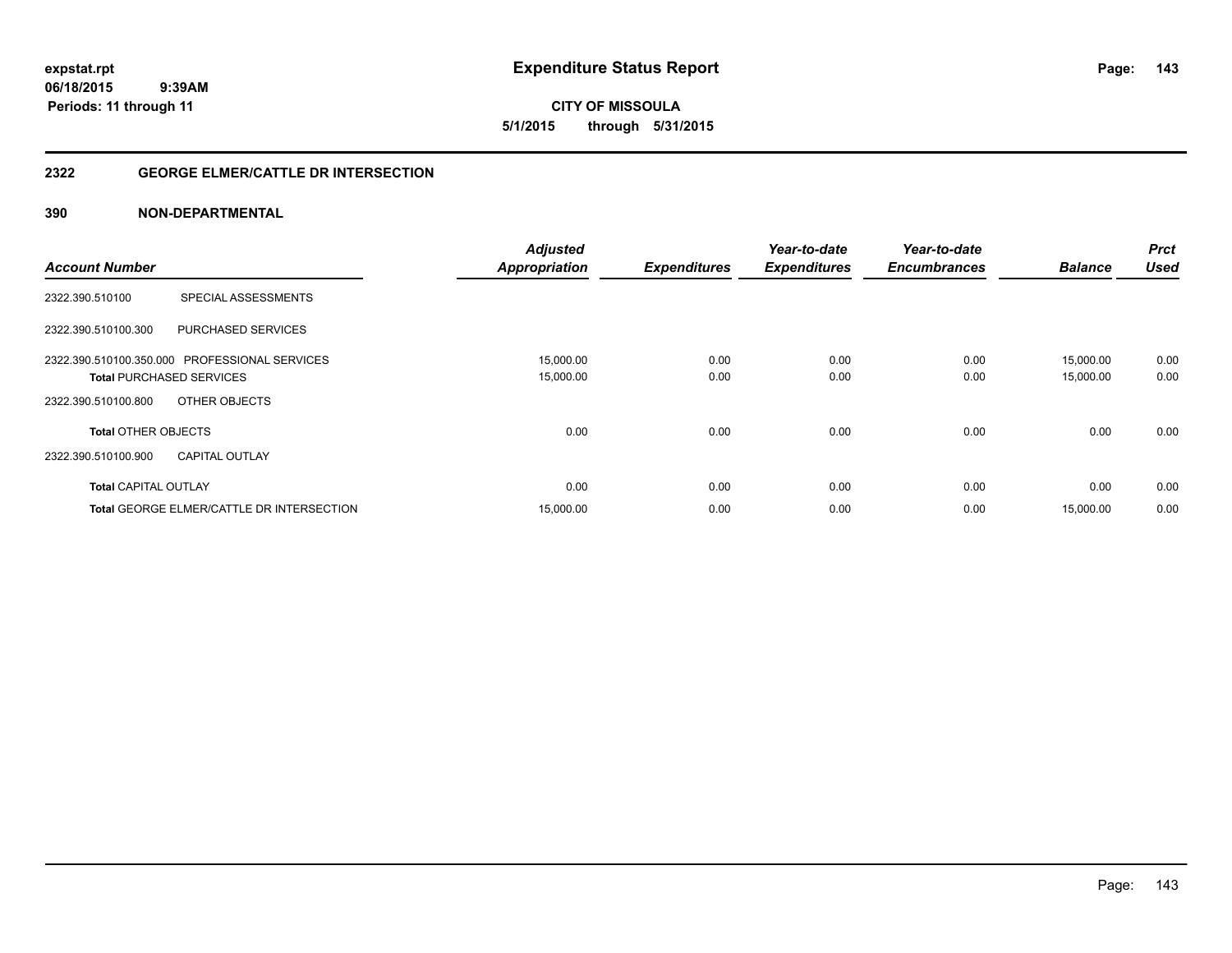**CITY OF MISSOULA 5/1/2015 through 5/31/2015**

### **2365 PUBLIC ART FUND**

### **220 MAYOR**

|                                               | <b>Adjusted</b>      |                     | Year-to-date        | Year-to-date        |                | <b>Prct</b> |
|-----------------------------------------------|----------------------|---------------------|---------------------|---------------------|----------------|-------------|
| <b>Account Number</b>                         | <b>Appropriation</b> | <b>Expenditures</b> | <b>Expenditures</b> | <b>Encumbrances</b> | <b>Balance</b> | <b>Used</b> |
| PUBLIC ART PROJECTS<br>2365.220.460518        |                      |                     |                     |                     |                |             |
| PURCHASED SERVICES<br>2365.220.460518.300     |                      |                     |                     |                     |                |             |
| 2365.220.460518.350.000 PROFESSIONAL SERVICES | 3,000.00             | 92.00               | 2,092.00            | 0.00                | 908.00         | 69.73       |
| <b>Total PURCHASED SERVICES</b>               | 3,000.00             | 92.00               | 2,092.00            | 0.00                | 908.00         | 69.73       |
| 2365.220.460518.800<br>OTHER OBJECTS          |                      |                     |                     |                     |                |             |
| 2365.220.460518.845.000 CONTINGENCY           | 24,256.00            | 0.00                | 0.00                | 0.00                | 24,256.00      | 0.00        |
| <b>Total OTHER OBJECTS</b>                    | 24,256.00            | 0.00                | 0.00                | 0.00                | 24,256.00      | 0.00        |
| <b>CAPITAL OUTLAY</b><br>2365.220.460518.900  |                      |                     |                     |                     |                |             |
| 2365.220.460518.930.000 IMPROVEMENTS          | 5,615.00             | 15,000.00           | 35,000.00           | 0.00                | $-29,385.00$   | 623.33      |
| <b>Total CAPITAL OUTLAY</b>                   | 5,615.00             | 15,000.00           | 35,000.00           | 0.00                | $-29,385.00$   | 623.33      |
| <b>Total PUBLIC ART FUND</b>                  | 32,871.00            | 15,092.00           | 37,092.00           | 0.00                | $-4,221.00$    | 112.84      |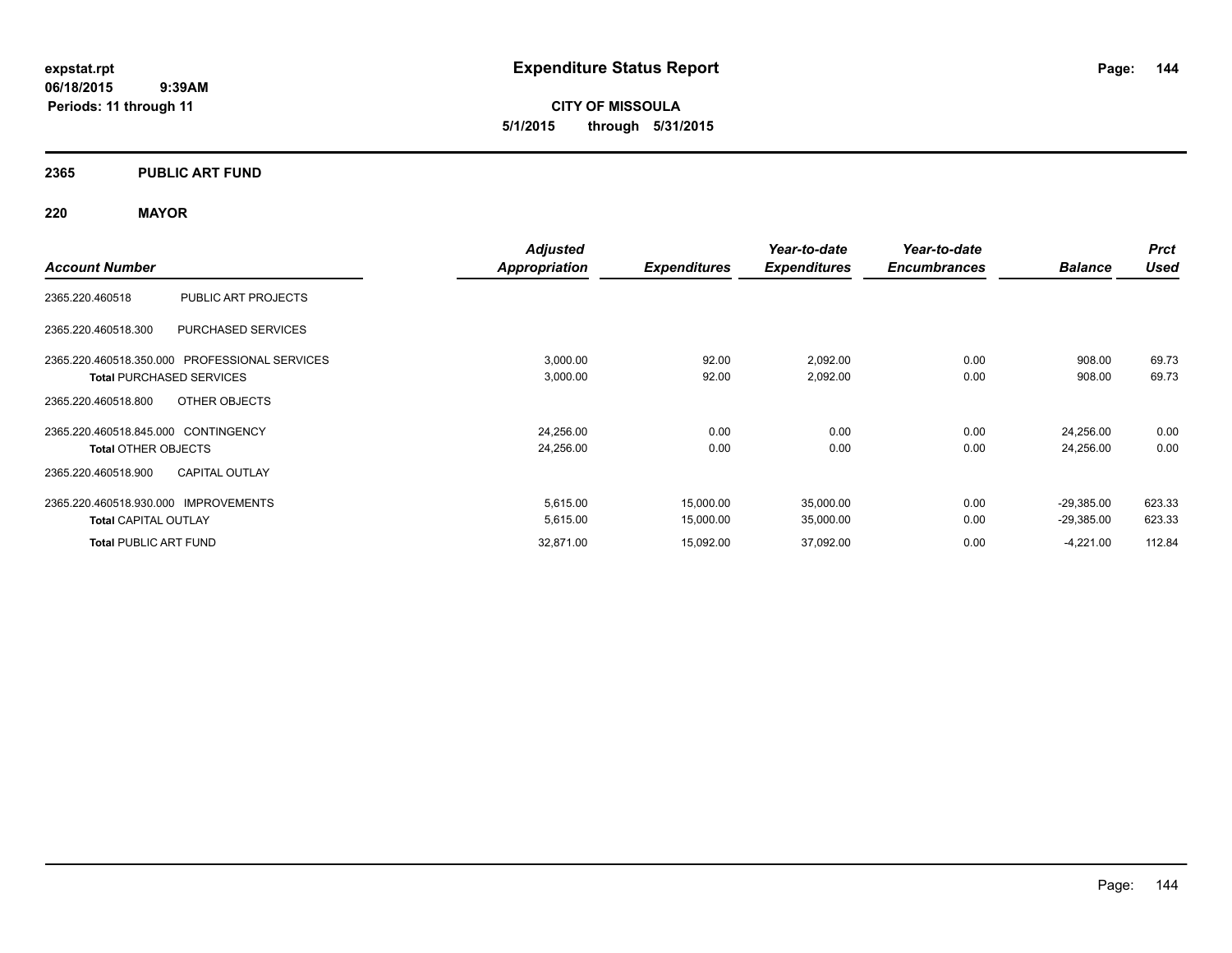**CITY OF MISSOULA 5/1/2015 through 5/31/2015**

#### **2371 EMPLOYEE HEALTH INSURANCE LEVY FUND**

| <b>Account Number</b>      |                                                  | <b>Adjusted</b><br><b>Appropriation</b> | <b>Expenditures</b> | Year-to-date<br><b>Expenditures</b> | Year-to-date<br><b>Encumbrances</b> | <b>Balance</b> | <b>Prct</b><br>Used |
|----------------------------|--------------------------------------------------|-----------------------------------------|---------------------|-------------------------------------|-------------------------------------|----------------|---------------------|
| 2371.390.521000            | INTERFUND OPERATING TRANSFERS                    |                                         |                     |                                     |                                     |                |                     |
| 2371.390.521000.800        | OTHER OBJECTS                                    |                                         |                     |                                     |                                     |                |                     |
|                            | 2371.390.521000.820.000 TRANSFERS TO OTHER FUNDS | 1.324.945.00                            | 0.00                | 662.472.50                          | 0.00                                | 662.472.50     | 50.00               |
| <b>Total OTHER OBJECTS</b> |                                                  | 1,324,945.00                            | 0.00                | 662.472.50                          | 0.00                                | 662.472.50     | 50.00               |
|                            | <b>Total INTERFUND OPERATING TRANSFERS</b>       | 1,324,945.00                            | 0.00                | 662.472.50                          | 0.00                                | 662.472.50     | 50.00               |
|                            | Total EMPLOYEE HEALTH INSURANCE LEVY FUND        | 324,945.00                              | 0.00                | 662.472.50                          | 0.00                                | 662.472.50     | 50.00               |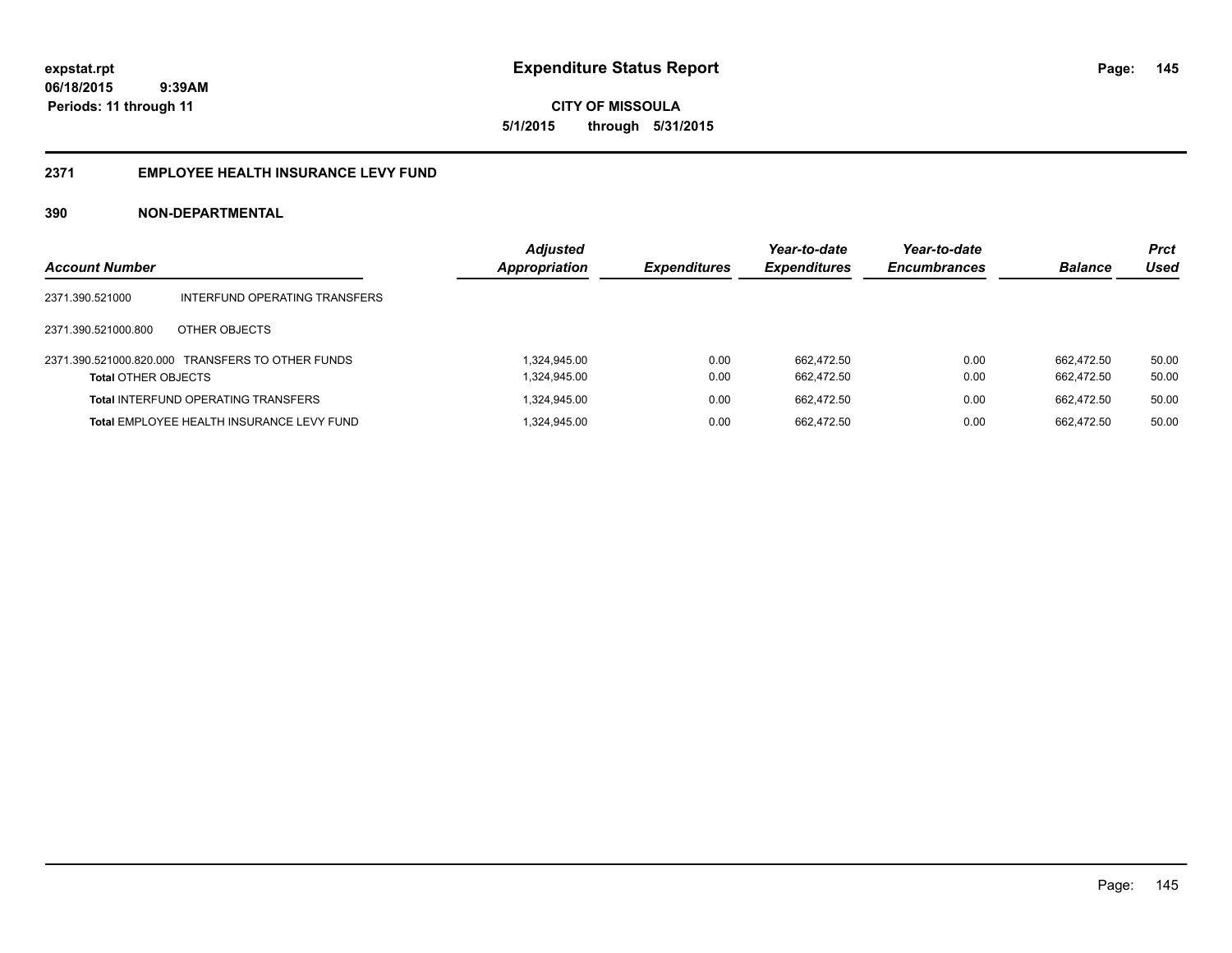**CITY OF MISSOULA 5/1/2015 through 5/31/2015**

#### **2372 PERMISSIVE MEDICAL LEVY**

| <b>Account Number</b> |                                                                                                | <b>Adjusted</b><br>Appropriation | <b>Expenditures</b> | Year-to-date<br><b>Expenditures</b> | Year-to-date<br><b>Encumbrances</b> | <b>Balance</b>               | <b>Prct</b><br>Used |
|-----------------------|------------------------------------------------------------------------------------------------|----------------------------------|---------------------|-------------------------------------|-------------------------------------|------------------------------|---------------------|
| 2372.390.521000       | INTERFUND OPERATING TRANSFERS                                                                  |                                  |                     |                                     |                                     |                              |                     |
| 2372.390.521000.800   | OTHER OBJECTS                                                                                  |                                  |                     |                                     |                                     |                              |                     |
|                       | 2372.390.521000.820.000 TRANSFERS TO OTHER FUNDS<br><b>Total INTERFUND OPERATING TRANSFERS</b> | 2.971.522.00<br>2,971,522.00     | 0.00<br>0.00        | 1.485.761.00<br>1.485.761.00        | 0.00<br>0.00                        | 1.485.761.00<br>1,485,761.00 | 50.00<br>50.00      |
|                       | Total PERMISSIVE MEDICAL LEVY                                                                  | 2.971.522.00                     | 0.00                | 1.485.761.00                        | 0.00                                | 1.485.761.00                 | 50.00               |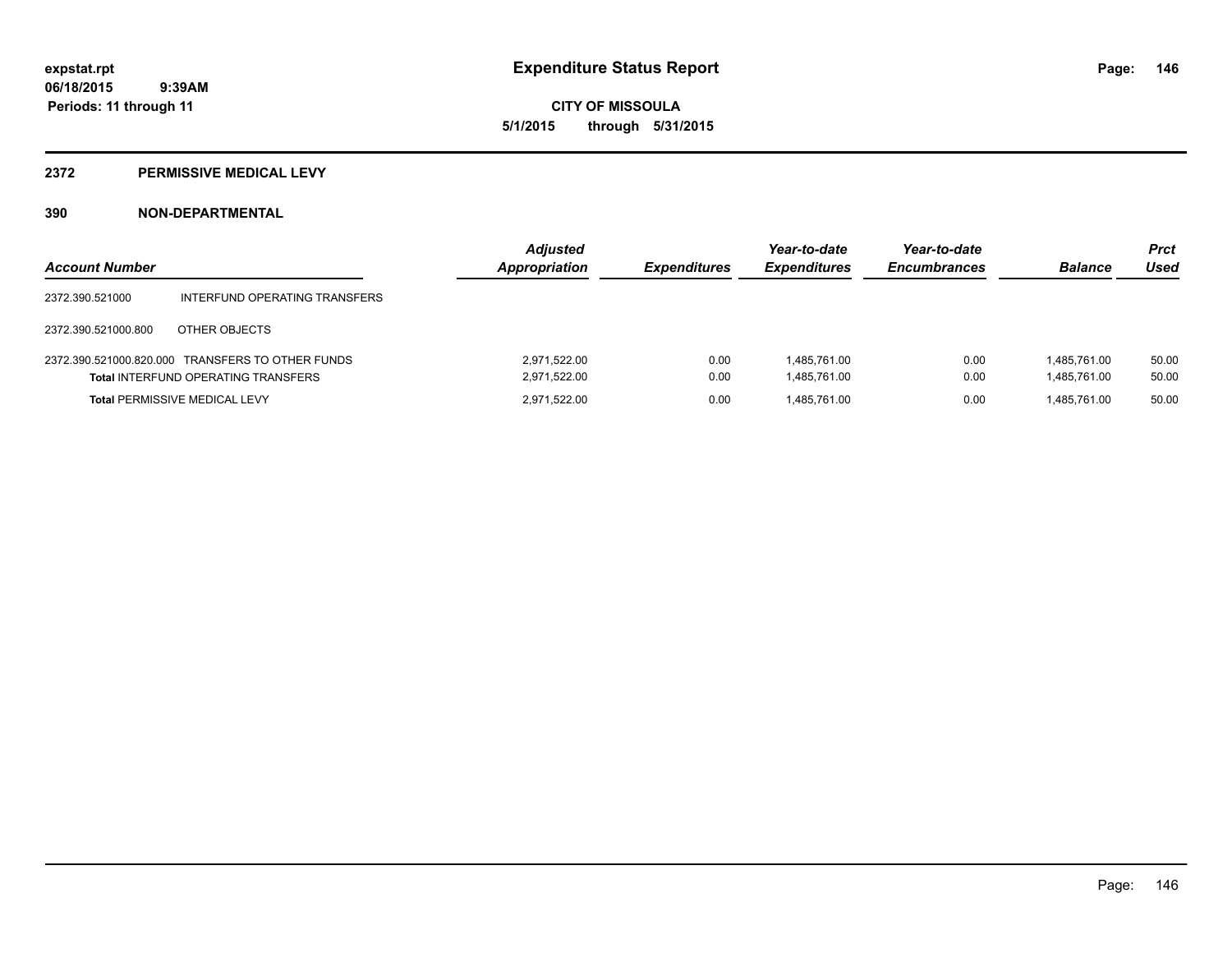**expstat.rpt Expenditure Status Report** 

**06/18/2015 9:39AM Periods: 11 through 11**

**CITY OF MISSOULA 5/1/2015 through 5/31/2015**

#### **2389 CABLE TELEVISION FRANCHISE FUND**

|                                                          | <b>Adjusted</b> |                     | Year-to-date        | Year-to-date        |                | <b>Prct</b> |
|----------------------------------------------------------|-----------------|---------------------|---------------------|---------------------|----------------|-------------|
| <b>Account Number</b>                                    | Appropriation   | <b>Expenditures</b> | <b>Expenditures</b> | <b>Encumbrances</b> | <b>Balance</b> | <b>Used</b> |
| <b>CABLE TV FRANCHISE</b><br>2389.390.411810             |                 |                     |                     |                     |                |             |
| <b>PURCHASED SERVICES</b><br>2389.390.411810.300         |                 |                     |                     |                     |                |             |
| 2389.390.411810.350.000 PROFESSIONAL SERVICES            | 5,000.00        | 0.00                | 2,472.00            | 0.00                | 2.528.00       | 49.44       |
| 2389.390.411810.370.000<br><b>TRAVEL</b>                 | 1.000.00        | 0.00                | 0.00                | 0.00                | 1.000.00       | 0.00        |
| 2389.390.411810.380.000<br>TRAINING                      | 1,000.00        | 0.00                | 0.00                | 0.00                | 1,000.00       | 0.00        |
| <b>Total PURCHASED SERVICES</b>                          | 7,000.00        | 0.00                | 2,472.00            | 0.00                | 4,528.00       | 35.31       |
| <b>GRANTS &amp; CONTRIBUTIONS</b><br>2389.390.411810.700 |                 |                     |                     |                     |                |             |
| 2389.390.411810.700.000 GRANTS & CONTRIBUTIONS           | 440,000.00      | 0.00                | 330.094.20          | 0.00                | 109.905.80     | 75.02       |
| <b>Total GRANTS &amp; CONTRIBUTIONS</b>                  | 440,000.00      | 0.00                | 330,094.20          | 0.00                | 109,905.80     | 75.02       |
| OTHER OBJECTS<br>2389.390.411810.800                     |                 |                     |                     |                     |                |             |
| 2389.390.411810.820.000 TRANSFERS TO OTHER FUNDS         | 244,110.00      | 0.00                | 122,055.00          | 0.00                | 122,055.00     | 50.00       |
| <b>Total OTHER OBJECTS</b>                               | 244,110.00      | 0.00                | 122,055.00          | 0.00                | 122.055.00     | 50.00       |
| <b>CAPITAL OUTLAY</b><br>2389.390.411810.900             |                 |                     |                     |                     |                |             |
| 2389.390.411810.940.000 MACHINERY & EQUIPMENT            | 44.890.00       | 599.96              | 599.96              | 0.00                | 44.290.04      | 1.34        |
| <b>Total CAPITAL OUTLAY</b>                              | 44,890.00       | 599.96              | 599.96              | 0.00                | 44,290.04      | 1.34        |
| <b>Total CABLE TELEVISION FRANCHISE FUND</b>             | 736,000.00      | 599.96              | 455,221.16          | 0.00                | 280,778.84     | 61.85       |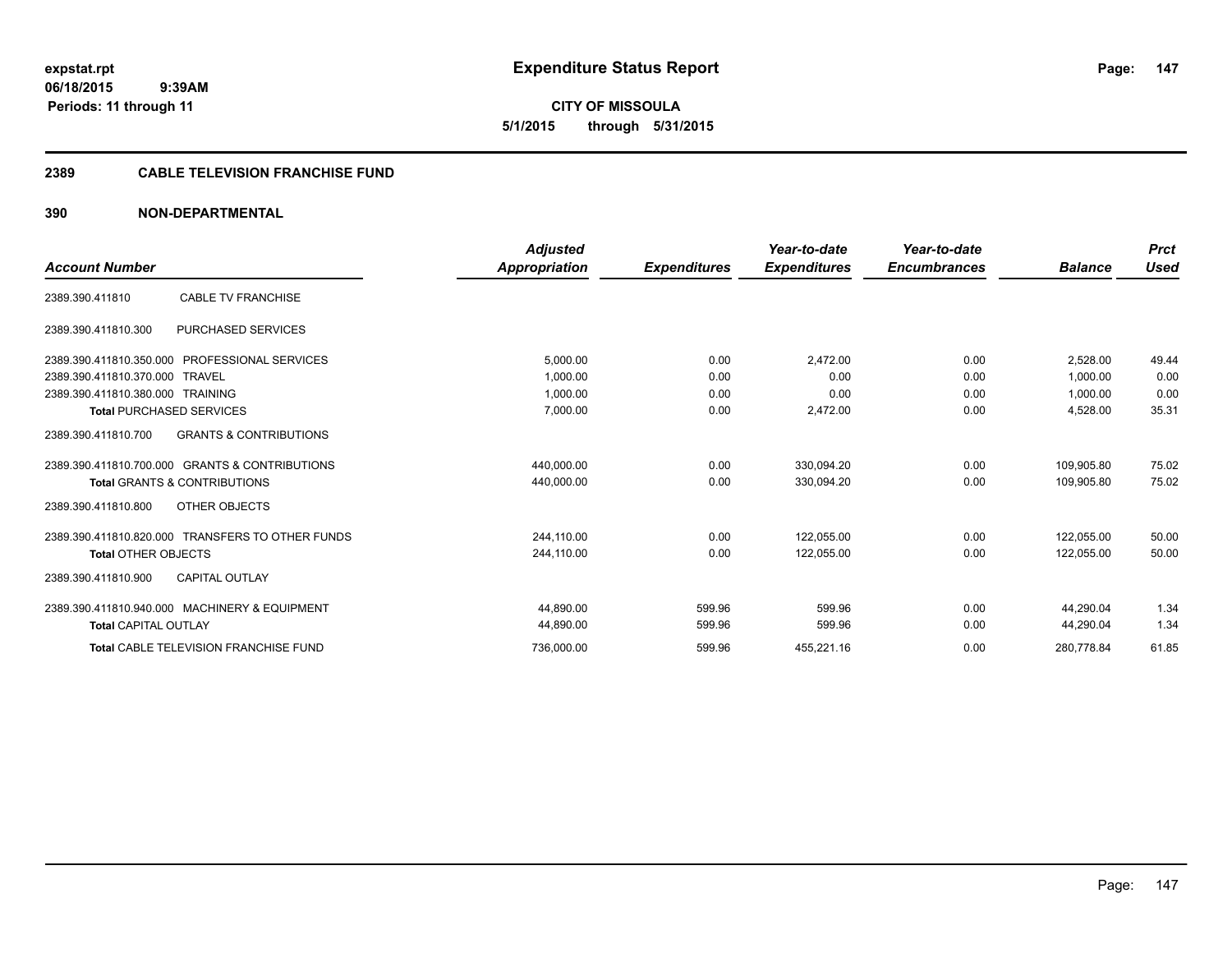**CITY OF MISSOULA 5/1/2015 through 5/31/2015**

## **2390 DRUG FORFEITURE FUND**

|                                        |                                                  | <b>Adjusted</b> |                     | Year-to-date        | Year-to-date        |                | <b>Prct</b> |
|----------------------------------------|--------------------------------------------------|-----------------|---------------------|---------------------|---------------------|----------------|-------------|
| <b>Account Number</b>                  |                                                  | Appropriation   | <b>Expenditures</b> | <b>Expenditures</b> | <b>Encumbrances</b> | <b>Balance</b> | <b>Used</b> |
| 2390.290.420142                        | <b>NARCOTICS</b>                                 |                 |                     |                     |                     |                |             |
| 2390.290.420142.100                    | PERSONAL SERVICES                                |                 |                     |                     |                     |                |             |
| <b>Total PERSONAL SERVICES</b>         |                                                  | 0.00            | 0.00                | 0.00                | 0.00                | 0.00           | 0.00        |
| 2390.290.420142.200                    | <b>SUPPLIES</b>                                  |                 |                     |                     |                     |                |             |
|                                        | 2390.290.420142.220.000 OPERATING SUPPLIES       | 3,000.00        | 205.63              | 17,056.26           | 0.00                | $-14,056.26$   | 568.54      |
|                                        | 2390.290.420142.230.000 REPAIR/MAINTENANCE       | 3,000.00        | 0.00                | 0.00                | 0.00                | 3,000.00       | 0.00        |
| 2390.290.420142.231.000 GASOLINE       |                                                  | 500.00          | 0.00                | 0.00                | 0.00                | 500.00         | 0.00        |
| <b>Total SUPPLIES</b>                  |                                                  | 6,500.00        | 205.63              | 17,056.26           | 0.00                | $-10,556.26$   | 262.40      |
| 2390.290.420142.300                    | <b>PURCHASED SERVICES</b>                        |                 |                     |                     |                     |                |             |
| 2390.290.420142.310.000 COMMUNICATIONS |                                                  | 500.00          | 0.00                | 0.00                | 0.00                | 500.00         | 0.00        |
|                                        | 2390.290.420142.320.000 PRINTING & DUPLICATING   | 300.00          | 0.00                | 0.00                | 0.00                | 300.00         | 0.00        |
|                                        | 2390.290.420142.360.000 REPAIR & MAINTENANCE     | 1,000.00        | 0.00                | 0.00                | 0.00                | 1,000.00       | 0.00        |
| 2390.290.420142.370.000 TRAVEL         |                                                  | 4,000.00        | 0.00                | $-278.01$           | 0.00                | 4,278.01       | 6.95        |
| 2390.290.420142.380.000 TRAINING       |                                                  | 2,000.00        | 0.00                | 0.00                | 0.00                | 2,000.00       | 0.00        |
|                                        | 2390.290.420142.390.000 OTHER PURCHASED SERVICES | 500.00          | 0.00                | 0.00                | 0.00                | 500.00         | 0.00        |
| <b>Total PURCHASED SERVICES</b>        |                                                  | 8,300.00        | 0.00                | $-278.01$           | 0.00                | 8,578.01       | 0.00        |
| 2390.290.420142.500                    | <b>FIXED CHARGES</b>                             |                 |                     |                     |                     |                |             |
| 2390.290.420142.500.000 FIXED CHARGES  |                                                  | 1,000.00        | 0.00                | 0.00                | 0.00                | 1,000.00       | 0.00        |
| <b>Total FIXED CHARGES</b>             |                                                  | 1,000.00        | 0.00                | 0.00                | 0.00                | 1,000.00       | 0.00        |
| 2390.290.420142.700                    | <b>GRANTS &amp; CONTRIBUTIONS</b>                |                 |                     |                     |                     |                |             |
|                                        | <b>Total GRANTS &amp; CONTRIBUTIONS</b>          | 0.00            | 0.00                | 0.00                | 0.00                | 0.00           | 0.00        |
| 2390.290.420142.800                    | OTHER OBJECTS                                    |                 |                     |                     |                     |                |             |
| <b>Total OTHER OBJECTS</b>             |                                                  | 0.00            | 0.00                | 0.00                | 0.00                | 0.00           | 0.00        |
| 2390.290.420142.900                    | <b>CAPITAL OUTLAY</b>                            |                 |                     |                     |                     |                |             |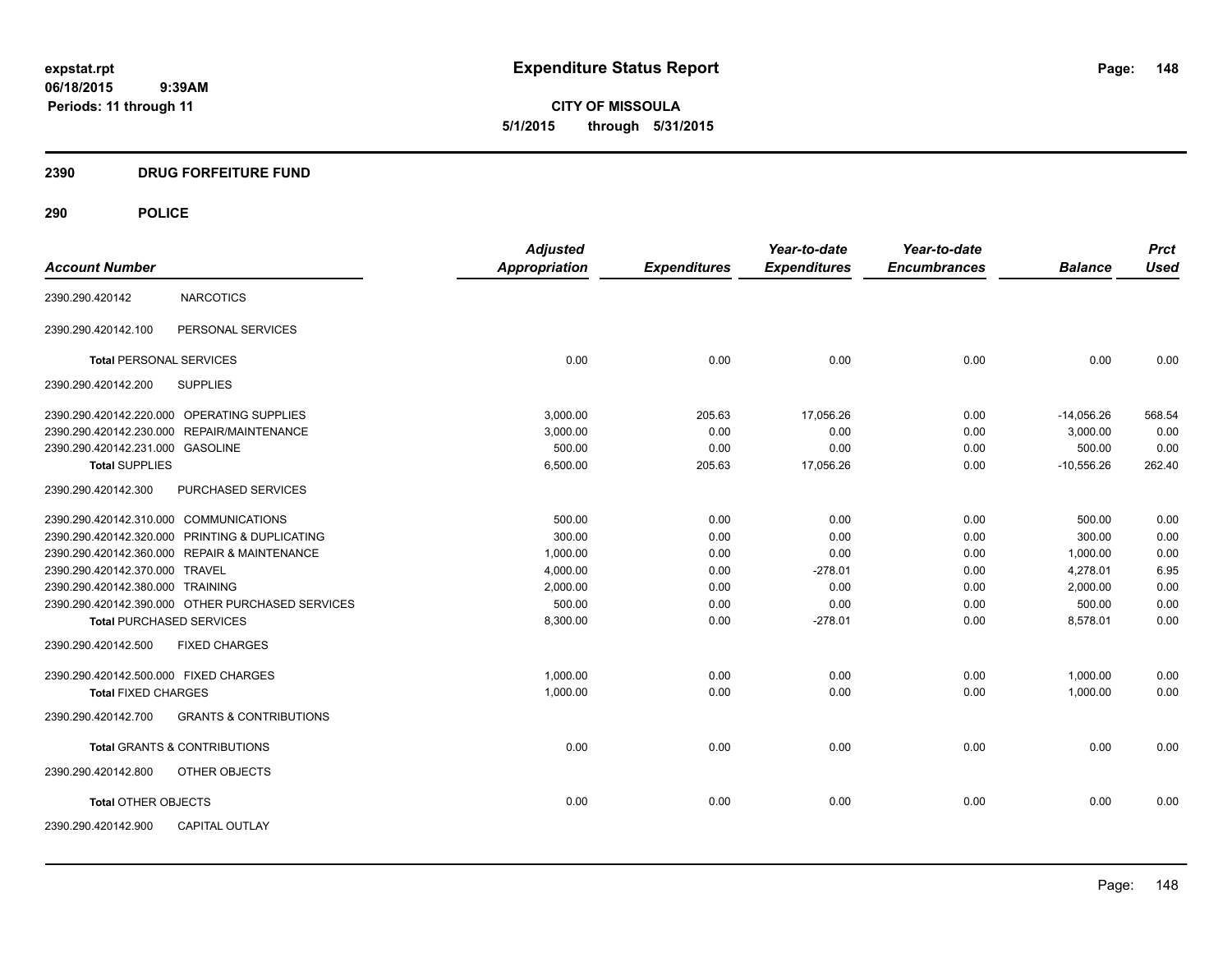**CITY OF MISSOULA 5/1/2015 through 5/31/2015**

## **2390 DRUG FORFEITURE FUND**

| <b>Account Number</b>                                                        | <b>Adjusted</b><br>Appropriation | <b>Expenditures</b> | Year-to-date<br><i><b>Expenditures</b></i> | Year-to-date<br><b>Encumbrances</b> | <b>Balance</b>         | Prct<br>Used |
|------------------------------------------------------------------------------|----------------------------------|---------------------|--------------------------------------------|-------------------------------------|------------------------|--------------|
| 2390.290.420142.940.000 MACHINERY & EQUIPMENT<br><b>Total CAPITAL OUTLAY</b> | 12,000.00<br>12,000.00           | 0.00<br>0.00        | 0.00<br>0.00                               | 0.00<br>0.00                        | 12,000.00<br>12.000.00 | 0.00<br>0.00 |
| <b>Total DRUG FORFEITURE FUND</b>                                            | 27,800.00                        | 205.63              | 16,778.25                                  | 0.00                                | 11.021.75              | 60.35        |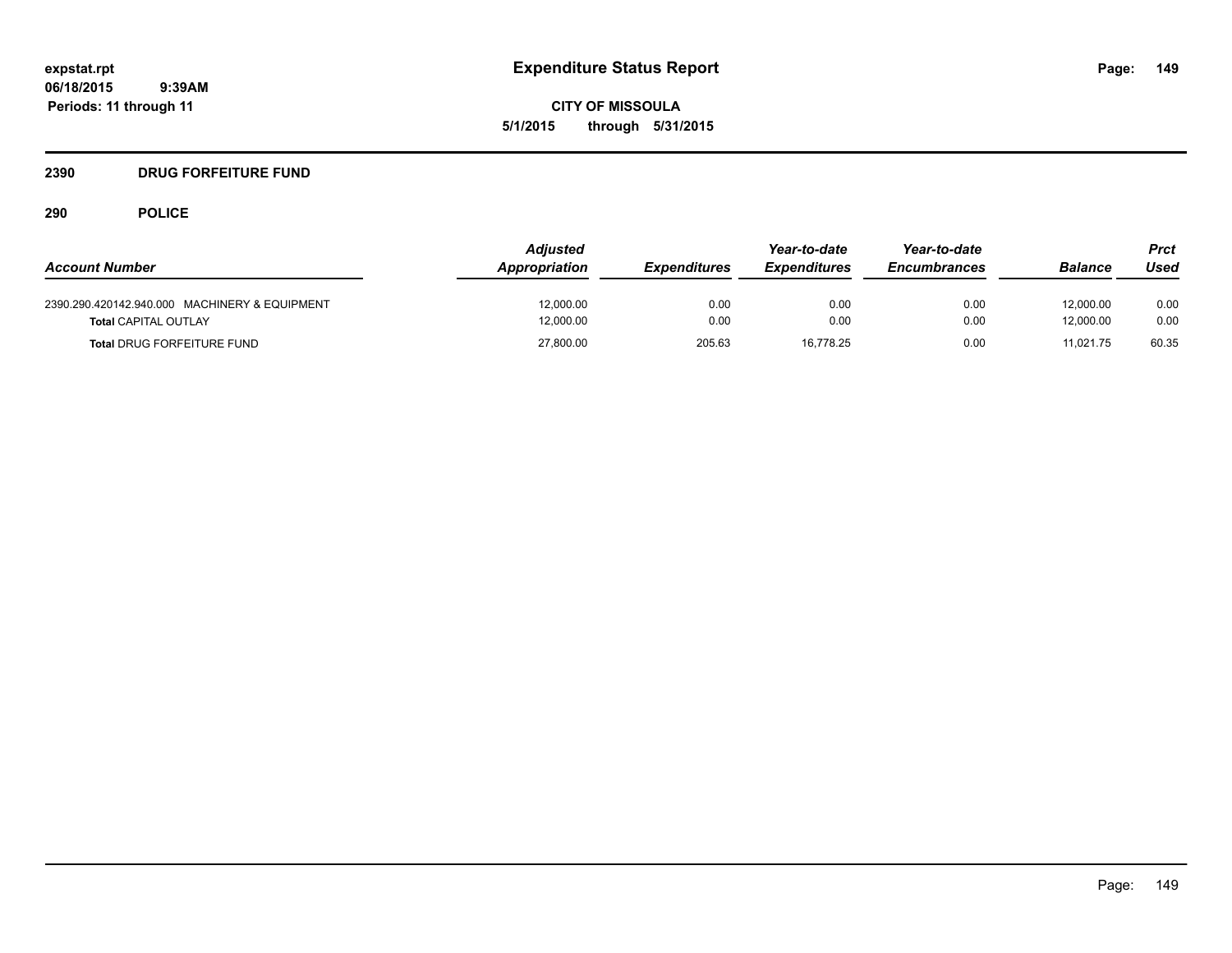**CITY OF MISSOULA 5/1/2015 through 5/31/2015**

#### **2394 BUILDING INSPECTION FUND**

## **310 BUILDING INSPECTION**

| <b>Account Number</b>                     |                                                         | <b>Adjusted</b><br><b>Appropriation</b> | <b>Expenditures</b> | Year-to-date<br><b>Expenditures</b> | Year-to-date<br><b>Encumbrances</b> | <b>Balance</b> | <b>Prct</b><br><b>Used</b> |
|-------------------------------------------|---------------------------------------------------------|-----------------------------------------|---------------------|-------------------------------------|-------------------------------------|----------------|----------------------------|
|                                           |                                                         |                                         |                     |                                     |                                     |                |                            |
| 2394.310.420500                           | PROTECTIVE INSPECTIONS                                  |                                         |                     |                                     |                                     |                |                            |
| 2394.310.420500.100                       | PERSONAL SERVICES                                       |                                         |                     |                                     |                                     |                |                            |
|                                           | 2394.310.420500.110.000 SALARIES AND WAGES              | 635,518.00                              | 37,240.43           | 462,728.79                          | 0.00                                | 172,789.21     | 72.81                      |
|                                           | 2394.310.420500.120.000 OVERTIME/TERMINATION            | 500.00                                  | 0.00                | 0.00                                | 0.00                                | 500.00         | 0.00                       |
| 2394.310.420500.130.000 OTHER             |                                                         | 19,836.00                               | 0.00                | 0.00                                | 0.00                                | 19,836.00      | 0.00                       |
|                                           | 2394.310.420500.140.000 EMPLOYER CONTRIBUTIONS          | 212.966.00                              | 14,311.19           | 181,040.03                          | 0.00                                | 31.925.97      | 85.01                      |
|                                           | 2394.310.420500.141.000 STATE RETIREMENT CONTRIBUTIONS  | 0.00                                    | 0.00                | 383.96                              | 0.00                                | $-383.96$      | 0.00                       |
| <b>Total PERSONAL SERVICES</b>            |                                                         | 868,820.00                              | 51,551.62           | 644,152.78                          | 0.00                                | 224,667.22     | 74.14                      |
| 2394.310.420500.200                       | <b>SUPPLIES</b>                                         |                                         |                     |                                     |                                     |                |                            |
| 2394.310.420500.210.000 OFFICE SUPPLIES   |                                                         | 2,200.00                                | 66.13               | 4,189.76                            | 0.00                                | $-1,989.76$    | 190.44                     |
| 2394.310.420500.210.300                   | OFFICE SUPPLIES                                         | 0.00                                    | 0.00                | 392.20                              | 0.00                                | $-392.20$      | 0.00                       |
| 2394.310.420500.220.000                   | OPERATING SUPPLIES                                      | 10,500.00                               | 1,052.97            | 18,399.48                           | 0.00                                | $-7,899.48$    | 175.23                     |
|                                           | 2394.310.420500.230.000 REPAIR/MAINTENANCE              | 3,000.00                                | 386.00              | 439.79                              | 0.00                                | 2,560.21       | 14.66                      |
| 2394.310.420500.231.000 GASOLINE          |                                                         | 11,475.00                               | 0.00                | 4,811.97                            | 0.00                                | 6,663.03       | 41.93                      |
|                                           | 2394.310.420500.250.000 SUPPLIES FOR RESALE             | 500.00                                  | 0.00                | 0.00                                | 0.00                                | 500.00         | 0.00                       |
| <b>Total SUPPLIES</b>                     |                                                         | 27,675.00                               | 1,505.10            | 28,233.20                           | 0.00                                | $-558.20$      | 102.02                     |
| 2394.310.420500.300                       | PURCHASED SERVICES                                      |                                         |                     |                                     |                                     |                |                            |
| 2394.310.420500.310.000 COMMUNICATIONS    |                                                         | 1.000.00                                | 0.00                | 95.94                               | 0.00                                | 904.06         | 9.59                       |
|                                           | 2394.310.420500.320.000 PRINTING & DUPLICATING          | 7,600.00                                | 0.00                | 2,309.66                            | 0.00                                | 5,290.34       | 30.39                      |
|                                           | 2394.310.420500.330.000 PUBLICITY, SUBSCRIPTIONS & DUES | 2,100.00                                | 0.00                | 2,107.54                            | 0.00                                | $-7.54$        | 100.36                     |
| 2394.310.420500.344.000 TELEPHONE SERVICE |                                                         | 16,198.00                               | 476.03              | 13,368.44                           | 0.00                                | 2.829.56       | 82.53                      |
|                                           | 2394.310.420500.350.000 PROFESSIONAL SERVICES           | 5,300.00                                | 0.00                | 22,553.70                           | 0.00                                | $-17,253.70$   | 425.54                     |
|                                           | 2394.310.420500.360.000 REPAIR & MAINTENANCE            | 33,378.00                               | 0.00                | 8,862.97                            | 0.00                                | 24,515.03      | 26.55                      |
| 2394.310.420500.370.000 TRAVEL            |                                                         | 10,025.00                               | 1,074.49            | 5,008.85                            | 0.00                                | 5,016.15       | 49.96                      |
| 2394.310.420500.380.000 TRAINING          |                                                         | 6,500.00                                | 189.00              | 4,236.40                            | 0.00                                | 2,263.60       | 65.18                      |
| <b>Total PURCHASED SERVICES</b>           |                                                         | 82,101.00                               | 1,739.52            | 58,543.50                           | 0.00                                | 23,557.50      | 71.31                      |

2394.310.420500.500 FIXED CHARGES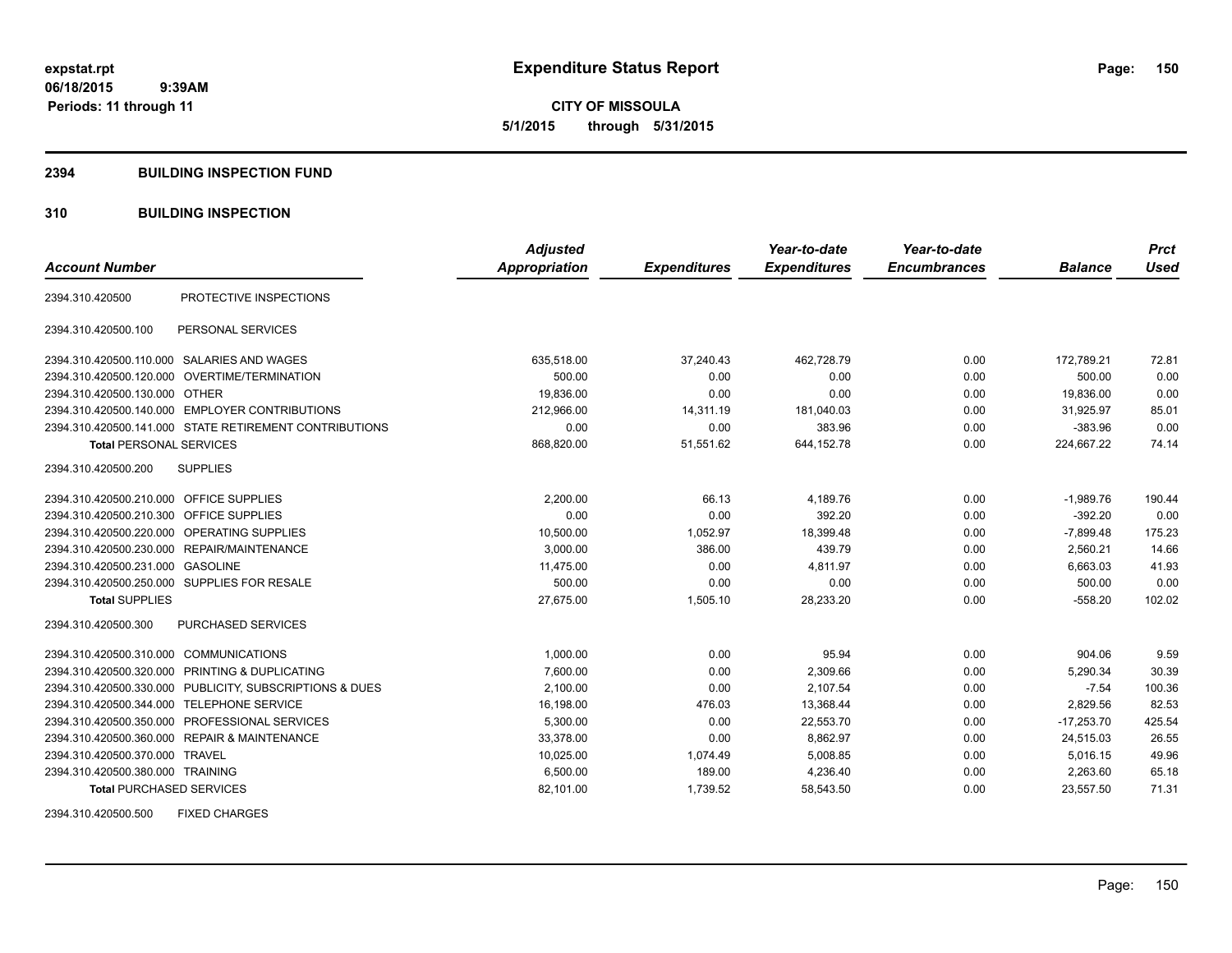**CITY OF MISSOULA 5/1/2015 through 5/31/2015**

## **2394 BUILDING INSPECTION FUND**

## **310 BUILDING INSPECTION**

| <b>Account Number</b>                         | <b>Adjusted</b><br>Appropriation | <b>Expenditures</b> | Year-to-date<br><b>Expenditures</b> | Year-to-date<br><b>Encumbrances</b> | <b>Balance</b> | <b>Prct</b><br><b>Used</b> |
|-----------------------------------------------|----------------------------------|---------------------|-------------------------------------|-------------------------------------|----------------|----------------------------|
| 2394.310.420500.500.000 FIXED CHARGES         | 259,008.00                       | 0.00                | 126,852.42                          | 0.00                                | 132,155.58     | 48.98                      |
| <b>Total FIXED CHARGES</b>                    | 259,008.00                       | 0.00                | 126,852.42                          | 0.00                                | 132,155.58     | 48.98                      |
| <b>DEBT SERVICE</b><br>2394.310.420500.600    |                                  |                     |                                     |                                     |                |                            |
| <b>Total DEBT SERVICE</b>                     | 0.00                             | 0.00                | 0.00                                | 0.00                                | 0.00           | 0.00                       |
| <b>CAPITAL OUTLAY</b><br>2394.310.420500.900  |                                  |                     |                                     |                                     |                |                            |
| 2394.310.420500.940.000 MACHINERY & EQUIPMENT | 0.00                             | 0.00                | 20,219.00                           | 0.00                                | $-20,219.00$   | 0.00                       |
| <b>Total CAPITAL OUTLAY</b>                   | 0.00                             | 0.00                | 20,219.00                           | 0.00                                | $-20,219.00$   | 0.00                       |
| <b>Total PROTECTIVE INSPECTIONS</b>           | 1,237,604.00                     | 54,796.24           | 878,000.90                          | 0.00                                | 359,603.10     | 70.94                      |
| <b>MERCHANT SERVICES</b><br>2394.310.510110   |                                  |                     |                                     |                                     |                |                            |
| <b>FIXED CHARGES</b><br>2394.310.510110.500   |                                  |                     |                                     |                                     |                |                            |
| 2394.310.510110.550.000 MERCHANT SERVICE FEES | 0.00                             | 5,378.95            | 16,519.70                           | 0.00                                | $-16,519.70$   | 0.00                       |
| <b>Total MERCHANT SERVICES</b>                | 0.00                             | 5,378.95            | 16,519.70                           | 0.00                                | $-16,519.70$   | 0.00                       |
| <b>Total BUILDING INSPECTION FUND</b>         | 1,237,604.00                     | 60,175.19           | 894,520.60                          | 0.00                                | 343,083.40     | 72.28                      |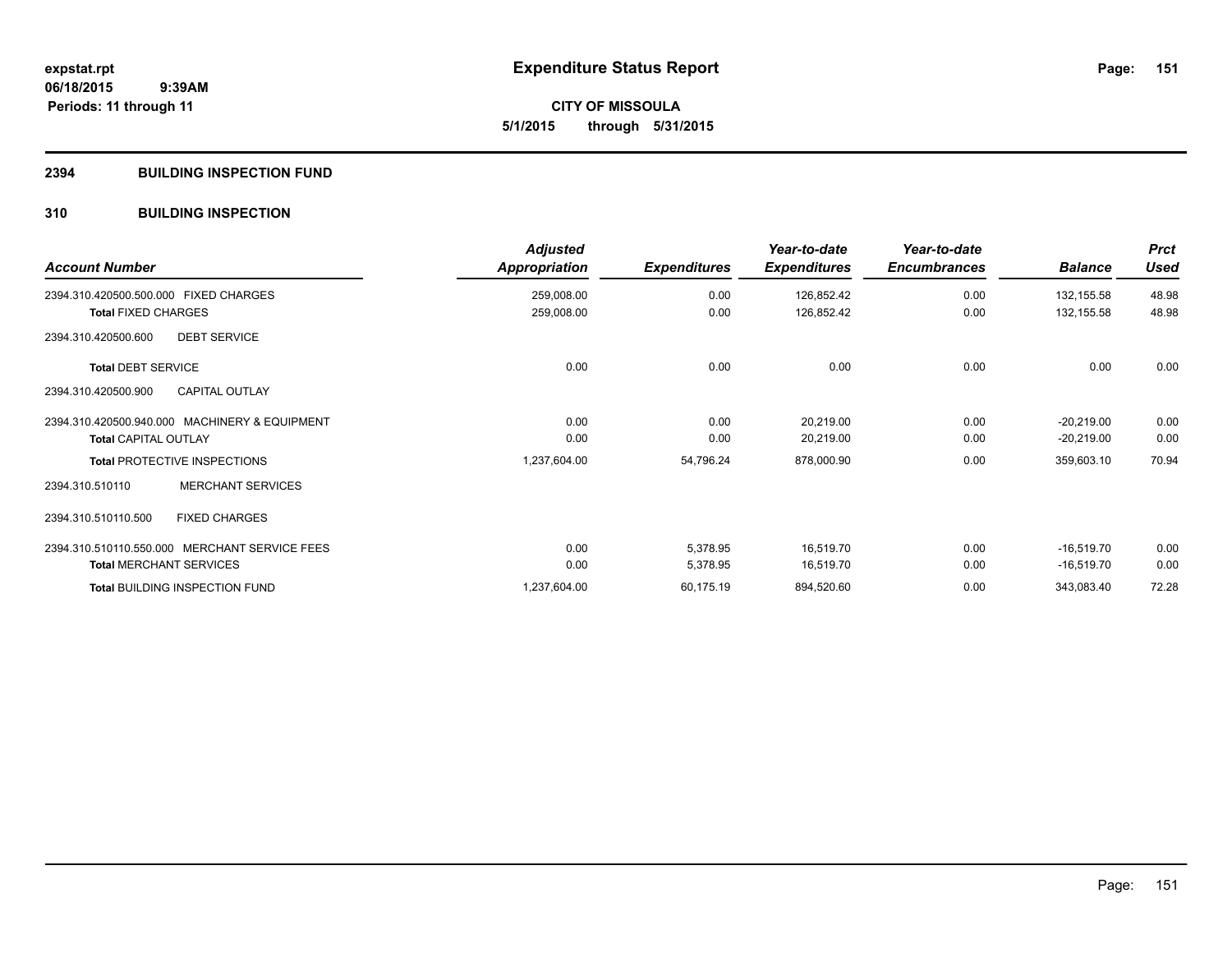**CITY OF MISSOULA 5/1/2015 through 5/31/2015**

## **2395 CITY GRANTS & PROGRAM INCOME FUND**

| <b>Account Number</b>       |                                                                                  | <b>Adjusted</b><br><b>Appropriation</b> | <b>Expenditures</b> | Year-to-date<br><b>Expenditures</b> | Year-to-date<br><b>Encumbrances</b> | <b>Balance</b>       | <b>Prct</b><br><b>Used</b> |
|-----------------------------|----------------------------------------------------------------------------------|-----------------------------------------|---------------------|-------------------------------------|-------------------------------------|----------------------|----------------------------|
| 2395.390.470200             | <b>HOUSING REHAB</b>                                                             |                                         |                     |                                     |                                     |                      |                            |
| 2395.390.470200.700         | <b>GRANTS &amp; CONTRIBUTIONS</b>                                                |                                         |                     |                                     |                                     |                      |                            |
|                             | Total GRANTS & CONTRIBUTIONS                                                     | 0.00                                    | 0.00                | 0.00                                | 0.00                                | 0.00                 | 0.00                       |
| 2395.390.470200.800         | OTHER OBJECTS                                                                    |                                         |                     |                                     |                                     |                      |                            |
| <b>Total HOUSING REHAB</b>  |                                                                                  | 0.00                                    | 0.00                | 0.00                                | 0.00                                | 0.00                 | 0.00                       |
| 2395.390.470210             | <b>ADMINISTRATION</b>                                                            |                                         |                     |                                     |                                     |                      |                            |
| 2395.390.470210.300         | PURCHASED SERVICES                                                               |                                         |                     |                                     |                                     |                      |                            |
|                             | 2395.390.470210.350.000 PROFESSIONAL SERVICES<br><b>Total PURCHASED SERVICES</b> | 2.103.00<br>2,103.00                    | 0.00<br>0.00        | 0.00<br>0.00                        | 0.00<br>0.00                        | 2,103.00<br>2,103.00 | 0.00<br>0.00               |
| 2395.390.470210.800         | OTHER OBJECTS                                                                    |                                         |                     |                                     |                                     |                      |                            |
| <b>Total OTHER OBJECTS</b>  |                                                                                  | 0.00                                    | 0.00                | 0.00                                | 0.00                                | 0.00                 | 0.00                       |
| <b>Total ADMINISTRATION</b> |                                                                                  | 2,103.00                                | 0.00                | 0.00                                | 0.00                                | 2,103.00             | 0.00                       |
| 2395.390.470220             | PROPERTY ACQUISITION                                                             |                                         |                     |                                     |                                     |                      |                            |
| 2395.390.470220.300         | PURCHASED SERVICES                                                               |                                         |                     |                                     |                                     |                      |                            |
|                             | <b>Total PROPERTY ACQUISITION</b>                                                | 0.00                                    | 0.00                | 0.00                                | 0.00                                | 0.00                 | 0.00                       |
| 2395.390.470300             | ECONOMIC DEVELOPMENT                                                             |                                         |                     |                                     |                                     |                      |                            |
| 2395.390.470300.700         | <b>GRANTS &amp; CONTRIBUTIONS</b>                                                |                                         |                     |                                     |                                     |                      |                            |
|                             | Total ECONOMIC DEVELOPMENT                                                       | 0.00                                    | 0.00                | 0.00                                | 0.00                                | 0.00                 | 0.00                       |
|                             | Total CITY GRANTS & PROGRAM INCOME FUND                                          | 2,103.00                                | 0.00                | 0.00                                | 0.00                                | 2,103.00             | 0.00                       |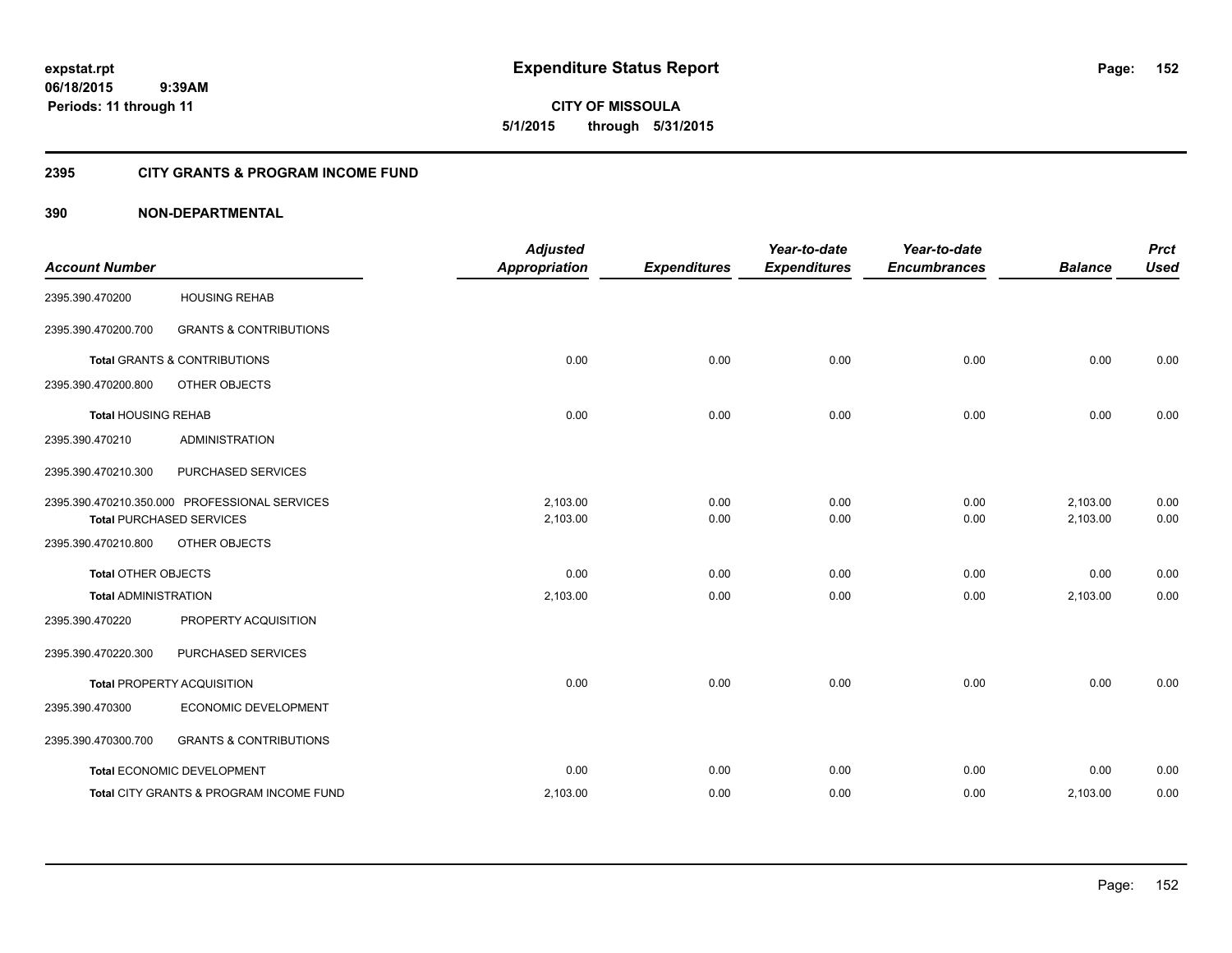**153**

**06/18/2015 9:39AM Periods: 11 through 11**

**CITY OF MISSOULA 5/1/2015 through 5/31/2015**

## **2396 ENERGY EFFICIENCY REVOLVING LOAN FUND**

| <b>Account Number</b> |                                                    | <b>Adjusted</b><br>Appropriation | Expenditures | Year-to-date<br><b>Expenditures</b> | Year-to-date<br><b>Encumbrances</b> | <b>Balance</b> | <b>Prct</b><br>Used |
|-----------------------|----------------------------------------------------|----------------------------------|--------------|-------------------------------------|-------------------------------------|----------------|---------------------|
| 2396.390.510001       | EECBG REVOLVING LOAN FUND                          |                                  |              |                                     |                                     |                |                     |
| 2396.390.510001.700   | <b>GRANTS &amp; CONTRIBUTIONS</b>                  |                                  |              |                                     |                                     |                |                     |
|                       | <b>Total ENERGY EFFICIENCY REVOLVING LOAN FUND</b> | 0.00                             | 0.00         | 0.00                                | 0.00                                | 0.00           | 0.00                |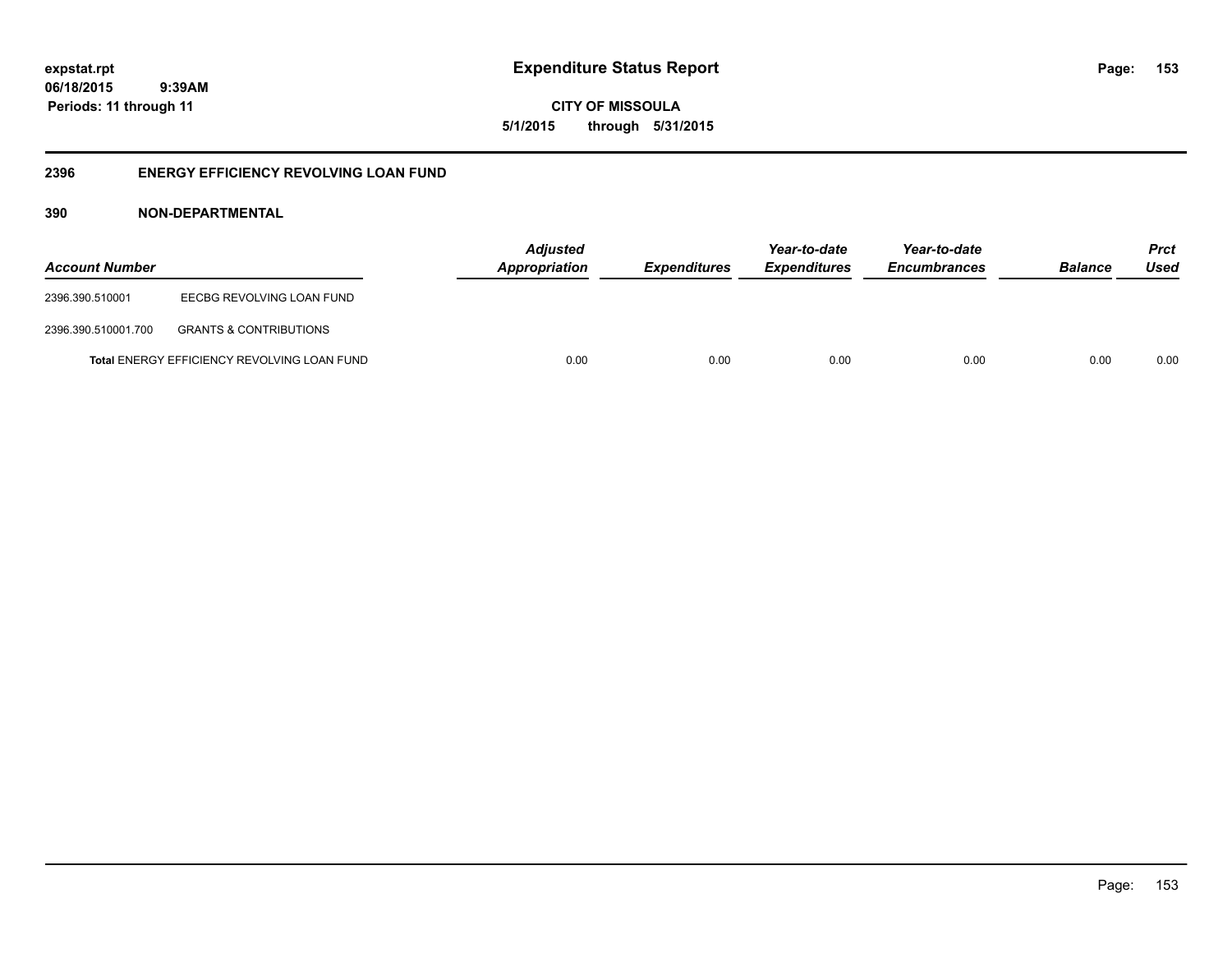**CITY OF MISSOULA 5/1/2015 through 5/31/2015**

## **2399 DANGEROUS BUILDING DEMOLITION & REPAIR F**

## **310 BUILDING INSPECTION**

| <b>Account Number</b>               |                                                           | <b>Adjusted</b><br><b>Appropriation</b> | <i><b>Expenditures</b></i> | Year-to-date<br><b>Expenditures</b> | Year-to-date<br><b>Encumbrances</b> | <b>Balance</b>         | <b>Prct</b><br>Used |
|-------------------------------------|-----------------------------------------------------------|-----------------------------------------|----------------------------|-------------------------------------|-------------------------------------|------------------------|---------------------|
| 2399.310.420510                     | ADMINISTRATION                                            |                                         |                            |                                     |                                     |                        |                     |
| 2399.310.420510.800                 | OTHER OBJECTS                                             |                                         |                            |                                     |                                     |                        |                     |
| 2399.310.420510.845.000 CONTINGENCY | <b>Total DANGEROUS BUILDING DEMOLITION &amp; REPAIR F</b> | 15.000.00<br>15,000.00                  | 0.00<br>0.00               | 0.00<br>0.00                        | 0.00<br>0.00                        | 15.000.00<br>15.000.00 | 0.00<br>0.00        |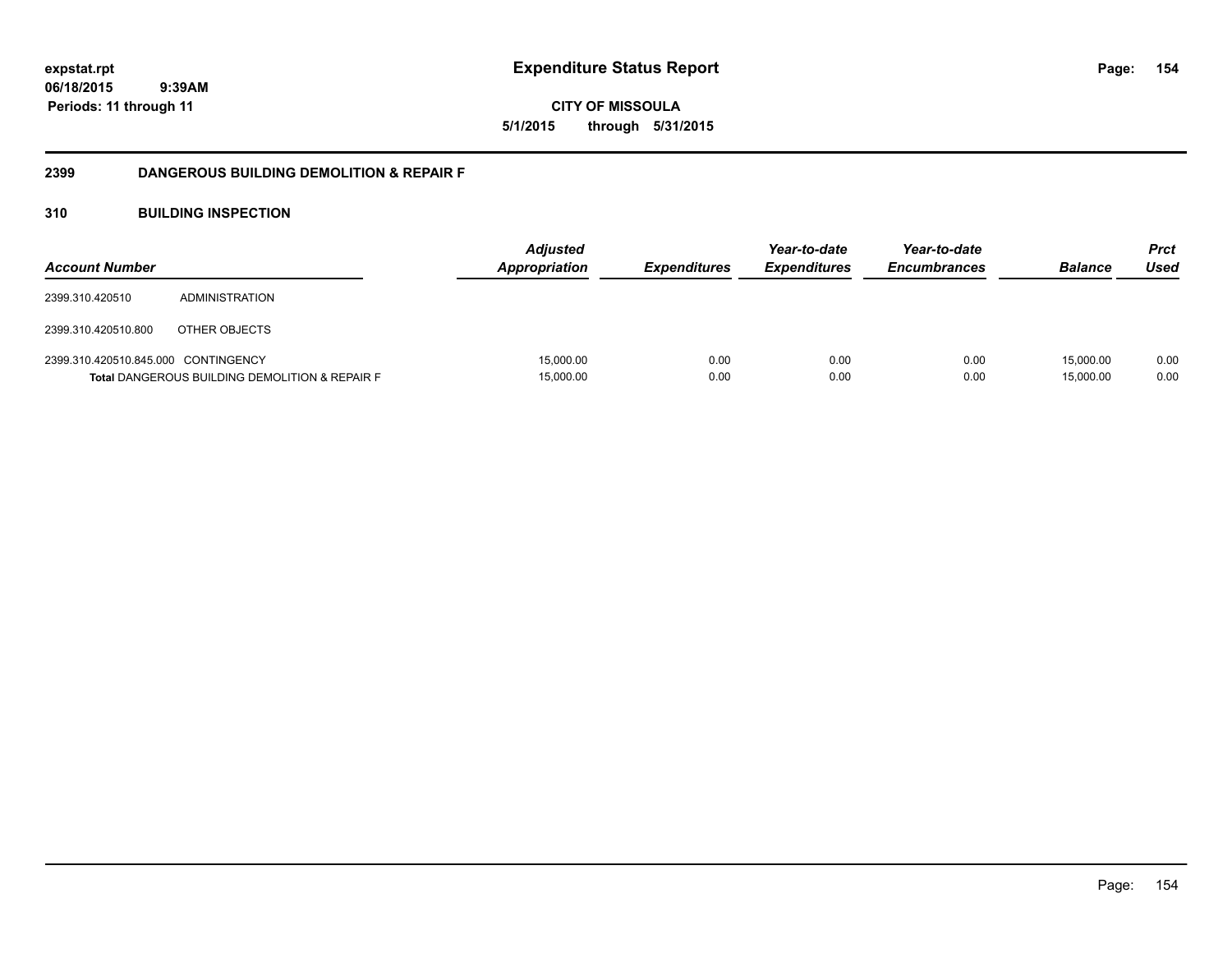**CITY OF MISSOULA 5/1/2015 through 5/31/2015**

#### **2400 STREET LIGHTING ASSESSMENTS FUND**

## **280 PUBLIC WORKS ADMIN/ENGINEERING**

| <b>Account Number</b> |                                                   | <b>Adjusted</b><br>Appropriation | <i><b>Expenditures</b></i> | Year-to-date<br><b>Expenditures</b> | Year-to-date<br><b>Encumbrances</b> | <b>Balance</b> | <b>Prct</b><br>Used |
|-----------------------|---------------------------------------------------|----------------------------------|----------------------------|-------------------------------------|-------------------------------------|----------------|---------------------|
| 2400.280.430263       | <b>STREET LIGHTING</b>                            |                                  |                            |                                     |                                     |                |                     |
| 2400.280.430263.300   | PURCHASED SERVICES                                |                                  |                            |                                     |                                     |                |                     |
|                       | 2400.280.430263.341.000 ELECTRICITY & NATURAL GAS | 323.551.00                       | 237.40                     | 269.799.98                          | 0.00                                | 53.751.02      | 83.39               |
|                       | 2400.280.430263.350.000 PROFESSIONAL SERVICES     | 21.806.00                        | 0.00                       | 7.501.00                            | 0.00                                | 14.305.00      | 34.40               |
|                       | <b>Total STREET LIGHTING ASSESSMENTS FUND</b>     | 345,357.00                       | 237.40                     | 277.300.98                          | 0.00                                | 68.056.02      | 80.29               |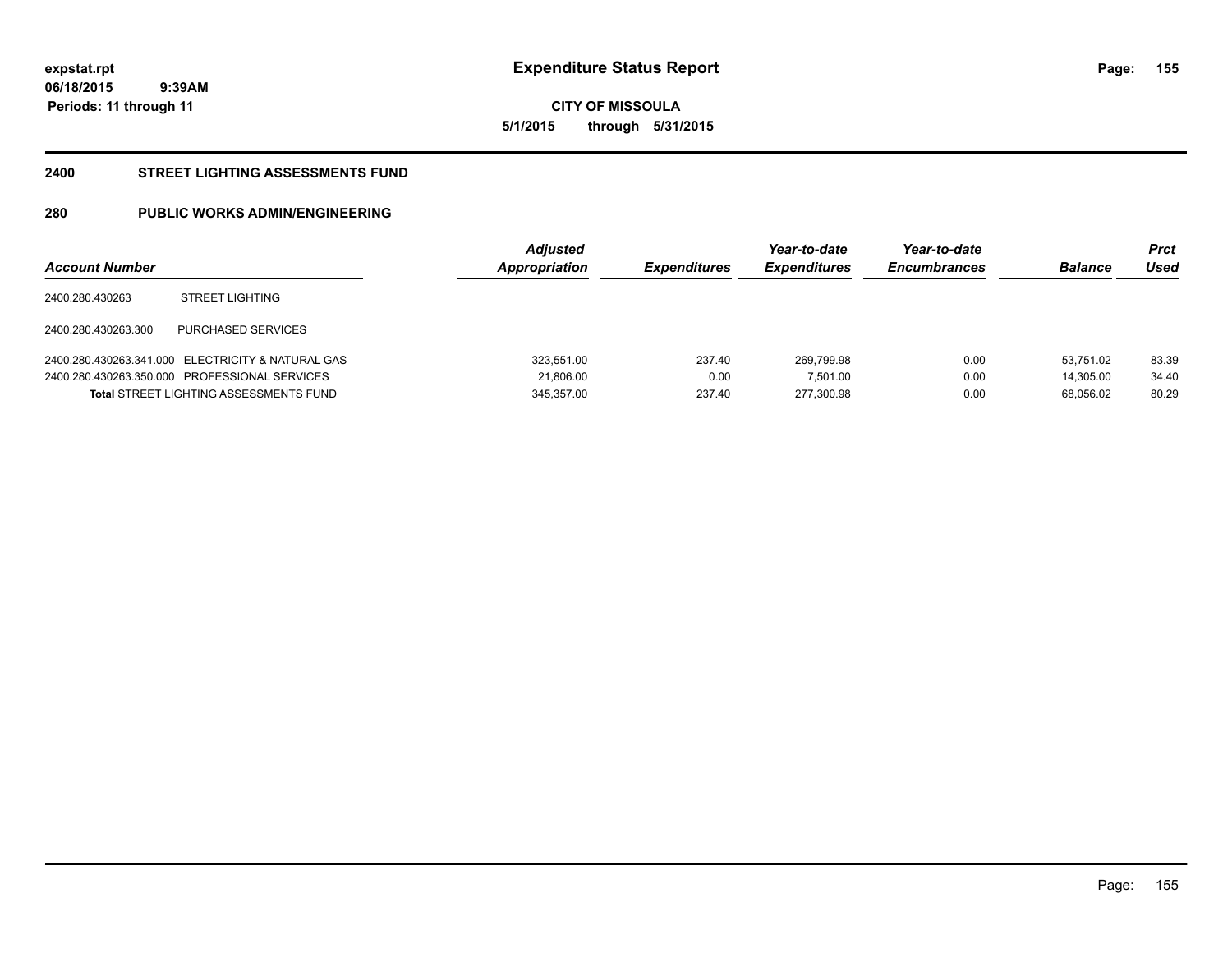**CITY OF MISSOULA 5/1/2015 through 5/31/2015**

#### **2500 STREET MAINTENANCE ASSESSMENT FUND**

|                                 |                                                  | <b>Adjusted</b>      |                     | Year-to-date        | Year-to-date        |                | <b>Prct</b> |
|---------------------------------|--------------------------------------------------|----------------------|---------------------|---------------------|---------------------|----------------|-------------|
| <b>Account Number</b>           |                                                  | <b>Appropriation</b> | <b>Expenditures</b> | <b>Expenditures</b> | <b>Encumbrances</b> | <b>Balance</b> | Used        |
| 2500.390.521000                 | INTERFUND OPERATING TRANSFERS                    |                      |                     |                     |                     |                |             |
| 2500.390.521000.300             | PURCHASED SERVICES                               |                      |                     |                     |                     |                |             |
| 2500.390.521000.345.000 GARBAGE |                                                  | 32.014.00            | 1,953.17            | 18,187.87           | 0.00                | 13.826.13      | 56.81       |
| <b>Total PURCHASED SERVICES</b> |                                                  | 32,014.00            | 1,953.17            | 18,187.87           | 0.00                | 13.826.13      | 56.81       |
| 2500.390.521000.800             | OTHER OBJECTS                                    |                      |                     |                     |                     |                |             |
|                                 | 2500.390.521000.820.000 TRANSFERS TO OTHER FUNDS | 27.281.00            | 0.00                | 13.640.50           | 0.00                | 13.640.50      | 50.00       |
| <b>Total OTHER OBJECTS</b>      |                                                  | 27,281.00            | 0.00                | 13.640.50           | 0.00                | 13,640.50      | 50.00       |
|                                 | <b>Total STREET MAINTENANCE ASSESSMENT FUND</b>  | 59.295.00            | 1.953.17            | 31.828.37           | 0.00                | 27.466.63      | 53.68       |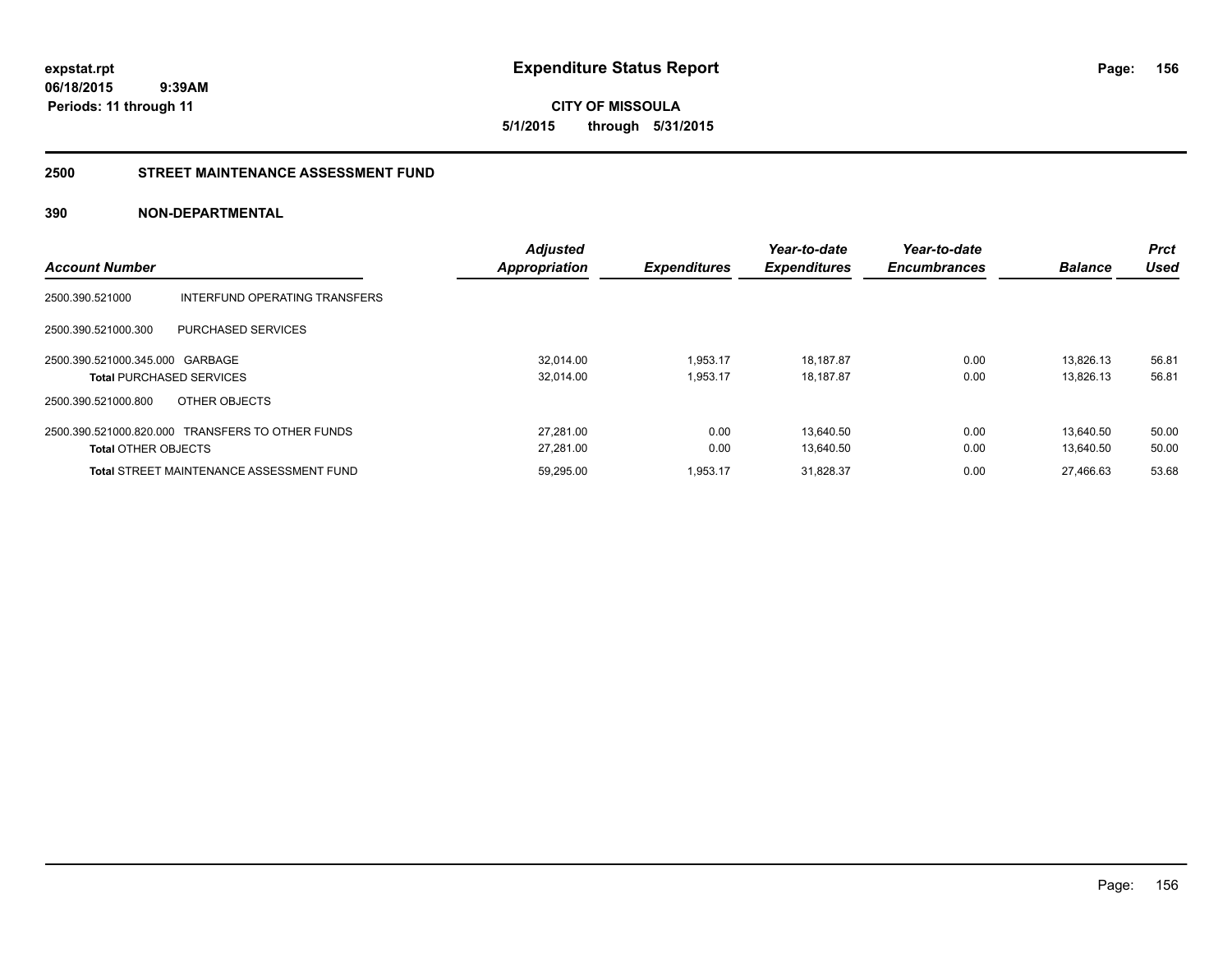**CITY OF MISSOULA 5/1/2015 through 5/31/2015**

## **2510 RUSSELL PARK MAINTENANCE ASSESSMENT FUND**

| <b>Account Number</b>      |                                                       | <b>Adjusted</b><br>Appropriation | <b>Expenditures</b> | Year-to-date<br><b>Expenditures</b> | Year-to-date<br><b>Encumbrances</b> | <b>Balance</b> | <b>Prct</b><br>Used |
|----------------------------|-------------------------------------------------------|----------------------------------|---------------------|-------------------------------------|-------------------------------------|----------------|---------------------|
| 2510.370.460430            | <b>PARKS</b>                                          |                                  |                     |                                     |                                     |                |                     |
| 2510.370.460430.800        | OTHER OBJECTS                                         |                                  |                     |                                     |                                     |                |                     |
| <b>Total OTHER OBJECTS</b> |                                                       | 0.00                             | 0.00                | 0.00                                | 0.00                                | 0.00           | 0.00                |
| <b>Total PARKS</b>         |                                                       | 0.00                             | 0.00                | 0.00                                | 0.00                                | 0.00           | 0.00                |
|                            | <b>Total RUSSELL PARK MAINTENANCE ASSESSMENT FUND</b> | 0.00                             | 0.00                | 0.00                                | 0.00                                | 0.00           | 0.00                |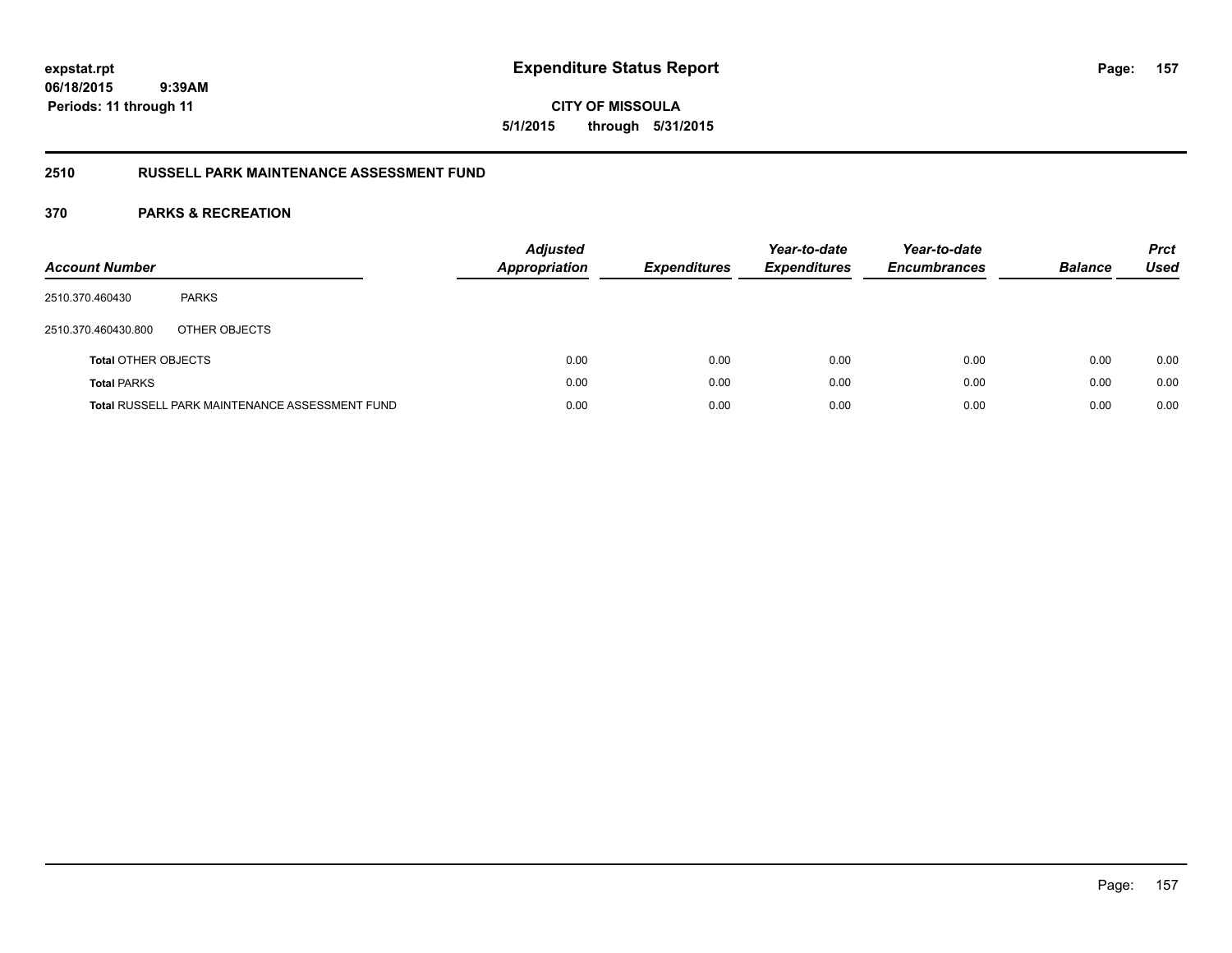**CITY OF MISSOULA 5/1/2015 through 5/31/2015**

## **2511 WILLOWWOOD PARK MAINTENANCE ASSESSMENT F**

| <b>Account Number</b>     |                                                       | <b>Adjusted</b><br><b>Appropriation</b> | <b>Expenditures</b> | Year-to-date<br><b>Expenditures</b> | Year-to-date<br><b>Encumbrances</b> | <b>Balance</b> | <b>Prct</b><br><b>Used</b> |
|---------------------------|-------------------------------------------------------|-----------------------------------------|---------------------|-------------------------------------|-------------------------------------|----------------|----------------------------|
| 2511.370.460430           | <b>PARKS</b>                                          |                                         |                     |                                     |                                     |                |                            |
| 2511.370.460430.600       | <b>DEBT SERVICE</b>                                   |                                         |                     |                                     |                                     |                |                            |
| <b>Total DEBT SERVICE</b> |                                                       | 0.00                                    | 0.00                | 0.00                                | 0.00                                | 0.00           | 0.00                       |
| 2511.370.460430.800       | OTHER OBJECTS                                         |                                         |                     |                                     |                                     |                |                            |
|                           | <b>Total WILLOWWOOD PARK MAINTENANCE ASSESSMENT F</b> | 0.00                                    | 0.00                | 0.00                                | 0.00                                | 0.00           | 0.00                       |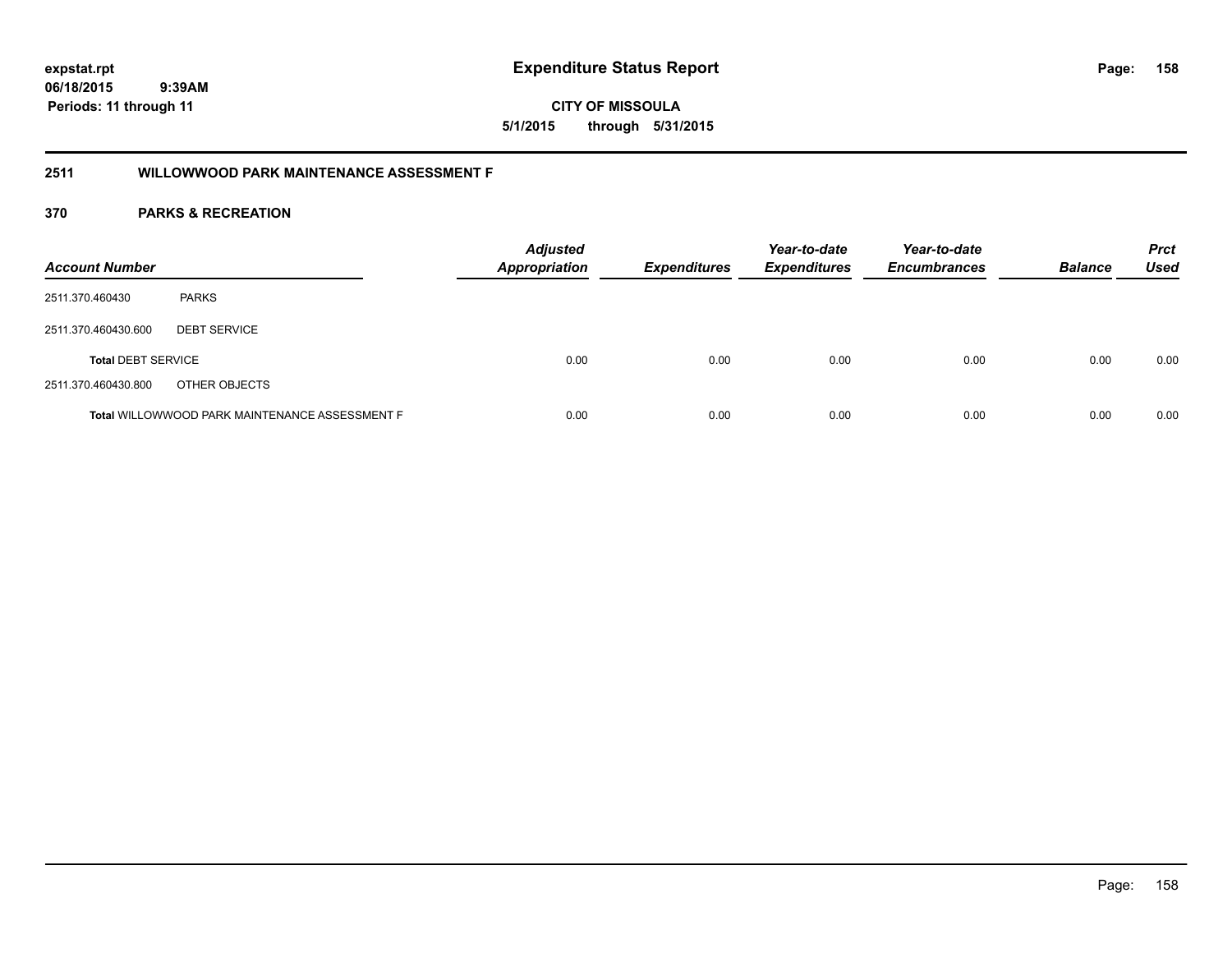**CITY OF MISSOULA 5/1/2015 through 5/31/2015**

#### **2512 ROAD DISTRICT #1**

| <b>Account Number</b>                 |                                                           | <b>Adjusted</b><br>Appropriation | <b>Expenditures</b> | Year-to-date<br><b>Expenditures</b> | Year-to-date<br><b>Encumbrances</b> | <b>Balance</b> | <b>Prct</b><br><b>Used</b> |
|---------------------------------------|-----------------------------------------------------------|----------------------------------|---------------------|-------------------------------------|-------------------------------------|----------------|----------------------------|
| 2512.320.430100                       | PUBLIC WORKS ADMINISTRATION                               |                                  |                     |                                     |                                     |                |                            |
| 2512.320.430100.100                   | PERSONAL SERVICES                                         |                                  |                     |                                     |                                     |                |                            |
|                                       | 2512.320.430100.110.000 SALARIES AND WAGES                | 14,940.00                        | 0.00                | 0.00                                | 0.00                                | 14,940.00      | 0.00                       |
|                                       | 2512.320.430100.140.000 EMPLOYER CONTRIBUTIONS            | 2,355.00                         | 0.00                | 0.00                                | 0.00                                | 2,355.00       | 0.00                       |
| <b>Total PERSONAL SERVICES</b>        |                                                           | 17,295.00                        | 0.00                | 0.00                                | 0.00                                | 17,295.00      | 0.00                       |
| 2512.320.430100.300                   | PURCHASED SERVICES                                        |                                  |                     |                                     |                                     |                |                            |
|                                       | 2512.320.430100.350.000 PROFESSIONAL SERVICES             | 20,000.00                        | 0.00                | 435.00                              | 0.00                                | 19,565.00      | 2.18                       |
| <b>Total PURCHASED SERVICES</b>       |                                                           | 20,000.00                        | 0.00                | 435.00                              | 0.00                                | 19,565.00      | 2.18                       |
| 2512.320.430100.800                   | OTHER OBJECTS                                             |                                  |                     |                                     |                                     |                |                            |
| 2512.320.430100.845.000 CONTINGENCY   |                                                           | 0.00                             | 9,030.26            | 25,364.86                           | 0.00                                | $-25,364.86$   | 0.00                       |
| <b>Total OTHER OBJECTS</b>            |                                                           | 0.00                             | 9,030.26            | 25,364.86                           | 0.00                                | $-25,364.86$   | 0.00                       |
|                                       | <b>Total PUBLIC WORKS ADMINISTRATION</b>                  | 37,295.00                        | 9,030.26            | 25,799.86                           | 0.00                                | 11,495.14      | 69.18                      |
| 2512.320.430220                       | <b>FACILITY</b>                                           |                                  |                     |                                     |                                     |                |                            |
| 2512.320.430220.300                   | PURCHASED SERVICES                                        |                                  |                     |                                     |                                     |                |                            |
| 2512.320.430220.343.000 WATER CHARGES |                                                           | 0.00                             | 0.00                | 824.54                              | 0.00                                | $-824.54$      | 0.00                       |
| <b>Total FACILITY</b>                 |                                                           | 0.00                             | 0.00                | 824.54                              | 0.00                                | $-824.54$      | 0.00                       |
| 2512.320.430230                       | <b>STREET RESTORATION</b>                                 |                                  |                     |                                     |                                     |                |                            |
| 2512.320.430230.200                   | <b>SUPPLIES</b>                                           |                                  |                     |                                     |                                     |                |                            |
|                                       | 2512.320.430230.220.000 STREET RESTORATION/OPERATING SUPP | 1,401.00                         | 0.00                | 1,391.34                            | 0.00                                | 9.66           | 99.31                      |
|                                       | 2512.320.430230.230.000 STREET RESTORATION/MAINT & REPAIR | 31,739.00                        | 3,744.24            | 25,788.48                           | 0.00                                | 5,950.52       | 81.25                      |
| <b>Total SUPPLIES</b>                 |                                                           | 33,140.00                        | 3,744.24            | 27,179.82                           | 0.00                                | 5,960.18       | 82.02                      |
| 2512.320.430230.400                   | <b>BUILDING MATERIALS</b>                                 |                                  |                     |                                     |                                     |                |                            |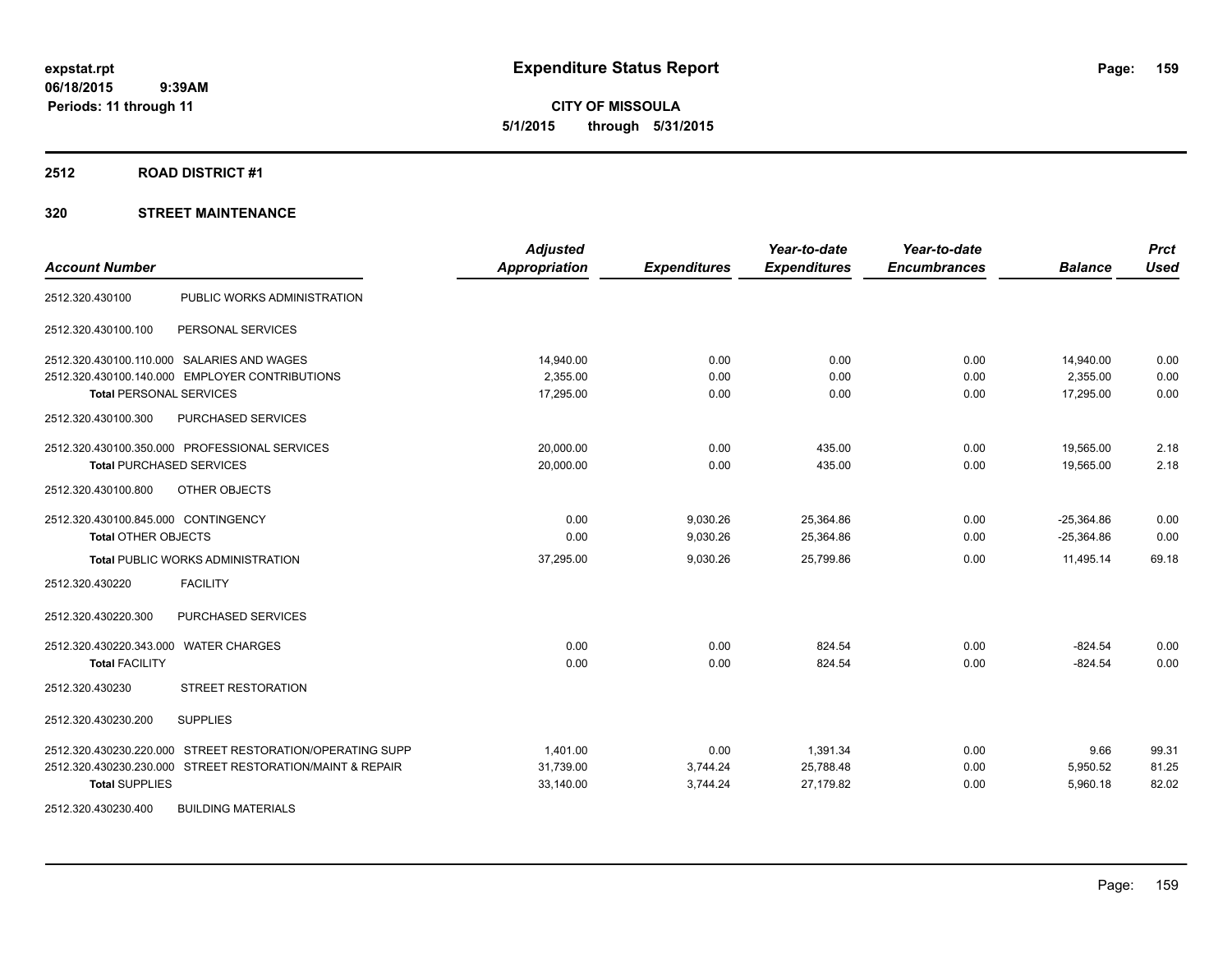**CITY OF MISSOULA 5/1/2015 through 5/31/2015**

## **2512 ROAD DISTRICT #1**

| <b>Account Number</b>                               | <b>Adjusted</b><br>Appropriation | <b>Expenditures</b> | Year-to-date<br><b>Expenditures</b> | Year-to-date<br><b>Encumbrances</b> | <b>Balance</b> | <b>Prct</b><br>Used |
|-----------------------------------------------------|----------------------------------|---------------------|-------------------------------------|-------------------------------------|----------------|---------------------|
| 2512.320.430230.400.000 BUILDING MATERIALS          | 115,418.00                       | 660.16              | 107,051.99                          | 0.00                                | 8,366.01       | 92.75               |
| <b>Total BUILDING MATERIALS</b>                     | 115,418.00                       | 660.16              | 107,051.99                          | 0.00                                | 8,366.01       | 92.75               |
| OTHER OBJECTS<br>2512.320.430230.800                |                                  |                     |                                     |                                     |                |                     |
| <b>Total OTHER OBJECTS</b>                          | 0.00                             | 0.00                | 0.00                                | 0.00                                | 0.00           | 0.00                |
| 2512.320.430230.900<br><b>CAPITAL OUTLAY</b>        |                                  |                     |                                     |                                     |                |                     |
| 2512.320.430230.930.000 IMPROVEMENTS                | 527.303.00                       | 0.00                | 0.00                                | 0.00                                | 527,303.00     | 0.00                |
| <b>Total CAPITAL OUTLAY</b>                         | 527,303.00                       | 0.00                | 0.00                                | 0.00                                | 527,303.00     | 0.00                |
| <b>Total STREET RESTORATION</b>                     | 675,861.00                       | 4,404.40            | 134,231.81                          | 0.00                                | 541,629.19     | 19.86               |
| 2512.320.430234<br><b>CURB &amp; GUTTERS</b>        |                                  |                     |                                     |                                     |                |                     |
| 2512.320.430234.900<br><b>CAPITAL OUTLAY</b>        |                                  |                     |                                     |                                     |                |                     |
| 2512.320.430234.930.000 ADA SIDEWALK ASSISTANCE     | 138,214.00                       | 0.00                | 18,667.40                           | 0.00                                | 119,546.60     | 13.51               |
| <b>Total CURB &amp; GUTTERS</b>                     | 138,214.00                       | 0.00                | 18.667.40                           | 0.00                                | 119.546.60     | 13.51               |
| <b>STREET MAINTENANCE</b><br>2512.320.430240        |                                  |                     |                                     |                                     |                |                     |
| <b>SUPPLIES</b><br>2512.320.430240.200              |                                  |                     |                                     |                                     |                |                     |
| 2512.320.430240.220.000 STREET MAINT/OPER SUPPLIES  | 1.401.00                         | 0.00                | 1,486.71                            | 0.00                                | $-85.71$       | 106.12              |
| 2512.320.430240.230.000 STREET MAINT/REPAIR & MAINT | 17,045.00                        | 1,614.57            | 18,342.80                           | 0.00                                | $-1,297.80$    | 107.61              |
| <b>Total SUPPLIES</b>                               | 18,446.00                        | 1,614.57            | 19,829.51                           | 0.00                                | $-1,383.51$    | 107.50              |
| <b>BUILDING MATERIALS</b><br>2512.320.430240.400    |                                  |                     |                                     |                                     |                |                     |
| 2512.320.430240.400.000 BUILDING MATERIALS          | 59,783.00                        | 0.00                | 41,670.17                           | 0.00                                | 18,112.83      | 69.70               |
| <b>Total BUILDING MATERIALS</b>                     | 59,783.00                        | 0.00                | 41,670.17                           | 0.00                                | 18,112.83      | 69.70               |
| <b>Total STREET MAINTENANCE</b>                     | 78,229.00                        | 1,614.57            | 61,499.68                           | 0.00                                | 16.729.32      | 78.61               |
| TRANSFER CENTER IMPROVEMENTS<br>2512.320.430247     |                                  |                     |                                     |                                     |                |                     |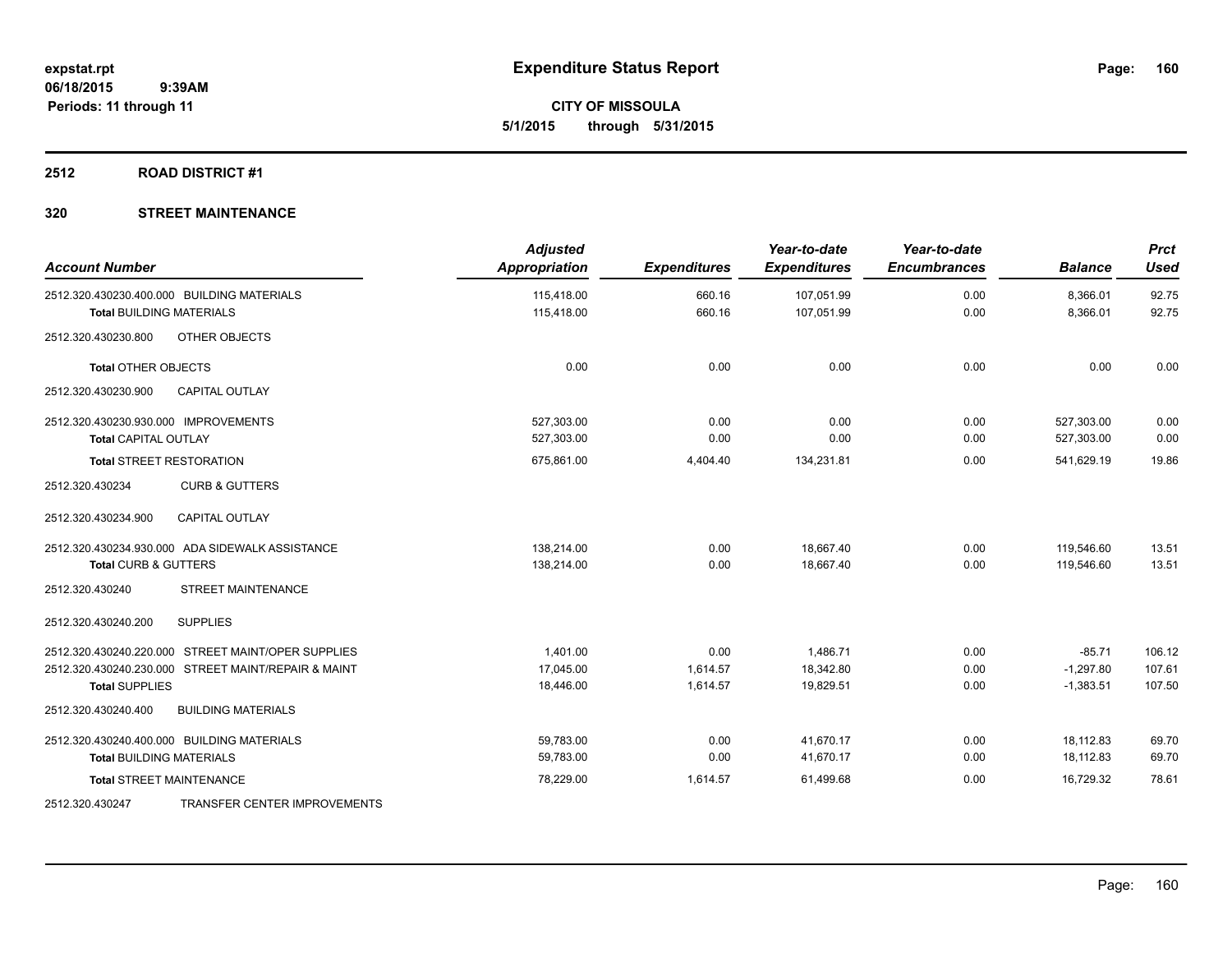**CITY OF MISSOULA 5/1/2015 through 5/31/2015**

#### **2512 ROAD DISTRICT #1**

|                                                            | <b>Adjusted</b>      |                     | Year-to-date        | Year-to-date        |                | <b>Prct</b> |
|------------------------------------------------------------|----------------------|---------------------|---------------------|---------------------|----------------|-------------|
| <b>Account Number</b>                                      | <b>Appropriation</b> | <b>Expenditures</b> | <b>Expenditures</b> | <b>Encumbrances</b> | <b>Balance</b> | <b>Used</b> |
| <b>CAPITAL OUTLAY</b><br>2512.320.430247.900               |                      |                     |                     |                     |                |             |
| Total TRANSFER CENTER IMPROVEMENTS                         | 0.00                 | 0.00                | 0.00                | 0.00                | 0.00           | 0.00        |
| ICE & SNOW REMOVAL<br>2512.320.430251                      |                      |                     |                     |                     |                |             |
| PERSONAL SERVICES<br>2512.320.430251.100                   |                      |                     |                     |                     |                |             |
| 2512.320.430251.110.000 SALARIES AND WAGES                 | 10,680.00            | 0.00                | 0.00                | 0.00                | 10,680.00      | 0.00        |
| 2512.320.430251.140.000 EMPLOYER CONTRIBUTIONS             | 3,900.00             | 0.00                | 0.00                | 0.00                | 3,900.00       | 0.00        |
| <b>Total PERSONAL SERVICES</b>                             | 14,580.00            | 0.00                | 0.00                | 0.00                | 14,580.00      | 0.00        |
| 2512.320.430251.200<br><b>SUPPLIES</b>                     |                      |                     |                     |                     |                |             |
| 2512.320.430251.220.000 OPERATING SUPPLIES                 | 86,343.00            | 0.00                | 85,646.75           | 0.00                | 696.25         | 99.19       |
| 2512.320.430251.230.000 SNOW/ICE CTRL REPAIR & MAINT       | 12,544.00            | 0.00                | 12,743.46           | 0.00                | $-199.46$      | 101.59      |
| <b>Total SUPPLIES</b>                                      | 98,887.00            | 0.00                | 98,390.21           | 0.00                | 496.79         | 99.50       |
| Total ICE & SNOW REMOVAL                                   | 113,467.00           | 0.00                | 98,390.21           | 0.00                | 15,076.79      | 86.71       |
| 2512.320.430252<br><b>STREET CLEANING</b>                  |                      |                     |                     |                     |                |             |
| <b>SUPPLIES</b><br>2512.320.430252.200                     |                      |                     |                     |                     |                |             |
| 2512.320.430252.220.000 STREET CLEANING/OPERATING SUPPLIES | 1.869.00             | 0.00                | 2,054.01            | 0.00                | $-185.01$      | 109.90      |
| 2512.320.430252.230.000 STREET CLEANING/REPAIR & MAINT     | 22,285.00            | 4,366.79            | 9,625.52            | 0.00                | 12,659.48      | 43.19       |
| <b>Total SUPPLIES</b>                                      | 24,154.00            | 4,366.79            | 11,679.53           | 0.00                | 12,474.47      | 48.35       |
| 2512.320.430252.500<br><b>FIXED CHARGES</b>                |                      |                     |                     |                     |                |             |
| 2512.320.430252.500.000 FIXED CHARGES                      | 10,000.00            | 0.00                | 10,000.00           | 0.00                | 0.00           | 100.00      |
| <b>Total FIXED CHARGES</b>                                 | 10,000.00            | 0.00                | 10,000.00           | 0.00                | 0.00           | 100.00      |
| <b>Total STREET CLEANING</b>                               | 34,154.00            | 4,366.79            | 21,679.53           | 0.00                | 12,474.47      | 63.48       |
| <b>SIGNING &amp; STRIPING</b><br>2512.320.430265           |                      |                     |                     |                     |                |             |
| <b>SUPPLIES</b><br>2512.320.430265.200                     |                      |                     |                     |                     |                |             |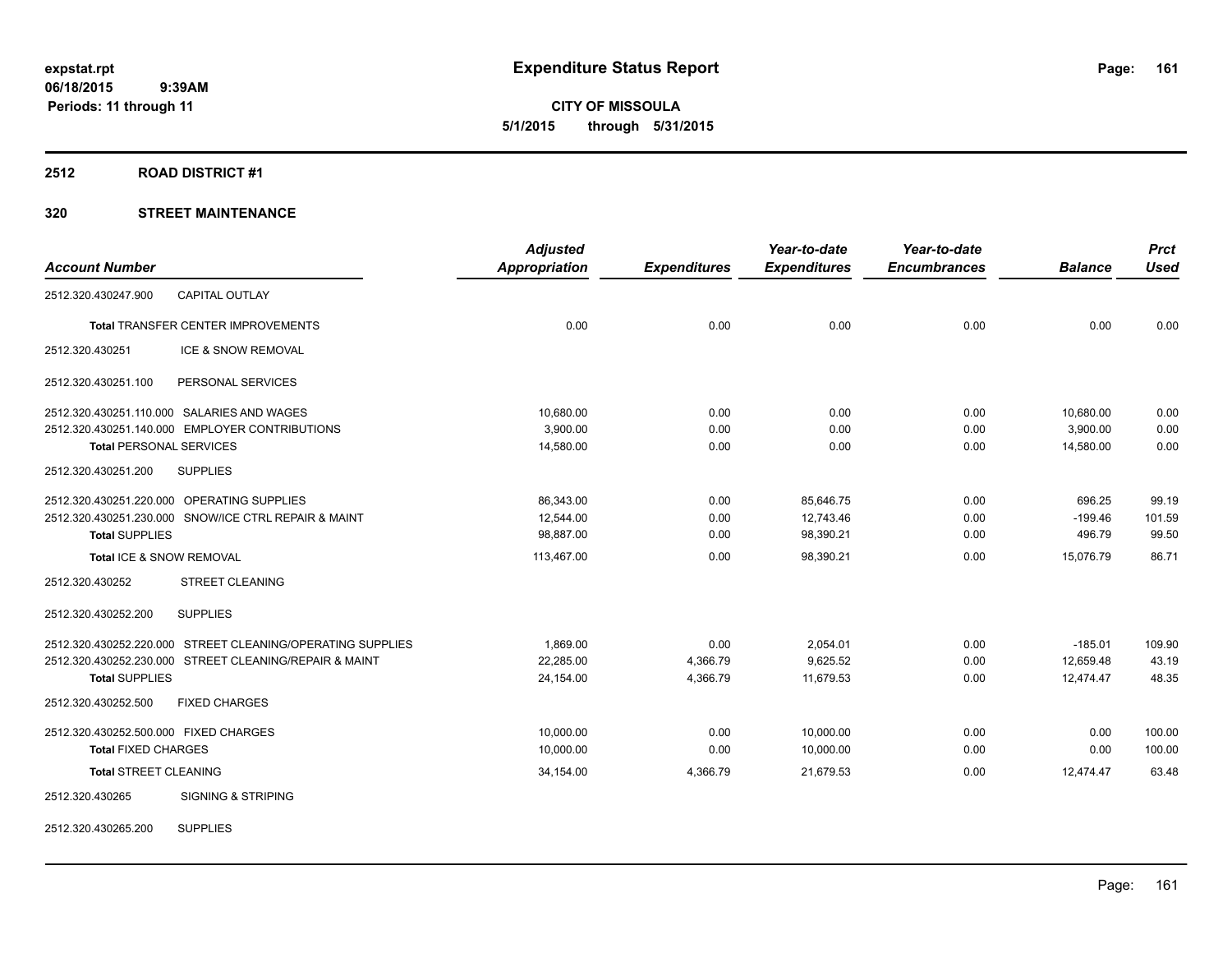**CITY OF MISSOULA 5/1/2015 through 5/31/2015**

#### **2512 ROAD DISTRICT #1**

| <b>Account Number</b>               |                                                               | <b>Adjusted</b><br><b>Appropriation</b> | <b>Expenditures</b> | Year-to-date<br><b>Expenditures</b> | Year-to-date<br><b>Encumbrances</b> | <b>Balance</b> | <b>Prct</b><br><b>Used</b> |
|-------------------------------------|---------------------------------------------------------------|-----------------------------------------|---------------------|-------------------------------------|-------------------------------------|----------------|----------------------------|
|                                     |                                                               |                                         |                     |                                     |                                     |                |                            |
|                                     | 2512.320.430265.230.000 SIGNING & STRIPING-REPAIR/MAINTENANCE | 8,865.00                                | 0.00                | 0.00                                | 0.00                                | 8,865.00       | 0.00                       |
|                                     | 2512.320.430265.231.000 SIGNING & STRIPING/GASOLINE           | 1,135.00                                | 0.00                | 0.00                                | 0.00                                | 1.135.00       | 0.00                       |
| <b>Total SIGNING &amp; STRIPING</b> |                                                               | 10,000.00                               | 0.00                | 0.00                                | 0.00                                | 10,000.00      | 0.00                       |
| 2512.320.431200                     | FLOOD CONTROL                                                 |                                         |                     |                                     |                                     |                |                            |
| 2512.320.431200.900                 | <b>CAPITAL OUTLAY</b>                                         |                                         |                     |                                     |                                     |                |                            |
|                                     | 2512.320.431200.930.000 FLOOD CONTROL MAINT/MPROVEMENTS       | 11,950.00                               | 989.50              | 27,457.43                           | 0.00                                | $-15,507.43$   | 229.77                     |
| <b>Total FLOOD CONTROL</b>          |                                                               | 11,950.00                               | 989.50              | 27,457.43                           | 0.00                                | $-15,507.43$   | 229.77                     |
| 2512.320.460434                     | <b>GREENWAYS &amp; HORTICULTURE</b>                           |                                         |                     |                                     |                                     |                |                            |
| 2512.320.460434.200                 | <b>SUPPLIES</b>                                               |                                         |                     |                                     |                                     |                |                            |
|                                     | 2512.320.460434.230.000 ADOPT A TRAFFIC CIRCLE                | 2.710.00                                | 831.36              | 1.318.22                            | 0.00                                | 1,391.78       | 48.64                      |
|                                     | <b>Total GREENWAYS &amp; HORTICULTURE</b>                     | 2,710.00                                | 831.36              | 1.318.22                            | 0.00                                | 1,391.78       | 48.64                      |
| 2512.320.490504                     | <b>DEBT SERVICE</b>                                           |                                         |                     |                                     |                                     |                |                            |
| 2512.320.490504.600                 | <b>DEBT SERVICE</b>                                           |                                         |                     |                                     |                                     |                |                            |
| 2512.320.490504.610.000             | PRINCIPAL                                                     | 218,771.00                              | 0.00                | 395,849.62                          | 0.00                                | $-177,078.62$  | 180.94                     |
|                                     | 2512.320.490504.620.000 INTEREST / SERVICE FEES               | 32,025.00                               | 0.00                | 38,181.89                           | 0.00                                | $-6, 156.89$   | 119.23                     |
| <b>Total DEBT SERVICE</b>           |                                                               | 250,796.00                              | 0.00                | 434,031.51                          | 0.00                                | $-183,235.51$  | 173.06                     |
| Total ROAD DISTRICT #1              |                                                               | 1,352,676.00                            | 21,236.88           | 823,900.19                          | 0.00                                | 528,775.81     | 60.91                      |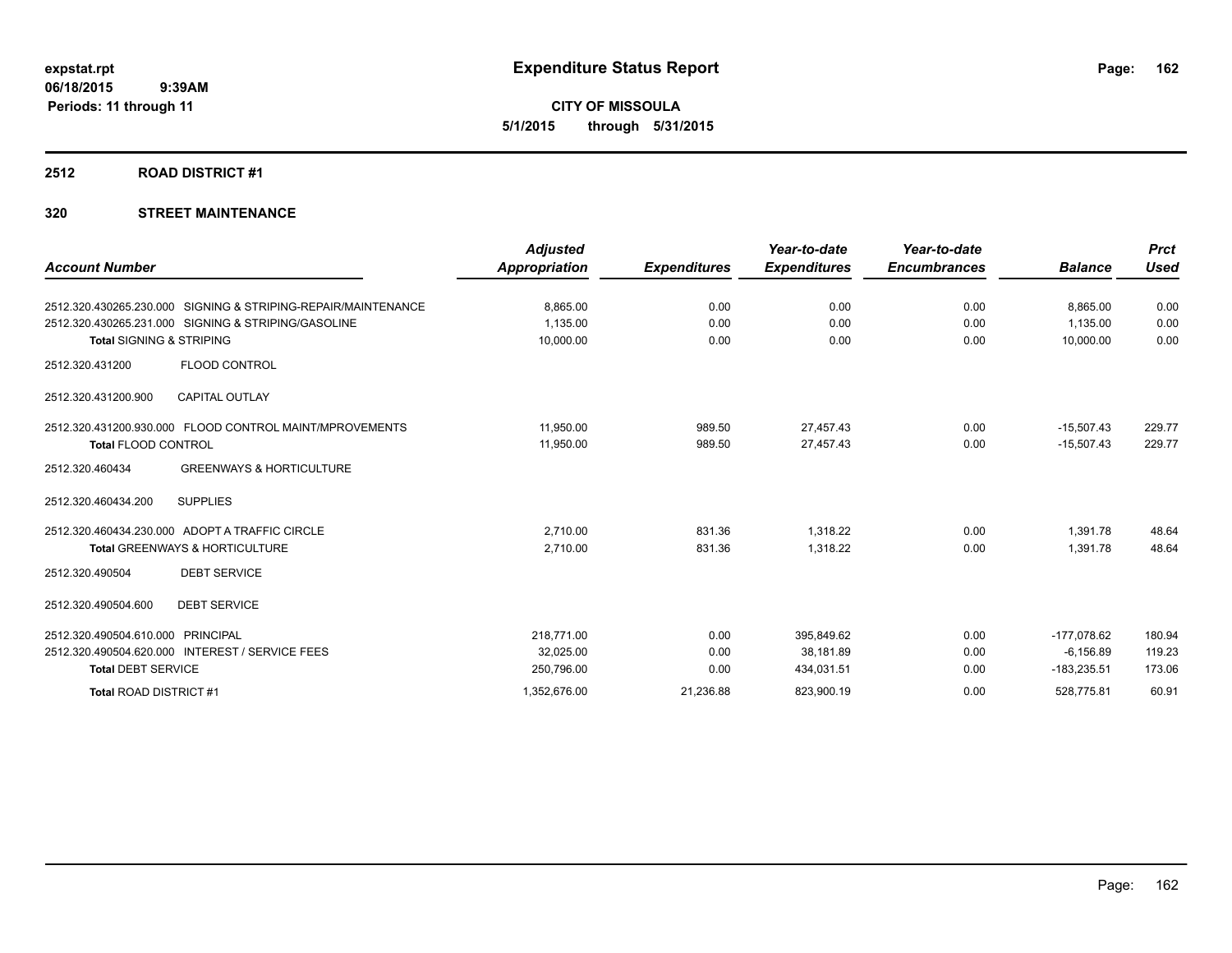**CITY OF MISSOULA 5/1/2015 through 5/31/2015**

## **2513 PARK DISTRICT #1**

## **270 CITY ATTORNEY**

| <b>Account Number</b>      |                                | <b>Adjusted</b><br>Appropriation | <b>Expenditures</b> | Year-to-date<br><b>Expenditures</b> | Year-to-date<br><b>Encumbrances</b> | <b>Balance</b> | <b>Prct</b><br>Used |
|----------------------------|--------------------------------|----------------------------------|---------------------|-------------------------------------|-------------------------------------|----------------|---------------------|
| 2513.270.460484            | <b>CONSERVATION LANDS MGMT</b> |                                  |                     |                                     |                                     |                |                     |
| 2513.270.460484.100        | PERSONAL SERVICES              |                                  |                     |                                     |                                     |                |                     |
| <b>Total CITY ATTORNEY</b> |                                | 0.00                             | 0.00                | 0.00                                | 0.00                                | 0.00           | 0.00                |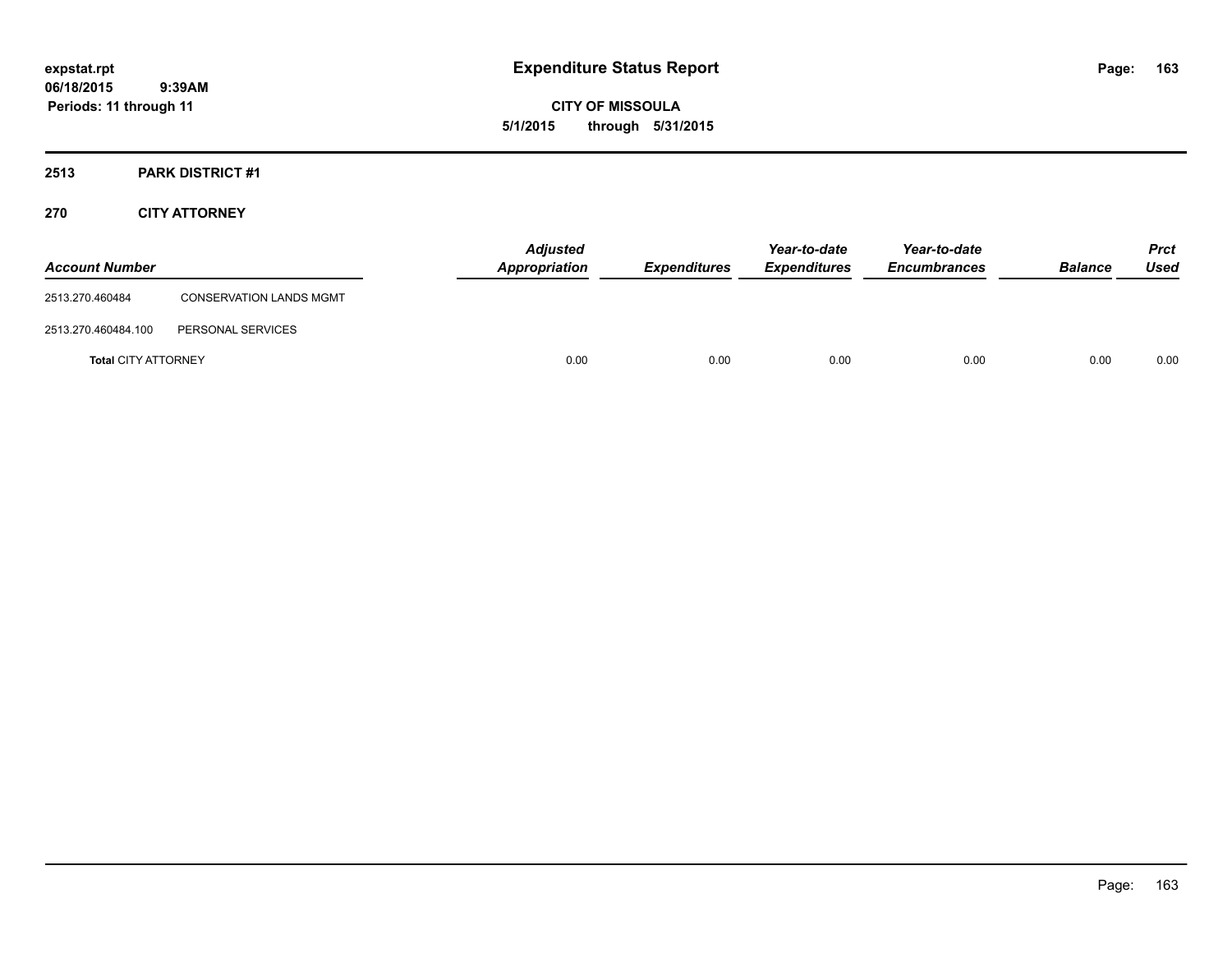**CITY OF MISSOULA 5/1/2015 through 5/31/2015**

#### **2513 PARK DISTRICT #1**

|                                                        | <b>Adjusted</b>      |                     | Year-to-date        | Year-to-date        |                | <b>Prct</b> |
|--------------------------------------------------------|----------------------|---------------------|---------------------|---------------------|----------------|-------------|
| <b>Account Number</b>                                  | <b>Appropriation</b> | <b>Expenditures</b> | <b>Expenditures</b> | <b>Encumbrances</b> | <b>Balance</b> | <b>Used</b> |
| RENOVATE REPLACE IMPROV<br>2513.370.460400             |                      |                     |                     |                     |                |             |
| 2513.370.460400.300<br>PURCHASED SERVICES              |                      |                     |                     |                     |                |             |
| 2513.370.460400.350.000 RENOVATE REPLACE IMPROVE       | 40,000.00            | 0.00                | 0.00                | 0.00                | 40,000.00      | 0.00        |
| <b>Total PURCHASED SERVICES</b>                        | 40,000.00            | 0.00                | 0.00                | 0.00                | 40,000.00      | 0.00        |
| <b>CAPITAL OUTLAY</b><br>2513.370.460400.900           |                      |                     |                     |                     |                |             |
| 2513.370.460400.930.000 RENOVATE REPLACE IMPROVE       | 30,000.00            | 16,422.00           | 45,381.75           | 0.00                | $-15,381.75$   | 151.27      |
| <b>Total CAPITAL OUTLAY</b>                            | 30,000.00            | 16,422.00           | 45,381.75           | 0.00                | $-15,381.75$   | 151.27      |
| Total RENOVATE REPLACE IMPROV                          | 70,000.00            | 16,422.00           | 45,381.75           | 0.00                | 24,618.25      | 64.83       |
| PARK ADMIN<br>2513.370.460432                          |                      |                     |                     |                     |                |             |
| 2513.370.460432.100<br>PERSONAL SERVICES               |                      |                     |                     |                     |                |             |
| 2513.370.460432.141.000 STATE RETIREMENT CONTRIBUTIONS | 0.00                 | 0.00                | 34.11               | 0.00                | $-34.11$       | 0.00        |
| <b>Total PERSONAL SERVICES</b>                         | 0.00                 | 0.00                | 34.11               | 0.00                | $-34.11$       | 0.00        |
| 2513.370.460432.200<br><b>SUPPLIES</b>                 |                      |                     |                     |                     |                |             |
| 2513.370.460432.220.000 OPERATING SUPPLIES             | 0.00                 | 0.00                | 25.48               | 0.00                | $-25.48$       | 0.00        |
| <b>Total SUPPLIES</b>                                  | 0.00                 | 0.00                | 25.48               | 0.00                | $-25.48$       | 0.00        |
| 2513.370.460432.300<br>PURCHASED SERVICES              |                      |                     |                     |                     |                |             |
| 2513.370.460432.350.000 PROFESSIONAL SERVICES          | 11,500.00            | 2,499.68            | 11,536.40           | 0.00                | $-36.40$       | 100.32      |
| 2513.370.460432.360.000 REPAIR & MAINTENANCE           | 3,000.00             | 0.00                | 95.00               | 0.00                | 2,905.00       | 3.17        |
| <b>Total PURCHASED SERVICES</b>                        | 14,500.00            | 2,499.68            | 11,631.40           | 0.00                | 2,868.60       | 80.22       |
| 2513.370.460432.600<br><b>DEBT SERVICE</b>             |                      |                     |                     |                     |                |             |
| <b>Total DEBT SERVICE</b>                              | 0.00                 | 0.00                | 0.00                | 0.00                | 0.00           | 0.00        |
| <b>Total PARK ADMIN</b>                                | 14,500.00            | 2,499.68            | 11,690.99           | 0.00                | 2,809.01       | 80.63       |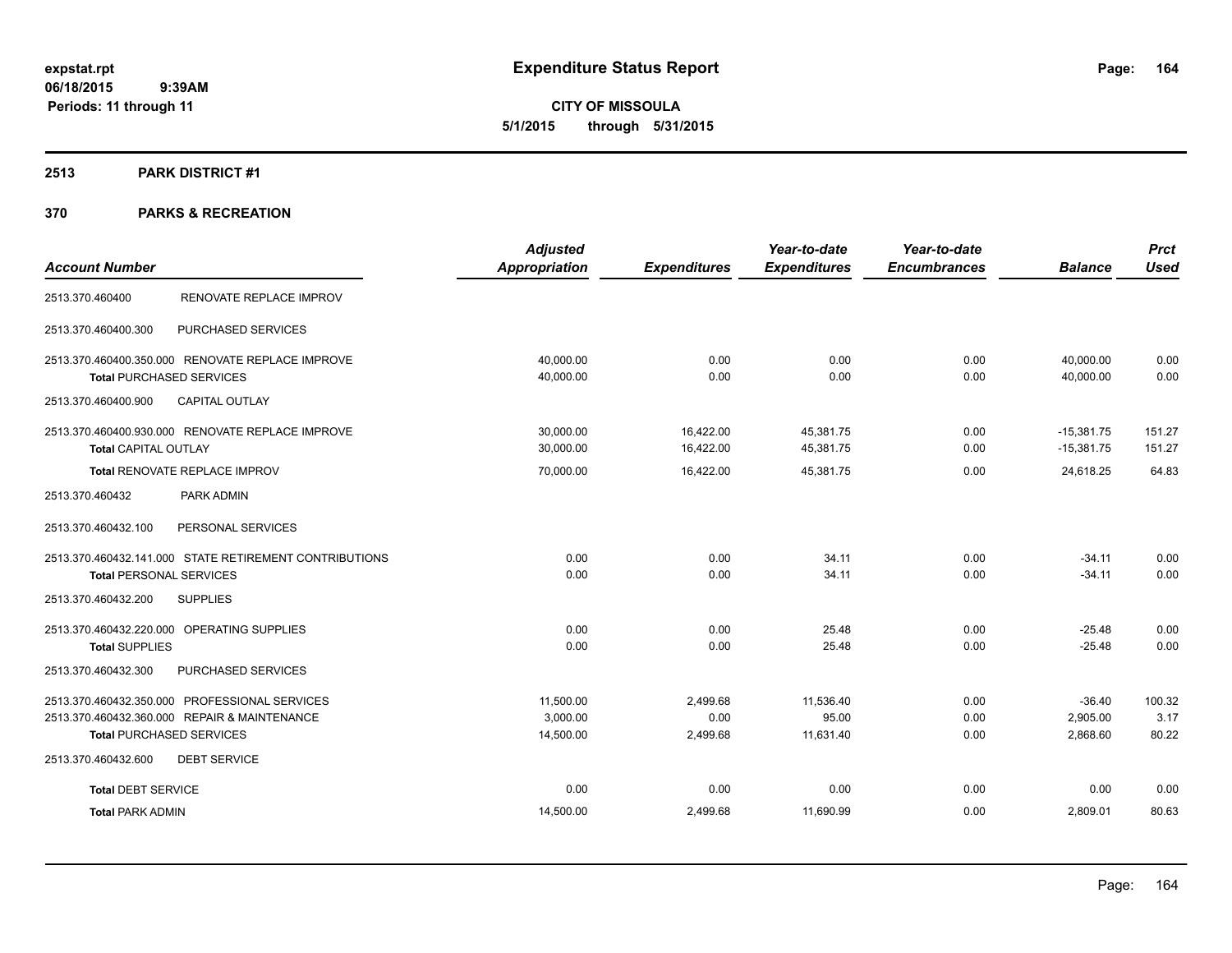**CITY OF MISSOULA 5/1/2015 through 5/31/2015**

#### **2513 PARK DISTRICT #1**

|                                                        | <b>Adjusted</b>      |                     | Year-to-date        | Year-to-date        |                | <b>Prct</b> |
|--------------------------------------------------------|----------------------|---------------------|---------------------|---------------------|----------------|-------------|
| <b>Account Number</b>                                  | <b>Appropriation</b> | <b>Expenditures</b> | <b>Expenditures</b> | <b>Encumbrances</b> | <b>Balance</b> | <b>Used</b> |
| <b>GREENWAYS &amp; HORTICULTURE</b><br>2513.370.460434 |                      |                     |                     |                     |                |             |
| 2513.370.460434.100<br>PERSONAL SERVICES               |                      |                     |                     |                     |                |             |
| 2513.370.460434.110.000 GREENWAYS & HORTCULTURE        | 8,842.00             | 1,507.84            | 5,859.47            | 0.00                | 2,982.53       | 66.27       |
| 2513.370.460434.140.000 GREENWAYS & HORTICLTURE        | 1.356.00             | 218.73              | 966.44              | 0.00                | 389.56         | 71.27       |
| <b>Total PERSONAL SERVICES</b>                         | 10,198.00            | 1,726.57            | 6,825.91            | 0.00                | 3,372.09       | 66.93       |
| <b>SUPPLIES</b><br>2513.370.460434.200                 |                      |                     |                     |                     |                |             |
| 2513.370.460434.220.000 OPERATING SUPPLIES             | 3,373.00             | 1,618.72            | 3,063.59            | 0.00                | 309.41         | 90.83       |
| 2513.370.460434.230.000 REPAIR/MAINTENANCE             | 7,134.00             | 0.00                | 244.55              | 0.00                | 6,889.45       | 3.43        |
| 2513.370.460434.231.000 GASOLINE                       | 2,000.00             | 0.00                | 2,419.89            | 0.00                | $-419.89$      | 120.99      |
| <b>Total SUPPLIES</b>                                  | 12.507.00            | 1.618.72            | 5,728.03            | 0.00                | 6.778.97       | 45.80       |
| PURCHASED SERVICES<br>2513.370.460434.300              |                      |                     |                     |                     |                |             |
| 2513.370.460434.341.000 ELECTRICITY & NATURAL GAS      | 310.00               | 47.54               | 263.77              | 0.00                | 46.23          | 85.09       |
| 2513.370.460434.343.000 WATER CHARGES                  | 310.00               | 0.00                | 310.00              | 0.00                | 0.00           | 100.00      |
| 2513.370.460434.345.000 GARBAGE                        | 136.00               | 0.00                | 238.78              | 0.00                | $-102.78$      | 175.57      |
| 2513.370.460434.350.000 PROFESSIONAL SERVICES          | 0.00                 | 0.00                | 1.275.00            | 0.00                | $-1.275.00$    | 0.00        |
| 2513.370.460434.360.000 REPAIR & MAINTENANCE           | 2,589.00             | 0.00                | 3,144.50            | 0.00                | $-555.50$      | 121.46      |
| <b>Total PURCHASED SERVICES</b>                        | 3,345.00             | 47.54               | 5,232.05            | 0.00                | $-1,887.05$    | 156.41      |
| <b>Total GREENWAYS &amp; HORTICULTURE</b>              | 26,050.00            | 3,392.83            | 17,785.99           | 0.00                | 8,264.01       | 68.28       |
| <b>URBAN FORESTRY</b><br>2513.370.460439               |                      |                     |                     |                     |                |             |
| <b>SUPPLIES</b><br>2513.370.460439.200                 |                      |                     |                     |                     |                |             |
| 2513.370.460439.220.000 OPERATING SUPPLIES             | 24,352.00            | 15,159.16           | 20,810.83           | 0.00                | 3,541.17       | 85.46       |
| 2513.370.460439.230.000 REPAIR/MAINTENANCE             | 3,952.00             | 272.60              | 608.45              | 0.00                | 3,343.55       | 15.40       |
| <b>Total SUPPLIES</b>                                  | 28,304.00            | 15,431.76           | 21,419.28           | 0.00                | 6,884.72       | 75.68       |
| PURCHASED SERVICES<br>2513.370.460439.300              |                      |                     |                     |                     |                |             |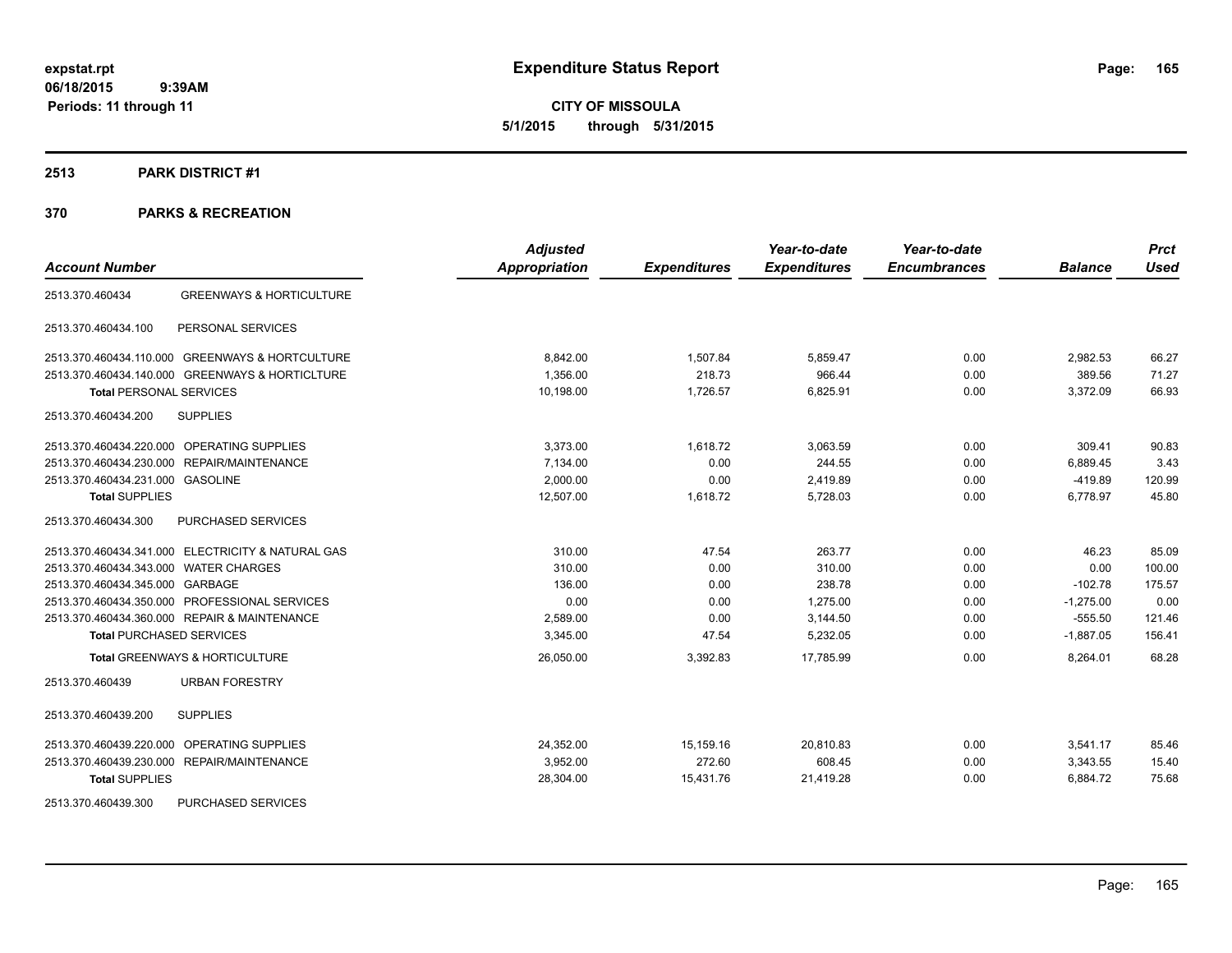**CITY OF MISSOULA 5/1/2015 through 5/31/2015**

#### **2513 PARK DISTRICT #1**

| <b>Account Number</b>                                        | <b>Adjusted</b><br>Appropriation | <b>Expenditures</b> | Year-to-date<br><b>Expenditures</b> | Year-to-date<br><b>Encumbrances</b> | <b>Balance</b> | <b>Prct</b><br><b>Used</b> |
|--------------------------------------------------------------|----------------------------------|---------------------|-------------------------------------|-------------------------------------|----------------|----------------------------|
| 2513.370.460439.350.000 PROFESSIONAL SERVICES                | 2,660.00                         | 0.00                | 384.15                              | 0.00                                | 2,275.85       | 14.44                      |
| 2513.370.460439.360.000 REPAIR & MAINTENANCE                 | 84,762.00                        | 0.00                | 31,171.64                           | 0.00                                | 53,590.36      | 36.78                      |
| <b>Total PURCHASED SERVICES</b>                              | 87,422.00                        | 0.00                | 31,555.79                           | 0.00                                | 55,866.21      | 36.10                      |
| <b>Total URBAN FORESTRY</b>                                  | 115,726.00                       | 15,431.76           | 52,975.07                           | 0.00                                | 62.750.93      | 45.78                      |
| 2513.370.460474<br><b>SPRAY DECKS</b>                        |                                  |                     |                                     |                                     |                |                            |
| <b>SUPPLIES</b><br>2513.370.460474.200                       |                                  |                     |                                     |                                     |                |                            |
| 2513.370.460474.230.000 SPRAY DECKS/REPAIR/MAINTENANCE       | 1,600.00                         | 0.00                | 0.00                                | 0.00                                | 1,600.00       | 0.00                       |
| <b>Total SUPPLIES</b>                                        | 1,600.00                         | 0.00                | 0.00                                | 0.00                                | 1,600.00       | 0.00                       |
| 2513.370.460474.300<br>PURCHASED SERVICES                    |                                  |                     |                                     |                                     |                |                            |
| 2513.370.460474.341.000 ELECTRICITY & NATURAL GAS            | 2,100.00                         | 0.00                | 0.00                                | 0.00                                | 2,100.00       | 0.00                       |
| 2513.370.460474.360.000 REPAIR & MAINTENANCE                 | 6,300.00                         | 0.00                | 0.00                                | 0.00                                | 6,300.00       | 0.00                       |
| <b>Total PURCHASED SERVICES</b>                              | 8,400.00                         | 0.00                | 0.00                                | 0.00                                | 8,400.00       | 0.00                       |
| <b>Total SPRAY DECKS</b>                                     | 10,000.00                        | 0.00                | 0.00                                | 0.00                                | 10.000.00      | 0.00                       |
| <b>VEHICLE MAINTENANCE</b><br>2513.370.460477                |                                  |                     |                                     |                                     |                |                            |
| PURCHASED SERVICES<br>2513.370.460477.300                    |                                  |                     |                                     |                                     |                |                            |
| 2513.370.460477.345.000 GARBAGE                              | 0.00                             | 0.00                | 198.75                              | 0.00                                | $-198.75$      | 0.00                       |
| <b>Total VEHICLE MAINTENANCE</b>                             | 0.00                             | 0.00                | 198.75                              | 0.00                                | $-198.75$      | 0.00                       |
| 2513.370.460484<br><b>CONSERVATION LANDS MGMT</b>            |                                  |                     |                                     |                                     |                |                            |
| PERSONAL SERVICES<br>2513.370.460484.100                     |                                  |                     |                                     |                                     |                |                            |
| 2513.370.460484.110.000 CONSRVTN LAND MGMT/WAGES             | 58,793.00                        | 5,878.70            | 30,191.18                           | 0.00                                | 28,601.82      | 51.35                      |
| 2513.370.460484.120.000 OVERTIME/TERMINATION                 | 0.00                             | 11.93               | 140.08                              | 0.00                                | $-140.08$      | 0.00                       |
| 2513.370.460484.140.000 CONSRVTN LAND MGMT/EMP CONTRIBUTIONS | 31,394.00                        | 1,963.34            | 10,824.30                           | 0.00                                | 20,569.70      | 34.48                      |
| <b>Total PERSONAL SERVICES</b>                               | 90,187.00                        | 7,853.97            | 41,155.56                           | 0.00                                | 49,031.44      | 45.63                      |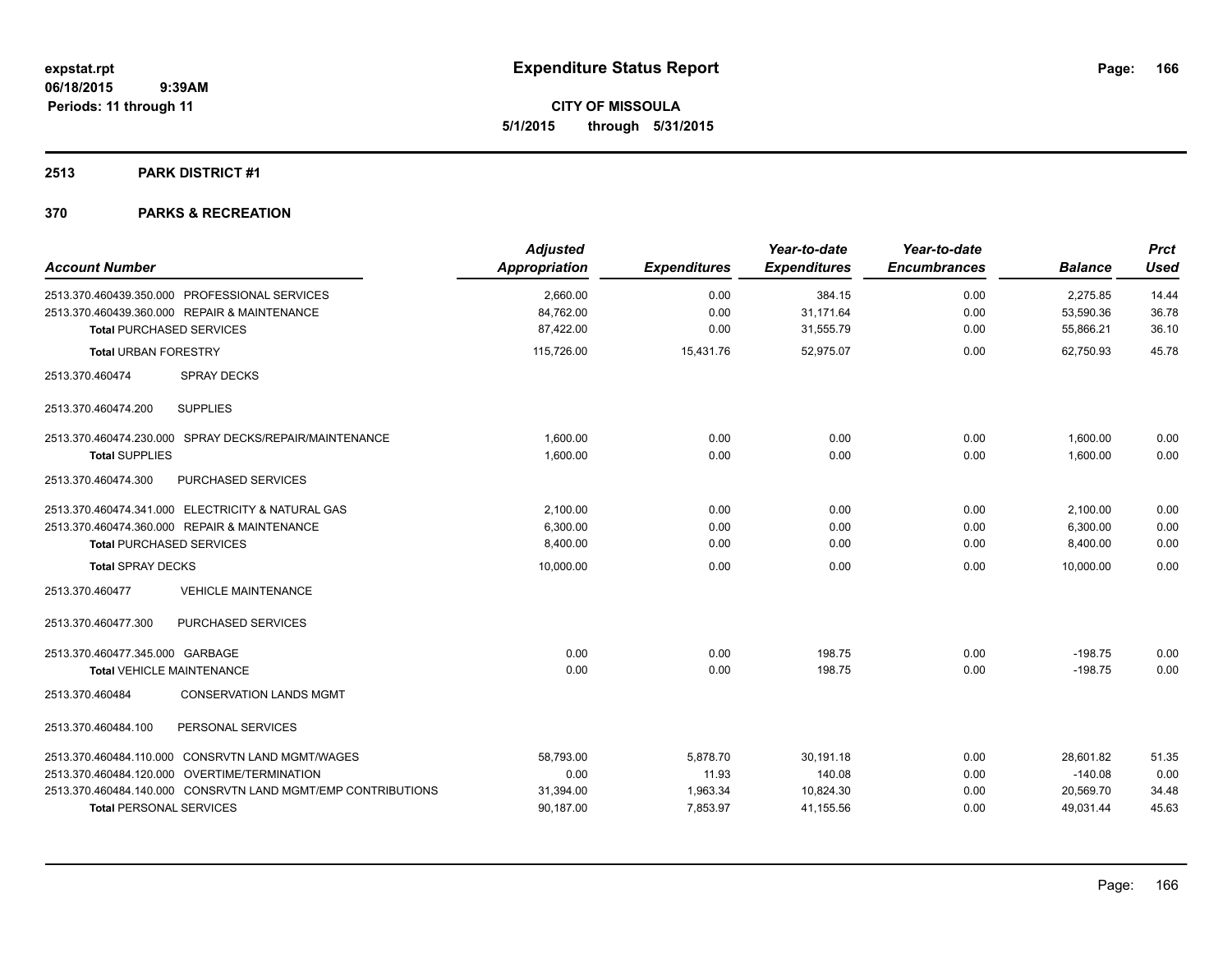**CITY OF MISSOULA 5/1/2015 through 5/31/2015**

#### **2513 PARK DISTRICT #1**

|                                                               | <b>Adjusted</b>      |                     | Year-to-date        | Year-to-date        |                | <b>Prct</b> |
|---------------------------------------------------------------|----------------------|---------------------|---------------------|---------------------|----------------|-------------|
| <b>Account Number</b>                                         | <b>Appropriation</b> | <b>Expenditures</b> | <b>Expenditures</b> | <b>Encumbrances</b> | <b>Balance</b> | <b>Used</b> |
| <b>SUPPLIES</b><br>2513.370.460484.200                        |                      |                     |                     |                     |                |             |
| 2513.370.460484.220.000 OPERATING SUPPLIES                    | 0.00                 | $-126.93$           | 928.20              | 0.00                | $-928.20$      | 0.00        |
| 2513.370.460484.230.000 REPAIR/MAINTENANCE                    | 0.00                 | 0.00                | 587.13              | 0.00                | $-587.13$      | 0.00        |
| <b>Total SUPPLIES</b>                                         | 0.00                 | $-126.93$           | 1,515.33            | 0.00                | $-1,515.33$    | 0.00        |
| 2513.370.460484.300<br>PURCHASED SERVICES                     |                      |                     |                     |                     |                |             |
| 2513.370.460484.350.000 PROFESSIONAL SERVICES                 | 37,127.00            | 0.00                | 11,542.10           | 0.00                | 25,584.90      | 31.09       |
| <b>Total PURCHASED SERVICES</b>                               | 37.127.00            | 0.00                | 11,542.10           | 0.00                | 25,584.90      | 31.09       |
| <b>Total CONSERVATION LANDS MGMT</b>                          | 127,314.00           | 7,727.04            | 54,212.99           | 0.00                | 73,101.01      | 42.58       |
| <b>SAFETY &amp; TRAINING</b><br>2513.370.460485               |                      |                     |                     |                     |                |             |
| PERSONAL SERVICES<br>2513.370.460485.100                      |                      |                     |                     |                     |                |             |
| <b>Total PERSONAL SERVICES</b>                                | 0.00                 | 0.00                | 0.00                | 0.00                | 0.00           | 0.00        |
| 2513.370.460485.300<br>PURCHASED SERVICES                     |                      |                     |                     |                     |                |             |
| <b>Total SAFETY &amp; TRAINING</b>                            | 0.00                 | 0.00                | 0.00                | 0.00                | 0.00           | 0.00        |
| 2513.370.460501<br>PARK MAINTENANCE ROUTINE                   |                      |                     |                     |                     |                |             |
| PERSONAL SERVICES<br>2513.370.460501.100                      |                      |                     |                     |                     |                |             |
| 2513.370.460501.110.000 PARK MAINT ROUTINE/SALARIES AND WAGES | 10,402.00            | 2,769.29            | 3,577.29            | 0.00                | 6,824.71       | 34.39       |
| 2513.370.460501.140.000 PARK MAINT ROUTINE/WAGES              | 2.164.00             | 532.81              | 683.03              | 0.00                | 1,480.97       | 31.56       |
| <b>Total PERSONAL SERVICES</b>                                | 12,566.00            | 3,302.10            | 4,260.32            | 0.00                | 8,305.68       | 33.90       |
| <b>SUPPLIES</b><br>2513.370.460501.200                        |                      |                     |                     |                     |                |             |
| 2513.370.460501.220.000 OPERATING SUPPLIES                    | 41,491.00            | 14,531.61           | 60,130.79           | 0.00                | $-18,639.79$   | 144.92      |
| 2513.370.460501.230.000 REPAIR/MAINTENANCE                    | 77,580.00            | 1,017.97            | 35,227.38           | 0.00                | 42,352.62      | 45.41       |
| 2513.370.460501.231.000 GASOLINE                              | 8,144.00             | 0.00                | 7,724.11            | 0.00                | 419.89         | 94.84       |
| <b>Total SUPPLIES</b>                                         | 127,215.00           | 15,549.58           | 103,082.28          | 0.00                | 24,132.72      | 81.03       |
|                                                               |                      |                     |                     |                     |                |             |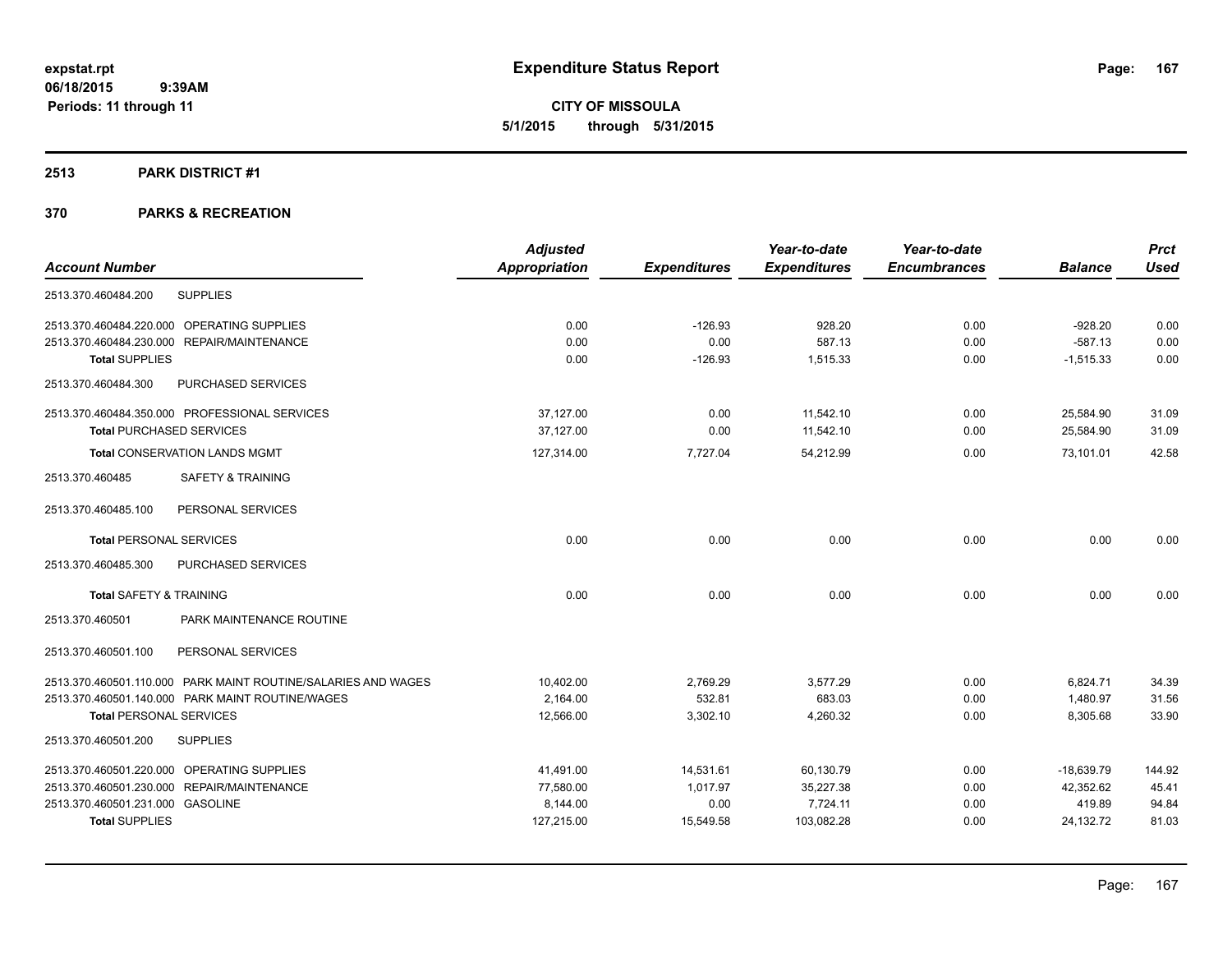**CITY OF MISSOULA 5/1/2015 through 5/31/2015**

#### **2513 PARK DISTRICT #1**

|                                       |                                                 | <b>Adjusted</b> |                     | Year-to-date        | Year-to-date        |                | <b>Prct</b> |
|---------------------------------------|-------------------------------------------------|-----------------|---------------------|---------------------|---------------------|----------------|-------------|
| <b>Account Number</b>                 |                                                 | Appropriation   | <b>Expenditures</b> | <b>Expenditures</b> | <b>Encumbrances</b> | <b>Balance</b> | <b>Used</b> |
| 2513.370.460501.300                   | <b>PURCHASED SERVICES</b>                       |                 |                     |                     |                     |                |             |
| 2513.370.460501.341.000               | <b>ELECTRICITY &amp; NATURAL GAS</b>            | 26,212.00       | 0.00                | 26,222.79           | 0.00                | $-10.79$       | 100.04      |
| 2513.370.460501.343.000 WATER CHARGES |                                                 | 7,375.00        | 0.00                | 7.375.00            | 0.00                | 0.00           | 100.00      |
| 2513.370.460501.345.000 GARBAGE       |                                                 | 2,954.00        | 62.75               | 2.085.48            | 0.00                | 868.52         | 70.60       |
|                                       | 2513.370.460501.350.000 PROFESSIONAL SERVICES   | 5,558.00        | 124.00              | 6,505.68            | 0.00                | $-947.68$      | 117.05      |
|                                       | 2513.370.460501.360.000 REPAIR & MAINTENANCE    | 55,751.00       | 172.58              | 31,456.84           | 0.00                | 24,294.16      | 56.42       |
| <b>Total PURCHASED SERVICES</b>       |                                                 | 97,850.00       | 359.33              | 73,645.79           | 0.00                | 24,204.21      | 75.26       |
|                                       | <b>Total PARK MAINTENANCE ROUTINE</b>           | 237,631.00      | 19,211.01           | 180,988.39          | 0.00                | 56,642.61      | 76.16       |
| 2513.370.460506                       | <b>CARAS PARK IMPROVEMENTS</b>                  |                 |                     |                     |                     |                |             |
| 2513.370.460506.900                   | <b>CAPITAL OUTLAY</b>                           |                 |                     |                     |                     |                |             |
|                                       | <b>Total CARAS PARK IMPROVEMENTS</b>            | 0.00            | 0.00                | 0.00                | 0.00                | 0.00           | 0.00        |
| 2513.370.490504                       | <b>DEBT SERVICE</b>                             |                 |                     |                     |                     |                |             |
| 2513.370.490504.600                   | <b>DEBT SERVICE</b>                             |                 |                     |                     |                     |                |             |
| 2513.370.490504.610.000 PRINCIPAL     |                                                 | 57.511.00       | 0.00                | 178,904.80          | 0.00                | $-121,393.80$  | 311.08      |
|                                       | 2513.370.490504.620.000 INTEREST / SERVICE FEES | 487.00          | 0.00                | 3.776.35            | 0.00                | $-3,289.35$    | 775.43      |
| <b>Total DEBT SERVICE</b>             |                                                 | 57,998.00       | 0.00                | 182,681.15          | 0.00                | $-124,683.15$  | 314.98      |
| <b>Total PARK DISTRICT #1</b>         |                                                 | 659,219.00      | 64,684.32           | 545,915.08          | 0.00                | 113,303.92     | 82.81       |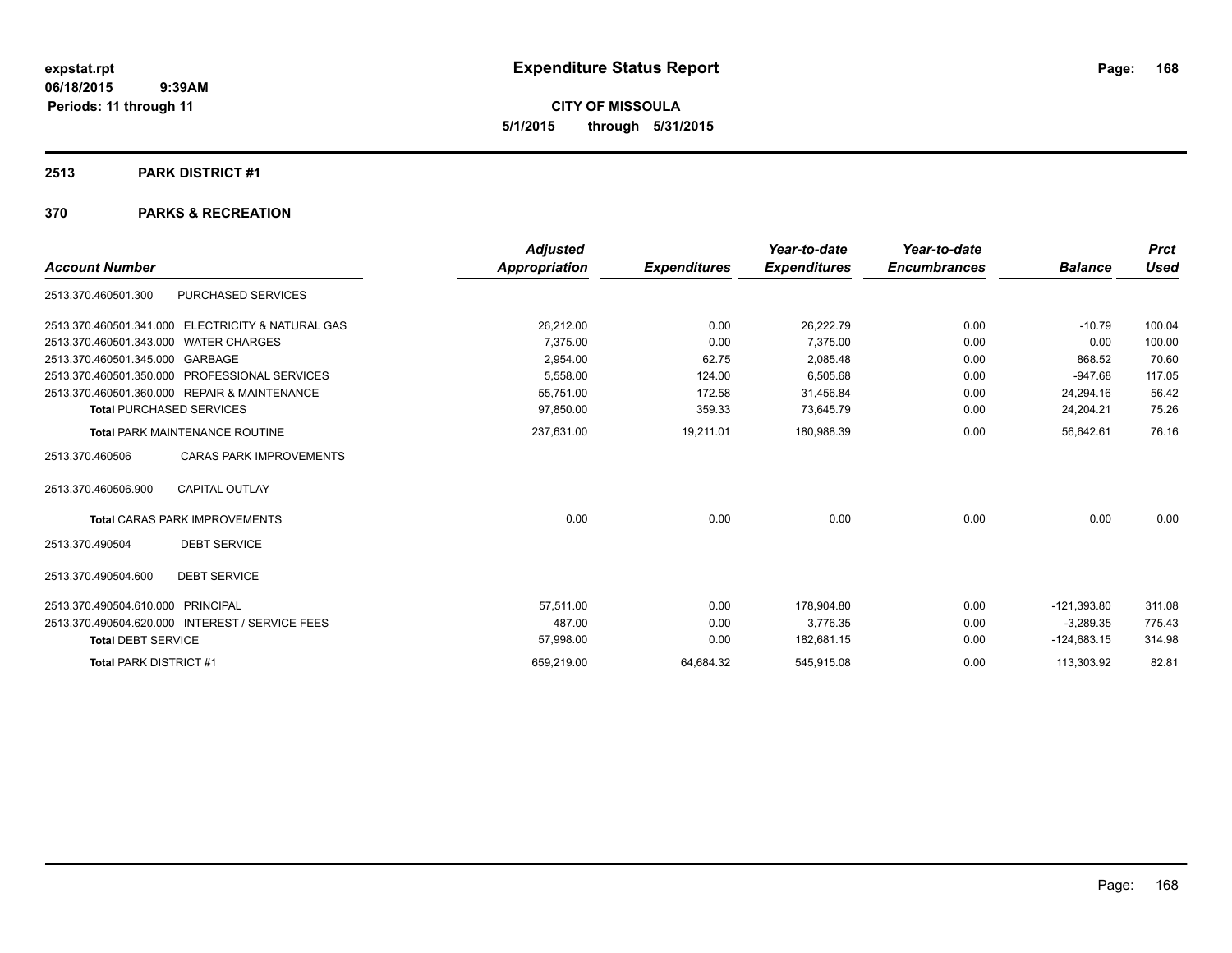**CITY OF MISSOULA 5/1/2015 through 5/31/2015**

## **2514 PUBLIC SAFETY & JUSTICE DISTRICT**

## **297 PUBLIC SAFETY/JUSTICE**

| <b>Account Number</b> |                                                   | <b>Adjusted</b><br><b>Appropriation</b> | <b>Expenditures</b> | Year-to-date<br><b>Expenditures</b> | Year-to-date<br><b>Encumbrances</b> | <b>Balance</b> | Prct<br><b>Used</b> |
|-----------------------|---------------------------------------------------|-----------------------------------------|---------------------|-------------------------------------|-------------------------------------|----------------|---------------------|
| 2514.297.420000       | PUBLIC SAFETY                                     |                                         |                     |                                     |                                     |                |                     |
| 2514.297.420000.300   | PURCHASED SERVICES                                |                                         |                     |                                     |                                     |                |                     |
|                       | <b>Total PUBLIC SAFETY &amp; JUSTICE DISTRICT</b> | 0.00                                    | 0.00                | 0.00                                | 0.00                                | 0.00           | 0.00                |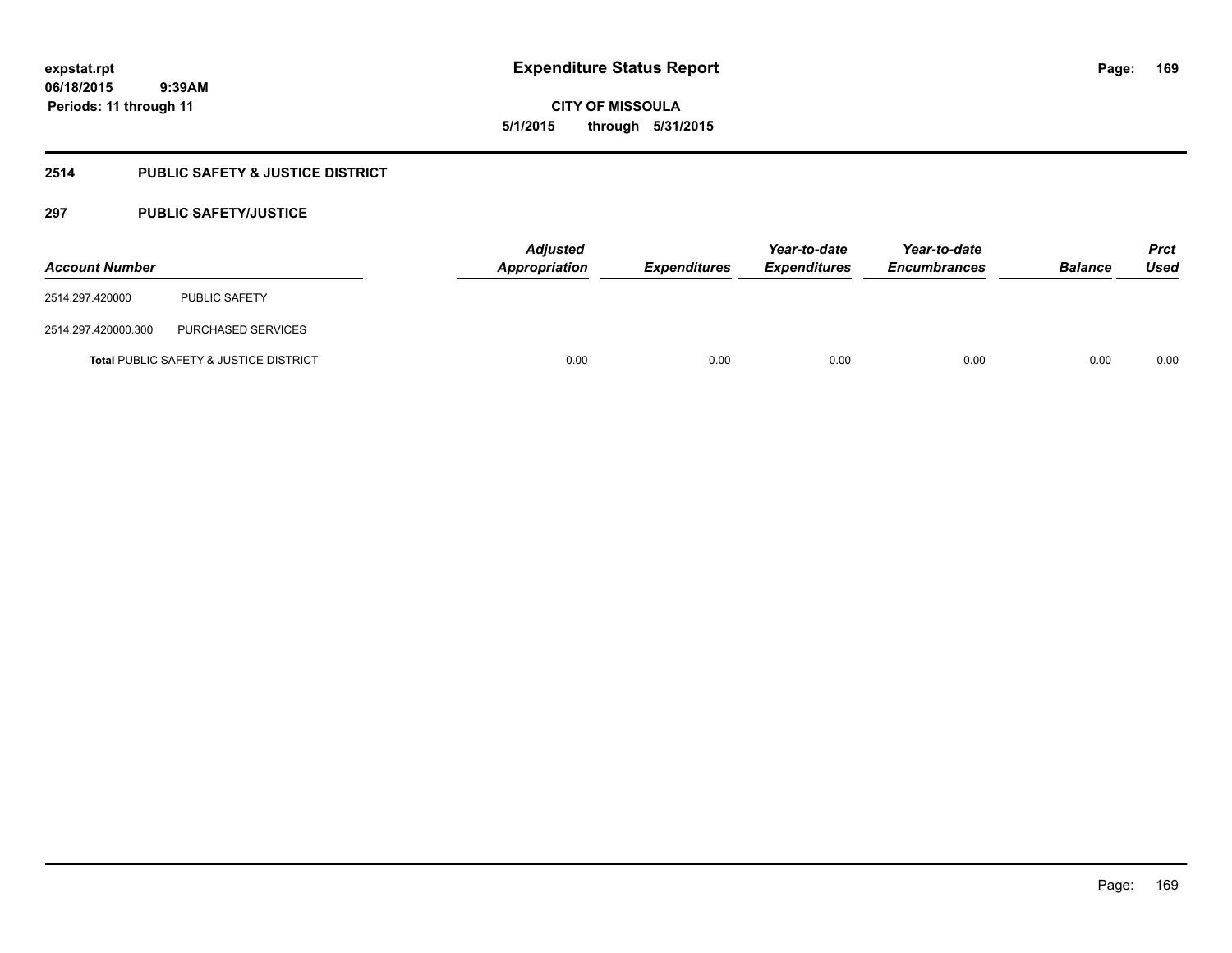**CITY OF MISSOULA 5/1/2015 through 5/31/2015**

#### **2820 STATE GAS TAX FUND**

## **280 PUBLIC WORKS ADMIN/ENGINEERING**

|                                                  | <b>Adjusted</b>      |                     | Year-to-date        | Year-to-date        |                | <b>Prct</b> |
|--------------------------------------------------|----------------------|---------------------|---------------------|---------------------|----------------|-------------|
| <b>Account Number</b>                            | <b>Appropriation</b> | <b>Expenditures</b> | <b>Expenditures</b> | <b>Encumbrances</b> | <b>Balance</b> | <b>Used</b> |
| STREET RESTORATION<br>2820.280.430230            |                      |                     |                     |                     |                |             |
| PURCHASED SERVICES<br>2820.280.430230.300        |                      |                     |                     |                     |                |             |
| <b>Total PURCHASED SERVICES</b>                  | 0.00                 | 0.00                | 0.00                | 0.00                | 0.00           | 0.00        |
| 2820.280.430230.500<br><b>FIXED CHARGES</b>      |                      |                     |                     |                     |                |             |
| <b>Total FIXED CHARGES</b>                       | 0.00                 | 0.00                | 0.00                | 0.00                | 0.00           | 0.00        |
| OTHER OBJECTS<br>2820.280.430230.800             |                      |                     |                     |                     |                |             |
| 2820.280.430230.820.000 TRANSFERS TO OTHER FUNDS | 564,000.00           | 0.00                | 282,000.00          | 0.00                | 282,000.00     | 50.00       |
| <b>Total OTHER OBJECTS</b>                       | 564,000.00           | 0.00                | 282,000.00          | 0.00                | 282,000.00     | 50.00       |
| <b>CAPITAL OUTLAY</b><br>2820.280.430230.900     |                      |                     |                     |                     |                |             |
| 2820.280.430230.930.000<br><b>IMPROVEMENTS</b>   | 373,100.00           | 20,759.48           | 240,361.12          | 0.00                | 132,738.88     | 64.42       |
| <b>Total CAPITAL OUTLAY</b>                      | 373,100.00           | 20,759.48           | 240,361.12          | 0.00                | 132,738.88     | 64.42       |
| <b>Total STATE GAS TAX FUND</b>                  | 937,100.00           | 20,759.48           | 522,361.12          | 0.00                | 414,738.88     | 55.74       |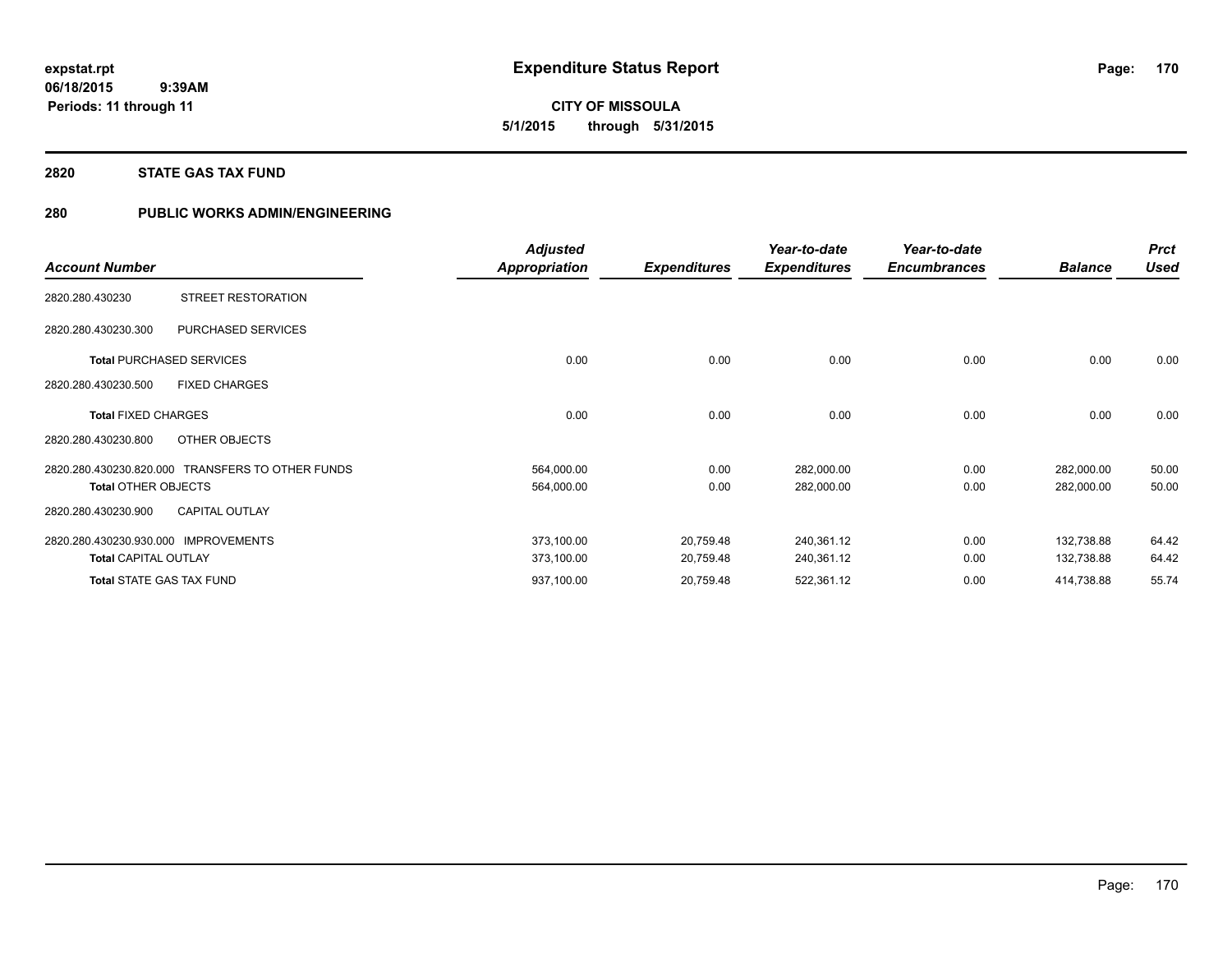## **2918 LAW ENFORCEMENT BLOCK GRANT FUND**

| <b>Account Number</b>          |                                            | <b>Adjusted</b><br>Appropriation | <b>Expenditures</b> | Year-to-date<br><b>Expenditures</b> | Year-to-date<br><b>Encumbrances</b> | <b>Balance</b> | <b>Prct</b><br><b>Used</b> |
|--------------------------------|--------------------------------------------|----------------------------------|---------------------|-------------------------------------|-------------------------------------|----------------|----------------------------|
| 2918.290.420170                | <b>JAG VIII GRANT</b>                      |                                  |                     |                                     |                                     |                |                            |
| 2918.290.420170.200            | <b>SUPPLIES</b>                            |                                  |                     |                                     |                                     |                |                            |
| <b>Total SUPPLIES</b>          |                                            | 0.00                             | 0.00                | 0.00                                | 0.00                                | 0.00           | 0.00                       |
| 2918.290.420170.300            | PURCHASED SERVICES                         |                                  |                     |                                     |                                     |                |                            |
|                                | <b>Total PURCHASED SERVICES</b>            | 0.00                             | 0.00                | 0.00                                | 0.00                                | 0.00           | 0.00                       |
| 2918.290.420170.900            | CAPITAL OUTLAY                             |                                  |                     |                                     |                                     |                |                            |
| <b>Total JAG VIII GRANT</b>    |                                            | 0.00                             | 0.00                | 0.00                                | 0.00                                | 0.00           | 0.00                       |
| 2918.290.420171                | <b>JAG IX GRANT</b>                        |                                  |                     |                                     |                                     |                |                            |
| 2918.290.420171.200            | <b>SUPPLIES</b>                            |                                  |                     |                                     |                                     |                |                            |
|                                | 2918.290.420171.220.000 OPERATING SUPPLIES | 0.00                             | 0.00                | 2,630.61                            | 0.00                                | $-2,630.61$    | 0.00                       |
| <b>Total SUPPLIES</b>          |                                            | 0.00                             | 0.00                | 2,630.61                            | 0.00                                | $-2,630.61$    | 0.00                       |
| 2918.290.420171.300            | PURCHASED SERVICES                         |                                  |                     |                                     |                                     |                |                            |
| 2918.290.420171.370.000 TRAVEL |                                            | 0.00                             | 0.00                | 1,911.28                            | 0.00                                | $-1,911.28$    | 0.00                       |
|                                | <b>Total PURCHASED SERVICES</b>            | 0.00                             | 0.00                | 1,911.28                            | 0.00                                | $-1,911.28$    | 0.00                       |
| 2918.290.420171.700            | <b>GRANTS &amp; CONTRIBUTIONS</b>          |                                  |                     |                                     |                                     |                |                            |
|                                | <b>Total GRANTS &amp; CONTRIBUTIONS</b>    | 0.00                             | 0.00                | 0.00                                | 0.00                                | 0.00           | 0.00                       |
| <b>Total JAG IX GRANT</b>      |                                            | 0.00                             | 0.00                | 4,541.89                            | 0.00                                | $-4,541.89$    | 0.00                       |
| 2918.290.420173                | <b>JAG XI</b>                              |                                  |                     |                                     |                                     |                |                            |
| 2918.290.420173.200            | <b>SUPPLIES</b>                            |                                  |                     |                                     |                                     |                |                            |
| 2918.290.420173.220.000        | JAG XI/OPERATING SUPPLIES                  | 16,920.00                        | 10,605.15           | 17,039.15                           | 0.00                                | $-119.15$      | 100.70                     |
| <b>Total SUPPLIES</b>          |                                            | 16,920.00                        | 10,605.15           | 17,039.15                           | 0.00                                | $-119.15$      | 100.70                     |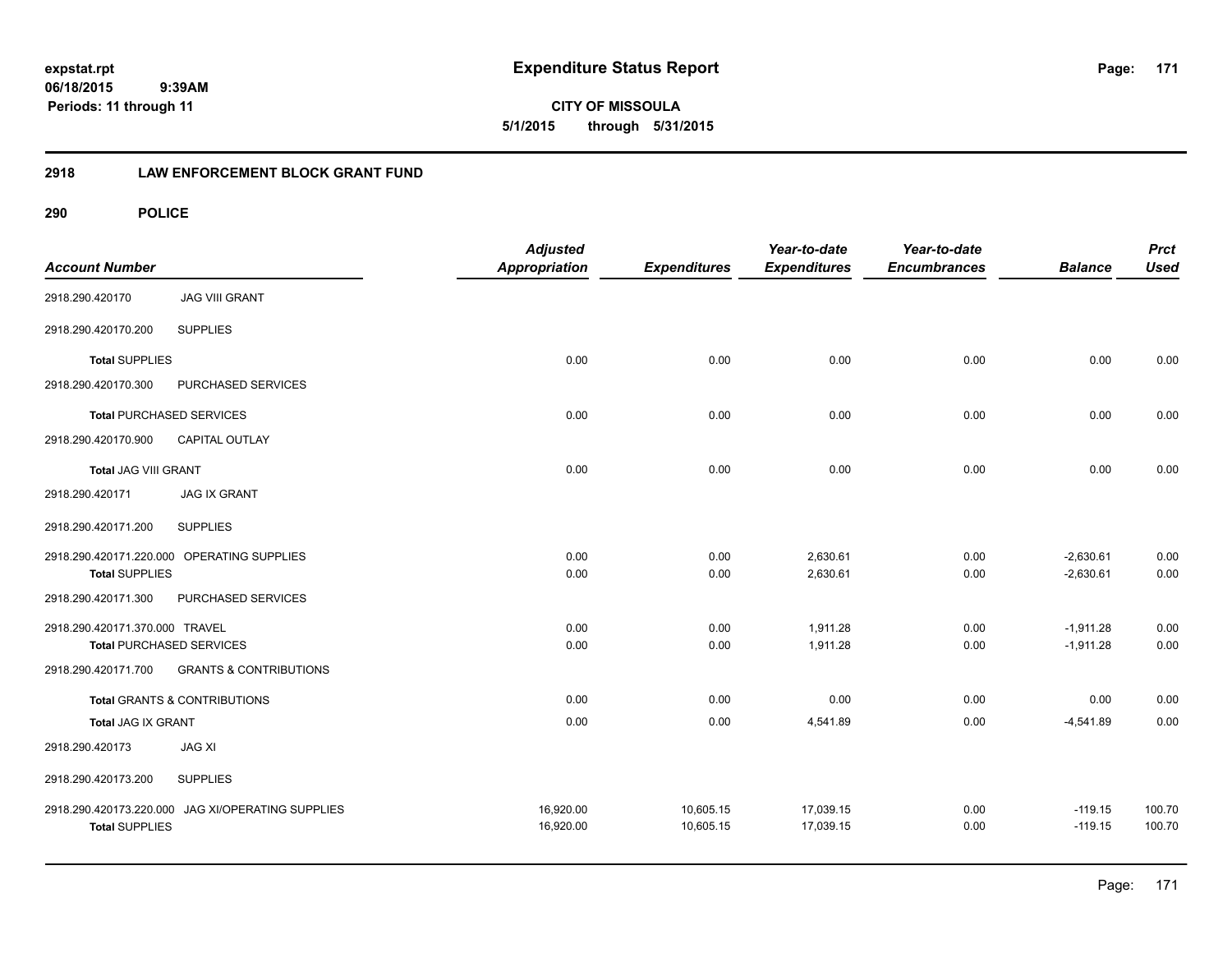**CITY OF MISSOULA 5/1/2015 through 5/31/2015**

## **2918 LAW ENFORCEMENT BLOCK GRANT FUND**

| <b>Account Number</b> |                                                                                         | <b>Adjusted</b><br><b>Appropriation</b> | <b>Expenditures</b> | Year-to-date<br><b>Expenditures</b> | Year-to-date<br><b>Encumbrances</b> | <b>Balance</b>         | <b>Prct</b><br><b>Used</b> |
|-----------------------|-----------------------------------------------------------------------------------------|-----------------------------------------|---------------------|-------------------------------------|-------------------------------------|------------------------|----------------------------|
| 2918.290.420173.300   | PURCHASED SERVICES                                                                      |                                         |                     |                                     |                                     |                        |                            |
|                       | 2918.290.420173.350.000 JAG XI/PROFESSIONAL SERVICES<br><b>Total PURCHASED SERVICES</b> | 17,887.00<br>17,887.00                  | 0.00<br>0.00        | 17,887.00<br>17,887.00              | 0.00<br>0.00                        | 0.00<br>0.00           | 100.00<br>100.00           |
| 2918.290.420173.700   | <b>GRANTS &amp; CONTRIBUTIONS</b>                                                       |                                         |                     |                                     |                                     |                        |                            |
|                       | Total GRANTS & CONTRIBUTIONS                                                            | 0.00                                    | 0.00                | 0.00                                | 0.00                                | 0.00                   | 0.00                       |
| 2918.290.420173.900   | CAPITAL OUTLAY                                                                          |                                         |                     |                                     |                                     |                        |                            |
| Total CAPITAL OUTLAY  | 2918.290.420173.940.000 JAGXI/MACHINERY & EQUIPMENT                                     | 27,899.00<br>27,899.00                  | 0.00<br>0.00        | 13,795.01<br>13,795.01              | 0.00<br>0.00                        | 14,103.99<br>14,103.99 | 49.45<br>49.45             |
| <b>Total JAG XI</b>   |                                                                                         | 62,706.00                               | 10,605.15           | 48,721.16                           | 0.00                                | 13,984.84              | 77.70                      |
| 2918.290.420174       | <b>JAG V GRANT</b>                                                                      |                                         |                     |                                     |                                     |                        |                            |
| 2918.290.420174.200   | <b>SUPPLIES</b>                                                                         |                                         |                     |                                     |                                     |                        |                            |
| <b>Total SUPPLIES</b> |                                                                                         | 0.00                                    | 0.00                | 0.00                                | 0.00                                | 0.00                   | 0.00                       |
| 2918.290.420174.300   | PURCHASED SERVICES                                                                      |                                         |                     |                                     |                                     |                        |                            |
|                       | <b>Total PURCHASED SERVICES</b>                                                         | 0.00                                    | 0.00                | 0.00                                | 0.00                                | 0.00                   | 0.00                       |
| 2918.290.420174.700   | <b>GRANTS &amp; CONTRIBUTIONS</b>                                                       |                                         |                     |                                     |                                     |                        |                            |
|                       | <b>Total GRANTS &amp; CONTRIBUTIONS</b>                                                 | 0.00                                    | 0.00                | 0.00                                | 0.00                                | 0.00                   | 0.00                       |
| 2918.290.420174.900   | CAPITAL OUTLAY                                                                          |                                         |                     |                                     |                                     |                        |                            |
| Total JAG V GRANT     |                                                                                         | 0.00                                    | 0.00                | 0.00                                | 0.00                                | 0.00                   | 0.00                       |
| 2918.290.420175       | <b>JAG X GRANT</b>                                                                      |                                         |                     |                                     |                                     |                        |                            |
| 2918.290.420175.200   | <b>SUPPLIES</b>                                                                         |                                         |                     |                                     |                                     |                        |                            |
| <b>Total SUPPLIES</b> |                                                                                         | 0.00                                    | 0.00                | 0.00                                | 0.00                                | 0.00                   | 0.00                       |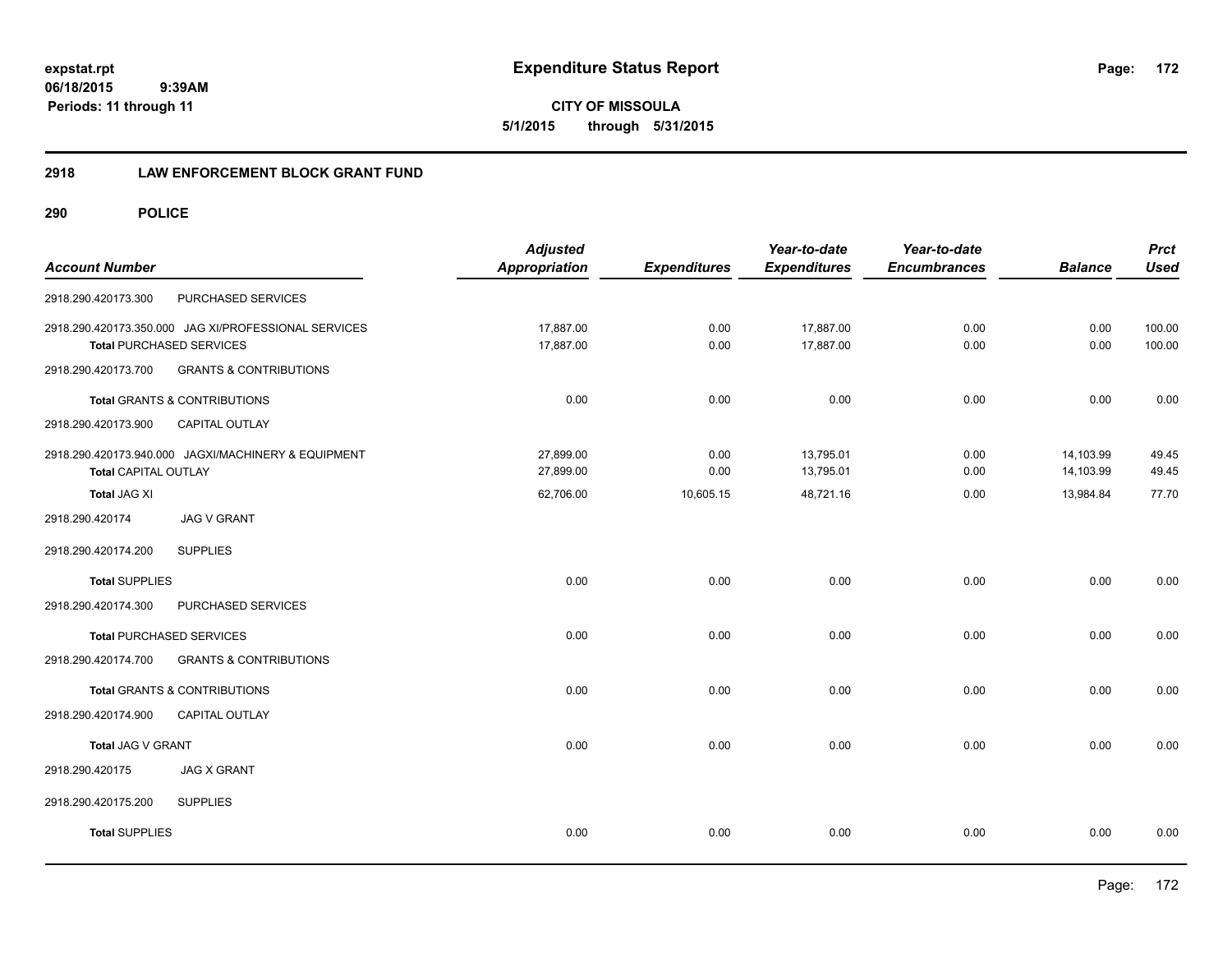**CITY OF MISSOULA 5/1/2015 through 5/31/2015**

## **2918 LAW ENFORCEMENT BLOCK GRANT FUND**

| <b>Account Number</b>          |                                               | <b>Adjusted</b><br><b>Appropriation</b> | <b>Expenditures</b> | Year-to-date<br><b>Expenditures</b> | Year-to-date<br><b>Encumbrances</b> | <b>Balance</b> | <b>Prct</b><br><b>Used</b> |
|--------------------------------|-----------------------------------------------|-----------------------------------------|---------------------|-------------------------------------|-------------------------------------|----------------|----------------------------|
|                                |                                               |                                         |                     |                                     |                                     |                |                            |
| 2918.290.420175.300            | PURCHASED SERVICES                            |                                         |                     |                                     |                                     |                |                            |
|                                | 2918.290.420175.350.000 PROFESSIONAL SERVICES | 25,166.00                               | 0.00                | 6,257.01                            | 0.00                                | 18,908.99      | 24.86                      |
| <b>Total JAG X GRANT</b>       |                                               | 25,166.00                               | 0.00                | 6,257.01                            | 0.00                                | 18,908.99      | 24.86                      |
| 2918.290.420176                | <b>JAG VII GRANT</b>                          |                                         |                     |                                     |                                     |                |                            |
| 2918.290.420176.100            | PERSONAL SERVICES                             |                                         |                     |                                     |                                     |                |                            |
| <b>Total PERSONAL SERVICES</b> |                                               | 0.00                                    | 0.00                | 0.00                                | 0.00                                | 0.00           | 0.00                       |
| 2918.290.420176.200            | <b>SUPPLIES</b>                               |                                         |                     |                                     |                                     |                |                            |
| <b>Total SUPPLIES</b>          |                                               | 0.00                                    | 0.00                | 0.00                                | 0.00                                | 0.00           | 0.00                       |
| 2918.290.420176.300            | PURCHASED SERVICES                            |                                         |                     |                                     |                                     |                |                            |
|                                | <b>Total PURCHASED SERVICES</b>               | 0.00                                    | 0.00                | 0.00                                | 0.00                                | 0.00           | 0.00                       |
| 2918.290.420176.700            | <b>GRANTS &amp; CONTRIBUTIONS</b>             |                                         |                     |                                     |                                     |                |                            |
|                                | <b>Total GRANTS &amp; CONTRIBUTIONS</b>       | 0.00                                    | 0.00                | 0.00                                | 0.00                                | 0.00           | 0.00                       |
| 2918.290.420176.900            | <b>CAPITAL OUTLAY</b>                         |                                         |                     |                                     |                                     |                |                            |
| Total JAG VII GRANT            |                                               | 0.00                                    | 0.00                | 0.00                                | 0.00                                | 0.00           | 0.00                       |
| 2918.290.420177                | <b>SMART POLICING</b>                         |                                         |                     |                                     |                                     |                |                            |
| 2918.290.420177.700            | <b>GRANTS &amp; CONTRIBUTIONS</b>             |                                         |                     |                                     |                                     |                |                            |
| <b>Total SMART POLICING</b>    |                                               | 0.00                                    | 0.00                | 0.00                                | 0.00                                | 0.00           | 0.00                       |
| 2918.290.420178                | COPS HIRING FY2011                            |                                         |                     |                                     |                                     |                |                            |
| 2918.290.420178.100            | PERSONAL SERVICES                             |                                         |                     |                                     |                                     |                |                            |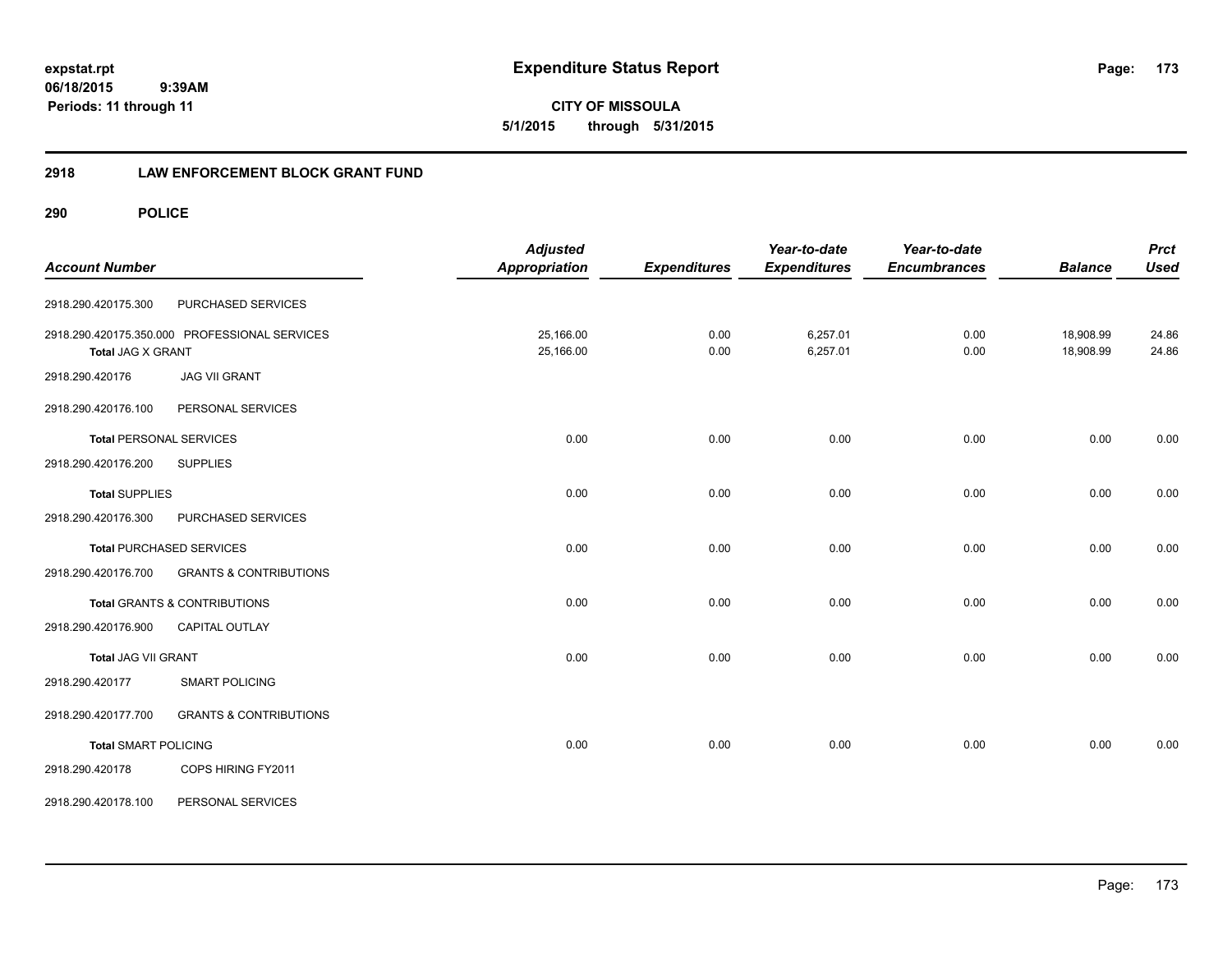**CITY OF MISSOULA 5/1/2015 through 5/31/2015**

## **2918 LAW ENFORCEMENT BLOCK GRANT FUND**

| <b>Account Number</b>           |                                                                  | <b>Adjusted</b><br><b>Appropriation</b> | <b>Expenditures</b> | Year-to-date<br><b>Expenditures</b> | Year-to-date<br><b>Encumbrances</b> | <b>Balance</b> | <b>Prct</b><br><b>Used</b> |
|---------------------------------|------------------------------------------------------------------|-----------------------------------------|---------------------|-------------------------------------|-------------------------------------|----------------|----------------------------|
|                                 | 2918.290.420178.110.000 COPS HIRING FY12/SALARIES AND WAGES      | 40,150.00                               | 0.00                | 39,670.41                           | 0.00                                | 479.59         | 98.81                      |
|                                 | 2918.290.420178.115.000 SALARIES/HEALTH INSURANCE BENEFIT        | 0.00                                    | 0.00                | 4,816.50                            | 0.00                                | $-4.816.50$    | 0.00                       |
|                                 | 2918.290.420178.120.000 OVERTIME/TERMINATION                     | 14,850.00                               | 0.00                | 0.00                                | 0.00                                | 14,850.00      | 0.00                       |
|                                 | 2918.290.420178.140.000 EMPLOYER CONTRIBUTIONS                   | 0.00                                    | 0.00                | 11,580.47                           | 0.00                                | $-11,580.47$   | 0.00                       |
|                                 | 2918.290.420178.141.000 STATE RETIREMENT CONTRIBUTIONS           | 0.00                                    | 0.00                | 13,065.80                           | 0.00                                | $-13,065.80$   | 0.00                       |
| <b>Total PERSONAL SERVICES</b>  |                                                                  | 55,000.00                               | 0.00                | 69.133.18                           | 0.00                                | $-14, 133.18$  | 125.70                     |
| 2918.290.420178.200             | <b>SUPPLIES</b>                                                  |                                         |                     |                                     |                                     |                |                            |
| <b>Total SUPPLIES</b>           |                                                                  | 0.00                                    | 0.00                | 0.00                                | 0.00                                | 0.00           | 0.00                       |
| 2918.290.420178.300             | PURCHASED SERVICES                                               |                                         |                     |                                     |                                     |                |                            |
| <b>Total PURCHASED SERVICES</b> |                                                                  | 0.00                                    | 0.00                | 0.00                                | 0.00                                | 0.00           | 0.00                       |
| 2918.290.420178.900             | <b>CAPITAL OUTLAY</b>                                            |                                         |                     |                                     |                                     |                |                            |
| <b>Total CAPITAL OUTLAY</b>     |                                                                  | 0.00                                    | 0.00                | 0.00                                | 0.00                                | 0.00           | 0.00                       |
| Total COPS HIRING FY2011        |                                                                  | 55,000.00                               | 0.00                | 69,133.18                           | 0.00                                | $-14, 133.18$  | 125.70                     |
| 2918.290.420179                 | FY14 COPS HIRING GRANT                                           |                                         |                     |                                     |                                     |                |                            |
| 2918.290.420179.100             | PERSONAL SERVICES                                                |                                         |                     |                                     |                                     |                |                            |
|                                 | 2918.290.420179.110.000 FY14COPS HIRING GRANT SALARIES AND WAGES | 31,390.00                               | 0.00                | 0.00                                | 0.00                                | 31,390.00      | 0.00                       |
|                                 | 2918.290.420179.140.000 EMPLOYER CONTRIBUTIONS                   | 11,610.00                               | 0.00                | 0.00                                | 0.00                                | 11,610.00      | 0.00                       |
|                                 | <b>Total FY14 COPS HIRING GRANT</b>                              | 43,000.00                               | 0.00                | 0.00                                | 0.00                                | 43,000.00      | 0.00                       |
| 2918.290.420190                 | LAW ENFORCEMENT BLOCK GRANT                                      |                                         |                     |                                     |                                     |                |                            |
| 2918.290.420190.900             | <b>CAPITAL OUTLAY</b>                                            |                                         |                     |                                     |                                     |                |                            |
|                                 | <b>Total LAW ENFORCEMENT BLOCK GRANT</b>                         | 0.00                                    | 0.00                | 0.00                                | 0.00                                | 0.00           | 0.00                       |
| <b>Total POLICE</b>             |                                                                  | 185,872.00                              | 10,605.15           | 128,653.24                          | 0.00                                | 57,218.76      | 69.22                      |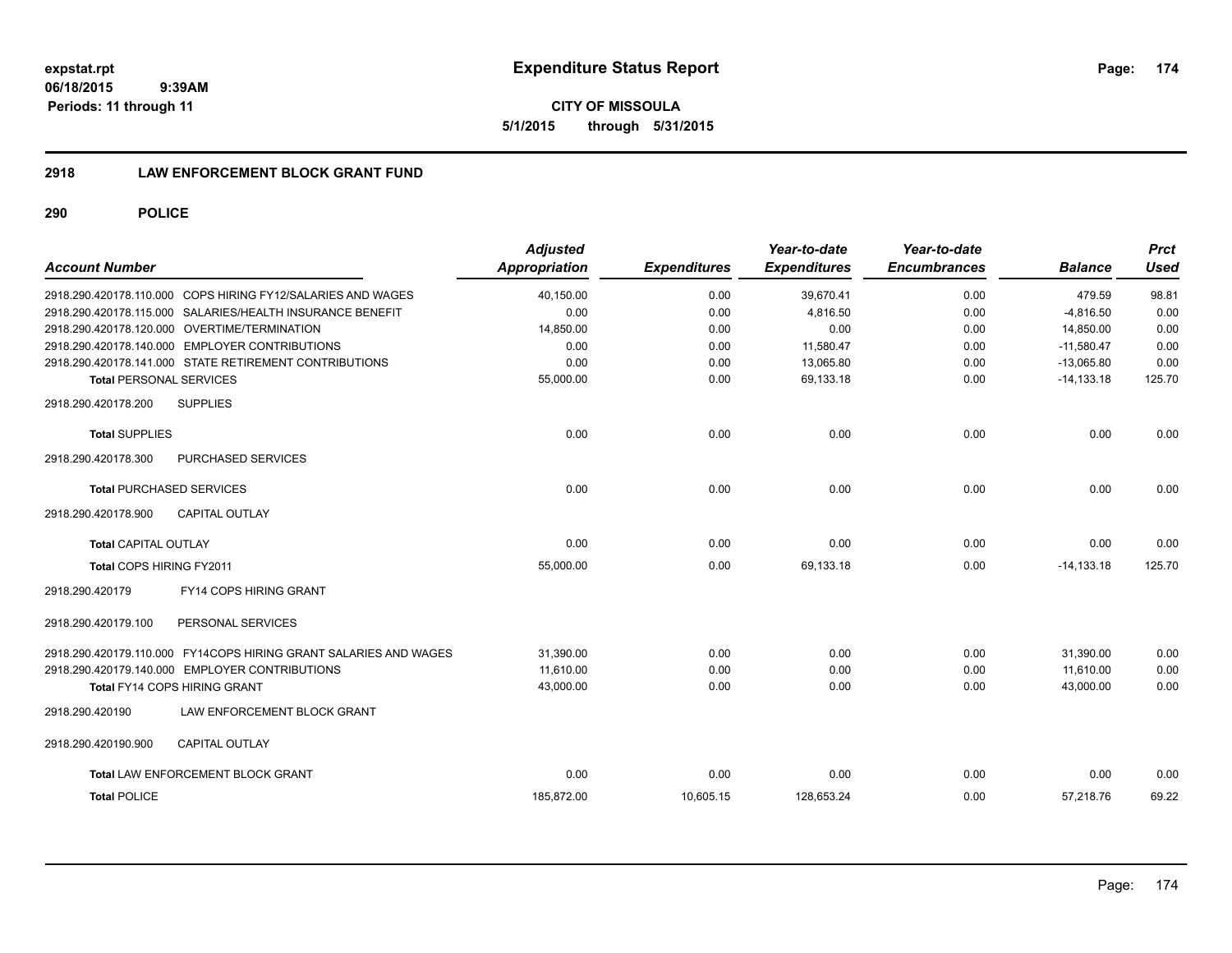**CITY OF MISSOULA 5/1/2015 through 5/31/2015**

## **2918 LAW ENFORCEMENT BLOCK GRANT FUND**

| <b>Account Number</b>         |                                               | <b>Adjusted</b><br><b>Appropriation</b> | <b>Expenditures</b> | Year-to-date<br><b>Expenditures</b> | Year-to-date<br><b>Encumbrances</b> | <b>Balance</b> | Prct<br>Used |
|-------------------------------|-----------------------------------------------|-----------------------------------------|---------------------|-------------------------------------|-------------------------------------|----------------|--------------|
| 2918.390.420191               | COPS TECHNOLOGY                               |                                         |                     |                                     |                                     |                |              |
| 2918.390.420191.500           | <b>FIXED CHARGES</b>                          |                                         |                     |                                     |                                     |                |              |
| <b>Total NON-DEPARTMENTAL</b> |                                               | 0.00                                    | 0.00                | 0.00                                | 0.00                                | 0.00           | 0.00         |
|                               | <b>Total LAW ENFORCEMENT BLOCK GRANT FUND</b> | 185,872.00                              | 10,605.15           | 128,653.24                          | 0.00                                | 57.218.76      | 69.22        |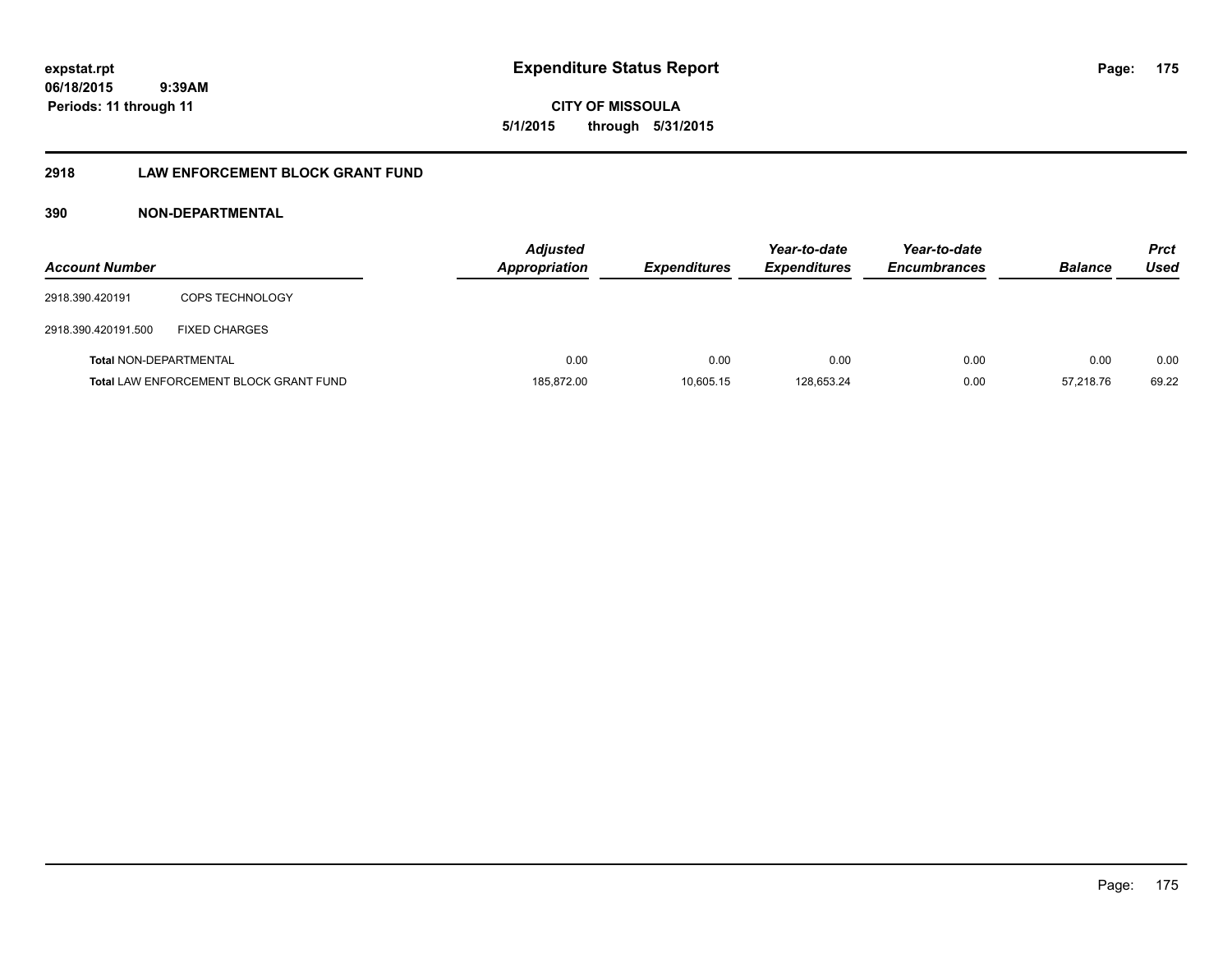**CITY OF MISSOULA 5/1/2015 through 5/31/2015**

**2919 HIDTA FUND**

| <b>Account Number</b>                                    | <b>Adjusted</b><br><b>Appropriation</b> | <b>Expenditures</b> | Year-to-date<br><b>Expenditures</b> | Year-to-date<br><b>Encumbrances</b> | <b>Balance</b> | <b>Prct</b><br><b>Used</b> |
|----------------------------------------------------------|-----------------------------------------|---------------------|-------------------------------------|-------------------------------------|----------------|----------------------------|
|                                                          |                                         |                     |                                     |                                     |                |                            |
| <b>HIDTA STATE FORFEITURES</b><br>2919.290.420142        |                                         |                     |                                     |                                     |                |                            |
| PERSONAL SERVICES<br>2919.290.420142.100                 |                                         |                     |                                     |                                     |                |                            |
| 2919.290.420142.120.000 OVERTIME/TERMINATION             | 15,000.00                               | 0.00                | 0.00                                | 0.00                                | 15,000.00      | 0.00                       |
| 2919.290.420142.140.000 EMPLOYER CONTRIBUTIONS           | 1.350.00                                | 0.00                | 0.00                                | 0.00                                | 1.350.00       | 0.00                       |
| <b>Total PERSONAL SERVICES</b>                           | 16,350.00                               | 0.00                | 0.00                                | 0.00                                | 16,350.00      | 0.00                       |
| 2919.290.420142.200<br><b>SUPPLIES</b>                   |                                         |                     |                                     |                                     |                |                            |
| 2919.290.420142.210.000 OFFICE SUPPLIES                  | 500.00                                  | 0.00                | 0.00                                | 0.00                                | 500.00         | 0.00                       |
| 2919.290.420142.220.000 OPERATING SUPPLIES               | 500.00                                  | 682.10              | 13,512.17                           | 0.00                                | $-13,012.17$   | 2,702.43                   |
| <b>Total SUPPLIES</b>                                    | 1,000.00                                | 682.10              | 13,512.17                           | 0.00                                | $-12,512.17$   | 1,351.22                   |
| 2919.290.420142.300<br>PURCHASED SERVICES                |                                         |                     |                                     |                                     |                |                            |
| 2919.290.420142.341.000 ELECTRICITY & NATURAL GAS        | 4,600.00                                | 0.00                | 0.00                                | 0.00                                | 4,600.00       | 0.00                       |
| 2919.290.420142.344.000 TELEPHONE SERVICE                | 250.00                                  | 0.00                | 0.00                                | 0.00                                | 250.00         | 0.00                       |
| 2919.290.420142.350.000 PROFESSIONAL SERVICES            | 4,000.00                                | 0.00                | 1,212.46                            | 0.00                                | 2,787.54       | 30.31                      |
| 2919.290.420142.350.011 TOWING/PROFESSIONAL SERVICES     | 0.00                                    | 57.50               | 1,644.11                            | 0.00                                | $-1,644.11$    | 0.00                       |
| 2919.290.420142.360.000 REPAIR & MAINTENANCE             | 1,200.00                                | 0.00                | 0.00                                | 0.00                                | 1,200.00       | 0.00                       |
| 2919.290.420142.370.000 TRAVEL                           | 1.500.00                                | 0.00                | 0.00                                | 0.00                                | 1.500.00       | 0.00                       |
| 2919.290.420142.380.000 TRAINING                         | 1,500.00                                | 0.00                | 0.00                                | 0.00                                | 1,500.00       | 0.00                       |
| 2919.290.420142.390.000 OTHER PURCHASED SERVICES         | 200.00                                  | 0.00                | 0.00                                | 0.00                                | 200.00         | 0.00                       |
| <b>Total PURCHASED SERVICES</b>                          | 13,250.00                               | 57.50               | 2,856.57                            | 0.00                                | 10,393.43      | 21.56                      |
| 2919.290.420142.500<br><b>FIXED CHARGES</b>              |                                         |                     |                                     |                                     |                |                            |
| 2919.290.420142.500.000 FIXED CHARGES                    | 11,700.00                               | 0.00                | 18,918.57                           | 0.00                                | $-7,218.57$    | 161.70                     |
| <b>Total FIXED CHARGES</b>                               | 11,700.00                               | 0.00                | 18,918.57                           | 0.00                                | $-7,218.57$    | 161.70                     |
| <b>GRANTS &amp; CONTRIBUTIONS</b><br>2919.290.420142.700 |                                         |                     |                                     |                                     |                |                            |
| 2919.290.420142.700.000 HIDTA STATE FORFEITURE           | 100.000.00                              | 9,480.14            | 36,322.34                           | 0.00                                | 63,677.66      | 36.32                      |
| 2919.290.420142.700.002 STATE/GRANTS & CONTRIBUTIONS     | 0.00                                    | 5,073.20            | 5,563.20                            | 0.00                                | $-5,563.20$    | 0.00                       |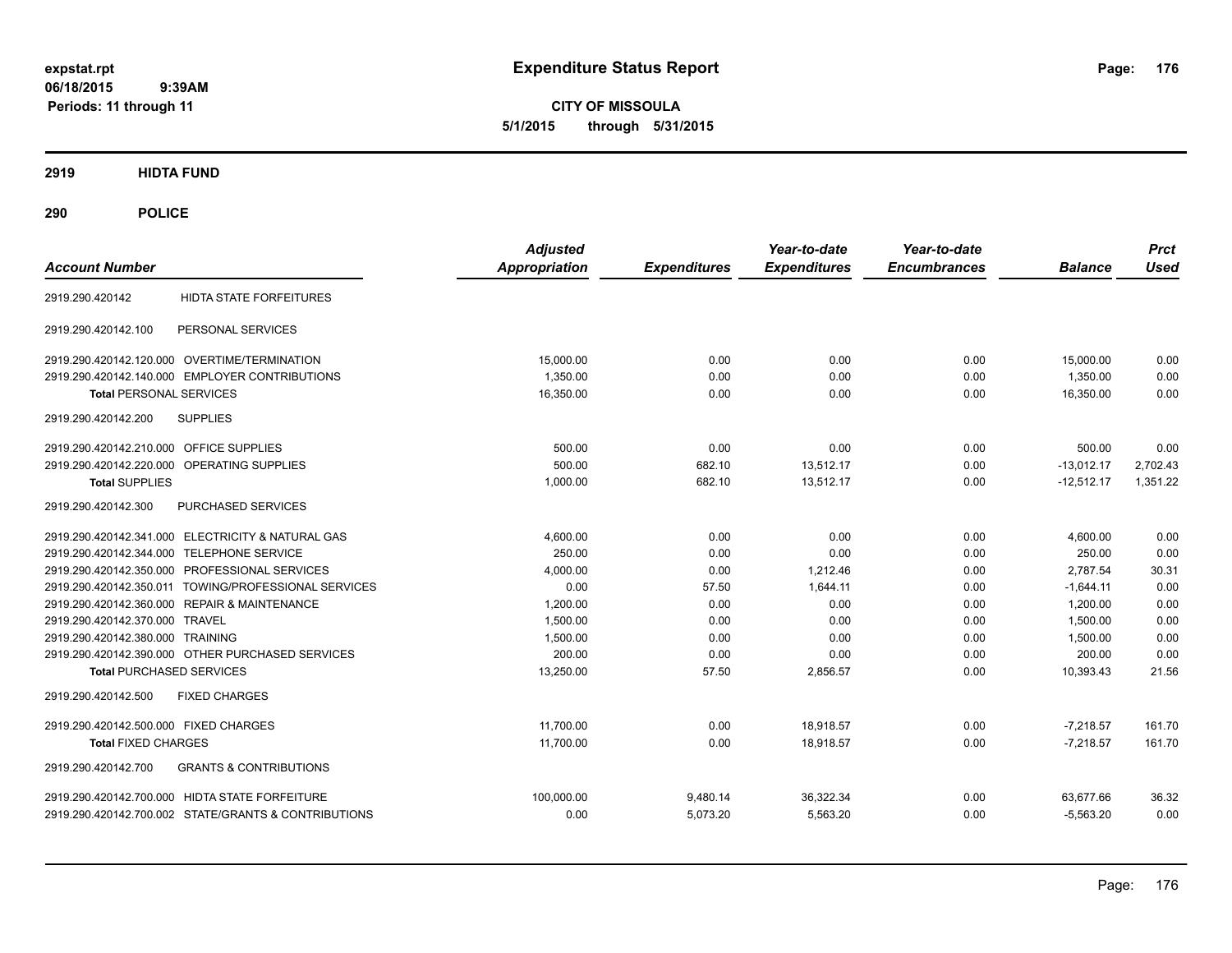**CITY OF MISSOULA 5/1/2015 through 5/31/2015**

**2919 HIDTA FUND**

| <b>Account Number</b>                                  | <b>Adjusted</b><br>Appropriation | <b>Expenditures</b> | Year-to-date<br><b>Expenditures</b> | Year-to-date<br><b>Encumbrances</b> | <b>Balance</b> | Prct<br>Used |
|--------------------------------------------------------|----------------------------------|---------------------|-------------------------------------|-------------------------------------|----------------|--------------|
| 2919.290.420142.700.003 FEDERAL/GRANTS & CONTRIBUTIONS | 0.00                             | 0.00                | 9.770.56                            | 0.00                                | -9.770.56      | 0.00         |
| <b>Total GRANTS &amp; CONTRIBUTIONS</b>                | 100,000.00                       | 14.553.34           | 51.656.10                           | 0.00                                | 48.343.90      | 51.66        |
| 2919.290.420142.900<br><b>CAPITAL OUTLAY</b>           |                                  |                     |                                     |                                     |                |              |
| 2919.290.420142.920.000 BUILDINGS                      | 50.000.00                        | 0.00                | 0.00                                | 0.00                                | 50.000.00      | 0.00         |
| <b>Total CAPITAL OUTLAY</b>                            | 50,000.00                        | 0.00                | 0.00                                | 0.00                                | 50.000.00      | 0.00         |
| <b>Total HIDTA FUND</b>                                | 192,300.00                       | 15.292.94           | 86.943.41                           | 0.00                                | 105.356.59     | 45.21        |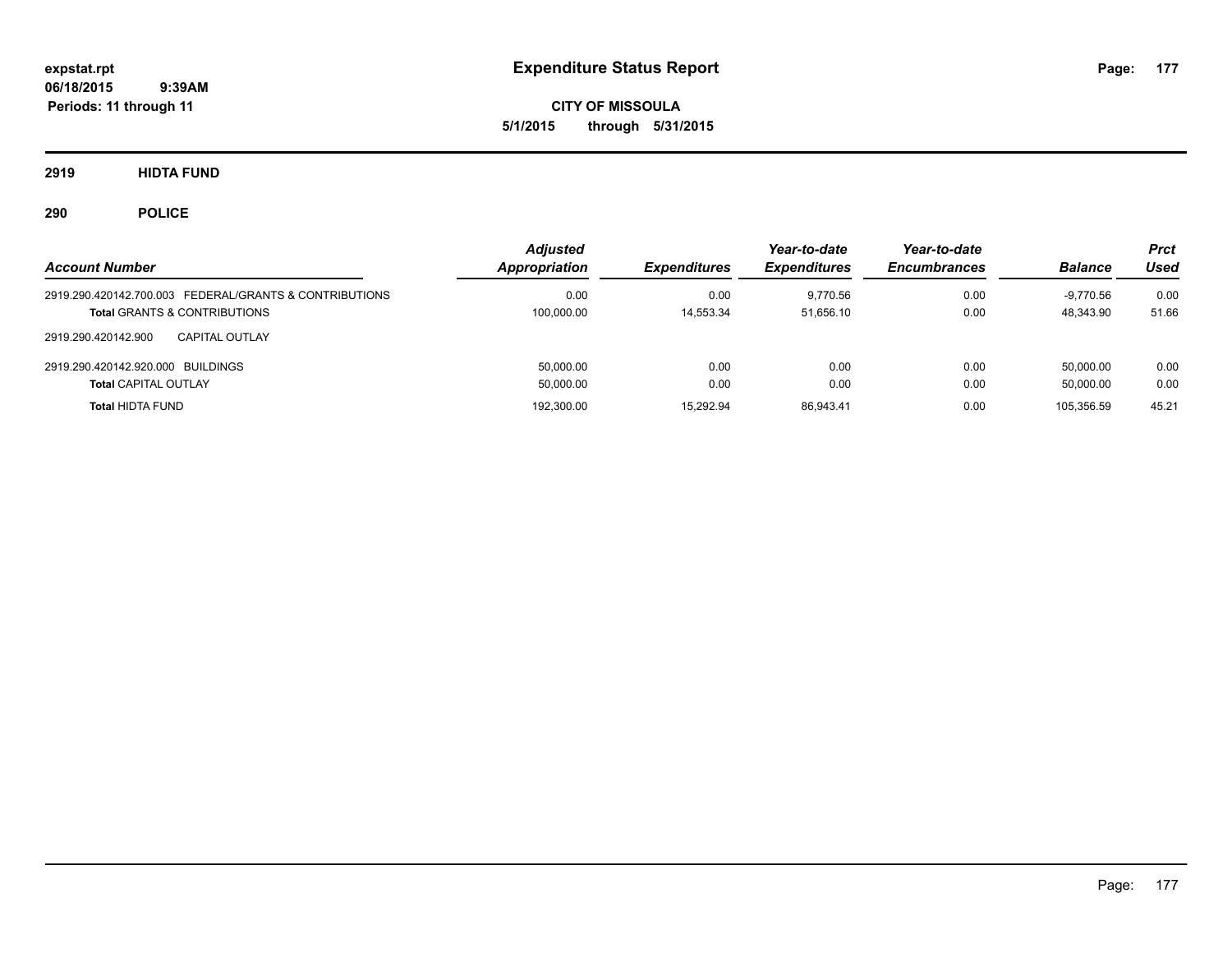**CITY OF MISSOULA 5/1/2015 through 5/31/2015**

#### **2939 CDBG PROGRAM INCOME ACCOUNT**

## **400 ENTITLEMENT GRANTS**

|                                 |                                                  | <b>Adjusted</b>      |                     | Year-to-date        | Year-to-date        |                | <b>Prct</b> |
|---------------------------------|--------------------------------------------------|----------------------|---------------------|---------------------|---------------------|----------------|-------------|
| <b>Account Number</b>           |                                                  | <b>Appropriation</b> | <b>Expenditures</b> | <b>Expenditures</b> | <b>Encumbrances</b> | <b>Balance</b> | <b>Used</b> |
| 2939.400.470000                 | <b>HOUSING &amp; COMMUNITY DEVELOPMENT</b>       |                      |                     |                     |                     |                |             |
| 2939.400.470000.300             | PURCHASED SERVICES                               |                      |                     |                     |                     |                |             |
|                                 | 2939.400.470000.350.000 PROFESSIONAL SERVICES    | 14.383.00            | 0.00                | 0.00                | 0.00                | 14.383.00      | 0.00        |
| <b>Total PURCHASED SERVICES</b> |                                                  | 14,383.00            | 0.00                | 0.00                | 0.00                | 14,383.00      | 0.00        |
| 2939.400.470000.800             | OTHER OBJECTS                                    |                      |                     |                     |                     |                |             |
|                                 | 2939.400.470000.820.000 TRANSFERS TO OTHER FUNDS | 0.00                 | 0.00                | 14,383.00           | 0.00                | $-14.383.00$   | 0.00        |
| <b>Total OTHER OBJECTS</b>      |                                                  | 0.00                 | 0.00                | 14,383.00           | 0.00                | $-14,383.00$   | 0.00        |
|                                 | <b>Total HOUSING &amp; COMMUNITY DEVELOPMENT</b> | 14,383.00            | 0.00                | 14,383.00           | 0.00                | 0.00           | 100.00      |
|                                 | <b>Total CDBG PROGRAM INCOME ACCOUNT</b>         | 14.383.00            | 0.00                | 14.383.00           | 0.00                | 0.00           | 100.00      |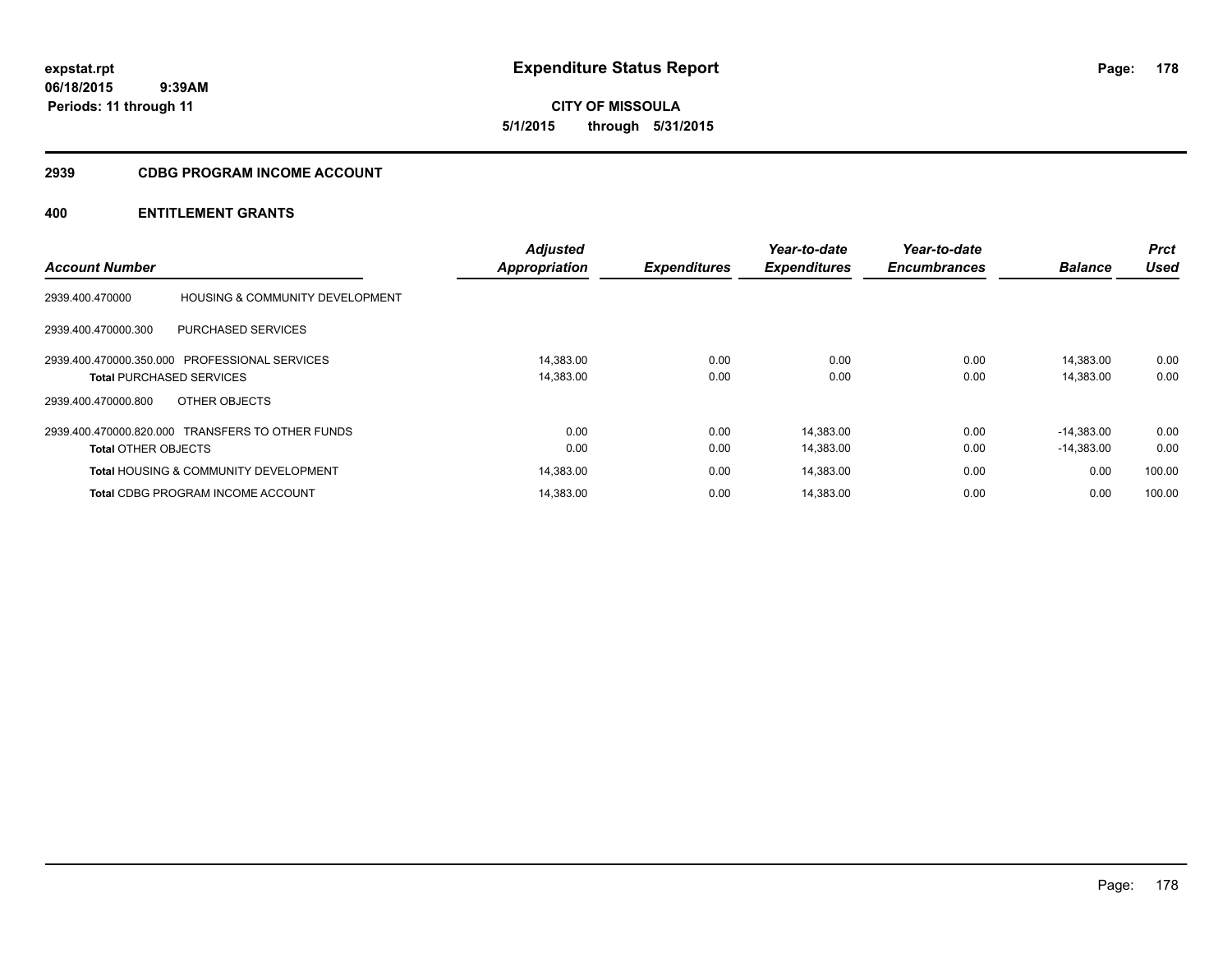**CITY OF MISSOULA 5/1/2015 through 5/31/2015**

**2940 CDBG FUND**

## **400 ENTITLEMENT GRANTS**

| <b>Account Number</b>             |                                                              | <b>Adjusted</b><br><b>Appropriation</b> | <b>Expenditures</b> | Year-to-date<br><b>Expenditures</b> | Year-to-date<br><b>Encumbrances</b> | <b>Balance</b> | <b>Prct</b><br><b>Used</b> |
|-----------------------------------|--------------------------------------------------------------|-----------------------------------------|---------------------|-------------------------------------|-------------------------------------|----------------|----------------------------|
| 2940.400.470001                   | <b>FAIR HOUSING STUDY</b>                                    |                                         |                     |                                     |                                     |                |                            |
| 2940.400.470001.700               | <b>GRANTS &amp; CONTRIBUTIONS</b>                            |                                         |                     |                                     |                                     |                |                            |
| Total FAIR HOUSING STUDY          |                                                              | 0.00                                    | 0.00                | 0.00                                | 0.00                                | 0.00           | 0.00                       |
| 2940.400.470291                   | <b>YWCA</b>                                                  |                                         |                     |                                     |                                     |                |                            |
| 2940.400.470291.700               | <b>GRANTS &amp; CONTRIBUTIONS</b>                            |                                         |                     |                                     |                                     |                |                            |
| 2940.400.470291.700.000           | FY13 YWCA                                                    | 17,000.00                               | 0.00                | 18,000.00                           | 0.00                                | $-1,000.00$    | 105.88                     |
| <b>Total YWCA</b>                 |                                                              | 17,000.00                               | 0.00                | 18,000.00                           | 0.00                                | $-1,000.00$    | 105.88                     |
| 2940.400.470292                   | FY12 homeWORD                                                |                                         |                     |                                     |                                     |                |                            |
| 2940.400.470292.700               | <b>GRANTS &amp; CONTRIBUTIONS</b>                            |                                         |                     |                                     |                                     |                |                            |
|                                   | 2940.400.470292.700.000 FY13 homeWORD/GRANTS & CONTRIBUTIONS | 6,707.00                                | 0.00                | 4,735.76                            | 0.00                                | 1,971.24       | 70.61                      |
| Total FY12 homeWORD               |                                                              | 6,707.00                                | 0.00                | 4,735.76                            | 0.00                                | 1,971.24       | 70.61                      |
| 2940.400.470293                   | MISSOULA FOOD BANK                                           |                                         |                     |                                     |                                     |                |                            |
| 2940.400.470293.700               | <b>GRANTS &amp; CONTRIBUTIONS</b>                            |                                         |                     |                                     |                                     |                |                            |
|                                   | Total MISSOULA FOOD BANK                                     | 0.00                                    | 0.00                | 0.00                                | 0.00                                | 0.00           | 0.00                       |
| 2940.400.470294                   | FY12 WORD                                                    |                                         |                     |                                     |                                     |                |                            |
| 2940.400.470294.700               | <b>GRANTS &amp; CONTRIBUTIONS</b>                            |                                         |                     |                                     |                                     |                |                            |
| 2940.400.470294.700.000 FY13 WORD |                                                              | 17,000.00                               | 0.00                | 14,963.67                           | 0.00                                | 2,036.33       | 88.02                      |
| Total FY12 WORD                   |                                                              | 17,000.00                               | 0.00                | 14,963.67                           | 0.00                                | 2,036.33       | 88.02                      |
| 2940.400.470296                   | MISSOULA AGING SERVICES                                      |                                         |                     |                                     |                                     |                |                            |
| 2940.400.470296.700               | <b>GRANTS &amp; CONTRIBUTIONS</b>                            |                                         |                     |                                     |                                     |                |                            |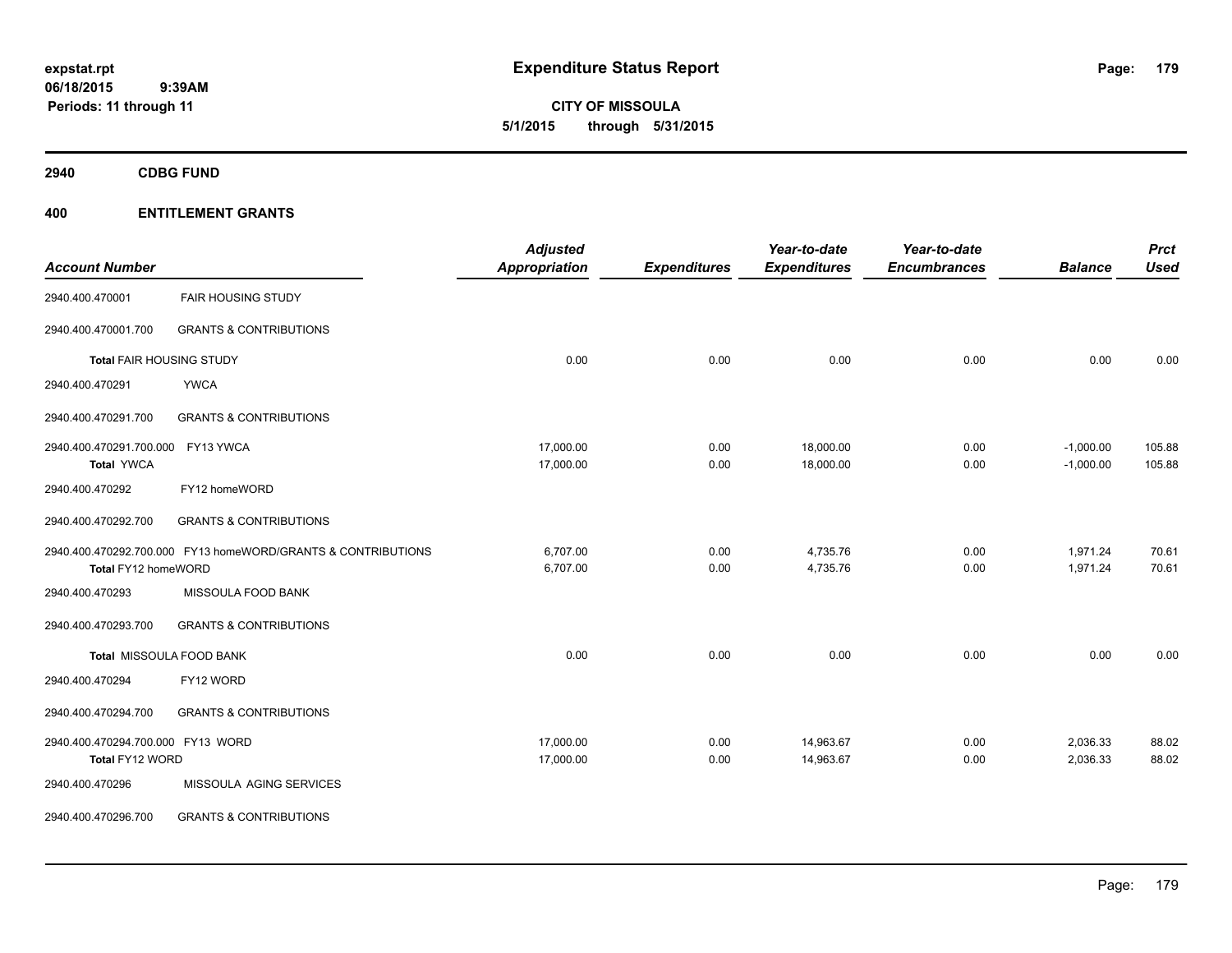**CITY OF MISSOULA 5/1/2015 through 5/31/2015**

**2940 CDBG FUND**

## **400 ENTITLEMENT GRANTS**

| <b>Account Number</b>                                |                                                                                              | <b>Adjusted</b><br>Appropriation | <b>Expenditures</b> | Year-to-date<br><b>Expenditures</b> | Year-to-date<br><b>Encumbrances</b> | <b>Balance</b>         | <b>Prct</b><br><b>Used</b> |
|------------------------------------------------------|----------------------------------------------------------------------------------------------|----------------------------------|---------------------|-------------------------------------|-------------------------------------|------------------------|----------------------------|
|                                                      | 2940.400.470296.700.000 GRANTS & CONTRIBUTIONS<br>Total MISSOULA AGING SERVICES              | 17,000.00<br>17,000.00           | 0.00<br>0.00        | 10,800.00<br>10,800.00              | 0.00<br>0.00                        | 6,200.00<br>6,200.00   | 63.53<br>63.53             |
| 2940.400.470298                                      | FY12 RAMP                                                                                    |                                  |                     |                                     |                                     |                        |                            |
| 2940.400.470298.700                                  | <b>GRANTS &amp; CONTRIBUTIONS</b>                                                            |                                  |                     |                                     |                                     |                        |                            |
| 2940.400.470298.700.000 FY13 RAMP<br>Total FY12 RAMP |                                                                                              | 75,000.00<br>75,000.00           | 0.00<br>0.00        | 41.433.32<br>41,433.32              | 0.00<br>0.00                        | 33.566.68<br>33,566.68 | 55.24<br>55.24             |
| 2940.400.470313                                      | MISSOULA SENIOR CENTER                                                                       |                                  |                     |                                     |                                     |                        |                            |
| 2940.400.470313.700                                  | <b>GRANTS &amp; CONTRIBUTIONS</b>                                                            |                                  |                     |                                     |                                     |                        |                            |
|                                                      | <b>Total MISSOULA SENIOR CENTER</b>                                                          | 0.00                             | 0.00                | 0.00                                | 0.00                                | 0.00                   | 0.00                       |
| 2940.400.470315                                      | MISSOULA PARKS & REC                                                                         |                                  |                     |                                     |                                     |                        |                            |
| 2940.400.470315.700                                  | <b>GRANTS &amp; CONTRIBUTIONS</b>                                                            |                                  |                     |                                     |                                     |                        |                            |
| 2940.400.470315.700.000 FY13 PARKS & REC             | Total MISSOULA PARKS & REC                                                                   | 160,000.00<br>160,000.00         | 0.00<br>0.00        | 75,000.00<br>75,000.00              | 0.00<br>0.00                        | 85,000.00<br>85,000.00 | 46.88<br>46.88             |
| 2940.400.470318                                      | FY12 POVERELLO FACILITY REPAIRS                                                              |                                  |                     |                                     |                                     |                        |                            |
| 2940.400.470318.700                                  | <b>GRANTS &amp; CONTRIBUTIONS</b>                                                            |                                  |                     |                                     |                                     |                        |                            |
| 2940.400.470318.700.000 FY13 POVERELLO               | Total FY12 POVERELLO FACILITY REPAIRS                                                        | 12,000.00<br>12,000.00           | 0.00<br>0.00        | 6,343.50<br>6,343.50                | 0.00<br>0.00                        | 5,656.50<br>5,656.50   | 52.86<br>52.86             |
| 2940.400.470335                                      | <b>GRANT &amp; COMMUNITY PROGRAMS</b>                                                        |                                  |                     |                                     |                                     |                        |                            |
| 2940.400.470335.300                                  | PURCHASED SERVICES                                                                           |                                  |                     |                                     |                                     |                        |                            |
|                                                      | 2940.400.470335.350.000 PROFESSIONAL SERVICES<br><b>Total GRANT &amp; COMMUNITY PROGRAMS</b> | 130,366.00<br>130,366.00         | 0.00<br>0.00        | 91,343.79<br>91,343.79              | 0.00<br>0.00                        | 39,022.21<br>39,022.21 | 70.07<br>70.07             |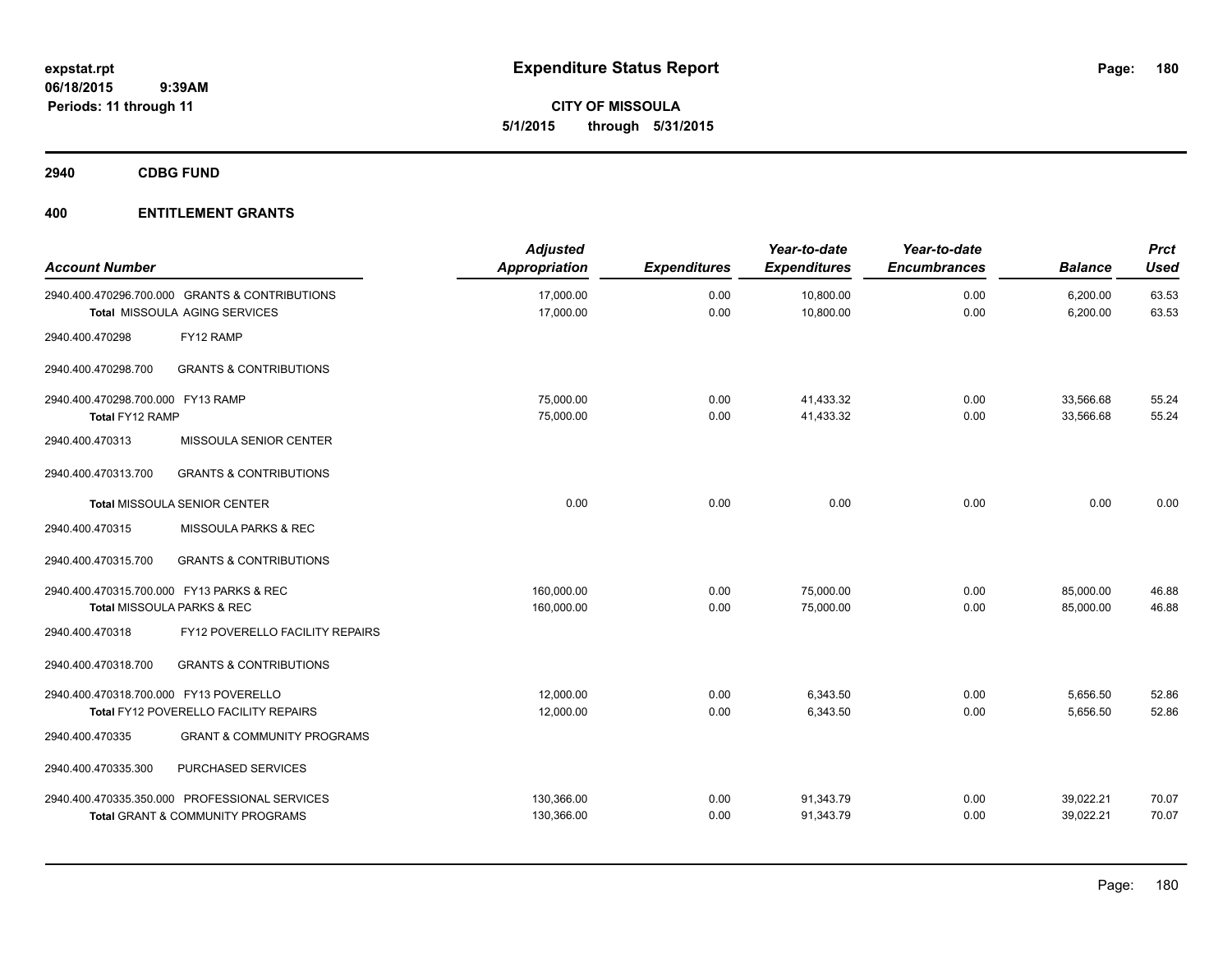**CITY OF MISSOULA 5/1/2015 through 5/31/2015**

**2940 CDBG FUND**

| <b>Account Number</b>  |                                                                                                       | <b>Adjusted</b><br><b>Appropriation</b> | <b>Expenditures</b> | Year-to-date<br><b>Expenditures</b> | Year-to-date<br><b>Encumbrances</b> | <b>Balance</b>         | <b>Prct</b><br>Used |
|------------------------|-------------------------------------------------------------------------------------------------------|-----------------------------------------|---------------------|-------------------------------------|-------------------------------------|------------------------|---------------------|
| 2940.400.470372        | WESTERN MT MENTAL HEALTH CENTER                                                                       |                                         |                     |                                     |                                     |                        |                     |
| 2940.400.470372.700    | <b>GRANTS &amp; CONTRIBUTIONS</b>                                                                     |                                         |                     |                                     |                                     |                        |                     |
|                        | 2940.400.470372.700.000 PY12 WESTERN MT MENTAL HEALTH CENTER<br>Total WESTERN MT MENTAL HEALTH CENTER | 175.000.00<br>175,000.00                | 0.00<br>0.00        | 175.000.00<br>175,000.00            | 0.00<br>0.00                        | 0.00<br>0.00           | 100.00<br>100.00    |
| 2940.400.470397        | FY12 GARDEN CITY HARVEST                                                                              |                                         |                     |                                     |                                     |                        |                     |
| 2940.400.470397.700    | <b>GRANTS &amp; CONTRIBUTIONS</b>                                                                     |                                         |                     |                                     |                                     |                        |                     |
|                        | 2940.400.470397.700.000 FY13 GARDEN CITY HARVEST<br>Total FY12 GARDEN CITY HARVEST                    | 10.000.00<br>10,000.00                  | 0.00<br>0.00        | 10.300.00<br>10,300.00              | 0.00<br>0.00                        | $-300.00$<br>$-300.00$ | 103.00<br>103.00    |
| 2940.400.470403        | FY12 PARKS & RECREATION GRANTS                                                                        |                                         |                     |                                     |                                     |                        |                     |
| 2940.400.470403.700    | <b>GRANTS &amp; CONTRIBUTIONS</b>                                                                     |                                         |                     |                                     |                                     |                        |                     |
|                        | Total FY12 PARKS & RECREATION GRANTS                                                                  | 0.00                                    | 0.00                | 0.00                                | 0.00                                | 0.00                   | 0.00                |
| 2940.400.470440        | FY10 DIST XI HRS/RESIDENCES REHAB                                                                     |                                         |                     |                                     |                                     |                        |                     |
| 2940.400.470440.700    | <b>GRANTS &amp; CONTRIBUTIONS</b>                                                                     |                                         |                     |                                     |                                     |                        |                     |
|                        | Total FY10 DIST XI HRS/RESIDENCES REHAB                                                               | 0.00                                    | 0.00                | 0.00                                | 0.00                                | 0.00                   | 0.00                |
| 2940.400.470520        | TENANT BASED RENTAL ASSISTANCE                                                                        |                                         |                     |                                     |                                     |                        |                     |
| 2940.400.470520.700    | <b>GRANTS &amp; CONTRIBUTIONS</b>                                                                     |                                         |                     |                                     |                                     |                        |                     |
|                        | Total TENANT BASED RENTAL ASSISTANCE                                                                  | 0.00                                    | 0.00                | 0.00                                | 0.00                                | 0.00                   | 0.00                |
| <b>Total CDBG FUND</b> |                                                                                                       | 620.073.00                              | 0.00                | 447,920.04                          | 0.00                                | 172,152.96             | 72.24               |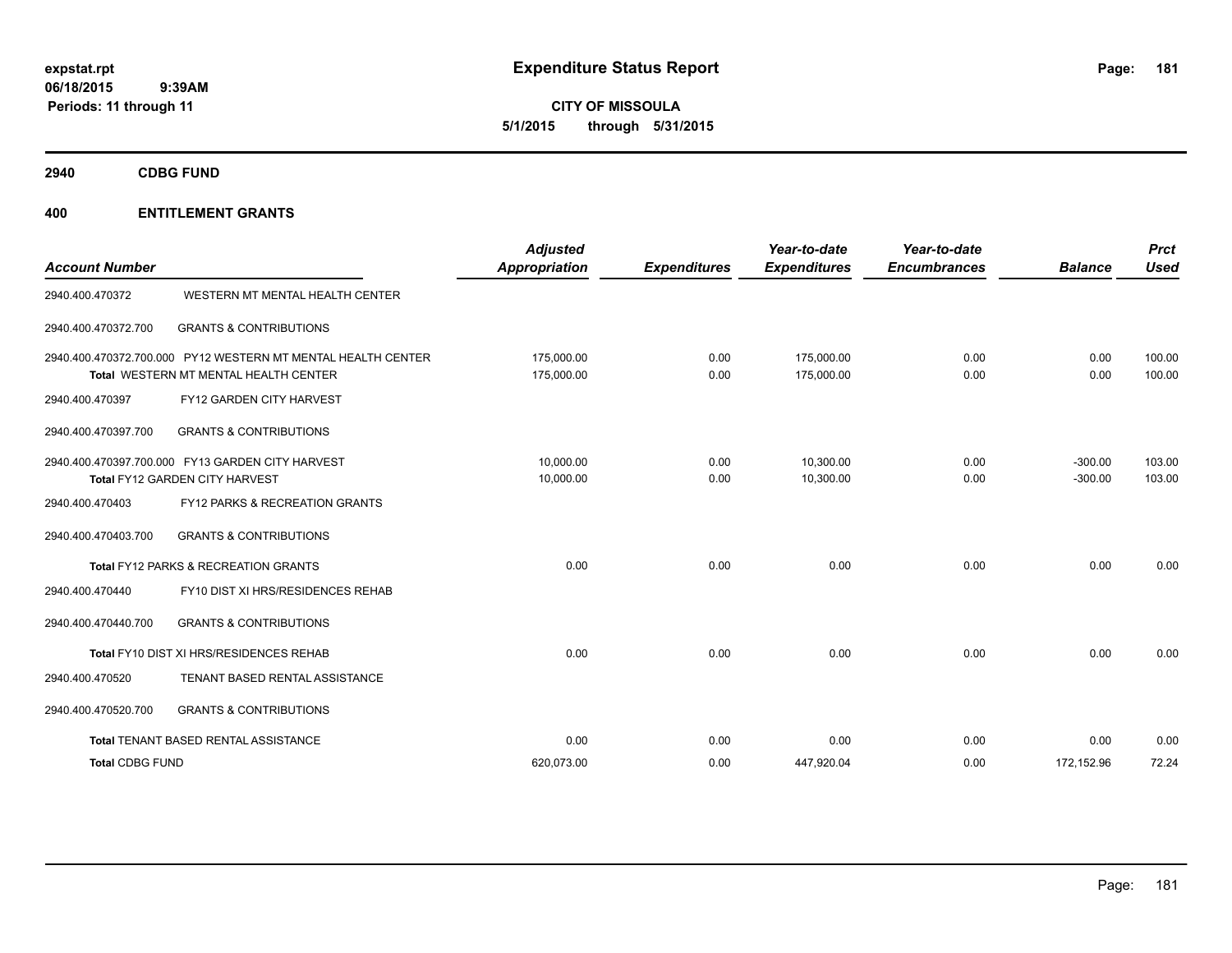**CITY OF MISSOULA 5/1/2015 through 5/31/2015**

**2941 HOME FUND**

| <b>Account Number</b>              |                                                         | <b>Adjusted</b><br>Appropriation | <b>Expenditures</b> | Year-to-date<br><b>Expenditures</b> | Year-to-date<br><b>Encumbrances</b> | <b>Balance</b> | <b>Prct</b><br><b>Used</b> |
|------------------------------------|---------------------------------------------------------|----------------------------------|---------------------|-------------------------------------|-------------------------------------|----------------|----------------------------|
|                                    |                                                         |                                  |                     |                                     |                                     |                |                            |
| 2941.400.470327                    | *** Title Not Found ***                                 |                                  |                     |                                     |                                     |                |                            |
| 2941.400.470327.700                | <b>GRANTS &amp; CONTRIBUTIONS</b>                       |                                  |                     |                                     |                                     |                |                            |
| Total *** Title Not Found ***      |                                                         | 0.00                             | 0.00                | 0.00                                | 0.00                                | 0.00           | 0.00                       |
| 2941.400.470335                    | <b>GRANT &amp; COMMUNITY PROGRAMS</b>                   |                                  |                     |                                     |                                     |                |                            |
| 2941.400.470335.300                | PURCHASED SERVICES                                      |                                  |                     |                                     |                                     |                |                            |
| 2941.400.470335.350.000 ADMIN FEES |                                                         | 352,009.00                       | 0.00                | 37,543.82                           | 0.00                                | 314,465.18     | 10.67                      |
|                                    | <b>Total PURCHASED SERVICES</b>                         | 352,009.00                       | 0.00                | 37,543.82                           | 0.00                                | 314,465.18     | 10.67                      |
| 2941.400.470335.800                | OTHER OBJECTS                                           |                                  |                     |                                     |                                     |                |                            |
| <b>Total OTHER OBJECTS</b>         |                                                         | 0.00                             | 0.00                | 0.00                                | 0.00                                | 0.00           | 0.00                       |
|                                    | <b>Total GRANT &amp; COMMUNITY PROGRAMS</b>             | 352,009.00                       | 0.00                | 37,543.82                           | 0.00                                | 314,465.18     | 10.67                      |
| 2941.400.470372                    | WESTERN MT MENTAL HEALTH CENTER                         |                                  |                     |                                     |                                     |                |                            |
| 2941.400.470372.700                | <b>GRANTS &amp; CONTRIBUTIONS</b>                       |                                  |                     |                                     |                                     |                |                            |
|                                    | 2941.400.470372.700.000 WESTERN MT MENTAL HEALTH CENTER | 0.00                             | 11,662.45           | 593,320.93                          | 0.00                                | -593,320.93    | 0.00                       |
|                                    | Total WESTERN MT MENTAL HEALTH CENTER                   | 0.00                             | 11,662.45           | 593,320.93                          | 0.00                                | -593,320.93    | 0.00                       |
| 2941.400.470385                    | FY14 DISTRICT XI HRC TBRA                               |                                  |                     |                                     |                                     |                |                            |
| 2941.400.470385.700                | <b>GRANTS &amp; CONTRIBUTIONS</b>                       |                                  |                     |                                     |                                     |                |                            |
|                                    | 2941.400.470385.700.000 FY14 DISTRICT XI HRC TBRA       | 0.00                             | 0.00                | 11,971.74                           | 0.00                                | $-11,971.74$   | 0.00                       |
|                                    | Total FY14 DISTRICT XI HRC TBRA                         | 0.00                             | 0.00                | 11,971.74                           | 0.00                                | $-11,971.74$   | 0.00                       |
| 2941.400.470405                    | HOME PROGRAM INCOME                                     |                                  |                     |                                     |                                     |                |                            |
| 2941.400.470405.700                | <b>GRANTS &amp; CONTRIBUTIONS</b>                       |                                  |                     |                                     |                                     |                |                            |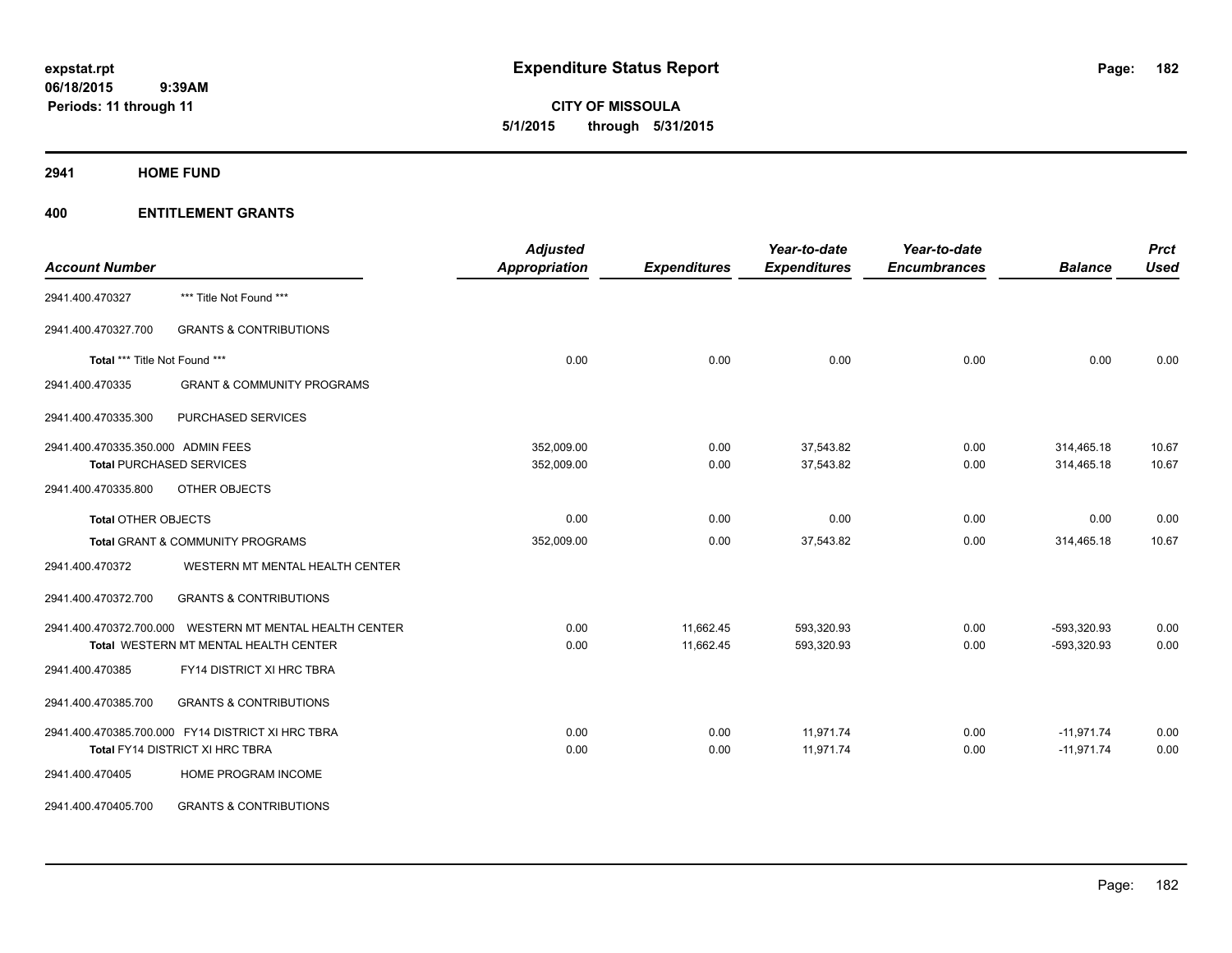**CITY OF MISSOULA 5/1/2015 through 5/31/2015**

**2941 HOME FUND**

| <b>Account Number</b>             |                                              | <b>Adjusted</b><br><b>Appropriation</b> | <b>Expenditures</b> | Year-to-date<br><b>Expenditures</b> | Year-to-date<br><b>Encumbrances</b> | <b>Balance</b> | <b>Prct</b><br><b>Used</b> |
|-----------------------------------|----------------------------------------------|-----------------------------------------|---------------------|-------------------------------------|-------------------------------------|----------------|----------------------------|
|                                   | Total HOME PROGRAM INCOME                    | 0.00                                    | 0.00                | 0.00                                | 0.00                                | 0.00           | 0.00                       |
| 2941.400.470407                   | FY12 DIST XI HRC                             |                                         |                     |                                     |                                     |                |                            |
| 2941.400.470407.700               | <b>GRANTS &amp; CONTRIBUTIONS</b>            |                                         |                     |                                     |                                     |                |                            |
| Total FY12 DIST XI HRC            |                                              | 0.00                                    | 0.00                | 0.00                                | 0.00                                | 0.00           | 0.00                       |
| 2941.400.470408                   | FY12 homeWORD                                |                                         |                     |                                     |                                     |                |                            |
| 2941.400.470408.700               | <b>GRANTS &amp; CONTRIBUTIONS</b>            |                                         |                     |                                     |                                     |                |                            |
| Total FY12 homeWORD               |                                              | 0.00                                    | 0.00                | 0.00                                | 0.00                                | 0.00           | 0.00                       |
| 2941.400.470410                   | FY10-12 DIST XI HRC/1ST TIME HOMEBUYER       |                                         |                     |                                     |                                     |                |                            |
| 2941.400.470410.700               | <b>GRANTS &amp; CONTRIBUTIONS</b>            |                                         |                     |                                     |                                     |                |                            |
|                                   | Total FY10-12 DIST XI HRC/1ST TIME HOMEBUYER | 0.00                                    | 0.00                | 0.00                                | 0.00                                | 0.00           | 0.00                       |
| 2941.400.470520                   | TENANT BASED RENTAL ASSISTANCE               |                                         |                     |                                     |                                     |                |                            |
| 2941.400.470520.700               | <b>GRANTS &amp; CONTRIBUTIONS</b>            |                                         |                     |                                     |                                     |                |                            |
| 2941.400.470520.700.000 WORD TBRA |                                              | 0.00                                    | 0.00                | 58,740.43                           | 0.00                                | $-58,740.43$   | 0.00                       |
|                                   | Total TENANT BASED RENTAL ASSISTANCE         | 0.00                                    | 0.00                | 58,740.43                           | 0.00                                | $-58,740.43$   | 0.00                       |
| 2941.400.521000                   | <b>INTERFUND OPERATING TRANSFERS</b>         |                                         |                     |                                     |                                     |                |                            |
| 2941.400.521000.800               | OTHER OBJECTS                                |                                         |                     |                                     |                                     |                |                            |
|                                   | Total INTERFUND OPERATING TRANSFERS          | 0.00                                    | 0.00                | 0.00                                | 0.00                                | 0.00           | 0.00                       |
| <b>Total HOME FUND</b>            |                                              | 352,009.00                              | 11,662.45           | 701,576.92                          | 0.00                                | $-349,567.92$  | 199.31                     |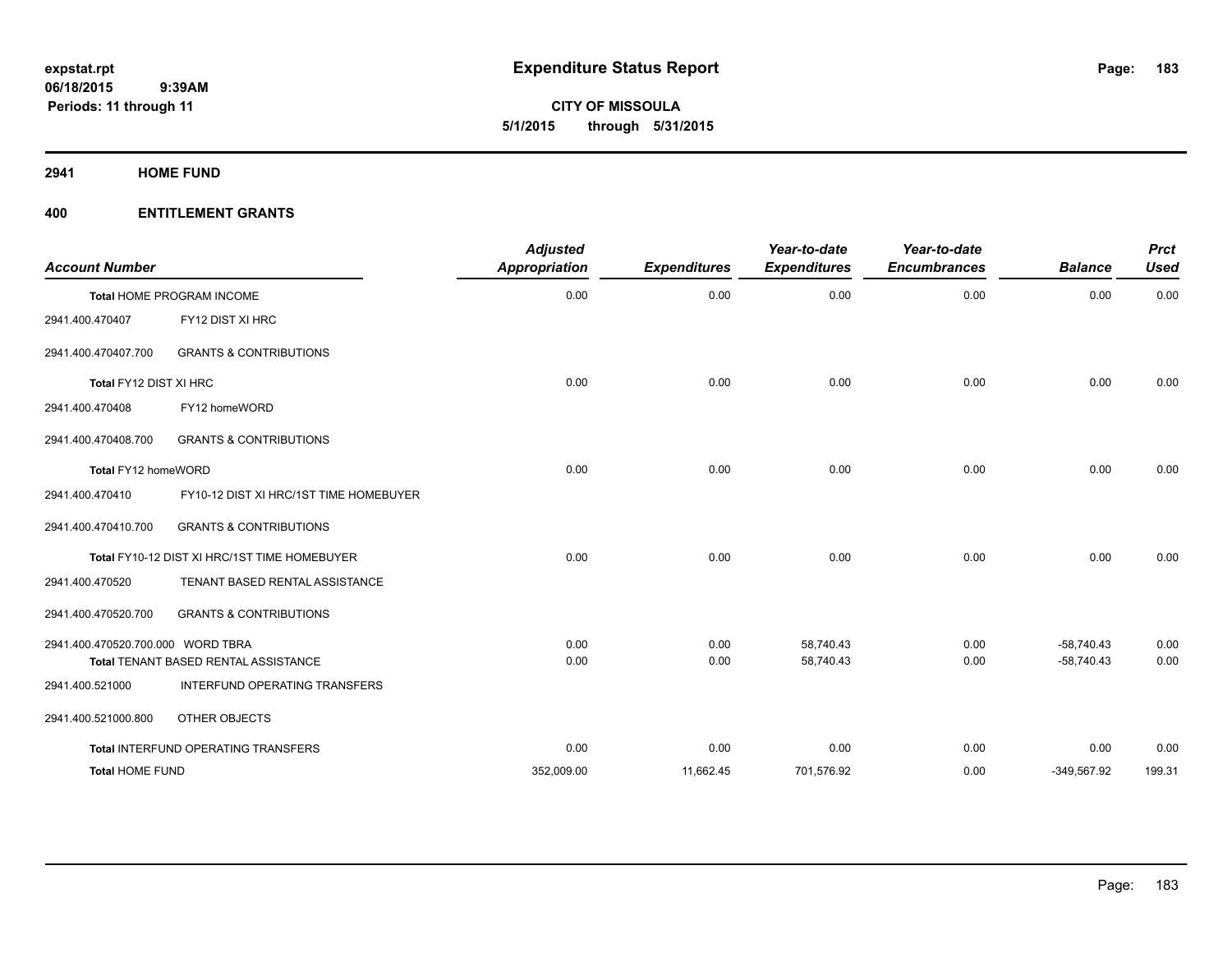**CITY OF MISSOULA 5/1/2015 through 5/31/2015**

**2942 ADDI PROGRAM**

| <b>Account Number</b>        |                                                             | <b>Adjusted</b><br><b>Appropriation</b> | <b>Expenditures</b> | Year-to-date<br><b>Expenditures</b> | Year-to-date<br><b>Encumbrances</b> | <b>Balance</b> | <b>Prct</b><br><b>Used</b> |
|------------------------------|-------------------------------------------------------------|-----------------------------------------|---------------------|-------------------------------------|-------------------------------------|----------------|----------------------------|
| 2942.400.470335              | <b>GRANT &amp; COMMUNITY PROGRAMS</b>                       |                                         |                     |                                     |                                     |                |                            |
| 2942.400.470335.300          | <b>PURCHASED SERVICES</b>                                   |                                         |                     |                                     |                                     |                |                            |
|                              | <b>Total GRANT &amp; COMMUNITY PROGRAMS</b>                 | 0.00                                    | 0.00                | 0.00                                | 0.00                                | 0.00           | 0.00                       |
| 2942.400.470370              | PARENTING PLACE                                             |                                         |                     |                                     |                                     |                |                            |
| 2942.400.470370.700          | <b>GRANTS &amp; CONTRIBUTIONS</b>                           |                                         |                     |                                     |                                     |                |                            |
|                              | 2942.400.470370.700.000 ADDI FUNDS-1ST TIME HOMEBUYERS FUND | 12,243.00                               | 0.00                | 0.00                                | 0.00                                | 12,243.00      | 0.00                       |
| <b>Total PARENTING PLACE</b> |                                                             | 12,243.00                               | 0.00                | 0.00                                | 0.00                                | 12,243.00      | 0.00                       |
| <b>Total ADDI PROGRAM</b>    |                                                             | 12,243.00                               | 0.00                | 0.00                                | 0.00                                | 12,243.00      | 0.00                       |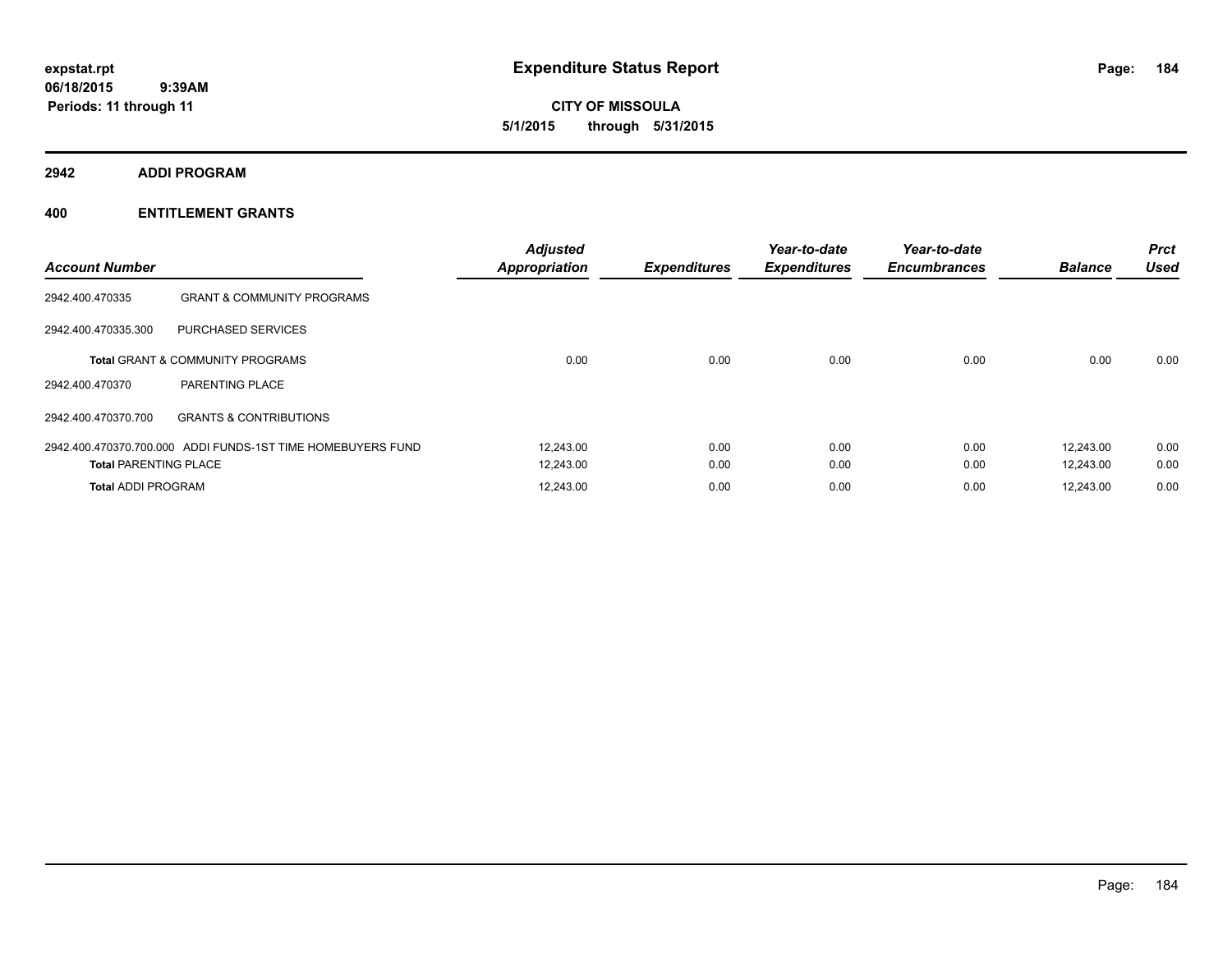# **2943 CITY HOME PROGRAM INCOME**

|                                                          | <b>Adjusted</b>      |                     | Year-to-date        | Year-to-date        |                | <b>Prct</b> |
|----------------------------------------------------------|----------------------|---------------------|---------------------|---------------------|----------------|-------------|
| <b>Account Number</b>                                    | <b>Appropriation</b> | <b>Expenditures</b> | <b>Expenditures</b> | <b>Encumbrances</b> | <b>Balance</b> | <b>Used</b> |
| 2943.400.470405<br>*** Title Not Found ***               |                      |                     |                     |                     |                |             |
| 2943.400.470405.300<br><b>PURCHASED SERVICES</b>         |                      |                     |                     |                     |                |             |
| 2943.400.470405.350.000 PROFESSIONAL SERVICES            | 35,000.00            | 0.00                | 0.00                | 0.00                | 35,000.00      | 0.00        |
| 2943.400.470405.390.000 OTHER PURCHASED SERVICES         | 500.00               | 0.00                | 0.00                | 0.00                | 500.00         | 0.00        |
| <b>Total PURCHASED SERVICES</b>                          | 35,500.00            | 0.00                | 0.00                | 0.00                | 35,500.00      | 0.00        |
| <b>GRANTS &amp; CONTRIBUTIONS</b><br>2943.400.470405.700 |                      |                     |                     |                     |                |             |
| <b>Total GRANTS &amp; CONTRIBUTIONS</b>                  | 0.00                 | 0.00                | 0.00                | 0.00                | 0.00           | 0.00        |
| Total *** Title Not Found ***                            | 35,500.00            | 0.00                | 0.00                | 0.00                | 35.500.00      | 0.00        |
| <b>Total CITY HOME PROGRAM INCOME</b>                    | 35.500.00            | 0.00                | 0.00                | 0.00                | 35.500.00      | 0.00        |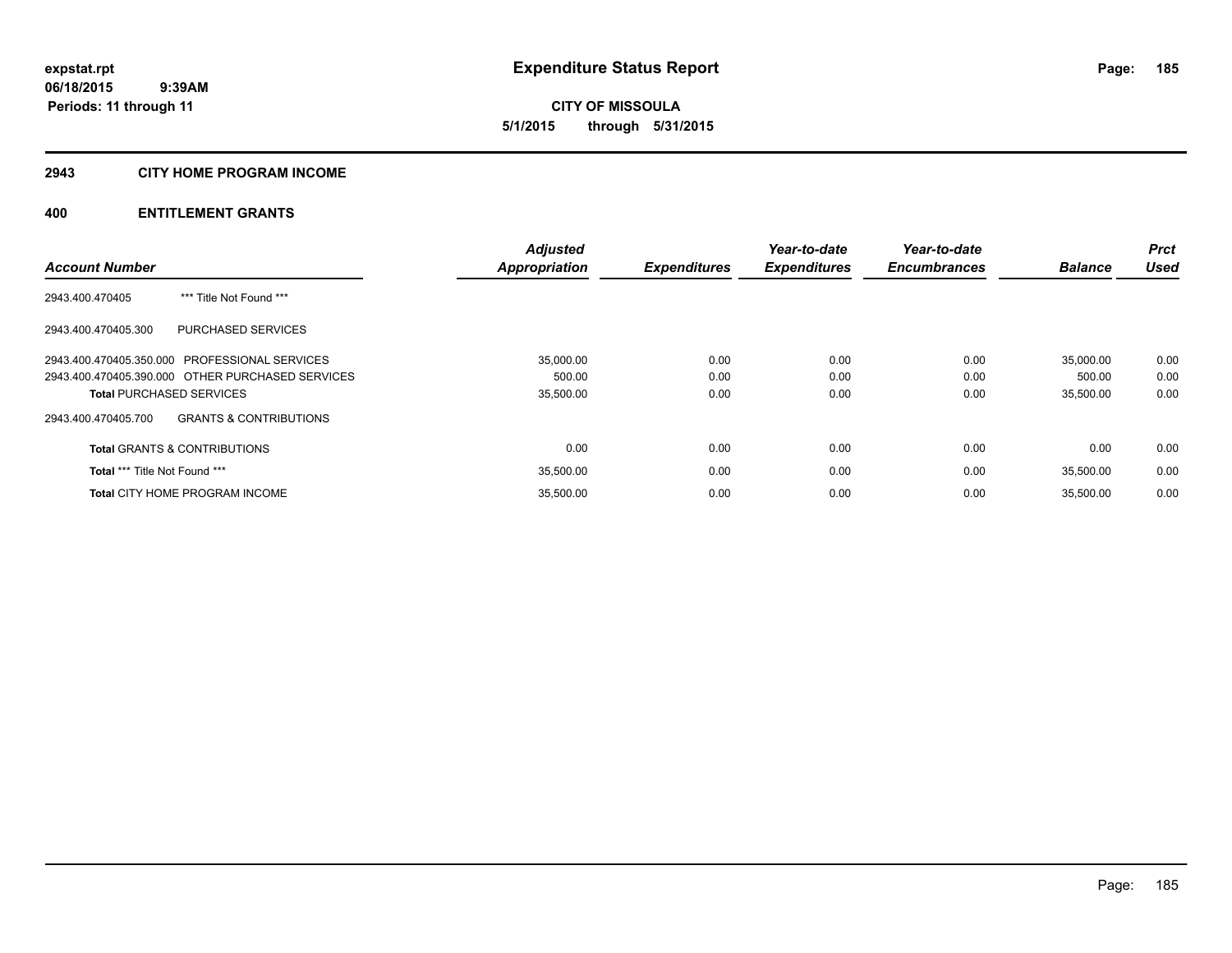**CITY OF MISSOULA 5/1/2015 through 5/31/2015**

#### **2944 NEIGHBORHOOD STABILIZATION PROGRAM**

| <b>Account Number</b> |                                 | <b>Adjusted</b><br>Appropriation | <b>Expenditures</b> | Year-to-date<br><b>Expenditures</b> | Year-to-date<br><b>Encumbrances</b> | <b>Balance</b> | <b>Prct</b><br>Used |
|-----------------------|---------------------------------|----------------------------------|---------------------|-------------------------------------|-------------------------------------|----------------|---------------------|
| 2944.400.470425       | SILVERTIP APARTMENTS            |                                  |                     |                                     |                                     |                |                     |
| 2944.400.470425.300   | PURCHASED SERVICES              |                                  |                     |                                     |                                     |                |                     |
|                       | <b>Total PURCHASED SERVICES</b> | 0.00                             | 0.00                | 0.00                                | 0.00                                | 0.00           | 0.00                |
|                       | <b>Total ENTITLEMENT GRANTS</b> | 0.00                             | 0.00                | 0.00                                | 0.00                                | 0.00           | 0.00                |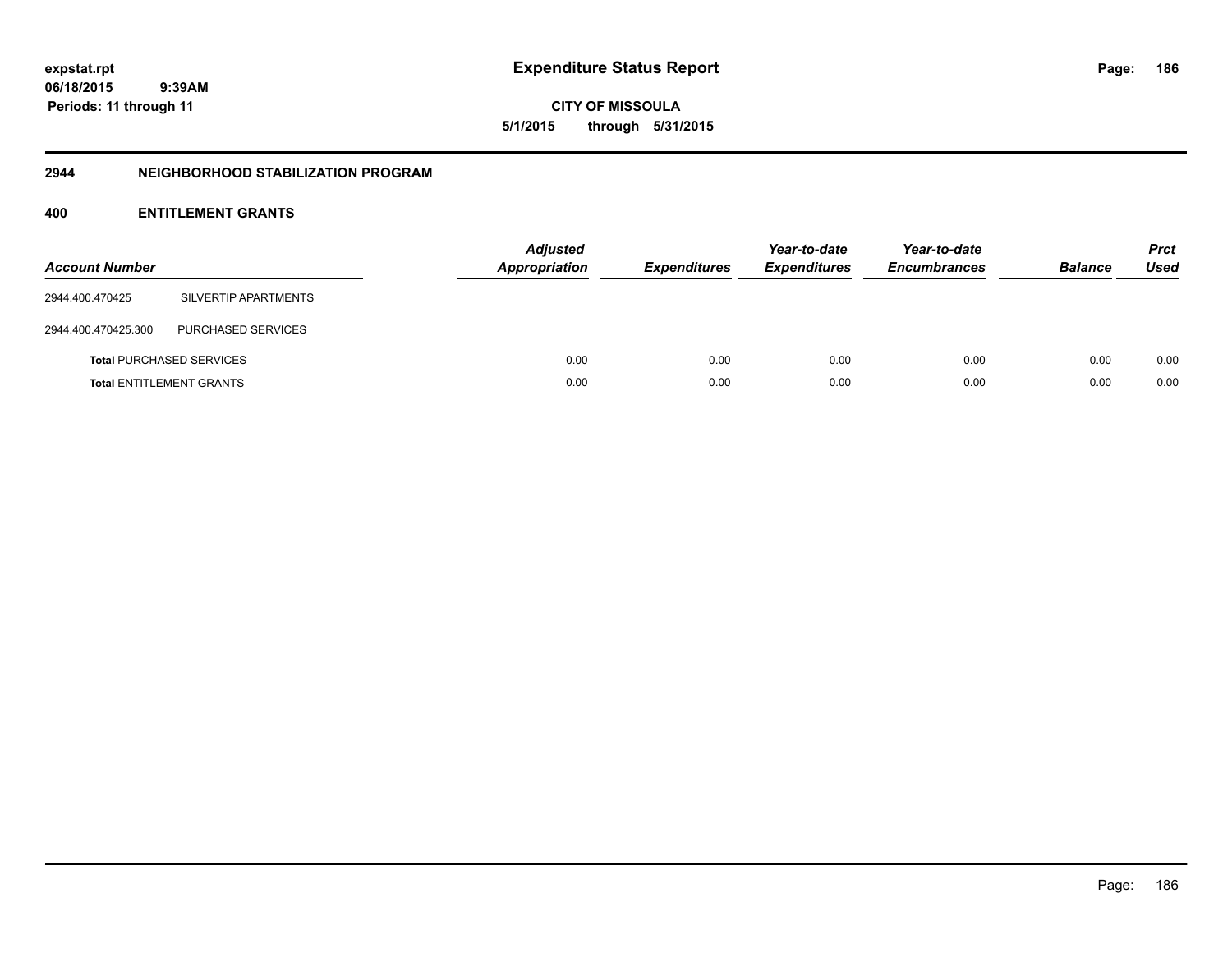**CITY OF MISSOULA 5/1/2015 through 5/31/2015**

# **2944 NEIGHBORHOOD STABILIZATION PROGRAM**

# **401 MHA/SILVERTIP**

| <b>Account Number</b>      |                                 | <b>Adjusted</b><br><b>Appropriation</b> | <b>Expenditures</b> | Year-to-date<br><b>Expenditures</b> | Year-to-date<br><b>Encumbrances</b> | <b>Balance</b> | <b>Prct</b><br>Used |
|----------------------------|---------------------------------|-----------------------------------------|---------------------|-------------------------------------|-------------------------------------|----------------|---------------------|
| 2944.401.470425            | *** Title Not Found ***         |                                         |                     |                                     |                                     |                |                     |
| 2944.401.470425.300        | <b>PURCHASED SERVICES</b>       |                                         |                     |                                     |                                     |                |                     |
|                            | <b>Total PURCHASED SERVICES</b> | 0.00                                    | 0.00                | 0.00                                | 0.00                                | 0.00           | 0.00                |
| <b>Total MHA/SILVERTIP</b> |                                 | 0.00                                    | 0.00                | 0.00                                | 0.00                                | 0.00           | 0.00                |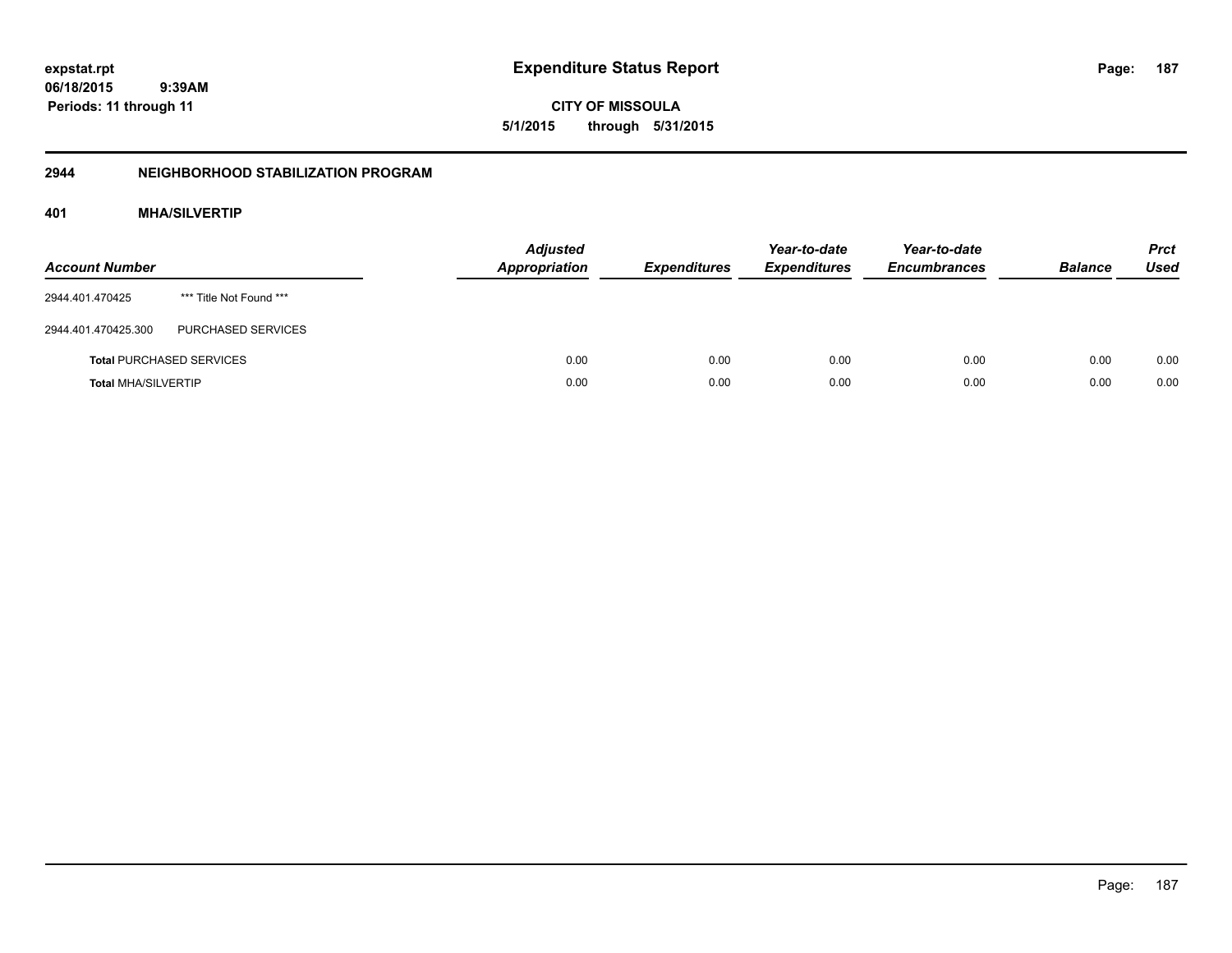**CITY OF MISSOULA 5/1/2015 through 5/31/2015**

# **2944 NEIGHBORHOOD STABILIZATION PROGRAM**

# **402 HUD/SILVERTIP**

| <b>Account Number</b> |                                                 | <b>Adjusted</b><br>Appropriation | <b>Expenditures</b> | Year-to-date<br><i><b>Expenditures</b></i> | Year-to-date<br><b>Encumbrances</b> | <b>Balance</b> | <b>Prct</b><br>Used |
|-----------------------|-------------------------------------------------|----------------------------------|---------------------|--------------------------------------------|-------------------------------------|----------------|---------------------|
| 2944.402.470425       | *** Title Not Found ***                         |                                  |                     |                                            |                                     |                |                     |
| 2944.402.470425.300   | PURCHASED SERVICES                              |                                  |                     |                                            |                                     |                |                     |
|                       | <b>Total NEIGHBORHOOD STABILIZATION PROGRAM</b> | 0.00                             | 0.00                | 0.00                                       | 0.00                                | 0.00           | 0.00                |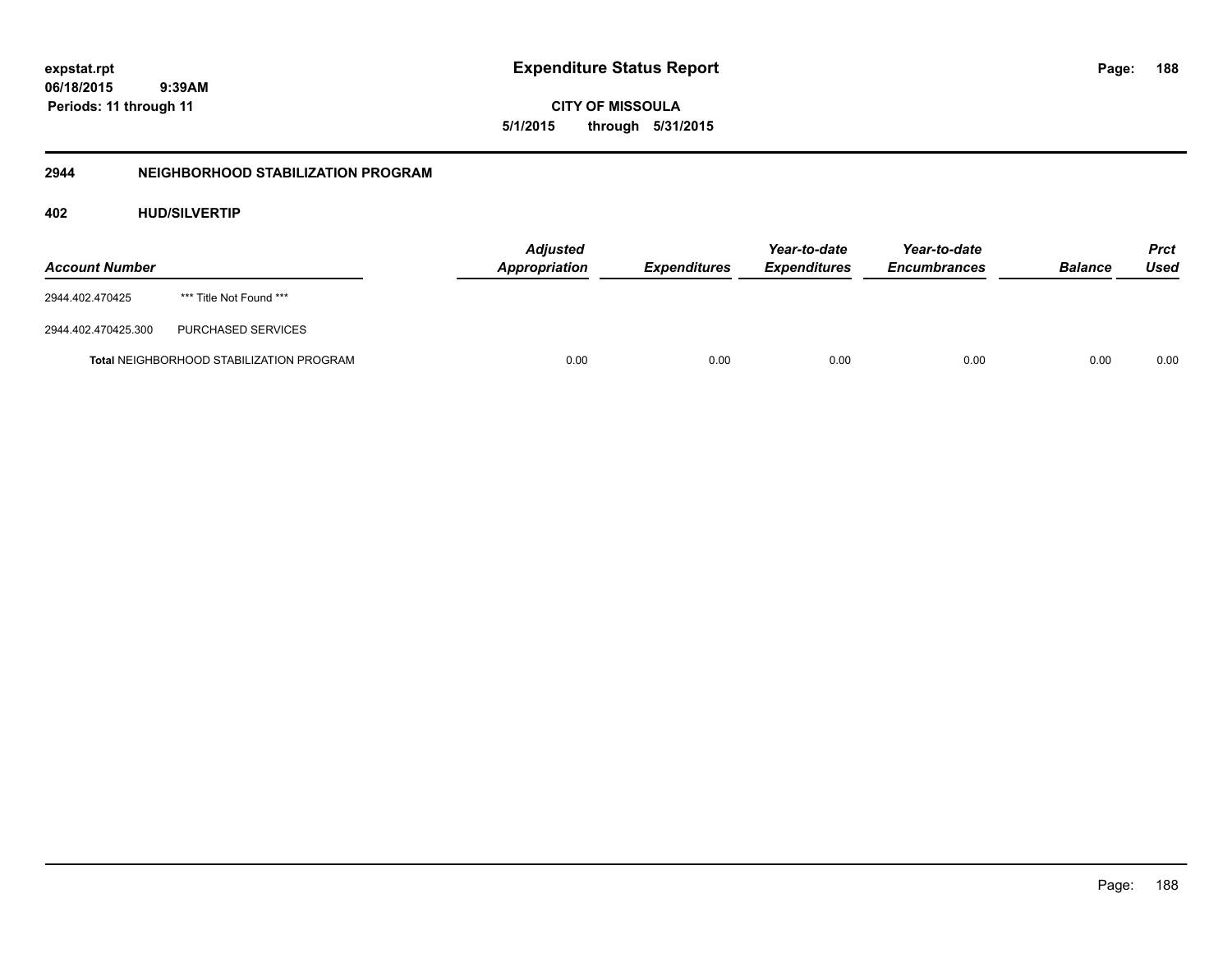**CITY OF MISSOULA 5/1/2015 through 5/31/2015**

#### **2955 TRANSPORTATION**

# **250 DEVELOPMENT SERVICES**

|                                         |                                                         | <b>Adjusted</b>      |                     | Year-to-date        | Year-to-date        |                | <b>Prct</b> |
|-----------------------------------------|---------------------------------------------------------|----------------------|---------------------|---------------------|---------------------|----------------|-------------|
| <b>Account Number</b>                   |                                                         | <b>Appropriation</b> | <b>Expenditures</b> | <b>Expenditures</b> | <b>Encumbrances</b> | <b>Balance</b> | <b>Used</b> |
| 2955.250.411070                         | <b>TRANSPORTATION</b>                                   |                      |                     |                     |                     |                |             |
| 2955.250.411070.100                     | PERSONAL SERVICES                                       |                      |                     |                     |                     |                |             |
|                                         | 2955.250.411070.110.000 SALARIES AND WAGES              | 226,219.00           | 18,550.77           | 208,519.47          | 0.00                | 17,699.53      | 92.18       |
|                                         | 2955.250.411070.120.000 OVERTIME/TERMINATION            | 0.00                 | 29.58               | 106.43              | 0.00                | $-106.43$      | 0.00        |
|                                         | 2955.250.411070.140.000 EMPLOYER CONTRIBUTIONS          | 73,575.00            | 6,229.86            | 72,901.85           | 0.00                | 673.15         | 99.09       |
|                                         | 2955.250.411070.141.000 STATE RETIREMENT CONTRIBUTIONS  | 0.00                 | 0.00                | 339.85              | 0.00                | $-339.85$      | 0.00        |
| <b>Total PERSONAL SERVICES</b>          |                                                         | 299,794.00           | 24,810.21           | 281,867.60          | 0.00                | 17,926.40      | 94.02       |
| 2955.250.411070.200                     | <b>SUPPLIES</b>                                         |                      |                     |                     |                     |                |             |
| 2955.250.411070.210.000 OFFICE SUPPLIES |                                                         | 5,000.00             | 130.97              | 4,811.51            | 0.00                | 188.49         | 96.23       |
| 2955.250.411070.210.301                 | <b>OFFICE SUPPLIES</b>                                  | 0.00                 | 0.00                | 19.78               | 0.00                | $-19.78$       | 0.00        |
|                                         | 2955.250.411070.220.000 OPERATING SUPPLIES              | 0.00                 | 0.00                | 5,383.16            | 0.00                | $-5,383.16$    | 0.00        |
|                                         | 2955.250.411070.230.000 REPAIR/MAINTENANCE              | 0.00                 | 0.00                | 6.99                | 0.00                | $-6.99$        | 0.00        |
| 2955.250.411070.231.000 GASOLINE        |                                                         | 0.00                 | 0.00                | 163.24              | 0.00                | $-163.24$      | 0.00        |
| 2955.250.411070.240.000 OTHER SUPPLIES  |                                                         | 360.00               | 0.00                | 0.00                | 0.00                | 360.00         | 0.00        |
| <b>Total SUPPLIES</b>                   |                                                         | 5,360.00             | 130.97              | 10,384.68           | 0.00                | $-5,024.68$    | 193.74      |
| 2955.250.411070.300                     | <b>PURCHASED SERVICES</b>                               |                      |                     |                     |                     |                |             |
| 2955.250.411070.310.000 COMMUNICATIONS  |                                                         | 500.00               | 0.00                | 23.78               | 0.00                | 476.22         | 4.76        |
| 2955.250.411070.320.000                 | PRINTING & DUPLICATING                                  | 4,400.00             | 0.00                | 405.30              | 0.00                | 3,994.70       | 9.21        |
|                                         | 2955.250.411070.330.000 PUBLICITY, SUBSCRIPTIONS & DUES | 5,050.00             | 0.00                | 1,811.68            | 0.00                | 3,238.32       | 35.87       |
|                                         | 2955.250.411070.341.000 ELECTRICITY & NATURAL GAS       | 0.00                 | 0.00                | 50.01               | 0.00                | $-50.01$       | 0.00        |
|                                         | 2955.250.411070.344.000 TELEPHONE SERVICE               | 880.00               | 109.58              | 1,014.29            | 0.00                | $-134.29$      | 115.26      |
|                                         | 2955.250.411070.350.000 PROFESSIONAL SERVICES           | 75.000.00            | 254.20              | 1.621.70            | 0.00                | 73.378.30      | 2.16        |
|                                         | 2955.250.411070.360.000 REPAIR & MAINTENANCE            | 7,900.00             | 0.00                | 121.50              | 0.00                | 7,778.50       | 1.54        |
| 2955.250.411070.370.000 TRAVEL          |                                                         | 7,500.00             | 3,078.36            | 5,654.87            | 0.00                | 1,845.13       | 75.40       |
| 2955.250.411070.380.000 TRAINING        |                                                         | 4,500.00             | 343.50              | 2,293.50            | 0.00                | 2,206.50       | 50.97       |
| <b>Total PURCHASED SERVICES</b>         |                                                         | 105,730.00           | 3,785.64            | 12,996.63           | 0.00                | 92,733.37      | 12.29       |

2955.250.411070.500 FIXED CHARGES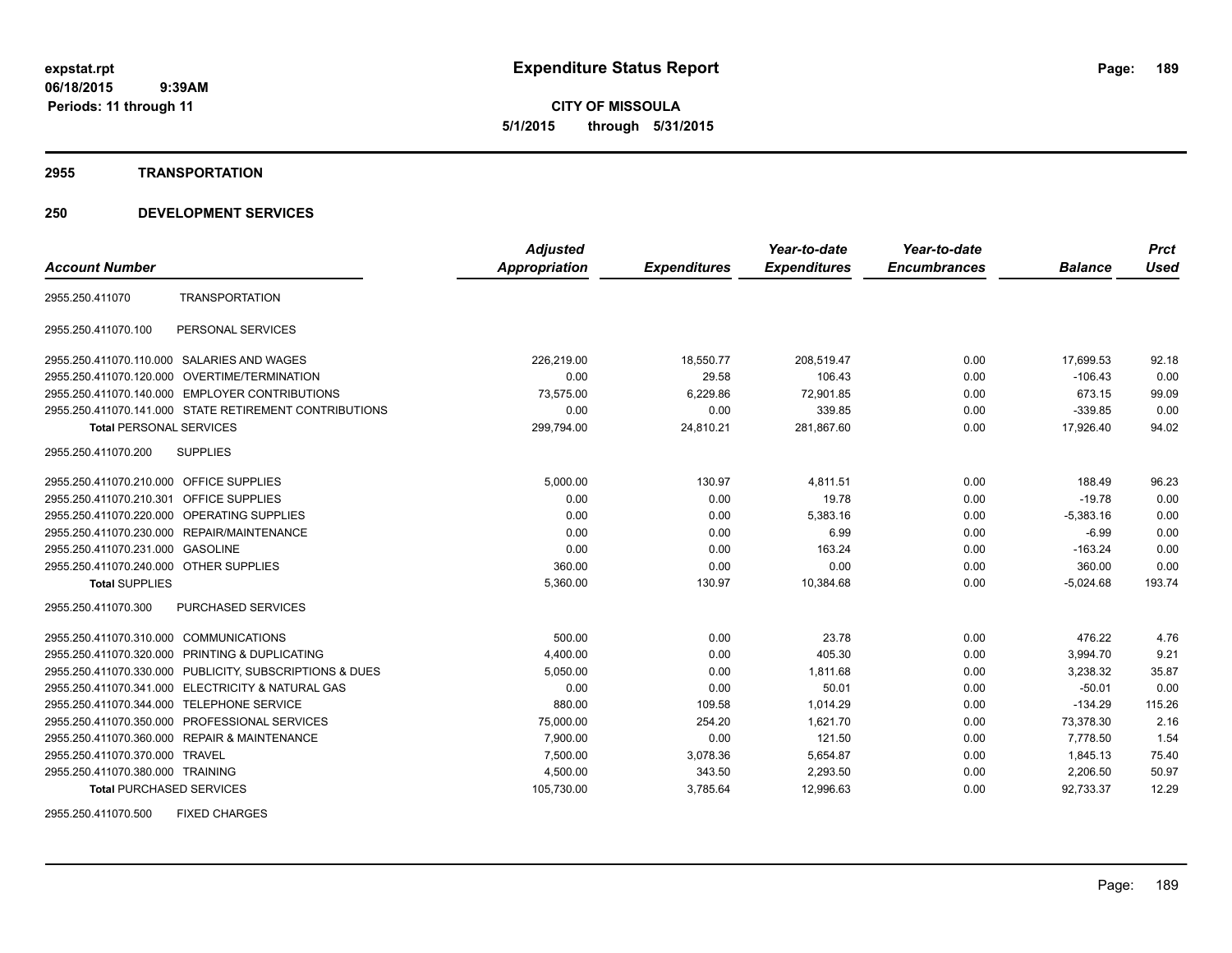**Periods: 11 through 11**

**CITY OF MISSOULA 5/1/2015 through 5/31/2015**

#### **2955 TRANSPORTATION**

# **250 DEVELOPMENT SERVICES**

| <b>Account Number</b>                                    | <b>Adjusted</b><br>Appropriation | <b>Expenditures</b> | Year-to-date<br><b>Expenditures</b> | Year-to-date<br><b>Encumbrances</b> | <b>Balance</b> | <b>Prct</b><br><b>Used</b> |
|----------------------------------------------------------|----------------------------------|---------------------|-------------------------------------|-------------------------------------|----------------|----------------------------|
| 2955.250.411070.500.000 FIXED CHARGES                    | 24,000.00                        | 0.00                | 12,794.65                           | 0.00                                | 11,205.35      | 53.31                      |
| <b>Total FIXED CHARGES</b>                               | 24,000.00                        | 0.00                | 12,794.65                           | 0.00                                | 11,205.35      | 53.31                      |
| <b>GRANTS &amp; CONTRIBUTIONS</b><br>2955.250.411070.700 |                                  |                     |                                     |                                     |                |                            |
| 2955.250.411070.700.000 GRANTS & CONTRIBUTIONS           | 143,096.00                       | 16,337.00           | 16,337.00                           | 0.00                                | 126,759.00     | 11.42                      |
| <b>Total GRANTS &amp; CONTRIBUTIONS</b>                  | 143,096.00                       | 16,337.00           | 16,337.00                           | 0.00                                | 126,759.00     | 11.42                      |
| 2955.250.411070.800<br><b>OTHER OBJECTS</b>              |                                  |                     |                                     |                                     |                |                            |
| 2955.250.411070.845.000 CONTINGENCY                      | 32.825.00                        | 0.00                | 0.00                                | 0.00                                | 32,825.00      | 0.00                       |
| <b>Total OTHER OBJECTS</b>                               | 32,825.00                        | 0.00                | 0.00                                | 0.00                                | 32,825.00      | 0.00                       |
| <b>Total TRANSPORTATION</b>                              | 610,805.00                       | 45,063.82           | 334,380.56                          | 0.00                                | 276.424.44     | 54.74                      |
| 2955.250.411080<br><b>MIM MDT</b>                        |                                  |                     |                                     |                                     |                |                            |
| PERSONAL SERVICES<br>2955.250.411080.100                 |                                  |                     |                                     |                                     |                |                            |
| 2955.250.411080.110.000 CMAQ/MIM-SALARIES AND WAGES      | 158,619.00                       | 16,467.45           | 82,415.02                           | 0.00                                | 76,203.98      | 51.96                      |
| 2955.250.411080.120.000 OVERTIME/TERMINATION             | 0.00                             | 453.84              | 1,780.46                            | 0.00                                | $-1,780.46$    | 0.00                       |
| 2955.250.411080.140.000 EMPLOYER CONTRIBUTIONS           | 64,185.00                        | 8,602.04            | 36,431.02                           | 0.00                                | 27,753.98      | 56.76                      |
| <b>Total PERSONAL SERVICES</b>                           | 222,804.00                       | 25,523.33           | 120,626.50                          | 0.00                                | 102,177.50     | 54.14                      |
| <b>SUPPLIES</b><br>2955.250.411080.200                   |                                  |                     |                                     |                                     |                |                            |
| 2955.250.411080.210.000 OFFICE SUPPLIES                  | 600.00                           | $-44.31$            | 2,150.65                            | 0.00                                | $-1,550.65$    | 358.44                     |
| 2955.250.411080.210.301 OFFICE SUPPLIES                  | 0.00                             | 0.00                | 62.39                               | 0.00                                | $-62.39$       | 0.00                       |
| 2955.250.411080.220.000 OPERATING SUPPLIES               | 19.175.00                        | 3,976.13            | 13.325.59                           | 0.00                                | 5.849.41       | 69.49                      |
| 2955.250.411080.230.000 REPAIR/MAINTENANCE               | 0.00                             | 0.00                | 21.97                               | 0.00                                | $-21.97$       | 0.00                       |
| 2955.250.411080.240.000 OTHER SUPPLIES                   | 200.00                           | 0.00                | 28.02                               | 0.00                                | 171.98         | 14.01                      |
| <b>Total SUPPLIES</b>                                    | 19,975.00                        | 3,931.82            | 15,588.62                           | 0.00                                | 4,386.38       | 78.04                      |
| <b>PURCHASED SERVICES</b><br>2955.250.411080.300         |                                  |                     |                                     |                                     |                |                            |
| 2955.250.411080.310.000 COMMUNICATIONS                   | 1,300.00                         | 253.16              | 1,418.94                            | 0.00                                | $-118.94$      | 109.15                     |
| 2955.250.411080.320.000 PRINTING & DUPLICATING           | 8,150.00                         | 0.00                | 3,102.81                            | 0.00                                | 5,047.19       | 38.07                      |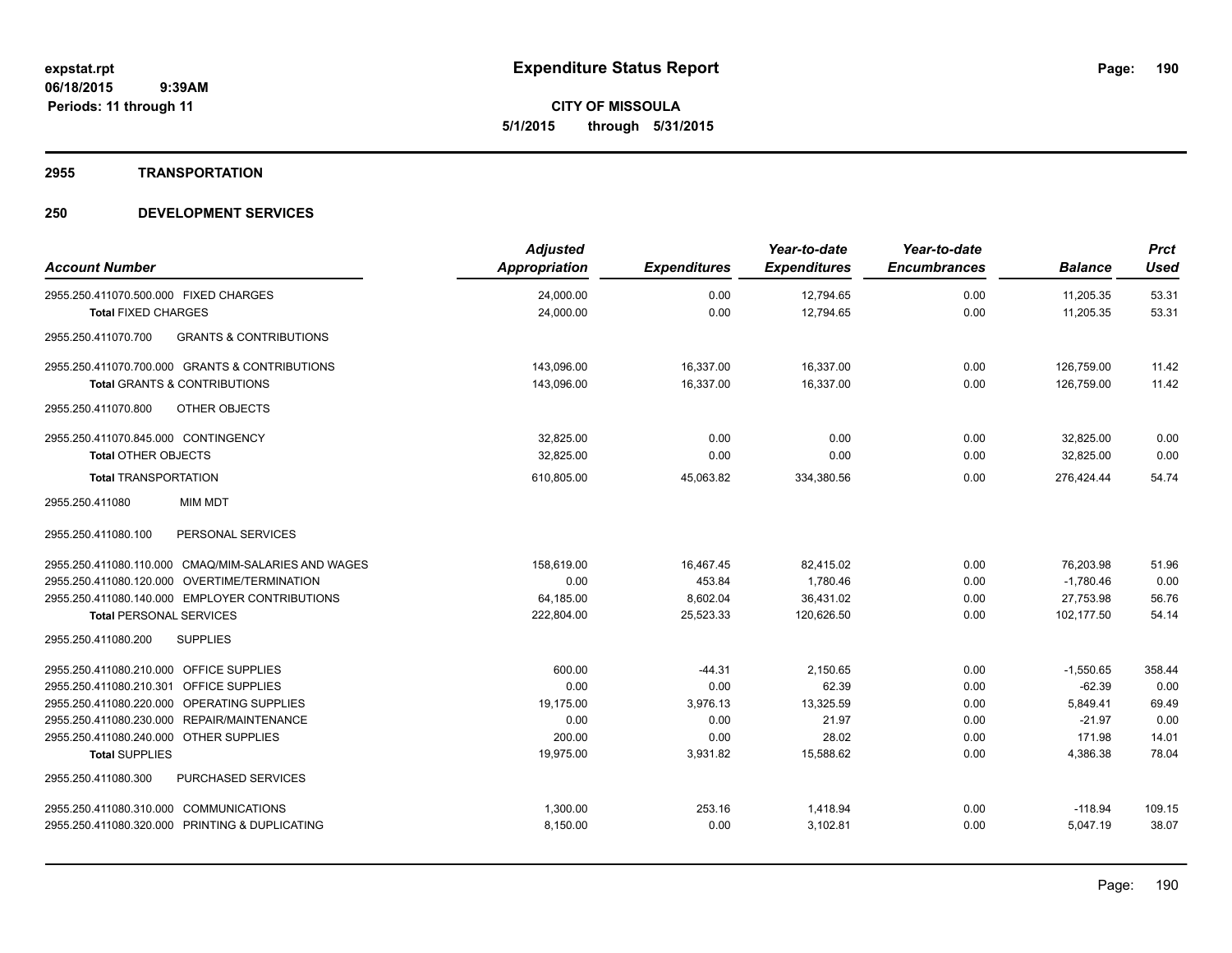**CITY OF MISSOULA 5/1/2015 through 5/31/2015**

#### **2955 TRANSPORTATION**

# **250 DEVELOPMENT SERVICES**

| <b>Account Number</b>                                    | <b>Adjusted</b><br>Appropriation | <b>Expenditures</b> | Year-to-date<br><b>Expenditures</b> | Year-to-date<br><b>Encumbrances</b> | <b>Balance</b> | <b>Prct</b><br><b>Used</b> |
|----------------------------------------------------------|----------------------------------|---------------------|-------------------------------------|-------------------------------------|----------------|----------------------------|
| 2955.250.411080.330.000 PUBLICITY, SUBSCRIPTIONS & DUES  | 26,825.00                        | 6,368.00            | 20,920.26                           | 0.00                                | 5,904.74       | 77.99                      |
| 2955.250.411080.344.000 TELEPHONE SERVICE                | 150.00                           | 2.73                | 24.33                               | 0.00                                | 125.67         | 16.22                      |
| 2955.250.411080.350.000 PROFESSIONAL SERVICES            | 7,150.00                         | 265.00              | 3,875.00                            | 0.00                                | 3,275.00       | 54.20                      |
| 2955.250.411080.360.000 REPAIR & MAINTENANCE             | 5,200.00                         | 0.00                | 25.00                               | 0.00                                | 5,175.00       | 0.48                       |
| 2955.250.411080.370.000 TRAVEL                           | 2,525.00                         | 109.07              | 1,652.14                            | 0.00                                | 872.86         | 65.43                      |
| 2955.250.411080.380.000 TRAINING                         | 9,500.00                         | 391.50              | 1,201.50                            | 0.00                                | 8,298.50       | 12.65                      |
| 2955.250.411080.390.000 OTHER PURCHASED SERVICES         | 60,149.00                        | 0.00                | 8,100.08                            | 0.00                                | 52,048.92      | 13.47                      |
| <b>Total PURCHASED SERVICES</b>                          | 120,949.00                       | 7,389.46            | 40,320.06                           | 0.00                                | 80,628.94      | 33.34                      |
| 2955.250.411080.500<br><b>FIXED CHARGES</b>              |                                  |                     |                                     |                                     |                |                            |
| 2955.250.411080.500.000 FIXED CHARGES                    | 10,000.00                        | 0.00                | 0.00                                | 0.00                                | 10,000.00      | 0.00                       |
| <b>Total FIXED CHARGES</b>                               | 10,000.00                        | 0.00                | 0.00                                | 0.00                                | 10.000.00      | 0.00                       |
| 2955.250.411080.700<br><b>GRANTS &amp; CONTRIBUTIONS</b> |                                  |                     |                                     |                                     |                |                            |
| 2955.250.411080.700.000 GRANTS & CONTRIBUTIONS           | 5,000.00                         | 0.00                | 5,500.00                            | 0.00                                | $-500.00$      | 110.00                     |
| <b>Total GRANTS &amp; CONTRIBUTIONS</b>                  | 5,000.00                         | 0.00                | 5,500.00                            | 0.00                                | $-500.00$      | 110.00                     |
| OTHER OBJECTS<br>2955.250.411080.800                     |                                  |                     |                                     |                                     |                |                            |
| 2955.250.411080.820.000 TRANSFERS TO OTHER FUNDS         | 3,593.00                         | 0.00                | 0.00                                | 0.00                                | 3,593.00       | 0.00                       |
| <b>Total OTHER OBJECTS</b>                               | 3,593.00                         | 0.00                | 0.00                                | 0.00                                | 3,593.00       | 0.00                       |
| <b>Total MIM MDT</b>                                     | 382,321.00                       | 36,844.61           | 182,035.18                          | 0.00                                | 200,285.82     | 47.61                      |
| <b>MIM-TRANSIT</b><br>2955.250.411081                    |                                  |                     |                                     |                                     |                |                            |
| PERSONAL SERVICES<br>2955.250.411081.100                 |                                  |                     |                                     |                                     |                |                            |
| 2955.250.411081.110.000 SALARIES AND WAGES               | 0.00                             | $-9,437.20$         | 0.00                                | 0.00                                | 0.00           | 0.00                       |
| 2955.250.411081.120.000 OVERTIME/TERMINATION             | 0.00                             | $-187.62$           | 0.00                                | 0.00                                | 0.00           | 0.00                       |
| 2955.250.411081.140.000 EMPLOYER CONTRIBUTIONS           | 0.00                             | $-4,549.22$         | 0.00                                | 0.00                                | 0.00           | 0.00                       |
| <b>Total PERSONAL SERVICES</b>                           | 0.00                             | $-14,174.04$        | 0.00                                | 0.00                                | 0.00           | 0.00                       |
| <b>SUPPLIES</b><br>2955.250.411081.200                   |                                  |                     |                                     |                                     |                |                            |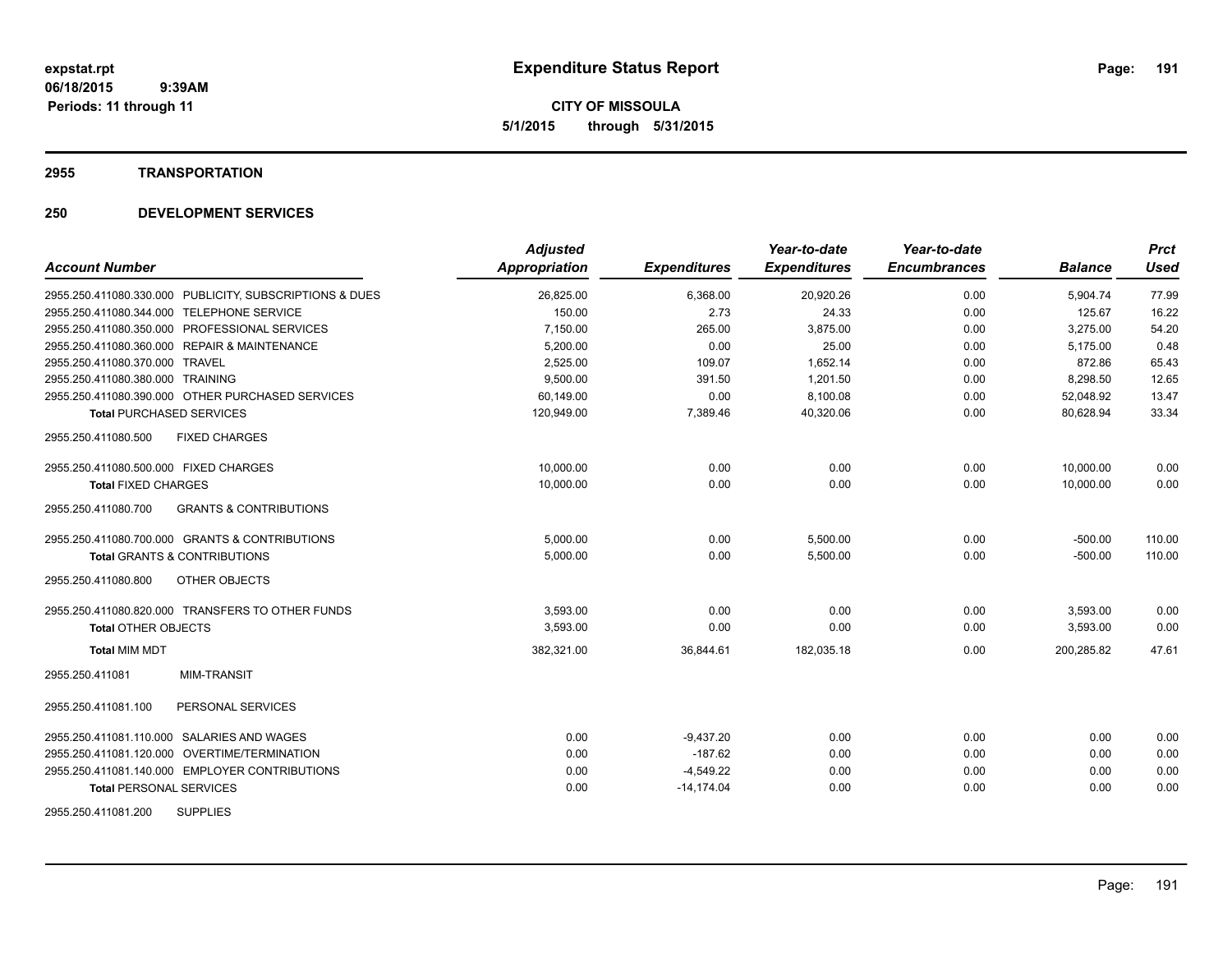**CITY OF MISSOULA 5/1/2015 through 5/31/2015**

#### **2955 TRANSPORTATION**

# **250 DEVELOPMENT SERVICES**

| <b>Account Number</b>                   |                                                         | <b>Adjusted</b><br><b>Appropriation</b> | <b>Expenditures</b> | Year-to-date<br><b>Expenditures</b> | Year-to-date<br><b>Encumbrances</b> | <b>Balance</b> | <b>Prct</b><br><b>Used</b> |
|-----------------------------------------|---------------------------------------------------------|-----------------------------------------|---------------------|-------------------------------------|-------------------------------------|----------------|----------------------------|
| <b>Total SUPPLIES</b>                   |                                                         | 0.00                                    | 0.00                | 0.00                                | 0.00                                | 0.00           | 0.00                       |
|                                         |                                                         |                                         |                     |                                     |                                     |                |                            |
| 2955.250.411081.300                     | PURCHASED SERVICES                                      |                                         |                     |                                     |                                     |                |                            |
|                                         | 2955.250.411081.330.000 PUBLICITY, SUBSCRIPTIONS & DUES | 1.00                                    | $-2,975.00$         | 0.00                                | 0.00                                | 1.00           | 0.00                       |
| <b>Total PURCHASED SERVICES</b>         |                                                         | 1.00                                    | $-2.975.00$         | 0.00                                | 0.00                                | 1.00           | 0.00                       |
| 2955.250.411081.500                     | <b>FIXED CHARGES</b>                                    |                                         |                     |                                     |                                     |                |                            |
| <b>Total FIXED CHARGES</b>              |                                                         | 0.00                                    | 0.00                | 0.00                                | 0.00                                | 0.00           | 0.00                       |
| 2955.250.411081.700                     | <b>GRANTS &amp; CONTRIBUTIONS</b>                       |                                         |                     |                                     |                                     |                |                            |
|                                         | Total GRANTS & CONTRIBUTIONS                            | 0.00                                    | 0.00                | 0.00                                | 0.00                                | 0.00           | 0.00                       |
| <b>Total MIM-TRANSIT</b>                |                                                         | 1.00                                    | $-17,149.04$        | 0.00                                | 0.00                                | 1.00           | 0.00                       |
| 2955.250.430255                         | <b>BIKE-PED PROGRAM</b>                                 |                                         |                     |                                     |                                     |                |                            |
| 2955.250.430255.100                     | PERSONAL SERVICES                                       |                                         |                     |                                     |                                     |                |                            |
|                                         | 2955.250.430255.110.000 BIKE/PED-SALARIES AND WAGES     | 46,737.00                               | 3,677.28            | 38,691.45                           | 0.00                                | 8,045.55       | 82.79                      |
|                                         | 2955.250.430255.140.000 EMPLOYER CONTRIBUTIONS          | 16,570.00                               | 1,375.96            | 12,432.59                           | 0.00                                | 4,137.41       | 75.03                      |
| <b>Total PERSONAL SERVICES</b>          |                                                         | 63,307.00                               | 5,053.24            | 51,124.04                           | 0.00                                | 12,182.96      | 80.76                      |
| 2955.250.430255.200                     | <b>SUPPLIES</b>                                         |                                         |                     |                                     |                                     |                |                            |
| 2955.250.430255.210.000 OFFICE SUPPLIES |                                                         | 200.00                                  | 0.00                | 210.09                              | 0.00                                | $-10.09$       | 105.05                     |
| <b>Total SUPPLIES</b>                   |                                                         | 200.00                                  | 0.00                | 210.09                              | 0.00                                | $-10.09$       | 105.05                     |
| 2955.250.430255.300                     | PURCHASED SERVICES                                      |                                         |                     |                                     |                                     |                |                            |
|                                         | 2955.250.430255.320.000 PRINTING & DUPLICATING          | 125.00                                  | 0.00                | 0.00                                | 0.00                                | 125.00         | 0.00                       |
|                                         | 2955.250.430255.330.000 PUBLICITY, SUBSCRIPTIONS & DUES | 395.00                                  | 0.00                | 110.00                              | 0.00                                | 285.00         | 27.85                      |
|                                         | 2955.250.430255.344.000 TELEPHONE SERVICE               | 29.00                                   | 1.94                | 22.62                               | 0.00                                | 6.38           | 78.00                      |
|                                         | 2955.250.430255.350.000 PROFESSIONAL SERVICES           | 4,004.00                                | 0.00                | 0.00                                | 0.00                                | 4,004.00       | 0.00                       |
| 2955.250.430255.370.000 TRAVEL          |                                                         | 1,000.00                                | 0.00                | 1,126.20                            | 0.00                                | $-126.20$      | 112.62                     |
| 2955.250.430255.380.000 TRAINING        |                                                         | 700.00                                  | 0.00                | 565.00                              | 0.00                                | 135.00         | 80.71                      |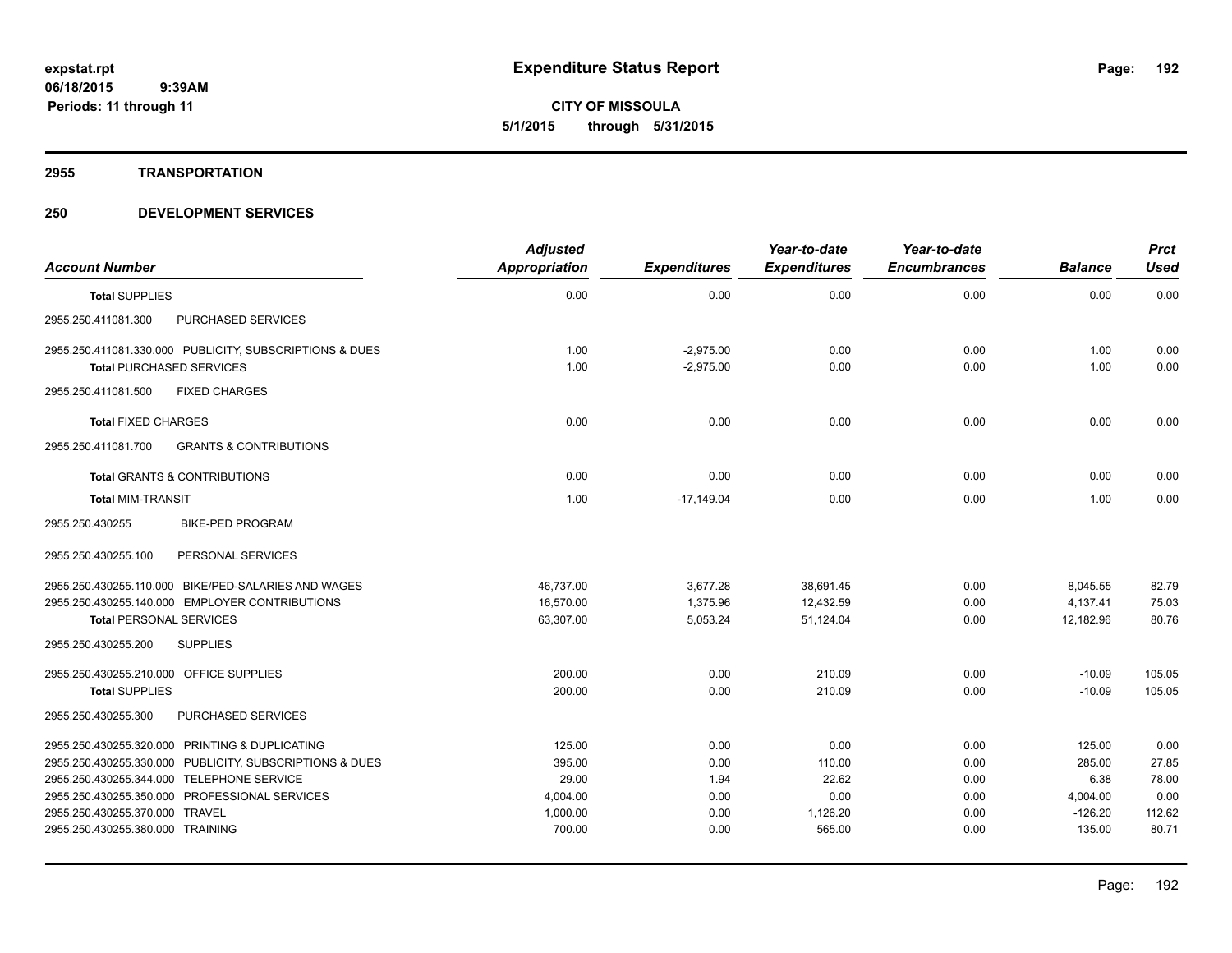**Periods: 11 through 11**

**CITY OF MISSOULA 5/1/2015 through 5/31/2015**

#### **2955 TRANSPORTATION**

# **250 DEVELOPMENT SERVICES**

 **9:39AM**

| <b>Account Number</b>                            | <b>Adjusted</b><br>Appropriation | <b>Expenditures</b> | Year-to-date<br><b>Expenditures</b> | Year-to-date<br><b>Encumbrances</b> | <b>Balance</b> | <b>Prct</b><br><b>Used</b> |
|--------------------------------------------------|----------------------------------|---------------------|-------------------------------------|-------------------------------------|----------------|----------------------------|
| 2955.250.430255.390.000 OTHER PURCHASED SERVICES | 4,700.00                         | 0.00                | 0.00                                | 0.00                                | 4,700.00       | 0.00                       |
| <b>Total PURCHASED SERVICES</b>                  | 10,953.00                        | 1.94                | 1,823.82                            | 0.00                                | 9,129.18       | 16.65                      |
| <b>FIXED CHARGES</b><br>2955.250.430255.500      |                                  |                     |                                     |                                     |                |                            |
| 2955.250.430255.500.000 FIXED CHARGES            | 7,207.00                         | 0.00                | 1,347.35                            | 0.00                                | 5,859.65       | 18.70                      |
| <b>Total FIXED CHARGES</b>                       | 7,207.00                         | 0.00                | 1,347.35                            | 0.00                                | 5,859.65       | 18.70                      |
| <b>CAPITAL OUTLAY</b><br>2955.250.430255.900     |                                  |                     |                                     |                                     |                |                            |
| <b>Total CAPITAL OUTLAY</b>                      | 0.00                             | 0.00                | 0.00                                | 0.00                                | 0.00           | 0.00                       |
| <b>Total BIKE-PED PROGRAM</b>                    | 81,667.00                        | 5,055.18            | 54,505.30                           | 0.00                                | 27,161.70      | 66.74                      |
| INTERFUND OPERATING TRANSFERS<br>2955.250.521000 |                                  |                     |                                     |                                     |                |                            |
| 2955.250.521000.800<br>OTHER OBJECTS             |                                  |                     |                                     |                                     |                |                            |
| <b>Total INTERFUND OPERATING TRANSFERS</b>       | 0.00                             | 0.00                | 0.00                                | 0.00                                | 0.00           | 0.00                       |
| <b>Total TRANSPORTATION</b>                      | 1,074,794.00                     | 69,814.57           | 570,921.04                          | 0.00                                | 503,872.96     | 53.12                      |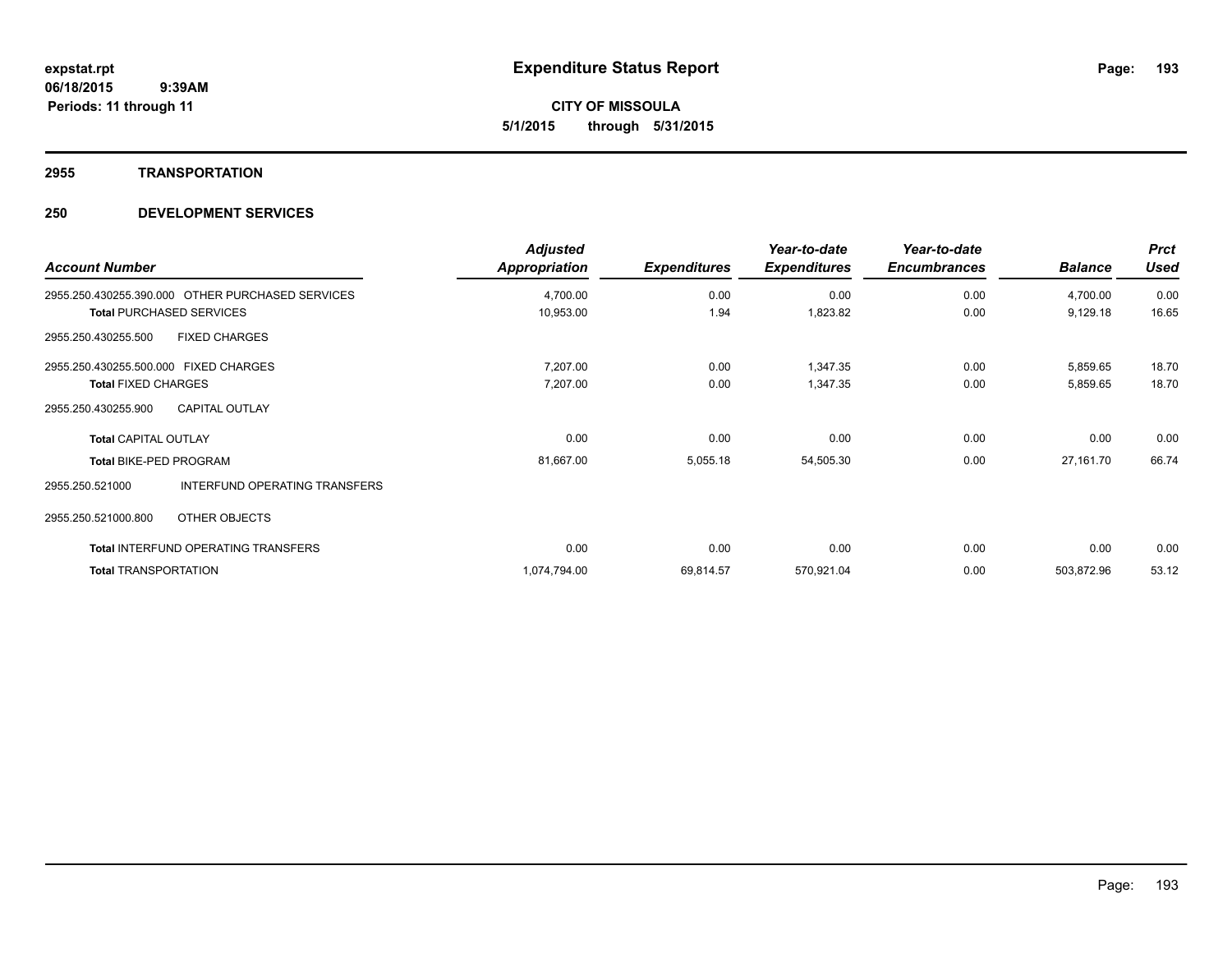**194**

**06/18/2015 9:39AM Periods: 11 through 11**

# **CITY OF MISSOULA 5/1/2015 through 5/31/2015**

# **2987 FEDERAL TRANSPORTATION FUND**

# **370 PARKS & RECREATION**

| <b>Account Number</b>                                                                          | <b>Adjusted</b><br><b>Appropriation</b> | <b>Expenditures</b> | Year-to-date<br><b>Expenditures</b> | Year-to-date<br><b>Encumbrances</b> | <b>Balance</b>     | <b>Prct</b><br><b>Used</b> |
|------------------------------------------------------------------------------------------------|-----------------------------------------|---------------------|-------------------------------------|-------------------------------------|--------------------|----------------------------|
| 2987.370.411121<br>DV ACCOUNTABILITY GRANT                                                     |                                         |                     |                                     |                                     |                    |                            |
| PERSONAL SERVICES<br>2987.370.411121.100                                                       |                                         |                     |                                     |                                     |                    |                            |
| 2987.370.411121.141.000 STATE RETIREMENT CONTRIBUTIONS<br><b>Total DV ACCOUNTABILITY GRANT</b> | 0.00<br>0.00                            | 0.00<br>0.00        | 2.44<br>2.44                        | 0.00<br>0.00                        | $-2.44$<br>$-2.44$ | 0.00<br>0.00               |
| *** Title Not Found ***<br>2987.370.430258                                                     |                                         |                     |                                     |                                     |                    |                            |
| 2987.370.430258.100<br>PERSONAL SERVICES                                                       |                                         |                     |                                     |                                     |                    |                            |
| 2987.370.430258.110.000 SALARIES AND WAGES                                                     | 0.00                                    | 185.18              | 1,655.48                            | 0.00                                | $-1.655.48$        | 0.00                       |
| 2987.370.430258.140.000 EMPLOYER CONTRIBUTIONS                                                 | 0.00                                    | 42.00               | 375.41                              | 0.00                                | $-375.41$          | 0.00                       |
| <b>Total *** Title Not Found ***</b>                                                           | 0.00                                    | 227.18              | 2,030.89                            | 0.00                                | $-2,030.89$        | 0.00                       |
| <b>Total PARKS &amp; RECREATION</b>                                                            | 0.00                                    | 227.18              | 2,033.33                            | 0.00                                | $-2,033.33$        | 0.00                       |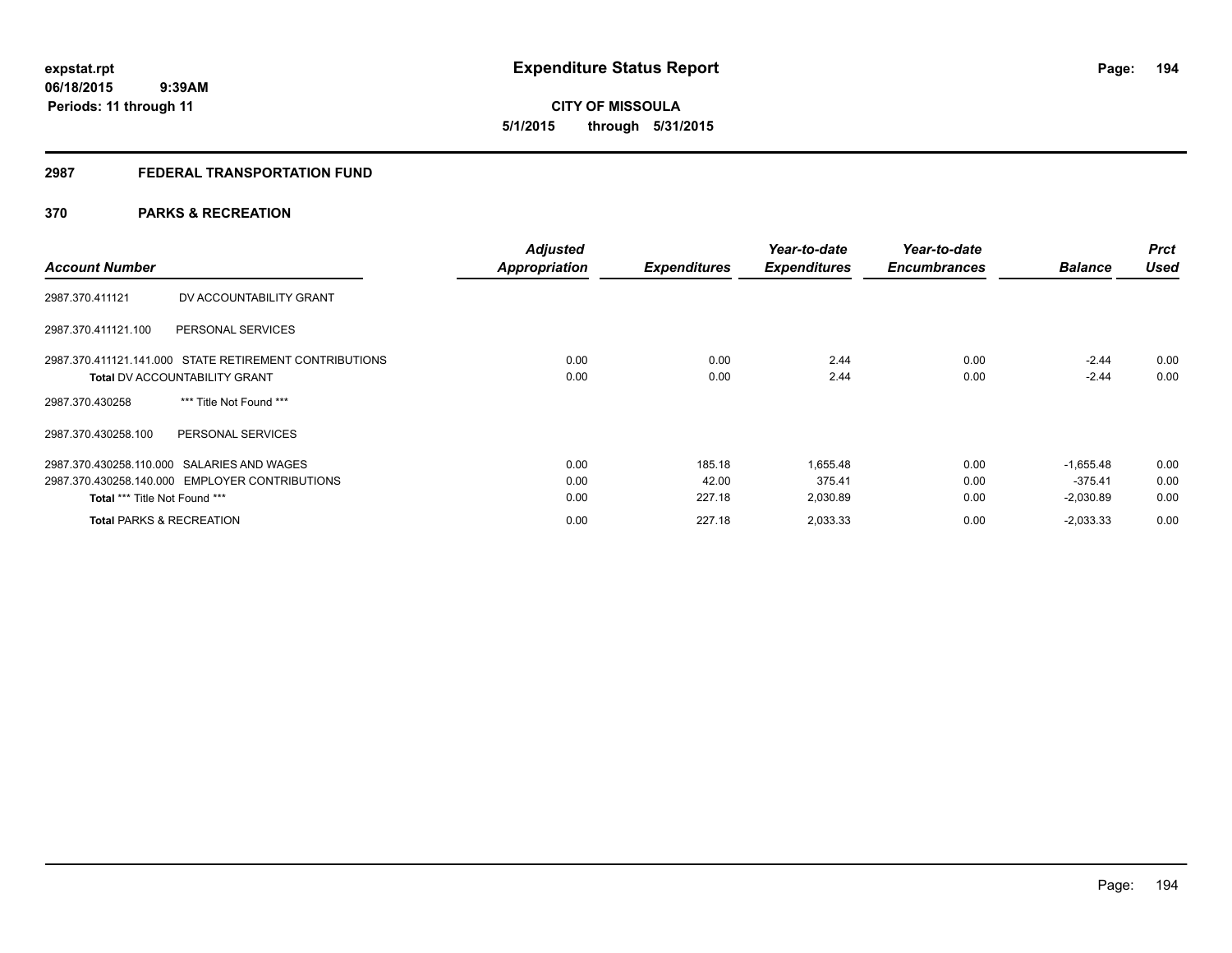# **2987 FEDERAL TRANSPORTATION FUND**

# **390 NON-DEPARTMENTAL**

| <b>Account Number</b>          |                                                                                                 | <b>Adjusted</b><br><b>Appropriation</b> | <b>Expenditures</b>    | Year-to-date<br><b>Expenditures</b> | Year-to-date<br><b>Encumbrances</b> | <b>Balance</b>                          | <b>Prct</b><br><b>Used</b> |
|--------------------------------|-------------------------------------------------------------------------------------------------|-----------------------------------------|------------------------|-------------------------------------|-------------------------------------|-----------------------------------------|----------------------------|
| 2987.390.430233                | *** Title Not Found ***                                                                         |                                         |                        |                                     |                                     |                                         |                            |
| 2987.390.430233.900            | <b>CAPITAL OUTLAY</b>                                                                           |                                         |                        |                                     |                                     |                                         |                            |
| Total *** Title Not Found ***  |                                                                                                 | 0.00                                    | 0.00                   | 0.00                                | 0.00                                | 0.00                                    | 0.00                       |
| 2987.390.430256                | SAFE ROUTES TO SCHOOLS                                                                          |                                         |                        |                                     |                                     |                                         |                            |
| 2987.390.430256.900            | <b>CAPITAL OUTLAY</b>                                                                           |                                         |                        |                                     |                                     |                                         |                            |
|                                | Total SAFE ROUTES TO SCHOOLS                                                                    | 0.00                                    | 0.00                   | 0.00                                | 0.00                                | 0.00                                    | 0.00                       |
| 2987.390.430257                | <b>BICYCLE COMMUTER NETWORK</b>                                                                 |                                         |                        |                                     |                                     |                                         |                            |
| 2987.390.430257.900            | CAPITAL OUTLAY                                                                                  |                                         |                        |                                     |                                     |                                         |                            |
|                                | 2987.390.430257.930.000 BICYCLE COMMUTER NETWORK/IMPROVEMENTS<br>Total BICYCLE COMMUTER NETWORK | 762,189.00<br>762,189.00                | 0.00<br>0.00           | 0.00<br>0.00                        | 0.00<br>0.00                        | 762,189.00<br>762,189.00                | 0.00<br>0.00               |
| 2987.390.430258                | <b>GRANT CREEK TRAIL BCN</b>                                                                    |                                         |                        |                                     |                                     |                                         |                            |
| 2987.390.430258.100            | PERSONAL SERVICES                                                                               |                                         |                        |                                     |                                     |                                         |                            |
| <b>Total PERSONAL SERVICES</b> | 2987.390.430258.110.000 SALARIES AND WAGES<br>2987.390.430258.140.000 EMPLOYER CONTRIBUTIONS    | 0.00<br>0.00<br>0.00                    | 0.00<br>0.00<br>0.00   | 1,492.43<br>110.74<br>1,603.17      | 0.00<br>0.00<br>0.00                | $-1,492.43$<br>$-110.74$<br>$-1,603.17$ | 0.00<br>0.00<br>0.00       |
| 2987.390.430258.900            | CAPITAL OUTLAY                                                                                  |                                         |                        |                                     |                                     |                                         |                            |
| <b>Total CAPITAL OUTLAY</b>    | 2987.390.430258.930.000 GRANT CREEK TRAIL BCN                                                   | 870,129.00<br>870,129.00                | 77,592.23<br>77,592.23 | 939,269.02<br>939,269.02            | 0.00<br>0.00                        | $-69,140.02$<br>$-69,140.02$            | 107.95<br>107.95           |
|                                | <b>Total GRANT CREEK TRAIL BCN</b>                                                              | 870,129.00                              | 77,592.23              | 940,872.19                          | 0.00                                | $-70,743.19$                            | 108.13                     |
| 2987.390.430259                | RTLSNK CR/BRDWAY CROSSING                                                                       |                                         |                        |                                     |                                     |                                         |                            |

2987.390.430259.900 CAPITAL OUTLAY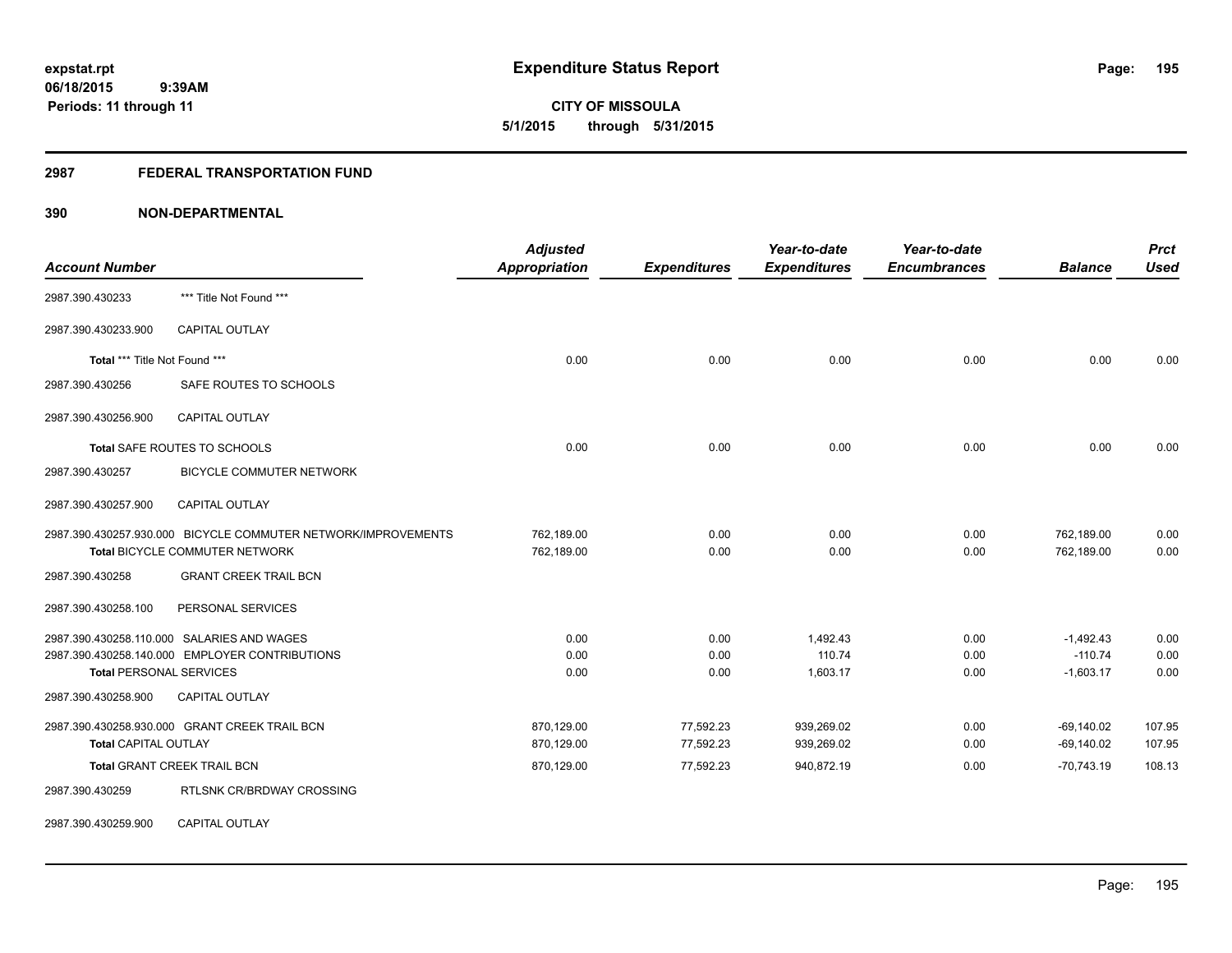#### **2987 FEDERAL TRANSPORTATION FUND**

| <b>Account Number</b>      |                                            | <b>Adjusted</b><br><b>Appropriation</b> | <b>Expenditures</b> | Year-to-date<br><b>Expenditures</b> | Year-to-date<br><b>Encumbrances</b> | <b>Balance</b> | <b>Prct</b><br><b>Used</b> |
|----------------------------|--------------------------------------------|-----------------------------------------|---------------------|-------------------------------------|-------------------------------------|----------------|----------------------------|
|                            | Total RTLSNK CR/BRDWAY CROSSING            | 0.00                                    | 0.00                | 0.00                                | 0.00                                | 0.00           | 0.00                       |
| 2987.390.430262            | MASTER SIDEWALK PLAN                       |                                         |                     |                                     |                                     |                |                            |
| 2987.390.430262.900        | CAPITAL OUTLAY                             |                                         |                     |                                     |                                     |                |                            |
|                            | Total MASTER SIDEWALK PLAN                 | 0.00                                    | 0.00                | 0.00                                | 0.00                                | 0.00           | 0.00                       |
| 2987.390.430271            | HIGGINS HILL/BECKWITH RECONSTRUCTION       |                                         |                     |                                     |                                     |                |                            |
| 2987.390.430271.900        | <b>CAPITAL OUTLAY</b>                      |                                         |                     |                                     |                                     |                |                            |
|                            | Total HIGGINS HILL/BECKWITH RECONSTRUCTION | 0.00                                    | 0.00                | 0.00                                | 0.00                                | 0.00           | 0.00                       |
| 2987.390.430272            | SIGNALIZATION                              |                                         |                     |                                     |                                     |                |                            |
| 2987.390.430272.900        | <b>CAPITAL OUTLAY</b>                      |                                         |                     |                                     |                                     |                |                            |
| <b>Total SIGNALIZATION</b> |                                            | 0.00                                    | 0.00                | 0.00                                | 0.00                                | 0.00           | 0.00                       |
| 2987.390.430276            | RUSSELL S 3RD IMPROVEMENTS                 |                                         |                     |                                     |                                     |                |                            |
| 2987.390.430276.900        | CAPITAL OUTLAY                             |                                         |                     |                                     |                                     |                |                            |
|                            | Total RUSSELL S 3RD IMPROVEMENTS           | 0.00                                    | 0.00                | 0.00                                | 0.00                                | 0.00           | 0.00                       |
| 2987.390.430278            | LOLO ST-BRIDGE TO DUNCAN S/C               |                                         |                     |                                     |                                     |                |                            |
| 2987.390.430278.900        | <b>CAPITAL OUTLAY</b>                      |                                         |                     |                                     |                                     |                |                            |
|                            | Total LOLO ST-BRIDGE TO DUNCAN S/C         | 0.00                                    | 0.00                | 0.00                                | 0.00                                | 0.00           | 0.00                       |
| 2987.390.430279            | U OF M CROSSWALK PROJECT                   |                                         |                     |                                     |                                     |                |                            |
| 2987.390.430279.900        | CAPITAL OUTLAY                             |                                         |                     |                                     |                                     |                |                            |
|                            | Total U OF M CROSSWALK PROJECT             | 0.00                                    | 0.00                | 0.00                                | 0.00                                | 0.00           | 0.00                       |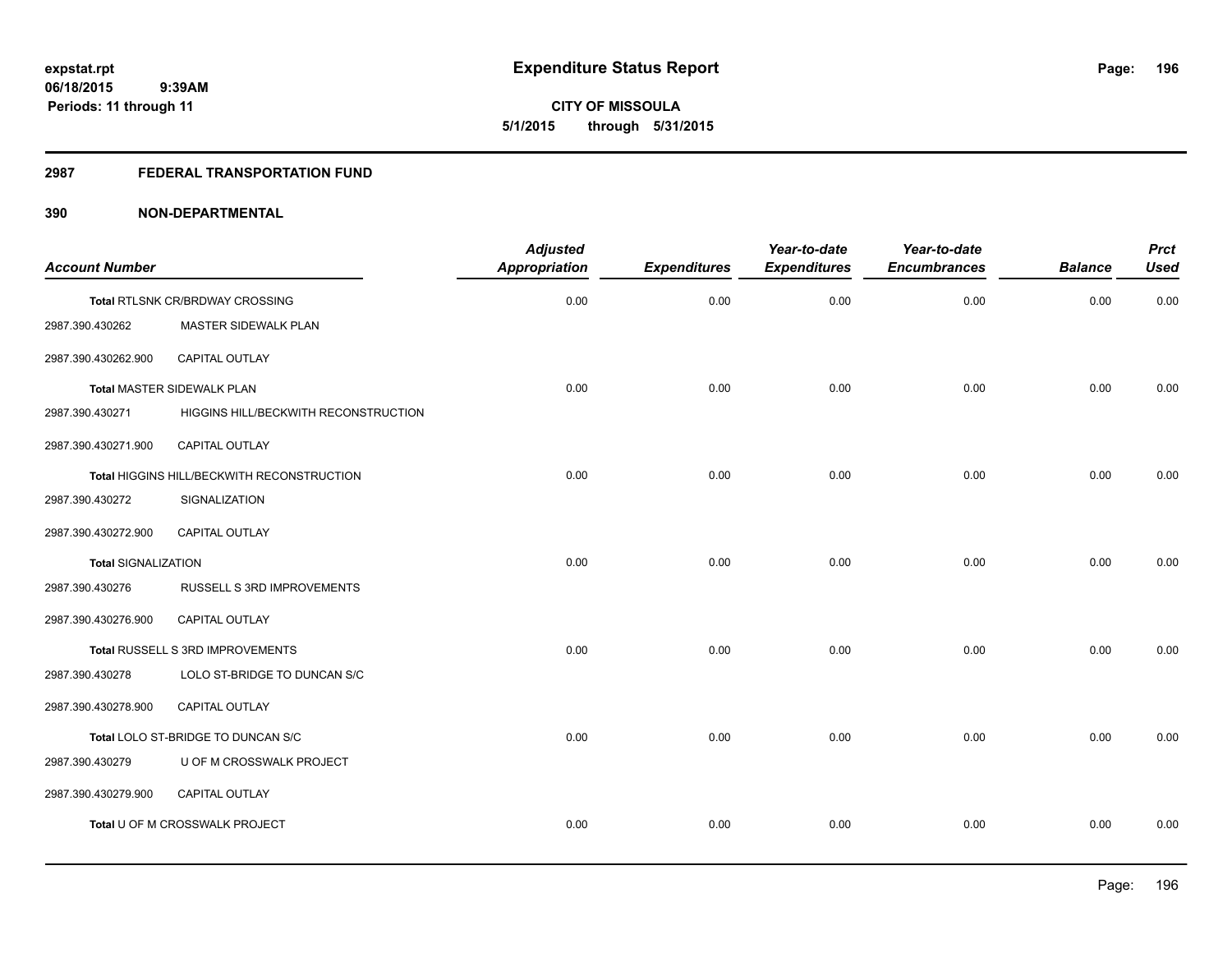**CITY OF MISSOULA 5/1/2015 through 5/31/2015**

# **2987 FEDERAL TRANSPORTATION FUND**

| <b>Account Number</b>           |                                                 | <b>Adjusted</b><br><b>Appropriation</b> | <b>Expenditures</b> | Year-to-date<br><b>Expenditures</b> | Year-to-date<br><b>Encumbrances</b> | <b>Balance</b> | <b>Prct</b><br><b>Used</b> |
|---------------------------------|-------------------------------------------------|-----------------------------------------|---------------------|-------------------------------------|-------------------------------------|----------------|----------------------------|
| 2987.390.460405                 | PLAYFAIR PARK - MINOR IMPROVEMENTS              |                                         |                     |                                     |                                     |                |                            |
| 2987.390.460405.900             | CAPITAL OUTLAY                                  |                                         |                     |                                     |                                     |                |                            |
|                                 | <b>Total PLAYFAIR PARK - MINOR IMPROVEMENTS</b> | 0.00                                    | 0.00                | 0.00                                | 0.00                                | 0.00           | 0.00                       |
| 2987.390.460415                 | SOUTH HILLS TRAIL SYSTEM                        |                                         |                     |                                     |                                     |                |                            |
| 2987.390.460415.900             | <b>CAPITAL OUTLAY</b>                           |                                         |                     |                                     |                                     |                |                            |
|                                 | Total SOUTH HILLS TRAIL SYSTEM                  | 0.00                                    | 0.00                | 0.00                                | 0.00                                | 0.00           | 0.00                       |
| 2987.390.460435                 | SILVER PARK MILL SITE                           |                                         |                     |                                     |                                     |                |                            |
| 2987.390.460435.900             | <b>CAPITAL OUTLAY</b>                           |                                         |                     |                                     |                                     |                |                            |
|                                 | Total SILVER PARK MILL SITE                     | 0.00                                    | 0.00                | 0.00                                | 0.00                                | 0.00           | 0.00                       |
| 2987.390.460509                 | <b>KIM WILLIAMS TRAIL</b>                       |                                         |                     |                                     |                                     |                |                            |
| 2987.390.460509.900             | CAPITAL OUTLAY                                  |                                         |                     |                                     |                                     |                |                            |
|                                 | 2987.390.460509.930.000 KIM WILLIAMS EAST       | 0.00                                    | 21.077.12           | 46,381.13                           | 0.00                                | $-46,381.13$   | 0.00                       |
| <b>Total KIM WILLIAMS TRAIL</b> |                                                 | 0.00                                    | 21,077.12           | 46,381.13                           | 0.00                                | $-46,381.13$   | 0.00                       |
| 2987.390.510000                 | <b>MISCELLANEOUS</b>                            |                                         |                     |                                     |                                     |                |                            |
| 2987.390.510000.800             | OTHER OBJECTS                                   |                                         |                     |                                     |                                     |                |                            |
| <b>Total MISCELLANEOUS</b>      |                                                 | 0.00                                    | 0.00                | 0.00                                | 0.00                                | 0.00           | 0.00                       |
| Total NON-DEPARTMENTAL          |                                                 | 1,632,318.00                            | 98,669.35           | 987,253.32                          | 0.00                                | 645,064.68     | 60.48                      |
|                                 | Total FEDERAL TRANSPORTATION FUND               | 1,632,318.00                            | 98,896.53           | 989,286.65                          | 0.00                                | 643,031.35     | 60.61                      |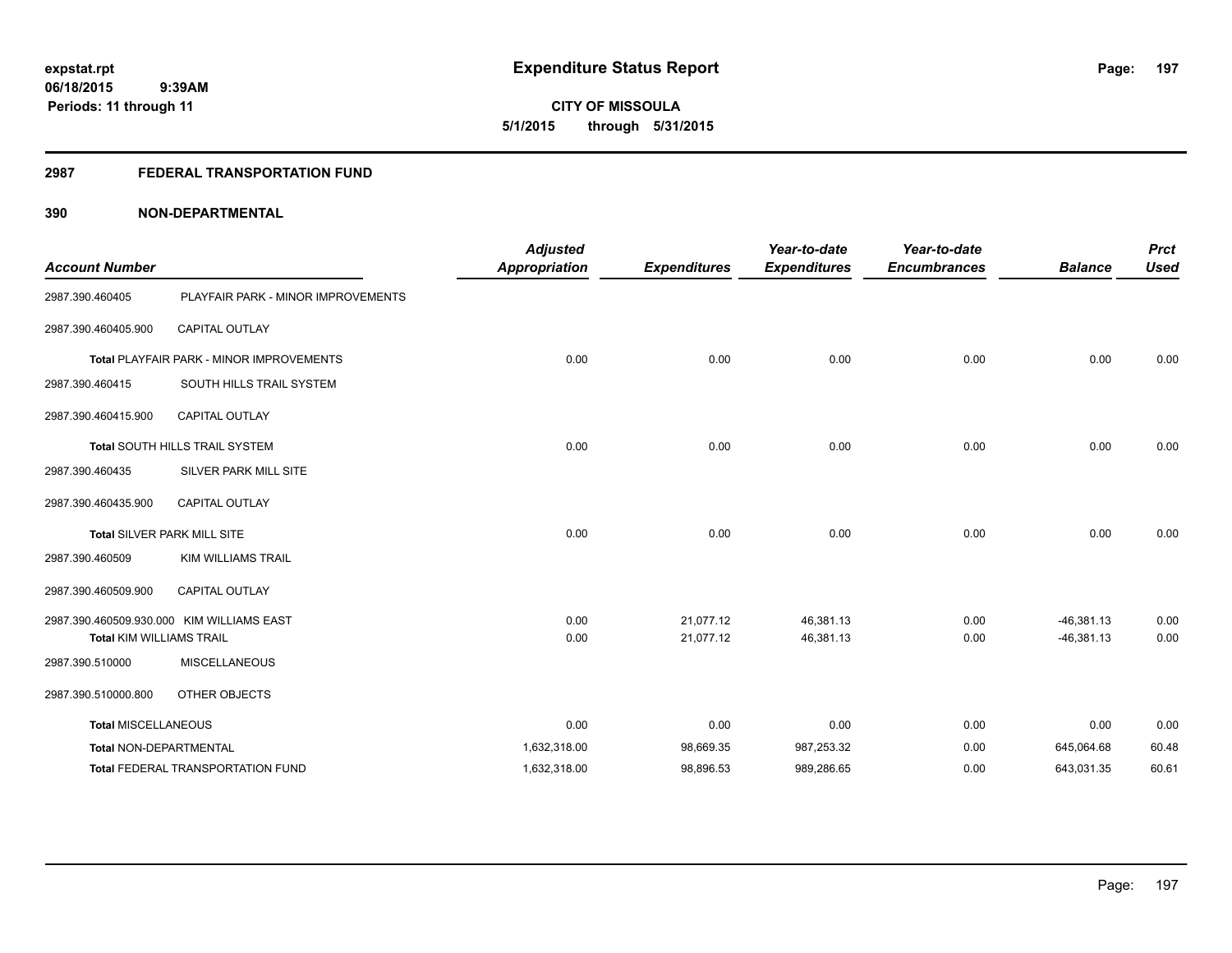# **2988 GRANTS & DONATIONS FUND**

# **223 CITY CLERK**

| <b>Account Number</b>   |                      | <b>Adjusted</b><br><b>Appropriation</b> | Expenditures | Year-to-date<br><b>Expenditures</b> | Year-to-date<br><b>Encumbrances</b> | <b>Balance</b> | <b>Prct</b><br>Used |
|-------------------------|----------------------|-----------------------------------------|--------------|-------------------------------------|-------------------------------------|----------------|---------------------|
| 2988.223.420000         | <b>PUBLIC SAFETY</b> |                                         |              |                                     |                                     |                |                     |
| 2988.223.420000.200     | <b>SUPPLIES</b>      |                                         |              |                                     |                                     |                |                     |
| <b>Total CITY CLERK</b> |                      | 0.00                                    | 0.00         | 0.00                                | 0.00                                | 0.00           | 0.00                |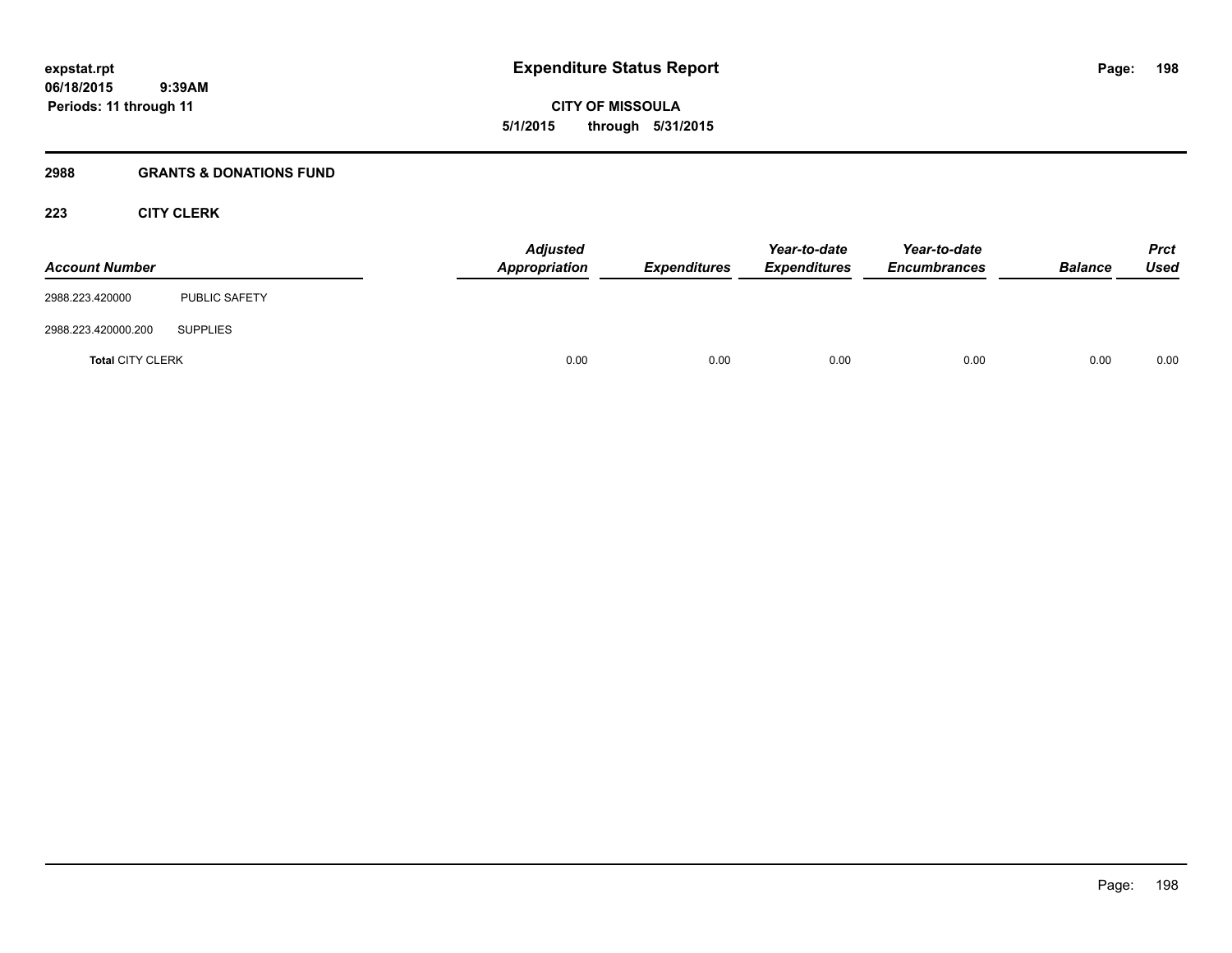#### **2988 GRANTS & DONATIONS FUND**

# **270 CITY ATTORNEY**

|                                 |                                                        | <b>Adjusted</b>      |                     | Year-to-date        | Year-to-date        |                | <b>Prct</b> |
|---------------------------------|--------------------------------------------------------|----------------------|---------------------|---------------------|---------------------|----------------|-------------|
| <b>Account Number</b>           |                                                        | <b>Appropriation</b> | <b>Expenditures</b> | <b>Expenditures</b> | <b>Encumbrances</b> | <b>Balance</b> | Used        |
| 2988.270.411121                 | DV ACCOUNTABILITY GRANT                                |                      |                     |                     |                     |                |             |
| 2988.270.411121.100             | PERSONAL SERVICES                                      |                      |                     |                     |                     |                |             |
|                                 | 2988.270.411121.110.000 DV GRANT/SALARIES AND WAGES    | 29,831.00            | 2.254.34            | 25,802.27           | 0.00                | 4,028.73       | 86.49       |
|                                 | 2988.270.411121.140.000 EMPLOYER CONTRIBUTIONS         | 0.00                 | 739.78              | 8,785.02            | 0.00                | $-8.785.02$    | 0.00        |
|                                 | 2988.270.411121.141.000 STATE RETIREMENT CONTRIBUTIONS | 0.00                 | 0.00                | 24.68               | 0.00                | -24.68         | 0.00        |
| <b>Total PERSONAL SERVICES</b>  |                                                        | 29,831.00            | 2,994.12            | 34,611.97           | 0.00                | $-4,780.97$    | 116.03      |
| 2988.270.411121.300             | <b>PURCHASED SERVICES</b>                              |                      |                     |                     |                     |                |             |
| <b>Total PURCHASED SERVICES</b> |                                                        | 0.00                 | 0.00                | 0.00                | 0.00                | 0.00           | 0.00        |
| <b>Total CITY ATTORNEY</b>      |                                                        | 29.831.00            | 2.994.12            | 34,611.97           | 0.00                | $-4,780.97$    | 116.03      |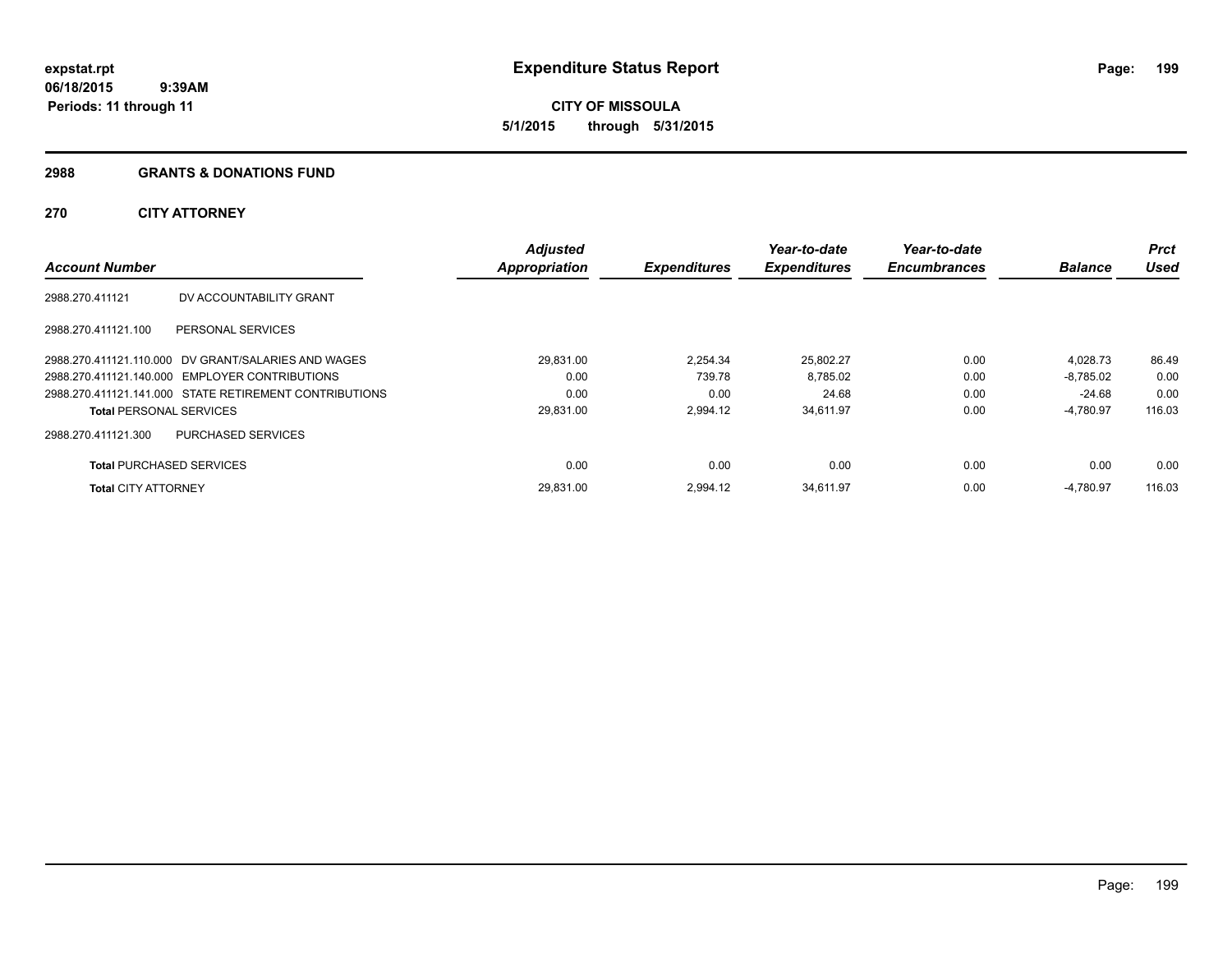**CITY OF MISSOULA 5/1/2015 through 5/31/2015**

#### **2988 GRANTS & DONATIONS FUND**

# **290 POLICE**

| <b>Account Number</b> |                    | <b>Adjusted</b><br><b>Appropriation</b> | <b>Expenditures</b> | Year-to-date<br><b>Expenditures</b> | Year-to-date<br><b>Encumbrances</b> | <b>Balance</b> | <b>Prct</b><br><b>Used</b> |
|-----------------------|--------------------|-----------------------------------------|---------------------|-------------------------------------|-------------------------------------|----------------|----------------------------|
| 2988.290.420186       | FY15 HITDA         |                                         |                     |                                     |                                     |                |                            |
| 2988.290.420186.200   | <b>SUPPLIES</b>    |                                         |                     |                                     |                                     |                |                            |
| <b>Total SUPPLIES</b> |                    | 0.00                                    | 0.00                | 0.00                                | 0.00                                | 0.00           | 0.00                       |
| 2988.290.420186.300   | PURCHASED SERVICES |                                         |                     |                                     |                                     |                |                            |
| <b>Total POLICE</b>   |                    | 0.00                                    | 0.00                | 0.00                                | 0.00                                | 0.00           | 0.00                       |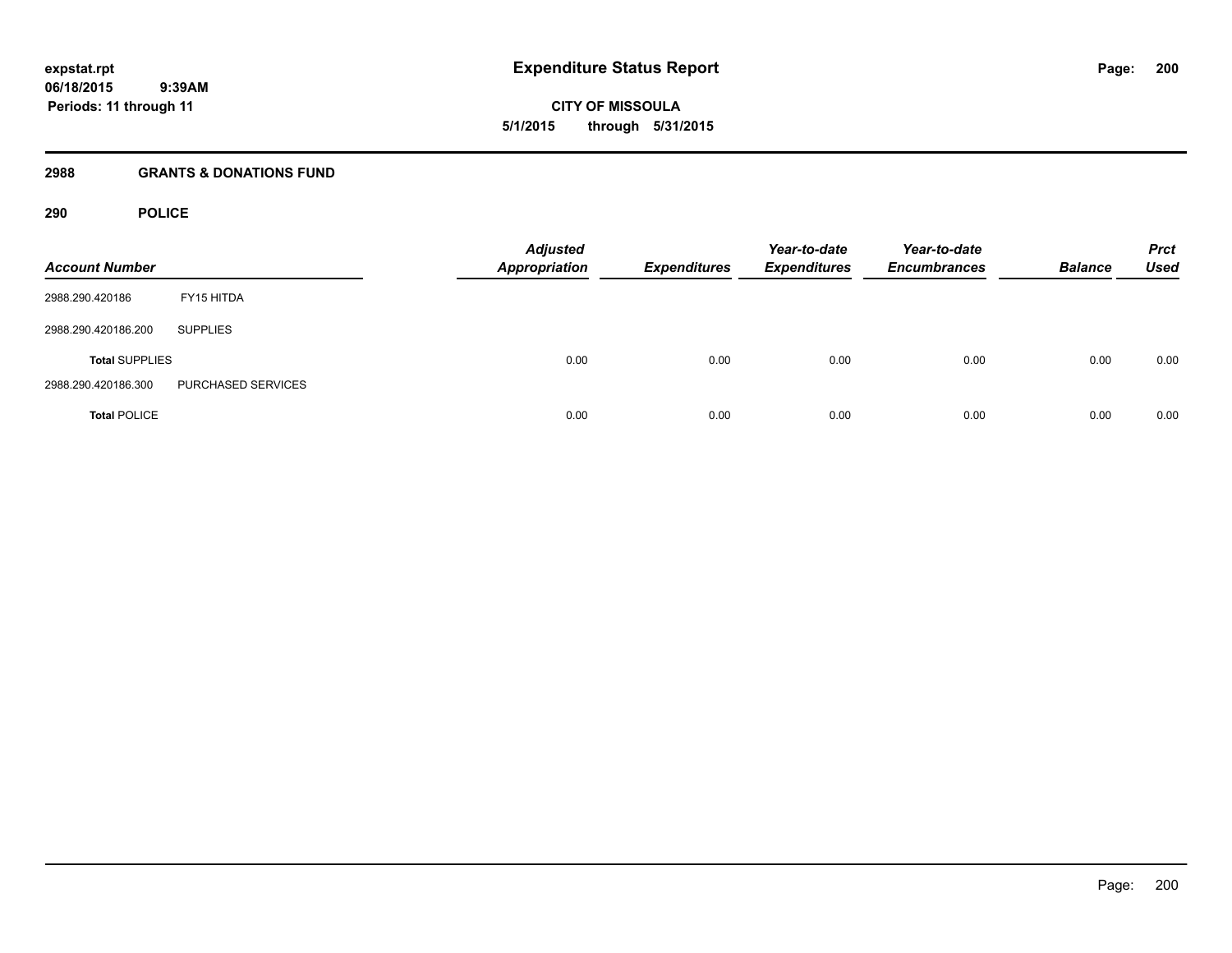**201**

**06/18/2015 9:39AM Periods: 11 through 11**

**CITY OF MISSOULA 5/1/2015 through 5/31/2015**

#### **2988 GRANTS & DONATIONS FUND**

|                               |                                                | <b>Adjusted</b> |                     | Year-to-date        | Year-to-date        |                | <b>Prct</b> |
|-------------------------------|------------------------------------------------|-----------------|---------------------|---------------------|---------------------|----------------|-------------|
| <b>Account Number</b>         |                                                | Appropriation   | <b>Expenditures</b> | <b>Expenditures</b> | <b>Encumbrances</b> | <b>Balance</b> | <b>Used</b> |
| 2988.390.402816               | *** Title Not Found ***                        |                 |                     |                     |                     |                |             |
| 2988.390.402816.300           | PURCHASED SERVICES                             |                 |                     |                     |                     |                |             |
| Total *** Title Not Found *** |                                                | 0.00            | 0.00                | 0.00                | 0.00                | 0.00           | 0.00        |
| 2988.390.410105               | WAPIKIYA HOMEOWNERS ASSN GRANT                 |                 |                     |                     |                     |                |             |
| 2988.390.410105.200           | <b>SUPPLIES</b>                                |                 |                     |                     |                     |                |             |
|                               | Total WAPIKIYA HOMEOWNERS ASSN GRANT           | 0.00            | 0.00                | 0.00                | 0.00                | 0.00           | 0.00        |
| 2988.390.420000               | <b>MISC GRANTS</b>                             |                 |                     |                     |                     |                |             |
| 2988.390.420000.700           | <b>GRANTS &amp; CONTRIBUTIONS</b>              |                 |                     |                     |                     |                |             |
|                               | 2988.390.420000.700.000 GRANTS & CONTRIBUTIONS | 46,000.00       | 0.00                | 9,213.75            | 0.00                | 36,786.25      | 20.03       |
|                               | Total GRANTS & CONTRIBUTIONS                   | 46,000.00       | 0.00                | 9,213.75            | 0.00                | 36,786.25      | 20.03       |
| 2988.390.420000.800           | OTHER OBJECTS                                  |                 |                     |                     |                     |                |             |
| <b>Total OTHER OBJECTS</b>    |                                                | 0.00            | 0.00                | 0.00                | 0.00                | 0.00           | 0.00        |
| <b>Total MISC GRANTS</b>      |                                                | 46,000.00       | 0.00                | 9,213.75            | 0.00                | 36,786.25      | 20.03       |
| 2988.390.420110               | COPS TECHNOLOGY GRANT(D0J)                     |                 |                     |                     |                     |                |             |
| 2988.390.420110.900           | <b>CAPITAL OUTLAY</b>                          |                 |                     |                     |                     |                |             |
|                               | Total COPS TECHNOLOGY GRANT(D0J)               | 0.00            | 0.00                | 0.00                | 0.00                | 0.00           | 0.00        |
| 2988.390.420112               | COPS TECH GRANT X2 \$750,000                   |                 |                     |                     |                     |                |             |
| 2988.390.420112.300           | PURCHASED SERVICES                             |                 |                     |                     |                     |                |             |
|                               | <b>Total PURCHASED SERVICES</b>                | 0.00            | 0.00                | 0.00                | 0.00                | 0.00           | 0.00        |
| 2988.390.420112.800           | OTHER OBJECTS                                  |                 |                     |                     |                     |                |             |
|                               |                                                |                 |                     |                     |                     |                |             |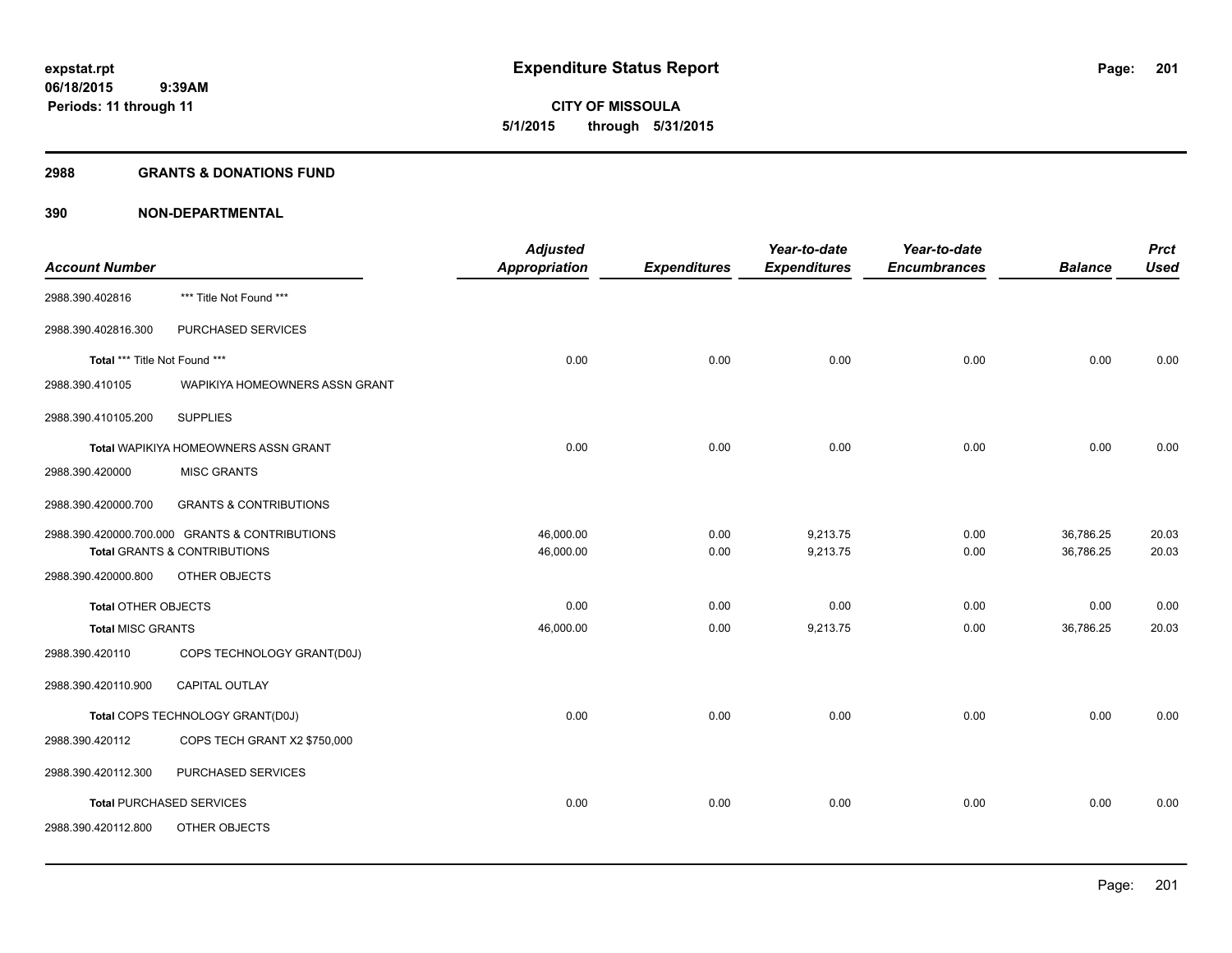#### **2988 GRANTS & DONATIONS FUND**

|                                |                                                                    | <b>Adjusted</b> |                     | Year-to-date        | Year-to-date        |                | <b>Prct</b> |
|--------------------------------|--------------------------------------------------------------------|-----------------|---------------------|---------------------|---------------------|----------------|-------------|
| <b>Account Number</b>          |                                                                    | Appropriation   | <b>Expenditures</b> | <b>Expenditures</b> | <b>Encumbrances</b> | <b>Balance</b> | <b>Used</b> |
| <b>Total OTHER OBJECTS</b>     |                                                                    | 0.00            | 0.00                | 0.00                | 0.00                | 0.00           | 0.00        |
| 2988.390.420112.900            | CAPITAL OUTLAY                                                     |                 |                     |                     |                     |                |             |
|                                | 2988.390.420112.940.000 MACHINERY & EQUIPMENT                      | 34.000.00       | 0.00                | 0.00                | 0.00                | 34,000.00      | 0.00        |
| 2988.390.420143                | Total COPS TECH GRANT X2 \$750,000<br><b>ANTI-GRAFFITI PROJECT</b> | 34,000.00       | 0.00                | 0.00                | 0.00                | 34,000.00      | 0.00        |
|                                |                                                                    |                 |                     |                     |                     |                |             |
| 2988.390.420143.200            | <b>SUPPLIES</b>                                                    |                 |                     |                     |                     |                |             |
|                                | 2988.390.420143.210.000 OFFICE SUPPLIES - ANTI-GRAFFITI PROJECT    | 5,000.00        | 0.00                | 0.00                | 0.00                | 5,000.00       | 0.00        |
|                                | 2988.390.420143.220.000 OPERATING SUPPLIES-ANTI GRAFITTI           | 0.00            | 0.00                | 214.12              | 0.00                | $-214.12$      | 0.00        |
|                                | Total ANTI-GRAFFITI PROJECT                                        | 5,000.00        | 0.00                | 214.12              | 0.00                | 4,785.88       | 4.28        |
| 2988.390.420144                | <b>BIAS CRIME CONTROL CAMPAIGN</b>                                 |                 |                     |                     |                     |                |             |
| 2988.390.420144.300            | PURCHASED SERVICES                                                 |                 |                     |                     |                     |                |             |
|                                | 2988.390.420144.350.000 BIAS CAMPAIGN - PROFESSIONAL SERVICES      | 10.000.00       | 0.00                | 0.00                | 0.00                | 10,000.00      | 0.00        |
|                                | Total BIAS CRIME CONTROL CAMPAIGN                                  | 10,000.00       | 0.00                | 0.00                | 0.00                | 10.000.00      | 0.00        |
| 2988.390.420145                | FY10 UNDERAGE DRINKING                                             |                 |                     |                     |                     |                |             |
| 2988.390.420145.100            | PERSONAL SERVICES                                                  |                 |                     |                     |                     |                |             |
| <b>Total PERSONAL SERVICES</b> |                                                                    | 0.00            | 0.00                | 0.00                | 0.00                | 0.00           | 0.00        |
| 2988.390.420145.200            | <b>SUPPLIES</b>                                                    |                 |                     |                     |                     |                |             |
| <b>Total SUPPLIES</b>          |                                                                    | 0.00            | 0.00                | 0.00                | 0.00                | 0.00           | 0.00        |
| 2988.390.420145.300            | PURCHASED SERVICES                                                 |                 |                     |                     |                     |                |             |
|                                | Total FY10 UNDERAGE DRINKING                                       | 0.00            | 0.00                | 0.00                | 0.00                | 0.00           | 0.00        |
| 2988.390.420150                | TRAFFIC POLICING-UNIFORM                                           |                 |                     |                     |                     |                |             |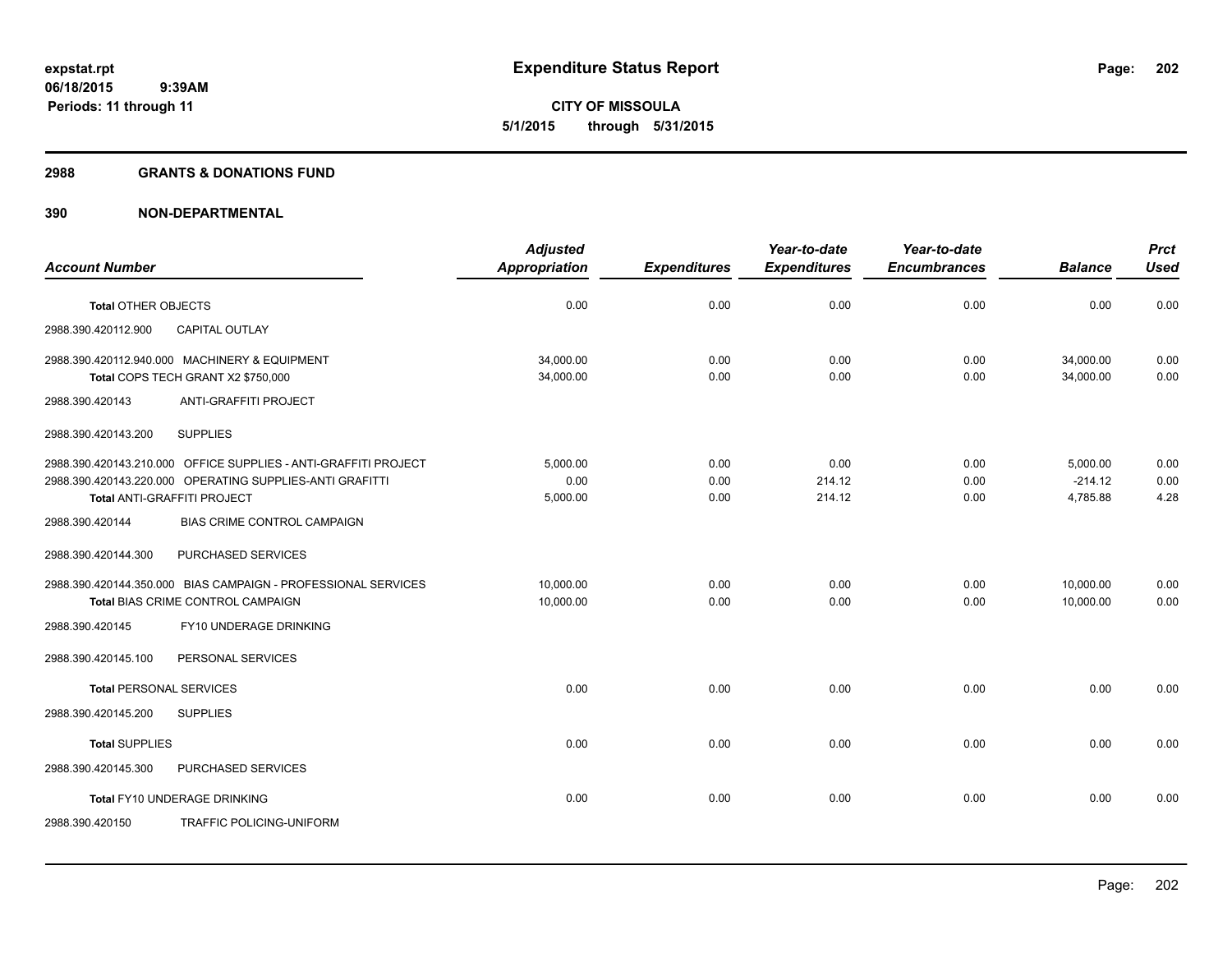#### **2988 GRANTS & DONATIONS FUND**

|                                            |                                                                  | <b>Adjusted</b>      |                     | Year-to-date        | Year-to-date        |                | <b>Prct</b> |
|--------------------------------------------|------------------------------------------------------------------|----------------------|---------------------|---------------------|---------------------|----------------|-------------|
| <b>Account Number</b>                      |                                                                  | <b>Appropriation</b> | <b>Expenditures</b> | <b>Expenditures</b> | <b>Encumbrances</b> | <b>Balance</b> | <b>Used</b> |
| 2988.390.420150.900                        | <b>CAPITAL OUTLAY</b>                                            |                      |                     |                     |                     |                |             |
|                                            | <b>Total TRAFFIC POLICING-UNIFORM</b>                            | 0.00                 | 0.00                | 0.00                | 0.00                | 0.00           | 0.00        |
| 2988.390.420160                            | FY09 POLICE ICAC FEDERAL GRANT                                   |                      |                     |                     |                     |                |             |
| 2988.390.420160.100                        | PERSONAL SERVICES                                                |                      |                     |                     |                     |                |             |
|                                            | 2988.390.420160.110.000 FY09 POLICE ICAC GRANT/SALARIES          | 59,584.00            | 5,114.77            | 58,045.95           | 0.00                | 1.538.05       | 97.42       |
|                                            | 2988.390.420160.115.000 SALARIES/HEALTH INSURANCE BENEFIT        | 0.00                 | 570.00              | 5,956.50            | 0.00                | $-5.956.50$    | 0.00        |
|                                            | 2988.390.420160.120.000 FY09 POLICE ICAC GRANT/OT & /TERMINATION | 0.00                 | 190.00              | 6,130.59            | 0.00                | $-6,130.59$    | 0.00        |
| 2988.390.420160.130.000 OTHER              |                                                                  | 675.00               | 0.00                | 0.00                | 0.00                | 675.00         | 0.00        |
|                                            | 2988.390.420160.140.000 FY09 POLICE ICAC GRANT                   | 19,070.00            | 1,434.42            | 16,341.30           | 0.00                | 2,728.70       | 85.69       |
|                                            | 2988.390.420160.141.000 STATE RETIREMENT CONTRIBUTIONS           | 0.00                 | 0.00                | 17,127.90           | 0.00                | $-17,127.90$   | 0.00        |
| <b>Total PERSONAL SERVICES</b>             |                                                                  | 79,329.00            | 7,309.19            | 103,602.24          | 0.00                | $-24,273.24$   | 130.60      |
| 2988.390.420160.200                        | <b>SUPPLIES</b>                                                  |                      |                     |                     |                     |                |             |
|                                            | 2988.390.420160.210.000 FY09 POLIC ICAC GRANT/SUPPLIES           | 620.00               | 0.00                | 0.00                | 0.00                | 620.00         | 0.00        |
| 2988.390.420160.220.000 OPERATING SUPPLIES |                                                                  | 7.570.00             | 0.00                | 160.50              | 0.00                | 7,409.50       | 2.12        |
|                                            | 2988.390.420160.230.000 REPAIR/MAINTENANCE                       | 3,000.00             | 0.00                | 0.00                | 0.00                | 3,000.00       | 0.00        |
| 2988.390.420160.231.000 GASOLINE           |                                                                  | 8,500.00             | 0.00                | 0.00                | 0.00                | 8,500.00       | 0.00        |
| <b>Total SUPPLIES</b>                      |                                                                  | 19,690.00            | 0.00                | 160.50              | 0.00                | 19.529.50      | 0.82        |
| 2988.390.420160.300                        | <b>PURCHASED SERVICES</b>                                        |                      |                     |                     |                     |                |             |
| 2988.390.420160.344.000 TELEPHONE SERVICE  |                                                                  | 979.00               | 0.00                | 0.00                | 0.00                | 979.00         | 0.00        |
|                                            | 2988.390.420160.370.000 Fy09 POLICE ICAC GRANT/TRAVEL            | 500.00               | 0.00                | 1,780.73            | 0.00                | $-1,280.73$    | 356.15      |
| 2988.390.420160.380.000 TRAINING           |                                                                  | 1,500.00             | 0.00                | 0.00                | 0.00                | 1,500.00       | 0.00        |
| <b>Total PURCHASED SERVICES</b>            |                                                                  | 2,979.00             | 0.00                | 1,780.73            | 0.00                | 1,198.27       | 59.78       |
| 2988.390.420160.400                        | <b>BUILDING MATERIALS</b>                                        |                      |                     |                     |                     |                |             |
| 2988.390.420160.400.000 BUILDING MATERIALS |                                                                  | 700.00               | 0.00                | 0.00                | 0.00                | 700.00         | 0.00        |
| <b>Total BUILDING MATERIALS</b>            |                                                                  | 700.00               | 0.00                | 0.00                | 0.00                | 700.00         | 0.00        |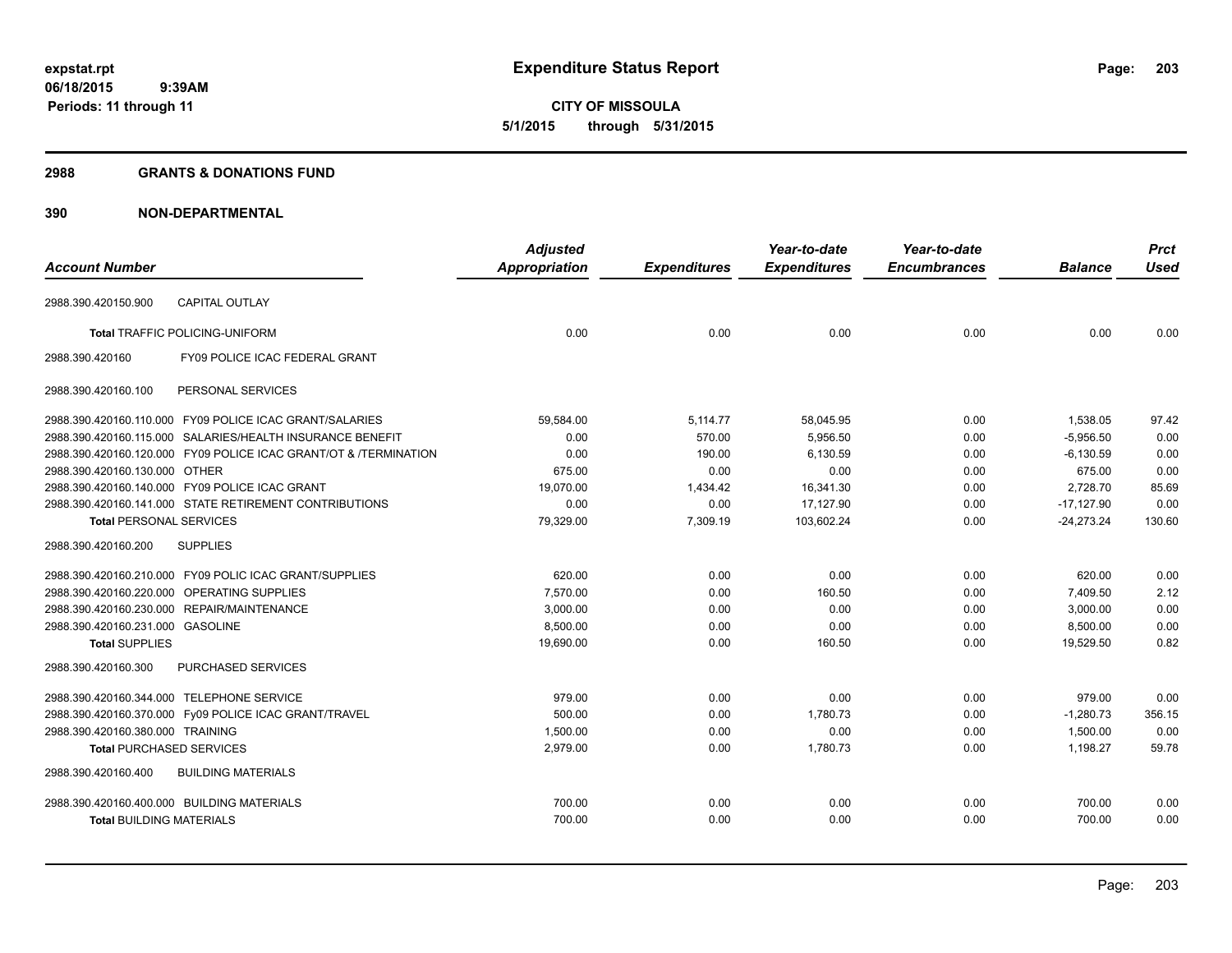**204**

**06/18/2015 9:39AM Periods: 11 through 11**

# **CITY OF MISSOULA 5/1/2015 through 5/31/2015**

#### **2988 GRANTS & DONATIONS FUND**

|                                |                                                                 | <b>Adjusted</b> |                     | Year-to-date        | Year-to-date        |                | <b>Prct</b> |
|--------------------------------|-----------------------------------------------------------------|-----------------|---------------------|---------------------|---------------------|----------------|-------------|
| <b>Account Number</b>          |                                                                 | Appropriation   | <b>Expenditures</b> | <b>Expenditures</b> | <b>Encumbrances</b> | <b>Balance</b> | <b>Used</b> |
| 2988.390.420160.500            | <b>FIXED CHARGES</b>                                            |                 |                     |                     |                     |                |             |
| <b>Total FIXED CHARGES</b>     |                                                                 | 0.00            | 0.00                | 0.00                | 0.00                | 0.00           | 0.00        |
| 2988.390.420160.800            | OTHER OBJECTS                                                   |                 |                     |                     |                     |                |             |
| Total OTHER OBJECTS            |                                                                 | 0.00            | 0.00                | 0.00                | 0.00                | 0.00           | 0.00        |
| 2988.390.420160.900            | <b>CAPITAL OUTLAY</b>                                           |                 |                     |                     |                     |                |             |
| <b>Total CAPITAL OUTLAY</b>    |                                                                 | 0.00            | 0.00                | 0.00                | 0.00                | 0.00           | 0.00        |
|                                | Total FY09 POLICE ICAC FEDERAL GRANT                            | 102,698.00      | 7,309.19            | 105,543.47          | 0.00                | $-2,845.47$    | 102.77      |
| 2988.390.420180                | <b>BULLETPROOF VEST PROGRAM</b>                                 |                 |                     |                     |                     |                |             |
| 2988.390.420180.200            | <b>SUPPLIES</b>                                                 |                 |                     |                     |                     |                |             |
|                                | 2988.390.420180.220.000 OPERATING SUPPLIES-BULLETPROOF VEST GNT | 10,500.00       | 0.00                | 3,243.00            | 0.00                | 7,257.00       | 30.89       |
|                                | Total BULLETPROOF VEST PROGRAM                                  | 10,500.00       | 0.00                | 3,243.00            | 0.00                | 7,257.00       | 30.89       |
| 2988.390.420181                | FY12 HIDTA                                                      |                 |                     |                     |                     |                |             |
| 2988.390.420181.100            | PERSONAL SERVICES                                               |                 |                     |                     |                     |                |             |
| <b>Total PERSONAL SERVICES</b> |                                                                 | 0.00            | 0.00                | 0.00                | 0.00                | 0.00           | 0.00        |
| 2988.390.420181.200            | <b>SUPPLIES</b>                                                 |                 |                     |                     |                     |                |             |
| <b>Total SUPPLIES</b>          |                                                                 | 0.00            | 0.00                | 0.00                | 0.00                | 0.00           | 0.00        |
| 2988.390.420181.300            | PURCHASED SERVICES                                              |                 |                     |                     |                     |                |             |
|                                | <b>Total PURCHASED SERVICES</b>                                 | 0.00            | 0.00                | 0.00                | 0.00                | 0.00           | 0.00        |
| 2988.390.420181.500            | <b>FIXED CHARGES</b>                                            |                 |                     |                     |                     |                |             |
| <b>Total FIXED CHARGES</b>     |                                                                 | 0.00            | 0.00                | 0.00                | 0.00                | 0.00           | 0.00        |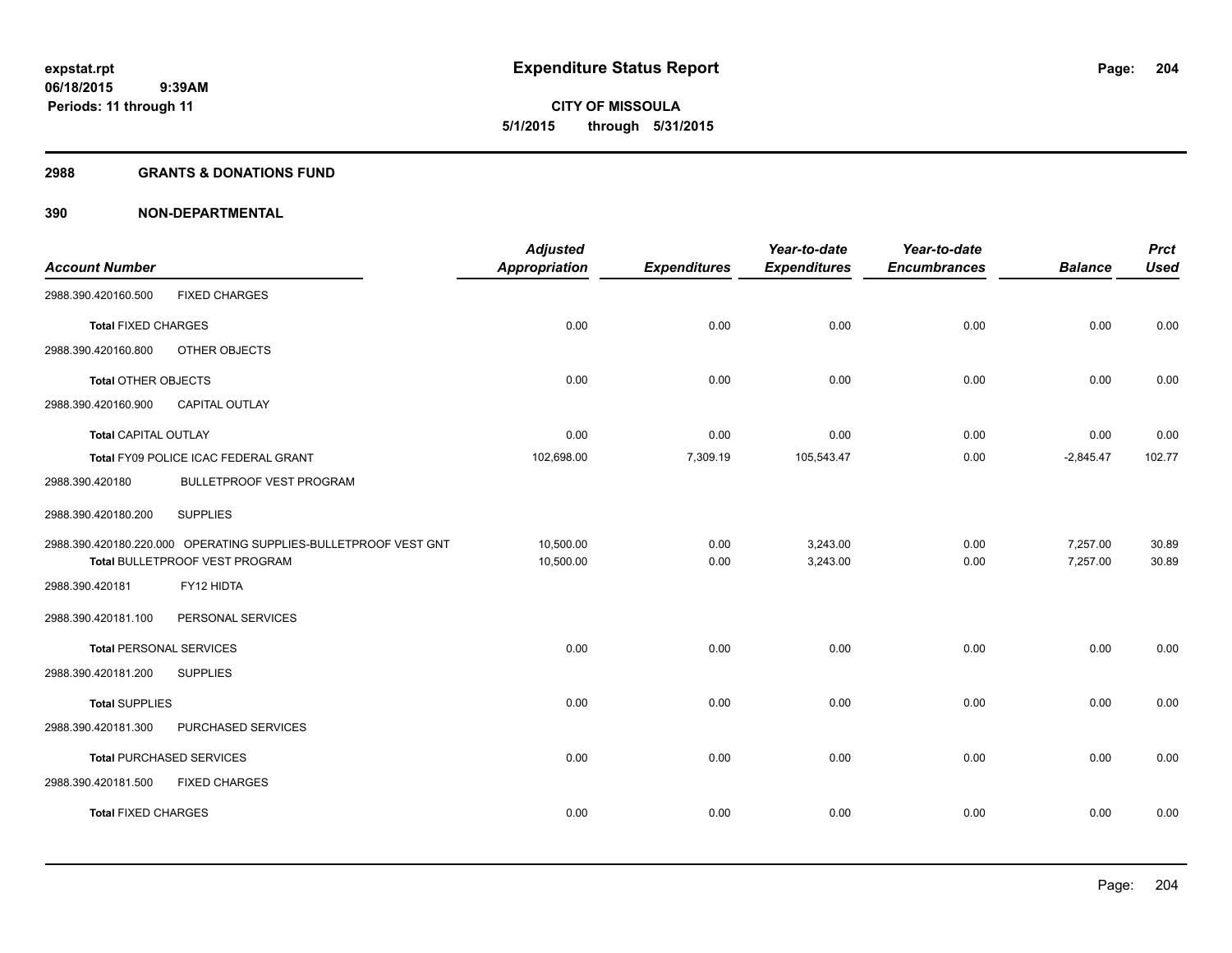#### **2988 GRANTS & DONATIONS FUND**

| <b>Account Number</b>          |                                                               | <b>Adjusted</b><br>Appropriation | <b>Expenditures</b> | Year-to-date<br><b>Expenditures</b> | Year-to-date<br><b>Encumbrances</b> | <b>Balance</b> | <b>Prct</b><br><b>Used</b> |
|--------------------------------|---------------------------------------------------------------|----------------------------------|---------------------|-------------------------------------|-------------------------------------|----------------|----------------------------|
| 2988.390.420181.900            | <b>CAPITAL OUTLAY</b>                                         |                                  |                     |                                     |                                     |                |                            |
| Total FY12 HIDTA               |                                                               | 0.00                             | 0.00                | 0.00                                | 0.00                                | 0.00           | 0.00                       |
| 2988.390.420184                | <b>DUI TASK FORCE GRANT</b>                                   |                                  |                     |                                     |                                     |                |                            |
| 2988.390.420184.100            | PERSONAL SERVICES                                             |                                  |                     |                                     |                                     |                |                            |
|                                | 2988.390.420184.120.000 DUI TASK FORCE OVERTIME/TERMINATION   | 4,300.00                         | 0.00                | 2,199.62                            | 0.00                                | 2,100.38       | 51.15                      |
|                                | 2988.390.420184.140.000 DUI TASK FORCE-EMPLOYER CONTRIBUTIONS | 700.00                           | 0.00                | 138.11                              | 0.00                                | 561.89         | 19.73                      |
| <b>Total PERSONAL SERVICES</b> |                                                               | 5,000.00                         | 0.00                | 2,337.73                            | 0.00                                | 2,662.27       | 46.75                      |
| 2988.390.420184.200            | <b>SUPPLIES</b>                                               |                                  |                     |                                     |                                     |                |                            |
| <b>Total SUPPLIES</b>          |                                                               | 0.00                             | 0.00                | 0.00                                | 0.00                                | 0.00           | 0.00                       |
| Total DUI TASK FORCE GRANT     |                                                               | 5,000.00                         | 0.00                | 2,337.73                            | 0.00                                | 2,662.27       | 46.75                      |
| 2988.390.420185                | DUI - COPS IN SHOPS                                           |                                  |                     |                                     |                                     |                |                            |
| 2988.390.420185.100            | PERSONAL SERVICES                                             |                                  |                     |                                     |                                     |                |                            |
| <b>Total PERSONAL SERVICES</b> |                                                               | 0.00                             | 0.00                | 0.00                                | 0.00                                | 0.00           | 0.00                       |
| 2988.390.420185.200            | <b>SUPPLIES</b>                                               |                                  |                     |                                     |                                     |                |                            |
| Total DUI - COPS IN SHOPS      |                                                               | 0.00                             | 0.00                | 0.00                                | 0.00                                | 0.00           | 0.00                       |
| 2988.390.420186                | FY15 HITDA                                                    |                                  |                     |                                     |                                     |                |                            |
| 2988.390.420186.100            | PERSONAL SERVICES                                             |                                  |                     |                                     |                                     |                |                            |
|                                | 2988.390.420186.120.000 FY15 HIDTA/OVERTIME/TERMINATION       | 0.00                             | 5,266.04            | 10,727.27                           | 0.00                                | $-10.727.27$   | 0.00                       |
|                                | 2988.390.420186.140.000 EMPLOYER CONTRIBUTIONS                | 0.00                             | 366.55              | 755.40                              | 0.00                                | $-755.40$      | 0.00                       |
| <b>Total PERSONAL SERVICES</b> |                                                               | 0.00                             | 5,632.59            | 11,482.67                           | 0.00                                | $-11,482.67$   | 0.00                       |
| 2988.390.420186.200            | <b>SUPPLIES</b>                                               |                                  |                     |                                     |                                     |                |                            |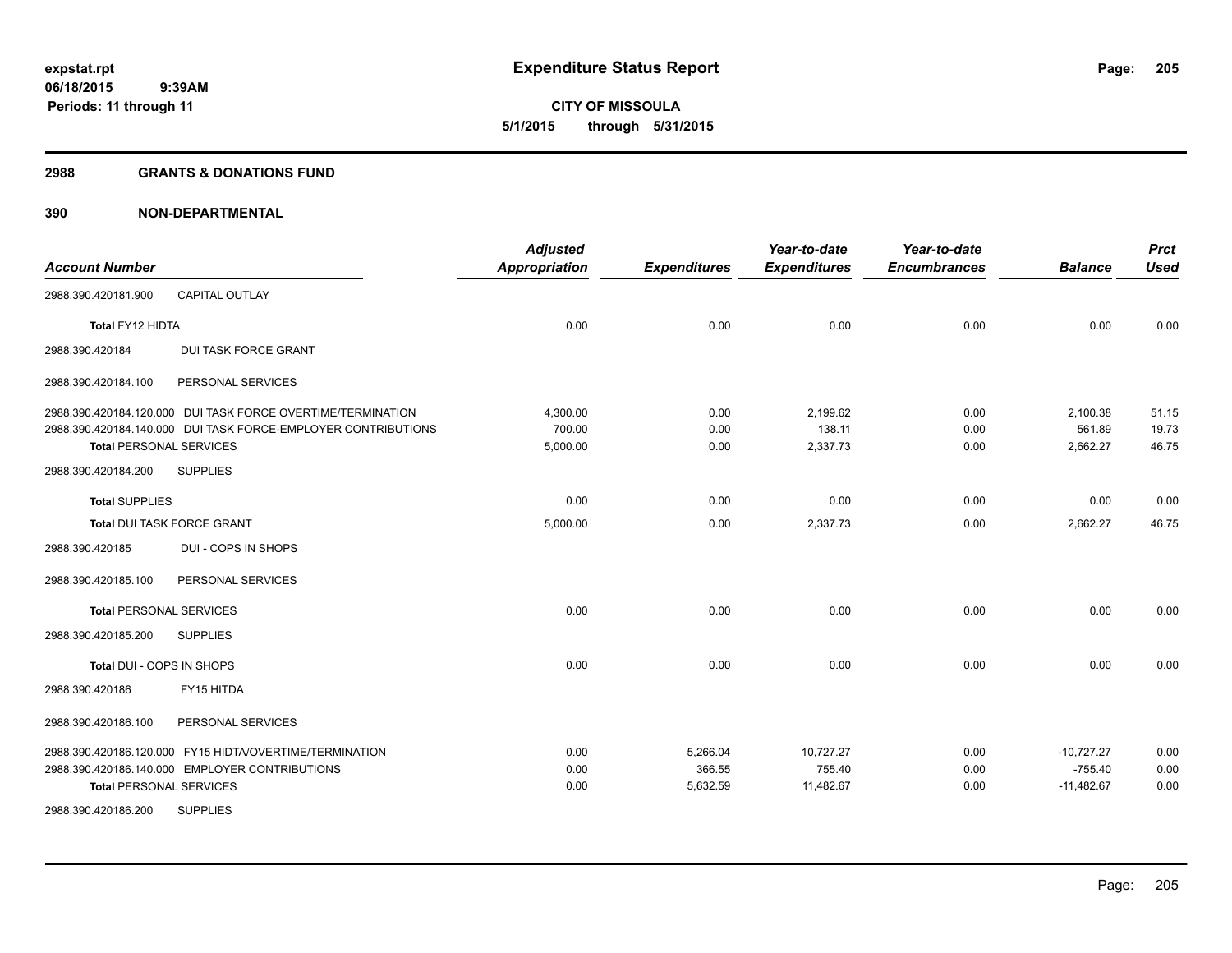#### **2988 GRANTS & DONATIONS FUND**

| <b>Account Number</b>                                            | <b>Adjusted</b><br><b>Appropriation</b> | <b>Expenditures</b> | Year-to-date<br><b>Expenditures</b> | Year-to-date<br><b>Encumbrances</b> | <b>Balance</b> | <b>Prct</b><br><b>Used</b> |
|------------------------------------------------------------------|-----------------------------------------|---------------------|-------------------------------------|-------------------------------------|----------------|----------------------------|
| 2988.390.420186.220.000 FY15 HIDTA/OPERATING SUPPLIES            | 0.00                                    | 478.51              | 500.16                              | 0.00                                | $-500.16$      | 0.00                       |
| <b>Total SUPPLIES</b>                                            | 0.00                                    | 478.51              | 500.16                              | 0.00                                | $-500.16$      | 0.00                       |
| PURCHASED SERVICES<br>2988.390.420186.300                        |                                         |                     |                                     |                                     |                |                            |
| 2988.390.420186.344.000 FY15 HIDTA/TELEPHONE SERVICE             | 0.00                                    | 263.38              | 1,318.67                            | 0.00                                | $-1,318.67$    | 0.00                       |
| 2988.390.420186.350.000 PROFESSIONAL SERVICES                    | 0.00                                    | 451.00              | 2,001.00                            | 0.00                                | $-2,001.00$    | 0.00                       |
| 2988.390.420186.350.013 FY15 HIDTA/PROFESSIONAL SERVICES         | 0.00                                    | 0.00                | 4,468.62                            | 0.00                                | $-4,468.62$    | 0.00                       |
| 2988.390.420186.350.039 PROFESSIONAL SERVICES                    | 0.00                                    | 0.00                | 8,574.14                            | 0.00                                | $-8,574.14$    | 0.00                       |
| 2988.390.420186.350.040 PROFESSIONAL SERVICES                    | 0.00                                    | 1,608.00            | 4,058.26                            | 0.00                                | $-4,058.26$    | 0.00                       |
| <b>Total PURCHASED SERVICES</b>                                  | 0.00                                    | 2,322.38            | 20,420.69                           | 0.00                                | $-20,420.69$   | 0.00                       |
| 2988.390.420186.500<br><b>FIXED CHARGES</b>                      |                                         |                     |                                     |                                     |                |                            |
| 2988.390.420186.500.000 FIXED CHARGES                            | 0.00                                    | 0.00                | 28,035.30                           | 0.00                                | $-28,035.30$   | 0.00                       |
| <b>Total FIXED CHARGES</b>                                       | 0.00                                    | 0.00                | 28,035.30                           | 0.00                                | $-28.035.30$   | 0.00                       |
| Total FY15 HITDA                                                 | 0.00                                    | 8,433.48            | 60,438.82                           | 0.00                                | $-60,438.82$   | 0.00                       |
| STATE OT SEAT BELT GRANT<br>2988.390.420190                      |                                         |                     |                                     |                                     |                |                            |
| 2988.390.420190.100<br>PERSONAL SERVICES                         |                                         |                     |                                     |                                     |                |                            |
| 2988.390.420190.110.113 SALARIES AND WAGES                       | 30,000.00                               | 77.55               | 2,520.38                            | 0.00                                | 27,479.62      | 8.40                       |
| 2988.390.420190.120.000 OVERTIME/TERMINATION - MDOT/SEATBELT     | 0.00                                    | 1,548.30            | 31.357.88                           | 0.00                                | $-31.357.88$   | 0.00                       |
| STEP GRANT COORD/OVERTIME/TERMINATION<br>2988.390.420190.120.113 | 0.00                                    | 0.00                | 1,395.91                            | 0.00                                | $-1,395.91$    | 0.00                       |
| 2988.390.420190.140.000 EMPLOYER CONTRIBUTIONS-MDOT/SEATBELT     | 5.000.00                                | 114.17              | 2.465.12                            | 0.00                                | 2.534.88       | 49.30                      |
| <b>Total PERSONAL SERVICES</b>                                   | 35,000.00                               | 1,740.02            | 37,739.29                           | 0.00                                | $-2,739.29$    | 107.83                     |
| 2988.390.420190.200<br><b>SUPPLIES</b>                           |                                         |                     |                                     |                                     |                |                            |
| <b>Total SUPPLIES</b>                                            | 0.00                                    | 0.00                | 0.00                                | 0.00                                | 0.00           | 0.00                       |
| PURCHASED SERVICES<br>2988.390.420190.300                        |                                         |                     |                                     |                                     |                |                            |
| 2988.390.420190.390.000 OTHER PURCHASED SERVICES                 | 0.00                                    | 324.84              | 324.84                              | 0.00                                | $-324.84$      | 0.00                       |
| <b>Total PURCHASED SERVICES</b>                                  | 0.00                                    | 324.84              | 324.84                              | 0.00                                | $-324.84$      | 0.00                       |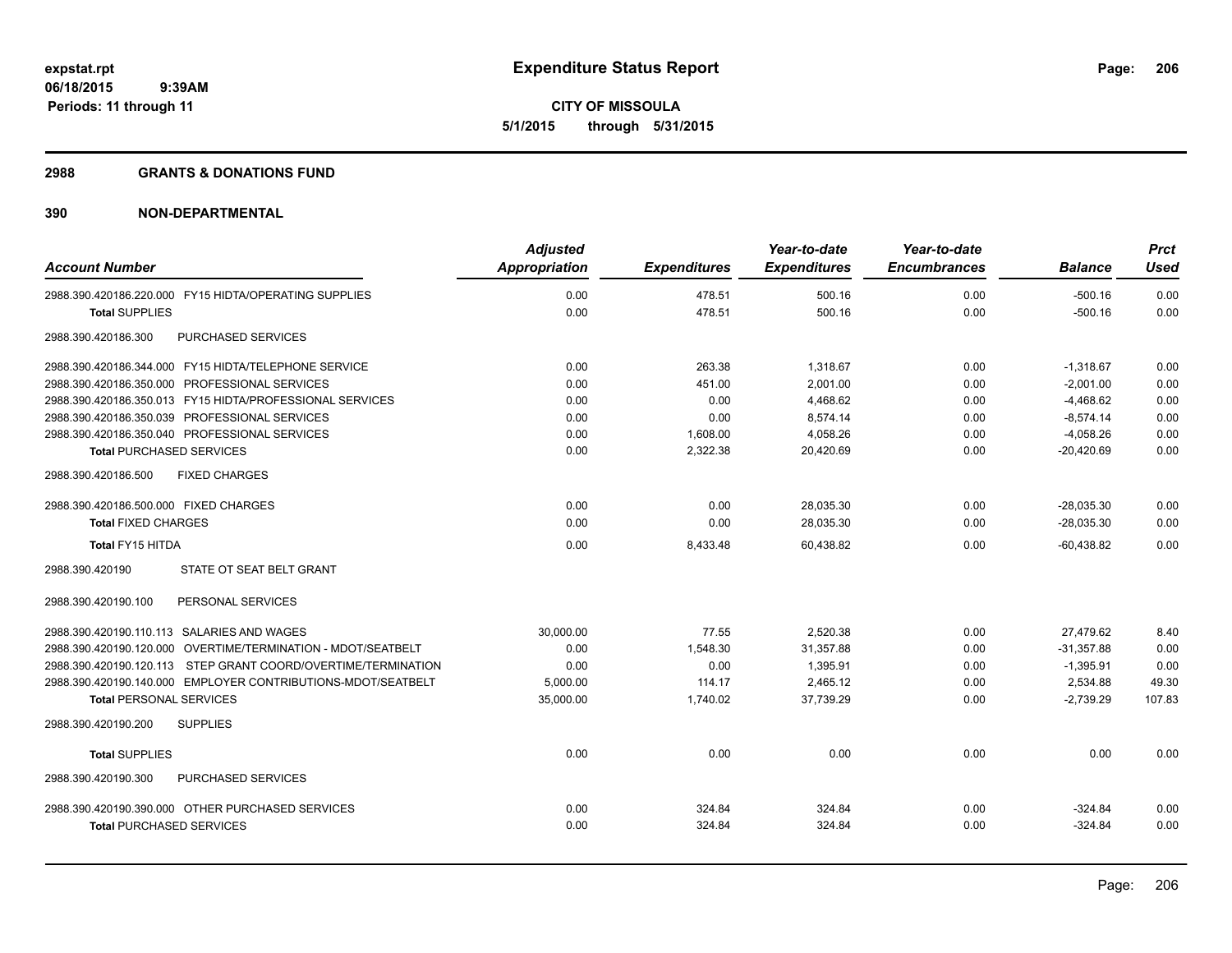#### **2988 GRANTS & DONATIONS FUND**

| <b>Account Number</b>                   |                                                          | <b>Adjusted</b><br><b>Appropriation</b> | <b>Expenditures</b> | Year-to-date<br><b>Expenditures</b> | Year-to-date<br><b>Encumbrances</b> | <b>Balance</b> | <b>Prct</b><br><b>Used</b> |
|-----------------------------------------|----------------------------------------------------------|-----------------------------------------|---------------------|-------------------------------------|-------------------------------------|----------------|----------------------------|
|                                         | Total STATE OT SEAT BELT GRANT                           | 35,000.00                               | 2,064.86            | 38,064.13                           | 0.00                                | $-3,064.13$    | 108.75                     |
| 2988.390.420191                         | <b>HIDTA INITIATIVE</b>                                  |                                         |                     |                                     |                                     |                |                            |
| 2988.390.420191.100                     | PERSONAL SERVICES                                        |                                         |                     |                                     |                                     |                |                            |
| <b>Total HIDTA INITIATIVE</b>           |                                                          | 0.00                                    | 0.00                | 0.00                                | 0.00                                | 0.00           | 0.00                       |
| 2988.390.420192                         | UNDERAGE DRINKING GRANT                                  |                                         |                     |                                     |                                     |                |                            |
| 2988.390.420192.100                     | PERSONAL SERVICES                                        |                                         |                     |                                     |                                     |                |                            |
|                                         | <b>Total UNDERAGE DRINKING GRANT</b>                     | 0.00                                    | 0.00                | 0.00                                | 0.00                                | 0.00           | 0.00                       |
| 2988.390.420193                         | FY13 HIDTA                                               |                                         |                     |                                     |                                     |                |                            |
| 2988.390.420193.100                     | PERSONAL SERVICES                                        |                                         |                     |                                     |                                     |                |                            |
|                                         | 2988.390.420193.120.000 OVERTIME/TERMINATION-FY13 HIDTA  | 25,000.00                               | 0.00                | 0.00                                | 0.00                                | 25,000.00      | 0.00                       |
|                                         | 2988.390.420193.140.000 EMPLOYER CONTRIBUTIONS           | 2,250.00                                | 0.00                | 0.00                                | 0.00                                | 2,250.00       | 0.00                       |
| <b>Total PERSONAL SERVICES</b>          |                                                          | 27,250.00                               | 0.00                | 0.00                                | 0.00                                | 27,250.00      | 0.00                       |
| 2988.390.420193.200                     | <b>SUPPLIES</b>                                          |                                         |                     |                                     |                                     |                |                            |
| 2988.390.420193.210.000 OFFICE SUPPLIES |                                                          | 1,000.00                                | 0.00                | 0.00                                | 0.00                                | 1,000.00       | 0.00                       |
|                                         | 2988.390.420193.220.000 OPERATING SUPPLIES               | 35,000.00                               | 0.00                | 4,267.00                            | 0.00                                | 30,733.00      | 12.19                      |
| <b>Total SUPPLIES</b>                   |                                                          | 36,000.00                               | 0.00                | 4,267.00                            | 0.00                                | 31,733.00      | 11.85                      |
| 2988.390.420193.300                     | PURCHASED SERVICES                                       |                                         |                     |                                     |                                     |                |                            |
|                                         | 2988.390.420193.344.000 TELEPHONE SERVICE - FY13 HIDTA   | 1,800.00                                | 0.00                | 0.00                                | 0.00                                | 1,800.00       | 0.00                       |
|                                         | 2988.390.420193.350.000 PROFESSIONAL SERVICES-FY13 HIDTA | 48,000.00                               | 0.00                | 0.00                                | 0.00                                | 48,000.00      | 0.00                       |
|                                         | 2988.390.420193.360.000 REPAIR & MAINTENANCE             | 1,500.00                                | 0.00                | 0.00                                | 0.00                                | 1,500.00       | 0.00                       |
|                                         | 2988.390.420193.370.000 TRAVEL-FY13 HIDTA                | 3,000.00                                | 0.00                | 0.00                                | 0.00                                | 3,000.00       | 0.00                       |
|                                         | <b>Total PURCHASED SERVICES</b>                          | 54,300.00                               | 0.00                | 0.00                                | 0.00                                | 54,300.00      | 0.00                       |
| 2988.390.420193.500                     | <b>FIXED CHARGES</b>                                     |                                         |                     |                                     |                                     |                |                            |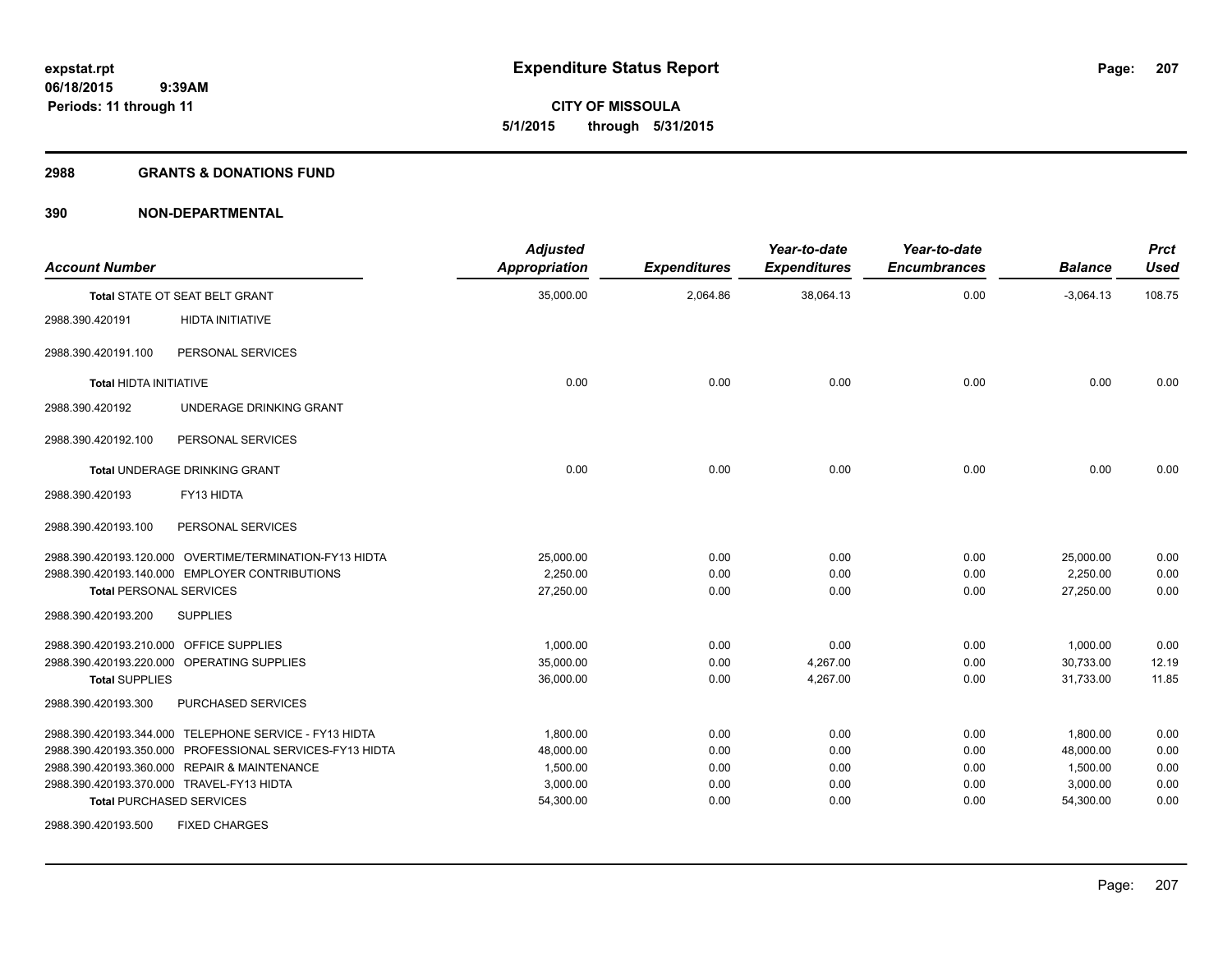**CITY OF MISSOULA 5/1/2015 through 5/31/2015**

#### **2988 GRANTS & DONATIONS FUND**

| <b>Account Number</b>                                    | <b>Adjusted</b>      |                     | Year-to-date        | Year-to-date<br><b>Encumbrances</b> | <b>Balance</b> | <b>Prct</b><br><b>Used</b> |
|----------------------------------------------------------|----------------------|---------------------|---------------------|-------------------------------------|----------------|----------------------------|
|                                                          | <b>Appropriation</b> | <b>Expenditures</b> | <b>Expenditures</b> |                                     |                |                            |
| 2988.390.420193.500.000 FIXED CHARGES-FY13 HIDTA         | 55,000.00            | 0.00                | 0.00                | 0.00                                | 55,000.00      | 0.00                       |
| <b>Total FIXED CHARGES</b>                               | 55,000.00            | 0.00                | 0.00                | 0.00                                | 55,000.00      | 0.00                       |
| Total FY13 HIDTA                                         | 172,550.00           | 0.00                | 4,267.00            | 0.00                                | 168.283.00     | 2.47                       |
| 2988.390.420194<br>UNDERAGE DRINKING GRANT               |                      |                     |                     |                                     |                |                            |
| 2988.390.420194.100<br>PERSONAL SERVICES                 |                      |                     |                     |                                     |                |                            |
| 2988.390.420194.120.000 OVERTIME/TERMINATION-FY08 EUDL   | 0.00                 | 0.00                | 4,588.32            | 0.00                                | $-4,588.32$    | 0.00                       |
| 2988.390.420194.140.000 EMPLOYER CONTRIBUTIONS-FY08 EUDL | 0.00                 | 0.00                | 324.53              | 0.00                                | $-324.53$      | 0.00                       |
| <b>Total PERSONAL SERVICES</b>                           | 0.00                 | 0.00                | 4,912.85            | 0.00                                | $-4,912.85$    | 0.00                       |
| <b>SUPPLIES</b><br>2988.390.420194.200                   |                      |                     |                     |                                     |                |                            |
| <b>Total SUPPLIES</b>                                    | 0.00                 | 0.00                | 0.00                | 0.00                                | 0.00           | 0.00                       |
| 2988.390.420194.300<br>PURCHASED SERVICES                |                      |                     |                     |                                     |                |                            |
| <b>Total PURCHASED SERVICES</b>                          | 0.00                 | 0.00                | 0.00                | 0.00                                | 0.00           | 0.00                       |
| Total UNDERAGE DRINKING GRANT                            | 0.00                 | 0.00                | 4,912.85            | 0.00                                | $-4,912.85$    | 0.00                       |
| 2988.390.420195<br>FY09 HIDTA                            |                      |                     |                     |                                     |                |                            |
| PERSONAL SERVICES<br>2988.390.420195.100                 |                      |                     |                     |                                     |                |                            |
| 2988.390.420195.120.000 OVERTIME/TERMINATION             | 0.00                 | 0.00                | 5,869.20            | 0.00                                | $-5,869.20$    | 0.00                       |
| 2988.390.420195.140.000 EMPLOYER CONTRIBUTIONS           | 0.00                 | 0.00                | 413.91              | 0.00                                | $-413.91$      | 0.00                       |
| <b>Total PERSONAL SERVICES</b>                           | 0.00                 | 0.00                | 6,283.11            | 0.00                                | $-6,283.11$    | 0.00                       |
| 2988.390.420195.200<br><b>SUPPLIES</b>                   |                      |                     |                     |                                     |                |                            |
| 2988.390.420195.210.000 OFFICE SUPPLIES                  | 0.00                 | 0.00                | 1,301.56            | 0.00                                | $-1,301.56$    | 0.00                       |
| 2988.390.420195.220.000 OPERATING SUPPLIES               | 0.00                 | 0.00                | 5,151.50            | 0.00                                | $-5,151.50$    | 0.00                       |
| <b>Total SUPPLIES</b>                                    | 0.00                 | 0.00                | 6,453.06            | 0.00                                | $-6,453.06$    | 0.00                       |
| 2988.390.420195.300<br>PURCHASED SERVICES                |                      |                     |                     |                                     |                |                            |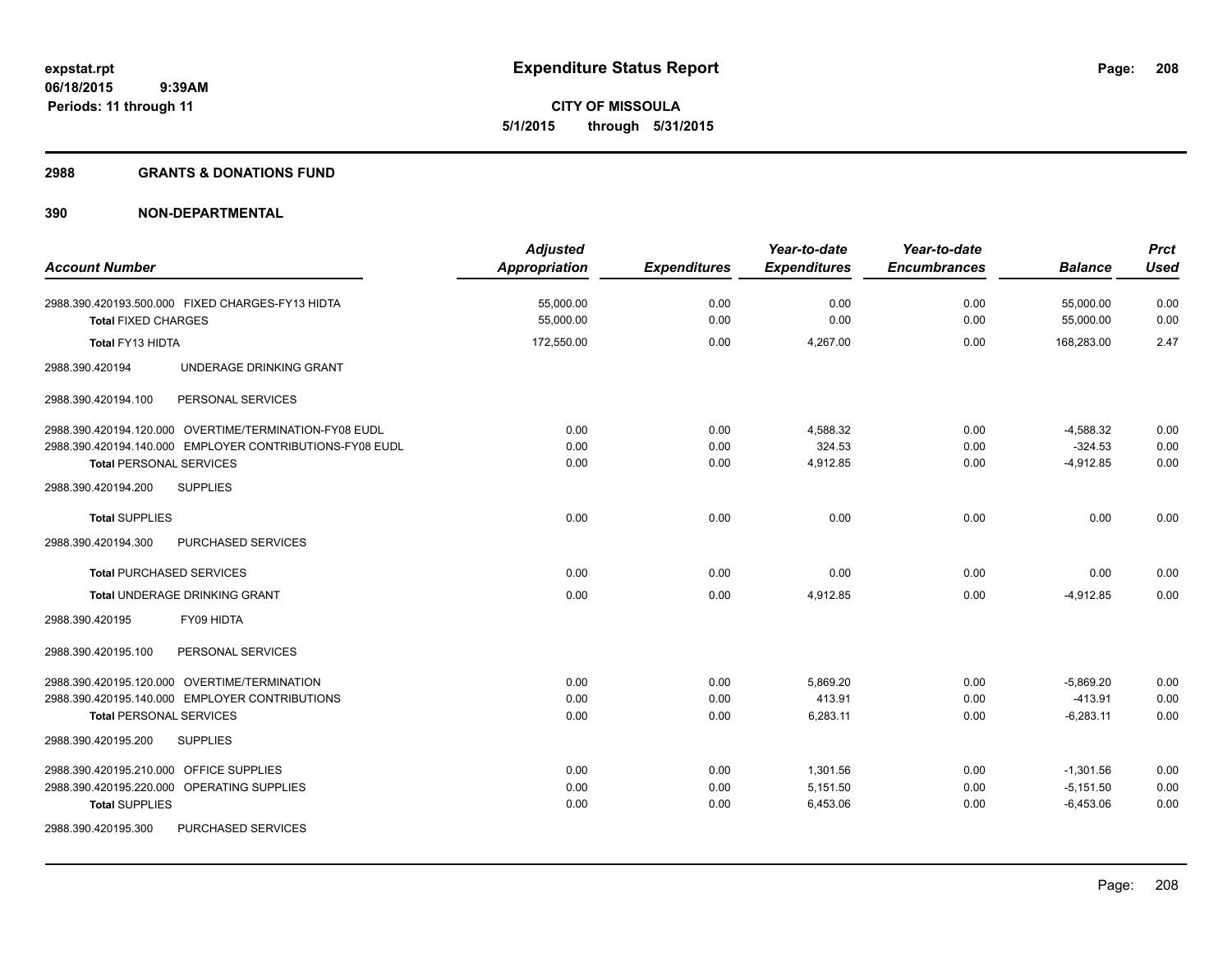**CITY OF MISSOULA 5/1/2015 through 5/31/2015**

#### **2988 GRANTS & DONATIONS FUND**

|                                                           | <b>Adjusted</b>      |                     | Year-to-date        | Year-to-date        |                | <b>Prct</b> |
|-----------------------------------------------------------|----------------------|---------------------|---------------------|---------------------|----------------|-------------|
| <b>Account Number</b>                                     | <b>Appropriation</b> | <b>Expenditures</b> | <b>Expenditures</b> | <b>Encumbrances</b> | <b>Balance</b> | <b>Used</b> |
| 2988.390.420195.344.000 TELEPHONE SERVICE                 | 0.00                 | 0.00                | 1,605.66            | 0.00                | $-1,605.66$    | 0.00        |
| 2988.390.420195.350.000 PROFESSIONAL SERVICES             | 0.00                 | 0.00                | 2,781.00            | 0.00                | $-2,781.00$    | 0.00        |
| 2988.390.420195.350.039 PROFESSIONAL SERVICES             | 0.00                 | 0.00                | 20.773.85           | 0.00                | $-20.773.85$   | 0.00        |
| 2988.390.420195.350.040 PROFESSIONAL SERVICES-OT          | 0.00                 | 0.00                | 7,490.79            | 0.00                | $-7,490.79$    | 0.00        |
| 2988.390.420195.370.000 TRAVEL                            | 0.00                 | 0.00                | 32.00               | 0.00                | $-32.00$       | 0.00        |
| <b>Total PURCHASED SERVICES</b>                           | 0.00                 | 0.00                | 32,683.30           | 0.00                | $-32,683.30$   | 0.00        |
| 2988.390.420195.500<br><b>FIXED CHARGES</b>               |                      |                     |                     |                     |                |             |
| 2988.390.420195.500.000 FIXED CHARGES                     | 0.00                 | 0.00                | 32,821.80           | 0.00                | $-32,821.80$   | 0.00        |
| <b>Total FIXED CHARGES</b>                                | 0.00                 | 0.00                | 32,821.80           | 0.00                | $-32.821.80$   | 0.00        |
| Total FY09 HIDTA                                          | 0.00                 | 0.00                | 78,241.27           | 0.00                | $-78,241.27$   | 0.00        |
| 2988.390.420196<br><b>HIDTA 2010</b>                      |                      |                     |                     |                     |                |             |
| PERSONAL SERVICES<br>2988.390.420196.100                  |                      |                     |                     |                     |                |             |
| 2988.390.420196.120.000 HIDTA 2014-OVERTIME/TERMINATION   | 25,000.00            | 0.00                | 0.00                | 0.00                | 25,000.00      | 0.00        |
| 2988.390.420196.140.000 HIDTA 2014-EMPLOYER CONTRIBUTIONS | 2,250.00             | 0.00                | 0.00                | 0.00                | 2,250.00       | 0.00        |
| <b>Total PERSONAL SERVICES</b>                            | 27,250.00            | 0.00                | 0.00                | 0.00                | 27,250.00      | 0.00        |
| <b>SUPPLIES</b><br>2988.390.420196.200                    |                      |                     |                     |                     |                |             |
| 2988.390.420196.210.000 HIDTA 2014 - OFFICE SUPPLIES      | 1.000.00             | 0.00                | 0.00                | 0.00                | 1,000.00       | 0.00        |
| 2988.390.420196.220.000 HIDTA 2014-OPERATING SUPPLIES     | 29,743.00            | 0.00                | 0.00                | 0.00                | 29,743.00      | 0.00        |
| <b>Total SUPPLIES</b>                                     | 30,743.00            | 0.00                | 0.00                | 0.00                | 30.743.00      | 0.00        |
| PURCHASED SERVICES<br>2988.390.420196.300                 |                      |                     |                     |                     |                |             |
| 2988.390.420196.344.000 HIDTA 2014-TELEPHONE SERVICE      | 1,200.00             | 0.00                | 0.00                | 0.00                | 1,200.00       | 0.00        |
| 2988.390.420196.350.000 HIDTA 2014-PROFESSIONAL SERVICES  | 47,156.00            | 0.00                | 0.00                | 0.00                | 47.156.00      | 0.00        |
| 2988.390.420196.360.000 HIDTA2014-REPAIR & MAINTENANCE    | 1,000.00             | 0.00                | 0.00                | 0.00                | 1,000.00       | 0.00        |
| 2988.390.420196.370.000 TRAVEL                            | 3,250.00             | 0.00                | 0.00                | 0.00                | 3,250.00       | 0.00        |
| <b>Total PURCHASED SERVICES</b>                           | 52,606.00            | 0.00                | 0.00                | 0.00                | 52,606.00      | 0.00        |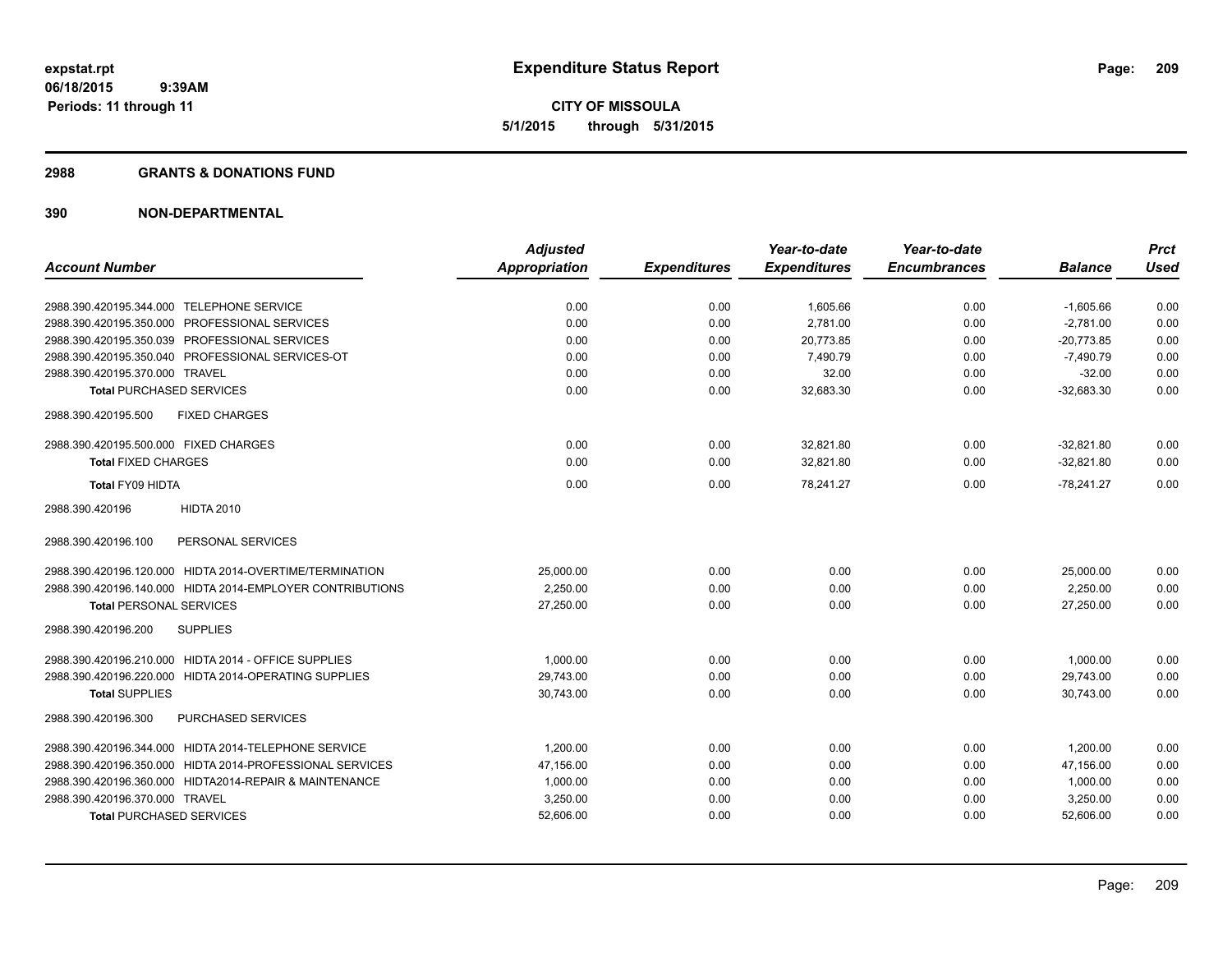**Periods: 11 through 11**

**CITY OF MISSOULA 5/1/2015 through 5/31/2015**

#### **2988 GRANTS & DONATIONS FUND**

 **9:39AM**

|                                |                                                  | <b>Adjusted</b>      |                     | Year-to-date        | Year-to-date        |                | <b>Prct</b> |
|--------------------------------|--------------------------------------------------|----------------------|---------------------|---------------------|---------------------|----------------|-------------|
| <b>Account Number</b>          |                                                  | <b>Appropriation</b> | <b>Expenditures</b> | <b>Expenditures</b> | <b>Encumbrances</b> | <b>Balance</b> | <b>Used</b> |
| 2988.390.420196.500            | <b>FIXED CHARGES</b>                             |                      |                     |                     |                     |                |             |
|                                | 2988.390.420196.500.000 HIDTA 2014-FIXED CHARGES | 39,150.00            | 0.00                | 0.00                | 0.00                | 39,150.00      | 0.00        |
| <b>Total FIXED CHARGES</b>     |                                                  | 39,150.00            | 0.00                | 0.00                | 0.00                | 39,150.00      | 0.00        |
| 2988.390.420196.900            | <b>CAPITAL OUTLAY</b>                            |                      |                     |                     |                     |                |             |
| <b>Total CAPITAL OUTLAY</b>    |                                                  | 0.00                 | 0.00                | 0.00                | 0.00                | 0.00           | 0.00        |
| Total HIDTA 2010               |                                                  | 149,749.00           | 0.00                | 0.00                | 0.00                | 149,749.00     | 0.00        |
| 2988.390.420197                | *** Title Not Found ***                          |                      |                     |                     |                     |                |             |
| 2988.390.420197.100            | PERSONAL SERVICES                                |                      |                     |                     |                     |                |             |
| Total *** Title Not Found ***  |                                                  | 0.00                 | 0.00                | 0.00                | 0.00                | 0.00           | 0.00        |
| 2988.390.420199                | FY11 UNDERAGE DRINKING                           |                      |                     |                     |                     |                |             |
| 2988.390.420199.100            | PERSONAL SERVICES                                |                      |                     |                     |                     |                |             |
| <b>Total PERSONAL SERVICES</b> |                                                  | 0.00                 | 0.00                | 0.00                | 0.00                | 0.00           | 0.00        |
| 2988.390.420199.200            | <b>SUPPLIES</b>                                  |                      |                     |                     |                     |                |             |
| <b>Total SUPPLIES</b>          |                                                  | 0.00                 | 0.00                | 0.00                | 0.00                | 0.00           | 0.00        |
| 2988.390.420199.300            | PURCHASED SERVICES                               |                      |                     |                     |                     |                |             |
|                                | Total FY11 UNDERAGE DRINKING                     | 0.00                 | 0.00                | 0.00                | 0.00                | 0.00           | 0.00        |
| 2988.390.420200                | FY11 HIDTA                                       |                      |                     |                     |                     |                |             |
| 2988.390.420200.100            | PERSONAL SERVICES                                |                      |                     |                     |                     |                |             |
| <b>Total PERSONAL SERVICES</b> |                                                  | 0.00                 | 0.00                | 0.00                | 0.00                | 0.00           | 0.00        |
| 2988.390.420200.200            | <b>SUPPLIES</b>                                  |                      |                     |                     |                     |                |             |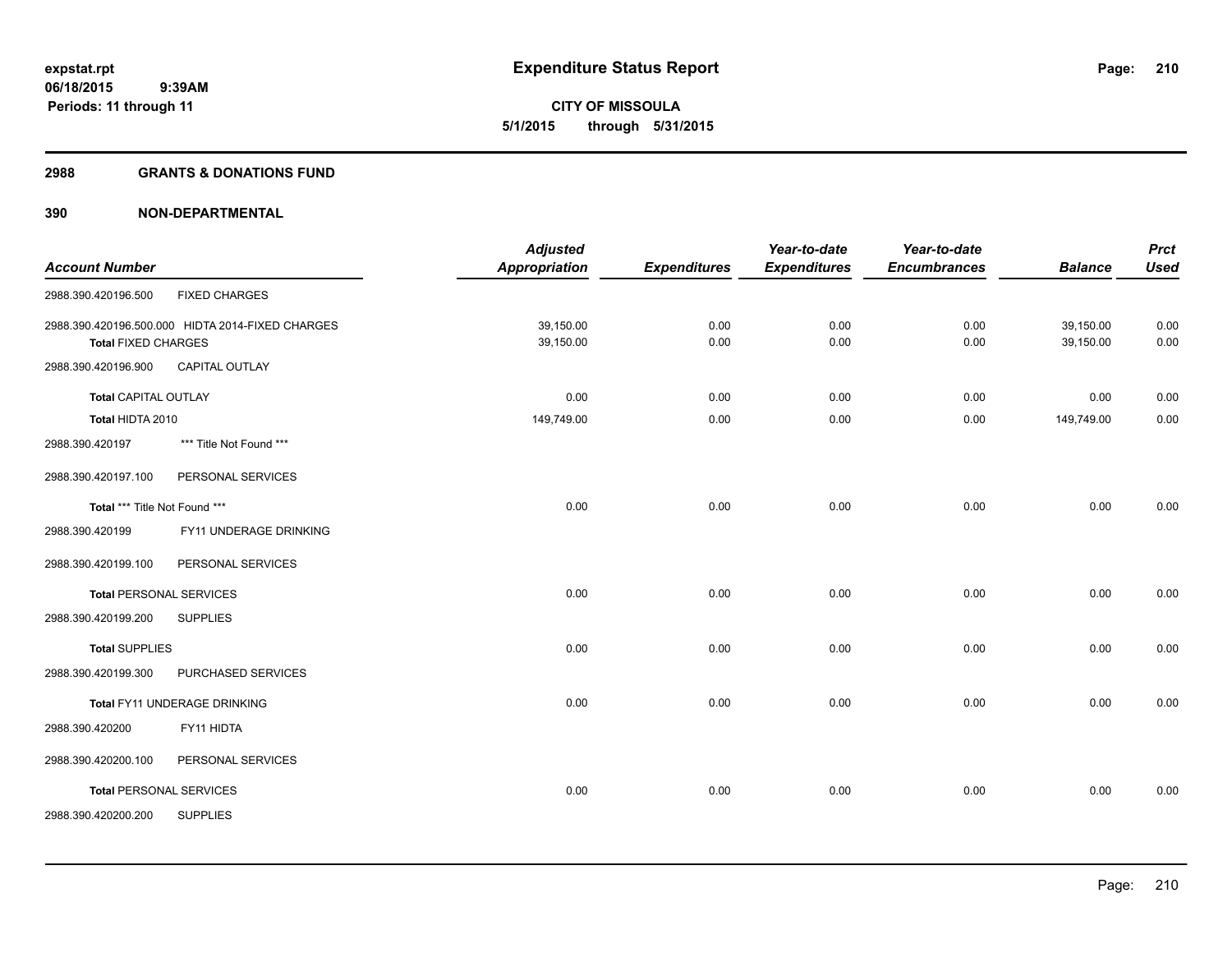**Periods: 11 through 11**

**CITY OF MISSOULA 5/1/2015 through 5/31/2015**

#### **2988 GRANTS & DONATIONS FUND**

 **9:39AM**

| <b>Account Number</b>         |                                   | <b>Adjusted</b><br>Appropriation | <b>Expenditures</b> | Year-to-date<br><b>Expenditures</b> | Year-to-date<br><b>Encumbrances</b> | <b>Balance</b> | <b>Prct</b><br><b>Used</b> |
|-------------------------------|-----------------------------------|----------------------------------|---------------------|-------------------------------------|-------------------------------------|----------------|----------------------------|
| <b>Total SUPPLIES</b>         |                                   | 0.00                             | 0.00                | 0.00                                | 0.00                                | 0.00           | 0.00                       |
| 2988.390.420200.300           | PURCHASED SERVICES                |                                  |                     |                                     |                                     |                |                            |
|                               | <b>Total PURCHASED SERVICES</b>   | 0.00                             | 0.00                | 0.00                                | 0.00                                | 0.00           | 0.00                       |
| 2988.390.420200.500           | <b>FIXED CHARGES</b>              |                                  |                     |                                     |                                     |                |                            |
| Total FY11 HIDTA              |                                   | 0.00                             | 0.00                | 0.00                                | 0.00                                | 0.00           | 0.00                       |
| 2988.390.420260               | *** Title Not Found ***           |                                  |                     |                                     |                                     |                |                            |
| 2988.390.420260.300           | PURCHASED SERVICES                |                                  |                     |                                     |                                     |                |                            |
| Total *** Title Not Found *** |                                   | 0.00                             | 0.00                | 0.00                                | 0.00                                | 0.00           | 0.00                       |
| 2988.390.420432               | <b>FIRE EXPLORERS</b>             |                                  |                     |                                     |                                     |                |                            |
| 2988.390.420432.700           | <b>GRANTS &amp; CONTRIBUTIONS</b> |                                  |                     |                                     |                                     |                |                            |
| <b>Total FIRE EXPLORERS</b>   |                                   | 0.00                             | 0.00                | 0.00                                | 0.00                                | 0.00           | 0.00                       |
| 2988.390.420433               | <b>COMBAT CHALLENGE</b>           |                                  |                     |                                     |                                     |                |                            |
| 2988.390.420433.200           | <b>SUPPLIES</b>                   |                                  |                     |                                     |                                     |                |                            |
| <b>Total SUPPLIES</b>         |                                   | 0.00                             | 0.00                | 0.00                                | 0.00                                | 0.00           | 0.00                       |
| 2988.390.420433.300           | PURCHASED SERVICES                |                                  |                     |                                     |                                     |                |                            |
|                               | <b>Total PURCHASED SERVICES</b>   | 0.00                             | 0.00                | 0.00                                | 0.00                                | 0.00           | 0.00                       |
| 2988.390.420433.700           | <b>GRANTS &amp; CONTRIBUTIONS</b> |                                  |                     |                                     |                                     |                |                            |
| <b>Total COMBAT CHALLENGE</b> |                                   | 0.00                             | 0.00                | 0.00                                | 0.00                                | 0.00           | 0.00                       |
| 2988.390.420434               | <b>THERMAL IMAGERS</b>            |                                  |                     |                                     |                                     |                |                            |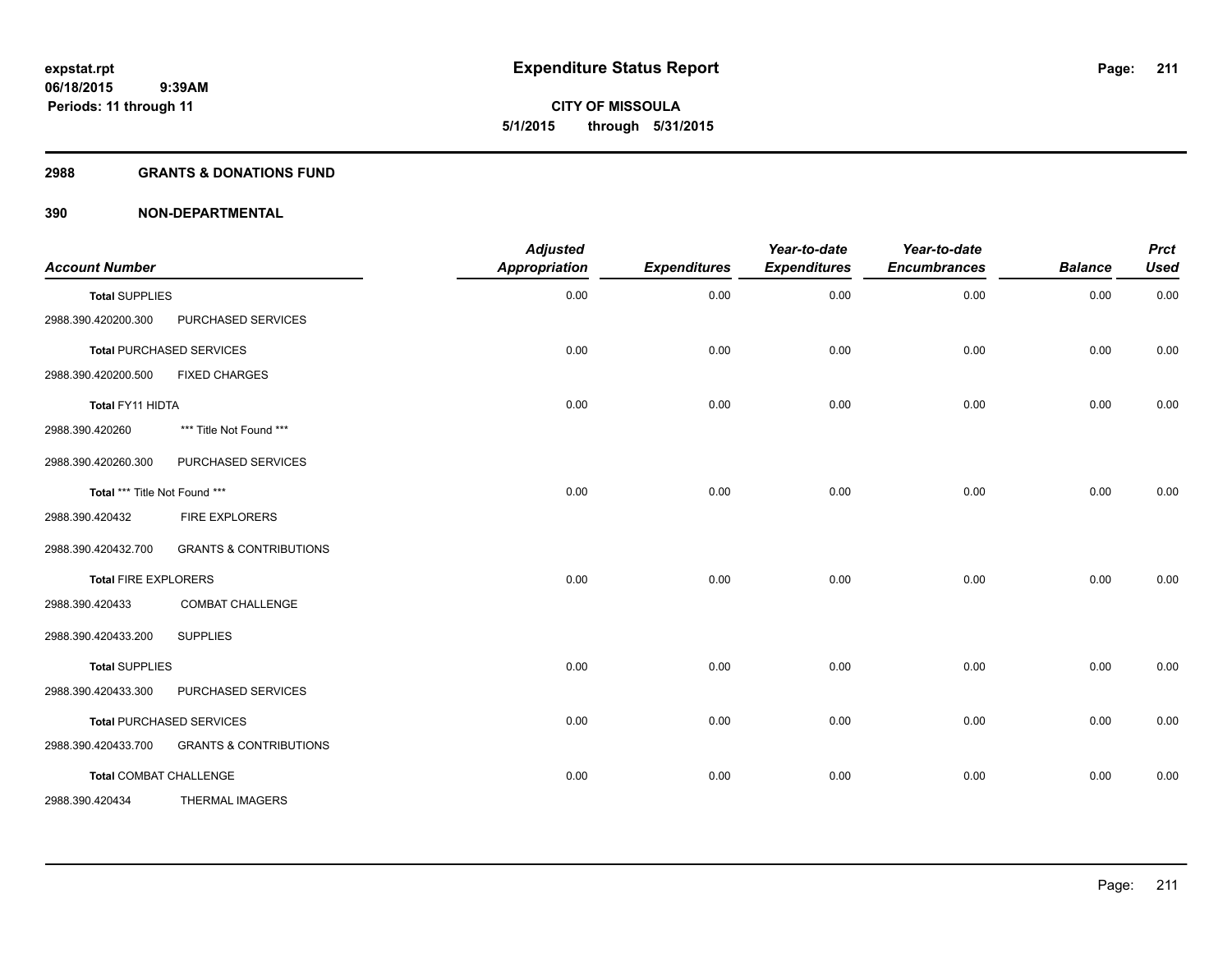**212**

**06/18/2015 9:39AM Periods: 11 through 11**

**CITY OF MISSOULA 5/1/2015 through 5/31/2015**

#### **2988 GRANTS & DONATIONS FUND**

| <b>CAPITAL OUTLAY</b><br>2988.390.420434.900<br>0.00<br>0.00<br>0.00<br>0.00<br><b>Total THERMAL IMAGERS</b><br><b>GREEN BLOCKS PILOT PROJECT</b><br>2988.390.430100<br>PURCHASED SERVICES<br>2988.390.430100.300<br>0.00<br>0.00<br>0.00<br>0.00<br><b>Total PURCHASED SERVICES</b><br><b>GRANTS &amp; CONTRIBUTIONS</b><br>2988.390.430100.700<br>0.00<br>0.00<br>0.00<br>0.00<br>Total GREEN BLOCKS PILOT PROJECT<br>2988.390.430230<br>STREET RESTORATION<br>2988.390.430230.900<br><b>CAPITAL OUTLAY</b><br>24,822.00<br>24,822.00<br>2988.390.430230.930.000 IMPROVEMENTS<br>0.00<br>0.00<br>0.00<br>24,822.00<br>0.00<br>0.00<br>24,822.00<br>0.00<br><b>Total STREET RESTORATION</b><br>SCHILLING ST FOOT BRIDGE<br>2988.390.430243 | <b>Prct</b><br><b>Used</b><br><b>Balance</b> |
|---------------------------------------------------------------------------------------------------------------------------------------------------------------------------------------------------------------------------------------------------------------------------------------------------------------------------------------------------------------------------------------------------------------------------------------------------------------------------------------------------------------------------------------------------------------------------------------------------------------------------------------------------------------------------------------------------------------------------------------------|----------------------------------------------|
|                                                                                                                                                                                                                                                                                                                                                                                                                                                                                                                                                                                                                                                                                                                                             |                                              |
|                                                                                                                                                                                                                                                                                                                                                                                                                                                                                                                                                                                                                                                                                                                                             | 0.00<br>0.00                                 |
|                                                                                                                                                                                                                                                                                                                                                                                                                                                                                                                                                                                                                                                                                                                                             |                                              |
|                                                                                                                                                                                                                                                                                                                                                                                                                                                                                                                                                                                                                                                                                                                                             |                                              |
|                                                                                                                                                                                                                                                                                                                                                                                                                                                                                                                                                                                                                                                                                                                                             | 0.00<br>0.00                                 |
|                                                                                                                                                                                                                                                                                                                                                                                                                                                                                                                                                                                                                                                                                                                                             |                                              |
|                                                                                                                                                                                                                                                                                                                                                                                                                                                                                                                                                                                                                                                                                                                                             | 0.00<br>0.00                                 |
|                                                                                                                                                                                                                                                                                                                                                                                                                                                                                                                                                                                                                                                                                                                                             |                                              |
|                                                                                                                                                                                                                                                                                                                                                                                                                                                                                                                                                                                                                                                                                                                                             |                                              |
|                                                                                                                                                                                                                                                                                                                                                                                                                                                                                                                                                                                                                                                                                                                                             | 0.00                                         |
|                                                                                                                                                                                                                                                                                                                                                                                                                                                                                                                                                                                                                                                                                                                                             | 0.00                                         |
|                                                                                                                                                                                                                                                                                                                                                                                                                                                                                                                                                                                                                                                                                                                                             |                                              |
| 2988.390.430243.200<br><b>SUPPLIES</b>                                                                                                                                                                                                                                                                                                                                                                                                                                                                                                                                                                                                                                                                                                      |                                              |
| 0.00<br>Total SCHILLING ST FOOT BRIDGE<br>0.00<br>0.00<br>0.00                                                                                                                                                                                                                                                                                                                                                                                                                                                                                                                                                                                                                                                                              | 0.00<br>0.00                                 |
| PEDESTRIAN SAFETY<br>2988.390.430264                                                                                                                                                                                                                                                                                                                                                                                                                                                                                                                                                                                                                                                                                                        |                                              |
| CAPITAL OUTLAY<br>2988.390.430264.900                                                                                                                                                                                                                                                                                                                                                                                                                                                                                                                                                                                                                                                                                                       |                                              |
| 0.00<br>0.00<br>0.00<br>0.00<br><b>Total PEDESTRIAN SAFETY</b>                                                                                                                                                                                                                                                                                                                                                                                                                                                                                                                                                                                                                                                                              | 0.00<br>0.00                                 |
| <b>EECBG</b><br>2988.390.430300                                                                                                                                                                                                                                                                                                                                                                                                                                                                                                                                                                                                                                                                                                             |                                              |
| 2988.390.430300.300<br>PURCHASED SERVICES                                                                                                                                                                                                                                                                                                                                                                                                                                                                                                                                                                                                                                                                                                   |                                              |
| <b>Total EECBG</b><br>0.00<br>0.00<br>0.00<br>0.00                                                                                                                                                                                                                                                                                                                                                                                                                                                                                                                                                                                                                                                                                          | 0.00<br>0.00                                 |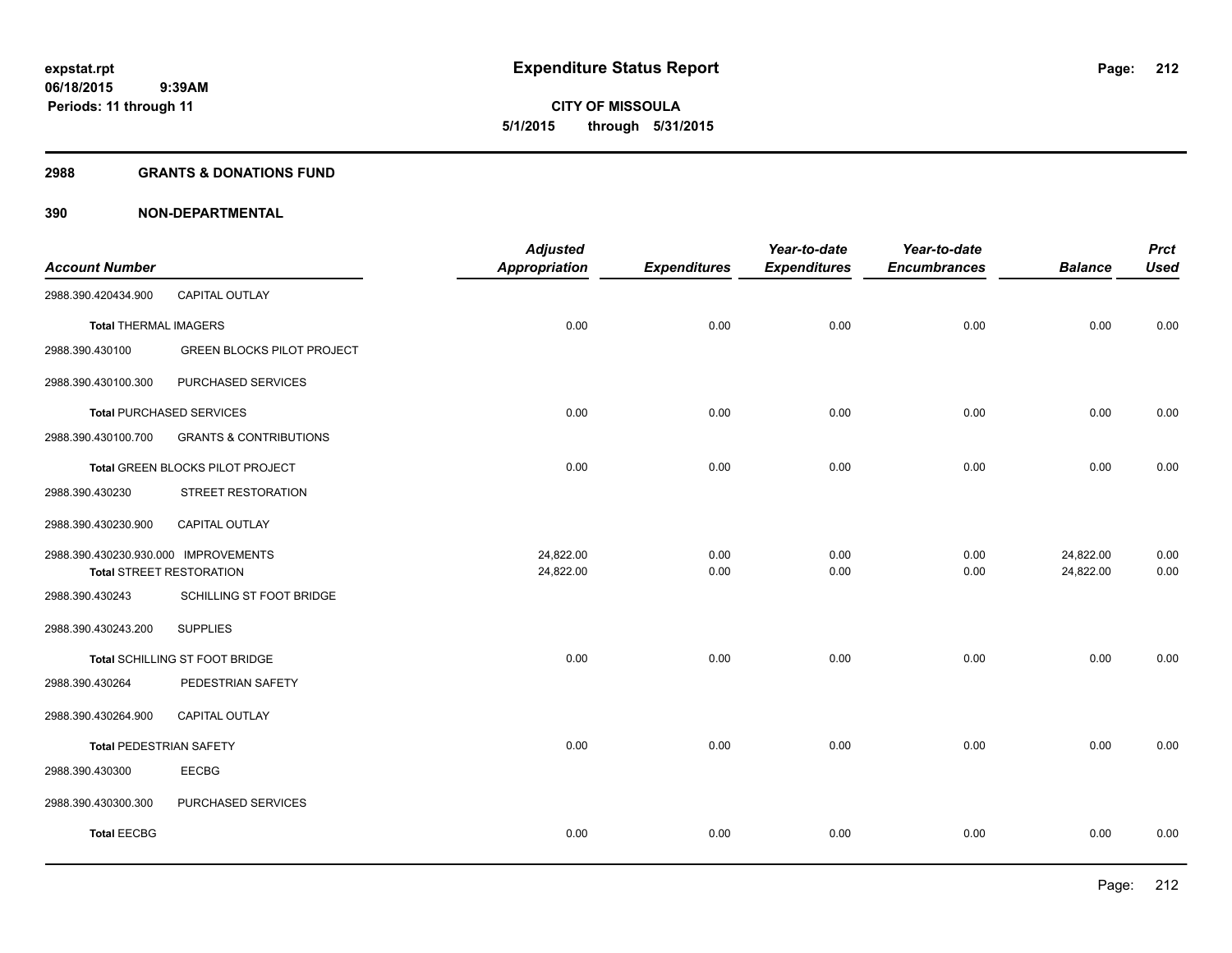#### **2988 GRANTS & DONATIONS FUND**

| <b>Account Number</b>    |                                                 | <b>Adjusted</b><br><b>Appropriation</b> | <b>Expenditures</b> | Year-to-date<br><b>Expenditures</b> | Year-to-date<br><b>Encumbrances</b> | <b>Balance</b> | <b>Prct</b><br><b>Used</b> |
|--------------------------|-------------------------------------------------|-----------------------------------------|---------------------|-------------------------------------|-------------------------------------|----------------|----------------------------|
| 2988.390.431400          | <b>ENGINEERING</b>                              |                                         |                     |                                     |                                     |                |                            |
| 2988.390.431400.300      | PURCHASED SERVICES                              |                                         |                     |                                     |                                     |                |                            |
| <b>Total ENGINEERING</b> |                                                 | 0.00                                    | 0.00                | 0.00                                | 0.00                                | 0.00           | 0.00                       |
| 2988.390.460416          | PARKS GPS TRACKING GRANT(ARRA)                  |                                         |                     |                                     |                                     |                |                            |
| 2988.390.460416.300      | PURCHASED SERVICES                              |                                         |                     |                                     |                                     |                |                            |
|                          | Total PARKS GPS TRACKING GRANT(ARRA)            | 0.00                                    | 0.00                | 0.00                                | 0.00                                | 0.00           | 0.00                       |
| 2988.390.470402          | <b>BROWNFIELDS CLEANUP</b>                      |                                         |                     |                                     |                                     |                |                            |
| 2988.390.470402.700      | <b>GRANTS &amp; CONTRIBUTIONS</b>               |                                         |                     |                                     |                                     |                |                            |
|                          | <b>Total BROWNFIELDS CLEANUP</b>                | 0.00                                    | 0.00                | 0.00                                | 0.00                                | 0.00           | 0.00                       |
| 2988.390.470404          | <b>BROWNFIELDS CLEANUP RLF</b>                  |                                         |                     |                                     |                                     |                |                            |
| 2988.390.470404.300      | PURCHASED SERVICES                              |                                         |                     |                                     |                                     |                |                            |
|                          | <b>Total PURCHASED SERVICES</b>                 | 0.00                                    | 0.00                | 0.00                                | 0.00                                | 0.00           | 0.00                       |
| 2988.390.470404.700      | <b>GRANTS &amp; CONTRIBUTIONS</b>               |                                         |                     |                                     |                                     |                |                            |
|                          | 2988.390.470404.700.000 BROWNSFIELD RLF CLEANUP | 433,065.00                              | 0.00                | 361.50                              | 0.00                                | 432,703.50     | 0.08                       |
|                          | <b>Total GRANTS &amp; CONTRIBUTIONS</b>         | 433,065.00                              | 0.00                | 361.50                              | 0.00                                | 432,703.50     | 0.08                       |
| 2988.390.470404.800      | OTHER OBJECTS                                   |                                         |                     |                                     |                                     |                |                            |
| Total OTHER OBJECTS      |                                                 | 0.00                                    | 0.00                | 0.00                                | 0.00                                | 0.00           | 0.00                       |
|                          | Total BROWNFIELDS CLEANUP RLF                   | 433,065.00                              | 0.00                | 361.50                              | 0.00                                | 432,703.50     | 0.08                       |
| 2988.390.470405          | BROWNSFIELD AREA-WIDE PLANNING GRANT            |                                         |                     |                                     |                                     |                |                            |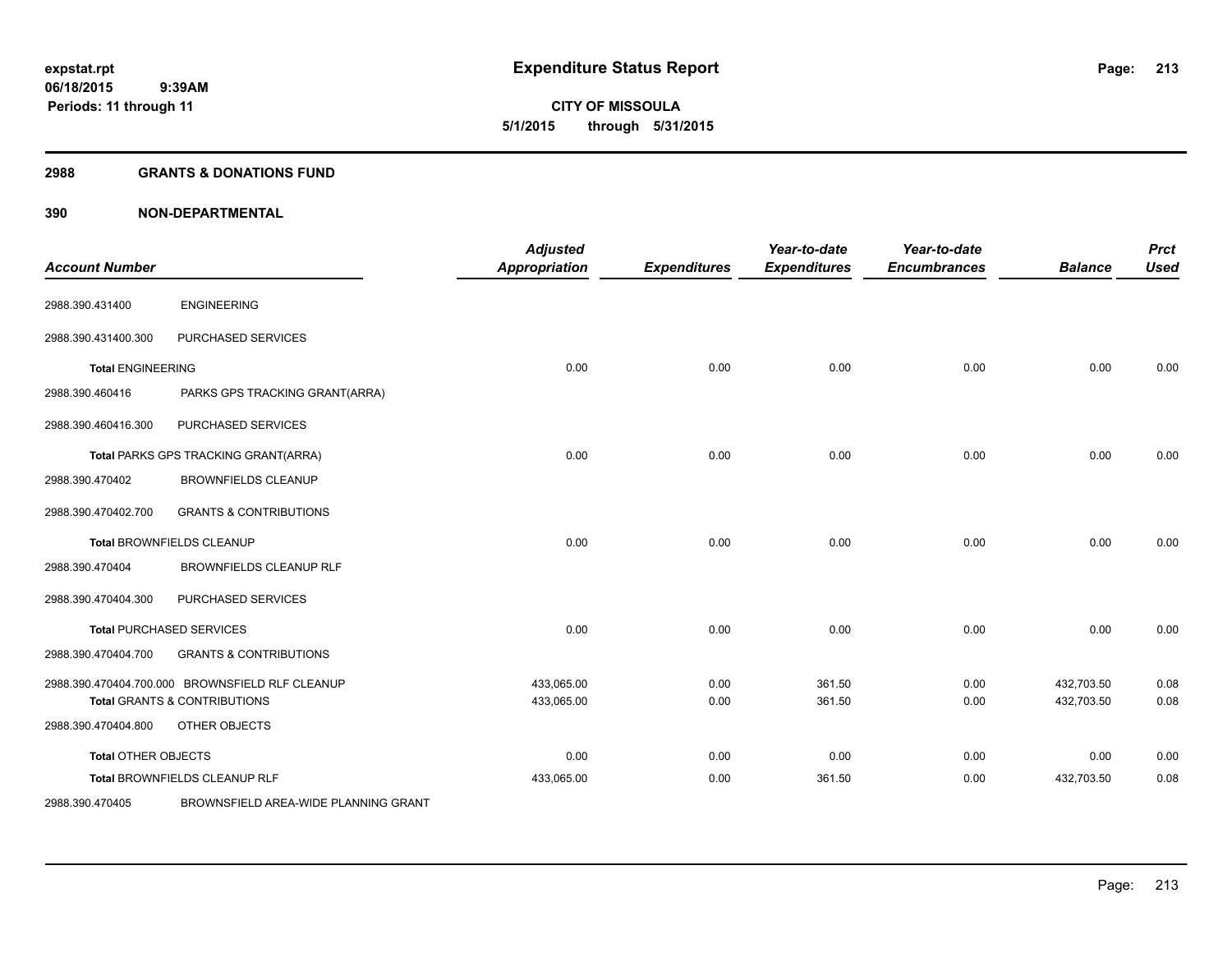#### **2988 GRANTS & DONATIONS FUND**

|                                |                                                              | <b>Adjusted</b>      |                     | Year-to-date        | Year-to-date        |                | <b>Prct</b> |
|--------------------------------|--------------------------------------------------------------|----------------------|---------------------|---------------------|---------------------|----------------|-------------|
| <b>Account Number</b>          |                                                              | <b>Appropriation</b> | <b>Expenditures</b> | <b>Expenditures</b> | <b>Encumbrances</b> | <b>Balance</b> | <b>Used</b> |
| 2988.390.470405.700            | <b>GRANTS &amp; CONTRIBUTIONS</b>                            |                      |                     |                     |                     |                |             |
|                                | 2988.390.470405.700.000 BROWNSFIELD AREA-WIDE PLANNING GRANT | 6,000.00             | 6,000.00            | 6,000.00            | 0.00                | 0.00           | 100.00      |
|                                | <b>Total GRANTS &amp; CONTRIBUTIONS</b>                      | 6,000.00             | 6,000.00            | 6,000.00            | 0.00                | 0.00           | 100.00      |
| 2988.390.470405.800            | OTHER OBJECTS                                                |                      |                     |                     |                     |                |             |
| <b>Total OTHER OBJECTS</b>     |                                                              | 0.00                 | 0.00                | 0.00                | 0.00                | 0.00           | 0.00        |
|                                | <b>Total BROWNSFIELD AREA-WIDE PLANNING GRANT</b>            | 6,000.00             | 6,000.00            | 6,000.00            | 0.00                | 0.00           | 100.00      |
| 2988.390.480002                | DEPT OF AG INTERN                                            |                      |                     |                     |                     |                |             |
| 2988.390.480002.100            | PERSONAL SERVICES                                            |                      |                     |                     |                     |                |             |
| <b>Total DEPT OF AG INTERN</b> |                                                              | 0.00                 | 0.00                | 0.00                | 0.00                | 0.00           | 0.00        |
| <b>Total NON-DEPARTMENTAL</b>  |                                                              | 1,034,384.00         | 23,807.53           | 312,837.64          | 0.00                | 721,546.36     | 30.24       |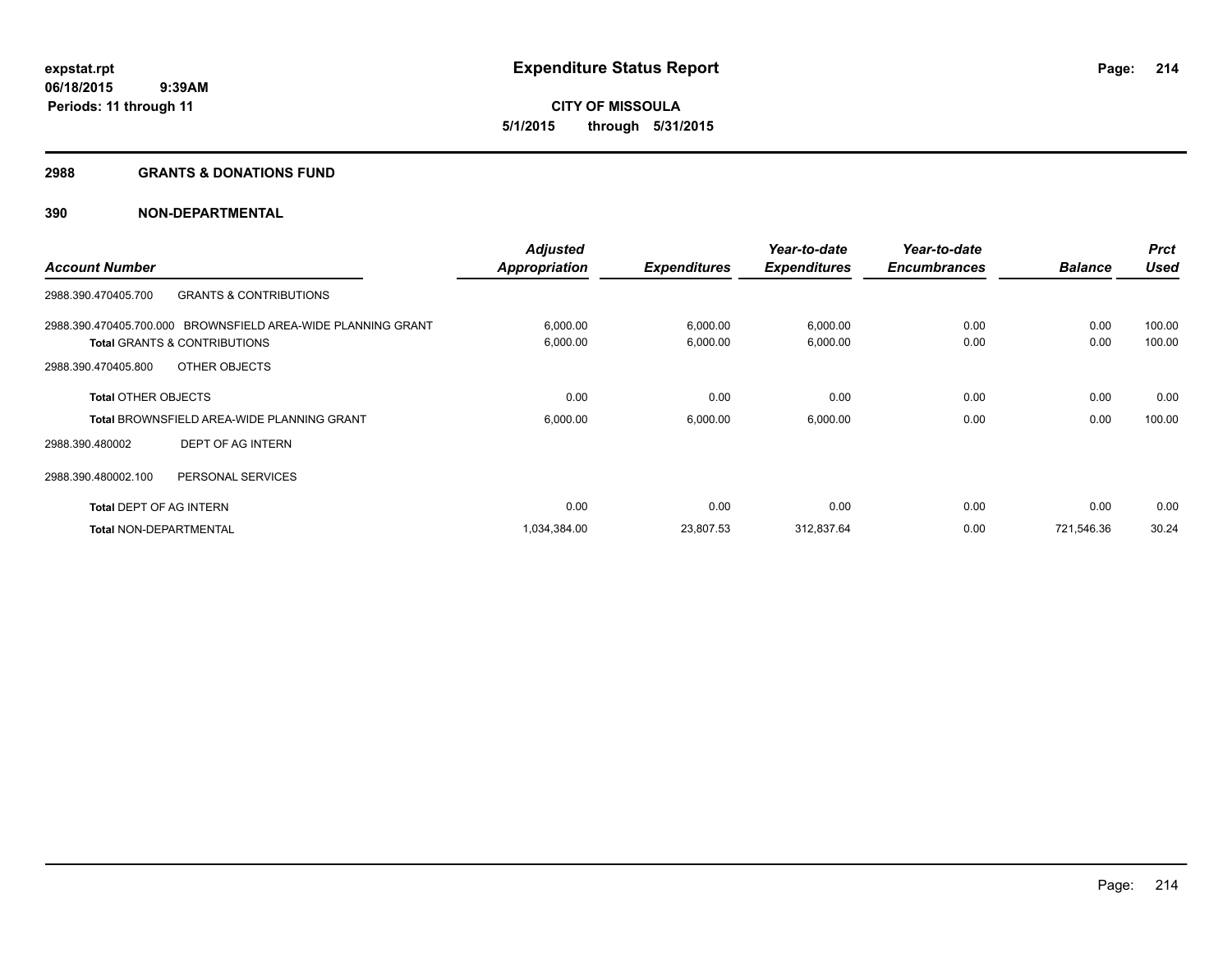#### **2988 GRANTS & DONATIONS FUND**

| <b>Account Number</b>          |                                                    | <b>Adjusted</b><br><b>Appropriation</b> | <b>Expenditures</b> | Year-to-date<br><b>Expenditures</b> | Year-to-date<br><b>Encumbrances</b> | <b>Balance</b> | <b>Prct</b><br><b>Used</b> |
|--------------------------------|----------------------------------------------------|-----------------------------------------|---------------------|-------------------------------------|-------------------------------------|----------------|----------------------------|
| 2988.400.470320                | <b>GOOMZEE INC BSTF GRANT</b>                      |                                         |                     |                                     |                                     |                |                            |
| 2988.400.470320.700            | <b>GRANTS &amp; CONTRIBUTIONS</b>                  |                                         |                     |                                     |                                     |                |                            |
|                                | <b>Total GOOMZEE INC BSTF GRANT</b>                | 0.00                                    | 0.00                | 0.00                                | 0.00                                | 0.00           | 0.00                       |
| 2988.400.470321                | ADVANCED TECHNOLOGY GROUP/ BSTF GRANT              |                                         |                     |                                     |                                     |                |                            |
| 2988.400.470321.700            | <b>GRANTS &amp; CONTRIBUTIONS</b>                  |                                         |                     |                                     |                                     |                |                            |
|                                | <b>Total ADVANCED TECHNOLOGY GROUP/ BSTF GRANT</b> | 0.00                                    | 0.00                | 0.00                                | 0.00                                | 0.00           | 0.00                       |
| 2988.400.470322                | <b>RIVERTOP RENEWABLES/BSTFG</b>                   |                                         |                     |                                     |                                     |                |                            |
| 2988.400.470322.700            | <b>GRANTS &amp; CONTRIBUTIONS</b>                  |                                         |                     |                                     |                                     |                |                            |
|                                | 2988.400.470322.700.000 RIVERTOP RENEWABLE/BSTFG   | 30,000.00                               | 0.00                | 90,000.00                           | 0.00                                | $-60,000.00$   | 300.00                     |
|                                | <b>Total RIVERTOP RENEWABLES/BSTFG</b>             | 30,000.00                               | 0.00                | 90,000.00                           | 0.00                                | $-60,000.00$   | 300.00                     |
| 2988.400.470323                | <b>TERRA ECHOS/BSTFG</b>                           |                                         |                     |                                     |                                     |                |                            |
| 2988.400.470323.700            | <b>GRANTS &amp; CONTRIBUTIONS</b>                  |                                         |                     |                                     |                                     |                |                            |
| <b>Total TERRA ECHOS/BSTFG</b> |                                                    | 0.00                                    | 0.00                | 0.00                                | 0.00                                | 0.00           | 0.00                       |
|                                | <b>Total ENTITLEMENT GRANTS</b>                    | 30,000.00                               | 0.00                | 90,000.00                           | 0.00                                | $-60,000.00$   | 300.00                     |
|                                | <b>Total GRANTS &amp; DONATIONS FUND</b>           | 1,094,215.00                            | 26,801.65           | 437,449.61                          | 0.00                                | 656,765.39     | 39.98                      |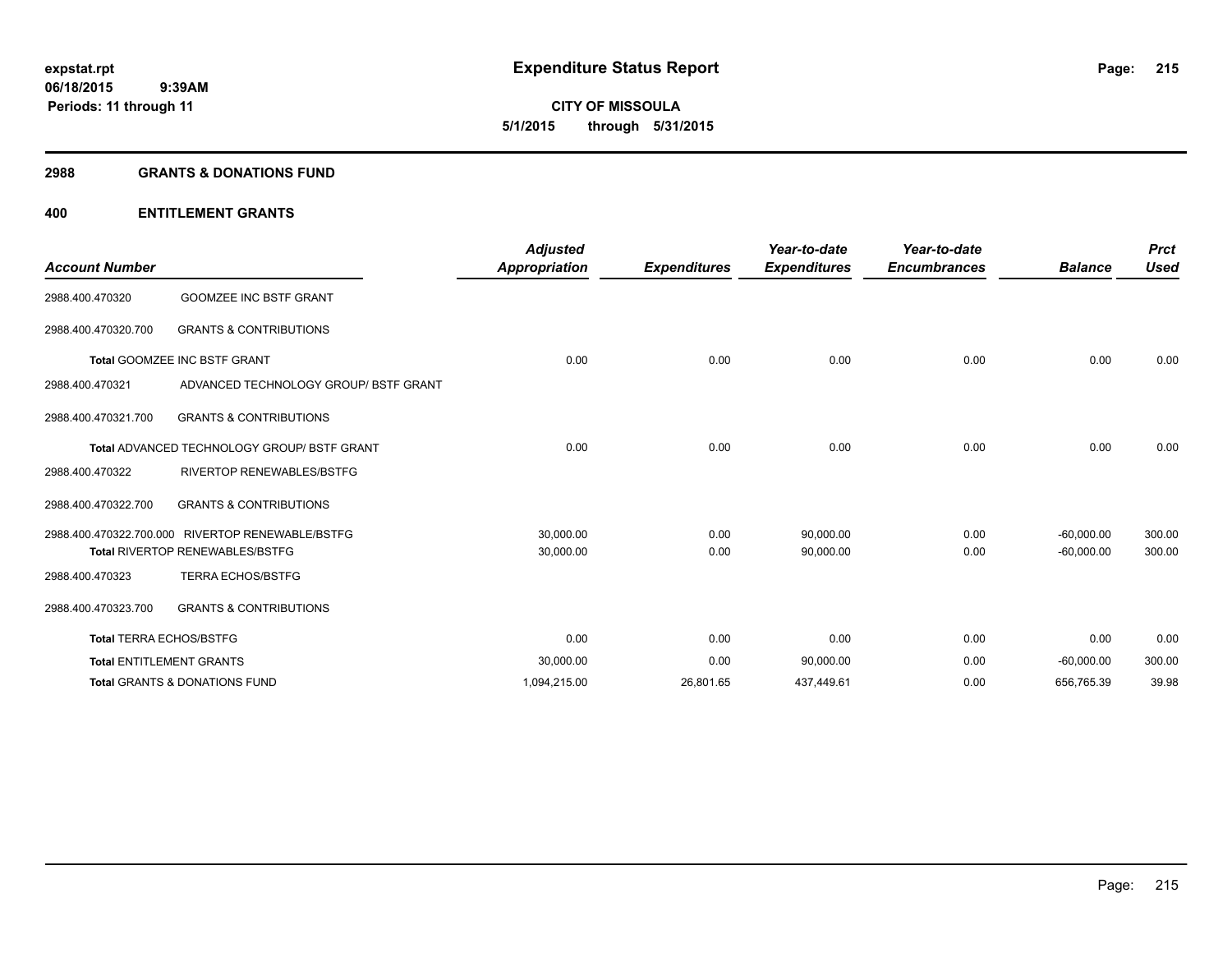**CITY OF MISSOULA 5/1/2015 through 5/31/2015**

#### **3000 SID REVOLVING FUND**

| <b>Account Number</b>           |                                                                                                | <b>Adjusted</b><br>Appropriation | <b>Expenditures</b> | Year-to-date<br><b>Expenditures</b> | Year-to-date<br><b>Encumbrances</b> | <b>Balance</b>           | <b>Prct</b><br>Used |
|---------------------------------|------------------------------------------------------------------------------------------------|----------------------------------|---------------------|-------------------------------------|-------------------------------------|--------------------------|---------------------|
| 3000.390.521000                 | INTERFUND OPERATING TRANSFERS                                                                  |                                  |                     |                                     |                                     |                          |                     |
| 3000.390.521000.800             | OTHER OBJECTS                                                                                  |                                  |                     |                                     |                                     |                          |                     |
|                                 | 3000.390.521000.820.000 TRANSFERS TO OTHER FUNDS<br><b>Total INTERFUND OPERATING TRANSFERS</b> | 100,000.00<br>100,000.00         | 0.00<br>0.00        | 0.00<br>0.00                        | 0.00<br>0.00                        | 100.000.00<br>100.000.00 | 0.00<br>0.00        |
| <b>Total SID REVOLVING FUND</b> |                                                                                                | 100,000.00                       | 0.00                | 0.00                                | 0.00                                | 100.000.00               | 0.00                |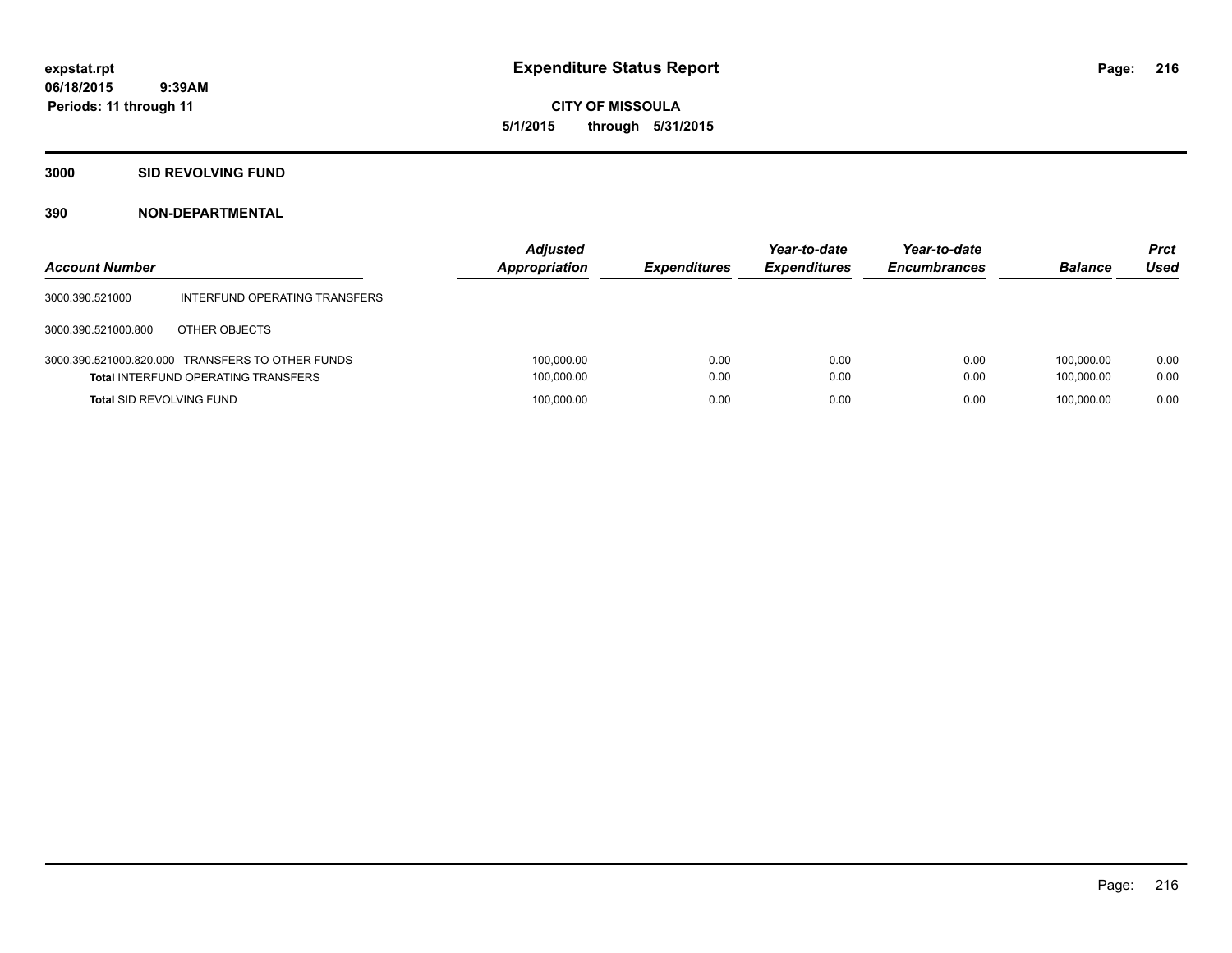**CITY OF MISSOULA 5/1/2015 through 5/31/2015**

# **3070 1996 OPEN SPACE GO BONDS**

| <b>Account Number</b>      |                                | <b>Adjusted</b><br>Appropriation | <b>Expenditures</b> | Year-to-date<br><b>Expenditures</b> | Year-to-date<br><b>Encumbrances</b> | <b>Balance</b> | <b>Prct</b><br><b>Used</b> |
|----------------------------|--------------------------------|----------------------------------|---------------------|-------------------------------------|-------------------------------------|----------------|----------------------------|
| 3070.390.490100            | <b>GO BONDS</b>                |                                  |                     |                                     |                                     |                |                            |
| 3070.390.490100.800        | OTHER OBJECTS                  |                                  |                     |                                     |                                     |                |                            |
| <b>Total OTHER OBJECTS</b> |                                | 0.00                             | 0.00                | 0.00                                | 0.00                                | 0.00           | 0.00                       |
| <b>Total GO BONDS</b>      |                                | 0.00                             | 0.00                | 0.00                                | 0.00                                | 0.00           | 0.00                       |
|                            | Total 1996 OPEN SPACE GO BONDS | 0.00                             | 0.00                | 0.00                                | 0.00                                | 0.00           | 0.00                       |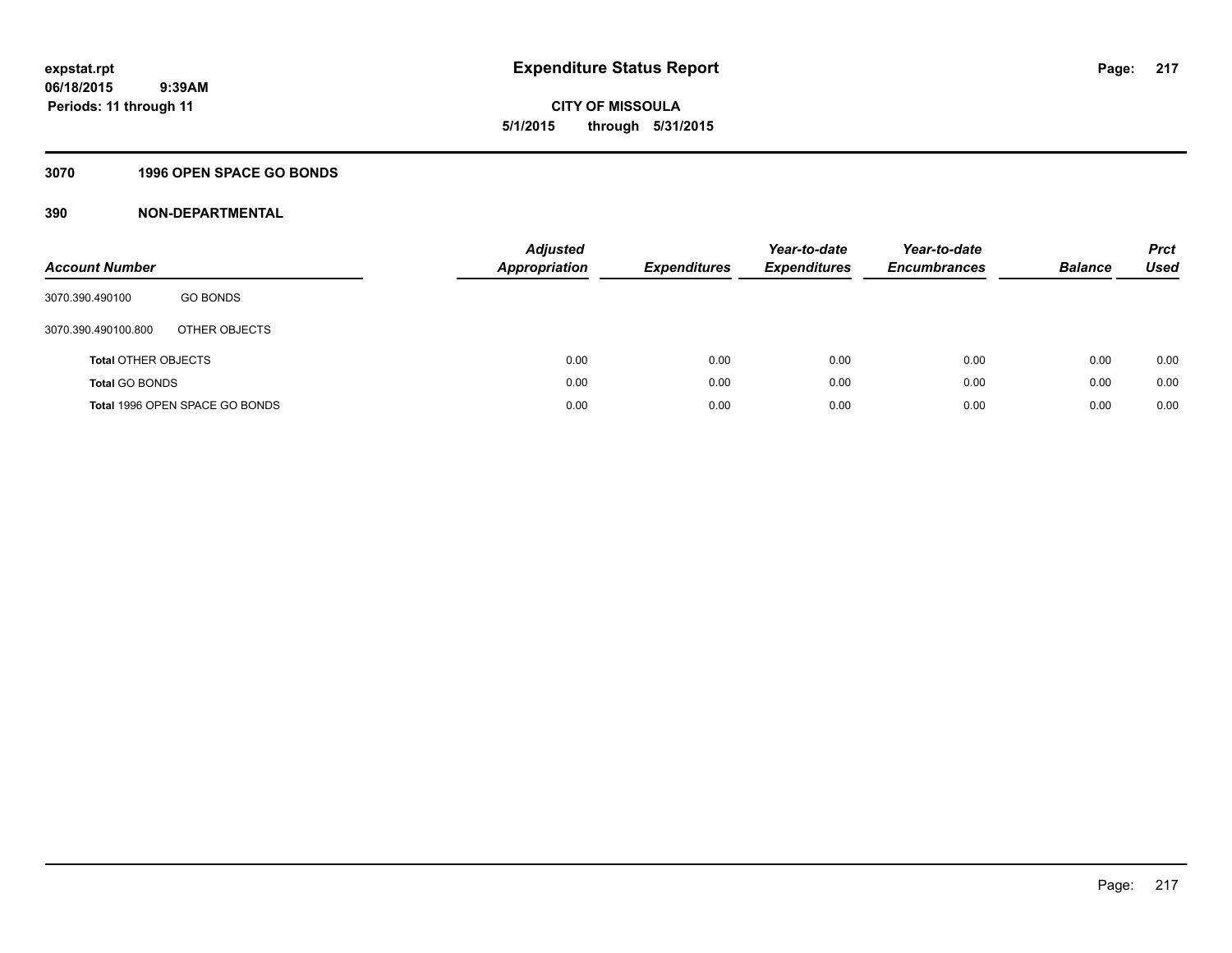**CITY OF MISSOULA 5/1/2015 through 5/31/2015**

# **3075 1997 OPEN SPACE G O BOND FUND**

| <b>Account Number</b>      |                                     | <b>Adjusted</b><br>Appropriation | <b>Expenditures</b> | Year-to-date<br><b>Expenditures</b> | Year-to-date<br><b>Encumbrances</b> | <b>Balance</b> | <b>Prct</b><br>Used |
|----------------------------|-------------------------------------|----------------------------------|---------------------|-------------------------------------|-------------------------------------|----------------|---------------------|
| 3075.390.490100            | <b>GO BONDS</b>                     |                                  |                     |                                     |                                     |                |                     |
| 3075.390.490100.800        | OTHER OBJECTS                       |                                  |                     |                                     |                                     |                |                     |
| <b>Total OTHER OBJECTS</b> |                                     | 0.00                             | 0.00                | 0.00                                | 0.00                                | 0.00           | 0.00                |
| <b>Total GO BONDS</b>      |                                     | 0.00                             | 0.00                | 0.00                                | 0.00                                | 0.00           | 0.00                |
|                            | Total 1997 OPEN SPACE G O BOND FUND | 0.00                             | 0.00                | 0.00                                | 0.00                                | 0.00           | 0.00                |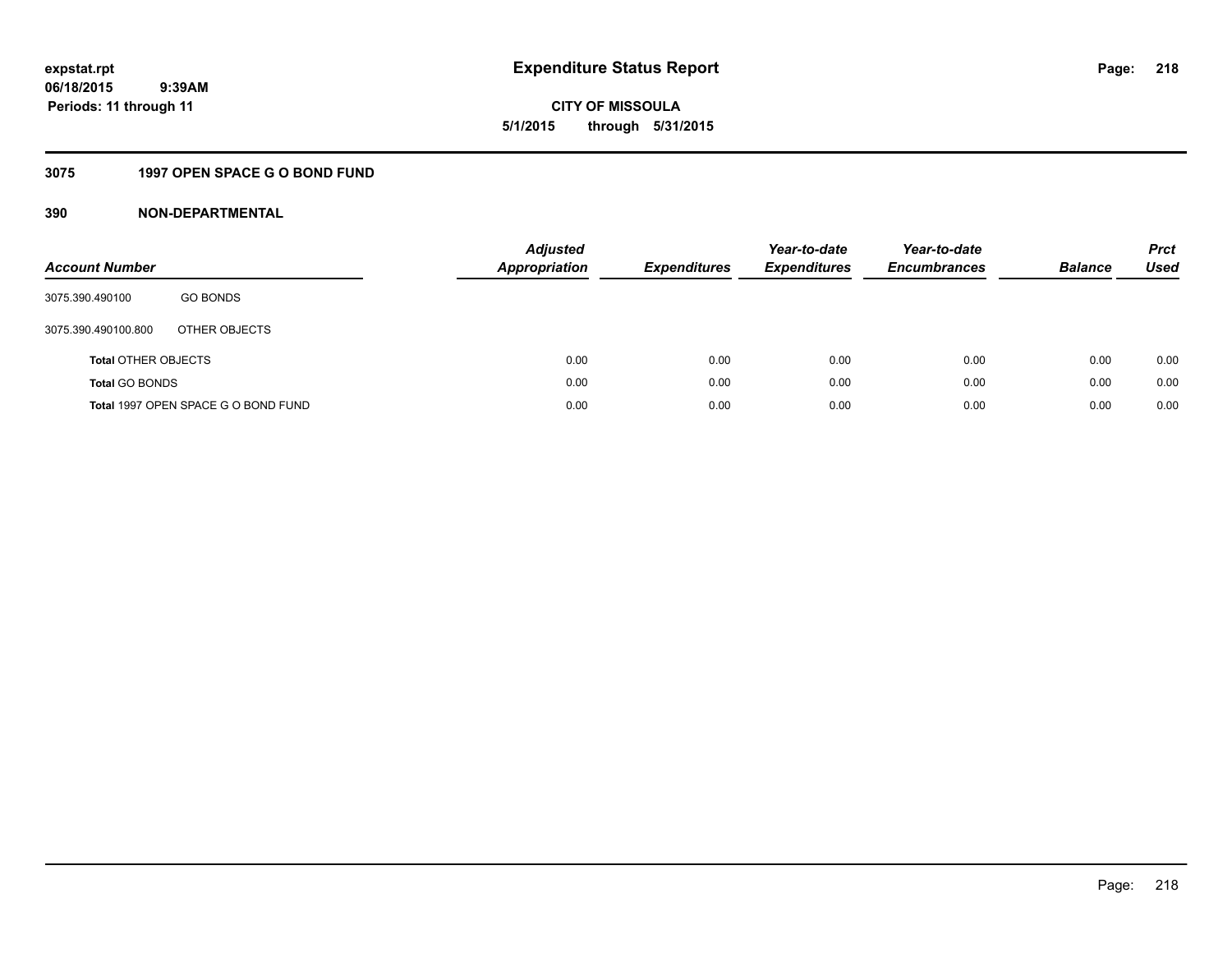**expstat.rpt Expenditure Status Report** 

**06/18/2015 9:39AM Periods: 11 through 11**

**CITY OF MISSOULA 5/1/2015 through 5/31/2015**

# **3080 1994 FIRE EQUIP/CITY HALLS REFUND BOND F**

| <b>Account Number</b>      |                                                | <b>Adjusted</b><br>Appropriation | <b>Expenditures</b> | Year-to-date<br><b>Expenditures</b> | Year-to-date<br><b>Encumbrances</b> | <b>Balance</b> | <b>Prct</b><br><b>Used</b> |
|----------------------------|------------------------------------------------|----------------------------------|---------------------|-------------------------------------|-------------------------------------|----------------|----------------------------|
| 3080.390.490100            | <b>GO BONDS</b>                                |                                  |                     |                                     |                                     |                |                            |
| 3080.390.490100.600        | <b>DEBT SERVICE</b>                            |                                  |                     |                                     |                                     |                |                            |
| <b>Total DEBT SERVICE</b>  |                                                | 0.00                             | 0.00                | 0.00                                | 0.00                                | 0.00           | 0.00                       |
| 3080.390.490100.800        | OTHER OBJECTS                                  |                                  |                     |                                     |                                     |                |                            |
| <b>Total OTHER OBJECTS</b> |                                                | 0.00                             | 0.00                | 0.00                                | 0.00                                | 0.00           | 0.00                       |
| <b>Total GO BONDS</b>      |                                                | 0.00                             | 0.00                | 0.00                                | 0.00                                | 0.00           | 0.00                       |
|                            | Total 1994 FIRE EQUIP/CITY HALLS REFUND BOND F | 0.00                             | 0.00                | 0.00                                | 0.00                                | 0.00           | 0.00                       |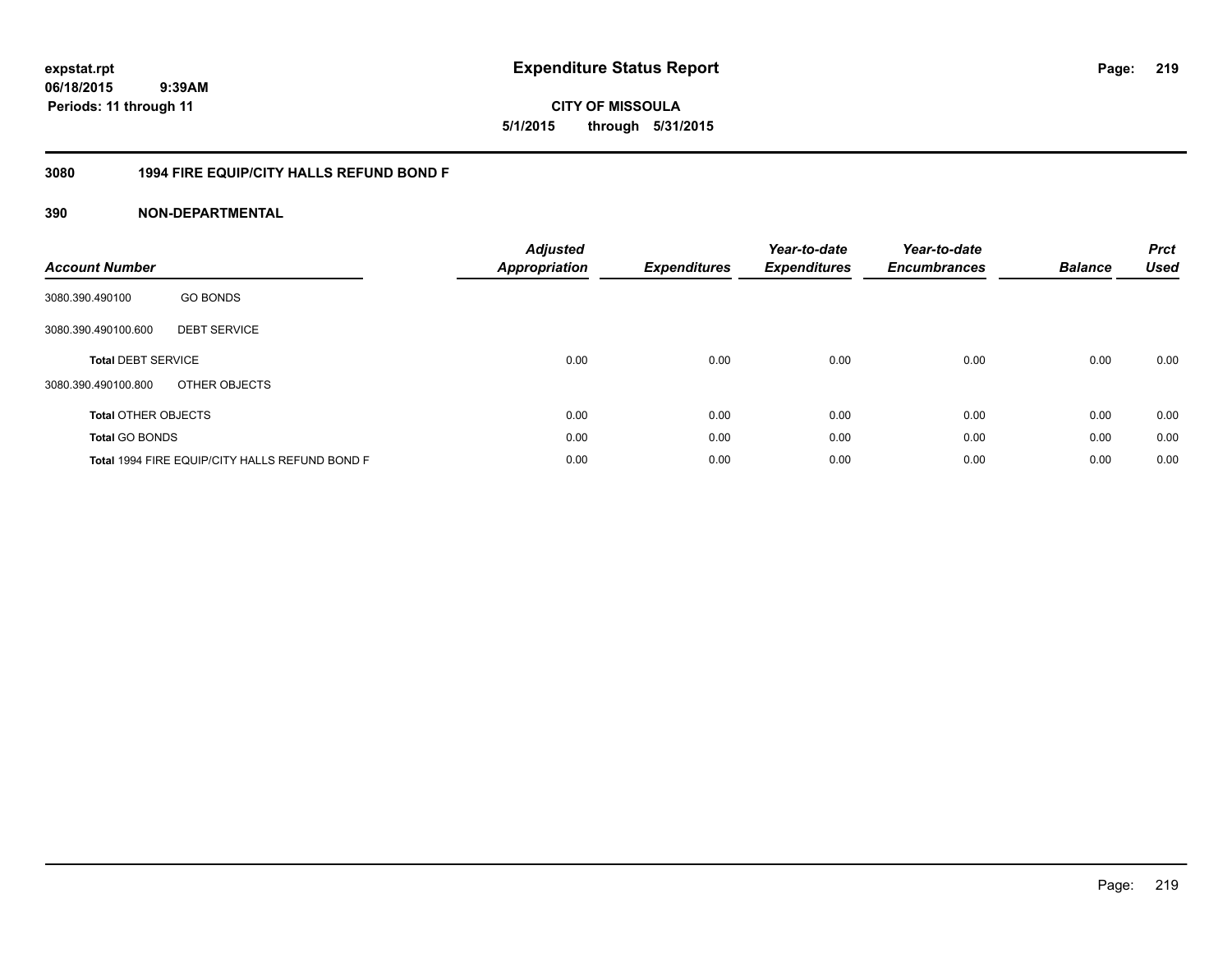**CITY OF MISSOULA 5/1/2015 through 5/31/2015**

# **3085 1993 FIRE STATION G O BOND FUND**

| <b>Account Number</b>      |                                       | <b>Adjusted</b><br>Appropriation | <b>Expenditures</b> | Year-to-date<br><b>Expenditures</b> | Year-to-date<br><b>Encumbrances</b> | <b>Balance</b> | <b>Prct</b><br>Used |
|----------------------------|---------------------------------------|----------------------------------|---------------------|-------------------------------------|-------------------------------------|----------------|---------------------|
| 3085.390.490100            | <b>GO BONDS</b>                       |                                  |                     |                                     |                                     |                |                     |
| 3085.390.490100.800        | OTHER OBJECTS                         |                                  |                     |                                     |                                     |                |                     |
| <b>Total OTHER OBJECTS</b> |                                       | 0.00                             | 0.00                | 0.00                                | 0.00                                | 0.00           | 0.00                |
| <b>Total GO BONDS</b>      |                                       | 0.00                             | 0.00                | 0.00                                | 0.00                                | 0.00           | 0.00                |
|                            | Total 1993 FIRE STATION G O BOND FUND | 0.00                             | 0.00                | 0.00                                | 0.00                                | 0.00           | 0.00                |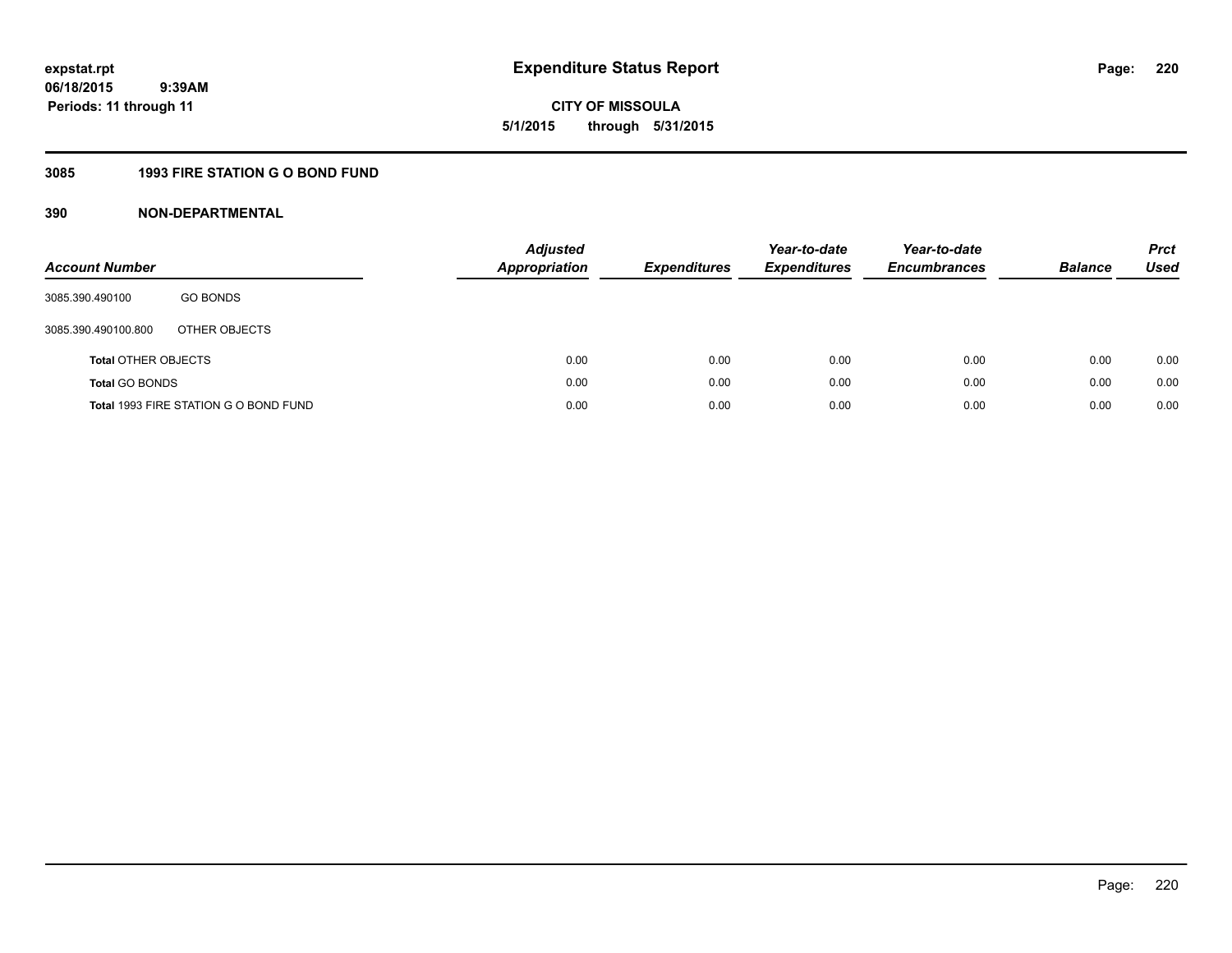# **CITY OF MISSOULA 5/1/2015 through 5/31/2015**

# **3090 2004 AQUATICS BOND**

| <b>Account Number</b>                      | <b>Adjusted</b><br>Appropriation | <b>Expenditures</b> | Year-to-date<br><b>Expenditures</b> | Year-to-date<br><b>Encumbrances</b> | <b>Balance</b> | <b>Prct</b><br><b>Used</b> |
|--------------------------------------------|----------------------------------|---------------------|-------------------------------------|-------------------------------------|----------------|----------------------------|
| <b>GO BONDS</b><br>3090.390.490100         |                                  |                     |                                     |                                     |                |                            |
| <b>DEBT SERVICE</b><br>3090.390.490100.600 |                                  |                     |                                     |                                     |                |                            |
| <b>Total DEBT SERVICE</b>                  | 0.00                             | 0.00                | 0.00                                | 0.00                                | 0.00           | 0.00                       |
| OTHER OBJECTS<br>3090.390.490100.800       |                                  |                     |                                     |                                     |                |                            |
| <b>Total OTHER OBJECTS</b>                 | 0.00                             | 0.00                | 0.00                                | 0.00                                | 0.00           | 0.00                       |
| <b>Total GO BONDS</b>                      | 0.00                             | 0.00                | 0.00                                | 0.00                                | 0.00           | 0.00                       |
| <b>Total 2004 AQUATICS BOND</b>            | 0.00                             | 0.00                | 0.00                                | 0.00                                | 0.00           | 0.00                       |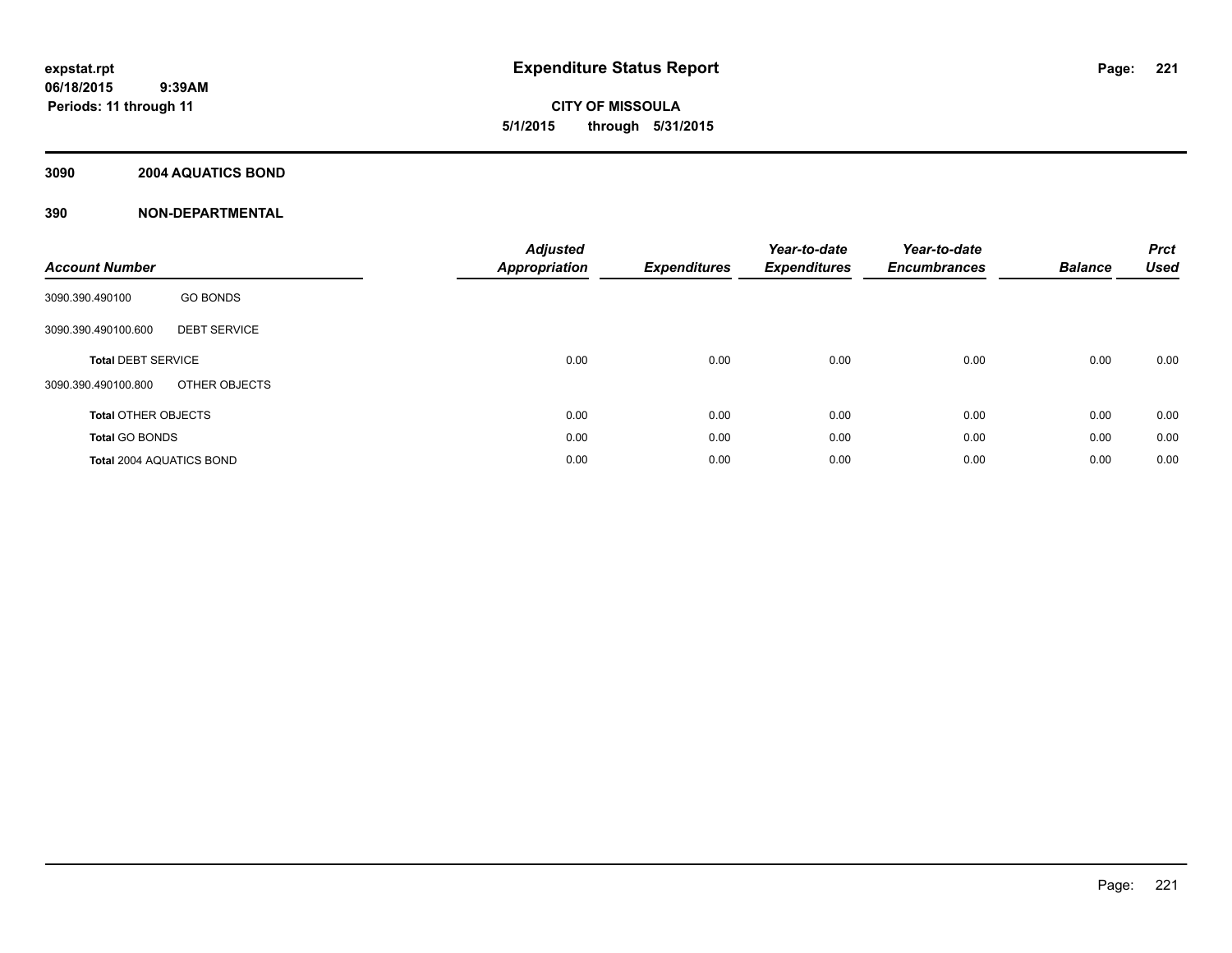**222**

**CITY OF MISSOULA 5/1/2015 through 5/31/2015**

# **3091 SERIES 2012A AQUATICS REFUNDING BOND**

|                                   |                                                   | <b>Adjusted</b>      |                     | Year-to-date        | Year-to-date        |                | <b>Prct</b> |
|-----------------------------------|---------------------------------------------------|----------------------|---------------------|---------------------|---------------------|----------------|-------------|
| <b>Account Number</b>             |                                                   | <b>Appropriation</b> | <b>Expenditures</b> | <b>Expenditures</b> | <b>Encumbrances</b> | <b>Balance</b> | <b>Used</b> |
| 3091.390.490100                   | <b>GO BONDS</b>                                   |                      |                     |                     |                     |                |             |
| 3091.390.490100.600               | <b>DEBT SERVICE</b>                               |                      |                     |                     |                     |                |             |
| 3091.390.490100.610.000 PRINCIPAL |                                                   | 440,000.00           | 0.00                | 0.00                | 0.00                | 440.000.00     | 0.00        |
|                                   | 3091.390.490100.620.000 INTEREST / SERVICE FEES   | 99,698.00            | 0.00                | 50,198.75           | 0.00                | 49,499.25      | 50.35       |
| <b>Total DEBT SERVICE</b>         |                                                   | 539,698.00           | 0.00                | 50,198.75           | 0.00                | 489,499.25     | 9.30        |
| 3091.390.490100.800               | OTHER OBJECTS                                     |                      |                     |                     |                     |                |             |
| <b>Total OTHER OBJECTS</b>        |                                                   | 0.00                 | 0.00                | 0.00                | 0.00                | 0.00           | 0.00        |
| <b>Total GO BONDS</b>             |                                                   | 539,698.00           | 0.00                | 50,198.75           | 0.00                | 489,499.25     | 9.30        |
|                                   | <b>Total SERIES 2012A AQUATICS REFUNDING BOND</b> | 539,698.00           | 0.00                | 50,198.75           | 0.00                | 489.499.25     | 9.30        |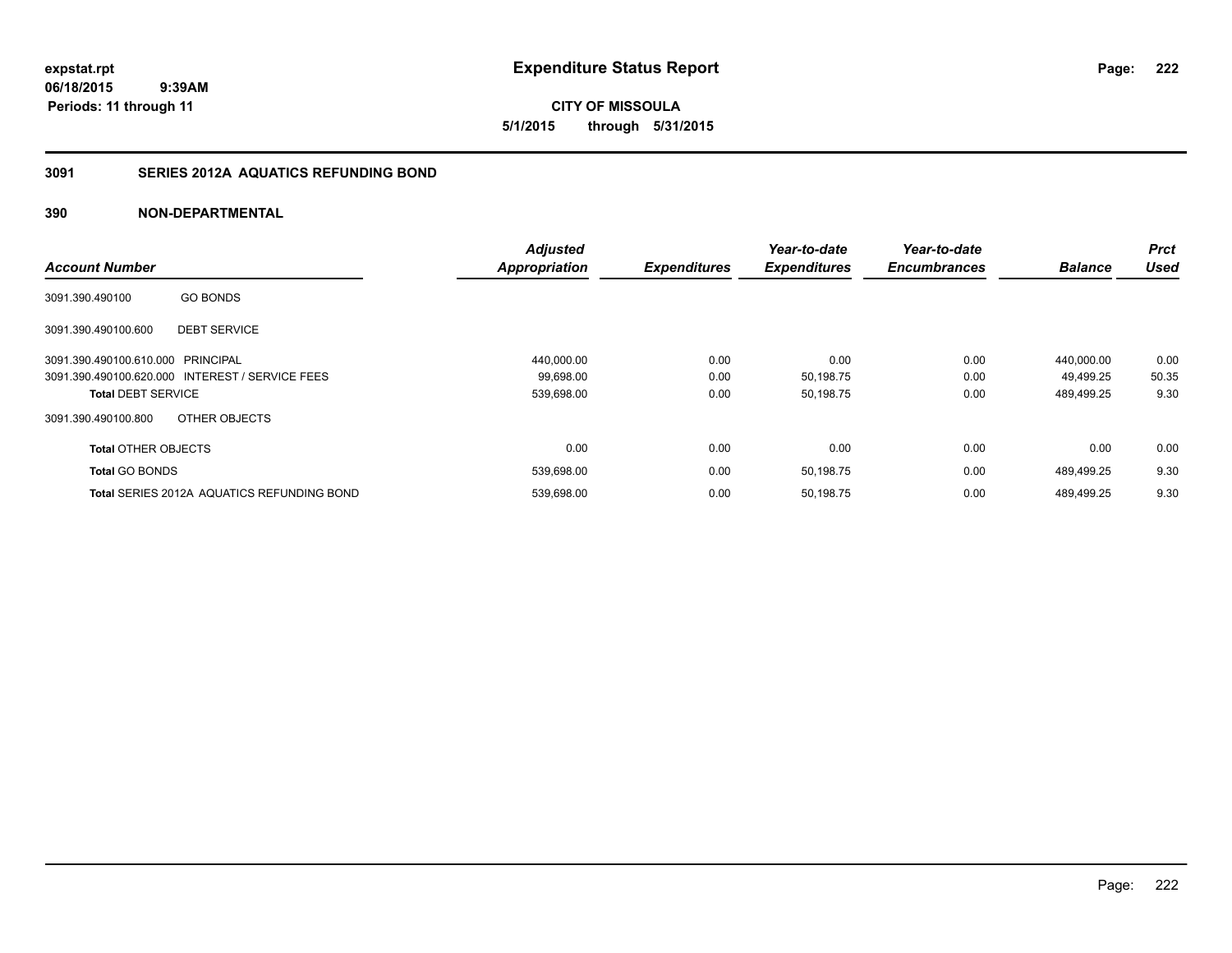**CITY OF MISSOULA 5/1/2015 through 5/31/2015**

# **3092 Series 2013A GO REFUNDING BONDS**

|                                   |                                                 | <b>Adjusted</b>      |                     | Year-to-date        | Year-to-date        |                | <b>Prct</b> |
|-----------------------------------|-------------------------------------------------|----------------------|---------------------|---------------------|---------------------|----------------|-------------|
| <b>Account Number</b>             |                                                 | <b>Appropriation</b> | <b>Expenditures</b> | <b>Expenditures</b> | <b>Encumbrances</b> | <b>Balance</b> | <b>Used</b> |
| 3092.390.490100                   | <b>GO BONDS</b>                                 |                      |                     |                     |                     |                |             |
| 3092.390.490100.600               | <b>DEBT SERVICE</b>                             |                      |                     |                     |                     |                |             |
| 3092.390.490100.610.000 PRINCIPAL |                                                 | 570,000.00           | 0.00                | 0.00                | 0.00                | 570,000.00     | 0.00        |
|                                   | 3092.390.490100.620.000 INTEREST / SERVICE FEES | 121,800.00           | 0.00                | 61,250.00           | 0.00                | 60,550.00      | 50.29       |
| <b>Total GO BONDS</b>             |                                                 | 691,800.00           | 0.00                | 61,250.00           | 0.00                | 630,550.00     | 8.85        |
| 3092.390.521000                   | INTERFUND OPERATING TRANSFERS                   |                      |                     |                     |                     |                |             |
| 3092.390.521000.800               | OTHER OBJECTS                                   |                      |                     |                     |                     |                |             |
|                                   | <b>Total INTERFUND OPERATING TRANSFERS</b>      | 0.00                 | 0.00                | 0.00                | 0.00                | 0.00           | 0.00        |
|                                   | <b>Total Series 2013A GO REFUNDING BONDS</b>    | 691,800.00           | 0.00                | 61,250.00           | 0.00                | 630,550.00     | 8.85        |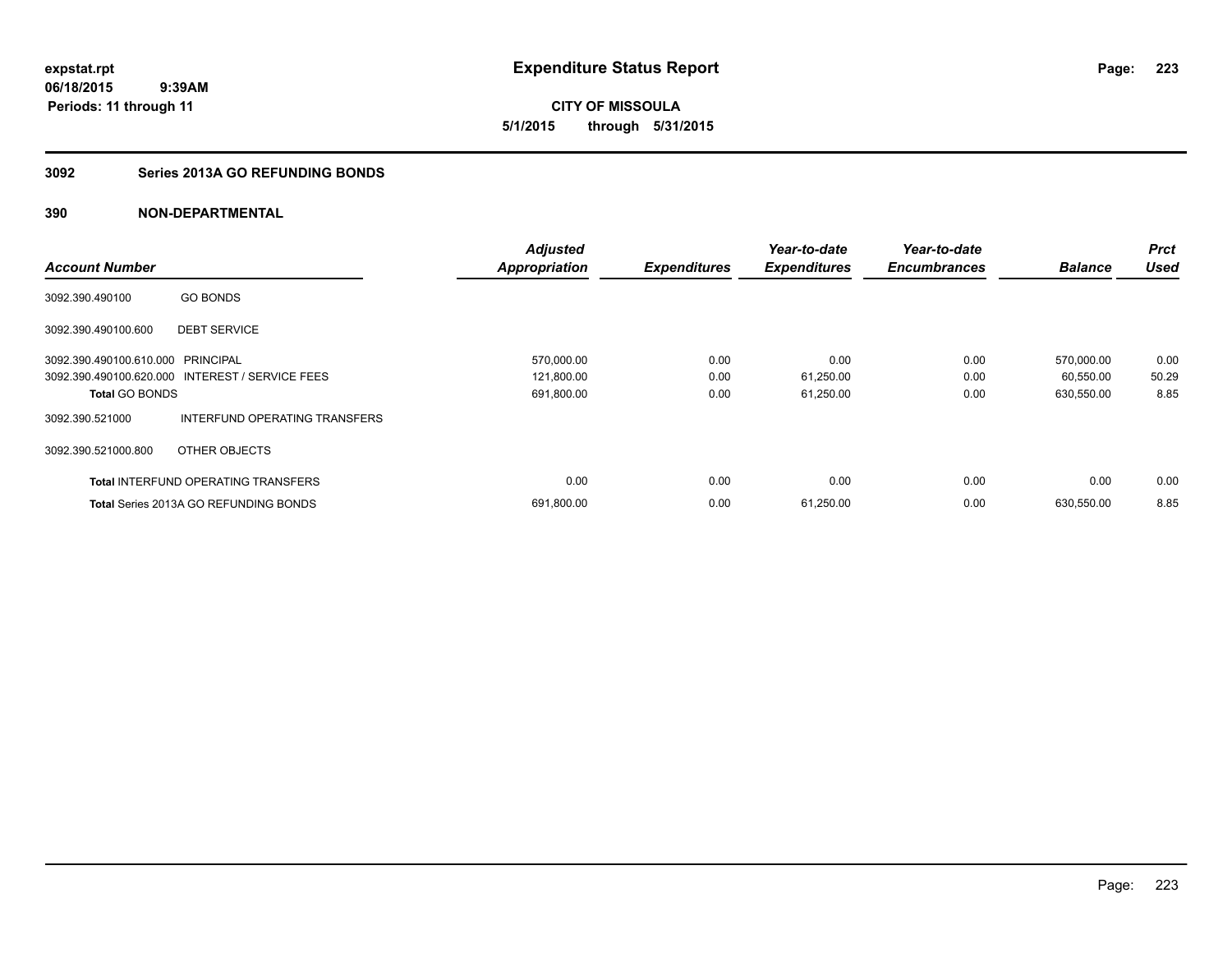**CITY OF MISSOULA 5/1/2015 through 5/31/2015**

## **3095 2004 REFUNDING BONDS DEBT SERVICE**

| <b>Account Number</b>     |                                                | <b>Adjusted</b><br>Appropriation | <b>Expenditures</b> | Year-to-date<br><b>Expenditures</b> | Year-to-date<br><b>Encumbrances</b> | <b>Balance</b> | <b>Prct</b><br>Used |
|---------------------------|------------------------------------------------|----------------------------------|---------------------|-------------------------------------|-------------------------------------|----------------|---------------------|
| 3095.390.490100           | <b>GO BONDS</b>                                |                                  |                     |                                     |                                     |                |                     |
| 3095.390.490100.600       | <b>DEBT SERVICE</b>                            |                                  |                     |                                     |                                     |                |                     |
| <b>Total DEBT SERVICE</b> |                                                | 0.00                             | 0.00                | 0.00                                | 0.00                                | 0.00           | 0.00                |
| <b>Total GO BONDS</b>     |                                                | 0.00                             | 0.00                | 0.00                                | 0.00                                | 0.00           | 0.00                |
|                           | <b>Total 2004 REFUNDING BONDS DEBT SERVICE</b> | 0.00                             | 0.00                | 0.00                                | 0.00                                | 0.00           | 0.00                |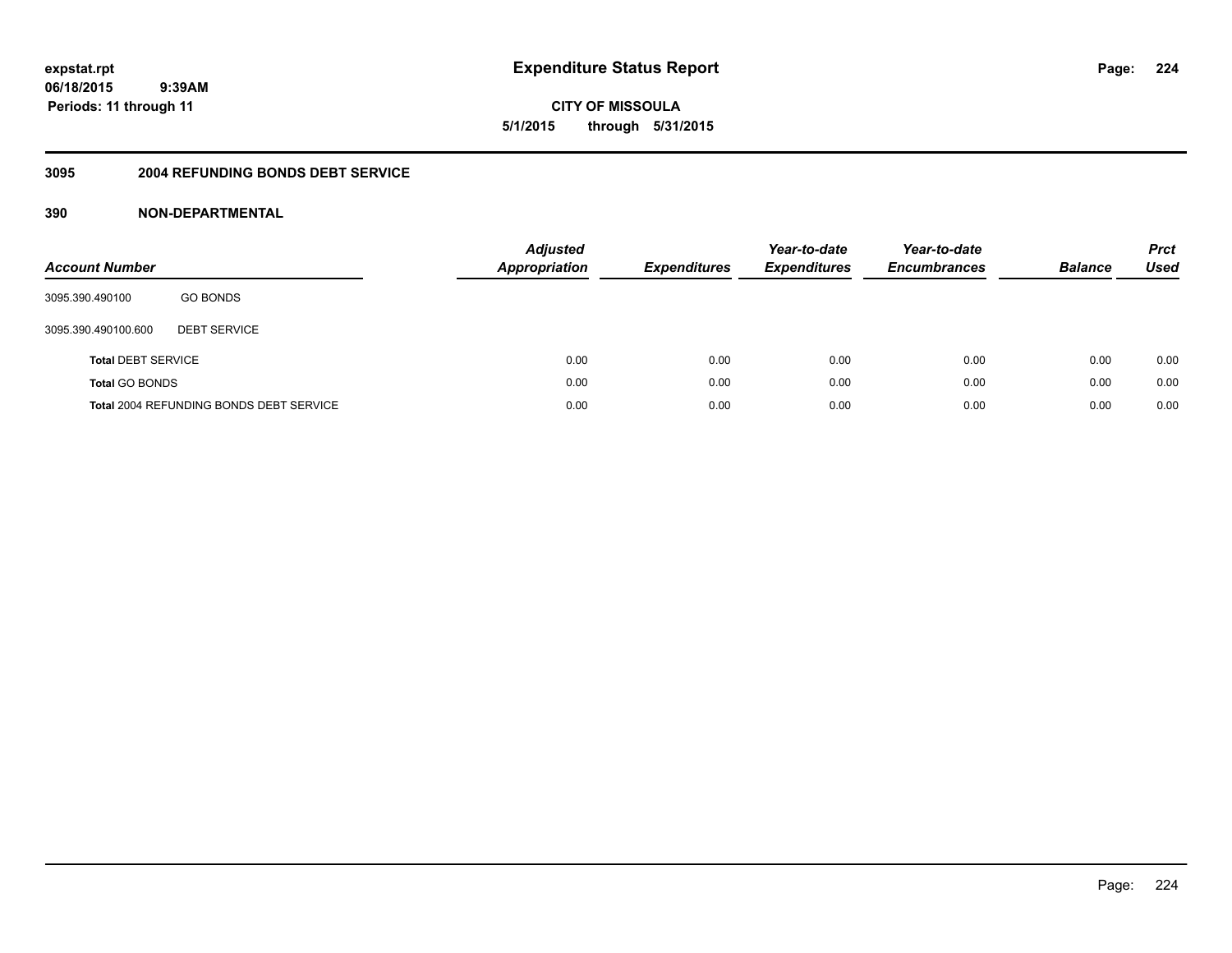**CITY OF MISSOULA 5/1/2015 through 5/31/2015**

# **3096 NEW FIRE STATION GO BOND**

| <b>Account Number</b>                           |                     | <b>Adjusted</b><br><b>Appropriation</b> | <b>Expenditures</b> | Year-to-date<br><b>Expenditures</b> | Year-to-date<br><b>Encumbrances</b> | <b>Balance</b> | <b>Prct</b><br><b>Used</b> |
|-------------------------------------------------|---------------------|-----------------------------------------|---------------------|-------------------------------------|-------------------------------------|----------------|----------------------------|
|                                                 |                     |                                         |                     |                                     |                                     |                |                            |
| 3096.390.490100                                 | <b>GO BONDS</b>     |                                         |                     |                                     |                                     |                |                            |
| 3096.390.490100.600                             | <b>DEBT SERVICE</b> |                                         |                     |                                     |                                     |                |                            |
| 3096.390.490100.620.000 INTEREST / SERVICE FEES |                     | 0.00                                    | 0.00                | 11.950.02                           | 0.00                                | $-11.950.02$   | 0.00                       |
| <b>Total DEBT SERVICE</b>                       |                     | 0.00                                    | 0.00                | 11,950.02                           | 0.00                                | $-11,950.02$   | 0.00                       |
| 3096.390.490100.800                             | OTHER OBJECTS       |                                         |                     |                                     |                                     |                |                            |
| <b>Total OTHER OBJECTS</b>                      |                     | 0.00                                    | 0.00                | 0.00                                | 0.00                                | 0.00           | 0.00                       |
| <b>Total GO BONDS</b>                           |                     | 0.00                                    | 0.00                | 11,950.02                           | 0.00                                | $-11,950.02$   | 0.00                       |
| <b>Total NEW FIRE STATION GO BOND</b>           |                     | 0.00                                    | 0.00                | 11,950.02                           | 0.00                                | $-11,950.02$   | 0.00                       |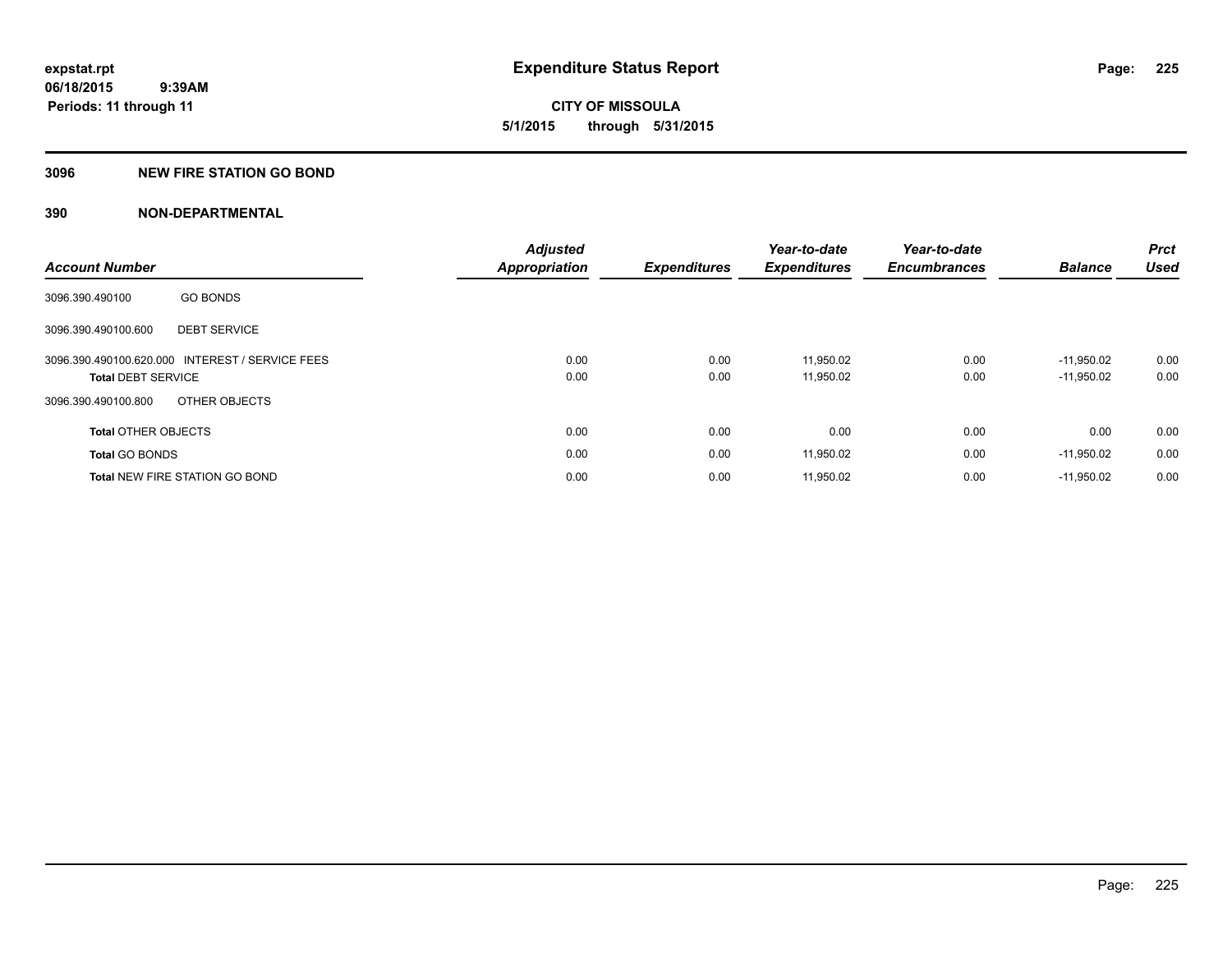**CITY OF MISSOULA 5/1/2015 through 5/31/2015**

### **3097 2007 REFUNDING BONDS**

| <b>Account Number</b>      |                                   | <b>Adjusted</b><br>Appropriation | <b>Expenditures</b> | Year-to-date<br><b>Expenditures</b> | Year-to-date<br><b>Encumbrances</b> | <b>Balance</b> | <b>Prct</b><br><b>Used</b> |
|----------------------------|-----------------------------------|----------------------------------|---------------------|-------------------------------------|-------------------------------------|----------------|----------------------------|
| 3097.390.490100            | <b>GO BONDS</b>                   |                                  |                     |                                     |                                     |                |                            |
| 3097.390.490100.600        | <b>DEBT SERVICE</b>               |                                  |                     |                                     |                                     |                |                            |
| <b>Total GO BONDS</b>      |                                   | 0.00                             | 0.00                | 0.00                                | 0.00                                | 0.00           | 0.00                       |
| 3097.390.490500            | <b>DEBT PAYMENTS</b>              |                                  |                     |                                     |                                     |                |                            |
| 3097.390.490500.500        | <b>FIXED CHARGES</b>              |                                  |                     |                                     |                                     |                |                            |
| <b>Total DEBT PAYMENTS</b> |                                   | 0.00                             | 0.00                | 0.00                                | 0.00                                | 0.00           | 0.00                       |
|                            | <b>Total 2007 REFUNDING BONDS</b> | 0.00                             | 0.00                | 0.00                                | 0.00                                | 0.00           | 0.00                       |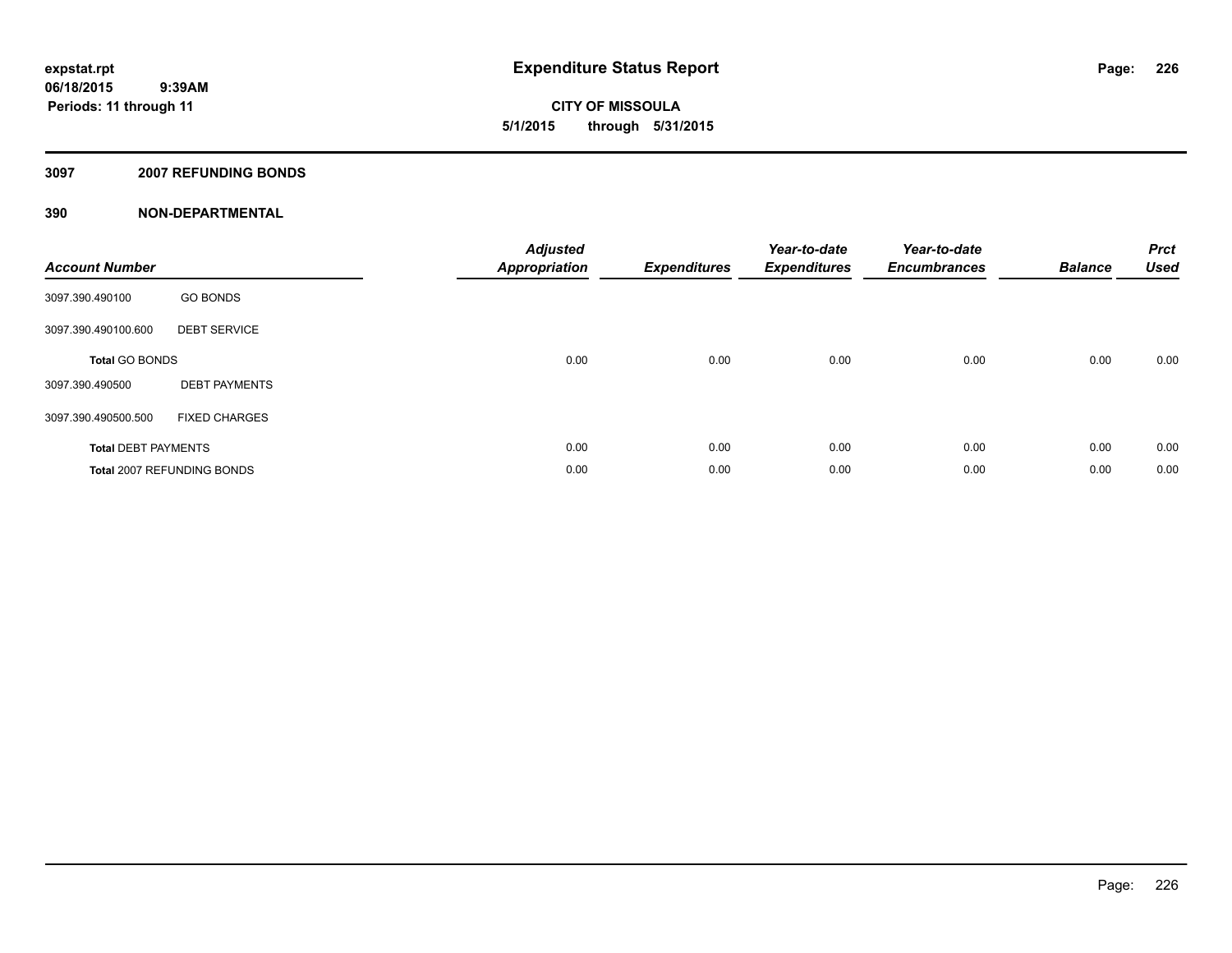**CITY OF MISSOULA 5/1/2015 through 5/31/2015**

# **3100 SIDEWALK & CURB WARRANTS FUND**

| <b>Account Number</b> |                                                | <b>Adjusted</b><br><b>Appropriation</b> | <b>Expenditures</b> | Year-to-date<br><b>Expenditures</b> | Year-to-date<br><b>Encumbrances</b> | <b>Balance</b> | <b>Prct</b><br><b>Used</b> |
|-----------------------|------------------------------------------------|-----------------------------------------|---------------------|-------------------------------------|-------------------------------------|----------------|----------------------------|
| 3100.390.490300       | SPECIAL IMPROVEMENTS BONDS                     |                                         |                     |                                     |                                     |                |                            |
| 3100.390.490300.600   | <b>DEBT SERVICE</b>                            |                                         |                     |                                     |                                     |                |                            |
|                       | <b>Total SPECIAL IMPROVEMENTS BONDS</b>        | 0.00                                    | 0.00                | 0.00                                | 0.00                                | 0.00           | 0.00                       |
| 3100.390.521000       | INTERFUND OPERATING TRANSFERS                  |                                         |                     |                                     |                                     |                |                            |
| 3100.390.521000.800   | OTHER OBJECTS                                  |                                         |                     |                                     |                                     |                |                            |
|                       | <b>Total INTERFUND OPERATING TRANSFERS</b>     | 0.00                                    | 0.00                | 0.00                                | 0.00                                | 0.00           | 0.00                       |
|                       | <b>Total SIDEWALK &amp; CURB WARRANTS FUND</b> | 0.00                                    | 0.00                | 0.00                                | 0.00                                | 0.00           | 0.00                       |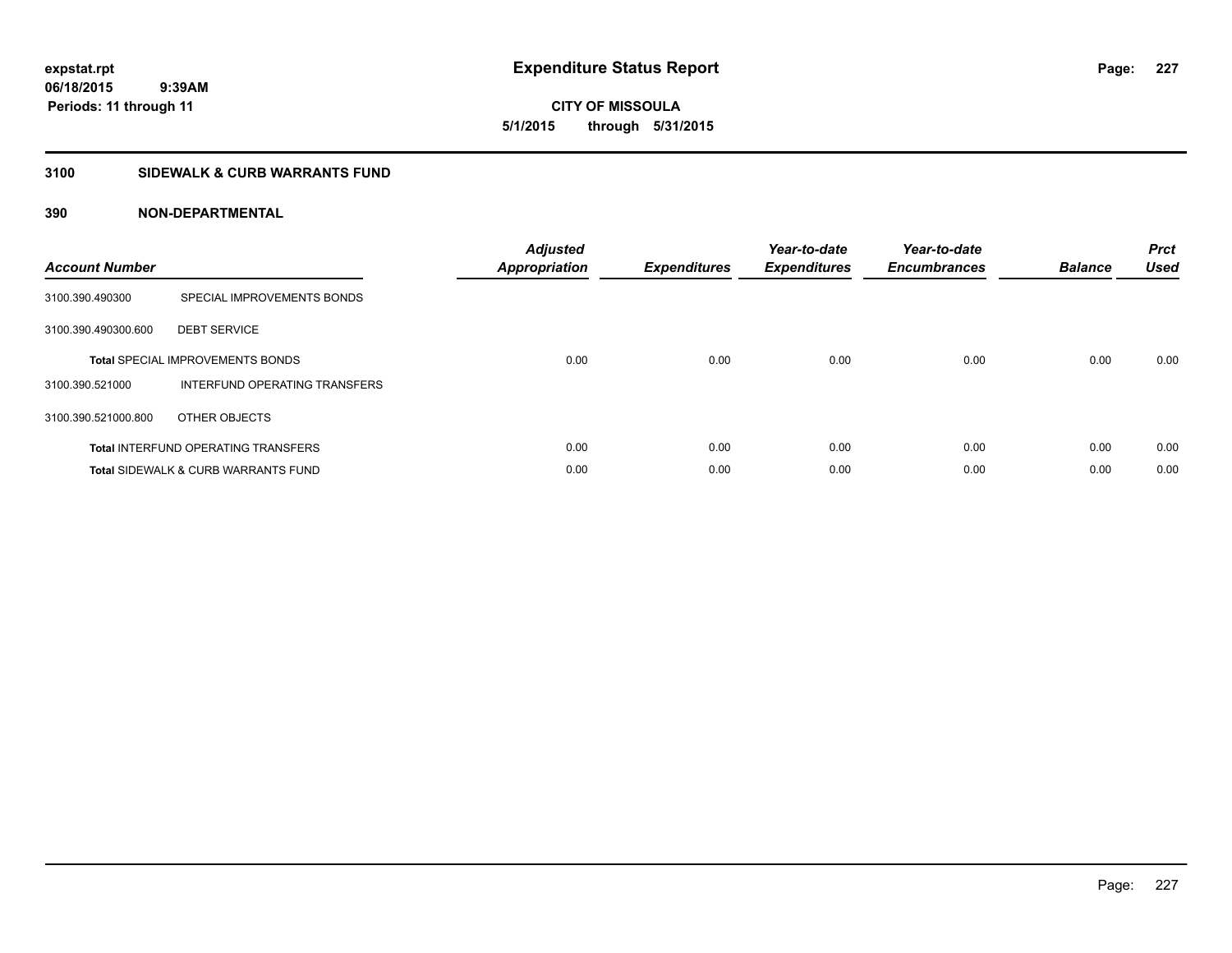**expstat.rpt Expenditure Status Report** 

**06/18/2015 9:39AM Periods: 11 through 11**

**CITY OF MISSOULA 5/1/2015 through 5/31/2015**

# **3200 FY99 SIDEWALK & CURB DEBT SERVICE FUND**

| <b>Account Number</b>      |                                              | <b>Adjusted</b><br><b>Appropriation</b> | <b>Expenditures</b> | Year-to-date<br><b>Expenditures</b> | Year-to-date<br><b>Encumbrances</b> | <b>Balance</b> | <b>Prct</b><br><b>Used</b> |
|----------------------------|----------------------------------------------|-----------------------------------------|---------------------|-------------------------------------|-------------------------------------|----------------|----------------------------|
| 3200.390.490300            | SPECIAL IMPROVEMENTS BONDS                   |                                         |                     |                                     |                                     |                |                            |
| 3200.390.490300.600        | <b>DEBT SERVICE</b>                          |                                         |                     |                                     |                                     |                |                            |
|                            | <b>Total SPECIAL IMPROVEMENTS BONDS</b>      | 0.00                                    | 0.00                | 0.00                                | 0.00                                | 0.00           | 0.00                       |
| 3200.390.510100            | SPECIAL ASSESSMENTS                          |                                         |                     |                                     |                                     |                |                            |
| 3200.390.510100.600        | <b>DEBT SERVICE</b>                          |                                         |                     |                                     |                                     |                |                            |
| <b>Total DEBT SERVICE</b>  |                                              | 0.00                                    | 0.00                | 0.00                                | 0.00                                | 0.00           | 0.00                       |
| 3200.390.510100.800        | OTHER OBJECTS                                |                                         |                     |                                     |                                     |                |                            |
| <b>Total OTHER OBJECTS</b> |                                              | 0.00                                    | 0.00                | 0.00                                | 0.00                                | 0.00           | 0.00                       |
|                            | <b>Total SPECIAL ASSESSMENTS</b>             | 0.00                                    | 0.00                | 0.00                                | 0.00                                | 0.00           | 0.00                       |
|                            | Total FY99 SIDEWALK & CURB DEBT SERVICE FUND | 0.00                                    | 0.00                | 0.00                                | 0.00                                | 0.00           | 0.00                       |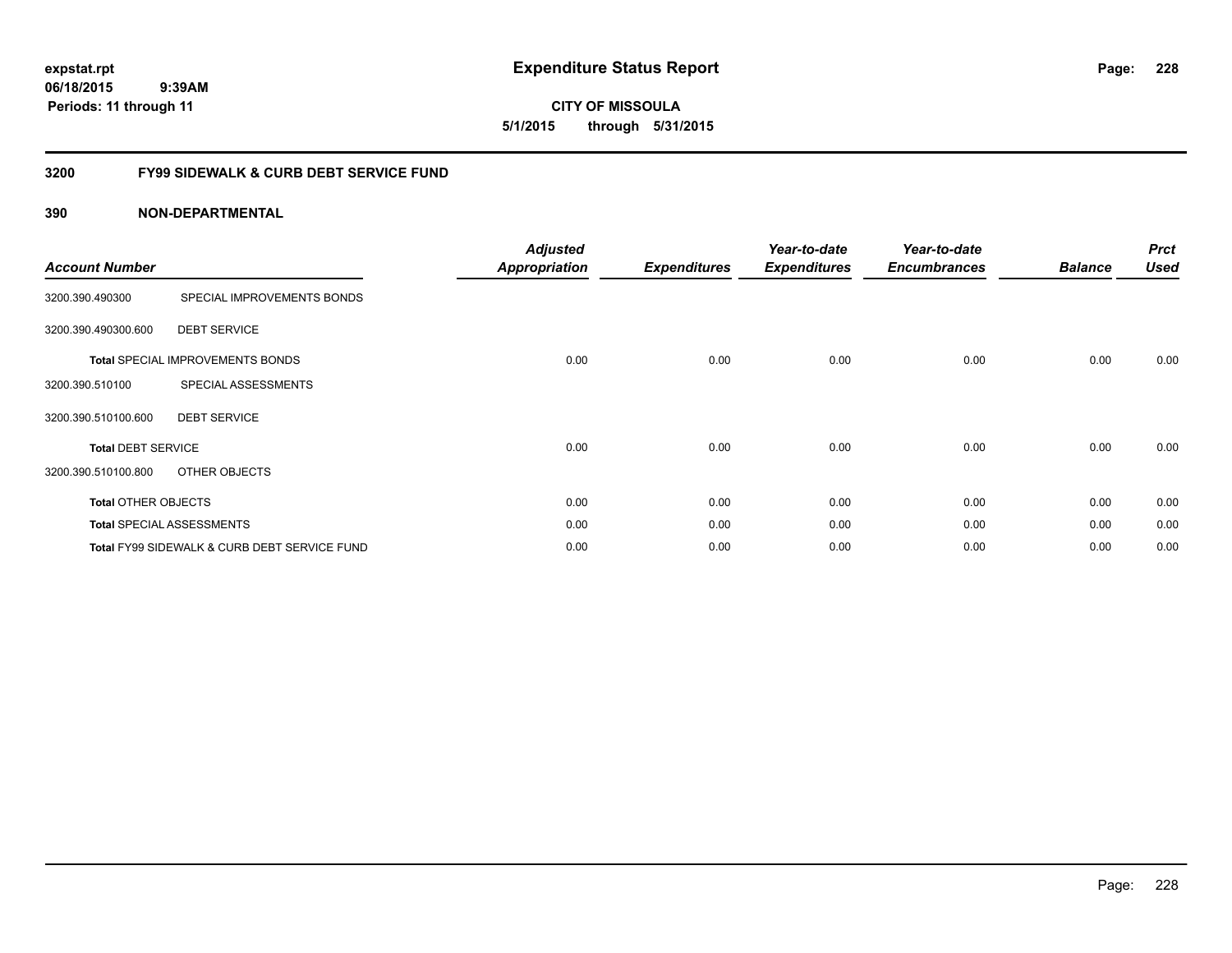**CITY OF MISSOULA 5/1/2015 through 5/31/2015**

# **3300 FY00 SIDEWALK & CURB DEBT SERVICE FUND**

| <b>Account Number</b> |                                              | <b>Adjusted</b><br>Appropriation | <b>Expenditures</b> | Year-to-date<br><b>Expenditures</b> | Year-to-date<br><b>Encumbrances</b> | <b>Balance</b> | <b>Prct</b><br>Used |
|-----------------------|----------------------------------------------|----------------------------------|---------------------|-------------------------------------|-------------------------------------|----------------|---------------------|
| 3300.390.510100       | SPECIAL ASSESSMENTS                          |                                  |                     |                                     |                                     |                |                     |
| 3300.390.510100.600   | <b>DEBT SERVICE</b>                          |                                  |                     |                                     |                                     |                |                     |
|                       | <b>Total SPECIAL ASSESSMENTS</b>             | 0.00                             | 0.00                | 0.00                                | 0.00                                | 0.00           | 0.00                |
|                       | Total FY00 SIDEWALK & CURB DEBT SERVICE FUND | 0.00                             | 0.00                | 0.00                                | 0.00                                | 0.00           | 0.00                |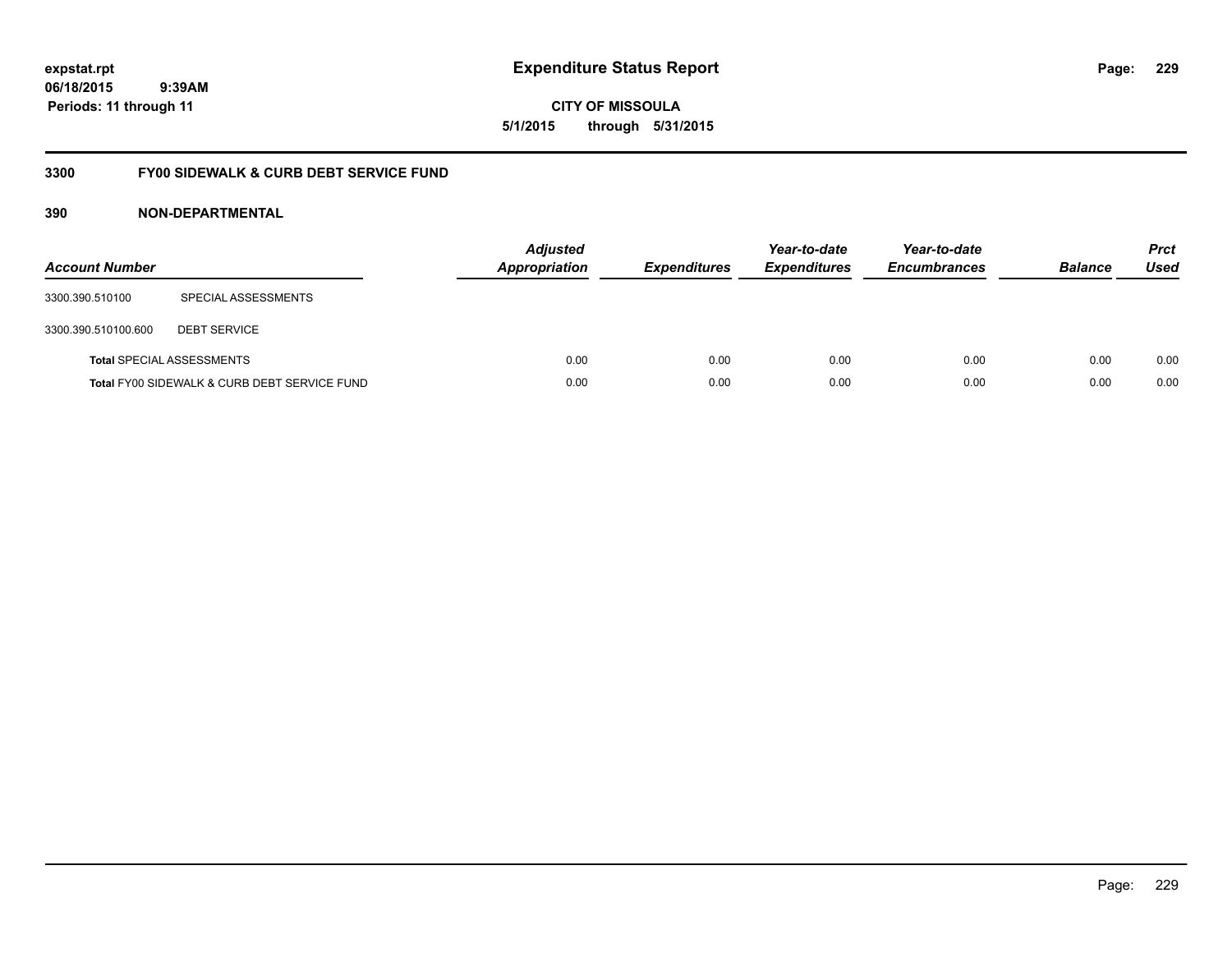**CITY OF MISSOULA 5/1/2015 through 5/31/2015**

**3305 JUDGMENT LEVIES**

| <b>Account Number</b>        |                                 | <b>Adjusted</b><br>Appropriation | <b>Expenditures</b> | Year-to-date<br><b>Expenditures</b> | Year-to-date<br><b>Encumbrances</b> | <b>Balance</b> | <b>Prct</b><br><b>Used</b> |
|------------------------------|---------------------------------|----------------------------------|---------------------|-------------------------------------|-------------------------------------|----------------|----------------------------|
| 3305.390.490550              | <b>JUDGMENT LEVY DEBT</b>       |                                  |                     |                                     |                                     |                |                            |
| 3305.390.490550.600          | <b>DEBT SERVICE</b>             |                                  |                     |                                     |                                     |                |                            |
|                              | <b>Total JUDGMENT LEVY DEBT</b> | 0.00                             | 0.00                | 0.00                                | 0.00                                | 0.00           | 0.00                       |
| <b>Total JUDGMENT LEVIES</b> |                                 | 0.00                             | 0.00                | 0.00                                | 0.00                                | 0.00           | 0.00                       |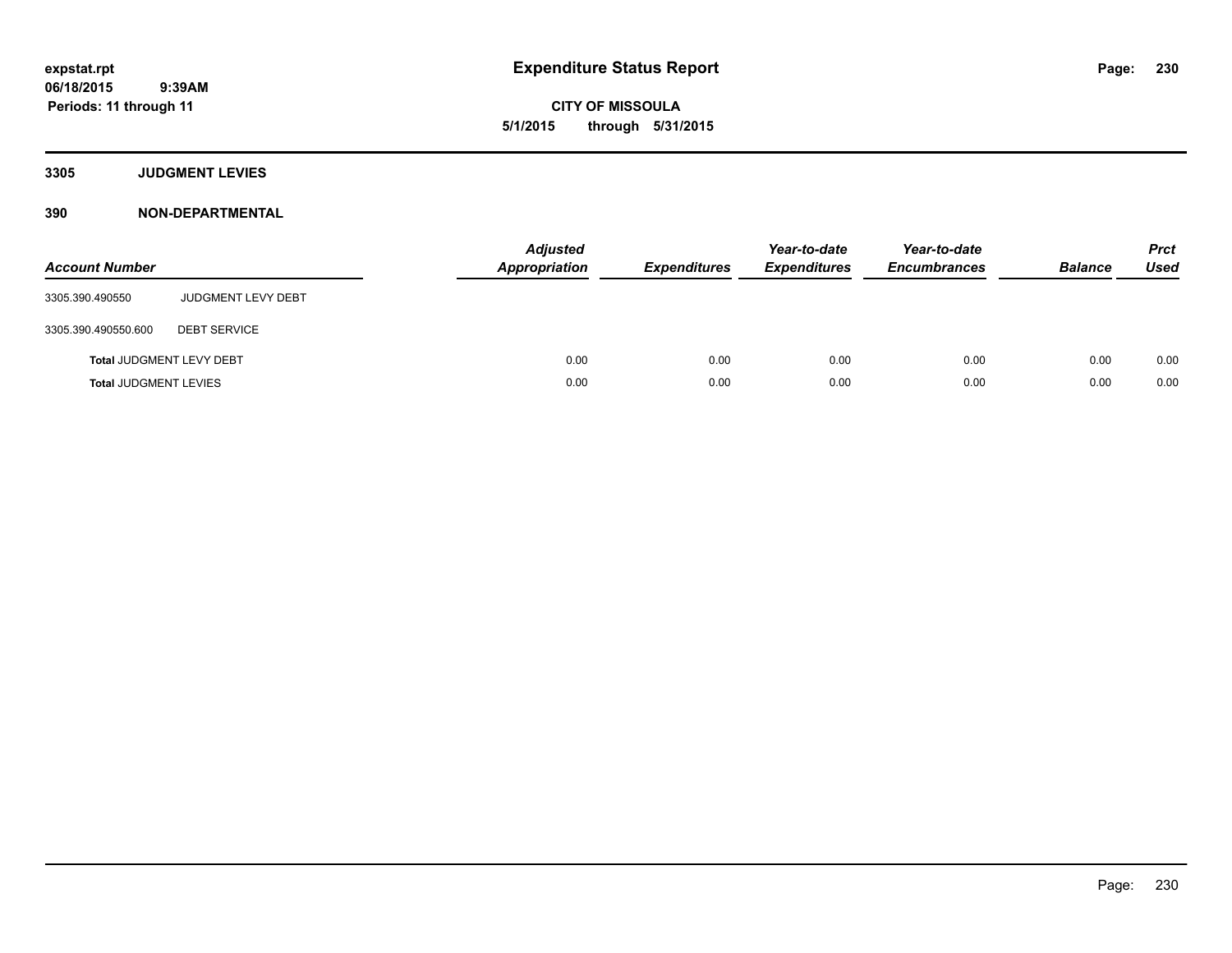**CITY OF MISSOULA 5/1/2015 through 5/31/2015**

# **3400 FY01 SIDEWALK & CURB DEBT SERVICE FUND**

| <b>Account Number</b>     |                                              | <b>Adjusted</b><br><b>Appropriation</b> | <b>Expenditures</b> | Year-to-date<br><b>Expenditures</b> | Year-to-date<br><b>Encumbrances</b> | <b>Balance</b> | <b>Prct</b><br>Used |
|---------------------------|----------------------------------------------|-----------------------------------------|---------------------|-------------------------------------|-------------------------------------|----------------|---------------------|
| 3400.390.510100           | SPECIAL ASSESSMENTS                          |                                         |                     |                                     |                                     |                |                     |
| 3400.390.510100.600       | <b>DEBT SERVICE</b>                          |                                         |                     |                                     |                                     |                |                     |
| <b>Total DEBT SERVICE</b> |                                              | 0.00                                    | 0.00                | 0.00                                | 0.00                                | 0.00           | 0.00                |
|                           | <b>Total SPECIAL ASSESSMENTS</b>             | 0.00                                    | 0.00                | 0.00                                | 0.00                                | 0.00           | 0.00                |
|                           | Total FY01 SIDEWALK & CURB DEBT SERVICE FUND | 0.00                                    | 0.00                | 0.00                                | 0.00                                | 0.00           | 0.00                |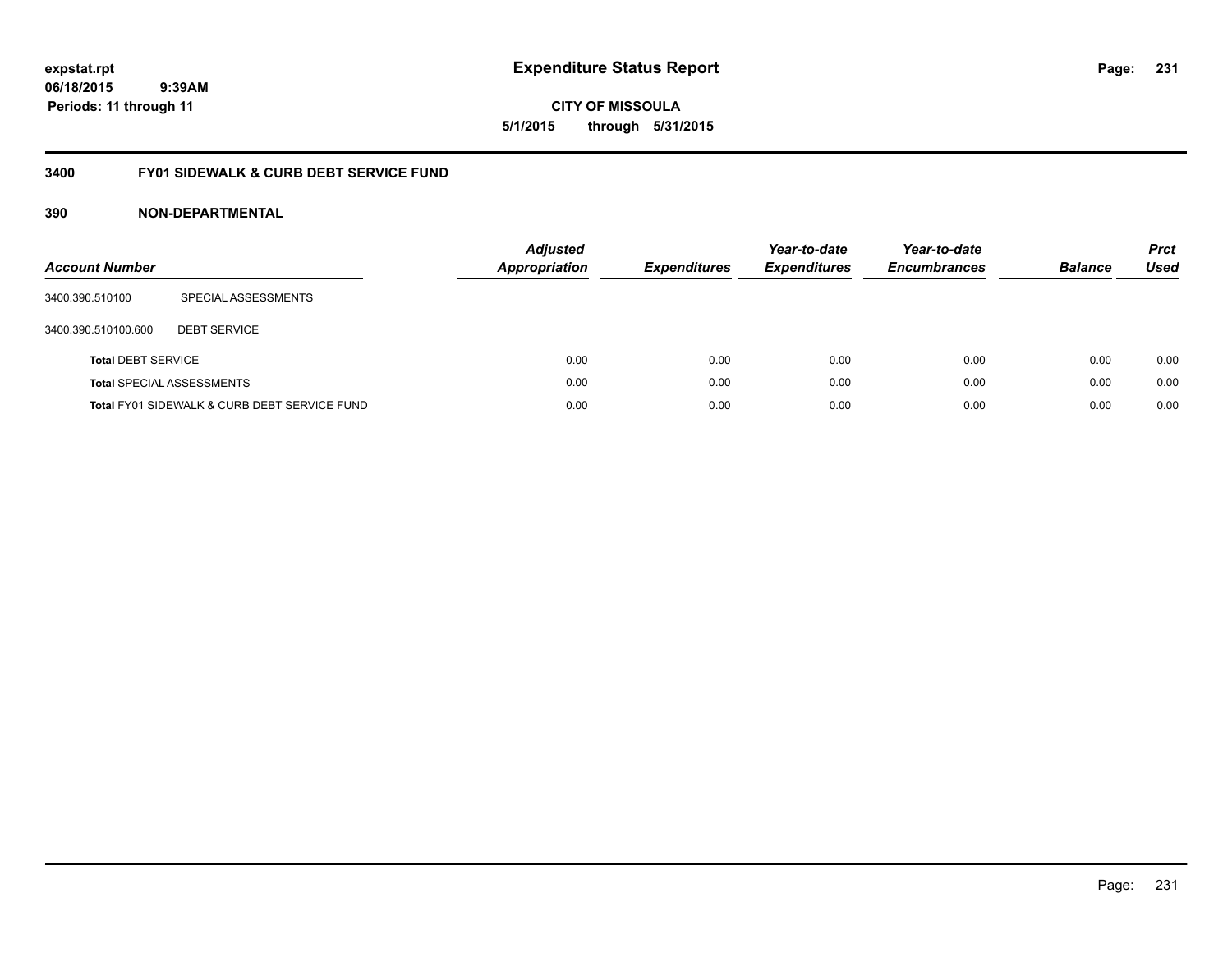**CITY OF MISSOULA 5/1/2015 through 5/31/2015**

# **3410 FY02 SIDEWALK & CURB DEBT SERVICE FUND**

| <b>Account Number</b>            |                                                 | <b>Adjusted</b><br><b>Appropriation</b> | <b>Expenditures</b> | Year-to-date<br><b>Expenditures</b> | Year-to-date<br><b>Encumbrances</b> | <b>Balance</b>         | <b>Prct</b><br>Used |
|----------------------------------|-------------------------------------------------|-----------------------------------------|---------------------|-------------------------------------|-------------------------------------|------------------------|---------------------|
| 3410.390.510100                  | SPECIAL ASSESSMENTS                             |                                         |                     |                                     |                                     |                        |                     |
| 3410.390.510100.600              | <b>DEBT SERVICE</b>                             |                                         |                     |                                     |                                     |                        |                     |
| <b>Total DEBT SERVICE</b>        | 3410.390.510100.620.000 INTEREST / SERVICE FEES | 0.00<br>0.00                            | 0.00<br>0.00        | 350.00<br>350.00                    | 0.00<br>0.00                        | $-350.00$<br>$-350.00$ | 0.00<br>0.00        |
| <b>Total SPECIAL ASSESSMENTS</b> |                                                 | 0.00                                    | 0.00                | 350.00                              | 0.00                                | $-350.00$              | 0.00                |
|                                  | Total FY02 SIDEWALK & CURB DEBT SERVICE FUND    | 0.00                                    | 0.00                | 350.00                              | 0.00                                | $-350.00$              | 0.00                |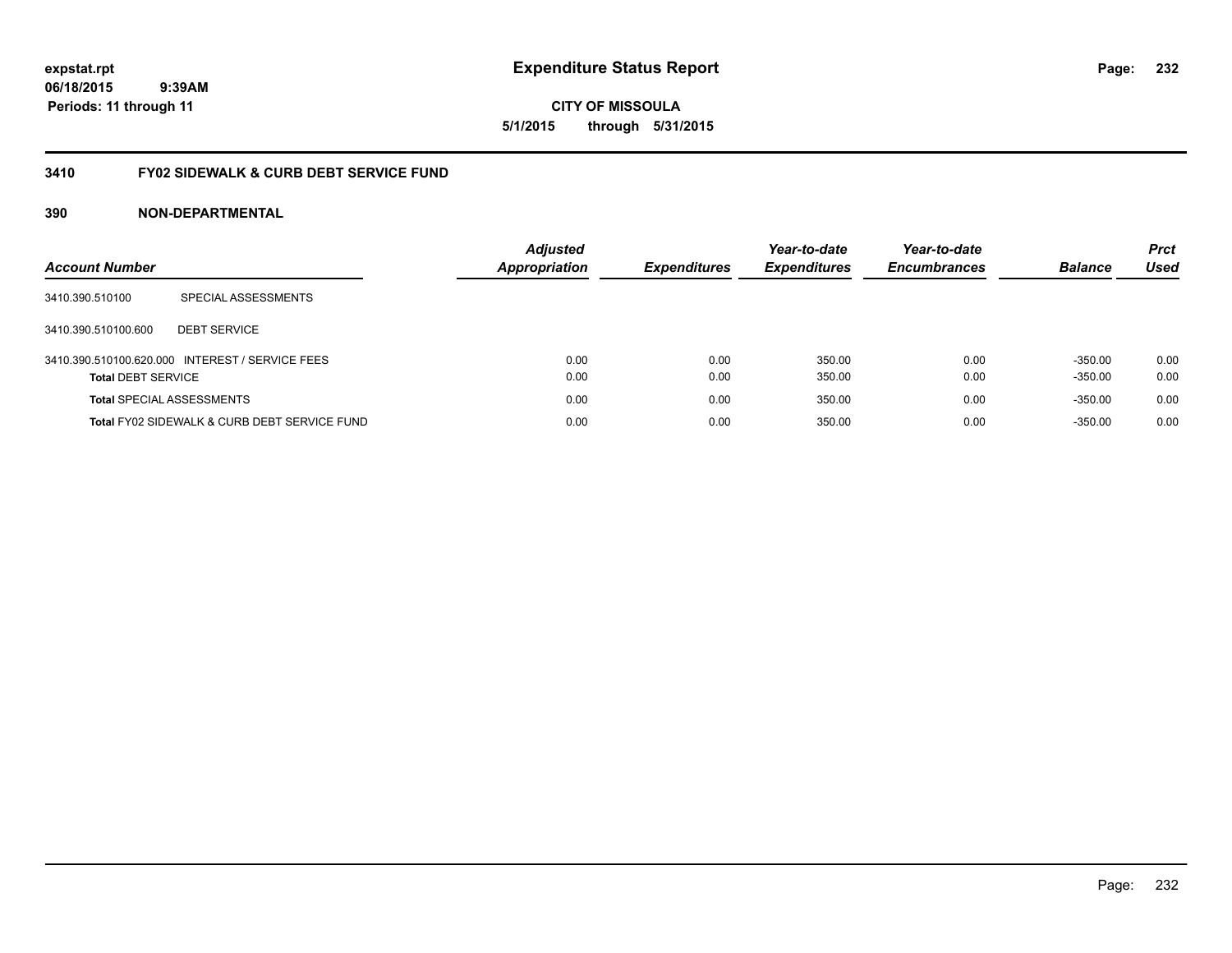**expstat.rpt Expenditure Status Report** 

**06/18/2015 9:39AM Periods: 11 through 11**

**CITY OF MISSOULA 5/1/2015 through 5/31/2015**

# **3420 FY03 SIDEWALK & CURB DEBT SERVICE**

|                                   |                                                    | <b>Adjusted</b>      |                     | Year-to-date        | Year-to-date        |                | <b>Prct</b> |
|-----------------------------------|----------------------------------------------------|----------------------|---------------------|---------------------|---------------------|----------------|-------------|
| <b>Account Number</b>             |                                                    | <b>Appropriation</b> | <b>Expenditures</b> | <b>Expenditures</b> | <b>Encumbrances</b> | <b>Balance</b> | <b>Used</b> |
| 3420.390.510100                   | SPECIAL ASSESSMENTS                                |                      |                     |                     |                     |                |             |
| 3420.390.510100.600               | <b>DEBT SERVICE</b>                                |                      |                     |                     |                     |                |             |
| 3420.390.510100.610.000 PRINCIPAL |                                                    | 25,000.00            | 0.00                | 0.00                | 0.00                | 25,000.00      | 0.00        |
|                                   | 3420.390.510100.620.000 INTEREST / SERVICE FEES    | 1,300.00             | 0.00                | 825.00              | 0.00                | 475.00         | 63.46       |
| <b>Total SPECIAL ASSESSMENTS</b>  |                                                    | 26,300.00            | 0.00                | 825.00              | 0.00                | 25,475.00      | 3.14        |
| 3420.390.510110                   | <b>MERCHANT SERVICES</b>                           |                      |                     |                     |                     |                |             |
| 3420.390.510110.500               | <b>FIXED CHARGES</b>                               |                      |                     |                     |                     |                |             |
| <b>Total MERCHANT SERVICES</b>    |                                                    | 0.00                 | 0.00                | 0.00                | 0.00                | 0.00           | 0.00        |
|                                   | <b>Total FY03 SIDEWALK &amp; CURB DEBT SERVICE</b> | 26,300.00            | 0.00                | 825.00              | 0.00                | 25,475.00      | 3.14        |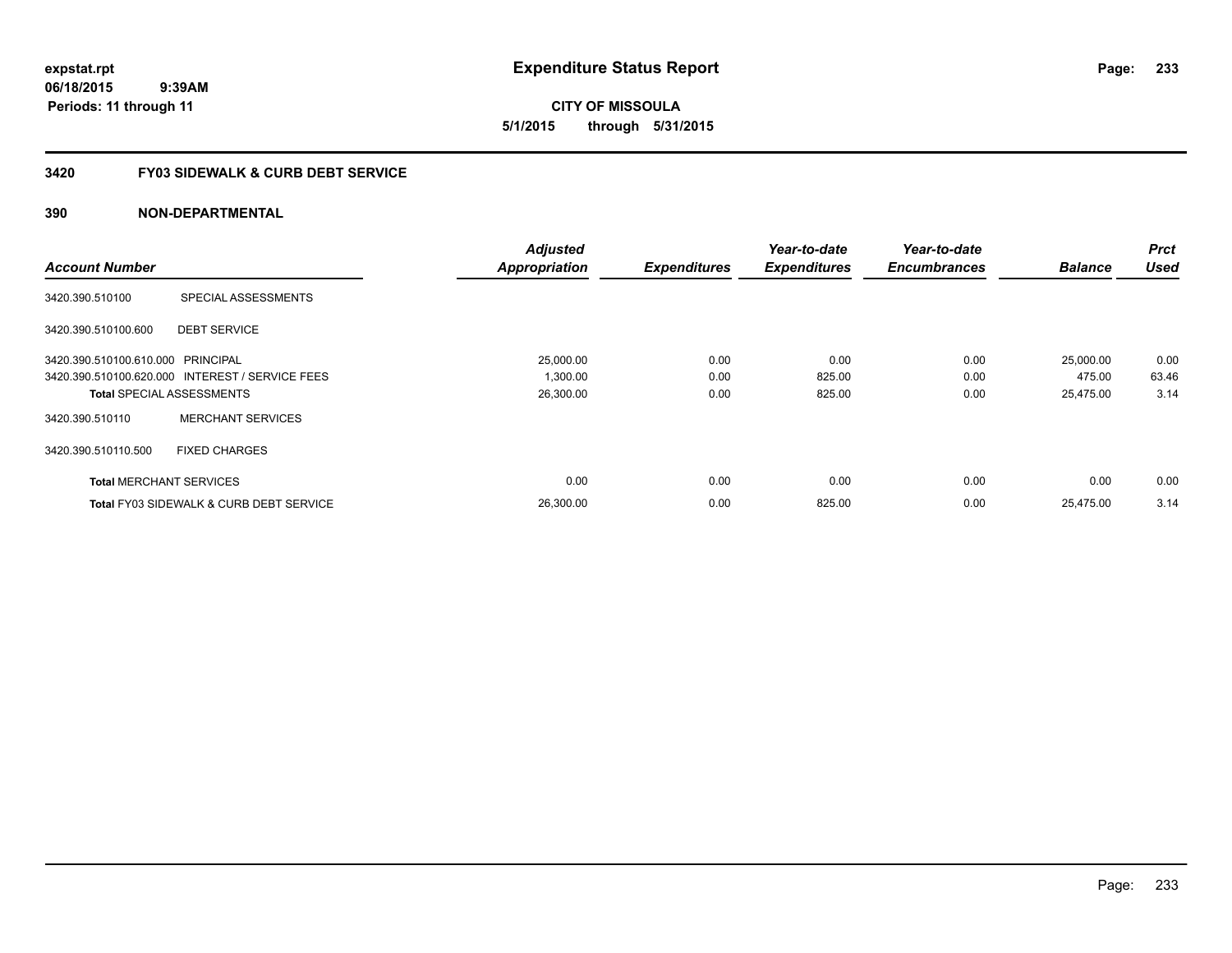**expstat.rpt Expenditure Status Report** 

**06/18/2015 9:39AM Periods: 11 through 11**

**234**

**5/1/2015 through 5/31/2015**

# **3430 FY04 SIDEWALK CURB DEBT SERVICE**

| <b>Account Number</b>             |                                                 | <b>Adjusted</b><br>Appropriation | <b>Expenditures</b> | Year-to-date<br><b>Expenditures</b> | Year-to-date<br><b>Encumbrances</b> | <b>Balance</b> | <b>Prct</b><br>Used |
|-----------------------------------|-------------------------------------------------|----------------------------------|---------------------|-------------------------------------|-------------------------------------|----------------|---------------------|
|                                   |                                                 |                                  |                     |                                     |                                     |                |                     |
| 3430.390.510100                   | SPECIAL ASSESSMENTS                             |                                  |                     |                                     |                                     |                |                     |
| 3430.390.510100.600               | <b>DEBT SERVICE</b>                             |                                  |                     |                                     |                                     |                |                     |
| 3430.390.510100.610.000 PRINCIPAL |                                                 | 10,000.00                        | 0.00                | 0.00                                | 0.00                                | 10.000.00      | 0.00                |
|                                   | 3430.390.510100.620.000 INTEREST / SERVICE FEES | 1.295.00                         | 0.00                | 822.50                              | 0.00                                | 472.50         | 63.51               |
| <b>Total DEBT SERVICE</b>         |                                                 | 11.295.00                        | 0.00                | 822.50                              | 0.00                                | 10.472.50      | 7.28                |
| <b>Total SPECIAL ASSESSMENTS</b>  |                                                 | 11,295.00                        | 0.00                | 822.50                              | 0.00                                | 10.472.50      | 7.28                |
|                                   | <b>Total FY04 SIDEWALK CURB DEBT SERVICE</b>    | 11.295.00                        | 0.00                | 822.50                              | 0.00                                | 10.472.50      | 7.28                |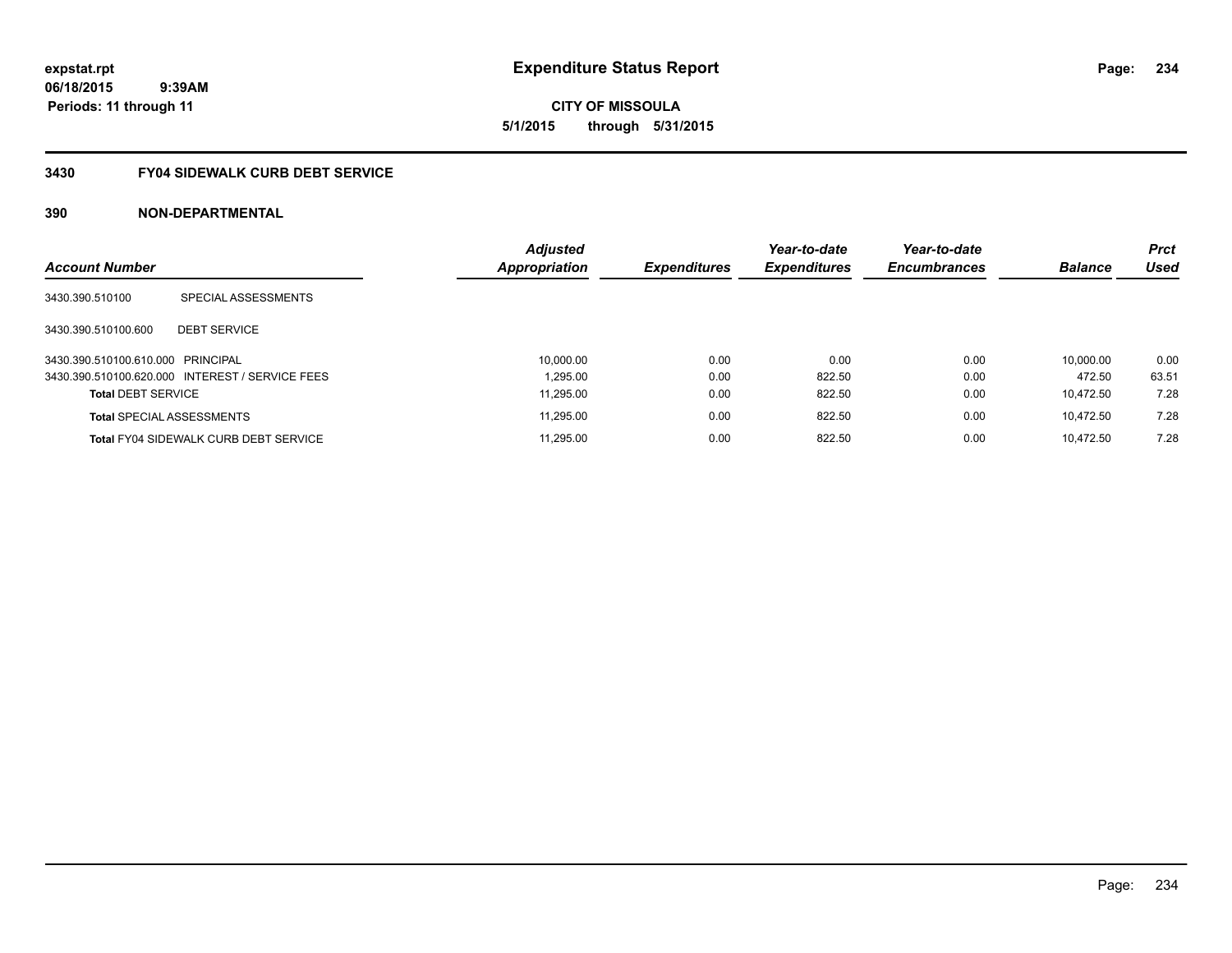**CITY OF MISSOULA 5/1/2015 through 5/31/2015**

### **3440 FY 05 SIDEWALK AND CURB**

| <b>Account Number</b>             |                                                 | <b>Adjusted</b> |                     | Year-to-date        | Year-to-date        | <b>Balance</b> | <b>Prct</b><br>Used |
|-----------------------------------|-------------------------------------------------|-----------------|---------------------|---------------------|---------------------|----------------|---------------------|
|                                   |                                                 | Appropriation   | <b>Expenditures</b> | <b>Expenditures</b> | <b>Encumbrances</b> |                |                     |
| 3440.390.510100                   | SPECIAL ASSESSMENTS                             |                 |                     |                     |                     |                |                     |
| 3440.390.510100.600               | <b>DEBT SERVICE</b>                             |                 |                     |                     |                     |                |                     |
| 3440.390.510100.610.000 PRINCIPAL |                                                 | 35,000.00       | 0.00                | 0.00                | 0.00                | 35,000.00      | 0.00                |
|                                   | 3440.390.510100.620.000 INTEREST / SERVICE FEES | 5.163.00        | 0.00                | 2.756.25            | 0.00                | 2.406.75       | 53.38               |
| <b>Total DEBT SERVICE</b>         |                                                 | 40.163.00       | 0.00                | 2.756.25            | 0.00                | 37.406.75      | 6.86                |
|                                   | <b>Total SPECIAL ASSESSMENTS</b>                | 40,163.00       | 0.00                | 2.756.25            | 0.00                | 37.406.75      | 6.86                |
|                                   | <b>Total FY 05 SIDEWALK AND CURB</b>            | 40.163.00       | 0.00                | 2.756.25            | 0.00                | 37.406.75      | 6.86                |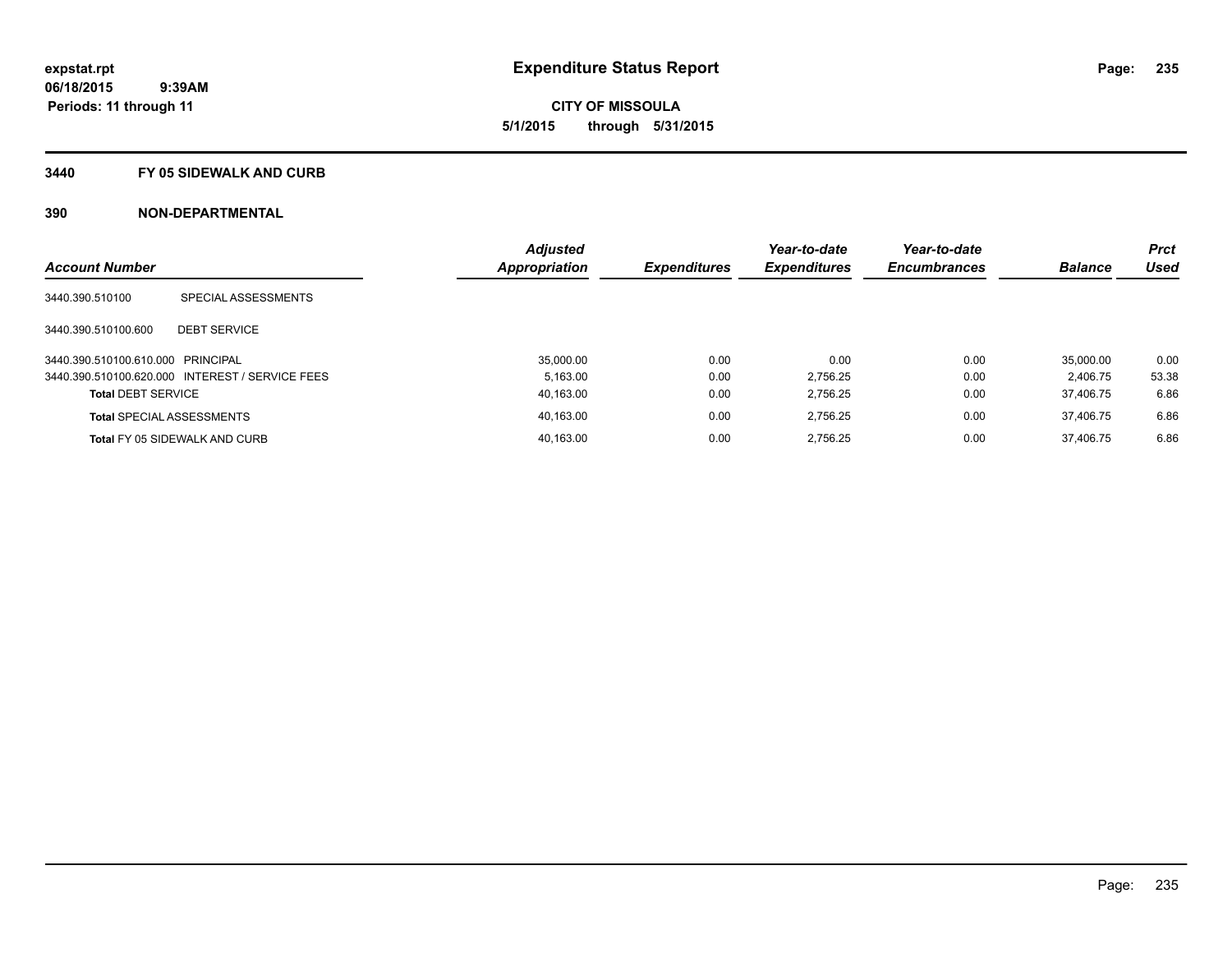**CITY OF MISSOULA 5/1/2015 through 5/31/2015**

### **3450 FY 06 SIDEWALK AND CURB**

|                                   |                                                 | <b>Adjusted</b> |                     | Year-to-date        | Year-to-date        |                | <b>Prct</b> |
|-----------------------------------|-------------------------------------------------|-----------------|---------------------|---------------------|---------------------|----------------|-------------|
| <b>Account Number</b>             |                                                 | Appropriation   | <b>Expenditures</b> | <b>Expenditures</b> | <b>Encumbrances</b> | <b>Balance</b> | <b>Used</b> |
| 3450.390.510100                   | SPECIAL ASSESSMENTS                             |                 |                     |                     |                     |                |             |
| 3450.390.510100.600               | <b>DEBT SERVICE</b>                             |                 |                     |                     |                     |                |             |
| 3450.390.510100.610.000 PRINCIPAL |                                                 | 25,000.00       | 0.00                | 0.00                | 0.00                | 25,000.00      | 0.00        |
|                                   | 3450.390.510100.620.000 INTEREST / SERVICE FEES | 4.569.00        | 0.00                | 2.109.38            | 0.00                | 2.459.62       | 46.17       |
| <b>Total DEBT SERVICE</b>         |                                                 | 29.569.00       | 0.00                | 2.109.38            | 0.00                | 27.459.62      | 7.13        |
|                                   | <b>Total SPECIAL ASSESSMENTS</b>                | 29,569.00       | 0.00                | 2.109.38            | 0.00                | 27.459.62      | 7.13        |
|                                   | <b>Total FY 06 SIDEWALK AND CURB</b>            | 29.569.00       | 0.00                | 2.109.38            | 0.00                | 27.459.62      | 7.13        |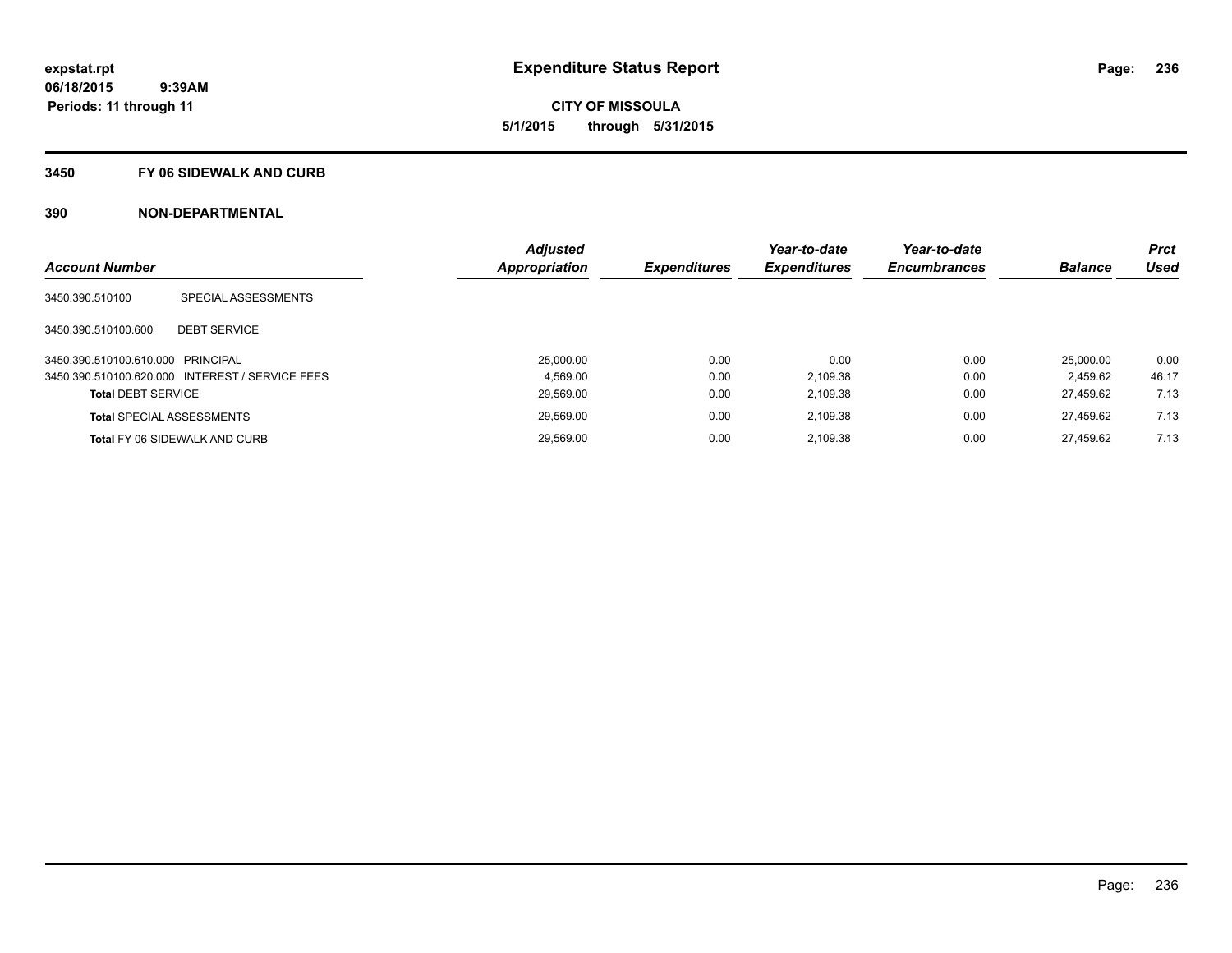**06/18/2015 9:39AM Periods: 11 through 11**

**CITY OF MISSOULA 5/1/2015 through 5/31/2015**

# **3460 FY07 SIDEWALK AND CURB DEBT**

| <b>Account Number</b>             |                                                 | <b>Adjusted</b><br>Appropriation | <b>Expenditures</b> | Year-to-date<br><b>Expenditures</b> | Year-to-date<br><b>Encumbrances</b> | <b>Balance</b> | <b>Prct</b><br>Used |
|-----------------------------------|-------------------------------------------------|----------------------------------|---------------------|-------------------------------------|-------------------------------------|----------------|---------------------|
| 3460.390.510100                   | SPECIAL ASSESSMENTS                             |                                  |                     |                                     |                                     |                |                     |
| 3460.390.510100.600               | <b>DEBT SERVICE</b>                             |                                  |                     |                                     |                                     |                |                     |
| 3460.390.510100.610.000 PRINCIPAL |                                                 | 75,000.00                        | 0.00                | 0.00                                | 0.00                                | 75,000.00      | 0.00                |
|                                   | 3460.390.510100.620.000 INTEREST / SERVICE FEES | 17.110.00                        | 0.00                | 8.730.00                            | 0.00                                | 8.380.00       | 51.02               |
|                                   | <b>Total FY07 SIDEWALK AND CURB DEBT</b>        | 92.110.00                        | 0.00                | 8.730.00                            | 0.00                                | 83.380.00      | 9.48                |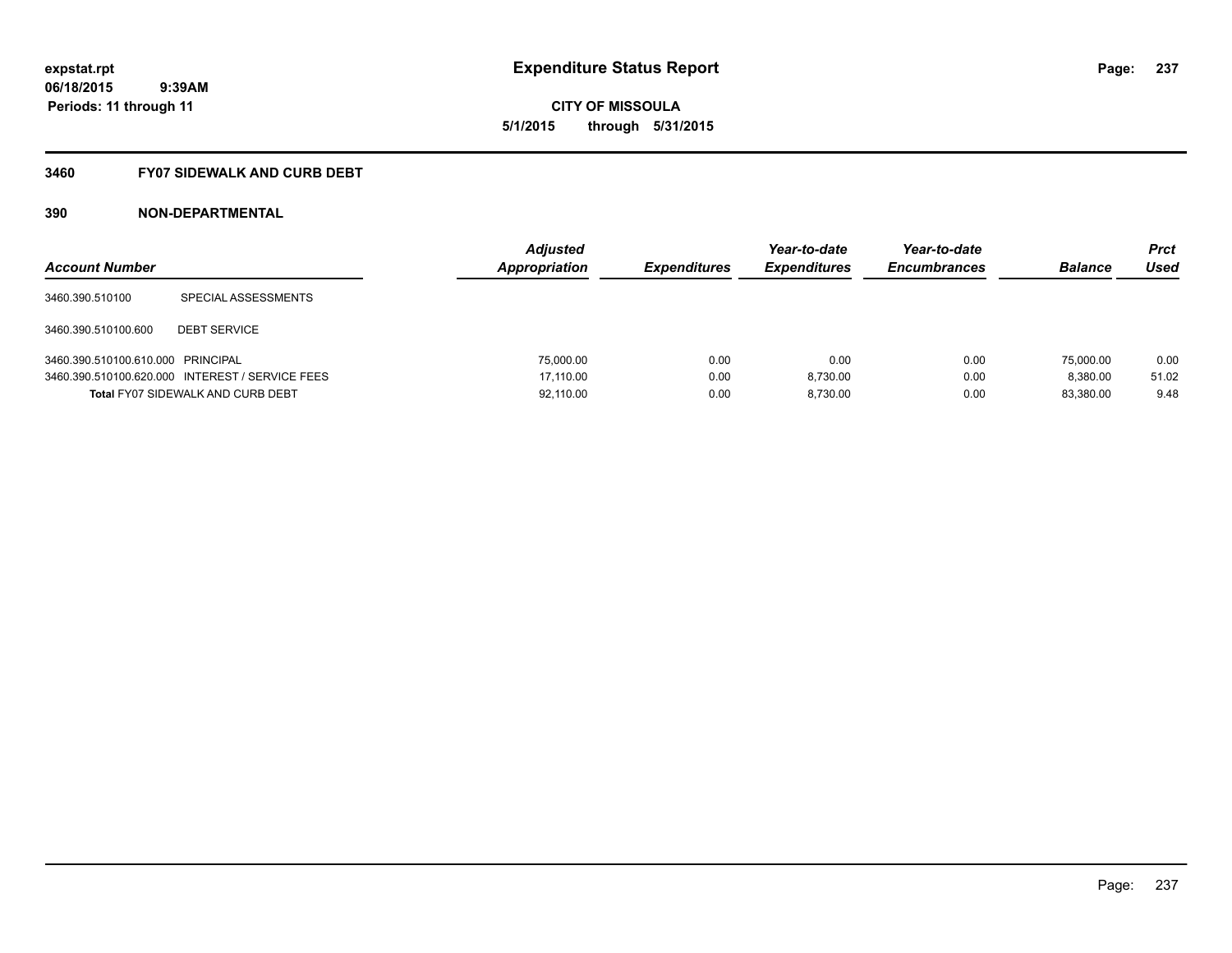**06/18/2015 9:39AM Periods: 11 through 11**

# **CITY OF MISSOULA 5/1/2015 through 5/31/2015**

# **3461 SERIES 2008A SIDEWALK AND CURB**

# **280 PUBLIC WORKS ADMIN/ENGINEERING**

| <b>Account Number</b> |                                             | <b>Adjusted</b><br>Appropriation | <b>Expenditures</b> | Year-to-date<br><i><b>Expenditures</b></i> | Year-to-date<br><b>Encumbrances</b> | <b>Balance</b> | Prct<br>Used |
|-----------------------|---------------------------------------------|----------------------------------|---------------------|--------------------------------------------|-------------------------------------|----------------|--------------|
| 3461.280.521000       | INTERFUND OPERATING TRANSFERS               |                                  |                     |                                            |                                     |                |              |
| 3461.280.521000.800   | OTHER OBJECTS                               |                                  |                     |                                            |                                     |                |              |
|                       | <b>Total PUBLIC WORKS ADMIN/ENGINEERING</b> | 0.00                             | 0.00                | 0.00                                       | 0.00                                | 0.00           | 0.00         |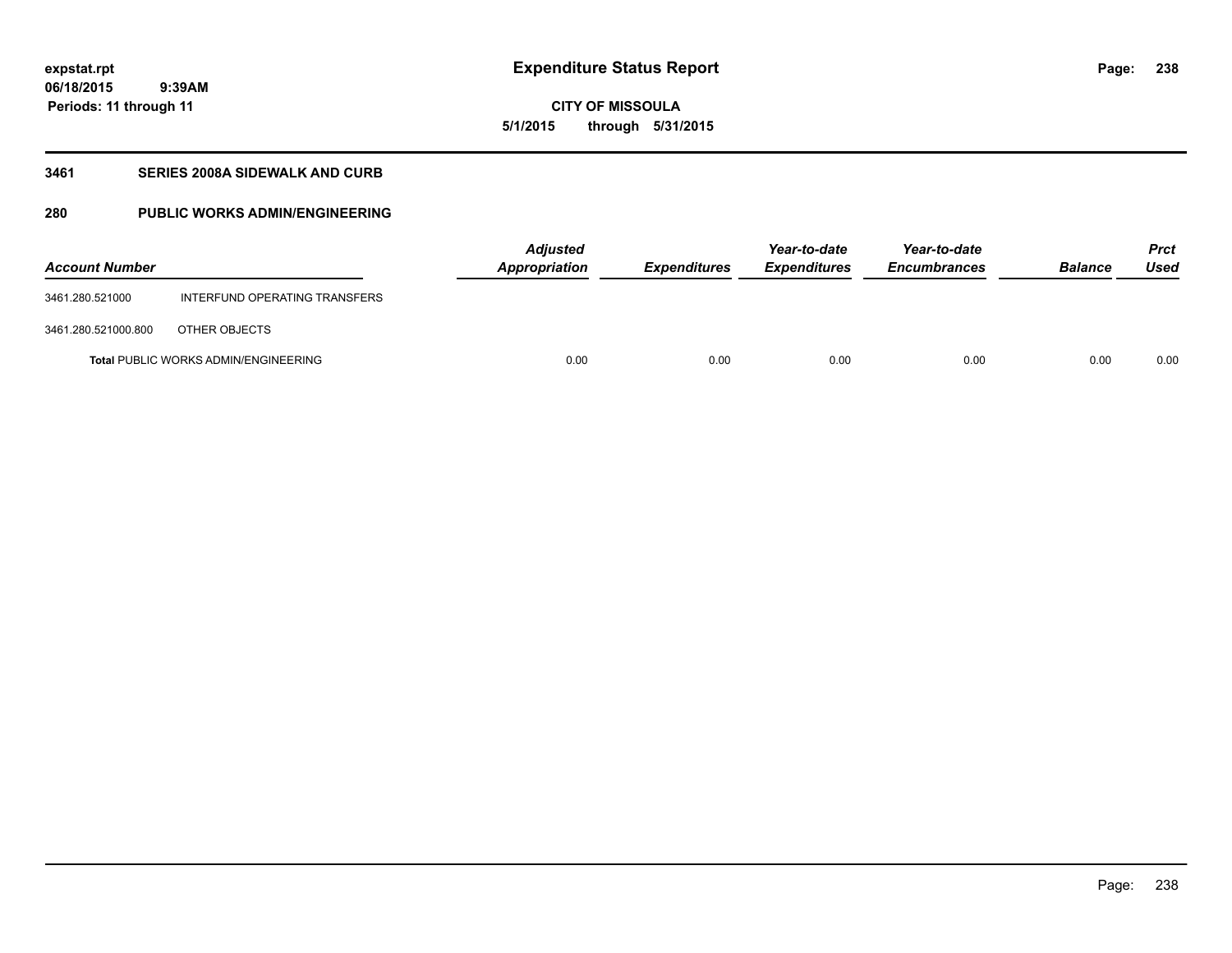**CITY OF MISSOULA 5/1/2015 through 5/31/2015**

# **3461 SERIES 2008A SIDEWALK AND CURB**

|                                   |                                                 | <b>Adjusted</b>      |                     | Year-to-date        | Year-to-date        |                | <b>Prct</b> |
|-----------------------------------|-------------------------------------------------|----------------------|---------------------|---------------------|---------------------|----------------|-------------|
| <b>Account Number</b>             |                                                 | <b>Appropriation</b> | <b>Expenditures</b> | <b>Expenditures</b> | <b>Encumbrances</b> | <b>Balance</b> | <b>Used</b> |
| 3461.390.510100                   | SPECIAL ASSESSMENTS                             |                      |                     |                     |                     |                |             |
| 3461.390.510100.600               | <b>DEBT SERVICE</b>                             |                      |                     |                     |                     |                |             |
| 3461.390.510100.610.000 PRINCIPAL |                                                 | 50,000.00            | 0.00                | 0.00                | 0.00                | 50.000.00      | 0.00        |
|                                   | 3461.390.510100.620.000 INTEREST / SERVICE FEES | 12,213.00            | 0.00                | 5,931.25            | 0.00                | 6,281.75       | 48.57       |
| <b>Total SPECIAL ASSESSMENTS</b>  |                                                 | 62,213.00            | 0.00                | 5,931.25            | 0.00                | 56,281.75      | 9.53        |
| 3461.390.521000                   | INTERFUND OPERATING TRANSFERS                   |                      |                     |                     |                     |                |             |
| 3461.390.521000.800               | OTHER OBJECTS                                   |                      |                     |                     |                     |                |             |
|                                   | <b>Total INTERFUND OPERATING TRANSFERS</b>      | 0.00                 | 0.00                | 0.00                | 0.00                | 0.00           | 0.00        |
|                                   | <b>Total SERIES 2008A SIDEWALK AND CURB</b>     | 62,213.00            | 0.00                | 5,931.25            | 0.00                | 56,281.75      | 9.53        |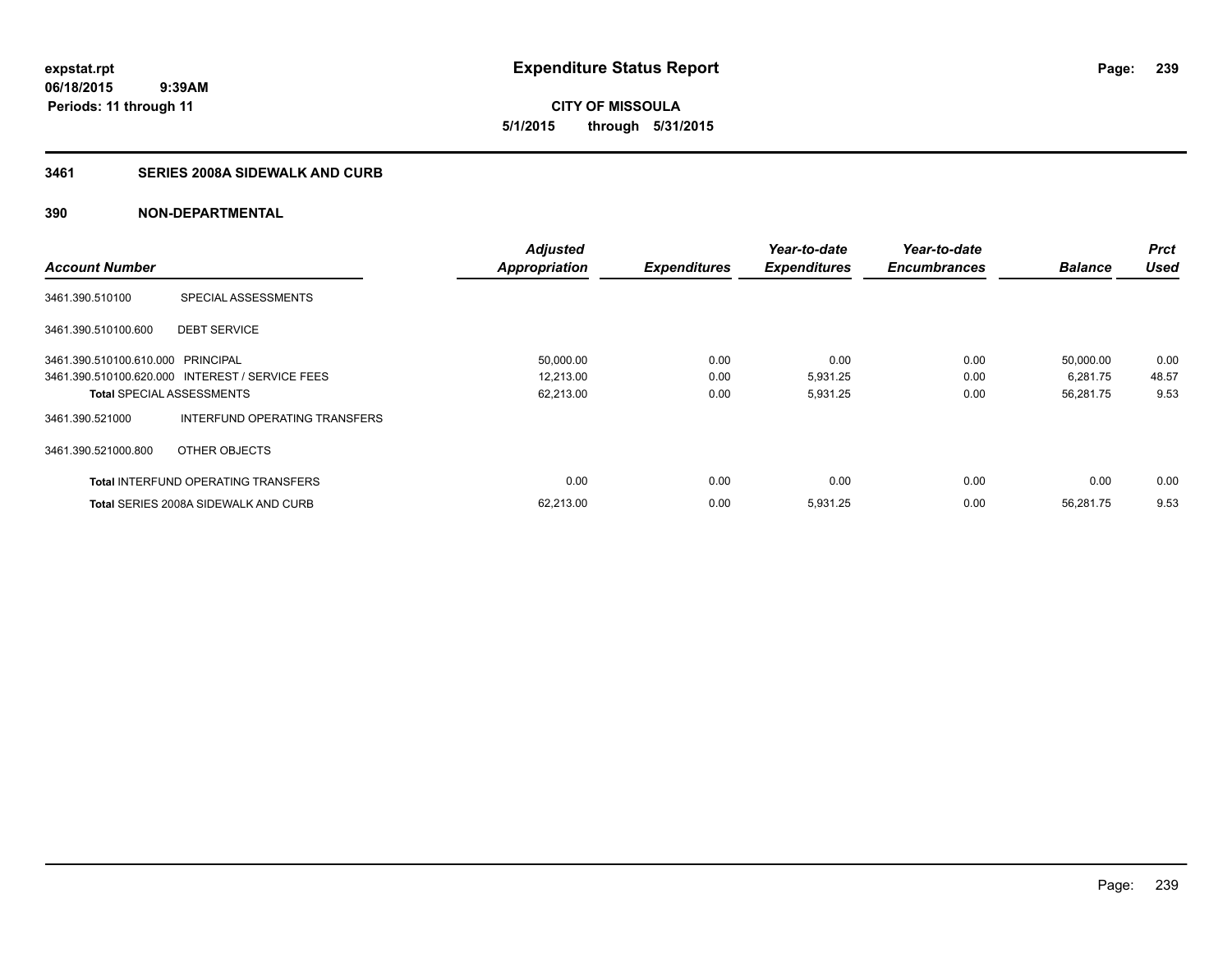**06/18/2015 9:39AM Periods: 11 through 11**

**CITY OF MISSOULA 5/1/2015 through 5/31/2015**

### **3462 SERIES 2009 SIDEWALK AND CURB**

|                                   |                                                 | <b>Adjusted</b>      |                     | Year-to-date        | Year-to-date        |                | <b>Prct</b> |
|-----------------------------------|-------------------------------------------------|----------------------|---------------------|---------------------|---------------------|----------------|-------------|
| <b>Account Number</b>             |                                                 | <b>Appropriation</b> | <b>Expenditures</b> | <b>Expenditures</b> | <b>Encumbrances</b> | <b>Balance</b> | <b>Used</b> |
| 3462.390.510100                   | SPECIAL ASSESSMENTS                             |                      |                     |                     |                     |                |             |
| 3462.390.510100.600               | <b>DEBT SERVICE</b>                             |                      |                     |                     |                     |                |             |
| 3462.390.510100.610.000 PRINCIPAL |                                                 | 50,000.00            | 0.00                | 0.00                | 0.00                | 50,000.00      | 0.00        |
|                                   | 3462.390.510100.620.000 INTEREST / SERVICE FEES | 17,143.00            | 0.00                | 9,046.25            | 0.00                | 8,096.75       | 52.77       |
| <b>Total SPECIAL ASSESSMENTS</b>  |                                                 | 67,143.00            | 0.00                | 9,046.25            | 0.00                | 58,096.75      | 13.47       |
| 3462.390.521000                   | INTERFUND OPERATING TRANSFERS                   |                      |                     |                     |                     |                |             |
| 3462.390.521000.800               | OTHER OBJECTS                                   |                      |                     |                     |                     |                |             |
|                                   | <b>Total INTERFUND OPERATING TRANSFERS</b>      | 0.00                 | 0.00                | 0.00                | 0.00                | 0.00           | 0.00        |
|                                   | <b>Total SERIES 2009 SIDEWALK AND CURB</b>      | 67,143.00            | 0.00                | 9,046.25            | 0.00                | 58,096.75      | 13.47       |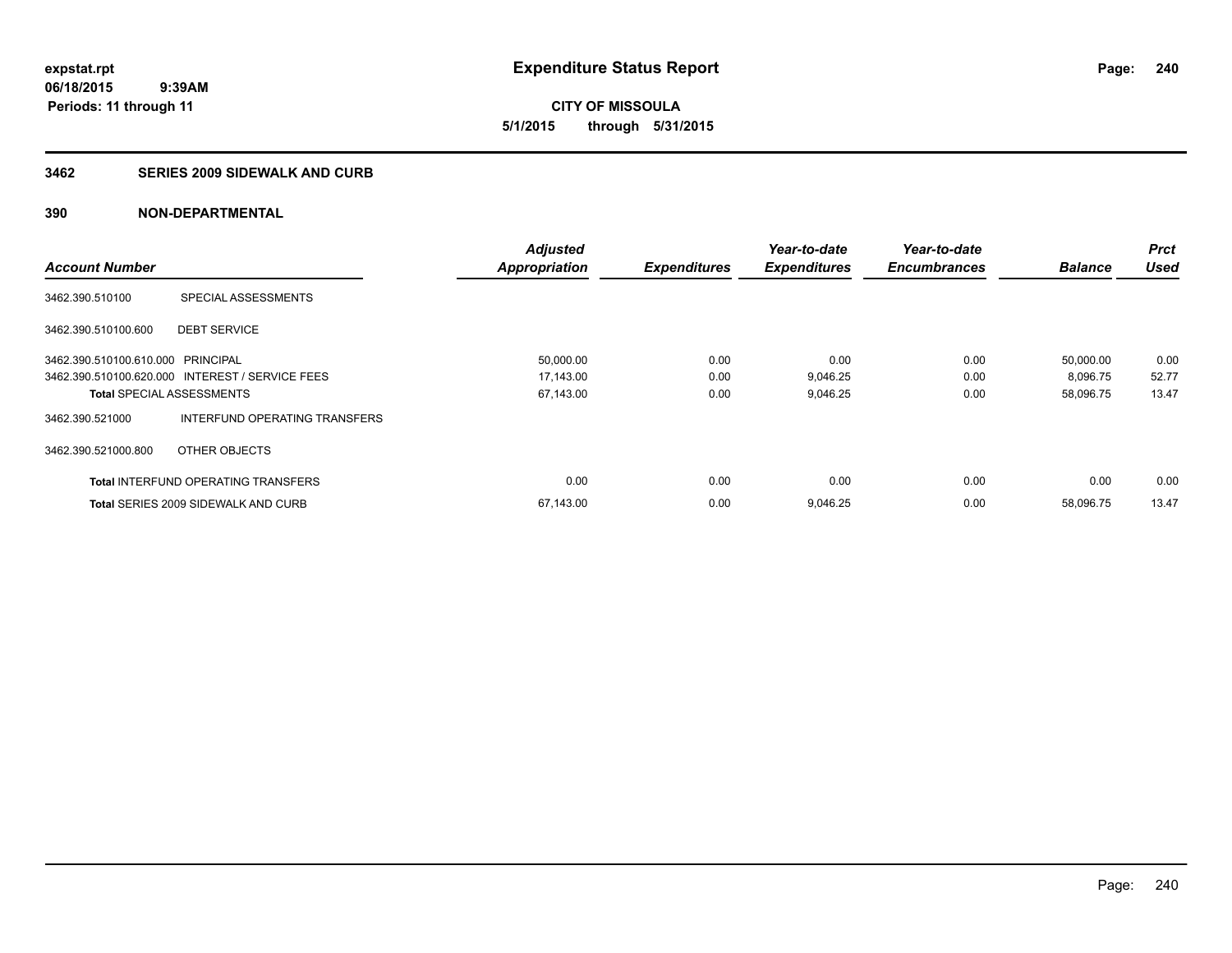**06/18/2015 9:39AM Periods: 11 through 11**

**CITY OF MISSOULA 5/1/2015 through 5/31/2015**

## **3463 SERIES 2010 SIDEWALK AND CURB**

|                                   |                                                 | <b>Adjusted</b>      |                     | Year-to-date        | Year-to-date        |                | <b>Prct</b> |
|-----------------------------------|-------------------------------------------------|----------------------|---------------------|---------------------|---------------------|----------------|-------------|
| <b>Account Number</b>             |                                                 | <b>Appropriation</b> | <b>Expenditures</b> | <b>Expenditures</b> | <b>Encumbrances</b> | <b>Balance</b> | <b>Used</b> |
| 3463.390.510100                   | SPECIAL ASSESSMENTS                             |                      |                     |                     |                     |                |             |
| 3463.390.510100.600               | <b>DEBT SERVICE</b>                             |                      |                     |                     |                     |                |             |
| 3463.390.510100.610.000 PRINCIPAL |                                                 | 75,000.00            | 0.00                | 0.00                | 0.00                | 75,000.00      | 0.00        |
|                                   | 3463.390.510100.620.000 INTEREST / SERVICE FEES | 28,038.00            | 0.00                | 14,193.75           | 0.00                | 13,844.25      | 50.62       |
| <b>Total SPECIAL ASSESSMENTS</b>  |                                                 | 103,038.00           | 0.00                | 14,193.75           | 0.00                | 88,844.25      | 13.78       |
| 3463.390.510110                   | <b>MERCHANT SERVICES</b>                        |                      |                     |                     |                     |                |             |
| 3463.390.510110.500               | <b>FIXED CHARGES</b>                            |                      |                     |                     |                     |                |             |
| <b>Total MERCHANT SERVICES</b>    |                                                 | 0.00                 | 0.00                | 0.00                | 0.00                | 0.00           | 0.00        |
|                                   | Total SERIES 2010 SIDEWALK AND CURB             | 103.038.00           | 0.00                | 14.193.75           | 0.00                | 88.844.25      | 13.78       |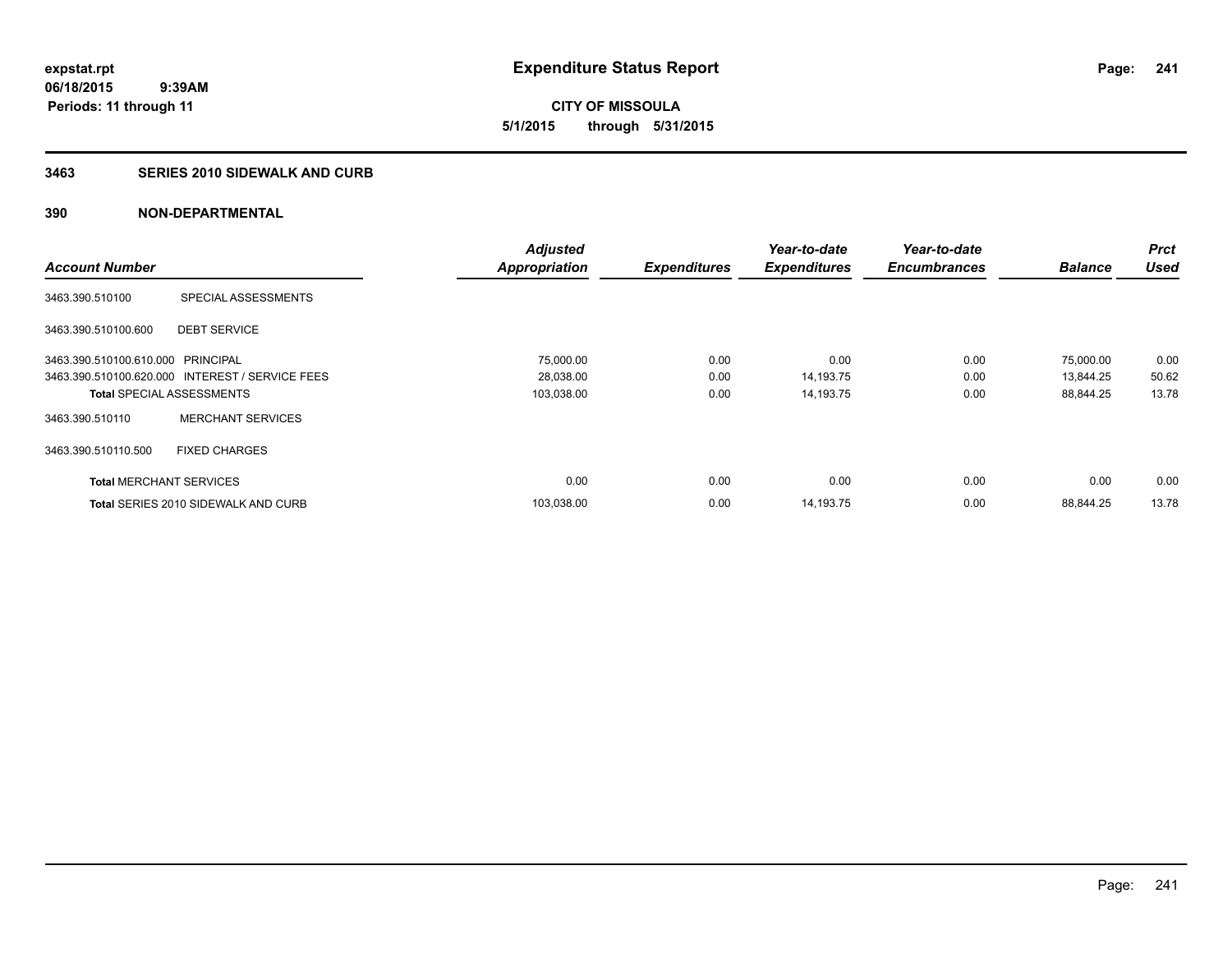**CITY OF MISSOULA 5/1/2015 through 5/31/2015**

### **3464 FY12 S/C DEBT SERVICE**

| <b>Account Number</b>             |                                                 | <b>Adjusted</b><br>Appropriation | <b>Expenditures</b> | Year-to-date<br><b>Expenditures</b> | Year-to-date<br><b>Encumbrances</b> | <b>Balance</b> | <b>Prct</b><br>Used |
|-----------------------------------|-------------------------------------------------|----------------------------------|---------------------|-------------------------------------|-------------------------------------|----------------|---------------------|
|                                   |                                                 |                                  |                     |                                     |                                     |                |                     |
| 3464.390.510100                   | SPECIAL ASSESSMENTS                             |                                  |                     |                                     |                                     |                |                     |
| 3464.390.510100.600               | <b>DEBT SERVICE</b>                             |                                  |                     |                                     |                                     |                |                     |
| 3464.390.510100.610.000 PRINCIPAL |                                                 | 50.000.00                        | 0.00                | 0.00                                | 0.00                                | 50.000.00      | 0.00                |
|                                   | 3464.390.510100.620.000 INTEREST / SERVICE FEES | 22.560.00                        | 0.00                | 11.455.00                           | 0.00                                | 11.105.00      | 50.78               |
| <b>Total DEBT SERVICE</b>         |                                                 | 72,560.00                        | 0.00                | 11.455.00                           | 0.00                                | 61.105.00      | 15.79               |
|                                   | <b>Total SPECIAL ASSESSMENTS</b>                | 72,560.00                        | 0.00                | 11.455.00                           | 0.00                                | 61.105.00      | 15.79               |
|                                   | Total FY12 S/C DEBT SERVICE                     | 72.560.00                        | 0.00                | 11.455.00                           | 0.00                                | 61.105.00      | 15.79               |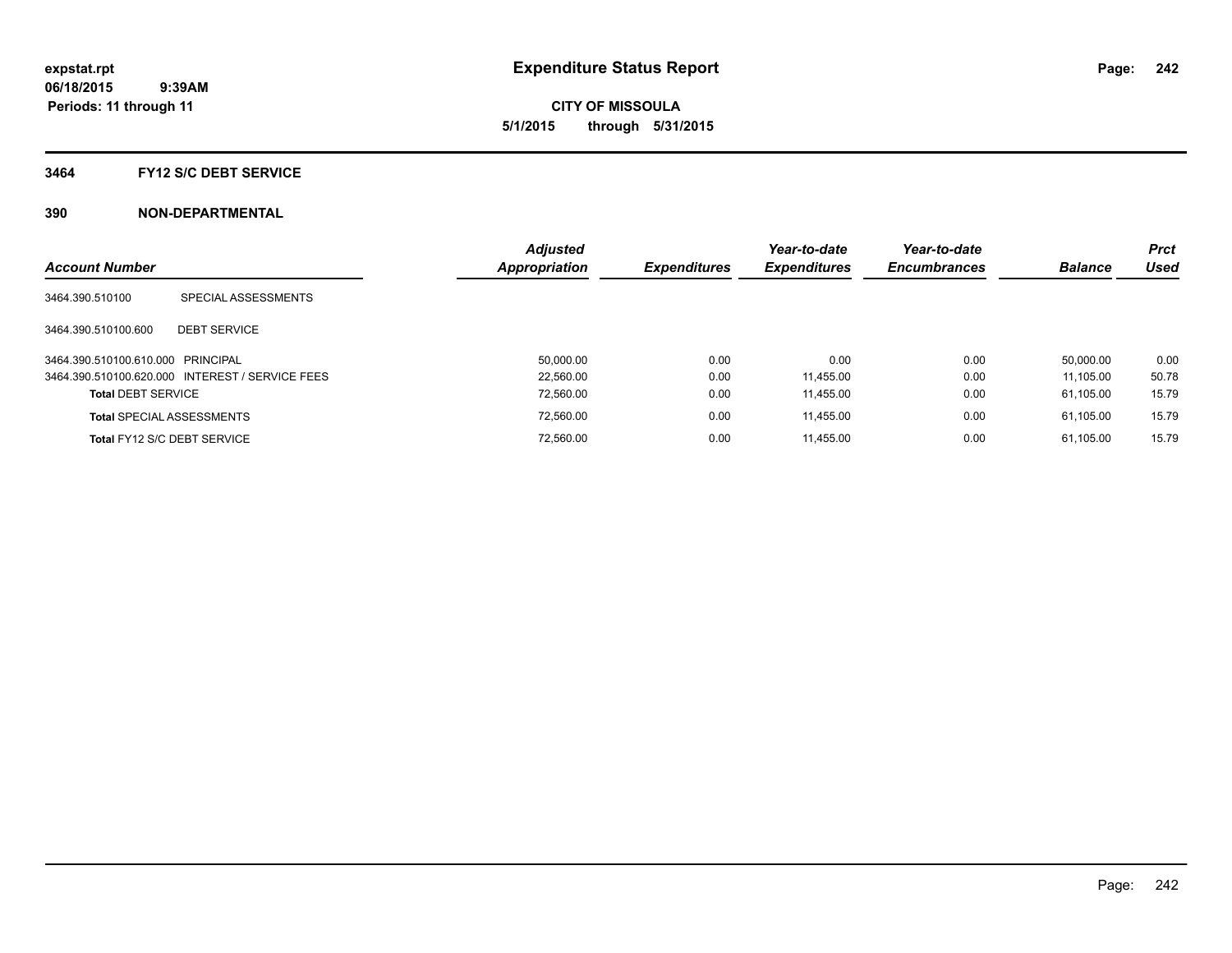**expstat.rpt Expenditure Status Report** 

**06/18/2015 9:39AM Periods: 11 through 11**

**CITY OF MISSOULA 5/1/2015 through 5/31/2015**

# **3465 FY13 SIDEWALK/CURB DEBT SERVICE**

| <b>Account Number</b>             |                                                 | <b>Adjusted</b><br><b>Appropriation</b> | <b>Expenditures</b> | Year-to-date<br><b>Expenditures</b> | Year-to-date<br><b>Encumbrances</b> | <b>Balance</b> | <b>Prct</b><br>Used |
|-----------------------------------|-------------------------------------------------|-----------------------------------------|---------------------|-------------------------------------|-------------------------------------|----------------|---------------------|
| 3465.390.510100                   | SPECIAL ASSESSMENTS                             |                                         |                     |                                     |                                     |                |                     |
| 3465.390.510100.600               | <b>DEBT SERVICE</b>                             |                                         |                     |                                     |                                     |                |                     |
| 3465.390.510100.610.000 PRINCIPAL |                                                 | 29,000.00                               | 0.00                | 0.00                                | 0.00                                | 29.000.00      | 0.00                |
|                                   | 3465.390.510100.620.000 INTEREST / SERVICE FEES | 11.976.00                               | 0.00                | 6,035.78                            | 0.00                                | 5.940.22       | 50.40               |
| <b>Total DEBT SERVICE</b>         |                                                 | 40.976.00                               | 0.00                | 6,035.78                            | 0.00                                | 34.940.22      | 14.73               |
| <b>Total SPECIAL ASSESSMENTS</b>  |                                                 | 40.976.00                               | 0.00                | 6.035.78                            | 0.00                                | 34.940.22      | 14.73               |
|                                   | <b>Total FY13 SIDEWALK/CURB DEBT SERVICE</b>    | 40.976.00                               | 0.00                | 6.035.78                            | 0.00                                | 34.940.22      | 14.73               |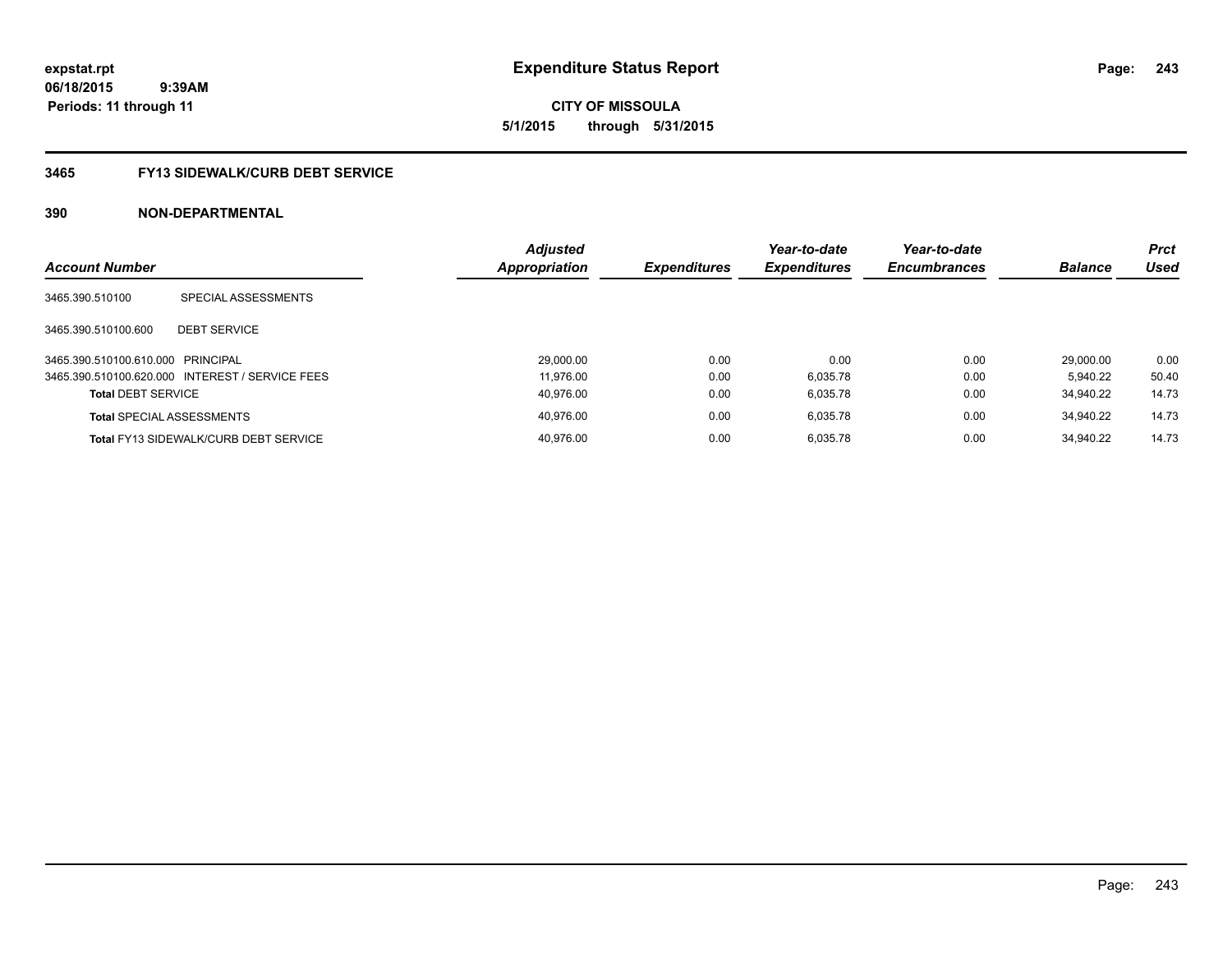**CITY OF MISSOULA 5/1/2015 through 5/31/2015**

# **3491 SID 491 DEBT SERVICE FUND**

| <b>Account Number</b>     |                                  | <b>Adjusted</b><br><b>Appropriation</b> | <b>Expenditures</b> | Year-to-date<br><b>Expenditures</b> | Year-to-date<br><b>Encumbrances</b> | <b>Balance</b> | <b>Prct</b><br>Used |
|---------------------------|----------------------------------|-----------------------------------------|---------------------|-------------------------------------|-------------------------------------|----------------|---------------------|
| 3491.390.510100           | SPECIAL ASSESSMENTS              |                                         |                     |                                     |                                     |                |                     |
| 3491.390.510100.600       | <b>DEBT SERVICE</b>              |                                         |                     |                                     |                                     |                |                     |
| <b>Total DEBT SERVICE</b> |                                  | 0.00                                    | 0.00                | 0.00                                | 0.00                                | 0.00           | 0.00                |
|                           | <b>Total SPECIAL ASSESSMENTS</b> | 0.00                                    | 0.00                | 0.00                                | 0.00                                | 0.00           | 0.00                |
|                           | Total SID 491 DEBT SERVICE FUND  | 0.00                                    | 0.00                | 0.00                                | 0.00                                | 0.00           | 0.00                |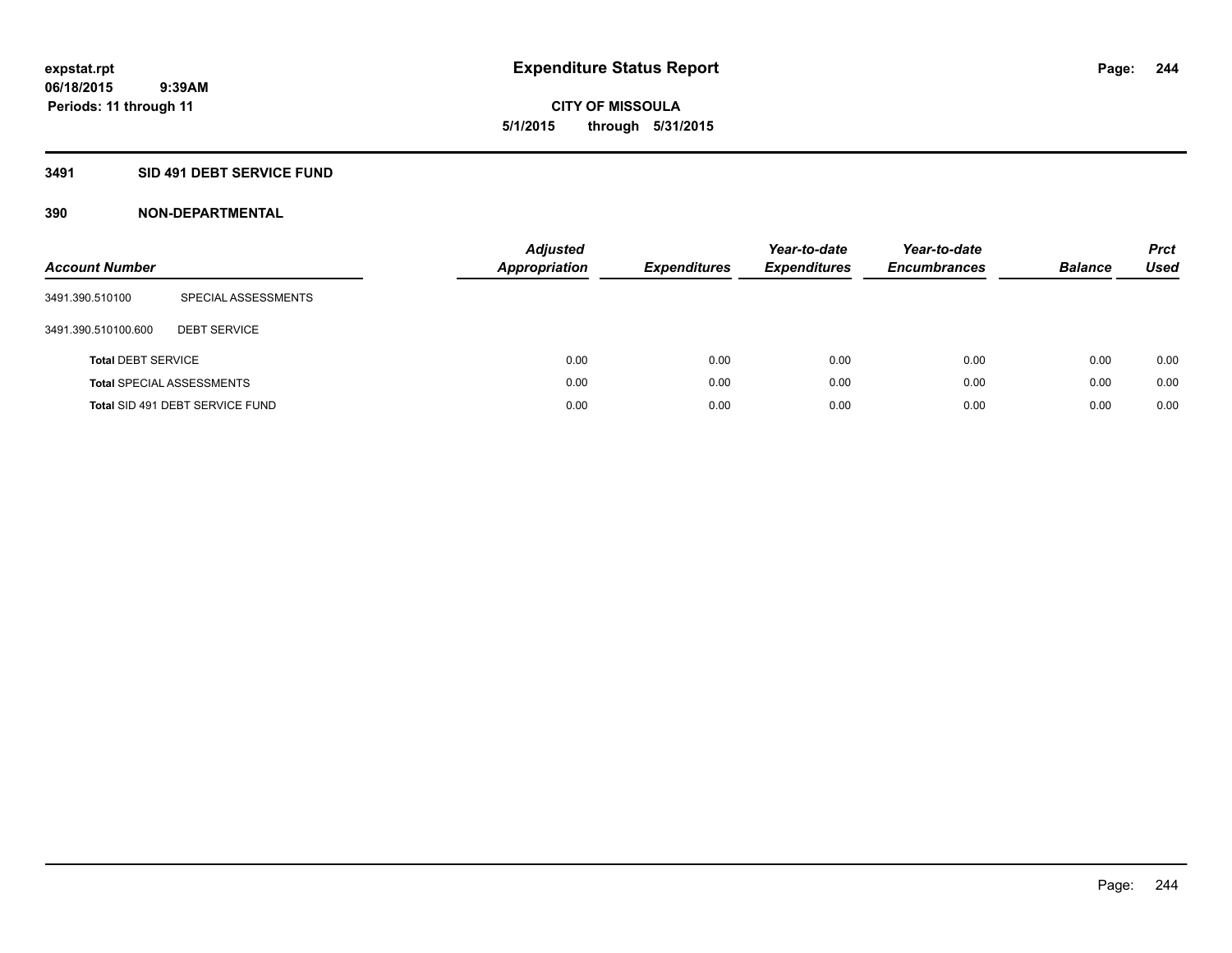**06/18/2015 9:39AM Periods: 11 through 11**

**CITY OF MISSOULA 5/1/2015 through 5/31/2015**

# **3495 SID 495 DEBT SERVICE FUND**

| <b>Account Number</b> |                                  | Adjusted<br><b>Appropriation</b> | <b>Expenditures</b> | Year-to-date<br><b>Expenditures</b> | Year-to-date<br><b>Encumbrances</b> | <b>Balance</b> | <b>Prct</b><br>Used |
|-----------------------|----------------------------------|----------------------------------|---------------------|-------------------------------------|-------------------------------------|----------------|---------------------|
| 3495.390.510100       | SPECIAL ASSESSMENTS              |                                  |                     |                                     |                                     |                |                     |
| 3495.390.510100.800   | OTHER OBJECTS                    |                                  |                     |                                     |                                     |                |                     |
|                       | <b>Total SPECIAL ASSESSMENTS</b> | 0.00                             | 0.00                | 0.00                                | 0.00                                | 0.00           | 0.00                |
|                       | Total SID 495 DEBT SERVICE FUND  | 0.00                             | 0.00                | 0.00                                | 0.00                                | 0.00           | 0.00                |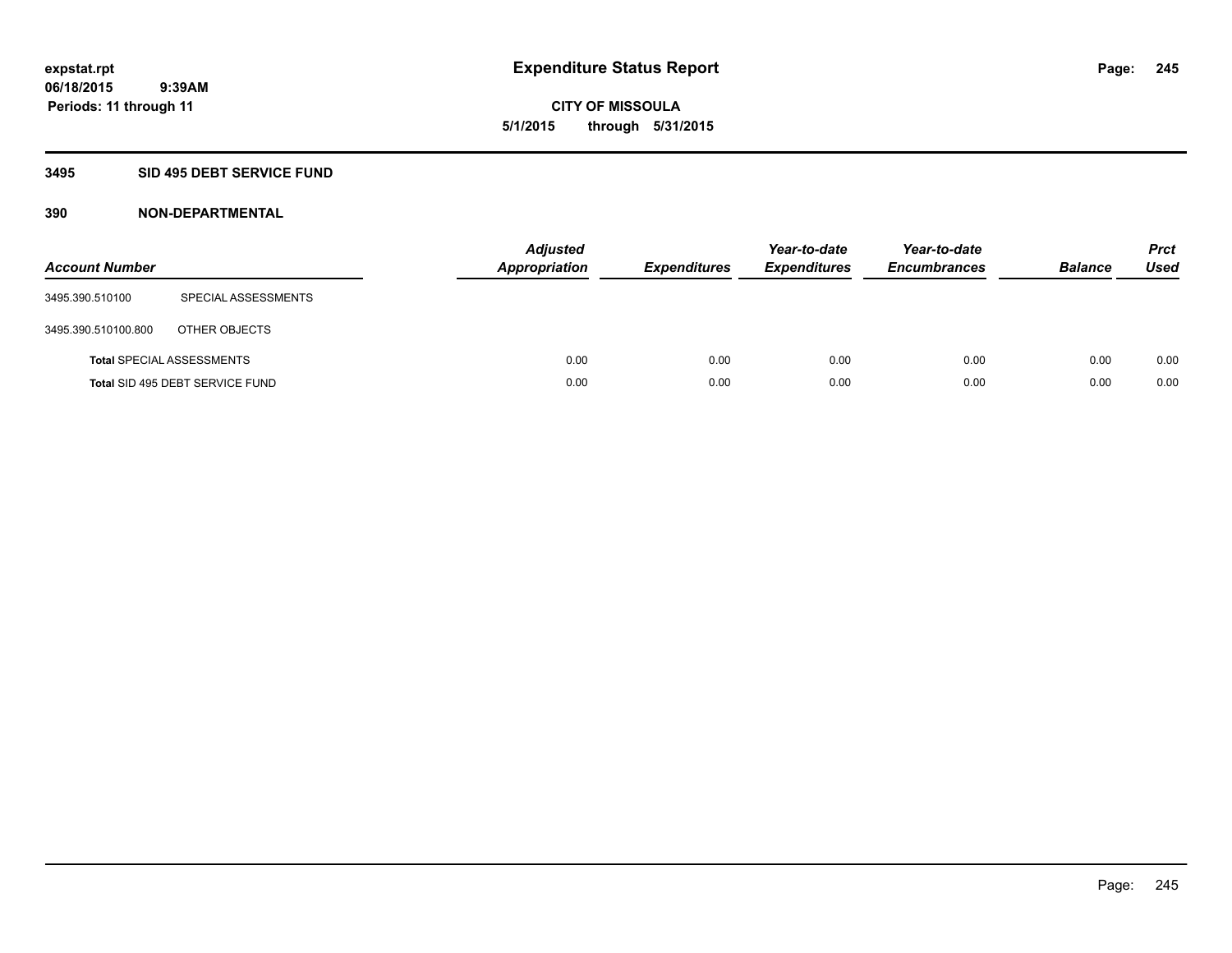**06/18/2015 9:39AM Periods: 11 through 11**

**CITY OF MISSOULA 5/1/2015 through 5/31/2015**

### **3497 SID 497 DEBT SERVICE FUND**

| <b>Account Number</b>      |                                  | <b>Adjusted</b><br><b>Appropriation</b> | <b>Expenditures</b> | Year-to-date<br><b>Expenditures</b> | Year-to-date<br><b>Encumbrances</b> | <b>Balance</b> | <b>Prct</b><br><b>Used</b> |
|----------------------------|----------------------------------|-----------------------------------------|---------------------|-------------------------------------|-------------------------------------|----------------|----------------------------|
| 3497.390.510000            | <b>MISCELLANEOUS</b>             |                                         |                     |                                     |                                     |                |                            |
| 3497.390.510000.800        | OTHER OBJECTS                    |                                         |                     |                                     |                                     |                |                            |
| <b>Total MISCELLANEOUS</b> |                                  | 0.00                                    | 0.00                | 0.00                                | 0.00                                | 0.00           | 0.00                       |
| 3497.390.510100            | SPECIAL ASSESSMENTS              |                                         |                     |                                     |                                     |                |                            |
| 3497.390.510100.600        | <b>DEBT SERVICE</b>              |                                         |                     |                                     |                                     |                |                            |
| <b>Total DEBT SERVICE</b>  |                                  | 0.00                                    | 0.00                | 0.00                                | 0.00                                | 0.00           | 0.00                       |
| 3497.390.510100.800        | OTHER OBJECTS                    |                                         |                     |                                     |                                     |                |                            |
| <b>Total OTHER OBJECTS</b> |                                  | 0.00                                    | 0.00                | 0.00                                | 0.00                                | 0.00           | 0.00                       |
|                            | <b>Total SPECIAL ASSESSMENTS</b> | 0.00                                    | 0.00                | 0.00                                | 0.00                                | 0.00           | 0.00                       |
|                            | Total SID 497 DEBT SERVICE FUND  | 0.00                                    | 0.00                | 0.00                                | 0.00                                | 0.00           | 0.00                       |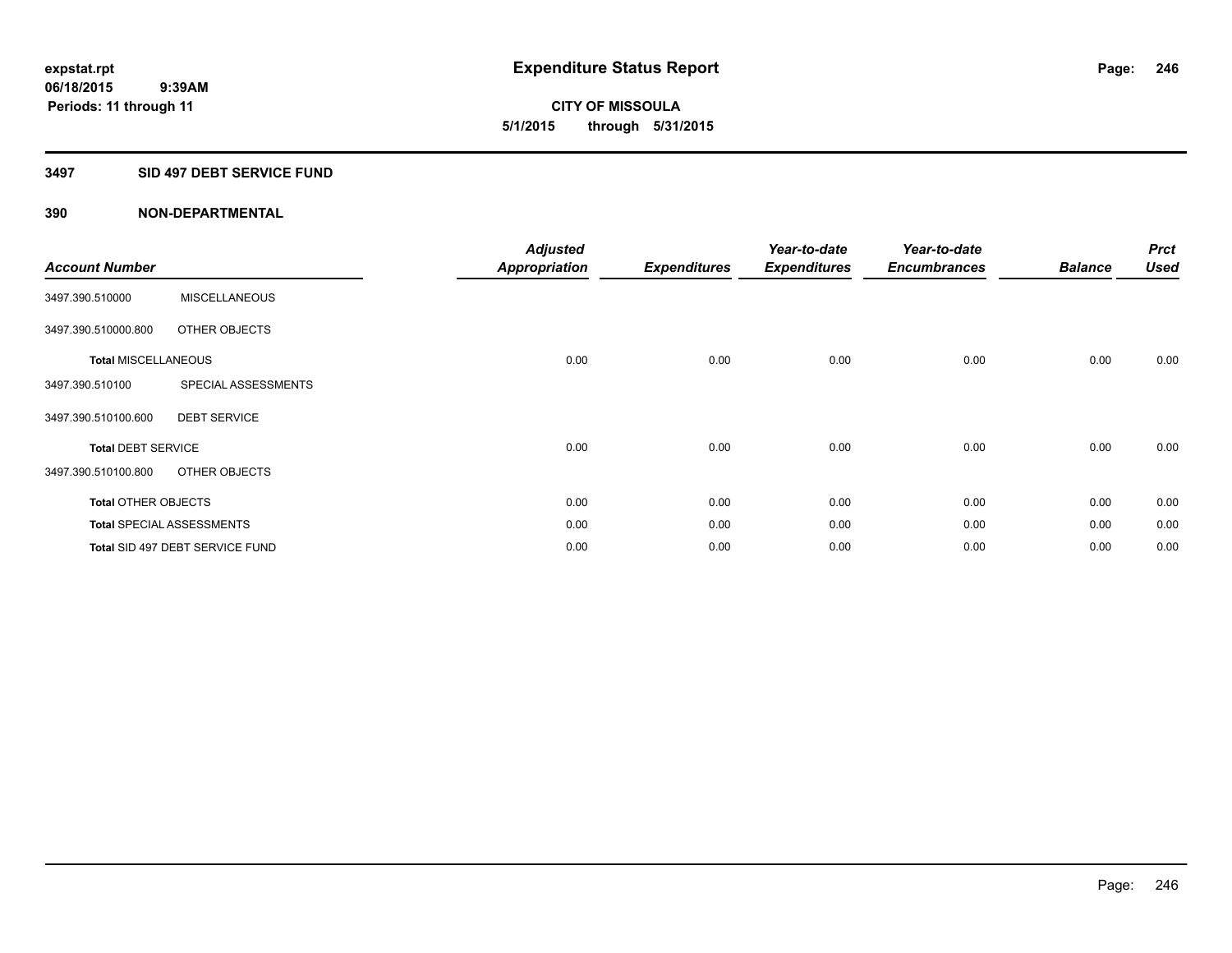**06/18/2015 9:39AM Periods: 11 through 11**

**CITY OF MISSOULA 5/1/2015 through 5/31/2015**

## **3498 SID 498 DEBT SERVICE FUND**

| <b>Account Number</b>     |                                  | <b>Adjusted</b><br><b>Appropriation</b> | <b>Expenditures</b> | Year-to-date<br><b>Expenditures</b> | Year-to-date<br><b>Encumbrances</b> | <b>Balance</b> | <b>Prct</b><br>Used |
|---------------------------|----------------------------------|-----------------------------------------|---------------------|-------------------------------------|-------------------------------------|----------------|---------------------|
| 3498.390.510100           | SPECIAL ASSESSMENTS              |                                         |                     |                                     |                                     |                |                     |
| 3498.390.510100.600       | <b>DEBT SERVICE</b>              |                                         |                     |                                     |                                     |                |                     |
| <b>Total DEBT SERVICE</b> |                                  | 0.00                                    | 0.00                | 0.00                                | 0.00                                | 0.00           | 0.00                |
|                           | <b>Total SPECIAL ASSESSMENTS</b> | 0.00                                    | 0.00                | 0.00                                | 0.00                                | 0.00           | 0.00                |
|                           | Total SID 498 DEBT SERVICE FUND  | 0.00                                    | 0.00                | 0.00                                | 0.00                                | 0.00           | 0.00                |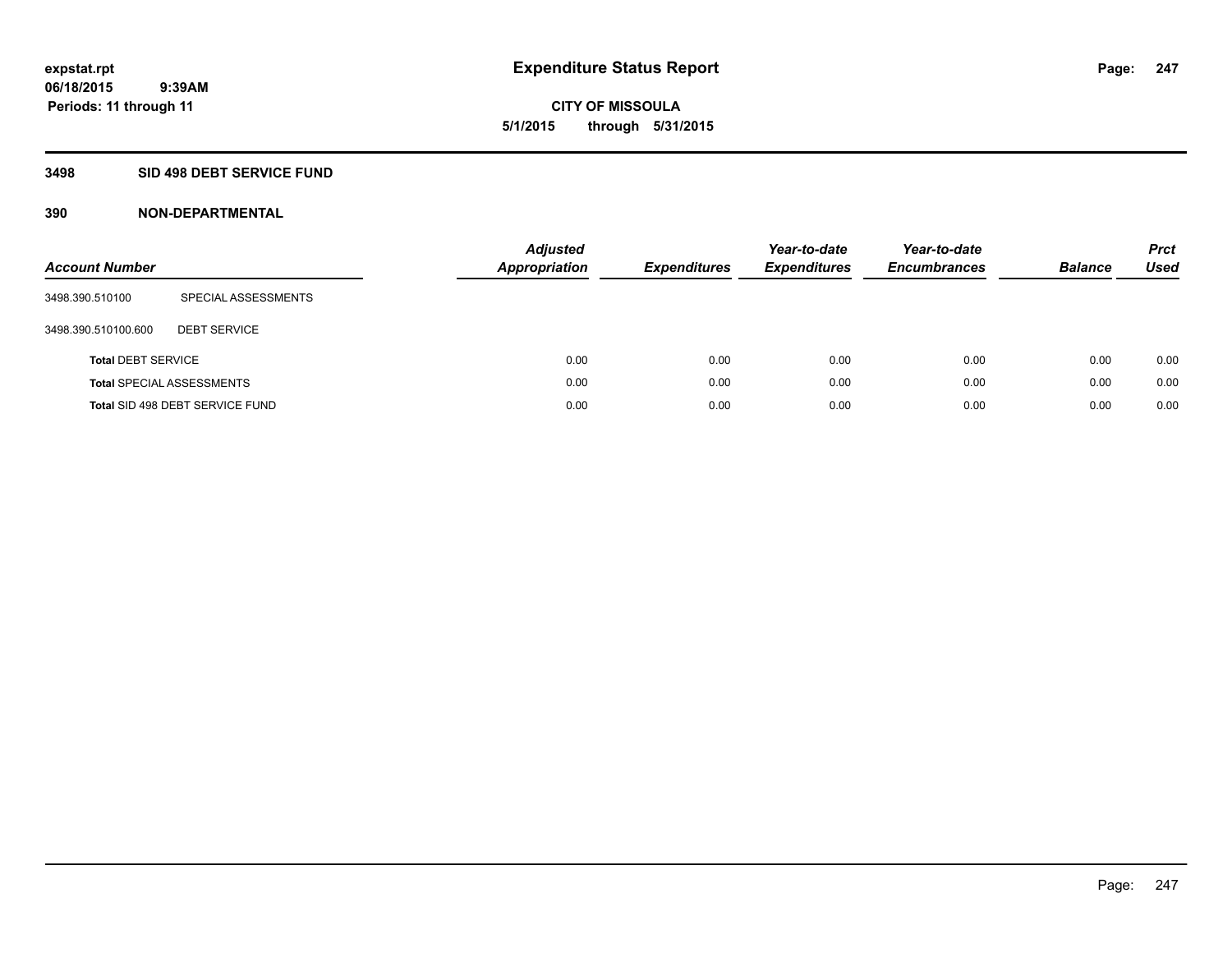**06/18/2015 9:39AM Periods: 11 through 11**

# **CITY OF MISSOULA 5/1/2015 through 5/31/2015**

# **3500 SID 500 DEBT SERVICE FUND**

| <b>Account Number</b>      |                                  | <b>Adjusted</b><br>Appropriation | <b>Expenditures</b> | Year-to-date<br><b>Expenditures</b> | Year-to-date<br><b>Encumbrances</b> | <b>Balance</b> | <b>Prct</b><br><b>Used</b> |
|----------------------------|----------------------------------|----------------------------------|---------------------|-------------------------------------|-------------------------------------|----------------|----------------------------|
| 3500.390.510100            | SPECIAL ASSESSMENTS              |                                  |                     |                                     |                                     |                |                            |
| 3500.390.510100.600        | <b>DEBT SERVICE</b>              |                                  |                     |                                     |                                     |                |                            |
| <b>Total DEBT SERVICE</b>  |                                  | 0.00                             | 0.00                | 0.00                                | 0.00                                | 0.00           | 0.00                       |
| 3500.390.510100.800        | OTHER OBJECTS                    |                                  |                     |                                     |                                     |                |                            |
| <b>Total OTHER OBJECTS</b> |                                  | 0.00                             | 0.00                | 0.00                                | 0.00                                | 0.00           | 0.00                       |
|                            | <b>Total SPECIAL ASSESSMENTS</b> | 0.00                             | 0.00                | 0.00                                | 0.00                                | 0.00           | 0.00                       |
|                            | Total SID 500 DEBT SERVICE FUND  | 0.00                             | 0.00                | 0.00                                | 0.00                                | 0.00           | 0.00                       |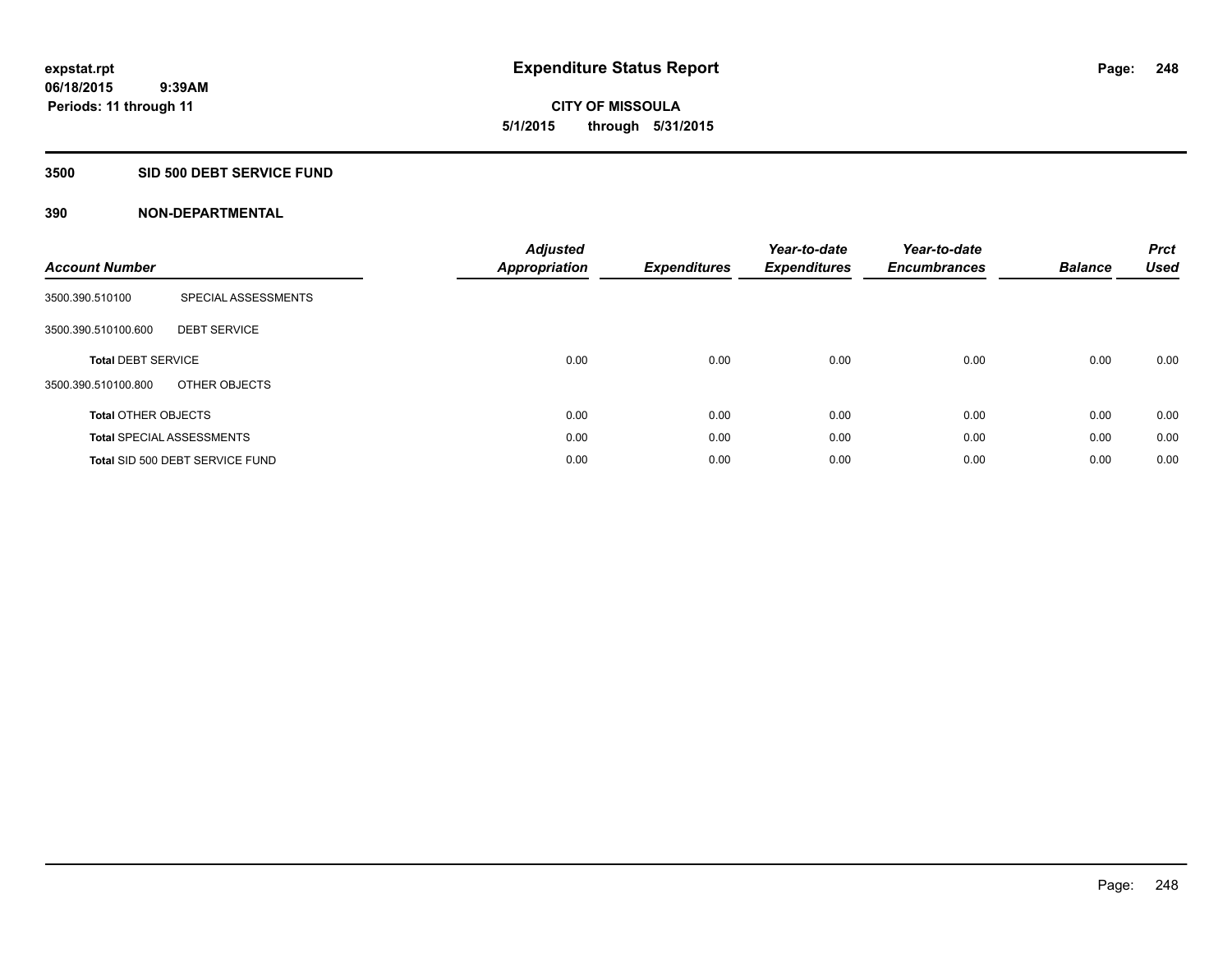**06/18/2015 9:39AM Periods: 11 through 11**

**CITY OF MISSOULA 5/1/2015 through 5/31/2015**

## **3501 SID 501 DEBT SERVICE FUND**

| <b>Account Number</b>     |                                  | <b>Adjusted</b><br><b>Appropriation</b> | <b>Expenditures</b> | Year-to-date<br><b>Expenditures</b> | Year-to-date<br><b>Encumbrances</b> | <b>Balance</b> | <b>Prct</b><br>Used |
|---------------------------|----------------------------------|-----------------------------------------|---------------------|-------------------------------------|-------------------------------------|----------------|---------------------|
| 3501.390.510100           | SPECIAL ASSESSMENTS              |                                         |                     |                                     |                                     |                |                     |
| 3501.390.510100.600       | <b>DEBT SERVICE</b>              |                                         |                     |                                     |                                     |                |                     |
| <b>Total DEBT SERVICE</b> |                                  | 0.00                                    | 0.00                | 0.00                                | 0.00                                | 0.00           | 0.00                |
|                           | <b>Total SPECIAL ASSESSMENTS</b> | 0.00                                    | 0.00                | 0.00                                | 0.00                                | 0.00           | 0.00                |
|                           | Total SID 501 DEBT SERVICE FUND  | 0.00                                    | 0.00                | 0.00                                | 0.00                                | 0.00           | 0.00                |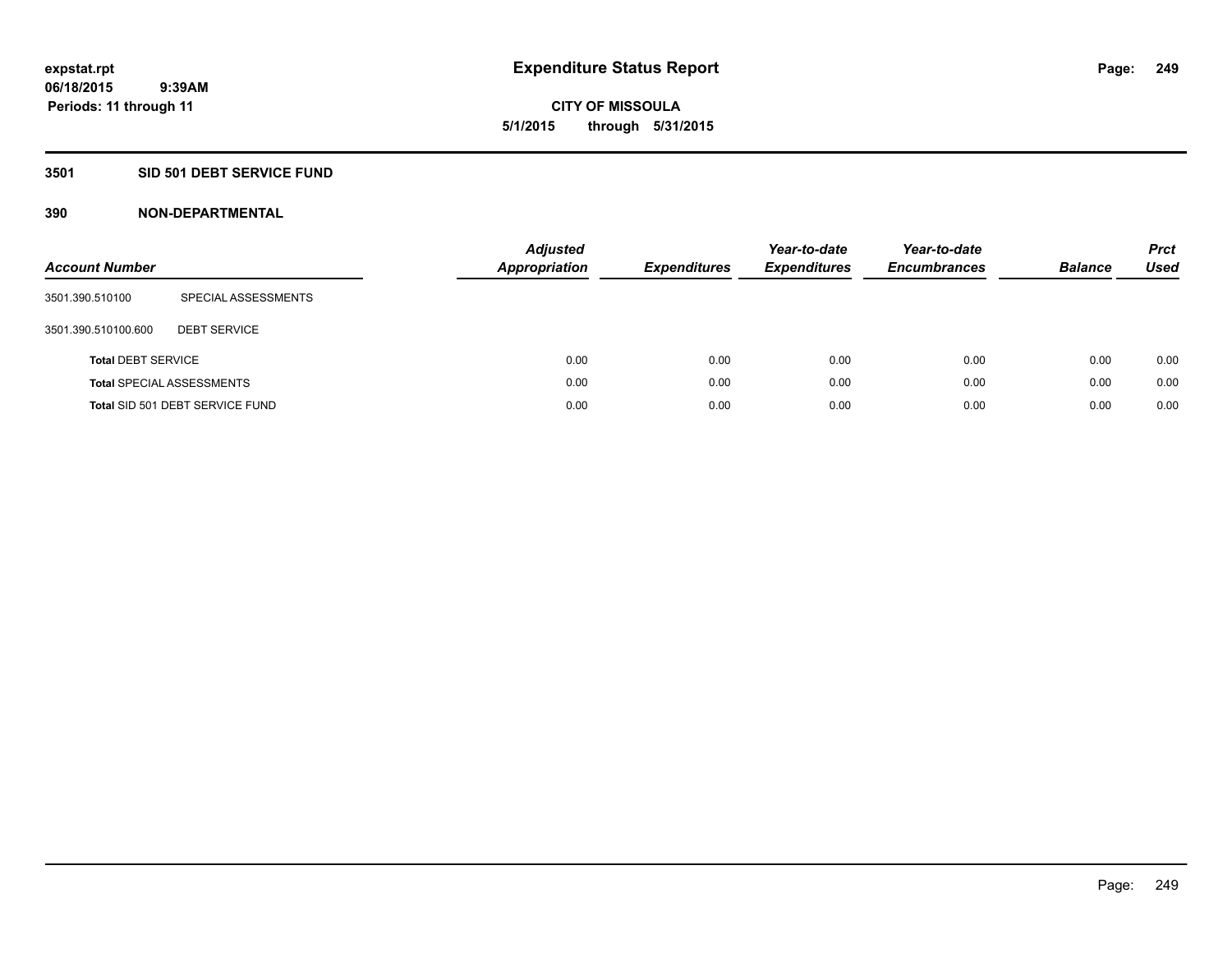**06/18/2015 9:39AM Periods: 11 through 11**

# **CITY OF MISSOULA 5/1/2015 through 5/31/2015**

# **3503 SID 503 DEBT SERVICE FUND**

| <b>Account Number</b>     |                                  | <b>Adjusted</b><br><b>Appropriation</b> | <b>Expenditures</b> | Year-to-date<br><b>Expenditures</b> | Year-to-date<br><b>Encumbrances</b> | <b>Balance</b> | <b>Prct</b><br><b>Used</b> |
|---------------------------|----------------------------------|-----------------------------------------|---------------------|-------------------------------------|-------------------------------------|----------------|----------------------------|
| 3503.390.510100           | SPECIAL ASSESSMENTS              |                                         |                     |                                     |                                     |                |                            |
| 3503.390.510100.600       | <b>DEBT SERVICE</b>              |                                         |                     |                                     |                                     |                |                            |
| <b>Total DEBT SERVICE</b> |                                  | 0.00                                    | 0.00                | 0.00                                | 0.00                                | 0.00           | 0.00                       |
|                           | <b>Total SPECIAL ASSESSMENTS</b> | 0.00                                    | 0.00                | 0.00                                | 0.00                                | 0.00           | 0.00                       |
|                           | Total SID 503 DEBT SERVICE FUND  | 0.00                                    | 0.00                | 0.00                                | 0.00                                | 0.00           | 0.00                       |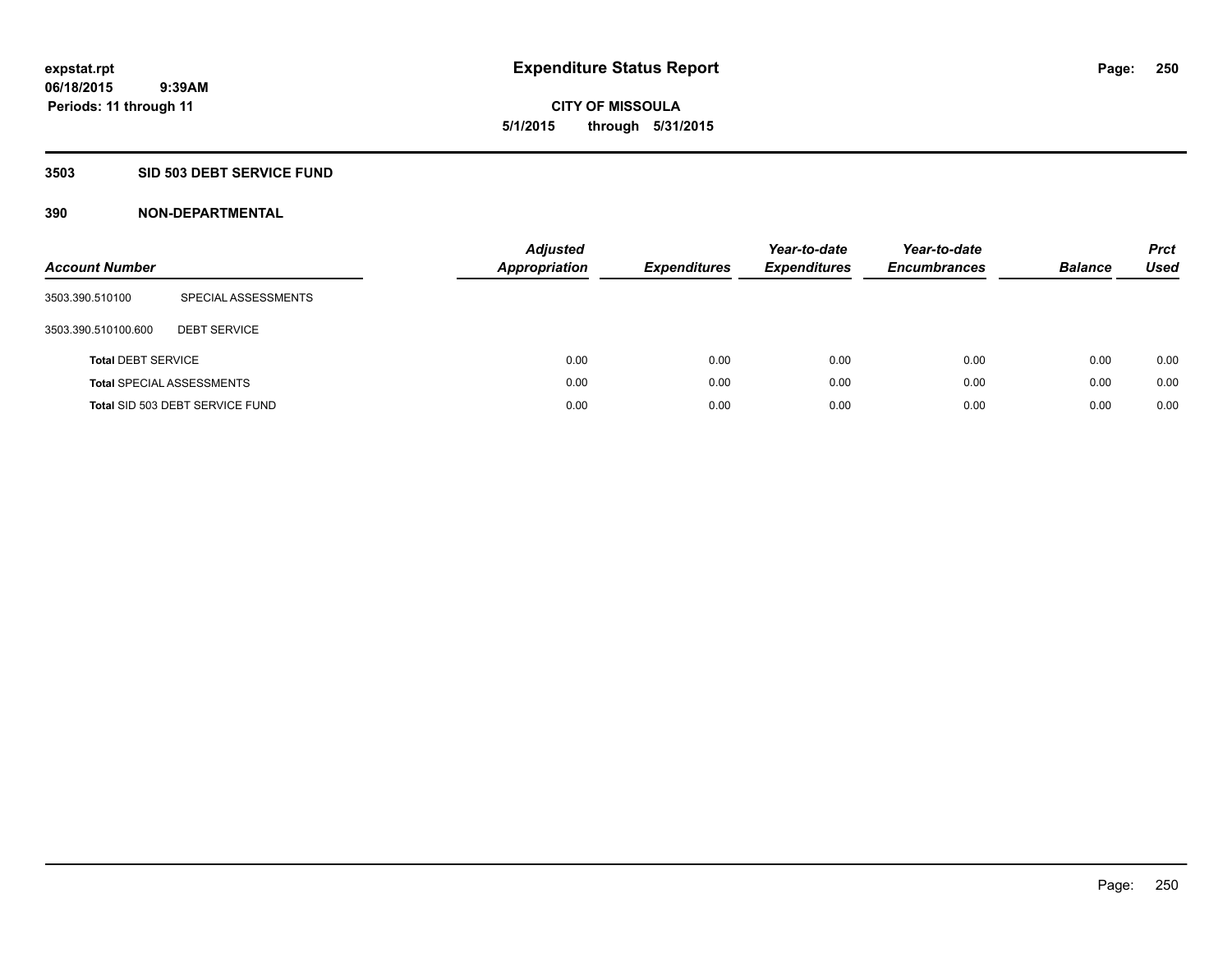**06/18/2015 9:39AM Periods: 11 through 11**

# **CITY OF MISSOULA 5/1/2015 through 5/31/2015**

# **3505 SID 505 DEBT SERVICE FUND**

| <b>Account Number</b>     |                                  | <b>Adjusted</b><br><b>Appropriation</b> | <b>Expenditures</b> | Year-to-date<br><b>Expenditures</b> | Year-to-date<br><b>Encumbrances</b> | <b>Balance</b> | <b>Prct</b><br><b>Used</b> |
|---------------------------|----------------------------------|-----------------------------------------|---------------------|-------------------------------------|-------------------------------------|----------------|----------------------------|
| 3505.390.510100           | SPECIAL ASSESSMENTS              |                                         |                     |                                     |                                     |                |                            |
| 3505.390.510100.600       | <b>DEBT SERVICE</b>              |                                         |                     |                                     |                                     |                |                            |
| <b>Total DEBT SERVICE</b> |                                  | 0.00                                    | 0.00                | 0.00                                | 0.00                                | 0.00           | 0.00                       |
|                           | <b>Total SPECIAL ASSESSMENTS</b> | 0.00                                    | 0.00                | 0.00                                | 0.00                                | 0.00           | 0.00                       |
|                           | Total SID 505 DEBT SERVICE FUND  | 0.00                                    | 0.00                | 0.00                                | 0.00                                | 0.00           | 0.00                       |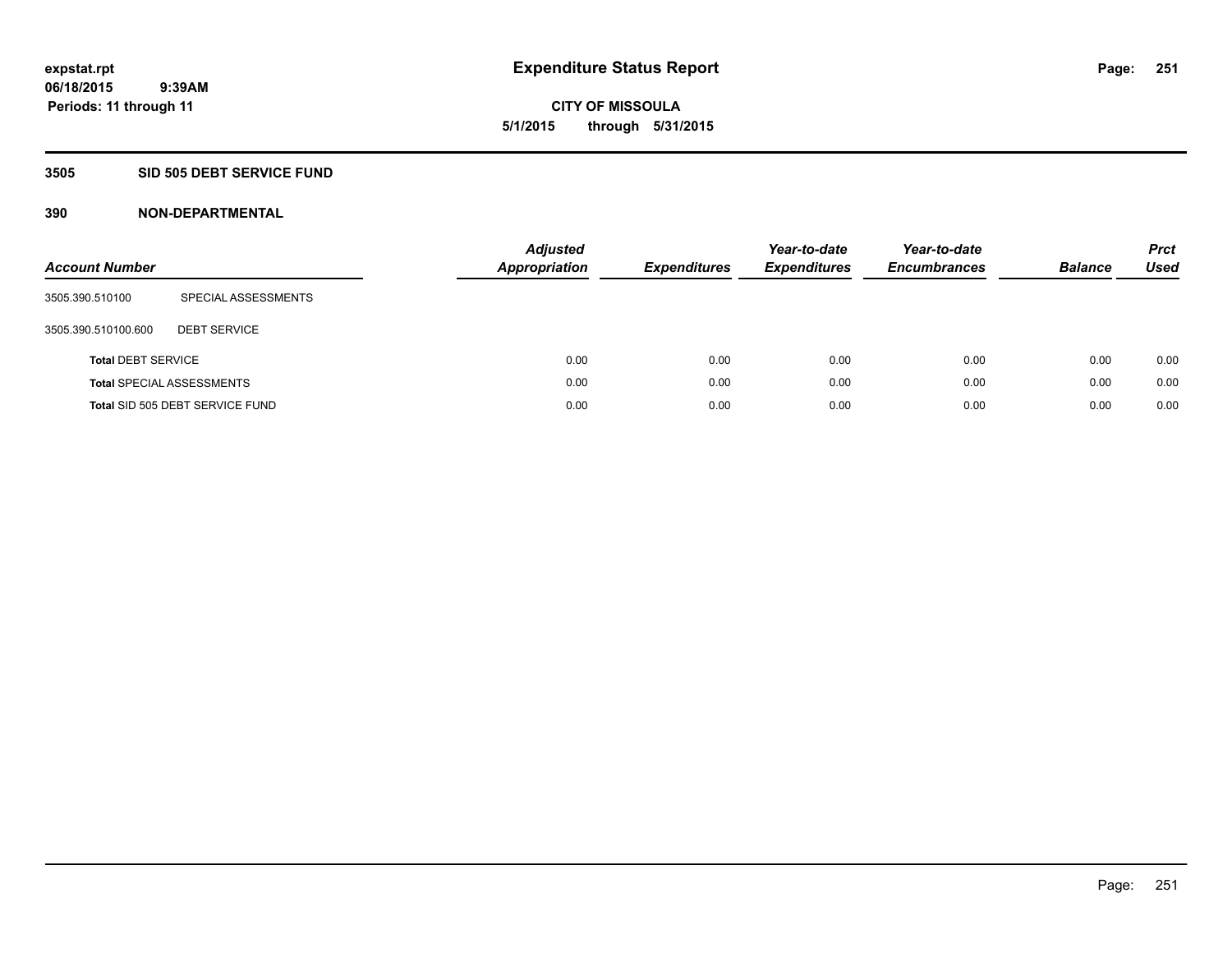**06/18/2015 9:39AM Periods: 11 through 11**

# **CITY OF MISSOULA 5/1/2015 through 5/31/2015**

# **3506 SID 506 DEBT SERVICE FUND**

| <b>Account Number</b>     |                                  | <b>Adjusted</b><br><b>Appropriation</b> | <b>Expenditures</b> | Year-to-date<br><b>Expenditures</b> | Year-to-date<br><b>Encumbrances</b> | <b>Balance</b> | <b>Prct</b><br><b>Used</b> |
|---------------------------|----------------------------------|-----------------------------------------|---------------------|-------------------------------------|-------------------------------------|----------------|----------------------------|
| 3506.390.510100           | SPECIAL ASSESSMENTS              |                                         |                     |                                     |                                     |                |                            |
| 3506.390.510100.600       | <b>DEBT SERVICE</b>              |                                         |                     |                                     |                                     |                |                            |
| <b>Total DEBT SERVICE</b> |                                  | 0.00                                    | 0.00                | 0.00                                | 0.00                                | 0.00           | 0.00                       |
|                           | <b>Total SPECIAL ASSESSMENTS</b> | 0.00                                    | 0.00                | 0.00                                | 0.00                                | 0.00           | 0.00                       |
|                           | Total SID 506 DEBT SERVICE FUND  | 0.00                                    | 0.00                | 0.00                                | 0.00                                | 0.00           | 0.00                       |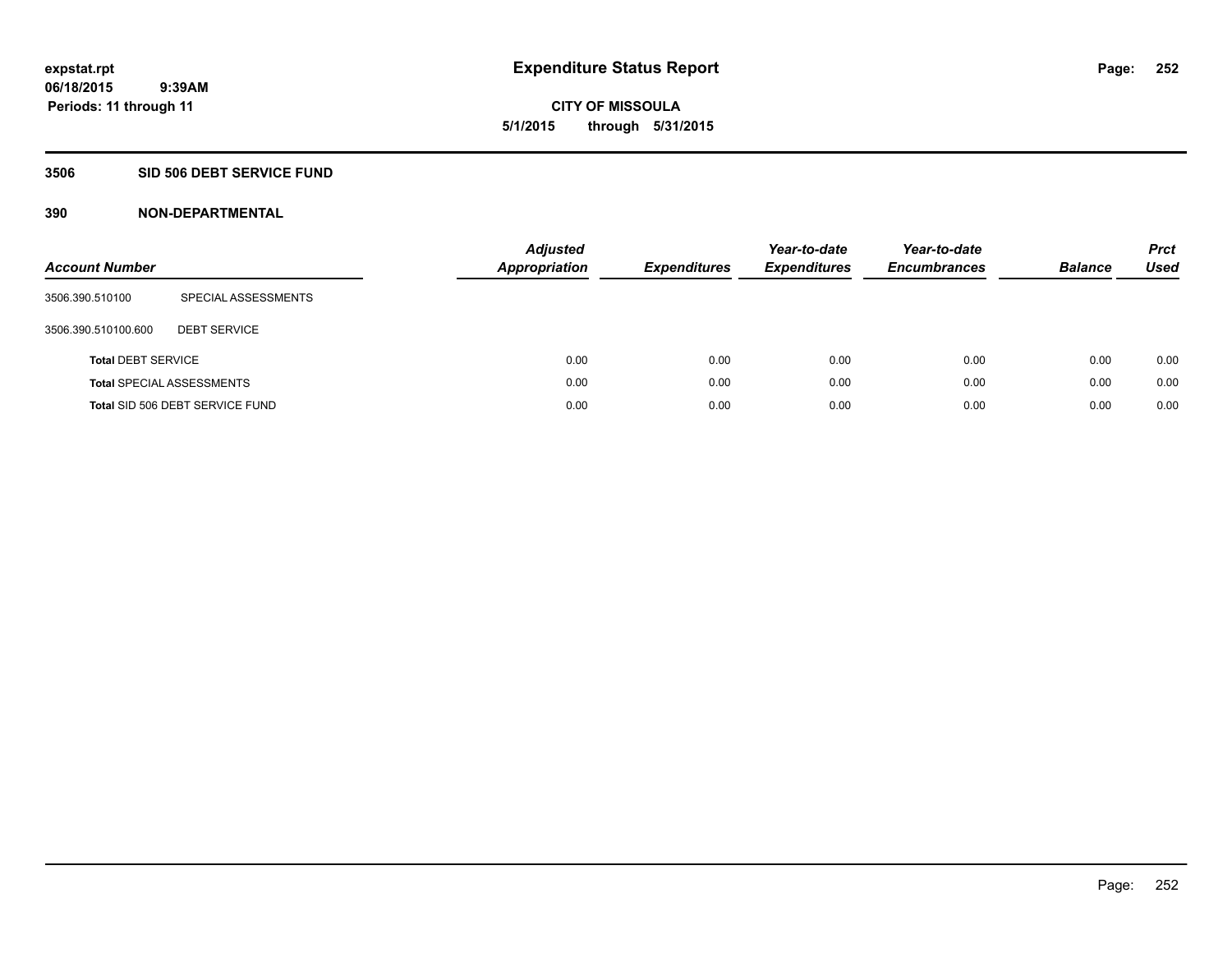**06/18/2015 9:39AM Periods: 11 through 11**

**CITY OF MISSOULA 5/1/2015 through 5/31/2015**

## **3510 SID 510 DEBT SERVICE FUND**

| <b>Account Number</b>     |                                  | <b>Adjusted</b><br><b>Appropriation</b> | <b>Expenditures</b> | Year-to-date<br><b>Expenditures</b> | Year-to-date<br><b>Encumbrances</b> | <b>Balance</b> | <b>Prct</b><br>Used |
|---------------------------|----------------------------------|-----------------------------------------|---------------------|-------------------------------------|-------------------------------------|----------------|---------------------|
| 3510.390.510100           | SPECIAL ASSESSMENTS              |                                         |                     |                                     |                                     |                |                     |
| 3510.390.510100.600       | <b>DEBT SERVICE</b>              |                                         |                     |                                     |                                     |                |                     |
| <b>Total DEBT SERVICE</b> |                                  | 0.00                                    | 0.00                | 0.00                                | 0.00                                | 0.00           | 0.00                |
|                           | <b>Total SPECIAL ASSESSMENTS</b> | 0.00                                    | 0.00                | 0.00                                | 0.00                                | 0.00           | 0.00                |
|                           | Total SID 510 DEBT SERVICE FUND  | 0.00                                    | 0.00                | 0.00                                | 0.00                                | 0.00           | 0.00                |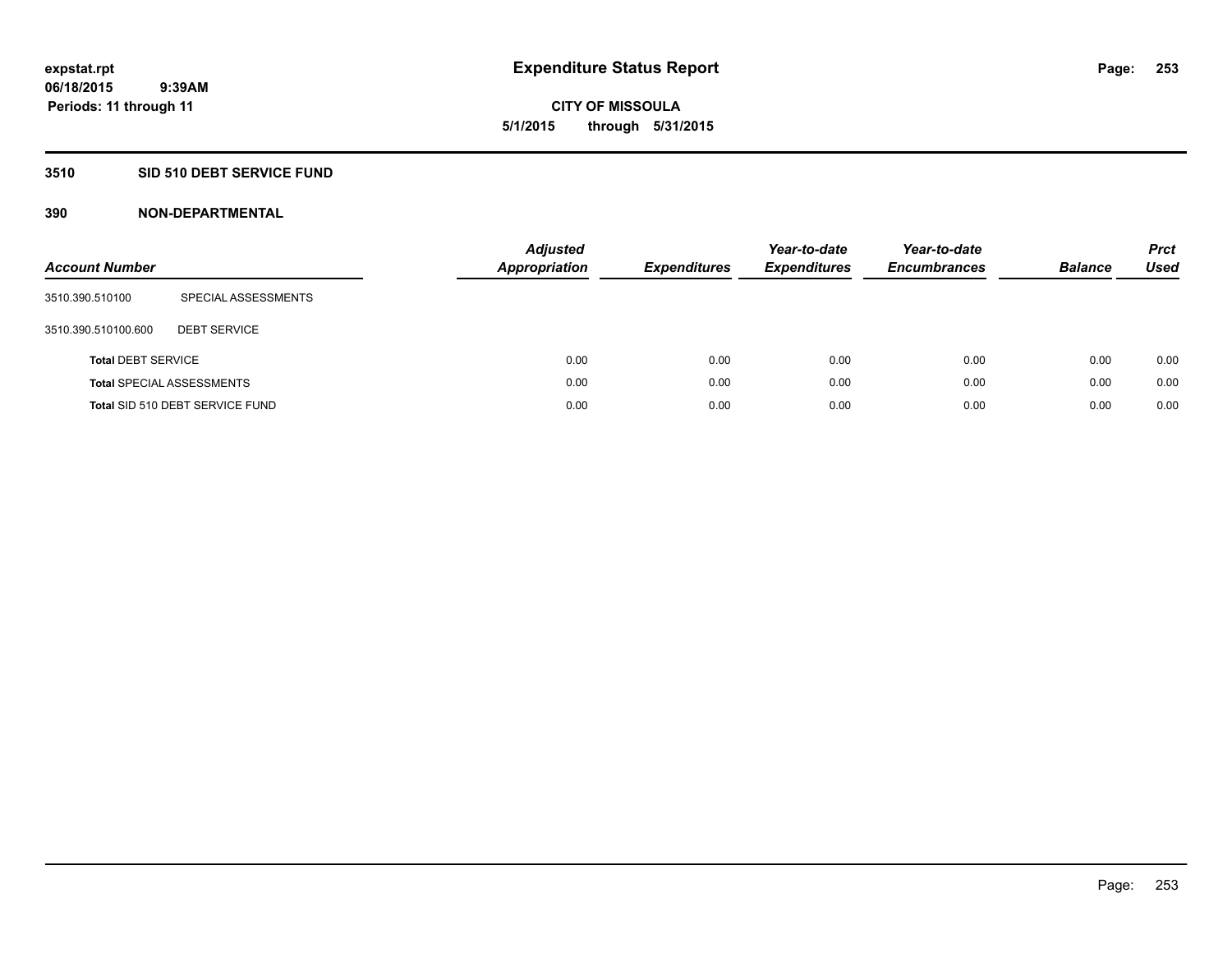**CITY OF MISSOULA 5/1/2015 through 5/31/2015**

# **3511 SID 511 DEBT SERVICE FUND**

| <b>Account Number</b>     |                                  | <b>Adjusted</b><br><b>Appropriation</b> | <b>Expenditures</b> | Year-to-date<br><b>Expenditures</b> | Year-to-date<br><b>Encumbrances</b> | <b>Balance</b> | <b>Prct</b><br>Used |
|---------------------------|----------------------------------|-----------------------------------------|---------------------|-------------------------------------|-------------------------------------|----------------|---------------------|
| 3511.390.510100           | SPECIAL ASSESSMENTS              |                                         |                     |                                     |                                     |                |                     |
| 3511.390.510100.600       | <b>DEBT SERVICE</b>              |                                         |                     |                                     |                                     |                |                     |
| <b>Total DEBT SERVICE</b> |                                  | 0.00                                    | 0.00                | 0.00                                | 0.00                                | 0.00           | 0.00                |
|                           | <b>Total SPECIAL ASSESSMENTS</b> | 0.00                                    | 0.00                | 0.00                                | 0.00                                | 0.00           | 0.00                |
|                           | Total SID 511 DEBT SERVICE FUND  | 0.00                                    | 0.00                | 0.00                                | 0.00                                | 0.00           | 0.00                |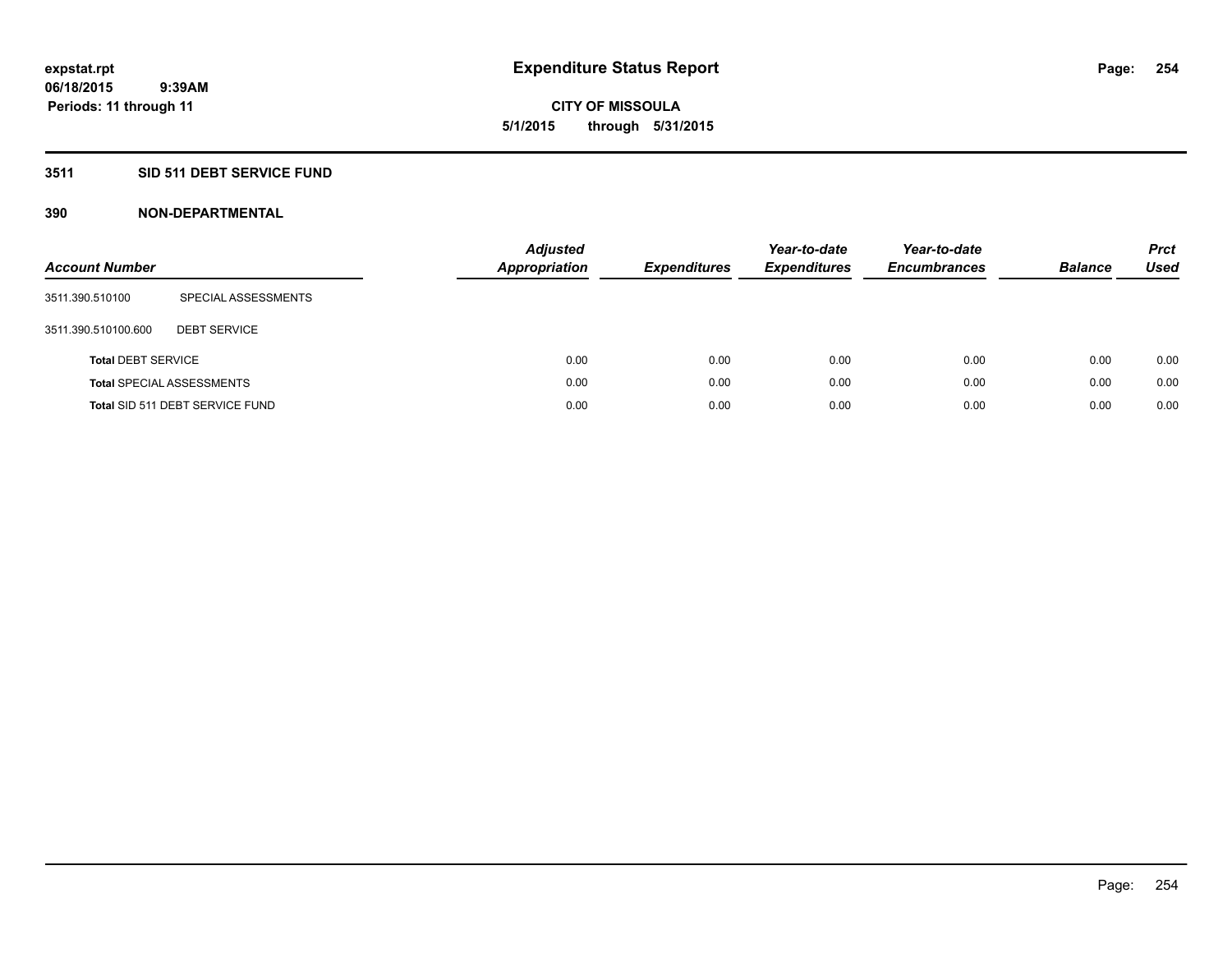**06/18/2015 9:39AM Periods: 11 through 11**

**CITY OF MISSOULA 5/1/2015 through 5/31/2015**

## **3512 SID 512 DEBT SERVICE FUND**

| <b>Account Number</b>             |                                                 | <b>Adjusted</b><br>Appropriation | <b>Expenditures</b> | Year-to-date<br><b>Expenditures</b> | Year-to-date<br><b>Encumbrances</b> | <b>Balance</b> | <b>Prct</b><br>Used |
|-----------------------------------|-------------------------------------------------|----------------------------------|---------------------|-------------------------------------|-------------------------------------|----------------|---------------------|
| 3512.390.510100                   | SPECIAL ASSESSMENTS                             |                                  |                     |                                     |                                     |                |                     |
| 3512.390.510100.600               | <b>DEBT SERVICE</b>                             |                                  |                     |                                     |                                     |                |                     |
| 3512.390.510100.610.000 PRINCIPAL |                                                 | 74.175.00                        | 0.00                | 0.00                                | 0.00                                | 74.175.00      | 0.00                |
|                                   | 3512.390.510100.620.000 INTEREST / SERVICE FEES | 7.118.00                         | 0.00                | 3,909.16                            | 0.00                                | 3.208.84       | 54.92               |
|                                   | Total SID 512 DEBT SERVICE FUND                 | 81,293.00                        | 0.00                | 3.909.16                            | 0.00                                | 77.383.84      | 4.81                |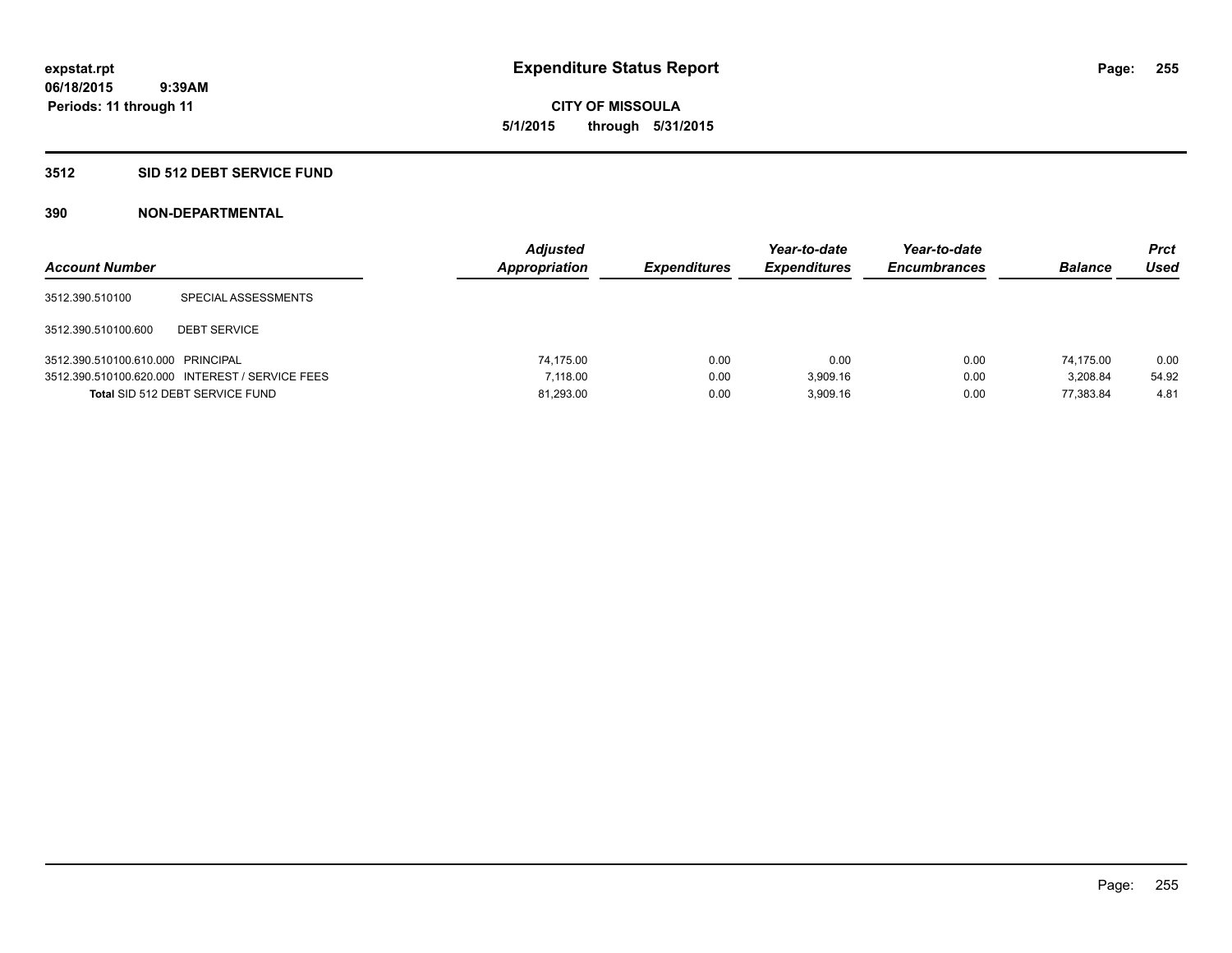# **CITY OF MISSOULA 5/1/2015 through 5/31/2015**

#### **3513 SID 513 DEBT SERVICE FUND**

# **280 PUBLIC WORKS ADMIN/ENGINEERING**

| <b>Account Number</b> |                                             | <b>Adjusted</b><br>Appropriation | <b>Expenditures</b> | Year-to-date<br><b>Expenditures</b> | Year-to-date<br><b>Encumbrances</b> | <b>Balance</b> | Prct<br>Used |
|-----------------------|---------------------------------------------|----------------------------------|---------------------|-------------------------------------|-------------------------------------|----------------|--------------|
| 3513.280.521000       | INTERFUND OPERATING TRANSFERS               |                                  |                     |                                     |                                     |                |              |
| 3513.280.521000.800   | OTHER OBJECTS                               |                                  |                     |                                     |                                     |                |              |
|                       | <b>Total PUBLIC WORKS ADMIN/ENGINEERING</b> | 0.00                             | 0.00                | 0.00                                | 0.00                                | 0.00           | 0.00         |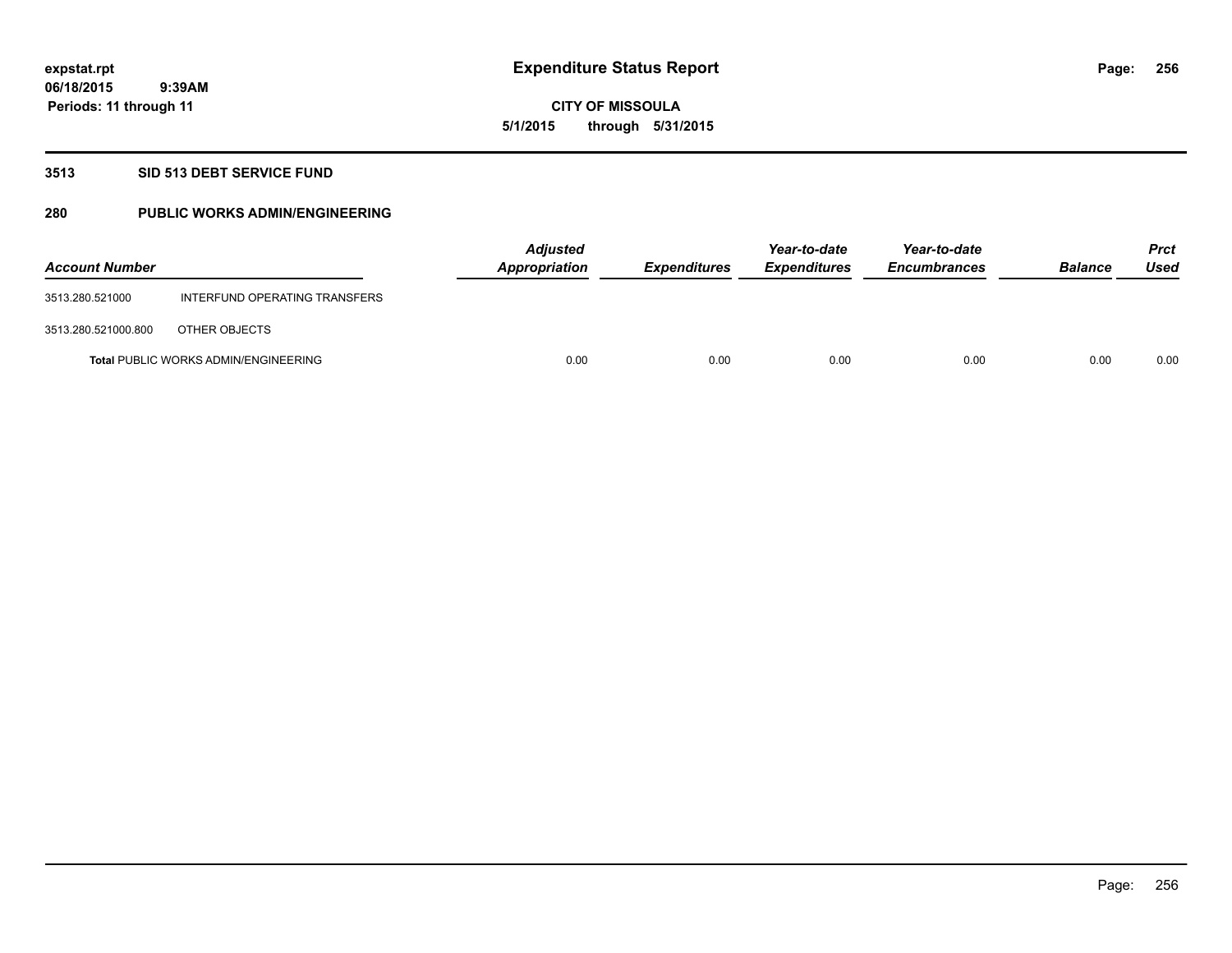**Periods: 11 through 11**

**CITY OF MISSOULA 5/1/2015 through 5/31/2015**

#### **3513 SID 513 DEBT SERVICE FUND**

 **9:39AM**

| <b>Account Number</b>     |                                            | <b>Adjusted</b><br><b>Appropriation</b> | <b>Expenditures</b> | Year-to-date<br><b>Expenditures</b> | Year-to-date<br><b>Encumbrances</b> | <b>Balance</b> | <b>Prct</b><br><b>Used</b> |
|---------------------------|--------------------------------------------|-----------------------------------------|---------------------|-------------------------------------|-------------------------------------|----------------|----------------------------|
| 3513.390.510100           | SPECIAL ASSESSMENTS                        |                                         |                     |                                     |                                     |                |                            |
| 3513.390.510100.600       | <b>DEBT SERVICE</b>                        |                                         |                     |                                     |                                     |                |                            |
| <b>Total DEBT SERVICE</b> |                                            | 0.00                                    | 0.00                | 0.00                                | 0.00                                | 0.00           | 0.00                       |
| 3513.390.510100.800       | OTHER OBJECTS                              |                                         |                     |                                     |                                     |                |                            |
|                           | <b>Total SPECIAL ASSESSMENTS</b>           | 0.00                                    | 0.00                | 0.00                                | 0.00                                | 0.00           | 0.00                       |
| 3513.390.521000           | INTERFUND OPERATING TRANSFERS              |                                         |                     |                                     |                                     |                |                            |
| 3513.390.521000.800       | OTHER OBJECTS                              |                                         |                     |                                     |                                     |                |                            |
|                           | <b>Total INTERFUND OPERATING TRANSFERS</b> | 0.00                                    | 0.00                | 0.00                                | 0.00                                | 0.00           | 0.00                       |
|                           | Total SID 513 DEBT SERVICE FUND            | 0.00                                    | 0.00                | 0.00                                | 0.00                                | 0.00           | 0.00                       |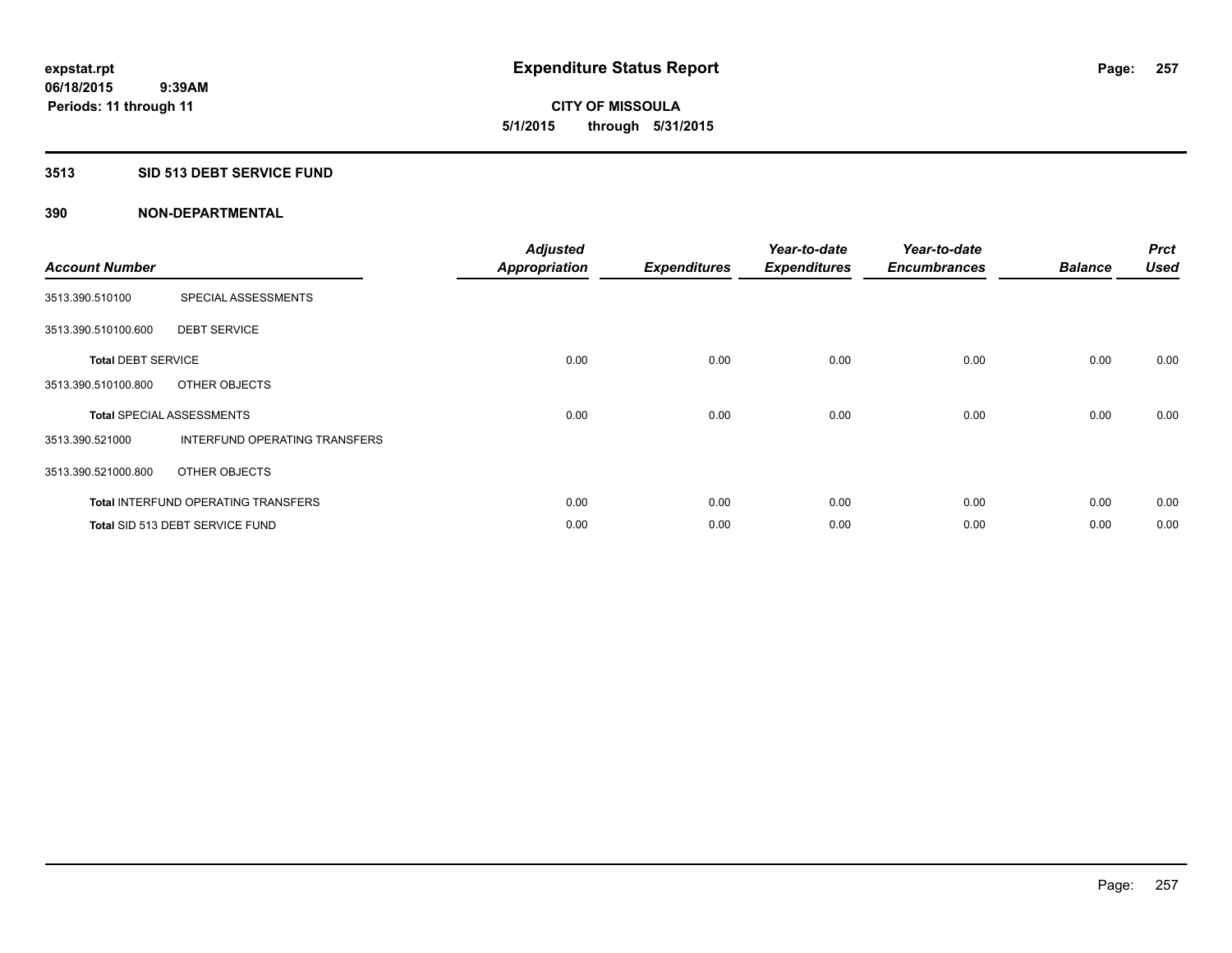# **CITY OF MISSOULA 5/1/2015 through 5/31/2015**

# **3514 SID 514 DEBT SERVICE FUND**

| <b>Account Number</b>     |                                  | <b>Adjusted</b><br>Appropriation | <b>Expenditures</b> | Year-to-date<br><b>Expenditures</b> | Year-to-date<br><b>Encumbrances</b> | <b>Balance</b> | <b>Prct</b><br>Used |
|---------------------------|----------------------------------|----------------------------------|---------------------|-------------------------------------|-------------------------------------|----------------|---------------------|
| 3514.390.510100           | SPECIAL ASSESSMENTS              |                                  |                     |                                     |                                     |                |                     |
| 3514.390.510100.600       | <b>DEBT SERVICE</b>              |                                  |                     |                                     |                                     |                |                     |
| <b>Total DEBT SERVICE</b> |                                  | 0.00                             | 0.00                | 0.00                                | 0.00                                | 0.00           | 0.00                |
|                           | <b>Total SPECIAL ASSESSMENTS</b> | 0.00                             | 0.00                | 0.00                                | 0.00                                | 0.00           | 0.00                |
|                           | Total SID 514 DEBT SERVICE FUND  | 0.00                             | 0.00                | 0.00                                | 0.00                                | 0.00           | 0.00                |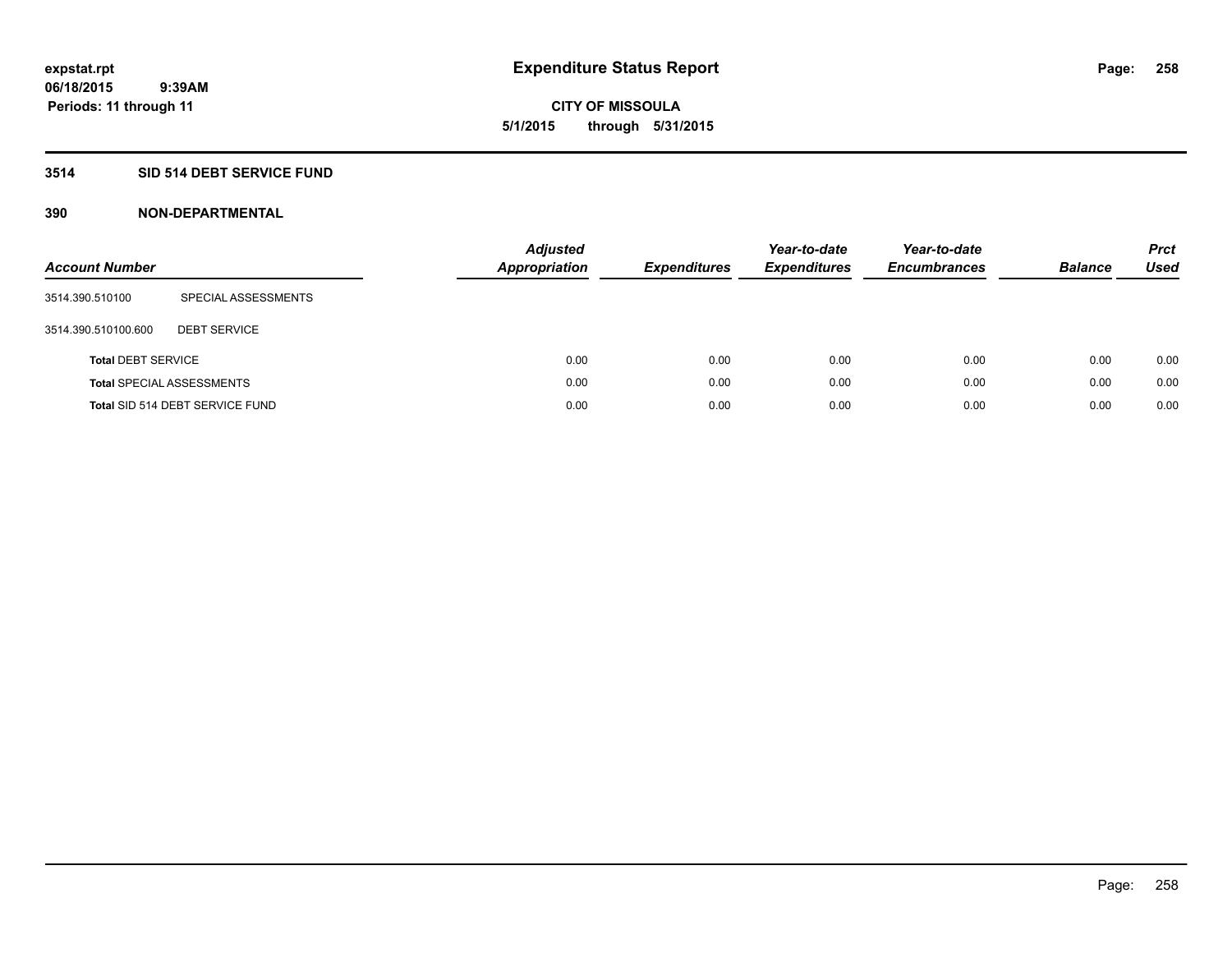**06/18/2015 9:39AM Periods: 11 through 11**

# **CITY OF MISSOULA 5/1/2015 through 5/31/2015**

# **3515 SID 515 DEBT SERVICE FUND**

| <b>Account Number</b>      |                                  | <b>Adjusted</b><br><b>Appropriation</b> | <b>Expenditures</b> | Year-to-date<br><b>Expenditures</b> | Year-to-date<br><b>Encumbrances</b> | <b>Balance</b> | <b>Prct</b><br><b>Used</b> |
|----------------------------|----------------------------------|-----------------------------------------|---------------------|-------------------------------------|-------------------------------------|----------------|----------------------------|
| 3515.390.510100            | SPECIAL ASSESSMENTS              |                                         |                     |                                     |                                     |                |                            |
| 3515.390.510100.600        | <b>DEBT SERVICE</b>              |                                         |                     |                                     |                                     |                |                            |
| <b>Total DEBT SERVICE</b>  |                                  | 0.00                                    | 0.00                | 0.00                                | 0.00                                | 0.00           | 0.00                       |
| 3515.390.510100.800        | OTHER OBJECTS                    |                                         |                     |                                     |                                     |                |                            |
| <b>Total OTHER OBJECTS</b> |                                  | 0.00                                    | 0.00                | 0.00                                | 0.00                                | 0.00           | 0.00                       |
|                            | <b>Total SPECIAL ASSESSMENTS</b> | 0.00                                    | 0.00                | 0.00                                | 0.00                                | 0.00           | 0.00                       |
|                            | Total SID 515 DEBT SERVICE FUND  | 0.00                                    | 0.00                | 0.00                                | 0.00                                | 0.00           | 0.00                       |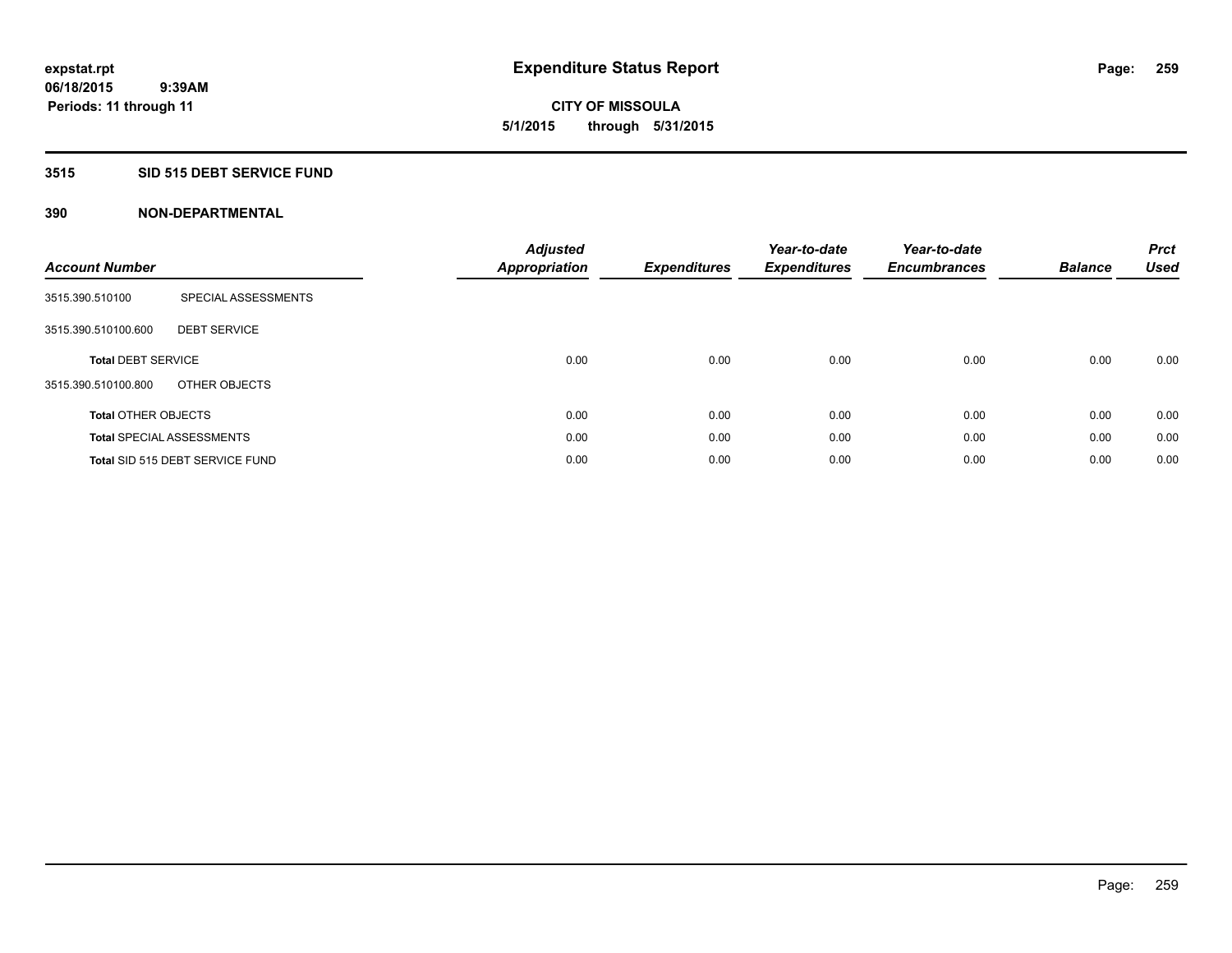**06/18/2015 9:39AM Periods: 11 through 11**

**CITY OF MISSOULA 5/1/2015 through 5/31/2015**

# **3517 SID 517 DEBT SERVICE FUND**

| <b>Account Number</b>     |                                  | <b>Adjusted</b><br>Appropriation | <b>Expenditures</b> | Year-to-date<br><b>Expenditures</b> | Year-to-date<br><b>Encumbrances</b> | <b>Balance</b> | <b>Prct</b><br><b>Used</b> |
|---------------------------|----------------------------------|----------------------------------|---------------------|-------------------------------------|-------------------------------------|----------------|----------------------------|
| 3517.390.510100           | SPECIAL ASSESSMENTS              |                                  |                     |                                     |                                     |                |                            |
| 3517.390.510100.600       | <b>DEBT SERVICE</b>              |                                  |                     |                                     |                                     |                |                            |
| <b>Total DEBT SERVICE</b> |                                  | 0.00                             | 0.00                | 0.00                                | 0.00                                | 0.00           | 0.00                       |
|                           | <b>Total SPECIAL ASSESSMENTS</b> | 0.00                             | 0.00                | 0.00                                | 0.00                                | 0.00           | 0.00                       |
|                           | Total SID 517 DEBT SERVICE FUND  | 0.00                             | 0.00                | 0.00                                | 0.00                                | 0.00           | 0.00                       |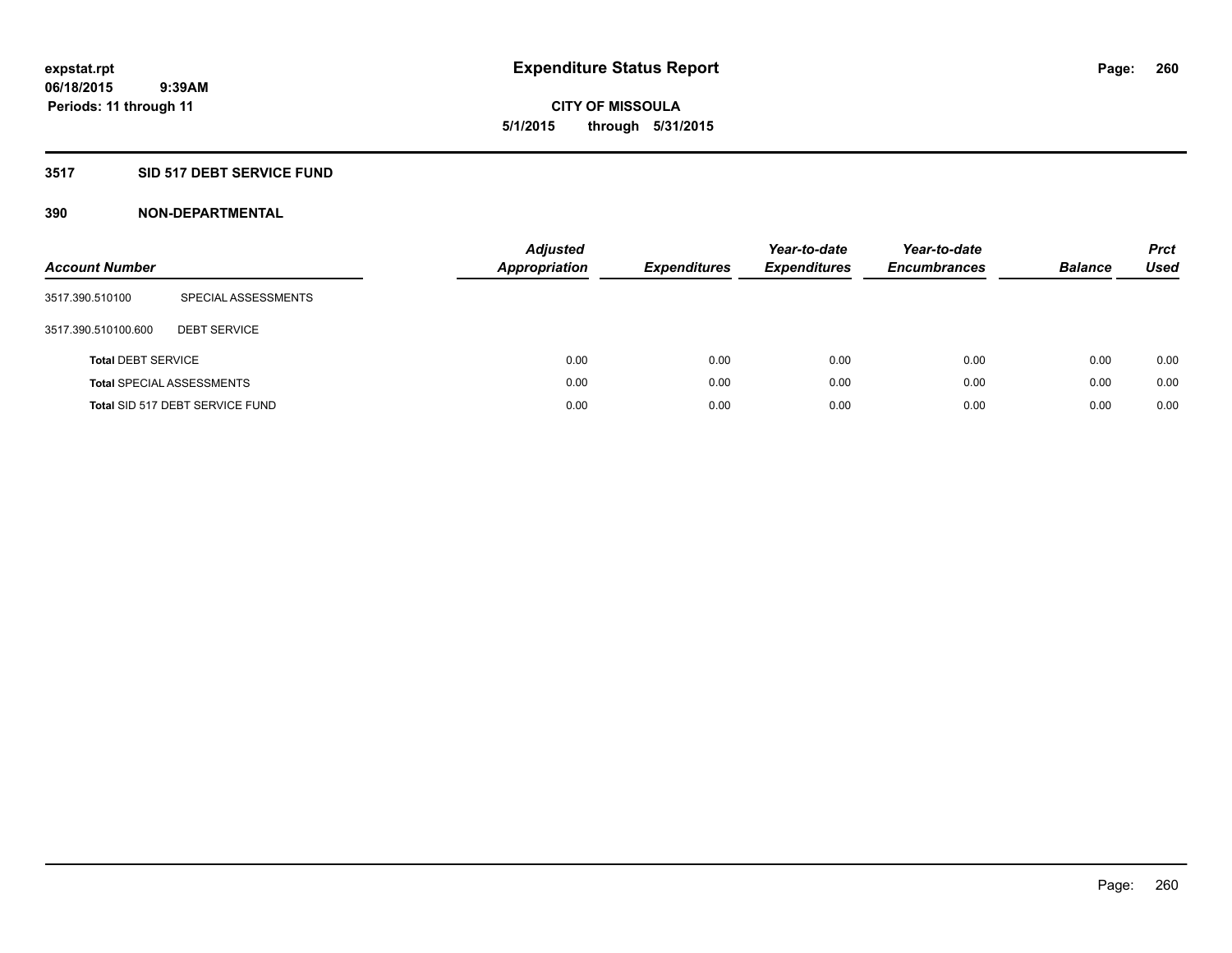# **CITY OF MISSOULA 5/1/2015 through 5/31/2015**

# **3518 SID 518 DEBT SERVICE FUND**

| <b>Account Number</b> |                                            | <b>Adjusted</b><br>Appropriation | <b>Expenditures</b> | Year-to-date<br><b>Expenditures</b> | Year-to-date<br><b>Encumbrances</b> | <b>Balance</b> | <b>Prct</b><br><b>Used</b> |
|-----------------------|--------------------------------------------|----------------------------------|---------------------|-------------------------------------|-------------------------------------|----------------|----------------------------|
| 3518.390.510100       | SPECIAL ASSESSMENTS                        |                                  |                     |                                     |                                     |                |                            |
| 3518.390.510100.600   | <b>DEBT SERVICE</b>                        |                                  |                     |                                     |                                     |                |                            |
|                       | <b>Total SPECIAL ASSESSMENTS</b>           | 0.00                             | 0.00                | 0.00                                | 0.00                                | 0.00           | 0.00                       |
| 3518.390.521000       | INTERFUND OPERATING TRANSFERS              |                                  |                     |                                     |                                     |                |                            |
| 3518.390.521000.800   | OTHER OBJECTS                              |                                  |                     |                                     |                                     |                |                            |
|                       | <b>Total INTERFUND OPERATING TRANSFERS</b> | 0.00                             | 0.00                | 0.00                                | 0.00                                | 0.00           | 0.00                       |
|                       | <b>Total SID 518 DEBT SERVICE FUND</b>     | 0.00                             | 0.00                | 0.00                                | 0.00                                | 0.00           | 0.00                       |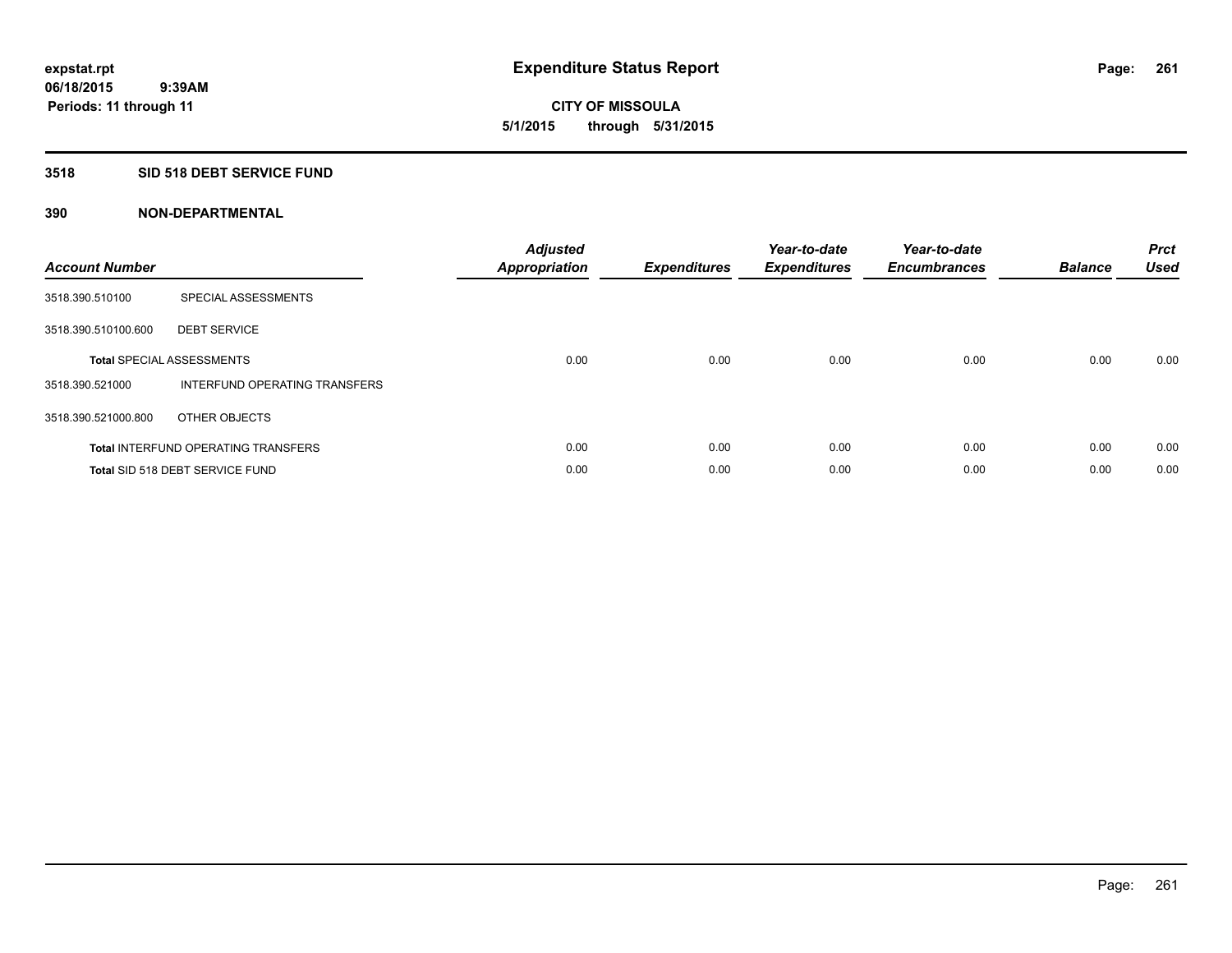**06/18/2015 9:39AM Periods: 11 through 11**

# **CITY OF MISSOULA 5/1/2015 through 5/31/2015**

## **3519 SID 519 DEBT SERVICE FUND**

| <b>Account Number</b> |                                            | <b>Adjusted</b><br>Appropriation | <b>Expenditures</b> | Year-to-date<br><b>Expenditures</b> | Year-to-date<br><b>Encumbrances</b> | <b>Balance</b> | <b>Prct</b><br><b>Used</b> |
|-----------------------|--------------------------------------------|----------------------------------|---------------------|-------------------------------------|-------------------------------------|----------------|----------------------------|
| 3519.390.510100       | SPECIAL ASSESSMENTS                        |                                  |                     |                                     |                                     |                |                            |
| 3519.390.510100.600   | <b>DEBT SERVICE</b>                        |                                  |                     |                                     |                                     |                |                            |
|                       | <b>Total SPECIAL ASSESSMENTS</b>           | 0.00                             | 0.00                | 0.00                                | 0.00                                | 0.00           | 0.00                       |
| 3519.390.521000       | INTERFUND OPERATING TRANSFERS              |                                  |                     |                                     |                                     |                |                            |
| 3519.390.521000.800   | OTHER OBJECTS                              |                                  |                     |                                     |                                     |                |                            |
|                       | <b>Total INTERFUND OPERATING TRANSFERS</b> | 0.00                             | 0.00                | 0.00                                | 0.00                                | 0.00           | 0.00                       |
|                       | Total SID 519 DEBT SERVICE FUND            | 0.00                             | 0.00                | 0.00                                | 0.00                                | 0.00           | 0.00                       |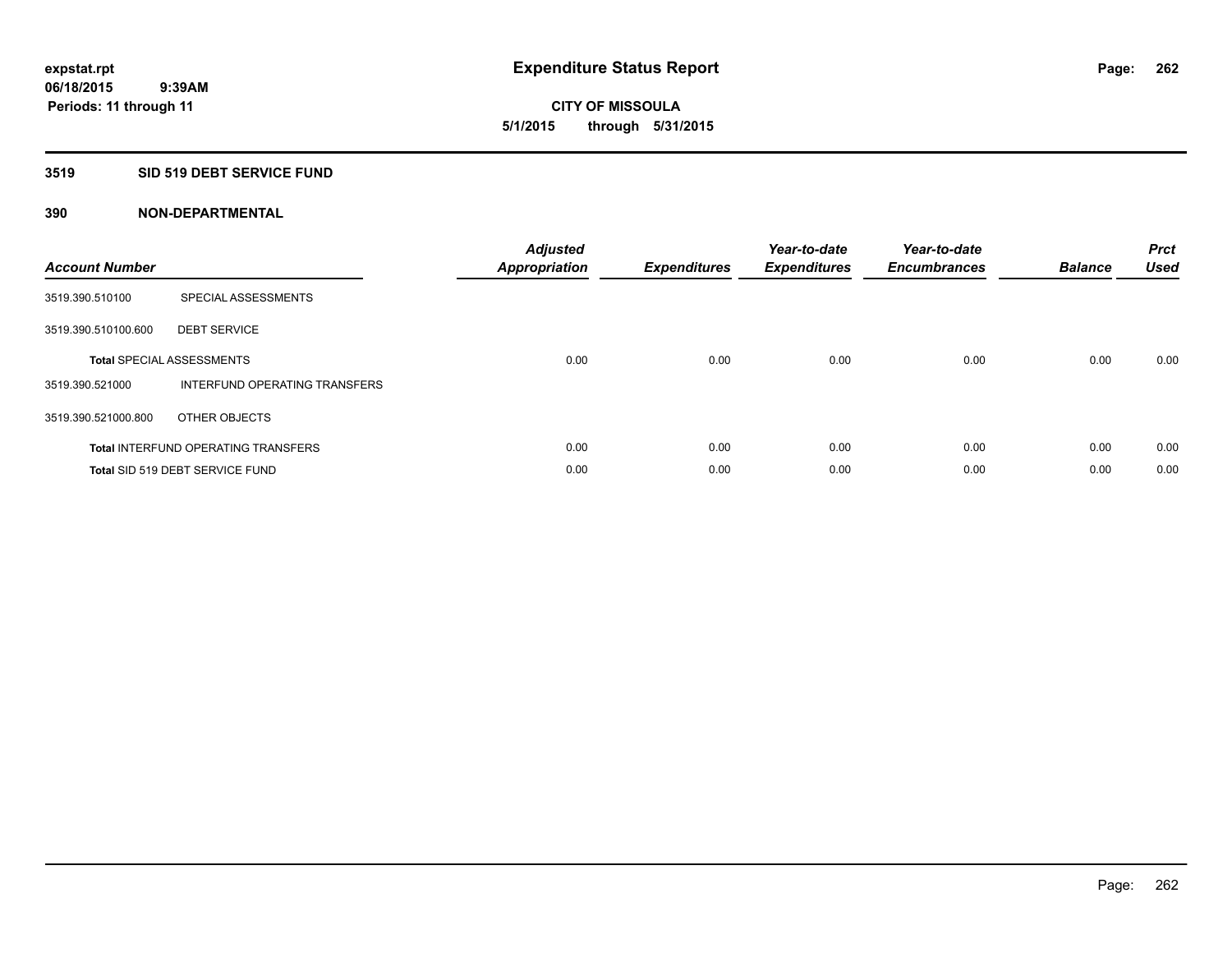**CITY OF MISSOULA 5/1/2015 through 5/31/2015**

#### **3520 SID 520 DEBT SERVICE FUND**

|                                   |                                                 | <b>Adjusted</b>      |                     | Year-to-date        | Year-to-date        |                | <b>Prct</b> |
|-----------------------------------|-------------------------------------------------|----------------------|---------------------|---------------------|---------------------|----------------|-------------|
| <b>Account Number</b>             |                                                 | <b>Appropriation</b> | <b>Expenditures</b> | <b>Expenditures</b> | <b>Encumbrances</b> | <b>Balance</b> | <b>Used</b> |
| 3520.390.510100                   | SPECIAL ASSESSMENTS                             |                      |                     |                     |                     |                |             |
| 3520.390.510100.600               | <b>DEBT SERVICE</b>                             |                      |                     |                     |                     |                |             |
| 3520.390.510100.610.000 PRINCIPAL |                                                 | 133,000.00           | 0.00                | 66,000.00           | 0.00                | 67,000.00      | 49.62       |
|                                   | 3520.390.510100.620.000 INTEREST / SERVICE FEES | 27,280.00            | 0.00                | 14,300.00           | 0.00                | 12,980.00      | 52.42       |
| <b>Total SPECIAL ASSESSMENTS</b>  |                                                 | 160,280.00           | 0.00                | 80,300.00           | 0.00                | 79,980.00      | 50.10       |
| 3520.390.510110                   | <b>MERCHANT SERVICES</b>                        |                      |                     |                     |                     |                |             |
| 3520.390.510110.500               | <b>FIXED CHARGES</b>                            |                      |                     |                     |                     |                |             |
| <b>Total MERCHANT SERVICES</b>    |                                                 | 0.00                 | 0.00                | 0.00                | 0.00                | 0.00           | 0.00        |
|                                   | Total SID 520 DEBT SERVICE FUND                 | 160,280.00           | 0.00                | 80,300.00           | 0.00                | 79,980.00      | 50.10       |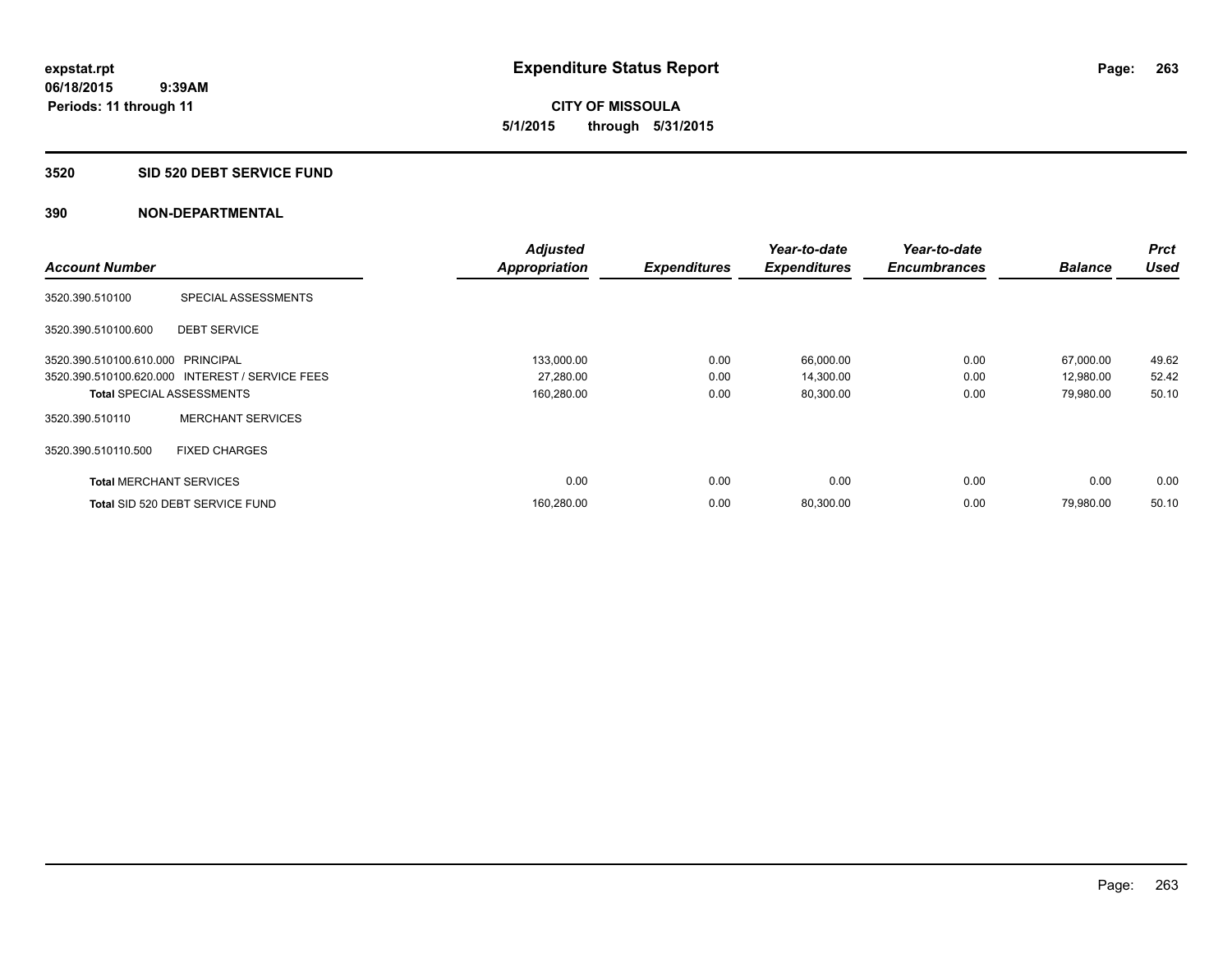**06/18/2015 9:39AM Periods: 11 through 11**

**CITY OF MISSOULA 5/1/2015 through 5/31/2015**

#### **3521 SID 521 DEBT SERVICE FUND**

| <b>Account Number</b>             |                                                 | <b>Adjusted</b><br>Appropriation | <b>Expenditures</b> | Year-to-date<br><b>Expenditures</b> | Year-to-date<br><b>Encumbrances</b> | <b>Balance</b> | <b>Prct</b><br>Used |
|-----------------------------------|-------------------------------------------------|----------------------------------|---------------------|-------------------------------------|-------------------------------------|----------------|---------------------|
| 3521.390.510100                   | SPECIAL ASSESSMENTS                             |                                  |                     |                                     |                                     |                |                     |
| 3521.390.510100.600               | <b>DEBT SERVICE</b>                             |                                  |                     |                                     |                                     |                |                     |
| 3521.390.510100.610.000 PRINCIPAL |                                                 | 338.00                           | 0.00                | 0.00                                | 0.00                                | 338.00         | 0.00                |
|                                   | 3521.390.510100.620.000 INTEREST / SERVICE FEES | 382.00                           | 0.00                | 16.20                               | 0.00                                | 365.80         | 4.24                |
| <b>Total DEBT SERVICE</b>         |                                                 | 720.00                           | 0.00                | 16.20                               | 0.00                                | 703.80         | 2.25                |
|                                   | <b>Total SPECIAL ASSESSMENTS</b>                | 720.00                           | 0.00                | 16.20                               | 0.00                                | 703.80         | 2.25                |
|                                   | Total SID 521 DEBT SERVICE FUND                 | 720.00                           | 0.00                | 16.20                               | 0.00                                | 703.80         | 2.25                |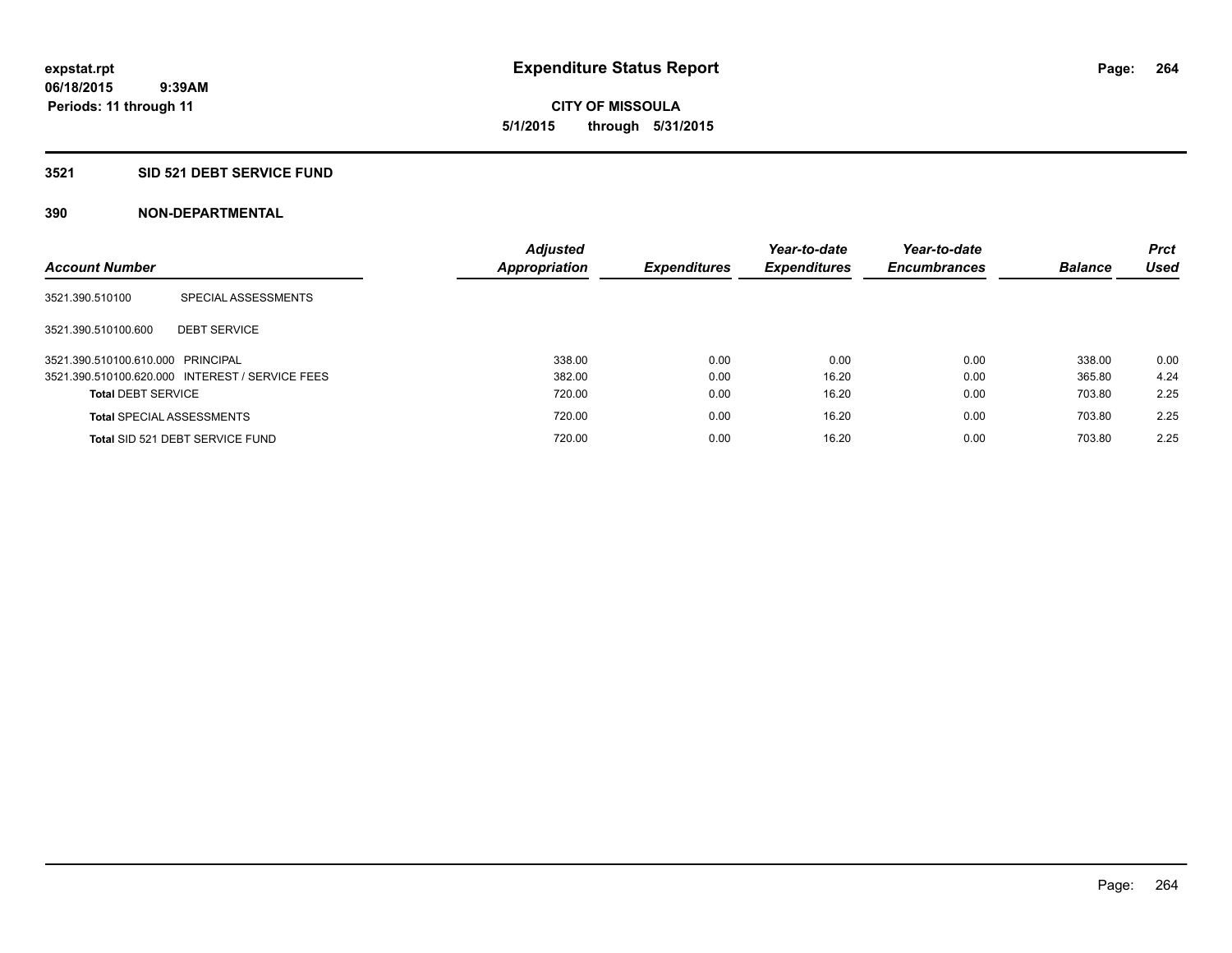**CITY OF MISSOULA 5/1/2015 through 5/31/2015**

#### **3522 SID 522 DEBT SERVICE FUND**

| <b>Account Number</b>             |                                                 | <b>Adjusted</b><br>Appropriation | <b>Expenditures</b> | Year-to-date<br><b>Expenditures</b> | Year-to-date<br><b>Encumbrances</b> | <b>Balance</b> | <b>Prct</b><br><b>Used</b> |
|-----------------------------------|-------------------------------------------------|----------------------------------|---------------------|-------------------------------------|-------------------------------------|----------------|----------------------------|
| 3522.390.510100                   | SPECIAL ASSESSMENTS                             |                                  |                     |                                     |                                     |                |                            |
| 3522.390.510100.600               | <b>DEBT SERVICE</b>                             |                                  |                     |                                     |                                     |                |                            |
| 3522.390.510100.610.000 PRINCIPAL |                                                 | 488.00                           | 0.00                | 0.00                                | 0.00                                | 488.00         | 0.00                       |
|                                   | 3522.390.510100.620.000 INTEREST / SERVICE FEES | 47.00                            | 0.00                | 23.39                               | 0.00                                | 23.61          | 49.77                      |
| <b>Total DEBT SERVICE</b>         |                                                 | 535.00                           | 0.00                | 23.39                               | 0.00                                | 511.61         | 4.37                       |
|                                   | <b>Total SPECIAL ASSESSMENTS</b>                | 535.00                           | 0.00                | 23.39                               | 0.00                                | 511.61         | 4.37                       |
|                                   | Total SID 522 DEBT SERVICE FUND                 | 535.00                           | 0.00                | 23.39                               | 0.00                                | 511.61         | 4.37                       |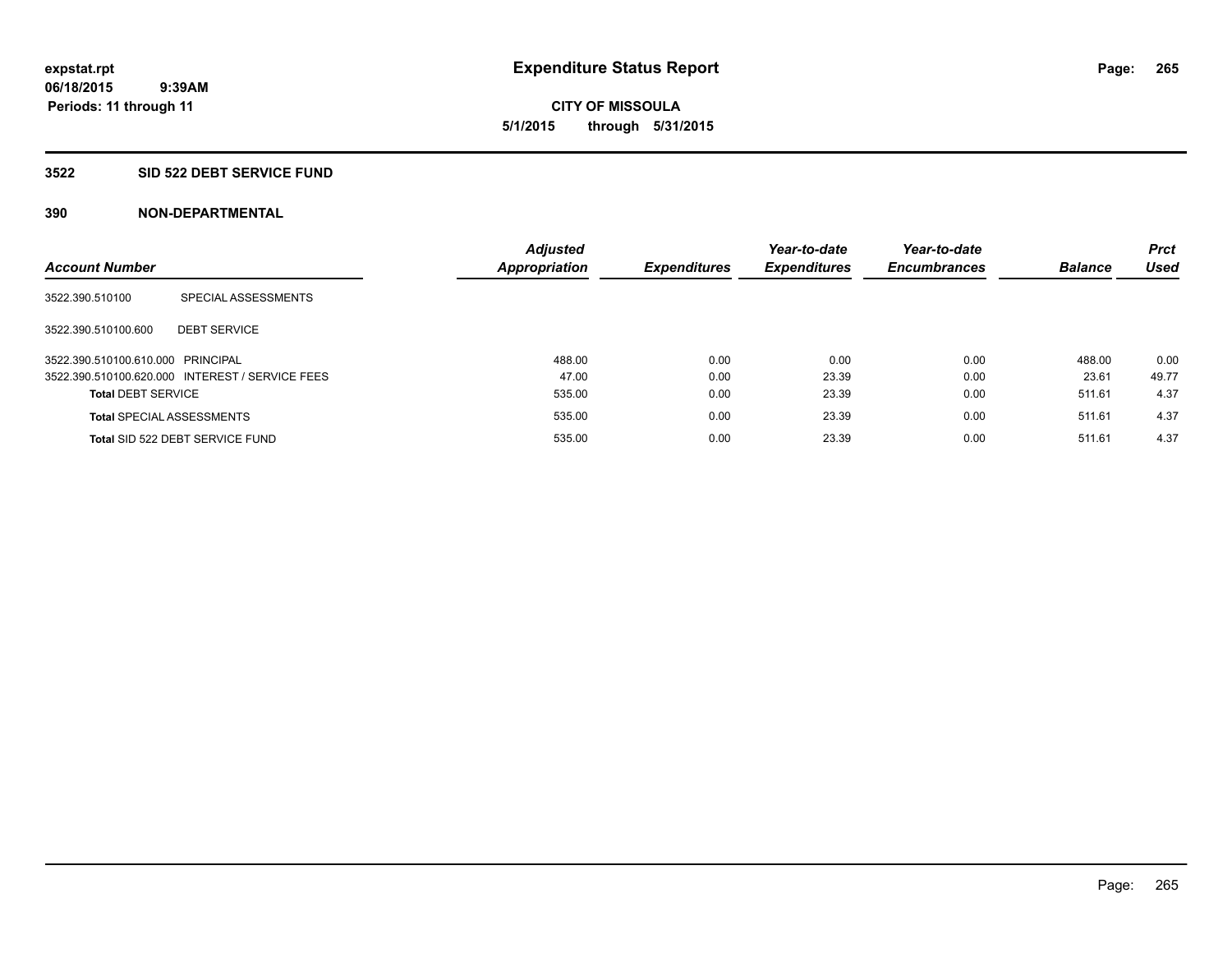#### **3524 SID 524 DEBT SERVICE FUND**

|                                   |                                                 | <b>Adjusted</b>      |                     | Year-to-date        | Year-to-date        |                | <b>Prct</b> |
|-----------------------------------|-------------------------------------------------|----------------------|---------------------|---------------------|---------------------|----------------|-------------|
| <b>Account Number</b>             |                                                 | <b>Appropriation</b> | <b>Expenditures</b> | <b>Expenditures</b> | <b>Encumbrances</b> | <b>Balance</b> | <b>Used</b> |
| 3524.390.510100                   | SPECIAL ASSESSMENTS                             |                      |                     |                     |                     |                |             |
| 3524.390.510100.600               | <b>DEBT SERVICE</b>                             |                      |                     |                     |                     |                |             |
| 3524.390.510100.610.000 PRINCIPAL |                                                 | 217,000.00           | 0.00                | 108,000.00          | 0.00                | 109,000.00     | 49.77       |
|                                   | 3524.390.510100.620.000 INTEREST / SERVICE FEES | 89,400.00            | 0.00                | 45,780.00           | 0.00                | 43,620.00      | 51.21       |
| <b>Total SPECIAL ASSESSMENTS</b>  |                                                 | 306,400.00           | 0.00                | 153,780.00          | 0.00                | 152,620.00     | 50.19       |
| 3524.390.510110                   | <b>MERCHANT SERVICES</b>                        |                      |                     |                     |                     |                |             |
| 3524.390.510110.500               | <b>FIXED CHARGES</b>                            |                      |                     |                     |                     |                |             |
| <b>Total MERCHANT SERVICES</b>    |                                                 | 0.00                 | 0.00                | 0.00                | 0.00                | 0.00           | 0.00        |
|                                   | Total SID 524 DEBT SERVICE FUND                 | 306,400.00           | 0.00                | 153,780.00          | 0.00                | 152.620.00     | 50.19       |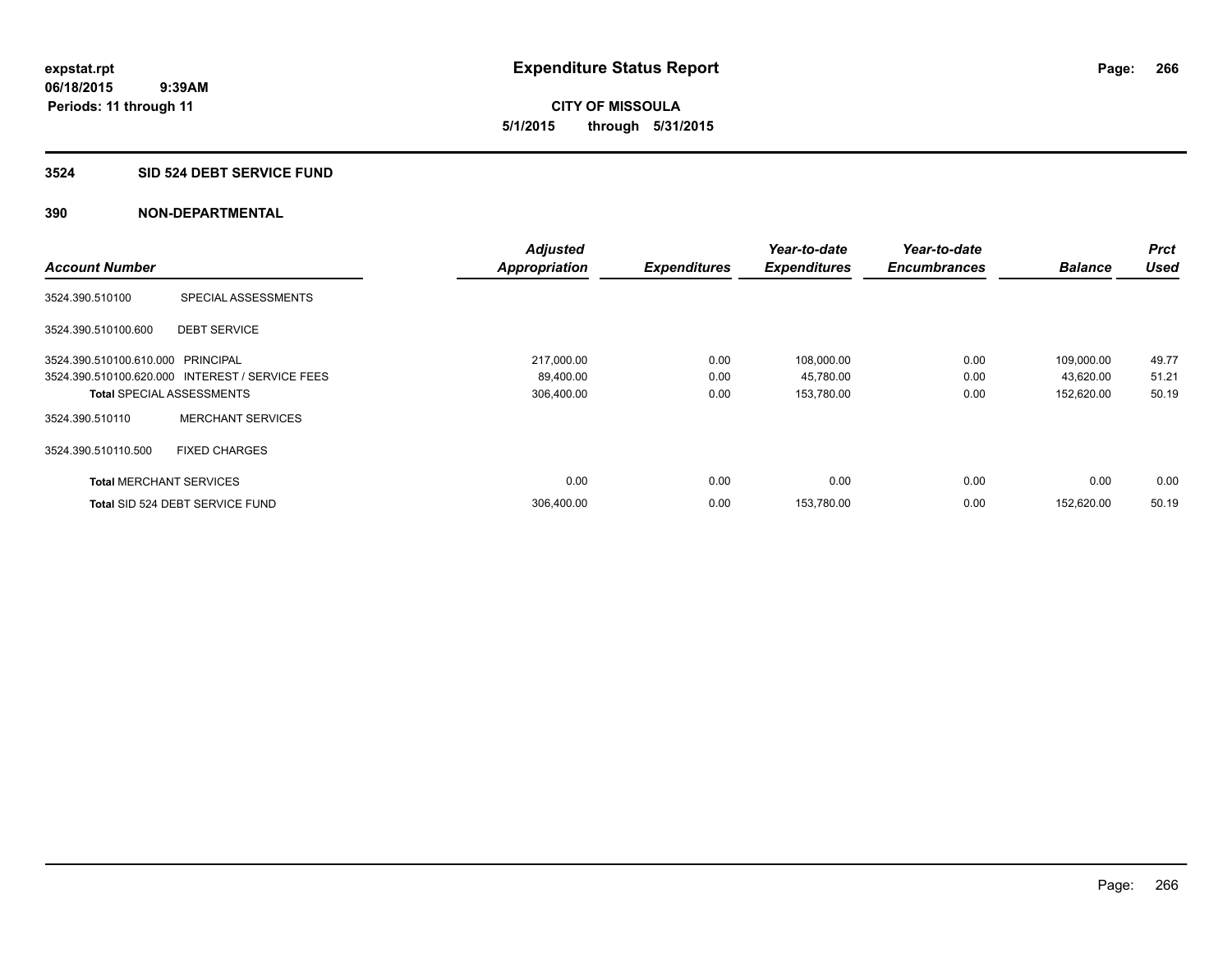#### **3525 SID 525 DEBT SERVICE FUND**

| <b>Account Number</b>             |                                                 | <b>Adjusted</b><br><b>Appropriation</b> | <b>Expenditures</b> | Year-to-date<br><b>Expenditures</b> | Year-to-date<br><b>Encumbrances</b> | <b>Balance</b> | <b>Prct</b><br>Used |
|-----------------------------------|-------------------------------------------------|-----------------------------------------|---------------------|-------------------------------------|-------------------------------------|----------------|---------------------|
| 3525.390.510100                   | SPECIAL ASSESSMENTS                             |                                         |                     |                                     |                                     |                |                     |
| 3525.390.510100.600               | <b>DEBT SERVICE</b>                             |                                         |                     |                                     |                                     |                |                     |
| 3525.390.510100.610.000 PRINCIPAL |                                                 | 25,000.00                               | 0.00                | 13.000.00                           | 0.00                                | 12.000.00      | 52.00               |
|                                   | 3525.390.510100.620.000 INTEREST / SERVICE FEES | 6.500.00                                | 0.00                | 3.380.00                            | 0.00                                | 3.120.00       | 52.00               |
| <b>Total DEBT SERVICE</b>         |                                                 | 31,500.00                               | 0.00                | 16.380.00                           | 0.00                                | 15.120.00      | 52.00               |
| <b>Total SPECIAL ASSESSMENTS</b>  |                                                 | 31,500.00                               | 0.00                | 16.380.00                           | 0.00                                | 15.120.00      | 52.00               |
|                                   | Total SID 525 DEBT SERVICE FUND                 | 31.500.00                               | 0.00                | 16.380.00                           | 0.00                                | 15.120.00      | 52.00               |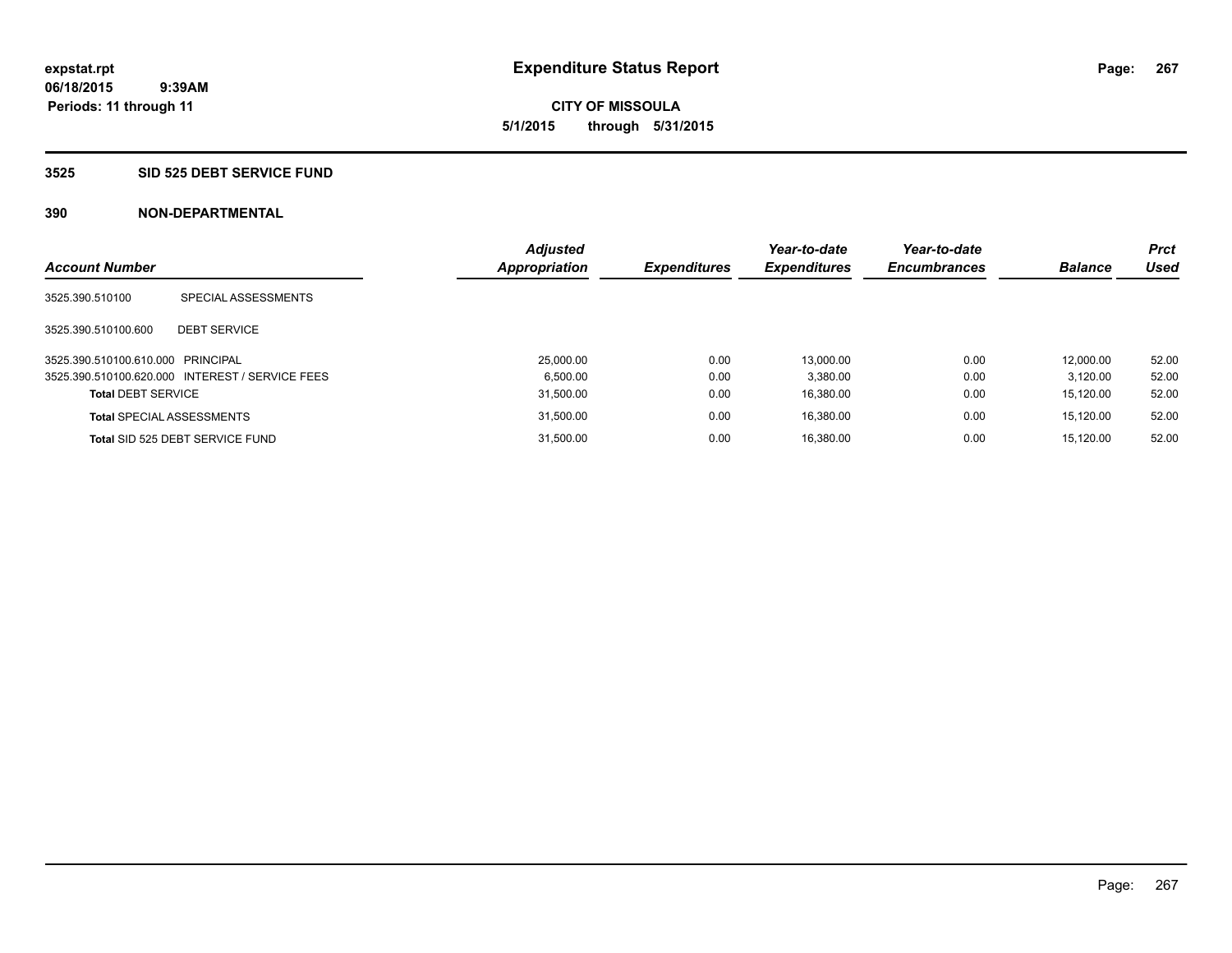#### **3526 SID 526 DEBT SERVICE FUND**

| <b>Account Number</b>             |                                                 | <b>Adjusted</b><br>Appropriation | <b>Expenditures</b> | Year-to-date<br><b>Expenditures</b> | Year-to-date<br><b>Encumbrances</b> | <b>Balance</b> | <b>Prct</b><br>Used |
|-----------------------------------|-------------------------------------------------|----------------------------------|---------------------|-------------------------------------|-------------------------------------|----------------|---------------------|
|                                   |                                                 |                                  |                     |                                     |                                     |                |                     |
| 3526.390.510100                   | SPECIAL ASSESSMENTS                             |                                  |                     |                                     |                                     |                |                     |
| 3526.390.510100.600               | <b>DEBT SERVICE</b>                             |                                  |                     |                                     |                                     |                |                     |
| 3526.390.510100.610.000 PRINCIPAL |                                                 | 148.000.00                       | 0.00                | 73.000.00                           | 0.00                                | 75,000.00      | 49.32               |
|                                   | 3526.390.510100.620.000 INTEREST / SERVICE FEES | 45.300.00                        | 0.00                | 23.380.00                           | 0.00                                | 21.920.00      | 51.61               |
| <b>Total DEBT SERVICE</b>         |                                                 | 193.300.00                       | 0.00                | 96.380.00                           | 0.00                                | 96.920.00      | 49.86               |
| <b>Total SPECIAL ASSESSMENTS</b>  |                                                 | 193,300.00                       | 0.00                | 96,380.00                           | 0.00                                | 96.920.00      | 49.86               |
|                                   | Total SID 526 DEBT SERVICE FUND                 | 193.300.00                       | 0.00                | 96.380.00                           | 0.00                                | 96.920.00      | 49.86               |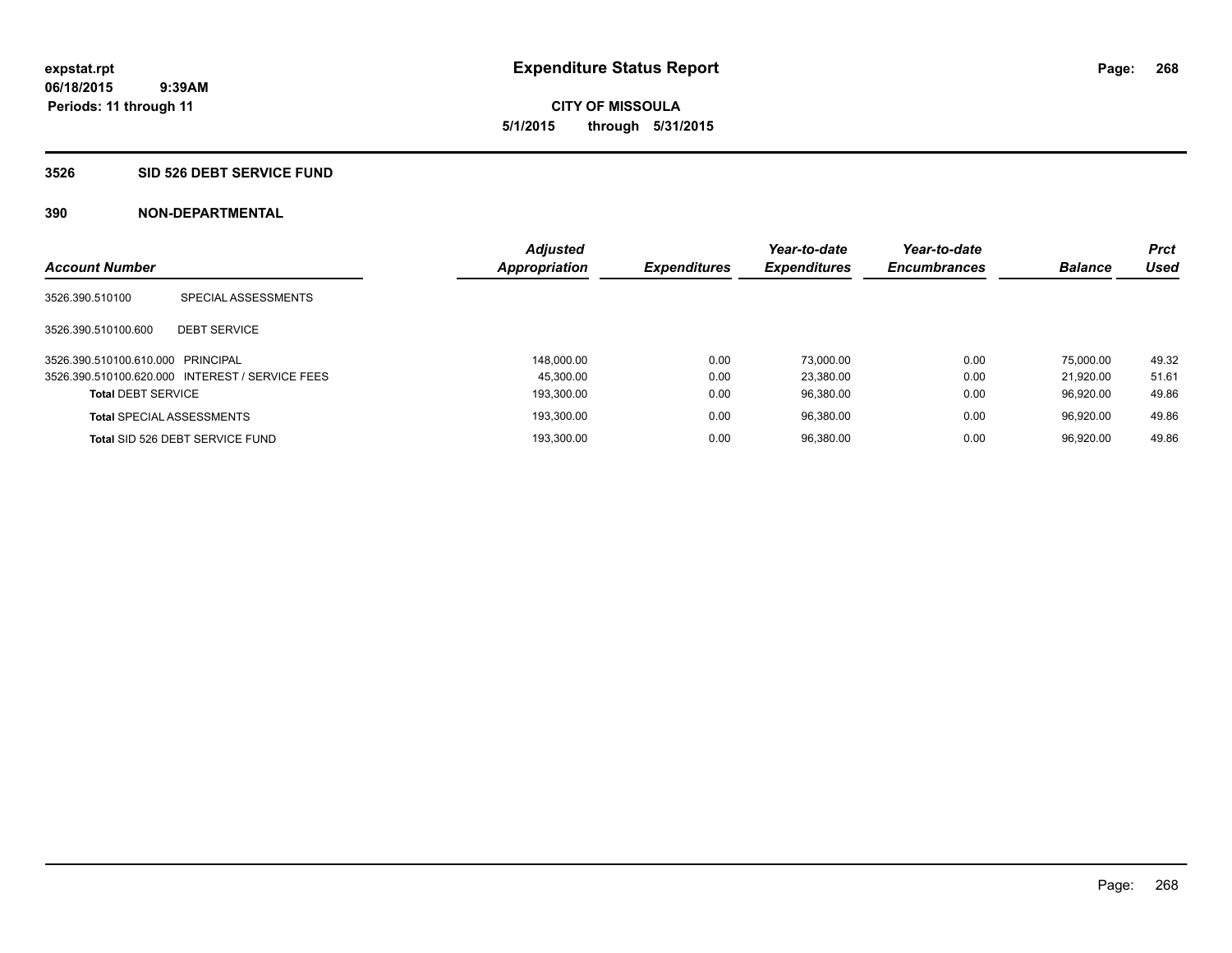**06/18/2015 9:39AM Periods: 11 through 11**

# **CITY OF MISSOULA 5/1/2015 through 5/31/2015**

# **3527 SID 527 DEBT SERVICE FUND**

| <b>Account Number</b>     |                                  | <b>Adjusted</b><br>Appropriation | <b>Expenditures</b> | Year-to-date<br><b>Expenditures</b> | Year-to-date<br><b>Encumbrances</b> | <b>Balance</b> | <b>Prct</b><br><b>Used</b> |
|---------------------------|----------------------------------|----------------------------------|---------------------|-------------------------------------|-------------------------------------|----------------|----------------------------|
| 3527.390.510100           | SPECIAL ASSESSMENTS              |                                  |                     |                                     |                                     |                |                            |
| 3527.390.510100.600       | <b>DEBT SERVICE</b>              |                                  |                     |                                     |                                     |                |                            |
| <b>Total DEBT SERVICE</b> |                                  | 0.00                             | 0.00                | 0.00                                | 0.00                                | 0.00           | 0.00                       |
|                           | <b>Total SPECIAL ASSESSMENTS</b> | 0.00                             | 0.00                | 0.00                                | 0.00                                | 0.00           | 0.00                       |
|                           | Total SID 527 DEBT SERVICE FUND  | 0.00                             | 0.00                | 0.00                                | 0.00                                | 0.00           | 0.00                       |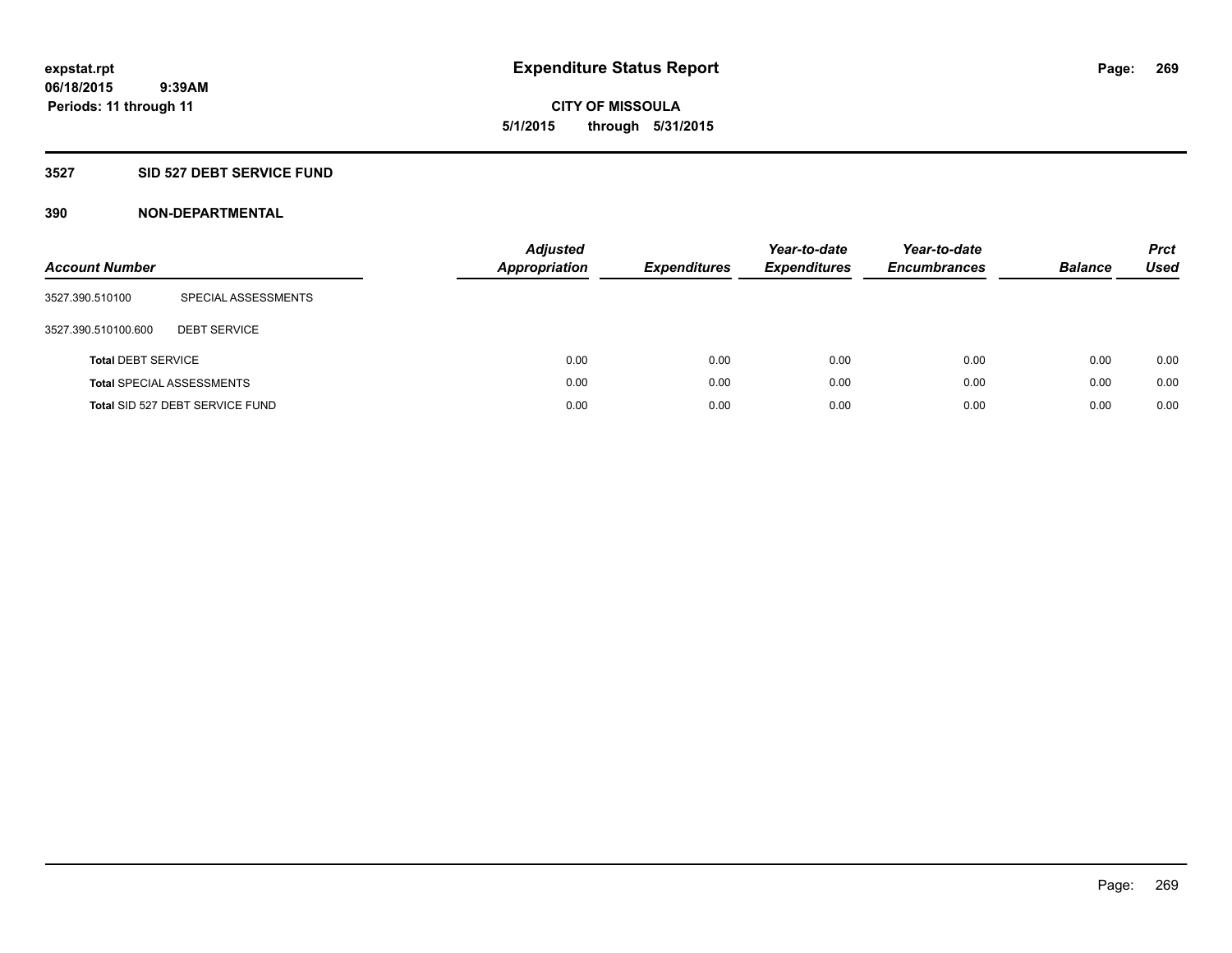**06/18/2015 9:39AM Periods: 11 through 11**

**CITY OF MISSOULA 5/1/2015 through 5/31/2015**

#### **3530 SID 530 DEBT SERVICE FUND**

| <b>Account Number</b>             |                                                 | <b>Adjusted</b><br><b>Appropriation</b> | <b>Expenditures</b> | Year-to-date<br><b>Expenditures</b> | Year-to-date<br><b>Encumbrances</b> | <b>Balance</b> | <b>Prct</b><br><b>Used</b> |
|-----------------------------------|-------------------------------------------------|-----------------------------------------|---------------------|-------------------------------------|-------------------------------------|----------------|----------------------------|
| 3530.390.510100                   | SPECIAL ASSESSMENTS                             |                                         |                     |                                     |                                     |                |                            |
| 3530.390.510100.600               | <b>DEBT SERVICE</b>                             |                                         |                     |                                     |                                     |                |                            |
| 3530.390.510100.610.000 PRINCIPAL |                                                 | 670.00                                  | 0.00                | 670.00                              | 0.00                                | 0.00           | 100.00                     |
|                                   | 3530.390.510100.620.000 INTEREST / SERVICE FEES | 10.00                                   | 0.00                | 10.09                               | 0.00                                | $-0.09$        | 100.90                     |
|                                   | <b>Total SPECIAL ASSESSMENTS</b>                | 680.00                                  | 0.00                | 680.09                              | 0.00                                | $-0.09$        | 100.01                     |
| 3530.390.521000                   | INTERFUND OPERATING TRANSFERS                   |                                         |                     |                                     |                                     |                |                            |
| 3530.390.521000.800               | OTHER OBJECTS                                   |                                         |                     |                                     |                                     |                |                            |
| <b>Total OTHER OBJECTS</b>        |                                                 | 0.00                                    | 0.00                | 0.00                                | 0.00                                | 0.00           | 0.00                       |
|                                   | <b>Total INTERFUND OPERATING TRANSFERS</b>      | 0.00                                    | 0.00                | 0.00                                | 0.00                                | 0.00           | 0.00                       |
|                                   | Total SID 530 DEBT SERVICE FUND                 | 680.00                                  | 0.00                | 680.09                              | 0.00                                | $-0.09$        | 100.01                     |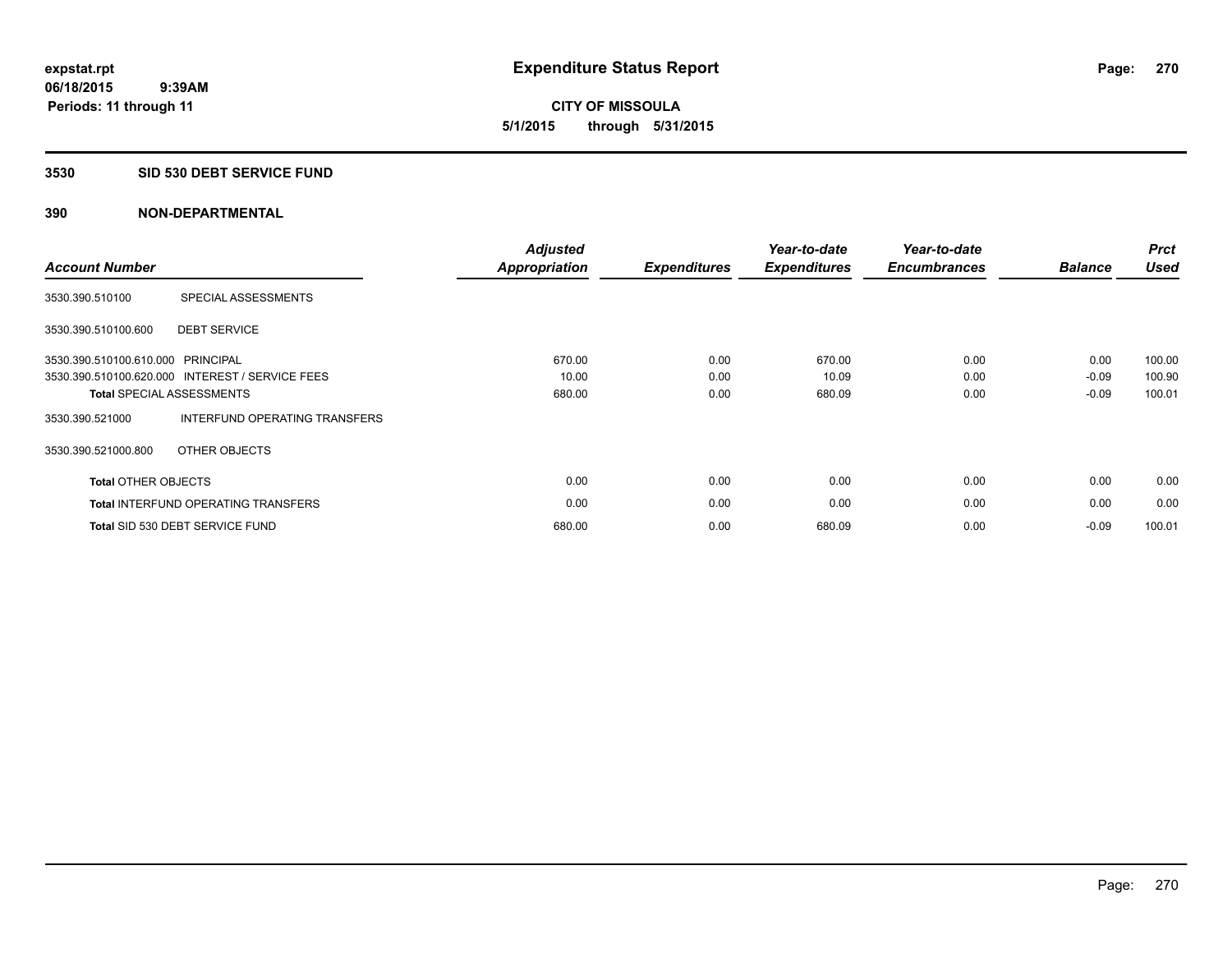# **3531 SID 531 HICKORY ST CALMING**

| <b>Account Number</b> |                                            | <b>Adjusted</b><br><b>Appropriation</b> | <b>Expenditures</b> | Year-to-date<br><b>Expenditures</b> | Year-to-date<br><b>Encumbrances</b> | <b>Balance</b> | <b>Prct</b><br>Used |
|-----------------------|--------------------------------------------|-----------------------------------------|---------------------|-------------------------------------|-------------------------------------|----------------|---------------------|
| 3531.390.521000       | INTERFUND OPERATING TRANSFERS              |                                         |                     |                                     |                                     |                |                     |
| 3531.390.521000.800   | OTHER OBJECTS                              |                                         |                     |                                     |                                     |                |                     |
|                       | <b>Total INTERFUND OPERATING TRANSFERS</b> | 0.00                                    | 0.00                | 0.00                                | 0.00                                | 0.00           | 0.00                |
|                       | <b>Total SID 531 HICKORY ST CALMING</b>    | 0.00                                    | 0.00                | 0.00                                | 0.00                                | 0.00           | 0.00                |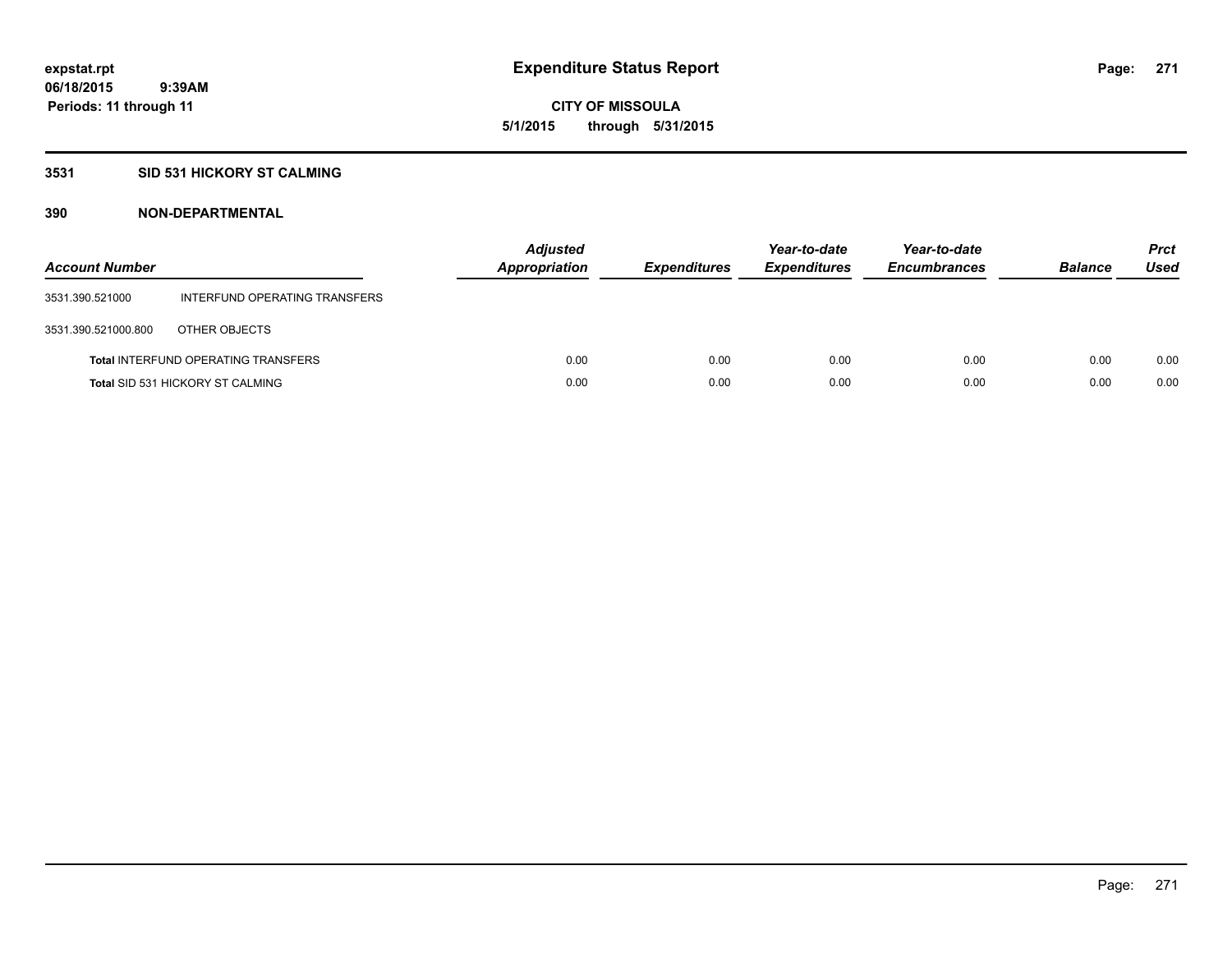**06/18/2015 9:39AM Periods: 11 through 11**

# **CITY OF MISSOULA 5/1/2015 through 5/31/2015**

#### **3532 SID 532 DEBT SERVICE FUND**

| <b>Account Number</b>             |                                                 | <b>Adjusted</b><br><b>Appropriation</b> | <b>Expenditures</b> | Year-to-date<br><b>Expenditures</b> | Year-to-date<br><b>Encumbrances</b> | <b>Balance</b> | <b>Prct</b><br><b>Used</b> |
|-----------------------------------|-------------------------------------------------|-----------------------------------------|---------------------|-------------------------------------|-------------------------------------|----------------|----------------------------|
| 3532.390.510100                   | SPECIAL ASSESSMENTS                             |                                         |                     |                                     |                                     |                |                            |
| 3532.390.510100.600               | <b>DEBT SERVICE</b>                             |                                         |                     |                                     |                                     |                |                            |
| 3532.390.510100.610.000 PRINCIPAL |                                                 | 30.000.00                               | 0.00                | 0.00                                | 0.00                                | 30.000.00      | 0.00                       |
|                                   | 3532.390.510100.620.000 INTEREST / SERVICE FEES | 13.363.00                               | 0.00                | 7.031.25                            | 0.00                                | 6.331.75       | 52.62                      |
| <b>Total DEBT SERVICE</b>         |                                                 | 43,363.00                               | 0.00                | 7.031.25                            | 0.00                                | 36.331.75      | 16.21                      |
|                                   | <b>Total SPECIAL ASSESSMENTS</b>                | 43.363.00                               | 0.00                | 7.031.25                            | 0.00                                | 36.331.75      | 16.21                      |
|                                   | Total SID 532 DEBT SERVICE FUND                 | 43.363.00                               | 0.00                | 7.031.25                            | 0.00                                | 36.331.75      | 16.21                      |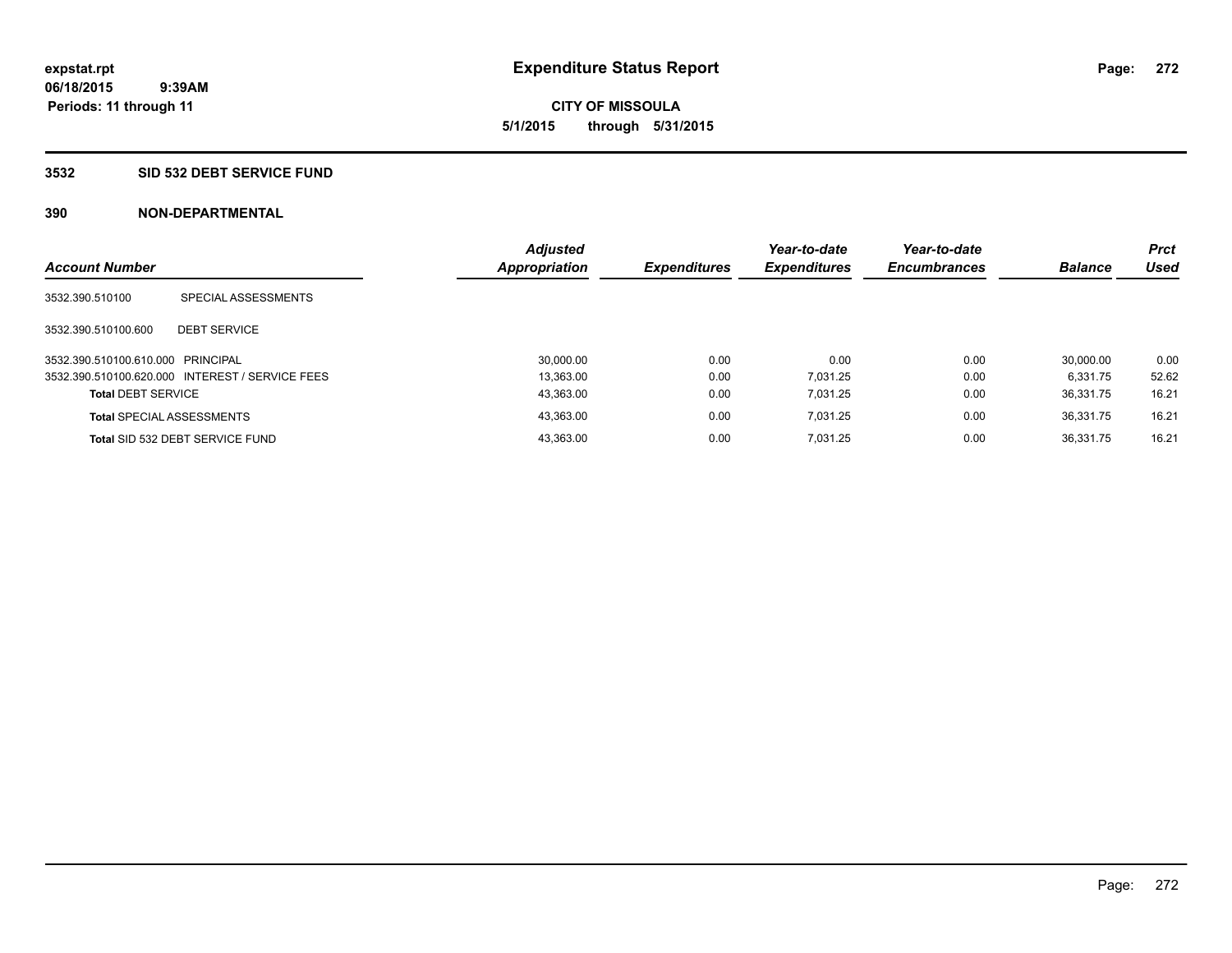**CITY OF MISSOULA 5/1/2015 through 5/31/2015**

# **3533 GILBERT ST SEWER SID DEBT FUND**

| <b>Account Number</b>             |                                                 | <b>Adjusted</b><br><b>Appropriation</b> | <b>Expenditures</b> | Year-to-date<br><b>Expenditures</b> | Year-to-date<br><b>Encumbrances</b> | <b>Balance</b> | <b>Prct</b><br><b>Used</b> |
|-----------------------------------|-------------------------------------------------|-----------------------------------------|---------------------|-------------------------------------|-------------------------------------|----------------|----------------------------|
| 3533.390.510100                   | SPECIAL ASSESSMENTS                             |                                         |                     |                                     |                                     |                |                            |
| 3533.390.510100.500               | <b>FIXED CHARGES</b>                            |                                         |                     |                                     |                                     |                |                            |
| <b>Total FIXED CHARGES</b>        |                                                 | 0.00                                    | 0.00                | 0.00                                | 0.00                                | 0.00           | 0.00                       |
| 3533.390.510100.600               | <b>DEBT SERVICE</b>                             |                                         |                     |                                     |                                     |                |                            |
| 3533.390.510100.610.000 PRINCIPAL |                                                 | 12,000.00                               | 0.00                | 6,000.00                            | 0.00                                | 6,000.00       | 50.00                      |
|                                   | 3533.390.510100.620.000 INTEREST / SERVICE FEES | 5,775.00                                | 0.00                | 2,943.75                            | 0.00                                | 2,831.25       | 50.97                      |
|                                   | <b>Total SPECIAL ASSESSMENTS</b>                | 17,775.00                               | 0.00                | 8,943.75                            | 0.00                                | 8,831.25       | 50.32                      |
| 3533.390.521000                   | INTERFUND OPERATING TRANSFERS                   |                                         |                     |                                     |                                     |                |                            |
| 3533.390.521000.800               | OTHER OBJECTS                                   |                                         |                     |                                     |                                     |                |                            |
|                                   | <b>Total INTERFUND OPERATING TRANSFERS</b>      | 0.00                                    | 0.00                | 0.00                                | 0.00                                | 0.00           | 0.00                       |
|                                   | <b>Total GILBERT ST SEWER SID DEBT FUND</b>     | 17,775.00                               | 0.00                | 8,943.75                            | 0.00                                | 8,831.25       | 50.32                      |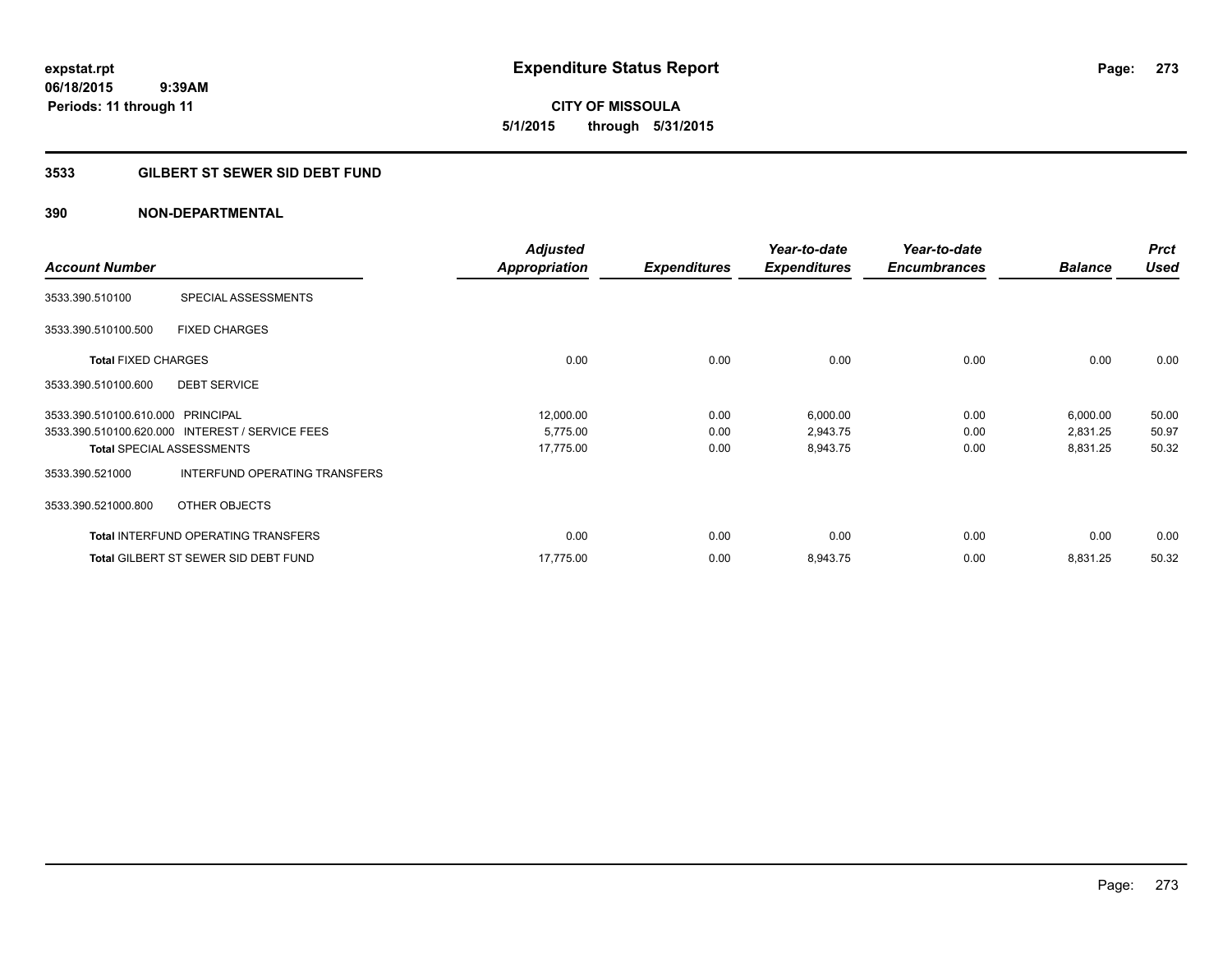**06/18/2015 9:39AM Periods: 11 through 11**

# **CITY OF MISSOULA 5/1/2015 through 5/31/2015**

# **3534 LINCOLNWOOD SEWER PHASE I**

| <b>Account Number</b>             |                                                 | <b>Adjusted</b><br>Appropriation | <b>Expenditures</b> | Year-to-date<br><b>Expenditures</b> | Year-to-date<br><b>Encumbrances</b> | <b>Balance</b> | <b>Prct</b><br>Used |
|-----------------------------------|-------------------------------------------------|----------------------------------|---------------------|-------------------------------------|-------------------------------------|----------------|---------------------|
| 3534.390.510100                   | SPECIAL ASSESSMENTS                             |                                  |                     |                                     |                                     |                |                     |
| 3534.390.510100.600               | <b>DEBT SERVICE</b>                             |                                  |                     |                                     |                                     |                |                     |
| 3534.390.510100.610.000 PRINCIPAL |                                                 | 12,000.00                        | 0.00                | 6.000.00                            | 0.00                                | 6.000.00       | 50.00               |
|                                   | 3534.390.510100.620.000 INTEREST / SERVICE FEES | 6.413.00                         | 0.00                | 3.262.50                            | 0.00                                | 3.150.50       | 50.87               |
| <b>Total SPECIAL ASSESSMENTS</b>  |                                                 | 18.413.00                        | 0.00                | 9.262.50                            | 0.00                                | 9.150.50       | 50.30               |
|                                   | <b>Total LINCOLNWOOD SEWER PHASE I</b>          | 18.413.00                        | 0.00                | 9.262.50                            | 0.00                                | 9.150.50       | 50.30               |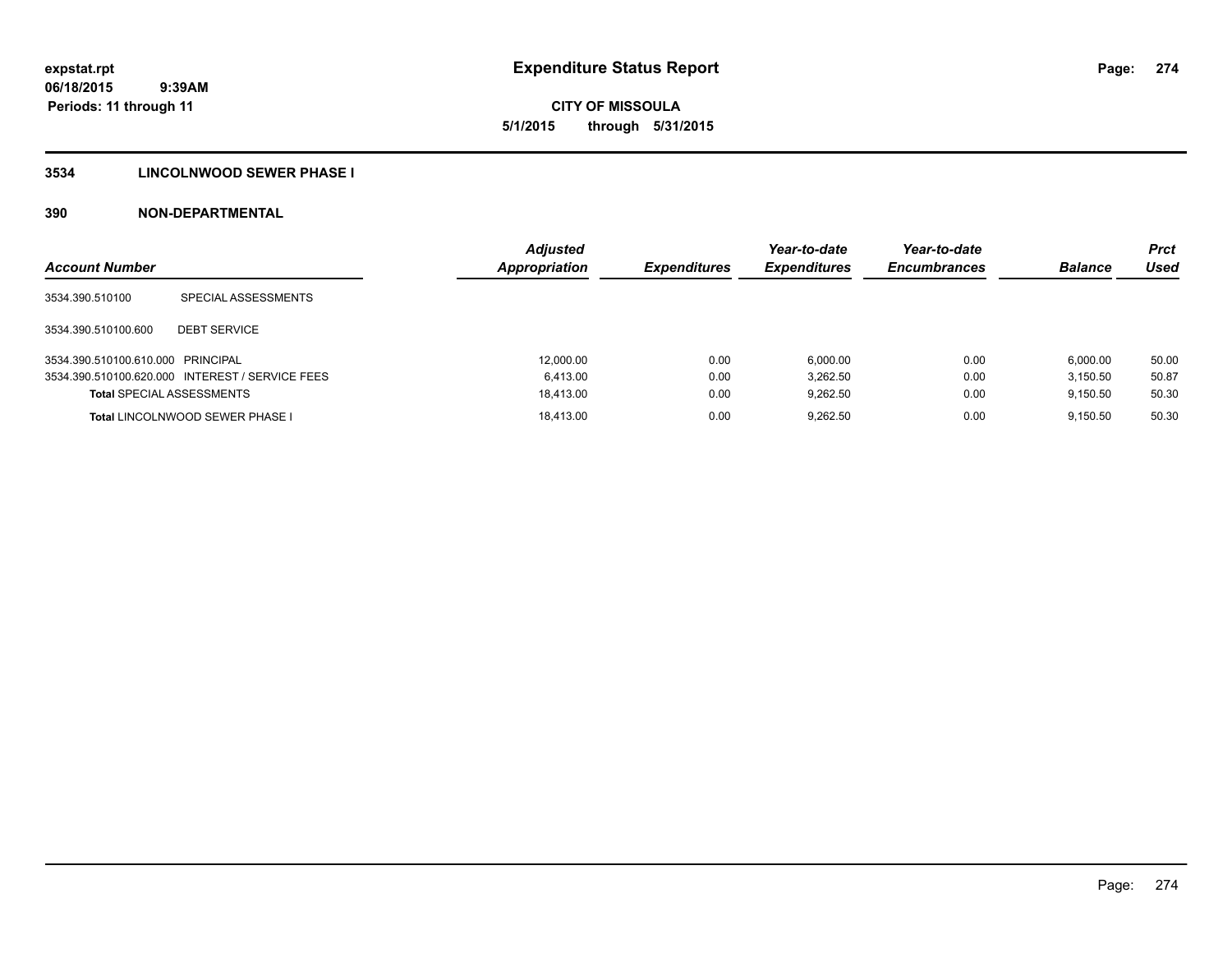**06/18/2015 9:39AM Periods: 11 through 11**

# **CITY OF MISSOULA 5/1/2015 through 5/31/2015**

# **3535 SLANT STREET TRAFFIC CALMING**

| <b>Account Number</b> |                                            | <b>Adjusted</b><br>Appropriation | <b>Expenditures</b> | Year-to-date<br><b>Expenditures</b> | Year-to-date<br><b>Encumbrances</b> | <b>Balance</b> | <b>Prct</b><br><b>Used</b> |
|-----------------------|--------------------------------------------|----------------------------------|---------------------|-------------------------------------|-------------------------------------|----------------|----------------------------|
| 3535.390.510110       | <b>MERCHANT SERVICES</b>                   |                                  |                     |                                     |                                     |                |                            |
| 3535.390.510110.500   | <b>FIXED CHARGES</b>                       |                                  |                     |                                     |                                     |                |                            |
|                       | <b>Total MERCHANT SERVICES</b>             | 0.00                             | 0.00                | 0.00                                | 0.00                                | 0.00           | 0.00                       |
| 3535.390.521000       | INTERFUND OPERATING TRANSFERS              |                                  |                     |                                     |                                     |                |                            |
| 3535.390.521000.800   | OTHER OBJECTS                              |                                  |                     |                                     |                                     |                |                            |
|                       | <b>Total INTERFUND OPERATING TRANSFERS</b> | 0.00                             | 0.00                | 0.00                                | 0.00                                | 0.00           | 0.00                       |
|                       | <b>Total SLANT STREET TRAFFIC CALMING</b>  | 0.00                             | 0.00                | 0.00                                | 0.00                                | 0.00           | 0.00                       |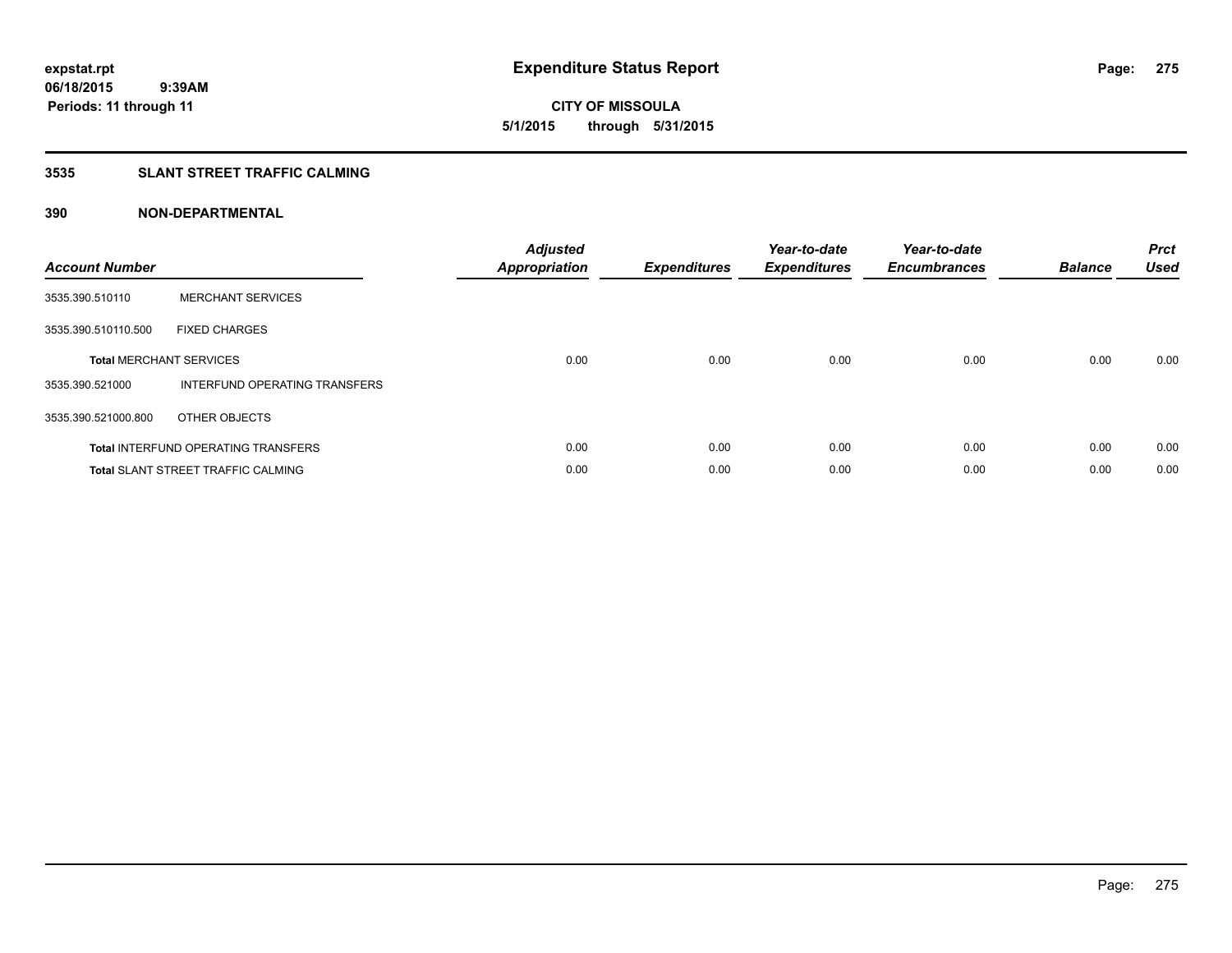**CITY OF MISSOULA 5/1/2015 through 5/31/2015**

# **3536 LINCOLNWOOD SEWER PHASE II**

| <b>Account Number</b>             |                                                 | <b>Adjusted</b><br><b>Appropriation</b> | <b>Expenditures</b> | Year-to-date<br><b>Expenditures</b> | Year-to-date<br><b>Encumbrances</b> | <b>Balance</b> | Prct<br>Used |
|-----------------------------------|-------------------------------------------------|-----------------------------------------|---------------------|-------------------------------------|-------------------------------------|----------------|--------------|
| 3536.390.510100                   | SPECIAL ASSESSMENTS                             |                                         |                     |                                     |                                     |                |              |
| 3536.390.510100.600               | <b>DEBT SERVICE</b>                             |                                         |                     |                                     |                                     |                |              |
| 3536.390.510100.610.000 PRINCIPAL |                                                 | 20,000.00                               | 0.00                | 10.000.00                           | 0.00                                | 10.000.00      | 50.00        |
|                                   | 3536.390.510100.620.000 INTEREST / SERVICE FEES | 11,100.00                               | 0.00                | 5.643.75                            | 0.00                                | 5.456.25       | 50.84        |
| <b>Total SPECIAL ASSESSMENTS</b>  |                                                 | 31,100.00                               | 0.00                | 15.643.75                           | 0.00                                | 15.456.25      | 50.30        |
|                                   | <b>Total LINCOLNWOOD SEWER PHASE II</b>         | 31,100.00                               | 0.00                | 15.643.75                           | 0.00                                | 15.456.25      | 50.30        |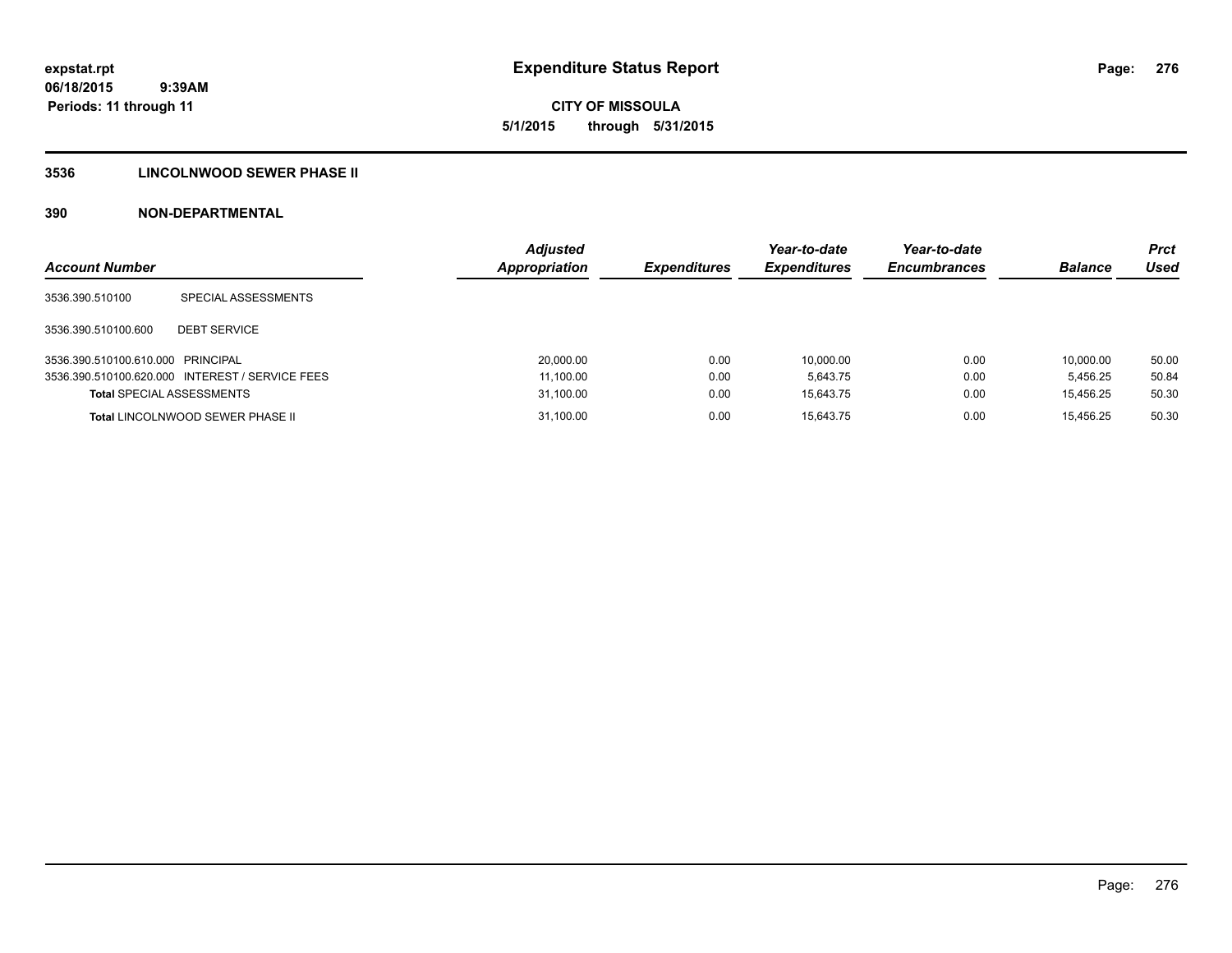# **CITY OF MISSOULA 5/1/2015 through 5/31/2015**

# **3539 SOUTH 4TH STREET W TRAFFIC**

| <b>Account Number</b> |                                            | <b>Adjusted</b><br>Appropriation | <b>Expenditures</b> | Year-to-date<br><b>Expenditures</b> | Year-to-date<br><b>Encumbrances</b> | <b>Balance</b> | <b>Prct</b><br>Used |
|-----------------------|--------------------------------------------|----------------------------------|---------------------|-------------------------------------|-------------------------------------|----------------|---------------------|
| 3539.390.521000       | INTERFUND OPERATING TRANSFERS              |                                  |                     |                                     |                                     |                |                     |
| 3539.390.521000.800   | OTHER OBJECTS                              |                                  |                     |                                     |                                     |                |                     |
|                       | <b>Total INTERFUND OPERATING TRANSFERS</b> | 0.00                             | 0.00                | 0.00                                | 0.00                                | 0.00           | 0.00                |
|                       | <b>Total SOUTH 4TH STREET W TRAFFIC</b>    | 0.00                             | 0.00                | 0.00                                | 0.00                                | 0.00           | 0.00                |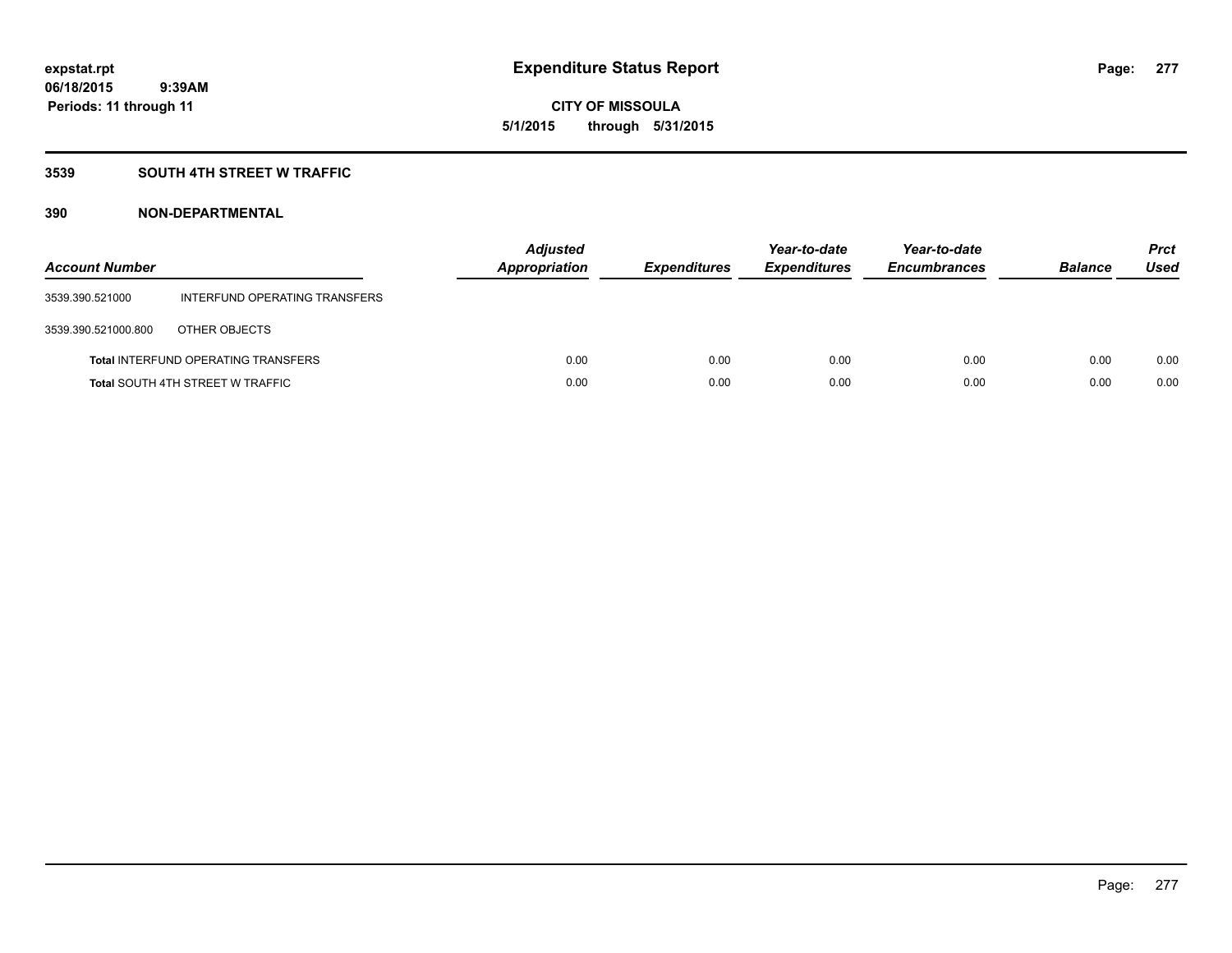#### **3540 SID 540 DEBT SERVICE FUND**

| <b>Account Number</b>             |                                                 | <b>Adjusted</b><br><b>Appropriation</b> | <b>Expenditures</b> | Year-to-date<br><b>Expenditures</b> | Year-to-date<br><b>Encumbrances</b> | <b>Balance</b> | <b>Prct</b><br>Used |
|-----------------------------------|-------------------------------------------------|-----------------------------------------|---------------------|-------------------------------------|-------------------------------------|----------------|---------------------|
| 3540.390.510100                   | SPECIAL ASSESSMENTS                             |                                         |                     |                                     |                                     |                |                     |
| 3540.390.510100.600               | <b>DEBT SERVICE</b>                             |                                         |                     |                                     |                                     |                |                     |
| 3540.390.510100.610.000 PRINCIPAL |                                                 | 70.000.00                               | 0.00                | 0.00                                | 0.00                                | 70.000.00      | 0.00                |
|                                   | 3540.390.510100.620.000 INTEREST / SERVICE FEES | 52.098.00                               | 0.00                | 26.223.75                           | 0.00                                | 25.874.25      | 50.34               |
| <b>Total DEBT SERVICE</b>         |                                                 | 122,098.00                              | 0.00                | 26.223.75                           | 0.00                                | 95.874.25      | 21.48               |
| <b>Total SPECIAL ASSESSMENTS</b>  |                                                 | 122.098.00                              | 0.00                | 26.223.75                           | 0.00                                | 95.874.25      | 21.48               |
|                                   | Total SID 540 DEBT SERVICE FUND                 | 122.098.00                              | 0.00                | 26.223.75                           | 0.00                                | 95.874.25      | 21.48               |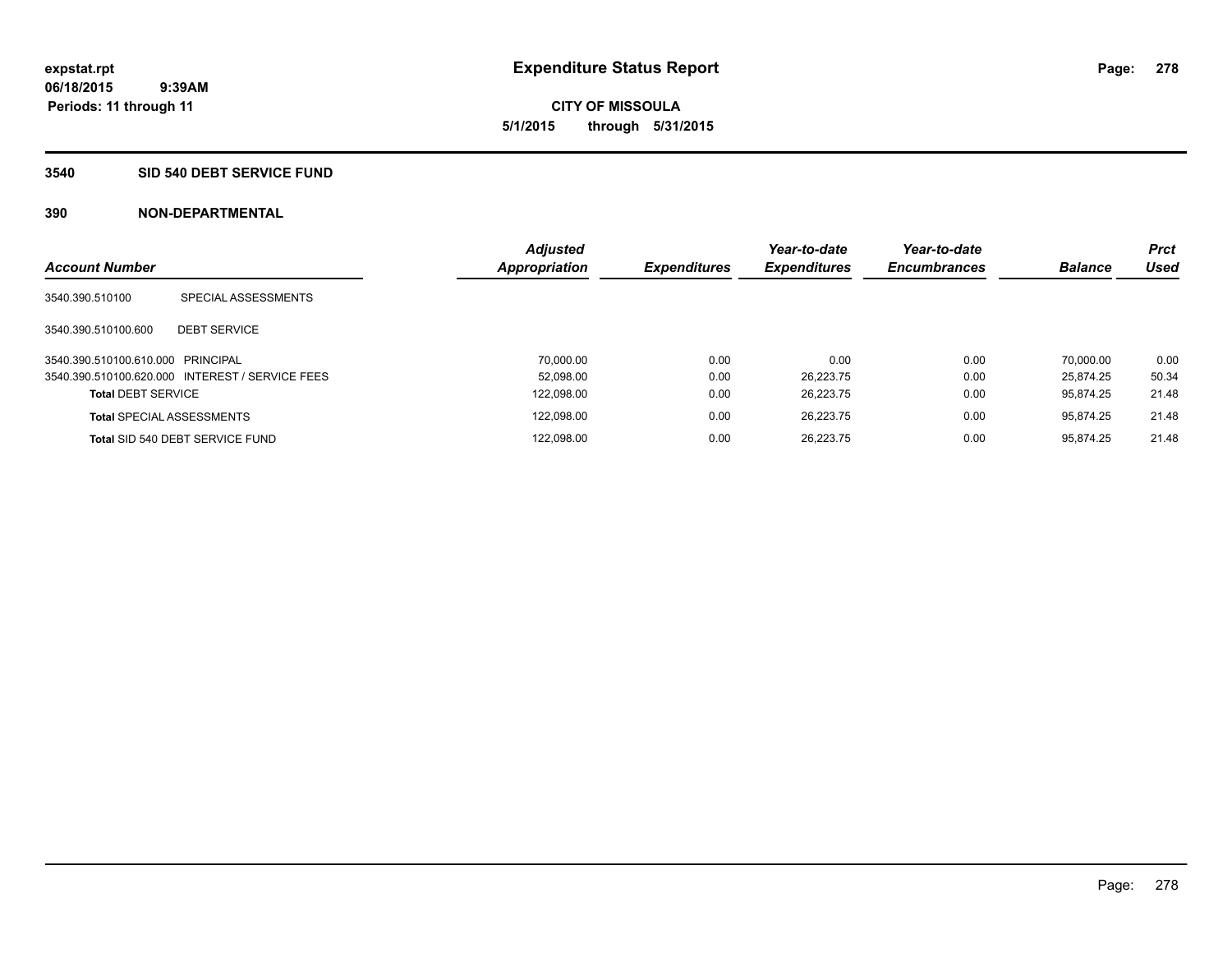**CITY OF MISSOULA 5/1/2015 through 5/31/2015**

#### **3541 SID 541 DEBT SERVICE**

|                                           |                          | <b>Adjusted</b>      |                     | Year-to-date        | Year-to-date        |                | <b>Prct</b> |
|-------------------------------------------|--------------------------|----------------------|---------------------|---------------------|---------------------|----------------|-------------|
| <b>Account Number</b>                     |                          | <b>Appropriation</b> | <b>Expenditures</b> | <b>Expenditures</b> | <b>Encumbrances</b> | <b>Balance</b> | <b>Used</b> |
| 3541.390.510100                           | SPECIAL ASSESSMENTS      |                      |                     |                     |                     |                |             |
| 3541.390.510100.600                       | <b>DEBT SERVICE</b>      |                      |                     |                     |                     |                |             |
| 3541.390.510100.610.000 PRINCIPAL         |                          | 30,000.00            | 0.00                | 0.00                | 0.00                | 30,000.00      | 0.00        |
| 3541.390.510100.620.000 PINEVIEW PARK/INT |                          | 30,383.00            | 0.00                | 15,316.25           | 0.00                | 15,066.75      | 50.41       |
| <b>Total SPECIAL ASSESSMENTS</b>          |                          | 60,383.00            | 0.00                | 15,316.25           | 0.00                | 45,066.75      | 25.37       |
| 3541.390.510110                           | <b>MERCHANT SERVICES</b> |                      |                     |                     |                     |                |             |
| 3541.390.510110.500                       | <b>FIXED CHARGES</b>     |                      |                     |                     |                     |                |             |
| <b>Total MERCHANT SERVICES</b>            |                          | 0.00                 | 0.00                | 0.00                | 0.00                | 0.00           | 0.00        |
| Total SID 541 DEBT SERVICE                |                          | 60,383.00            | 0.00                | 15,316.25           | 0.00                | 45,066.75      | 25.37       |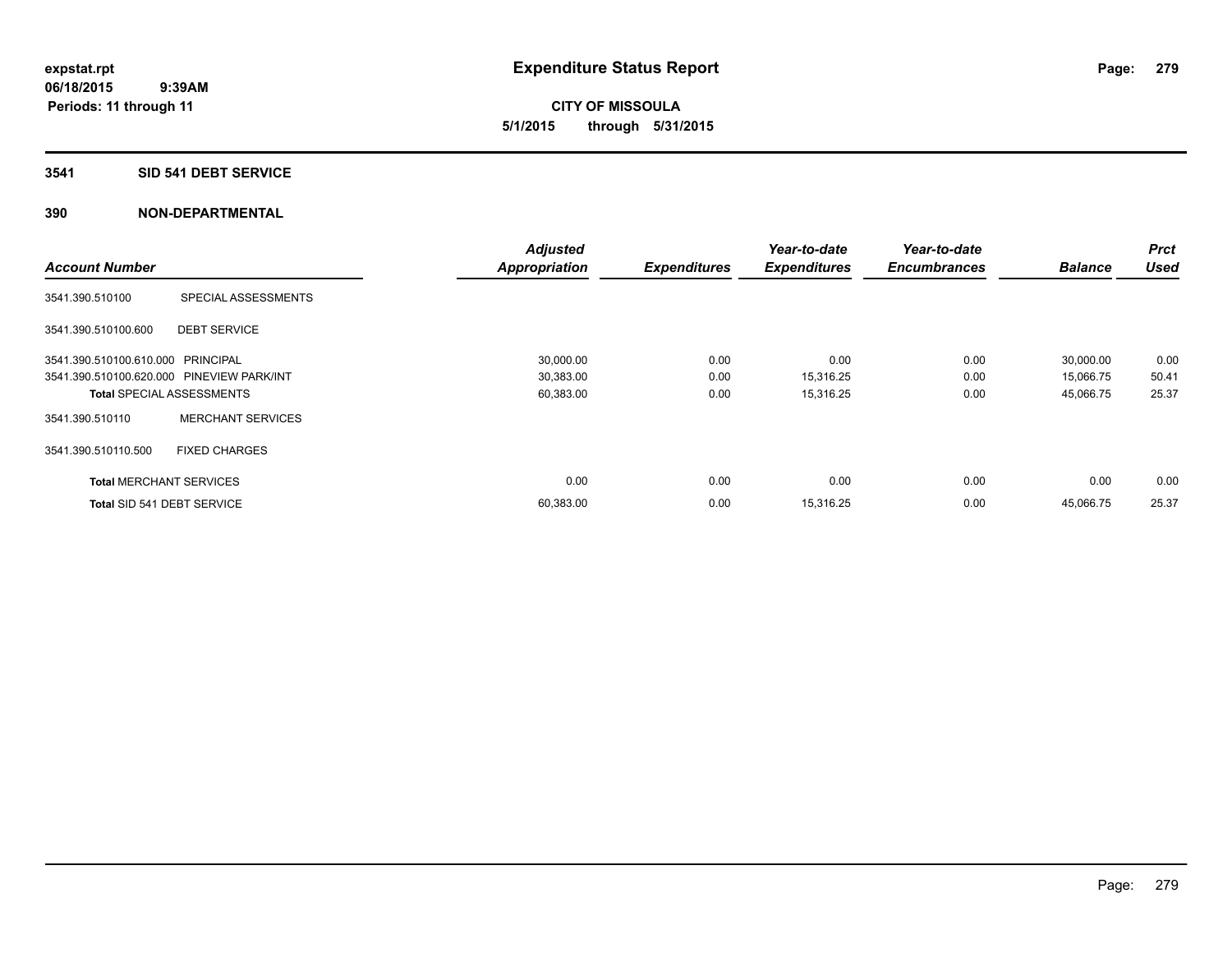**CITY OF MISSOULA 5/1/2015 through 5/31/2015**

#### **3543 SID 543 DEBT SERVICE**

| <b>Account Number</b>      |                                            | <b>Adjusted</b><br><b>Appropriation</b> | <b>Expenditures</b> | Year-to-date<br><b>Expenditures</b> | Year-to-date<br><b>Encumbrances</b> | <b>Balance</b> | <b>Prct</b><br><b>Used</b> |
|----------------------------|--------------------------------------------|-----------------------------------------|---------------------|-------------------------------------|-------------------------------------|----------------|----------------------------|
| 3543.390.510000            | <b>MISCELLANEOUS</b>                       |                                         |                     |                                     |                                     |                |                            |
| 3543.390.510000.800        | OTHER OBJECTS                              |                                         |                     |                                     |                                     |                |                            |
| <b>Total MISCELLANEOUS</b> |                                            | 0.00                                    | 0.00                | 0.00                                | 0.00                                | 0.00           | 0.00                       |
| 3543.390.510100            | SPECIAL ASSESSMENTS                        |                                         |                     |                                     |                                     |                |                            |
| 3543.390.510100.600        | <b>DEBT SERVICE</b>                        |                                         |                     |                                     |                                     |                |                            |
|                            | <b>Total SPECIAL ASSESSMENTS</b>           | 0.00                                    | 0.00                | 0.00                                | 0.00                                | 0.00           | 0.00                       |
| 3543.390.521000            | INTERFUND OPERATING TRANSFERS              |                                         |                     |                                     |                                     |                |                            |
| 3543.390.521000.800        | OTHER OBJECTS                              |                                         |                     |                                     |                                     |                |                            |
|                            | <b>Total INTERFUND OPERATING TRANSFERS</b> | 0.00                                    | 0.00                | 0.00                                | 0.00                                | 0.00           | 0.00                       |
|                            | Total SID 543 DEBT SERVICE                 | 0.00                                    | 0.00                | 0.00                                | 0.00                                | 0.00           | 0.00                       |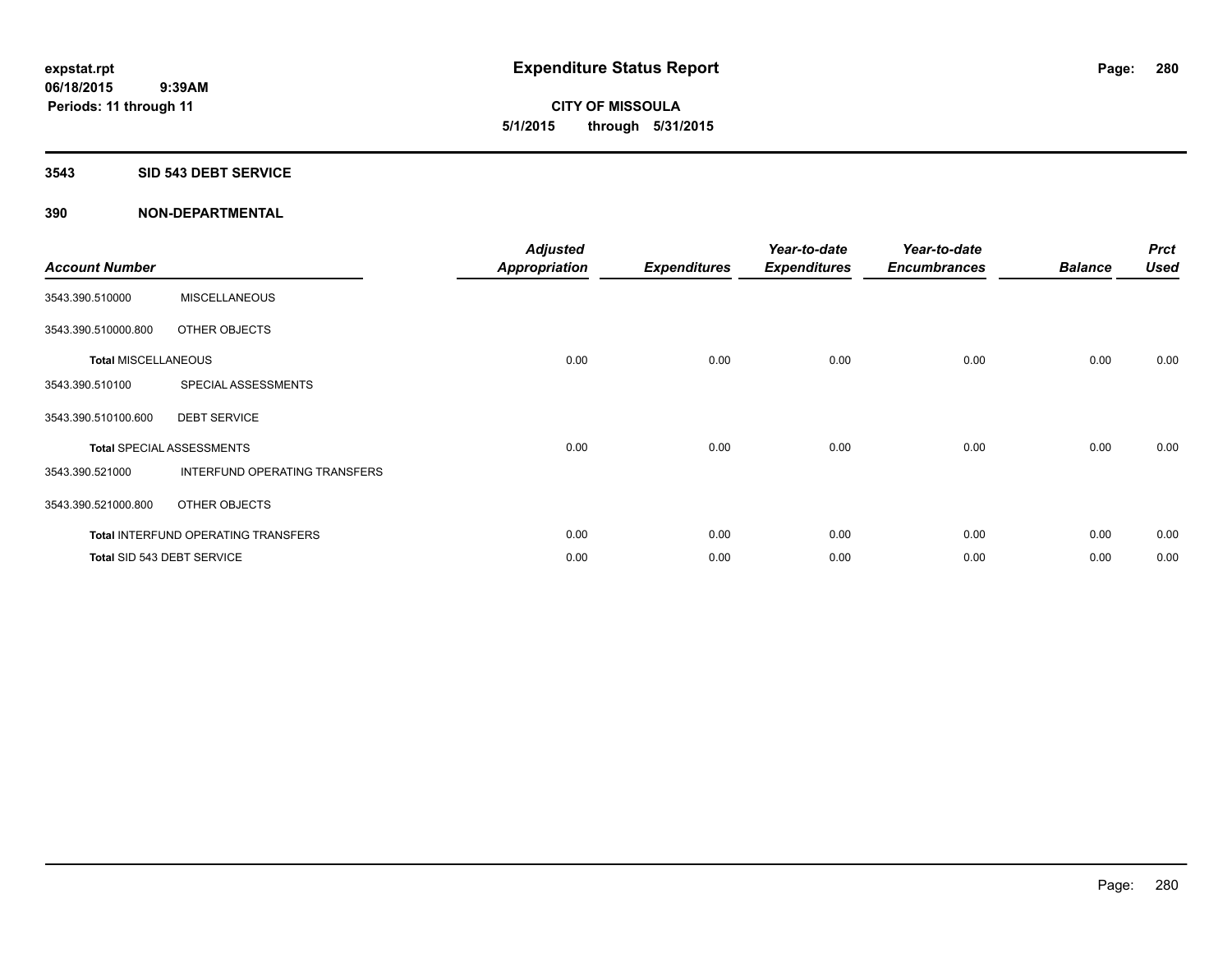**expstat.rpt Expenditure Status Report** 

**06/18/2015 9:39AM Periods: 11 through 11**

# **3544 SID 544 RATTLESNAKE DEBT SERVICE**

| <b>Account Number</b>                      |                                                 | <b>Adjusted</b><br>Appropriation | <b>Expenditures</b> | Year-to-date<br><b>Expenditures</b> | Year-to-date<br><b>Encumbrances</b> | <b>Balance</b> | Prct<br>Used |
|--------------------------------------------|-------------------------------------------------|----------------------------------|---------------------|-------------------------------------|-------------------------------------|----------------|--------------|
| 3544.390.510100                            | SPECIAL ASSESSMENTS                             |                                  |                     |                                     |                                     |                |              |
| 3544.390.510100.600                        | <b>DEBT SERVICE</b>                             |                                  |                     |                                     |                                     |                |              |
| 3544.390.510100.610.000 SID 544C/PRINCIPAL |                                                 | 65,000.00                        | 0.00                | 32.000.00                           | 0.00                                | 33,000.00      | 49.23        |
|                                            | 3544.390.510100.620.000 INTEREST / SERVICE FEES | 51,638.00                        | 0.00                | 26.118.75                           | 0.00                                | 25.519.25      | 50.58        |
| <b>Total DEBT SERVICE</b>                  |                                                 | 116,638.00                       | 0.00                | 58.118.75                           | 0.00                                | 58.519.25      | 49.83        |
| <b>Total NON-DEPARTMENTAL</b>              |                                                 | 116.638.00                       | 0.00                | 58.118.75                           | 0.00                                | 58.519.25      | 49.83        |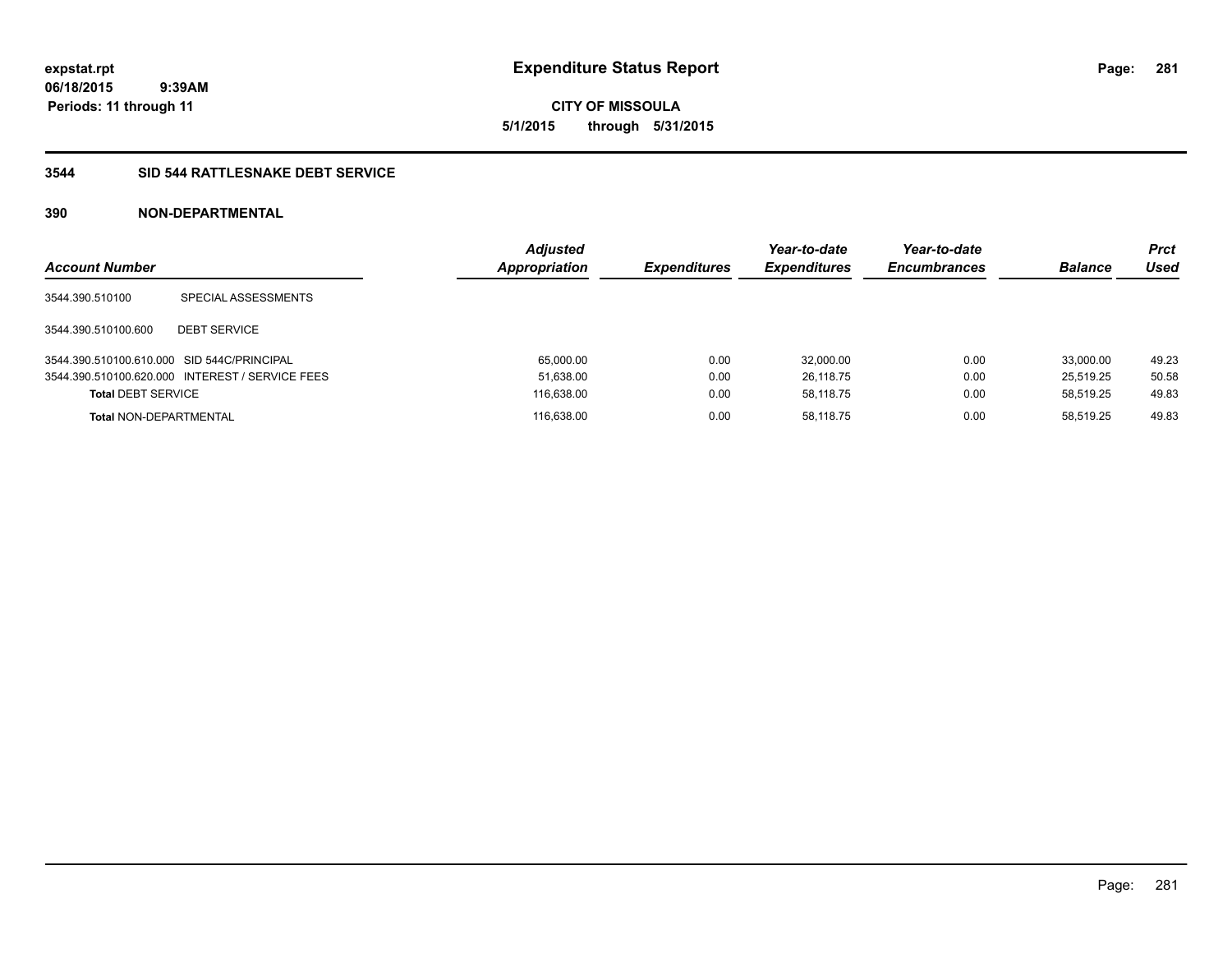**CITY OF MISSOULA 5/1/2015 through 5/31/2015**

# **3544 SID 544 RATTLESNAKE DEBT SERVICE**

# **550 SID 544 PROJECT**

| <b>Account Number</b>     |                                                 | <b>Adjusted</b><br><b>Appropriation</b> | <b>Expenditures</b> | Year-to-date<br><b>Expenditures</b> | Year-to-date<br><b>Encumbrances</b> | <b>Balance</b> | <b>Prct</b><br>Used |
|---------------------------|-------------------------------------------------|-----------------------------------------|---------------------|-------------------------------------|-------------------------------------|----------------|---------------------|
| 3544.550.510100           | SPECIAL ASSESSMENTS                             |                                         |                     |                                     |                                     |                |                     |
| 3544.550.510100.600       | <b>DEBT SERVICE</b>                             |                                         |                     |                                     |                                     |                |                     |
|                           | 3544.550.510100.610.000 SID 544B ARRA/PRINCIPAL | 16,000.00                               | 0.00                | 8.000.00                            | 0.00                                | 8.000.00       | 50.00               |
|                           | 3544.550.510100.620.000 INTEREST / SERVICE FEES | 5.110.00                                | 0.00                | 2,590.00                            | 0.00                                | 2.520.00       | 50.68               |
| <b>Total DEBT SERVICE</b> |                                                 | 21,110.00                               | 0.00                | 10,590.00                           | 0.00                                | 10.520.00      | 50.17               |
| Total SID 544 PROJECT     |                                                 | 21.110.00                               | 0.00                | 10.590.00                           | 0.00                                | 10.520.00      | 50.17               |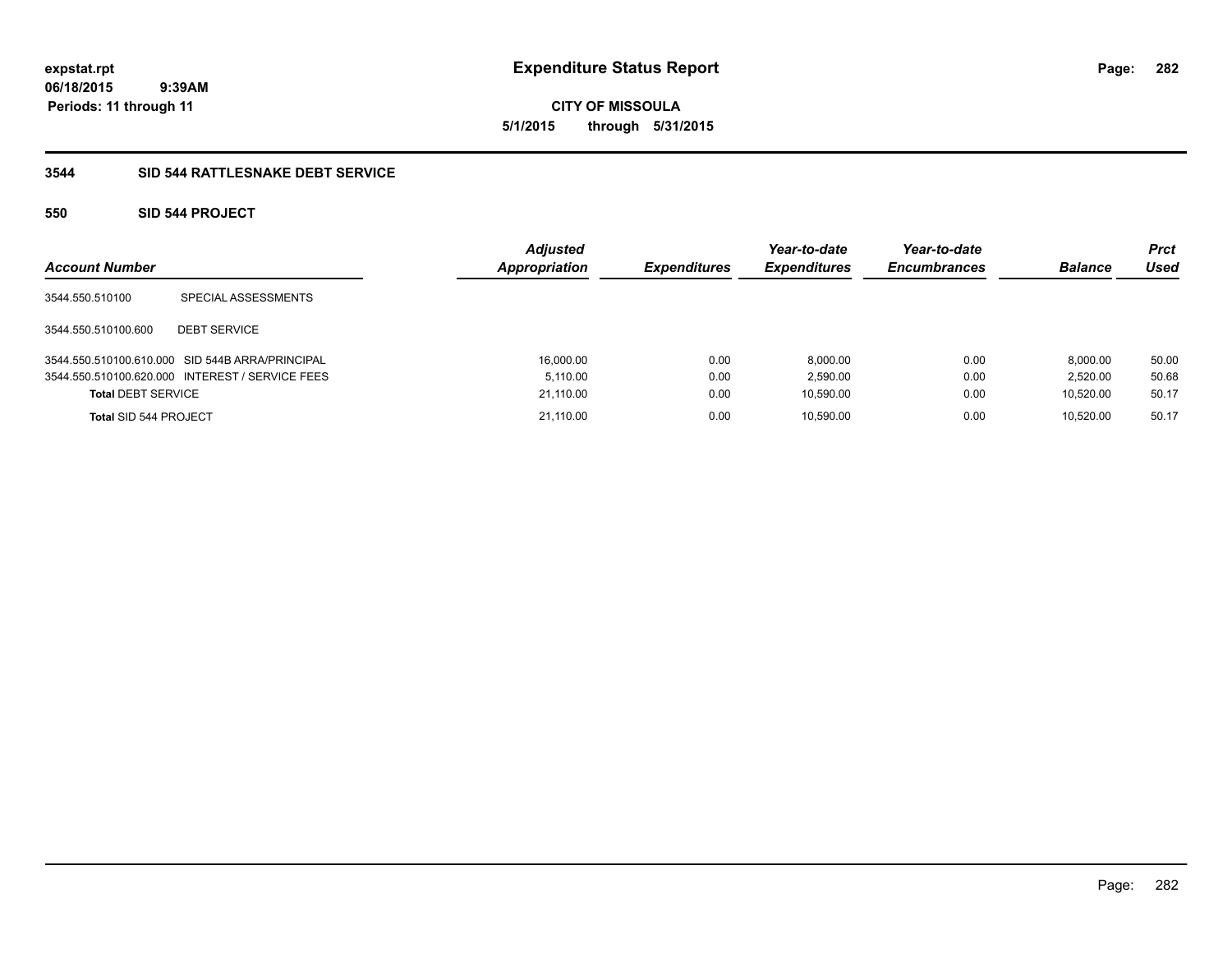# **3544 SID 544 RATTLESNAKE DEBT SERVICE**

# **555 LOLO STREET PROJECT**

| <b>Account Number</b>          |                                                           | <b>Adjusted</b><br><b>Appropriation</b> | <b>Expenditures</b> | Year-to-date<br><b>Expenditures</b> | Year-to-date<br><b>Encumbrances</b> | <b>Balance</b> | <b>Prct</b><br><b>Used</b> |
|--------------------------------|-----------------------------------------------------------|-----------------------------------------|---------------------|-------------------------------------|-------------------------------------|----------------|----------------------------|
|                                |                                                           |                                         |                     |                                     |                                     |                |                            |
| 3544.555.510100                | SPECIAL ASSESSMENTS                                       |                                         |                     |                                     |                                     |                |                            |
| 3544.555.510100.600            | <b>DEBT SERVICE</b>                                       |                                         |                     |                                     |                                     |                |                            |
|                                | 3544.555.510100.610.000 SID 544D LOLOD/PRINCIPAL          | 1,500.00                                | 0.00                | 500.00                              | 0.00                                | 1,000.00       | 33.33                      |
|                                | 3544.555.510100.620.000 SID 544 D INTEREST / SERVICE FEES | 928.00                                  | 0.00                | 468.75                              | 0.00                                | 459.25         | 50.51                      |
|                                | <b>Total SPECIAL ASSESSMENTS</b>                          | 2,428.00                                | 0.00                | 968.75                              | 0.00                                | 1,459.25       | 39.90                      |
| 3544.555.510110                | <b>MERCHANT SERVICES</b>                                  |                                         |                     |                                     |                                     |                |                            |
| 3544.555.510110.500            | <b>FIXED CHARGES</b>                                      |                                         |                     |                                     |                                     |                |                            |
| <b>Total MERCHANT SERVICES</b> |                                                           | 0.00                                    | 0.00                | 0.00                                | 0.00                                | 0.00           | 0.00                       |
|                                | <b>Total LOLO STREET PROJECT</b>                          | 2,428.00                                | 0.00                | 968.75                              | 0.00                                | 1,459.25       | 39.90                      |
|                                | <b>Total SID 544 RATTLESNAKE DEBT SERVICE</b>             | 140,176.00                              | 0.00                | 69,677.50                           | 0.00                                | 70,498.50      | 49.71                      |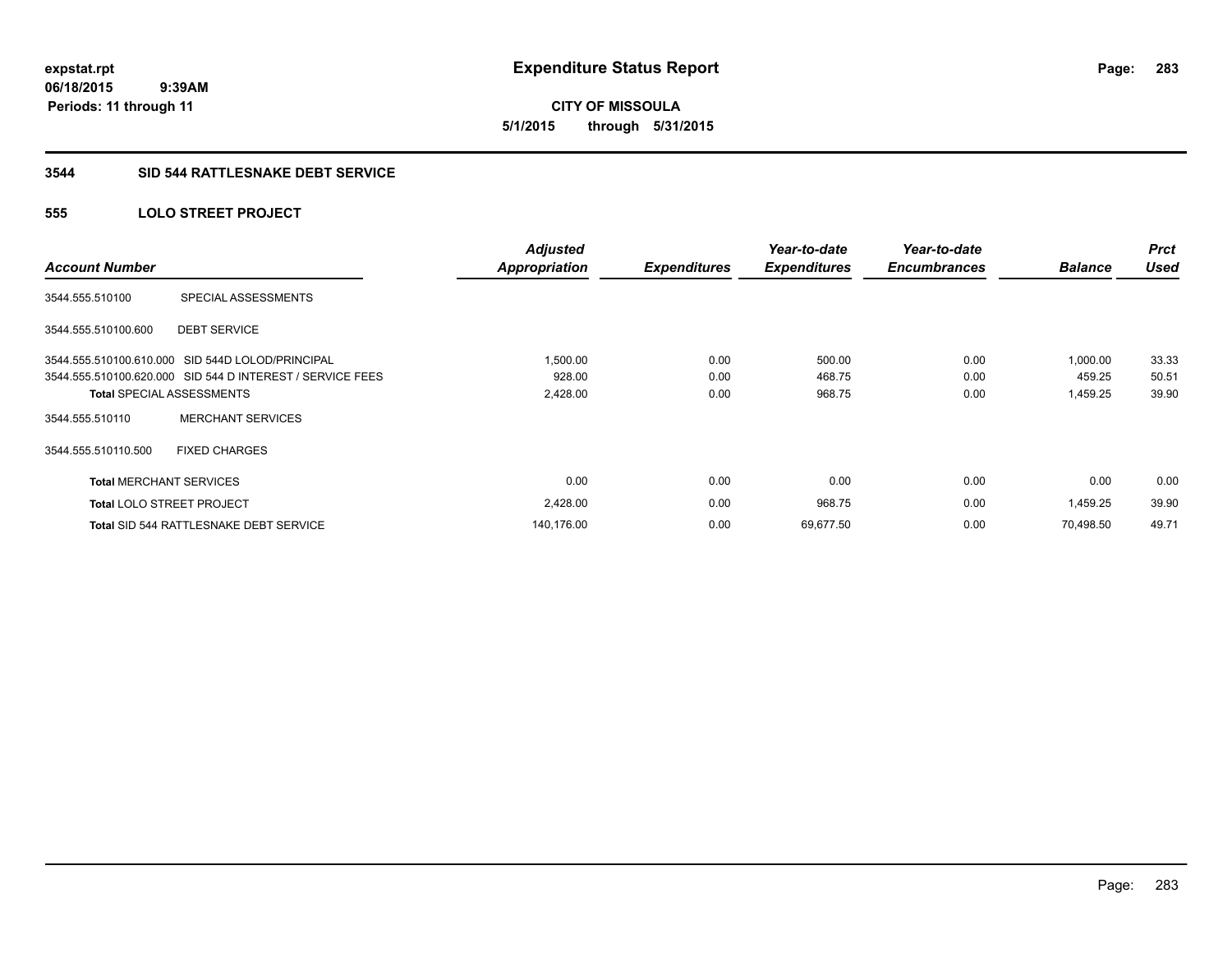**CITY OF MISSOULA 5/1/2015 through 5/31/2015**

#### **3545 SID 545 DEBT SERVICE**

| <b>Account Number</b> |                                            | <b>Adjusted</b><br><b>Appropriation</b> | <b>Expenditures</b> | Year-to-date<br><b>Expenditures</b> | Year-to-date<br><b>Encumbrances</b> | <b>Balance</b> | <b>Prct</b><br><b>Used</b> |
|-----------------------|--------------------------------------------|-----------------------------------------|---------------------|-------------------------------------|-------------------------------------|----------------|----------------------------|
| 3545.390.510100       | SPECIAL ASSESSMENTS                        |                                         |                     |                                     |                                     |                |                            |
| 3545.390.510100.600   | <b>DEBT SERVICE</b>                        |                                         |                     |                                     |                                     |                |                            |
|                       | <b>Total SPECIAL ASSESSMENTS</b>           | 0.00                                    | 0.00                | 0.00                                | 0.00                                | 0.00           | 0.00                       |
| 3545.390.510110       | <b>MERCHANT SERVICES</b>                   |                                         |                     |                                     |                                     |                |                            |
| 3545.390.510110.500   | <b>FIXED CHARGES</b>                       |                                         |                     |                                     |                                     |                |                            |
|                       | <b>Total MERCHANT SERVICES</b>             | 0.00                                    | 0.00                | 0.00                                | 0.00                                | 0.00           | 0.00                       |
| 3545.390.521000       | INTERFUND OPERATING TRANSFERS              |                                         |                     |                                     |                                     |                |                            |
| 3545.390.521000.800   | OTHER OBJECTS                              |                                         |                     |                                     |                                     |                |                            |
|                       | <b>Total INTERFUND OPERATING TRANSFERS</b> | 0.00                                    | 0.00                | 0.00                                | 0.00                                | 0.00           | 0.00                       |
|                       | Total SID 545 DEBT SERVICE                 | 0.00                                    | 0.00                | 0.00                                | 0.00                                | 0.00           | 0.00                       |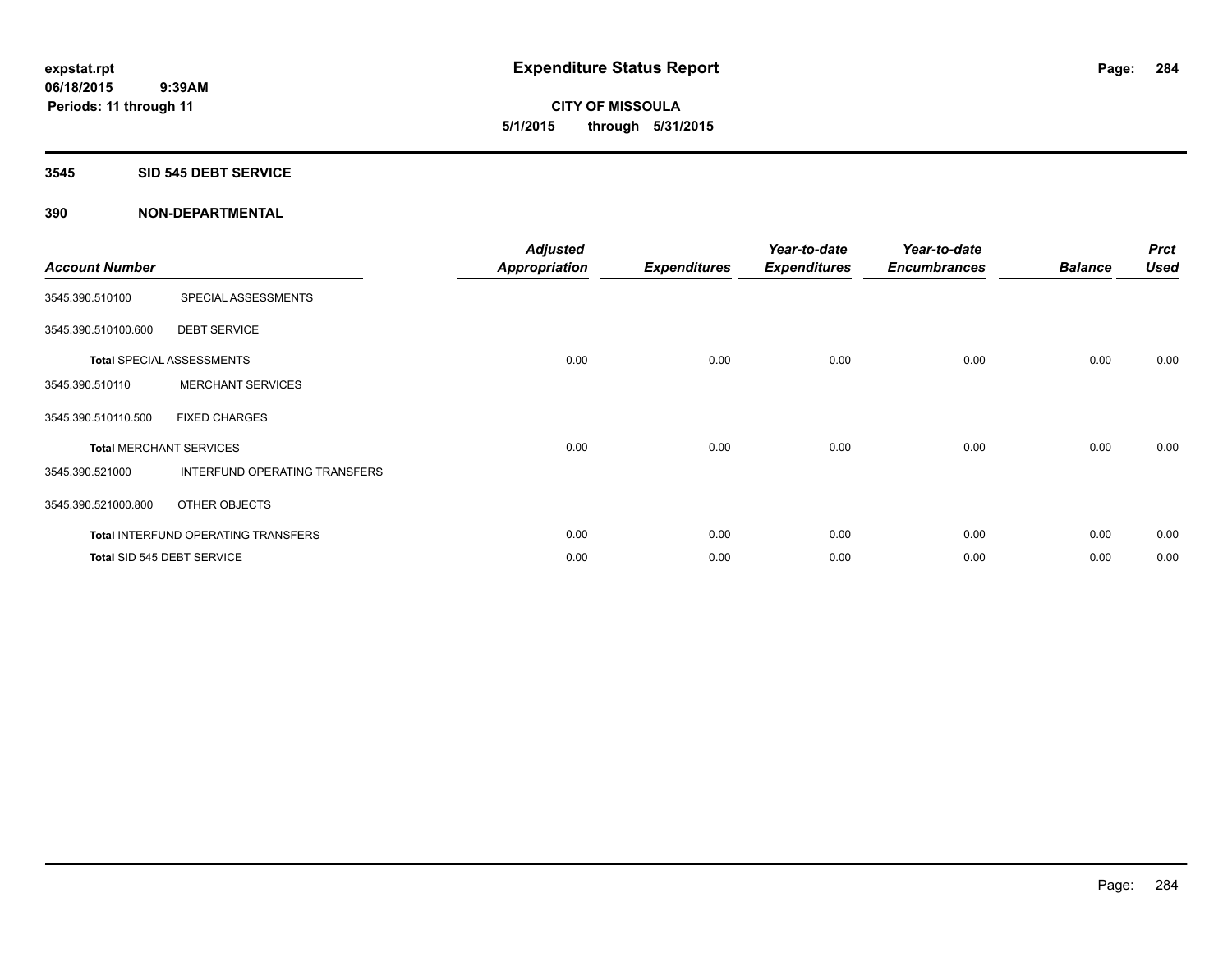#### **3546 SID 546 DEBT SERVICE**

| <b>Account Number</b>      |                                  | <b>Adjusted</b><br>Appropriation | <b>Expenditures</b> | Year-to-date<br><b>Expenditures</b> | Year-to-date<br><b>Encumbrances</b> | <b>Balance</b> | <b>Prct</b><br>Used |
|----------------------------|----------------------------------|----------------------------------|---------------------|-------------------------------------|-------------------------------------|----------------|---------------------|
| 3546.390.510100            | SPECIAL ASSESSMENTS              |                                  |                     |                                     |                                     |                |                     |
| 3546.390.510100.600        | <b>DEBT SERVICE</b>              |                                  |                     |                                     |                                     |                |                     |
| <b>Total DEBT SERVICE</b>  |                                  | 0.00                             | 0.00                | 0.00                                | 0.00                                | 0.00           | 0.00                |
|                            | <b>Total SPECIAL ASSESSMENTS</b> | 0.00                             | 0.00                | 0.00                                | 0.00                                | 0.00           | 0.00                |
| Total SID 546 DEBT SERVICE |                                  | 0.00                             | 0.00                | 0.00                                | 0.00                                | 0.00           | 0.00                |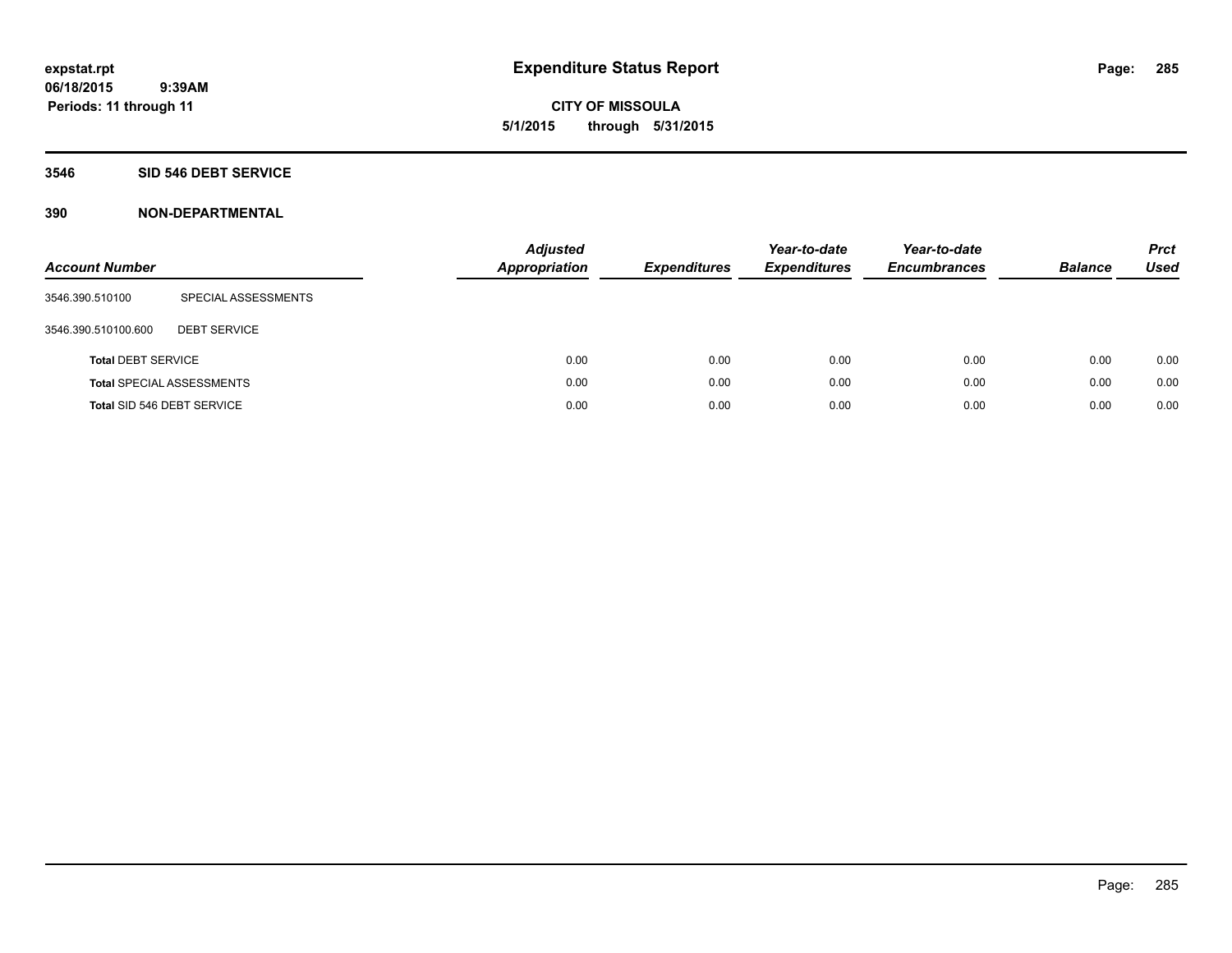# **3548 SID 548-5TH, 6TH & ARTHUR**

|                           |                                                 | <b>Adjusted</b> |                     | Year-to-date        | Year-to-date        |                | <b>Prct</b> |
|---------------------------|-------------------------------------------------|-----------------|---------------------|---------------------|---------------------|----------------|-------------|
| <b>Account Number</b>     |                                                 | Appropriation   | <b>Expenditures</b> | <b>Expenditures</b> | <b>Encumbrances</b> | <b>Balance</b> | <b>Used</b> |
| 3548.390.510100           | SPECIAL ASSESSMENTS                             |                 |                     |                     |                     |                |             |
| 3548.390.510100.600       | <b>DEBT SERVICE</b>                             |                 |                     |                     |                     |                |             |
|                           | 3548.390.510100.610.000 SID 544C/PRINCIPAL      | 65,000.00       | 0.00                | 0.00                | 0.00                | 65.000.00      | 0.00        |
|                           | 3548.390.510100.620.000 INTEREST / SERVICE FEES | 48.475.00       | 0.00                | 24.412.50           | 0.00                | 24.062.50      | 50.36       |
| <b>Total DEBT SERVICE</b> |                                                 | 113.475.00      | 0.00                | 24.412.50           | 0.00                | 89.062.50      | 21.51       |
|                           | <b>Total SPECIAL ASSESSMENTS</b>                | 113.475.00      | 0.00                | 24.412.50           | 0.00                | 89.062.50      | 21.51       |
|                           | Total SID 548-5TH, 6TH & ARTHUR                 | 113.475.00      | 0.00                | 24.412.50           | 0.00                | 89.062.50      | 21.51       |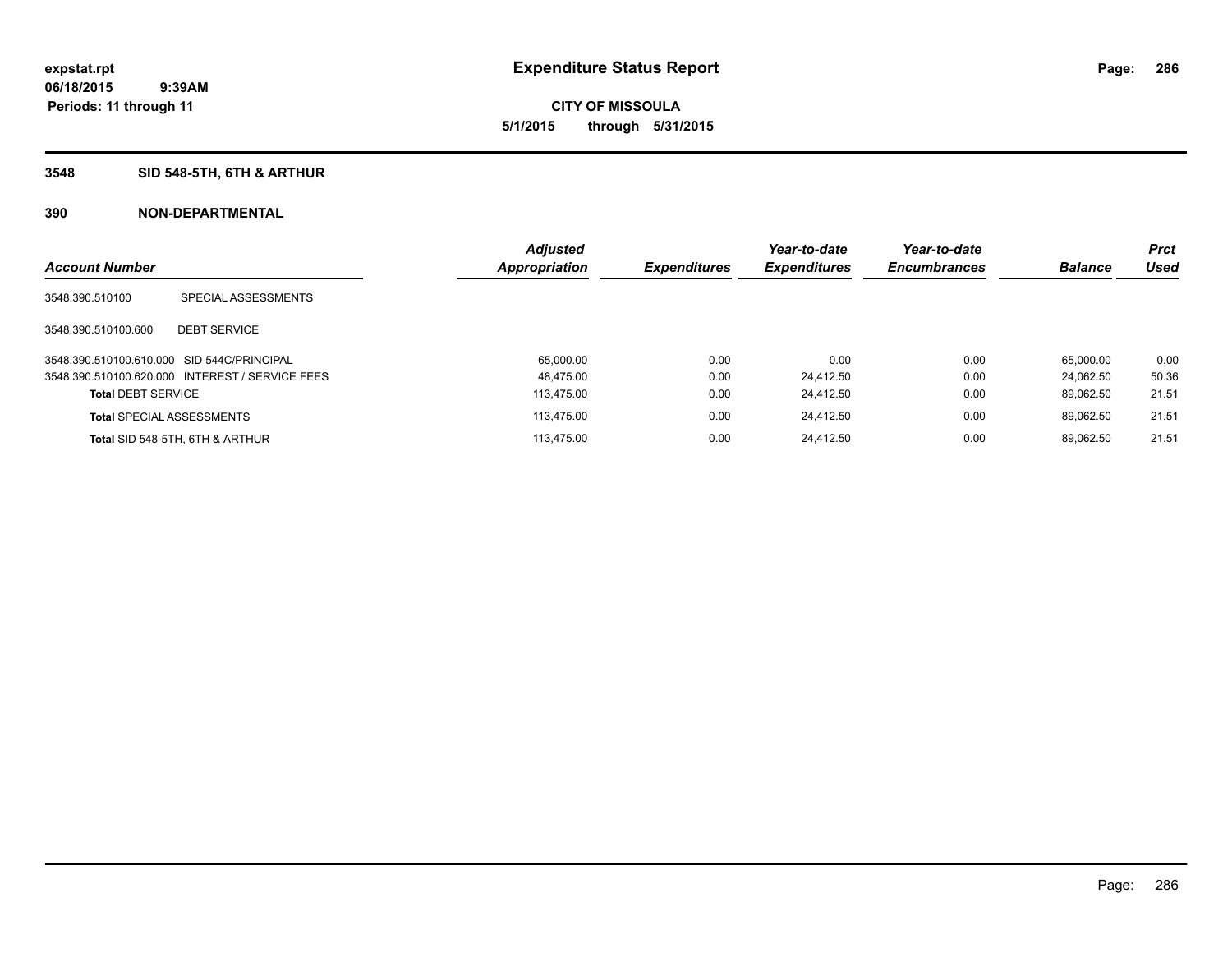**CITY OF MISSOULA 5/1/2015 through 5/31/2015**

#### **3549 SID 549 HILLVIEW WAY**

| <b>Account Number</b>      |                                  | <b>Adjusted</b><br><b>Appropriation</b> | <b>Expenditures</b> | Year-to-date<br><b>Expenditures</b> | Year-to-date<br><b>Encumbrances</b> | <b>Balance</b> | <b>Prct</b><br><b>Used</b> |
|----------------------------|----------------------------------|-----------------------------------------|---------------------|-------------------------------------|-------------------------------------|----------------|----------------------------|
| 3549.390.510100            | SPECIAL ASSESSMENTS              |                                         |                     |                                     |                                     |                |                            |
| 3549.390.510100.600        | <b>DEBT SERVICE</b>              |                                         |                     |                                     |                                     |                |                            |
|                            | <b>Total SPECIAL ASSESSMENTS</b> | 0.00                                    | 0.00                | 0.00                                | 0.00                                | 0.00           | 0.00                       |
| Total SID 549 HILLVIEW WAY |                                  | 0.00                                    | 0.00                | 0.00                                | 0.00                                | 0.00           | 0.00                       |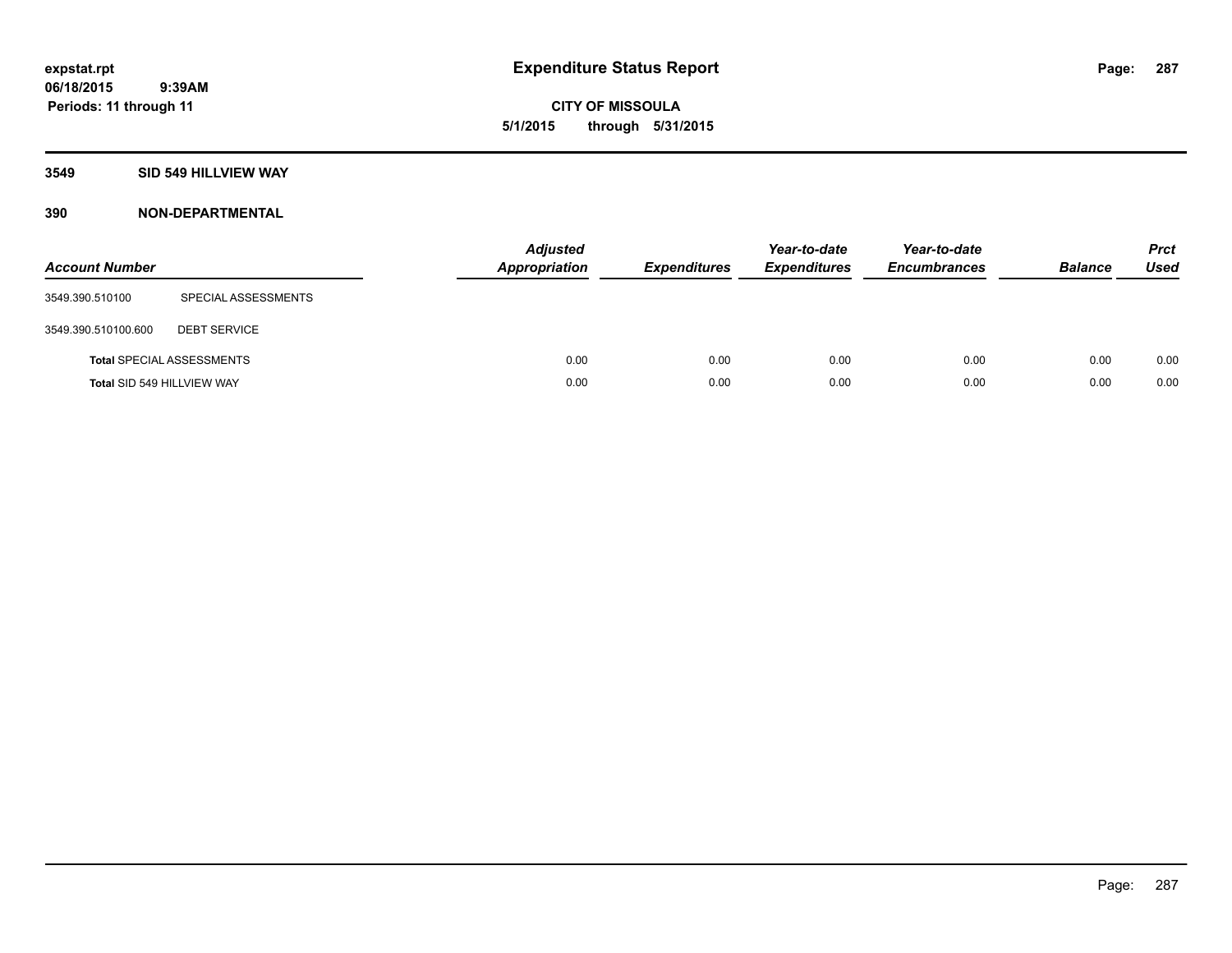**CITY OF MISSOULA 5/1/2015 through 5/31/2015**

#### **4060 CAPITAL IMPROVEMENT PROGRAM FUND**

| <b>Account Number</b>                   |                                                            | <b>Adjusted</b><br><b>Appropriation</b> | <b>Expenditures</b> | Year-to-date<br><b>Expenditures</b> | Year-to-date<br><b>Encumbrances</b> | <b>Balance</b> | <b>Prct</b><br><b>Used</b> |
|-----------------------------------------|------------------------------------------------------------|-----------------------------------------|---------------------|-------------------------------------|-------------------------------------|----------------|----------------------------|
| 4060.390.410000                         | <b>GENERAL GOVERNMENT</b>                                  |                                         |                     |                                     |                                     |                |                            |
| 4060.390.410000.600                     | <b>DEBT SERVICE</b>                                        |                                         |                     |                                     |                                     |                |                            |
|                                         | <b>Total GENERAL GOVERNMENT</b>                            | 0.00                                    | 0.00                | 0.00                                | 0.00                                | 0.00           | 0.00                       |
| 4060.390.410001                         | <b>CORE OPERATING LIGHT VEHICLES</b>                       |                                         |                     |                                     |                                     |                |                            |
| 4060.390.410001.900                     | <b>CAPITAL OUTLAY</b>                                      |                                         |                     |                                     |                                     |                |                            |
|                                         | 4060.390.410001.940.000 CORE OPERATING LIGHT VEHICLES      | 0.00                                    | 0.00                | 4,104.00                            | 0.00                                | $-4,104.00$    | 0.00                       |
|                                         | Total CORE OPERATING LIGHT VEHICLES                        | 0.00                                    | 0.00                | 4,104.00                            | 0.00                                | $-4,104.00$    | 0.00                       |
| 4060.390.410211                         | MAYORS NEIGHBORHOOD OFFICE REMODEL                         |                                         |                     |                                     |                                     |                |                            |
| 4060.390.410211.900                     | <b>CAPITAL OUTLAY</b>                                      |                                         |                     |                                     |                                     |                |                            |
|                                         | 4060.390.410211.930.000 MAYORS NEIGHBORHOOD OFFICE REMODEL | 0.00                                    | 0.00                | 34,035.65                           | 0.00                                | $-34,035.65$   | 0.00                       |
|                                         | Total MAYORS NEIGHBORHOOD OFFICE REMODEL                   | 0.00                                    | 0.00                | 34,035.65                           | 0.00                                | $-34,035.65$   | 0.00                       |
| 4060.390.410360                         | <b>CITY HALL EXPANSION</b>                                 |                                         |                     |                                     |                                     |                |                            |
| 4060.390.410360.800                     | OTHER OBJECTS                                              |                                         |                     |                                     |                                     |                |                            |
| Total CITY HALL EXPANSION               |                                                            | 0.00                                    | 0.00                | 0.00                                | 0.00                                | 0.00           | 0.00                       |
| 4060.390.410368                         | MUNI COURT EXPANSION DEBT SERVICE                          |                                         |                     |                                     |                                     |                |                            |
| 4060.390.410368.600                     | <b>DEBT SERVICE</b>                                        |                                         |                     |                                     |                                     |                |                            |
| 4060.390.410368.610.000 PRINCIPAL       |                                                            | 50,000.00                               | 0.00                | 0.00                                | 0.00                                | 50,000.00      | 0.00                       |
| 4060.390.410368.620.000 INTEREST & FEES |                                                            | 33,985.00                               | 0.00                | 17,342.50                           | 0.00                                | 16,642.50      | 51.03                      |
|                                         | Total MUNI COURT EXPANSION DEBT SERVICE                    | 83,985.00                               | 0.00                | 17,342.50                           | 0.00                                | 66,642.50      | 20.65                      |
| 4060.390.410550                         | <b>ACCOUNTING</b>                                          |                                         |                     |                                     |                                     |                |                            |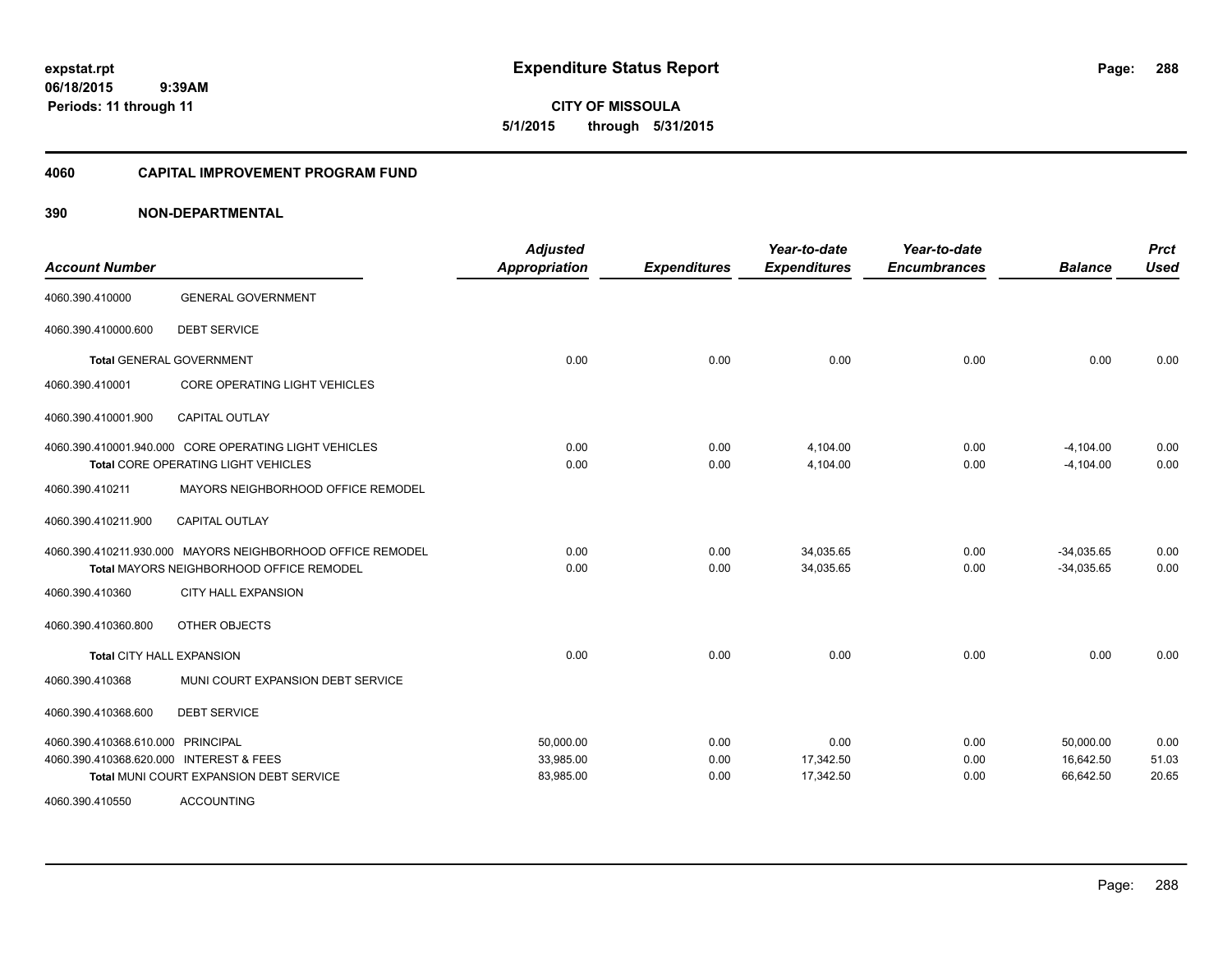**CITY OF MISSOULA 5/1/2015 through 5/31/2015**

### **4060 CAPITAL IMPROVEMENT PROGRAM FUND**

|                         |                                                            | <b>Adjusted</b>      |                     | Year-to-date        | Year-to-date        |                | <b>Prct</b> |
|-------------------------|------------------------------------------------------------|----------------------|---------------------|---------------------|---------------------|----------------|-------------|
| <b>Account Number</b>   |                                                            | <b>Appropriation</b> | <b>Expenditures</b> | <b>Expenditures</b> | <b>Encumbrances</b> | <b>Balance</b> | <b>Used</b> |
| 4060.390.410550.900     | <b>CAPITAL OUTLAY</b>                                      |                      |                     |                     |                     |                |             |
| <b>Total ACCOUNTING</b> |                                                            | 0.00                 | 0.00                | 0.00                | 0.00                | 0.00           | 0.00        |
| 4060.390.410560         | COPIERS/COMPUTER EQUIP                                     |                      |                     |                     |                     |                |             |
| 4060.390.410560.900     | <b>CAPITAL OUTLAY</b>                                      |                      |                     |                     |                     |                |             |
|                         | 4060.390.410560.940.000 COPIERS/COMPUTER EQUIP             | 0.00                 | 4,599.42            | 138,886.59          | 0.00                | $-138,886.59$  | 0.00        |
|                         | Total COPIERS/COMPUTER EQUIP                               | 0.00                 | 4,599.42            | 138,886.59          | 0.00                | -138,886.59    | 0.00        |
| 4060.390.410587         | <b>CUSTOMER SERVICE REQUEST MODULE</b>                     |                      |                     |                     |                     |                |             |
| 4060.390.410587.900     | <b>CAPITAL OUTLAY</b>                                      |                      |                     |                     |                     |                |             |
|                         | Total CUSTOMER SERVICE REQUEST MODULE                      | 0.00                 | 0.00                | 0.00                | 0.00                | 0.00           | 0.00        |
| 4060.390.411011         | <b>DVS-COMPUTERS &amp; ACCESSORIES</b>                     |                      |                     |                     |                     |                |             |
| 4060.390.411011.900     | <b>CAPITAL OUTLAY</b>                                      |                      |                     |                     |                     |                |             |
|                         | Total DVS-COMPUTERS & ACCESSORIES                          | 0.00                 | 0.00                | 0.00                | 0.00                | 0.00           | 0.00        |
| 4060.390.411241         | ENERGY CONSERVATION CLIMATE ACTION                         |                      |                     |                     |                     |                |             |
| 4060.390.411241.900     | CAPITAL OUTLAY                                             |                      |                     |                     |                     |                |             |
|                         | 4060.390.411241.930.000 ENERGY CONSERVATION CLIMATE ACTION | 0.00                 | 0.00                | 55.00               | 0.00                | $-55.00$       | 0.00        |
|                         | Total ENERGY CONSERVATION CLIMATE ACTION                   | 0.00                 | 0.00                | 55.00               | 0.00                | $-55.00$       | 0.00        |
| 4060.390.411242         | COUNCIL CHAMBERS HVAC                                      |                      |                     |                     |                     |                |             |
| 4060.390.411242.900     | <b>CAPITAL OUTLAY</b>                                      |                      |                     |                     |                     |                |             |
|                         | 4060.390.411242.930.000 CITY HALL ELEVATOR REPAIR          | 25,000.00            | 0.00                | 0.00                | 0.00                | 25,000.00      | 0.00        |
|                         | Total COUNCIL CHAMBERS HVAC                                | 25,000.00            | 0.00                | 0.00                | 0.00                | 25,000.00      | 0.00        |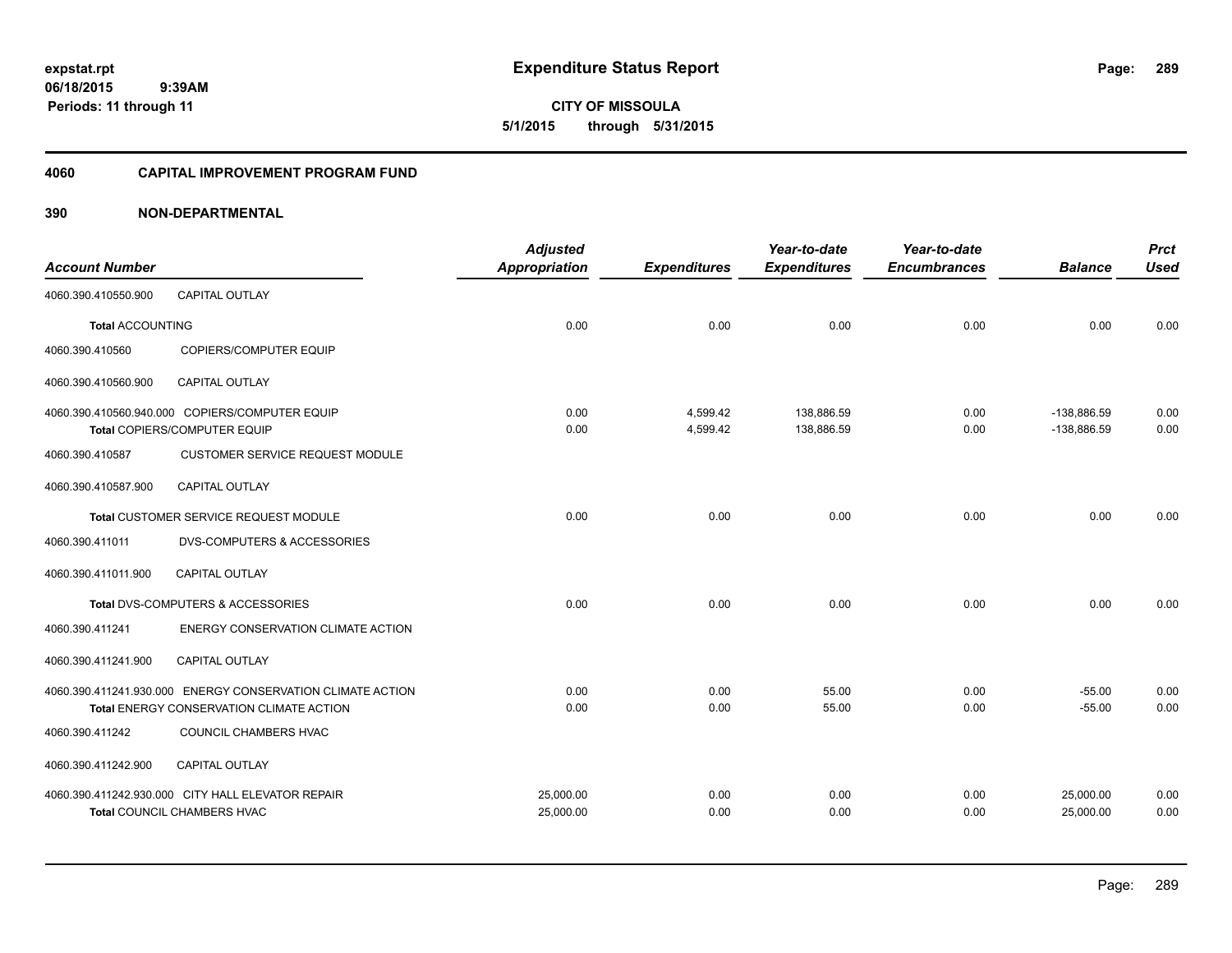**CITY OF MISSOULA 5/1/2015 through 5/31/2015**

# **4060 CAPITAL IMPROVEMENT PROGRAM FUND**

|                                 |                                                             | <b>Adjusted</b>      |                     | Year-to-date        | Year-to-date        |                 | <b>Prct</b> |
|---------------------------------|-------------------------------------------------------------|----------------------|---------------------|---------------------|---------------------|-----------------|-------------|
| <b>Account Number</b>           |                                                             | <b>Appropriation</b> | <b>Expenditures</b> | <b>Expenditures</b> | <b>Encumbrances</b> | <b>Balance</b>  | <b>Used</b> |
| 4060.390.411300                 | <b>VOIP</b>                                                 |                      |                     |                     |                     |                 |             |
| 4060.390.411300.600             | <b>DEBT SERVICE</b>                                         |                      |                     |                     |                     |                 |             |
|                                 | 4060.390.411300.610.000 INTERNALLY FINANCED EQUIP/PRINCIPAL | 148,493.00           | 0.00                | 0.00                | 0.00                | 148,493.00      | 0.00        |
| 4060.390.411300.620.000         | <b>INTEREST / SERVICE FEES</b>                              | 11,184.00            | 0.00                | 0.00                | 0.00                | 11,184.00       | 0.00        |
| <b>Total VOIP</b>               |                                                             | 159,677.00           | 0.00                | 0.00                | 0.00                | 159,677.00      | 0.00        |
| 4060.390.420001                 | PUBLIC SAFETY OPERATING/LIGHT VEHICLES                      |                      |                     |                     |                     |                 |             |
| 4060.390.420001.900             | CAPITAL OUTLAY                                              |                      |                     |                     |                     |                 |             |
|                                 | 4060.390.420001.940.000 PS CORE OPERATING LIGHT VEHICLES    | 0.00                 | 2,750.00            | 332,199.31          | 0.00                | $-332,199.31$   | 0.00        |
|                                 | <b>Total PUBLIC SAFETY OPERATING/LIGHT VEHICLES</b>         | 0.00                 | 2,750.00            | 332,199.31          | 0.00                | $-332, 199.31$  | 0.00        |
| 4060.390.420002                 | PUBLIC SAFETY CORE HEAVY EQUIP                              |                      |                     |                     |                     |                 |             |
| 4060.390.420002.900             | <b>CAPITAL OUTLAY</b>                                       |                      |                     |                     |                     |                 |             |
|                                 | 4060.390.420002.940.000 PS CORE HEAVY EQUIPMENT             | 0.00                 | 0.00                | 1,018,149.15        | 0.00                | $-1,018,149.15$ | 0.00        |
|                                 | <b>Total PUBLIC SAFETY CORE HEAVY EQUIP</b>                 | 0.00                 | 0.00                | 1,018,149.15        | 0.00                | $-1,018,149.15$ | 0.00        |
| 4060.390.430000                 | <b>ADA IMPLEMENTATION</b>                                   |                      |                     |                     |                     |                 |             |
| 4060.390.430000.900             | <b>CAPITAL OUTLAY</b>                                       |                      |                     |                     |                     |                 |             |
| <b>Total ADA IMPLEMENTATION</b> |                                                             | 0.00                 | 0.00                | 0.00                | 0.00                | 0.00            | 0.00        |
| 4060.390.430001                 | PW CORE OPERATING LIGHT VEHICLES                            |                      |                     |                     |                     |                 |             |
| 4060.390.430001.900             | <b>CAPITAL OUTLAY</b>                                       |                      |                     |                     |                     |                 |             |
|                                 | 4060.390.430001.940.000 PW CORE OPERATING LIGHT VEHICLES    | 0.00                 | 1,526.40            | 260,695.71          | 0.00                | $-260,695.71$   | 0.00        |
|                                 | Total PW CORE OPERATING LIGHT VEHICLES                      | 0.00                 | 1,526.40            | 260,695.71          | 0.00                | $-260,695.71$   | 0.00        |
| 4060.390.430002                 | PW CORE HEAVY EQUIPMENT                                     |                      |                     |                     |                     |                 |             |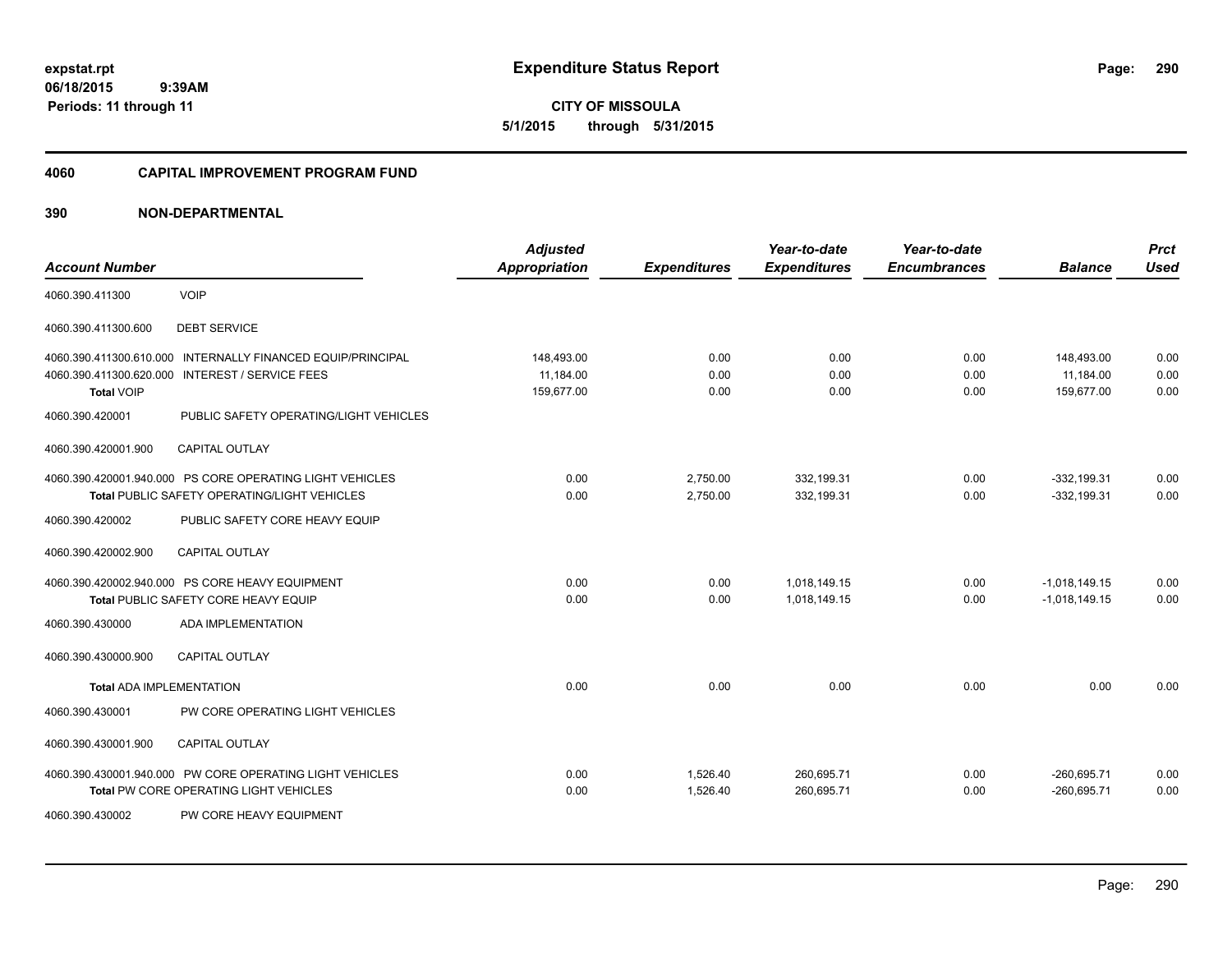**CITY OF MISSOULA 5/1/2015 through 5/31/2015**

# **4060 CAPITAL IMPROVEMENT PROGRAM FUND**

| <b>Account Number</b>        |                                                                                                    | <b>Adjusted</b><br><b>Appropriation</b> | <b>Expenditures</b> | Year-to-date<br><b>Expenditures</b> | Year-to-date<br><b>Encumbrances</b> | <b>Balance</b>                 | <b>Prct</b><br><b>Used</b> |
|------------------------------|----------------------------------------------------------------------------------------------------|-----------------------------------------|---------------------|-------------------------------------|-------------------------------------|--------------------------------|----------------------------|
| 4060.390.430002.900          | <b>CAPITAL OUTLAY</b>                                                                              |                                         |                     |                                     |                                     |                                |                            |
|                              | 4060.390.430002.940.000 PW CORE HEAVY EQUIPMENT<br>Total PW CORE HEAVY EQUIPMENT                   | 0.00<br>0.00                            | 734.10<br>734.10    | 622,761.02<br>622,761.02            | 0.00<br>0.00                        | $-622,761.02$<br>$-622,761.02$ | 0.00<br>0.00               |
| 4060.390.430004              | TRAFFIC SIGNAL LED CONVERSION                                                                      |                                         |                     |                                     |                                     |                                |                            |
| 4060.390.430004.900          | CAPITAL OUTLAY                                                                                     |                                         |                     |                                     |                                     |                                |                            |
|                              | Total TRAFFIC SIGNAL LED CONVERSION                                                                | 0.00                                    | 0.00                | 0.00                                | 0.00                                | 0.00                           | 0.00                       |
| 4060.390.430013              | MAINTENANCE MANAGEMENT SYSTEM                                                                      |                                         |                     |                                     |                                     |                                |                            |
| 4060.390.430013.900          | CAPITAL OUTLAY                                                                                     |                                         |                     |                                     |                                     |                                |                            |
|                              | <b>Total MAINTENANCE MANAGEMENT SYSTEM</b>                                                         | 0.00                                    | 0.00                | 0.00                                | 0.00                                | 0.00                           | 0.00                       |
| 4060.390.430221              | CENTRALIZED MAINT, TOOLS & FENCE                                                                   |                                         |                     |                                     |                                     |                                |                            |
| 4060.390.430221.900          | CAPITAL OUTLAY                                                                                     |                                         |                     |                                     |                                     |                                |                            |
|                              | 4060.390.430221.930.000 CENTRALIZED MAINT, TOOLS & FENCE<br>Total CENTRALIZED MAINT, TOOLS & FENCE | 0.00<br>0.00                            | 0.00<br>0.00        | 632,238.62<br>632,238.62            | 0.00<br>0.00                        | $-632.238.62$<br>$-632,238.62$ | 0.00<br>0.00               |
| 4060.390.430266              | <b>TRAFFIC CALMING</b>                                                                             |                                         |                     |                                     |                                     |                                |                            |
| 4060.390.430266.900          | <b>CAPITAL OUTLAY</b>                                                                              |                                         |                     |                                     |                                     |                                |                            |
| <b>Total TRAFFIC CALMING</b> |                                                                                                    | 0.00                                    | 0.00                | 0.00                                | 0.00                                | 0.00                           | 0.00                       |
| 4060.390.431401              | GIS-AERIAL PHOTOGRAPHY                                                                             |                                         |                     |                                     |                                     |                                |                            |
| 4060.390.431401.300          | PURCHASED SERVICES                                                                                 |                                         |                     |                                     |                                     |                                |                            |
|                              | Total GIS-AERIAL PHOTOGRAPHY                                                                       | 0.00                                    | 0.00                | 0.00                                | 0.00                                | 0.00                           | 0.00                       |
| 4060.390.460001              | PARKS CORE OPERATING/LIGHT VEHICLES                                                                |                                         |                     |                                     |                                     |                                |                            |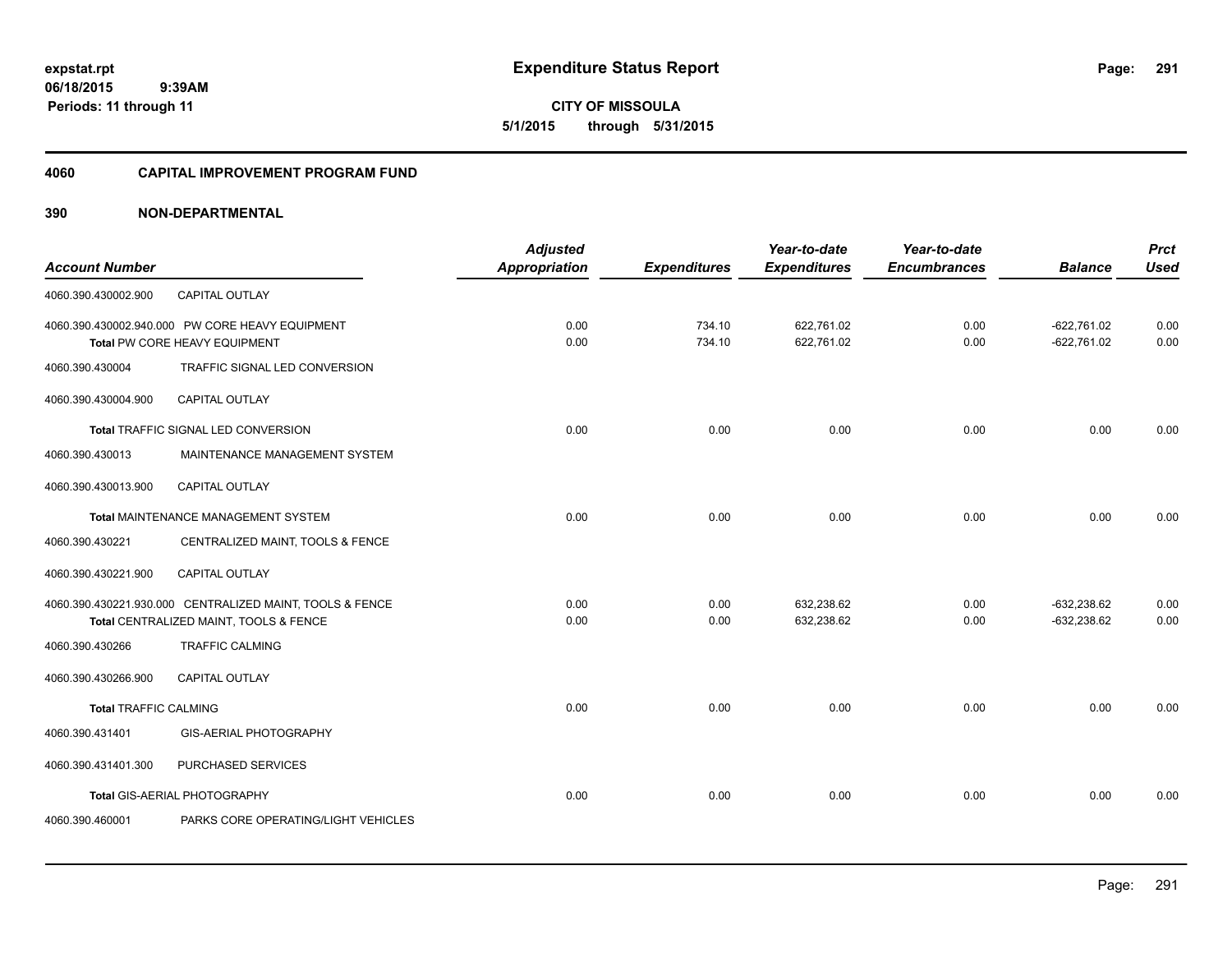**CITY OF MISSOULA 5/1/2015 through 5/31/2015**

## **4060 CAPITAL IMPROVEMENT PROGRAM FUND**

| <b>Account Number</b>          |                                                           | <b>Adjusted</b><br><b>Appropriation</b> | <b>Expenditures</b> | Year-to-date<br><b>Expenditures</b> | Year-to-date<br><b>Encumbrances</b> | <b>Balance</b> | <b>Prct</b><br><b>Used</b> |
|--------------------------------|-----------------------------------------------------------|-----------------------------------------|---------------------|-------------------------------------|-------------------------------------|----------------|----------------------------|
| 4060.390.460001.900            | <b>CAPITAL OUTLAY</b>                                     |                                         |                     |                                     |                                     |                |                            |
|                                | <b>Total PARKS CORE OPERATING/LIGHT VEHICLES</b>          | 0.00                                    | 0.00                | 0.00                                | 0.00                                | 0.00           | 0.00                       |
| 4060.390.460002                | PARKS CORE HEAVY EQUIPMENT                                |                                         |                     |                                     |                                     |                |                            |
| 4060.390.460002.900            | <b>CAPITAL OUTLAY</b>                                     |                                         |                     |                                     |                                     |                |                            |
|                                | Total PARKS CORE HEAVY EQUIPMENT                          | 0.00                                    | 0.00                | 0.00                                | 0.00                                | 0.00           | 0.00                       |
| 4060.390.460400                | PARK MAINTENANCE & IMPROVEMENTS                           |                                         |                     |                                     |                                     |                |                            |
| 4060.390.460400.100            | PERSONAL SERVICES                                         |                                         |                     |                                     |                                     |                |                            |
|                                | 4060.390.460400.110.000 SALARIES AND WAGES                | 0.00                                    | 0.00                | 1,288.58                            | 0.00                                | $-1,288.58$    | 0.00                       |
|                                | 4060.390.460400.140.000 EMPLOYER CONTRIBUTIONS            | 0.00                                    | 0.00                | 95.61                               | 0.00                                | $-95.61$       | 0.00                       |
| <b>Total PERSONAL SERVICES</b> |                                                           | 0.00                                    | 0.00                | 1,384.19                            | 0.00                                | $-1,384.19$    | 0.00                       |
| 4060.390.460400.900            | <b>CAPITAL OUTLAY</b>                                     |                                         |                     |                                     |                                     |                |                            |
|                                | 4060.390.460400.930.000 PARK MAINTENANCE AND IMPROVEMENTS | 0.00                                    | 0.00                | 4,925.00                            | 0.00                                | $-4,925.00$    | 0.00                       |
| <b>Total CAPITAL OUTLAY</b>    |                                                           | 0.00                                    | 0.00                | 4,925.00                            | 0.00                                | $-4,925.00$    | 0.00                       |
|                                | Total PARK MAINTENANCE & IMPROVEMENTS                     | 0.00                                    | 0.00                | 6,309.19                            | 0.00                                | $-6,309.19$    | 0.00                       |
| 4060.390.460432                | <b>AQUATICS SUPPORT</b>                                   |                                         |                     |                                     |                                     |                |                            |
| 4060.390.460432.900            | <b>CAPITAL OUTLAY</b>                                     |                                         |                     |                                     |                                     |                |                            |
| <b>Total AQUATICS SUPPORT</b>  |                                                           | 0.00                                    | 0.00                | 0.00                                | 0.00                                | 0.00           | 0.00                       |
| 4060.390.460438                | MCCORMICK PARK SITE PLAN                                  |                                         |                     |                                     |                                     |                |                            |
| 4060.390.460438.900            | <b>CAPITAL OUTLAY</b>                                     |                                         |                     |                                     |                                     |                |                            |
|                                | <b>Total MCCORMICK PARK SITE PLAN</b>                     | 0.00                                    | 0.00                | 0.00                                | 0.00                                | 0.00           | 0.00                       |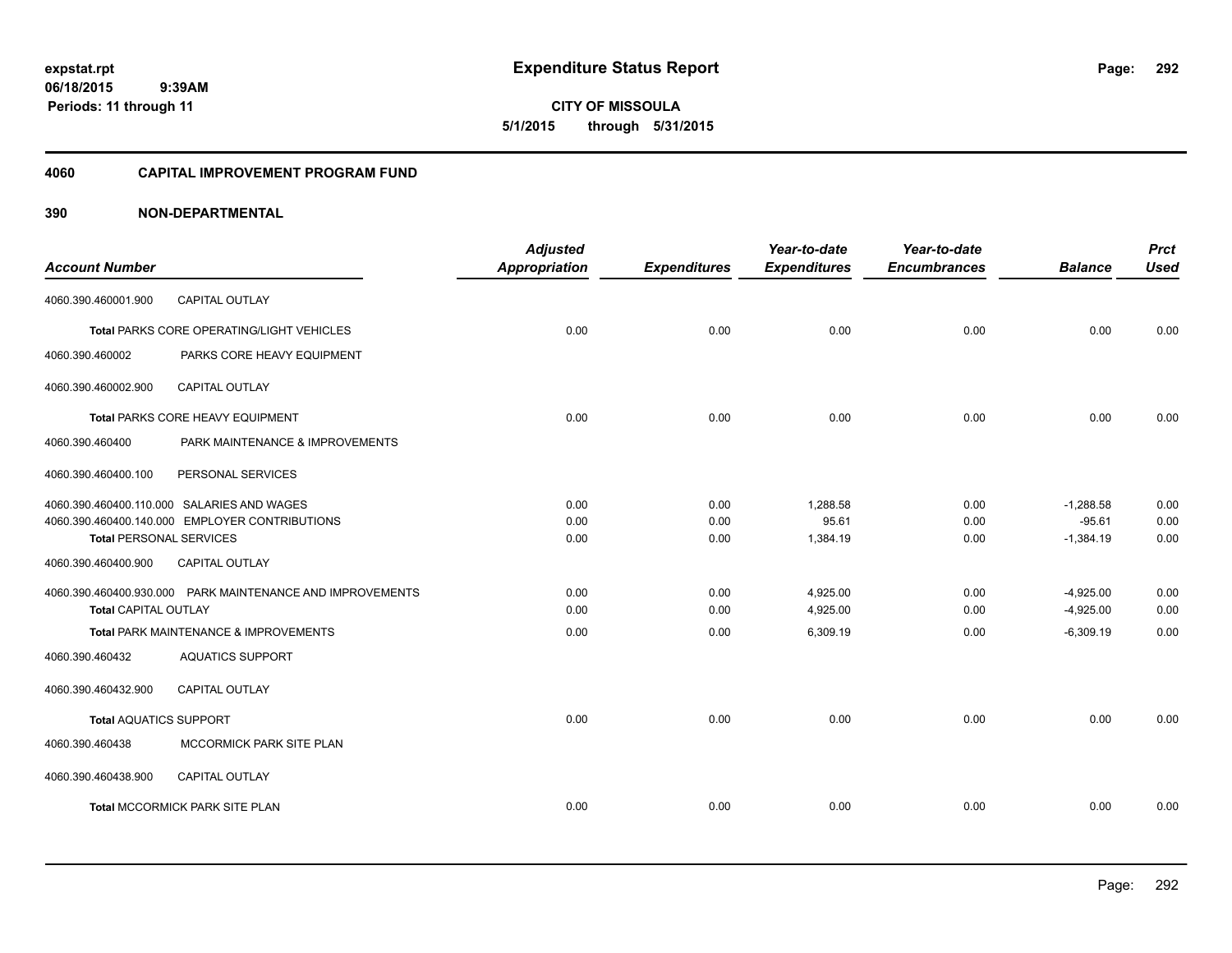**CITY OF MISSOULA 5/1/2015 through 5/31/2015**

### **4060 CAPITAL IMPROVEMENT PROGRAM FUND**

| <b>Account Number</b>                   |                                                                  | <b>Adjusted</b><br><b>Appropriation</b> | <b>Expenditures</b> | Year-to-date<br><b>Expenditures</b> | Year-to-date<br><b>Encumbrances</b> | <b>Balance</b> | <b>Prct</b><br><b>Used</b> |
|-----------------------------------------|------------------------------------------------------------------|-----------------------------------------|---------------------|-------------------------------------|-------------------------------------|----------------|----------------------------|
| 4060.390.460451                         | ART MUSEUM DEBT SERVICE                                          |                                         |                     |                                     |                                     |                |                            |
| 4060.390.460451.600                     | <b>DEBT SERVICE</b>                                              |                                         |                     |                                     |                                     |                |                            |
| 4060.390.460451.610.000 PRINCIPAL       |                                                                  | 8,965.00                                | 0.00                | 17,931.84                           | 0.00                                | $-8,966.84$    | 200.02                     |
| 4060.390.460451.620.000 INTEREST & FEES |                                                                  | 45.00                                   | 0.00                | 88.93                               | 0.00                                | $-43.93$       | 197.62                     |
|                                         | Total ART MUSEUM DEBT SERVICE                                    | 9,010.00                                | 0.00                | 18,020.77                           | 0.00                                | $-9,010.77$    | 200.01                     |
| 4060.390.460452                         | <b>MAM-ART PARK</b>                                              |                                         |                     |                                     |                                     |                |                            |
| 4060.390.460452.900                     | <b>CAPITAL OUTLAY</b>                                            |                                         |                     |                                     |                                     |                |                            |
| <b>Total MAM-ART PARK</b>               |                                                                  | 0.00                                    | 0.00                | 0.00                                | 0.00                                | 0.00           | 0.00                       |
| 4060.390.460485                         | 50 METER POOL IMPROVEMENTS                                       |                                         |                     |                                     |                                     |                |                            |
| 4060.390.460485.900                     | <b>CAPITAL OUTLAY</b>                                            |                                         |                     |                                     |                                     |                |                            |
|                                         | Total 50 METER POOL IMPROVEMENTS                                 | 0.00                                    | 0.00                | 0.00                                | 0.00                                | 0.00           | 0.00                       |
| 4060.390.460507                         | <b>METER CONVERSION</b>                                          |                                         |                     |                                     |                                     |                |                            |
| 4060.390.460507.900                     | <b>CAPITAL OUTLAY</b>                                            |                                         |                     |                                     |                                     |                |                            |
| <b>Total METER CONVERSION</b>           |                                                                  | 0.00                                    | 0.00                | 0.00                                | 0.00                                | 0.00           | 0.00                       |
| 4060.390.490100                         | AQUATICS GEN FUND DEBT SERVICE                                   |                                         |                     |                                     |                                     |                |                            |
| 4060.390.490100.600                     | <b>DEBT SERVICE</b>                                              |                                         |                     |                                     |                                     |                |                            |
|                                         | 4060.390.490100.610.000 FY08 AQUATICS GEN FUND DEBT SVS/PRINCIPL | 85,000.00                               | 0.00                | 0.00                                | 0.00                                | 85,000.00      | 0.00                       |
|                                         | 4060.390.490100.620.000 FY08 AQUATICS GEN FUND DEBT SVS/INTEREST | 48,723.00                               | 0.00                | 24,711.26                           | 0.00                                | 24,011.74      | 50.72                      |
|                                         | <b>Total AQUATICS GEN FUND DEBT SERVICE</b>                      | 133,723.00                              | 0.00                | 24,711.26                           | 0.00                                | 109,011.74     | 18.48                      |
| 4060.390.490101                         | 50 METER POOL DEBT SERVICE                                       |                                         |                     |                                     |                                     |                |                            |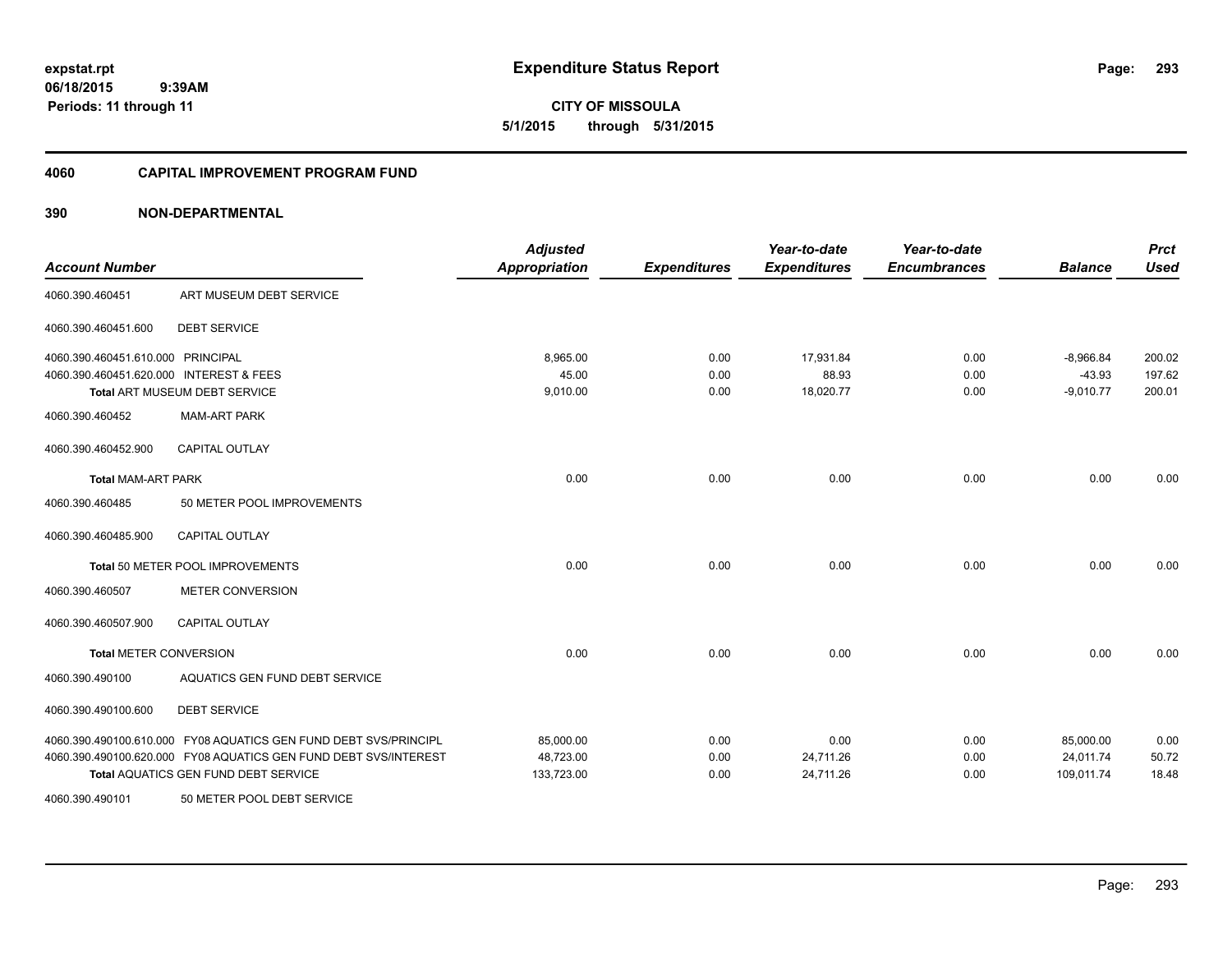**CITY OF MISSOULA 5/1/2015 through 5/31/2015**

## **4060 CAPITAL IMPROVEMENT PROGRAM FUND**

| <b>Account Number</b>                                       | <b>Adjusted</b>      |                     | Year-to-date        | Year-to-date<br><b>Encumbrances</b> | <b>Balance</b> | <b>Prct</b><br><b>Used</b> |
|-------------------------------------------------------------|----------------------|---------------------|---------------------|-------------------------------------|----------------|----------------------------|
|                                                             | <b>Appropriation</b> | <b>Expenditures</b> | <b>Expenditures</b> |                                     |                |                            |
| <b>DEBT SERVICE</b><br>4060.390.490101.600                  |                      |                     |                     |                                     |                |                            |
| 4060.390.490101.610.000 50 METER POOL DEBT SERVICE          | 35,000.00            | 0.00                | 350.00              | 0.00                                | 34,650.00      | 1.00                       |
| 4060.390.490101.620.000 50 METER POOL DEBT SERVICE/INTEREST | 25,138.00            | 0.00                | 12,568.75           | 0.00                                | 12,569.25      | 50.00                      |
| Total 50 METER POOL DEBT SERVICE                            | 60,138.00            | 0.00                | 12,918.75           | 0.00                                | 47,219.25      | 21.48                      |
| 2010C ENERGY BONDS DEBT SERVICE<br>4060.390.490102          |                      |                     |                     |                                     |                |                            |
| 4060.390.490102.600<br><b>DEBT SERVICE</b>                  |                      |                     |                     |                                     |                |                            |
| 4060.390.490102.610.000 PRINCIPAL-2010C BONDS               | 60,000.00            | 0.00                | 0.00                | 0.00                                | 60,000.00      | 0.00                       |
| 4060.390.490102.620.000 INTEREST / SERVICE FEES-2010C BONDS | 24.125.00            | 0.00                | 12,062.50           | 0.00                                | 12.062.50      | 50.00                      |
| Total 2010C ENERGY BONDS DEBT SERVICE                       | 84,125.00            | 0.00                | 12,062.50           | 0.00                                | 72,062.50      | 14.34                      |
| 4060.390.490103<br>2010A REFUNDING DEBT SERVICE             |                      |                     |                     |                                     |                |                            |
| <b>DEBT SERVICE</b><br>4060.390.490103.600                  |                      |                     |                     |                                     |                |                            |
| 4060.390.490103.610.000 PRINCIPAL                           | 105,000.00           | 0.00                | 0.00                | 0.00                                | 105,000.00     | 0.00                       |
| 4060.390.490103.620.000 INTEREST / SERVICE FEES             | 22.436.00            | 0.00                | 11,568.75           | 0.00                                | 10.867.25      | 51.56                      |
| Total 2010A REFUNDING DEBT SERVICE                          | 127,436.00           | 0.00                | 11,568.75           | 0.00                                | 115,867.25     | 9.08                       |
| 4060.390.490429<br>07 FIRE BOND DEBT SVS \$680,000          |                      |                     |                     |                                     |                |                            |
| <b>DEBT SERVICE</b><br>4060.390.490429.600                  |                      |                     |                     |                                     |                |                            |
| 4060.390.490429.610.000 PRINCIPAL                           | 30,000.00            | 0.00                | 0.00                | 0.00                                | 30,000.00      | 0.00                       |
| 4060.390.490429.620.000 INTEREST / SERVICE FEES             | 19,875.00            | 0.00                | 10,287.50           | 0.00                                | 9,587.50       | 51.76                      |
| Total 07 FIRE BOND DEBT SVS \$680,000                       | 49,875.00            | 0.00                | 10,287.50           | 0.00                                | 39,587.50      | 20.63                      |
| 4060.390.490504<br>FY09 FINANCED CORE EQUIPMENT             |                      |                     |                     |                                     |                |                            |
| 4060.390.490504.300<br>PURCHASED SERVICES                   |                      |                     |                     |                                     |                |                            |
| <b>Total PURCHASED SERVICES</b>                             | 0.00                 | 0.00                | 0.00                | 0.00                                | 0.00           | 0.00                       |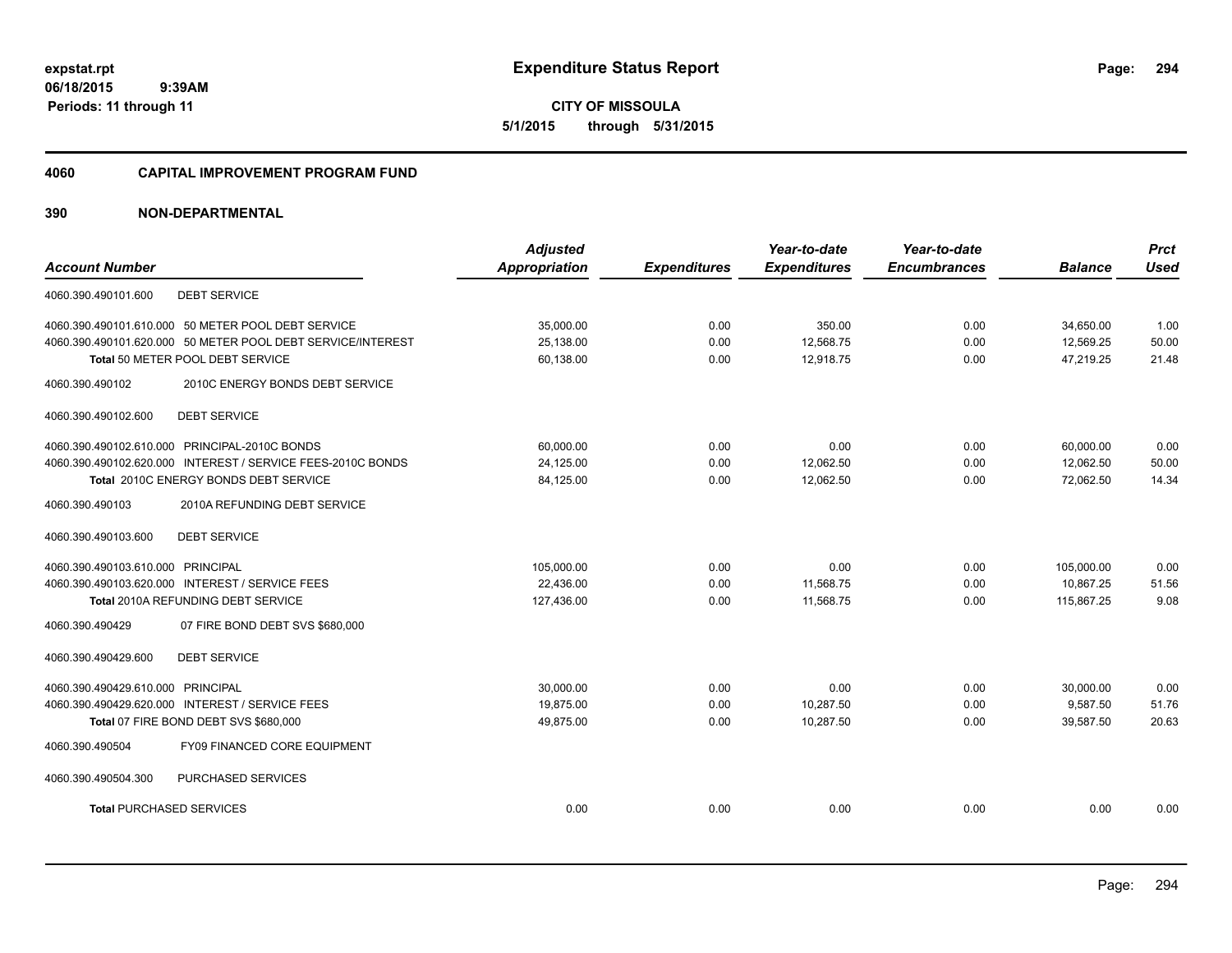**CITY OF MISSOULA 5/1/2015 through 5/31/2015**

## **4060 CAPITAL IMPROVEMENT PROGRAM FUND**

|                                                               | <b>Adjusted</b> |                     | Year-to-date        | Year-to-date        |                 | <b>Prct</b> |
|---------------------------------------------------------------|-----------------|---------------------|---------------------|---------------------|-----------------|-------------|
| <b>Account Number</b>                                         | Appropriation   | <b>Expenditures</b> | <b>Expenditures</b> | <b>Encumbrances</b> | <b>Balance</b>  | <b>Used</b> |
| <b>DEBT SERVICE</b><br>4060.390.490504.600                    |                 |                     |                     |                     |                 |             |
| FY09 CORE FINANCED EQUIP-PRINCIPAL<br>4060.390.490504.610.000 | 150,331.00      | 0.00                | 109,666.22          | 0.00                | 40,664.78       | 72.95       |
| 4060.390.490504.620.000 FY09 FINANCED CORE EQUIP-INTEREST     | 30,531.00       | 0.00                | 30,186.47           | 0.00                | 344.53          | 98.87       |
| <b>Total FY09 FINANCED CORE EQUIPMENT</b>                     | 180,862.00      | 0.00                | 139,852.69          | 0.00                | 41,009.31       | 77.33       |
| <b>CORE FINANCED EQUIPMENT</b><br>4060.390.490506             |                 |                     |                     |                     |                 |             |
| <b>DEBT SERVICE</b><br>4060.390.490506.600                    |                 |                     |                     |                     |                 |             |
| 4060.390.490506.610.000 FINANCED EQUIP-PRINCIPAL              | 0.00            | 0.00                | 145,967.06          | 0.00                | $-145,967.06$   | 0.00        |
| <b>Total CORE FINANCED EQUIPMENT</b>                          | 0.00            | 0.00                | 145,967.06          | 0.00                | $-145,967.06$   | 0.00        |
| <b>TRANSFER TO CIP</b><br>4060.390.521001                     |                 |                     |                     |                     |                 |             |
| 4060.390.521001.800<br>OTHER OBJECTS                          |                 |                     |                     |                     |                 |             |
| <b>Total TRANSFER TO CIP</b>                                  | 0.00            | 0.00                | 0.00                | 0.00                | 0.00            | 0.00        |
| <b>Total NON-DEPARTMENTAL</b>                                 | 913,831.00      | 9,609.92            | 3,442,166.02        | 0.00                | $-2,528,335.02$ | 376.67      |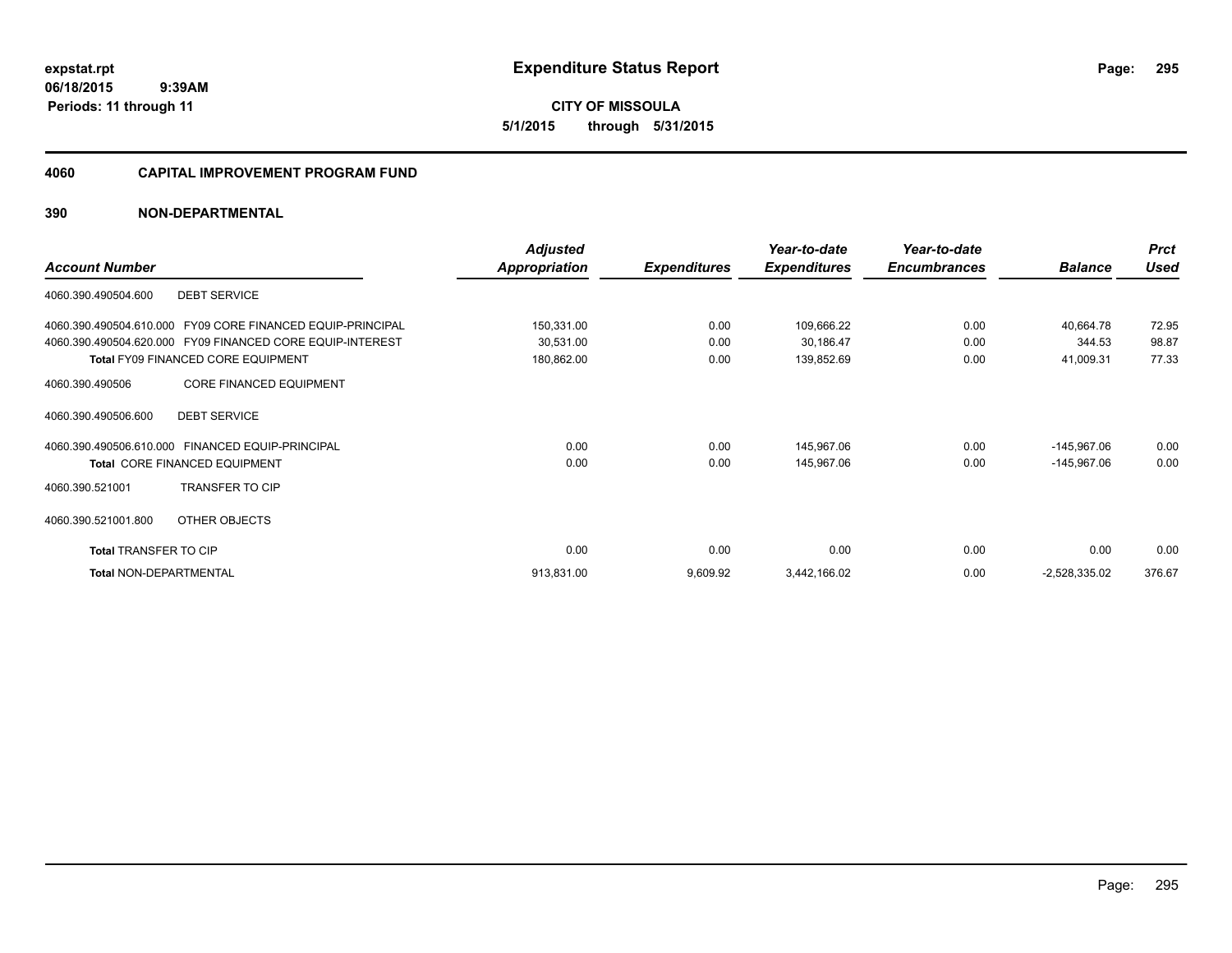**06/18/2015 9:39AM Periods: 11 through 11**

**CITY OF MISSOULA 5/1/2015 through 5/31/2015**

### **4060 CAPITAL IMPROVEMENT PROGRAM FUND**

# **391 ENERGY PERFORMANCE PROJ.**

|                       |                                               | <b>Adjusted</b>      |                     | Year-to-date        | Year-to-date        |                 | <b>Prct</b> |
|-----------------------|-----------------------------------------------|----------------------|---------------------|---------------------|---------------------|-----------------|-------------|
| <b>Account Number</b> |                                               | <b>Appropriation</b> | <b>Expenditures</b> | <b>Expenditures</b> | <b>Encumbrances</b> | <b>Balance</b>  | <b>Used</b> |
| 4060.391.411242       | COUNCIL CHAMBERS HVAC                         |                      |                     |                     |                     |                 |             |
| 4060.391.411242.900   | <b>CAPITAL OUTLAY</b>                         |                      |                     |                     |                     |                 |             |
|                       | <b>Total COUNCIL CHAMBERS HVAC</b>            | 0.00                 | 0.00                | 0.00                | 0.00                | 0.00            | 0.00        |
| 4060.391.411257       | JCI-CONSTRUCTION AND M&V                      |                      |                     |                     |                     |                 |             |
| 4060.391.411257.300   | PURCHASED SERVICES                            |                      |                     |                     |                     |                 |             |
|                       | 4060.391.411257.350.000 PROFESSIONAL SERVICES | 0.00                 | 0.00                | 835.00              | 0.00                | $-835.00$       | 0.00        |
|                       | Total JCI-CONSTRUCTION AND M&V                | 0.00                 | 0.00                | 835.00              | 0.00                | $-835.00$       | 0.00        |
| 4060.391.411258       | PARKS EXTERIOR TRAIL LIGHTING(ARRA)           |                      |                     |                     |                     |                 |             |
| 4060.391.411258.900   | <b>CAPITAL OUTLAY</b>                         |                      |                     |                     |                     |                 |             |
|                       | Total PARKS EXTERIOR TRAIL LIGHTING(ARRA)     | 0.00                 | 0.00                | 0.00                | 0.00                | 0.00            | 0.00        |
| 4060.391.420421       | FIRE STATION #1 HVAC SYSTEM                   |                      |                     |                     |                     |                 |             |
| 4060.391.420421.900   | <b>CAPITAL OUTLAY</b>                         |                      |                     |                     |                     |                 |             |
|                       | Total FIRE STATION #1 HVAC SYSTEM             | 0.00                 | 0.00                | 0.00                | 0.00                | 0.00            | 0.00        |
|                       | <b>Total ENERGY PERFORMANCE PROJ.</b>         | 0.00                 | 0.00                | 835.00              | 0.00                | $-835.00$       | 0.00        |
|                       | Total CAPITAL IMPROVEMENT PROGRAM FUND        | 913,831.00           | 9,609.92            | 3,443,001.02        | 0.00                | $-2,529,170.02$ | 376.77      |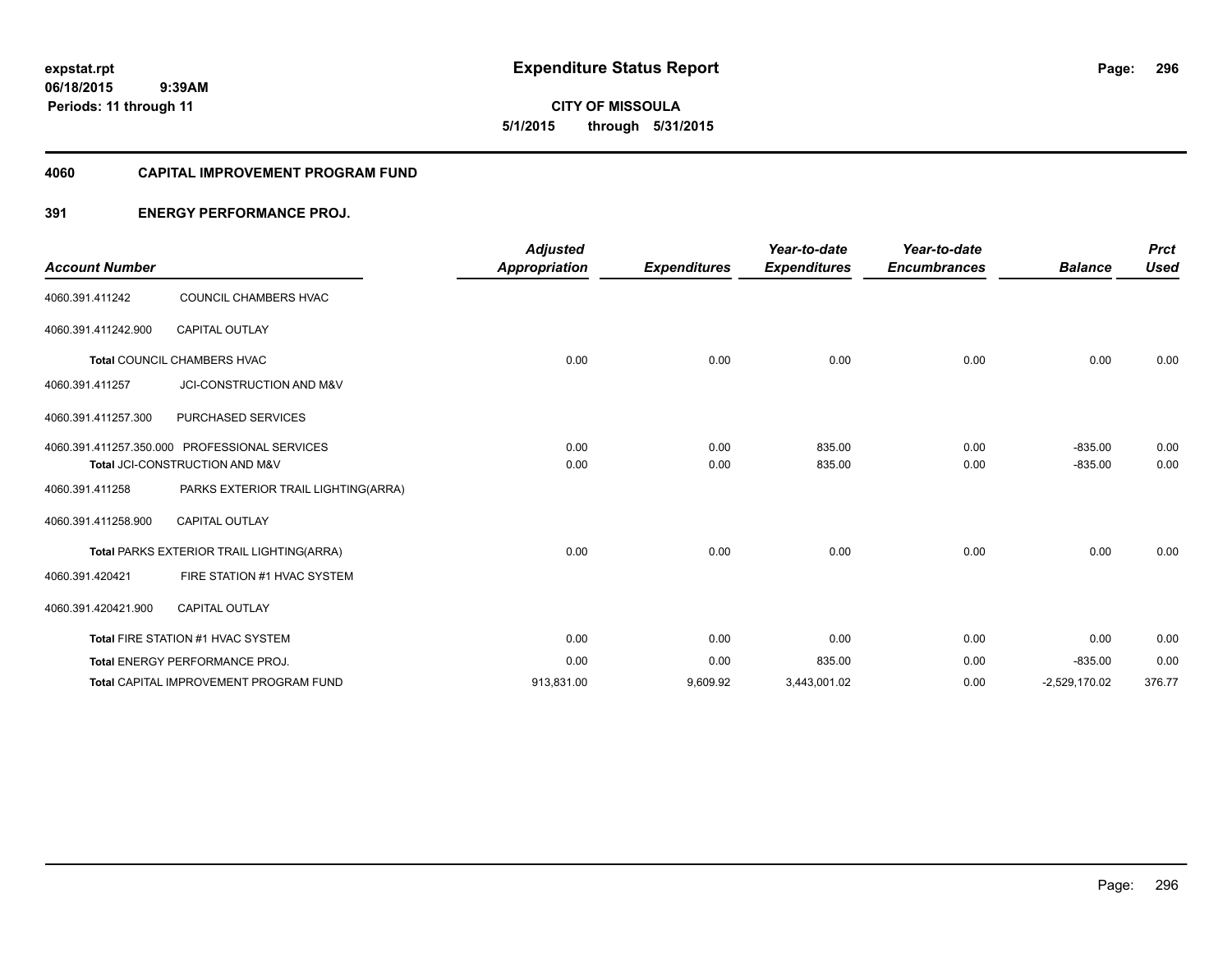**CITY OF MISSOULA 5/1/2015 through 5/31/2015**

# **4130 1997 G O BOND OPEN SPACE PURCHASE FUND**

| <b>Account Number</b>                |                                              | <b>Adjusted</b><br><b>Appropriation</b> | <b>Expenditures</b> | Year-to-date<br><b>Expenditures</b> | Year-to-date<br><b>Encumbrances</b> | <b>Balance</b> | <b>Prct</b><br><b>Used</b> |
|--------------------------------------|----------------------------------------------|-----------------------------------------|---------------------|-------------------------------------|-------------------------------------|----------------|----------------------------|
| 4130.390.460480                      | VANDALISM                                    |                                         |                     |                                     |                                     |                |                            |
| 4130.390.460480.800                  | OTHER OBJECTS                                |                                         |                     |                                     |                                     |                |                            |
| <b>Total OTHER OBJECTS</b>           |                                              | 0.00                                    | 0.00                | 0.00                                | 0.00                                | 0.00           | 0.00                       |
| 4130.390.460480.900                  | <b>CAPITAL OUTLAY</b>                        |                                         |                     |                                     |                                     |                |                            |
| 4130.390.460480.930.000 IMPROVEMENTS |                                              | 375.602.00                              | 0.00                | 0.00                                | 0.00                                | 375.602.00     | 0.00                       |
|                                      | Total 1997 G O BOND OPEN SPACE PURCHASE FUND | 375,602.00                              | 0.00                | 0.00                                | 0.00                                | 375.602.00     | 0.00                       |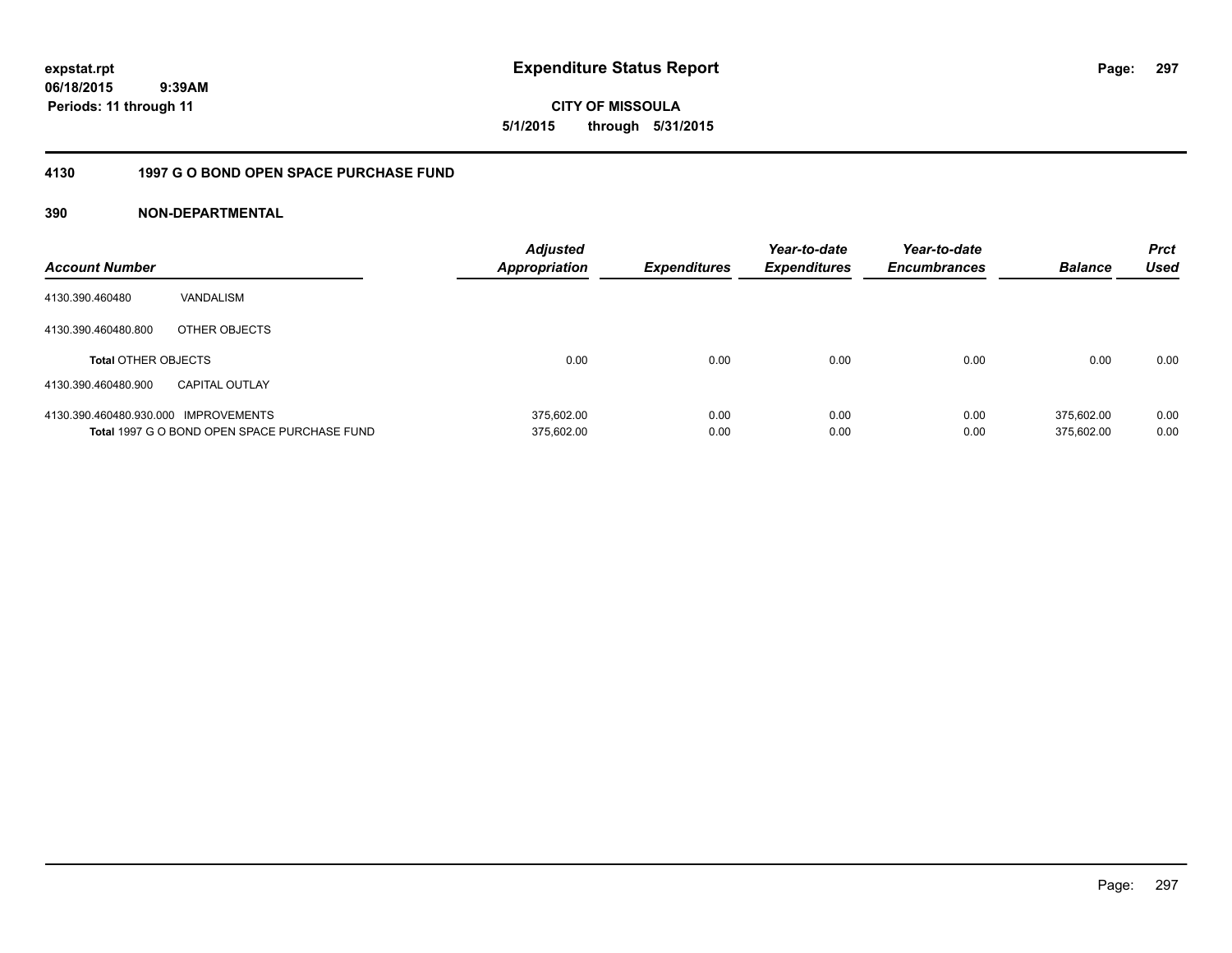**CITY OF MISSOULA 5/1/2015 through 5/31/2015**

# **4196 NEW FIRE STATION GO BOND**

**300 FIRE**

| <b>Account Number</b>                |                                               | <b>Adjusted</b><br><b>Appropriation</b> | <b>Expenditures</b> | Year-to-date<br><b>Expenditures</b> | Year-to-date<br><b>Encumbrances</b> | <b>Balance</b> | <b>Prct</b><br><b>Used</b> |
|--------------------------------------|-----------------------------------------------|-----------------------------------------|---------------------|-------------------------------------|-------------------------------------|----------------|----------------------------|
| 4196.300.420420                      | <b>FACILITY</b>                               |                                         |                     |                                     |                                     |                |                            |
| 4196.300.420420.800                  | OTHER OBJECTS                                 |                                         |                     |                                     |                                     |                |                            |
| <b>Total OTHER OBJECTS</b>           |                                               | 0.00                                    | 0.00                | 0.00                                | 0.00                                | 0.00           | 0.00                       |
| 4196.300.420420.900                  | <b>CAPITAL OUTLAY</b>                         |                                         |                     |                                     |                                     |                |                            |
| 4196.300.420420.930.000 IMPROVEMENTS |                                               | 3,020.00                                | 0.00                | 0.00                                | 0.00                                | 3.020.00       | 0.00                       |
|                                      | 4196.300.420420.940.000 MACHINERY & EQUIPMENT | 0.00                                    | 0.00                | 10.689.19                           | 0.00                                | $-10.689.19$   | 0.00                       |
|                                      | <b>Total NEW FIRE STATION GO BOND</b>         | 3,020.00                                | 0.00                | 10.689.19                           | 0.00                                | $-7.669.19$    | 353.95                     |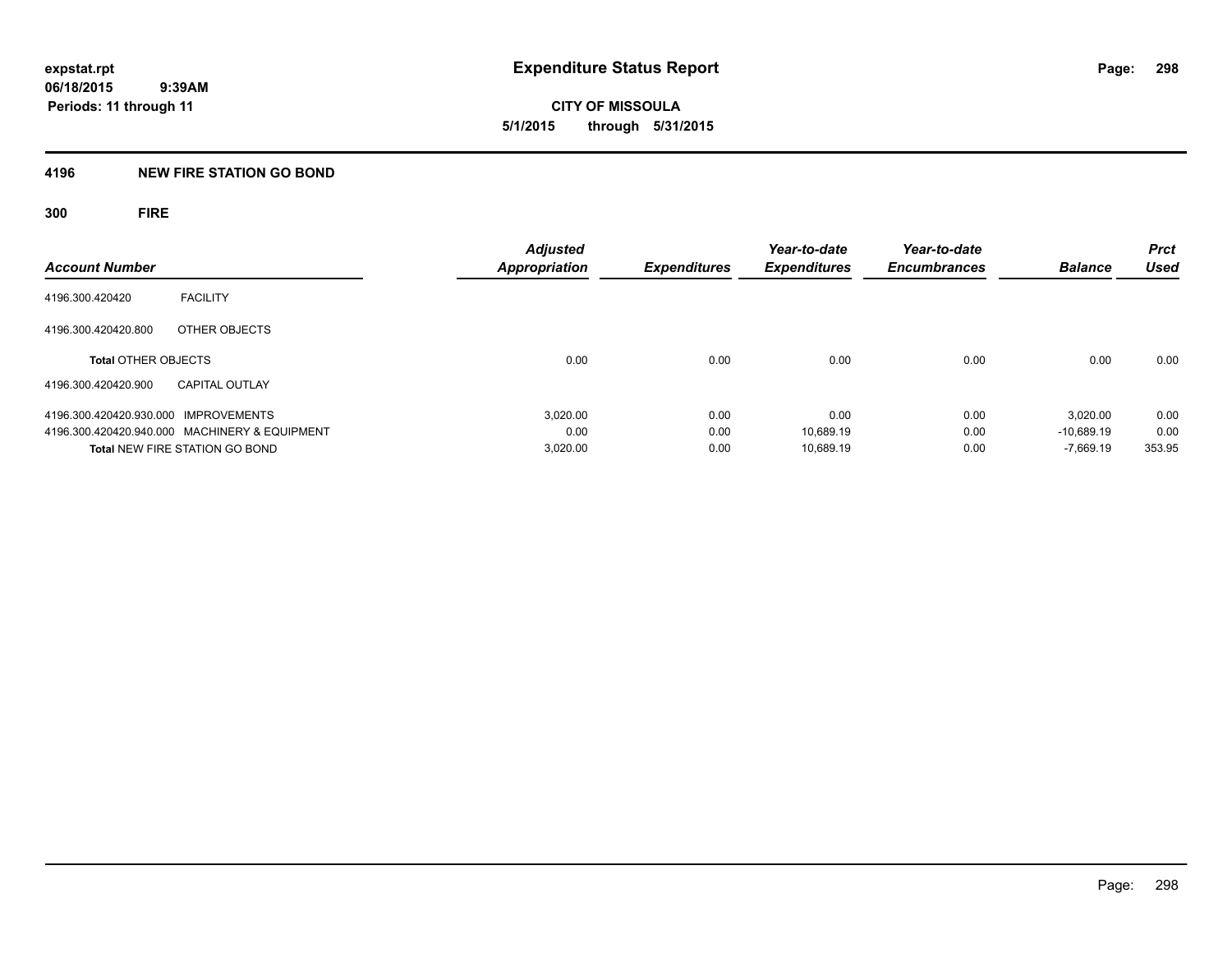**06/18/2015 9:39AM Periods: 11 through 11**

# **CITY OF MISSOULA 5/1/2015 through 5/31/2015**

# **4450 S/C CONSTRUCTION FUND FOR FY06**

| <b>Account Number</b>      |                                             | <b>Adjusted</b><br><b>Appropriation</b> | <b>Expenditures</b> | Year-to-date<br><b>Expenditures</b> | Year-to-date<br><b>Encumbrances</b> | <b>Balance</b> | <b>Prct</b><br>Used |
|----------------------------|---------------------------------------------|-----------------------------------------|---------------------|-------------------------------------|-------------------------------------|----------------|---------------------|
| 4450.280.521000            | INTERFUND OPERATING TRANSFERS               |                                         |                     |                                     |                                     |                |                     |
| 4450.280.521000.800        | OTHER OBJECTS                               |                                         |                     |                                     |                                     |                |                     |
| <b>Total OTHER OBJECTS</b> |                                             | 0.00                                    | 0.00                | 0.00                                | 0.00                                | 0.00           | 0.00                |
|                            | <b>Total INTERFUND OPERATING TRANSFERS</b>  | 0.00                                    | 0.00                | 0.00                                | 0.00                                | 0.00           | 0.00                |
|                            | <b>Total S/C CONSTRUCTION FUND FOR FY06</b> | 0.00                                    | 0.00                | 0.00                                | 0.00                                | 0.00           | 0.00                |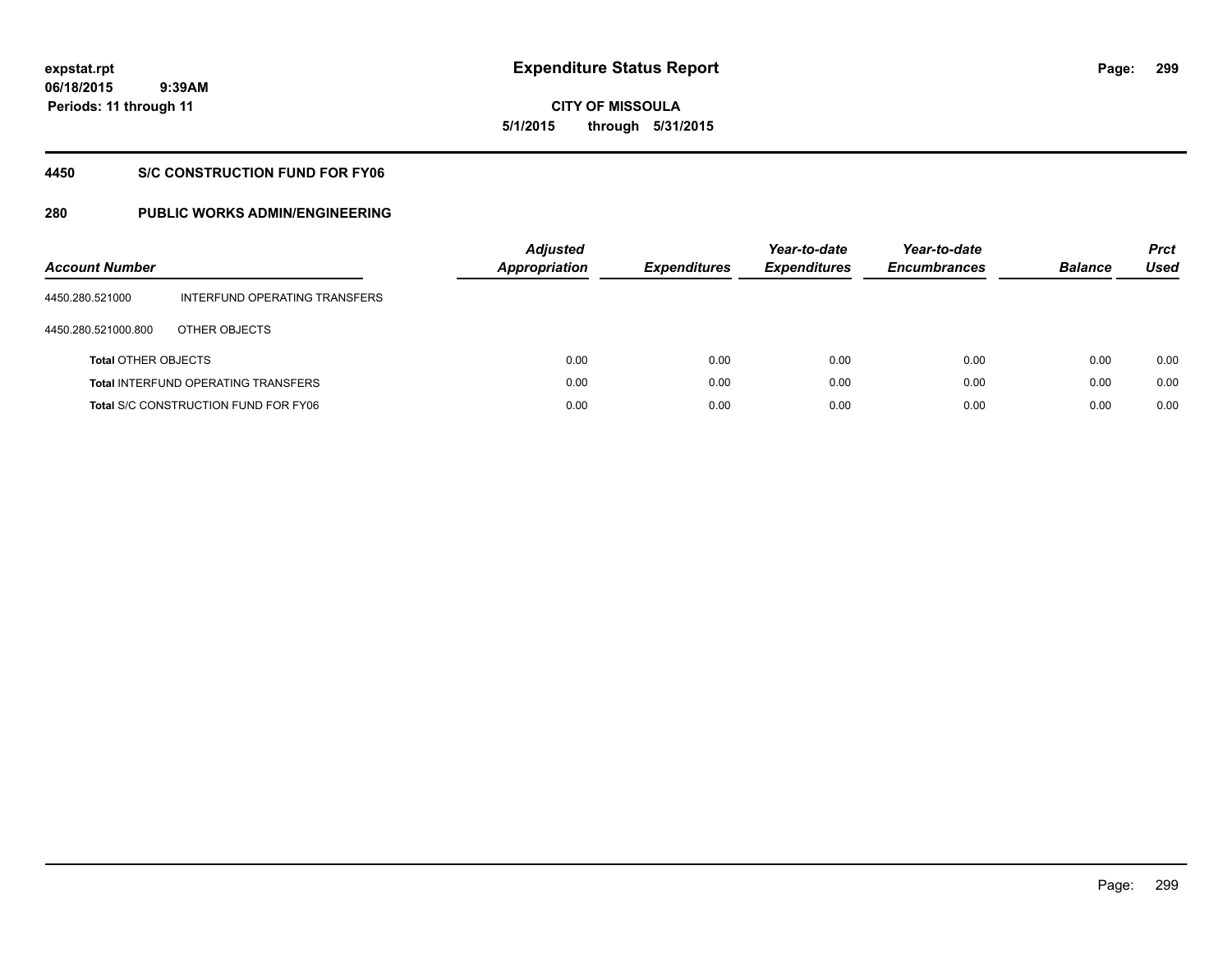# **CITY OF MISSOULA 5/1/2015 through 5/31/2015**

# **4451 FY07 S/C BOND FUND**

| <b>Account Number</b>    |                                            | <b>Adjusted</b><br><b>Appropriation</b> | <b>Expenditures</b> | Year-to-date<br><b>Expenditures</b> | Year-to-date<br><b>Encumbrances</b> | <b>Balance</b> | <b>Prct</b><br>Used |
|--------------------------|--------------------------------------------|-----------------------------------------|---------------------|-------------------------------------|-------------------------------------|----------------|---------------------|
| 4451.280.521000          | INTERFUND OPERATING TRANSFERS              |                                         |                     |                                     |                                     |                |                     |
| 4451.280.521000.800      | OTHER OBJECTS                              |                                         |                     |                                     |                                     |                |                     |
|                          | <b>Total INTERFUND OPERATING TRANSFERS</b> | 0.00                                    | 0.00                | 0.00                                | 0.00                                | 0.00           | 0.00                |
| Total FY07 S/C BOND FUND |                                            | 0.00                                    | 0.00                | 0.00                                | 0.00                                | 0.00           | 0.00                |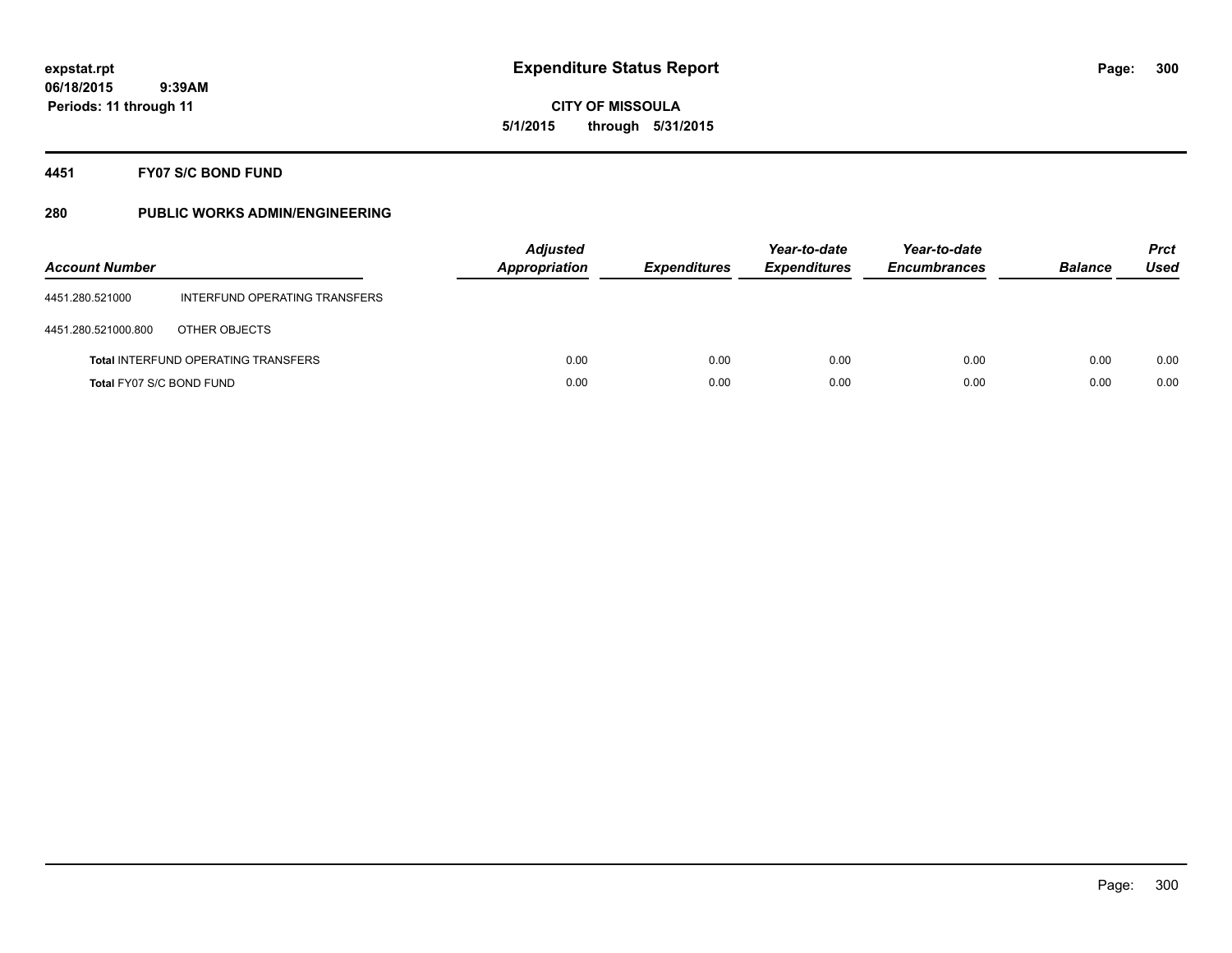**06/18/2015 9:39AM Periods: 11 through 11**

# **CITY OF MISSOULA 5/1/2015 through 5/31/2015**

# **4452 S/C CONSTRUCTION FUND FOR FY 08 BOND SAL**

| <b>Account Number</b>       |                                                       | <b>Adjusted</b><br><b>Appropriation</b> | <b>Expenditures</b> | Year-to-date<br><b>Expenditures</b> | Year-to-date<br><b>Encumbrances</b> | <b>Balance</b> | <b>Prct</b><br>Used |
|-----------------------------|-------------------------------------------------------|-----------------------------------------|---------------------|-------------------------------------|-------------------------------------|----------------|---------------------|
| 4452.280.430262             | <b>SIDEWALKS</b>                                      |                                         |                     |                                     |                                     |                |                     |
| 4452.280.430262.900         | CAPITAL OUTLAY                                        |                                         |                     |                                     |                                     |                |                     |
| <b>Total CAPITAL OUTLAY</b> |                                                       | 0.00                                    | 0.00                | 0.00                                | 0.00                                | 0.00           | 0.00                |
| <b>Total SIDEWALKS</b>      |                                                       | 0.00                                    | 0.00                | 0.00                                | 0.00                                | 0.00           | 0.00                |
|                             | <b>Total S/C CONSTRUCTION FUND FOR FY 08 BOND SAL</b> | 0.00                                    | 0.00                | 0.00                                | 0.00                                | 0.00           | 0.00                |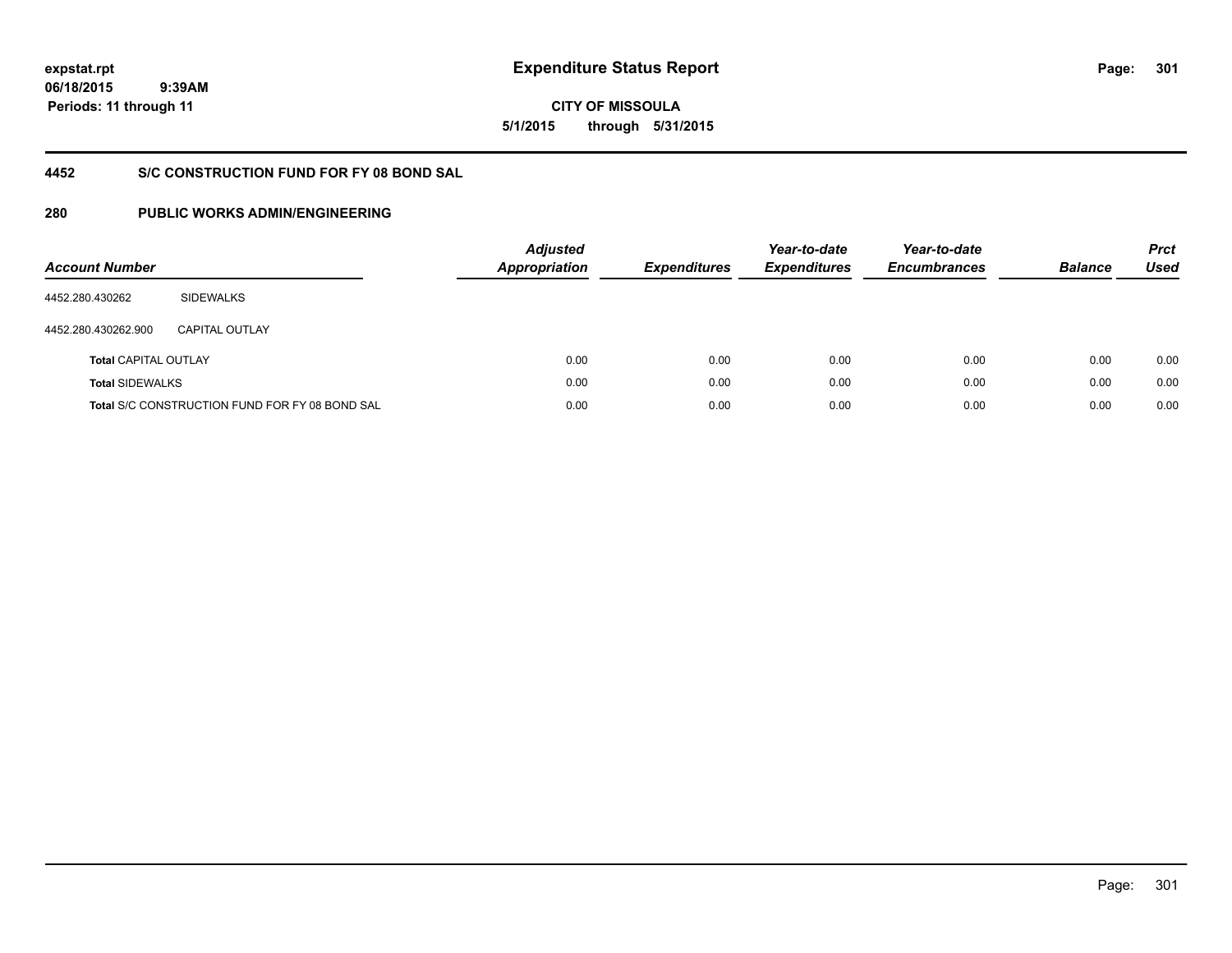**06/18/2015 9:39AM Periods: 11 through 11**

**CITY OF MISSOULA 5/1/2015 through 5/31/2015**

# **4453 S/C CONSTRUCTION FUND FY09 BOND**

| <b>Account Number</b>  |                                             | <b>Adjusted</b><br><b>Appropriation</b> | <b>Expenditures</b> | Year-to-date<br><b>Expenditures</b> | Year-to-date<br><b>Encumbrances</b> | <b>Balance</b> | <b>Prct</b><br><b>Used</b> |
|------------------------|---------------------------------------------|-----------------------------------------|---------------------|-------------------------------------|-------------------------------------|----------------|----------------------------|
| 4453.280.430262        | <b>SIDEWALKS</b>                            |                                         |                     |                                     |                                     |                |                            |
| 4453.280.430262.900    | <b>CAPITAL OUTLAY</b>                       |                                         |                     |                                     |                                     |                |                            |
| <b>Total SIDEWALKS</b> |                                             | 0.00                                    | 0.00                | 0.00                                | 0.00                                | 0.00           | 0.00                       |
| 4453.280.521000        | INTERFUND OPERATING TRANSFERS               |                                         |                     |                                     |                                     |                |                            |
| 4453.280.521000.800    | OTHER OBJECTS                               |                                         |                     |                                     |                                     |                |                            |
|                        | <b>Total PUBLIC WORKS ADMIN/ENGINEERING</b> | 0.00                                    | 0.00                | 0.00                                | 0.00                                | 0.00           | 0.00                       |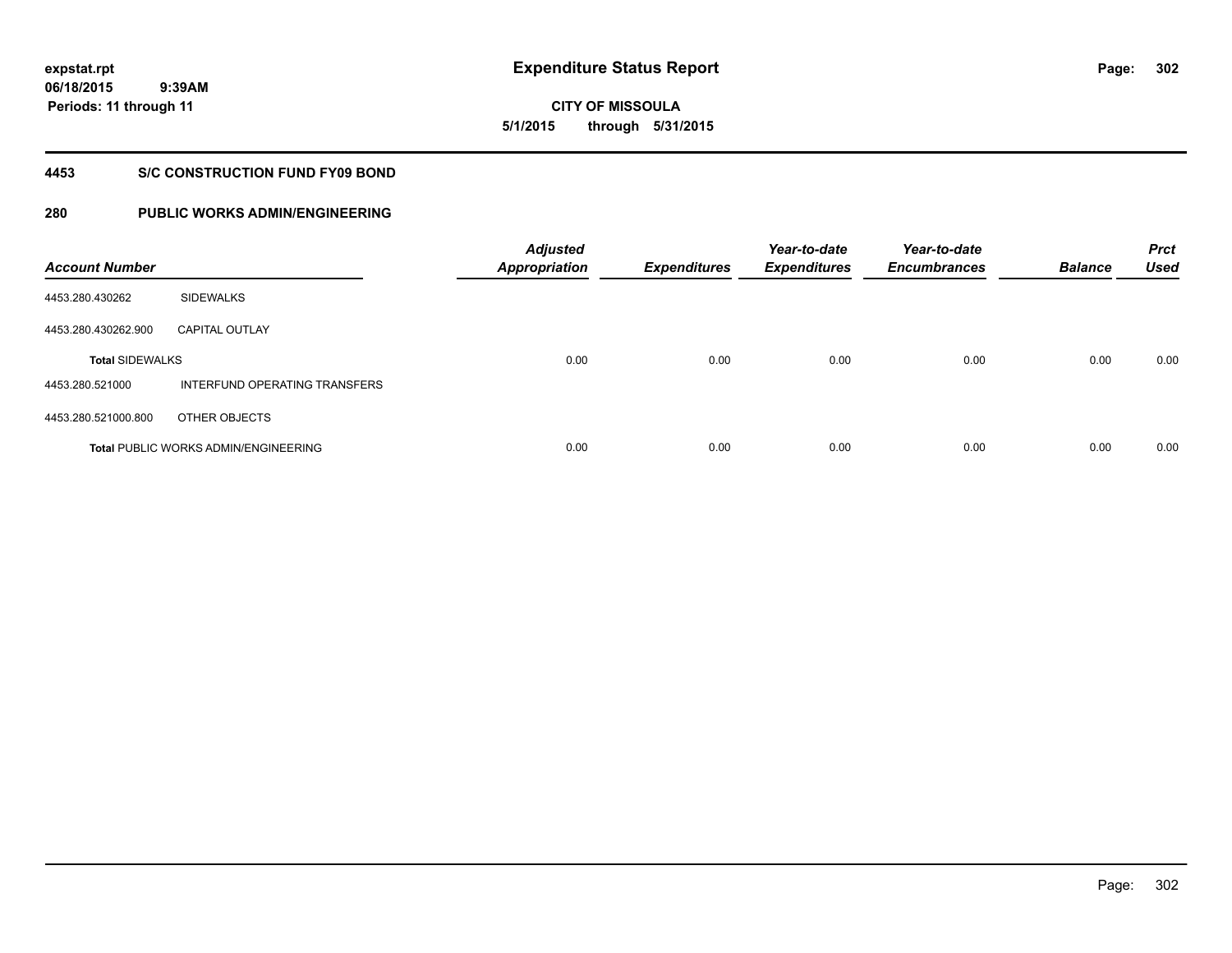**CITY OF MISSOULA 5/1/2015 through 5/31/2015**

# **4453 S/C CONSTRUCTION FUND FY09 BOND**

| <b>Account Number</b> |                                       | <b>Adjusted</b><br>Appropriation | <b>Expenditures</b> | Year-to-date<br><b>Expenditures</b> | Year-to-date<br><b>Encumbrances</b> | <b>Balance</b> | <b>Prct</b><br>Used |
|-----------------------|---------------------------------------|----------------------------------|---------------------|-------------------------------------|-------------------------------------|----------------|---------------------|
| 4453.390.410710       | *** Title Not Found ***               |                                  |                     |                                     |                                     |                |                     |
| 4453.390.410710.500   | <b>FIXED CHARGES</b>                  |                                  |                     |                                     |                                     |                |                     |
|                       | Total S/C CONSTRUCTION FUND FY09 BOND | 0.00                             | 0.00                | 0.00                                | 0.00                                | 0.00           | 0.00                |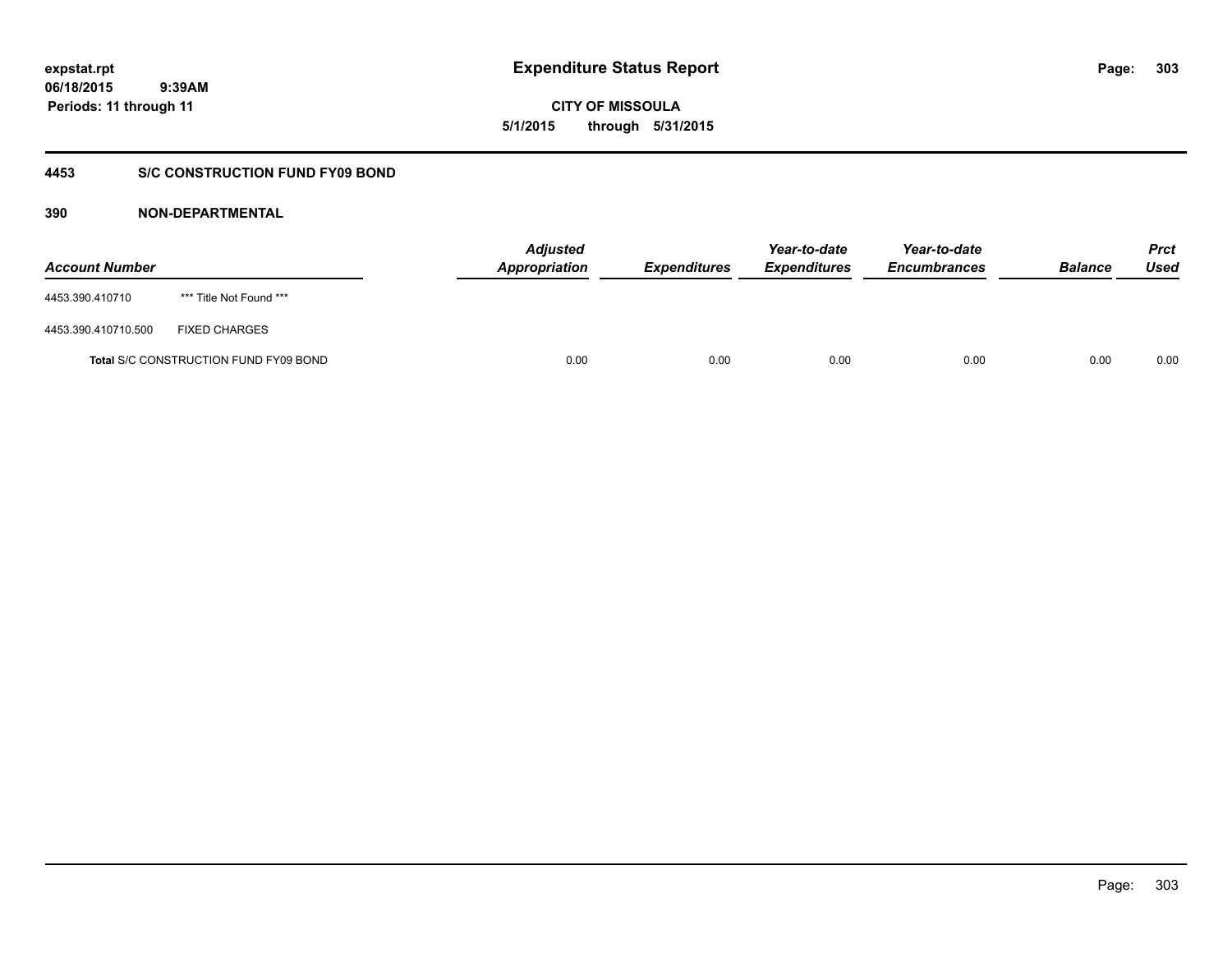**06/18/2015 9:39AM Periods: 11 through 11**

# **CITY OF MISSOULA 5/1/2015 through 5/31/2015**

# **4454 S/C CONSTRUCTION FUND FOR FY10**

| <b>Account Number</b>       |                                             | <b>Adjusted</b><br><b>Appropriation</b> | <b>Expenditures</b> | Year-to-date<br><b>Expenditures</b> | Year-to-date<br><b>Encumbrances</b> | <b>Balance</b> | <b>Prct</b><br>Used |
|-----------------------------|---------------------------------------------|-----------------------------------------|---------------------|-------------------------------------|-------------------------------------|----------------|---------------------|
| 4454.280.430262             | SIDEWALKS                                   |                                         |                     |                                     |                                     |                |                     |
| 4454.280.430262.900         | <b>CAPITAL OUTLAY</b>                       |                                         |                     |                                     |                                     |                |                     |
| <b>Total CAPITAL OUTLAY</b> |                                             | 0.00                                    | 0.00                | 0.00                                | 0.00                                | 0.00           | 0.00                |
| <b>Total SIDEWALKS</b>      |                                             | 0.00                                    | 0.00                | 0.00                                | 0.00                                | 0.00           | 0.00                |
|                             | <b>Total S/C CONSTRUCTION FUND FOR FY10</b> | 0.00                                    | 0.00                | 0.00                                | 0.00                                | 0.00           | 0.00                |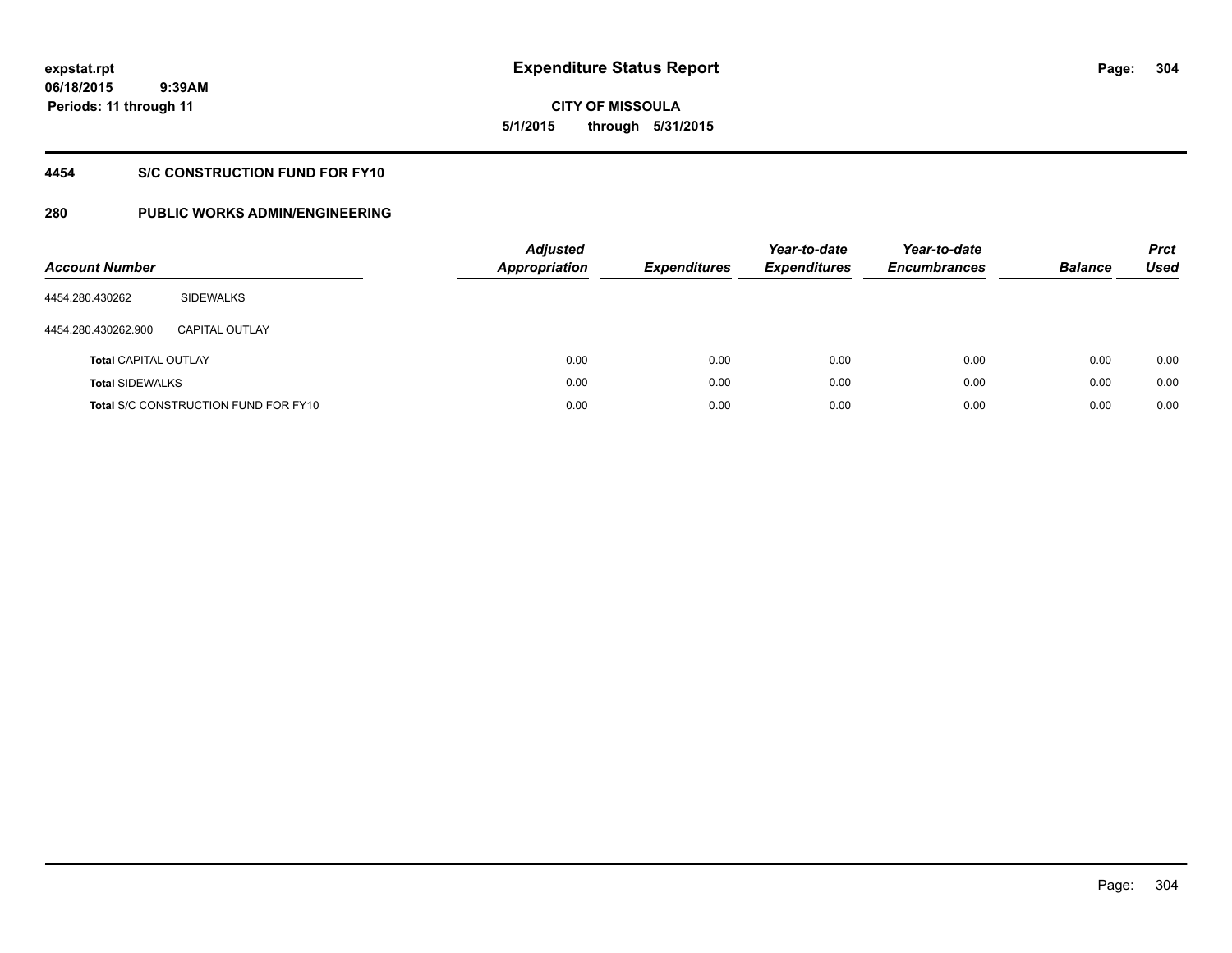# **CITY OF MISSOULA 5/1/2015 through 5/31/2015**

# **4455 FY11 S/C CONSTRUCTION FUND**

| <b>Account Number</b>       |                                         | <b>Adjusted</b><br><b>Appropriation</b> | <b>Expenditures</b> | Year-to-date<br><b>Expenditures</b> | Year-to-date<br><b>Encumbrances</b> | <b>Balance</b> | <b>Prct</b><br>Used |
|-----------------------------|-----------------------------------------|-----------------------------------------|---------------------|-------------------------------------|-------------------------------------|----------------|---------------------|
| 4455.280.430262             | SIDEWALKS                               |                                         |                     |                                     |                                     |                |                     |
| 4455.280.430262.900         | <b>CAPITAL OUTLAY</b>                   |                                         |                     |                                     |                                     |                |                     |
| <b>Total CAPITAL OUTLAY</b> |                                         | 0.00                                    | 0.00                | 0.00                                | 0.00                                | 0.00           | 0.00                |
| <b>Total SIDEWALKS</b>      |                                         | 0.00                                    | 0.00                | 0.00                                | 0.00                                | 0.00           | 0.00                |
|                             | <b>Total FY11 S/C CONSTRUCTION FUND</b> | 0.00                                    | 0.00                | 0.00                                | 0.00                                | 0.00           | 0.00                |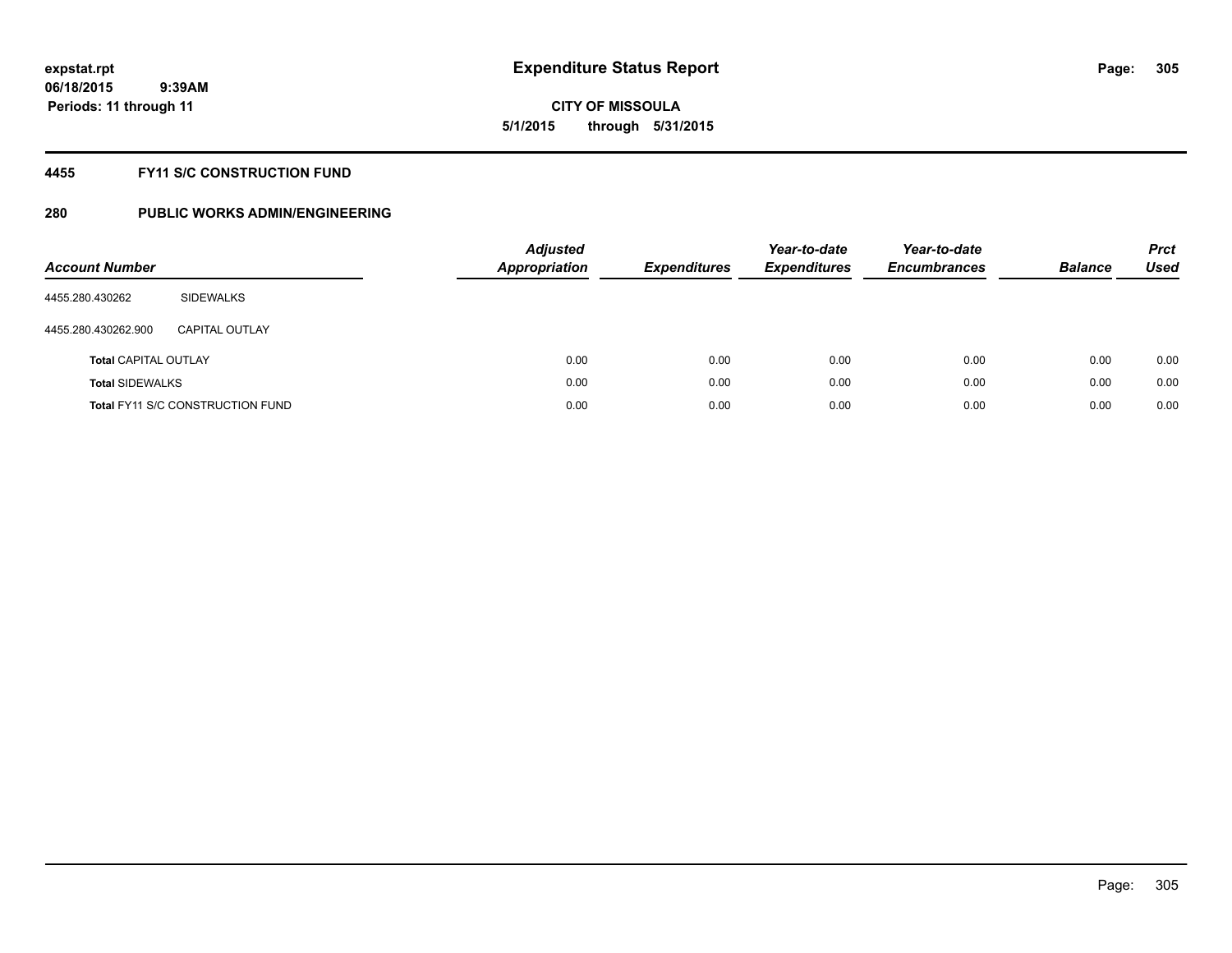# **CITY OF MISSOULA 5/1/2015 through 5/31/2015**

# **4456 FY12 S/C CONSTRUCTION FUND**

| <b>Account Number</b>  |                                            | <b>Adjusted</b><br>Appropriation | <b>Expenditures</b> | Year-to-date<br><b>Expenditures</b> | Year-to-date<br><b>Encumbrances</b> | <b>Balance</b> | <b>Prct</b><br><b>Used</b> |
|------------------------|--------------------------------------------|----------------------------------|---------------------|-------------------------------------|-------------------------------------|----------------|----------------------------|
| 4456.280.430262        | <b>SIDEWALKS</b>                           |                                  |                     |                                     |                                     |                |                            |
| 4456.280.430262.900    | <b>CAPITAL OUTLAY</b>                      |                                  |                     |                                     |                                     |                |                            |
| <b>Total SIDEWALKS</b> |                                            | 0.00                             | 0.00                | 0.00                                | 0.00                                | 0.00           | 0.00                       |
| 4456.280.521000        | INTERFUND OPERATING TRANSFERS              |                                  |                     |                                     |                                     |                |                            |
| 4456.280.521000.800    | OTHER OBJECTS                              |                                  |                     |                                     |                                     |                |                            |
|                        | <b>Total INTERFUND OPERATING TRANSFERS</b> | 0.00                             | 0.00                | 0.00                                | 0.00                                | 0.00           | 0.00                       |
|                        | <b>Total FY12 S/C CONSTRUCTION FUND</b>    | 0.00                             | 0.00                | 0.00                                | 0.00                                | 0.00           | 0.00                       |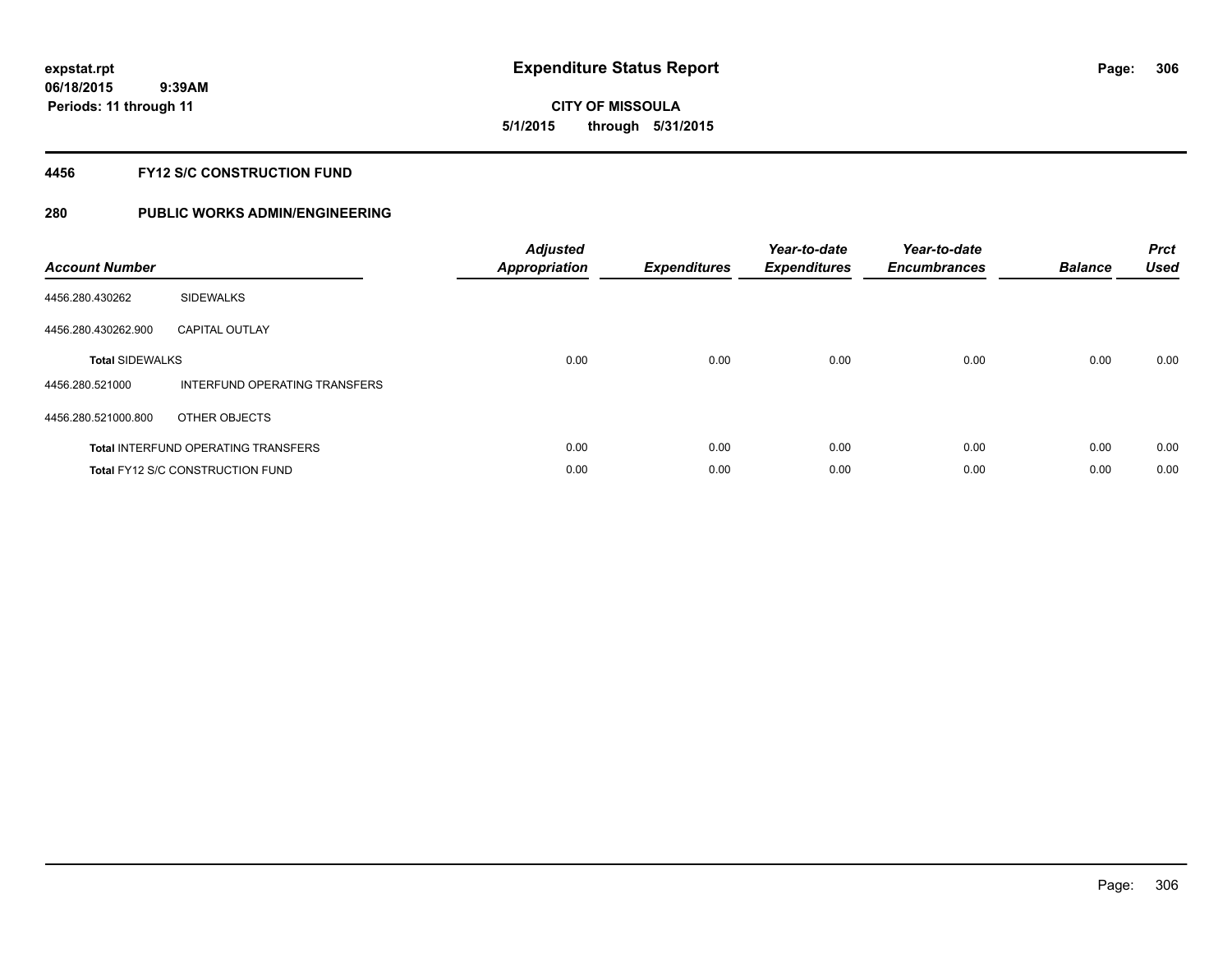**06/18/2015 9:39AM Periods: 11 through 11**

# **CITY OF MISSOULA 5/1/2015 through 5/31/2015**

# **4457 FY13 SIDEWALK/CURB CONSTRUCTION**

| <b>Account Number</b>  |                                              | <b>Adjusted</b><br><b>Appropriation</b> | <b>Expenditures</b> | Year-to-date<br><b>Expenditures</b> | Year-to-date<br><b>Encumbrances</b> | <b>Balance</b> | <b>Prct</b><br><b>Used</b> |
|------------------------|----------------------------------------------|-----------------------------------------|---------------------|-------------------------------------|-------------------------------------|----------------|----------------------------|
| 4457.280.430262        | <b>SIDEWALKS</b>                             |                                         |                     |                                     |                                     |                |                            |
| 4457.280.430262.300    | PURCHASED SERVICES                           |                                         |                     |                                     |                                     |                |                            |
|                        | <b>Total PURCHASED SERVICES</b>              | 0.00                                    | 0.00                | 0.00                                | 0.00                                | 0.00           | 0.00                       |
| 4457.280.430262.900    | <b>CAPITAL OUTLAY</b>                        |                                         |                     |                                     |                                     |                |                            |
| <b>Total SIDEWALKS</b> |                                              | 0.00                                    | 0.00                | 0.00                                | 0.00                                | 0.00           | 0.00                       |
| 4457.280.521000        | <b>INTERFUND OPERATING TRANSFERS</b>         |                                         |                     |                                     |                                     |                |                            |
| 4457.280.521000.800    | OTHER OBJECTS                                |                                         |                     |                                     |                                     |                |                            |
|                        | <b>Total INTERFUND OPERATING TRANSFERS</b>   | 0.00                                    | 0.00                | 0.00                                | 0.00                                | 0.00           | 0.00                       |
|                        | <b>Total FY13 SIDEWALK/CURB CONSTRUCTION</b> | 0.00                                    | 0.00                | 0.00                                | 0.00                                | 0.00           | 0.00                       |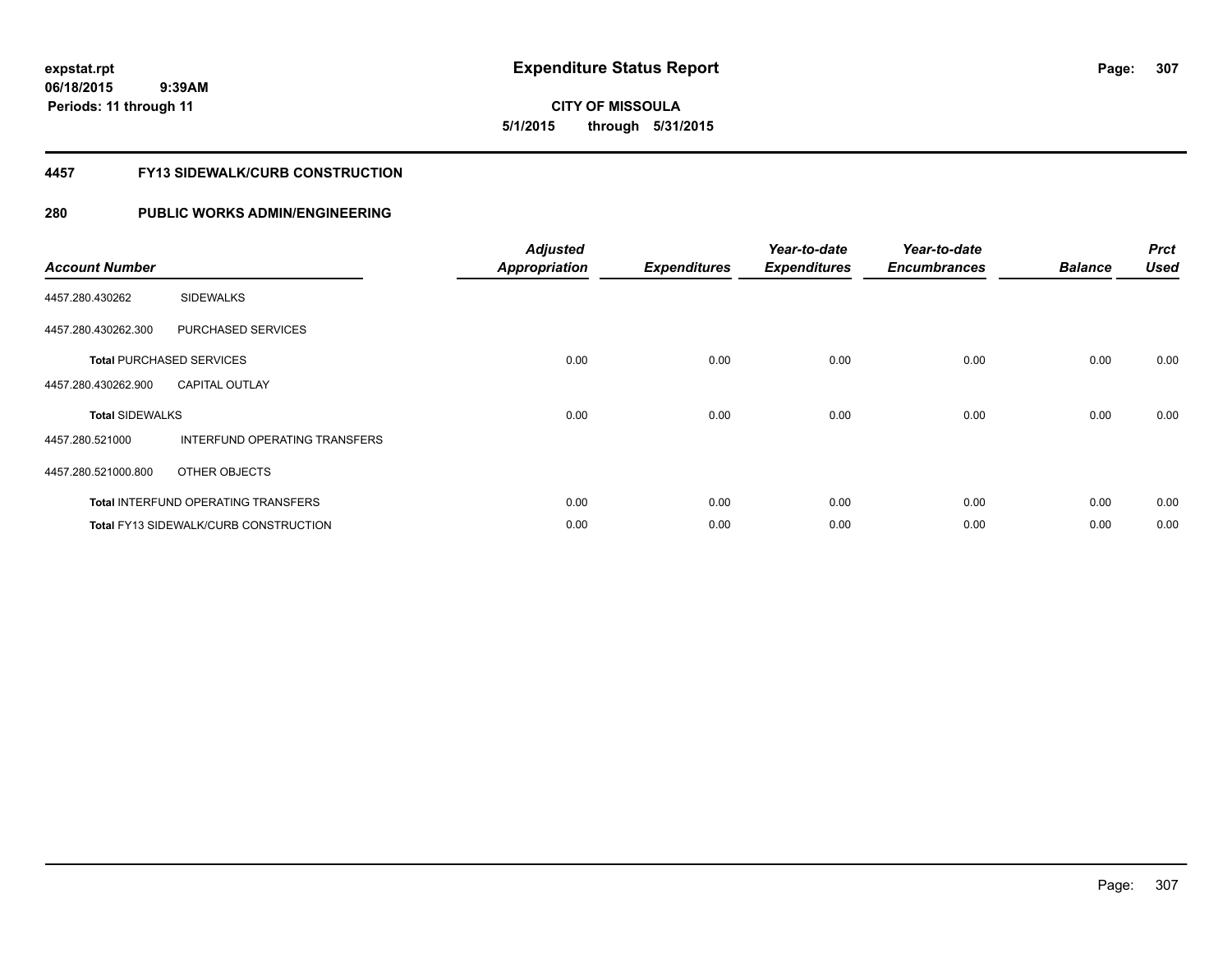# **06/18/2015**

 **9:39AM Periods: 11 through 11**

**CITY OF MISSOULA 5/1/2015 through 5/31/2015**

# **4458 FY14 SIDEWALK & CURB CONSTRUCTION**

| <b>Account Number</b>  |                                                    | <b>Adjusted</b><br>Appropriation | <b>Expenditures</b> | Year-to-date<br><b>Expenditures</b> | Year-to-date<br><b>Encumbrances</b> | <b>Balance</b> | <b>Prct</b><br><b>Used</b> |
|------------------------|----------------------------------------------------|----------------------------------|---------------------|-------------------------------------|-------------------------------------|----------------|----------------------------|
| 4458.280.430262        | <b>SIDEWALKS</b>                                   |                                  |                     |                                     |                                     |                |                            |
| 4458.280.430262.900    | <b>CAPITAL OUTLAY</b>                              |                                  |                     |                                     |                                     |                |                            |
| <b>Total SIDEWALKS</b> |                                                    | 0.00                             | 0.00                | 0.00                                | 0.00                                | 0.00           | 0.00                       |
| 4458.280.521000        | INTERFUND OPERATING TRANSFERS                      |                                  |                     |                                     |                                     |                |                            |
| 4458.280.521000.800    | OTHER OBJECTS                                      |                                  |                     |                                     |                                     |                |                            |
|                        | <b>Total INTERFUND OPERATING TRANSFERS</b>         | 0.00                             | 0.00                | 0.00                                | 0.00                                | 0.00           | 0.00                       |
|                        | <b>Total FY14 SIDEWALK &amp; CURB CONSTRUCTION</b> | 0.00                             | 0.00                | 0.00                                | 0.00                                | 0.00           | 0.00                       |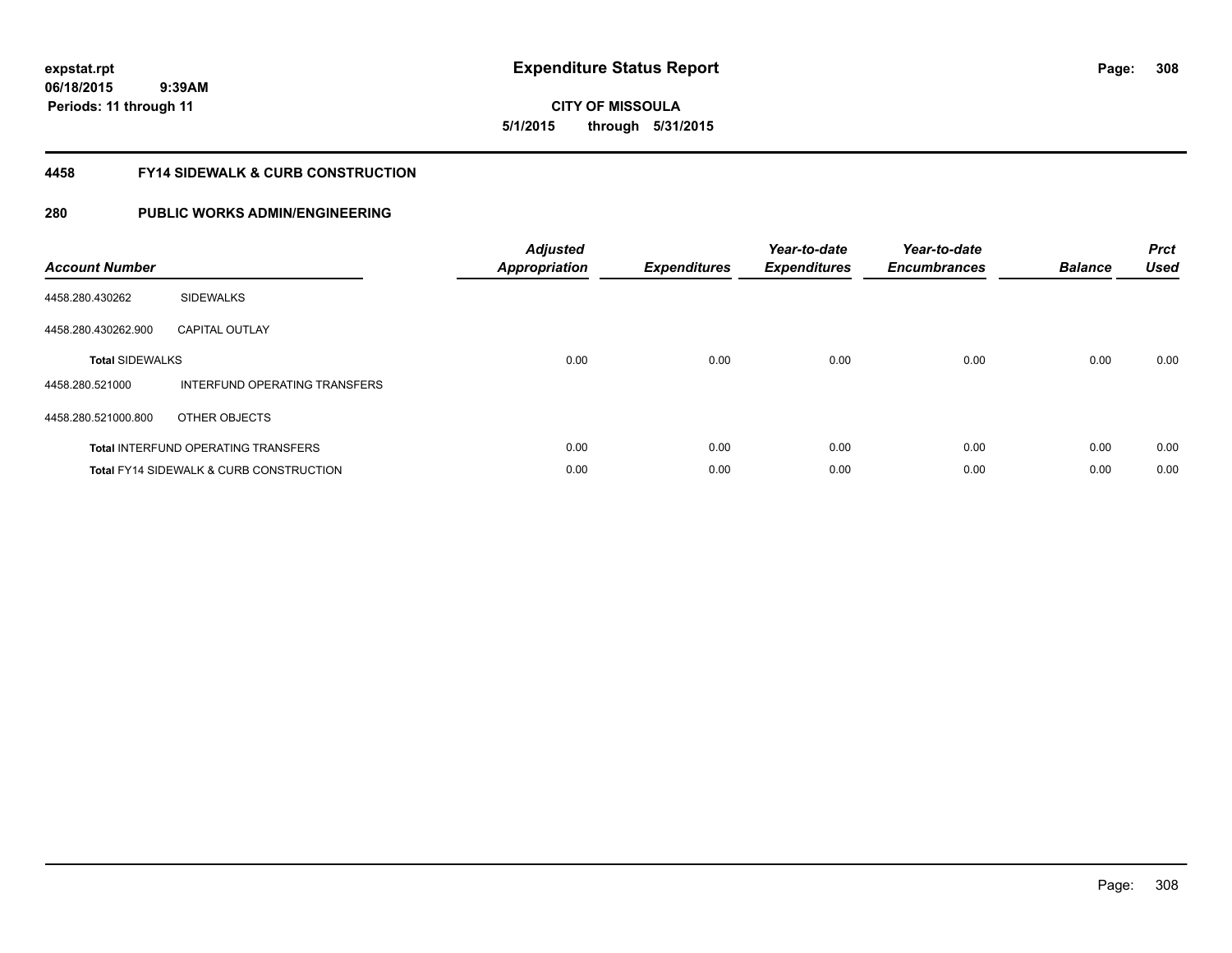# **CITY OF MISSOULA 5/1/2015 through 5/31/2015**

# **4459 FY15 SIDEWALK/CURB CONSTRUCTION**

| <b>Account Number</b>       |                                              | <b>Adjusted</b><br><b>Appropriation</b> | <b>Expenditures</b> | Year-to-date<br><b>Expenditures</b> | Year-to-date<br><b>Encumbrances</b> | <b>Balance</b> | <b>Prct</b><br>Used |
|-----------------------------|----------------------------------------------|-----------------------------------------|---------------------|-------------------------------------|-------------------------------------|----------------|---------------------|
|                             |                                              |                                         |                     |                                     |                                     |                |                     |
| 4459.280.430262             | <b>SIDEWALKS</b>                             |                                         |                     |                                     |                                     |                |                     |
| 4459.280.430262.900         | <b>CAPITAL OUTLAY</b>                        |                                         |                     |                                     |                                     |                |                     |
| 4459.280.430262.930.000     | <b>IMPROVEMENTS</b>                          | 0.00                                    | 39.947.35           | 516,395.67                          | 0.00                                | -516.395.67    | 0.00                |
| <b>Total CAPITAL OUTLAY</b> |                                              | 0.00                                    | 39.947.35           | 516,395.67                          | 0.00                                | $-516,395.67$  | 0.00                |
| <b>Total SIDEWALKS</b>      |                                              | 0.00                                    | 39.947.35           | 516.395.67                          | 0.00                                | -516.395.67    | 0.00                |
|                             | <b>Total FY15 SIDEWALK/CURB CONSTRUCTION</b> | 0.00                                    | 39.947.35           | 516,395.67                          | 0.00                                | -516,395.67    | 0.00                |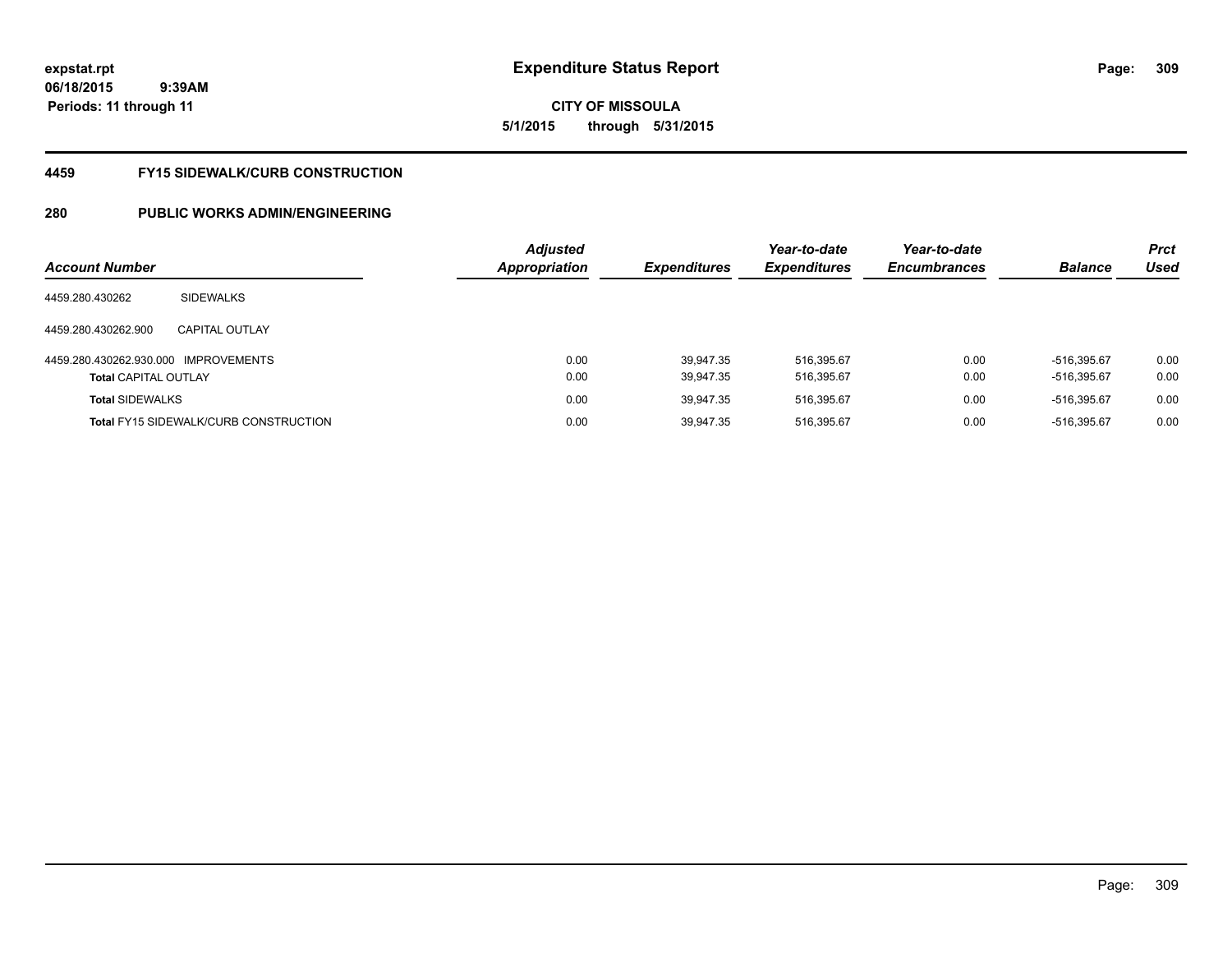# **CITY OF MISSOULA 5/1/2015 through 5/31/2015**

# **4460 FY16 SIDEWALK/CURB CONSTRUCTION**

| <b>Account Number</b>                |                                              | <b>Adjusted</b><br><b>Appropriation</b> | <i><b>Expenditures</b></i> | Year-to-date<br><b>Expenditures</b> | Year-to-date<br><b>Encumbrances</b> | <b>Balance</b>               | <b>Prct</b><br>Used |
|--------------------------------------|----------------------------------------------|-----------------------------------------|----------------------------|-------------------------------------|-------------------------------------|------------------------------|---------------------|
| 4460.280.430262                      | <b>SIDEWALKS</b>                             |                                         |                            |                                     |                                     |                              |                     |
| 4460.280.430262.900                  | <b>CAPITAL OUTLAY</b>                        |                                         |                            |                                     |                                     |                              |                     |
| 4460.280.430262.930.000 IMPROVEMENTS | <b>Total FY16 SIDEWALK/CURB CONSTRUCTION</b> | 0.00<br>0.00                            | 12.404.00<br>12,404.00     | 20,388.00<br>20,388.00              | 0.00<br>0.00                        | $-20.388.00$<br>$-20,388.00$ | 0.00<br>0.00        |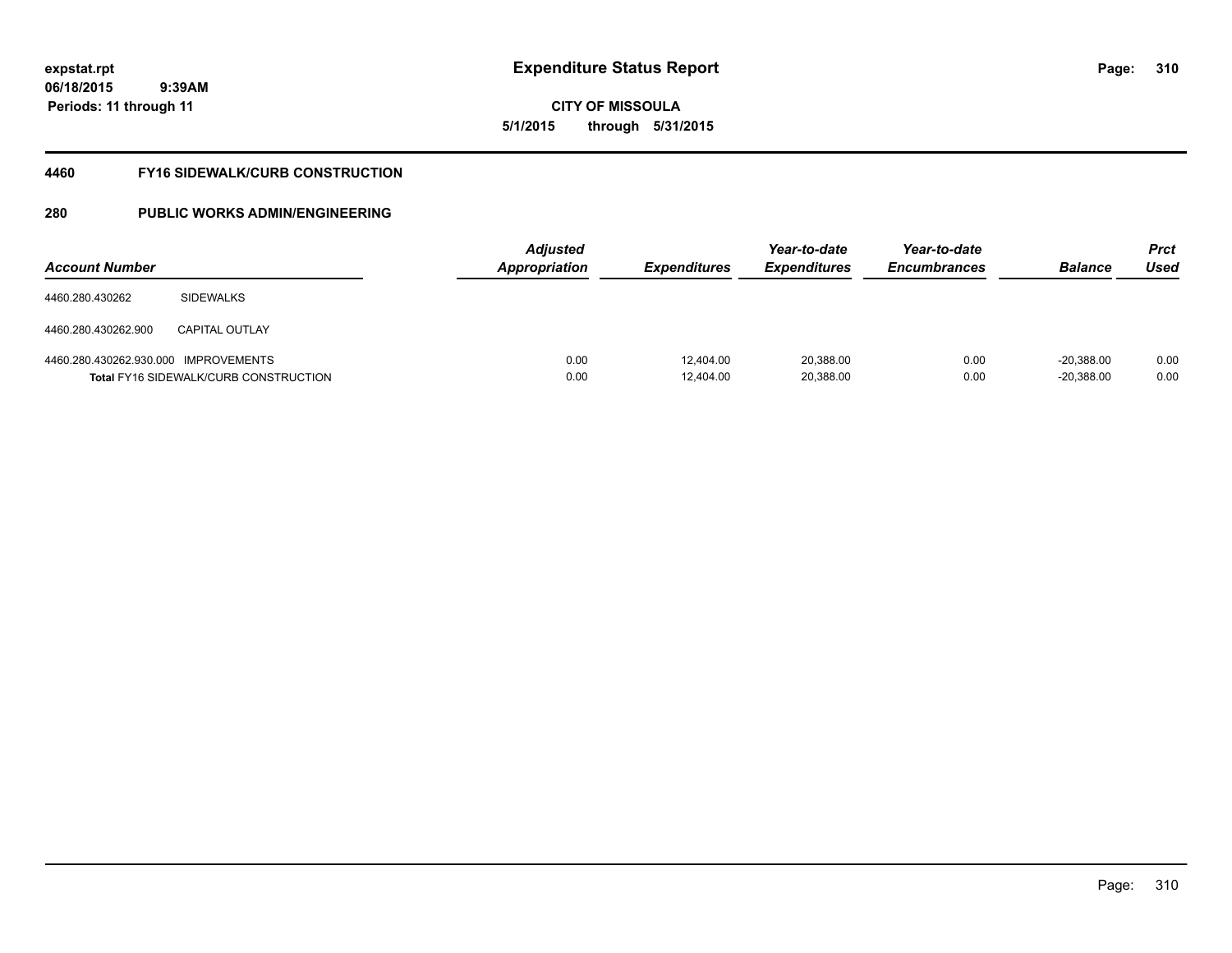**CITY OF MISSOULA 5/1/2015 through 5/31/2015**

# **4531 SID 531 TRAFFIC CALMING**

| <b>Account Number</b>       |                                      | <b>Adjusted</b><br><b>Appropriation</b> | <b>Expenditures</b> | Year-to-date<br><b>Expenditures</b> | Year-to-date<br><b>Encumbrances</b> | <b>Balance</b> | <b>Prct</b><br>Used |
|-----------------------------|--------------------------------------|-----------------------------------------|---------------------|-------------------------------------|-------------------------------------|----------------|---------------------|
| 4531.390.510100             | SPECIAL ASSESSMENTS                  |                                         |                     |                                     |                                     |                |                     |
| 4531.390.510100.900         | CAPITAL OUTLAY                       |                                         |                     |                                     |                                     |                |                     |
| <b>Total CAPITAL OUTLAY</b> |                                      | 0.00                                    | 0.00                | 0.00                                | 0.00                                | 0.00           | 0.00                |
|                             | <b>Total SPECIAL ASSESSMENTS</b>     | 0.00                                    | 0.00                | 0.00                                | 0.00                                | 0.00           | 0.00                |
|                             | <b>Total SID 531 TRAFFIC CALMING</b> | 0.00                                    | 0.00                | 0.00                                | 0.00                                | 0.00           | 0.00                |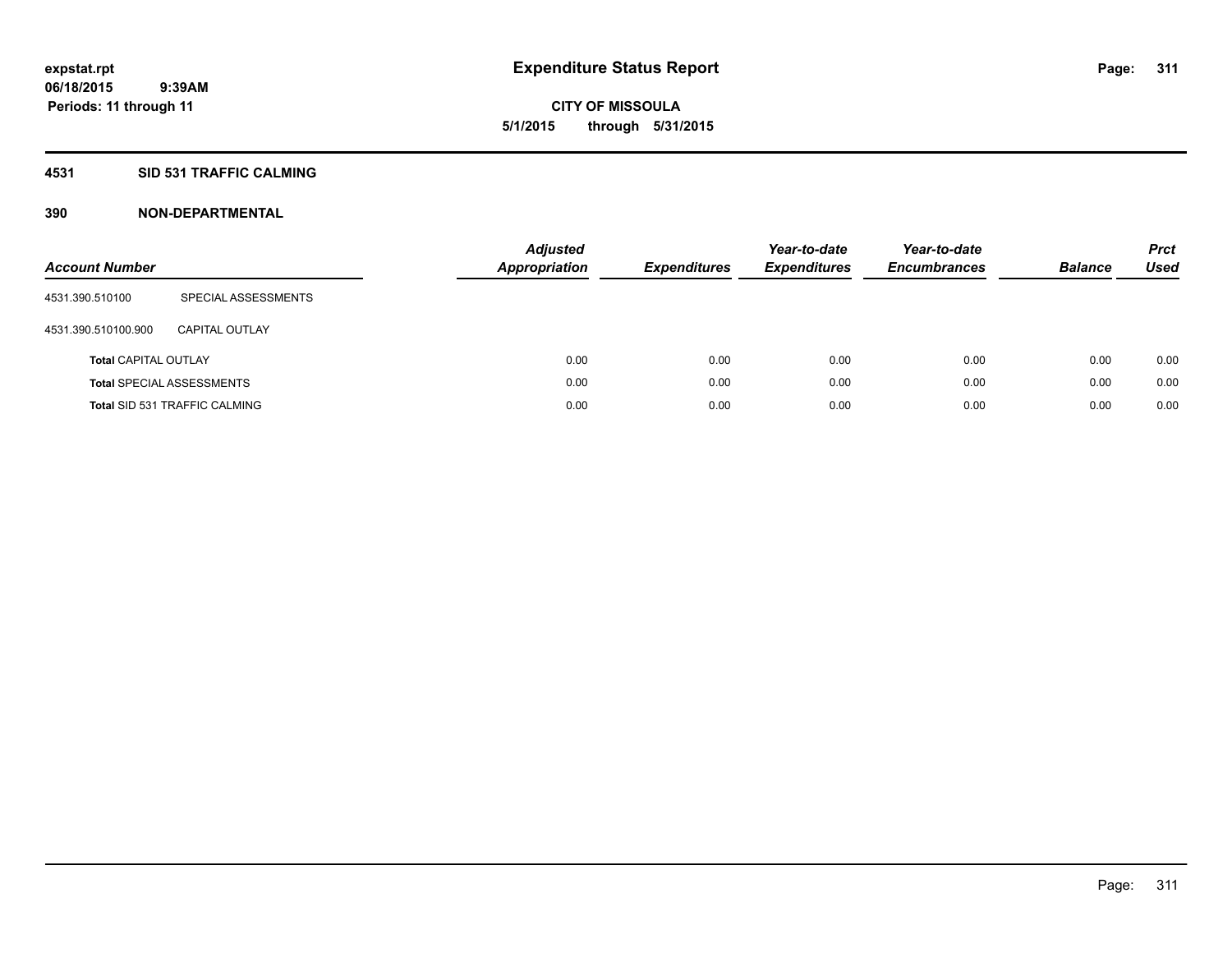**CITY OF MISSOULA 5/1/2015 through 5/31/2015**

# **4532 MALONEY RANCH SID**

| <b>Account Number</b>          |                                  | <b>Adjusted</b><br><b>Appropriation</b> | <b>Expenditures</b> | Year-to-date<br><b>Expenditures</b> | Year-to-date<br><b>Encumbrances</b> | <b>Balance</b> | <b>Prct</b><br><b>Used</b> |
|--------------------------------|----------------------------------|-----------------------------------------|---------------------|-------------------------------------|-------------------------------------|----------------|----------------------------|
| 4532.390.510100                | SPECIAL ASSESSMENTS              |                                         |                     |                                     |                                     |                |                            |
| 4532.390.510100.900            | <b>CAPITAL OUTLAY</b>            |                                         |                     |                                     |                                     |                |                            |
|                                | <b>Total SPECIAL ASSESSMENTS</b> | 0.00                                    | 0.00                | 0.00                                | 0.00                                | 0.00           | 0.00                       |
| <b>Total MALONEY RANCH SID</b> |                                  | 0.00                                    | 0.00                | 0.00                                | 0.00                                | 0.00           | 0.00                       |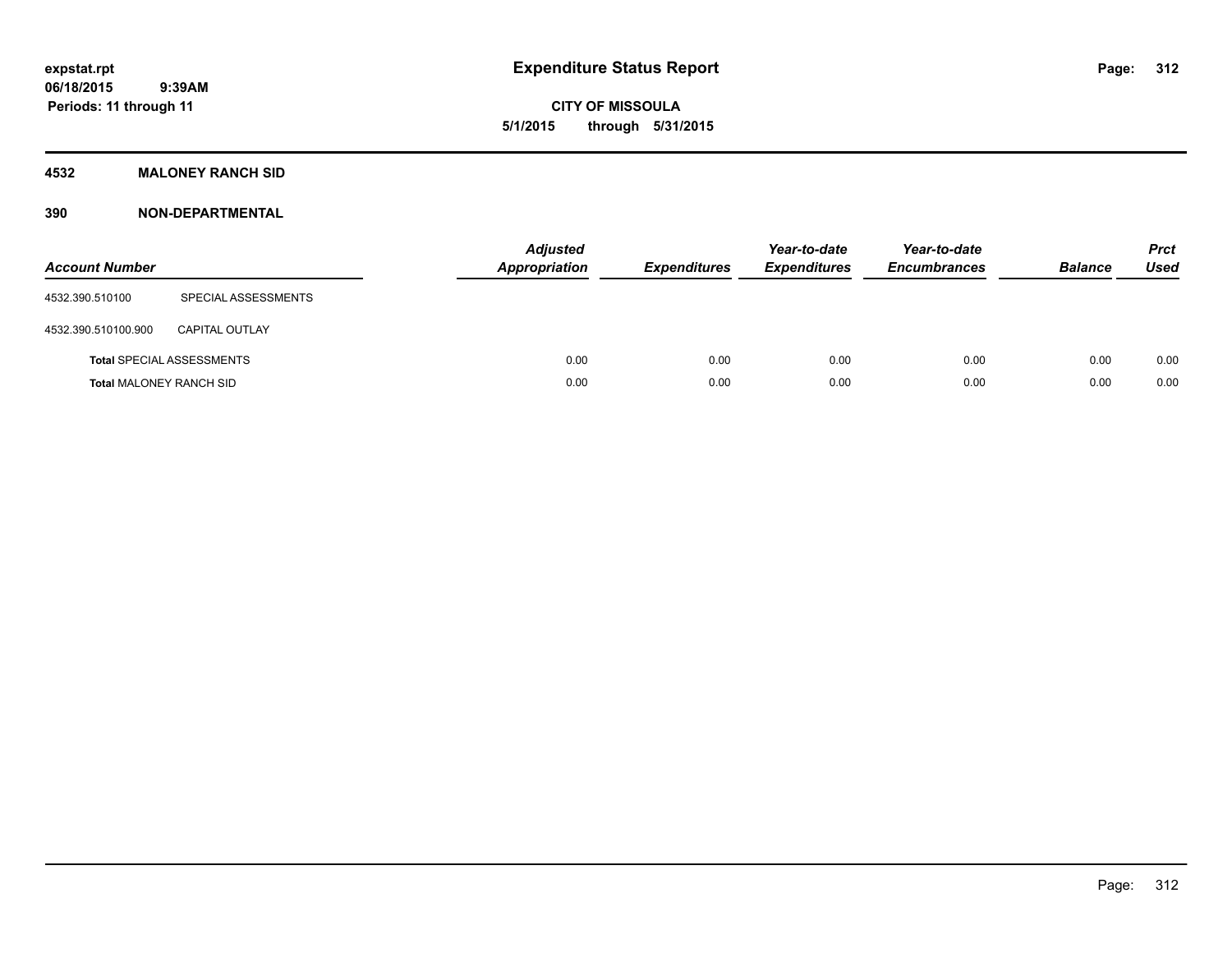**CITY OF MISSOULA 5/1/2015 through 5/31/2015**

## **4534 SID 534 LINCOLNWOOD**

| <b>Account Number</b>            |                                            | <b>Adjusted</b><br><b>Appropriation</b> | <b>Expenditures</b> | Year-to-date<br><b>Expenditures</b> | Year-to-date<br><b>Encumbrances</b> | <b>Balance</b> | <b>Prct</b><br>Used |
|----------------------------------|--------------------------------------------|-----------------------------------------|---------------------|-------------------------------------|-------------------------------------|----------------|---------------------|
| 4534.390.521000                  | INTERFUND OPERATING TRANSFERS              |                                         |                     |                                     |                                     |                |                     |
| 4534.390.521000.800              | OTHER OBJECTS                              |                                         |                     |                                     |                                     |                |                     |
| <b>Total OTHER OBJECTS</b>       |                                            | 0.00                                    | 0.00                | 0.00                                | 0.00                                | 0.00           | 0.00                |
|                                  | <b>Total INTERFUND OPERATING TRANSFERS</b> | 0.00                                    | 0.00                | 0.00                                | 0.00                                | 0.00           | 0.00                |
| <b>Total SID 534 LINCOLNWOOD</b> |                                            | 0.00                                    | 0.00                | 0.00                                | 0.00                                | 0.00           | 0.00                |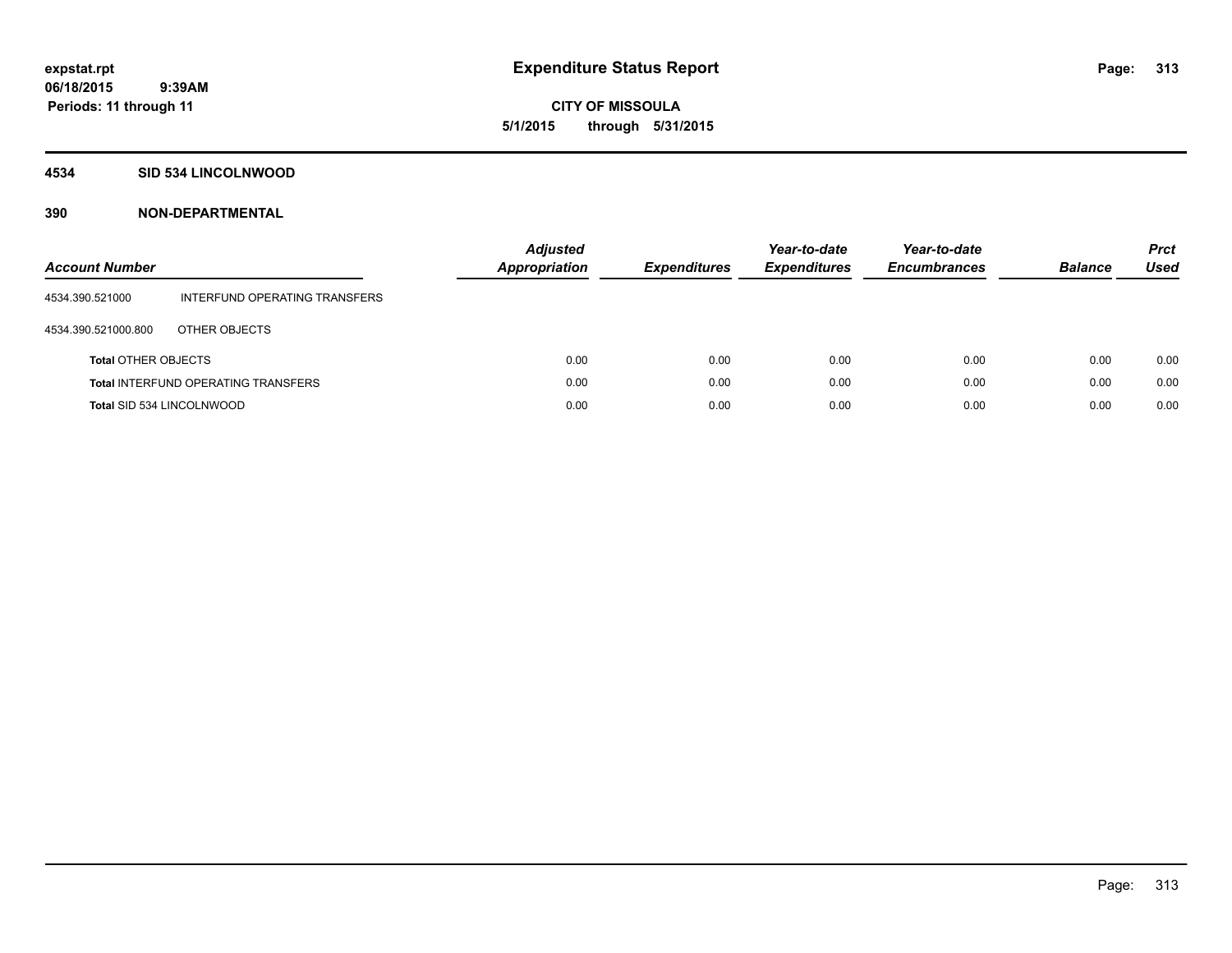**CITY OF MISSOULA 5/1/2015 through 5/31/2015**

# **4540 SID 540 ENGLAND BLVD**

| <b>Account Number</b>      |                                            | <b>Adjusted</b><br><b>Appropriation</b> | <b>Expenditures</b> | Year-to-date<br><b>Expenditures</b> | Year-to-date<br><b>Encumbrances</b> | <b>Balance</b> | <b>Prct</b><br>Used |
|----------------------------|--------------------------------------------|-----------------------------------------|---------------------|-------------------------------------|-------------------------------------|----------------|---------------------|
| 4540.390.521000            | INTERFUND OPERATING TRANSFERS              |                                         |                     |                                     |                                     |                |                     |
| 4540.390.521000.800        | OTHER OBJECTS                              |                                         |                     |                                     |                                     |                |                     |
|                            | <b>Total INTERFUND OPERATING TRANSFERS</b> | 0.00                                    | 0.00                | 0.00                                | 0.00                                | 0.00           | 0.00                |
| Total SID 540 ENGLAND BLVD |                                            | 0.00                                    | 0.00                | 0.00                                | 0.00                                | 0.00           | 0.00                |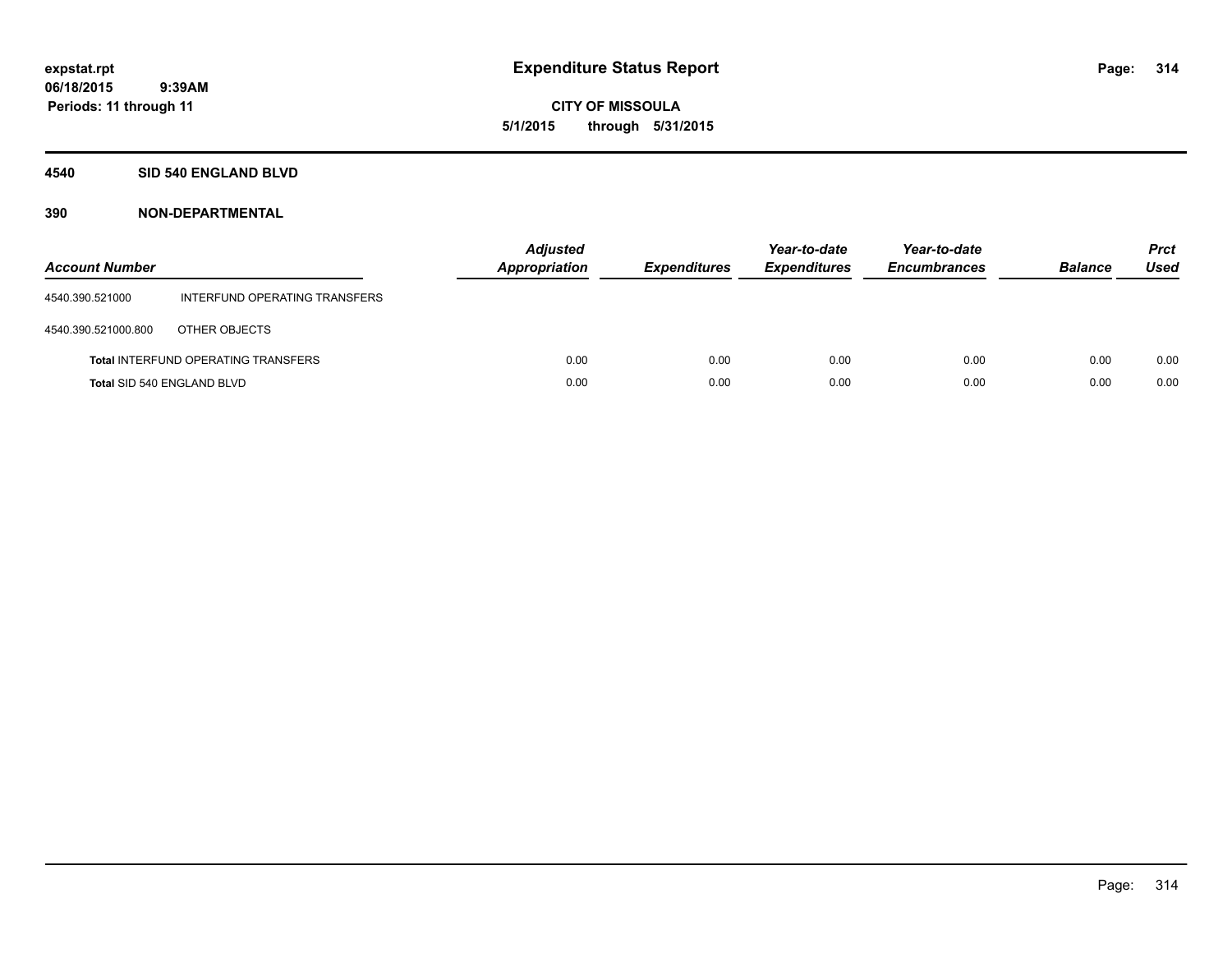**CITY OF MISSOULA 5/1/2015 through 5/31/2015**

# **4541 SID 541 PINEVIEW PARK**

| <b>Account Number</b>         |                                    | <b>Adjusted</b><br><b>Appropriation</b> | <b>Expenditures</b> | Year-to-date<br><b>Expenditures</b> | Year-to-date<br><b>Encumbrances</b> | <b>Balance</b> | <b>Prct</b><br><b>Used</b> |
|-------------------------------|------------------------------------|-----------------------------------------|---------------------|-------------------------------------|-------------------------------------|----------------|----------------------------|
| 4541.390.410710               | *** Title Not Found ***            |                                         |                     |                                     |                                     |                |                            |
| 4541.390.410710.500           | <b>FIXED CHARGES</b>               |                                         |                     |                                     |                                     |                |                            |
| Total *** Title Not Found *** |                                    | 0.00                                    | 0.00                | 0.00                                | 0.00                                | 0.00           | 0.00                       |
| 4541.390.510100               | SPECIAL ASSESSMENTS                |                                         |                     |                                     |                                     |                |                            |
| 4541.390.510100.900           | <b>CAPITAL OUTLAY</b>              |                                         |                     |                                     |                                     |                |                            |
| <b>Total CAPITAL OUTLAY</b>   |                                    | 0.00                                    | 0.00                | 0.00                                | 0.00                                | 0.00           | 0.00                       |
|                               | <b>Total SPECIAL ASSESSMENTS</b>   | 0.00                                    | 0.00                | 0.00                                | 0.00                                | 0.00           | 0.00                       |
|                               | <b>Total SID 541 PINEVIEW PARK</b> | 0.00                                    | 0.00                | 0.00                                | 0.00                                | 0.00           | 0.00                       |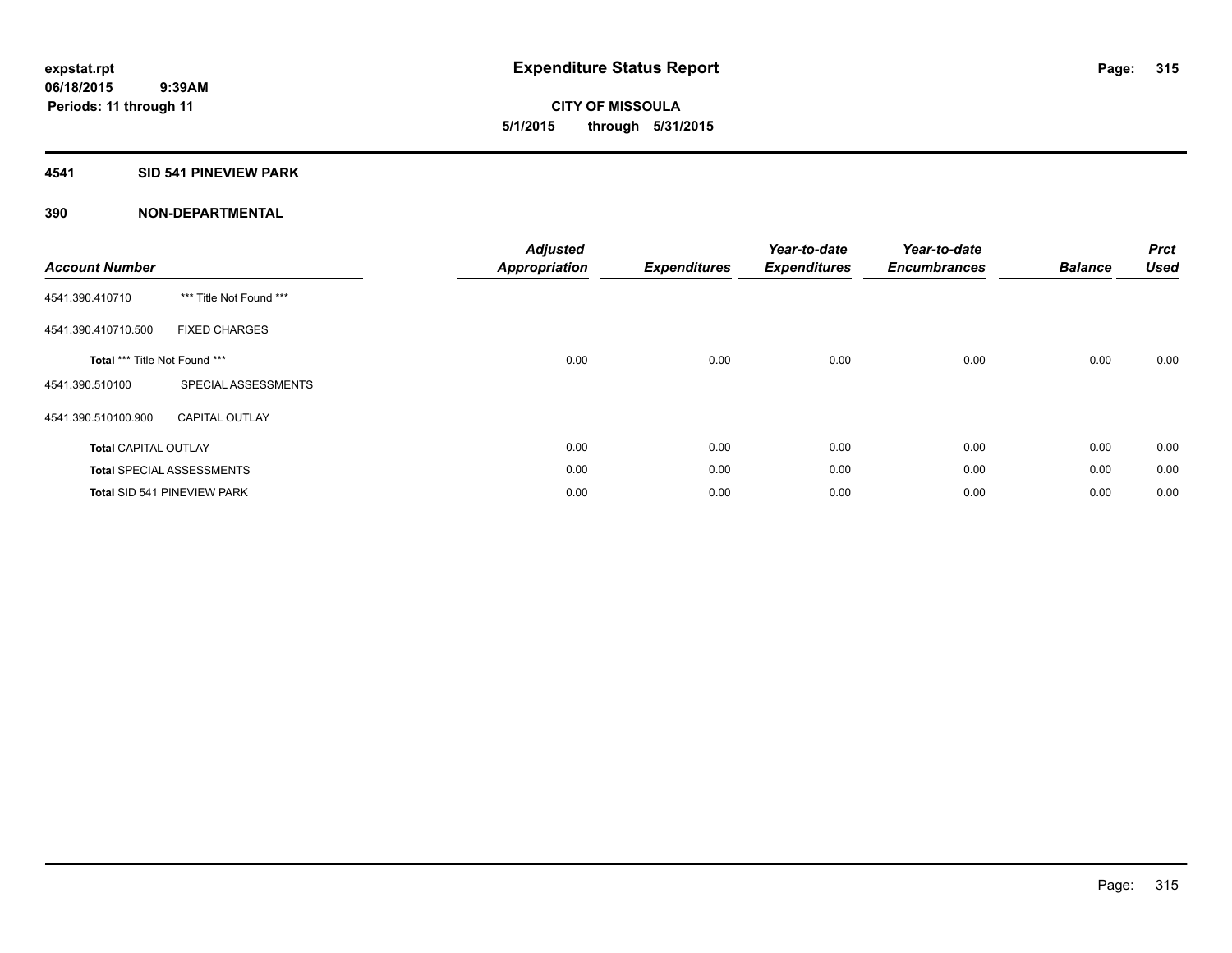**CITY OF MISSOULA 5/1/2015 through 5/31/2015**

## **4542 SID 542 HILLVIEW WAY**

| <b>Account Number</b>       |                                               | <b>Adjusted</b><br>Appropriation | <b>Expenditures</b> | Year-to-date<br><b>Expenditures</b> | Year-to-date<br><b>Encumbrances</b> | <b>Balance</b> | <b>Prct</b><br><b>Used</b> |
|-----------------------------|-----------------------------------------------|----------------------------------|---------------------|-------------------------------------|-------------------------------------|----------------|----------------------------|
| 4542.390.510100             | SPECIAL ASSESSMENTS                           |                                  |                     |                                     |                                     |                |                            |
| 4542.390.510100.300         | PURCHASED SERVICES                            |                                  |                     |                                     |                                     |                |                            |
|                             | 4542.390.510100.350.000 PROFESSIONAL SERVICES | 0.00                             | 101.00              | 66.415.23                           | 0.00                                | $-66.415.23$   | 0.00                       |
|                             | <b>Total PURCHASED SERVICES</b>               | 0.00                             | 101.00              | 66,415.23                           | 0.00                                | $-66,415.23$   | 0.00                       |
| 4542.390.510100.900         | <b>CAPITAL OUTLAY</b>                         |                                  |                     |                                     |                                     |                |                            |
| <b>Total CAPITAL OUTLAY</b> |                                               | 0.00                             | 0.00                | 0.00                                | 0.00                                | 0.00           | 0.00                       |
|                             | <b>Total SPECIAL ASSESSMENTS</b>              | 0.00                             | 101.00              | 66,415.23                           | 0.00                                | $-66,415.23$   | 0.00                       |
| Total SID 542 HILLVIEW WAY  |                                               | 0.00                             | 101.00              | 66,415.23                           | 0.00                                | $-66.415.23$   | 0.00                       |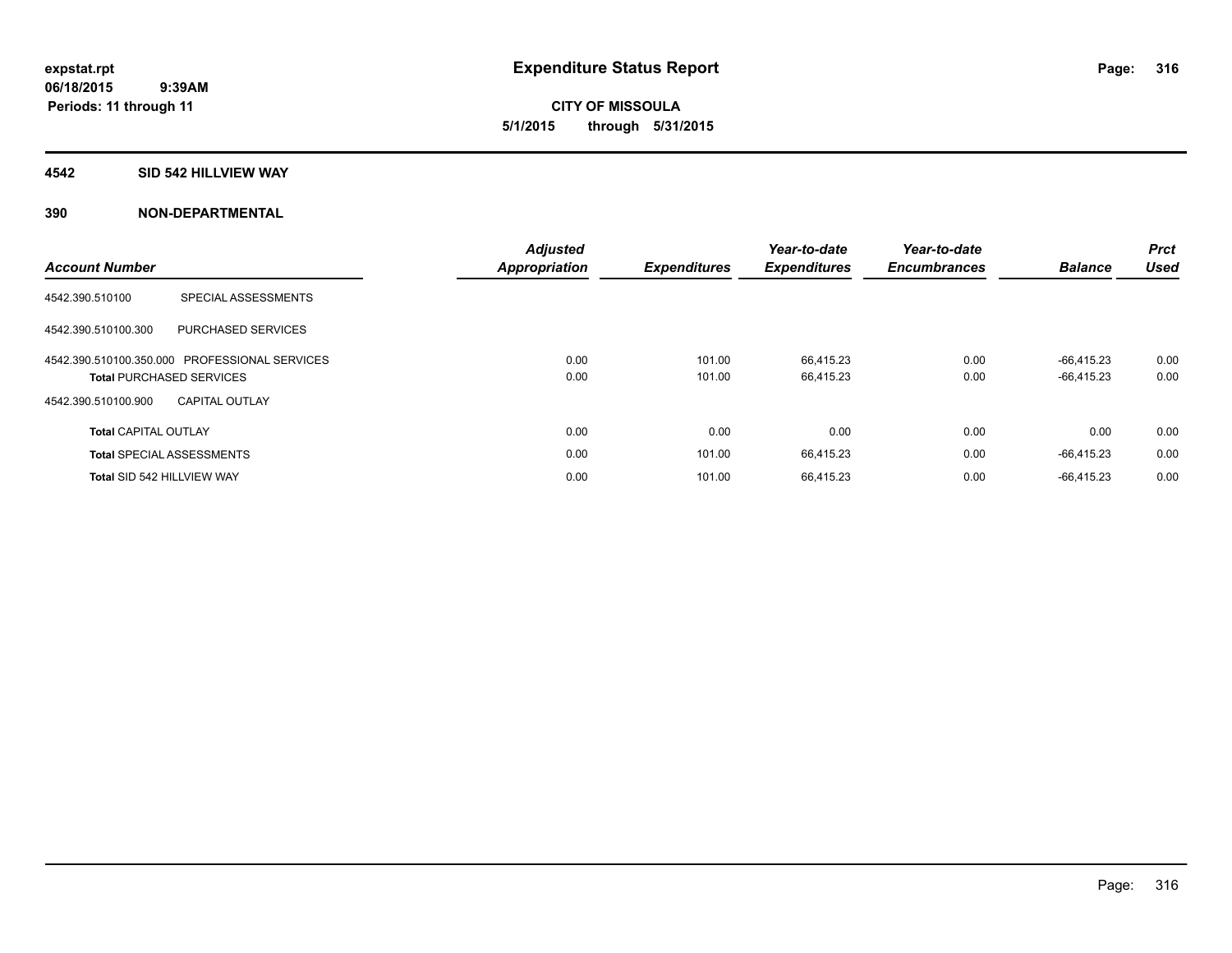**CITY OF MISSOULA 5/1/2015 through 5/31/2015**

# **4543 SID 543 TRAFFIC CALMING**

| <b>Account Number</b>       |                                      | <b>Adjusted</b><br><b>Appropriation</b> | <b>Expenditures</b> | Year-to-date<br><b>Expenditures</b> | Year-to-date<br><b>Encumbrances</b> | <b>Balance</b> | <b>Prct</b><br><b>Used</b> |
|-----------------------------|--------------------------------------|-----------------------------------------|---------------------|-------------------------------------|-------------------------------------|----------------|----------------------------|
| 4543.390.510100             | SPECIAL ASSESSMENTS                  |                                         |                     |                                     |                                     |                |                            |
| 4543.390.510100.300         | <b>PURCHASED SERVICES</b>            |                                         |                     |                                     |                                     |                |                            |
|                             | <b>Total PURCHASED SERVICES</b>      | 0.00                                    | 0.00                | 0.00                                | 0.00                                | 0.00           | 0.00                       |
| 4543.390.510100.900         | <b>CAPITAL OUTLAY</b>                |                                         |                     |                                     |                                     |                |                            |
| <b>Total CAPITAL OUTLAY</b> |                                      | 0.00                                    | 0.00                | 0.00                                | 0.00                                | 0.00           | 0.00                       |
|                             | <b>Total SPECIAL ASSESSMENTS</b>     | 0.00                                    | 0.00                | 0.00                                | 0.00                                | 0.00           | 0.00                       |
|                             | <b>Total SID 543 TRAFFIC CALMING</b> | 0.00                                    | 0.00                | 0.00                                | 0.00                                | 0.00           | 0.00                       |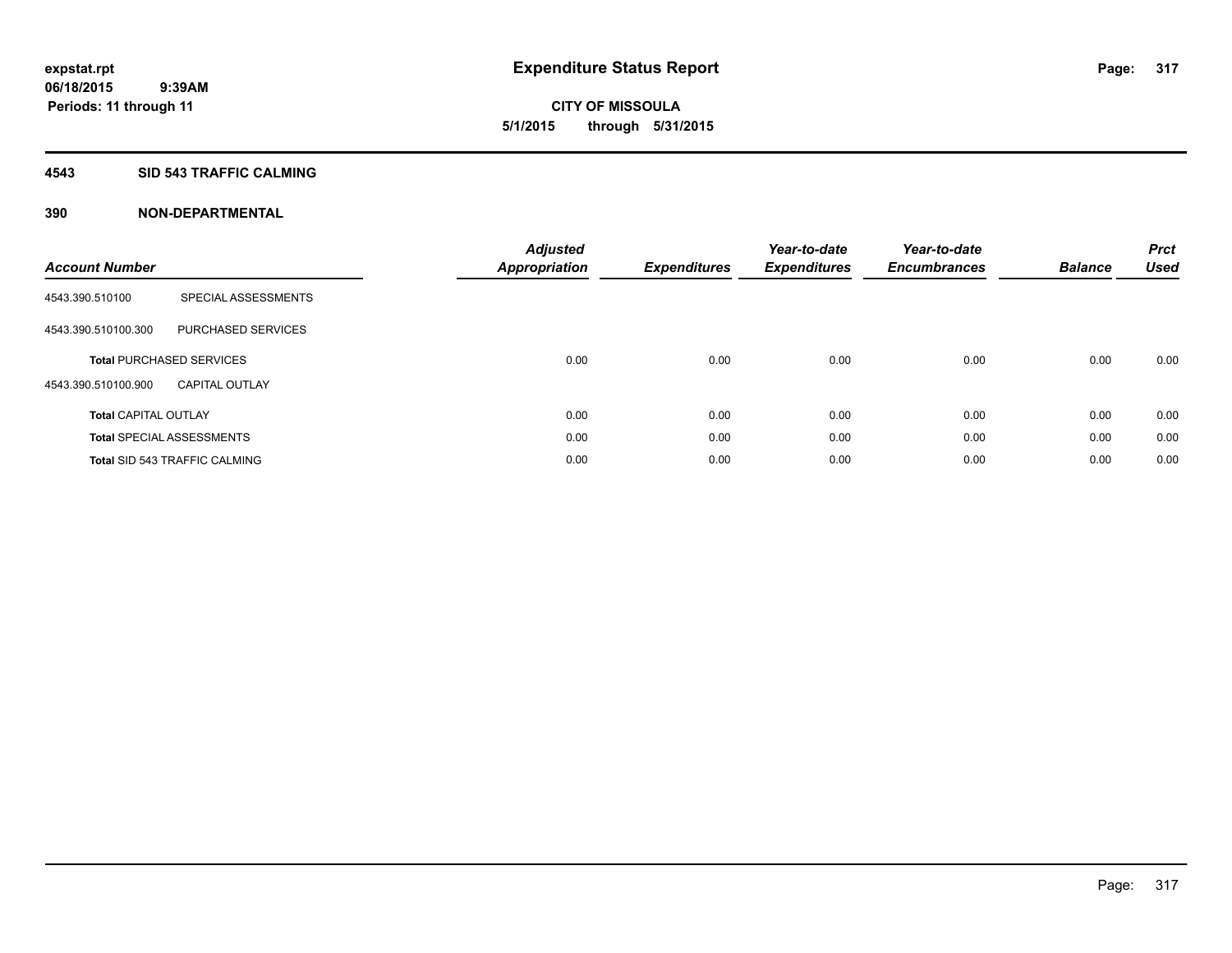**06/18/2015 9:39AM Periods: 11 through 11**

# **CITY OF MISSOULA 5/1/2015 through 5/31/2015**

# **4544 MILLER CREEK MITIGATION FUND**

| <b>Account Number</b>       |                                           | <b>Adjusted</b><br>Appropriation | <b>Expenditures</b> | Year-to-date<br><b>Expenditures</b> | Year-to-date<br><b>Encumbrances</b> | <b>Balance</b> | <b>Prct</b><br><b>Used</b> |
|-----------------------------|-------------------------------------------|----------------------------------|---------------------|-------------------------------------|-------------------------------------|----------------|----------------------------|
| 4544.390.510100             | SPECIAL ASSESSMENTS                       |                                  |                     |                                     |                                     |                |                            |
| 4544.390.510100.900         | CAPITAL OUTLAY                            |                                  |                     |                                     |                                     |                |                            |
| <b>Total CAPITAL OUTLAY</b> |                                           | 0.00                             | 0.00                | 0.00                                | 0.00                                | 0.00           | 0.00                       |
|                             | <b>Total SPECIAL ASSESSMENTS</b>          | 0.00                             | 0.00                | 0.00                                | 0.00                                | 0.00           | 0.00                       |
|                             | <b>Total MILLER CREEK MITIGATION FUND</b> | 0.00                             | 0.00                | 0.00                                | 0.00                                | 0.00           | 0.00                       |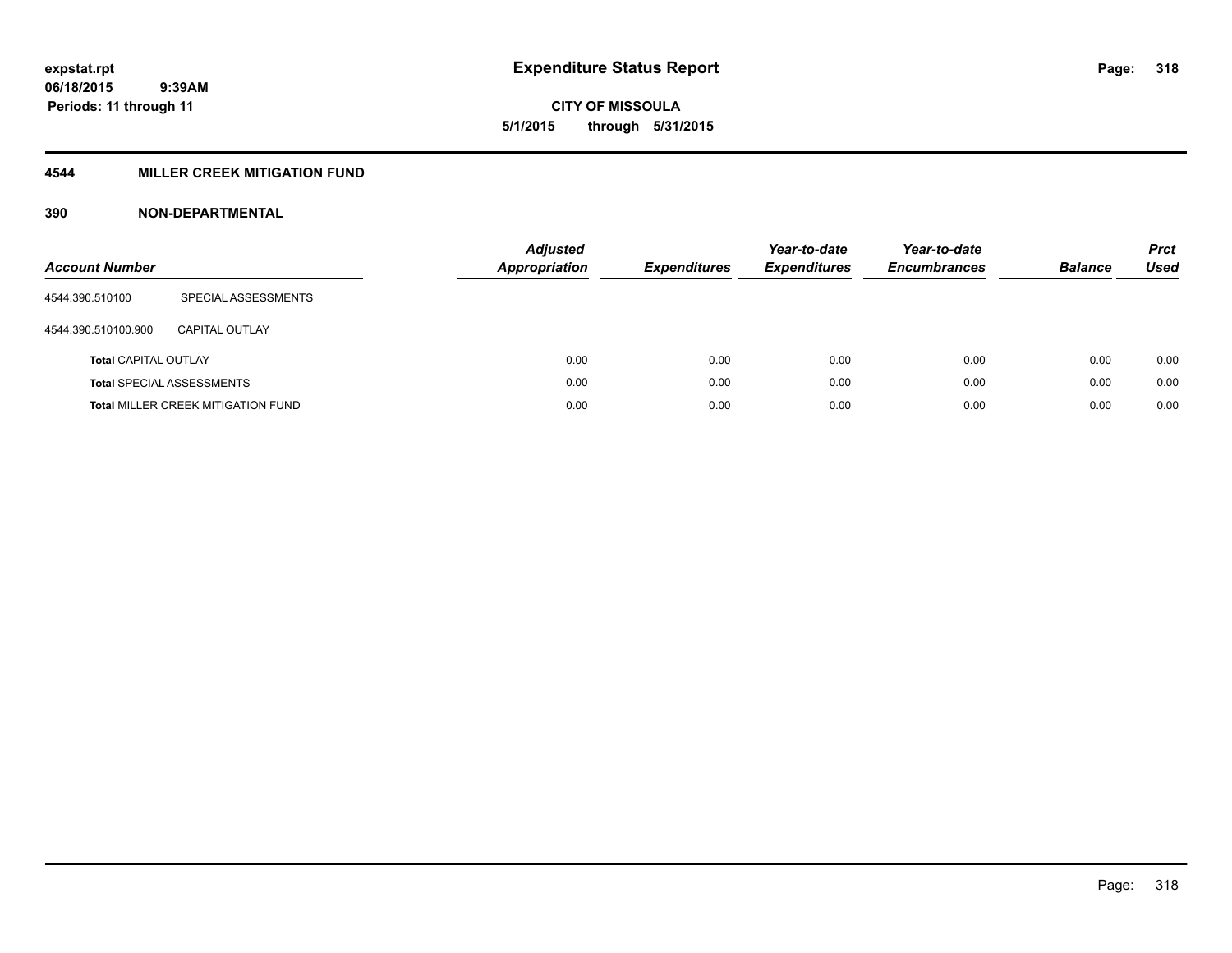**CITY OF MISSOULA 5/1/2015 through 5/31/2015**

# **4545 MILLER CREEK TWITE CONSTRUCTION**

| <b>Account Number</b>       |                                              | <b>Adjusted</b><br><b>Appropriation</b> | <b>Expenditures</b> | Year-to-date<br><b>Expenditures</b> | Year-to-date<br><b>Encumbrances</b> | <b>Balance</b> | <b>Prct</b><br><b>Used</b> |
|-----------------------------|----------------------------------------------|-----------------------------------------|---------------------|-------------------------------------|-------------------------------------|----------------|----------------------------|
| 4545.390.510100             | SPECIAL ASSESSMENTS                          |                                         |                     |                                     |                                     |                |                            |
| 4545.390.510100.300         | <b>PURCHASED SERVICES</b>                    |                                         |                     |                                     |                                     |                |                            |
|                             | <b>Total PURCHASED SERVICES</b>              | 0.00                                    | 0.00                | 0.00                                | 0.00                                | 0.00           | 0.00                       |
| 4545.390.510100.900         | <b>CAPITAL OUTLAY</b>                        |                                         |                     |                                     |                                     |                |                            |
| <b>Total CAPITAL OUTLAY</b> |                                              | 0.00                                    | 0.00                | 0.00                                | 0.00                                | 0.00           | 0.00                       |
|                             | <b>Total SPECIAL ASSESSMENTS</b>             | 0.00                                    | 0.00                | 0.00                                | 0.00                                | 0.00           | 0.00                       |
|                             | <b>Total MILLER CREEK TWITE CONSTRUCTION</b> | 0.00                                    | 0.00                | 0.00                                | 0.00                                | 0.00           | 0.00                       |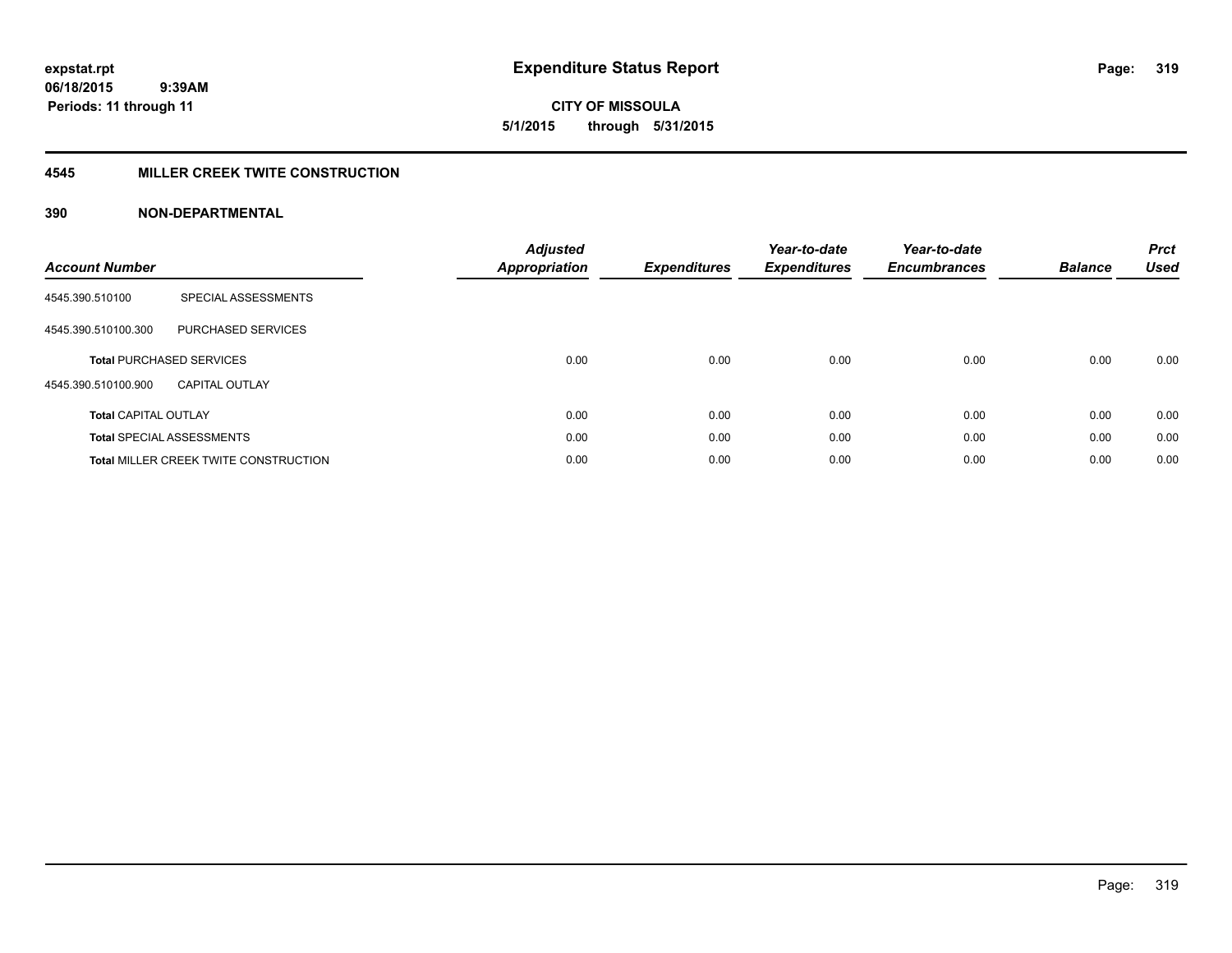**CITY OF MISSOULA 5/1/2015 through 5/31/2015**

# **4546 MILLER CREEK MALOHNEY CONSTRUCTION**

| <b>Account Number</b>       |                                                 | <b>Adjusted</b><br><b>Appropriation</b> | <b>Expenditures</b> | Year-to-date<br><b>Expenditures</b> | Year-to-date<br><b>Encumbrances</b> | <b>Balance</b> | <b>Prct</b><br><b>Used</b> |
|-----------------------------|-------------------------------------------------|-----------------------------------------|---------------------|-------------------------------------|-------------------------------------|----------------|----------------------------|
| 4546.390.510100             | SPECIAL ASSESSMENTS                             |                                         |                     |                                     |                                     |                |                            |
| 4546.390.510100.300         | PURCHASED SERVICES                              |                                         |                     |                                     |                                     |                |                            |
|                             | <b>Total PURCHASED SERVICES</b>                 | 0.00                                    | 0.00                | 0.00                                | 0.00                                | 0.00           | 0.00                       |
| 4546.390.510100.900         | <b>CAPITAL OUTLAY</b>                           |                                         |                     |                                     |                                     |                |                            |
| <b>Total CAPITAL OUTLAY</b> |                                                 | 0.00                                    | 0.00                | 0.00                                | 0.00                                | 0.00           | 0.00                       |
|                             | <b>Total SPECIAL ASSESSMENTS</b>                | 0.00                                    | 0.00                | 0.00                                | 0.00                                | 0.00           | 0.00                       |
|                             | <b>Total MILLER CREEK MALOHNEY CONSTRUCTION</b> | 0.00                                    | 0.00                | 0.00                                | 0.00                                | 0.00           | 0.00                       |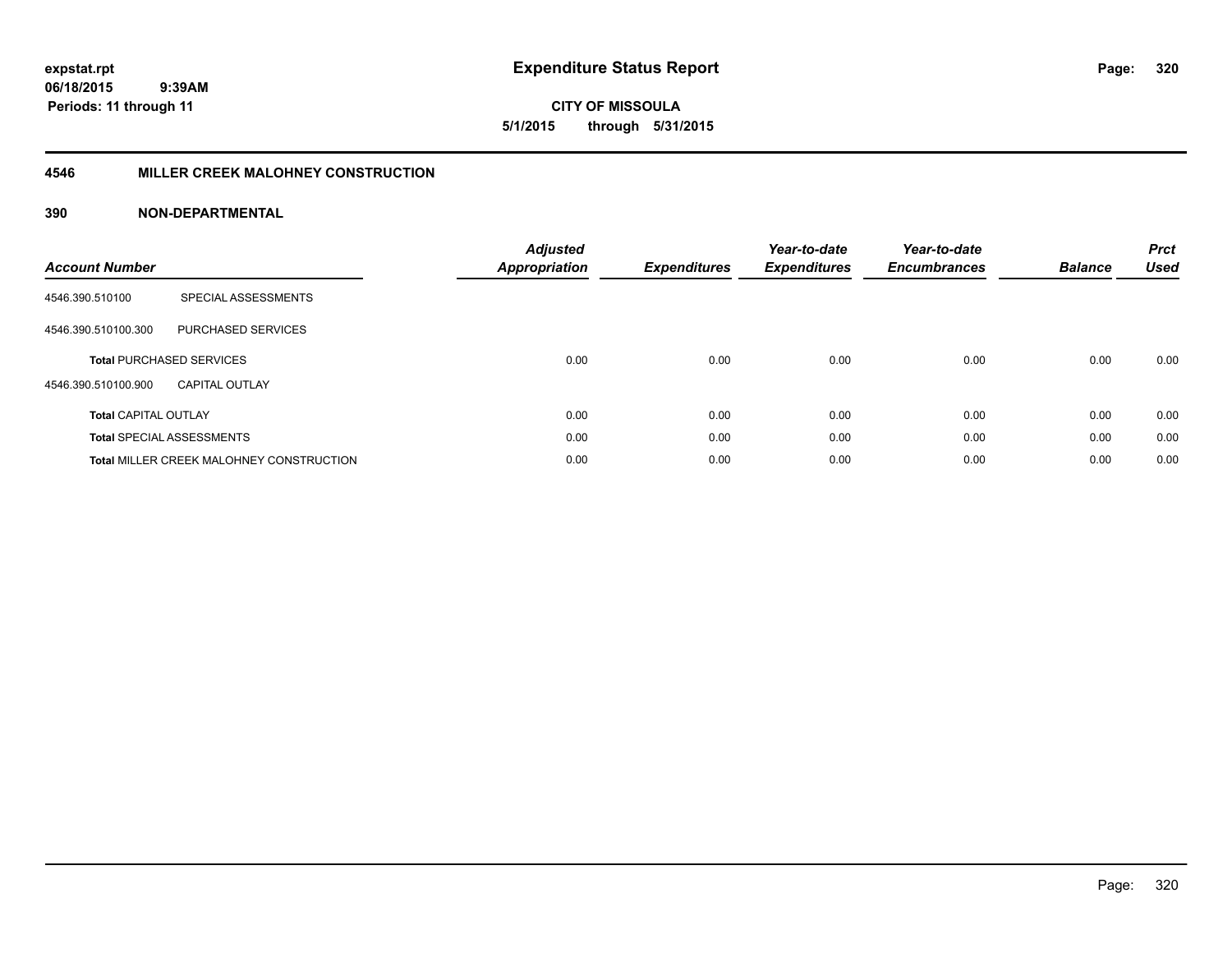**CITY OF MISSOULA 5/1/2015 through 5/31/2015**

# **4547 MILLER CREEK MCCARTHY CONSTRUCTION**

| <b>Account Number</b>       |                                                 | <b>Adjusted</b><br><b>Appropriation</b> | <b>Expenditures</b> | Year-to-date<br><b>Expenditures</b> | Year-to-date<br><b>Encumbrances</b> | <b>Balance</b> | <b>Prct</b><br><b>Used</b> |
|-----------------------------|-------------------------------------------------|-----------------------------------------|---------------------|-------------------------------------|-------------------------------------|----------------|----------------------------|
| 4547.390.510100             | SPECIAL ASSESSMENTS                             |                                         |                     |                                     |                                     |                |                            |
| 4547.390.510100.300         | <b>PURCHASED SERVICES</b>                       |                                         |                     |                                     |                                     |                |                            |
|                             | <b>Total PURCHASED SERVICES</b>                 | 0.00                                    | 0.00                | 0.00                                | 0.00                                | 0.00           | 0.00                       |
| 4547.390.510100.900         | <b>CAPITAL OUTLAY</b>                           |                                         |                     |                                     |                                     |                |                            |
| <b>Total CAPITAL OUTLAY</b> |                                                 | 0.00                                    | 0.00                | 0.00                                | 0.00                                | 0.00           | 0.00                       |
|                             | <b>Total SPECIAL ASSESSMENTS</b>                | 0.00                                    | 0.00                | 0.00                                | 0.00                                | 0.00           | 0.00                       |
|                             | <b>Total MILLER CREEK MCCARTHY CONSTRUCTION</b> | 0.00                                    | 0.00                | 0.00                                | 0.00                                | 0.00           | 0.00                       |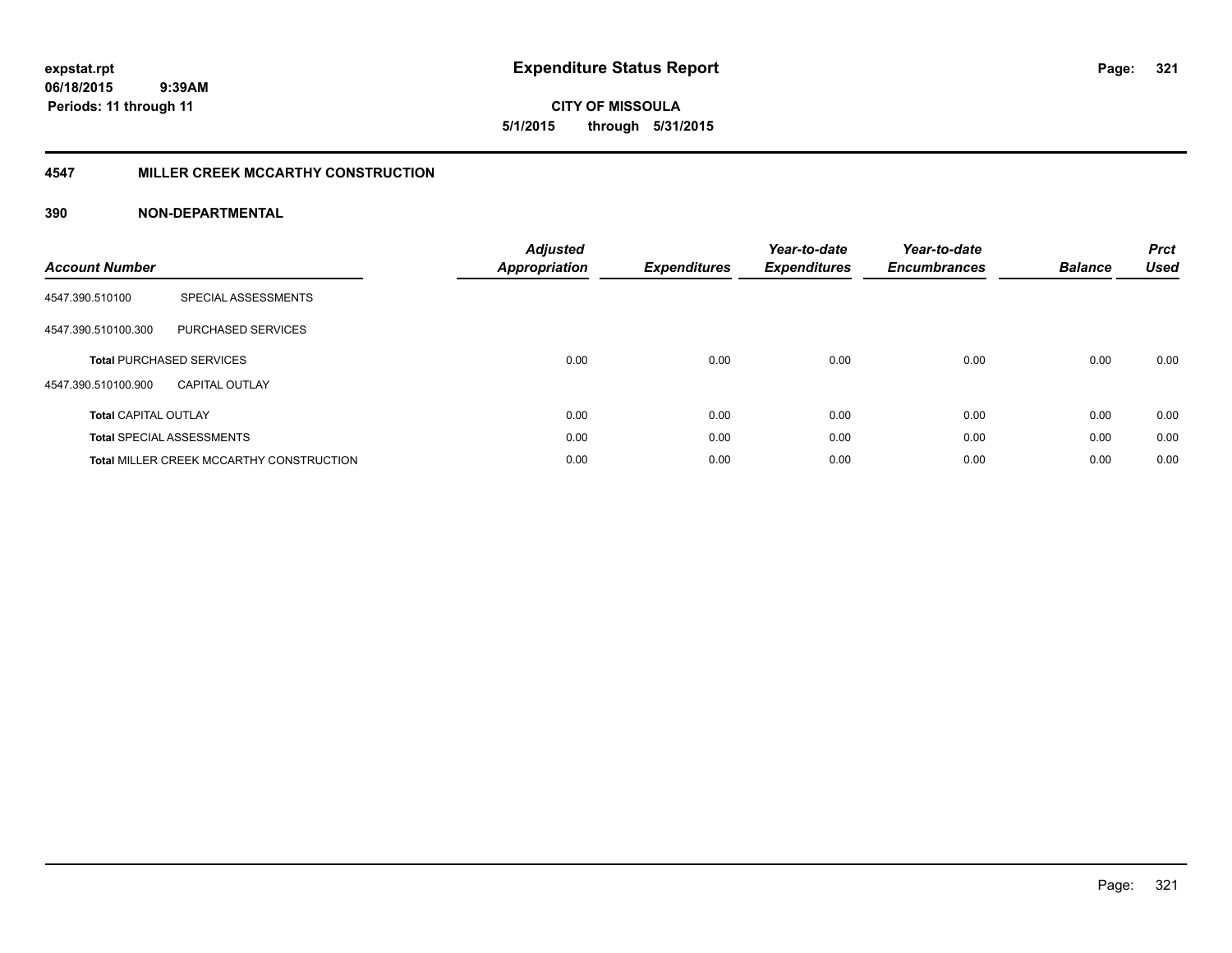**06/18/2015 9:39AM Periods: 11 through 11**

**CITY OF MISSOULA 5/1/2015 through 5/31/2015**

# **4548 5TH,6TH & ARTHUR ROAD IMPROVEMENTS**

| <b>Account Number</b> |                                            | <b>Adjusted</b><br><b>Appropriation</b> | <b>Expenditures</b> | Year-to-date<br><b>Expenditures</b> | Year-to-date<br><b>Encumbrances</b> | <b>Balance</b> | <b>Prct</b><br><b>Used</b> |
|-----------------------|--------------------------------------------|-----------------------------------------|---------------------|-------------------------------------|-------------------------------------|----------------|----------------------------|
| 4548.390.510100       | SPECIAL ASSESSMENTS                        |                                         |                     |                                     |                                     |                |                            |
| 4548.390.510100.300   | PURCHASED SERVICES                         |                                         |                     |                                     |                                     |                |                            |
|                       | <b>Total PURCHASED SERVICES</b>            | 0.00                                    | 0.00                | 0.00                                | 0.00                                | 0.00           | 0.00                       |
| 4548.390.510100.900   | <b>CAPITAL OUTLAY</b>                      |                                         |                     |                                     |                                     |                |                            |
|                       | <b>Total SPECIAL ASSESSMENTS</b>           | 0.00                                    | 0.00                | 0.00                                | 0.00                                | 0.00           | 0.00                       |
| 4548.390.521000       | INTERFUND OPERATING TRANSFERS              |                                         |                     |                                     |                                     |                |                            |
| 4548.390.521000.800   | OTHER OBJECTS                              |                                         |                     |                                     |                                     |                |                            |
|                       | <b>Total INTERFUND OPERATING TRANSFERS</b> | 0.00                                    | 0.00                | 0.00                                | 0.00                                | 0.00           | 0.00                       |
|                       | Total 5TH.6TH & ARTHUR ROAD IMPROVEMENTS   | 0.00                                    | 0.00                | 0.00                                | 0.00                                | 0.00           | 0.00                       |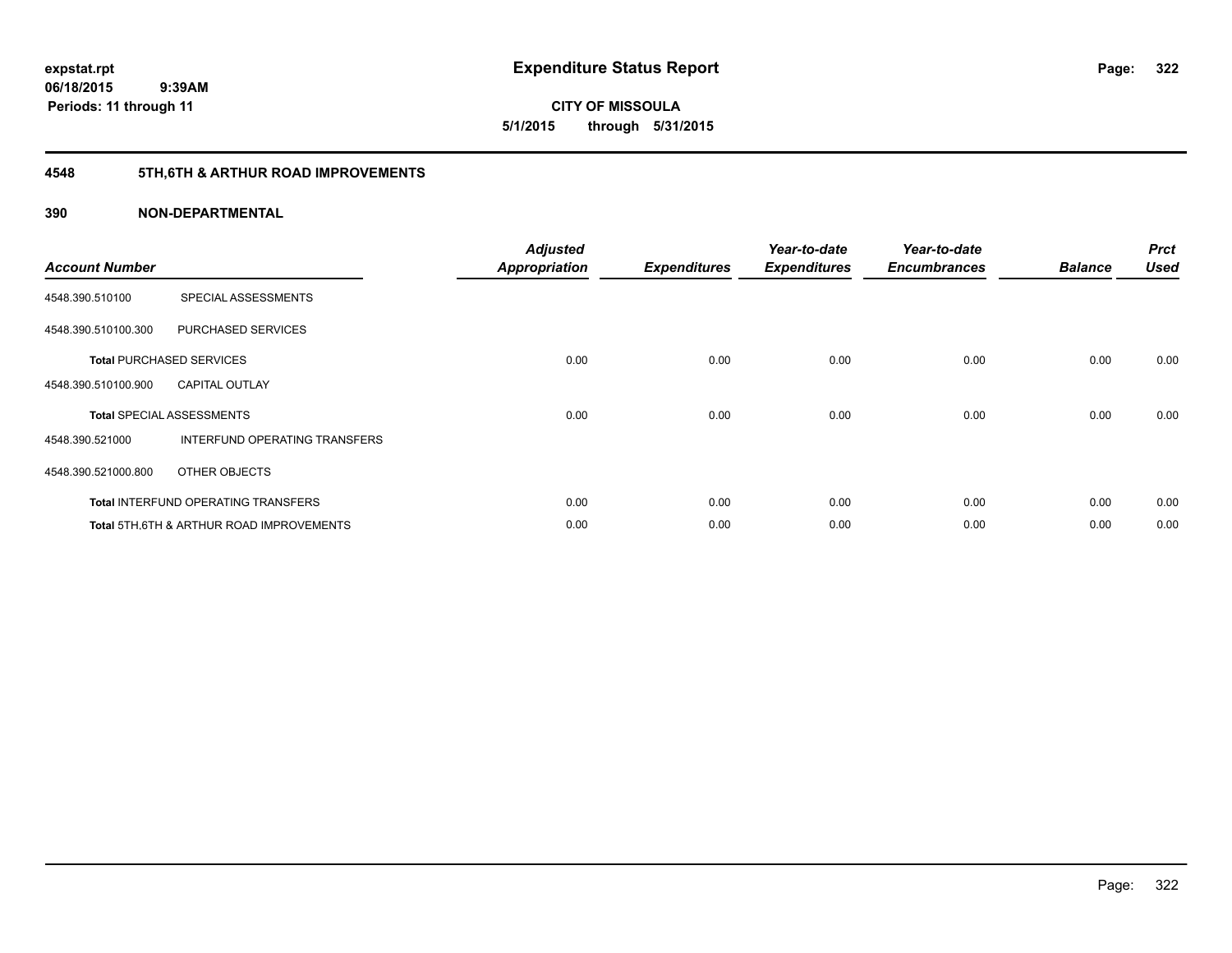**CITY OF MISSOULA 5/1/2015 through 5/31/2015**

# **4745 MALONEY/TWITE MILLER CR \$1.2M CONTRIB**

| <b>Account Number</b>      |                                              | <b>Adjusted</b><br>Appropriation | <b>Expenditures</b> | Year-to-date<br><b>Expenditures</b> | Year-to-date<br><b>Encumbrances</b> | <b>Balance</b> | <b>Prct</b><br><b>Used</b> |
|----------------------------|----------------------------------------------|----------------------------------|---------------------|-------------------------------------|-------------------------------------|----------------|----------------------------|
| 4745.390.510100            | SPECIAL ASSESSMENTS                          |                                  |                     |                                     |                                     |                |                            |
| 4745.390.510100.300        | PURCHASED SERVICES                           |                                  |                     |                                     |                                     |                |                            |
|                            | <b>Total PURCHASED SERVICES</b>              | 0.00                             | 0.00                | 0.00                                | 0.00                                | 0.00           | 0.00                       |
| 4745.390.510100.800        | OTHER OBJECTS                                |                                  |                     |                                     |                                     |                |                            |
| <b>Total OTHER OBJECTS</b> |                                              | 0.00                             | 0.00                | 0.00                                | 0.00                                | 0.00           | 0.00                       |
| 4745.390.510100.900        | <b>CAPITAL OUTLAY</b>                        |                                  |                     |                                     |                                     |                |                            |
|                            | Total MALONEY/TWITE MILLER CR \$1.2M CONTRIB | 0.00                             | 0.00                | 0.00                                | 0.00                                | 0.00           | 0.00                       |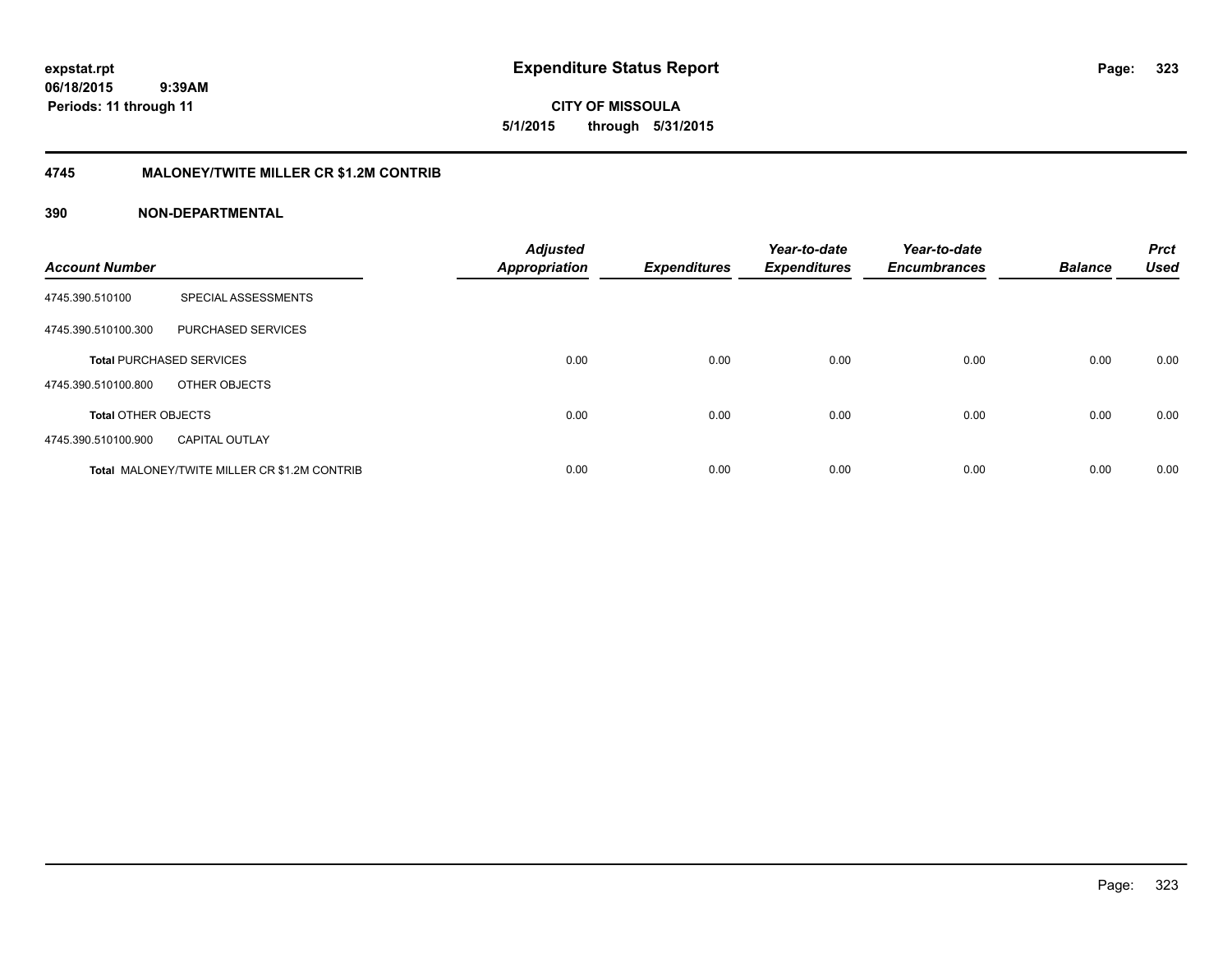**CITY OF MISSOULA 5/1/2015 through 5/31/2015**

# **4941 HILLVIEW WAY CONSTRUCTION**

|                                                  | <b>Adjusted</b> |                     | Year-to-date        | Year-to-date        |                | <b>Prct</b> |
|--------------------------------------------------|-----------------|---------------------|---------------------|---------------------|----------------|-------------|
| <b>Account Number</b>                            | Appropriation   | <b>Expenditures</b> | <b>Expenditures</b> | <b>Encumbrances</b> | <b>Balance</b> | <b>Used</b> |
| <b>CONSTRUCTION</b><br>4941.280.430034           |                 |                     |                     |                     |                |             |
| <b>SUPPLIES</b><br>4941.280.430034.200           |                 |                     |                     |                     |                |             |
| 4941.280.430034.210.000 OFFICE SUPPLIES          | 0.00            | 0.00                | 119.32              | 0.00                | $-119.32$      | 0.00        |
| <b>Total SUPPLIES</b>                            | 0.00            | 0.00                | 119.32              | 0.00                | $-119.32$      | 0.00        |
| PURCHASED SERVICES<br>4941.280.430034.300        |                 |                     |                     |                     |                |             |
| 4941.280.430034.310.000 COMMUNICATIONS           | 0.00            | 0.00                | 214.26              | 0.00                | $-214.26$      | 0.00        |
| 4941.280.430034.310.351<br><b>COMMUNICATIONS</b> | 0.00            | 0.00                | 11,640.39           | 0.00                | $-11,640.39$   | 0.00        |
| 4941.280.430034.320.000 PRINTING & DUPLICATING   | 0.00            | 0.00                | 370.73              | 0.00                | $-370.73$      | 0.00        |
| 4941.280.430034.350.000 PROFESSIONAL SERVICES    | 0.00            | 0.00                | 14,911.27           | 0.00                | $-14,911.27$   | 0.00        |
| <b>Total PURCHASED SERVICES</b>                  | 0.00            | 0.00                | 27,136.65           | 0.00                | $-27,136.65$   | 0.00        |
| 4941.280.430034.900<br><b>CAPITAL OUTLAY</b>     |                 |                     |                     |                     |                |             |
| <b>Total CAPITAL OUTLAY</b>                      | 0.00            | 0.00                | 0.00                | 0.00                | 0.00           | 0.00        |
| <b>Total HILLVIEW WAY CONSTRUCTION</b>           | 0.00            | 0.00                | 27,255.97           | 0.00                | $-27,255.97$   | 0.00        |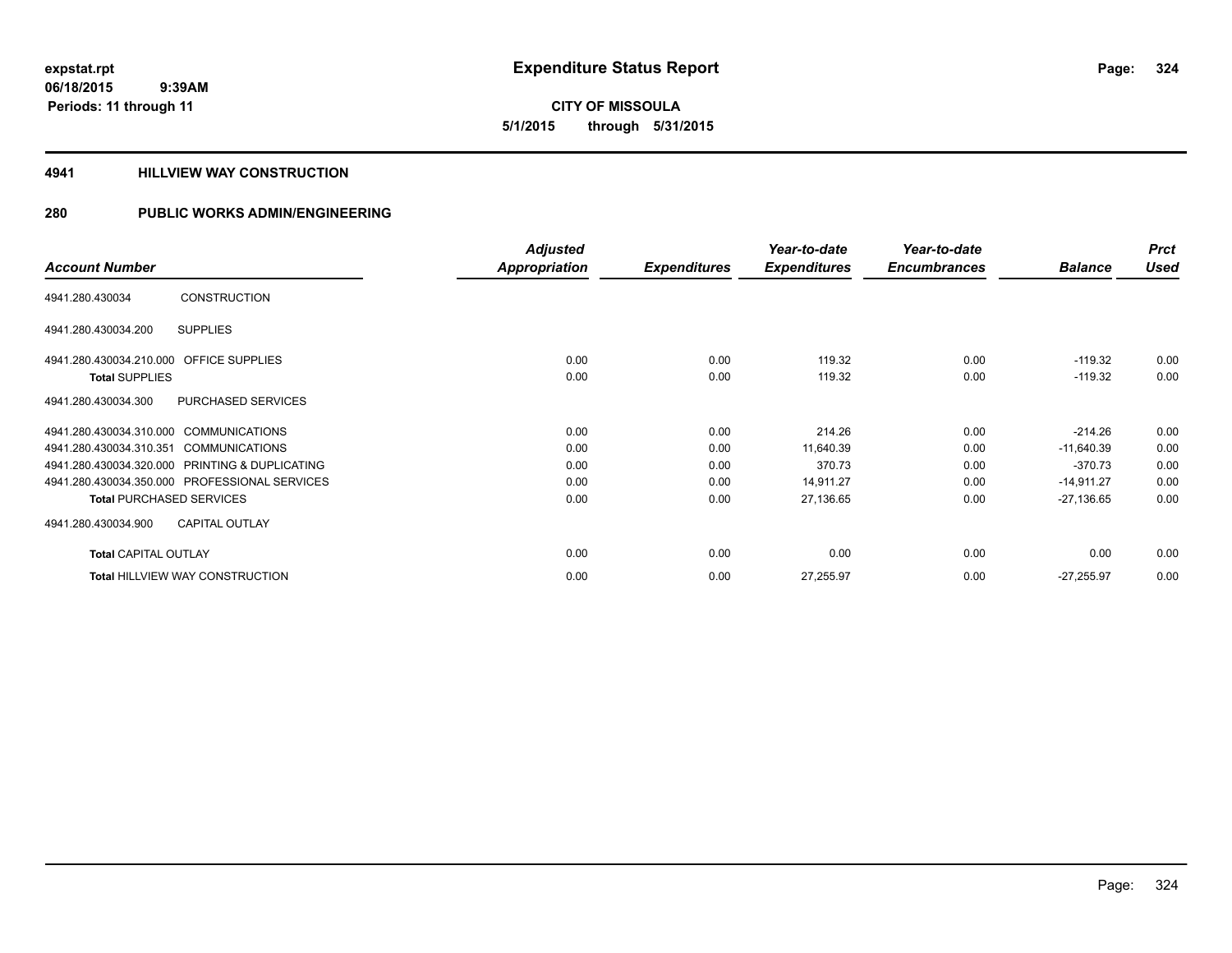**CITY OF MISSOULA 5/1/2015 through 5/31/2015**

# **4944 RATTLESNAKE SEWER COLLECTION (544)**

| <b>Account Number</b>         |                                 | <b>Adjusted</b><br><b>Appropriation</b> | <b>Expenditures</b> | Year-to-date<br><b>Expenditures</b> | Year-to-date<br><b>Encumbrances</b> | <b>Balance</b> | <b>Prct</b><br><b>Used</b> |
|-------------------------------|---------------------------------|-----------------------------------------|---------------------|-------------------------------------|-------------------------------------|----------------|----------------------------|
| 4944.390.510100               | SPECIAL ASSESSMENTS             |                                         |                     |                                     |                                     |                |                            |
| 4944.390.510100.300           | PURCHASED SERVICES              |                                         |                     |                                     |                                     |                |                            |
|                               | <b>Total PURCHASED SERVICES</b> | 0.00                                    | 0.00                | 0.00                                | 0.00                                | 0.00           | 0.00                       |
| 4944.390.510100.600           | <b>DEBT SERVICE</b>             |                                         |                     |                                     |                                     |                |                            |
| <b>Total DEBT SERVICE</b>     |                                 | 0.00                                    | 0.00                | 0.00                                | 0.00                                | 0.00           | 0.00                       |
| 4944.390.510100.900           | <b>CAPITAL OUTLAY</b>           |                                         |                     |                                     |                                     |                |                            |
| <b>Total NON-DEPARTMENTAL</b> |                                 | 0.00                                    | 0.00                | 0.00                                | 0.00                                | 0.00           | 0.00                       |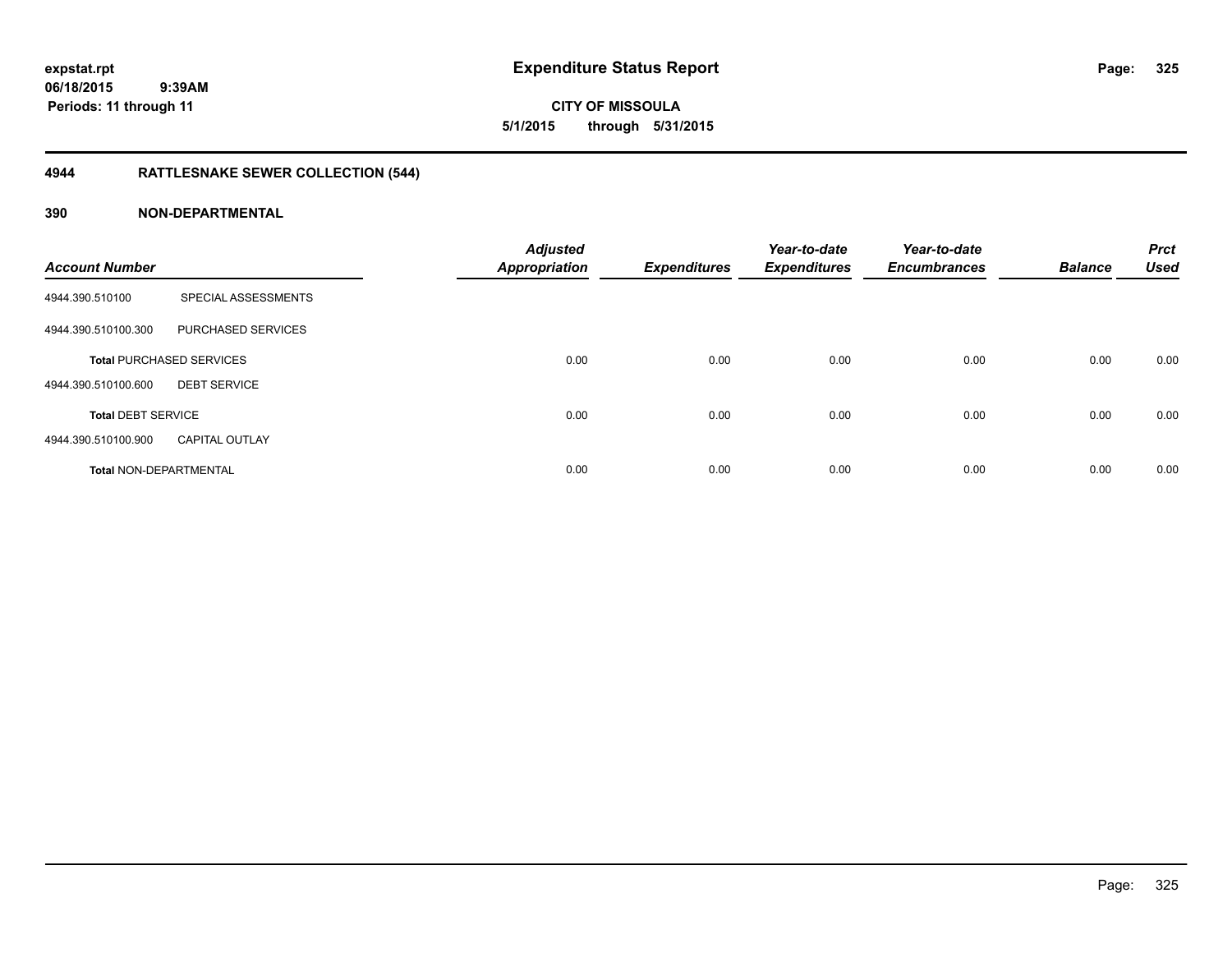**CITY OF MISSOULA 5/1/2015 through 5/31/2015**

# **4944 RATTLESNAKE SEWER COLLECTION (544)**

**550 SID 544 PROJECT**

| <b>Account Number</b>   |                                 | <b>Adjusted</b><br><b>Appropriation</b> | <b>Expenditures</b> | Year-to-date<br><b>Expenditures</b> | Year-to-date<br><b>Encumbrances</b> | <b>Balance</b> | <b>Prct</b><br><b>Used</b> |
|-------------------------|---------------------------------|-----------------------------------------|---------------------|-------------------------------------|-------------------------------------|----------------|----------------------------|
| 4944.550.430680         | <b>ARRA GRANT</b>               |                                         |                     |                                     |                                     |                |                            |
| 4944.550.430680.900     | CAPITAL OUTLAY                  |                                         |                     |                                     |                                     |                |                            |
| <b>Total ARRA GRANT</b> |                                 | 0.00                                    | 0.00                | 0.00                                | 0.00                                | 0.00           | 0.00                       |
| 4944.550.430681         | ARRA LOAN                       |                                         |                     |                                     |                                     |                |                            |
| 4944.550.430681.900     | CAPITAL OUTLAY                  |                                         |                     |                                     |                                     |                |                            |
| <b>Total ARRA LOAN</b>  |                                 | 0.00                                    | 0.00                | 0.00                                | 0.00                                | 0.00           | 0.00                       |
| 4944.550.430682         | <b>TSEP GRANT</b>               |                                         |                     |                                     |                                     |                |                            |
| 4944.550.430682.900     | CAPITAL OUTLAY                  |                                         |                     |                                     |                                     |                |                            |
| <b>Total TSEP GRANT</b> |                                 | 0.00                                    | 0.00                | 0.00                                | 0.00                                | 0.00           | 0.00                       |
| 4944.550.430685         | <b>SRF SID</b>                  |                                         |                     |                                     |                                     |                |                            |
| 4944.550.430685.900     | CAPITAL OUTLAY                  |                                         |                     |                                     |                                     |                |                            |
| <b>Total SRF SID</b>    |                                 | 0.00                                    | 0.00                | 0.00                                | 0.00                                | 0.00           | 0.00                       |
| 4944.550.430686         | SRF REV BOND                    |                                         |                     |                                     |                                     |                |                            |
| 4944.550.430686.300     | PURCHASED SERVICES              |                                         |                     |                                     |                                     |                |                            |
|                         | <b>Total PURCHASED SERVICES</b> | 0.00                                    | 0.00                | 0.00                                | 0.00                                | 0.00           | 0.00                       |
| 4944.550.430686.900     | CAPITAL OUTLAY                  |                                         |                     |                                     |                                     |                |                            |
| Total SRF REV BOND      |                                 | 0.00                                    | 0.00                | 0.00                                | 0.00                                | 0.00           | 0.00                       |
| 4944.550.430687         | ARRA LOAN SID                   |                                         |                     |                                     |                                     |                |                            |
| 4944.550.430687.900     | CAPITAL OUTLAY                  |                                         |                     |                                     |                                     |                |                            |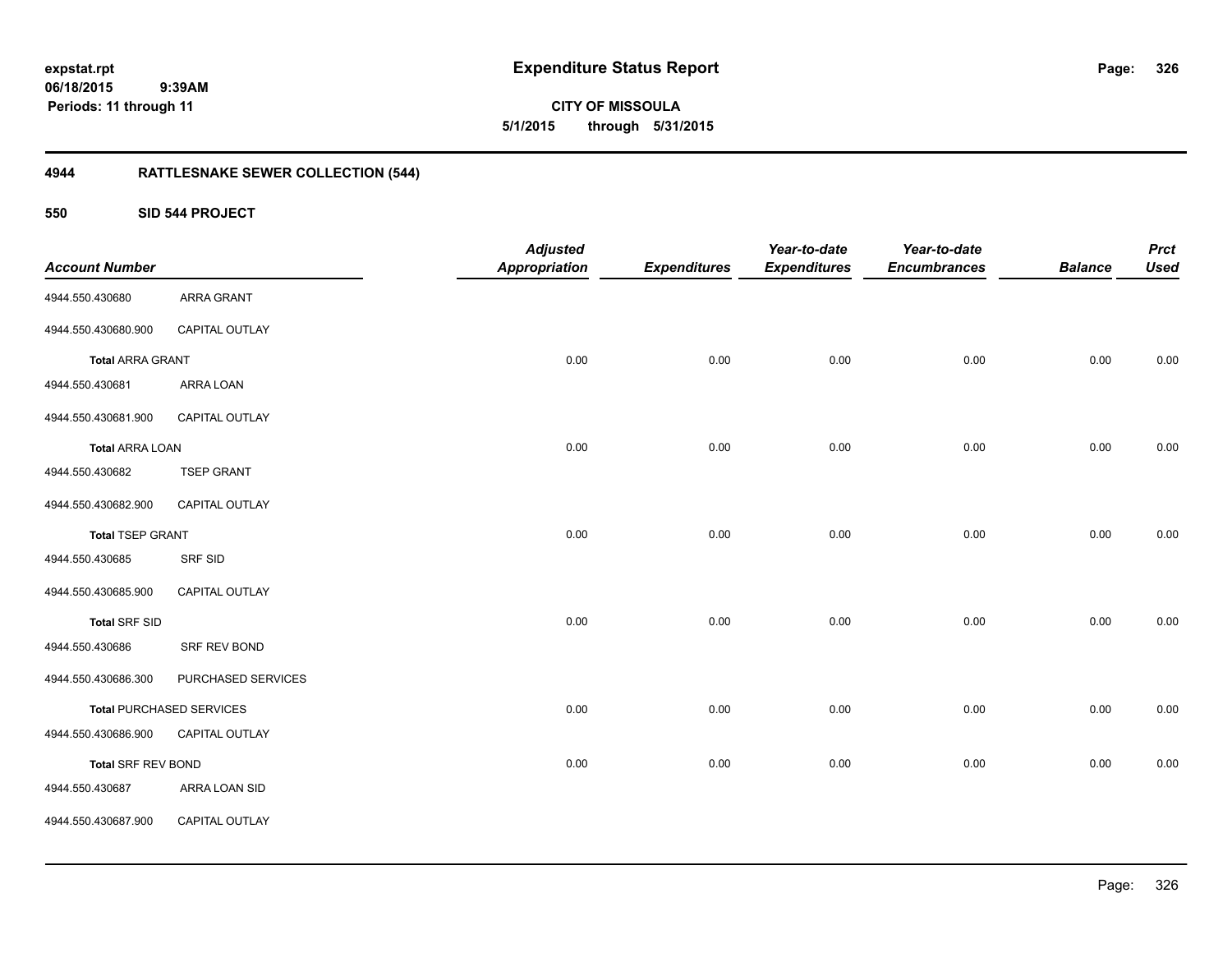**CITY OF MISSOULA 5/1/2015 through 5/31/2015**

# **4944 RATTLESNAKE SEWER COLLECTION (544)**

### **550 SID 544 PROJECT**

| <b>Account Number</b>        | Adiusted<br>Appropriation | Expenditures | Year-to-date<br><b>Expenditures</b> | Year-to-date<br>Encumbrances | <b>Balance</b> | Prct<br>Used |
|------------------------------|---------------------------|--------------|-------------------------------------|------------------------------|----------------|--------------|
| <b>Total SID 544 PROJECT</b> | 0.00                      | 0.00         | 0.00                                | 0.00                         | 0.00           | 0.00         |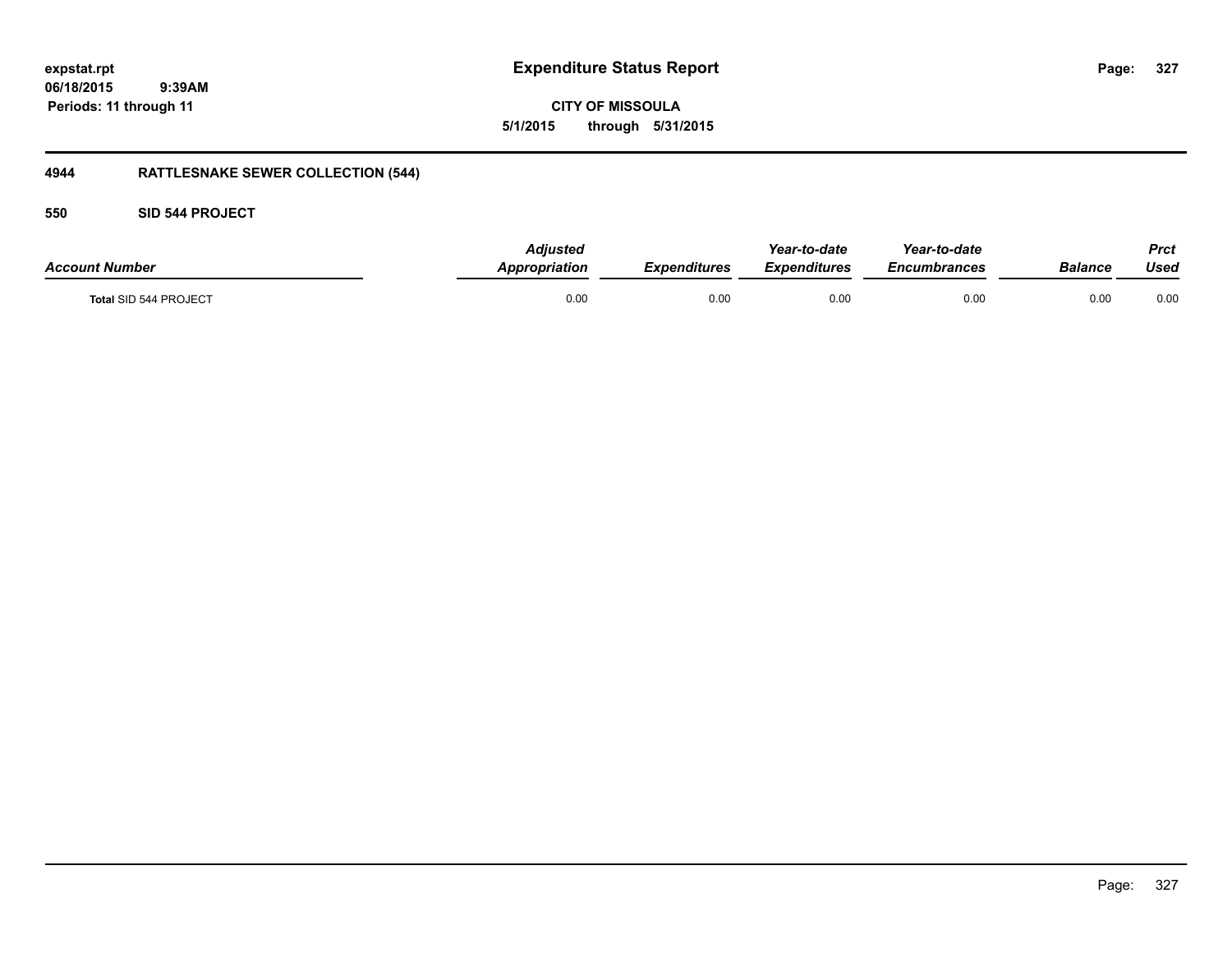**CITY OF MISSOULA 5/1/2015 through 5/31/2015**

# **4944 RATTLESNAKE SEWER COLLECTION (544)**

### **555 LOLO STREET PROJECT**

| <b>Account Number</b>   |                                          | <b>Adjusted</b><br><b>Appropriation</b> | <b>Expenditures</b> | Year-to-date<br><b>Expenditures</b> | Year-to-date<br><b>Encumbrances</b> | <b>Balance</b> | <b>Prct</b><br><b>Used</b> |
|-------------------------|------------------------------------------|-----------------------------------------|---------------------|-------------------------------------|-------------------------------------|----------------|----------------------------|
| 4944.555.430680         | ARRA GRANT                               |                                         |                     |                                     |                                     |                |                            |
| 4944.555.430680.900     | <b>CAPITAL OUTLAY</b>                    |                                         |                     |                                     |                                     |                |                            |
| <b>Total ARRA GRANT</b> |                                          | 0.00                                    | 0.00                | 0.00                                | 0.00                                | 0.00           | 0.00                       |
| 4944.555.430685         | SRF SID                                  |                                         |                     |                                     |                                     |                |                            |
| 4944.555.430685.900     | <b>CAPITAL OUTLAY</b>                    |                                         |                     |                                     |                                     |                |                            |
| <b>Total SRF SID</b>    |                                          | 0.00                                    | 0.00                | 0.00                                | 0.00                                | 0.00           | 0.00                       |
| 4944.555.430686         | SRF REV BOND                             |                                         |                     |                                     |                                     |                |                            |
| 4944.555.430686.900     | <b>CAPITAL OUTLAY</b>                    |                                         |                     |                                     |                                     |                |                            |
|                         | Total RATTLESNAKE SEWER COLLECTION (544) | 0.00                                    | 0.00                | 0.00                                | 0.00                                | 0.00           | 0.00                       |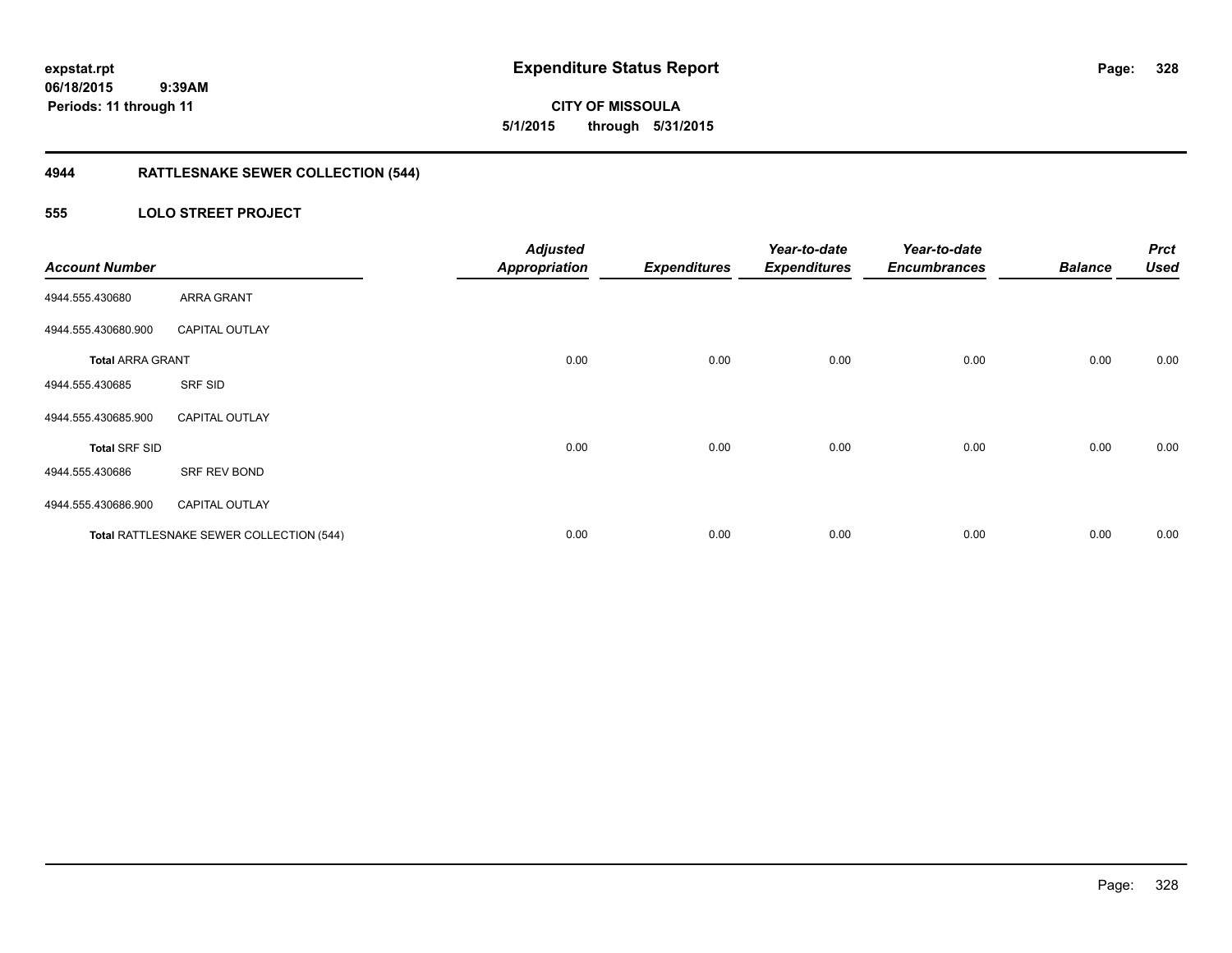**CITY OF MISSOULA 5/1/2015 through 5/31/2015**

### **4946 PATTEE CREEK DR. TRAFFIC CALMING**

| <b>Account Number</b> |                                               | <b>Adjusted</b><br><b>Appropriation</b> | <b>Expenditures</b> | Year-to-date<br><b>Expenditures</b> | Year-to-date<br><b>Encumbrances</b> | <b>Balance</b> | <b>Prct</b><br><b>Used</b> |
|-----------------------|-----------------------------------------------|-----------------------------------------|---------------------|-------------------------------------|-------------------------------------|----------------|----------------------------|
| 4946.390.510100       | SPECIAL ASSESSMENTS                           |                                         |                     |                                     |                                     |                |                            |
| 4946.390.510100.300   | <b>PURCHASED SERVICES</b>                     |                                         |                     |                                     |                                     |                |                            |
|                       | <b>Total PURCHASED SERVICES</b>               | 0.00                                    | 0.00                | 0.00                                | 0.00                                | 0.00           | 0.00                       |
| 4946.390.510100.900   | CAPITAL OUTLAY                                |                                         |                     |                                     |                                     |                |                            |
|                       | <b>Total SPECIAL ASSESSMENTS</b>              | 0.00                                    | 0.00                | 0.00                                | 0.00                                | 0.00           | 0.00                       |
|                       | <b>Total PATTEE CREEK DR. TRAFFIC CALMING</b> | 0.00                                    | 0.00                | 0.00                                | 0.00                                | 0.00           | 0.00                       |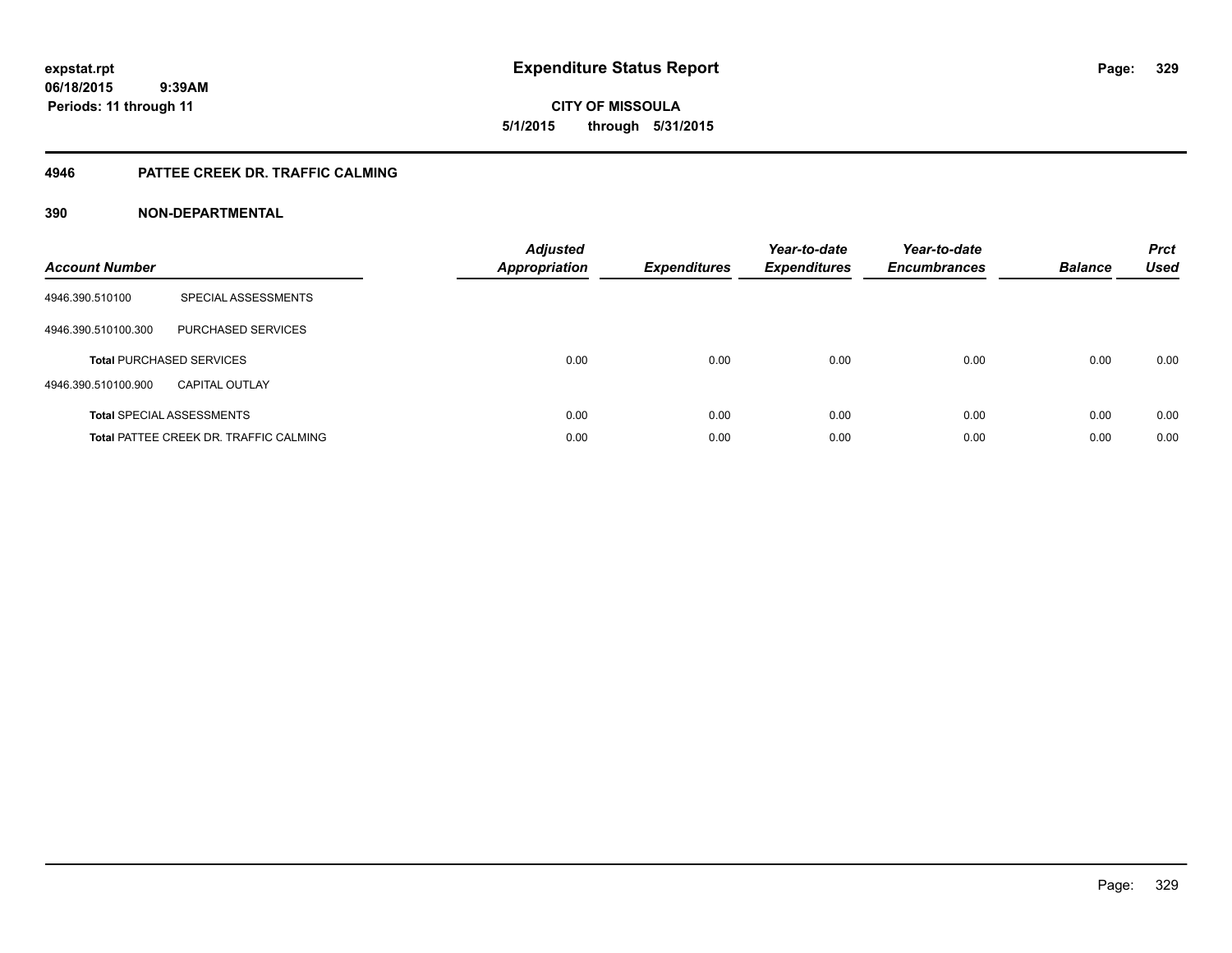**CITY OF MISSOULA 5/1/2015 through 5/31/2015**

### **4948 STORMWATER OUTFALL RETROFITS**

| <b>Account Number</b> |                                                    | <b>Adjusted</b><br>Appropriation | <b>Expenditures</b> | Year-to-date<br><b>Expenditures</b> | Year-to-date<br><b>Encumbrances</b> | <b>Balance</b> | <b>Prct</b><br><b>Used</b> |
|-----------------------|----------------------------------------------------|----------------------------------|---------------------|-------------------------------------|-------------------------------------|----------------|----------------------------|
| 4948.390.431210       | CARAS PARK STORM WATER RETROFITS                   |                                  |                     |                                     |                                     |                |                            |
| 4948.390.431210.300   | PURCHASED SERVICES                                 |                                  |                     |                                     |                                     |                |                            |
|                       | <b>Total CARAS PARK STORM WATER RETROFITS</b>      | 0.00                             | 0.00                | 0.00                                | 0.00                                | 0.00           | 0.00                       |
| 4948.390.431212       | BUCKHOUSE BRIDGE STORM WATER RETROFIT              |                                  |                     |                                     |                                     |                |                            |
| 4948.390.431212.300   | PURCHASED SERVICES                                 |                                  |                     |                                     |                                     |                |                            |
|                       | <b>Total BUCKHOUSE BRIDGE STORM WATER RETROFIT</b> | 0.00                             | 0.00                | 0.00                                | 0.00                                | 0.00           | 0.00                       |
|                       | <b>Total STORMWATER OUTFALL RETROFITS</b>          | 0.00                             | 0.00                | 0.00                                | 0.00                                | 0.00           | 0.00                       |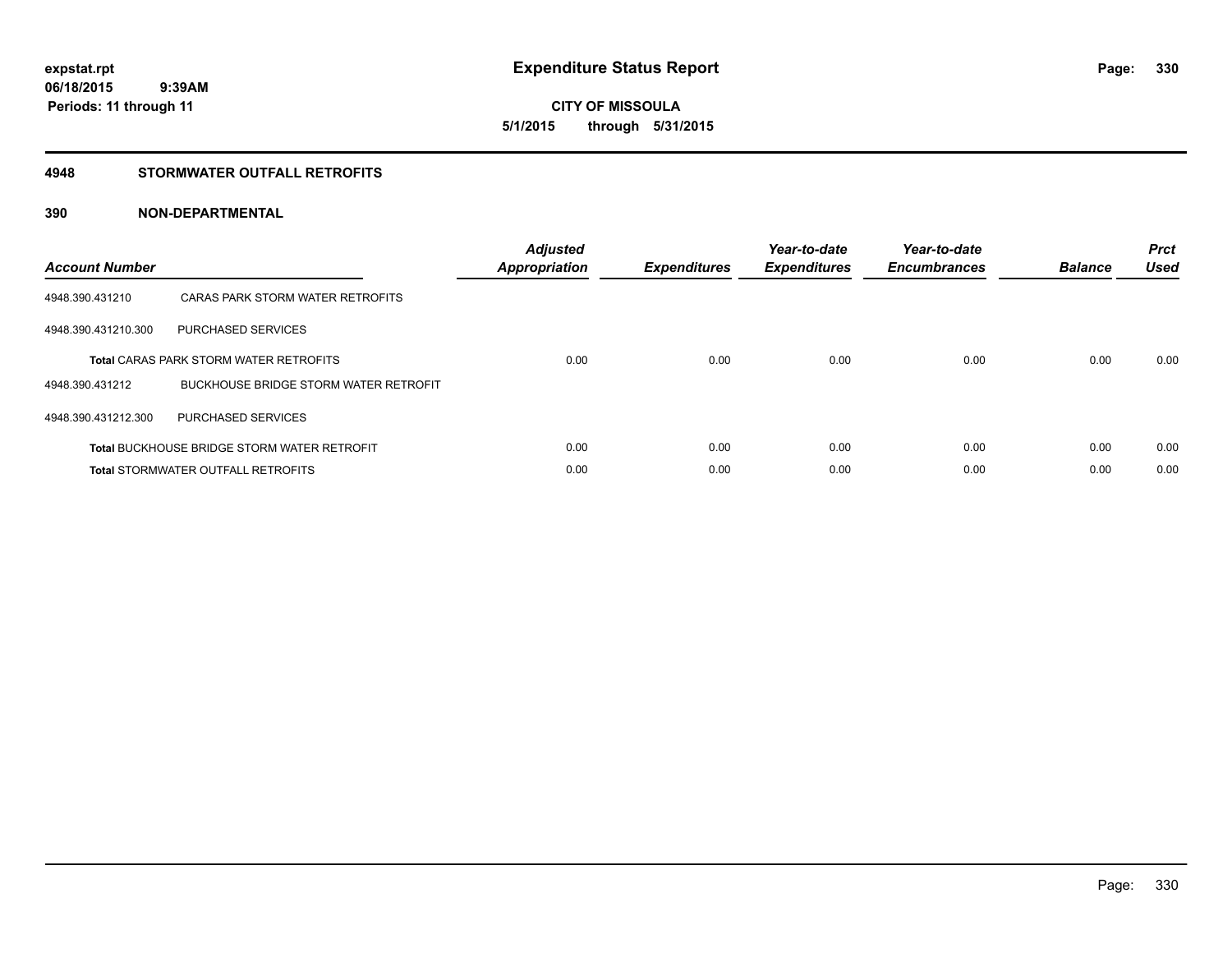**CITY OF MISSOULA 5/1/2015 through 5/31/2015**

#### **4949 WAYFINDING PROJECT**

| <b>Account Number</b>                        | <b>Adjusted</b><br><b>Appropriation</b> | <b>Expenditures</b> | Year-to-date<br><b>Expenditures</b> | Year-to-date<br><b>Encumbrances</b> | <b>Balance</b> | <b>Prct</b><br><b>Used</b> |
|----------------------------------------------|-----------------------------------------|---------------------|-------------------------------------|-------------------------------------|----------------|----------------------------|
| WAYFINDING<br>4949.390.430268                |                                         |                     |                                     |                                     |                |                            |
| PERSONAL SERVICES<br>4949.390.430268.100     |                                         |                     |                                     |                                     |                |                            |
| <b>Total PERSONAL SERVICES</b>               | 0.00                                    | 0.00                | 0.00                                | 0.00                                | 0.00           | 0.00                       |
| 4949.390.430268.200<br><b>SUPPLIES</b>       |                                         |                     |                                     |                                     |                |                            |
| <b>Total SUPPLIES</b>                        | 0.00                                    | 0.00                | 0.00                                | 0.00                                | 0.00           | 0.00                       |
| 4949.390.430268.300<br>PURCHASED SERVICES    |                                         |                     |                                     |                                     |                |                            |
| <b>Total PURCHASED SERVICES</b>              | 0.00                                    | 0.00                | 0.00                                | 0.00                                | 0.00           | 0.00                       |
| 4949.390.430268.900<br><b>CAPITAL OUTLAY</b> |                                         |                     |                                     |                                     |                |                            |
| <b>Total WAYFINDING PROJECT</b>              | 0.00                                    | 0.00                | 0.00                                | 0.00                                | 0.00           | 0.00                       |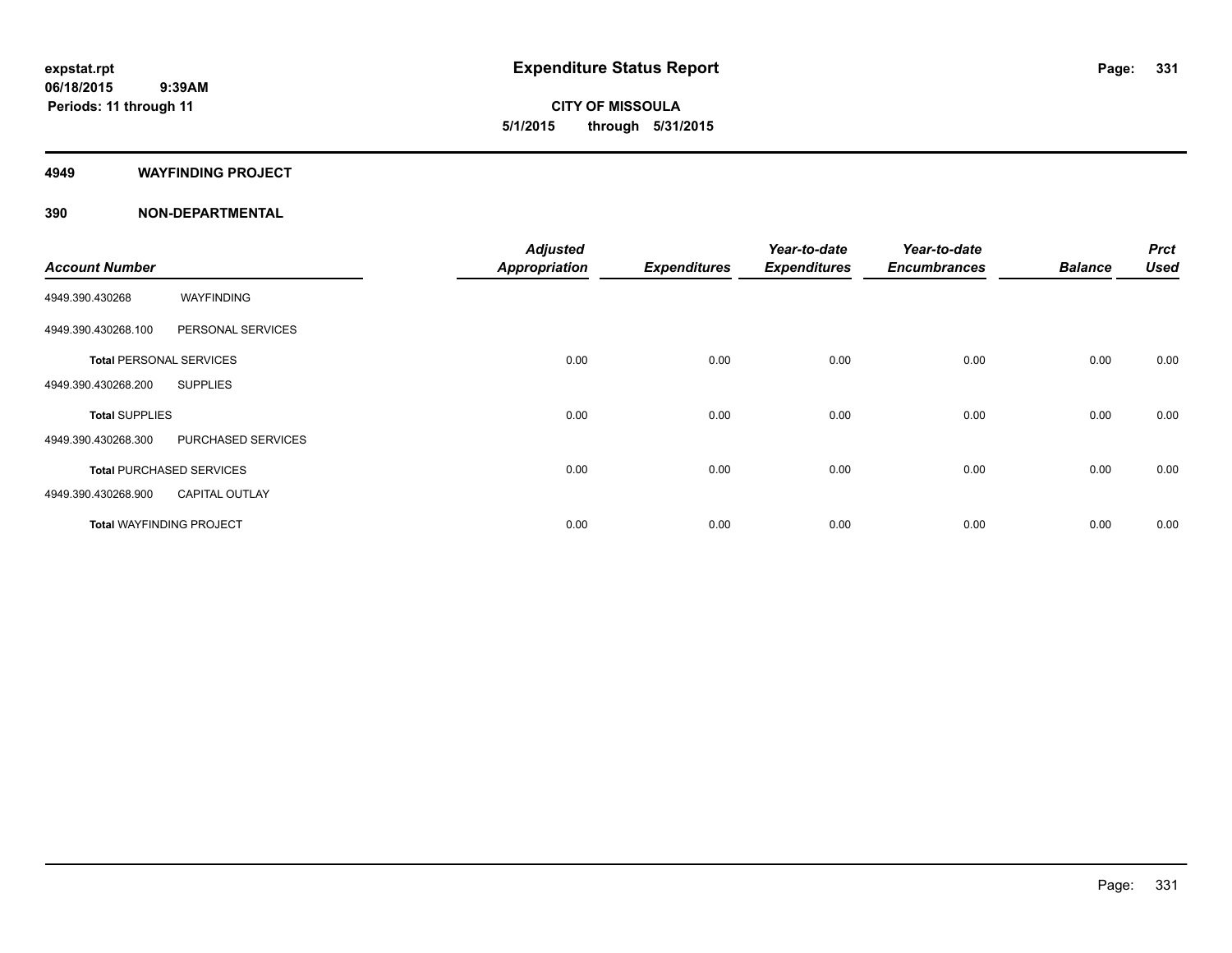**CITY OF MISSOULA 5/1/2015 through 5/31/2015**

#### **4990 ARRA ENHANCEMENTS**

### **500 N HIGGINS STREETSCAPE**

| <b>Account Number</b>       |                                      | <b>Adjusted</b><br><b>Appropriation</b> | <b>Expenditures</b> | Year-to-date<br><b>Expenditures</b> | Year-to-date<br><b>Encumbrances</b> | <b>Balance</b> | <b>Prct</b><br><b>Used</b> |
|-----------------------------|--------------------------------------|-----------------------------------------|---------------------|-------------------------------------|-------------------------------------|----------------|----------------------------|
| 4990.500.430030             | PRELIMINARY ENGINEERING              |                                         |                     |                                     |                                     |                |                            |
| 4990.500.430030.900         | <b>CAPITAL OUTLAY</b>                |                                         |                     |                                     |                                     |                |                            |
|                             | <b>Total PRELIMINARY ENGINEERING</b> | 0.00                                    | 0.00                | 0.00                                | 0.00                                | 0.00           | 0.00                       |
| 4990.500.430031             | <b>CONTRUCTION ENGINEERING</b>       |                                         |                     |                                     |                                     |                |                            |
| 4990.500.430031.900         | <b>CAPITAL OUTLAY</b>                |                                         |                     |                                     |                                     |                |                            |
|                             | <b>Total CONTRUCTION ENGINEERING</b> | 0.00                                    | 0.00                | 0.00                                | 0.00                                | 0.00           | 0.00                       |
| 4990.500.430032             | CONTRACTOR PAYMENTS-CONTSTRUCTION    |                                         |                     |                                     |                                     |                |                            |
| 4990.500.430032.900         | <b>CAPITAL OUTLAY</b>                |                                         |                     |                                     |                                     |                |                            |
| <b>Total CAPITAL OUTLAY</b> |                                      | 0.00                                    | 0.00                | 0.00                                | 0.00                                | 0.00           | 0.00                       |
|                             | Total N HIGGINS STREETSCAPE          | 0.00                                    | 0.00                | 0.00                                | 0.00                                | 0.00           | 0.00                       |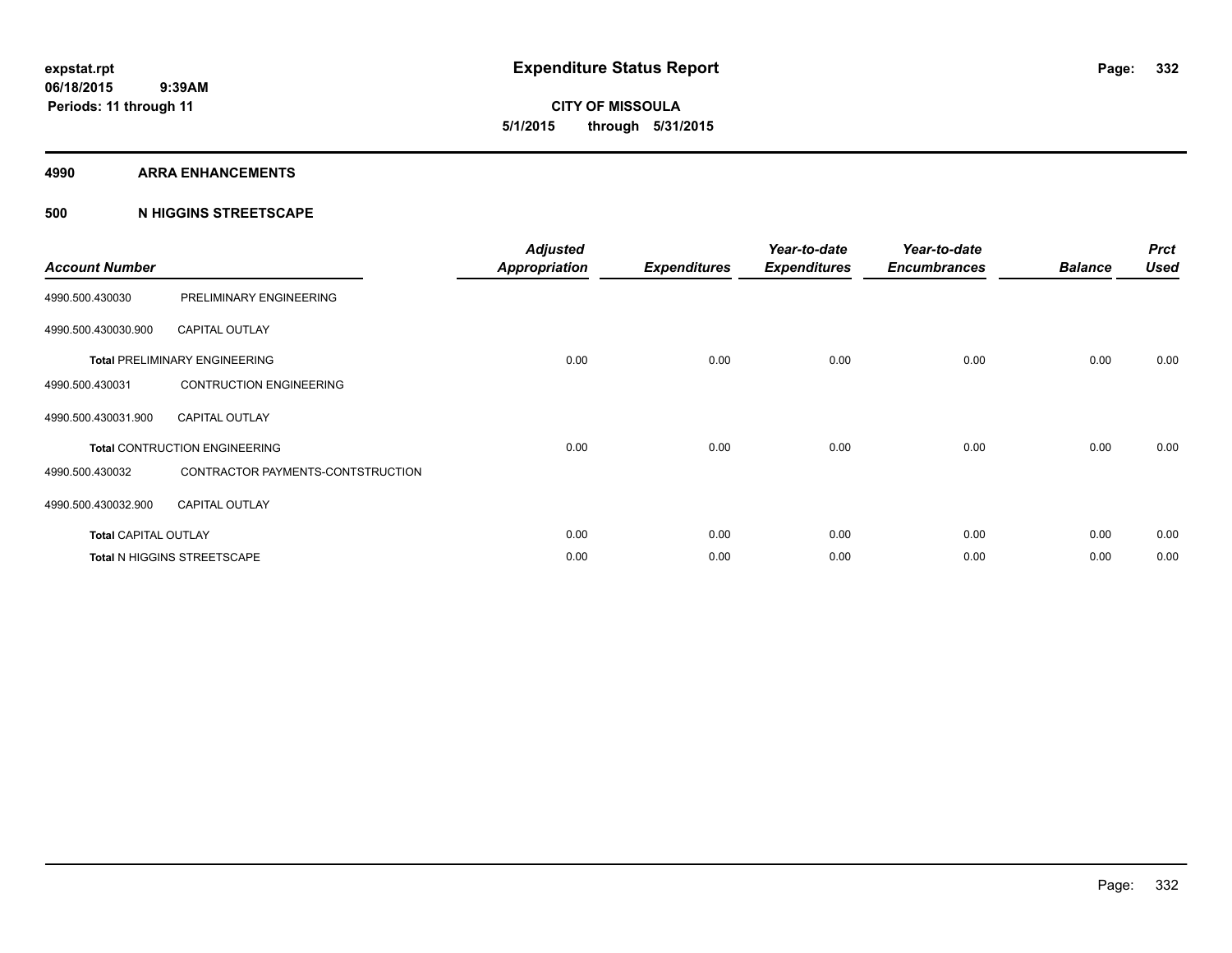**CITY OF MISSOULA 5/1/2015 through 5/31/2015**

### **4990 ARRA ENHANCEMENTS**

**510 CURB RAMPS**

| <b>Account Number</b>   |                                   | <b>Adjusted</b><br><b>Appropriation</b> | <b>Expenditures</b> | Year-to-date<br><b>Expenditures</b> | Year-to-date<br><b>Encumbrances</b> | <b>Balance</b> | <b>Prct</b><br><b>Used</b> |
|-------------------------|-----------------------------------|-----------------------------------------|---------------------|-------------------------------------|-------------------------------------|----------------|----------------------------|
| 4990.510.430032         | CONTRACTOR PAYMENTS-CONTSTRUCTION |                                         |                     |                                     |                                     |                |                            |
| 4990.510.430032.900     | <b>CAPITAL OUTLAY</b>             |                                         |                     |                                     |                                     |                |                            |
| <b>Total CURB RAMPS</b> |                                   | 0.00                                    | 0.00                | 0.00                                | 0.00                                | 0.00           | 0.00                       |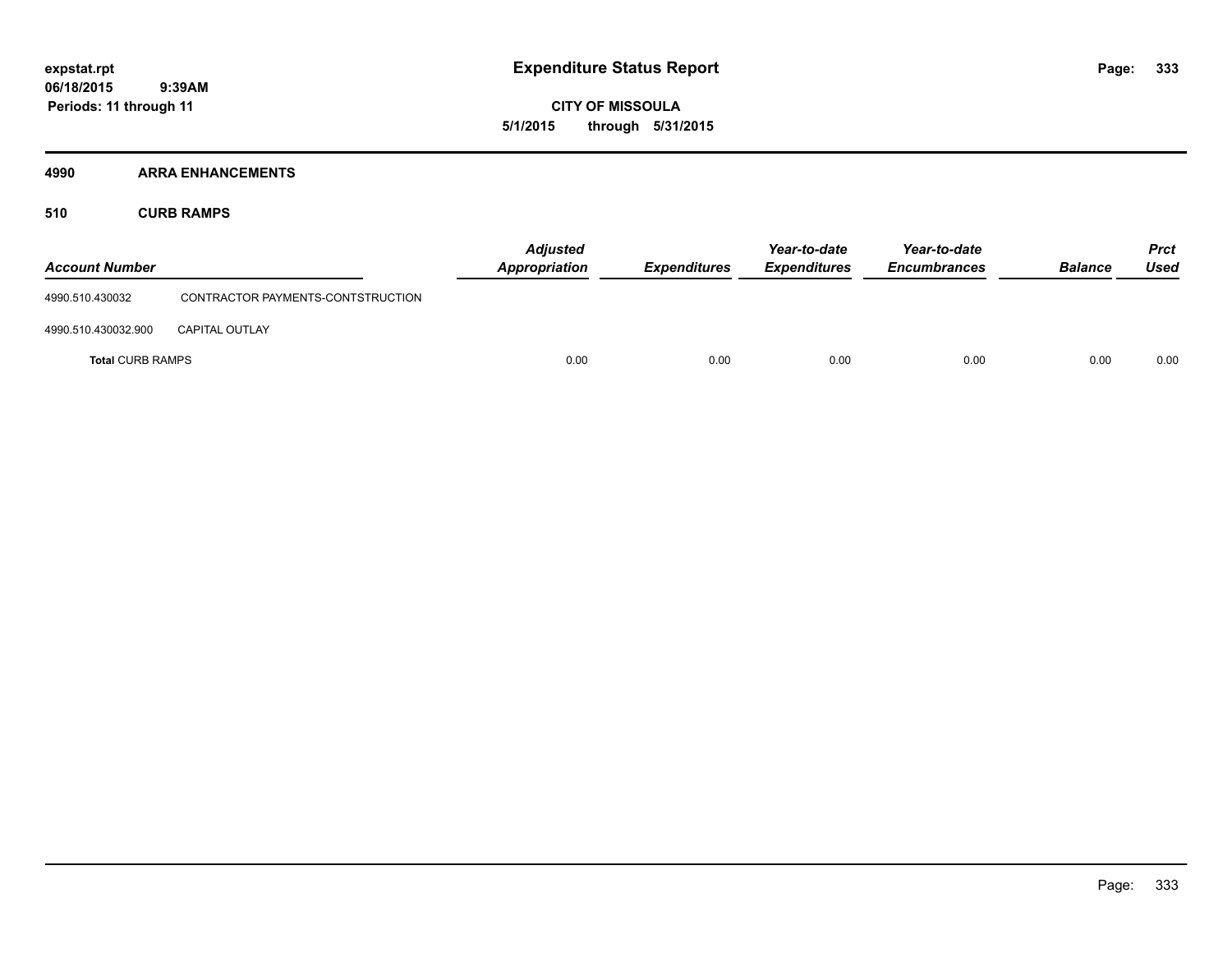**CITY OF MISSOULA 5/1/2015 through 5/31/2015**

**4990 ARRA ENHANCEMENTS**

### **515 RSNAKE GATEWAY GREENOUGH DRIVE**

| <b>Account Number</b> |                                      | <b>Adjusted</b><br><b>Appropriation</b> | <b>Expenditures</b> | Year-to-date<br><b>Expenditures</b> | Year-to-date<br><b>Encumbrances</b> | <b>Balance</b> | <b>Prct</b><br><b>Used</b> |
|-----------------------|--------------------------------------|-----------------------------------------|---------------------|-------------------------------------|-------------------------------------|----------------|----------------------------|
| 4990.515.430030       | PRELIMINARY ENGINEERING              |                                         |                     |                                     |                                     |                |                            |
| 4990.515.430030.900   | <b>CAPITAL OUTLAY</b>                |                                         |                     |                                     |                                     |                |                            |
|                       | <b>Total PRELIMINARY ENGINEERING</b> | 0.00                                    | 0.00                | 0.00                                | 0.00                                | 0.00           | 0.00                       |
| 4990.515.430031       | <b>CONTRUCTION ENGINEERING</b>       |                                         |                     |                                     |                                     |                |                            |
| 4990.515.430031.900   | <b>CAPITAL OUTLAY</b>                |                                         |                     |                                     |                                     |                |                            |
|                       | <b>Total CONTRUCTION ENGINEERING</b> | 0.00                                    | 0.00                | 0.00                                | 0.00                                | 0.00           | 0.00                       |
| 4990.515.430032       | CONTRACTOR PAYMENTS-CONTSTRUCTION    |                                         |                     |                                     |                                     |                |                            |
| 4990.515.430032.900   | <b>CAPITAL OUTLAY</b>                |                                         |                     |                                     |                                     |                |                            |
|                       | <b>Total ARRA ENHANCEMENTS</b>       | 0.00                                    | 0.00                | 0.00                                | 0.00                                | 0.00           | 0.00                       |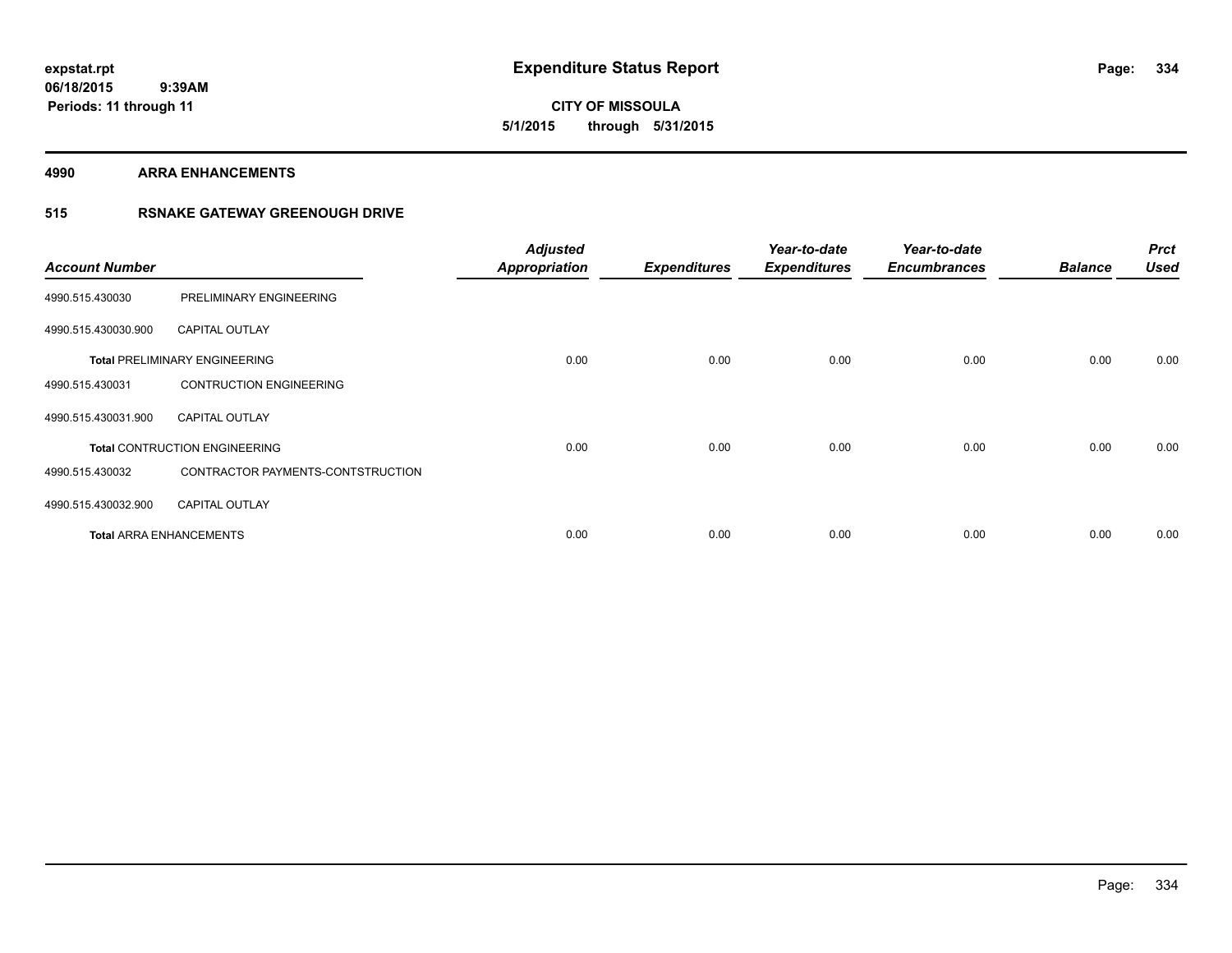**CITY OF MISSOULA 5/1/2015 through 5/31/2015**

**4991 ARRA HB645**

### **500 N HIGGINS STREETSCAPE**

| <b>Account Number</b> |                                    | <b>Adjusted</b><br>Appropriation | Expenditures | Year-to-date<br><b>Expenditures</b> | Year-to-date<br><b>Encumbrances</b> | <b>Balance</b> | <b>Prct</b><br>Used |
|-----------------------|------------------------------------|----------------------------------|--------------|-------------------------------------|-------------------------------------|----------------|---------------------|
| 4991.500.430033       | N.HIGGINS/MTN WATER                |                                  |              |                                     |                                     |                |                     |
| 4991.500.430033.900   | <b>CAPITAL OUTLAY</b>              |                                  |              |                                     |                                     |                |                     |
|                       | <b>Total N HIGGINS STREETSCAPE</b> | 0.00                             | 0.00         | 0.00                                | 0.00                                | 0.00           | 0.00                |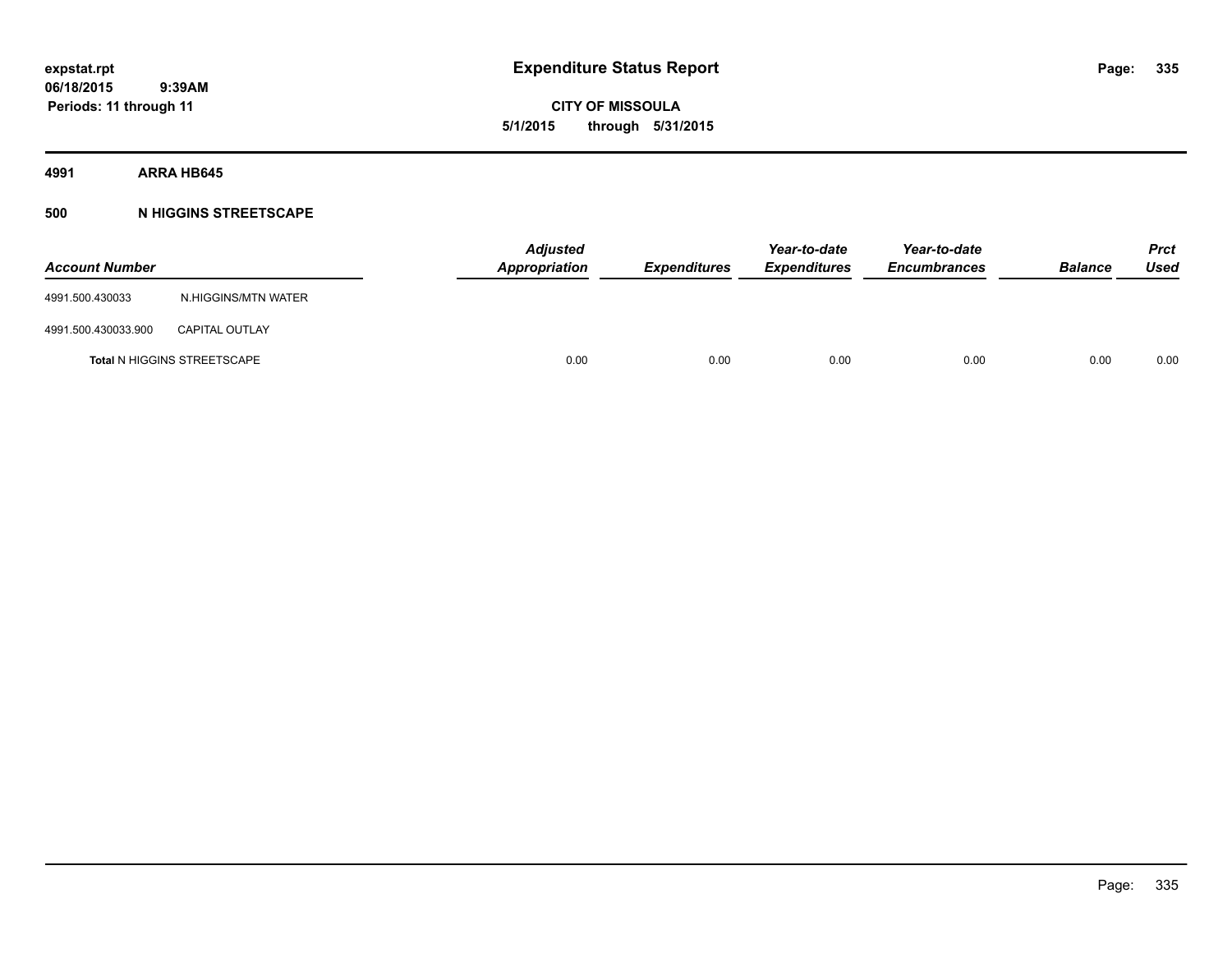**CITY OF MISSOULA 5/1/2015 through 5/31/2015**

**4991 ARRA HB645**

**520 N HIGGINS PAVING**

| <b>Account Number</b>         |                                      | <b>Adjusted</b><br><b>Appropriation</b> | <b>Expenditures</b> | Year-to-date<br><b>Expenditures</b> | Year-to-date<br><b>Encumbrances</b> | <b>Balance</b> | <b>Prct</b><br><b>Used</b> |
|-------------------------------|--------------------------------------|-----------------------------------------|---------------------|-------------------------------------|-------------------------------------|----------------|----------------------------|
| 4991.520.430030               | PRELIMINARY ENGINEERING              |                                         |                     |                                     |                                     |                |                            |
| 4991.520.430030.900           | <b>CAPITAL OUTLAY</b>                |                                         |                     |                                     |                                     |                |                            |
|                               | <b>Total PRELIMINARY ENGINEERING</b> | 0.00                                    | 0.00                | 0.00                                | 0.00                                | 0.00           | 0.00                       |
| 4991.520.430031               | <b>CONTRUCTION ENGINEERING</b>       |                                         |                     |                                     |                                     |                |                            |
| 4991.520.430031.900           | <b>CAPITAL OUTLAY</b>                |                                         |                     |                                     |                                     |                |                            |
|                               | <b>Total CONTRUCTION ENGINEERING</b> | 0.00                                    | 0.00                | 0.00                                | 0.00                                | 0.00           | 0.00                       |
| 4991.520.430032               | CONTRACTOR PAYMENTS-CONTSTRUCTION    |                                         |                     |                                     |                                     |                |                            |
| 4991.520.430032.900           | <b>CAPITAL OUTLAY</b>                |                                         |                     |                                     |                                     |                |                            |
| <b>Total N HIGGINS PAVING</b> |                                      | 0.00                                    | 0.00                | 0.00                                | 0.00                                | 0.00           | 0.00                       |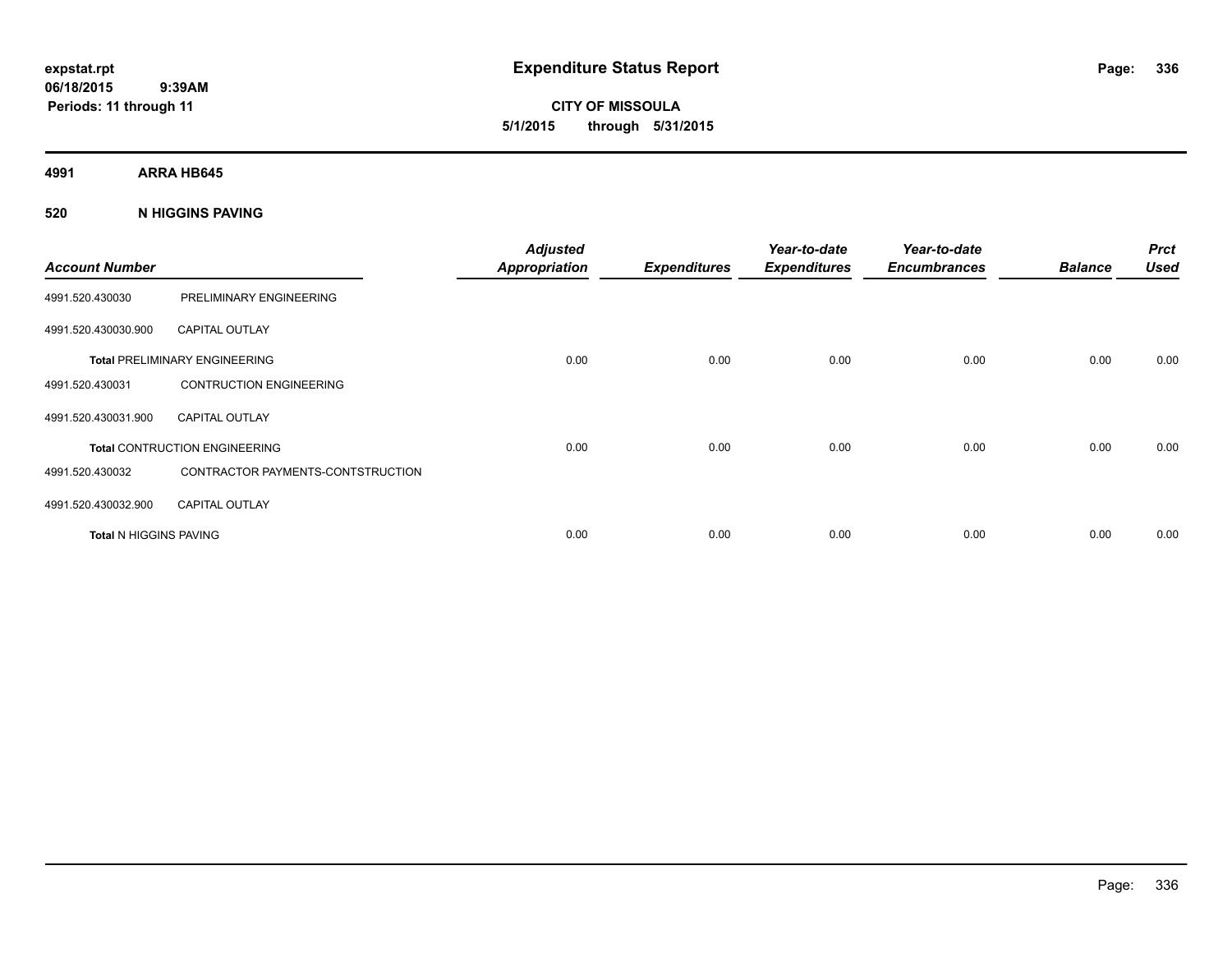**337**

**06/18/2015 9:39AM Periods: 11 through 11**

# **CITY OF MISSOULA 5/1/2015 through 5/31/2015**

**4991 ARRA HB645**

### **525 BROOKS ST CURB & SW IMPROVEMENTS**

| <b>Account Number</b> |                                                   | <b>Adjusted</b><br><b>Appropriation</b> | <b>Expenditures</b> | Year-to-date<br><b>Expenditures</b> | Year-to-date<br><b>Encumbrances</b> | <b>Balance</b> | <b>Prct</b><br><b>Used</b> |
|-----------------------|---------------------------------------------------|-----------------------------------------|---------------------|-------------------------------------|-------------------------------------|----------------|----------------------------|
| 4991.525.430030       | PRELIMINARY ENGINEERING                           |                                         |                     |                                     |                                     |                |                            |
| 4991.525.430030.900   | <b>CAPITAL OUTLAY</b>                             |                                         |                     |                                     |                                     |                |                            |
|                       | <b>Total PRELIMINARY ENGINEERING</b>              | 0.00                                    | 0.00                | 0.00                                | 0.00                                | 0.00           | 0.00                       |
| 4991.525.430031       | <b>CONTRUCTION ENGINEERING</b>                    |                                         |                     |                                     |                                     |                |                            |
| 4991.525.430031.900   | <b>CAPITAL OUTLAY</b>                             |                                         |                     |                                     |                                     |                |                            |
|                       | <b>Total CONTRUCTION ENGINEERING</b>              | 0.00                                    | 0.00                | 0.00                                | 0.00                                | 0.00           | 0.00                       |
| 4991.525.430032       | CONTRACTOR PAYMENTS-CONTSTRUCTION                 |                                         |                     |                                     |                                     |                |                            |
| 4991.525.430032.900   | <b>CAPITAL OUTLAY</b>                             |                                         |                     |                                     |                                     |                |                            |
|                       | <b>Total BROOKS ST CURB &amp; SW IMPROVEMENTS</b> | 0.00                                    | 0.00                | 0.00                                | 0.00                                | 0.00           | 0.00                       |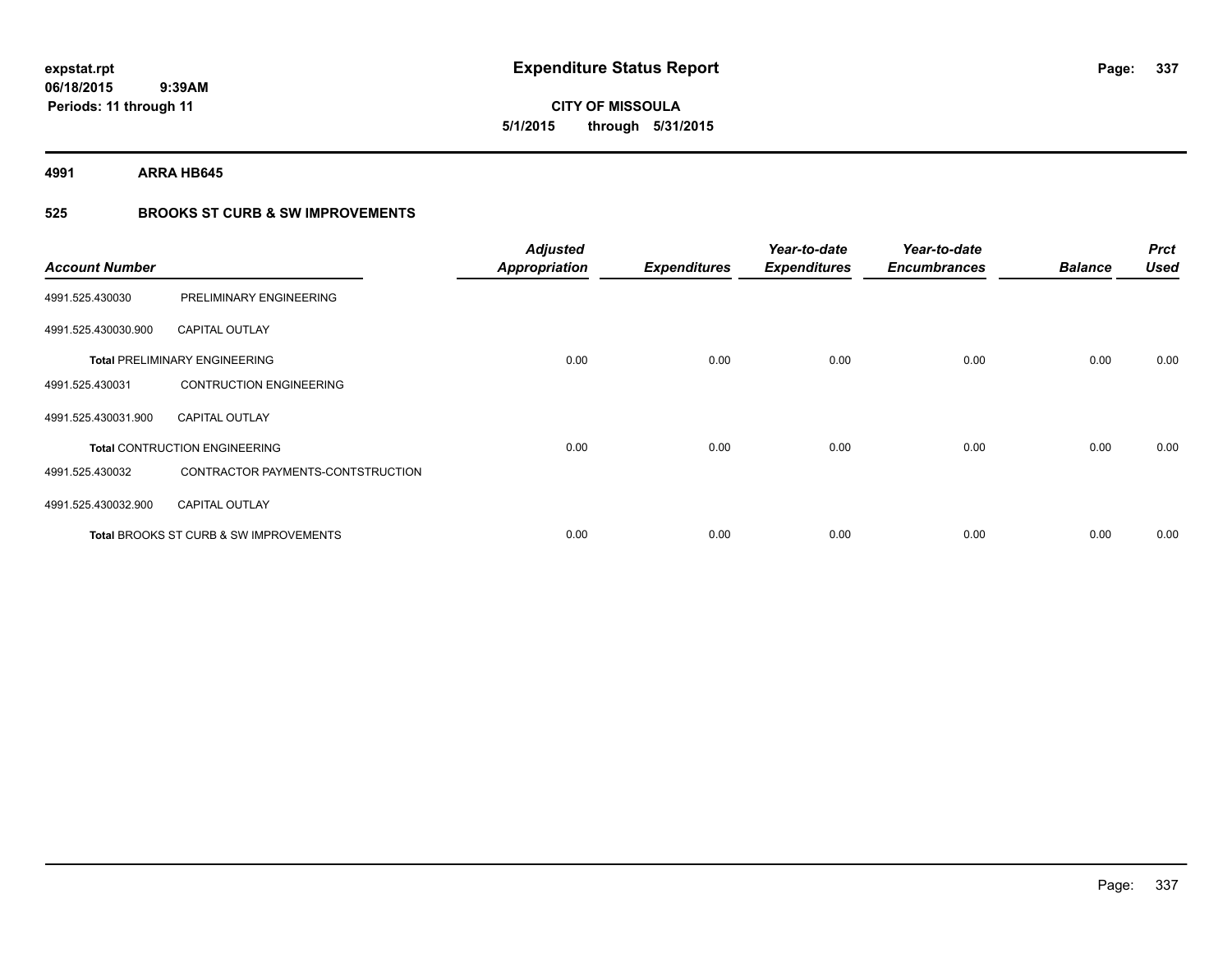**CITY OF MISSOULA 5/1/2015 through 5/31/2015**

**4991 ARRA HB645**

**530 CURB RAMPS**

| <b>Account Number</b>          |                                      | <b>Adjusted</b><br><b>Appropriation</b> | <b>Expenditures</b> | Year-to-date<br><b>Expenditures</b> | Year-to-date<br><b>Encumbrances</b> | <b>Balance</b> | <b>Prct</b><br><b>Used</b> |
|--------------------------------|--------------------------------------|-----------------------------------------|---------------------|-------------------------------------|-------------------------------------|----------------|----------------------------|
| 4991.530.430030                | PRELIMINARY ENGINEERING              |                                         |                     |                                     |                                     |                |                            |
| 4991.530.430030.100            | PERSONAL SERVICES                    |                                         |                     |                                     |                                     |                |                            |
| <b>Total PERSONAL SERVICES</b> |                                      | 0.00                                    | 0.00                | 0.00                                | 0.00                                | 0.00           | 0.00                       |
| 4991.530.430030.900            | <b>CAPITAL OUTLAY</b>                |                                         |                     |                                     |                                     |                |                            |
|                                | <b>Total PRELIMINARY ENGINEERING</b> | 0.00                                    | 0.00                | 0.00                                | 0.00                                | 0.00           | 0.00                       |
| 4991.530.430031                | <b>CONTRUCTION ENGINEERING</b>       |                                         |                     |                                     |                                     |                |                            |
| 4991.530.430031.900            | <b>CAPITAL OUTLAY</b>                |                                         |                     |                                     |                                     |                |                            |
|                                | Total CONTRUCTION ENGINEERING        | 0.00                                    | 0.00                | 0.00                                | 0.00                                | 0.00           | 0.00                       |
| 4991.530.430032                | CONTRACTOR PAYMENTS-CONTSTRUCTION    |                                         |                     |                                     |                                     |                |                            |
| 4991.530.430032.900            | <b>CAPITAL OUTLAY</b>                |                                         |                     |                                     |                                     |                |                            |
| <b>Total CURB RAMPS</b>        |                                      | 0.00                                    | 0.00                | 0.00                                | 0.00                                | 0.00           | 0.00                       |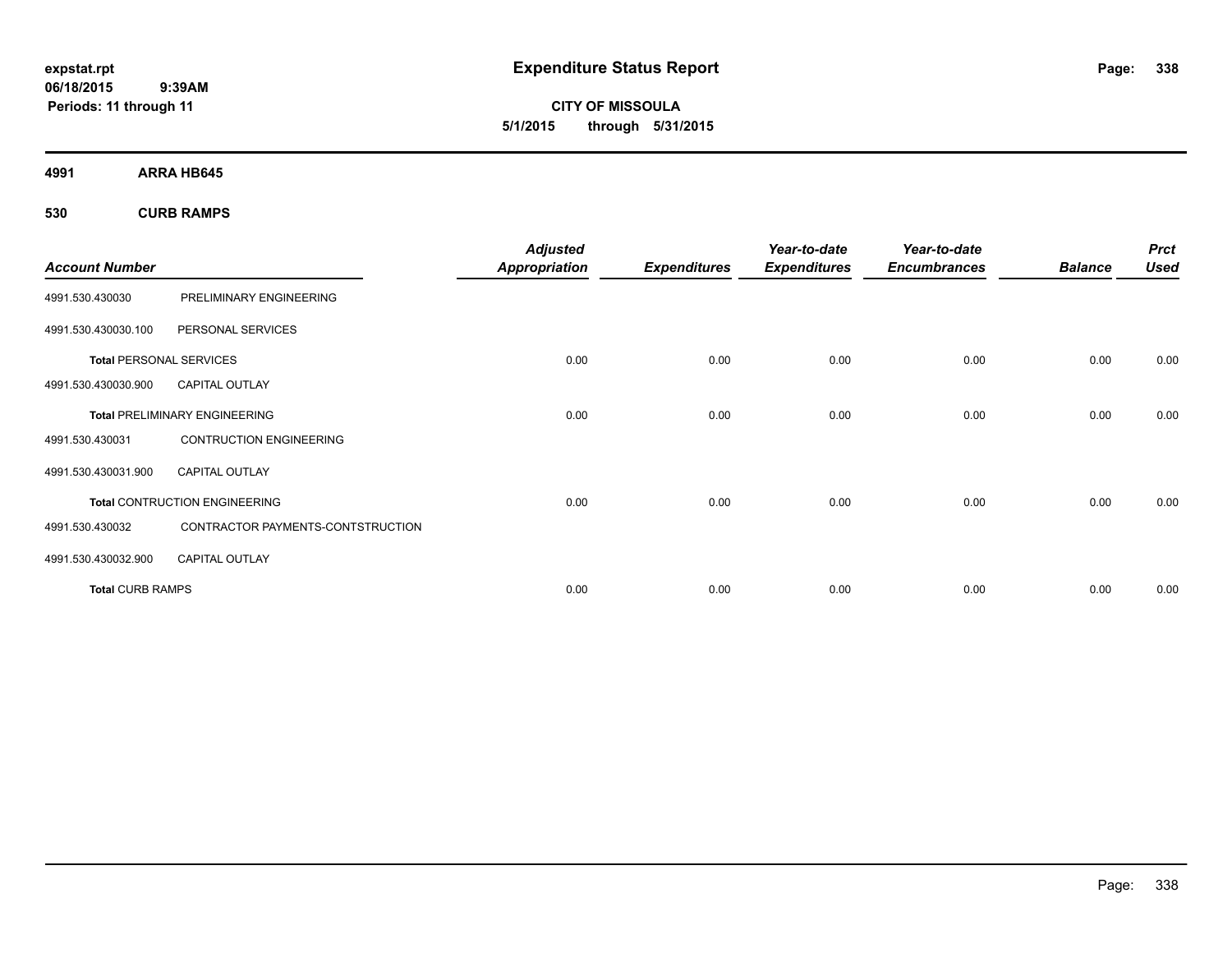**339**

**06/18/2015 9:39AM Periods: 11 through 11**

# **CITY OF MISSOULA 5/1/2015 through 5/31/2015**

**4991 ARRA HB645**

### **535 PARKS PLAYGROUND INSTALLS**

| <b>Account Number</b>          |                                        | <b>Adjusted</b><br><b>Appropriation</b> | <b>Expenditures</b> | Year-to-date<br><b>Expenditures</b> | Year-to-date<br><b>Encumbrances</b> | <b>Balance</b> | <b>Prct</b><br><b>Used</b> |
|--------------------------------|----------------------------------------|-----------------------------------------|---------------------|-------------------------------------|-------------------------------------|----------------|----------------------------|
| 4991.535.430030                | PRELIMINARY ENGINEERING                |                                         |                     |                                     |                                     |                |                            |
| 4991.535.430030.100            | PERSONAL SERVICES                      |                                         |                     |                                     |                                     |                |                            |
| <b>Total PERSONAL SERVICES</b> |                                        | 0.00                                    | 0.00                | 0.00                                | 0.00                                | 0.00           | 0.00                       |
| 4991.535.430030.900            | <b>CAPITAL OUTLAY</b>                  |                                         |                     |                                     |                                     |                |                            |
|                                | <b>Total PRELIMINARY ENGINEERING</b>   | 0.00                                    | 0.00                | 0.00                                | 0.00                                | 0.00           | 0.00                       |
| 4991.535.430031                | <b>CONTRUCTION ENGINEERING</b>         |                                         |                     |                                     |                                     |                |                            |
| 4991.535.430031.900            | <b>CAPITAL OUTLAY</b>                  |                                         |                     |                                     |                                     |                |                            |
|                                | <b>Total CONTRUCTION ENGINEERING</b>   | 0.00                                    | 0.00                | 0.00                                | 0.00                                | 0.00           | 0.00                       |
| 4991.535.430032                | CONTRACTOR PAYMENTS-CONTSTRUCTION      |                                         |                     |                                     |                                     |                |                            |
| 4991.535.430032.900            | <b>CAPITAL OUTLAY</b>                  |                                         |                     |                                     |                                     |                |                            |
|                                | <b>Total PARKS PLAYGROUND INSTALLS</b> | 0.00                                    | 0.00                | 0.00                                | 0.00                                | 0.00           | 0.00                       |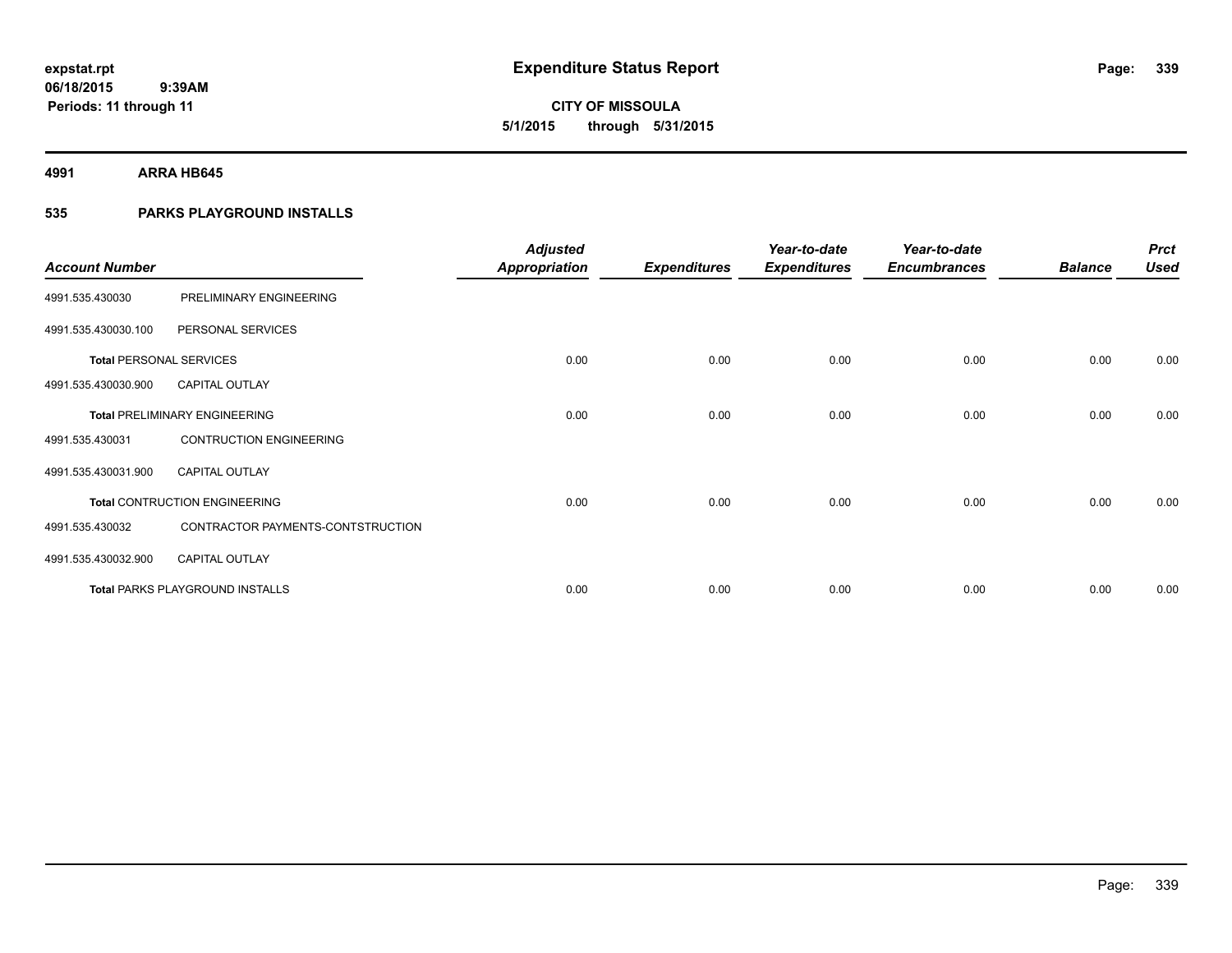**4991 ARRA HB645**

### **540 GREENOUGH PARK BRIDGE**

| <b>Account Number</b>   |                                      | <b>Adjusted</b><br><b>Appropriation</b> | <b>Expenditures</b> | Year-to-date<br><b>Expenditures</b> | Year-to-date<br><b>Encumbrances</b> | <b>Balance</b> | <b>Prct</b><br><b>Used</b> |
|-------------------------|--------------------------------------|-----------------------------------------|---------------------|-------------------------------------|-------------------------------------|----------------|----------------------------|
| 4991.540.430030         | PRELIMINARY ENGINEERING              |                                         |                     |                                     |                                     |                |                            |
| 4991.540.430030.900     | <b>CAPITAL OUTLAY</b>                |                                         |                     |                                     |                                     |                |                            |
|                         | <b>Total PRELIMINARY ENGINEERING</b> | 0.00                                    | 0.00                | 0.00                                | 0.00                                | 0.00           | 0.00                       |
| 4991.540.430031         | <b>CONTRUCTION ENGINEERING</b>       |                                         |                     |                                     |                                     |                |                            |
| 4991.540.430031.900     | <b>CAPITAL OUTLAY</b>                |                                         |                     |                                     |                                     |                |                            |
|                         | <b>Total CONTRUCTION ENGINEERING</b> | 0.00                                    | 0.00                | 0.00                                | 0.00                                | 0.00           | 0.00                       |
| 4991.540.430032         | CONTRACTOR PAYMENTS-CONTSTRUCTION    |                                         |                     |                                     |                                     |                |                            |
| 4991.540.430032.100     | PERSONAL SERVICES                    |                                         |                     |                                     |                                     |                |                            |
|                         | <b>Total PERSONAL SERVICES</b>       | 0.00                                    | 0.00                | 0.00                                | 0.00                                | 0.00           | 0.00                       |
| 4991.540.430032.900     | <b>CAPITAL OUTLAY</b>                |                                         |                     |                                     |                                     |                |                            |
| <b>Total ARRA HB645</b> |                                      | 0.00                                    | 0.00                | 0.00                                | 0.00                                | 0.00           | 0.00                       |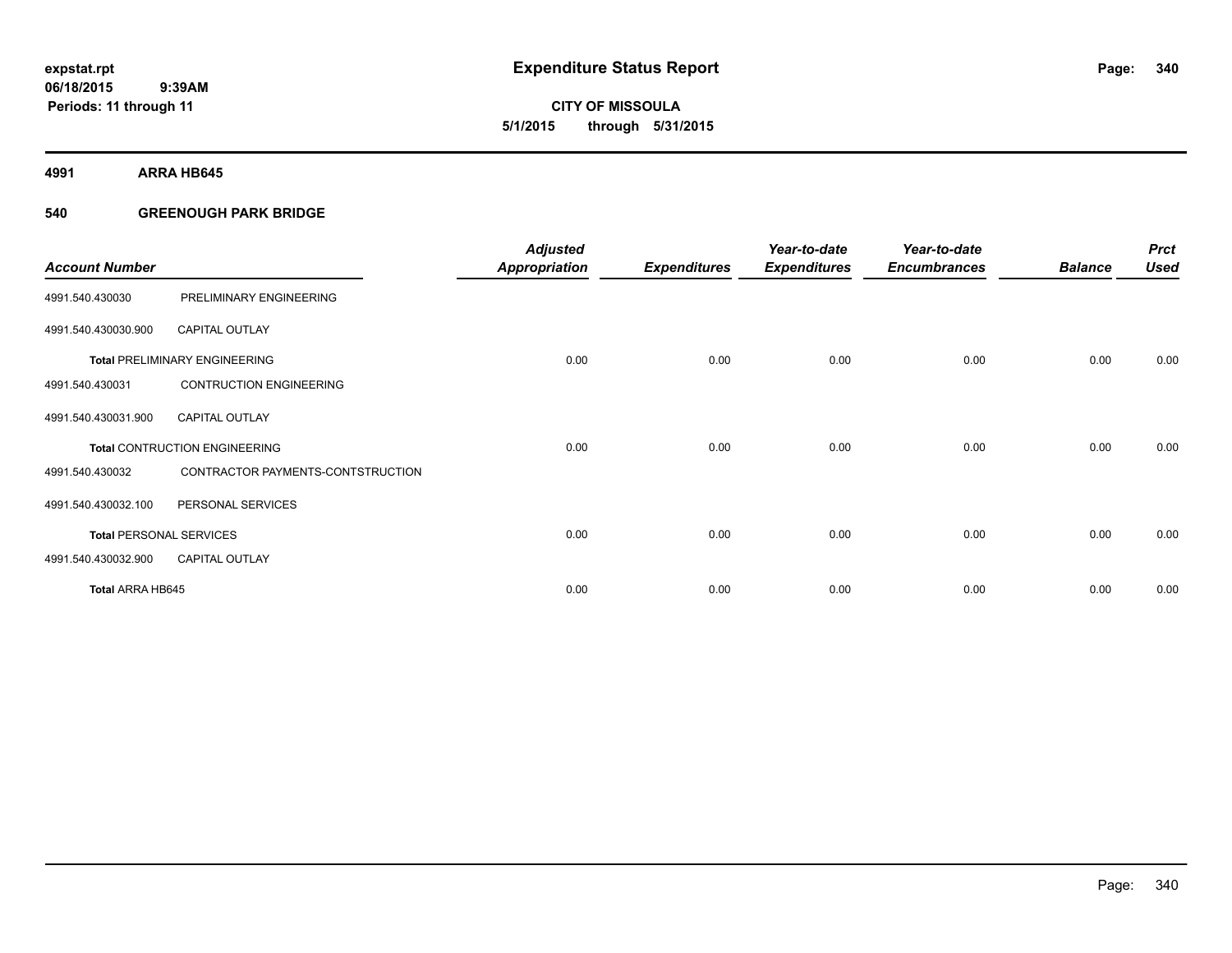### **4992 WFL MILLER CREEK ROAD**

| <b>Account Number</b> |                             | <b>Adjusted</b><br>Appropriation | <b>Expenditures</b> | Year-to-date<br><b>Expenditures</b> | Year-to-date<br><b>Encumbrances</b> | <b>Balance</b> | <b>Prct</b><br>Used |
|-----------------------|-----------------------------|----------------------------------|---------------------|-------------------------------------|-------------------------------------|----------------|---------------------|
| 4992.390.430230       | STREET RESTORATION          |                                  |                     |                                     |                                     |                |                     |
| 4992.390.430230.900   | <b>CAPITAL OUTLAY</b>       |                                  |                     |                                     |                                     |                |                     |
|                       | Total WFL MILLER CREEK ROAD | 0.00                             | 0.00                | 0.00                                | 0.00                                | 0.00           | 0.00                |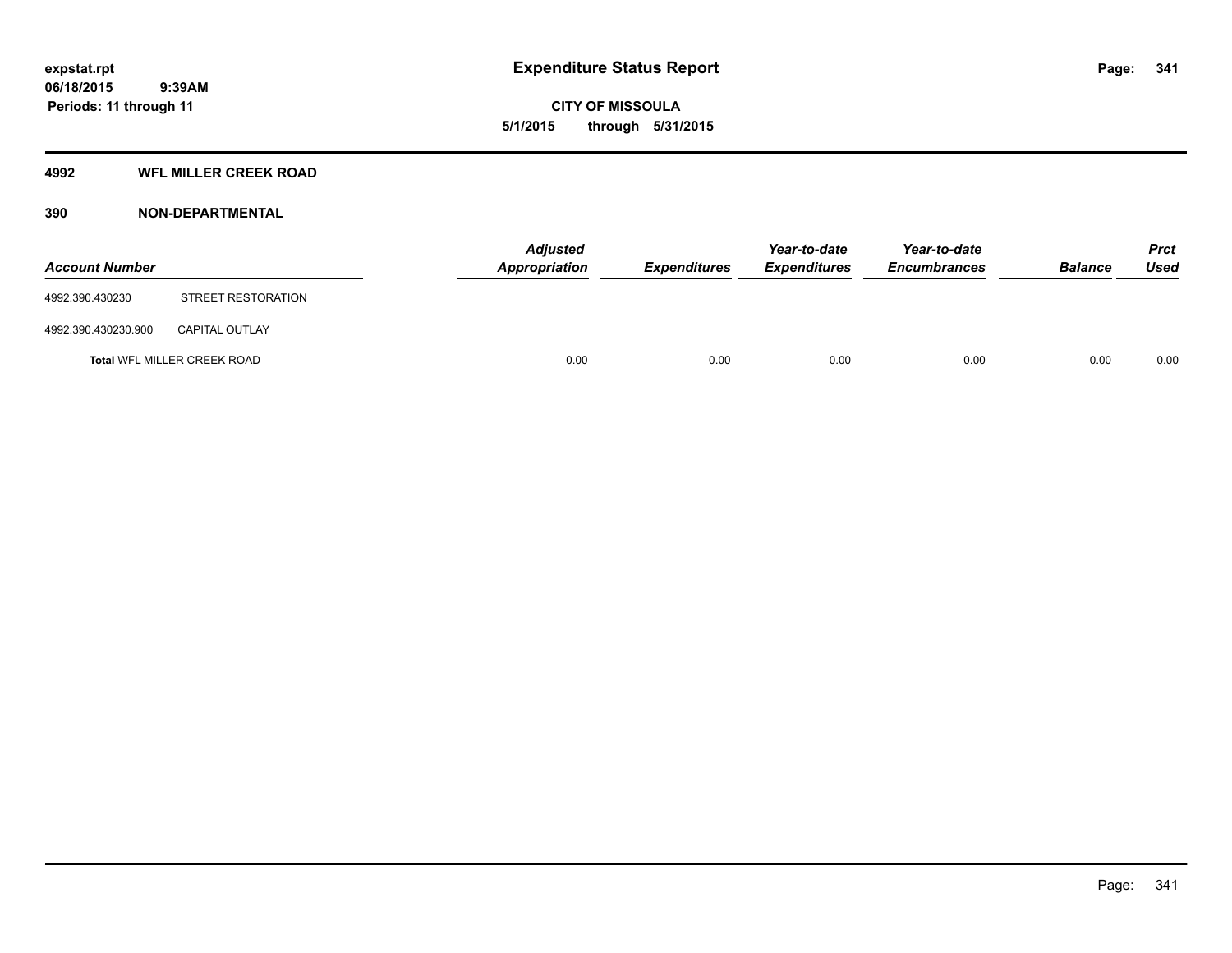# **CITY OF MISSOULA 5/1/2015 through 5/31/2015**

#### **4993 WESTERN FEDERAL LANDS**

### **280 PUBLIC WORKS ADMIN/ENGINEERING**

| <b>Account Number</b>          |                                                                                              | <b>Adjusted</b><br><b>Appropriation</b> | <b>Expenditures</b>  | Year-to-date<br><b>Expenditures</b> | Year-to-date<br><b>Encumbrances</b> | <b>Balance</b>                     | <b>Prct</b><br><b>Used</b> |
|--------------------------------|----------------------------------------------------------------------------------------------|-----------------------------------------|----------------------|-------------------------------------|-------------------------------------|------------------------------------|----------------------------|
| 4993.280.430022                | RATTLESNAKE UNIVERSITY CROSSING                                                              |                                         |                      |                                     |                                     |                                    |                            |
| 4993.280.430022.300            | PURCHASED SERVICES                                                                           |                                         |                      |                                     |                                     |                                    |                            |
|                                | <b>Total PURCHASED SERVICES</b>                                                              | 0.00                                    | 0.00                 | 0.00                                | 0.00                                | 0.00                               | 0.00                       |
| 4993.280.430022.900            | <b>CAPITAL OUTLAY</b>                                                                        |                                         |                      |                                     |                                     |                                    |                            |
|                                | <b>Total RATTLESNAKE UNIVERSITY CROSSING</b>                                                 | 0.00                                    | 0.00                 | 0.00                                | 0.00                                | 0.00                               | 0.00                       |
| 4993.280.430024                | RUX PH 11/PROJ 2010-022(B)                                                                   |                                         |                      |                                     |                                     |                                    |                            |
| 4993.280.430024.100            | PERSONAL SERVICES                                                                            |                                         |                      |                                     |                                     |                                    |                            |
| <b>Total PERSONAL SERVICES</b> | 4993.280.430024.110.000 SALARIES AND WAGES<br>4993.280.430024.140.000 EMPLOYER CONTRIBUTIONS | 0.00<br>0.00<br>0.00                    | 0.00<br>0.00<br>0.00 | 589.95<br>43.77<br>633.72           | 0.00<br>0.00<br>0.00                | $-589.95$<br>$-43.77$<br>$-633.72$ | 0.00<br>0.00<br>0.00       |
| 4993.280.430024.900            | <b>CAPITAL OUTLAY</b>                                                                        |                                         |                      |                                     |                                     |                                    |                            |
| <b>Total CAPITAL OUTLAY</b>    | 4993.280.430024.930.000 RUX PHASE 2-PROJ 2010-022(B                                          | 0.00<br>0.00                            | 0.00<br>0.00         | 60,757.21<br>60,757.21              | 0.00<br>0.00                        | $-60.757.21$<br>$-60,757.21$       | 0.00<br>0.00               |
|                                | Total RUX PH 11/PROJ 2010-022(B)                                                             | 0.00                                    | 0.00                 | 61,390.93                           | 0.00                                | $-61,390.93$                       | 0.00                       |
| 4993.280.430223                | <b>FACILITY MAINT ENERGY CONSERVATION</b>                                                    |                                         |                      |                                     |                                     |                                    |                            |
| 4993.280.430223.900            | <b>CAPITAL OUTLAY</b>                                                                        |                                         |                      |                                     |                                     |                                    |                            |
|                                | Total FACILITY MAINT ENERGY CONSERVATION                                                     | 0.00                                    | 0.00                 | 0.00                                | 0.00                                | 0.00                               | 0.00                       |
|                                | <b>Total WESTERN FEDERAL LANDS</b>                                                           | 0.00                                    | 0.00                 | 61,390.93                           | 0.00                                | $-61,390.93$                       | 0.00                       |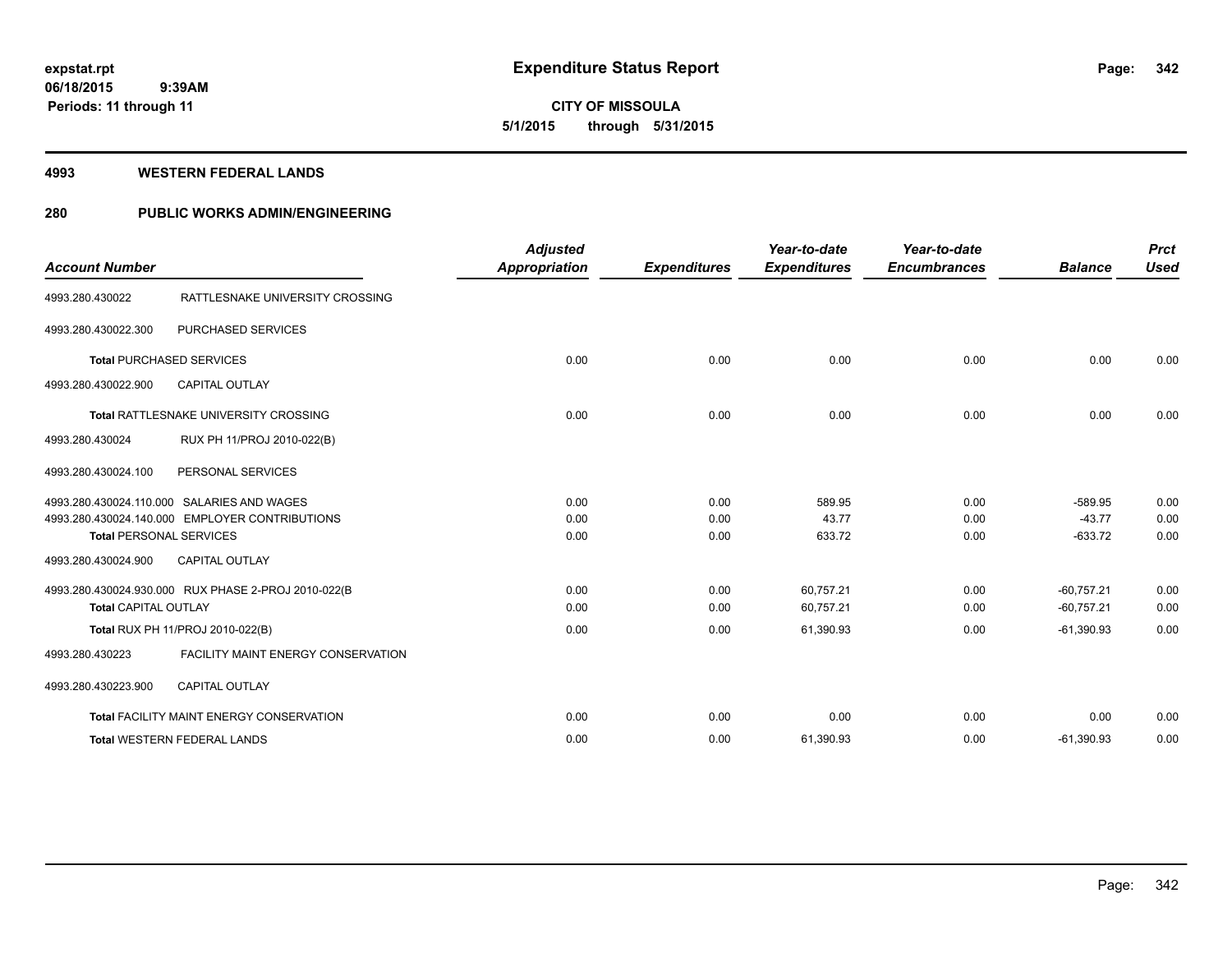**CITY OF MISSOULA 5/1/2015 through 5/31/2015**

**5020 CIVIC STADIUM**

### **395 PARKING COMMISSION**

|                            |                                                     | <b>Adjusted</b> |                     | Year-to-date        | Year-to-date        |                | <b>Prct</b> |
|----------------------------|-----------------------------------------------------|-----------------|---------------------|---------------------|---------------------|----------------|-------------|
| <b>Account Number</b>      |                                                     | Appropriation   | <b>Expenditures</b> | <b>Expenditures</b> | <b>Encumbrances</b> | <b>Balance</b> | <b>Used</b> |
| 5020.395.460000            | <b>CULTURE &amp; RECREATION</b>                     |                 |                     |                     |                     |                |             |
| 5020.395.460000.500        | <b>FIXED CHARGES</b>                                |                 |                     |                     |                     |                |             |
|                            | 5020.395.460000.500.000 CIVIC STADIUM/FIXED CHARGES | 3,000.00        | 0.00                | 0.00                | 0.00                | 3,000.00       | 0.00        |
|                            | Total CULTURE & RECREATION                          | 3,000.00        | 0.00                | 0.00                | 0.00                | 3,000.00       | 0.00        |
| 5020.395.490200            | REVENUE BOND DEBT SERVICE                           |                 |                     |                     |                     |                |             |
| 5020.395.490200.600        | <b>DEBT SERVICE</b>                                 |                 |                     |                     |                     |                |             |
| 5020.395.490200.610.000    | PRINCIPAL                                           | 33,420.00       | 0.00                | 0.00                | 0.00                | 33,420.00      | 0.00        |
| 5020.395.490200.620.000    | <b>INTEREST / SERVICE FEES</b>                      | 83,580.00       | 0.00                | 550.00              | 0.00                | 83,030.00      | 0.66        |
|                            | Total REVENUE BOND DEBT SERVICE                     | 117,000.00      | 0.00                | 550.00              | 0.00                | 116,450.00     | 0.47        |
| 5020.395.510000            | <b>MISCELLANEOUS</b>                                |                 |                     |                     |                     |                |             |
| 5020.395.510000.800        | OTHER OBJECTS                                       |                 |                     |                     |                     |                |             |
| <b>Total MISCELLANEOUS</b> |                                                     | 0.00            | 0.00                | 0.00                | 0.00                | 0.00           | 0.00        |
| <b>Total CIVIC STADIUM</b> |                                                     | 120,000.00      | 0.00                | 550.00              | 0.00                | 119,450.00     | 0.46        |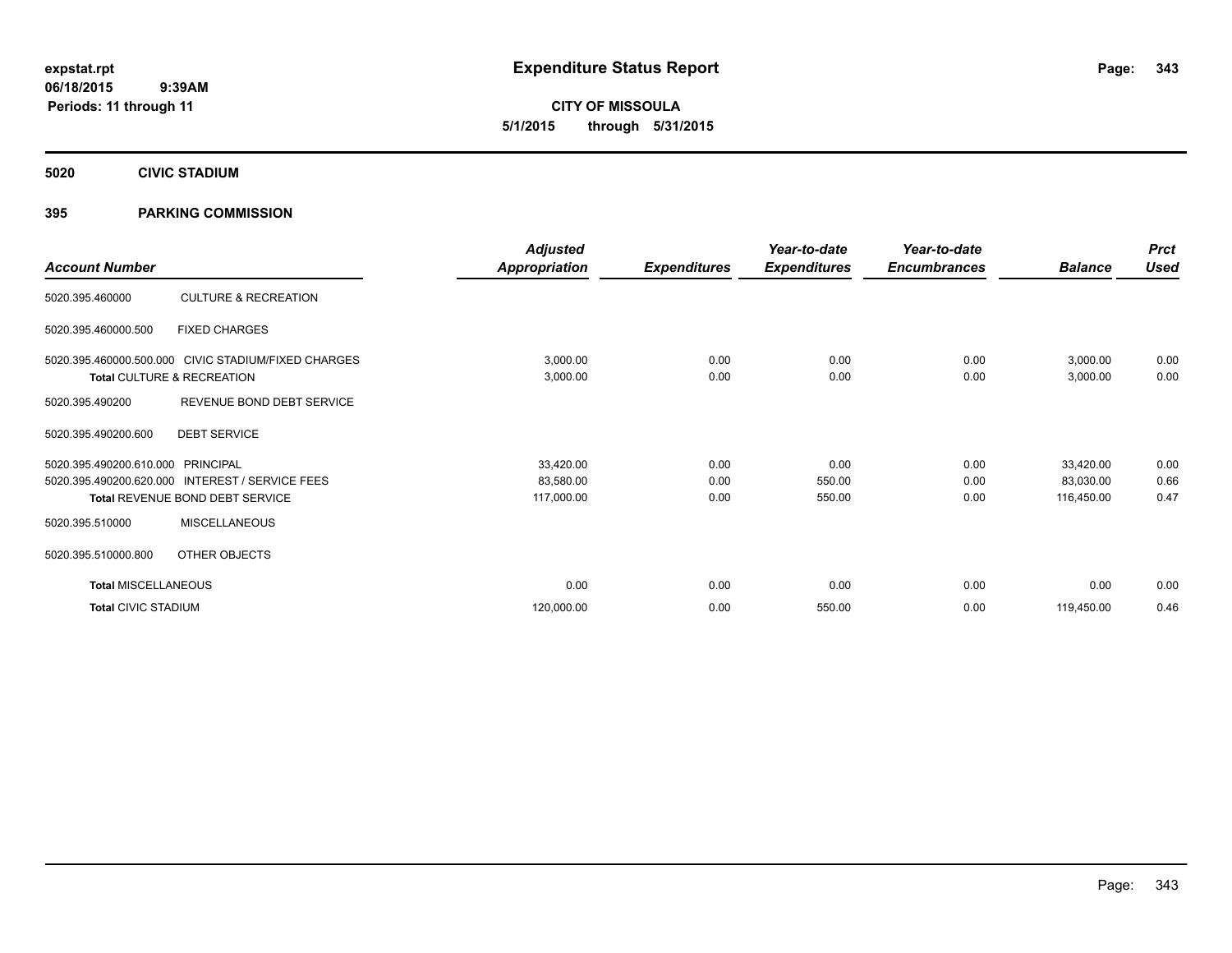**CITY OF MISSOULA 5/1/2015 through 5/31/2015**

**5210 WATER**

# **335 WATER**

| <b>Account Number</b>                                        | <b>Adjusted</b><br>Appropriation | <b>Expenditures</b> | Year-to-date<br><b>Expenditures</b> | Year-to-date<br><b>Encumbrances</b> | <b>Balance</b>  | <b>Prct</b><br>Used |
|--------------------------------------------------------------|----------------------------------|---------------------|-------------------------------------|-------------------------------------|-----------------|---------------------|
| 5210.335.430590<br>OTHER ACTIVITIES                          |                                  |                     |                                     |                                     |                 |                     |
| 5210.335.430590.300<br>PURCHASED SERVICES                    |                                  |                     |                                     |                                     |                 |                     |
| 5210.335.430590.350.000 ACQUISITION/PROFESSIONAL SERVICES    | 0.00                             | 533.157.46          | 2.460.192.73                        | 0.00                                | $-2.460.192.73$ | 0.00                |
| 5210.335.430590.390.000 ACQUISITION/OTHER PURCHASED SERVICES | 0.00                             | 0.00                | 370.43                              | 0.00                                | -370.43         | 0.00                |
| <b>Total PURCHASED SERVICES</b>                              | 0.00                             | 533.157.46          | 2.460.563.16                        | 0.00                                | $-2.460.563.16$ | 0.00                |
| 5210.335.430590.900<br><b>CAPITAL OUTLAY</b>                 |                                  |                     |                                     |                                     |                 |                     |
| <b>Total CAPITAL OUTLAY</b>                                  | 0.00                             | 0.00                | 0.00                                | 0.00                                | 0.00            | 0.00                |
| <b>Total WATER</b>                                           | 0.00                             | 533.157.46          | 2.460.563.16                        | 0.00                                | $-2.460.563.16$ | 0.00                |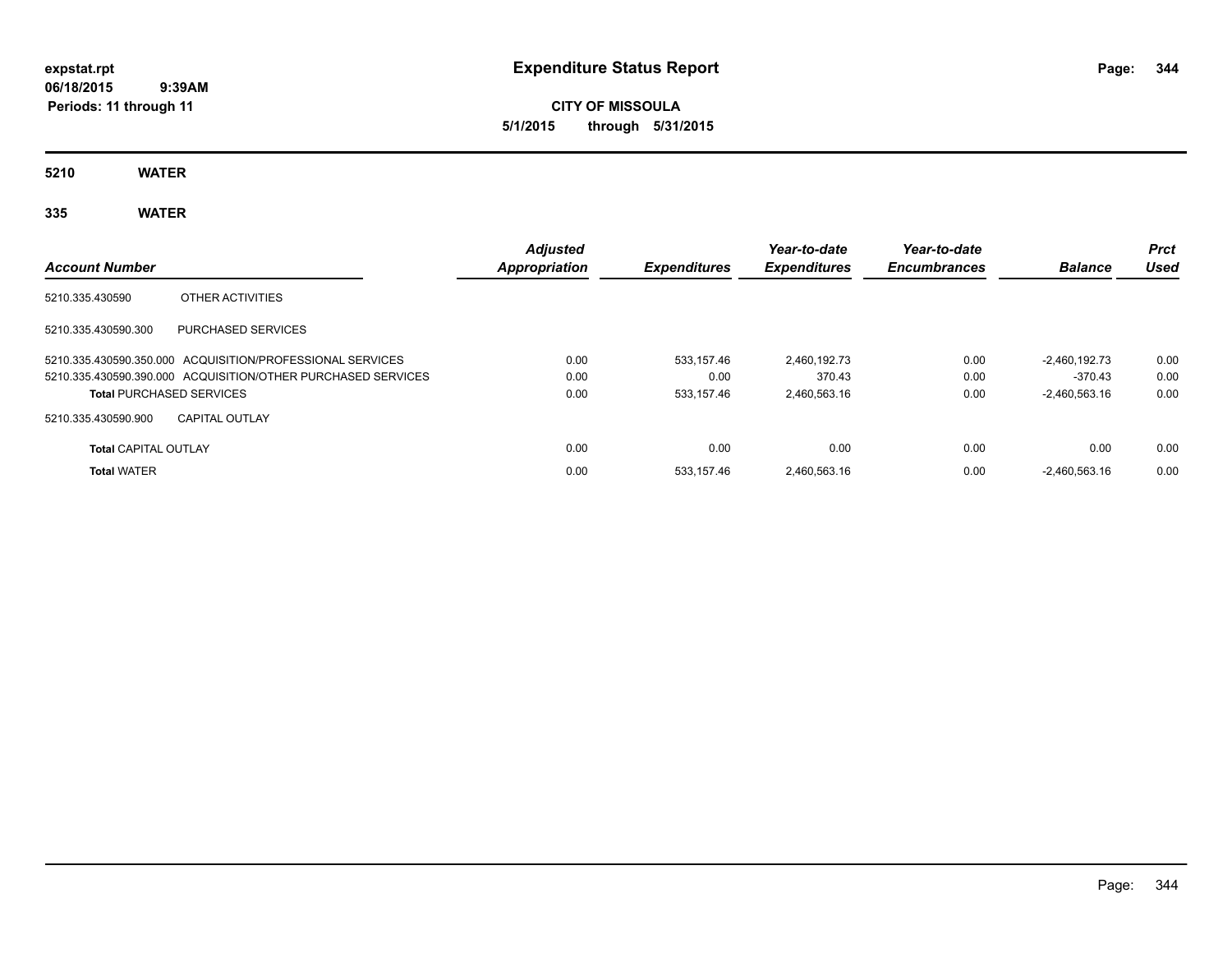**CITY OF MISSOULA 5/1/2015 through 5/31/2015**

### **5310 SEWER OPERATING BUDGET FUND**

| <b>Account Number</b>                   |                                                         | <b>Adjusted</b><br><b>Appropriation</b> | <b>Expenditures</b> | Year-to-date<br><b>Expenditures</b> | Year-to-date<br><b>Encumbrances</b> | <b>Balance</b> | <b>Prct</b><br><b>Used</b> |
|-----------------------------------------|---------------------------------------------------------|-----------------------------------------|---------------------|-------------------------------------|-------------------------------------|----------------|----------------------------|
| 5310.330.410400                         | <b>DEPRECIATION</b>                                     |                                         |                     |                                     |                                     |                |                            |
|                                         |                                                         |                                         |                     |                                     |                                     |                |                            |
| 5310.330.410400.800                     | OTHER OBJECTS                                           |                                         |                     |                                     |                                     |                |                            |
| <b>Total DEPRECIATION</b>               |                                                         | 0.00                                    | 0.00                | 0.00                                | 0.00                                | 0.00           | 0.00                       |
| 5310.330.430610                         | <b>ADMINISTRATION</b>                                   |                                         |                     |                                     |                                     |                |                            |
| 5310.330.430610.100                     | PERSONAL SERVICES                                       |                                         |                     |                                     |                                     |                |                            |
|                                         | 5310.330.430610.110.000 SALARIES AND WAGES              | 118.720.00                              | 8,583.80            | 98,344.31                           | 0.00                                | 20.375.69      | 82.84                      |
|                                         | 5310.330.430610.120.000 OVERTIME/TERMINATION            | 0.00                                    | 0.00                | 306.76                              | 0.00                                | $-306.76$      | 0.00                       |
|                                         | 5310.330.430610.140.000 EMPLOYER CONTRIBUTIONS          | 37,856.00                               | 2,985.78            | 34,960.55                           | 0.00                                | 2,895.45       | 92.35                      |
| <b>Total PERSONAL SERVICES</b>          |                                                         | 156,576.00                              | 11,569.58           | 133,611.62                          | 0.00                                | 22,964.38      | 85.33                      |
| 5310.330.430610.200                     | <b>SUPPLIES</b>                                         |                                         |                     |                                     |                                     |                |                            |
| 5310.330.430610.210.000 OFFICE SUPPLIES |                                                         | 3,400.00                                | 906.51              | 2,663.68                            | 0.00                                | 736.32         | 78.34                      |
|                                         | 5310.330.430610.220.000 OPERATING SUPPLIES              | 1.000.00                                | 183.70              | 1.176.00                            | 0.00                                | $-176.00$      | 117.60                     |
|                                         | 5310.330.430610.230.000 REPAIR/MAINTENANCE              | 0.00                                    | 584.44              | 1.062.64                            | 0.00                                | $-1,062.64$    | 0.00                       |
| 5310.330.430610.231.000 GASOLINE        |                                                         | 60,000.00                               | 0.00                | 33,747.67                           | 0.00                                | 26,252.33      | 56.25                      |
| <b>Total SUPPLIES</b>                   |                                                         | 64,400.00                               | 1,674.65            | 38,649.99                           | 0.00                                | 25,750.01      | 60.02                      |
| 5310.330.430610.300                     | PURCHASED SERVICES                                      |                                         |                     |                                     |                                     |                |                            |
| 5310.330.430610.310.000 COMMUNICATIONS  |                                                         | 86.00                                   | 0.00                | 58.73                               | 0.00                                | 27.27          | 68.29                      |
|                                         | 5310.330.430610.320.000 PRINTING & DUPLICATING          | 1,000.00                                | 0.00                | 311.95                              | 0.00                                | 688.05         | 31.20                      |
|                                         | 5310.330.430610.330.000 PUBLICITY, SUBSCRIPTIONS & DUES | 1,836.00                                | 0.00                | 6,814.99                            | 0.00                                | $-4,978.99$    | 371.19                     |
|                                         | 5310.330.430610.344.000 TELEPHONE SERVICE               | 16,337.00                               | 1,339.81            | 18,296.18                           | 0.00                                | $-1,959.18$    | 111.99                     |
|                                         | 5310.330.430610.350.000 PROFESSIONAL SERVICES           | 38,000.00                               | 4,381.84            | 46,626.91                           | 0.00                                | $-8,626.91$    | 122.70                     |
|                                         | 5310.330.430610.360.000 REPAIR & MAINTENANCE            | 5,794.00                                | 152.90              | 6,204.32                            | 0.00                                | $-410.32$      | 107.08                     |
| 5310.330.430610.370.000 TRAVEL          |                                                         | 3,000.00                                | 98.00               | 5,014.80                            | 0.00                                | $-2,014.80$    | 167.16                     |
| 5310.330.430610.380.000 TRAINING        |                                                         | 1,100.00                                | 370.34              | 986.17                              | 0.00                                | 113.83         | 89.65                      |
| <b>Total PURCHASED SERVICES</b>         |                                                         | 67,153.00                               | 6,342.89            | 84,314.05                           | 0.00                                | $-17,161.05$   | 125.56                     |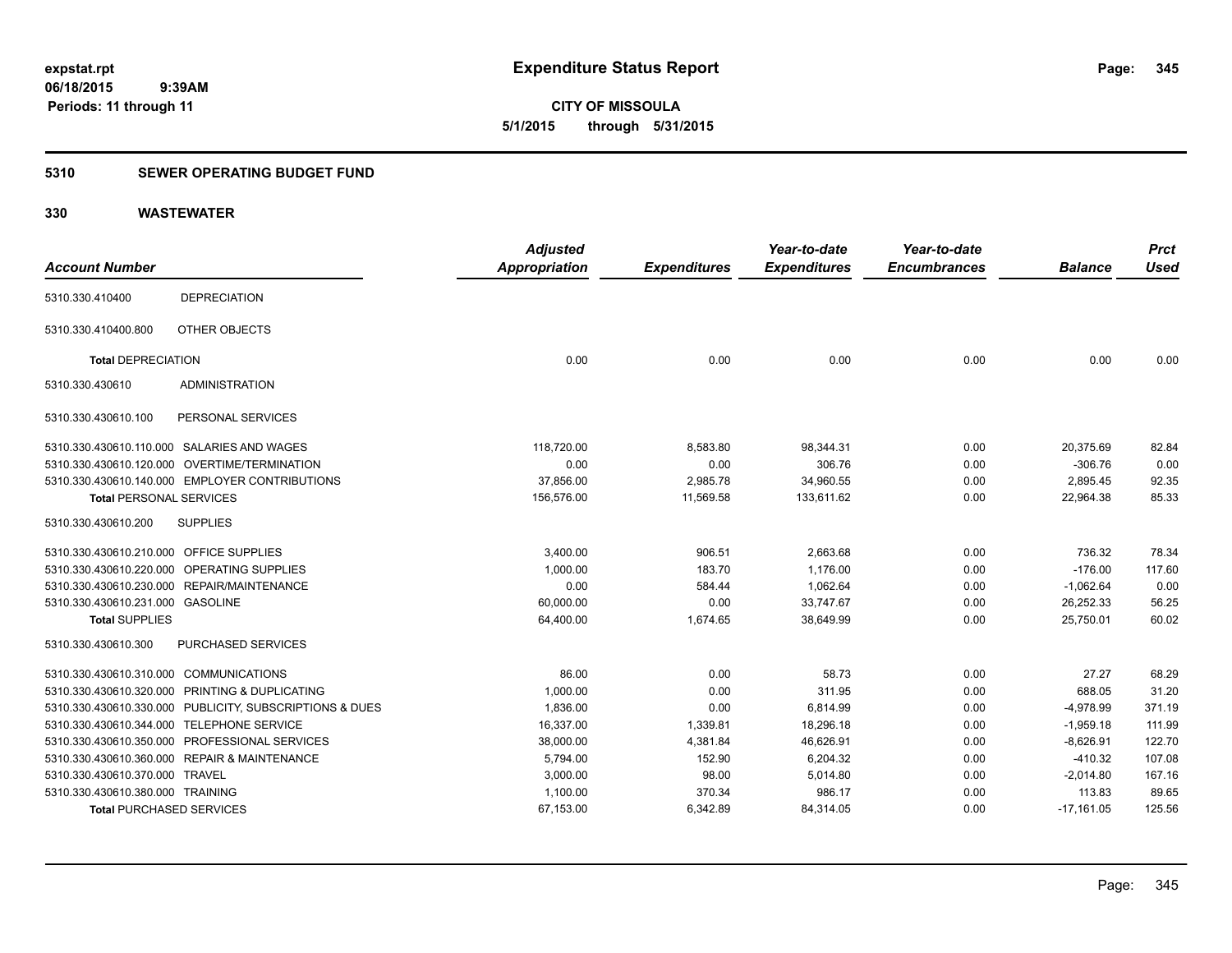### **5310 SEWER OPERATING BUDGET FUND**

|                                                          | <b>Adjusted</b> |                     | Year-to-date        | Year-to-date        |                | <b>Prct</b> |
|----------------------------------------------------------|-----------------|---------------------|---------------------|---------------------|----------------|-------------|
| <b>Account Number</b>                                    | Appropriation   | <b>Expenditures</b> | <b>Expenditures</b> | <b>Encumbrances</b> | <b>Balance</b> | <b>Used</b> |
| <b>FIXED CHARGES</b><br>5310.330.430610.500              |                 |                     |                     |                     |                |             |
| 5310.330.430610.500.000 FIXED CHARGES                    | 1,173,327.00    | 100.00              | 603,004.91          | 0.00                | 570,322.09     | 51.39       |
| <b>Total FIXED CHARGES</b>                               | 1,173,327.00    | 100.00              | 603,004.91          | 0.00                | 570,322.09     | 51.39       |
| 5310.330.430610.700<br><b>GRANTS &amp; CONTRIBUTIONS</b> |                 |                     |                     |                     |                |             |
| 5310.330.430610.700.000 GRANTS & CONTRIBUTIONS           | 1,500.00        | 0.00                | 0.00                | 0.00                | 1,500.00       | 0.00        |
| <b>Total GRANTS &amp; CONTRIBUTIONS</b>                  | 1,500.00        | 0.00                | 0.00                | 0.00                | 1,500.00       | 0.00        |
| 5310.330.430610.800<br>OTHER OBJECTS                     |                 |                     |                     |                     |                |             |
| <b>Total OTHER OBJECTS</b>                               | 0.00            | 0.00                | 0.00                | 0.00                | 0.00           | 0.00        |
| 5310.330.430610.900<br><b>CAPITAL OUTLAY</b>             |                 |                     |                     |                     |                |             |
| <b>Total CAPITAL OUTLAY</b>                              | 0.00            | 0.00                | 0.00                | 0.00                | 0.00           | 0.00        |
| <b>Total ADMINISTRATION</b>                              | 1,462,956.00    | 19,687.12           | 859,580.57          | 0.00                | 603,375.43     | 58.76       |
| <b>COLLECTIONS</b><br>5310.330.430630                    |                 |                     |                     |                     |                |             |
| 5310.330.430630.100<br>PERSONAL SERVICES                 |                 |                     |                     |                     |                |             |
| 5310.330.430630.110.000 SALARIES AND WAGES               | 438,675.00      | 35,397.91           | 426.651.34          | 0.00                | 12,023.66      | 97.26       |
| 5310.330.430630.120.000 OVERTIME/TERMINATION             | 12,000.00       | 839.12              | 12,028.88           | 0.00                | $-28.88$       | 100.24      |
| 5310.330.430630.130.000 OTHER                            | 5,417.00        | 0.00                | 0.00                | 0.00                | 5,417.00       | 0.00        |
| 5310.330.430630.140.000 EMPLOYER CONTRIBUTIONS           | 186,970.00      | 14,533.04           | 181,897.23          | 0.00                | 5,072.77       | 97.29       |
| 5310.330.430630.141.000 STATE RETIREMENT CONTRIBUTIONS   | 0.00            | 0.00                | 1.082.19            | 0.00                | $-1,082.19$    | 0.00        |
| <b>Total PERSONAL SERVICES</b>                           | 643,062.00      | 50,770.07           | 621,659.64          | 0.00                | 21,402.36      | 96.67       |
| 5310.330.430630.200<br><b>SUPPLIES</b>                   |                 |                     |                     |                     |                |             |
| 5310.330.430630.220.000 OPERATING SUPPLIES               | 20,000.00       | 1,109.47            | 11,558.68           | 0.00                | 8,441.32       | 57.79       |
| 5310.330.430630.230.000 REPAIR/MAINTENANCE               | 77,050.00       | 763.05              | 66,873.83           | 0.00                | 10,176.17      | 86.79       |
| 5310.330.430630.240.000 OTHER SUPPLIES                   | 2,000.00        | 0.00                | 304.10              | 0.00                | 1,695.90       | 15.21       |
| <b>Total SUPPLIES</b>                                    | 99,050.00       | 1,872.52            | 78,736.61           | 0.00                | 20.313.39      | 79.49       |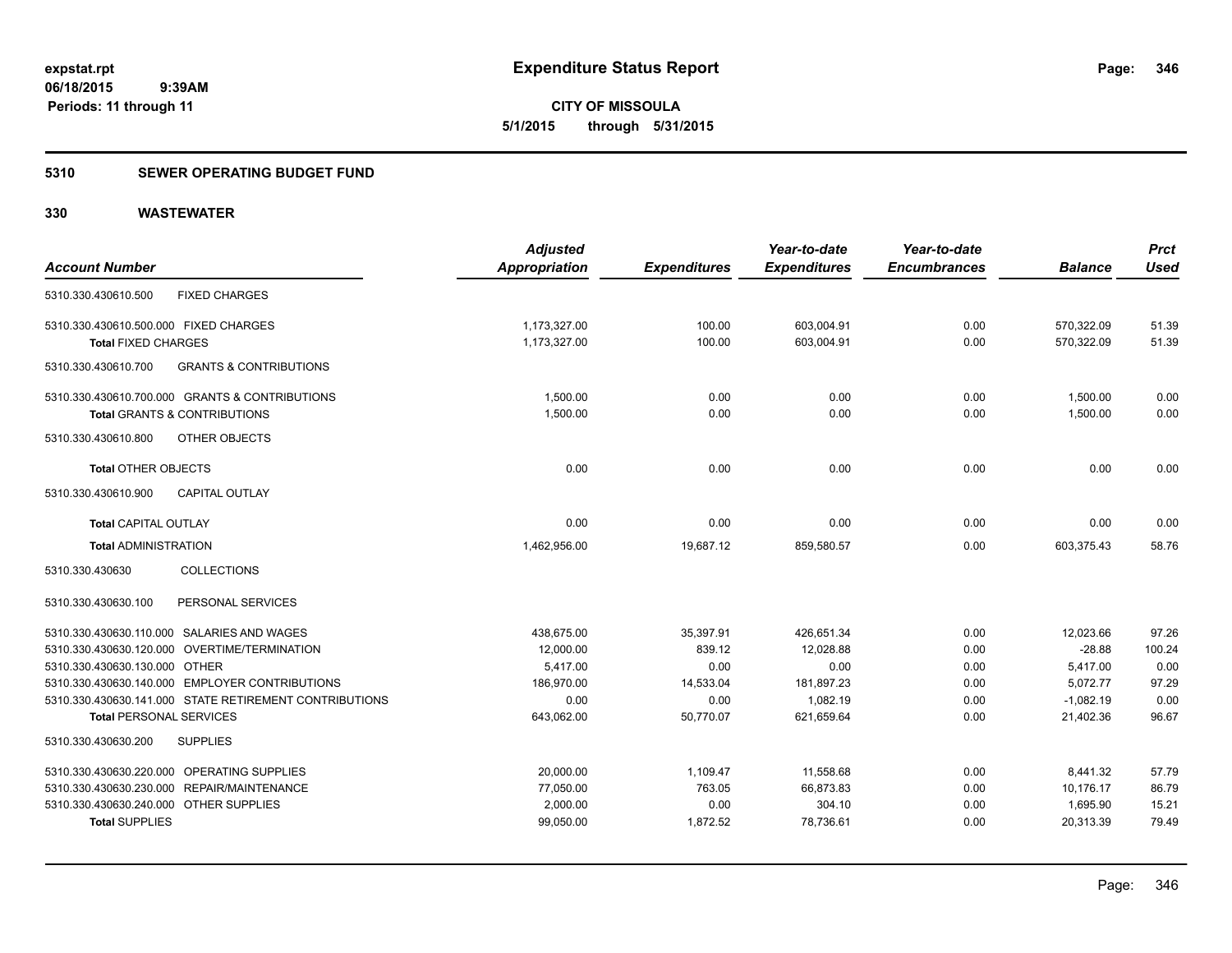### **5310 SEWER OPERATING BUDGET FUND**

| <b>Account Number</b>                             | <b>Adjusted</b><br><b>Appropriation</b> | <b>Expenditures</b> | Year-to-date<br><b>Expenditures</b> | Year-to-date<br><b>Encumbrances</b> | <b>Balance</b> | <b>Prct</b><br><b>Used</b> |
|---------------------------------------------------|-----------------------------------------|---------------------|-------------------------------------|-------------------------------------|----------------|----------------------------|
| PURCHASED SERVICES<br>5310.330.430630.300         |                                         |                     |                                     |                                     |                |                            |
| 5310.330.430630.310.000 COMMUNICATIONS            | 984.00                                  | 15.70               | 406.60                              | 0.00                                | 577.40         | 41.32                      |
| 5310.330.430630.341.000 ELECTRICITY & NATURAL GAS | 61,017.00                               | 6,074.45            | 60,663.12                           | 0.00                                | 353.88         | 99.42                      |
| 5310.330.430630.343.000 WATER CHARGES             | 6,468.00                                | 385.23              | 3,882.67                            | 0.00                                | 2,585.33       | 60.03                      |
| 5310.330.430630.350.000 PROFESSIONAL SERVICES     | 2,000.00                                | 30.00               | 366.87                              | 0.00                                | 1,633.13       | 18.34                      |
| 5310.330.430630.360.000 REPAIR & MAINTENANCE      | 104,360.00                              | 2,620.30            | 79,335.59                           | 0.00                                | 25,024.41      | 76.02                      |
| 5310.330.430630.370.000 TRAVEL                    | 3,000.00                                | 0.00                | 0.00                                | 0.00                                | 3,000.00       | 0.00                       |
| 5310.330.430630.380.000 TRAINING                  | 2.500.00                                | 0.00                | 582.86                              | 0.00                                | 1.917.14       | 23.31                      |
| <b>Total PURCHASED SERVICES</b>                   | 180,329.00                              | 9,125.68            | 145,237.71                          | 0.00                                | 35.091.29      | 80.54                      |
| <b>FIXED CHARGES</b><br>5310.330.430630.500       |                                         |                     |                                     |                                     |                |                            |
| 5310.330.430630.500.000 FIXED CHARGES             | 60,000.00                               | 0.00                | 0.00                                | 0.00                                | 60.000.00      | 0.00                       |
| <b>Total FIXED CHARGES</b>                        | 60.000.00                               | 0.00                | 0.00                                | 0.00                                | 60.000.00      | 0.00                       |
| <b>CAPITAL OUTLAY</b><br>5310.330.430630.900      |                                         |                     |                                     |                                     |                |                            |
| <b>Total CAPITAL OUTLAY</b>                       | 0.00                                    | 0.00                | 0.00                                | 0.00                                | 0.00           | 0.00                       |
| <b>Total COLLECTIONS</b>                          | 982,441.00                              | 61,768.27           | 845,633.96                          | 0.00                                | 136,807.04     | 86.07                      |
| 5310.330.430640<br>TREATMENT AND DISPOSAL         |                                         |                     |                                     |                                     |                |                            |
| PERSONAL SERVICES<br>5310.330.430640.100          |                                         |                     |                                     |                                     |                |                            |
| 5310.330.430640.110.000 SALARIES AND WAGES        | 407,242.00                              | 37,115.31           | 381,728.69                          | 0.00                                | 25,513.31      | 93.74                      |
| 5310.330.430640.120.000 OVERTIME/TERMINATION      | 7,000.00                                | 297.88              | 9,380.31                            | 0.00                                | $-2,380.31$    | 134.00                     |
| 5310.330.430640.130.000 OTHER                     | 9,223.00                                | 0.00                | 0.00                                | 0.00                                | 9,223.00       | 0.00                       |
| 5310.330.430640.140.000 EMPLOYER CONTRIBUTIONS    | 169,880.00                              | 14,437.70           | 163,461.69                          | 0.00                                | 6,418.31       | 96.22                      |
| <b>Total PERSONAL SERVICES</b>                    | 593,345.00                              | 51,850.89           | 554,570.69                          | 0.00                                | 38,774.31      | 93.47                      |
| 5310.330.430640.200<br><b>SUPPLIES</b>            |                                         |                     |                                     |                                     |                |                            |
| 5310.330.430640.220.000 OPERATING SUPPLIES        | 170,170.00                              | 554.19              | 107,226.61                          | 0.00                                | 62,943.39      | 63.01                      |
| 5310.330.430640.230.000 REPAIR/MAINTENANCE        | 73,000.00                               | 593.58              | 85,789.08                           | 0.00                                | $-12,789.08$   | 117.52                     |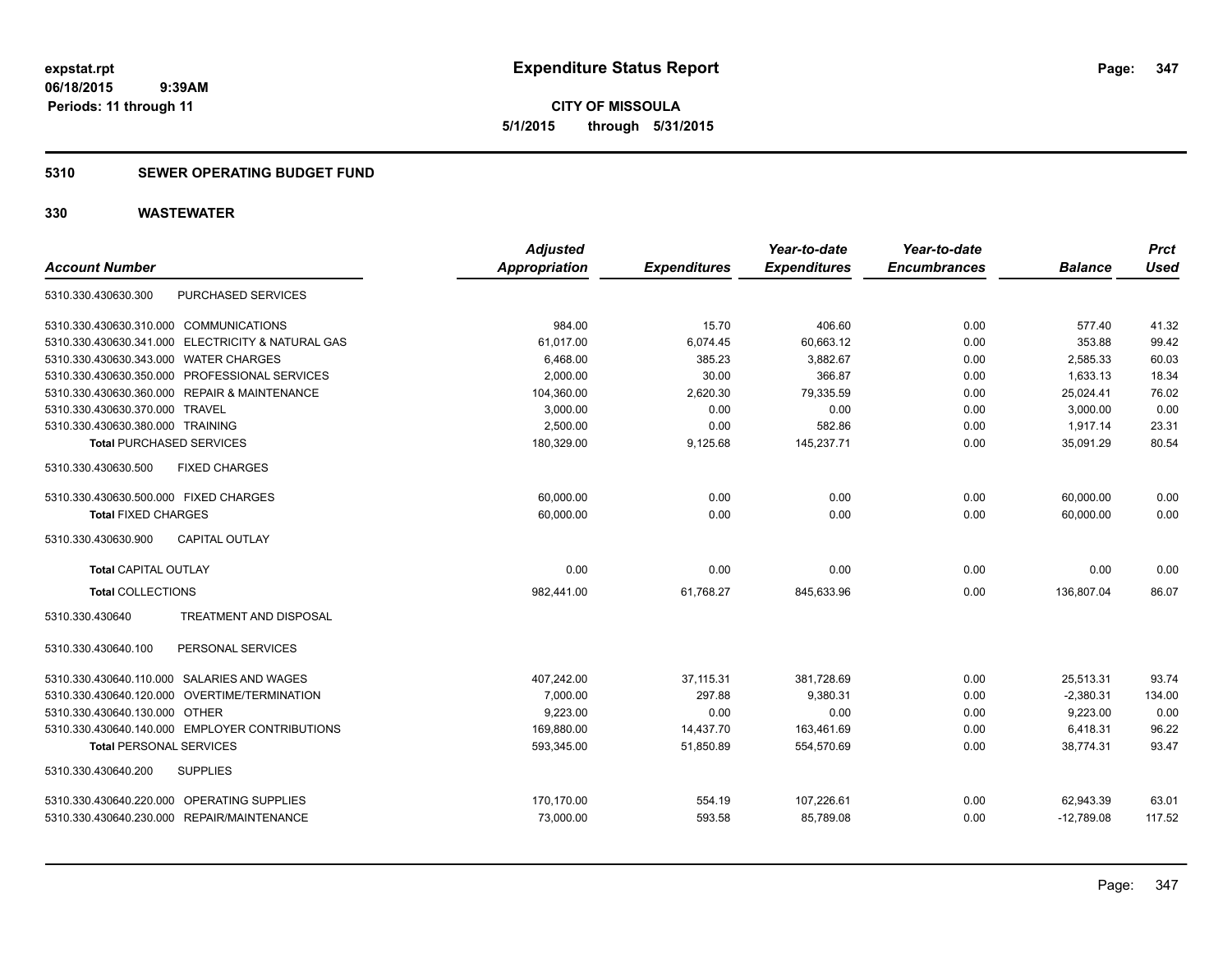### **5310 SEWER OPERATING BUDGET FUND**

| <b>Account Number</b>                      |                                                   | <b>Adjusted</b><br>Appropriation | <b>Expenditures</b> | Year-to-date<br><b>Expenditures</b> | Year-to-date<br><b>Encumbrances</b> | <b>Balance</b> | <b>Prct</b><br>Used |
|--------------------------------------------|---------------------------------------------------|----------------------------------|---------------------|-------------------------------------|-------------------------------------|----------------|---------------------|
| 5310.330.430640.240.000 OTHER SUPPLIES     |                                                   | 2,000.00                         | 65.96               | 488.36                              | 0.00                                | 1,511.64       | 24.42               |
| <b>Total SUPPLIES</b>                      |                                                   | 245,170.00                       | 1,213.73            | 193,504.05                          | 0.00                                | 51,665.95      | 78.93               |
| 5310.330.430640.300                        | PURCHASED SERVICES                                |                                  |                     |                                     |                                     |                |                     |
| 5310.330.430640.310.000 COMMUNICATIONS     |                                                   | 1,500.00                         | 0.00                | 97.31                               | 0.00                                | 1,402.69       | 6.49                |
|                                            | 5310.330.430640.341.000 ELECTRICITY & NATURAL GAS | 439,563.00                       | 43,042.57           | 460,557.60                          | 0.00                                | $-20,994.60$   | 104.78              |
| 5310.330.430640.343.000 WATER CHARGES      |                                                   | 3,780.00                         | 296.65              | 2,780.52                            | 0.00                                | 999.48         | 73.56               |
| 5310.330.430640.345.000 GARBAGE            |                                                   | 20,804.00                        | 0.00                | 19,109.20                           | 0.00                                | 1,694.80       | 91.85               |
|                                            | 5310.330.430640.350.000 PROFESSIONAL SERVICES     | 1,000.00                         | 790.00              | 3,861.00                            | 0.00                                | $-2,861.00$    | 386.10              |
|                                            | 5310.330.430640.360.000 REPAIR & MAINTENANCE      | 57,000.00                        | 4,184.13            | 84,189.68                           | 0.00                                | $-27,189.68$   | 147.70              |
| 5310.330.430640.370.000 TRAVEL             |                                                   | 6,000.00                         | 98.00               | 2.501.25                            | 0.00                                | 3,498.75       | 41.69               |
| 5310.330.430640.380.000 TRAINING           |                                                   | 3,000.00                         | 310.00              | 2,489.00                            | 0.00                                | 511.00         | 82.97               |
|                                            | 5310.330.430640.390.000 OTHER PURCHASED SERVICES  | 403,075.00                       | 84,841.00           | 383,690.00                          | 0.00                                | 19,385.00      | 95.19               |
| <b>Total PURCHASED SERVICES</b>            |                                                   | 935,722.00                       | 133,562.35          | 959,275.56                          | 0.00                                | $-23,553.56$   | 102.52              |
| 5310.330.430640.900                        | CAPITAL OUTLAY                                    |                                  |                     |                                     |                                     |                |                     |
| Total CAPITAL OUTLAY                       |                                                   | 0.00                             | 0.00                | 0.00                                | 0.00                                | 0.00           | 0.00                |
|                                            | Total TREATMENT AND DISPOSAL                      | 1,774,237.00                     | 186,626.97          | 1,707,350.30                        | 0.00                                | 66,886.70      | 96.23               |
| 5310.330.430650                            | LAB & TESTING                                     |                                  |                     |                                     |                                     |                |                     |
| 5310.330.430650.100                        | PERSONAL SERVICES                                 |                                  |                     |                                     |                                     |                |                     |
|                                            | 5310.330.430650.110.000 SALARIES AND WAGES        | 156,694.00                       | 12.247.42           | 131,602.14                          | 0.00                                | 25,091.86      | 83.99               |
|                                            | 5310.330.430650.120.000 OVERTIME/TERMINATION      | 0.00                             | 0.00                | 212.22                              | 0.00                                | $-212.22$      | 0.00                |
|                                            | 5310.330.430650.140.000 EMPLOYER CONTRIBUTIONS    | 62,137.00                        | 5,040.94            | 53,829.03                           | 0.00                                | 8,307.97       | 86.63               |
| <b>Total PERSONAL SERVICES</b>             |                                                   | 218.831.00                       | 17.288.36           | 185.643.39                          | 0.00                                | 33.187.61      | 84.83               |
| 5310.330.430650.200                        | <b>SUPPLIES</b>                                   |                                  |                     |                                     |                                     |                |                     |
| 5310.330.430650.220.000 OPERATING SUPPLIES |                                                   | 23,000.00                        | 2,443.23            | 21,470.85                           | 0.00                                | 1,529.15       | 93.35               |
|                                            | 5310.330.430650.230.000 REPAIR/MAINTENANCE        | 2,000.00                         | 0.00                | 4,675.73                            | 0.00                                | $-2,675.73$    | 233.79              |
| <b>Total SUPPLIES</b>                      |                                                   | 25,000.00                        | 2,443.23            | 26,146.58                           | 0.00                                | $-1,146.58$    | 104.59              |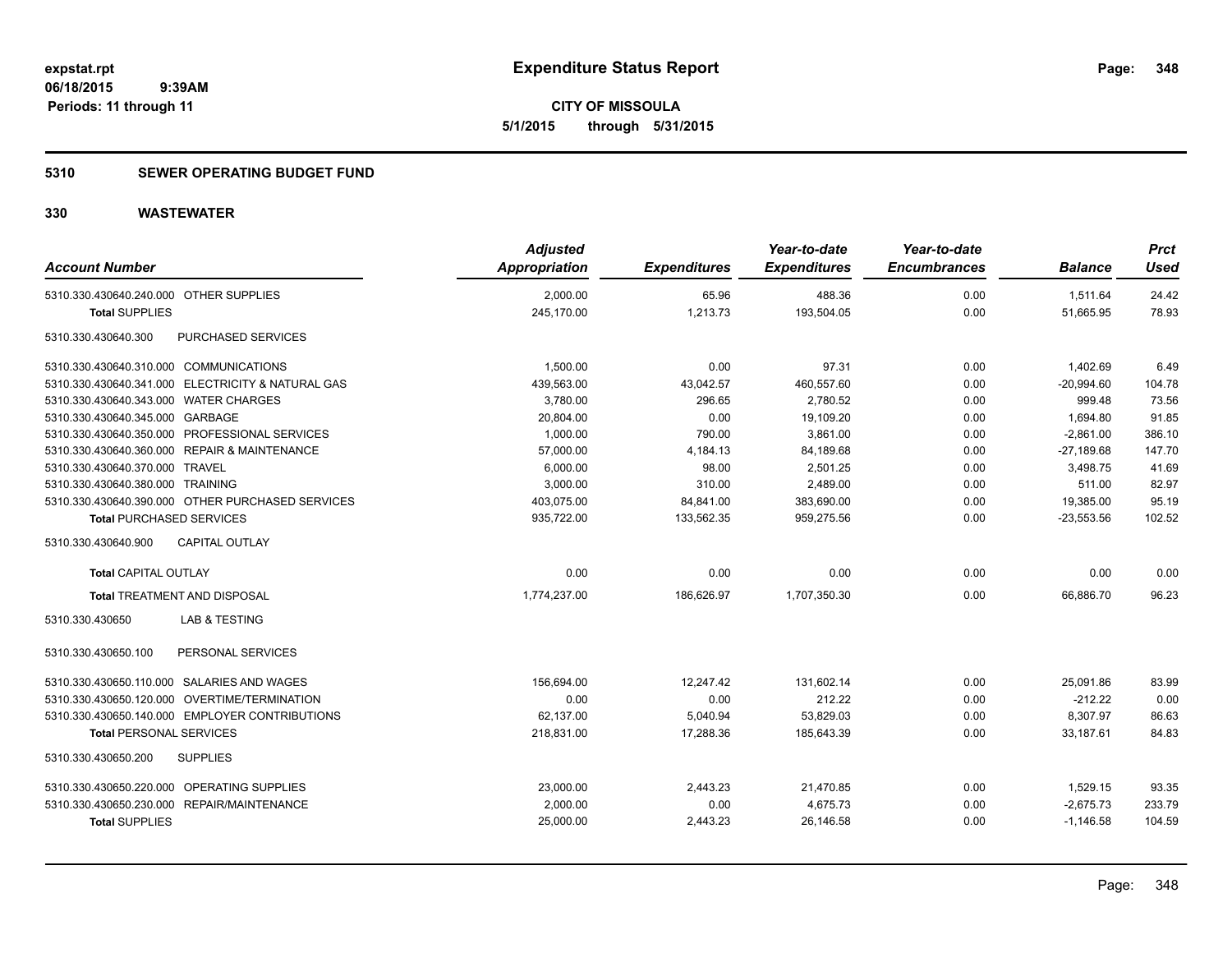### **5310 SEWER OPERATING BUDGET FUND**

| <b>Account Number</b>             |                                               | <b>Adjusted</b><br><b>Appropriation</b> | <b>Expenditures</b> | Year-to-date<br><b>Expenditures</b> | Year-to-date<br><b>Encumbrances</b> | <b>Balance</b> | <b>Prct</b><br><b>Used</b> |
|-----------------------------------|-----------------------------------------------|-----------------------------------------|---------------------|-------------------------------------|-------------------------------------|----------------|----------------------------|
| 5310.330.430650.300               | PURCHASED SERVICES                            |                                         |                     |                                     |                                     |                |                            |
|                                   | 5310.330.430650.310.000 COMMUNICATIONS        | 1,000.00                                | 62.03               | 893.62                              | 0.00                                | 106.38         | 89.36                      |
|                                   | 5310.330.430650.350.000 PROFESSIONAL SERVICES | 29,000.00                               | 0.00                | 21,066.00                           | 0.00                                | 7,934.00       | 72.64                      |
|                                   | 5310.330.430650.360.000 REPAIR & MAINTENANCE  | 4,000.00                                | 0.00                | 5,139.35                            | 0.00                                | $-1,139.35$    | 128.48                     |
| 5310.330.430650.370.000 TRAVEL    |                                               | 2,000.00                                | 0.00                | 0.00                                | 0.00                                | 2,000.00       | 0.00                       |
| 5310.330.430650.380.000 TRAINING  |                                               | 1,000.00                                | 0.00                | 97.14                               | 0.00                                | 902.86         | 9.71                       |
|                                   | <b>Total PURCHASED SERVICES</b>               | 37,000.00                               | 62.03               | 27,196.11                           | 0.00                                | 9,803.89       | 73.50                      |
| 5310.330.430650.500               | <b>FIXED CHARGES</b>                          |                                         |                     |                                     |                                     |                |                            |
| <b>Total FIXED CHARGES</b>        |                                               | 0.00                                    | 0.00                | 0.00                                | 0.00                                | 0.00           | 0.00                       |
| 5310.330.430650.900               | <b>CAPITAL OUTLAY</b>                         |                                         |                     |                                     |                                     |                |                            |
| <b>Total CAPITAL OUTLAY</b>       |                                               | 0.00                                    | 0.00                | 0.00                                | 0.00                                | 0.00           | 0.00                       |
| Total LAB & TESTING               |                                               | 280,831.00                              | 19,793.62           | 238,986.08                          | 0.00                                | 41,844.92      | 85.10                      |
| 5310.330.430660                   | <b>ENGINEEERING</b>                           |                                         |                     |                                     |                                     |                |                            |
| 5310.330.430660.300               | PURCHASED SERVICES                            |                                         |                     |                                     |                                     |                |                            |
|                                   | <b>Total PURCHASED SERVICES</b>               | 0.00                                    | 0.00                | 0.00                                | 0.00                                | 0.00           | 0.00                       |
| 5310.330.430660.500               | <b>FIXED CHARGES</b>                          |                                         |                     |                                     |                                     |                |                            |
| <b>Total FIXED CHARGES</b>        |                                               | 0.00                                    | 0.00                | 0.00                                | 0.00                                | 0.00           | 0.00                       |
| 5310.330.430660.900               | <b>CAPITAL OUTLAY</b>                         |                                         |                     |                                     |                                     |                |                            |
| <b>Total ENGINEEERING</b>         |                                               | 0.00                                    | 0.00                | 0.00                                | 0.00                                | 0.00           | 0.00                       |
| 5310.330.490504                   | <b>DEBT SERVICE</b>                           |                                         |                     |                                     |                                     |                |                            |
| 5310.330.490504.600               | <b>DEBT SERVICE</b>                           |                                         |                     |                                     |                                     |                |                            |
| 5310.330.490504.610.000 PRINCIPAL |                                               | 0.00                                    | 0.00                | 7,788.03                            | 0.00                                | $-7,788.03$    | 0.00                       |
|                                   |                                               |                                         |                     |                                     |                                     |                |                            |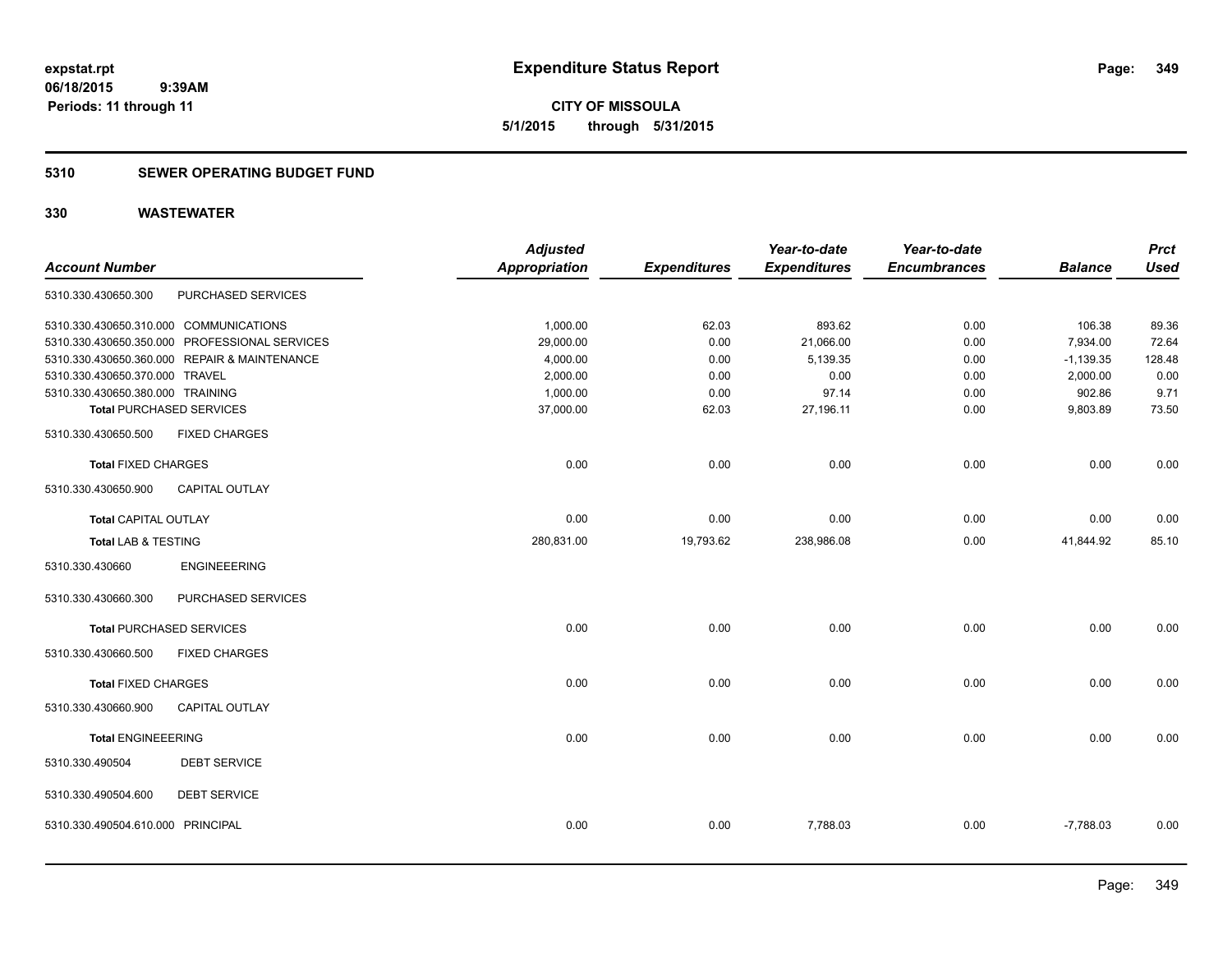**350**

**06/18/2015 9:39AM Periods: 11 through 11**

**CITY OF MISSOULA 5/1/2015 through 5/31/2015**

### **5310 SEWER OPERATING BUDGET FUND**

| <b>Account Number</b>          |                                                                                                | <b>Adjusted</b><br><b>Appropriation</b> | <b>Expenditures</b> | Year-to-date<br><b>Expenditures</b> | Year-to-date<br><b>Encumbrances</b> | <b>Balance</b>           | <b>Prct</b><br><b>Used</b> |
|--------------------------------|------------------------------------------------------------------------------------------------|-----------------------------------------|---------------------|-------------------------------------|-------------------------------------|--------------------------|----------------------------|
| <b>Total DEBT SERVICE</b>      | 5310.330.490504.620.000 INTEREST / SERVICE FEES                                                | 0.00<br>0.00                            | 0.00<br>0.00        | 117.57<br>7,905.60                  | 0.00<br>0.00                        | $-117.57$<br>$-7,905.60$ | 0.00<br>0.00               |
| 5310.330.499999                | <b>NEW REQUESTS</b>                                                                            |                                         |                     |                                     |                                     |                          |                            |
| 5310.330.499999.100            | PERSONAL SERVICES                                                                              |                                         |                     |                                     |                                     |                          |                            |
| <b>Total PERSONAL SERVICES</b> |                                                                                                | 0.00                                    | 0.00                | 0.00                                | 0.00                                | 0.00                     | 0.00                       |
| 5310.330.499999.900            | <b>CAPITAL OUTLAY</b>                                                                          |                                         |                     |                                     |                                     |                          |                            |
| <b>Total NEW REQUESTS</b>      |                                                                                                | 0.00                                    | 0.00                | 0.00                                | 0.00                                | 0.00                     | 0.00                       |
| 5310.330.510000                | <b>MISCELLANEOUS</b>                                                                           |                                         |                     |                                     |                                     |                          |                            |
| 5310.330.510000.900            | <b>CAPITAL OUTLAY</b>                                                                          |                                         |                     |                                     |                                     |                          |                            |
| <b>Total MISCELLANEOUS</b>     |                                                                                                | 0.00                                    | 0.00                | 0.00                                | 0.00                                | 0.00                     | 0.00                       |
| 5310.330.510110                | <b>MERCHANT SERVICES</b>                                                                       |                                         |                     |                                     |                                     |                          |                            |
| 5310.330.510110.500            | <b>FIXED CHARGES</b>                                                                           |                                         |                     |                                     |                                     |                          |                            |
|                                | 5310.330.510110.500.000 MERCHANT SERVICE FEES/FIIXED CHARGES<br><b>Total MERCHANT SERVICES</b> | 34,500.00<br>34,500.00                  | 0.00<br>0.00        | 0.00<br>0.00                        | 0.00<br>0.00                        | 34,500.00<br>34,500.00   | 0.00<br>0.00               |
| 5310.330.521000                | INTERFUND OPERATING TRANSFERS                                                                  |                                         |                     |                                     |                                     |                          |                            |
| 5310.330.521000.800            | OTHER OBJECTS                                                                                  |                                         |                     |                                     |                                     |                          |                            |
|                                | Total INTERFUND OPERATING TRANSFERS                                                            | 0.00                                    | 0.00                | 0.00                                | 0.00                                | 0.00                     | 0.00                       |
| <b>Total WASTEWATER</b>        |                                                                                                | 4,534,965.00                            | 287,875.98          | 3,659,456.51                        | 0.00                                | 875,508.49               | 80.69                      |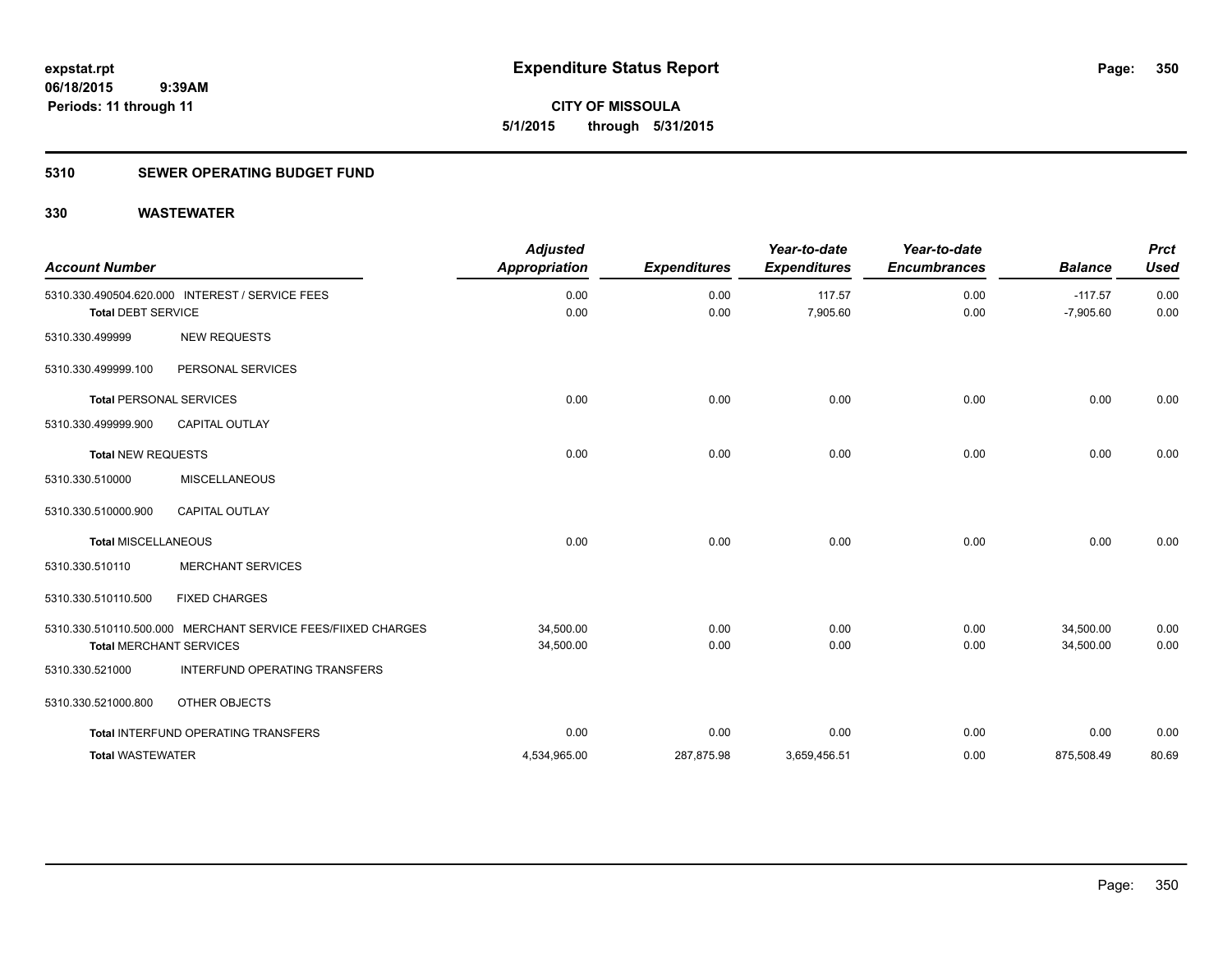**CITY OF MISSOULA 5/1/2015 through 5/31/2015**

### **5310 SEWER OPERATING BUDGET FUND**

### **900 DEPRECIATION**

| <b>Account Number</b>     |                                          | <b>Adjusted</b><br><b>Appropriation</b> | <b>Expenditures</b> | Year-to-date<br><b>Expenditures</b> | Year-to-date<br><b>Encumbrances</b> | <b>Balance</b> | <b>Prct</b><br>Used |
|---------------------------|------------------------------------------|-----------------------------------------|---------------------|-------------------------------------|-------------------------------------|----------------|---------------------|
| 5310.900.510000           | <b>MISCELLANEOUS</b>                     |                                         |                     |                                     |                                     |                |                     |
| 5310.900.510000.800       | OTHER OBJECTS                            |                                         |                     |                                     |                                     |                |                     |
| <b>Total DEPRECIATION</b> |                                          | 0.00                                    | 0.00                | 0.00                                | 0.00                                | 0.00           | 0.00                |
|                           | <b>Total SEWER OPERATING BUDGET FUND</b> | 4,534,965.00                            | 287,875.98          | 3,659,456.51                        | 0.00                                | 875.508.49     | 80.69               |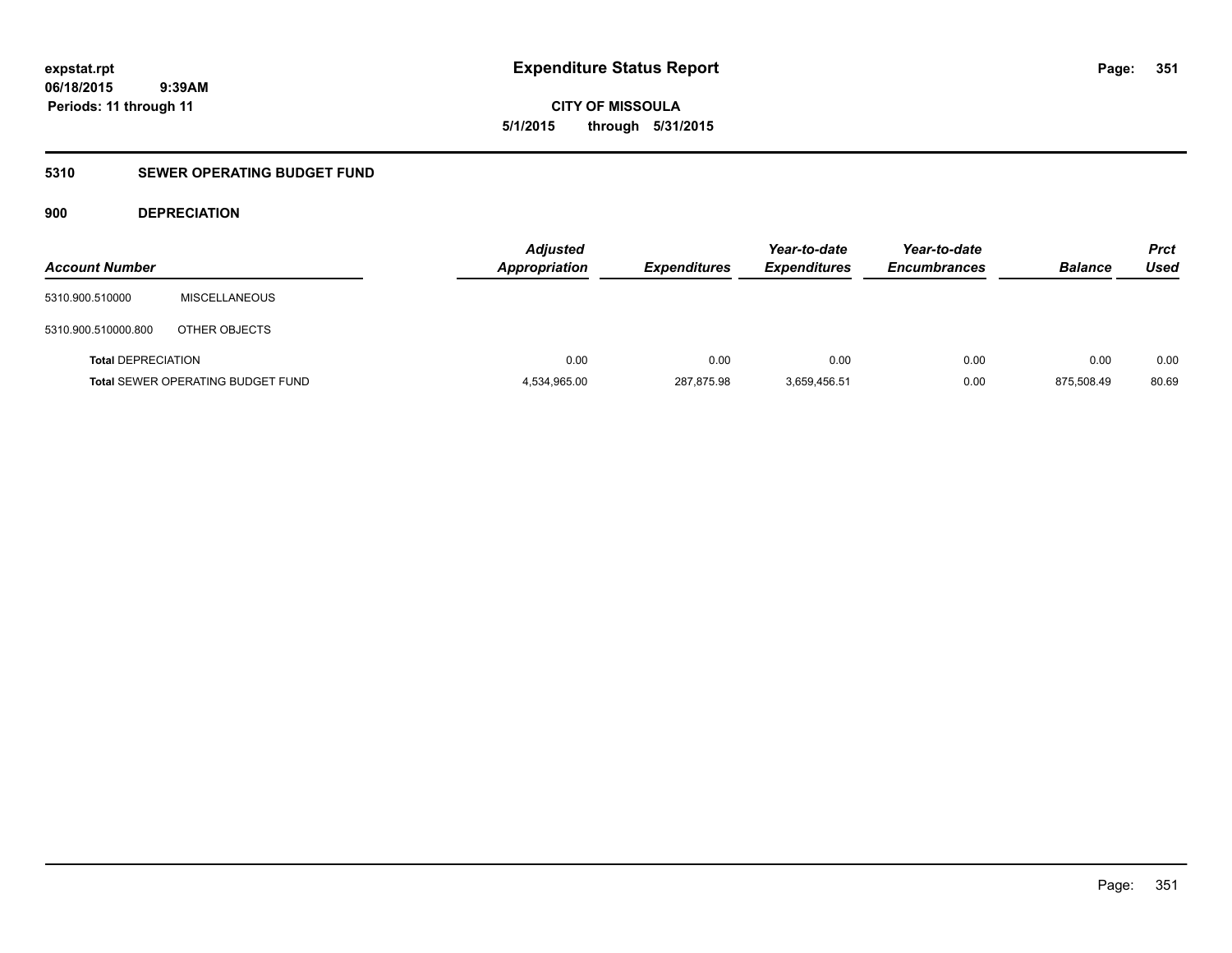**CITY OF MISSOULA 5/1/2015 through 5/31/2015**

### **5311 SEWER REVENUE COLLECTION & CLEARING FUND**

| <b>Account Number</b>      |                                                  | <b>Adjusted</b><br><b>Appropriation</b> | <b>Expenditures</b> | Year-to-date<br><b>Expenditures</b> | Year-to-date<br><b>Encumbrances</b> | <b>Balance</b> | <b>Prct</b><br><b>Used</b> |
|----------------------------|--------------------------------------------------|-----------------------------------------|---------------------|-------------------------------------|-------------------------------------|----------------|----------------------------|
| 5311.330.430670            | <b>CUSTOMER ACCOUNTING &amp; COLLECTION</b>      |                                         |                     |                                     |                                     |                |                            |
| 5311.330.430670.800        | OTHER OBJECTS                                    |                                         |                     |                                     |                                     |                |                            |
|                            | Total CUSTOMER ACCOUNTING & COLLECTION           | 0.00                                    | 0.00                | 0.00                                | 0.00                                | 0.00           | 0.00                       |
| 5311.330.510000            | <b>MISCELLANEOUS</b>                             |                                         |                     |                                     |                                     |                |                            |
| 5311.330.510000.800        | OTHER OBJECTS                                    |                                         |                     |                                     |                                     |                |                            |
| <b>Total MISCELLANEOUS</b> |                                                  | 0.00                                    | 0.00                | 0.00                                | 0.00                                | 0.00           | 0.00                       |
| 5311.330.510110            | <b>MERCHANT SERVICES</b>                         |                                         |                     |                                     |                                     |                |                            |
| 5311.330.510110.500        | <b>FIXED CHARGES</b>                             |                                         |                     |                                     |                                     |                |                            |
|                            | <b>Total MERCHANT SERVICES</b>                   | 0.00                                    | 0.00                | 0.00                                | 0.00                                | 0.00           | 0.00                       |
| 5311.330.521000            | SEWER REVENUE CLEARING                           |                                         |                     |                                     |                                     |                |                            |
| 5311.330.521000.500        | <b>FIXED CHARGES</b>                             |                                         |                     |                                     |                                     |                |                            |
| <b>Total FIXED CHARGES</b> |                                                  | 0.00                                    | 0.00                | 0.00                                | 0.00                                | 0.00           | 0.00                       |
| 5311.330.521000.600        | <b>DEBT SERVICE</b>                              |                                         |                     |                                     |                                     |                |                            |
| <b>Total DEBT SERVICE</b>  |                                                  | 0.00                                    | 0.00                | 0.00                                | 0.00                                | 0.00           | 0.00                       |
| 5311.330.521000.800        | OTHER OBJECTS                                    |                                         |                     |                                     |                                     |                |                            |
|                            | 5311.330.521000.820.000 TRANSFERS TO OTHER FUNDS | 7,200,001.00                            | 0.00                | 0.00                                | 0.00                                | 7,200,001.00   | 0.00                       |
|                            | Total SEWER REVENUE CLEARING                     | 7,200,001.00                            | 0.00                | 0.00                                | 0.00                                | 7,200,001.00   | 0.00                       |
|                            | Total SEWER REVENUE COLLECTION & CLEARING FUND   | 7,200,001.00                            | 0.00                | 0.00                                | 0.00                                | 7,200,001.00   | 0.00                       |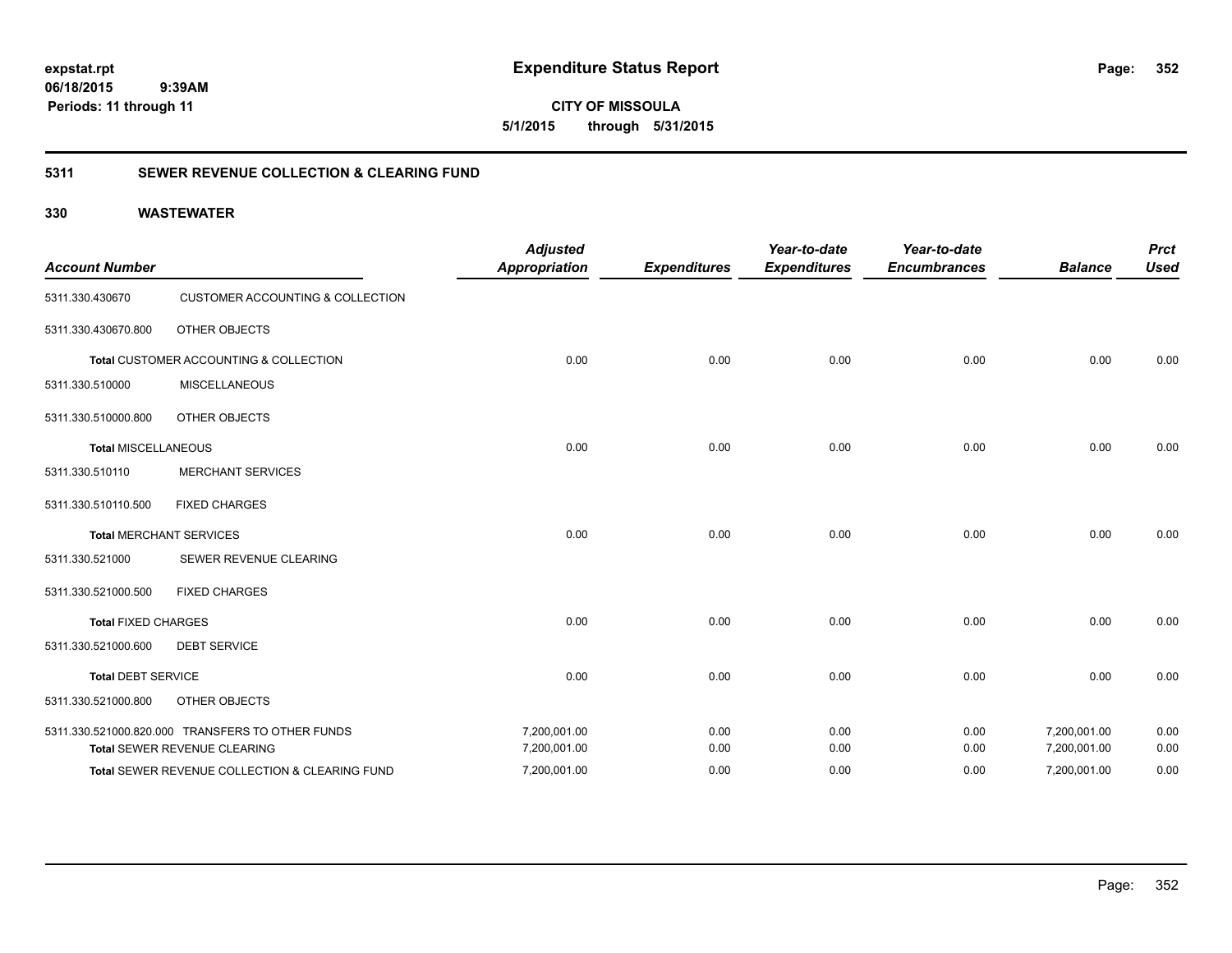**CITY OF MISSOULA 5/1/2015 through 5/31/2015**

#### **5315 SEWER LOAN FUND**

| <b>Account Number</b>           |                                                                                                       | <b>Adjusted</b><br><b>Appropriation</b> | <b>Expenditures</b> | Year-to-date<br><b>Expenditures</b> | Year-to-date<br><b>Encumbrances</b> | <b>Balance</b>               | <b>Prct</b><br><b>Used</b> |
|---------------------------------|-------------------------------------------------------------------------------------------------------|-----------------------------------------|---------------------|-------------------------------------|-------------------------------------|------------------------------|----------------------------|
| 5315.330.430607                 | *** Title Not Found ***                                                                               |                                         |                     |                                     |                                     |                              |                            |
| 5315.330.430607.300             | PURCHASED SERVICES                                                                                    |                                         |                     |                                     |                                     |                              |                            |
| Total *** Title Not Found ***   | 5315.330.430607.390.000 OTHER PURCHASED SERVICES                                                      | 0.00<br>0.00                            | 0.00<br>0.00        | 22,518.62<br>22,518.62              | 0.00<br>0.00                        | $-22,518.62$<br>$-22,518.62$ | 0.00<br>0.00               |
| 5315.330.430670                 | <b>CUSTOMER ACCOUNTING &amp; COLLECTION</b>                                                           |                                         |                     |                                     |                                     |                              |                            |
| 5315.330.430670.300             | PURCHASED SERVICES                                                                                    |                                         |                     |                                     |                                     |                              |                            |
| <b>Total PURCHASED SERVICES</b> |                                                                                                       | 0.00                                    | 0.00                | 0.00                                | 0.00                                | 0.00                         | 0.00                       |
| 5315.330.430670.600             | <b>DEBT SERVICE</b>                                                                                   |                                         |                     |                                     |                                     |                              |                            |
| <b>Total DEBT SERVICE</b>       |                                                                                                       | 0.00                                    | 0.00                | 0.00                                | 0.00                                | 0.00                         | 0.00                       |
| 5315.330.430670.800             | OTHER OBJECTS                                                                                         |                                         |                     |                                     |                                     |                              |                            |
|                                 | 5315.330.430670.820.000 TRANSFERS TO OTHER FUNDS<br><b>Total CUSTOMER ACCOUNTING &amp; COLLECTION</b> | 20,000.00<br>20,000.00                  | 0.00<br>0.00        | 0.00<br>0.00                        | 0.00<br>0.00                        | 20,000.00<br>20,000.00       | 0.00<br>0.00               |
| <b>Total SEWER LOAN FUND</b>    |                                                                                                       | 20,000.00                               | 0.00                | 22,518.62                           | 0.00                                | $-2,518.62$                  | 112.59                     |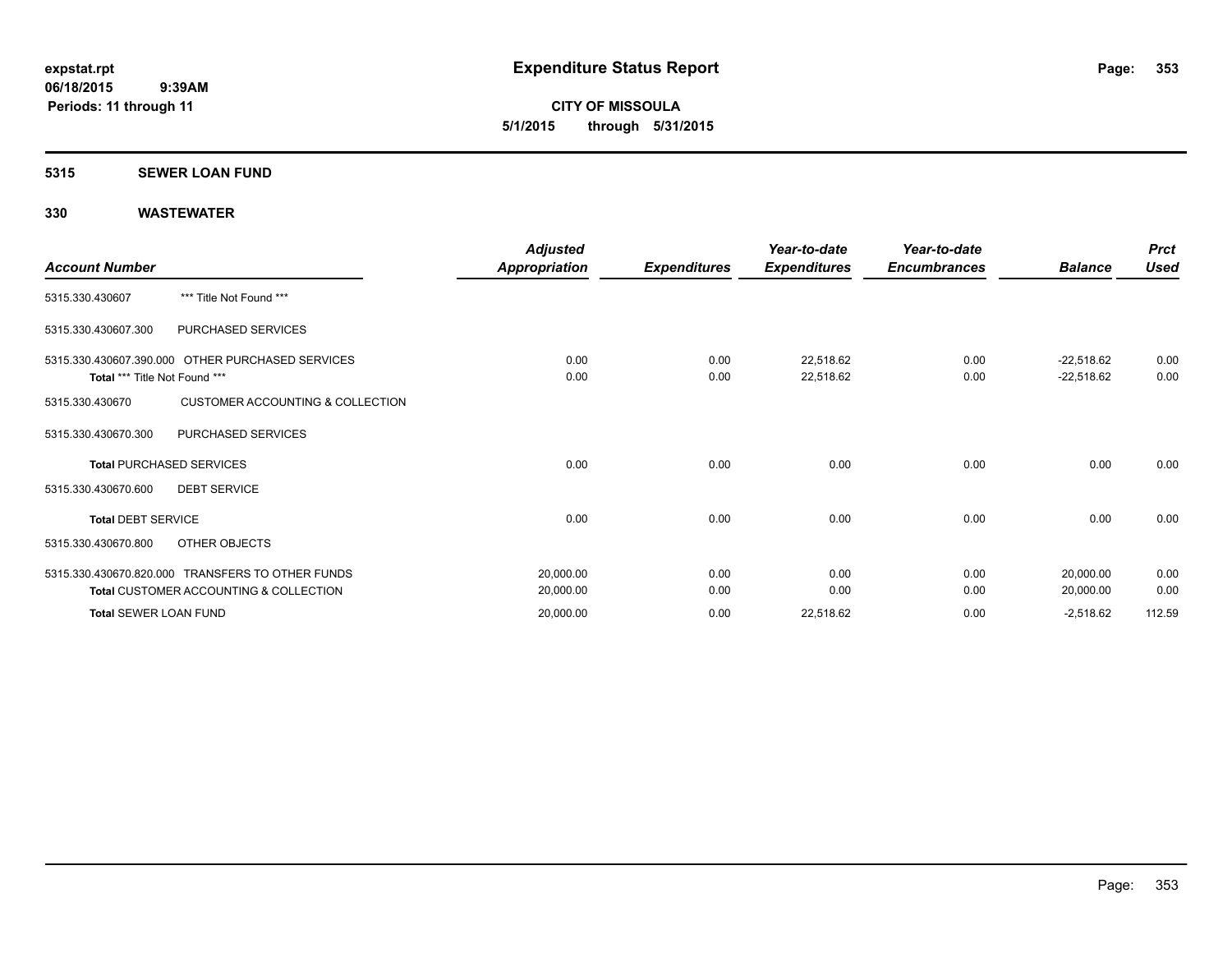**354**

**CITY OF MISSOULA 5/1/2015 through 5/31/2015**

### **5320 SEWER REPLACEMENT & DEPRECIATION FUND**

|                                 |                                        | <b>Adjusted</b>      |                     | Year-to-date        | Year-to-date        |                | <b>Prct</b> |
|---------------------------------|----------------------------------------|----------------------|---------------------|---------------------|---------------------|----------------|-------------|
| <b>Account Number</b>           |                                        | <b>Appropriation</b> | <b>Expenditures</b> | <b>Expenditures</b> | <b>Encumbrances</b> | <b>Balance</b> | <b>Used</b> |
| 5320.330.410400                 | <b>DEPRECIATION</b>                    |                      |                     |                     |                     |                |             |
| 5320.330.410400.800             | OTHER OBJECTS                          |                      |                     |                     |                     |                |             |
| <b>Total DEPRECIATION</b>       |                                        | 0.00                 | 0.00                | 0.00                | 0.00                | 0.00           | 0.00        |
| 5320.330.410551                 | <b>FINANCIAL SOFTWARE</b>              |                      |                     |                     |                     |                |             |
| 5320.330.410551.800             | OTHER OBJECTS                          |                      |                     |                     |                     |                |             |
| <b>Total FINANCIAL SOFTWARE</b> |                                        | 0.00                 | 0.00                | 0.00                | 0.00                | 0.00           | 0.00        |
| 5320.330.430611                 | FLOW BASED STUDY/CONSULTING            |                      |                     |                     |                     |                |             |
| 5320.330.430611.300             | PURCHASED SERVICES                     |                      |                     |                     |                     |                |             |
|                                 | Total FLOW BASED STUDY/CONSULTING      | 0.00                 | 0.00                | 0.00                | 0.00                | 0.00           | 0.00        |
| 5320.330.430612                 | STATE COMPLIANCE EDEN UPDATE           |                      |                     |                     |                     |                |             |
| 5320.330.430612.300             | PURCHASED SERVICES                     |                      |                     |                     |                     |                |             |
|                                 | Total STATE COMPLIANCE EDEN UPDATE     | 0.00                 | 0.00                | 0.00                | 0.00                | 0.00           | 0.00        |
| 5320.330.430613                 | <b>EQUIPMENT-TRUCKS</b>                |                      |                     |                     |                     |                |             |
| 5320.330.430613.900             | <b>CAPITAL OUTLAY</b>                  |                      |                     |                     |                     |                |             |
| Total EQUIPMENT-TRUCKS          |                                        | 0.00                 | 0.00                | 0.00                | 0.00                | 0.00           | 0.00        |
| 5320.330.430614                 | WW DEVELOPMENT FEE RECALCULATION       |                      |                     |                     |                     |                |             |
| 5320.330.430614.300             | PURCHASED SERVICES                     |                      |                     |                     |                     |                |             |
|                                 | Total WW DEVELOPMENT FEE RECALCULATION | 0.00                 | 0.00                | 0.00                | 0.00                | 0.00           | 0.00        |
| 5320.330.430615                 | WWTP OPTIMIZATION STUDY                |                      |                     |                     |                     |                |             |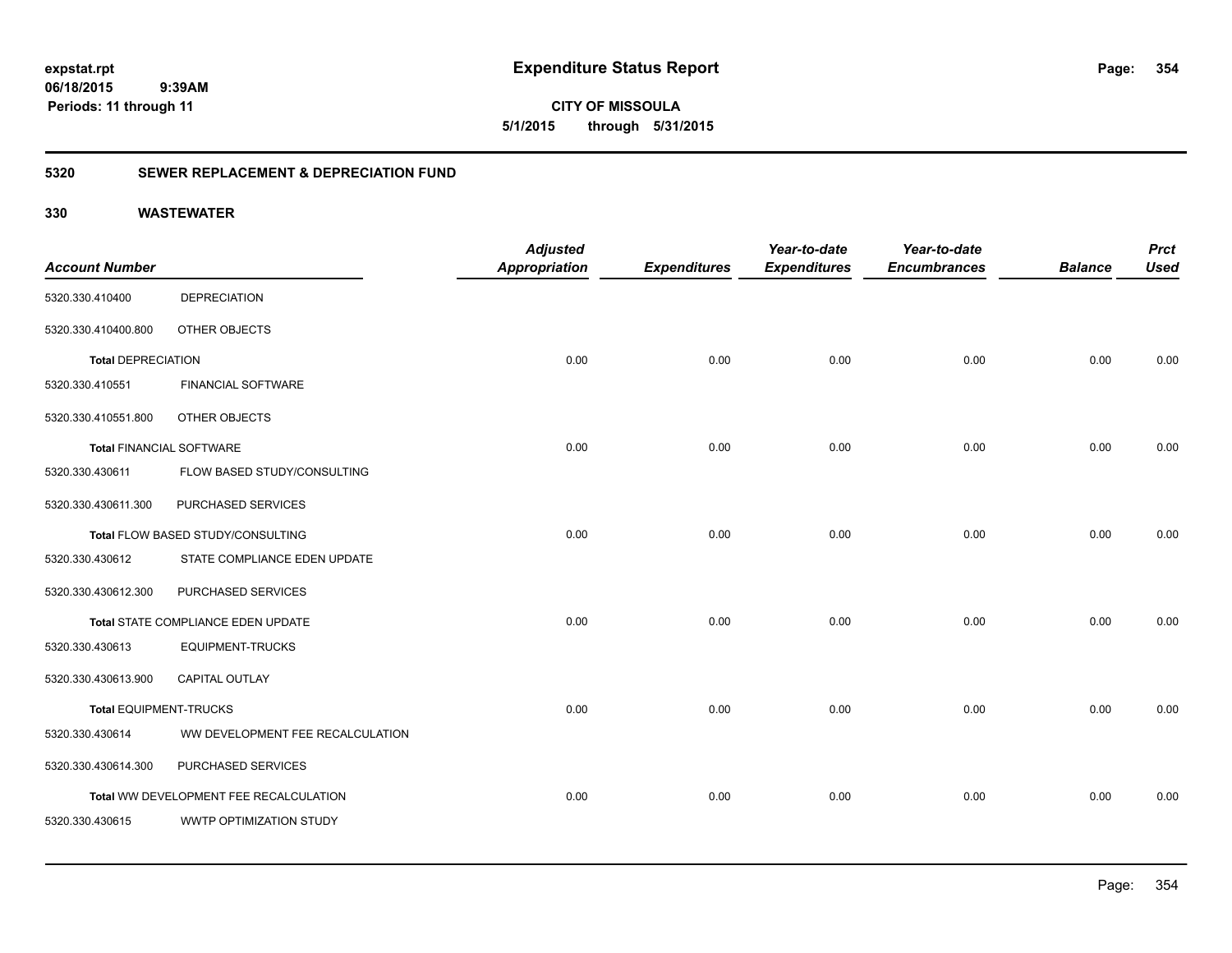**CITY OF MISSOULA 5/1/2015 through 5/31/2015**

### **5320 SEWER REPLACEMENT & DEPRECIATION FUND**

|                                      |                                                          | <b>Adjusted</b>      |                     | Year-to-date        | Year-to-date        |                | <b>Prct</b> |
|--------------------------------------|----------------------------------------------------------|----------------------|---------------------|---------------------|---------------------|----------------|-------------|
| <b>Account Number</b>                |                                                          | <b>Appropriation</b> | <b>Expenditures</b> | <b>Expenditures</b> | <b>Encumbrances</b> | <b>Balance</b> | <b>Used</b> |
| 5320.330.430615.300                  | PURCHASED SERVICES                                       |                      |                     |                     |                     |                |             |
|                                      | 5320.330.430615.350.000 WWTP OPTIMIZATION STUDY          | 0.00                 | 0.00                | 14,027.23           | 0.00                | $-14,027.23$   | 0.00        |
|                                      | Total WWTP OPTIMIZATION STUDY                            | 0.00                 | 0.00                | 14,027.23           | 0.00                | $-14,027.23$   | 0.00        |
| 5320.330.430622                      | TREATMENT PLANT SOFTWARE UPGRADE                         |                      |                     |                     |                     |                |             |
| 5320.330.430622.900                  | <b>CAPITAL OUTLAY</b>                                    |                      |                     |                     |                     |                |             |
|                                      | 5320.330.430622.940.000 TREATMENT PLANT SOFTWARE UPGRADE | 0.00                 | 0.00                | 50,906.55           | 0.00                | $-50,906.55$   | 0.00        |
|                                      | Total TREATMENT PLANT SOFTWARE UPGRADE                   | 0.00                 | 0.00                | 50,906.55           | 0.00                | $-50,906.55$   | 0.00        |
| 5320.330.430623                      | LATERAL SWR MAIN EXT                                     |                      |                     |                     |                     |                |             |
| 5320.330.430623.300                  | PURCHASED SERVICES                                       |                      |                     |                     |                     |                |             |
|                                      | <b>Total PURCHASED SERVICES</b>                          | 0.00                 | 0.00                | 0.00                | 0.00                | 0.00           | 0.00        |
| 5320.330.430623.900                  | <b>CAPITAL OUTLAY</b>                                    |                      |                     |                     |                     |                |             |
| 5320.330.430623.930.000 IMPROVEMENTS |                                                          | 10.000.00            | 0.00                | 0.00                | 0.00                | 10,000.00      | 0.00        |
|                                      | <b>Total LATERAL SWR MAIN EXT</b>                        | 10,000.00            | 0.00                | 0.00                | 0.00                | 10,000.00      | 0.00        |
| 5320.330.430624                      | <b>SEWER LINE REHAB</b>                                  |                      |                     |                     |                     |                |             |
| 5320.330.430624.300                  | PURCHASED SERVICES                                       |                      |                     |                     |                     |                |             |
|                                      | 5320.330.430624.360.000 REPAIR & MAINTENANCE             | 100,000.00           | 0.00                | 5,834.75            | 0.00                | 94,165.25      | 5.83        |
| <b>Total SEWER LINE REHAB</b>        |                                                          | 100,000.00           | 0.00                | 5,834.75            | 0.00                | 94,165.25      | 5.83        |
| 5320.330.430625                      | SWR MAIN MASTER PLANS                                    |                      |                     |                     |                     |                |             |
| 5320.330.430625.300                  | PURCHASED SERVICES                                       |                      |                     |                     |                     |                |             |
|                                      | <b>Total SWR MAIN MASTER PLANS</b>                       | 0.00                 | 0.00                | 0.00                | 0.00                | 0.00           | 0.00        |
| 5320.330.430627                      | <b>BIOREACTOR NUTRIENT MONITORING</b>                    |                      |                     |                     |                     |                |             |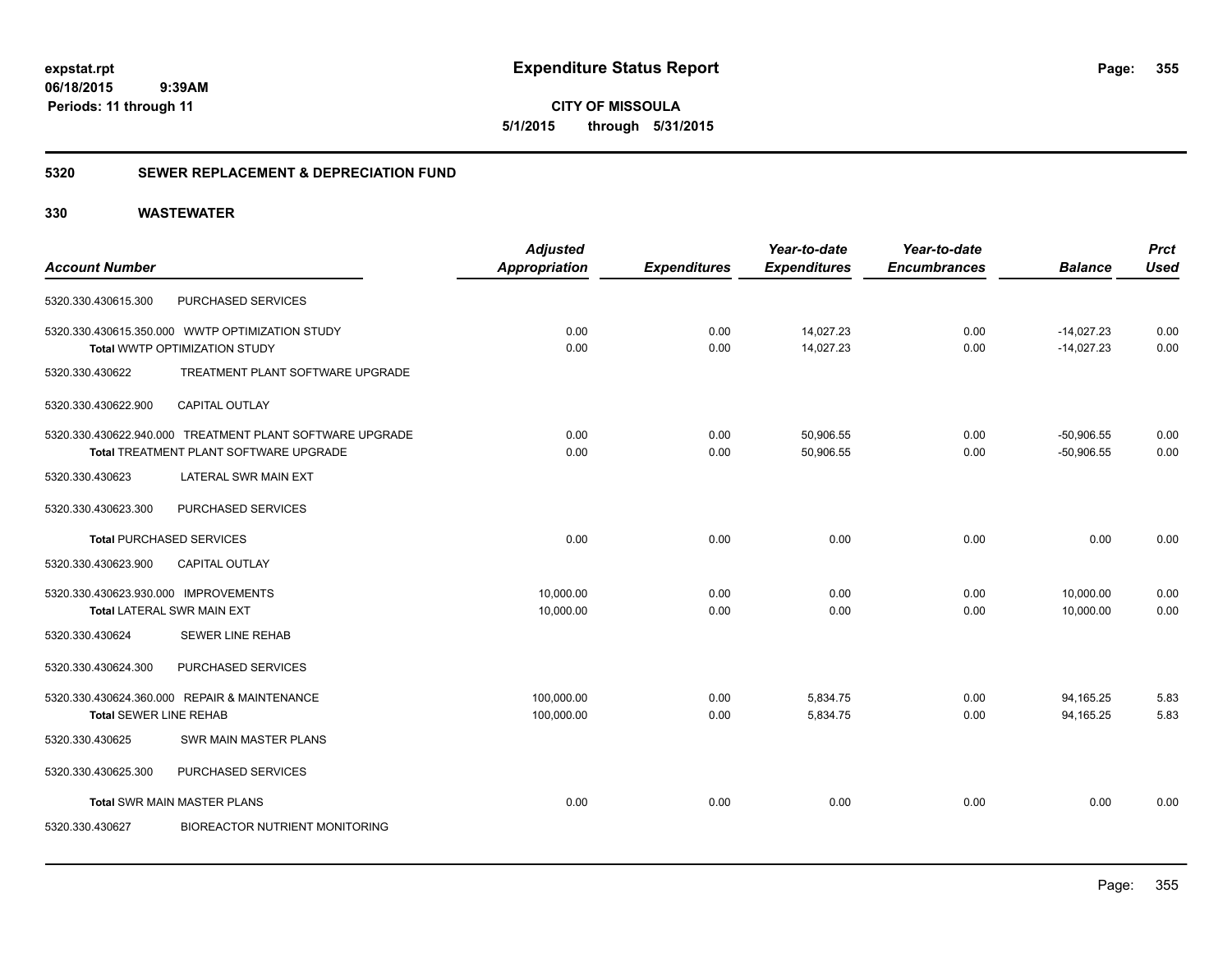**CITY OF MISSOULA 5/1/2015 through 5/31/2015**

### **5320 SEWER REPLACEMENT & DEPRECIATION FUND**

|                                      |                                                        | <b>Adjusted</b>      |                     | Year-to-date        | Year-to-date        |                | <b>Prct</b> |
|--------------------------------------|--------------------------------------------------------|----------------------|---------------------|---------------------|---------------------|----------------|-------------|
| <b>Account Number</b>                |                                                        | <b>Appropriation</b> | <b>Expenditures</b> | <b>Expenditures</b> | <b>Encumbrances</b> | <b>Balance</b> | <b>Used</b> |
| 5320.330.430627.900                  | <b>CAPITAL OUTLAY</b>                                  |                      |                     |                     |                     |                |             |
|                                      | 5320.330.430627.940.000 BIOREACTOR NUTRIENT MONITORING | 0.00                 | 0.00                | 73,413.13           | 0.00                | $-73,413.13$   | 0.00        |
|                                      | Total BIOREACTOR NUTRIENT MONITORING                   | 0.00                 | 0.00                | 73,413.13           | 0.00                | $-73,413.13$   | 0.00        |
| 5320.330.430628                      | STEP ELEC RETROFIT                                     |                      |                     |                     |                     |                |             |
| 5320.330.430628.300                  | PURCHASED SERVICES                                     |                      |                     |                     |                     |                |             |
| <b>Total STEP ELEC RETROFIT</b>      |                                                        | 0.00                 | 0.00                | 0.00                | 0.00                | 0.00           | 0.00        |
| 5320.330.430630                      | <b>MISC PLANT REPAIRS</b>                              |                      |                     |                     |                     |                |             |
| 5320.330.430630.300                  | PURCHASED SERVICES                                     |                      |                     |                     |                     |                |             |
|                                      | <b>Total PURCHASED SERVICES</b>                        | 0.00                 | 0.00                | 0.00                | 0.00                | 0.00           | 0.00        |
| 5320.330.430630.900                  | <b>CAPITAL OUTLAY</b>                                  |                      |                     |                     |                     |                |             |
| 5320.330.430630.930.000 IMPROVEMENTS |                                                        | 150,000.00           | 0.00                | 0.00                | 0.00                | 150,000.00     | 0.00        |
| <b>Total MISC PLANT REPAIRS</b>      |                                                        | 150,000.00           | 0.00                | 0.00                | 0.00                | 150,000.00     | 0.00        |
| 5320.330.430631                      | <b>MISC SWR MAIN REPAIRS</b>                           |                      |                     |                     |                     |                |             |
| 5320.330.430631.300                  | PURCHASED SERVICES                                     |                      |                     |                     |                     |                |             |
|                                      | 5320.330.430631.360.000 MISC SEWER LINE REPAIR         | 100,000.00           | 1,277.50            | 76,244.69           | 0.00                | 23,755.31      | 76.24       |
|                                      | <b>Total MISC SWR MAIN REPAIRS</b>                     | 100,000.00           | 1,277.50            | 76,244.69           | 0.00                | 23,755.31      | 76.24       |
| 5320.330.430632                      | <b>HYBRID POPLAR EFFLUENT APP</b>                      |                      |                     |                     |                     |                |             |
| 5320.330.430632.900                  | <b>CAPITAL OUTLAY</b>                                  |                      |                     |                     |                     |                |             |
|                                      | Total HYBRID POPLAR EFFLUENT APP                       | 0.00                 | 0.00                | 0.00                | 0.00                | 0.00           | 0.00        |
| 5320.330.430637                      | SEWAGE LIFT STATION UPGRADE/REHAB                      |                      |                     |                     |                     |                |             |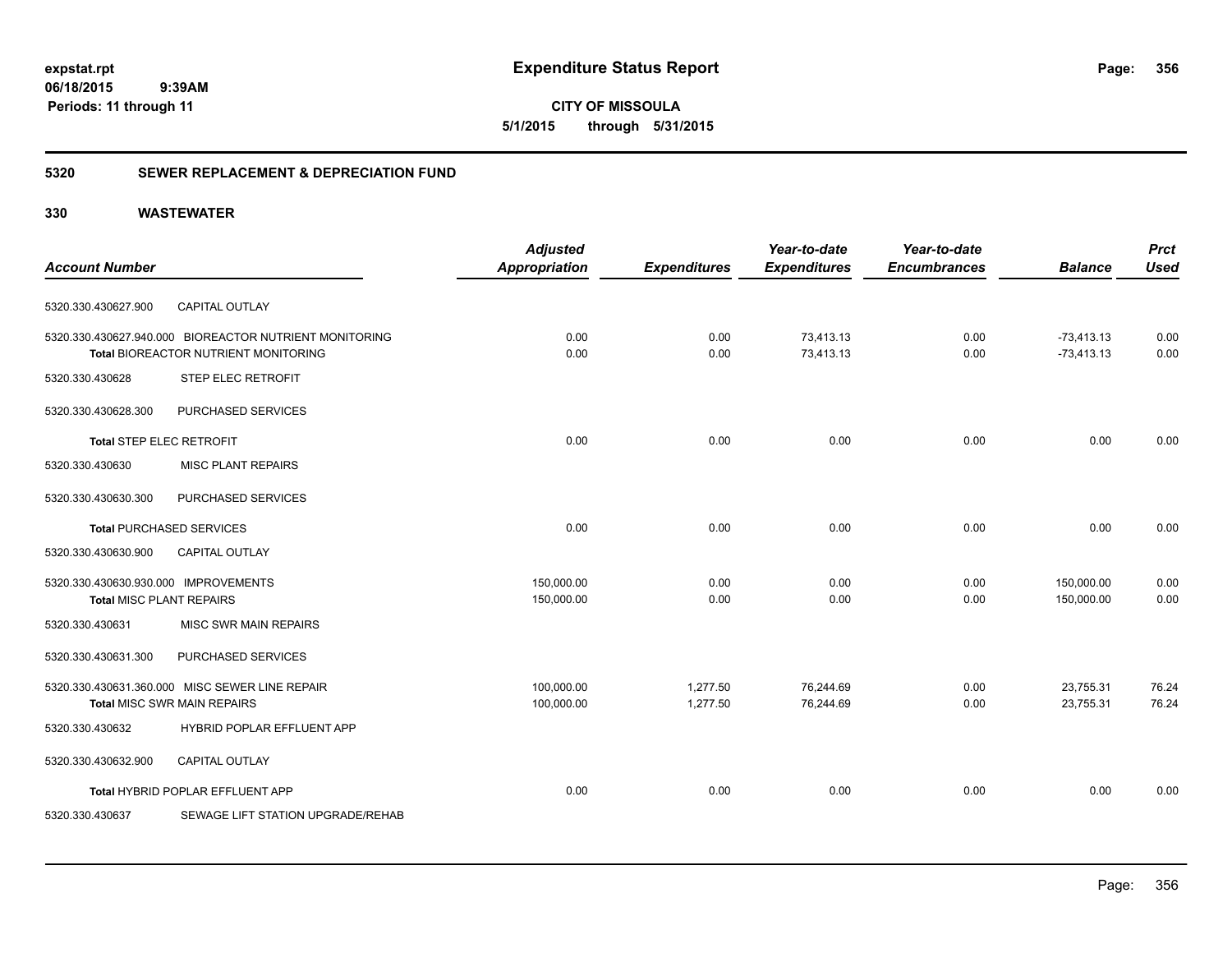**CITY OF MISSOULA 5/1/2015 through 5/31/2015**

### **5320 SEWER REPLACEMENT & DEPRECIATION FUND**

|                                |                                                        | <b>Adjusted</b>      |                     | Year-to-date        | Year-to-date        |                | <b>Prct</b> |
|--------------------------------|--------------------------------------------------------|----------------------|---------------------|---------------------|---------------------|----------------|-------------|
| <b>Account Number</b>          |                                                        | <b>Appropriation</b> | <b>Expenditures</b> | <b>Expenditures</b> | <b>Encumbrances</b> | <b>Balance</b> | <b>Used</b> |
| 5320.330.430637.300            | PURCHASED SERVICES                                     |                      |                     |                     |                     |                |             |
|                                | Total SEWAGE LIFT STATION UPGRADE/REHAB                | 0.00                 | 0.00                | 0.00                | 0.00                | 0.00           | 0.00        |
| 5320.330.430643                | WWTP TELEMETRY UPGRADE PROJECT                         |                      |                     |                     |                     |                |             |
| 5320.330.430643.300            | PURCHASED SERVICES                                     |                      |                     |                     |                     |                |             |
|                                | 5320.330.430643.350.000 PROFESSIONAL SERVICES          | 0.00                 | 0.00                | 1,524.11            | 0.00                | $-1,524.11$    | 0.00        |
|                                | <b>Total PURCHASED SERVICES</b>                        | 0.00                 | 0.00                | 1,524.11            | 0.00                | $-1,524.11$    | 0.00        |
| 5320.330.430643.900            | <b>CAPITAL OUTLAY</b>                                  |                      |                     |                     |                     |                |             |
|                                | 5320.330.430643.940.000 WWTP TELEMETRY UPGRADE PROJECT | 0.00                 | 5,000.00            | 10,000.00           | 0.00                | $-10,000.00$   | 0.00        |
| <b>Total CAPITAL OUTLAY</b>    |                                                        | 0.00                 | 5,000.00            | 10,000.00           | 0.00                | $-10,000.00$   | 0.00        |
|                                | Total WWTP TELEMETRY UPGRADE PROJECT                   | 0.00                 | 5,000.00            | 11,524.11           | 0.00                | $-11,524.11$   | 0.00        |
| 5320.330.430650                | <b>LAB &amp; TESTING</b>                               |                      |                     |                     |                     |                |             |
| 5320.330.430650.300            | PURCHASED SERVICES                                     |                      |                     |                     |                     |                |             |
|                                | <b>Total PURCHASED SERVICES</b>                        | 0.00                 | 0.00                | 0.00                | 0.00                | 0.00           | 0.00        |
| 5320.330.430650.900            | <b>CAPITAL OUTLAY</b>                                  |                      |                     |                     |                     |                |             |
| <b>Total LAB &amp; TESTING</b> |                                                        | 0.00                 | 0.00                | 0.00                | 0.00                | 0.00           | 0.00        |
| 5320.330.430651                | TRANSFER TO SEWER LOAN                                 |                      |                     |                     |                     |                |             |
| 5320.330.430651.800            | OTHER OBJECTS                                          |                      |                     |                     |                     |                |             |
|                                | Total TRANSFER TO SEWER LOAN                           | 0.00                 | 0.00                | 0.00                | 0.00                | 0.00           | 0.00        |
| 5320.330.430660                | <b>ENGINEEERING</b>                                    |                      |                     |                     |                     |                |             |
| 5320.330.430660.900            | <b>CAPITAL OUTLAY</b>                                  |                      |                     |                     |                     |                |             |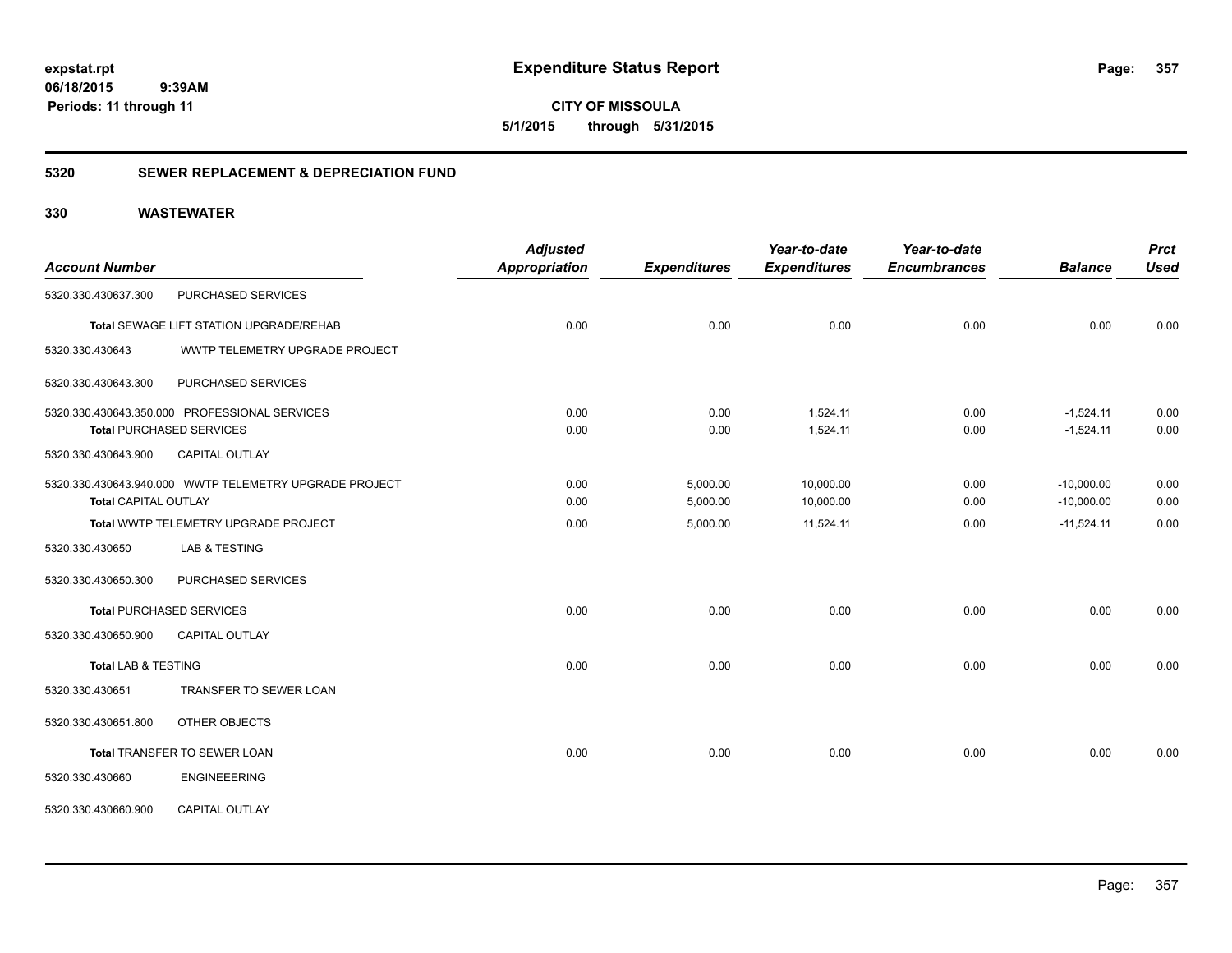**358**

**CITY OF MISSOULA 5/1/2015 through 5/31/2015**

### **5320 SEWER REPLACEMENT & DEPRECIATION FUND**

| <b>Account Number</b>                                             |                                                                                  | <b>Adjusted</b><br><b>Appropriation</b> | <b>Expenditures</b> | Year-to-date<br><b>Expenditures</b> | Year-to-date<br><b>Encumbrances</b> | <b>Balance</b>               | <b>Prct</b><br><b>Used</b> |
|-------------------------------------------------------------------|----------------------------------------------------------------------------------|-----------------------------------------|---------------------|-------------------------------------|-------------------------------------|------------------------------|----------------------------|
| 5320.330.430660.930.000 IMPROVEMENTS<br><b>Total ENGINEEERING</b> |                                                                                  | 50,000.00<br>50,000.00                  | 0.00<br>0.00        | 56,736.75<br>56,736.75              | 0.00<br>0.00                        | $-6,736.75$<br>$-6,736.75$   | 113.47<br>113.47           |
| 5320.330.430680                                                   | <b>WWTP REHAB</b>                                                                |                                         |                     |                                     |                                     |                              |                            |
| 5320.330.430680.300                                               | PURCHASED SERVICES                                                               |                                         |                     |                                     |                                     |                              |                            |
| <b>Total WWTP REHAB</b>                                           |                                                                                  | 0.00                                    | 0.00                | 0.00                                | 0.00                                | 0.00                         | 0.00                       |
| 5320.330.430681                                                   | EAST BROADWAY LIFT STATION                                                       |                                         |                     |                                     |                                     |                              |                            |
| 5320.330.430681.300                                               | PURCHASED SERVICES                                                               |                                         |                     |                                     |                                     |                              |                            |
|                                                                   | <b>Total PURCHASED SERVICES</b>                                                  | 0.00                                    | 0.00                | 0.00                                | 0.00                                | 0.00                         | 0.00                       |
| 5320.330.430681.900                                               | <b>CAPITAL OUTLAY</b>                                                            |                                         |                     |                                     |                                     |                              |                            |
| 5320.330.430681.930.000 IMPROVEMENTS                              | Total EAST BROADWAY LIFT STATION                                                 | 0.00<br>0.00                            | 0.00<br>0.00        | 10,853.98<br>10,853.98              | 0.00<br>0.00                        | $-10,853.98$<br>$-10,853.98$ | 0.00<br>0.00               |
| 5320.330.430682                                                   | <b>RESERVE ST LIFT STATION</b>                                                   |                                         |                     |                                     |                                     |                              |                            |
| 5320.330.430682.300                                               | PURCHASED SERVICES                                                               |                                         |                     |                                     |                                     |                              |                            |
|                                                                   | <b>Total PURCHASED SERVICES</b>                                                  | 0.00                                    | 0.00                | 0.00                                | 0.00                                | 0.00                         | 0.00                       |
| 5320.330.430682.900                                               | <b>CAPITAL OUTLAY</b>                                                            |                                         |                     |                                     |                                     |                              |                            |
|                                                                   | 5320.330.430682.930.000 RESERVE ST LIFT STATION<br>Total RESERVE ST LIFT STATION | 0.00<br>0.00                            | 0.00<br>0.00        | 12,900.98<br>12,900.98              | 0.00<br>0.00                        | $-12,900.98$<br>$-12,900.98$ | 0.00<br>0.00               |
| 5320.330.430683                                                   | DICKENS ST LIFT STATION                                                          |                                         |                     |                                     |                                     |                              |                            |
| 5320.330.430683.900                                               | <b>CAPITAL OUTLAY</b>                                                            |                                         |                     |                                     |                                     |                              |                            |
|                                                                   | Total DICKENS ST LIFT STATION                                                    | 0.00                                    | 0.00                | 0.00                                | 0.00                                | 0.00                         | 0.00                       |
| 5320.330.430684                                                   | MILLER CREEK SEWER INTERCEPTOR                                                   |                                         |                     |                                     |                                     |                              |                            |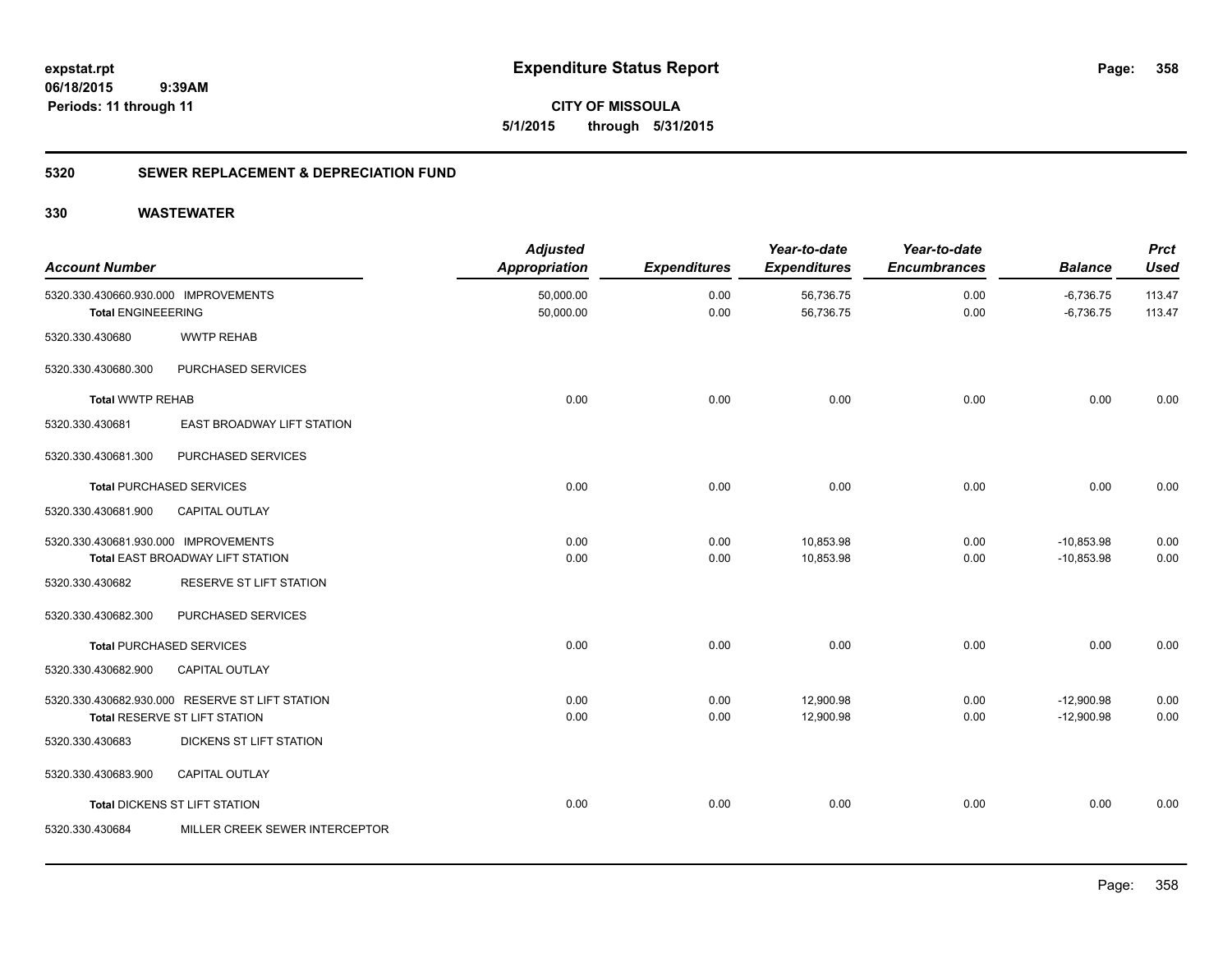**359**

**CITY OF MISSOULA 5/1/2015 through 5/31/2015**

### **5320 SEWER REPLACEMENT & DEPRECIATION FUND**

| <b>Account Number</b>         |                                            | <b>Adjusted</b><br><b>Appropriation</b> | <b>Expenditures</b> | Year-to-date<br><b>Expenditures</b> | Year-to-date<br><b>Encumbrances</b> | <b>Balance</b> | <b>Prct</b><br><b>Used</b> |
|-------------------------------|--------------------------------------------|-----------------------------------------|---------------------|-------------------------------------|-------------------------------------|----------------|----------------------------|
|                               |                                            |                                         |                     |                                     |                                     |                |                            |
| 5320.330.430684.300           | PURCHASED SERVICES                         |                                         |                     |                                     |                                     |                |                            |
|                               | <b>Total PURCHASED SERVICES</b>            | 0.00                                    | 0.00                | 0.00                                | 0.00                                | 0.00           | 0.00                       |
| 5320.330.430684.800           | OTHER OBJECTS                              |                                         |                     |                                     |                                     |                |                            |
|                               | Total MILLER CREEK SEWER INTERCEPTOR       | 0.00                                    | 0.00                | 0.00                                | 0.00                                | 0.00           | 0.00                       |
| 5320.330.430685               | <b>TWAS ODOR CONTROL</b>                   |                                         |                     |                                     |                                     |                |                            |
| 5320.330.430685.300           | PURCHASED SERVICES                         |                                         |                     |                                     |                                     |                |                            |
|                               | Total TWAS ODOR CONTROL                    | 0.00                                    | 0.00                | 0.00                                | 0.00                                | 0.00           | 0.00                       |
| 5320.330.430688               | *** Title Not Found ***                    |                                         |                     |                                     |                                     |                |                            |
| 5320.330.430688.300           | PURCHASED SERVICES                         |                                         |                     |                                     |                                     |                |                            |
| Total *** Title Not Found *** |                                            | 0.00                                    | 0.00                | 0.00                                | 0.00                                | 0.00           | 0.00                       |
| 5320.330.430689               | FY11 \$1.29M Sewer Bond Construction       |                                         |                     |                                     |                                     |                |                            |
| 5320.330.430689.800           | OTHER OBJECTS                              |                                         |                     |                                     |                                     |                |                            |
|                               | Total FY11 \$1.29M Sewer Bond Construction | 0.00                                    | 0.00                | 0.00                                | 0.00                                | 0.00           | 0.00                       |
| 5320.330.430690               | OTHER ACTIVITIES                           |                                         |                     |                                     |                                     |                |                            |
| 5320.330.430690.300           | PURCHASED SERVICES                         |                                         |                     |                                     |                                     |                |                            |
| <b>Total OTHER ACTIVITIES</b> |                                            | 0.00                                    | 0.00                | 0.00                                | 0.00                                | 0.00           | 0.00                       |
| 5320.330.430691               | HYBRID POPLAR SEWER PROJECT                |                                         |                     |                                     |                                     |                |                            |
| 5320.330.430691.900           | CAPITAL OUTLAY                             |                                         |                     |                                     |                                     |                |                            |
|                               | Total HYBRID POPLAR SEWER PROJECT          | 0.00                                    | 0.00                | 0.00                                | 0.00                                | 0.00           | 0.00                       |
|                               |                                            |                                         |                     |                                     |                                     |                |                            |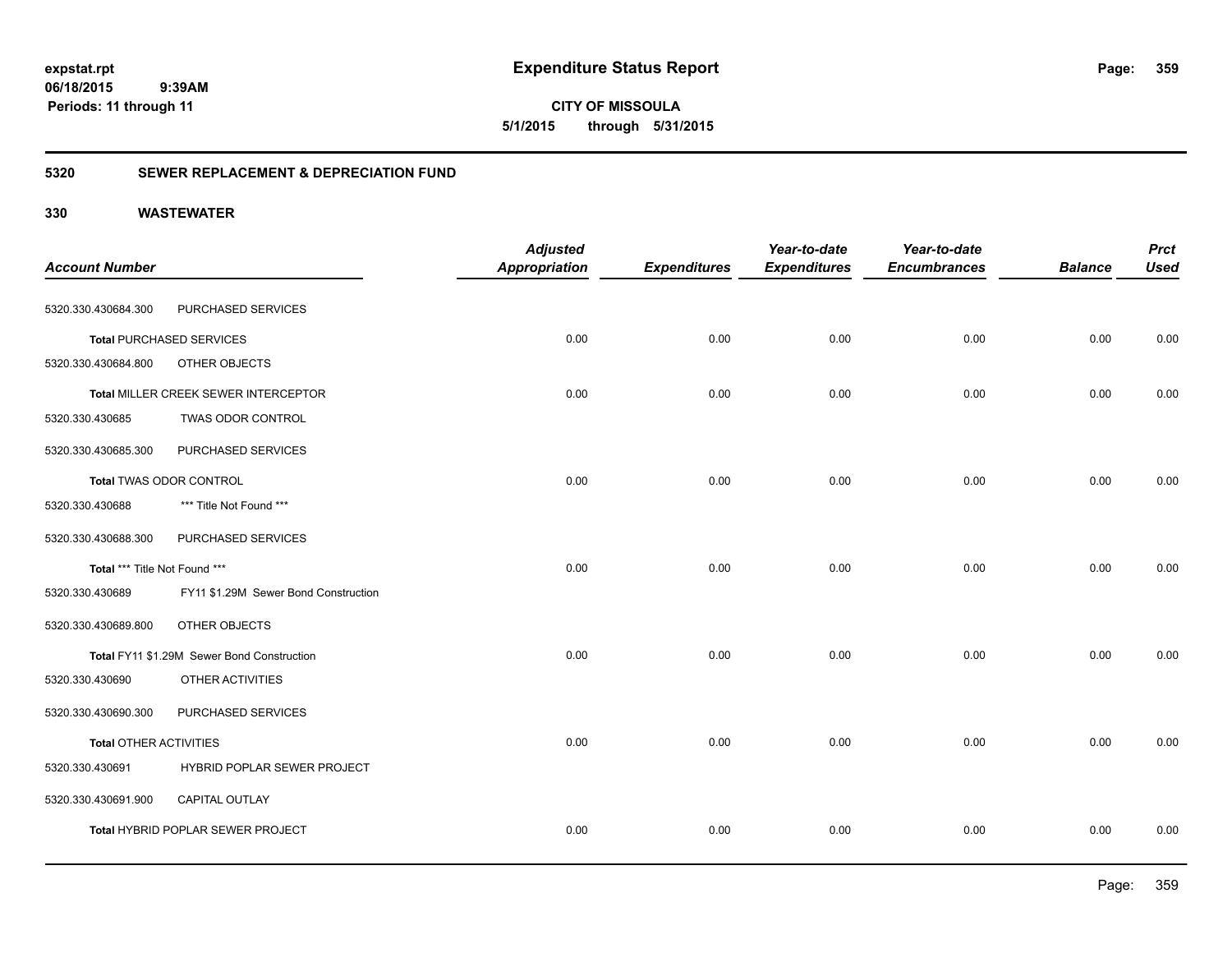**360**

**CITY OF MISSOULA 5/1/2015 through 5/31/2015**

### **5320 SEWER REPLACEMENT & DEPRECIATION FUND**

| <b>Account Number</b>       |                                                | <b>Adjusted</b><br><b>Appropriation</b> | <b>Expenditures</b> | Year-to-date<br><b>Expenditures</b> | Year-to-date<br><b>Encumbrances</b> | <b>Balance</b> | <b>Prct</b><br><b>Used</b> |
|-----------------------------|------------------------------------------------|-----------------------------------------|---------------------|-------------------------------------|-------------------------------------|----------------|----------------------------|
| 5320.330.430695             | FY13 SEWER REFUNDING                           |                                         |                     |                                     |                                     |                |                            |
| 5320.330.430695.300         | PURCHASED SERVICES                             |                                         |                     |                                     |                                     |                |                            |
|                             | Total FY13 SEWER REFUNDING                     | 0.00                                    | 0.00                | 0.00                                | 0.00                                | 0.00           | 0.00                       |
| 5320.330.430697             | <b>ALLEY PAVING</b>                            |                                         |                     |                                     |                                     |                |                            |
| 5320.330.430697.300         | PURCHASED SERVICES                             |                                         |                     |                                     |                                     |                |                            |
| <b>Total ALLEY PAVING</b>   |                                                | 0.00                                    | 0.00                | 0.00                                | 0.00                                | 0.00           | 0.00                       |
| 5320.330.430700             | LINDA VISTA/MALONEY RANCH CAPACITY CONST       |                                         |                     |                                     |                                     |                |                            |
| 5320.330.430700.900         | <b>CAPITAL OUTLAY</b>                          |                                         |                     |                                     |                                     |                |                            |
|                             | 5320.330.430700.930.000 LINDA VISTA BLVD SEWER | 0.00                                    | 0.00                | 9,571.04                            | 0.00                                | $-9,571.04$    | 0.00                       |
|                             |                                                |                                         |                     |                                     |                                     |                | 0.00                       |
| 5320.330.430701             | <b>HEADWORKS PROJECT</b>                       |                                         |                     |                                     |                                     |                |                            |
| 5320.330.430701.900         | CAPITAL OUTLAY                                 |                                         |                     |                                     |                                     |                |                            |
|                             | <b>Total HEADWORKS PROJECT</b>                 | 0.00                                    | 0.00                | 0.00                                | 0.00                                | 0.00           | 0.00                       |
| 5320.330.430702             | COUNTY RSID WYE SEWER PROJECT                  |                                         |                     |                                     |                                     |                |                            |
| 5320.330.430702.300         | PURCHASED SERVICES                             |                                         |                     |                                     |                                     |                |                            |
|                             | 5320.330.430702.360.000 REPAIR & MAINTENANCE   | 0.00                                    | 0.00                | 1,599.95                            | 0.00                                | $-1,599.95$    | 0.00                       |
|                             | <b>Total PURCHASED SERVICES</b>                | 0.00                                    | 0.00                | 1,599.95                            | 0.00                                | $-1,599.95$    | 0.00                       |
| 5320.330.430702.900         | CAPITAL OUTLAY                                 |                                         |                     |                                     |                                     |                |                            |
| <b>Total CAPITAL OUTLAY</b> |                                                | 0.00                                    | 0.00                | 0.00                                | 0.00                                | 0.00           | 0.00                       |
|                             | Total COUNTY RSID WYE SEWER PROJECT            | 0.00                                    | 0.00                | 1,599.95                            | 0.00                                | $-1,599.95$    | 0.00                       |
|                             | Total LINDA VISTA/MALONEY RANCH CAPACITY CONST | 0.00                                    | 0.00                | 9,571.04                            | 0.00                                | $-9,571.04$    |                            |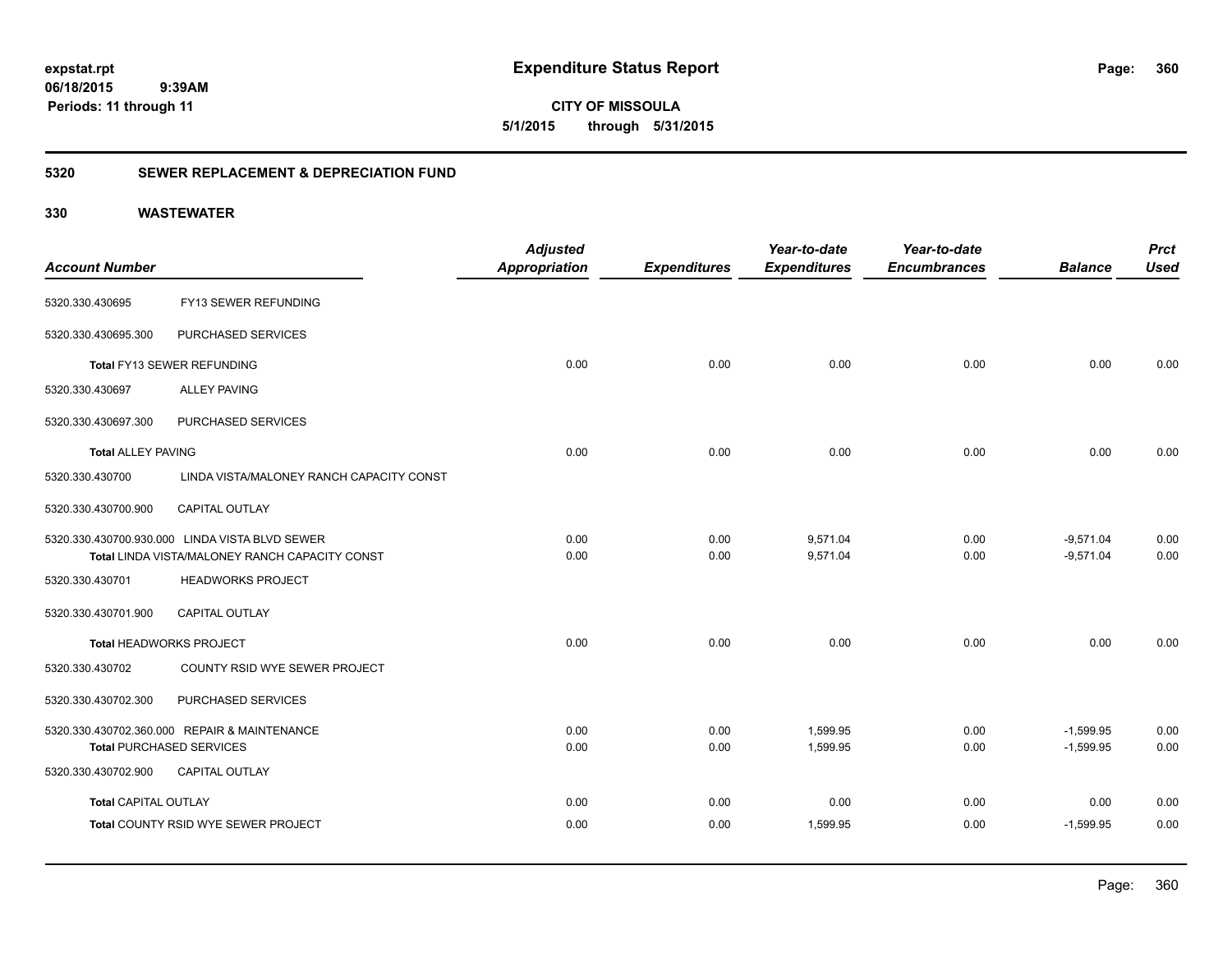**361**

**CITY OF MISSOULA 5/1/2015 through 5/31/2015**

### **5320 SEWER REPLACEMENT & DEPRECIATION FUND**

| <b>Account Number</b>     |                                                      | <b>Adjusted</b><br><b>Appropriation</b> | <b>Expenditures</b> | Year-to-date<br><b>Expenditures</b> | Year-to-date<br><b>Encumbrances</b> | <b>Balance</b> | <b>Prct</b><br><b>Used</b> |
|---------------------------|------------------------------------------------------|-----------------------------------------|---------------------|-------------------------------------|-------------------------------------|----------------|----------------------------|
| 5320.330.430706           | <b>RUSSELL ST INTERCEPTOR</b>                        |                                         |                     |                                     |                                     |                |                            |
| 5320.330.430706.300       | PURCHASED SERVICES                                   |                                         |                     |                                     |                                     |                |                            |
|                           | Total RUSSELL ST INTERCEPTOR                         | 0.00                                    | 0.00                | 0.00                                | 0.00                                | 0.00           | 0.00                       |
| 5320.330.430707           | RATTLESNAKE COLLECTION SYSTEM                        |                                         |                     |                                     |                                     |                |                            |
| 5320.330.430707.900       | <b>CAPITAL OUTLAY</b>                                |                                         |                     |                                     |                                     |                |                            |
|                           | Total RATTLESNAKE COLLECTION SYSTEM                  | 0.00                                    | 0.00                | 0.00                                | 0.00                                | 0.00           | 0.00                       |
| 5320.330.490505           | ACCELA LOAN DEBT SERVICE                             |                                         |                     |                                     |                                     |                |                            |
| 5320.330.490505.600       | <b>DEBT SERVICE</b>                                  |                                         |                     |                                     |                                     |                |                            |
|                           | 5320.330.490505.610.000 ACCELA LOAN DEBT/PRINCIPAL   | 50,213.00                               | 0.00                | 44,446.63                           | 0.00                                | 5,766.37       | 88.52                      |
|                           | 5320.330.490505.620.000 ACCELA LOAN DEBT/INTEREST    | 0.00                                    | 0.00                | 5,766.38                            | 0.00                                | $-5,766.38$    | 0.00                       |
|                           | Total ACCELA LOAN DEBT SERVICE                       | 50,213.00                               | 0.00                | 50,213.01                           | 0.00                                | $-0.01$        | 100.00                     |
| 5320.330.490506           | <b>CORE FINANCED EQUIPMENT</b>                       |                                         |                     |                                     |                                     |                |                            |
| 5320.330.490506.600       | <b>DEBT SERVICE</b>                                  |                                         |                     |                                     |                                     |                |                            |
|                           | 5320.330.490506.610.000 FINANCED EQUIPMENT/PRINCIPAL | 83,015.00                               | 0.00                | 67,400.22                           | 0.00                                | 15,614.78      | 81.19                      |
|                           | 5320.330.490506.620.000 INTEREST / SERVICE FEES      | 6,363.00                                | 0.00                | 6,166.36                            | 0.00                                | 196.64         | 96.91                      |
|                           | <b>Total CORE FINANCED EQUIPMENT</b>                 | 89,378.00                               | 0.00                | 73,566.58                           | 0.00                                | 15,811.42      | 82.31                      |
| 5320.330.499999           | <b>NEW REQUESTS</b>                                  |                                         |                     |                                     |                                     |                |                            |
| 5320.330.499999.900       | CAPITAL OUTLAY                                       |                                         |                     |                                     |                                     |                |                            |
| <b>Total NEW REQUESTS</b> |                                                      | 0.00                                    | 0.00                | 0.00                                | 0.00                                | 0.00           | 0.00                       |
| 5320.330.521000           | <b>INTERFUND OPERATING TRANSFERS</b>                 |                                         |                     |                                     |                                     |                |                            |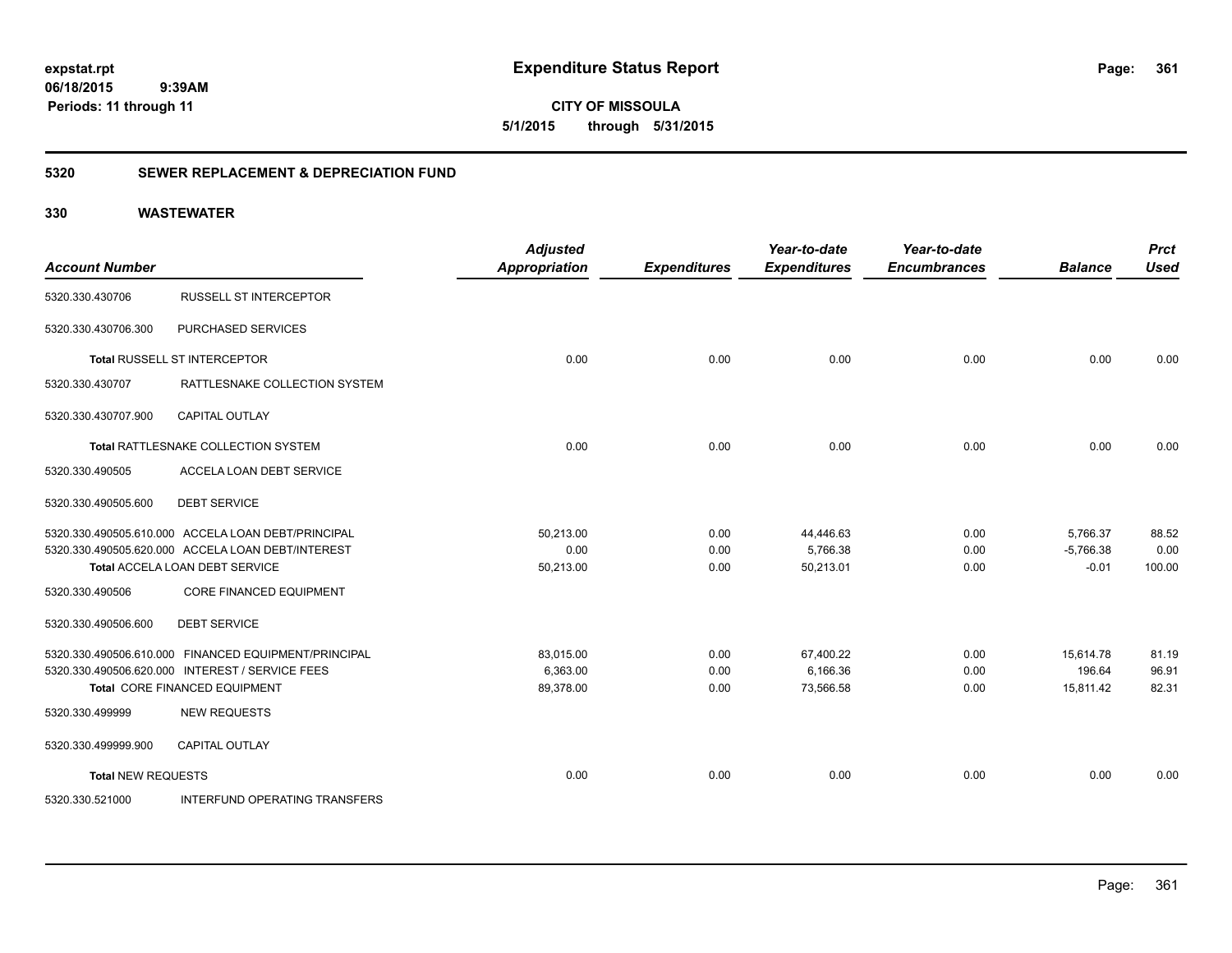**CITY OF MISSOULA 5/1/2015 through 5/31/2015**

### **5320 SEWER REPLACEMENT & DEPRECIATION FUND**

| <b>Account Number</b>                       | <b>Adjusted</b><br>Appropriation | <b>Expenditures</b> | Year-to-date<br><b>Expenditures</b> | Year-to-date<br><b>Encumbrances</b> | <b>Balance</b> | Prct<br>Used |
|---------------------------------------------|----------------------------------|---------------------|-------------------------------------|-------------------------------------|----------------|--------------|
| 5320.330.521000.800<br>OTHER OBJECTS        |                                  |                     |                                     |                                     |                |              |
| <b>Total INTERFUND OPERATING TRANSFERS</b>  | 0.00                             | 0.00                | 0.00                                | 0.00                                | 0.00           | 0.00         |
| Total SEWER REPLACEMENT & DEPRECIATION FUND | 549,591.00                       | 6.277.50            | 447.392.75                          | 0.00                                | 102.198.25     | 81.40        |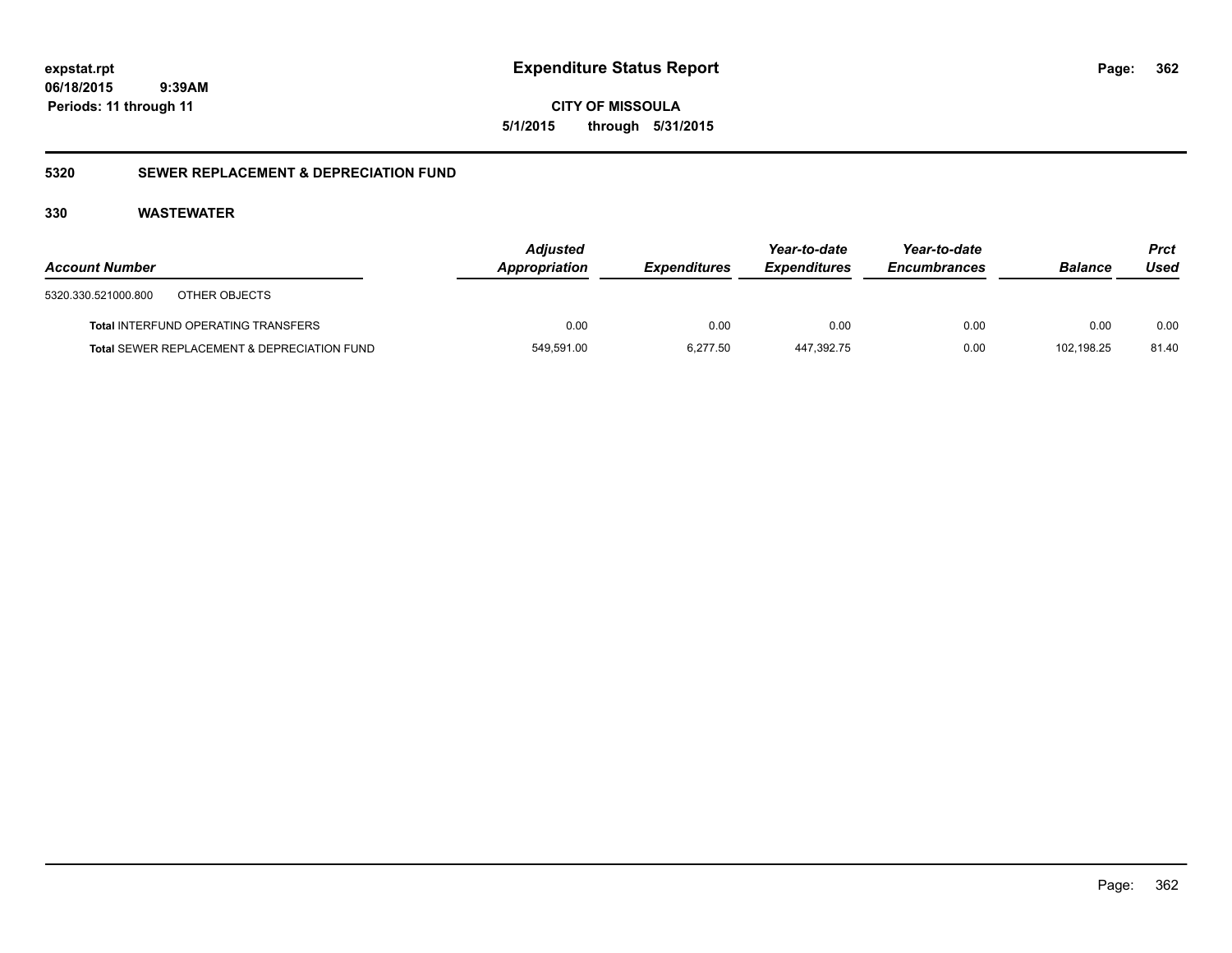**363**

**06/18/2015 9:39AM Periods: 11 through 11**

**CITY OF MISSOULA 5/1/2015 through 5/31/2015**

### **5325 SEWER DEVELOPMENT FEE FUND**

| <b>Account Number</b>             |                                                            | <b>Adjusted</b><br><b>Appropriation</b> | <b>Expenditures</b> | Year-to-date<br><b>Expenditures</b> | Year-to-date<br><b>Encumbrances</b> | <b>Balance</b> | <b>Prct</b><br><b>Used</b> |
|-----------------------------------|------------------------------------------------------------|-----------------------------------------|---------------------|-------------------------------------|-------------------------------------|----------------|----------------------------|
| 5325.330.430620                   | <b>FACILITIES</b>                                          |                                         |                     |                                     |                                     |                |                            |
| 5325.330.430620.900               | <b>CAPITAL OUTLAY</b>                                      |                                         |                     |                                     |                                     |                |                            |
| <b>Total FACILITIES</b>           |                                                            | 0.00                                    | 0.00                | 0.00                                | 0.00                                | 0.00           | 0.00                       |
| 5325.330.430630                   | <b>COLLECTIONS</b>                                         |                                         |                     |                                     |                                     |                |                            |
| 5325.330.430630.300               | PURCHASED SERVICES                                         |                                         |                     |                                     |                                     |                |                            |
|                                   | <b>Total PURCHASED SERVICES</b>                            | 0.00                                    | 0.00                | 0.00                                | 0.00                                | 0.00           | 0.00                       |
| 5325.330.430630.800               | OTHER OBJECTS                                              |                                         |                     |                                     |                                     |                |                            |
| <b>Total OTHER OBJECTS</b>        |                                                            | 0.00                                    | 0.00                | 0.00                                | 0.00                                | 0.00           | 0.00                       |
| 5325.330.430630.900               | <b>CAPITAL OUTLAY</b>                                      |                                         |                     |                                     |                                     |                |                            |
| <b>Total COLLECTIONS</b>          |                                                            | 0.00                                    | 0.00                | 0.00                                | 0.00                                | 0.00           | 0.00                       |
| 5325.330.430632                   | HYBRID POPLAR EFFLUENT APP                                 |                                         |                     |                                     |                                     |                |                            |
| 5325.330.430632.300               | PURCHASED SERVICES                                         |                                         |                     |                                     |                                     |                |                            |
|                                   | 5325.330.430632.360.000 HYBRID POPLAR EFFLUENT APPLICATION | 60,000.00                               | 0.00                | 62,456.16                           | 0.00                                | $-2,456.16$    | 104.09                     |
|                                   | <b>Total PURCHASED SERVICES</b>                            | 60,000.00                               | 0.00                | 62,456.16                           | 0.00                                | $-2,456.16$    | 104.09                     |
| 5325.330.430632.900               | CAPITAL OUTLAY                                             |                                         |                     |                                     |                                     |                |                            |
| 5325.330.430632.920.000 BUILDINGS |                                                            | 242,000.00                              | 0.00                | 252,618.30                          | 0.00                                | $-10,618.30$   | 104.39                     |
| <b>Total CAPITAL OUTLAY</b>       |                                                            | 242,000.00                              | 0.00                | 252,618.30                          | 0.00                                | $-10,618.30$   | 104.39                     |
|                                   | Total HYBRID POPLAR EFFLUENT APP                           | 302,000.00                              | 0.00                | 315,074.46                          | 0.00                                | $-13,074.46$   | 104.33                     |
| 5325.330.430636                   | OVERSIZING ASSISTANCE                                      |                                         |                     |                                     |                                     |                |                            |
| 5325.330.430636.900               | <b>CAPITAL OUTLAY</b>                                      |                                         |                     |                                     |                                     |                |                            |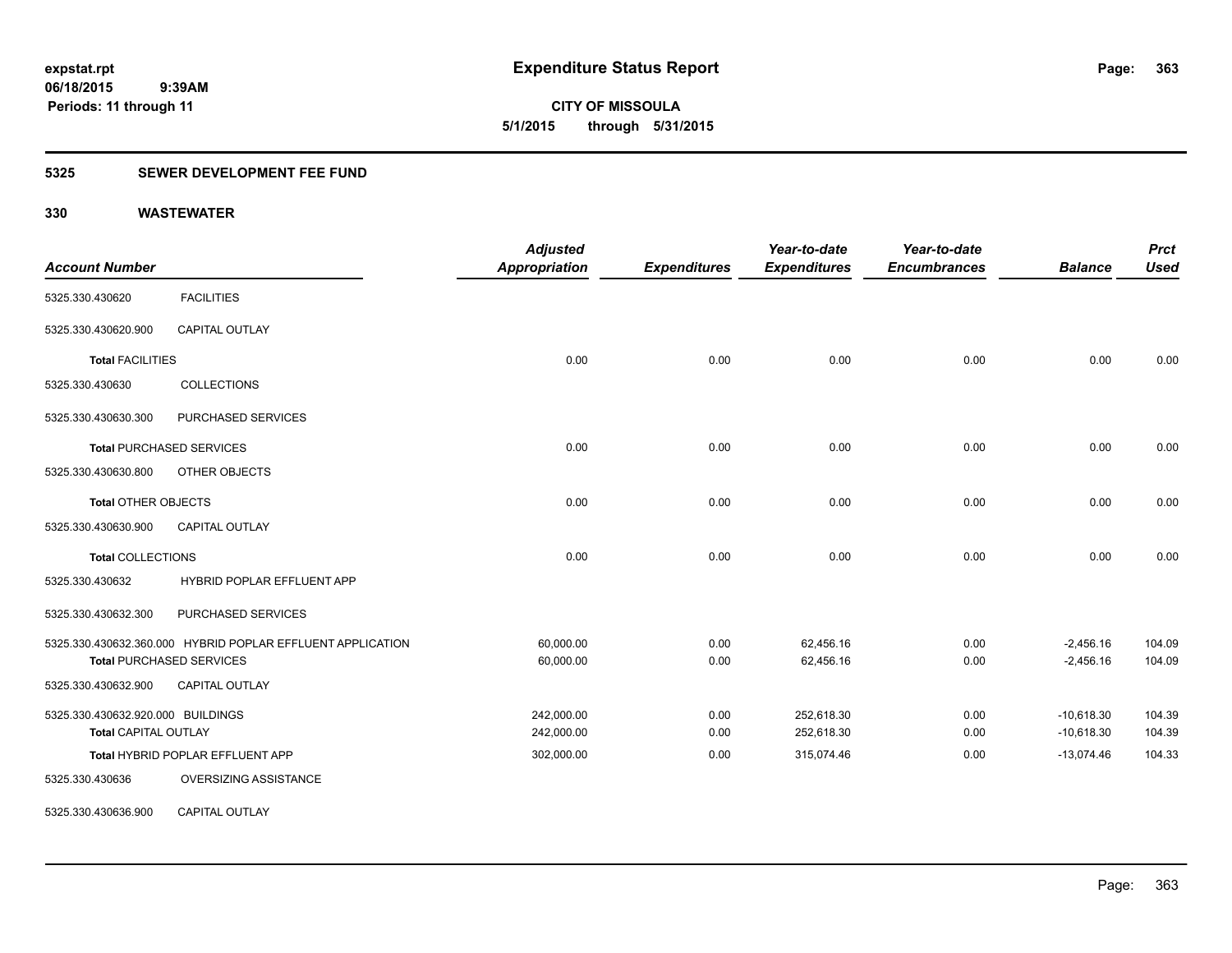**CITY OF MISSOULA 5/1/2015 through 5/31/2015**

### **5325 SEWER DEVELOPMENT FEE FUND**

| <b>Account Number</b>           |                                                                              | <b>Adjusted</b><br><b>Appropriation</b> | <b>Expenditures</b> | Year-to-date<br><b>Expenditures</b> | Year-to-date<br><b>Encumbrances</b> | <b>Balance</b>         | <b>Prct</b><br><b>Used</b> |
|---------------------------------|------------------------------------------------------------------------------|-----------------------------------------|---------------------|-------------------------------------|-------------------------------------|------------------------|----------------------------|
|                                 | 5325.330.430636.930.000 OVERSIZING ASSISTANCE<br>Total OVERSIZING ASSISTANCE | 50,000.00<br>50,000.00                  | 0.00<br>0.00        | 0.00<br>0.00                        | 0.00<br>0.00                        | 50,000.00<br>50,000.00 | 0.00<br>0.00               |
| 5325.330.430637                 | SEWAGE LIFT STATION UPGRADE/REHAB                                            |                                         |                     |                                     |                                     |                        |                            |
| 5325.330.430637.300             | PURCHASED SERVICES                                                           |                                         |                     |                                     |                                     |                        |                            |
|                                 | <b>Total SEWAGE LIFT STATION UPGRADE/REHAB</b>                               | 0.00                                    | 0.00                | 0.00                                | 0.00                                | 0.00                   | 0.00                       |
| 5325.330.430660                 | <b>ENGINEEERING</b>                                                          |                                         |                     |                                     |                                     |                        |                            |
| 5325.330.430660.300             | PURCHASED SERVICES                                                           |                                         |                     |                                     |                                     |                        |                            |
| <b>Total ENGINEEERING</b>       |                                                                              | 0.00                                    | 0.00                | 0.00                                | 0.00                                | 0.00                   | 0.00                       |
| 5325.330.430663                 | AIRPORT INTECEPTOR                                                           |                                         |                     |                                     |                                     |                        |                            |
| 5325.330.430663.300             | PURCHASED SERVICES                                                           |                                         |                     |                                     |                                     |                        |                            |
|                                 | <b>Total PURCHASED SERVICES</b>                                              | 0.00                                    | 0.00                | 0.00                                | 0.00                                | 0.00                   | 0.00                       |
| 5325.330.430663.900             | CAPITAL OUTLAY                                                               |                                         |                     |                                     |                                     |                        |                            |
| <b>Total AIRPORT INTECEPTOR</b> |                                                                              | 0.00                                    | 0.00                | 0.00                                | 0.00                                | 0.00                   | 0.00                       |
| 5325.330.430683                 | <b>TWITE PUMP STATION</b>                                                    |                                         |                     |                                     |                                     |                        |                            |
| 5325.330.430683.900             | CAPITAL OUTLAY                                                               |                                         |                     |                                     |                                     |                        |                            |
| <b>Total TWITE PUMP STATION</b> | 5325.330.430683.930.000 TWITE PUMP STATION                                   | 58,559.00<br>58,559.00                  | 0.00<br>0.00        | 0.00<br>0.00                        | 0.00<br>0.00                        | 58,559.00<br>58,559.00 | 0.00<br>0.00               |
| 5325.330.430684                 | MILLER CREEK INTERCEPTOR                                                     |                                         |                     |                                     |                                     |                        |                            |
| 5325.330.430684.900             | CAPITAL OUTLAY                                                               |                                         |                     |                                     |                                     |                        |                            |
|                                 | <b>Total MILLER CREEK INTERCEPTOR</b>                                        | 0.00                                    | 0.00                | 0.00                                | 0.00                                | 0.00                   | 0.00                       |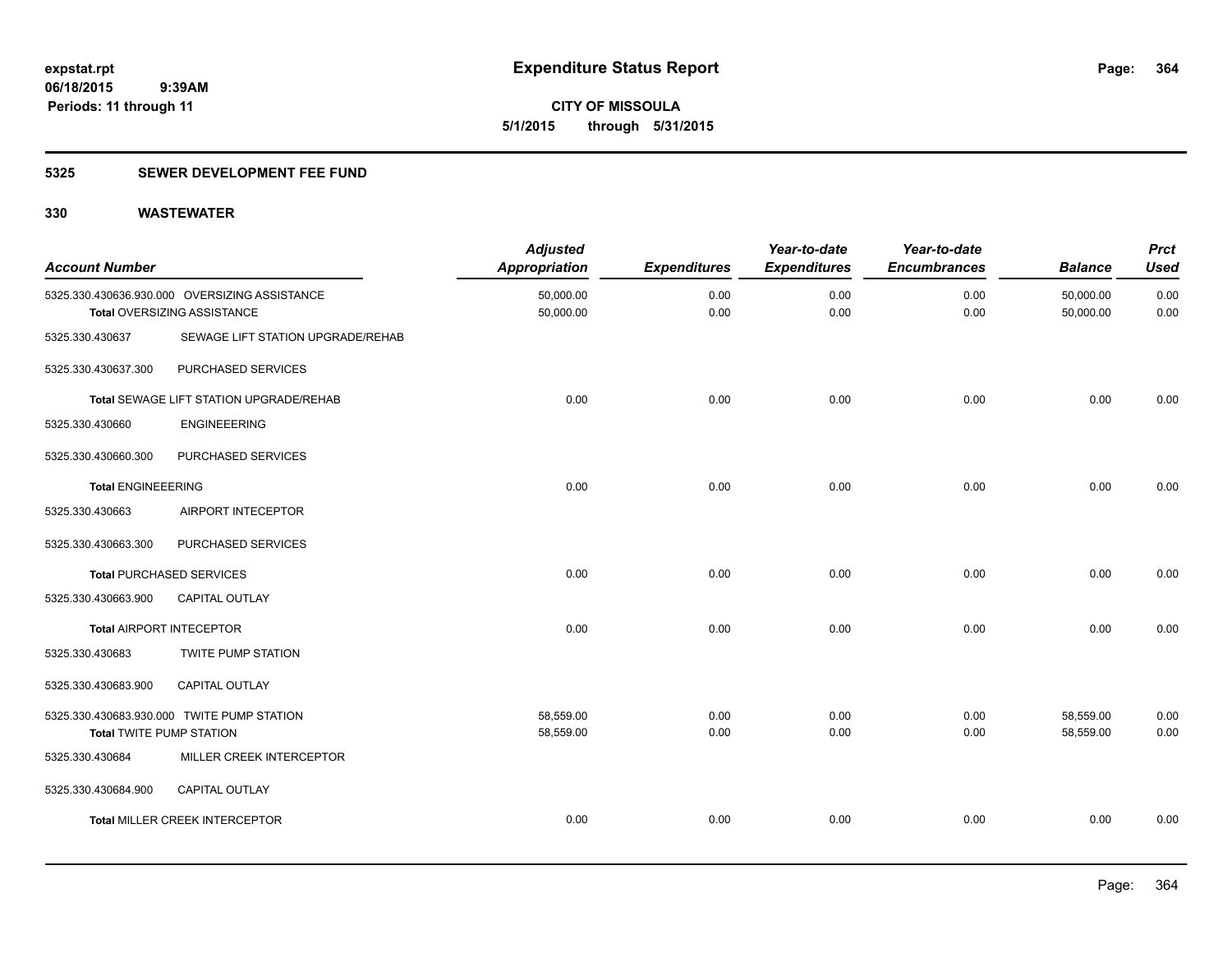**365**

**06/18/2015 9:39AM Periods: 11 through 11**

**CITY OF MISSOULA 5/1/2015 through 5/31/2015**

### **5325 SEWER DEVELOPMENT FEE FUND**

| <b>Account Number</b>         |                                                    | <b>Adjusted</b><br><b>Appropriation</b> | <b>Expenditures</b> | Year-to-date<br><b>Expenditures</b> | Year-to-date<br><b>Encumbrances</b> | <b>Balance</b> | <b>Prct</b><br><b>Used</b> |
|-------------------------------|----------------------------------------------------|-----------------------------------------|---------------------|-------------------------------------|-------------------------------------|----------------|----------------------------|
| 5325.330.430690               | OTHER ACTIVITIES                                   |                                         |                     |                                     |                                     |                |                            |
| 5325.330.430690.300           | PURCHASED SERVICES                                 |                                         |                     |                                     |                                     |                |                            |
|                               | <b>Total PURCHASED SERVICES</b>                    | 0.00                                    | 0.00                | 0.00                                | 0.00                                | 0.00           | 0.00                       |
| 5325.330.430690.800           | OTHER OBJECTS                                      |                                         |                     |                                     |                                     |                |                            |
| <b>Total OTHER OBJECTS</b>    |                                                    | 0.00                                    | 0.00                | 0.00                                | 0.00                                | 0.00           | 0.00                       |
| 5325.330.430690.900           | <b>CAPITAL OUTLAY</b>                              |                                         |                     |                                     |                                     |                |                            |
| <b>Total OTHER ACTIVITIES</b> |                                                    | 0.00                                    | 0.00                | 0.00                                | 0.00                                | 0.00           | 0.00                       |
| 5325.330.430706               | RUSSELL ST INTERCEPTOR                             |                                         |                     |                                     |                                     |                |                            |
| 5325.330.430706.300           | PURCHASED SERVICES                                 |                                         |                     |                                     |                                     |                |                            |
|                               | Total RUSSELL ST INTERCEPTOR                       | 0.00                                    | 0.00                | 0.00                                | 0.00                                | 0.00           | 0.00                       |
| 5325.330.430711               | *** Title Not Found ***                            |                                         |                     |                                     |                                     |                |                            |
| 5325.330.430711.900           | <b>CAPITAL OUTLAY</b>                              |                                         |                     |                                     |                                     |                |                            |
| Total *** Title Not Found *** |                                                    | 0.00                                    | 0.00                | 0.00                                | 0.00                                | 0.00           | 0.00                       |
| 5325.330.490508               | EKO COMPOST LAND PURCHASE                          |                                         |                     |                                     |                                     |                |                            |
| 5325.330.490508.300           | PURCHASED SERVICES                                 |                                         |                     |                                     |                                     |                |                            |
|                               | 5325.330.490508.360.000 REPAIR & MAINTENANCE       | 5,000.00                                | 0.00                | 0.00                                | 0.00                                | 5,000.00       | 0.00                       |
|                               | <b>Total PURCHASED SERVICES</b>                    | 5,000.00                                | 0.00                | 0.00                                | 0.00                                | 5,000.00       | 0.00                       |
| 5325.330.490508.600           | <b>DEBT SERVICE</b>                                |                                         |                     |                                     |                                     |                |                            |
|                               | 5325.330.490508.610.000 EKO LAND/PRINCIPAL         | 247,185.00                              | 0.00                | 196,283.21                          | 0.00                                | 50,901.79      | 79.41                      |
|                               | 5325.330.490508.620.000 EKO LAND PURCHASE-INTEREST | 12,162.00                               | 0.00                | 9,353.83                            | 0.00                                | 2,808.17       | 76.91                      |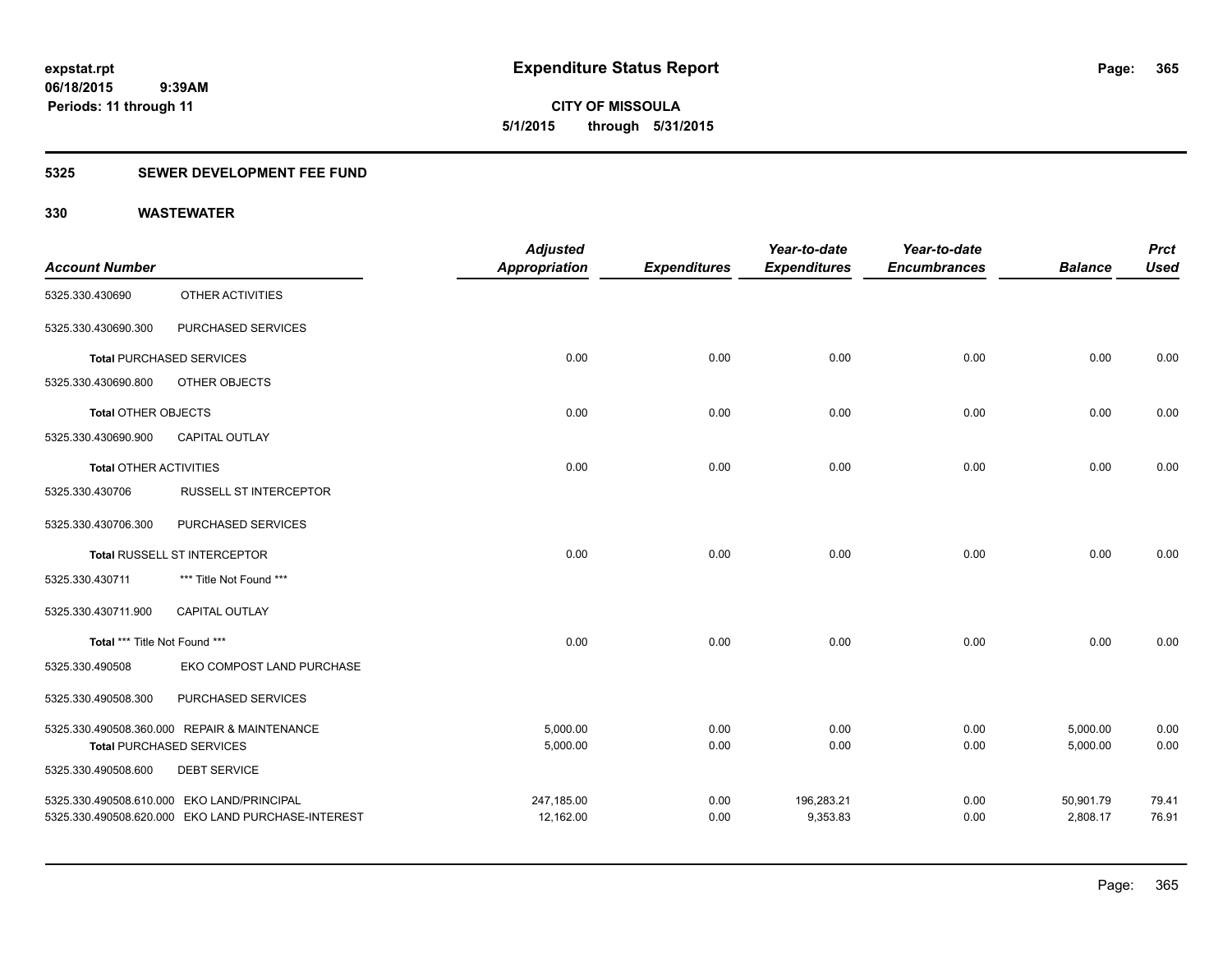**366**

**06/18/2015 9:39AM Periods: 11 through 11**

**CITY OF MISSOULA 5/1/2015 through 5/31/2015**

### **5325 SEWER DEVELOPMENT FEE FUND**

| <b>Account Number</b>       |                                         | <b>Adjusted</b><br><b>Appropriation</b> | <b>Expenditures</b> | Year-to-date<br><b>Expenditures</b> | Year-to-date<br><b>Encumbrances</b> | <b>Balance</b> | <b>Prct</b><br><b>Used</b> |
|-----------------------------|-----------------------------------------|-----------------------------------------|---------------------|-------------------------------------|-------------------------------------|----------------|----------------------------|
| <b>Total DEBT SERVICE</b>   |                                         | 259,347.00                              | 0.00                | 205,637.04                          | 0.00                                | 53,709.96      | 79.29                      |
| 5325.330.490508.900         | <b>CAPITAL OUTLAY</b>                   |                                         |                     |                                     |                                     |                |                            |
| <b>Total CAPITAL OUTLAY</b> |                                         | 0.00                                    | 0.00                | 0.00                                | 0.00                                | 0.00           | 0.00                       |
|                             | <b>Total EKO COMPOST LAND PURCHASE</b>  | 264,347.00                              | 0.00                | 205,637.04                          | 0.00                                | 58.709.96      | 77.79                      |
| 5325.330.499999             | <b>NEW REQUESTS</b>                     |                                         |                     |                                     |                                     |                |                            |
| 5325.330.499999.900         | <b>CAPITAL OUTLAY</b>                   |                                         |                     |                                     |                                     |                |                            |
| <b>Total NEW REQUESTS</b>   |                                         | 0.00                                    | 0.00                | 0.00                                | 0.00                                | 0.00           | 0.00                       |
|                             | <b>Total SEWER DEVELOPMENT FEE FUND</b> | 674,906.00                              | 0.00                | 520,711.50                          | 0.00                                | 154.194.50     | 77.15                      |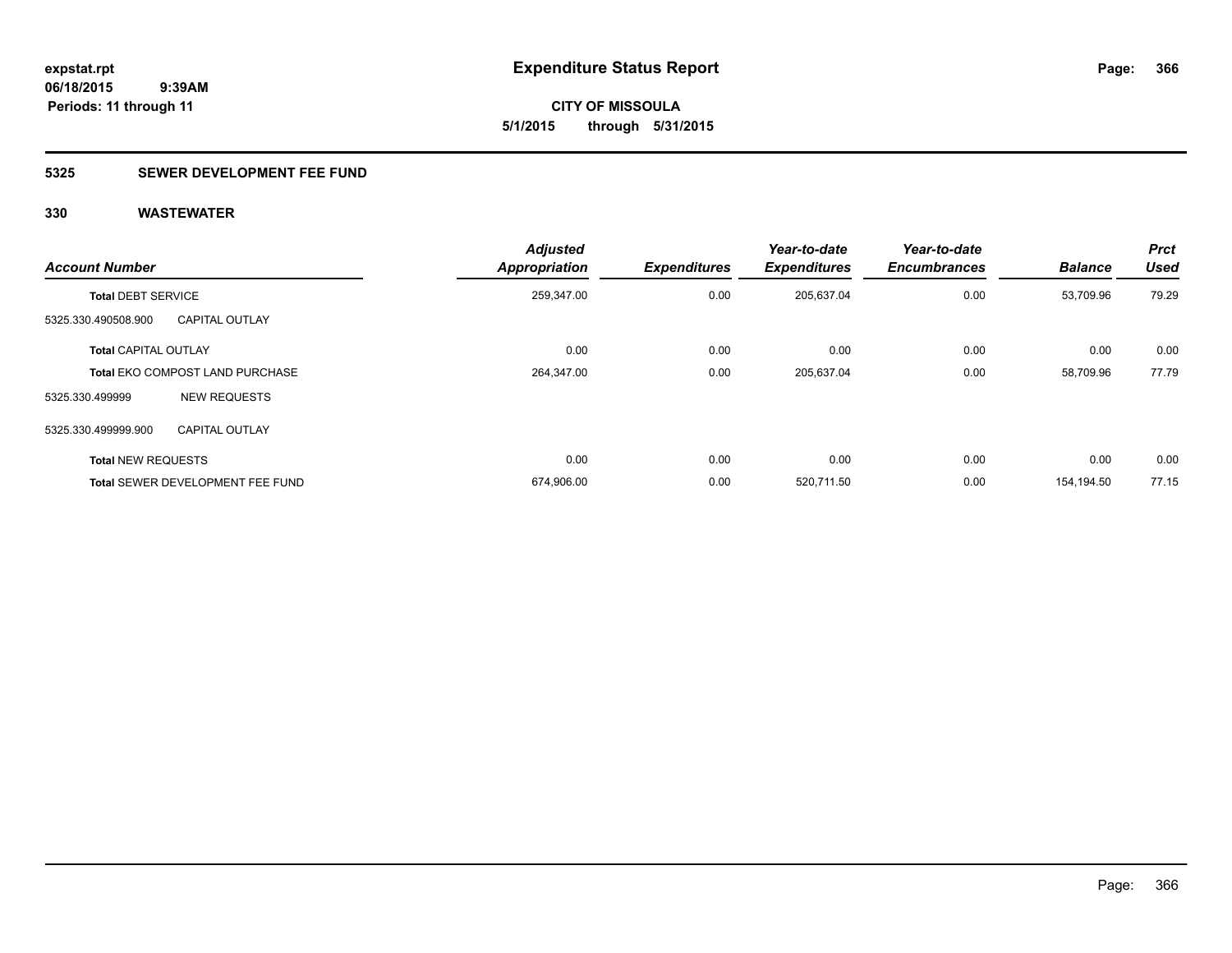**CITY OF MISSOULA 5/1/2015 through 5/31/2015**

### **5340 SEWER CONSTRUCTION FUND**

| <b>Account Number</b>      |                                                                                                  | <b>Adjusted</b><br><b>Appropriation</b> | <b>Expenditures</b> | Year-to-date<br><b>Expenditures</b> | Year-to-date<br><b>Encumbrances</b> | <b>Balance</b>           | <b>Prct</b><br><b>Used</b> |
|----------------------------|--------------------------------------------------------------------------------------------------|-----------------------------------------|---------------------|-------------------------------------|-------------------------------------|--------------------------|----------------------------|
| 5340.330.430632            | HYBRID POPLAR EFFLUENT APP                                                                       |                                         |                     |                                     |                                     |                          |                            |
| 5340.330.430632.900        | <b>CAPITAL OUTLAY</b>                                                                            |                                         |                     |                                     |                                     |                          |                            |
|                            | 5340.330.430632.930.000 SOLIDS DEWATERING SCREW PRESS<br><b>Total HYBRID POPLAR EFFLUENT APP</b> | 900,000.00<br>900,000.00                | 0.00<br>0.00        | 15,012.93<br>15,012.93              | 0.00<br>0.00                        | 884,987.07<br>884,987.07 | 1.67<br>1.67               |
| 5340.330.430697            | <b>ALLEY PAVING</b>                                                                              |                                         |                     |                                     |                                     |                          |                            |
| 5340.330.430697.300        | PURCHASED SERVICES                                                                               |                                         |                     |                                     |                                     |                          |                            |
| <b>Total ALLEY PAVING</b>  | 5340.330.430697.350.000 BROAWAY INTECEPTOR                                                       | 20,000.00<br>20,000.00                  | 0.00<br>0.00        | 0.00<br>0.00                        | 0.00<br>0.00                        | 20,000.00<br>20,000.00   | 0.00<br>0.00               |
| 5340.330.430701            | E RESERVE ST COLLECTOR                                                                           |                                         |                     |                                     |                                     |                          |                            |
| 5340.330.430701.800        | <b>OTHER OBJECTS</b>                                                                             |                                         |                     |                                     |                                     |                          |                            |
| <b>Total OTHER OBJECTS</b> |                                                                                                  | 0.00                                    | 0.00                | 0.00                                | 0.00                                | 0.00                     | 0.00                       |
| 5340.330.430701.900        | <b>CAPITAL OUTLAY</b>                                                                            |                                         |                     |                                     |                                     |                          |                            |
|                            | Total E RESERVE ST COLLECTOR                                                                     | 0.00                                    | 0.00                | 0.00                                | 0.00                                | 0.00                     | 0.00                       |
| 5340.330.430707            | RATTLESNAKE COLLECTION SYSTEM                                                                    |                                         |                     |                                     |                                     |                          |                            |
| 5340.330.430707.800        | OTHER OBJECTS                                                                                    |                                         |                     |                                     |                                     |                          |                            |
|                            | Total RATTLESNAKE COLLECTION SYSTEM                                                              | 0.00                                    | 0.00                | 0.00                                | 0.00                                | 0.00                     | 0.00                       |
| <b>Total WASTEWATER</b>    |                                                                                                  | 920,000.00                              | 0.00                | 15,012.93                           | 0.00                                | 904,987.07               | 1.63                       |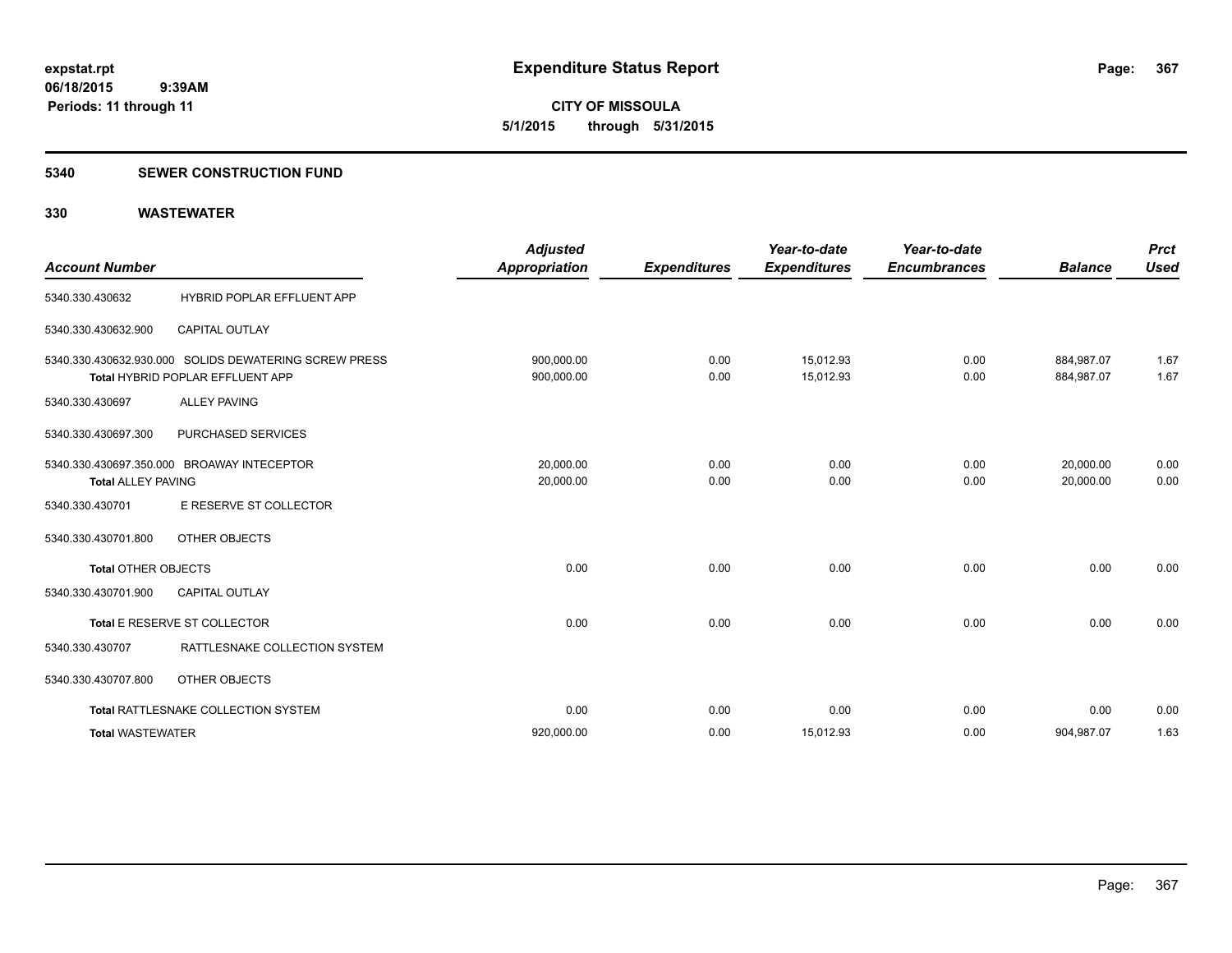# **CITY OF MISSOULA 5/1/2015 through 5/31/2015**

### **5340 SEWER CONSTRUCTION FUND**

### **390 NON-DEPARTMENTAL**

| <b>Account Number</b>                |                                      | <b>Adjusted</b><br><b>Appropriation</b> | <b>Expenditures</b> | Year-to-date<br><b>Expenditures</b> | Year-to-date<br><b>Encumbrances</b> | <b>Balance</b> | <b>Prct</b><br>Used |
|--------------------------------------|--------------------------------------|-----------------------------------------|---------------------|-------------------------------------|-------------------------------------|----------------|---------------------|
| 5340.390.430963                      | <b>BIOGAS ELECTRICAL GENERATION</b>  |                                         |                     |                                     |                                     |                |                     |
| 5340.390.430963.900                  | CAPITAL OUTLAY                       |                                         |                     |                                     |                                     |                |                     |
| 5340.390.430963.930.000 IMPROVEMENTS |                                      | 0.00                                    | 0.00                | 13.382.82                           | 0.00                                | $-13.382.82$   | 0.00                |
| <b>Total NON-DEPARTMENTAL</b>        |                                      | 0.00                                    | 0.00                | 13,382.82                           | 0.00                                | $-13,382.82$   | 0.00                |
|                                      | <b>Total SEWER CONSTRUCTION FUND</b> | 920,000.00                              | 0.00                | 28,395.75                           | 0.00                                | 891,604.25     | 3.09                |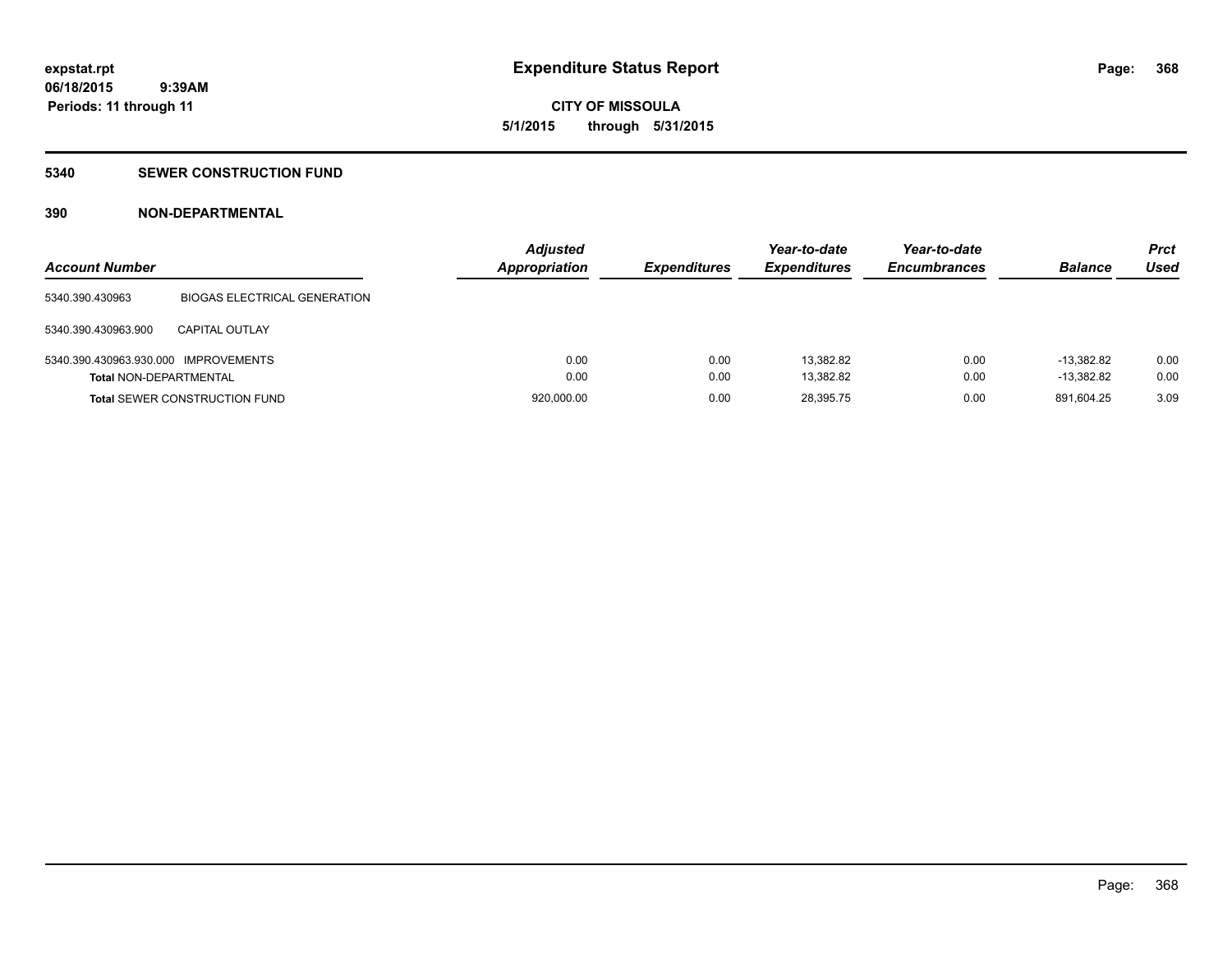**CITY OF MISSOULA 5/1/2015 through 5/31/2015**

### **5361 2001 SEWER REVENUE BONDS-DEBT SERVICE**

| <b>Account Number</b>             |                                                 | <b>Adjusted</b><br><b>Appropriation</b> | <b>Expenditures</b> | Year-to-date<br><b>Expenditures</b> | Year-to-date<br><b>Encumbrances</b> | <b>Balance</b> | <b>Prct</b><br>Used |
|-----------------------------------|-------------------------------------------------|-----------------------------------------|---------------------|-------------------------------------|-------------------------------------|----------------|---------------------|
| 5361.330.490200                   | REVENUE BOND DEBT SERVICE                       |                                         |                     |                                     |                                     |                |                     |
| 5361.330.490200.600               | <b>DEBT SERVICE</b>                             |                                         |                     |                                     |                                     |                |                     |
| 5361.330.490200.610.000 PRINCIPAL |                                                 | 27,000.00                               | 0.00                | 13.000.00                           | 0.00                                | 14.000.00      | 48.15               |
|                                   | 5361.330.490200.620.000 INTEREST / SERVICE FEES |                                         | 3.590.00<br>0.00    | 1,860.00                            | 0.00                                | 1.730.00       | 51.81               |
| <b>Total DEBT SERVICE</b>         |                                                 | 30,590.00                               | 0.00                | 14,860.00                           | 0.00                                | 15.730.00      | 48.58               |
|                                   | <b>Total REVENUE BOND DEBT SERVICE</b>          | 30,590.00                               | 0.00                | 14.860.00                           | 0.00                                | 15.730.00      | 48.58               |
|                                   | Total 2001 SEWER REVENUE BONDS-DEBT SERVICE     | 30,590.00                               | 0.00                | 14.860.00                           | 0.00                                | 15.730.00      | 48.58               |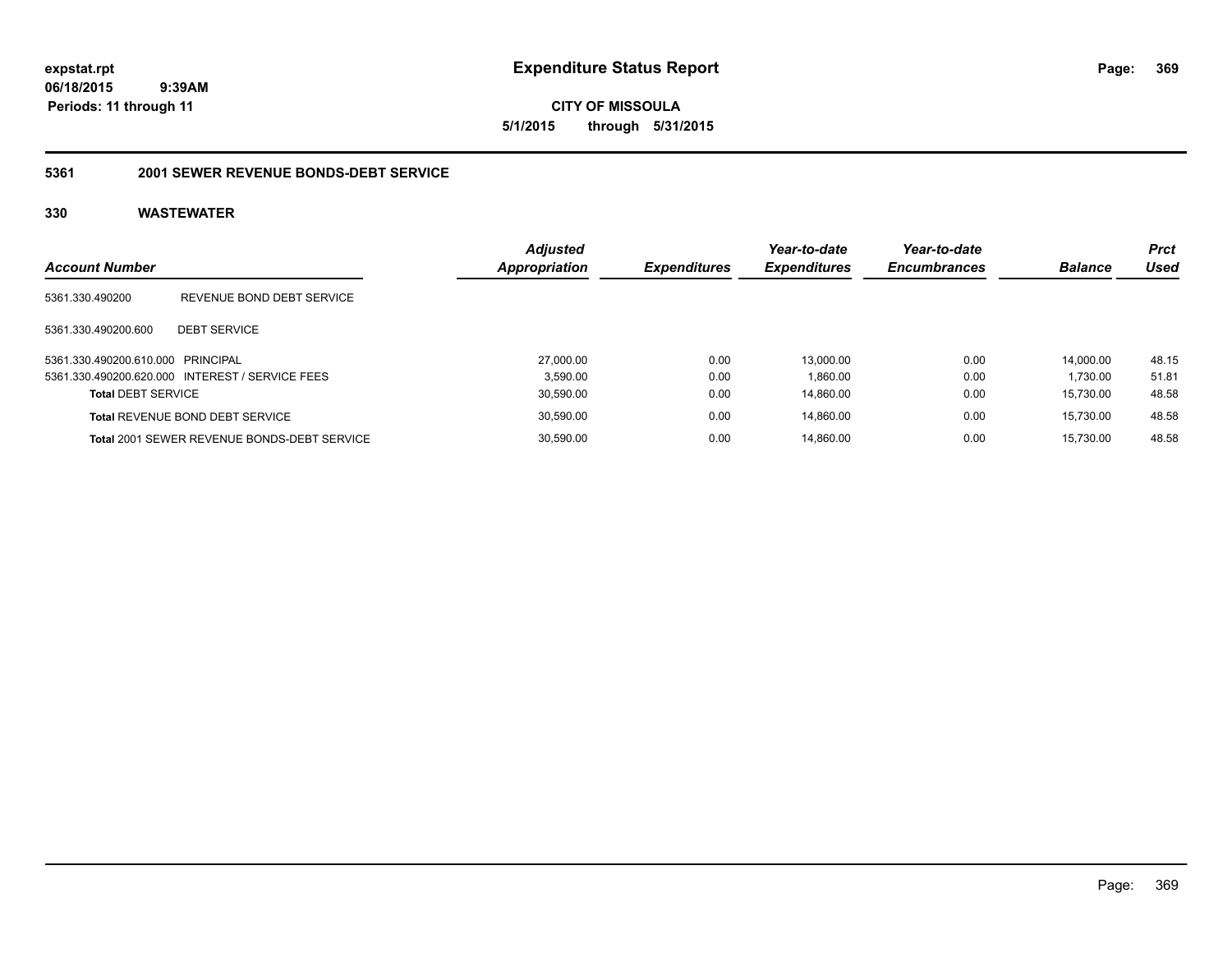**CITY OF MISSOULA 5/1/2015 through 5/31/2015**

### **5362 00 SEWER REVENUE BOND - SERIES B DEBT SE**

|                            |                                                 | <b>Adjusted</b> |                     | Year-to-date        | Year-to-date        |                | <b>Prct</b> |
|----------------------------|-------------------------------------------------|-----------------|---------------------|---------------------|---------------------|----------------|-------------|
| <b>Account Number</b>      |                                                 | Appropriation   | <b>Expenditures</b> | <b>Expenditures</b> | <b>Encumbrances</b> | <b>Balance</b> | Used        |
| 5362.330.490200            | REVENUE BOND DEBT SERVICE                       |                 |                     |                     |                     |                |             |
| 5362.330.490200.600        | <b>DEBT SERVICE</b>                             |                 |                     |                     |                     |                |             |
| 5362.330.490200.610.000    | PRINCIPAL                                       | 44,000.00       | 0.00                | 22.000.00           | 0.00                | 22.000.00      | 50.00       |
|                            | 5362.330.490200.620.000 INTEREST / SERVICE FEES | 5,240.00        | 0.00                | 2,730.00            | 0.00                | 2,510.00       | 52.10       |
| <b>Total DEBT SERVICE</b>  |                                                 | 49,240.00       | 0.00                | 24,730.00           | 0.00                | 24,510.00      | 50.22       |
| 5362.330.490200.800        | OTHER OBJECTS                                   |                 |                     |                     |                     |                |             |
| <b>Total OTHER OBJECTS</b> |                                                 | 0.00            | 0.00                | 0.00                | 0.00                | 0.00           | 0.00        |
|                            | <b>Total REVENUE BOND DEBT SERVICE</b>          | 49.240.00       | 0.00                | 24,730.00           | 0.00                | 24.510.00      | 50.22       |
|                            | Total 00 SEWER REVENUE BOND - SERIES B DEBT SE  | 49.240.00       | 0.00                | 24.730.00           | 0.00                | 24.510.00      | 50.22       |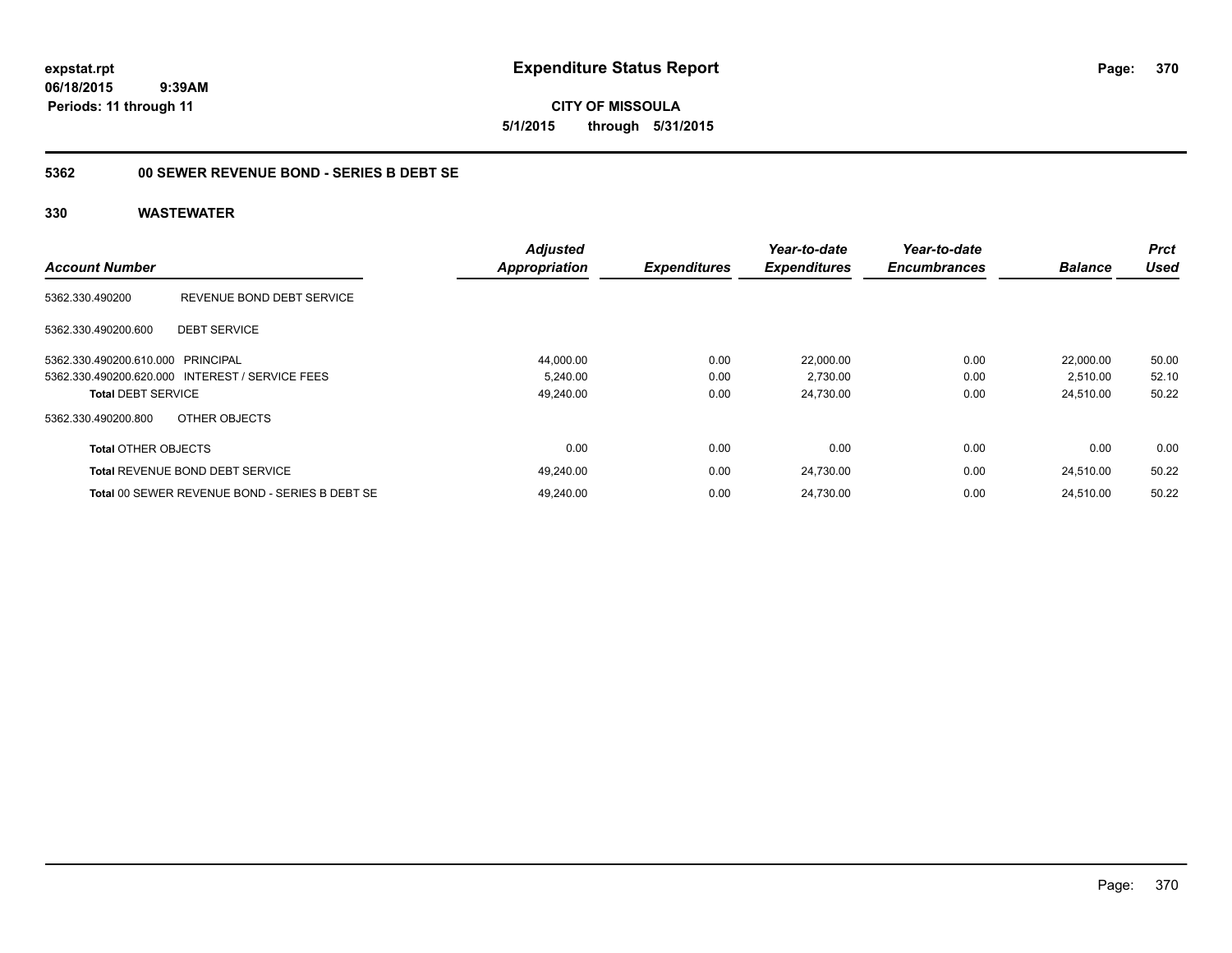**CITY OF MISSOULA 5/1/2015 through 5/31/2015**

### **5363 92 SEWER REVENUE BOND SERIES A DEBT SERV**

| <b>Account Number</b>     |                                                       | <b>Adjusted</b><br>Appropriation | <b>Expenditures</b> | Year-to-date<br><b>Expenditures</b> | Year-to-date<br><b>Encumbrances</b> | <b>Balance</b> | <b>Prct</b><br>Used |
|---------------------------|-------------------------------------------------------|----------------------------------|---------------------|-------------------------------------|-------------------------------------|----------------|---------------------|
| 5363.330.490200           | REVENUE BOND DEBT SERVICE                             |                                  |                     |                                     |                                     |                |                     |
| 5363.330.490200.600       | <b>DEBT SERVICE</b>                                   |                                  |                     |                                     |                                     |                |                     |
| <b>Total DEBT SERVICE</b> |                                                       | 0.00                             | 0.00                | 0.00                                | 0.00                                | 0.00           | 0.00                |
|                           | Total REVENUE BOND DEBT SERVICE                       | 0.00                             | 0.00                | 0.00                                | 0.00                                | 0.00           | 0.00                |
|                           | <b>Total 92 SEWER REVENUE BOND SERIES A DEBT SERV</b> | 0.00                             | 0.00                | 0.00                                | 0.00                                | 0.00           | 0.00                |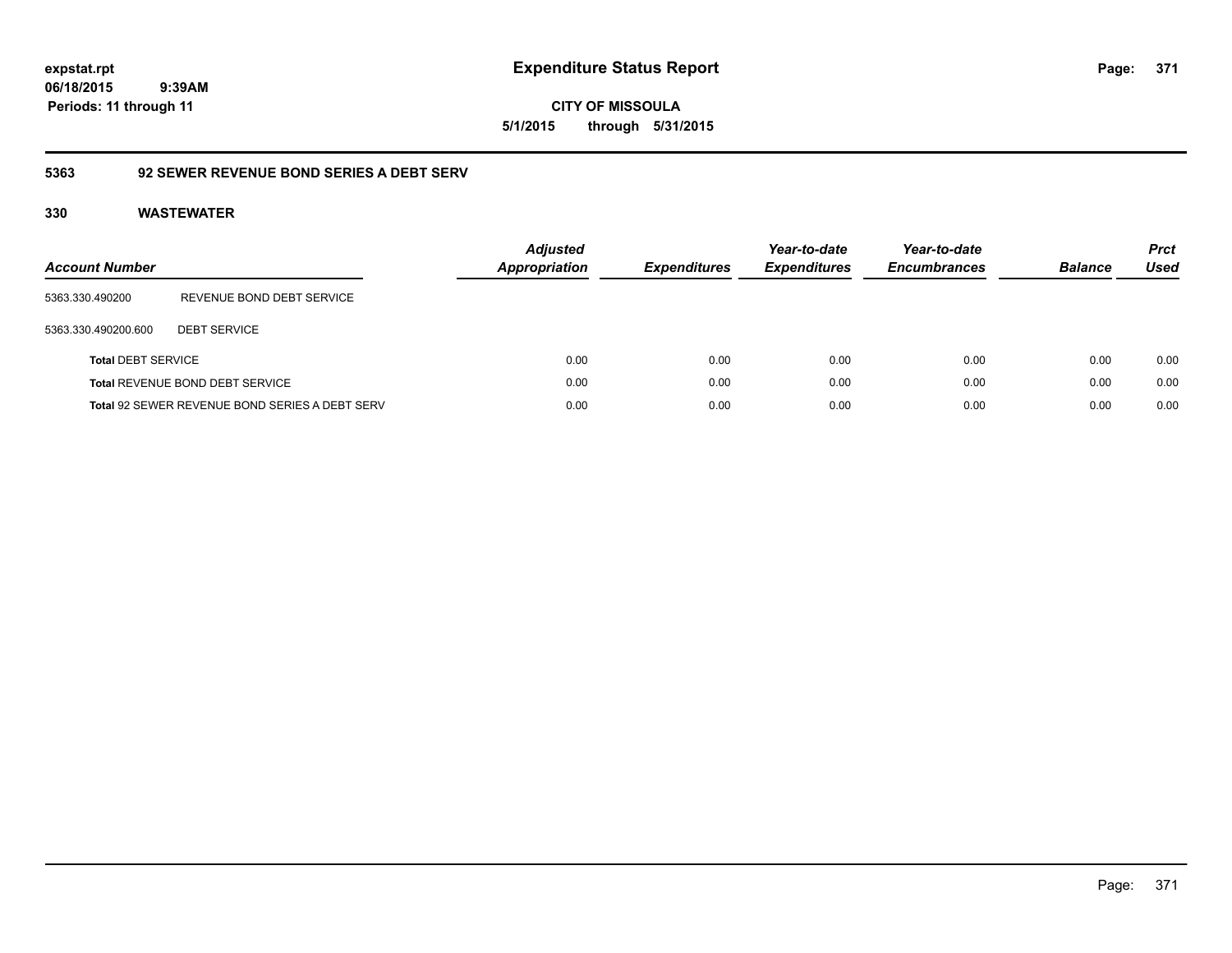**CITY OF MISSOULA 5/1/2015 through 5/31/2015**

### **5364 92 SEWER REVENUE BOND - SERIES B DEBT S**

| <b>Account Number</b>     |                                               | <b>Adjusted</b><br><b>Appropriation</b> | <b>Expenditures</b> | Year-to-date<br><b>Expenditures</b> | Year-to-date<br><b>Encumbrances</b> | <b>Balance</b> | <b>Prct</b><br>Used |
|---------------------------|-----------------------------------------------|-----------------------------------------|---------------------|-------------------------------------|-------------------------------------|----------------|---------------------|
| 5364.330.490200           | REVENUE BOND DEBT SERVICE                     |                                         |                     |                                     |                                     |                |                     |
| 5364.330.490200.600       | <b>DEBT SERVICE</b>                           |                                         |                     |                                     |                                     |                |                     |
| <b>Total DEBT SERVICE</b> |                                               | 0.00                                    | 0.00                | 0.00                                | 0.00                                | 0.00           | 0.00                |
|                           | Total REVENUE BOND DEBT SERVICE               | 0.00                                    | 0.00                | 0.00                                | 0.00                                | 0.00           | 0.00                |
|                           | Total 92 SEWER REVENUE BOND - SERIES B DEBT S | 0.00                                    | 0.00                | 0.00                                | 0.00                                | 0.00           | 0.00                |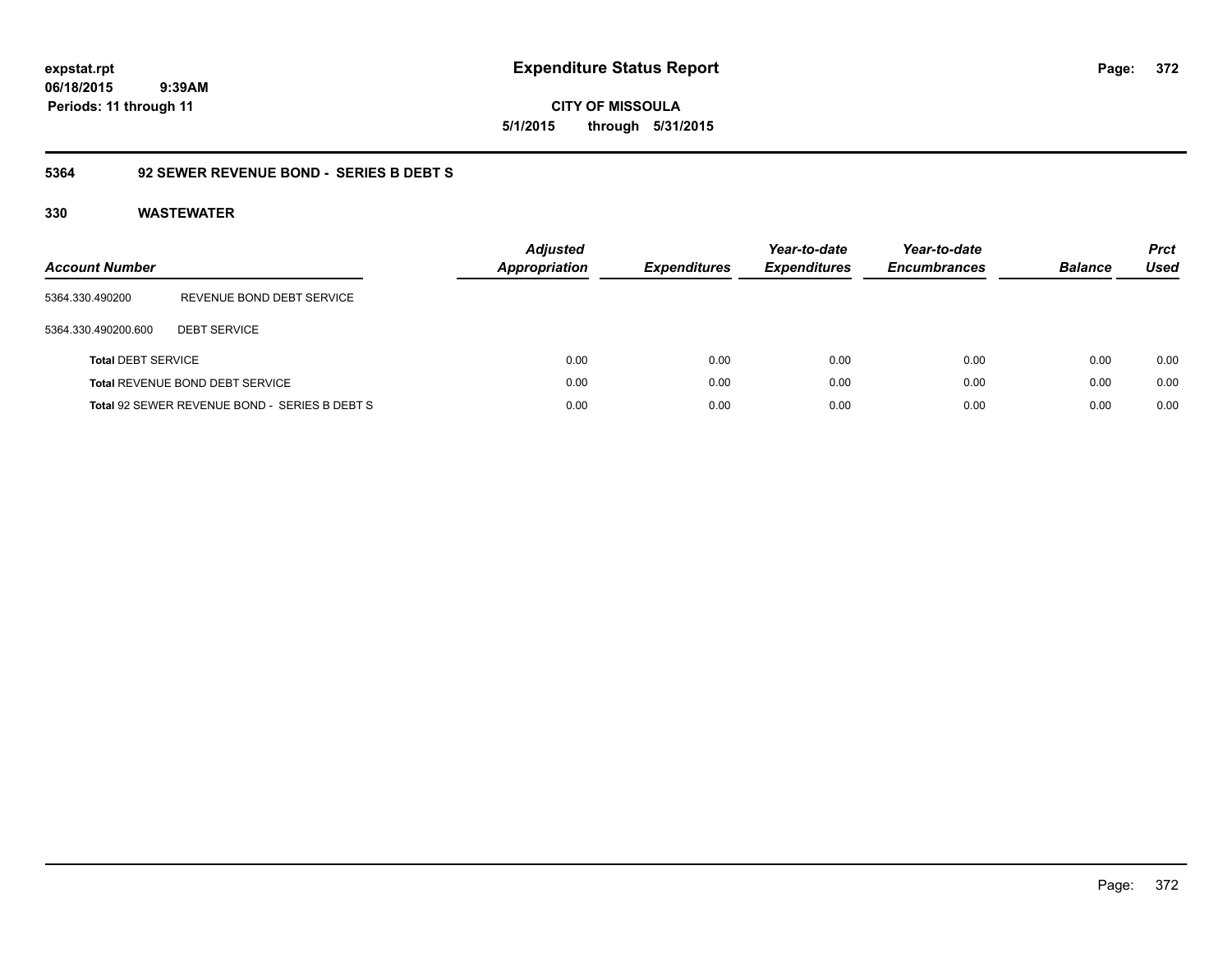**CITY OF MISSOULA 5/1/2015 through 5/31/2015**

### **5365 99 SEWER REVENUE BONDS DEBT SERVICE FUND**

| <b>Account Number</b>             |                                                       | <b>Adjusted</b><br><b>Appropriation</b> | <b>Expenditures</b> | Year-to-date<br><b>Expenditures</b> | Year-to-date<br><b>Encumbrances</b> | <b>Balance</b> | <b>Prct</b><br>Used |
|-----------------------------------|-------------------------------------------------------|-----------------------------------------|---------------------|-------------------------------------|-------------------------------------|----------------|---------------------|
| 5365.330.490200                   | REVENUE BOND DEBT SERVICE                             |                                         |                     |                                     |                                     |                |                     |
| 5365.330.490200.600               | <b>DEBT SERVICE</b>                                   |                                         |                     |                                     |                                     |                |                     |
| 5365.330.490200.610.000 PRINCIPAL |                                                       | 113.000.00                              | 0.00                | 57.000.00                           | 0.00                                | 56.000.00      | 50.44               |
|                                   | 5365.330.490200.620.000 INTEREST / SERVICE FEES       | 11.180.00                               | 0.00                | 4.870.00                            | 0.00                                | 6.310.00       | 43.56               |
|                                   | <b>Total REVENUE BOND DEBT SERVICE</b>                | 124,180.00                              | 0.00                | 61.870.00                           | 0.00                                | 62.310.00      | 49.82               |
|                                   | <b>Total 99 SEWER REVENUE BONDS DEBT SERVICE FUND</b> | 124.180.00                              | 0.00                | 61.870.00                           | 0.00                                | 62.310.00      | 49.82               |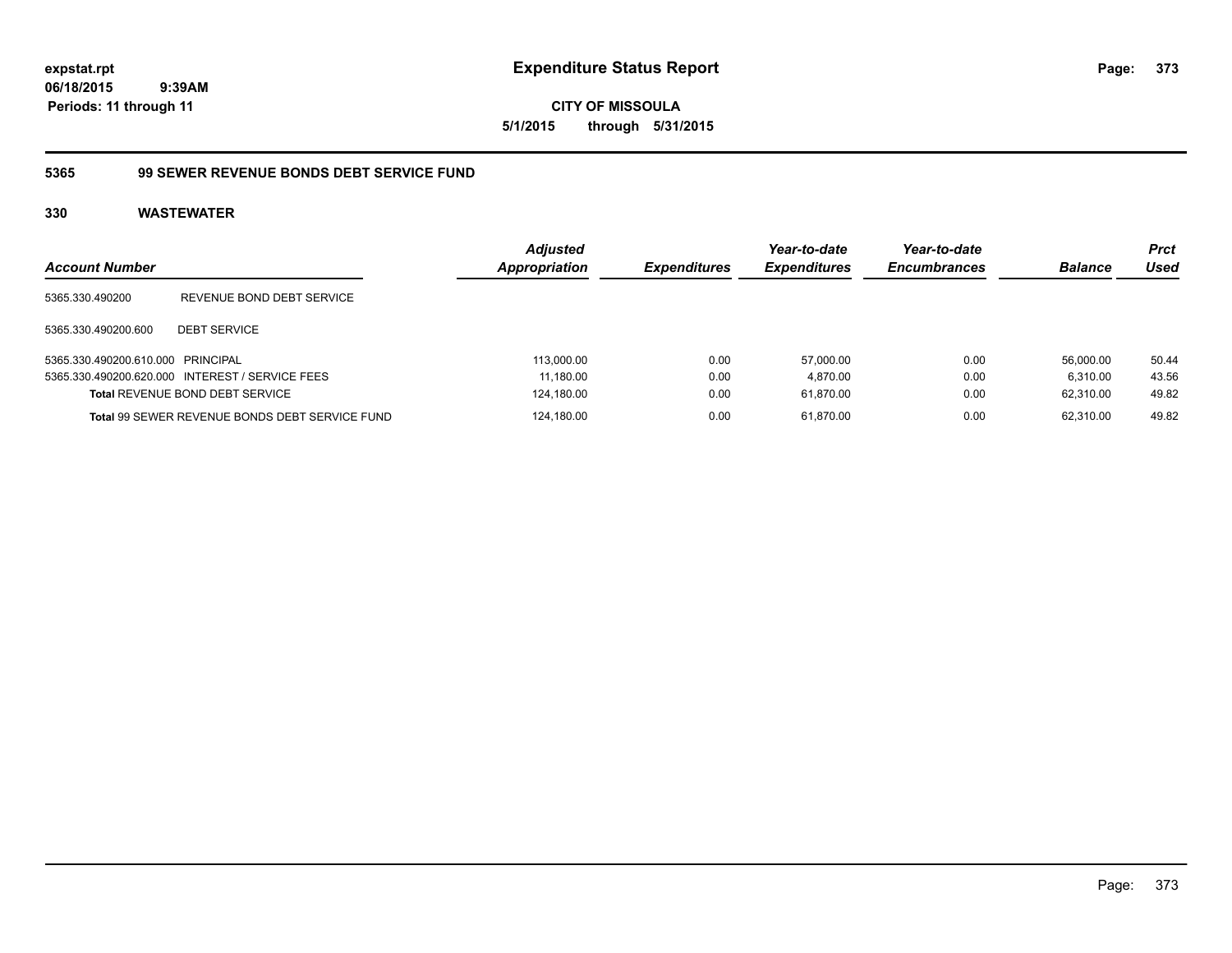**CITY OF MISSOULA 5/1/2015 through 5/31/2015**

### **5366 92 SEWER REVENUE BOND - SERIES A BOND RE**

| <b>Account Number</b>       |                                                | <b>Adjusted</b><br><b>Appropriation</b> | <b>Expenditures</b> | Year-to-date<br><b>Expenditures</b> | Year-to-date<br><b>Encumbrances</b> | <b>Balance</b> | <b>Prct</b><br>Used |
|-----------------------------|------------------------------------------------|-----------------------------------------|---------------------|-------------------------------------|-------------------------------------|----------------|---------------------|
| 5366.330.430610             | ADMINISTRATION                                 |                                         |                     |                                     |                                     |                |                     |
| 5366.330.430610.800         | OTHER OBJECTS                                  |                                         |                     |                                     |                                     |                |                     |
| <b>Total OTHER OBJECTS</b>  |                                                | 0.00                                    | 0.00                | 0.00                                | 0.00                                | 0.00           | 0.00                |
| <b>Total ADMINISTRATION</b> |                                                | 0.00                                    | 0.00                | 0.00                                | 0.00                                | 0.00           | 0.00                |
|                             | Total 92 SEWER REVENUE BOND - SERIES A BOND RE | 0.00                                    | 0.00                | 0.00                                | 0.00                                | 0.00           | 0.00                |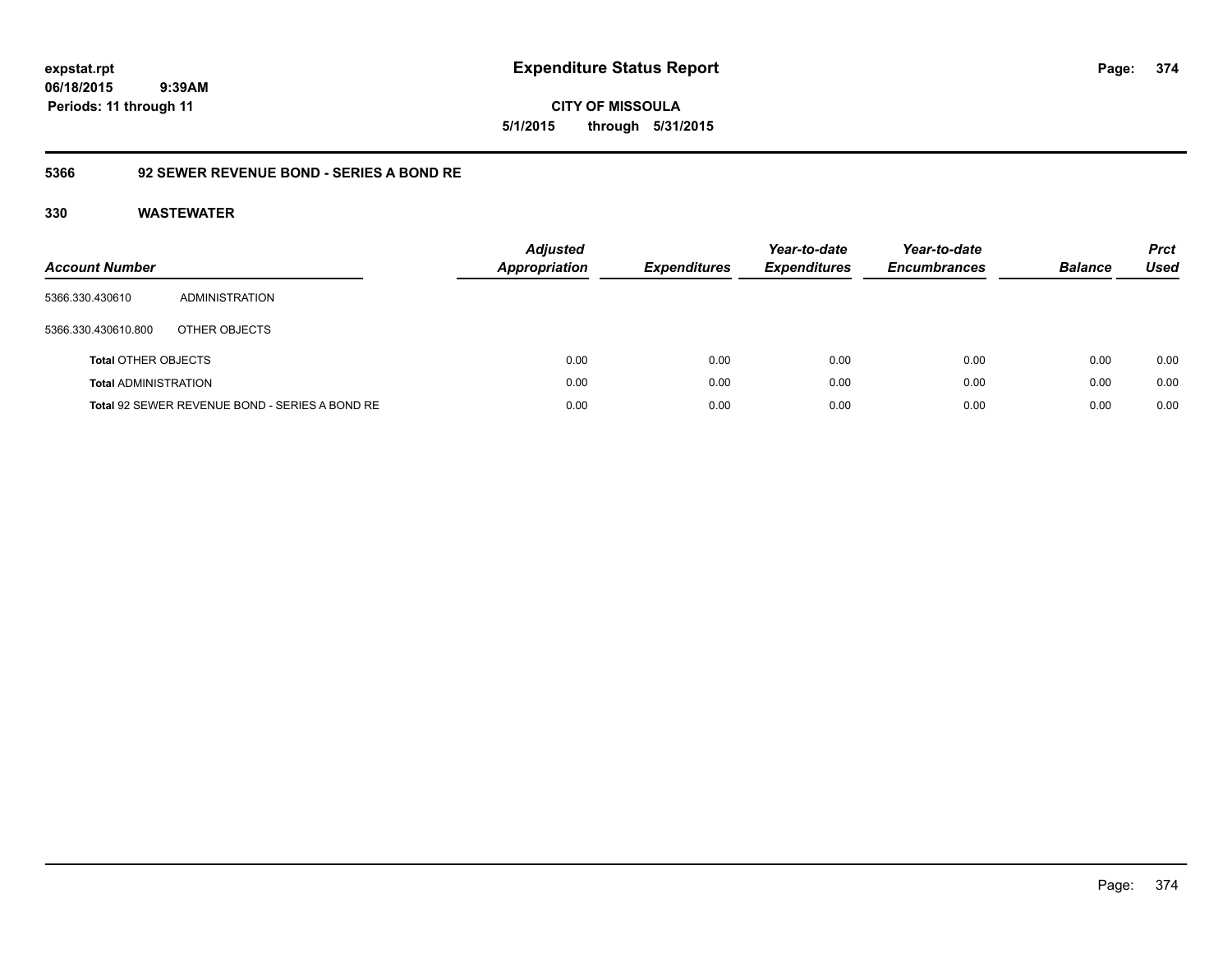**CITY OF MISSOULA 5/1/2015 through 5/31/2015**

### **5367 92 SEWER REVENUE BOND - SERIES B BOND RE**

| <b>Account Number</b>       |                                                | <b>Adjusted</b><br>Appropriation | <b>Expenditures</b> | Year-to-date<br><b>Expenditures</b> | Year-to-date<br><b>Encumbrances</b> | <b>Balance</b> | <b>Prct</b><br><b>Used</b> |
|-----------------------------|------------------------------------------------|----------------------------------|---------------------|-------------------------------------|-------------------------------------|----------------|----------------------------|
| 5367.330.430610             | ADMINISTRATION                                 |                                  |                     |                                     |                                     |                |                            |
| 5367.330.430610.800         | OTHER OBJECTS                                  |                                  |                     |                                     |                                     |                |                            |
| <b>Total OTHER OBJECTS</b>  |                                                | 0.00                             | 0.00                | 0.00                                | 0.00                                | 0.00           | 0.00                       |
| <b>Total ADMINISTRATION</b> |                                                | 0.00                             | 0.00                | 0.00                                | 0.00                                | 0.00           | 0.00                       |
|                             | Total 92 SEWER REVENUE BOND - SERIES B BOND RE | 0.00                             | 0.00                | 0.00                                | 0.00                                | 0.00           | 0.00                       |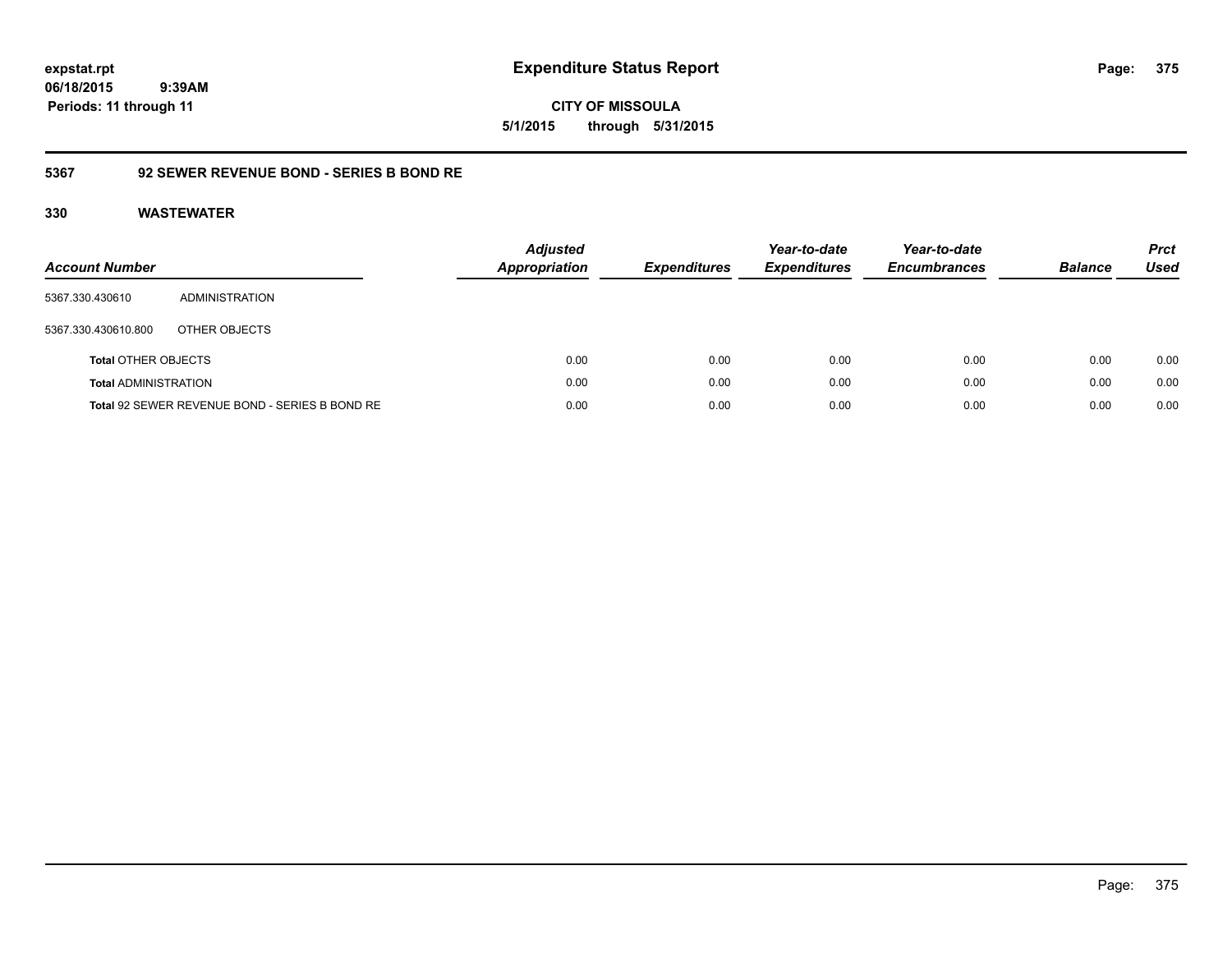**CITY OF MISSOULA 5/1/2015 through 5/31/2015**

## **5368 00 SEWER REVENUE BOND RESERVE FUND**

|                             |                                                  | <b>Adjusted</b>      |                     | Year-to-date        | Year-to-date        |                | <b>Prct</b> |
|-----------------------------|--------------------------------------------------|----------------------|---------------------|---------------------|---------------------|----------------|-------------|
| <b>Account Number</b>       |                                                  | <b>Appropriation</b> | <b>Expenditures</b> | <b>Expenditures</b> | <b>Encumbrances</b> | <b>Balance</b> | Used        |
| 5368.330.430610             | <b>ADMINISTRATION</b>                            |                      |                     |                     |                     |                |             |
| 5368.330.430610.800         | OTHER OBJECTS                                    |                      |                     |                     |                     |                |             |
|                             | 5368.330.430610.820.000 TRANSFERS TO OTHER FUNDS | 4.280.00             | 0.00                | 0.00                | 0.00                | 4.280.00       | 0.00        |
| <b>Total OTHER OBJECTS</b>  |                                                  | 4,280.00             | 0.00                | 0.00                | 0.00                | 4.280.00       | 0.00        |
| <b>Total ADMINISTRATION</b> |                                                  | 4.280.00             | 0.00                | 0.00                | 0.00                | 4.280.00       | 0.00        |
|                             | Total 00 SEWER REVENUE BOND RESERVE FUND         | 4,280.00             | 0.00                | 0.00                | 0.00                | 4.280.00       | 0.00        |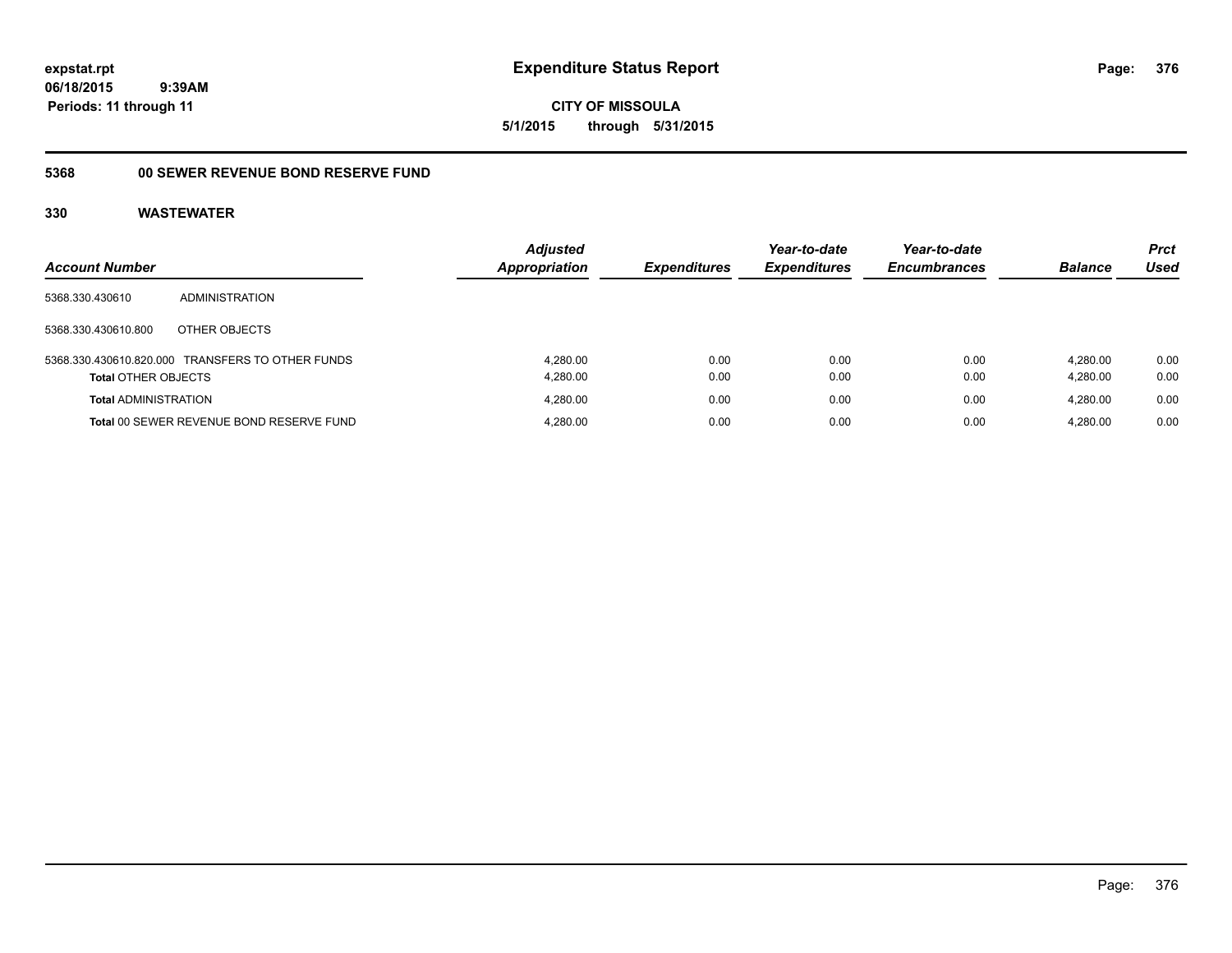**CITY OF MISSOULA 5/1/2015 through 5/31/2015**

### **5369 2001 SEWER REVENUE BOND**

| <b>Account Number</b>       |                                                  | <b>Adjusted</b><br><b>Appropriation</b> | <b>Expenditures</b> | Year-to-date<br><b>Expenditures</b> | Year-to-date<br><b>Encumbrances</b> | <b>Balance</b> | <b>Prct</b><br>Used |
|-----------------------------|--------------------------------------------------|-----------------------------------------|---------------------|-------------------------------------|-------------------------------------|----------------|---------------------|
| 5369.330.430610             | ADMINISTRATION                                   |                                         |                     |                                     |                                     |                |                     |
| 5369.330.430610.800         | OTHER OBJECTS                                    |                                         |                     |                                     |                                     |                |                     |
|                             | 5369.330.430610.820.000 TRANSFERS TO OTHER FUNDS | 2.290.00                                | 0.00                | 0.00                                | 0.00                                | 2.290.00       | 0.00                |
| <b>Total OTHER OBJECTS</b>  |                                                  | 2,290.00                                | 0.00                | 0.00                                | 0.00                                | 2,290.00       | 0.00                |
| <b>Total ADMINISTRATION</b> |                                                  | 2.290.00                                | 0.00                | 0.00                                | 0.00                                | 2.290.00       | 0.00                |
|                             | Total 2001 SEWER REVENUE BOND                    | 2,290.00                                | 0.00                | 0.00                                | 0.00                                | 2.290.00       | 0.00                |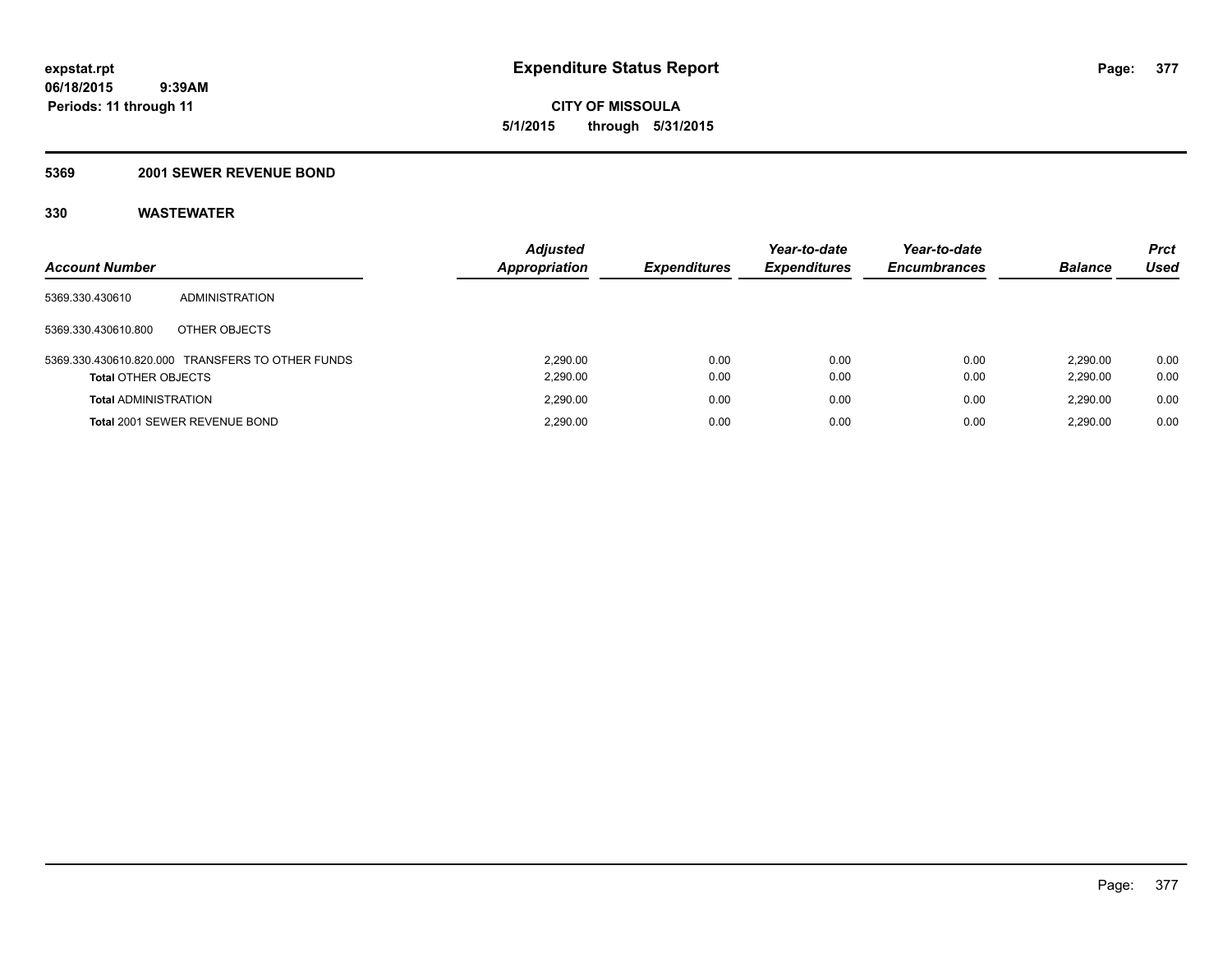**CITY OF MISSOULA 5/1/2015 through 5/31/2015**

## **5370 99 SEWER REVENUE BOND RESERVE FUND**

| <b>Account Number</b>       |                                                  | <b>Adjusted</b><br><b>Appropriation</b> | <b>Expenditures</b> | Year-to-date<br><b>Expenditures</b> | Year-to-date<br><b>Encumbrances</b> | <b>Balance</b>       | <b>Prct</b><br>Used |
|-----------------------------|--------------------------------------------------|-----------------------------------------|---------------------|-------------------------------------|-------------------------------------|----------------------|---------------------|
| 5370.330.430610             | ADMINISTRATION                                   |                                         |                     |                                     |                                     |                      |                     |
| 5370.330.430610.800         | OTHER OBJECTS                                    |                                         |                     |                                     |                                     |                      |                     |
| <b>Total ADMINISTRATION</b> | 5370.330.430610.820.000 TRANSFERS TO OTHER FUNDS | 8.970.00<br>8.970.00                    | 0.00<br>0.00        | 0.00<br>0.00                        | 0.00<br>0.00                        | 8.970.00<br>8.970.00 | 0.00<br>0.00        |
|                             | Total 99 SEWER REVENUE BOND RESERVE FUND         | 8.970.00                                | 0.00                | 0.00                                | 0.00                                | 8.970.00             | 0.00                |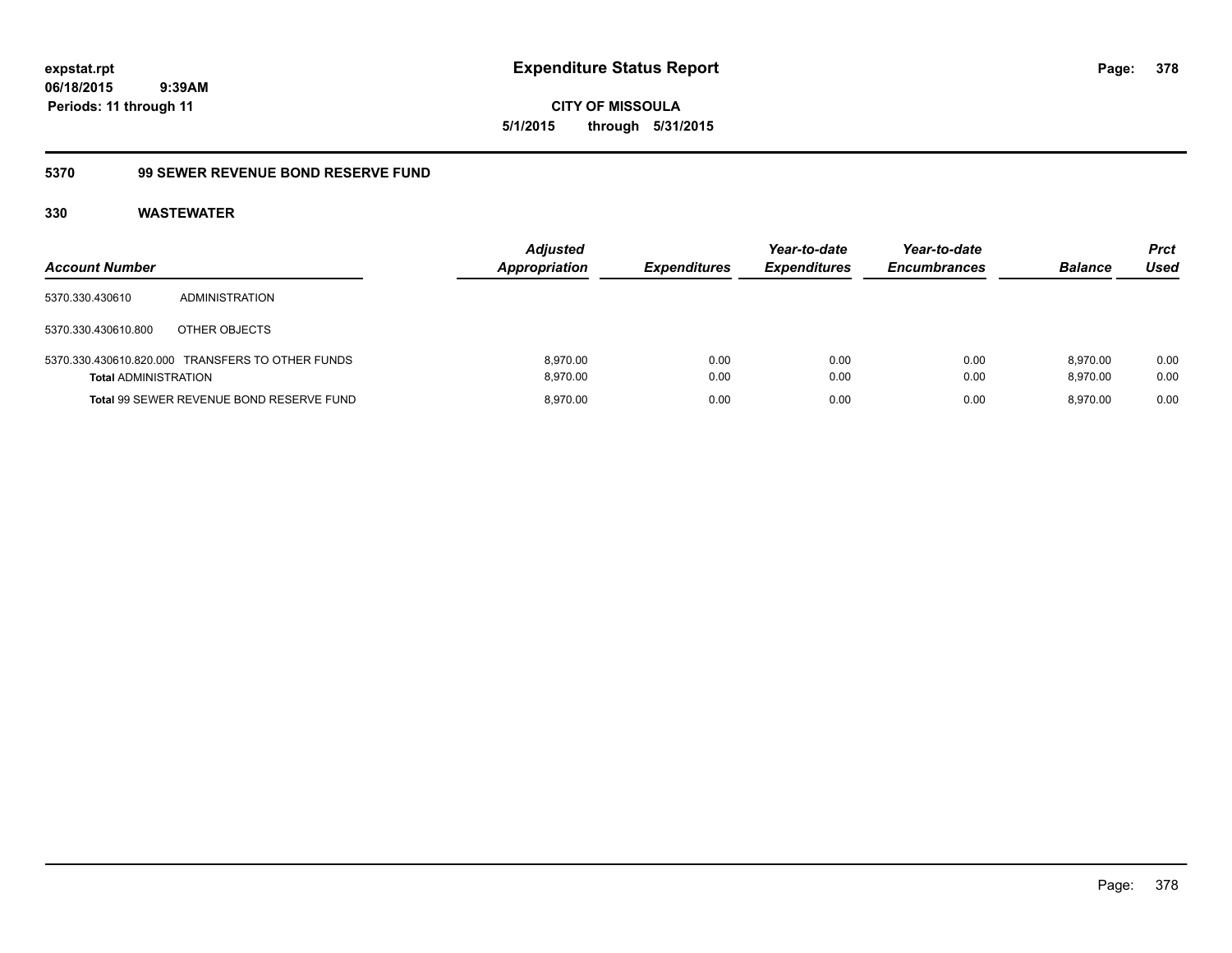**CITY OF MISSOULA 5/1/2015 through 5/31/2015**

### **5371 2002 SEWER BONDS**

| <b>Account Number</b>             |                                                 | <b>Adjusted</b><br>Appropriation | <b>Expenditures</b> | Year-to-date<br><b>Expenditures</b> | Year-to-date<br><b>Encumbrances</b> | <b>Balance</b> | <b>Prct</b><br>Used |
|-----------------------------------|-------------------------------------------------|----------------------------------|---------------------|-------------------------------------|-------------------------------------|----------------|---------------------|
| 5371.330.490200                   | REVENUE BOND DEBT SERVICE                       |                                  |                     |                                     |                                     |                |                     |
| 5371.330.490200.600               | <b>DEBT SERVICE</b>                             |                                  |                     |                                     |                                     |                |                     |
| 5371.330.490200.610.000 PRINCIPAL |                                                 | 74.000.00                        | 0.00                | 37.000.00                           | 0.00                                | 37,000.00      | 50.00               |
|                                   | 5371.330.490200.620.000 INTEREST / SERVICE FEES | 11.410.00                        | 0.00                | 5.890.00                            | 0.00                                | 5.520.00       | 51.62               |
|                                   | <b>Total REVENUE BOND DEBT SERVICE</b>          | 85,410.00                        | 0.00                | 42.890.00                           | 0.00                                | 42.520.00      | 50.22               |
| Total 2002 SEWER BONDS            |                                                 | 85,410.00                        | 0.00                | 42.890.00                           | 0.00                                | 42.520.00      | 50.22               |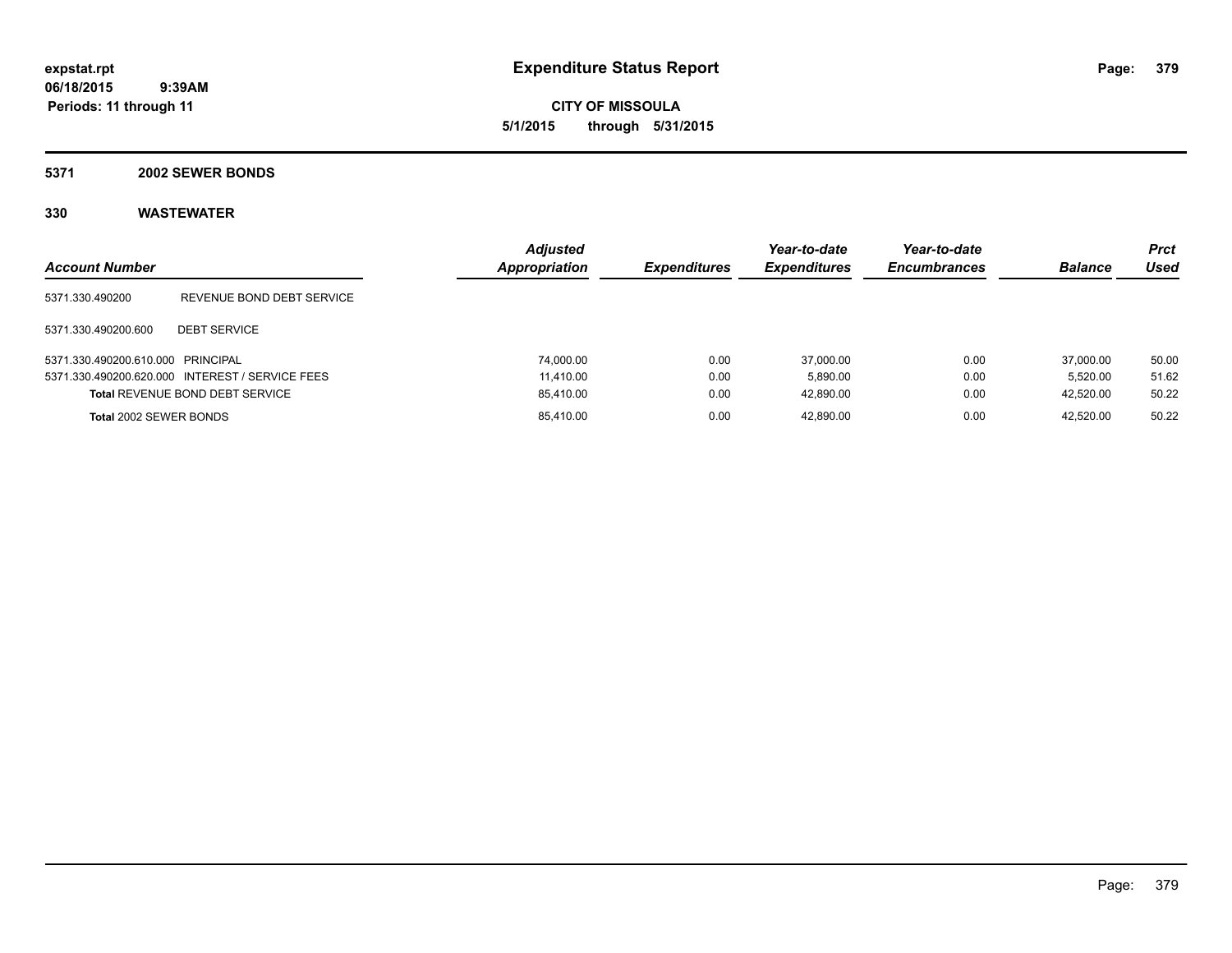**CITY OF MISSOULA 5/1/2015 through 5/31/2015**

### **5372 2002 SEWER REVENUE BOND**

| <b>Account Number</b>       |                                                  | <b>Adjusted</b><br><b>Appropriation</b> | <b>Expenditures</b> | Year-to-date<br><b>Expenditures</b> | Year-to-date<br><b>Encumbrances</b> | <b>Balance</b>       | <b>Prct</b><br>Used |
|-----------------------------|--------------------------------------------------|-----------------------------------------|---------------------|-------------------------------------|-------------------------------------|----------------------|---------------------|
| 5372.330.430610             | <b>ADMINISTRATION</b>                            |                                         |                     |                                     |                                     |                      |                     |
| 5372.330.430610.800         | OTHER OBJECTS                                    |                                         |                     |                                     |                                     |                      |                     |
| <b>Total ADMINISTRATION</b> | 5372.330.430610.820.000 TRANSFERS TO OTHER FUNDS | 8.840.00<br>8.840.00                    | 0.00<br>0.00        | 0.00<br>0.00                        | 0.00<br>0.00                        | 8.840.00<br>8.840.00 | 0.00<br>0.00        |
|                             | Total 2002 SEWER REVENUE BOND                    | 8.840.00                                | 0.00                | 0.00                                | 0.00                                | 8.840.00             | 0.00                |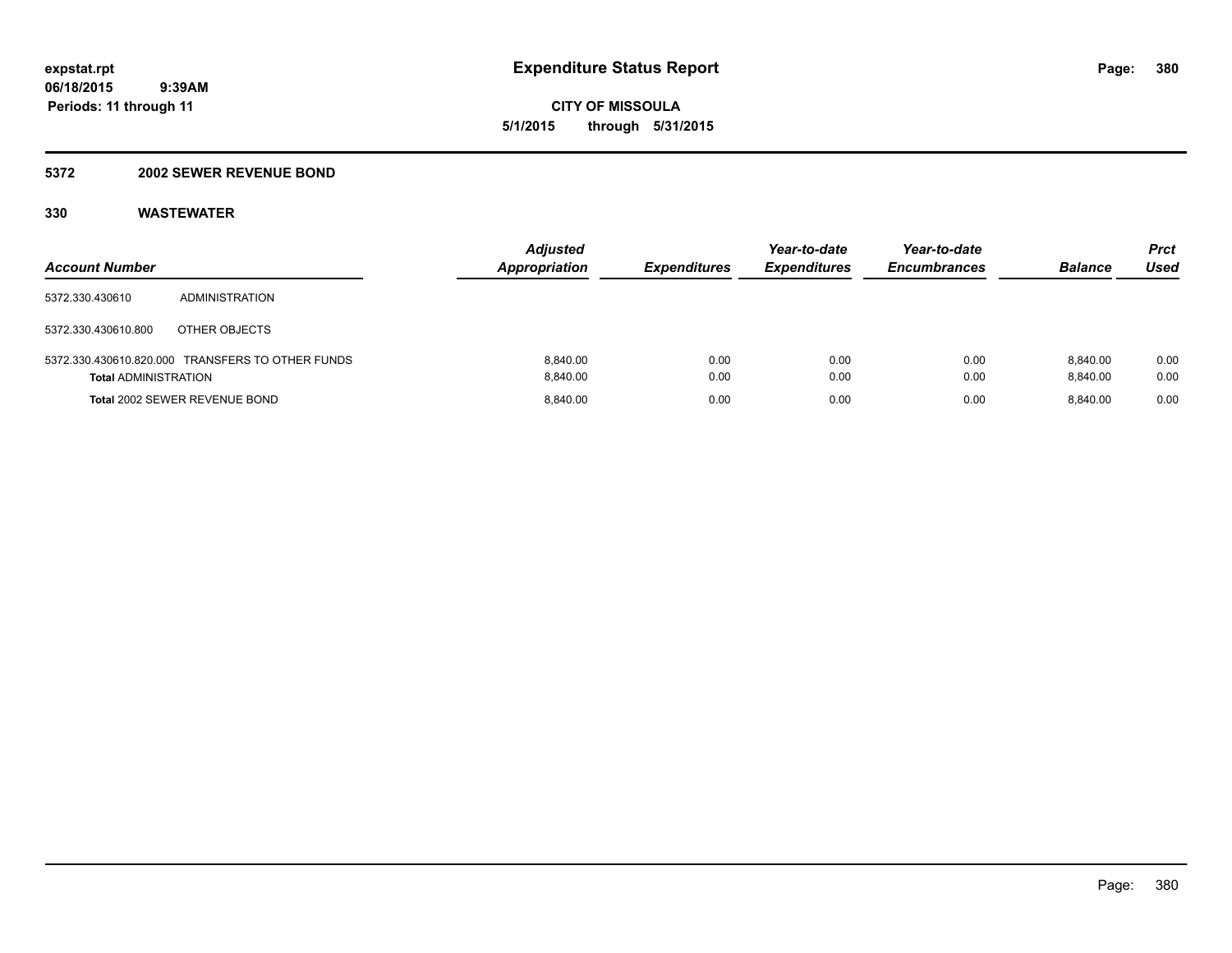**CITY OF MISSOULA 5/1/2015 through 5/31/2015**

### **5373 2002 WWTP UPGRADE REVENUE BOND**

| <b>Account Number</b>             |                                                 | <b>Adjusted</b><br>Appropriation | <b>Expenditures</b> | Year-to-date<br><b>Expenditures</b> | Year-to-date<br><b>Encumbrances</b> | <b>Balance</b> | <b>Prct</b><br>Used |
|-----------------------------------|-------------------------------------------------|----------------------------------|---------------------|-------------------------------------|-------------------------------------|----------------|---------------------|
| 5373.330.490200                   | REVENUE BOND DEBT SERVICE                       |                                  |                     |                                     |                                     |                |                     |
| 5373.330.490200.600               | <b>DEBT SERVICE</b>                             |                                  |                     |                                     |                                     |                |                     |
| 5373.330.490200.610.000 PRINCIPAL |                                                 | 284,000.00                       | 0.00                | 141.000.00                          | 0.00                                | 143.000.00     | 49.65               |
|                                   | 5373.330.490200.620.000 INTEREST / SERVICE FEES | 47,350.00                        | 0.00                | 24.380.00                           | 0.00                                | 22.970.00      | 51.49               |
|                                   | <b>Total REVENUE BOND DEBT SERVICE</b>          | 331,350.00                       | 0.00                | 165,380.00                          | 0.00                                | 165.970.00     | 49.91               |
|                                   | Total 2002 WWTP UPGRADE REVENUE BOND            | 331.350.00                       | 0.00                | 165.380.00                          | 0.00                                | 165.970.00     | 49.91               |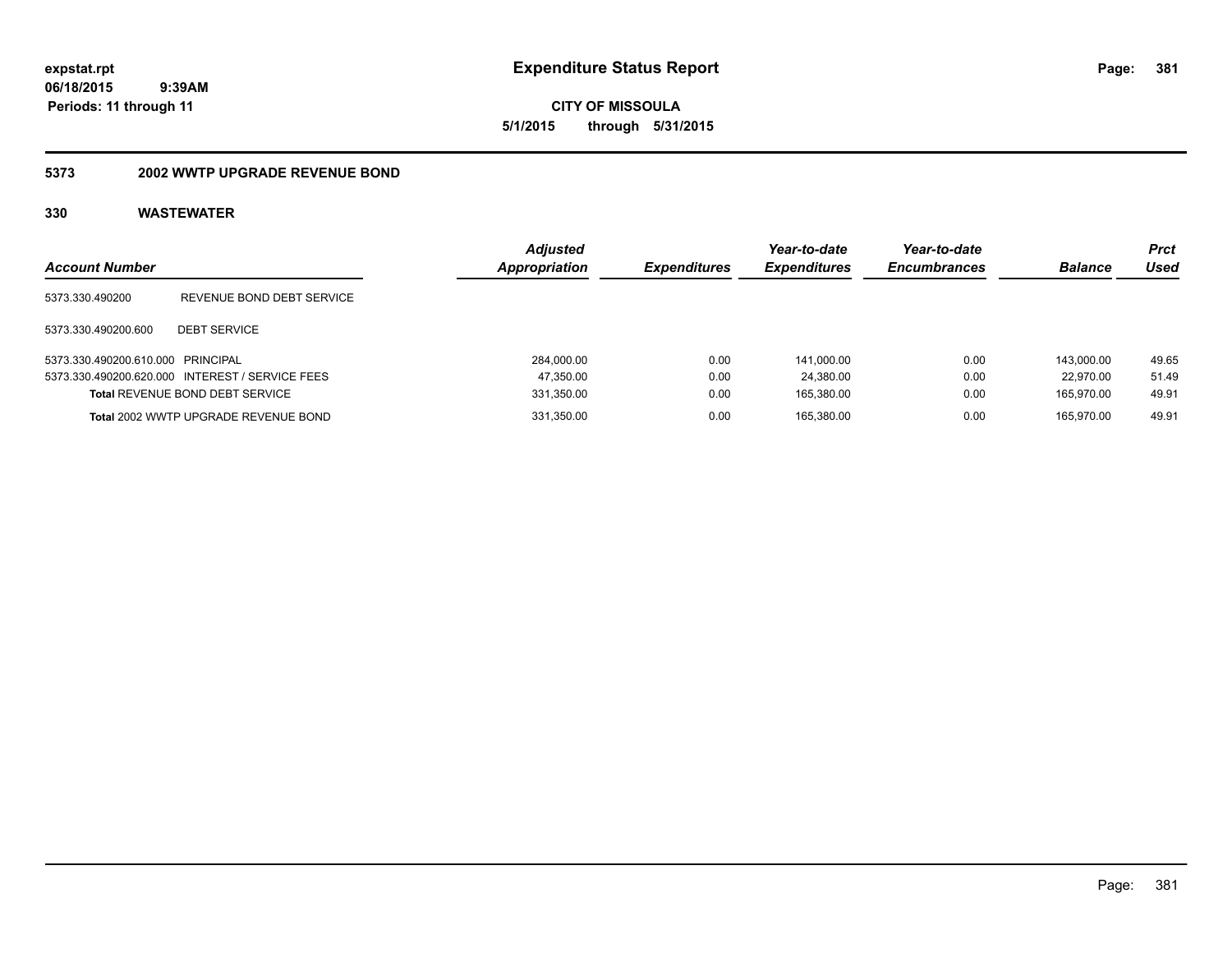**CITY OF MISSOULA 5/1/2015 through 5/31/2015**

### **5374 2002 WWTP UPGRADE RESERVE**

| <b>Account Number</b>       |                                                  | <b>Adjusted</b><br><b>Appropriation</b> | <b>Expenditures</b> | Year-to-date<br><b>Expenditures</b> | Year-to-date<br><b>Encumbrances</b> | <b>Balance</b>         | <b>Prct</b><br><b>Used</b> |
|-----------------------------|--------------------------------------------------|-----------------------------------------|---------------------|-------------------------------------|-------------------------------------|------------------------|----------------------------|
| 5374.330.430610             | ADMINISTRATION                                   |                                         |                     |                                     |                                     |                        |                            |
| 5374.330.430610.800         | OTHER OBJECTS                                    |                                         |                     |                                     |                                     |                        |                            |
| <b>Total ADMINISTRATION</b> | 5374.330.430610.820.000 TRANSFERS TO OTHER FUNDS | 30,132.00<br>30,132.00                  | 0.00<br>0.00        | 0.00<br>0.00                        | 0.00<br>0.00                        | 30,132.00<br>30,132.00 | 0.00<br>0.00               |
| 5374.330.490200             | REVENUE BOND DEBT SERVICE                        |                                         |                     |                                     |                                     |                        |                            |
| 5374.330.490200.600         | <b>DEBT SERVICE</b>                              |                                         |                     |                                     |                                     |                        |                            |
| <b>Total DEBT SERVICE</b>   |                                                  | 0.00                                    | 0.00                | 0.00                                | 0.00                                | 0.00                   | 0.00                       |
|                             | <b>Total REVENUE BOND DEBT SERVICE</b>           | 0.00                                    | 0.00                | 0.00                                | 0.00                                | 0.00                   | 0.00                       |
|                             | Total 2002 WWTP UPGRADE RESERVE                  | 30,132.00                               | 0.00                | 0.00                                | 0.00                                | 30,132.00              | 0.00                       |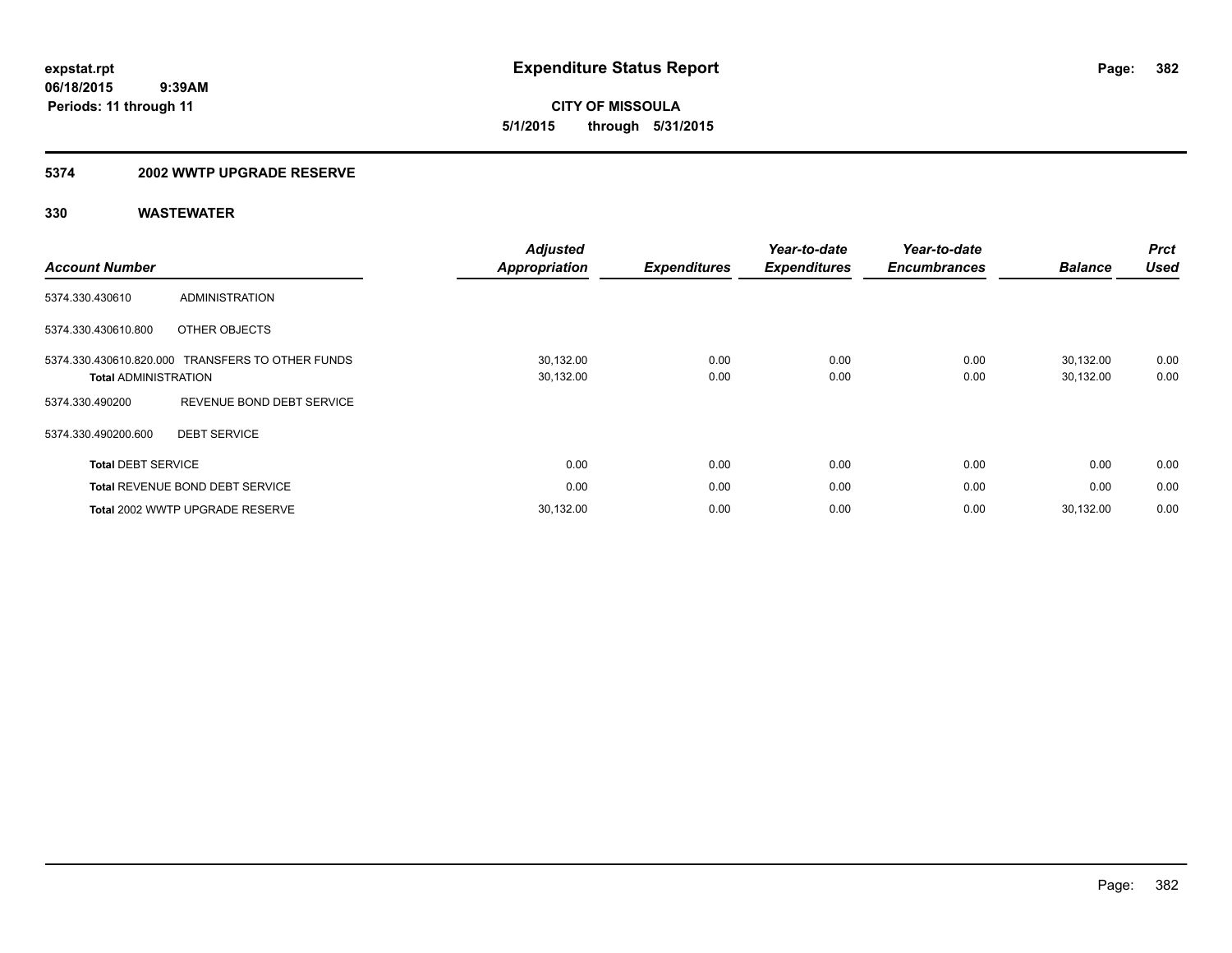**CITY OF MISSOULA 5/1/2015 through 5/31/2015**

### **5375 2003 WWTP SRF \$3.8M EPA DEBT**

| <b>Account Number</b>             |                                                 | <b>Adjusted</b><br><b>Appropriation</b> | <b>Expenditures</b> | Year-to-date<br><b>Expenditures</b> | Year-to-date<br><b>Encumbrances</b> | <b>Balance</b> | <b>Prct</b><br>Used |
|-----------------------------------|-------------------------------------------------|-----------------------------------------|---------------------|-------------------------------------|-------------------------------------|----------------|---------------------|
| 5375.330.490200                   | REVENUE BOND DEBT SERVICE                       |                                         |                     |                                     |                                     |                |                     |
| 5375.330.490200.600               | <b>DEBT SERVICE</b>                             |                                         |                     |                                     |                                     |                |                     |
| 5375.330.490200.610.000 PRINCIPAL |                                                 | 206.000.00                              | 0.00                | 102.000.00                          | 0.00                                | 104.000.00     | 49.51               |
|                                   | 5375.330.490200.620.000 INTEREST / SERVICE FEES | 44,595.00                               | 0.00                | 22.871.25                           | 0.00                                | 21.723.75      | 51.29               |
|                                   | <b>Total REVENUE BOND DEBT SERVICE</b>          | 250,595.00                              | 0.00                | 124.871.25                          | 0.00                                | 125.723.75     | 49.83               |
|                                   | Total 2003 WWTP SRF \$3.8M EPA DEBT             | 250,595.00                              | 0.00                | 124.871.25                          | 0.00                                | 125.723.75     | 49.83               |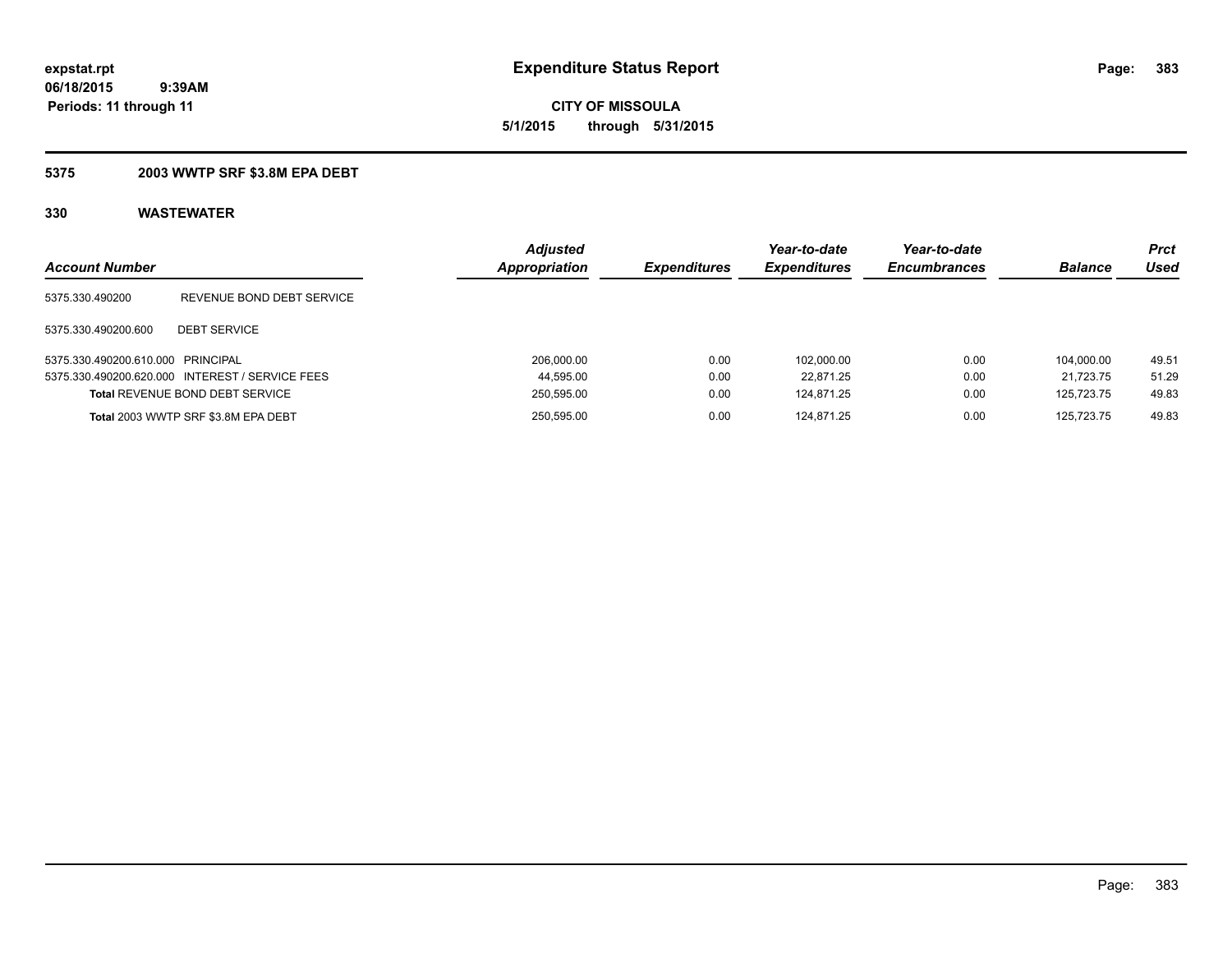**CITY OF MISSOULA 5/1/2015 through 5/31/2015**

### **5376 2003 WWTP SRF \$3.8M EPA RESERVE**

| <b>Account Number</b>       |                                                  | <b>Adjusted</b><br><b>Appropriation</b> | <b>Expenditures</b> | Year-to-date<br><b>Expenditures</b> | Year-to-date<br><b>Encumbrances</b> | <b>Balance</b>         | <b>Prct</b><br>Used |
|-----------------------------|--------------------------------------------------|-----------------------------------------|---------------------|-------------------------------------|-------------------------------------|------------------------|---------------------|
| 5376.330.430610             | <b>ADMINISTRATION</b>                            |                                         |                     |                                     |                                     |                        |                     |
| 5376.330.430610.800         | OTHER OBJECTS                                    |                                         |                     |                                     |                                     |                        |                     |
| <b>Total ADMINISTRATION</b> | 5376.330.430610.820.000 TRANSFERS TO OTHER FUNDS | 21,190.00<br>21,190.00                  | 0.00<br>0.00        | 0.00<br>0.00                        | 0.00<br>0.00                        | 21.190.00<br>21.190.00 | 0.00<br>0.00        |
|                             | Total 2003 WWTP SRF \$3.8M EPA RESERVE           | 21,190.00                               | 0.00                | 0.00                                | 0.00                                | 21.190.00              | 0.00                |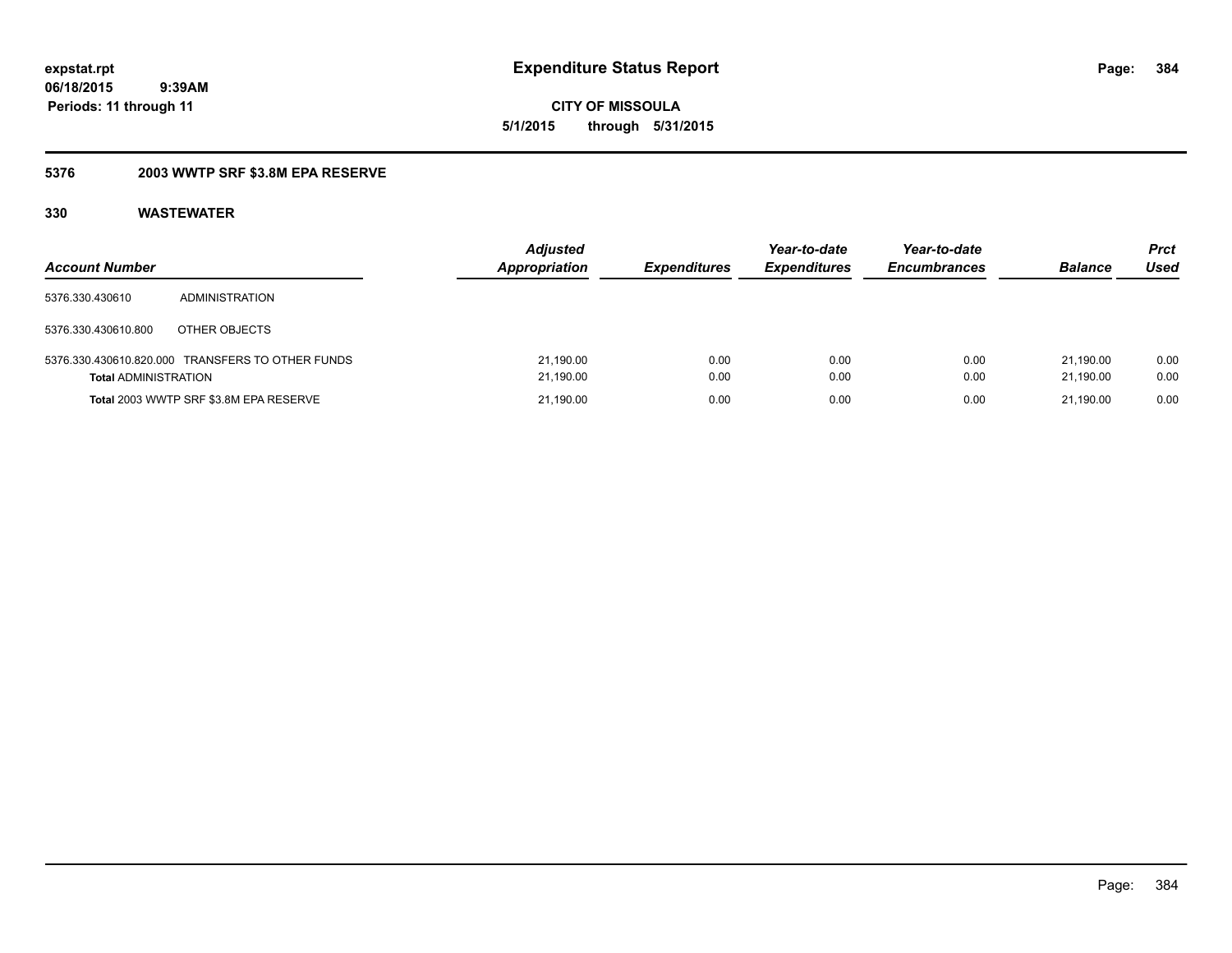**CITY OF MISSOULA 5/1/2015 through 5/31/2015**

## **5377 2004 WWTP \$3.023 LOAN DEBT SERVICE**

| <b>Account Number</b>             |                                                 | <b>Adjusted</b><br>Appropriation | <b>Expenditures</b> | Year-to-date<br><b>Expenditures</b> | Year-to-date<br><b>Encumbrances</b> | <b>Balance</b> | <b>Prct</b><br>Used |
|-----------------------------------|-------------------------------------------------|----------------------------------|---------------------|-------------------------------------|-------------------------------------|----------------|---------------------|
| 5377.330.490200                   | REVENUE BOND DEBT SERVICE                       |                                  |                     |                                     |                                     |                |                     |
| 5377.330.490200.600               | <b>DEBT SERVICE</b>                             |                                  |                     |                                     |                                     |                |                     |
| 5377.330.490200.610.000 PRINCIPAL |                                                 | 197,000.00                       | 0.00                | 98,000.00                           | 0.00                                | 99.000.00      | 49.75               |
|                                   | 5377.330.490200.620.000 INTEREST / SERVICE FEES | 45,473.00                        | 0.00                | 23,287.50                           | 0.00                                | 22.185.50      | 51.21               |
|                                   | <b>Total REVENUE BOND DEBT SERVICE</b>          | 242,473.00                       | 0.00                | 121.287.50                          | 0.00                                | 121.185.50     | 50.02               |
|                                   | Total 2004 WWTP \$3.023 LOAN DEBT SERVICE       | 242.473.00                       | 0.00                | 121.287.50                          | 0.00                                | 121.185.50     | 50.02               |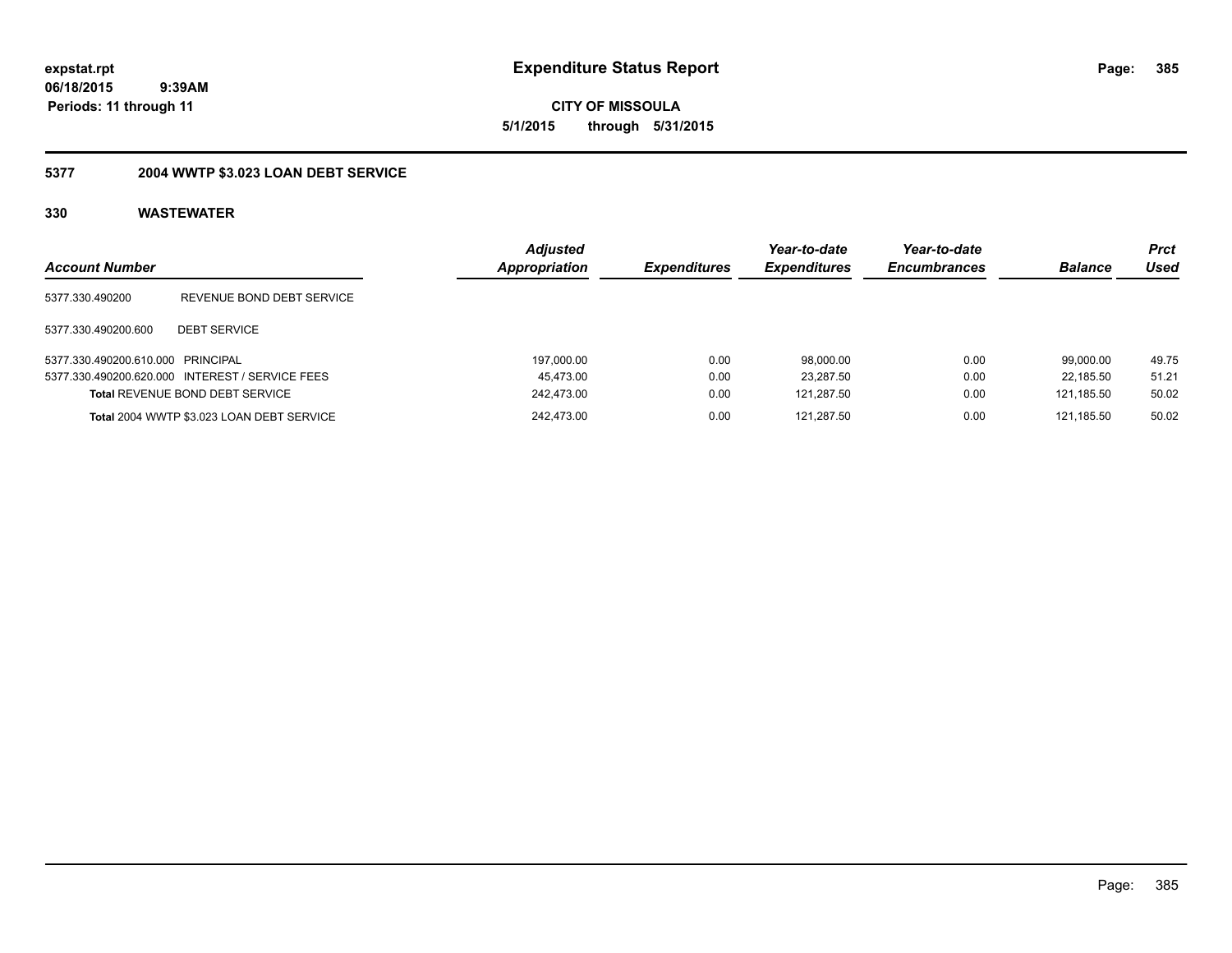**CITY OF MISSOULA 5/1/2015 through 5/31/2015**

## **5378 2004 WWTP \$3.023 LOAN RESERVE**

| <b>Account Number</b>       |                                                  | <b>Adjusted</b><br><b>Appropriation</b> | <b>Expenditures</b> | Year-to-date<br><b>Expenditures</b> | Year-to-date<br><b>Encumbrances</b> | <b>Balance</b>         | <b>Prct</b><br><b>Used</b> |
|-----------------------------|--------------------------------------------------|-----------------------------------------|---------------------|-------------------------------------|-------------------------------------|------------------------|----------------------------|
| 5378.330.430610             | <b>ADMINISTRATION</b>                            |                                         |                     |                                     |                                     |                        |                            |
| 5378.330.430610.800         | OTHER OBJECTS                                    |                                         |                     |                                     |                                     |                        |                            |
| <b>Total ADMINISTRATION</b> | 5378.330.430610.820.000 TRANSFERS TO OTHER FUNDS | 21,200.00<br>21,200.00                  | 0.00<br>0.00        | 0.00<br>0.00                        | 0.00<br>0.00                        | 21.200.00<br>21,200.00 | 0.00<br>0.00               |
| 5378.330.490200             | REVENUE BOND DEBT SERVICE                        |                                         |                     |                                     |                                     |                        |                            |
| 5378.330.490200.600         | <b>DEBT SERVICE</b>                              |                                         |                     |                                     |                                     |                        |                            |
|                             | <b>Total REVENUE BOND DEBT SERVICE</b>           | 0.00                                    | 0.00                | 0.00                                | 0.00                                | 0.00                   | 0.00                       |
|                             | Total 2004 WWTP \$3.023 LOAN RESERVE             | 21.200.00                               | 0.00                | 0.00                                | 0.00                                | 21.200.00              | 0.00                       |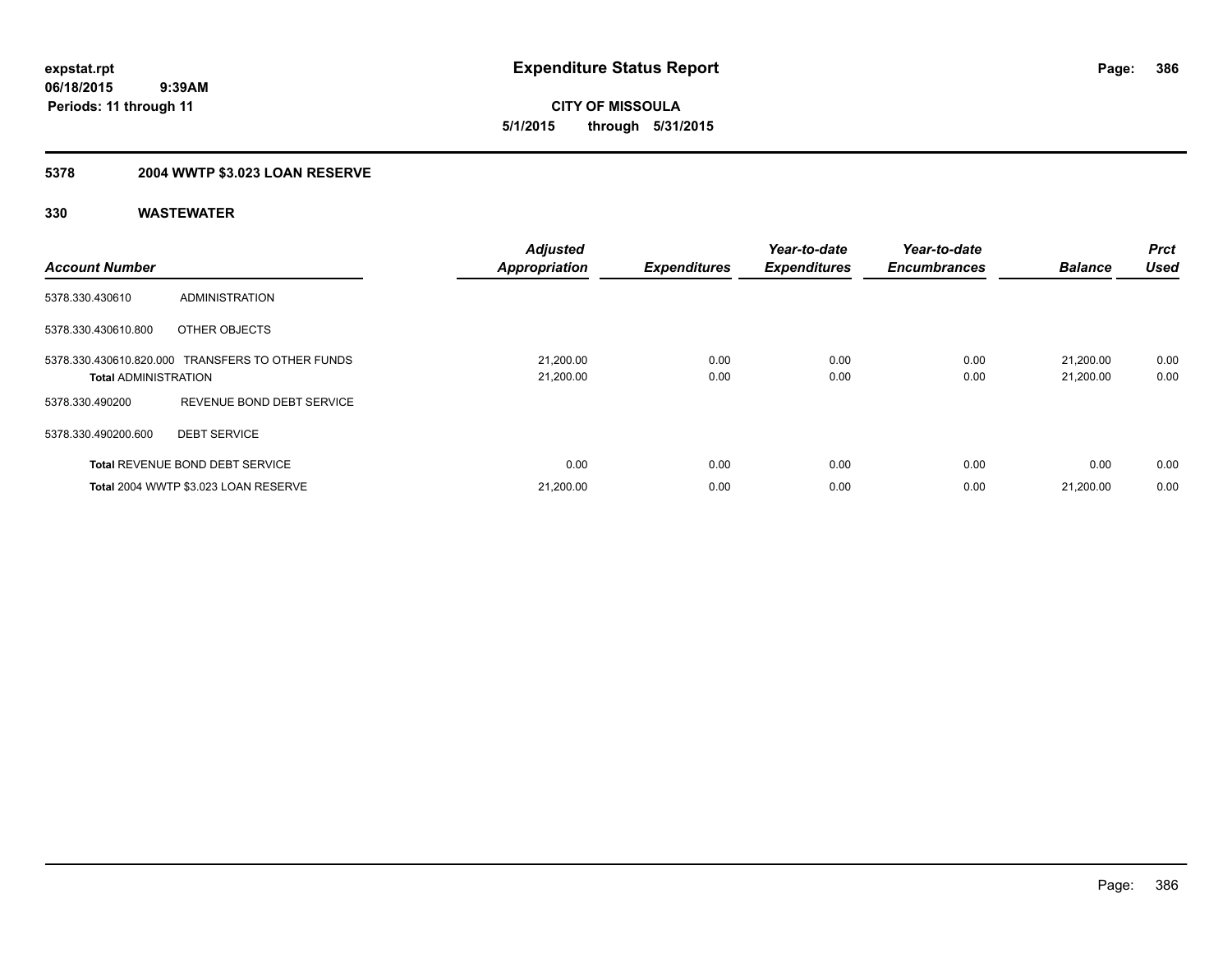**CITY OF MISSOULA 5/1/2015 through 5/31/2015**

### **5379 2005 BRICH/BRDY/LIN/GIL SRF DEBT**

| <b>Account Number</b>             |                                                 | <b>Adjusted</b><br><b>Appropriation</b> | <b>Expenditures</b> | Year-to-date<br><b>Expenditures</b> | Year-to-date<br><b>Encumbrances</b> | <b>Balance</b> | <b>Prct</b><br><b>Used</b> |
|-----------------------------------|-------------------------------------------------|-----------------------------------------|---------------------|-------------------------------------|-------------------------------------|----------------|----------------------------|
| 5379.330.430610                   | <b>ADMINISTRATION</b>                           |                                         |                     |                                     |                                     |                |                            |
| 5379.330.430610.800               | OTHER OBJECTS                                   |                                         |                     |                                     |                                     |                |                            |
| <b>Total ADMINISTRATION</b>       |                                                 | 0.00                                    | 0.00                | 0.00                                | 0.00                                | 0.00           | 0.00                       |
| 5379.330.490200                   | REVENUE BOND DEBT SERVICE                       |                                         |                     |                                     |                                     |                |                            |
| 5379.330.490200.600               | <b>DEBT SERVICE</b>                             |                                         |                     |                                     |                                     |                |                            |
| 5379.330.490200.610.000 PRINCIPAL |                                                 | 86,000.00                               | 0.00                | 43,000.00                           | 0.00                                | 43,000.00      | 50.00                      |
|                                   | 5379.330.490200.620.000 INTEREST / SERVICE FEES | 23,389.00                               | 0.00                | 11,936.25                           | 0.00                                | 11.452.75      | 51.03                      |
|                                   | <b>Total REVENUE BOND DEBT SERVICE</b>          | 109,389.00                              | 0.00                | 54,936.25                           | 0.00                                | 54,452.75      | 50.22                      |
|                                   | Total 2005 BRICH/BRDY/LIN/GIL SRF DEBT          | 109,389.00                              | 0.00                | 54,936.25                           | 0.00                                | 54.452.75      | 50.22                      |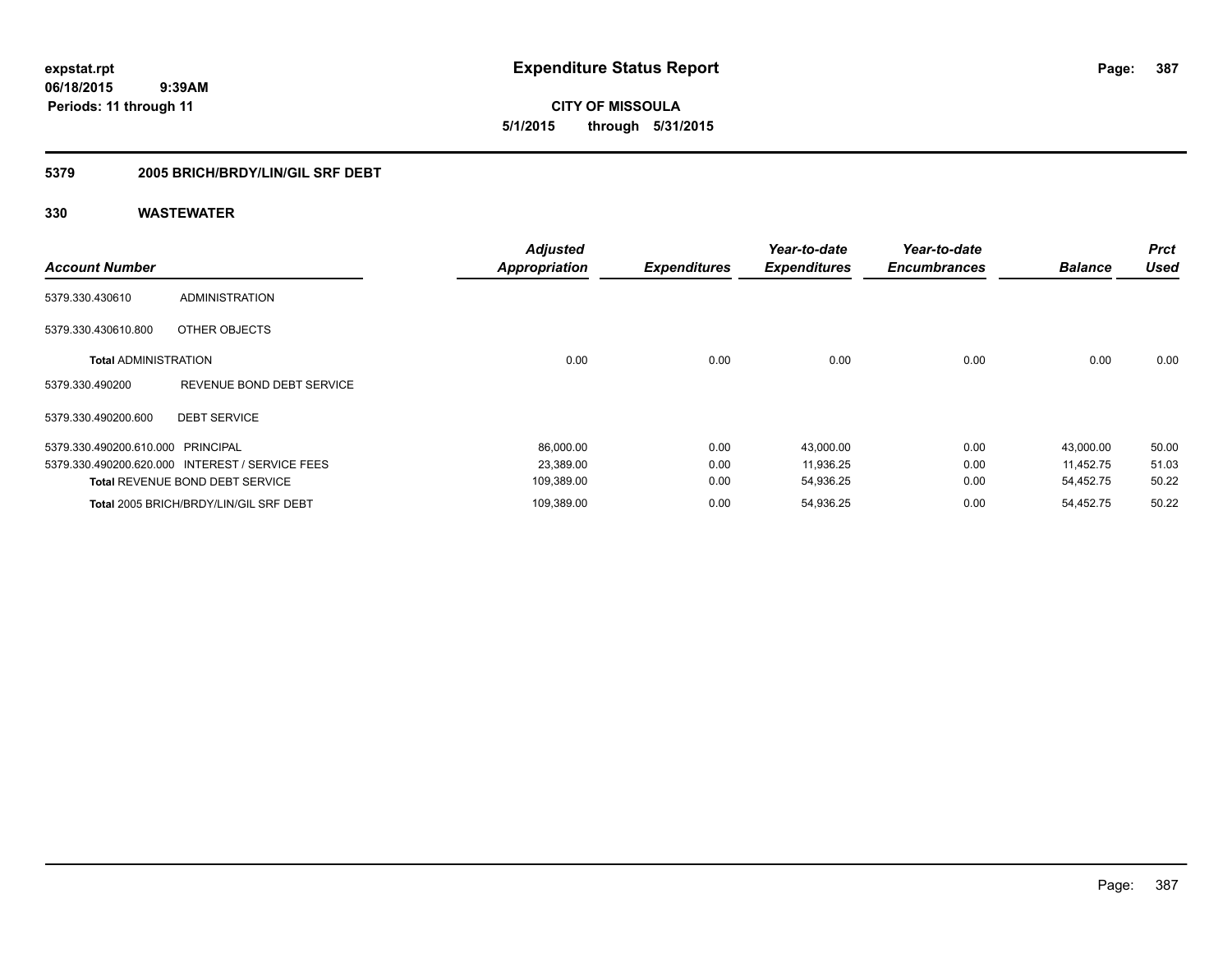**CITY OF MISSOULA 5/1/2015 through 5/31/2015**

### **5380 BRDWY/BIRCH/GILBERT/LINCOLNWOOD**

| <b>Account Number</b>       |                                                  | <b>Adjusted</b><br><b>Appropriation</b> | <b>Expenditures</b> | Year-to-date<br><b>Expenditures</b> | Year-to-date<br><b>Encumbrances</b> | <b>Balance</b>         | <b>Prct</b><br><b>Used</b> |
|-----------------------------|--------------------------------------------------|-----------------------------------------|---------------------|-------------------------------------|-------------------------------------|------------------------|----------------------------|
| 5380.330.430610             | ADMINISTRATION                                   |                                         |                     |                                     |                                     |                        |                            |
| 5380.330.430610.800         | OTHER OBJECTS                                    |                                         |                     |                                     |                                     |                        |                            |
| <b>Total ADMINISTRATION</b> | 5380.330.430610.820.000 TRANSFERS TO OTHER FUNDS | 10,840.00<br>10,840.00                  | 0.00<br>0.00        | 0.00<br>0.00                        | 0.00<br>0.00                        | 10,840.00<br>10,840.00 | 0.00<br>0.00               |
| 5380.330.490200             | REVENUE BOND DEBT SERVICE                        |                                         |                     |                                     |                                     |                        |                            |
| 5380.330.490200.600         | <b>DEBT SERVICE</b>                              |                                         |                     |                                     |                                     |                        |                            |
|                             | Total REVENUE BOND DEBT SERVICE                  | 0.00                                    | 0.00                | 0.00                                | 0.00                                | 0.00                   | 0.00                       |
|                             | Total BRDWY/BIRCH/GILBERT/LINCOLNWOOD            | 10,840.00                               | 0.00                | 0.00                                | 0.00                                | 10.840.00              | 0.00                       |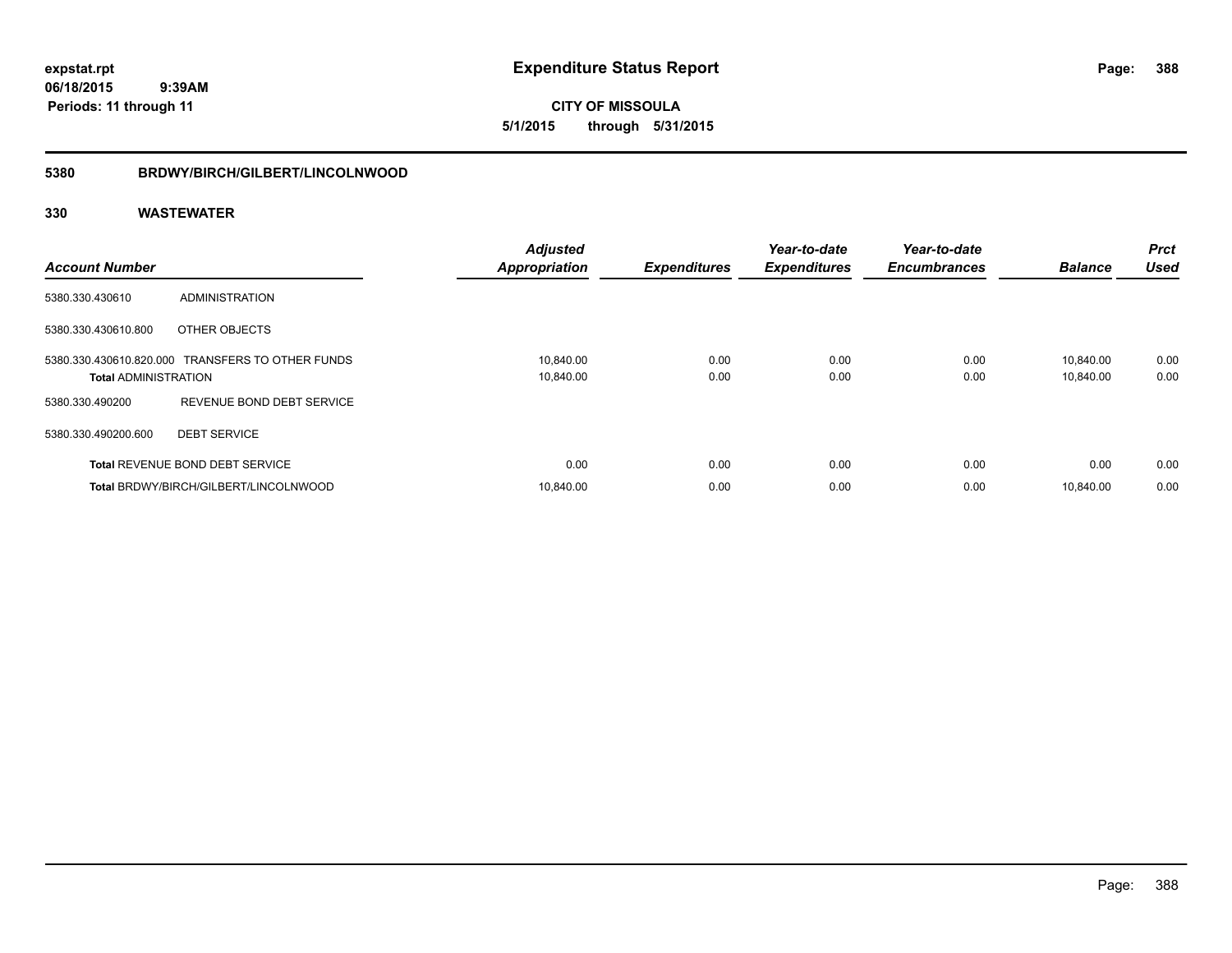**CITY OF MISSOULA 5/1/2015 through 5/31/2015**

### **5381 LINCOLNWOOD PH2 DEBT SERVICE**

| <b>Account Number</b>       |                                        | <b>Adjusted</b><br>Appropriation | <b>Expenditures</b> | Year-to-date<br><b>Expenditures</b> | Year-to-date<br><b>Encumbrances</b> | <b>Balance</b> | <b>Prct</b><br><b>Used</b> |
|-----------------------------|----------------------------------------|----------------------------------|---------------------|-------------------------------------|-------------------------------------|----------------|----------------------------|
| 5381.330.430610             | ADMINISTRATION                         |                                  |                     |                                     |                                     |                |                            |
| 5381.330.430610.800         | OTHER OBJECTS                          |                                  |                     |                                     |                                     |                |                            |
| <b>Total ADMINISTRATION</b> |                                        | 0.00                             | 0.00                | 0.00                                | 0.00                                | 0.00           | 0.00                       |
| 5381.330.490200             | REVENUE BOND DEBT SERVICE              |                                  |                     |                                     |                                     |                |                            |
| 5381.330.490200.600         | <b>DEBT SERVICE</b>                    |                                  |                     |                                     |                                     |                |                            |
|                             | <b>Total REVENUE BOND DEBT SERVICE</b> | 0.00                             | 0.00                | 0.00                                | 0.00                                | 0.00           | 0.00                       |
|                             | Total LINCOLNWOOD PH2 DEBT SERVICE     | 0.00                             | 0.00                | 0.00                                | 0.00                                | 0.00           | 0.00                       |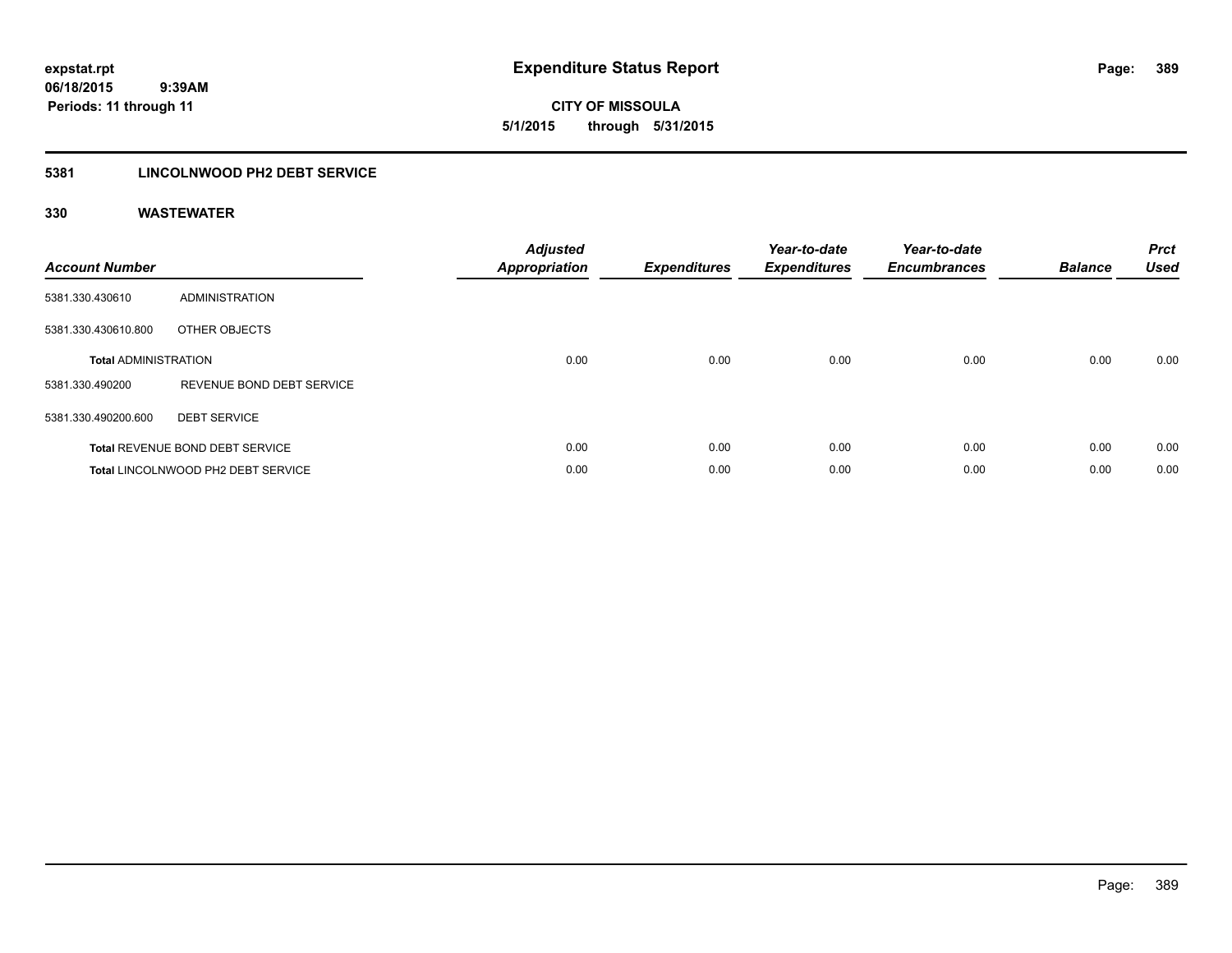**CITY OF MISSOULA 5/1/2015 through 5/31/2015**

### **5382 LINCOLNWOOD PH2 RESERVE FUND**

| <b>Account Number</b>       |                                                  | <b>Adjusted</b><br><b>Appropriation</b> | <b>Expenditures</b> | Year-to-date<br><b>Expenditures</b> | Year-to-date<br><b>Encumbrances</b> | <b>Balance</b>         | <b>Prct</b><br><b>Used</b> |
|-----------------------------|--------------------------------------------------|-----------------------------------------|---------------------|-------------------------------------|-------------------------------------|------------------------|----------------------------|
| 5382.330.430610             | <b>ADMINISTRATION</b>                            |                                         |                     |                                     |                                     |                        |                            |
| 5382.330.430610.800         | OTHER OBJECTS                                    |                                         |                     |                                     |                                     |                        |                            |
| <b>Total ADMINISTRATION</b> | 5382.330.430610.820.000 TRANSFERS TO OTHER FUNDS | 21,850.00<br>21,850.00                  | 0.00<br>0.00        | 0.00<br>0.00                        | 0.00<br>0.00                        | 21.850.00<br>21,850.00 | 0.00<br>0.00               |
| 5382.330.490200             | REVENUE BOND DEBT SERVICE                        |                                         |                     |                                     |                                     |                        |                            |
| 5382.330.490200.600         | <b>DEBT SERVICE</b>                              |                                         |                     |                                     |                                     |                        |                            |
|                             | <b>Total REVENUE BOND DEBT SERVICE</b>           | 0.00                                    | 0.00                | 0.00                                | 0.00                                | 0.00                   | 0.00                       |
|                             | Total LINCOLNWOOD PH2 RESERVE FUND               | 21,850.00                               | 0.00                | 0.00                                | 0.00                                | 21,850.00              | 0.00                       |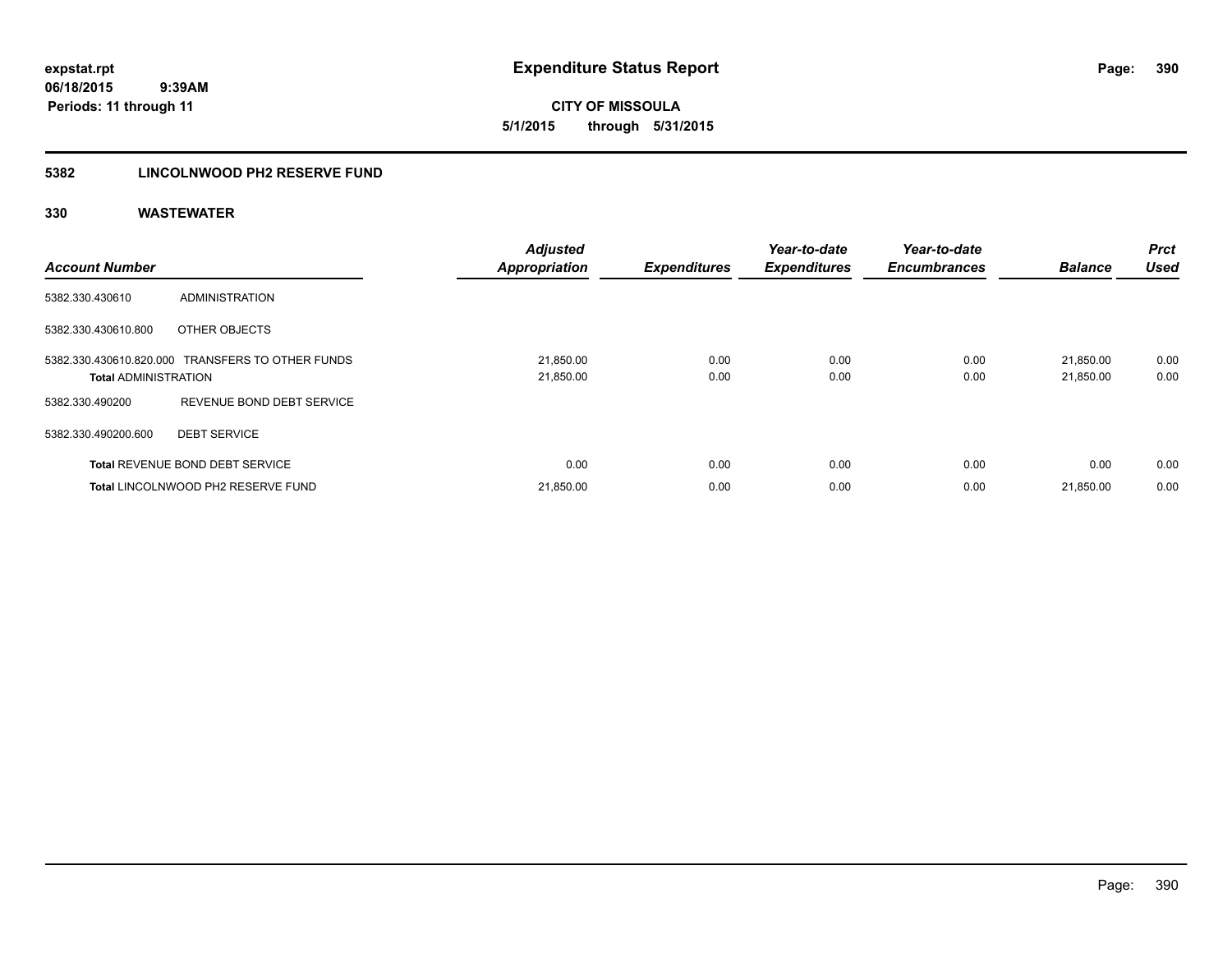**expstat.rpt Expenditure Status Report Page:**

**06/18/2015 9:39AM Periods: 11 through 11**

**CITY OF MISSOULA 5/1/2015 through 5/31/2015**

### **5383 FY09 RATTLESNAKE SEWER DEBT SVS**

| <b>Account Number</b>       |                           | <b>Adjusted</b><br><b>Appropriation</b> | <b>Expenditures</b> | Year-to-date<br><b>Expenditures</b> | Year-to-date<br><b>Encumbrances</b> | <b>Balance</b> | <b>Prct</b><br><b>Used</b> |
|-----------------------------|---------------------------|-----------------------------------------|---------------------|-------------------------------------|-------------------------------------|----------------|----------------------------|
| 5383.330.430610             | ADMINISTRATION            |                                         |                     |                                     |                                     |                |                            |
| 5383.330.430610.800         | OTHER OBJECTS             |                                         |                     |                                     |                                     |                |                            |
| <b>Total ADMINISTRATION</b> |                           | 0.00                                    | 0.00                | 0.00                                | 0.00                                | 0.00           | 0.00                       |
| 5383.330.490200             | REVENUE BOND DEBT SERVICE |                                         |                     |                                     |                                     |                |                            |
| 5383.330.490200.600         | <b>DEBT SERVICE</b>       |                                         |                     |                                     |                                     |                |                            |
| <b>Total DEBT SERVICE</b>   |                           | 0.00                                    | 0.00                | 0.00                                | 0.00                                | 0.00           | 0.00                       |
| <b>Total WASTEWATER</b>     |                           | 0.00                                    | 0.00                | 0.00                                | 0.00                                | 0.00           | 0.00                       |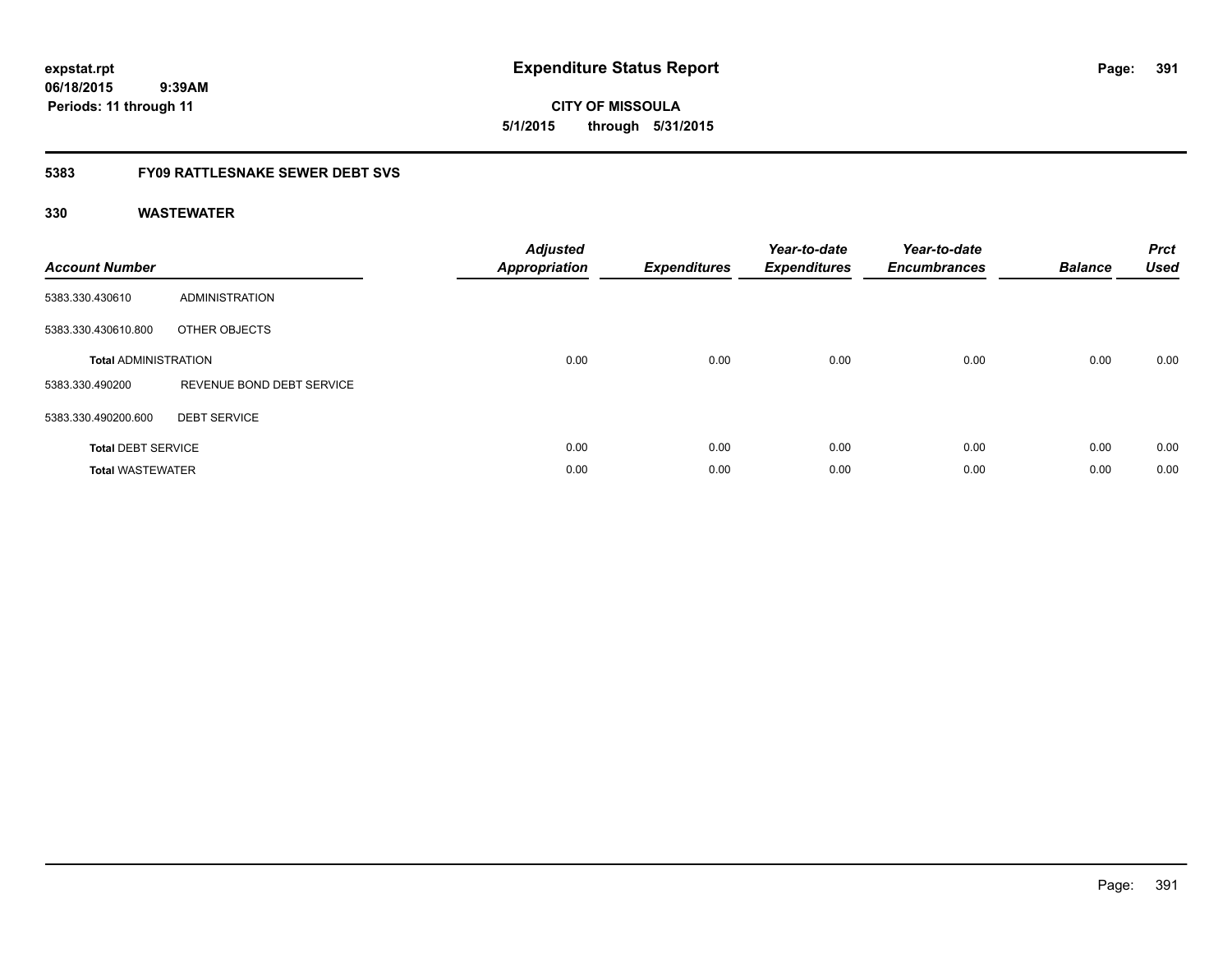**CITY OF MISSOULA 5/1/2015 through 5/31/2015**

### **5383 FY09 RATTLESNAKE SEWER DEBT SVS**

### **550 SID 544 PROJECT**

| <b>Account Number</b>             |                                              | <b>Adjusted</b><br>Appropriation | <b>Expenditures</b> | Year-to-date<br><b>Expenditures</b> | Year-to-date<br><b>Encumbrances</b> | <b>Balance</b> | <b>Prct</b><br>Used |
|-----------------------------------|----------------------------------------------|----------------------------------|---------------------|-------------------------------------|-------------------------------------|----------------|---------------------|
| 5383.550.490200                   | REVENUE BOND DEBT SERVICE                    |                                  |                     |                                     |                                     |                |                     |
| 5383.550.490200.600               | <b>DEBT SERVICE</b>                          |                                  |                     |                                     |                                     |                |                     |
| 5383.550.490200.610.000 PRINCIPAL |                                              | 20,000.00                        | 0.00                | 10.000.00                           | 0.00                                | 10.000.00      | 50.00               |
| 5383.550.490200.620.000           | INTEREST / SERVICE FEES                      | 11,550.00                        | 0.00                | 5,850.00                            | 0.00                                | 5.700.00       | 50.65               |
| <b>Total DEBT SERVICE</b>         |                                              | 31,550.00                        | 0.00                | 15,850.00                           | 0.00                                | 15.700.00      | 50.24               |
|                                   | <b>Total FY09 RATTLESNAKE SEWER DEBT SVS</b> | 31,550.00                        | 0.00                | 15,850.00                           | 0.00                                | 15.700.00      | 50.24               |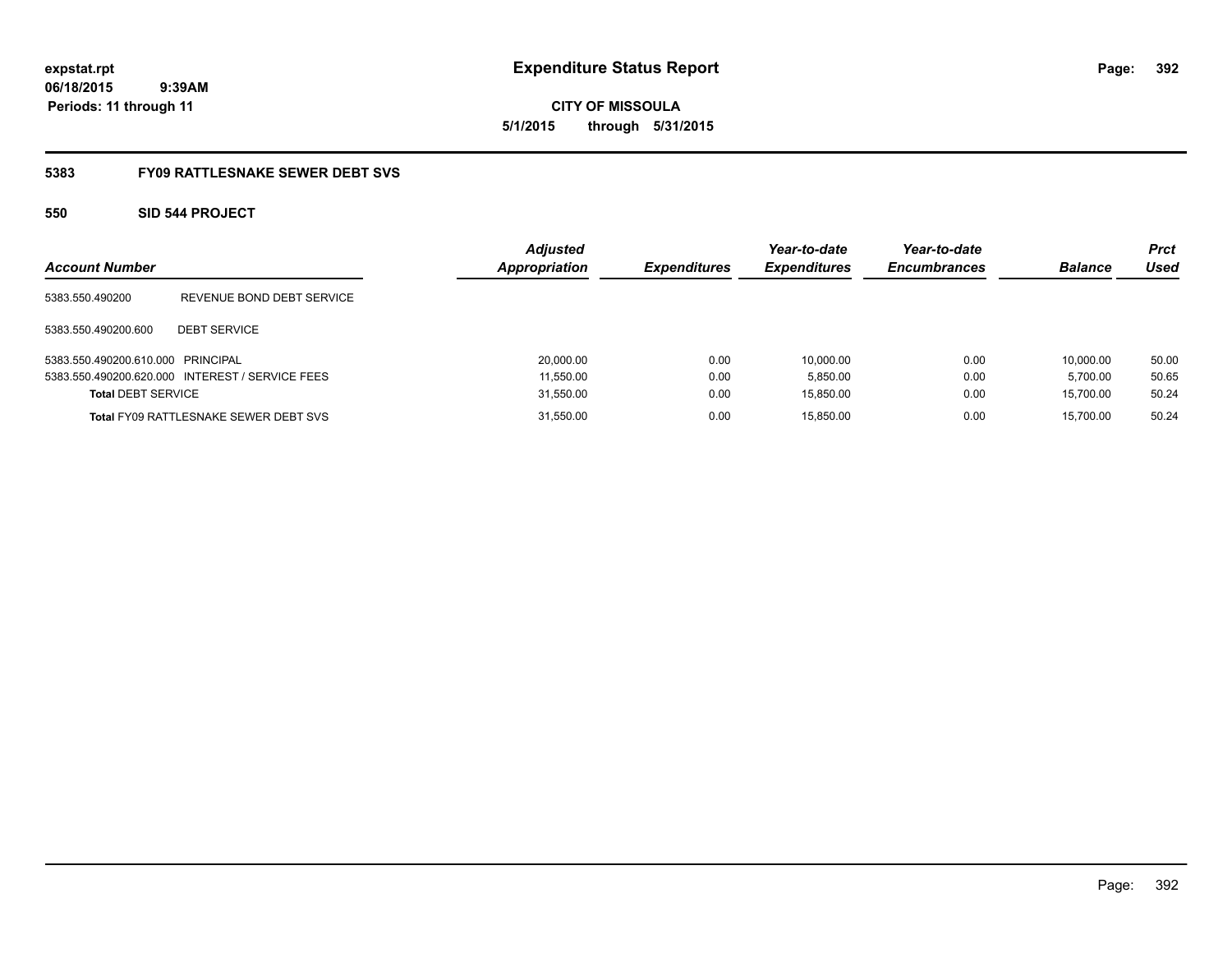**CITY OF MISSOULA 5/1/2015 through 5/31/2015**

### **5384 09 LOLO BOND RESERVE**

| <b>Account Number</b>      |                                                  | <b>Adjusted</b><br><b>Appropriation</b> | <b>Expenditures</b> | Year-to-date<br><b>Expenditures</b> | Year-to-date<br><b>Encumbrances</b> | <b>Balance</b> | <b>Prct</b><br>Used |
|----------------------------|--------------------------------------------------|-----------------------------------------|---------------------|-------------------------------------|-------------------------------------|----------------|---------------------|
|                            |                                                  |                                         |                     |                                     |                                     |                |                     |
| 5384.330.490200            | REVENUE BOND DEBT SERVICE                        |                                         |                     |                                     |                                     |                |                     |
| 5384.330.490200.800        | OTHER OBJECTS                                    |                                         |                     |                                     |                                     |                |                     |
|                            | 5384.330.490200.820.000 TRANSFERS TO OTHER FUNDS | 4.644.00                                | 0.00                | 0.00                                | 0.00                                | 4.644.00       | 0.00                |
| <b>Total OTHER OBJECTS</b> |                                                  | 4.644.00                                | 0.00                | 0.00                                | 0.00                                | 4,644.00       | 0.00                |
|                            | <b>Total REVENUE BOND DEBT SERVICE</b>           | 4.644.00                                | 0.00                | 0.00                                | 0.00                                | 4.644.00       | 0.00                |
| Total 09 LOLO BOND RESERVE |                                                  | 4.644.00                                | 0.00                | 0.00                                | 0.00                                | 4.644.00       | 0.00                |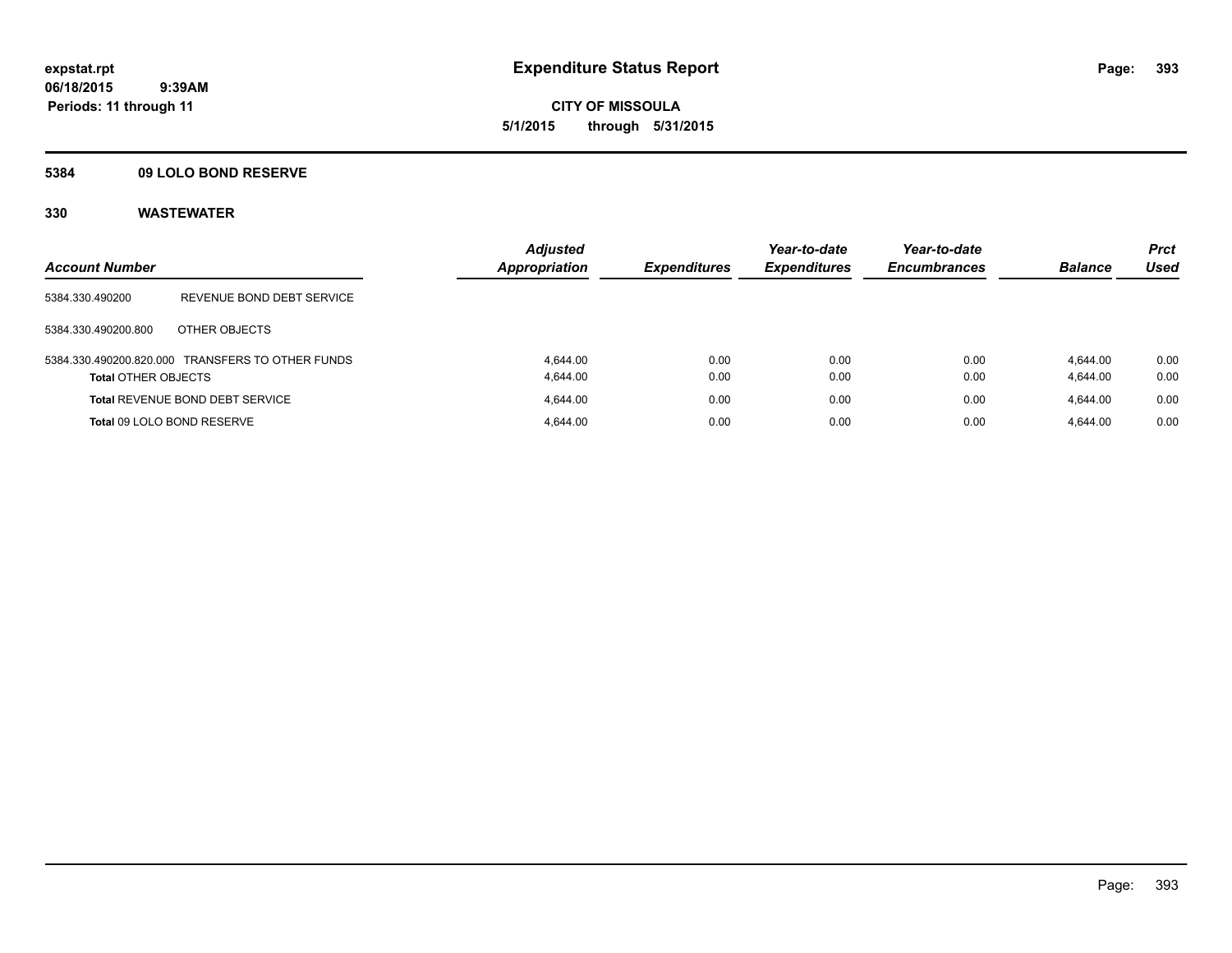**CITY OF MISSOULA 5/1/2015 through 5/31/2015**

### **5386 FY10 HEADWORKS DEBT SERVICE**

| <b>Account Number</b>             |                                                 | <b>Adjusted</b><br><b>Appropriation</b> | <b>Expenditures</b> | Year-to-date<br><b>Expenditures</b> | Year-to-date<br><b>Encumbrances</b> | <b>Balance</b> | <b>Prct</b><br>Used |
|-----------------------------------|-------------------------------------------------|-----------------------------------------|---------------------|-------------------------------------|-------------------------------------|----------------|---------------------|
| 5386.330.490200                   | REVENUE BOND DEBT SERVICE                       |                                         |                     |                                     |                                     |                |                     |
| 5386.330.490200.600               | <b>DEBT SERVICE</b>                             |                                         |                     |                                     |                                     |                |                     |
| 5386.330.490200.610.000 PRINCIPAL |                                                 | 130.000.00                              | 0.00                | 0.00                                | 0.00                                | 130.000.00     | 0.00                |
|                                   | 5386.330.490200.620.000 INTEREST / SERVICE FEES | 566.949.00                              | 0.00                | 283.874.34                          | 0.00                                | 283.074.66     | 50.07               |
| <b>Total DEBT SERVICE</b>         |                                                 | 696.949.00                              | 0.00                | 283.874.34                          | 0.00                                | 413.074.66     | 40.73               |
|                                   | <b>Total REVENUE BOND DEBT SERVICE</b>          | 696.949.00                              | 0.00                | 283.874.34                          | 0.00                                | 413.074.66     | 40.73               |
|                                   | <b>Total FY10 HEADWORKS DEBT SERVICE</b>        | 696.949.00                              | 0.00                | 283.874.34                          | 0.00                                | 413.074.66     | 40.73               |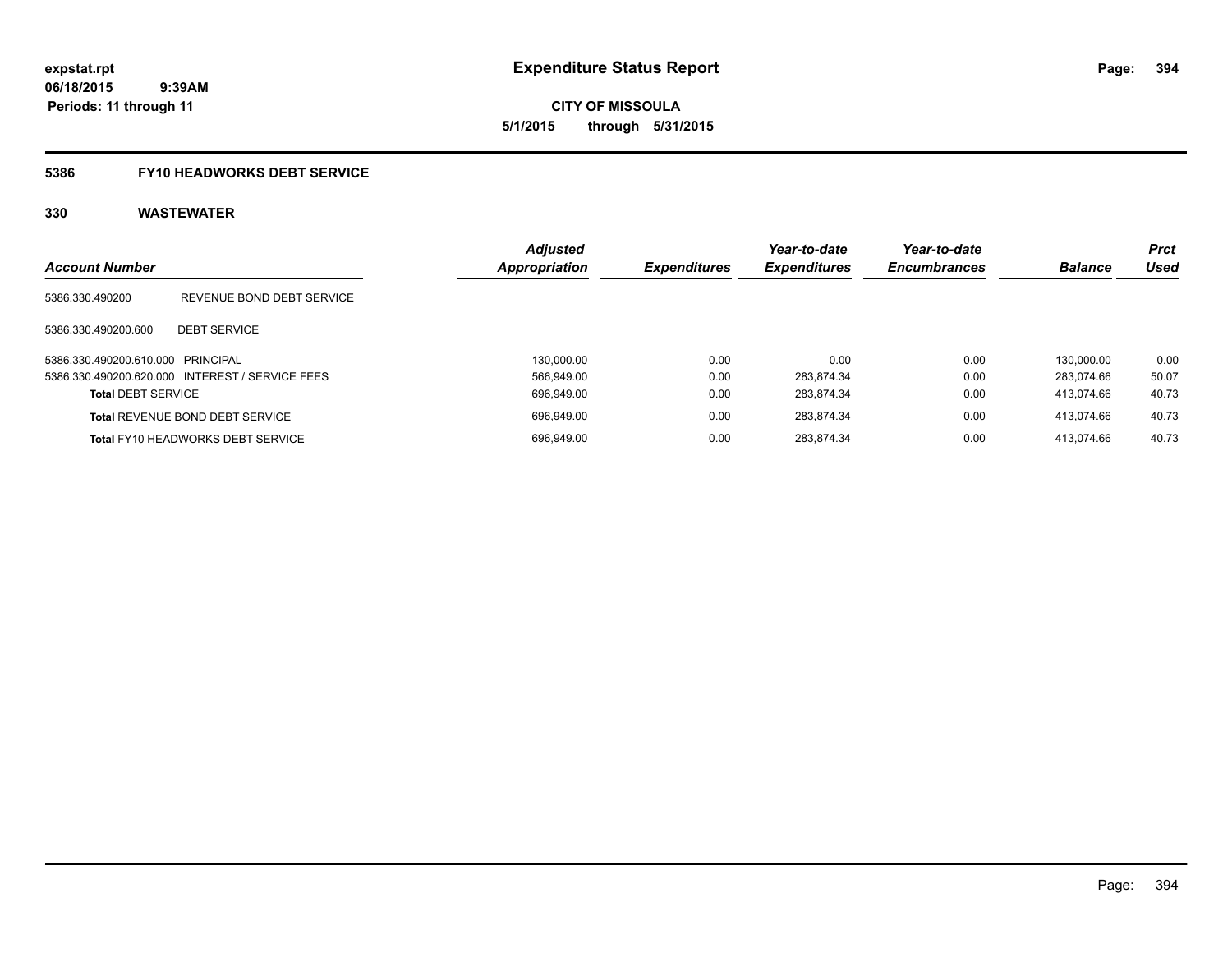**expstat.rpt Expenditure Status Report Page:**

**06/18/2015 9:39AM Periods: 11 through 11**

### **5387 FY11 SEWER \$1.29M BOND DEBT SERVICE**

| <b>Account Number</b>             |                                                 | <b>Adjusted</b><br><b>Appropriation</b> | <b>Expenditures</b> | Year-to-date<br><b>Expenditures</b> | Year-to-date<br><b>Encumbrances</b> | <b>Balance</b> | Prct<br>Used |
|-----------------------------------|-------------------------------------------------|-----------------------------------------|---------------------|-------------------------------------|-------------------------------------|----------------|--------------|
| 5387.330.490200                   | REVENUE BOND DEBT SERVICE                       |                                         |                     |                                     |                                     |                |              |
| 5387.330.490200.600               | <b>DEBT SERVICE</b>                             |                                         |                     |                                     |                                     |                |              |
| 5387.330.490200.610.000 PRINCIPAL |                                                 | 45,000.00                               | 0.00                | 0.00                                | 0.00                                | 45.000.00      | 0.00         |
|                                   | 5387.330.490200.620.000 INTEREST / SERVICE FEES | 58,430.00                               | 0.00                | 29.040.00                           | 0.00                                | 29.390.00      | 49.70        |
|                                   | <b>Total REVENUE BOND DEBT SERVICE</b>          | 103,430.00                              | 0.00                | 29.040.00                           | 0.00                                | 74.390.00      | 28.08        |
|                                   | Total FY11 SEWER \$1.29M BOND DEBT SERVICE      | 103.430.00                              | 0.00                | 29.040.00                           | 0.00                                | 74.390.00      | 28.08        |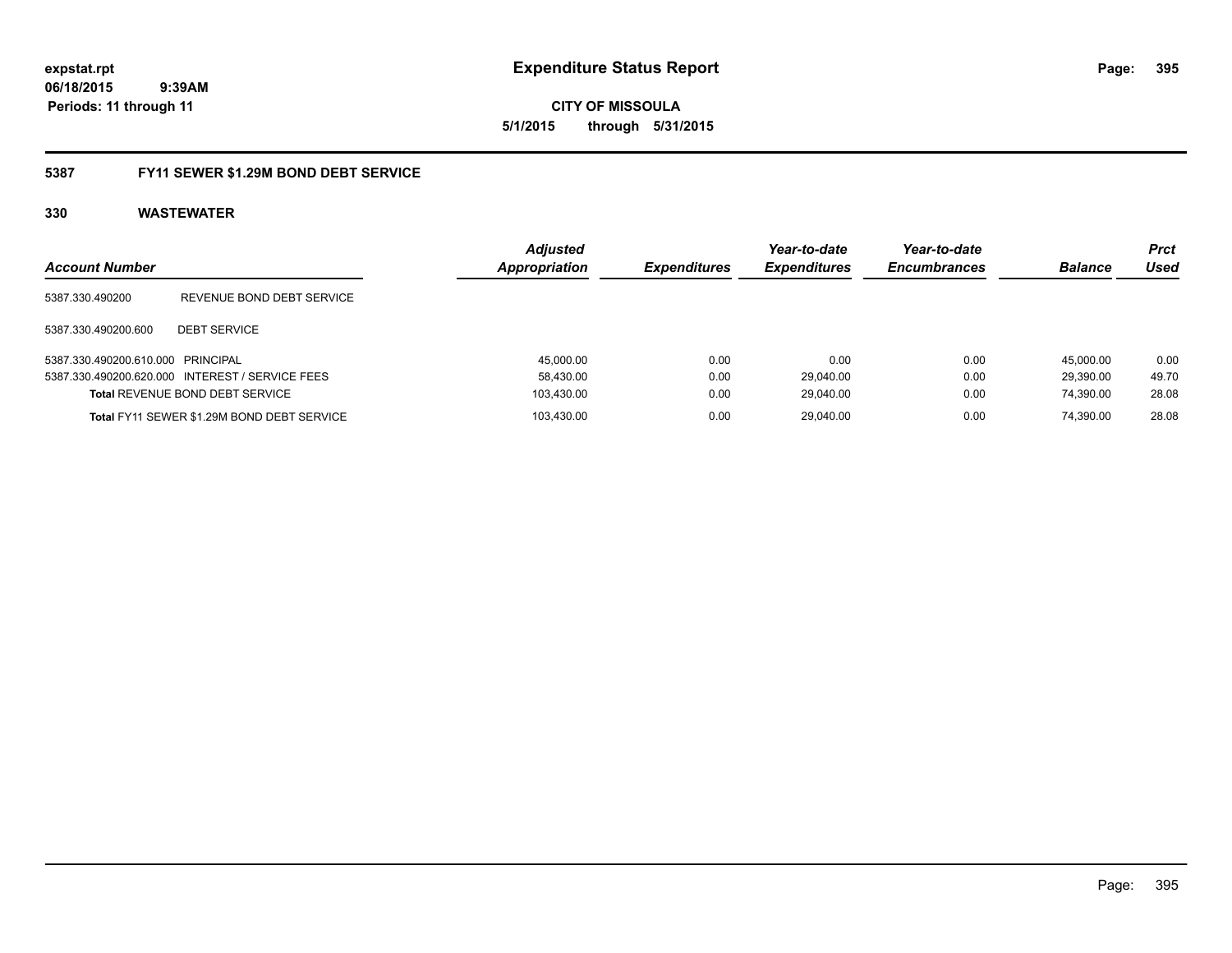**CITY OF MISSOULA 5/1/2015 through 5/31/2015**

### **5388 FY11 \$1.29M SEWER BOND RESERVE**

| <b>Account Number</b> |                                       | <b>Adjusted</b><br>Appropriation | Expenditures | Year-to-date<br><b>Expenditures</b> | Year-to-date<br><b>Encumbrances</b> | <b>Balance</b> | <b>Prct</b><br>Used |
|-----------------------|---------------------------------------|----------------------------------|--------------|-------------------------------------|-------------------------------------|----------------|---------------------|
| 5388.330.430610       | ADMINISTRATION                        |                                  |              |                                     |                                     |                |                     |
| 5388.330.430610.800   | OTHER OBJECTS                         |                                  |              |                                     |                                     |                |                     |
|                       | Total FY11 \$1.29M SEWER BOND RESERVE | 0.00                             | 0.00         | 0.00                                | 0.00                                | 0.00           | 0.00                |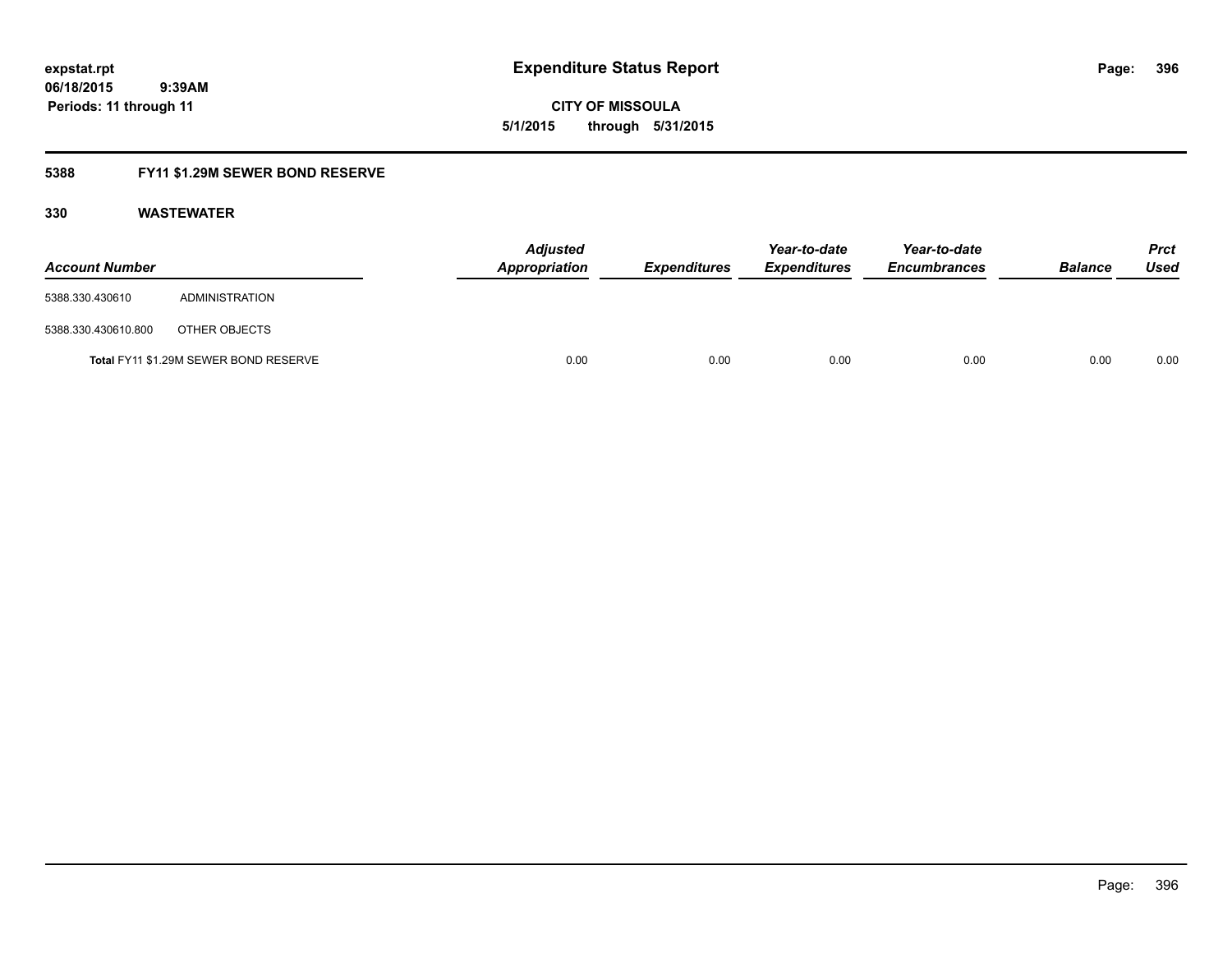**5711 AQUATICS**

| <b>Account Number</b>          |                                                         | <b>Adjusted</b><br>Appropriation | <b>Expenditures</b> | Year-to-date<br><b>Expenditures</b> | Year-to-date<br><b>Encumbrances</b> | <b>Balance</b> | <b>Prct</b><br><b>Used</b> |
|--------------------------------|---------------------------------------------------------|----------------------------------|---------------------|-------------------------------------|-------------------------------------|----------------|----------------------------|
| 5711.370.460000                | <b>CULTURE &amp; RECREATION</b>                         |                                  |                     |                                     |                                     |                |                            |
| 5711.370.460000.100            | PERSONAL SERVICES                                       |                                  |                     |                                     |                                     |                |                            |
|                                | Total CULTURE & RECREATION                              | 0.00                             | 0.00                | 0.00                                | 0.00                                | 0.00           | 0.00                       |
| 5711.370.460449                | <b>GRILL VAN</b>                                        |                                  |                     |                                     |                                     |                |                            |
| 5711.370.460449.100            | PERSONAL SERVICES                                       |                                  |                     |                                     |                                     |                |                            |
| <b>Total PERSONAL SERVICES</b> |                                                         | 0.00                             | 0.00                | 0.00                                | 0.00                                | 0.00           | 0.00                       |
| 5711.370.460449.200            | <b>SUPPLIES</b>                                         |                                  |                     |                                     |                                     |                |                            |
| <b>Total SUPPLIES</b>          |                                                         | 0.00                             | 0.00                | 0.00                                | 0.00                                | 0.00           | 0.00                       |
| 5711.370.460449.300            | PURCHASED SERVICES                                      |                                  |                     |                                     |                                     |                |                            |
| <b>Total GRILL VAN</b>         |                                                         | 0.00                             | 0.00                | 0.00                                | 0.00                                | 0.00           | 0.00                       |
| 5711.370.460477                | <b>VEHICLE MAINTENANCE</b>                              |                                  |                     |                                     |                                     |                |                            |
| 5711.370.460477.100            | PERSONAL SERVICES                                       |                                  |                     |                                     |                                     |                |                            |
|                                | 5711.370.460477.110.000 GRILL VAN/SALARIES AND WAGES    | 20,256.00                        | 0.00                | 5,478.12                            | 0.00                                | 14,777.88      | 27.04                      |
|                                | 5711.370.460477.120.000 OVERTIME/TERMINATION            | 0.00                             | 0.00                | 7.91                                | 0.00                                | $-7.91$        | 0.00                       |
|                                | 5711.370.460477.140.000 EMPLOYER CONTRIBUTIONS          | 2,975.00                         | 0.00                | 795.64                              | 0.00                                | 2,179.36       | 26.74                      |
| <b>Total PERSONAL SERVICES</b> |                                                         | 23,231.00                        | 0.00                | 6,281.67                            | 0.00                                | 16,949.33      | 27.04                      |
| 5711.370.460477.200            | <b>SUPPLIES</b>                                         |                                  |                     |                                     |                                     |                |                            |
|                                | 5711.370.460477.240.000 GRILL VAN/OTHER SUPPLIES        | 35,000.00                        | 2,832.40            | 4,052.40                            | 0.00                                | 30,947.60      | 11.58                      |
| <b>Total SUPPLIES</b>          |                                                         | 35,000.00                        | 2,832.40            | 4,052.40                            | 0.00                                | 30,947.60      | 11.58                      |
| 5711.370.460477.300            | PURCHASED SERVICES                                      |                                  |                     |                                     |                                     |                |                            |
|                                | 5711.370.460477.330.000 PUBLICITY, SUBSCRIPTIONS & DUES | 0.00                             | 0.00                | 115.00                              | 0.00                                | $-115.00$      | 0.00                       |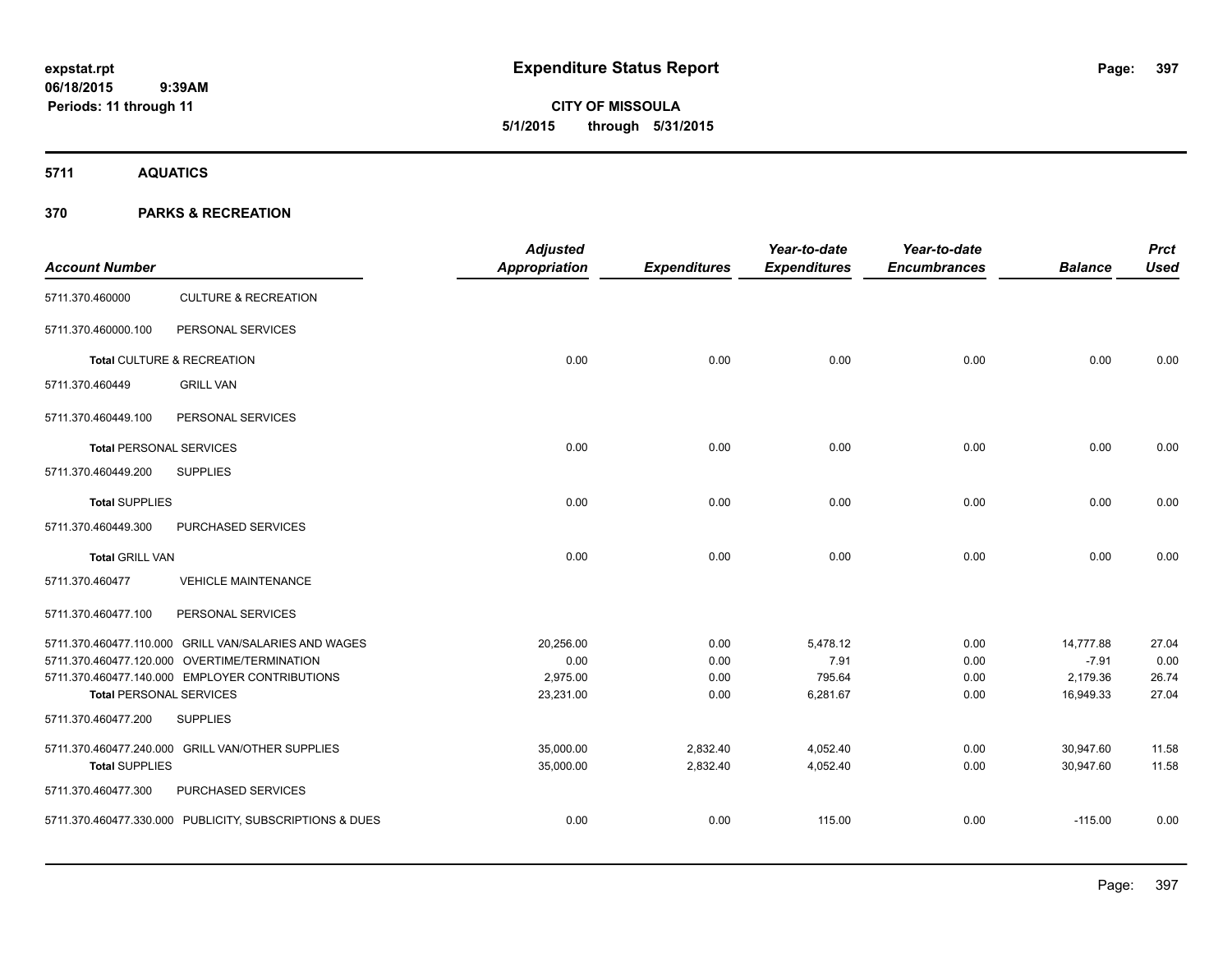# **CITY OF MISSOULA 5/1/2015 through 5/31/2015**

**5711 AQUATICS**

| <b>Account Number</b>                                       | <b>Adjusted</b><br><b>Appropriation</b> | <b>Expenditures</b> | Year-to-date<br><b>Expenditures</b> | Year-to-date<br><b>Encumbrances</b> | <b>Balance</b> | <b>Prct</b><br><b>Used</b> |
|-------------------------------------------------------------|-----------------------------------------|---------------------|-------------------------------------|-------------------------------------|----------------|----------------------------|
|                                                             |                                         |                     |                                     |                                     |                |                            |
| 5711.370.460477.341.000 GRILL VAN/ELECTRICITY & NATURAL GAS | 5,000.00                                | 0.00                | 0.00                                | 0.00                                | 5,000.00       | 0.00                       |
| 5711.370.460477.360.000 GRILL VAN/REPAIR & MAINTENANCE      | 2,000.00                                | 361.30              | 1,899.98                            | 0.00                                | 100.02         | 95.00                      |
| <b>Total PURCHASED SERVICES</b>                             | 7,000.00                                | 361.30              | 2,014.98                            | 0.00                                | 4,985.02       | 28.79                      |
| <b>Total VEHICLE MAINTENANCE</b>                            | 65,231.00                               | 3,193.70            | 12,349.05                           | 0.00                                | 52,881.95      | 18.93                      |
| 5711.370.460490<br><b>CURRENTS POOL EXPENSES</b>            |                                         |                     |                                     |                                     |                |                            |
| PERSONAL SERVICES<br>5711.370.460490.100                    |                                         |                     |                                     |                                     |                |                            |
| 5711.370.460490.110.000 SALARIES AND WAGES                  | 304,220.00                              | 26,922.77           | 333,085.19                          | 0.00                                | $-28,865.19$   | 109.49                     |
| 5711.370.460490.120.000 OVERTIME/TERMINATION                | 500.00                                  | 0.00                | 101.03                              | 0.00                                | 398.97         | 20.21                      |
| 5711.370.460490.140.000 EMPLOYER CONTRIBUTIONS              | 84,736.00                               | 7,756.25            | 93,856.76                           | 0.00                                | $-9,120.76$    | 110.76                     |
| 5711.370.460490.141.000 STATE RETIREMENT CONTRIBUTIONS      | 0.00                                    | 0.00                | 560.42                              | 0.00                                | $-560.42$      | 0.00                       |
| <b>Total PERSONAL SERVICES</b>                              | 389,456.00                              | 34,679.02           | 427,603.40                          | 0.00                                | $-38,147.40$   | 109.80                     |
| <b>SUPPLIES</b><br>5711.370.460490.200                      |                                         |                     |                                     |                                     |                |                            |
| 5711.370.460490.210.000 OFFICE SUPPLIES                     | 4,000.00                                | 0.00                | 455.64                              | 0.00                                | 3,544.36       | 11.39                      |
| 5711.370.460490.220.000 OPERATING SUPPLIES                  | 15,000.00                               | 2,285.85            | 6,239.83                            | 0.00                                | 8,760.17       | 41.60                      |
| 5711.370.460490.220.172 OPERATING SUPPLIES                  | 0.00                                    | 0.00                | 636.91                              | 0.00                                | $-636.91$      | 0.00                       |
| 5711.370.460490.220.173 OPERATING SUPPLIES                  | 0.00                                    | 0.00                | 98.60                               | 0.00                                | $-98.60$       | 0.00                       |
| 5711.370.460490.230.000 REPAIR/MAINTENANCE                  | 28,750.00                               | 0.00                | 244.43                              | 0.00                                | 28,505.57      | 0.85                       |
| 5711.370.460490.230.171 REPAIR/MAINTENANCE                  | 0.00                                    | 600.50              | 22,904.04                           | 0.00                                | $-22,904.04$   | 0.00                       |
| 5711.370.460490.230.178 REPAIR/MAINTENANCE                  | 0.00                                    | 227.73              | 4,903.82                            | 0.00                                | $-4,903.82$    | 0.00                       |
| 5711.370.460490.230.194 REPAIR/MAINTENANCE                  | 0.00                                    | 180.07              | 7,629.62                            | 0.00                                | $-7,629.62$    | 0.00                       |
| 5711.370.460490.240.000 OTHER SUPPLIES                      | 12,000.00                               | 1,201.75            | 5,558.79                            | 0.00                                | 6,441.21       | 46.32                      |
| 5711.370.460490.240.174 OTHER SUPPLIES                      | 0.00                                    | 0.00                | 2,521.62                            | 0.00                                | $-2,521.62$    | 0.00                       |
| 5711.370.460490.240.175 OTHER SUPPLIES                      | 0.00                                    | 47.49               | 1.083.40                            | 0.00                                | $-1,083.40$    | 0.00                       |
| 5711.370.460490.240.194 OTHER SUPPLIES                      | 0.00                                    | 0.00                | 56.93                               | 0.00                                | $-56.93$       | 0.00                       |
| <b>Total SUPPLIES</b>                                       | 59,750.00                               | 4,543.39            | 52,333.63                           | 0.00                                | 7,416.37       | 87.59                      |
| 5711.370.460490.300<br>PURCHASED SERVICES                   |                                         |                     |                                     |                                     |                |                            |
| 5711.370.460490.310.000 COMMUNICATIONS                      | 250.00                                  | 0.00                | 0.00                                | 0.00                                | 250.00         | 0.00                       |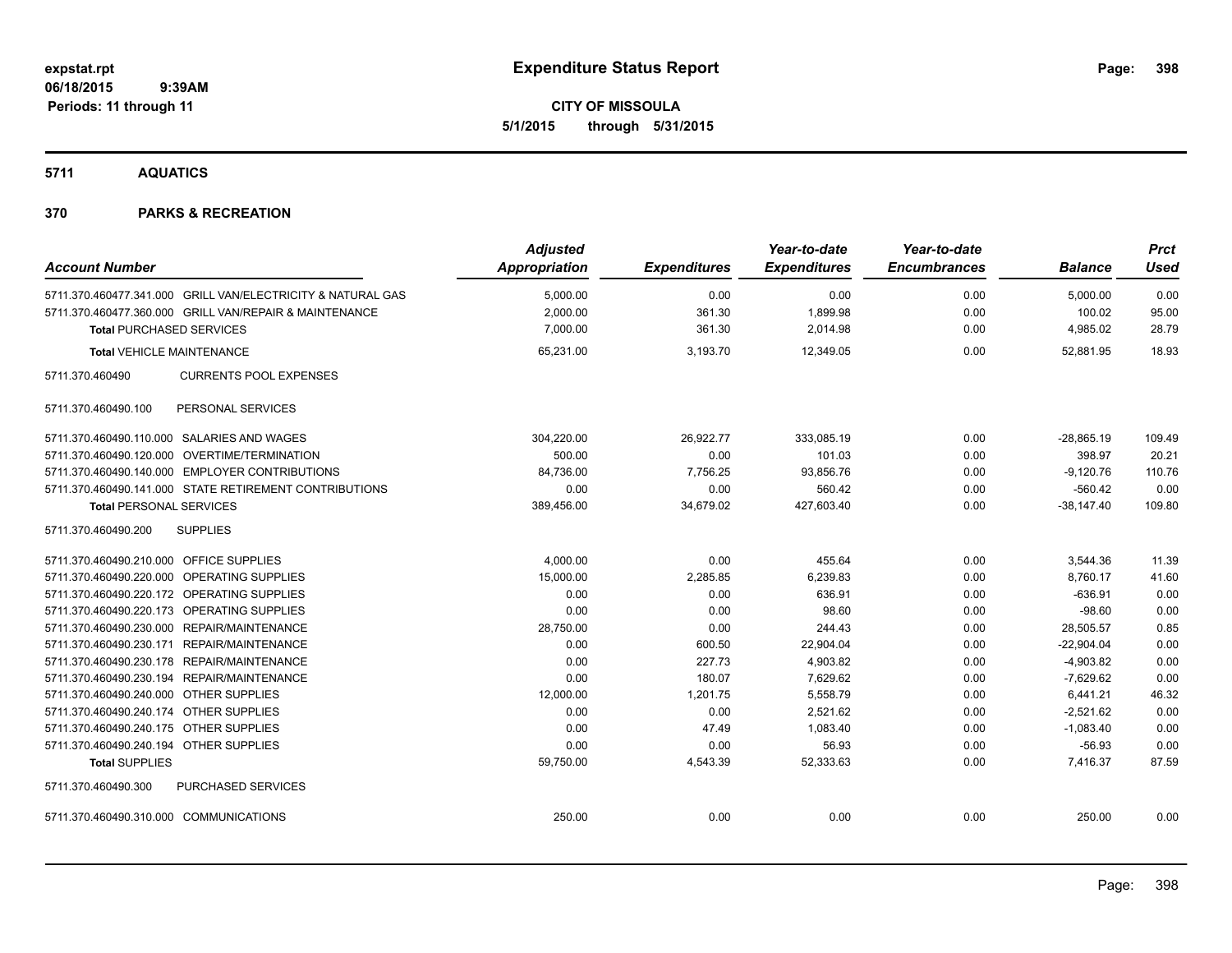**CITY OF MISSOULA 5/1/2015 through 5/31/2015**

**5711 AQUATICS**

#### **370 PARKS & RECREATION**

| <b>Account Number</b>                                   | <b>Adjusted</b><br>Appropriation | <b>Expenditures</b> | Year-to-date<br><b>Expenditures</b> | Year-to-date<br><b>Encumbrances</b> | <b>Balance</b> | <b>Prct</b><br><b>Used</b> |
|---------------------------------------------------------|----------------------------------|---------------------|-------------------------------------|-------------------------------------|----------------|----------------------------|
|                                                         |                                  |                     |                                     |                                     |                |                            |
| 5711.370.460490.320.000 PRINTING & DUPLICATING          | 6,500.00                         | 0.00                | 1,056.84                            | 0.00                                | 5,443.16       | 16.26                      |
| 5711.370.460490.330.000 PUBLICITY, SUBSCRIPTIONS & DUES | 13,700.00                        | 0.00                | 8,865.42                            | 0.00                                | 4,834.58       | 64.71                      |
| 5711.370.460490.330.176 PUBLICITY, SUBSCRIPTIONS & DUES | 0.00                             | 0.00                | 3,760.00                            | 0.00                                | $-3,760.00$    | 0.00                       |
| 5711.370.460490.340.000 SEWER                           | 3,245.00                         | 0.00                | 4,421.40                            | 0.00                                | $-1,176.40$    | 136.25                     |
| 5711.370.460490.341.000 ELECTRICITY & NATURAL GAS       | 121,000.00                       | 9,170.51            | 78,863.95                           | 0.00                                | 42,136.05      | 65.18                      |
| 5711.370.460490.343.000 WATER CHARGES                   | 5,556.00                         | 0.00                | 7,060.23                            | 0.00                                | $-1,504.23$    | 127.07                     |
| 5711.370.460490.344.000 TELEPHONE SERVICE               | 3,439.00                         | 326.05              | 3,863.67                            | 0.00                                | $-424.67$      | 112.35                     |
| 5711.370.460490.345.000 GARBAGE                         | 2,620.00                         | 179.98              | 1,373.23                            | 0.00                                | 1,246.77       | 52.41                      |
| 5711.370.460490.350.000 PROFESSIONAL SERVICES           | 20,000.00                        | 4,429.00            | 18,992.35                           | 0.00                                | 1,007.65       | 94.96                      |
| 5711.370.460490.350.194 PROFESSIONAL SERVICES           | 0.00                             | 0.00                | 33.50                               | 0.00                                | $-33.50$       | 0.00                       |
| 5711.370.460490.360.000 REPAIR & MAINTENANCE            | 4,000.00                         | 0.00                | 831.79                              | 0.00                                | 3,168.21       | 20.79                      |
| 5711.370.460490.360.178 REPAIR & MAINTENANCE            | 0.00                             | 0.00                | 1,490.90                            | 0.00                                | $-1,490.90$    | 0.00                       |
| 5711.370.460490.360.194 REPAIR & MAINTENANCE            | 0.00                             | 0.00                | 6,868.14                            | 0.00                                | $-6,868.14$    | 0.00                       |
| 5711.370.460490.370.000 TRAVEL                          | 2,000.00                         | 0.00                | 0.00                                | 0.00                                | 2,000.00       | 0.00                       |
| 5711.370.460490.380.000 TRAINING                        | 2,000.00                         | 84.00               | 1,513.00                            | 0.00                                | 487.00         | 75.65                      |
| 5711.370.460490.390.000 OTHER PURCHASED SERVICES        | 9,000.00                         | 0.00                | 3,989.99                            | 0.00                                | 5,010.01       | 44.33                      |
| 5711.370.460490.390.194 OTHER PURCHASED SERVICES        | 0.00                             | 0.00                | 1,011.26                            | 0.00                                | $-1,011.26$    | 0.00                       |
| <b>Total PURCHASED SERVICES</b>                         | 193,310.00                       | 14,189.54           | 143,995.67                          | 0.00                                | 49,314.33      | 74.49                      |
| <b>FIXED CHARGES</b><br>5711.370.460490.500             |                                  |                     |                                     |                                     |                |                            |
| 5711.370.460490.500.000 FIXED CHARGES                   | 381.00                           | 0.00                | 0.00                                | 0.00                                | 381.00         | 0.00                       |
| <b>Total FIXED CHARGES</b>                              | 381.00                           | 0.00                | 0.00                                | 0.00                                | 381.00         | 0.00                       |
| OTHER OBJECTS<br>5711.370.460490.800                    |                                  |                     |                                     |                                     |                |                            |
| <b>Total OTHER OBJECTS</b>                              | 0.00                             | 0.00                | 0.00                                | 0.00                                | 0.00           | 0.00                       |
| <b>CAPITAL OUTLAY</b><br>5711.370.460490.900            |                                  |                     |                                     |                                     |                |                            |
| <b>Total CAPITAL OUTLAY</b>                             | 0.00                             | 0.00                | 0.00                                | 0.00                                | 0.00           | 0.00                       |
| Total CURRENTS POOL EXPENSES                            | 642,897.00                       | 53,411.95           | 623,932.70                          | 0.00                                | 18,964.30      | 97.05                      |
| $-0.011$ $-0.011$ $-0.011$ $-0.011$                     |                                  |                     |                                     |                                     |                |                            |

5711.370.460491 SPLASH POOLS EXPENSES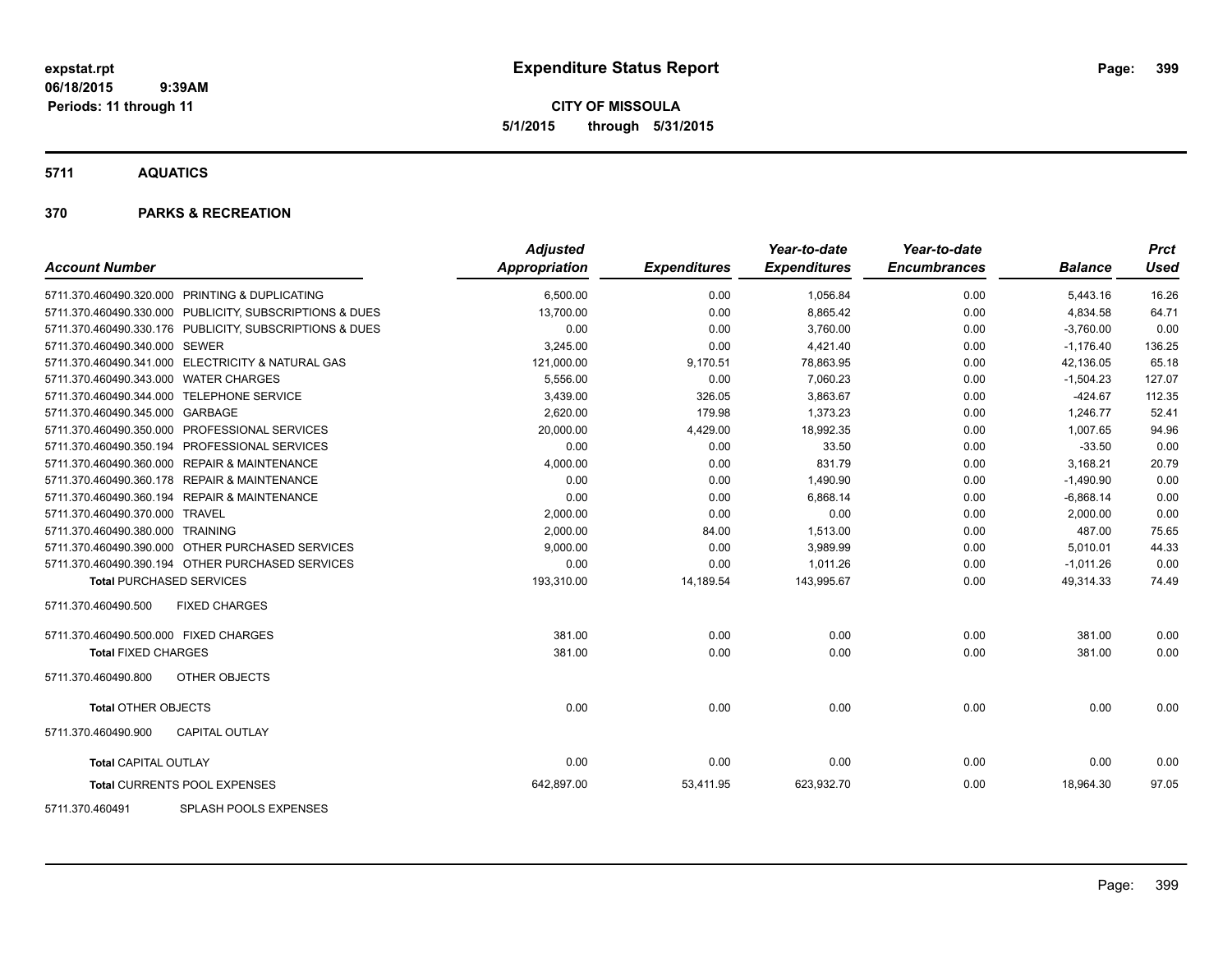**CITY OF MISSOULA 5/1/2015 through 5/31/2015**

**5711 AQUATICS**

|                                                                  | <b>Adjusted</b> |                     | Year-to-date        | Year-to-date        |                | <b>Prct</b> |
|------------------------------------------------------------------|-----------------|---------------------|---------------------|---------------------|----------------|-------------|
| <b>Account Number</b>                                            | Appropriation   | <b>Expenditures</b> | <b>Expenditures</b> | <b>Encumbrances</b> | <b>Balance</b> | <b>Used</b> |
| 5711.370.460491.100<br>PERSONAL SERVICES                         |                 |                     |                     |                     |                |             |
| 5711.370.460491.110.000 SALARIES AND WAGES                       | 204,088.00      | 9,919.03            | 123,126.05          | 0.00                | 80,961.95      | 60.33       |
| 5711.370.460491.120.000 OVERTIME/TERMINATION                     | 500.00          | 6.62                | 85.14               | 0.00                | 414.86         | 17.03       |
| 5711.370.460491.140.000 EMPLOYER CONTRIBUTIONS                   | 45,071.00       | 2,041.50            | 24,247.19           | 0.00                | 20,823.81      | 53.80       |
| <b>Total PERSONAL SERVICES</b>                                   | 249,659.00      | 11,967.15           | 147,458.38          | 0.00                | 102,200.62     | 59.06       |
| <b>SUPPLIES</b><br>5711.370.460491.200                           |                 |                     |                     |                     |                |             |
| 5711.370.460491.210.000 OFFICE SUPPLIES                          | 500.00          | 0.00                | 2.99                | 0.00                | 497.01         | 0.60        |
| 5711.370.460491.220.000 OPERATING SUPPLIES                       | 15,000.00       | 598.15              | 1,581.61            | 0.00                | 13,418.39      | 10.54       |
| 5711.370.460491.220.172 OPERATING SUPPLIES                       | 0.00            | 0.00                | 997.85              | 0.00                | $-997.85$      | 0.00        |
| 5711.370.460491.220.174 OPERATING SUPPLIES                       | 0.00            | 0.00                | 1,365.51            | 0.00                | $-1,365.51$    | 0.00        |
| 5711.370.460491.220.194 OPERATING SUPPLIES                       | 0.00            | 0.00                | 618.43              | 0.00                | $-618.43$      | 0.00        |
| 5711.370.460491.230.000 REPAIR/MAINTENANCE                       | 29,250.00       | 25.92               | 145.80              | 0.00                | 29,104.20      | 0.50        |
| 5711.370.460491.230.171 REPAIR/MAINTENANCE                       | 0.00            | 0.00                | 17,688.46           | 0.00                | $-17,688.46$   | 0.00        |
| 5711.370.460491.230.174 REPAIR/MAINTENANCE                       | 0.00            | 0.00                | 150.42              | 0.00                | $-150.42$      | 0.00        |
| 5711.370.460491.230.178 REPAIR/MAINTENANCE                       | 0.00            | 192.46              | 2,417.19            | 0.00                | $-2,417.19$    | 0.00        |
| 5711.370.460491.230.194 REPAIR/MAINTENANCE                       | 0.00            | 539.03              | 4,234.32            | 0.00                | $-4,234.32$    | 0.00        |
| 5711.370.460491.240.000 OTHER SUPPLIES                           | 74,000.00       | 0.00                | 25.71               | 0.00                | 73,974.29      | 0.03        |
| 5711.370.460491.240.171 OTHER SUPPLIES                           | 0.00            | 0.00                | 1,995.90            | 0.00                | $-1,995.90$    | 0.00        |
| 5711.370.460491.240.174 OTHER SUPPLIES                           | 0.00            | 202.00              | 46,139.80           | 0.00                | $-46, 139.80$  | 0.00        |
| 5711.370.460491.240.175 OTHER SUPPLIES                           | 0.00            | 0.00                | 849.69              | 0.00                | $-849.69$      | 0.00        |
| 5711.370.460491.240.180 OTHER SUPPLIES-MERCHANDISE SALES FRNTDSK | 0.00            | 0.00                | 1,477.46            | 0.00                | $-1,477.46$    | 0.00        |
| <b>Total SUPPLIES</b>                                            | 118,750.00      | 1,557.56            | 79,691.14           | 0.00                | 39,058.86      | 67.11       |
| <b>PURCHASED SERVICES</b><br>5711.370.460491.300                 |                 |                     |                     |                     |                |             |
| 5711.370.460491.310.000 COMMUNICATIONS                           | 250.00          | 0.00                | 0.00                | 0.00                | 250.00         | 0.00        |
| 5711.370.460491.320.000 PRINTING & DUPLICATING                   | 4,000.00        | 0.00                | 1,041.83            | 0.00                | 2,958.17       | 26.05       |
| 5711.370.460491.320.174 PRINTING & DUPLICATING                   | 0.00            | 0.00                | 405.00              | 0.00                | $-405.00$      | 0.00        |
| 5711.370.460491.330.000 PUBLICITY, SUBSCRIPTIONS & DUES          | 3,500.00        | 0.00                | 3,662.16            | 0.00                | $-162.16$      | 104.63      |
| 5711.370.460491.330.174 PUBLICITY, SUBSCRIPTIONS & DUES          | 0.00            | 0.00                | 115.00              | 0.00                | $-115.00$      | 0.00        |
| 5711.370.460491.330.176 PUBLICITY, SUBSCRIPTIONS & DUES          | 0.00            | 0.00                | 500.00              | 0.00                | $-500.00$      | 0.00        |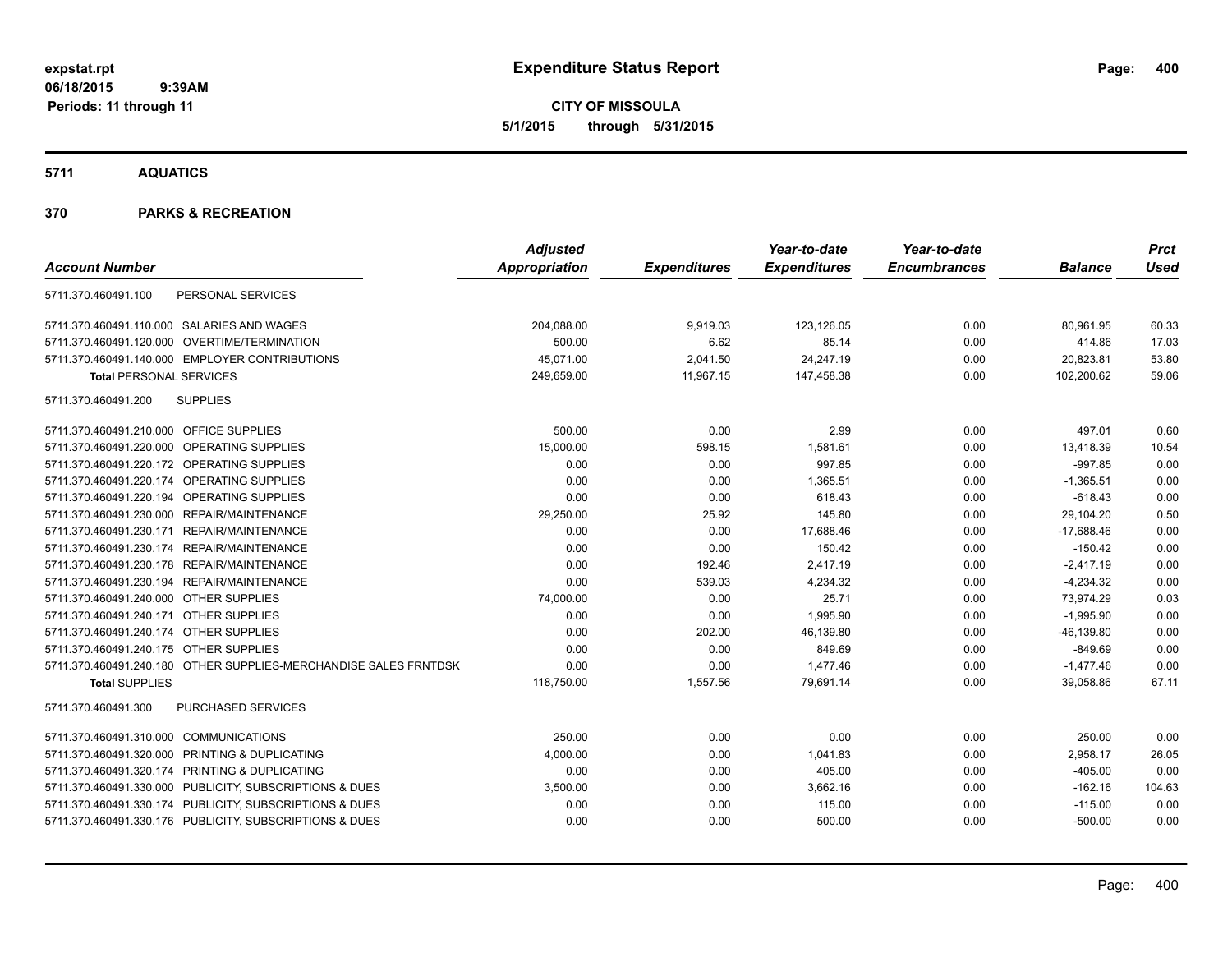**CITY OF MISSOULA 5/1/2015 through 5/31/2015**

**5711 AQUATICS**

|                                       |                                                   | <b>Adjusted</b>      |                     | Year-to-date        | Year-to-date        |                | <b>Prct</b> |
|---------------------------------------|---------------------------------------------------|----------------------|---------------------|---------------------|---------------------|----------------|-------------|
| <b>Account Number</b>                 |                                                   | <b>Appropriation</b> | <b>Expenditures</b> | <b>Expenditures</b> | <b>Encumbrances</b> | <b>Balance</b> | <b>Used</b> |
| 5711.370.460491.340.000 SEWER         |                                                   | 7,030.00             | 0.00                | 8,611.14            | 0.00                | $-1,581.14$    | 122.49      |
|                                       | 5711.370.460491.341.000 ELECTRICITY & NATURAL GAS | 65,000.00            | 513.96              | 49,413.03           | 0.00                | 15,586.97      | 76.02       |
| 5711.370.460491.343.000 WATER CHARGES |                                                   | 8,088.00             | 0.00                | 9,140.64            | 0.00                | $-1,052.64$    | 113.01      |
|                                       | 5711.370.460491.344.000 TELEPHONE SERVICE         | 4,100.00             | 286.76              | 3,553.97            | 0.00                | 546.03         | 86.68       |
| 5711.370.460491.345.000 GARBAGE       |                                                   | 2,031.00             | 0.00                | 693.59              | 0.00                | 1,337.41       | 34.15       |
|                                       | 5711.370.460491.350.000 PROFESSIONAL SERVICES     | 10,000.00            | 0.00                | 880.00              | 0.00                | 9,120.00       | 8.80        |
|                                       | 5711.370.460491.360.000 REPAIR & MAINTENANCE      | 4,500.00             | 0.00                | 2,260.77            | 0.00                | 2,239.23       | 50.24       |
|                                       | 5711.370.460491.360.174 REPAIR & MAINTENANCE      | 0.00                 | 0.00                | 107.89              | 0.00                | $-107.89$      | 0.00        |
|                                       | 5711.370.460491.360.194 REPAIR & MAINTENANCE      | 0.00                 | 0.00                | 681.00              | 0.00                | $-681.00$      | 0.00        |
| 5711.370.460491.380.000 TRAINING      |                                                   | 3,000.00             | 10.50               | 430.50              | 0.00                | 2,569.50       | 14.35       |
|                                       | 5711.370.460491.390.000 OTHER PURCHASED SERVICES  | 5,300.00             | 945.00              | 3,466.52            | 0.00                | 1,833.48       | 65.41       |
|                                       | 5711.370.460491.390.174 OTHER PURCHASED SERVICES  | 0.00                 | 0.00                | 85.00               | 0.00                | $-85.00$       | 0.00        |
|                                       | <b>Total PURCHASED SERVICES</b>                   | 116,799.00           | 1,756.22            | 85.048.04           | 0.00                | 31,750.96      | 72.82       |
| 5711.370.460491.800                   | OTHER OBJECTS                                     |                      |                     |                     |                     |                |             |
| <b>Total OTHER OBJECTS</b>            |                                                   | 0.00                 | 0.00                | 0.00                | 0.00                | 0.00           | 0.00        |
| 5711.370.460491.900                   | <b>CAPITAL OUTLAY</b>                             |                      |                     |                     |                     |                |             |
| <b>Total CAPITAL OUTLAY</b>           |                                                   | 0.00                 | 0.00                | 0.00                | 0.00                | 0.00           | 0.00        |
|                                       | Total SPLASH POOLS EXPENSES                       | 485,208.00           | 15,280.93           | 312,197.56          | 0.00                | 173,010.44     | 64.34       |
| 5711.370.460493                       | <b>AQUATICS MAINTENANCE</b>                       |                      |                     |                     |                     |                |             |
| 5711.370.460493.300                   | PURCHASED SERVICES                                |                      |                     |                     |                     |                |             |
|                                       | <b>Total PURCHASED SERVICES</b>                   | 0.00                 | 0.00                | 0.00                | 0.00                | 0.00           | 0.00        |
| 5711.370.460493.500                   | <b>FIXED CHARGES</b>                              |                      |                     |                     |                     |                |             |
| <b>Total FIXED CHARGES</b>            |                                                   | 0.00                 | 0.00                | 0.00                | 0.00                | 0.00           | 0.00        |
| 5711.370.460493.900                   | <b>CAPITAL OUTLAY</b>                             |                      |                     |                     |                     |                |             |
| 5711.370.460493.920.000 BUILDINGS     |                                                   | 35,000.00            | 0.00                | 0.00                | 0.00                | 35,000.00      | 0.00        |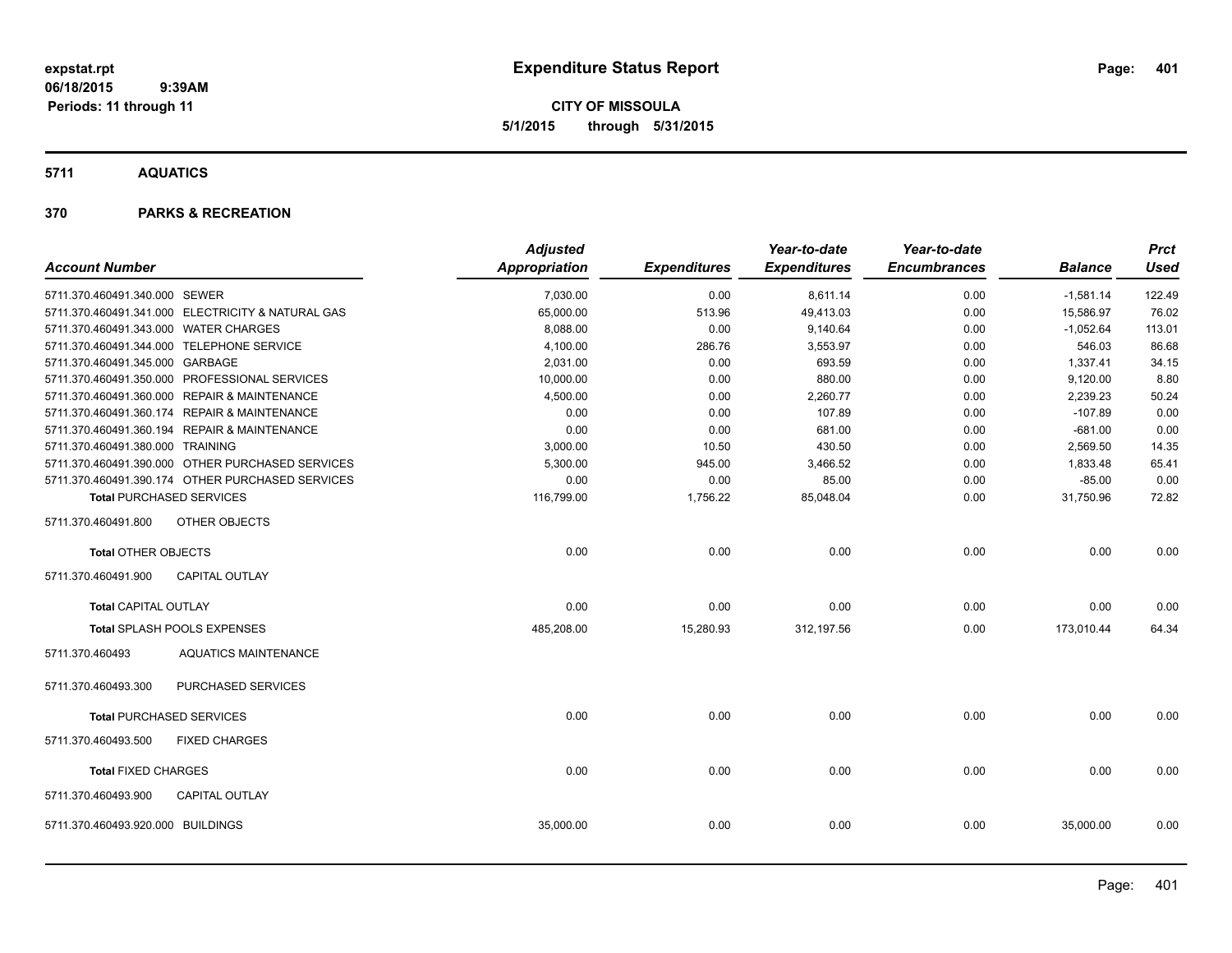**CITY OF MISSOULA 5/1/2015 through 5/31/2015**

**5711 AQUATICS**

| <b>Account Number</b>                                                                                                                                                                                                  | <b>Adjusted</b><br>Appropriation                  | <b>Expenditures</b>          | Year-to-date<br><b>Expenditures</b> | Year-to-date<br><b>Encumbrances</b> | <b>Balance</b>                                    | <b>Prct</b><br><b>Used</b>   |
|------------------------------------------------------------------------------------------------------------------------------------------------------------------------------------------------------------------------|---------------------------------------------------|------------------------------|-------------------------------------|-------------------------------------|---------------------------------------------------|------------------------------|
| 5711.370.460493.930.000 IMPROVEMENTS<br><b>Total AQUATICS MAINTENANCE</b>                                                                                                                                              | 0.00<br>35,000.00                                 | 0.00<br>0.00                 | 26,569.40<br>26,569.40              | 0.00<br>0.00                        | $-26,569.40$<br>8,430.60                          | 0.00<br>75.91                |
| 5711.370.460512<br><b>PARK MEMORIALS</b>                                                                                                                                                                               |                                                   |                              |                                     |                                     |                                                   |                              |
| <b>SUPPLIES</b><br>5711.370.460512.200                                                                                                                                                                                 |                                                   |                              |                                     |                                     |                                                   |                              |
| 5711.370.460512.220.000 PARTNERS IN PARK/OPERATING SUPPLIES<br>5711.370.460512.230.000 PARTNERS IN PARK/REPAIR/MAINTENANCE<br><b>Total SUPPLIES</b>                                                                    | 15,000.00<br>10,000.00<br>25,000.00               | 0.00<br>0.00<br>0.00         | 0.00<br>0.00<br>0.00                | 0.00<br>0.00<br>0.00                | 15,000.00<br>10,000.00<br>25,000.00               | 0.00<br>0.00<br>0.00         |
| 5711.370.460512.300<br><b>PURCHASED SERVICES</b>                                                                                                                                                                       |                                                   |                              |                                     |                                     |                                                   |                              |
| 5711.370.460512.350.000 PARTNERS IN PARK/PROFESSIONAL SERVICES<br>5711.370.460512.360.000 PARTNERS IN PARK/REPAIR & MAINTENANCE<br>5711.370.460512.390.000 OTHER PURCHASED SERVICES<br><b>Total PURCHASED SERVICES</b> | 10,000.00<br>10,000.00<br>5,000.00<br>25,000.00   | 0.00<br>0.00<br>0.00<br>0.00 | 0.00<br>0.00<br>0.00<br>0.00        | 0.00<br>0.00<br>0.00<br>0.00        | 10,000.00<br>10,000.00<br>5,000.00<br>25,000.00   | 0.00<br>0.00<br>0.00<br>0.00 |
| 5711.370.460512.900<br><b>CAPITAL OUTLAY</b>                                                                                                                                                                           |                                                   |                              |                                     |                                     |                                                   |                              |
| 5711.370.460512.920.000 PARTNERS IN PARK/BUILDINGS<br>5711.370.460512.930.000 PARTNERS IN PARK/IMPROVEMENTS<br>5711.370.460512.940.000 PARTNERS IN PARK/EQUIPMENT<br><b>Total CAPITAL OUTLAY</b>                       | 10,000.00<br>70,000.00<br>20,000.00<br>100,000.00 | 0.00<br>0.00<br>0.00<br>0.00 | 0.00<br>0.00<br>0.00<br>0.00        | 0.00<br>0.00<br>0.00<br>0.00        | 10,000.00<br>70,000.00<br>20,000.00<br>100,000.00 | 0.00<br>0.00<br>0.00<br>0.00 |
| <b>Total PARK MEMORIALS</b>                                                                                                                                                                                            | 150,000.00                                        | 0.00                         | 0.00                                | 0.00                                | 150,000.00                                        | 0.00                         |
| 5711.370.460519<br><b>AQUATICS CAPITAL</b>                                                                                                                                                                             |                                                   |                              |                                     |                                     |                                                   |                              |
| 5711.370.460519.900<br><b>CAPITAL OUTLAY</b>                                                                                                                                                                           |                                                   |                              |                                     |                                     |                                                   |                              |
| <b>Total AQUATICS CAPITAL</b>                                                                                                                                                                                          | 0.00                                              | 0.00                         | 0.00                                | 0.00                                | 0.00                                              | 0.00                         |
| 5711.370.490500<br><b>DEBT PAYMENTS</b>                                                                                                                                                                                |                                                   |                              |                                     |                                     |                                                   |                              |
| <b>DEBT SERVICE</b><br>5711.370.490500.600                                                                                                                                                                             |                                                   |                              |                                     |                                     |                                                   |                              |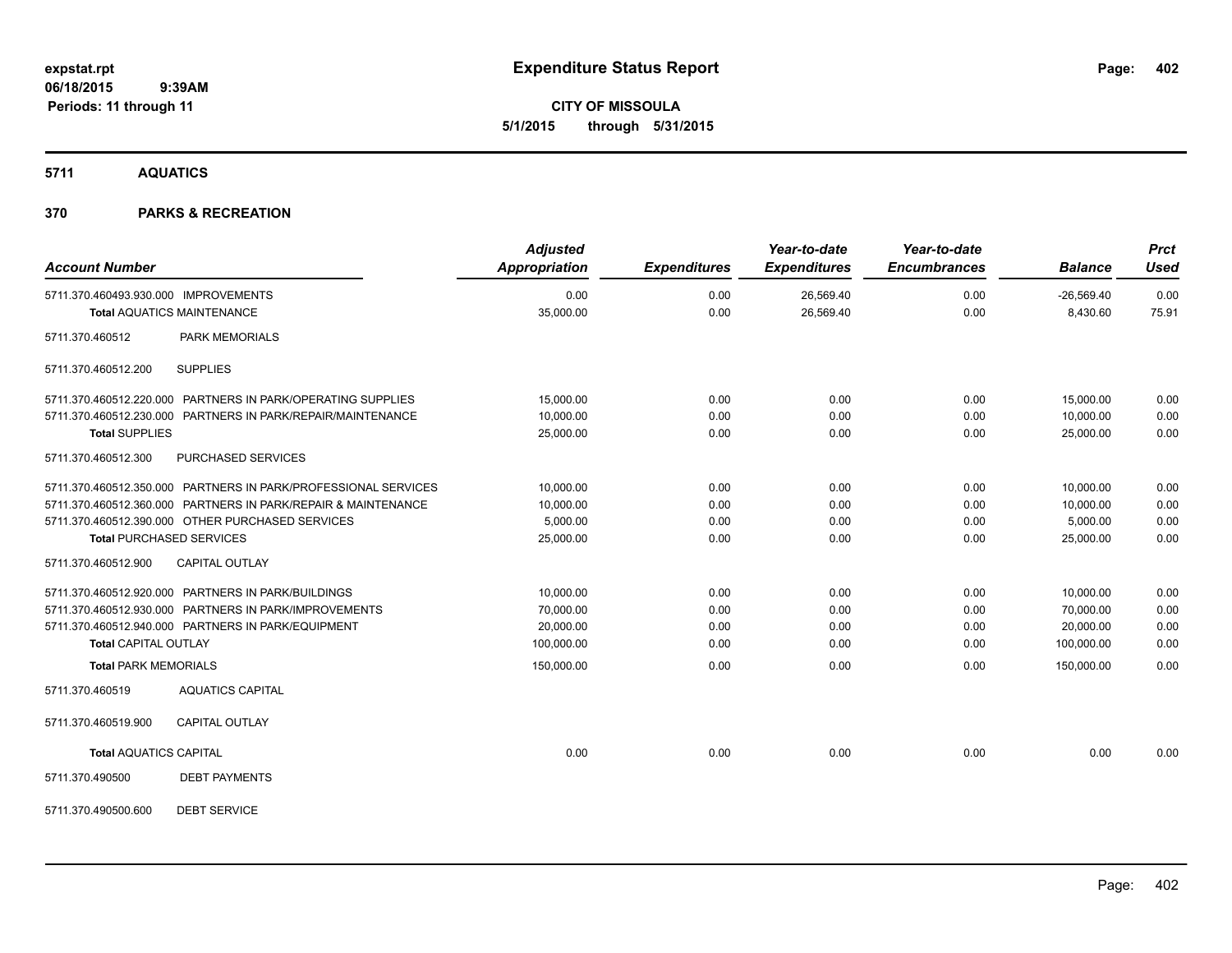**CITY OF MISSOULA 5/1/2015 through 5/31/2015**

**5711 AQUATICS**

|                                                  |                                | <b>Adjusted</b>      |                     | Year-to-date        | Year-to-date        |                | <b>Prct</b> |
|--------------------------------------------------|--------------------------------|----------------------|---------------------|---------------------|---------------------|----------------|-------------|
| <b>Account Number</b>                            |                                | <b>Appropriation</b> | <b>Expenditures</b> | <b>Expenditures</b> | <b>Encumbrances</b> | <b>Balance</b> | <b>Used</b> |
| <b>Total DEBT PAYMENTS</b>                       |                                | 0.00                 | 0.00                | 0.00                | 0.00                | 0.00           | 0.00        |
| 5711.370.490506                                  | <b>CORE FINANCED EQUIPMENT</b> |                      |                     |                     |                     |                |             |
| 5711.370.490506.600                              | <b>DEBT SERVICE</b>            |                      |                     |                     |                     |                |             |
| 5711.370.490506.610.000 GRILL VAN DEBT-PRINCIPAL |                                | 12.377.00            | 0.00                | 0.00                | 0.00                | 12.377.00      | 0.00        |
| <b>Total CORE FINANCED EQUIPMENT</b>             |                                | 12,377.00            | 0.00                | 0.00                | 0.00                | 12,377.00      | 0.00        |
| 5711.370.510110                                  | <b>MERCHANT SERVICES</b>       |                      |                     |                     |                     |                |             |
| 5711.370.510110.500                              | <b>FIXED CHARGES</b>           |                      |                     |                     |                     |                |             |
| 5711.370.510110.550.000 MERCHANT SERVICE FEES    |                                | 14,000.00            | 0.00                | 0.00                | 0.00                | 14,000.00      | 0.00        |
| <b>Total MERCHANT SERVICES</b>                   |                                | 14,000.00            | 0.00                | 0.00                | 0.00                | 14,000.00      | 0.00        |
| <b>Total PARKS &amp; RECREATION</b>              |                                | 1,404,713.00         | 71,886.58           | 975,048.71          | 0.00                | 429,664.29     | 69.41       |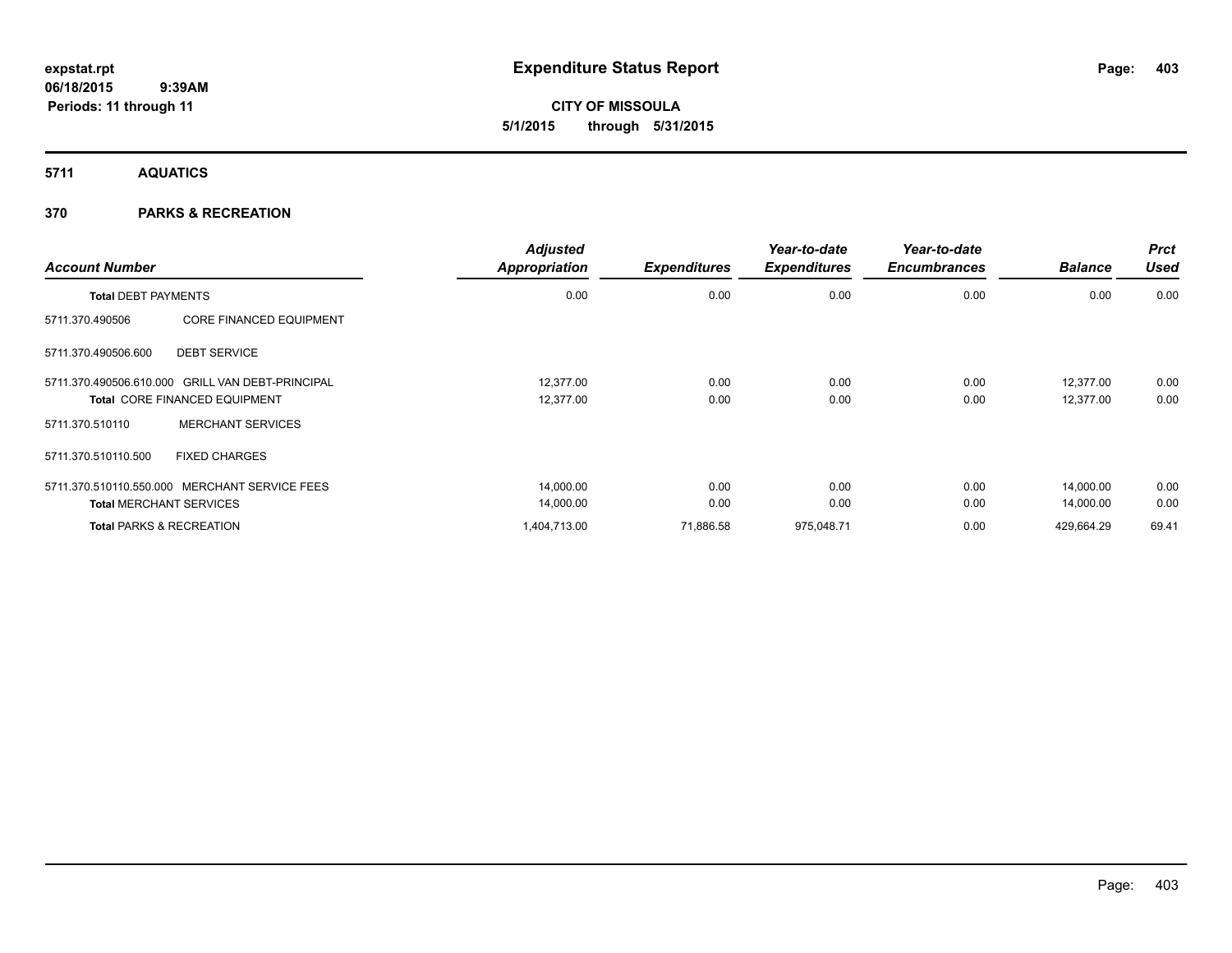**CITY OF MISSOULA 5/1/2015 through 5/31/2015**

**5711 AQUATICS**

### **371 AQUATICS SALARIES**

| <b>Account Number</b>          |                                  | <b>Adjusted</b><br><b>Appropriation</b> | <b>Expenditures</b> | Year-to-date<br><b>Expenditures</b> | Year-to-date<br><b>Encumbrances</b> | <b>Balance</b> | <b>Prct</b><br><b>Used</b> |
|--------------------------------|----------------------------------|-----------------------------------------|---------------------|-------------------------------------|-------------------------------------|----------------|----------------------------|
| 5711.371.460000                | <b>CULTURE &amp; RECREATION</b>  |                                         |                     |                                     |                                     |                |                            |
| 5711.371.460000.100            | PERSONAL SERVICES                |                                         |                     |                                     |                                     |                |                            |
|                                | Total CULTURE & RECREATION       | 0.00                                    | 0.00                | 0.00                                | 0.00                                | 0.00           | 0.00                       |
| 5711.371.460477                | <b>VEHICLE MAINTENANCE</b>       |                                         |                     |                                     |                                     |                |                            |
| 5711.371.460477.100            | PERSONAL SERVICES                |                                         |                     |                                     |                                     |                |                            |
|                                | <b>Total VEHICLE MAINTENANCE</b> | 0.00                                    | 0.00                | 0.00                                | 0.00                                | 0.00           | 0.00                       |
| 5711.371.460490                | <b>CURRENTS POOL EXPENSES</b>    |                                         |                     |                                     |                                     |                |                            |
| 5711.371.460490.100            | PERSONAL SERVICES                |                                         |                     |                                     |                                     |                |                            |
|                                | Total CURRENTS POOL EXPENSES     | 0.00                                    | 0.00                | 0.00                                | 0.00                                | 0.00           | 0.00                       |
| 5711.371.460491                | SPLASH POOLS EXPENSES            |                                         |                     |                                     |                                     |                |                            |
| 5711.371.460491.100            | PERSONAL SERVICES                |                                         |                     |                                     |                                     |                |                            |
| <b>Total AQUATICS SALARIES</b> |                                  | 0.00                                    | 0.00                | 0.00                                | 0.00                                | 0.00           | 0.00                       |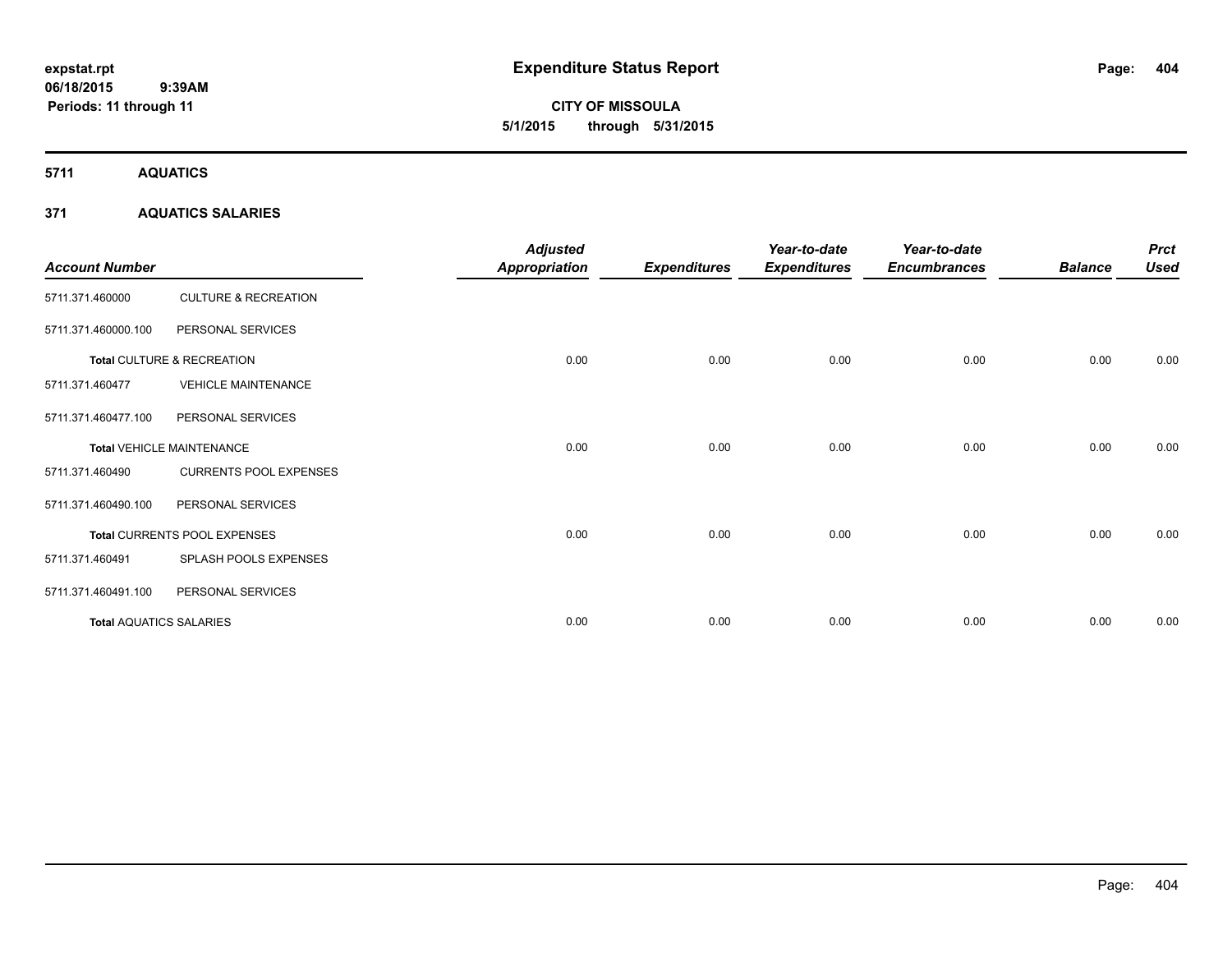**5711 AQUATICS**

### **390 NON-DEPARTMENTAL**

| <b>Account Number</b>         |                       | <b>Adjusted</b><br><b>Appropriation</b> | <b>Expenditures</b> | Year-to-date<br><b>Expenditures</b> | Year-to-date<br><b>Encumbrances</b> | <b>Balance</b> | <b>Prct</b><br><b>Used</b> |
|-------------------------------|-----------------------|-----------------------------------------|---------------------|-------------------------------------|-------------------------------------|----------------|----------------------------|
| 5711.390.510000               | <b>MISCELLANEOUS</b>  |                                         |                     |                                     |                                     |                |                            |
| 5711.390.510000.800           | OTHER OBJECTS         |                                         |                     |                                     |                                     |                |                            |
| <b>Total OTHER OBJECTS</b>    |                       | 0.00                                    | 0.00                | 0.00                                | 0.00                                | 0.00           | 0.00                       |
| 5711.390.510000.900           | <b>CAPITAL OUTLAY</b> |                                         |                     |                                     |                                     |                |                            |
| <b>Total MISCELLANEOUS</b>    |                       | 0.00                                    | 0.00                | 0.00                                | 0.00                                | 0.00           | 0.00                       |
| <b>Total NON-DEPARTMENTAL</b> |                       | 0.00                                    | 0.00                | 0.00                                | 0.00                                | 0.00           | 0.00                       |
| <b>Total AQUATICS</b>         |                       | 1,404,713.00                            | 71,886.58           | 975,048.71                          | 0.00                                | 429,664.29     | 69.41                      |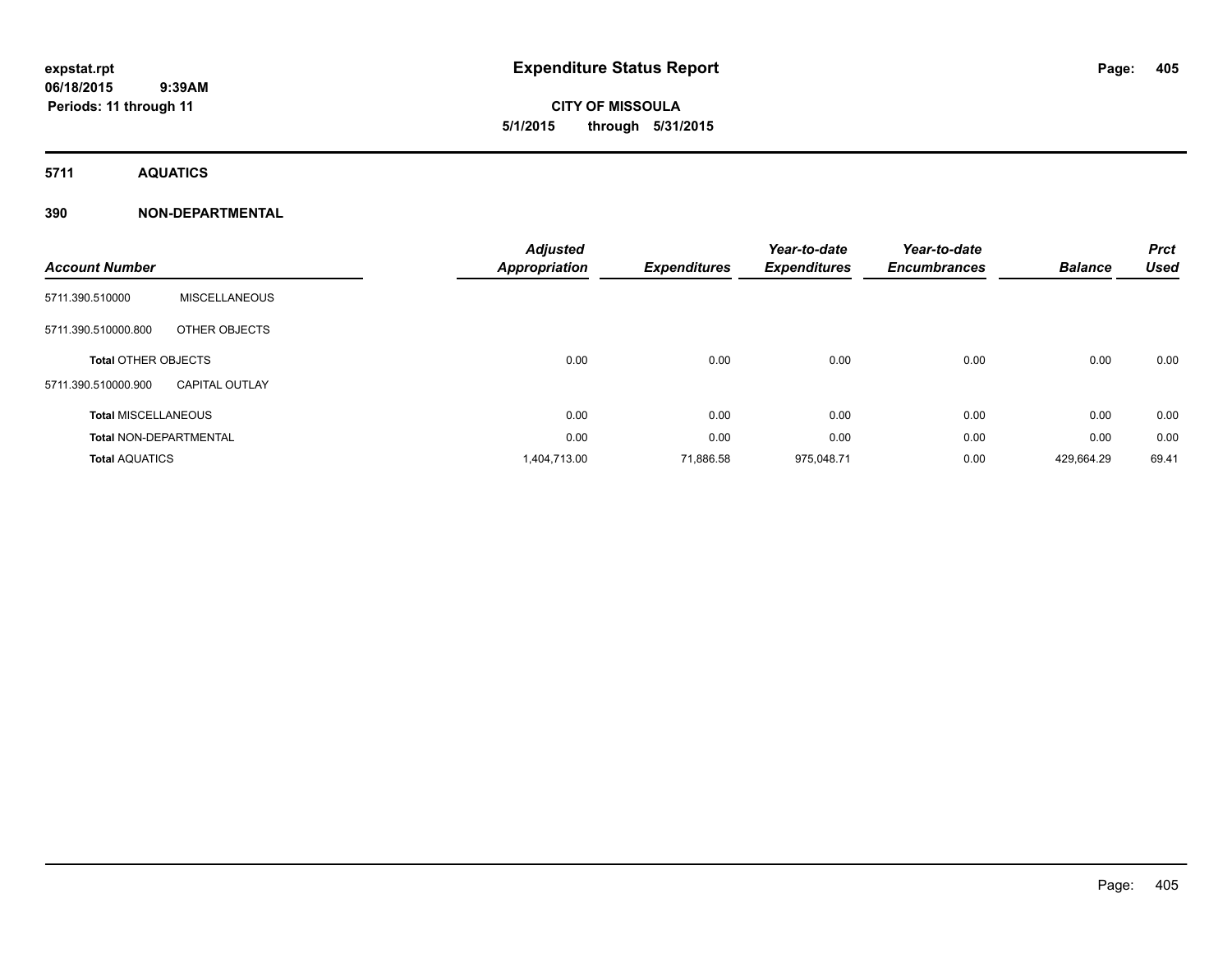### **6050 EMPLOYEE BENEFIT PLAN FUND**

### **390 NON-DEPARTMENTAL**

|                                               |                                                          | <b>Adjusted</b>      |                     | Year-to-date        | Year-to-date        |                | <b>Prct</b> |
|-----------------------------------------------|----------------------------------------------------------|----------------------|---------------------|---------------------|---------------------|----------------|-------------|
| <b>Account Number</b>                         |                                                          | <b>Appropriation</b> | <b>Expenditures</b> | <b>Expenditures</b> | <b>Encumbrances</b> | <b>Balance</b> | Used        |
| 6050.390.520800                               | <b>EMPLOYEE BENEFITS</b>                                 |                      |                     |                     |                     |                |             |
| 6050.390.520800.300                           | PURCHASED SERVICES                                       |                      |                     |                     |                     |                |             |
| 6050.390.520800.350.000 PROFESSIONAL SERVICES |                                                          | 51,840.00            | 0.00                | 4,716.30            | 0.00                | 47.123.70      | 9.10        |
| 6050.390.520800.351.000 INSURANCE CLAIMS      |                                                          | 5,091,229.00         | 491,676.93          | 4,154,315.65        | 0.00                | 936,913.35     | 81.60       |
| 6050.390.520800.352.000 HEALTH PROGRAMS       |                                                          | 80,000.00            | 2.272.44            | 62,130.67           | 0.00                | 17,869.33      | 77.66       |
|                                               | 6050.390.520800.353.000 ADMINISTRATION EXPENDITURES      | 582,161.00           | 0.00                | 599,485.53          | 0.00                | $-17,324.53$   | 102.98      |
|                                               | 6050.390.520800.354.000 TRANSITIONAL REINSURANCE PROGRAM | 0.00                 | 0.00                | 66,780.00           | 0.00                | $-66,780.00$   | 0.00        |
| <b>Total PURCHASED SERVICES</b>               |                                                          | 5,805,230.00         | 493,949.37          | 4.887.428.15        | 0.00                | 917,801.85     | 84.19       |
| 6050.390.520800.700                           | <b>GRANTS &amp; CONTRIBUTIONS</b>                        |                      |                     |                     |                     |                |             |
| 6050.390.520800.700.000 FY13 WELLNES GRANT    |                                                          | 0.00                 | 21.15               | 5,021.15            | 0.00                | $-5,021.15$    | 0.00        |
| <b>Total GRANTS &amp; CONTRIBUTIONS</b>       |                                                          | 0.00                 | 21.15               | 5,021.15            | 0.00                | $-5,021.15$    | 0.00        |
|                                               | <b>Total EMPLOYEE BENEFIT PLAN FUND</b>                  | 5,805,230.00         | 493.970.52          | 4,892,449.30        | 0.00                | 912.780.70     | 84.28       |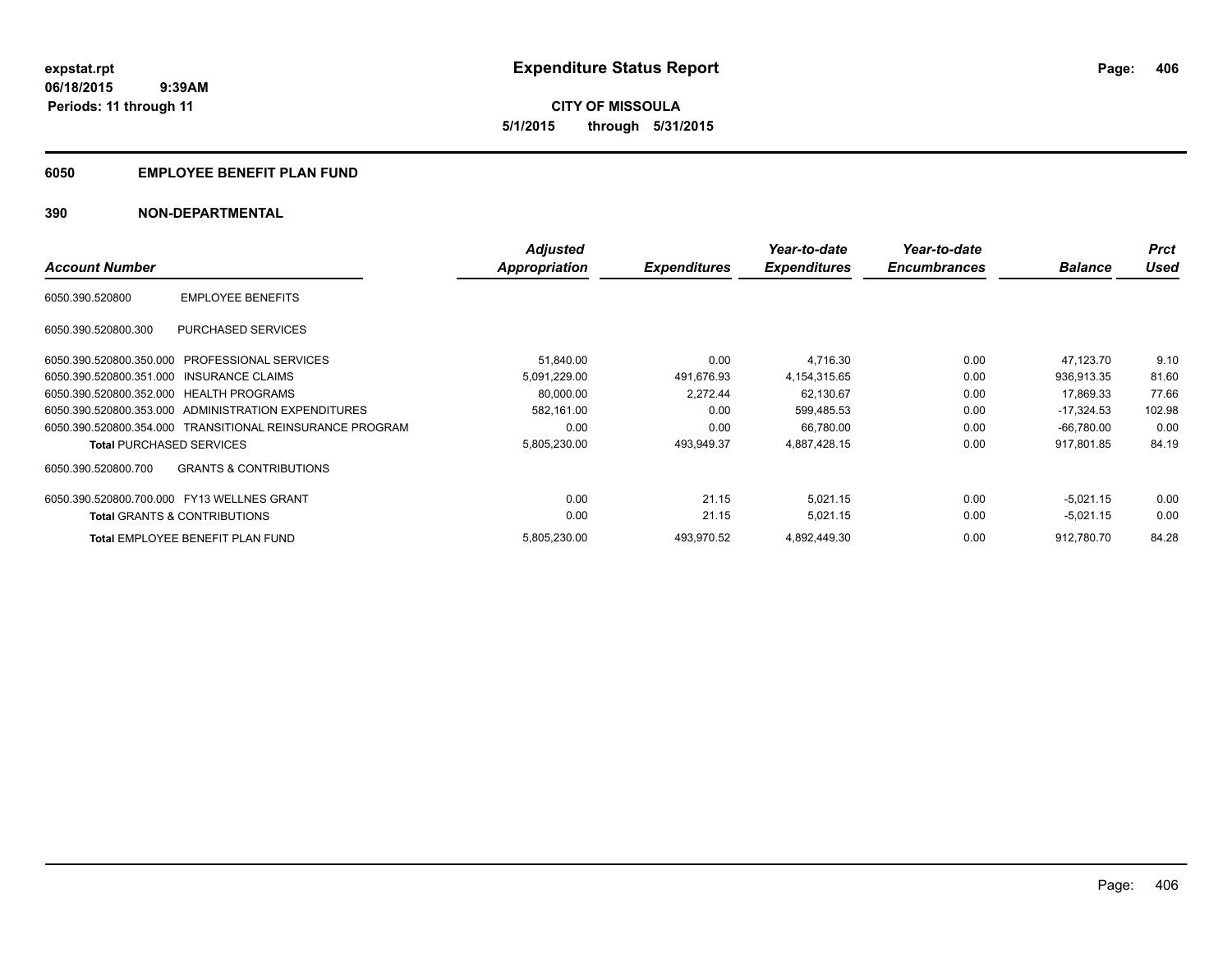#### **7370 PARKING COMMISSION FUND**

|                                           |                                                         | <b>Adjusted</b>      |                     | Year-to-date        | Year-to-date        |                | <b>Prct</b> |
|-------------------------------------------|---------------------------------------------------------|----------------------|---------------------|---------------------|---------------------|----------------|-------------|
| <b>Account Number</b>                     |                                                         | <b>Appropriation</b> | <b>Expenditures</b> | <b>Expenditures</b> | <b>Encumbrances</b> | <b>Balance</b> | <b>Used</b> |
| 7370.395.430266                           | PARKING DIVISION                                        |                      |                     |                     |                     |                |             |
| 7370.395.430266.100                       | PERSONAL SERVICES                                       |                      |                     |                     |                     |                |             |
|                                           | 7370.395.430266.110.000 SALARIES AND WAGES              | 417,868.00           | 31,369.64           | 386,694.03          | 0.00                | 31,173.97      | 92.54       |
|                                           | 7370.395.430266.120.000 OVERTIME/TERMINATION            | 7.234.00             | 0.00                | 295.76              | 0.00                | 6,938.24       | 4.09        |
|                                           | 7370.395.430266.140.000 EMPLOYER CONTRIBUTIONS          | 198.517.00           | 15,224.93           | 178,287.84          | 0.00                | 20,229.16      | 89.81       |
|                                           | 7370.395.430266.141.000 STATE RETIREMENT CONTRIBUTIONS  | 0.00                 | 0.00                | 416.20              | 0.00                | $-416.20$      | 0.00        |
| <b>Total PERSONAL SERVICES</b>            |                                                         | 623,619.00           | 46,594.57           | 565,693.83          | 0.00                | 57,925.17      | 90.71       |
| 7370.395.430266.200                       | <b>SUPPLIES</b>                                         |                      |                     |                     |                     |                |             |
| 7370.395.430266.210.000 OFFICE SUPPLIES   |                                                         | 5.400.00             | $-44.90$            | 4,928.18            | 0.00                | 471.82         | 91.26       |
|                                           | 7370.395.430266.220.000 OPERATING SUPPLIES              | 15.000.00            | 47.95               | 9,696.72            | 0.00                | 5,303.28       | 64.64       |
| 7370.395.430266.220.311 CLOTHING SUPPLIES |                                                         | 0.00                 | 259.87              | 3,631.46            | 0.00                | $-3.631.46$    | 0.00        |
|                                           | 7370.395.430266.230.000 REPAIR/MAINTENANCE              | 18,000.00            | 0.00                | 695.25              | 0.00                | 17,304.75      | 3.86        |
| 7370.395.430266.231.000 GASOLINE          |                                                         | 8,000.00             | 0.00                | 3,370.67            | 0.00                | 4,629.33       | 42.13       |
| <b>Total SUPPLIES</b>                     |                                                         | 46,400.00            | 262.92              | 22,322.28           | 0.00                | 24,077.72      | 48.11       |
| 7370.395.430266.300                       | <b>PURCHASED SERVICES</b>                               |                      |                     |                     |                     |                |             |
| 7370.395.430266.310.000 COMMUNICATIONS    |                                                         | 17,338.00            | 59.83               | 7,607.92            | 0.00                | 9,730.08       | 43.88       |
|                                           | 7370.395.430266.320.000 PRINTING & DUPLICATING          | 10,000.00            | 139.75              | 6,880.09            | 0.00                | 3,119.91       | 68.80       |
|                                           | 7370.395.430266.330.000 PUBLICITY, SUBSCRIPTIONS & DUES | 5,000.00             | 0.00                | 1,838.22            | 0.00                | 3,161.78       | 36.76       |
| 7370.395.430266.340.000 SEWER             |                                                         | 137.00               | 0.00                | 140.50              | 0.00                | $-3.50$        | 102.55      |
|                                           | 7370.395.430266.341.000 ELECTRICITY & NATURAL GAS       | 36,440.00            | 3,615.82            | 38,003.51           | 0.00                | $-1,563.51$    | 104.29      |
| 7370.395.430266.343.000 WATER CHARGES     |                                                         | 4,000.00             | 160.83              | 3,709.42            | 0.00                | 290.58         | 92.74       |
|                                           | 7370.395.430266.343.717 MARKET ON FRONT WATER CHARGES   | 0.00                 | 190.94              | 2,003.32            | 0.00                | $-2,003.32$    | 0.00        |
| 7370.395.430266.344.000 TELEPHONE SERVICE |                                                         | 5,200.00             | 12.88               | 3,534.10            | 0.00                | 1,665.90       | 67.96       |
| 7370.395.430266.345.000 GARBAGE           |                                                         | 3,000.00             | 245.25              | 2,692.91            | 0.00                | 307.09         | 89.76       |
| 7370.395.430266.345.717 GARBAGE           |                                                         | 0.00                 | 167.50              | 1,007.98            | 0.00                | $-1,007.98$    | 0.00        |
|                                           | 7370.395.430266.350.000 PROFESSIONAL SERVICES           | 61,250.00            | 0.00                | 159.00              | 0.00                | 61,091.00      | 0.26        |
| 7370.395.430266.350.700 ACCOUNTING        |                                                         | 0.00                 | 1,428.50            | 11,091.19           | 0.00                | $-11,091.19$   | 0.00        |
| 7370.395.430266.350.701 AUDIT             |                                                         | 0.00                 | 0.00                | 12,260.00           | 0.00                | $-12,260.00$   | 0.00        |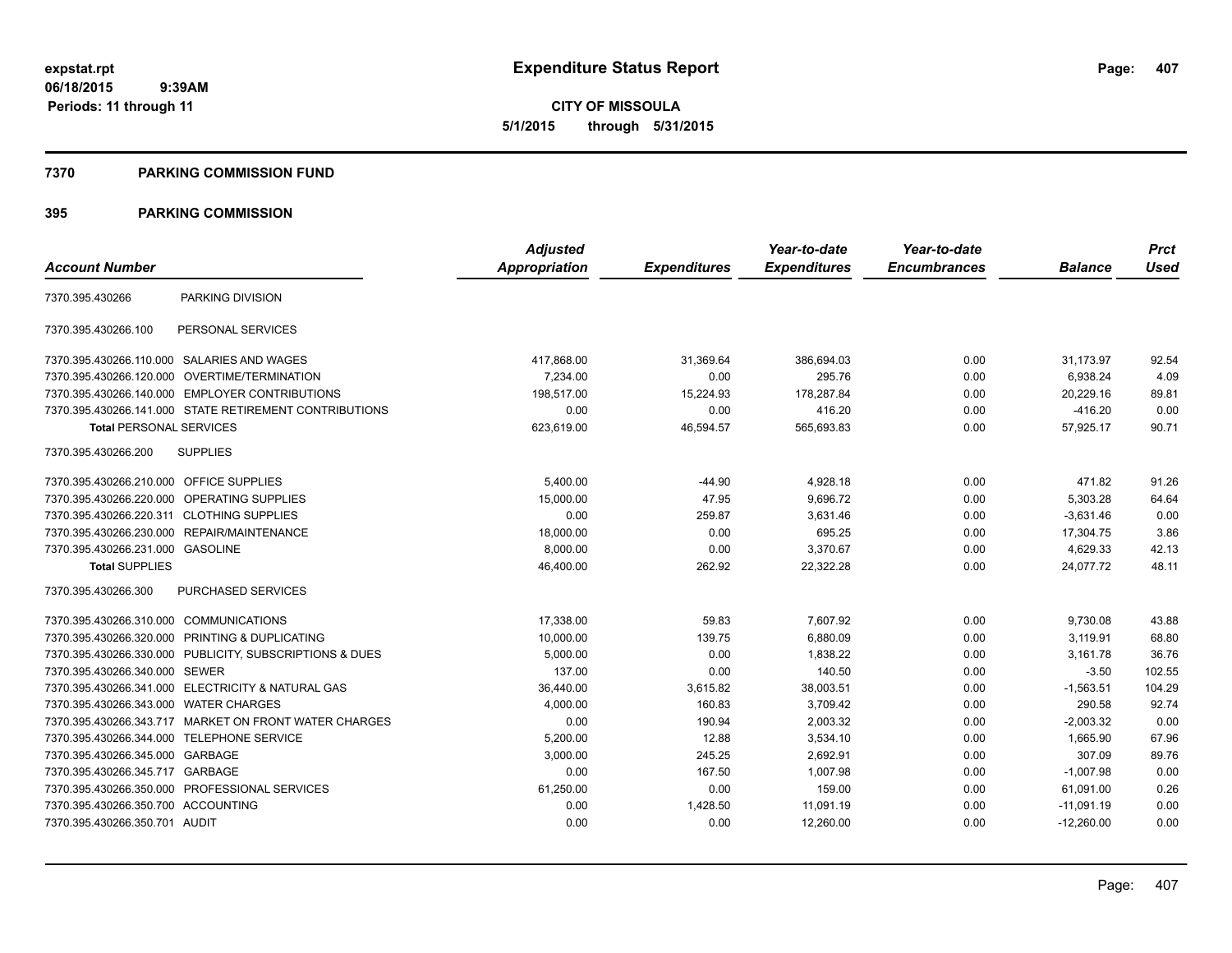**CITY OF MISSOULA 5/1/2015 through 5/31/2015**

#### **7370 PARKING COMMISSION FUND**

| <b>Account Number</b>                                | <b>Adjusted</b><br>Appropriation | <b>Expenditures</b> | Year-to-date<br><b>Expenditures</b> | Year-to-date<br><b>Encumbrances</b> | <b>Balance</b> | <b>Prct</b><br><b>Used</b> |
|------------------------------------------------------|----------------------------------|---------------------|-------------------------------------|-------------------------------------|----------------|----------------------------|
|                                                      |                                  |                     |                                     |                                     |                |                            |
| 7370.395.430266.350.702 SECURITY FOR GARAGES         | 0.00                             | 0.00                | 12,894.50                           | 0.00                                | $-12,894.50$   | 0.00                       |
| 7370.395.430266.350.703 STATE LICENSE INQUIRY        | 0.00                             | 0.00                | 745.28                              | 0.00                                | $-745.28$      | 0.00                       |
| 7370.395.430266.350.704 COLLECTION BUREAU EXPENSE    | 0.00                             | 0.00                | 49.92                               | 0.00                                | $-49.92$       | 0.00                       |
| 7370.395.430266.360.000 REPAIR & MAINTENANCE         | 72,500.00                        | 0.00                | 2,675.51                            | 0.00                                | 69,824.49      | 3.69                       |
| 7370.395.430266.360.710 REPAIR & MAINTENANCE         | 0.00                             | 0.00                | 654.11                              | 0.00                                | $-654.11$      | 0.00                       |
| 7370.395.430266.360.711 REPAIR & MAINTENANCE         | 0.00                             | 0.00                | 6,097.62                            | 0.00                                | $-6,097.62$    | 0.00                       |
| 7370.395.430266.360.712 REPAIR & MAINTENANCE         | 0.00                             | 237.31              | 10,834.78                           | 0.00                                | $-10,834.78$   | 0.00                       |
| 7370.395.430266.360.713 REPAIR & MAINTENANCE         | 0.00                             | 3,668.00            | 22,072.23                           | 0.00                                | $-22,072.23$   | 0.00                       |
| 7370.395.430266.360.714 BANK ST/REPAIR & MAINTENANCE | 0.00                             | 140.00              | 5,716.52                            | 0.00                                | $-5.716.52$    | 0.00                       |
| 7370.395.430266.360.715 REPAIR & MAINTENANCE         | 0.00                             | 0.00                | 21,781.85                           | 0.00                                | $-21,781.85$   | 0.00                       |
| 7370.395.430266.360.716 REPAIR & MAINTENANCE         | 0.00                             | 243.22              | 10,022.07                           | 0.00                                | $-10,022.07$   | 0.00                       |
| 7370.395.430266.370.000 TRAVEL                       | 1,600.00                         | 0.00                | 3,025.32                            | 0.00                                | $-1,425.32$    | 189.08                     |
| 7370.395.430266.380.000 TRAINING                     | 1.900.00                         | 0.00                | 210.43                              | 0.00                                | 1.689.57       | 11.08                      |
| 7370.395.430266.390.000 OTHER PURCHASED SERVICES     | 161,059.00                       | 0.00                | 87,760.00                           | 0.00                                | 73.299.00      | 54.49                      |
| 7370.395.430266.390.044 JANITORIAL                   | 0.00                             | 762.71              | 11,265.54                           | 0.00                                | $-11,265.54$   | 0.00                       |
| 7370.395.430266.390.720 OTHER PURCHASED SERVICES     | 0.00                             | 0.00                | 4,357.60                            | 0.00                                | $-4,357.60$    | 0.00                       |
| <b>Total PURCHASED SERVICES</b>                      | 379,424.00                       | 11,072.54           | 291,091.44                          | 0.00                                | 88,332.56      | 76.72                      |
| <b>BUILDING MATERIALS</b><br>7370.395.430266.400     |                                  |                     |                                     |                                     |                |                            |
| <b>Total BUILDING MATERIALS</b>                      | 0.00                             | 0.00                | 0.00                                | 0.00                                | 0.00           | 0.00                       |
| 7370.395.430266.500<br><b>FIXED CHARGES</b>          |                                  |                     |                                     |                                     |                |                            |
| 7370.395.430266.500.000 FIXED CHARGES                | 190,121.00                       | 0.00                | 0.00                                | 0.00                                | 190,121.00     | 0.00                       |
| 7370.395.430266.500.731 FIXED CHARGES                | 0.00                             | 0.00                | 7,650.00                            | 0.00                                | $-7,650.00$    | 0.00                       |
| 7370.395.430266.500.732 FIXED CHARGES                | 0.00                             | 0.00                | 6,986.00                            | 0.00                                | $-6,986.00$    | 0.00                       |
| 7370.395.430266.500.733 FIXED CHARGES                | 0.00                             | 0.00                | 6,600.00                            | 0.00                                | $-6,600.00$    | 0.00                       |
| 7370.395.430266.500.734 FIXED CHARGES                | 0.00                             | 3,268.16            | 9,116.55                            | 0.00                                | $-9,116.55$    | 0.00                       |
| <b>Total FIXED CHARGES</b>                           | 190,121.00                       | 3,268.16            | 30,352.55                           | 0.00                                | 159,768.45     | 15.96                      |
| <b>DEBT SERVICE</b><br>7370.395.430266.600           |                                  |                     |                                     |                                     |                |                            |
| <b>Total DEBT SERVICE</b>                            | 0.00                             | 0.00                | 0.00                                | 0.00                                | 0.00           | 0.00                       |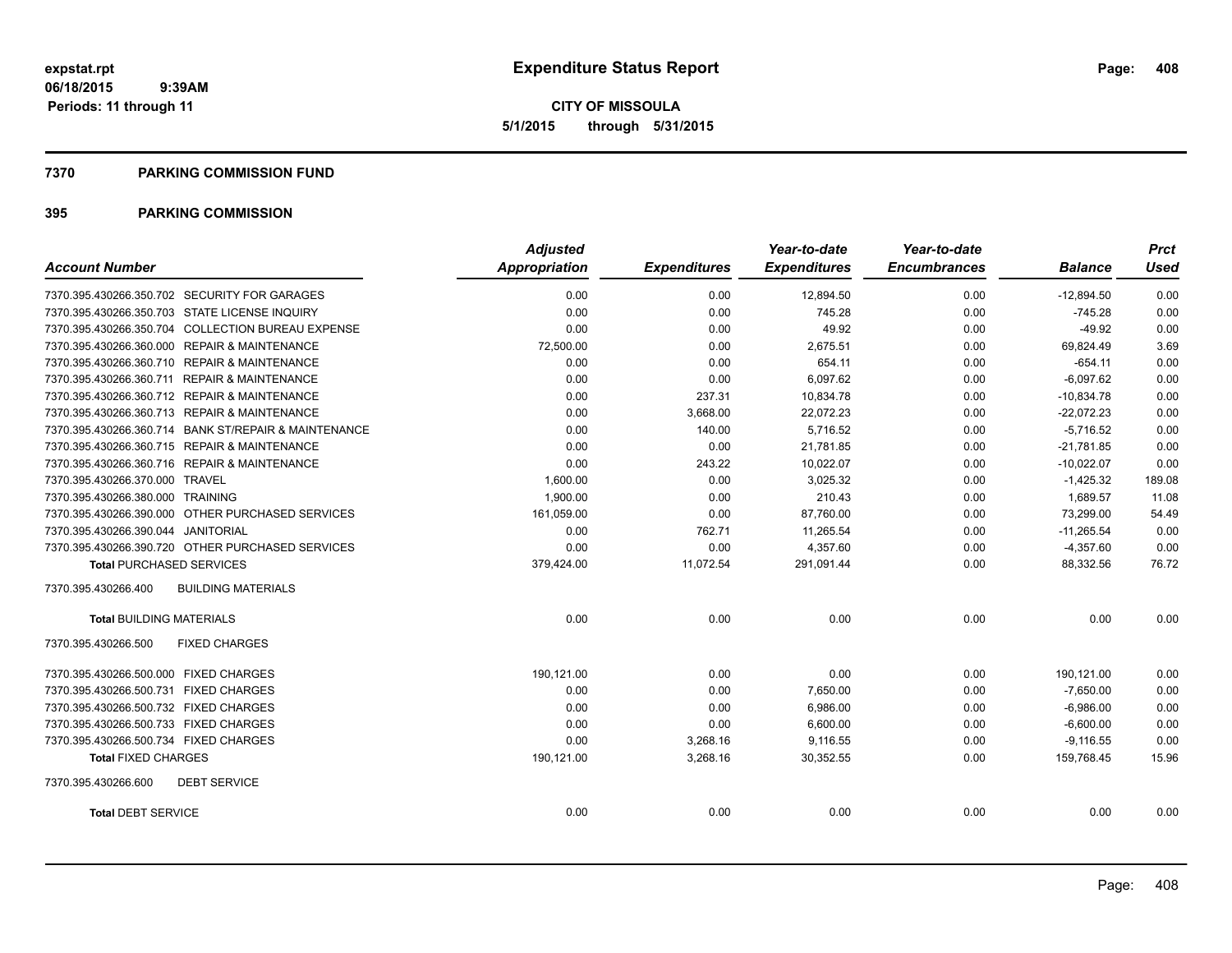#### **7370 PARKING COMMISSION FUND**

|                                     |                                                      | <b>Adjusted</b>      |                     | Year-to-date        | Year-to-date        |                | <b>Prct</b> |
|-------------------------------------|------------------------------------------------------|----------------------|---------------------|---------------------|---------------------|----------------|-------------|
| <b>Account Number</b>               |                                                      | <b>Appropriation</b> | <b>Expenditures</b> | <b>Expenditures</b> | <b>Encumbrances</b> | <b>Balance</b> | <b>Used</b> |
| 7370.395.430266.700                 | <b>GRANTS &amp; CONTRIBUTIONS</b>                    |                      |                     |                     |                     |                |             |
|                                     | 7370.395.430266.700.000 GRANTS & CONTRIBUTIONS       | 74,000.00            | 16,000.00           | 97,136.00           | 0.00                | $-23,136.00$   | 131.26      |
|                                     | Total GRANTS & CONTRIBUTIONS                         | 74,000.00            | 16,000.00           | 97,136.00           | 0.00                | $-23,136.00$   | 131.26      |
| 7370.395.430266.800                 | OTHER OBJECTS                                        |                      |                     |                     |                     |                |             |
|                                     | 7370.395.430266.820.000 TRANSFERS TO OTHER FUNDS     | 162,328.00           | 22,971.25           | 286,667.84          | 0.00                | $-124,339.84$  | 176.60      |
| 7370.395.430266.845.000 CONTINGENCY |                                                      | 48,965.00            | 0.00                | 0.00                | 0.00                | 48,965.00      | 0.00        |
| <b>Total OTHER OBJECTS</b>          |                                                      | 211,293.00           | 22,971.25           | 286,667.84          | 0.00                | $-75,374.84$   | 135.67      |
| 7370.395.430266.900                 | <b>CAPITAL OUTLAY</b>                                |                      |                     |                     |                     |                |             |
|                                     | 7370.395.430266.940.000 MACHINERY & EQUIPMENT        | 1,000,000.00         | 0.00                | 5,326.00            | 0.00                | 994,674.00     | 0.53        |
| <b>Total CAPITAL OUTLAY</b>         |                                                      | 1,000,000.00         | 0.00                | 5,326.00            | 0.00                | 994,674.00     | 0.53        |
| <b>Total PARKING DIVISION</b>       |                                                      | 2,524,857.00         | 100,169.44          | 1,298,589.94        | 0.00                | 1,226,267.06   | 51.43       |
| 7370.395.430267                     | ON STREET TECHNOLOGY PROJECT                         |                      |                     |                     |                     |                |             |
| 7370.395.430267.900                 | CAPITAL OUTLAY                                       |                      |                     |                     |                     |                |             |
|                                     | 7370.395.430267.940.000 ON STREET TECHNOLOGY PROJECT | 0.00                 | 328.00              | 25,996.30           | 0.00                | $-25,996.30$   | 0.00        |
|                                     | Total ON STREET TECHNOLOGY PROJECT                   | 0.00                 | 328.00              | 25,996.30           | 0.00                | $-25,996.30$   | 0.00        |
| 7370.395.430271                     | <b>TICKET DIVISION</b>                               |                      |                     |                     |                     |                |             |
| 7370.395.430271.100                 | PERSONAL SERVICES                                    |                      |                     |                     |                     |                |             |
| <b>Total TICKET DIVISION</b>        |                                                      | 0.00                 | 0.00                | 0.00                | 0.00                | 0.00           | 0.00        |
| 7370.395.430622                     | REVISED STEP SEWER DESIGN                            |                      |                     |                     |                     |                |             |
| 7370.395.430622.200                 | <b>SUPPLIES</b>                                      |                      |                     |                     |                     |                |             |
|                                     | <b>Total REVISED STEP SEWER DESIGN</b>               | 0.00                 | 0.00                | 0.00                | 0.00                | 0.00           | 0.00        |
| 7370.395.499999                     | <b>NEW REQUESTS</b>                                  |                      |                     |                     |                     |                |             |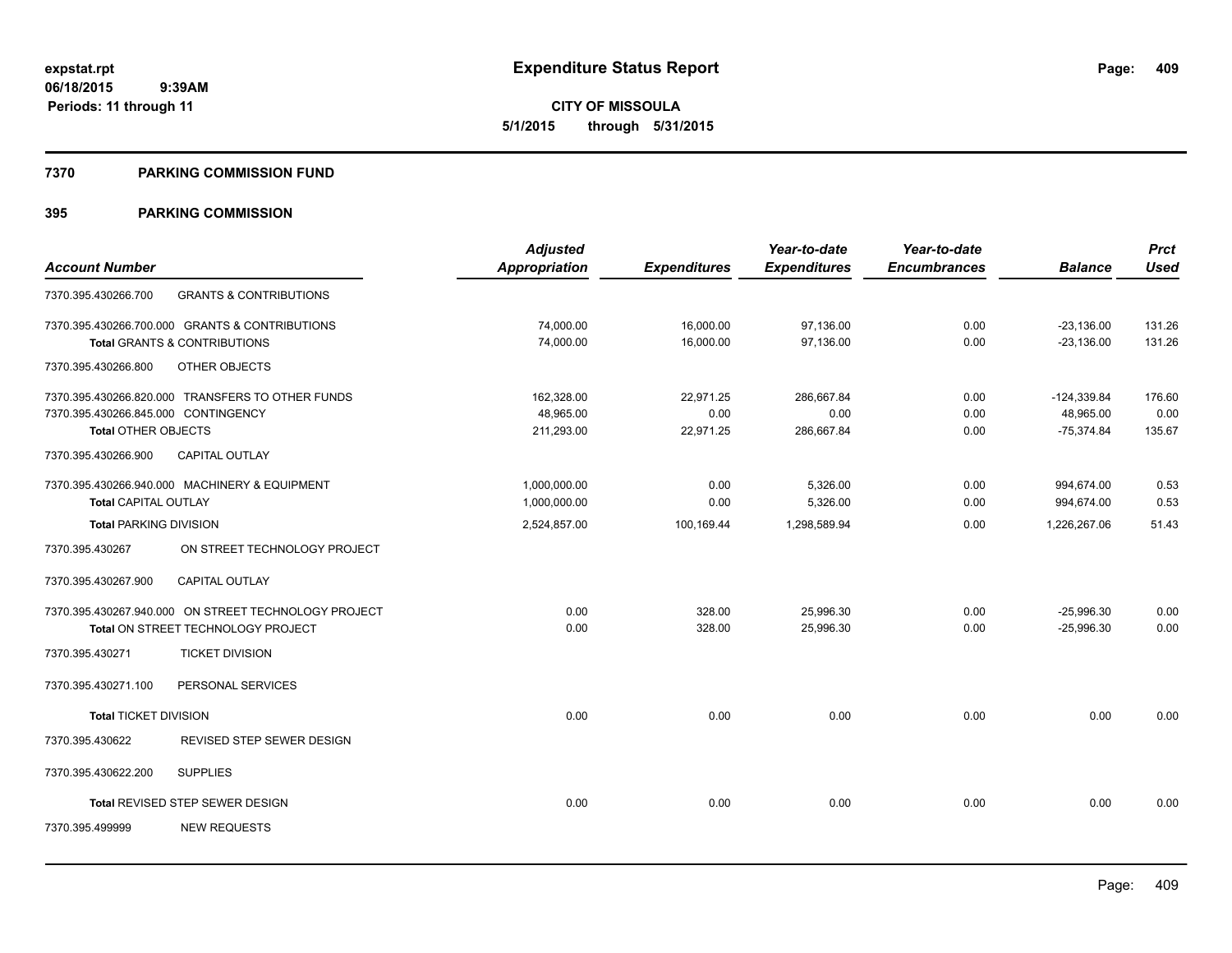**410**

**06/18/2015 9:39AM Periods: 11 through 11**

# **CITY OF MISSOULA 5/1/2015 through 5/31/2015**

#### **7370 PARKING COMMISSION FUND**

| <b>Account Number</b>     |                                 | <b>Adjusted</b><br><b>Appropriation</b> | <b>Expenditures</b> | Year-to-date<br><b>Expenditures</b> | Year-to-date<br><b>Encumbrances</b> | <b>Balance</b> | <b>Prct</b><br><b>Used</b> |
|---------------------------|---------------------------------|-----------------------------------------|---------------------|-------------------------------------|-------------------------------------|----------------|----------------------------|
| 7370.395.499999.100       | PERSONAL SERVICES               |                                         |                     |                                     |                                     |                |                            |
| <b>Total NEW REQUESTS</b> |                                 | 0.00                                    | 0.00                | 0.00                                | 0.00                                | 0.00           | 0.00                       |
| 7370.395.510110           | <b>MERCHANT SERVICES</b>        |                                         |                     |                                     |                                     |                |                            |
| 7370.395.510110.500       | <b>FIXED CHARGES</b>            |                                         |                     |                                     |                                     |                |                            |
|                           | <b>Total MERCHANT SERVICES</b>  | 0.00                                    | 0.00                | 0.00                                | 0.00                                | 0.00           | 0.00                       |
|                           | <b>Total PARKING COMMISSION</b> | 2,524,857.00                            | 100,497.44          | 1,324,586.24                        | 0.00                                | 1,200,270.76   | 52.46                      |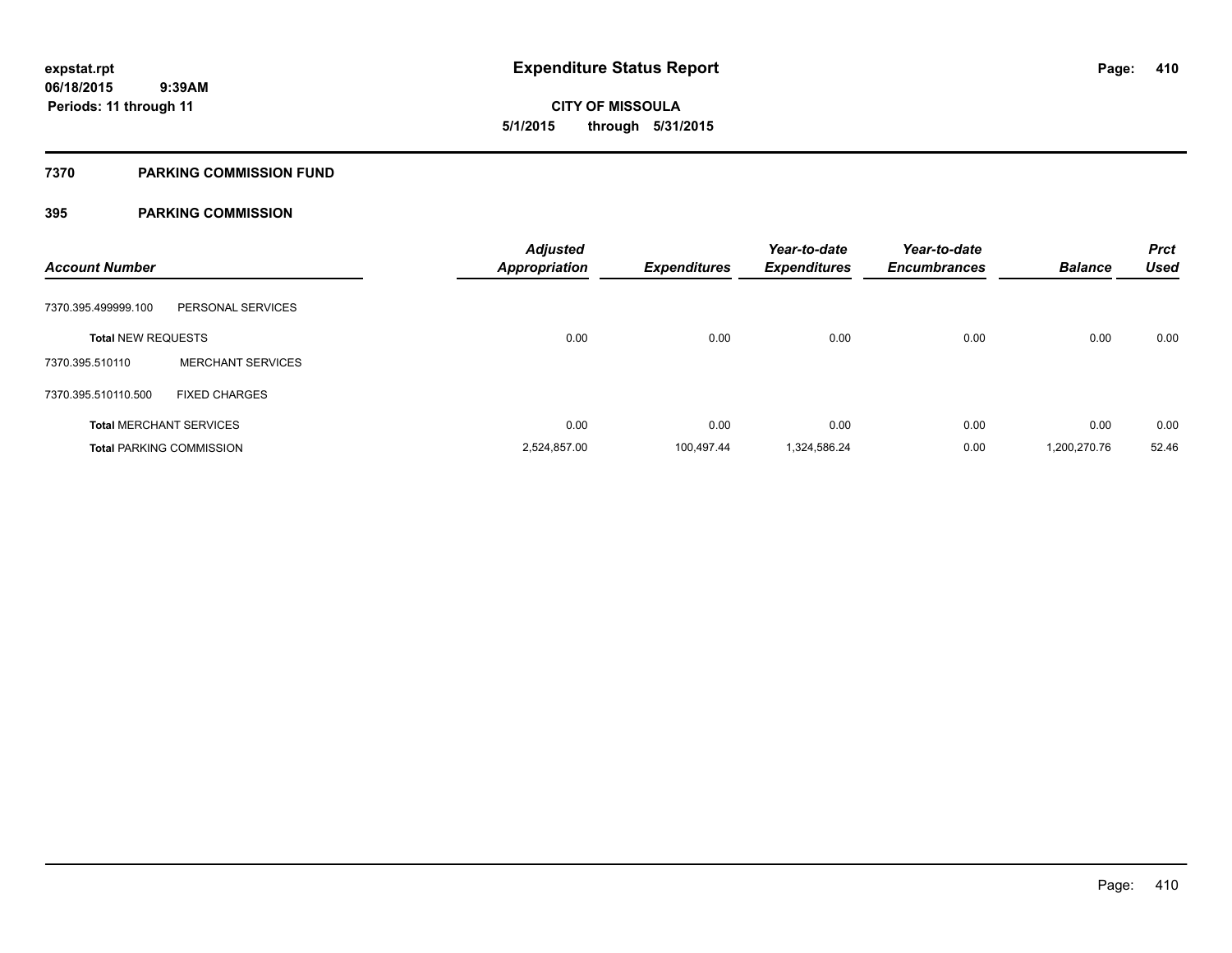#### **7370 PARKING COMMISSION FUND**

### **900 DEPRECIATION**

| <b>Account Number</b>      |                                      | <b>Adjusted</b><br><b>Appropriation</b> | <b>Expenditures</b> | Year-to-date<br><b>Expenditures</b> | Year-to-date<br><b>Encumbrances</b> | <b>Balance</b> | <b>Prct</b><br><b>Used</b> |
|----------------------------|--------------------------------------|-----------------------------------------|---------------------|-------------------------------------|-------------------------------------|----------------|----------------------------|
| 7370.900.510000            | <b>MISCELLANEOUS</b>                 |                                         |                     |                                     |                                     |                |                            |
| 7370.900.510000.800        | OTHER OBJECTS                        |                                         |                     |                                     |                                     |                |                            |
| <b>Total OTHER OBJECTS</b> |                                      | 0.00                                    | 0.00                | 0.00                                | 0.00                                | 0.00           | 0.00                       |
| 7370.900.510000.900        | <b>CAPITAL OUTLAY</b>                |                                         |                     |                                     |                                     |                |                            |
| <b>Total DEPRECIATION</b>  |                                      | 0.00                                    | 0.00                | 0.00                                | 0.00                                | 0.00           | 0.00                       |
|                            | <b>Total PARKING COMMISSION FUND</b> | 2,524,857.00                            | 100.497.44          | 1,324,586.24                        | 0.00                                | 1,200,270.76   | 52.46                      |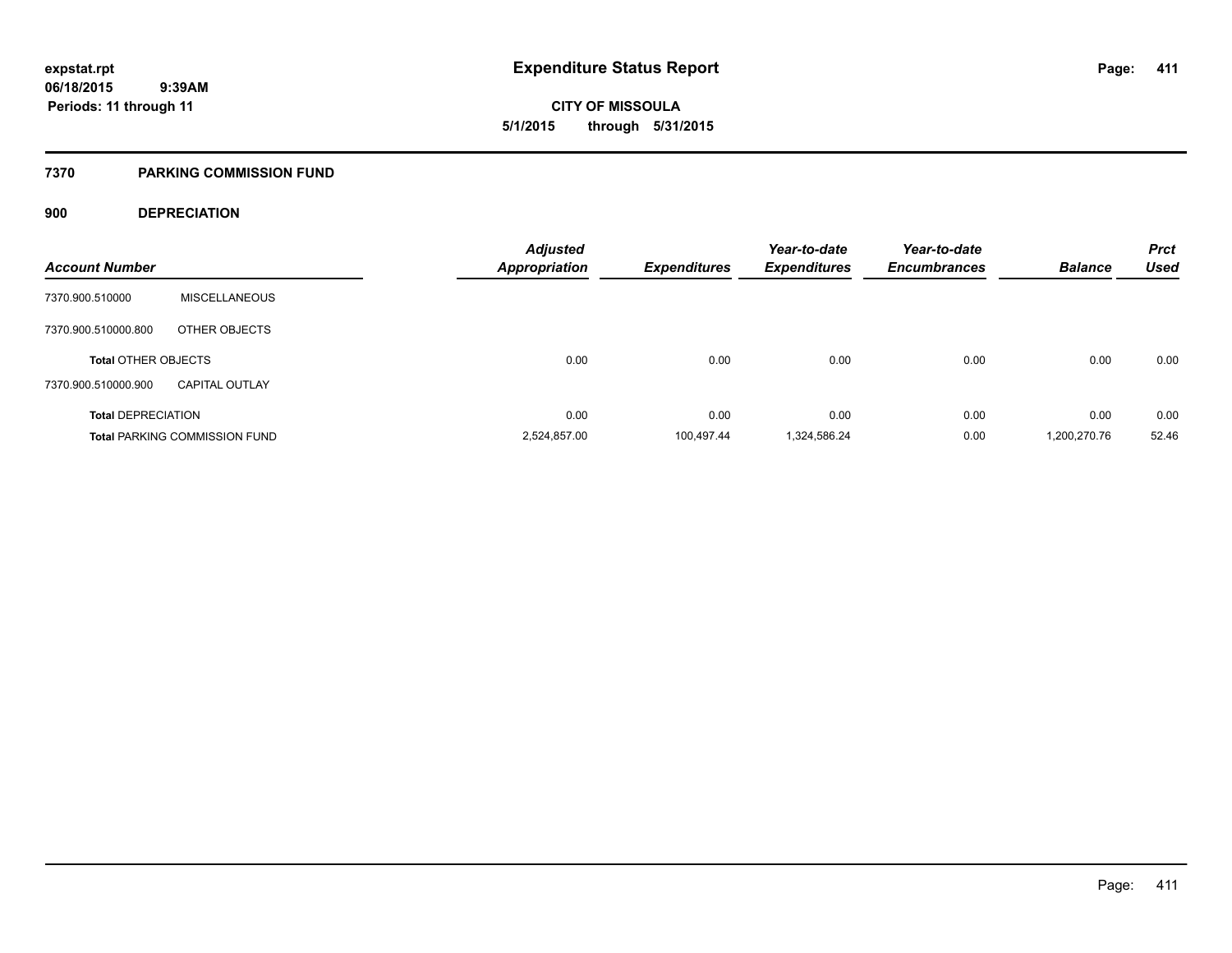**412**

**06/18/2015 9:39AM Periods: 11 through 11**

**CITY OF MISSOULA 5/1/2015 through 5/31/2015**

### **7371 FRONT STREET PARKING BONDS**

|                               |                                                 | <b>Adjusted</b>      |                     | Year-to-date        | Year-to-date        |                | <b>Prct</b> |
|-------------------------------|-------------------------------------------------|----------------------|---------------------|---------------------|---------------------|----------------|-------------|
| <b>Account Number</b>         |                                                 | <b>Appropriation</b> | <b>Expenditures</b> | <b>Expenditures</b> | <b>Encumbrances</b> | <b>Balance</b> | <b>Used</b> |
| 7371.395.430266               | PARKING DIVISION                                |                      |                     |                     |                     |                |             |
| 7371.395.430266.800           | OTHER OBJECTS                                   |                      |                     |                     |                     |                |             |
| <b>Total PARKING DIVISION</b> |                                                 | 0.00                 | 0.00                | 0.00                | 0.00                | 0.00           | 0.00        |
| 7371.395.490200               | REVENUE BOND DEBT SERVICE                       |                      |                     |                     |                     |                |             |
| 7371.395.490200.600           | <b>DEBT SERVICE</b>                             |                      |                     |                     |                     |                |             |
|                               | 7371.395.490200.620.000 INTEREST / SERVICE FEES | 0.00                 | 0.00                | $-61,615.45$        | 0.00                | 61,615.45      | 0.00        |
|                               | Total REVENUE BOND DEBT SERVICE                 | 0.00                 | 0.00                | $-61,615.45$        | 0.00                | 61,615.45      | 0.00        |
| 7371.395.490201               | SERIES 2014 MPC DEBT                            |                      |                     |                     |                     |                |             |
| 7371.395.490201.600           | <b>DEBT SERVICE</b>                             |                      |                     |                     |                     |                |             |
|                               | 7371.395.490201.620.000 INTEREST / SERVICE FEES | 269,059.00           | 0.00                | 268,708.90          | 0.00                | 350.10         | 99.87       |
|                               | Total SERIES 2014 MPC DEBT                      | 269,059.00           | 0.00                | 268,708.90          | 0.00                | 350.10         | 99.87       |
| 7371.395.490202               | *** Title Not Found ***                         |                      |                     |                     |                     |                |             |
| 7371.395.490202.600           | <b>DEBT SERVICE</b>                             |                      |                     |                     |                     |                |             |
| Total *** Title Not Found *** |                                                 | 0.00                 | 0.00                | 0.00                | 0.00                | 0.00           | 0.00        |
|                               | <b>Total FRONT STREET PARKING BONDS</b>         | 269,059.00           | 0.00                | 207,093.45          | 0.00                | 61,965.55      | 76.97       |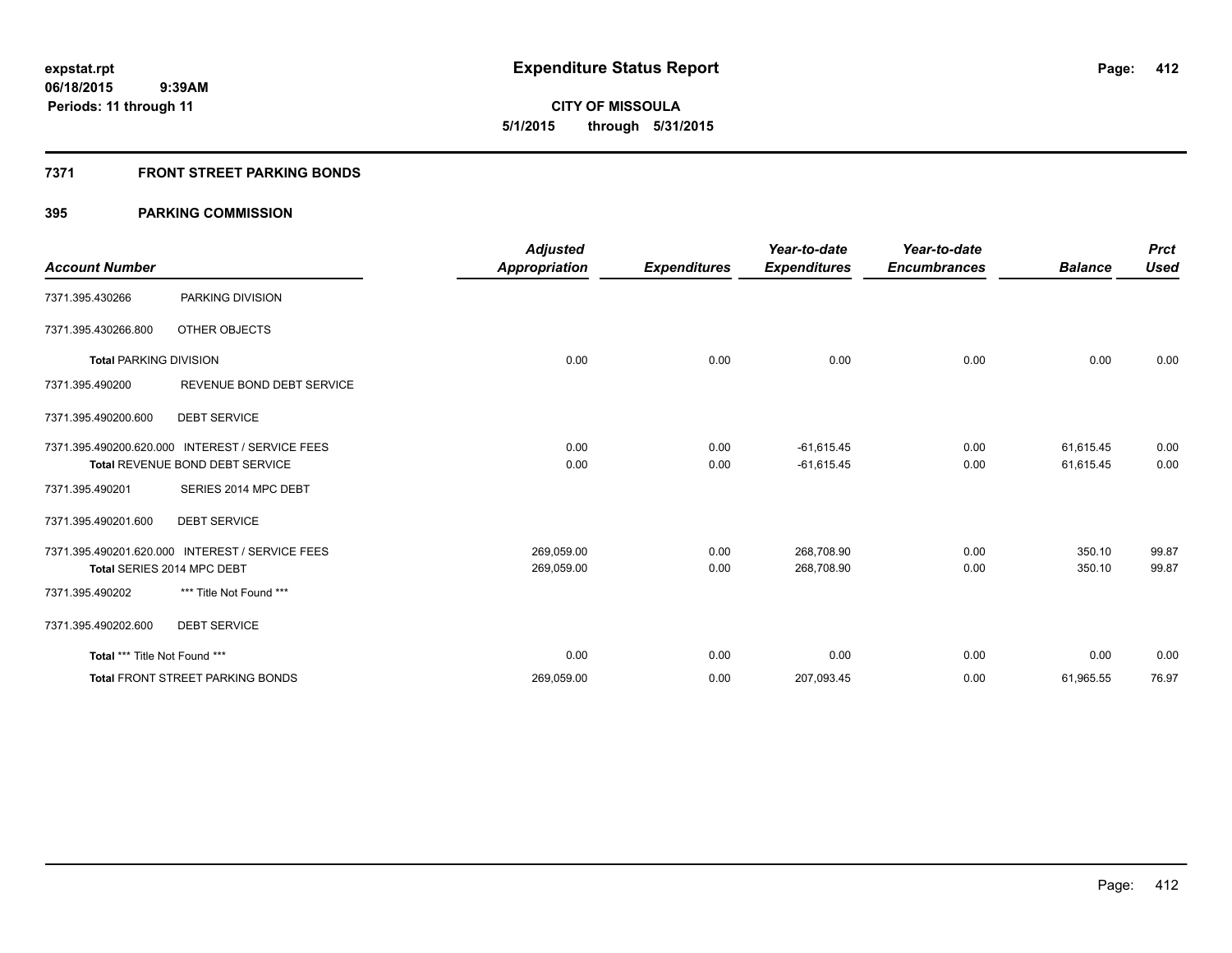**CITY OF MISSOULA 5/1/2015 through 5/31/2015**

#### **7372 SINKING FUND/FRONT ST PARKING BONDS**

| <b>Account Number</b>         |                                                    | <b>Adjusted</b><br><b>Appropriation</b> | <b>Expenditures</b> | Year-to-date<br><b>Expenditures</b> | Year-to-date<br><b>Encumbrances</b> | <b>Balance</b> | <b>Prct</b><br><b>Used</b> |
|-------------------------------|----------------------------------------------------|-----------------------------------------|---------------------|-------------------------------------|-------------------------------------|----------------|----------------------------|
| 7372.395.430266               | PARKING DIVISION                                   |                                         |                     |                                     |                                     |                |                            |
| 7372.395.430266.800           | OTHER OBJECTS                                      |                                         |                     |                                     |                                     |                |                            |
| <b>Total PARKING DIVISION</b> |                                                    | 0.00                                    | 0.00                | 0.00                                | 0.00                                | 0.00           | 0.00                       |
| 7372.395.490200               | REVENUE BOND DEBT SERVICE                          |                                         |                     |                                     |                                     |                |                            |
| 7372.395.490200.600           | <b>DEBT SERVICE</b>                                |                                         |                     |                                     |                                     |                |                            |
|                               | Total REVENUE BOND DEBT SERVICE                    | 0.00                                    | 0.00                | 0.00                                | 0.00                                | 0.00           | 0.00                       |
| 7372.395.490201               | SERIES 2014 MPC DEBT                               |                                         |                     |                                     |                                     |                |                            |
| 7372.395.490201.600           | <b>DEBT SERVICE</b>                                |                                         |                     |                                     |                                     |                |                            |
|                               | 7372.395.490201.610.000 SERIES 2014 BOND-PRINCIPAL | 40,000.00                               | 0.00                | 40,000.00                           | 0.00                                | 0.00           | 100.00                     |
|                               | Total SERIES 2014 MPC DEBT                         | 40,000.00                               | 0.00                | 40,000.00                           | 0.00                                | 0.00           | 100.00                     |
|                               | <b>Total SINKING FUND/FRONT ST PARKING BONDS</b>   | 40,000.00                               | 0.00                | 40,000.00                           | 0.00                                | 0.00           | 100.00                     |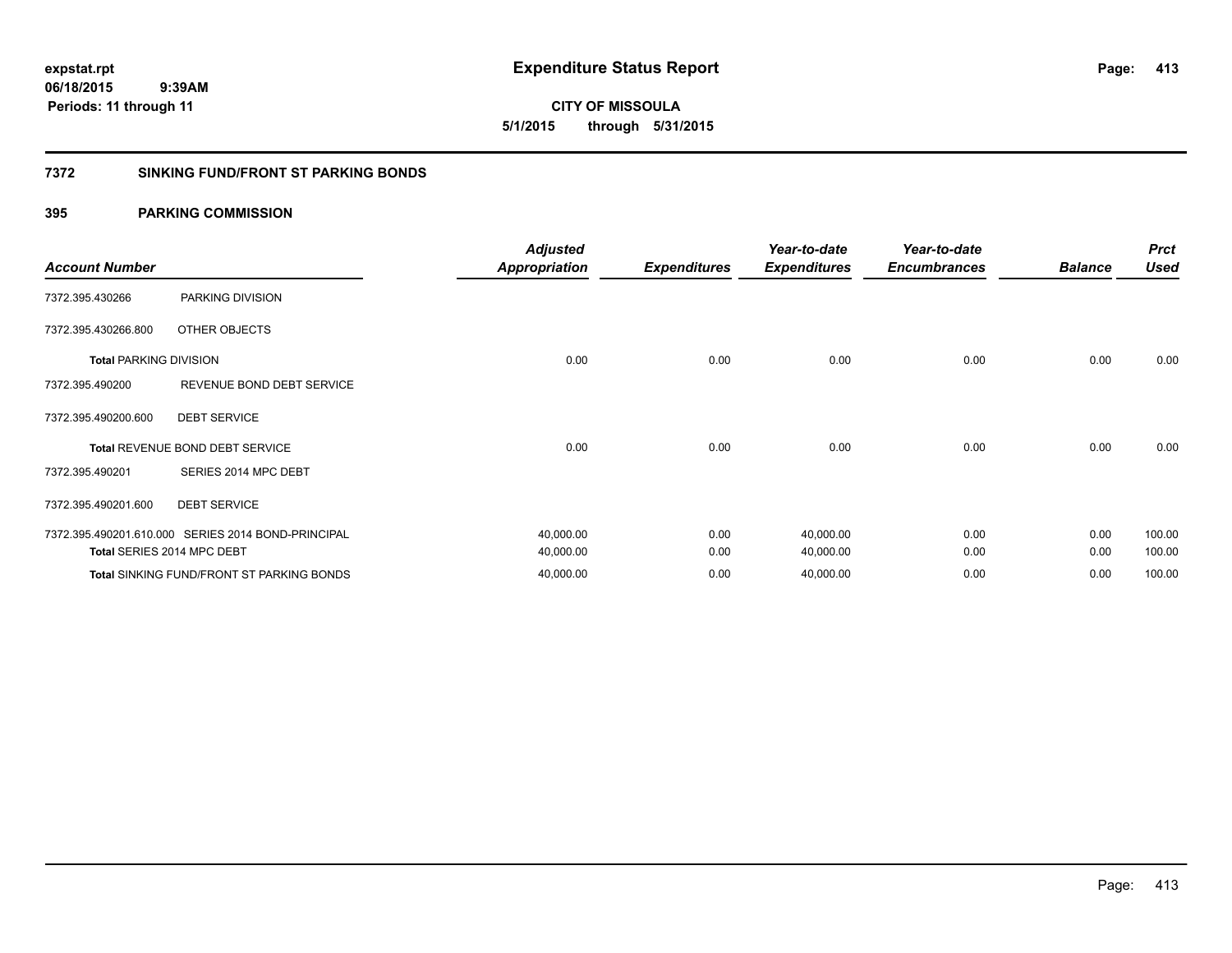**Periods: 11 through 11**

**414**

**CITY OF MISSOULA 5/1/2015 through 5/31/2015**

#### **7373 MPC SERIES 2010B CONSTRUCTION**

### **395 PARKING COMMISSION**

 **9:39AM**

|                               |                                 | <b>Adjusted</b>      |                     | Year-to-date        | Year-to-date        |                | <b>Prct</b> |
|-------------------------------|---------------------------------|----------------------|---------------------|---------------------|---------------------|----------------|-------------|
| <b>Account Number</b>         |                                 | <b>Appropriation</b> | <b>Expenditures</b> | <b>Expenditures</b> | <b>Encumbrances</b> | <b>Balance</b> | <b>Used</b> |
| 7373.395.430266               | PARKING DIVISION                |                      |                     |                     |                     |                |             |
| 7373.395.430266.600           | <b>DEBT SERVICE</b>             |                      |                     |                     |                     |                |             |
| <b>Total DEBT SERVICE</b>     |                                 | 0.00                 | 0.00                | 0.00                | 0.00                | 0.00           | 0.00        |
| 7373.395.430266.800           | OTHER OBJECTS                   |                      |                     |                     |                     |                |             |
| <b>Total PARKING DIVISION</b> |                                 | 0.00                 | 0.00                | 0.00                | 0.00                | 0.00           | 0.00        |
| 7373.395.430273               | PARKING STRUCTURES              |                      |                     |                     |                     |                |             |
| 7373.395.430273.300           | PURCHASED SERVICES              |                      |                     |                     |                     |                |             |
|                               | <b>Total PURCHASED SERVICES</b> | 0.00                 | 0.00                | 0.00                | 0.00                | 0.00           | 0.00        |
| 7373.395.430273.900           | <b>CAPITAL OUTLAY</b>           |                      |                     |                     |                     |                |             |
|                               | <b>Total PARKING STRUCTURES</b> | 0.00                 | 0.00                | 0.00                | 0.00                | 0.00           | 0.00        |
| 7373.395.490200               | REVENUE BOND DEBT SERVICE       |                      |                     |                     |                     |                |             |
| 7373.395.490200.300           | PURCHASED SERVICES              |                      |                     |                     |                     |                |             |
|                               | <b>Total PURCHASED SERVICES</b> | 0.00                 | 0.00                | 0.00                | 0.00                | 0.00           | 0.00        |
| 7373.395.490200.600           | <b>DEBT SERVICE</b>             |                      |                     |                     |                     |                |             |
|                               | Total REVENUE BOND DEBT SERVICE | 0.00                 | 0.00                | 0.00                | 0.00                | 0.00           | 0.00        |
| 7373.395.499999               | <b>NEW REQUESTS</b>             |                      |                     |                     |                     |                |             |
| 7373.395.499999.900           | <b>CAPITAL OUTLAY</b>           |                      |                     |                     |                     |                |             |
| <b>Total NEW REQUESTS</b>     |                                 | 0.00                 | 0.00                | 0.00                | 0.00                | 0.00           | 0.00        |
| 7373.395.520000               | OTHER FINANCING USES            |                      |                     |                     |                     |                |             |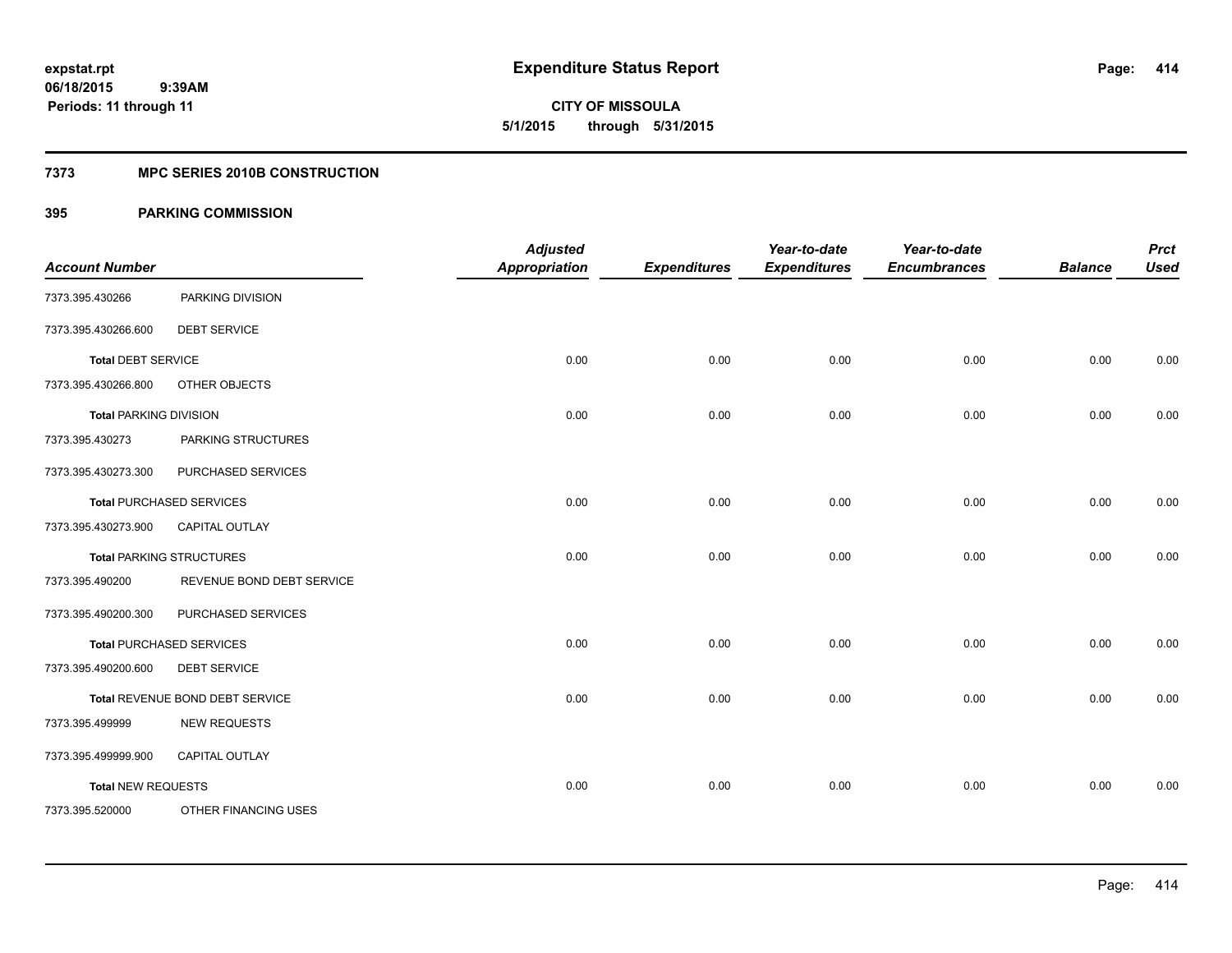**CITY OF MISSOULA 5/1/2015 through 5/31/2015**

### **7373 MPC SERIES 2010B CONSTRUCTION**

| <b>Account Number</b>                      | <b>Adjusted</b><br>Appropriation | <b>Expenditures</b> | Year-to-date<br><b>Expenditures</b> | Year-to-date<br><i><b>Encumbrances</b></i> | <b>Balance</b> | <b>Prct</b><br>Used |
|--------------------------------------------|----------------------------------|---------------------|-------------------------------------|--------------------------------------------|----------------|---------------------|
| 7373.395.520000.600<br><b>DEBT SERVICE</b> |                                  |                     |                                     |                                            |                |                     |
| <b>Total PARKING COMMISSION</b>            | 0.00                             | 0.00                | 0.00                                | 0.00                                       | 0.00           | 0.00                |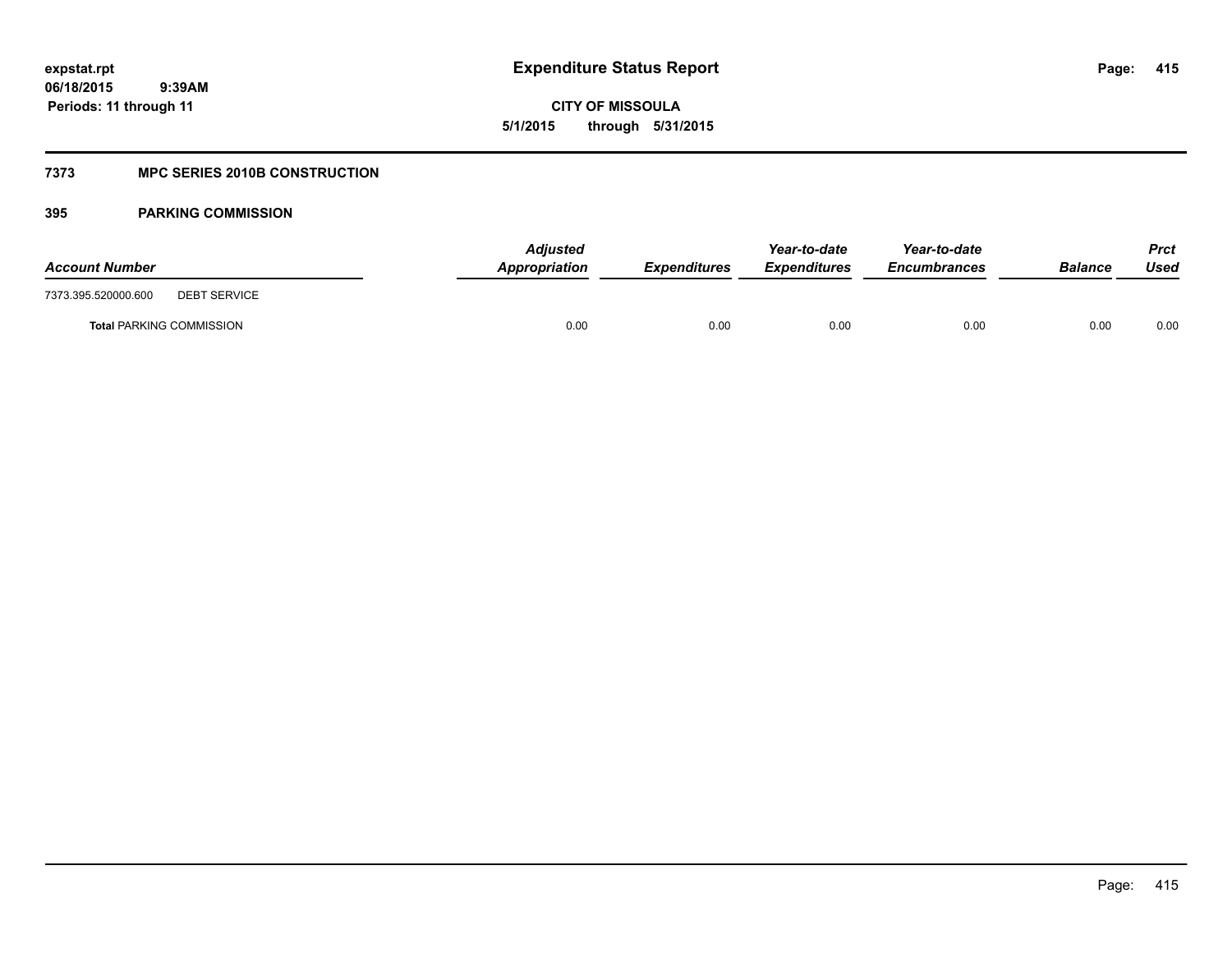**CITY OF MISSOULA 5/1/2015 through 5/31/2015**

### **7373 MPC SERIES 2010B CONSTRUCTION**

**900 DEPRECIATION**

| <b>Account Number</b> |                                     | <b>Adjusted</b><br>Appropriation | <b>Expenditures</b> | Year-to-date<br><b>Expenditures</b> | Year-to-date<br><b>Encumbrances</b> | <b>Balance</b> | <b>Prct</b><br>Used |
|-----------------------|-------------------------------------|----------------------------------|---------------------|-------------------------------------|-------------------------------------|----------------|---------------------|
| 7373.900.510000       | <b>MISCELLANEOUS</b>                |                                  |                     |                                     |                                     |                |                     |
| 7373.900.510000.800   | OTHER OBJECTS                       |                                  |                     |                                     |                                     |                |                     |
|                       | Total MPC SERIES 2010B CONSTRUCTION | 0.00                             | 0.00                | 0.00                                | 0.00                                | 0.00           | 0.00                |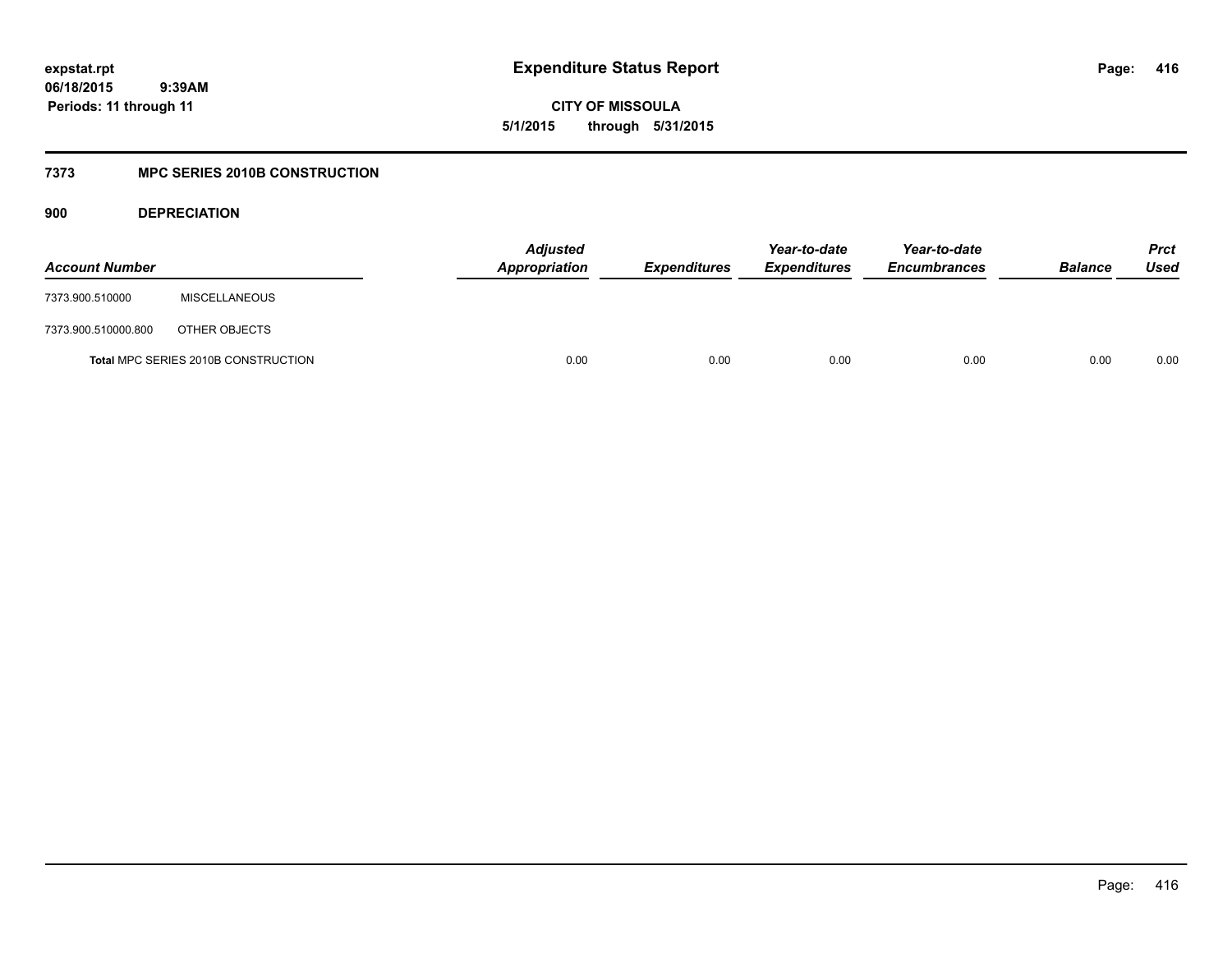**417**

**06/18/2015 9:39AM Periods: 11 through 11**

# **CITY OF MISSOULA 5/1/2015 through 5/31/2015**

### **7374 RESERVE FUND-PARKING BONDS**

| <b>Account Number</b> |                                         | <b>Adjusted</b><br><b>Appropriation</b> | <b>Expenditures</b> | Year-to-date<br><b>Expenditures</b> | Year-to-date<br><b>Encumbrances</b> | <b>Balance</b> | <b>Prct</b><br><b>Used</b> |
|-----------------------|-----------------------------------------|-----------------------------------------|---------------------|-------------------------------------|-------------------------------------|----------------|----------------------------|
| 7374.395.430273       | <b>PARKING STRUCTURES</b>               |                                         |                     |                                     |                                     |                |                            |
| 7374.395.430273.900   | <b>CAPITAL OUTLAY</b>                   |                                         |                     |                                     |                                     |                |                            |
|                       | <b>Total PARKING STRUCTURES</b>         | 0.00                                    | 0.00                | 0.00                                | 0.00                                | 0.00           | 0.00                       |
|                       | <b>Total RESERVE FUND-PARKING BONDS</b> | 0.00                                    | 0.00                | 0.00                                | 0.00                                | 0.00           | 0.00                       |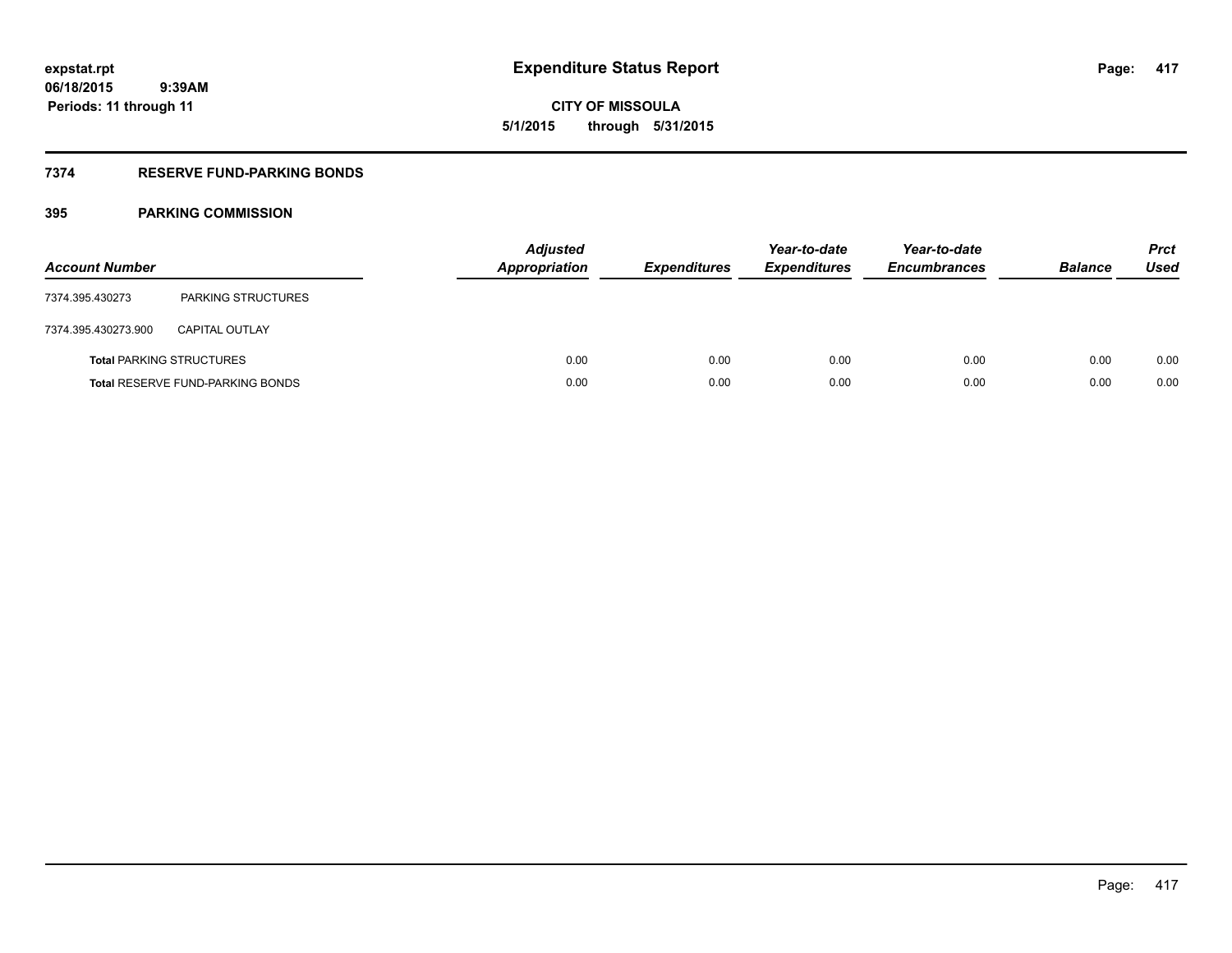**expstat.rpt Expenditure Status Report** 

**06/18/2015 9:39AM Periods: 11 through 11**

**CITY OF MISSOULA 5/1/2015 through 5/31/2015**

#### **7375 PLEDGED TAX INCREMENT-2010B BOND**

| <b>Account Number</b>                                | <b>Adjusted</b><br><b>Appropriation</b> | <b>Expenditures</b> | Year-to-date<br><b>Expenditures</b> | Year-to-date<br><b>Encumbrances</b> | <b>Balance</b> | <b>Prct</b><br><b>Used</b> |
|------------------------------------------------------|-----------------------------------------|---------------------|-------------------------------------|-------------------------------------|----------------|----------------------------|
|                                                      |                                         |                     |                                     |                                     |                |                            |
| 7375.395.430266<br>PARKING DIVISION                  |                                         |                     |                                     |                                     |                |                            |
| 7375.395.430266.800<br>OTHER OBJECTS                 |                                         |                     |                                     |                                     |                |                            |
| 7375.395.430266.820.000 TRANSFERS TO OTHER FUNDS     | 146,731.00                              | 0.00                | 0.00                                | 0.00                                | 146,731.00     | 0.00                       |
| <b>Total PARKING DIVISION</b>                        | 146,731.00                              | 0.00                | 0.00                                | 0.00                                | 146,731.00     | 0.00                       |
| REVENUE BOND DEBT SERVICE<br>7375.395.490200         |                                         |                     |                                     |                                     |                |                            |
| 7375.395.490200.300<br><b>PURCHASED SERVICES</b>     |                                         |                     |                                     |                                     |                |                            |
| 7375.395.490200.390.000 EXCESS PLEDGED TAX INCREMENT | 121.431.00                              | 0.00                | 64,826.73                           | 0.00                                | 56.604.27      | 53.39                      |
| <b>Total REVENUE BOND DEBT SERVICE</b>               | 121,431.00                              | 0.00                | 64,826.73                           | 0.00                                | 56,604.27      | 53.39                      |
| <b>Total PLEDGED TAX INCREMENT-2010B BOND</b>        | 268,162.00                              | 0.00                | 64,826.73                           | 0.00                                | 203,335.27     | 24.17                      |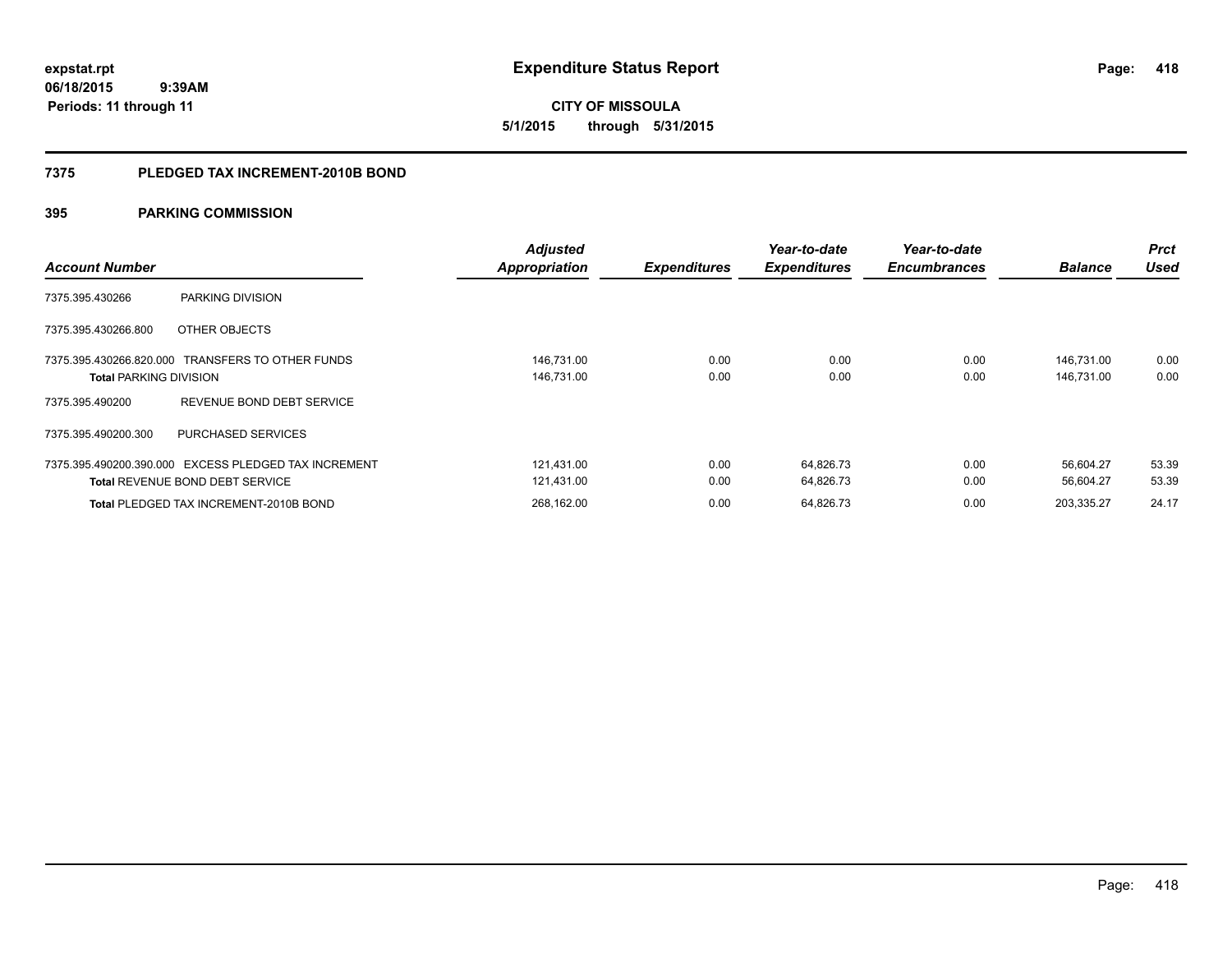**CITY OF MISSOULA 5/1/2015 through 5/31/2015**

#### **7376 MPC 2010A BONDS DEBT INTEREST**

| <b>Account Number</b>         |                                                 | <b>Adjusted</b><br><b>Appropriation</b> | <b>Expenditures</b> | Year-to-date<br><b>Expenditures</b> | Year-to-date<br><b>Encumbrances</b> | <b>Balance</b> | <b>Prct</b><br><b>Used</b> |
|-------------------------------|-------------------------------------------------|-----------------------------------------|---------------------|-------------------------------------|-------------------------------------|----------------|----------------------------|
| 7376.395.430266               | PARKING DIVISION                                |                                         |                     |                                     |                                     |                |                            |
| 7376.395.430266.800           | OTHER OBJECTS                                   |                                         |                     |                                     |                                     |                |                            |
| <b>Total PARKING DIVISION</b> |                                                 | 0.00                                    | 0.00                | 0.00                                | 0.00                                | 0.00           | 0.00                       |
| 7376.395.490200               | REVENUE BOND DEBT SERVICE                       |                                         |                     |                                     |                                     |                |                            |
| 7376.395.490200.600           | <b>DEBT SERVICE</b>                             |                                         |                     |                                     |                                     |                |                            |
|                               | 7376.395.490200.620.000 INTEREST / SERVICE FEES | 0.00                                    | 0.00                | 350.00                              | 0.00                                | $-350.00$      | 0.00                       |
|                               | <b>Total REVENUE BOND DEBT SERVICE</b>          | 0.00                                    | 0.00                | 350.00                              | 0.00                                | $-350.00$      | 0.00                       |
|                               | Total MPC 2010A BONDS DEBT INTEREST             | 0.00                                    | 0.00                | 350.00                              | 0.00                                | $-350.00$      | 0.00                       |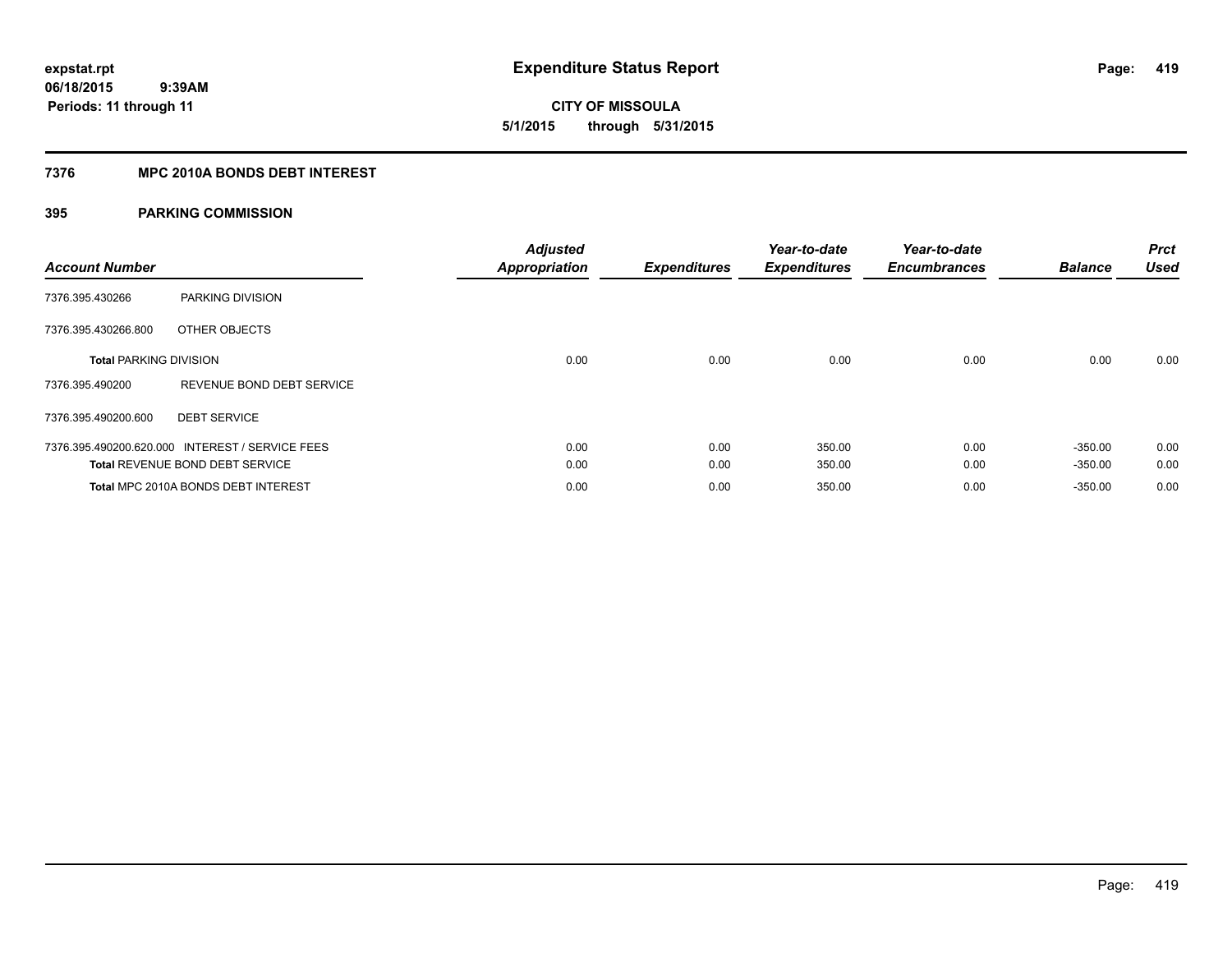**420**

**06/18/2015 9:39AM Periods: 11 through 11**

**CITY OF MISSOULA 5/1/2015 through 5/31/2015**

#### **7377 MPC 2010A BONDS SINKING FUND**

| <b>Account Number</b>         |                                    | <b>Adjusted</b><br><b>Appropriation</b> | <b>Expenditures</b> | Year-to-date<br><b>Expenditures</b> | Year-to-date<br><b>Encumbrances</b> | <b>Balance</b> | <b>Prct</b><br><b>Used</b> |
|-------------------------------|------------------------------------|-----------------------------------------|---------------------|-------------------------------------|-------------------------------------|----------------|----------------------------|
| 7377.395.430266               | PARKING DIVISION                   |                                         |                     |                                     |                                     |                |                            |
| 7377.395.430266.800           | OTHER OBJECTS                      |                                         |                     |                                     |                                     |                |                            |
| <b>Total PARKING DIVISION</b> |                                    | 0.00                                    | 0.00                | 0.00                                | 0.00                                | 0.00           | 0.00                       |
| 7377.395.490200               | REVENUE BOND DEBT SERVICE          |                                         |                     |                                     |                                     |                |                            |
| 7377.395.490200.600           | <b>DEBT SERVICE</b>                |                                         |                     |                                     |                                     |                |                            |
|                               | Total REVENUE BOND DEBT SERVICE    | 0.00                                    | 0.00                | 0.00                                | 0.00                                | 0.00           | 0.00                       |
|                               | Total MPC 2010A BONDS SINKING FUND | 0.00                                    | 0.00                | 0.00                                | 0.00                                | 0.00           | 0.00                       |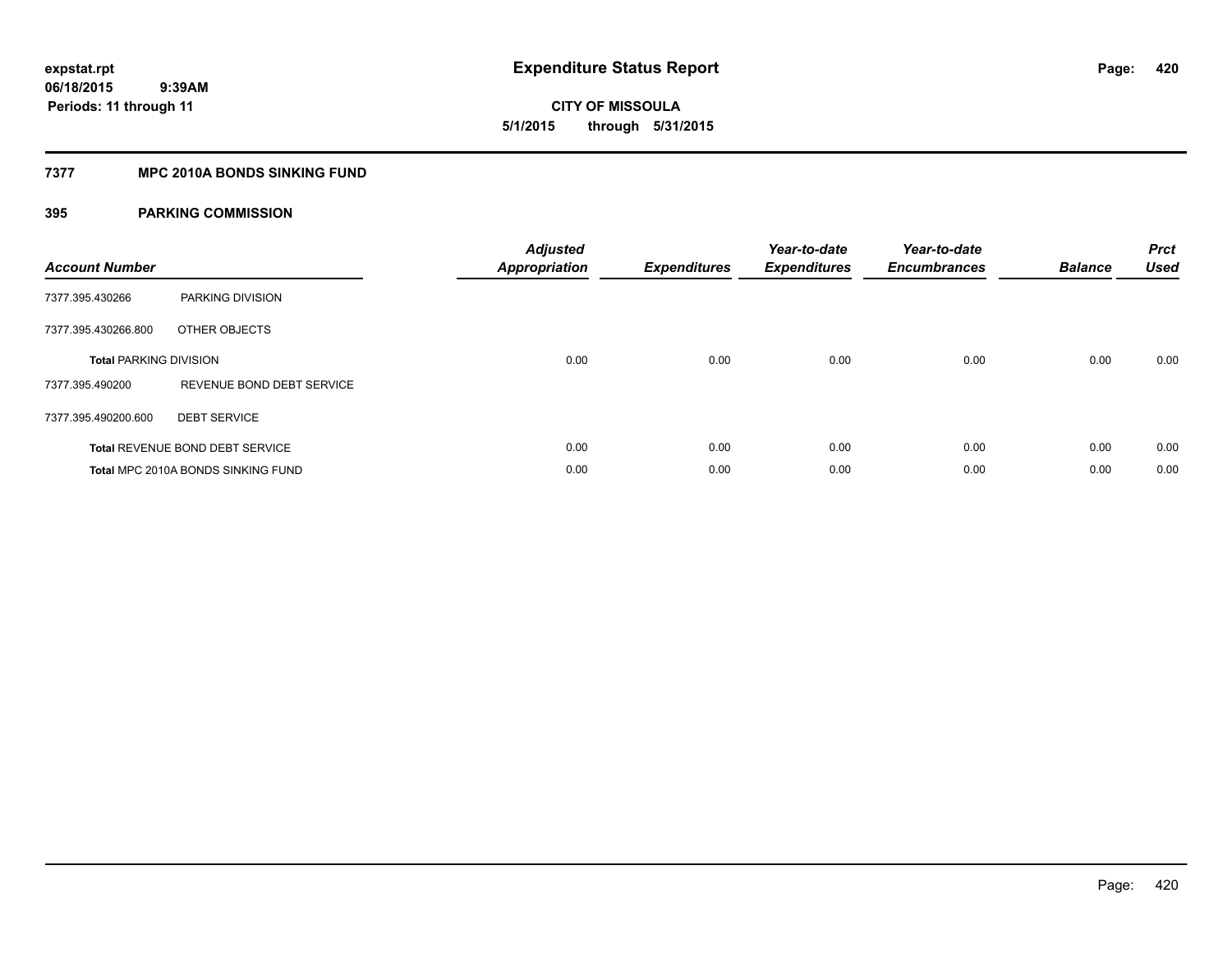**421**

**06/18/2015 9:39AM Periods: 11 through 11**

# **CITY OF MISSOULA 5/1/2015 through 5/31/2015**

#### **7378 MPC 2010A BOND RESERVE**

| <b>Account Number</b>         |                                 | <b>Adjusted</b><br><b>Appropriation</b> | <b>Expenditures</b> | Year-to-date<br><b>Expenditures</b> | Year-to-date<br><b>Encumbrances</b> | <b>Balance</b> | <b>Prct</b><br><b>Used</b> |
|-------------------------------|---------------------------------|-----------------------------------------|---------------------|-------------------------------------|-------------------------------------|----------------|----------------------------|
| 7378.395.430266               | <b>PARKING DIVISION</b>         |                                         |                     |                                     |                                     |                |                            |
| 7378.395.430266.800           | OTHER OBJECTS                   |                                         |                     |                                     |                                     |                |                            |
| <b>Total PARKING DIVISION</b> |                                 | 0.00                                    | 0.00                | 0.00                                | 0.00                                | 0.00           | 0.00                       |
| 7378.395.430273               | <b>PARKING STRUCTURES</b>       |                                         |                     |                                     |                                     |                |                            |
| 7378.395.430273.900           | <b>CAPITAL OUTLAY</b>           |                                         |                     |                                     |                                     |                |                            |
|                               | <b>Total PARKING STRUCTURES</b> | 0.00                                    | 0.00                | 0.00                                | 0.00                                | 0.00           | 0.00                       |
|                               | Total MPC 2010A BOND RESERVE    | 0.00                                    | 0.00                | 0.00                                | 0.00                                | 0.00           | 0.00                       |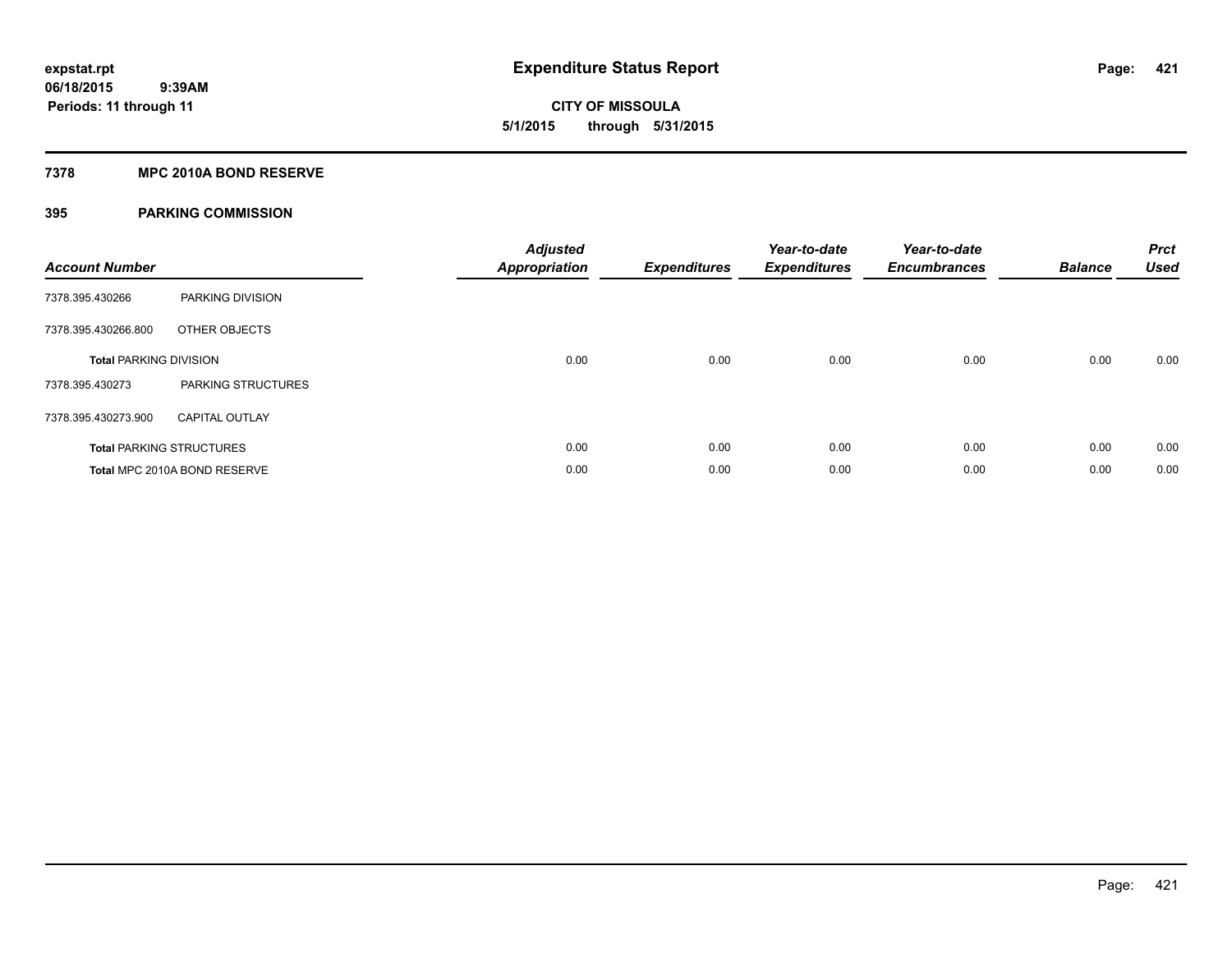**CITY OF MISSOULA 5/1/2015 through 5/31/2015**

#### **7379 MPC 2010A BOND CONSTRUCTION**

| <b>Account Number</b>         |                                          | <b>Adjusted</b><br><b>Appropriation</b> | <b>Expenditures</b> | Year-to-date<br><b>Expenditures</b> | Year-to-date<br><b>Encumbrances</b> | <b>Balance</b> | <b>Prct</b><br><b>Used</b> |
|-------------------------------|------------------------------------------|-----------------------------------------|---------------------|-------------------------------------|-------------------------------------|----------------|----------------------------|
| 7379.395.430266               | PARKING DIVISION                         |                                         |                     |                                     |                                     |                |                            |
| 7379.395.430266.800           | OTHER OBJECTS                            |                                         |                     |                                     |                                     |                |                            |
| <b>Total PARKING DIVISION</b> |                                          | 0.00                                    | 0.00                | 0.00                                | 0.00                                | 0.00           | 0.00                       |
| 7379.395.430273               | PARKING STRUCTURES                       |                                         |                     |                                     |                                     |                |                            |
| 7379.395.430273.900           | <b>CAPITAL OUTLAY</b>                    |                                         |                     |                                     |                                     |                |                            |
|                               | <b>Total PARKING STRUCTURES</b>          | 0.00                                    | 0.00                | 0.00                                | 0.00                                | 0.00           | 0.00                       |
| 7379.395.490200               | REVENUE BOND DEBT SERVICE                |                                         |                     |                                     |                                     |                |                            |
| 7379.395.490200.600           | <b>DEBT SERVICE</b>                      |                                         |                     |                                     |                                     |                |                            |
|                               | <b>Total MPC 2010A BOND CONSTRUCTION</b> | 0.00                                    | 0.00                | 0.00                                | 0.00                                | 0.00           | 0.00                       |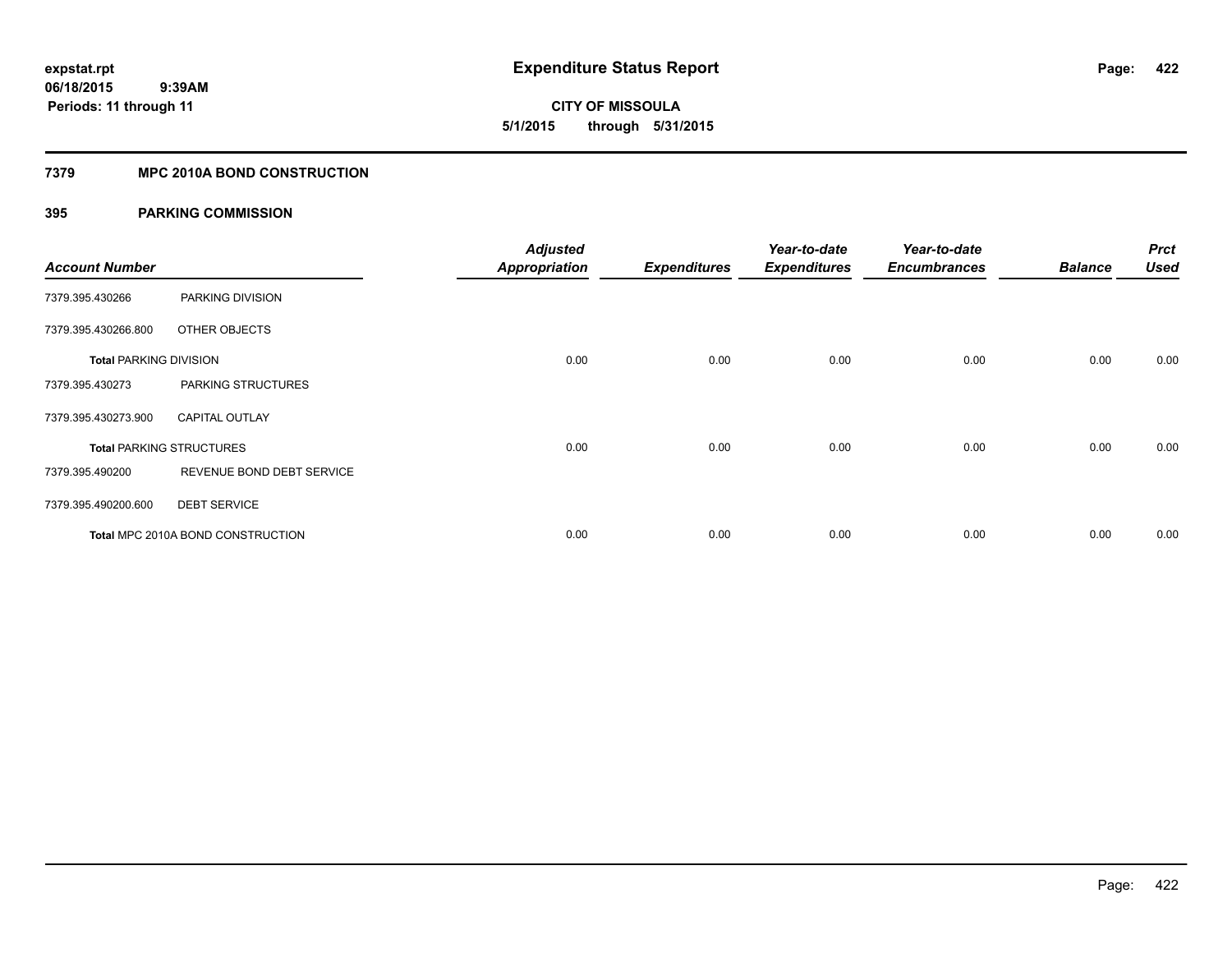#### **7380 BUSINESS IMPROVEMENT DISTRICT**

### **375 BUSINESS IMPROVEMENT DISTRICT**

| <b>Account Number</b>                                      |                                      | <b>Adjusted</b>      |                     | Year-to-date        | Year-to-date<br><b>Encumbrances</b> | <b>Balance</b> | <b>Prct</b><br><b>Used</b> |
|------------------------------------------------------------|--------------------------------------|----------------------|---------------------|---------------------|-------------------------------------|----------------|----------------------------|
|                                                            |                                      | <b>Appropriation</b> | <b>Expenditures</b> | <b>Expenditures</b> |                                     |                |                            |
| 7380.375.471210                                            | <b>BUSINESS IMPROVEMENT DISTRICT</b> |                      |                     |                     |                                     |                |                            |
| PURCHASED SERVICES<br>7380.375.471210.300                  |                                      |                      |                     |                     |                                     |                |                            |
| 7380.375.471210.350.000 PROFESSIONAL SERVICES              |                                      | 310,904.00           | 0.00                | 0.00                | 0.00                                | 310,904.00     | 0.00                       |
| <b>Total PURCHASED SERVICES</b>                            |                                      | 310,904.00           | 0.00                | 0.00                | 0.00                                | 310.904.00     | 0.00                       |
| 7380.375.471210.800<br>OTHER OBJECTS                       |                                      |                      |                     |                     |                                     |                |                            |
| 7380.375.471210.845.000 CONTINGENCY                        |                                      | 5,000.00             | 0.00                | 0.00                | 0.00                                | 5,000.00       | 0.00                       |
| <b>Total OTHER OBJECTS</b>                                 |                                      | 5,000.00             | 0.00                | 0.00                | 0.00                                | 5,000.00       | 0.00                       |
| <b>Total BUSINESS IMPROVEMENT DISTRICT</b>                 |                                      | 315,904.00           | 0.00                | 0.00                | 0.00                                | 315,904.00     | 0.00                       |
| 7380.375.471220<br><b>BID MARKETING</b>                    |                                      |                      |                     |                     |                                     |                |                            |
| PURCHASED SERVICES<br>7380.375.471220.300                  |                                      |                      |                     |                     |                                     |                |                            |
| 7380.375.471220.350.000 PROFESSIONAL SERVICES              |                                      | 45,100.00            | 0.00                | 0.00                | 0.00                                | 45,100.00      | 0.00                       |
| <b>Total BID MARKETING</b>                                 |                                      | 45,100.00            | 0.00                | 0.00                | 0.00                                | 45,100.00      | 0.00                       |
| 7380.375.471230                                            | STREETSCAPE MAINTENANCE-BID          |                      |                     |                     |                                     |                |                            |
| 7380.375.471230.300<br>PURCHASED SERVICES                  |                                      |                      |                     |                     |                                     |                |                            |
| 7380.375.471230.350.000 PROFESSIONAL SERVICES              |                                      | 60.000.00            | 0.00                | 0.00                | 0.00                                | 60,000.00      | 0.00                       |
| Total STREETSCAPE MAINTENANCE-BID                          |                                      | 60,000.00            | 0.00                | 0.00                | 0.00                                | 60,000.00      | 0.00                       |
| SAFETY-BID<br>7380.375.471240                              |                                      |                      |                     |                     |                                     |                |                            |
| 7380.375.471240.300<br>PURCHASED SERVICES                  |                                      |                      |                     |                     |                                     |                |                            |
| 7380.375.471240.350.000 PROFESSIONAL SERVICES - BID SAFETY |                                      | 0.00                 | 0.00                | 300,000.00          | 0.00                                | $-300,000.00$  | 0.00                       |
| <b>Total SAFETY-BID</b>                                    |                                      | 0.00                 | 0.00                | 300,000.00          | 0.00                                | $-300,000.00$  | 0.00                       |
| <b>Total BUSINESS IMPROVEMENT DISTRICT</b>                 |                                      | 421,004.00           | 0.00                | 300,000.00          | 0.00                                | 121,004.00     | 71.26                      |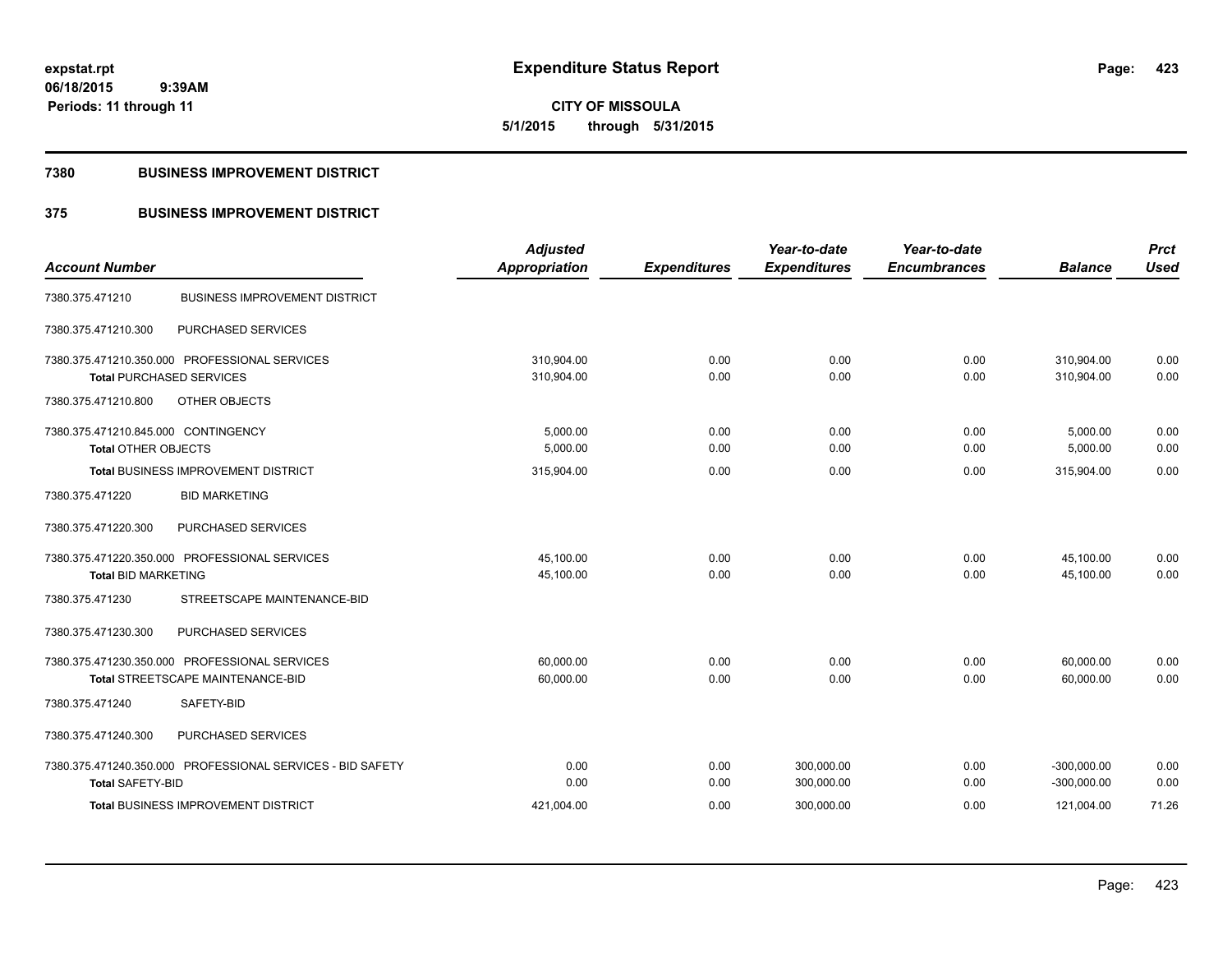**424**

**06/18/2015 9:39AM Periods: 11 through 11**

**CITY OF MISSOULA 5/1/2015 through 5/31/2015**

#### **7381 TOURISM BUSINESS IMPROVEMENT DISTRICT**

### **375 BUSINESS IMPROVEMENT DISTRICT**

| <b>Account Number</b> |                                                                                                        | <b>Adjusted</b><br>Appropriation | <b>Expenditures</b> | Year-to-date<br><b>Expenditures</b> | Year-to-date<br><b>Encumbrances</b> | <b>Balance</b>           | <b>Prct</b><br>Used |
|-----------------------|--------------------------------------------------------------------------------------------------------|----------------------------------|---------------------|-------------------------------------|-------------------------------------|--------------------------|---------------------|
| 7381.375.471210       | <b>BUSINESS IMPROVEMENT DISTRICT</b>                                                                   |                                  |                     |                                     |                                     |                          |                     |
| 7381.375.471210.300   | <b>PURCHASED SERVICES</b>                                                                              |                                  |                     |                                     |                                     |                          |                     |
|                       | 7381.375.471210.390.000 OTHER PURCHASED SERVICES<br><b>Total TOURISM BUSINESS IMPROVEMENT DISTRICT</b> | 620,494.00<br>620,494.00         | 0.00<br>0.00        | 0.00<br>0.00                        | 0.00<br>0.00                        | 620.494.00<br>620,494.00 | 0.00<br>0.00        |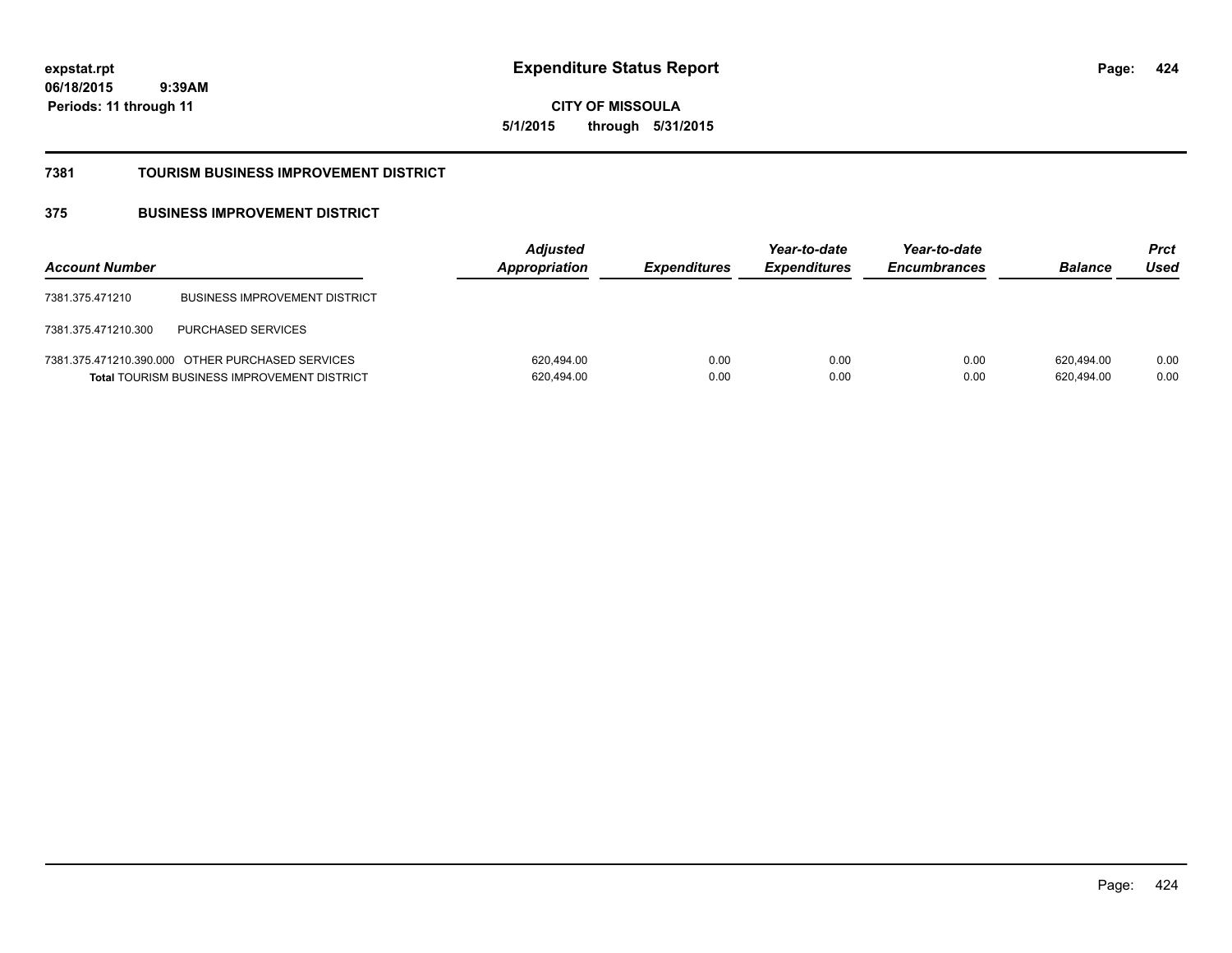**CITY OF MISSOULA 5/1/2015 through 5/31/2015**

#### **7382 5.75M TIF RESERVE**

### **390 NON-DEPARTMENTAL**

| <b>Account Number</b>   |                                | <b>Adjusted</b><br>Appropriation | <b>Expenditures</b> | Year-to-date<br><i><b>Expenditures</b></i> | Year-to-date<br><b>Encumbrances</b> | <b>Balance</b> | <b>Prct</b><br>Used |
|-------------------------|--------------------------------|----------------------------------|---------------------|--------------------------------------------|-------------------------------------|----------------|---------------------|
| 7382.390.490607         | <b>TRANSFERS TO BROWNFIELD</b> |                                  |                     |                                            |                                     |                |                     |
| 7382.390.490607.800     | OTHER OBJECTS                  |                                  |                     |                                            |                                     |                |                     |
| Total 5.75M TIF RESERVE |                                | 0.00                             | 0.00                | 0.00                                       | 0.00                                | 0.00           | 0.00                |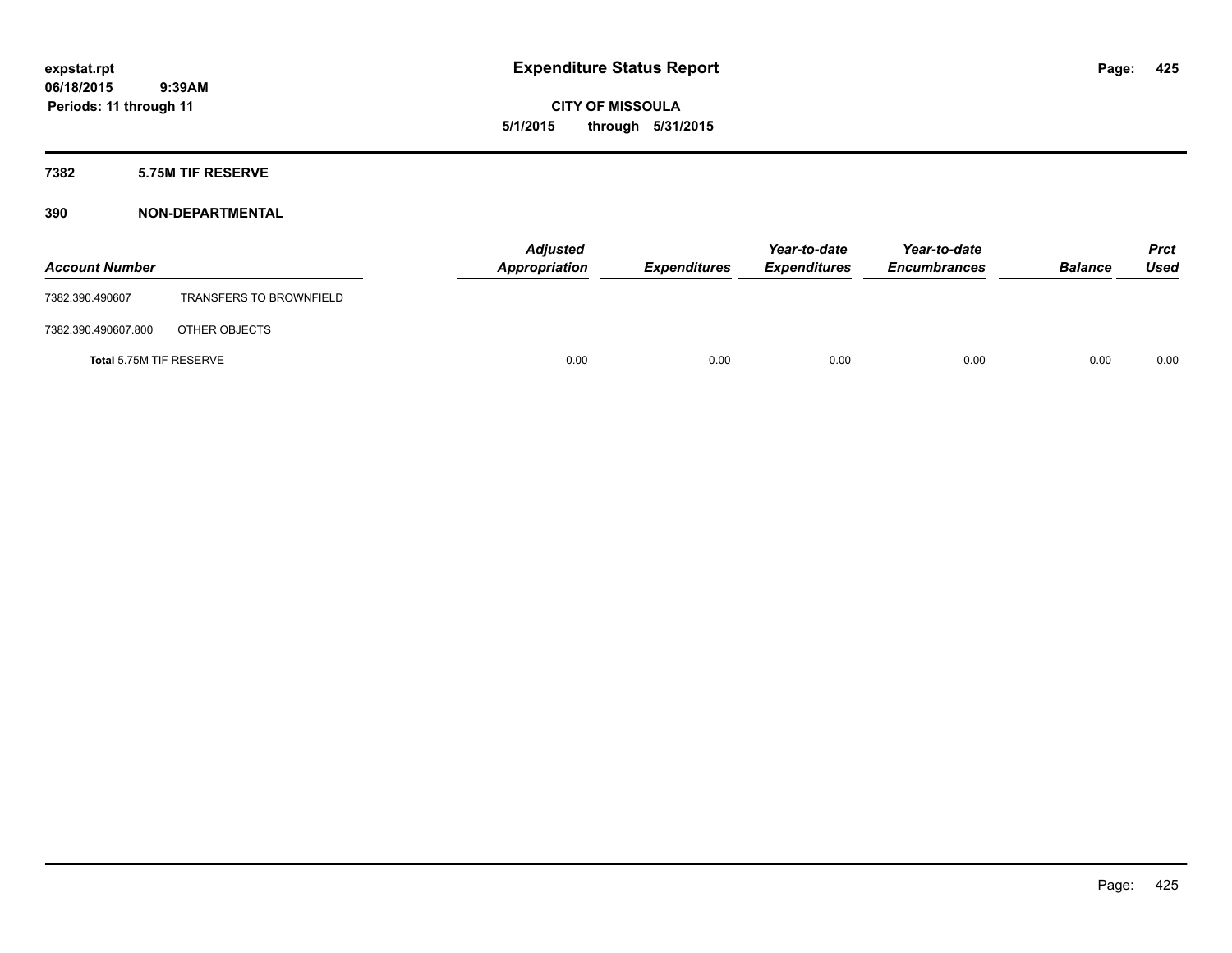#### **7383 RIVERFRONT TRIANGLE URD**

|                                     |                                                | <b>Adjusted</b>      |                     | Year-to-date        | Year-to-date        |                | <b>Prct</b> |
|-------------------------------------|------------------------------------------------|----------------------|---------------------|---------------------|---------------------|----------------|-------------|
| <b>Account Number</b>               |                                                | <b>Appropriation</b> | <b>Expenditures</b> | <b>Expenditures</b> | <b>Encumbrances</b> | <b>Balance</b> | <b>Used</b> |
| 7383.385.470210                     | <b>ADMINISTRATION</b>                          |                      |                     |                     |                     |                |             |
| 7383.385.470210.800                 | OTHER OBJECTS                                  |                      |                     |                     |                     |                |             |
| <b>Total ADMINISTRATION</b>         |                                                | 0.00                 | 0.00                | 0.00                | 0.00                | 0.00           | 0.00        |
| 7383.385.470230                     | <b>PW FACILITY</b>                             |                      |                     |                     |                     |                |             |
| 7383.385.470230.700                 | <b>GRANTS &amp; CONTRIBUTIONS</b>              |                      |                     |                     |                     |                |             |
|                                     | <b>Total GRANTS &amp; CONTRIBUTIONS</b>        | 0.00                 | 0.00                | 0.00                | 0.00                | 0.00           | 0.00        |
| 7383.385.470230.800                 | OTHER OBJECTS                                  |                      |                     |                     |                     |                |             |
| 7383.385.470230.845.000 CONTINGENCY |                                                | 11,862.00            | 0.00                | 0.00                | 0.00                | 11,862.00      | 0.00        |
| <b>Total PW FACILITY</b>            |                                                | 11,862.00            | 0.00                | 0.00                | 0.00                | 11,862.00      | 0.00        |
| 7383.385.470260                     | <b>PLANNING &amp; MGMT</b>                     |                      |                     |                     |                     |                |             |
| 7383.385.470260.300                 | PURCHASED SERVICES                             |                      |                     |                     |                     |                |             |
|                                     | <b>Total PURCHASED SERVICES</b>                | 0.00                 | 0.00                | 0.00                | 0.00                | 0.00           | 0.00        |
| 7383.385.470260.700                 | <b>GRANTS &amp; CONTRIBUTIONS</b>              |                      |                     |                     |                     |                |             |
|                                     | 7383.385.470260.700.000 GRANTS & CONTRIBUTIONS | 15,000.00            | 0.00                | 2,333.00            | 0.00                | 12,667.00      | 15.55       |
| <b>Total PLANNING &amp; MGMT</b>    |                                                | 15,000.00            | 0.00                | 2,333.00            | 0.00                | 12,667.00      | 15.55       |
|                                     | <b>Total RIVERFRONT TRIANGLE URD</b>           | 26,862.00            | 0.00                | 2,333.00            | 0.00                | 24,529.00      | 8.69        |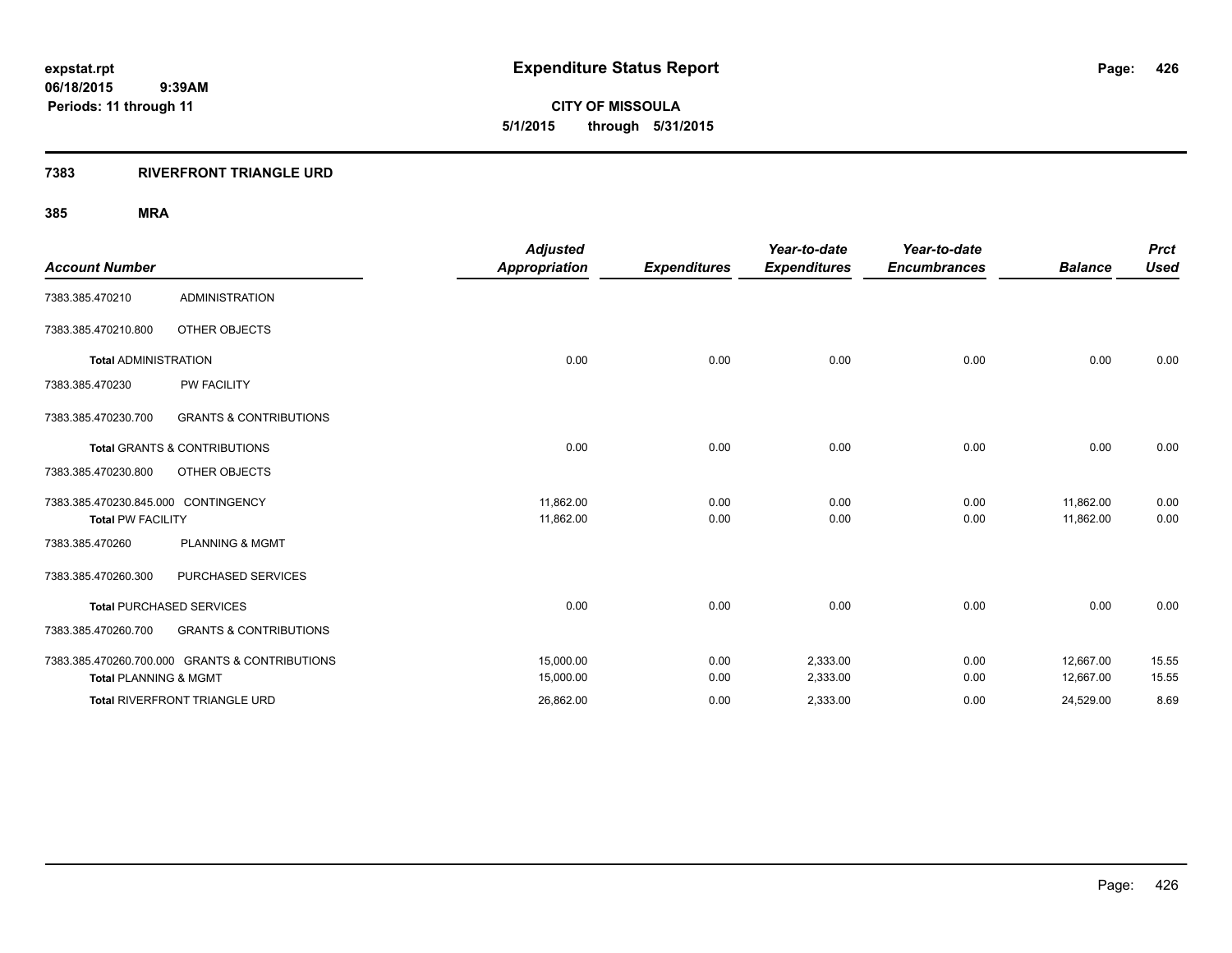**427**

**06/18/2015 9:39AM Periods: 11 through 11**

**CITY OF MISSOULA 5/1/2015 through 5/31/2015**

### **7384 MILLSITE TAX INCREMENT FUND**

| <b>Account Number</b>       |                                          | <b>Adjusted</b><br><b>Appropriation</b> | <b>Expenditures</b> | Year-to-date<br><b>Expenditures</b> | Year-to-date<br><b>Encumbrances</b> | <b>Balance</b> | <b>Prct</b><br><b>Used</b> |
|-----------------------------|------------------------------------------|-----------------------------------------|---------------------|-------------------------------------|-------------------------------------|----------------|----------------------------|
| 7384.385.470210             | ADMINISTRATION                           |                                         |                     |                                     |                                     |                |                            |
| 7384.385.470210.800         | OTHER OBJECTS                            |                                         |                     |                                     |                                     |                |                            |
| <b>Total ADMINISTRATION</b> |                                          | 0.00                                    | 0.00                | 0.00                                | 0.00                                | 0.00           | 0.00                       |
| 7384.385.490200             | REVENUE BOND DEBT SERVICE                |                                         |                     |                                     |                                     |                |                            |
| 7384.385.490200.600         | <b>DEBT SERVICE</b>                      |                                         |                     |                                     |                                     |                |                            |
|                             | Total REVENUE BOND DEBT SERVICE          | 0.00                                    | 0.00                | 0.00                                | 0.00                                | 0.00           | 0.00                       |
|                             | <b>Total MILLSITE TAX INCREMENT FUND</b> | 0.00                                    | 0.00                | 0.00                                | 0.00                                | 0.00           | 0.00                       |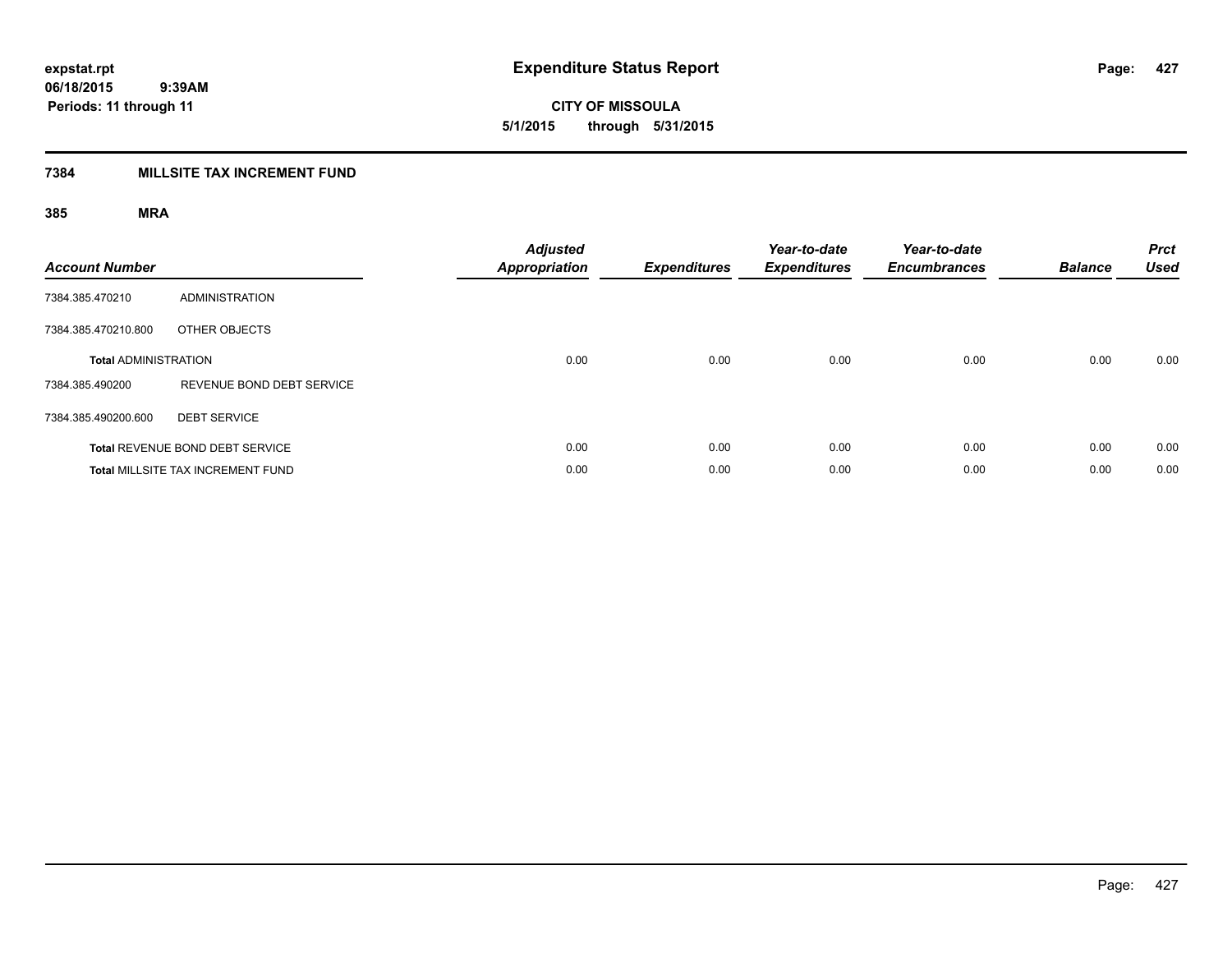**CITY OF MISSOULA 5/1/2015 through 5/31/2015**

### **7385 FRONT STREET URD**

|                                                                | <b>Adjusted</b>      |                     | Year-to-date        | Year-to-date        |                | <b>Prct</b> |
|----------------------------------------------------------------|----------------------|---------------------|---------------------|---------------------|----------------|-------------|
| <b>Account Number</b>                                          | <b>Appropriation</b> | <b>Expenditures</b> | <b>Expenditures</b> | <b>Encumbrances</b> | <b>Balance</b> | <b>Used</b> |
| <b>TENNIS COURT REBUILD</b><br>7385.385.460436                 |                      |                     |                     |                     |                |             |
| 7385.385.460436.300<br>PURCHASED SERVICES                      |                      |                     |                     |                     |                |             |
| <b>Total TENNIS COURT REBUILD</b>                              | 0.00                 | 0.00                | 0.00                | 0.00                | 0.00           | 0.00        |
| PW FACILITY<br>7385.385.470230                                 |                      |                     |                     |                     |                |             |
| PURCHASED SERVICES<br>7385.385.470230.300                      |                      |                     |                     |                     |                |             |
| 7385.385.470230.350.000 PROFESSIONAL SERVICES                  | 0.00                 | 0.00                | 63,293.43           | 0.00                | $-63,293.43$   | 0.00        |
| <b>Total PURCHASED SERVICES</b>                                | 0.00                 | 0.00                | 63,293.43           | 0.00                | $-63,293.43$   | 0.00        |
| 7385.385.470230.700<br><b>GRANTS &amp; CONTRIBUTIONS</b>       |                      |                     |                     |                     |                |             |
| 7385.385.470230.700.000 PROJECT EXPENSE-PUBLIC WORKS           | 164,560.00           | 0.00                | 0.00                | 0.00                | 164,560.00     | 0.00        |
| <b>Total GRANTS &amp; CONTRIBUTIONS</b>                        | 164,560.00           | 0.00                | 0.00                | 0.00                | 164,560.00     | 0.00        |
| 7385.385.470230.800<br>OTHER OBJECTS                           |                      |                     |                     |                     |                |             |
| 7385.385.470230.845.000 CONTINGENCY                            | 303,524.00           | 0.00                | 0.00                | 0.00                | 303,524.00     | 0.00        |
| <b>Total OTHER OBJECTS</b>                                     | 303,524.00           | 0.00                | 0.00                | 0.00                | 303,524.00     | 0.00        |
| <b>Total PW FACILITY</b>                                       | 468,084.00           | 0.00                | 63,293.43           | 0.00                | 404.790.57     | 13.52       |
| 7385.385.470260<br>PLANNING & MGMT                             |                      |                     |                     |                     |                |             |
| 7385.385.470260.300<br>PURCHASED SERVICES                      |                      |                     |                     |                     |                |             |
| 7385.385.470260.350.000 PROFESSIONAL SERVICES                  | 2,168.00             | 0.00                | 0.00                | 0.00                | 2,168.00       | 0.00        |
| <b>Total PURCHASED SERVICES</b>                                | 2,168.00             | 0.00                | 0.00                | 0.00                | 2,168.00       | 0.00        |
| 7385.385.470260.700<br><b>GRANTS &amp; CONTRIBUTIONS</b>       |                      |                     |                     |                     |                |             |
| 7385.385.470260.700.000 PLANNING & MGMT/GRANTS & CONTRIBUTIONS | 10,000.00            | 0.00                | 0.00                | 0.00                | 10,000.00      | 0.00        |
| <b>Total GRANTS &amp; CONTRIBUTIONS</b>                        | 10,000.00            | 0.00                | 0.00                | 0.00                | 10,000.00      | 0.00        |
| <b>Total PLANNING &amp; MGMT</b>                               | 12,168.00            | 0.00                | 0.00                | 0.00                | 12,168.00      | 0.00        |
|                                                                |                      |                     |                     |                     |                |             |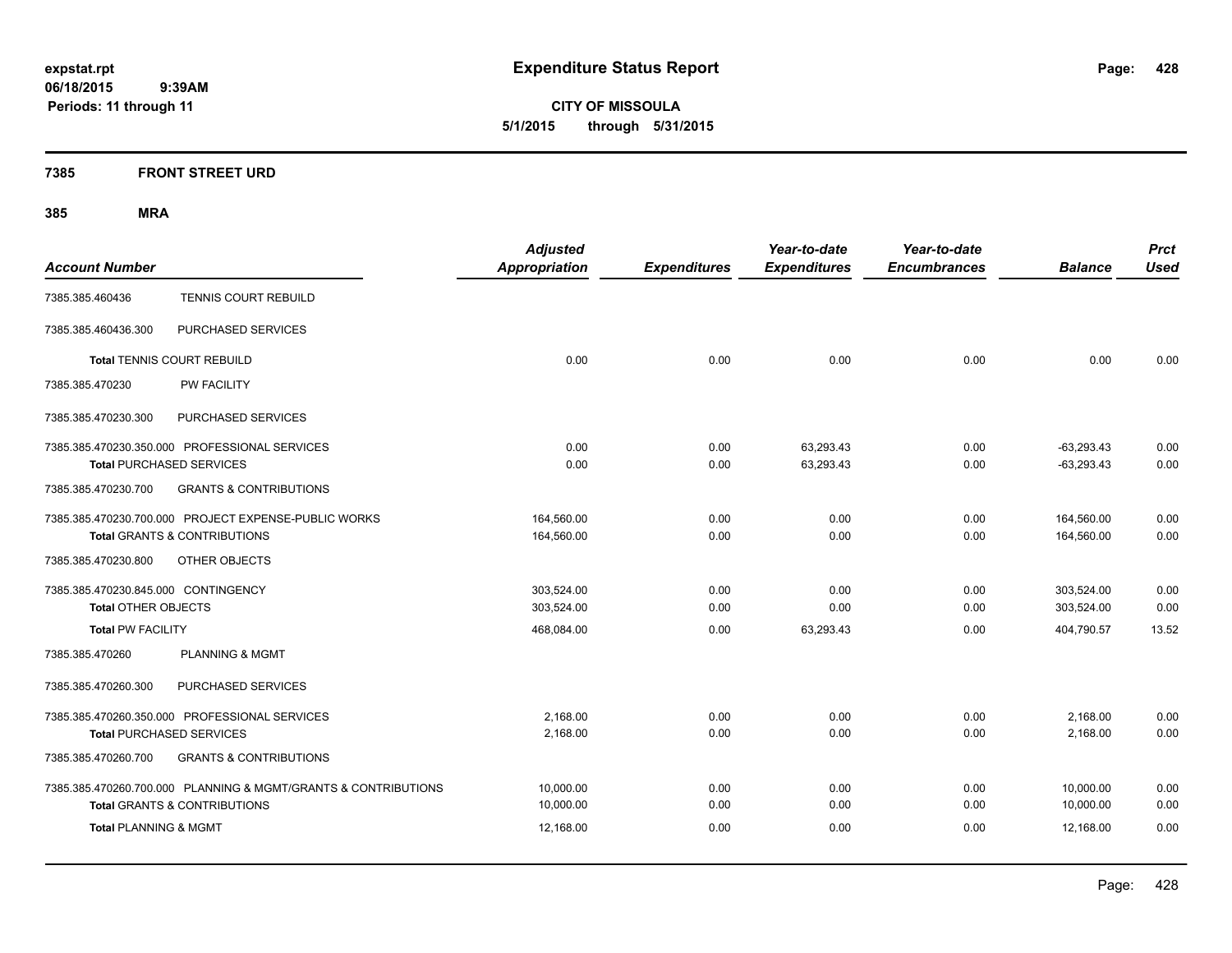**CITY OF MISSOULA 5/1/2015 through 5/31/2015**

### **7385 FRONT STREET URD**

| <b>Account Number</b>                                                   |                                             | <b>Adjusted</b><br><b>Appropriation</b> | <b>Expenditures</b> | Year-to-date<br><b>Expenditures</b> | Year-to-date<br><b>Encumbrances</b> | <b>Balance</b>         | <b>Prct</b><br><b>Used</b> |
|-------------------------------------------------------------------------|---------------------------------------------|-----------------------------------------|---------------------|-------------------------------------|-------------------------------------|------------------------|----------------------------|
| 7385.385.470270                                                         | <b>CLEARING &amp; DEMO</b>                  |                                         |                     |                                     |                                     |                        |                            |
| 7385.385.470270.700                                                     | <b>GRANTS &amp; CONTRIBUTIONS</b>           |                                         |                     |                                     |                                     |                        |                            |
|                                                                         | <b>Total GRANTS &amp; CONTRIBUTIONS</b>     | 0.00                                    | 0.00                | 0.00                                | 0.00                                | 0.00                   | 0.00                       |
| 7385.385.470270.800                                                     | OTHER OBJECTS                               |                                         |                     |                                     |                                     |                        |                            |
| 7385.385.470270.845.000 CONTINGENCY<br><b>Total CLEARING &amp; DEMO</b> |                                             | 50,000.00<br>50,000.00                  | 0.00<br>0.00        | 0.00<br>0.00                        | 0.00<br>0.00                        | 50,000.00<br>50,000.00 | 0.00<br>0.00               |
| 7385.385.470281                                                         | FRONT STREET PARKING STRUCTURE              |                                         |                     |                                     |                                     |                        |                            |
| 7385.385.470281.900                                                     | <b>CAPITAL OUTLAY</b>                       |                                         |                     |                                     |                                     |                        |                            |
|                                                                         | <b>Total FRONT STREET PARKING STRUCTURE</b> | 0.00                                    | 0.00                | 0.00                                | 0.00                                | 0.00                   | 0.00                       |
| <b>Total FRONT STREET URD</b>                                           |                                             | 530,252.00                              | 0.00                | 63,293.43                           | 0.00                                | 466,958.57             | 11.94                      |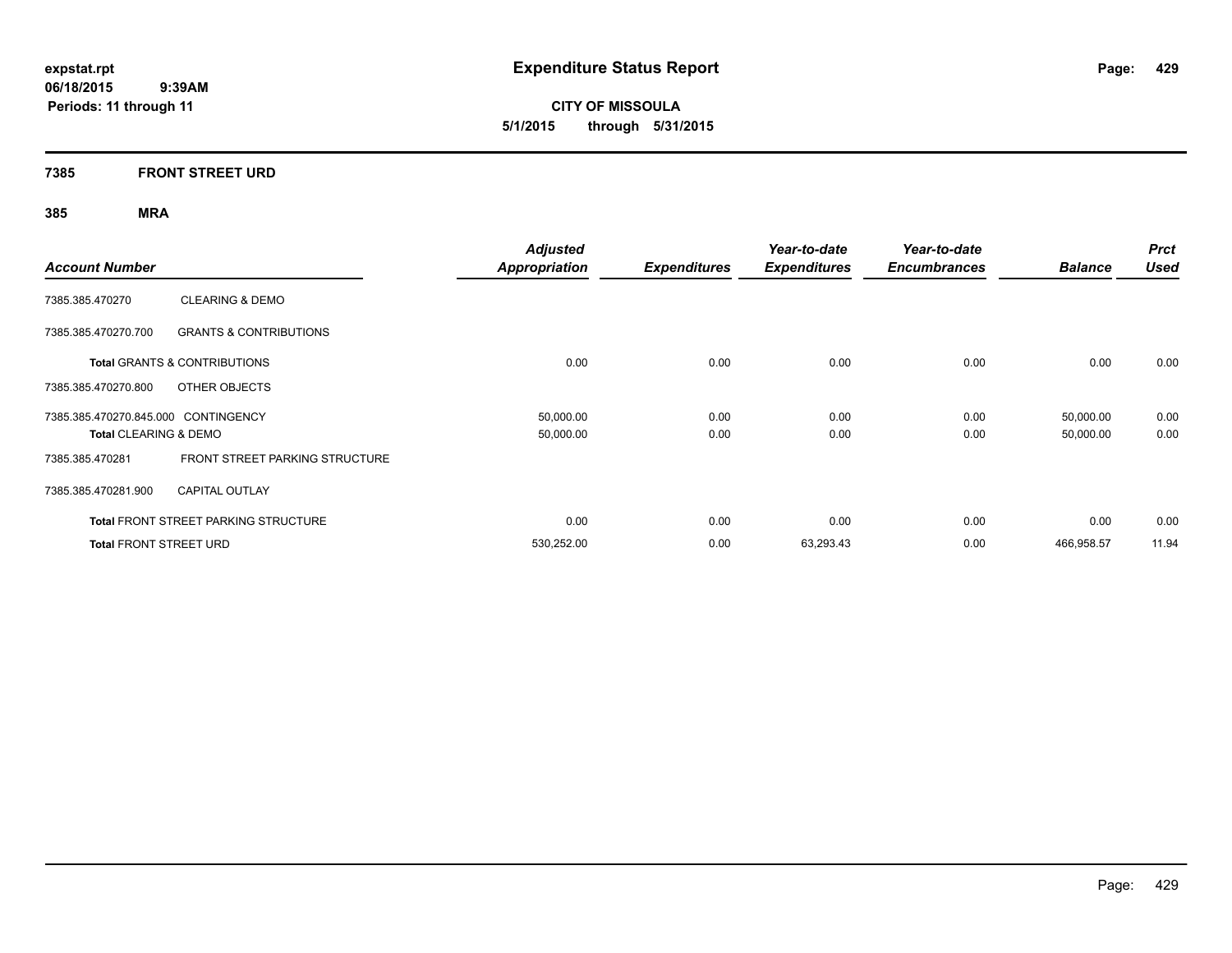**CITY OF MISSOULA 5/1/2015 through 5/31/2015**

### **7386 DEBT SERVICE-SAFEWAY/ST PAT 1.5M**

| <b>Account Number</b> |                       | <b>Adjusted</b><br><b>Appropriation</b> | <b>Expenditures</b> | Year-to-date<br><b>Expenditures</b> | Year-to-date<br><b>Encumbrances</b> | <b>Balance</b> | <b>Prct</b><br><b>Used</b> |
|-----------------------|-----------------------|-----------------------------------------|---------------------|-------------------------------------|-------------------------------------|----------------|----------------------------|
| 7386.385.470220       | PROPERTY ACQUISITION  |                                         |                     |                                     |                                     |                |                            |
| 7386.385.470220.900   | <b>CAPITAL OUTLAY</b> |                                         |                     |                                     |                                     |                |                            |
| <b>Total MRA</b>      |                       | 0.00                                    | 0.00                | 0.00                                | 0.00                                | 0.00           | 0.00                       |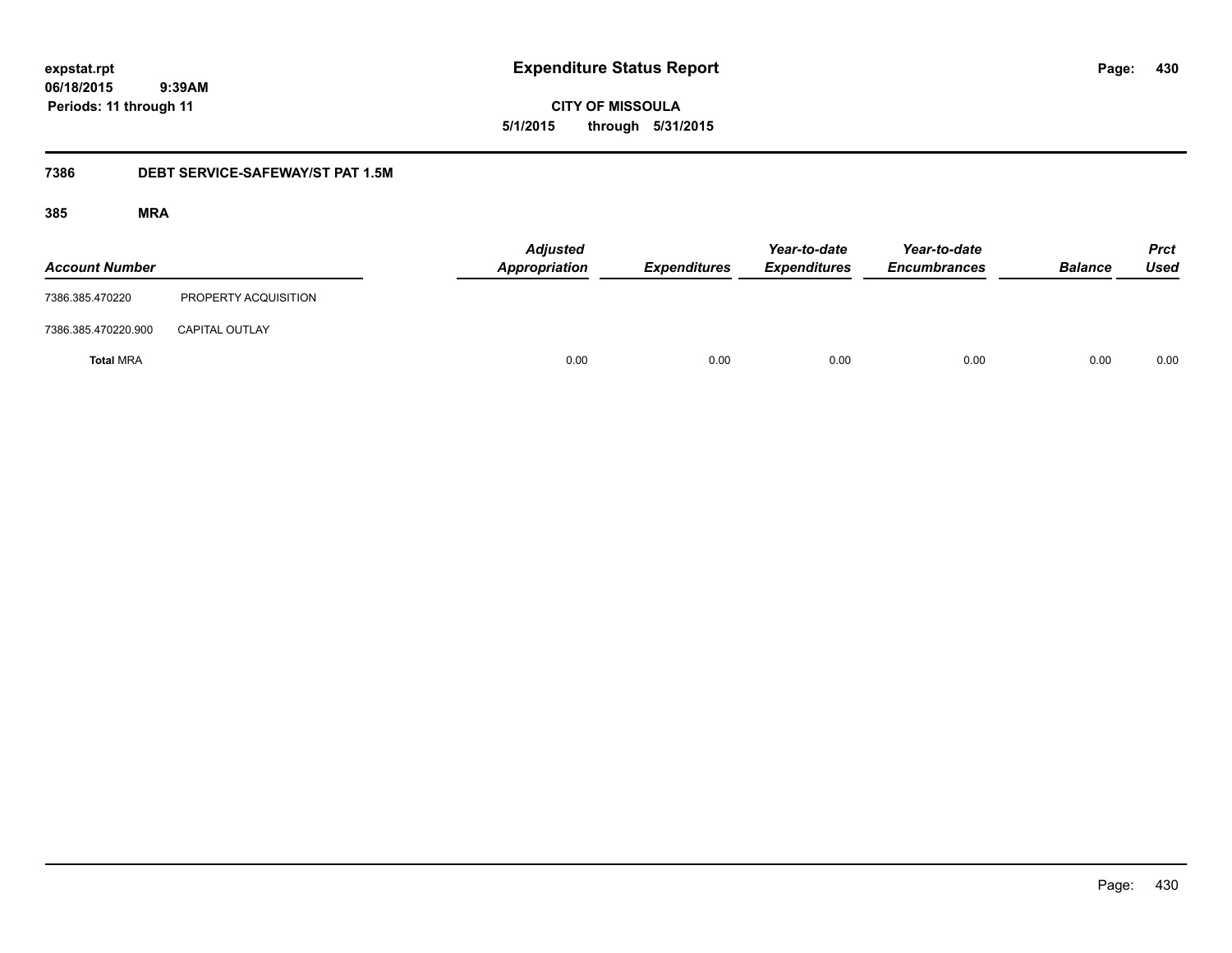**CITY OF MISSOULA 5/1/2015 through 5/31/2015**

#### **7386 DEBT SERVICE-SAFEWAY/ST PAT 1.5M**

### **390 NON-DEPARTMENTAL**

| <b>Account Number</b>             |                                                 | <b>Adjusted</b><br>Appropriation | <b>Expenditures</b> | Year-to-date<br><b>Expenditures</b> | Year-to-date<br><b>Encumbrances</b> | <b>Balance</b> | <b>Prct</b><br><b>Used</b> |
|-----------------------------------|-------------------------------------------------|----------------------------------|---------------------|-------------------------------------|-------------------------------------|----------------|----------------------------|
| 7386.390.490200                   | DEBT SERVICE-SAFEWAY/ST PAT 1.5M                |                                  |                     |                                     |                                     |                |                            |
| 7386.390.490200.600               | <b>DEBT SERVICE</b>                             |                                  |                     |                                     |                                     |                |                            |
| 7386.390.490200.610.000 PRINCIPAL |                                                 | 40,000.00                        | 0.00                | 40,000.00                           | 0.00                                | 0.00           | 100.00                     |
|                                   | 7386.390.490200.620.000 INTEREST / SERVICE FEES | 94,728.00                        | 0.00                | 94,727.50                           | 0.00                                | 0.50           | 100.00                     |
|                                   | <b>Total DEBT SERVICE-SAFEWAY/ST PAT 1.5M</b>   | 134,728.00                       | 0.00                | 134,727.50                          | 0.00                                | 0.50           | 100.00                     |
| 7386.390.490510                   | DS PAYMENTS TO GUARANTOR                        |                                  |                     |                                     |                                     |                |                            |
| 7386.390.490510.600               | <b>DEBT SERVICE</b>                             |                                  |                     |                                     |                                     |                |                            |
| 7386.390.490510.610.000 PRINCIPAL |                                                 | 21,147.00                        | 0.00                | 18,060.75                           | 0.00                                | 3,086.25       | 85.41                      |
|                                   | <b>Total DS PAYMENTS TO GUARANTOR</b>           | 21,147.00                        | 0.00                | 18,060.75                           | 0.00                                | 3,086.25       | 85.41                      |
|                                   | Total DEBT SERVICE-SAFEWAY/ST PAT 1.5M          | 155.875.00                       | 0.00                | 152,788.25                          | 0.00                                | 3,086.75       | 98.02                      |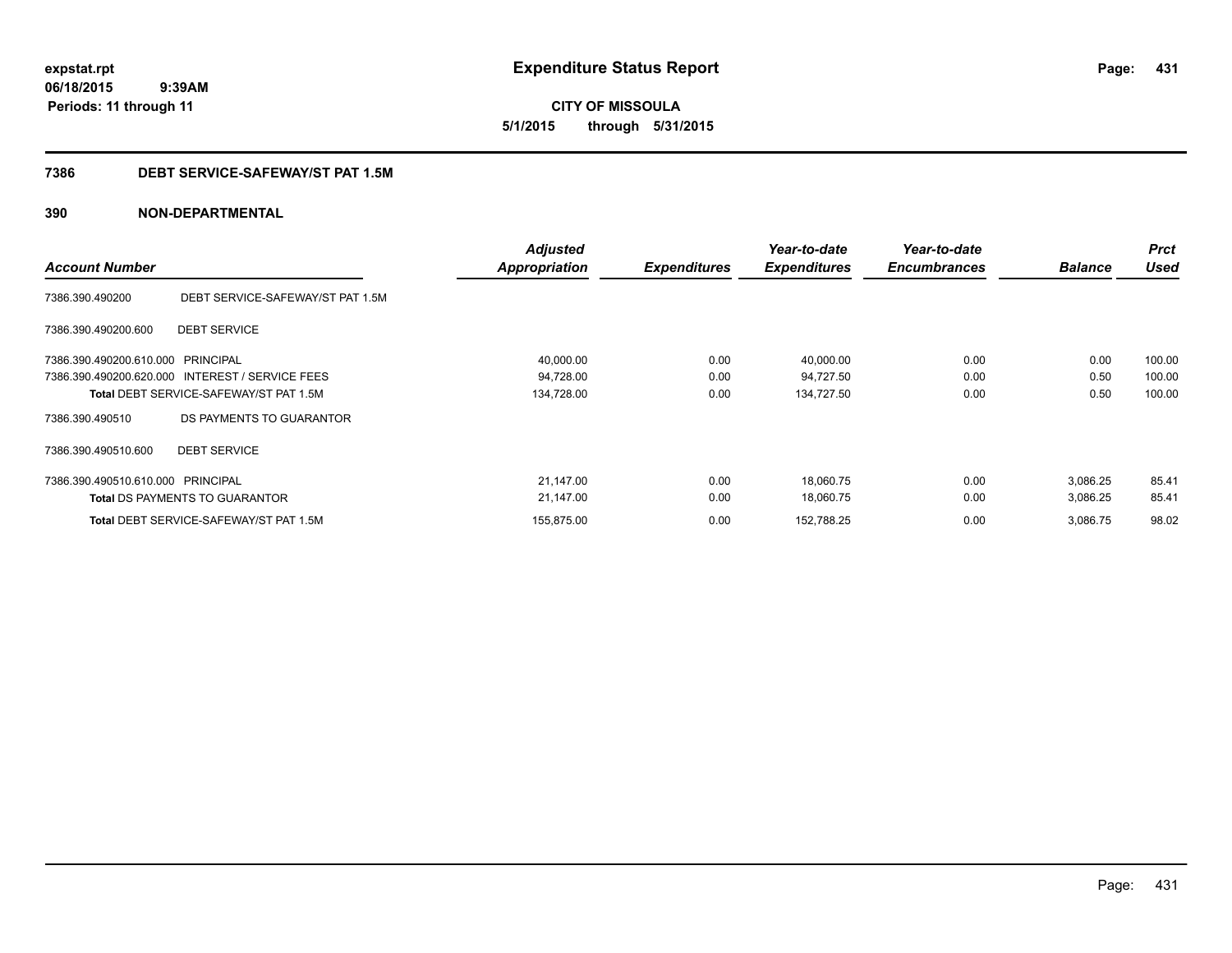**CITY OF MISSOULA 5/1/2015 through 5/31/2015**

#### **7387 DEBT SERVICE-BROWNFIELD RLF 1.125M**

### **390 NON-DEPARTMENTAL**

| <b>Account Number</b>             |                                                 | <b>Adjusted</b><br><b>Appropriation</b> | <b>Expenditures</b> | Year-to-date<br><b>Expenditures</b> | Year-to-date<br><b>Encumbrances</b> | <b>Balance</b> | <b>Prct</b><br>Used |
|-----------------------------------|-------------------------------------------------|-----------------------------------------|---------------------|-------------------------------------|-------------------------------------|----------------|---------------------|
| 7387.390.490200                   | DEBT SERVICE-BROWNFIELD RLF 1.125M              |                                         |                     |                                     |                                     |                |                     |
| 7387.390.490200.600               | <b>DEBT SERVICE</b>                             |                                         |                     |                                     |                                     |                |                     |
| 7387.390.490200.610.000 PRINCIPAL |                                                 | 26.625.00                               | 0.00                | 0.00                                | 0.00                                | 26.625.00      | 0.00                |
|                                   | 7387.390.490200.620.000 INTEREST / SERVICE FEES | 5.316.00                                | 0.00                | 12,558.00                           | 0.00                                | $-7,242.00$    | 236.23              |
|                                   | Total DEBT SERVICE-BROWNFIELD RLF 1.125M        | 31.941.00                               | 0.00                | 12,558.00                           | 0.00                                | 19.383.00      | 39.32               |
|                                   | Total DEBT SERVICE-BROWNFIELD RLF 1.125M        | 31,941.00                               | 0.00                | 12,558.00                           | 0.00                                | 19.383.00      | 39.32               |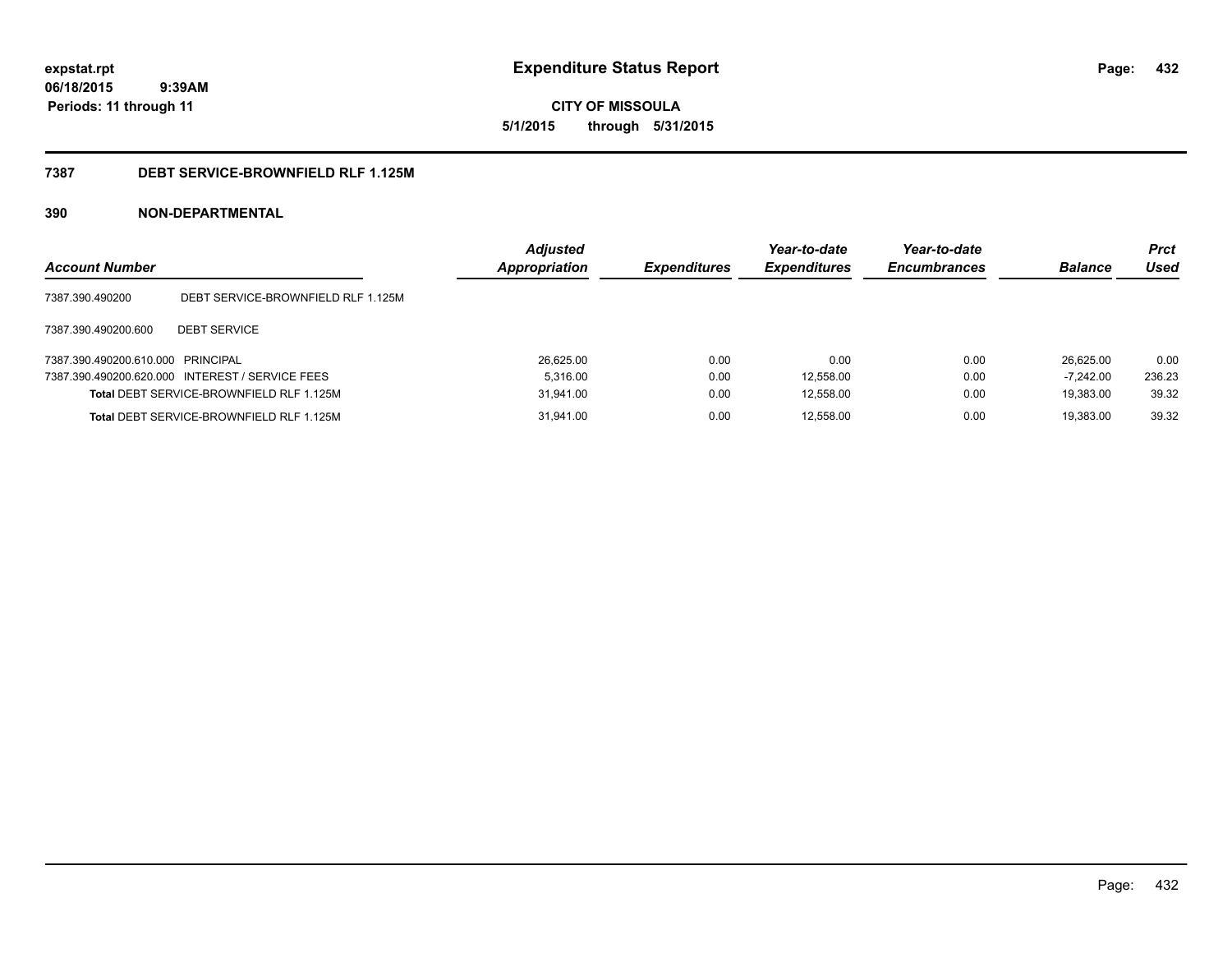**CITY OF MISSOULA 5/1/2015 through 5/31/2015**

**7388 RESERVE-3.6m TIF**

| <b>Account Number</b>  |                                | <b>Adjusted</b><br>Appropriation | <b>Expenditures</b> | Year-to-date<br><b>Expenditures</b> | Year-to-date<br><b>Encumbrances</b> | <b>Balance</b> | Prct<br><b>Used</b> |
|------------------------|--------------------------------|----------------------------------|---------------------|-------------------------------------|-------------------------------------|----------------|---------------------|
| 7388.390.490607        | <b>TRANSFERS TO BROWNFIELD</b> |                                  |                     |                                     |                                     |                |                     |
| 7388.390.490607.800    | OTHER OBJECTS                  |                                  |                     |                                     |                                     |                |                     |
| Total RESERVE-3.6m TIF |                                | 0.00                             | 0.00                | 0.00                                | 0.00                                | 0.00           | 0.00                |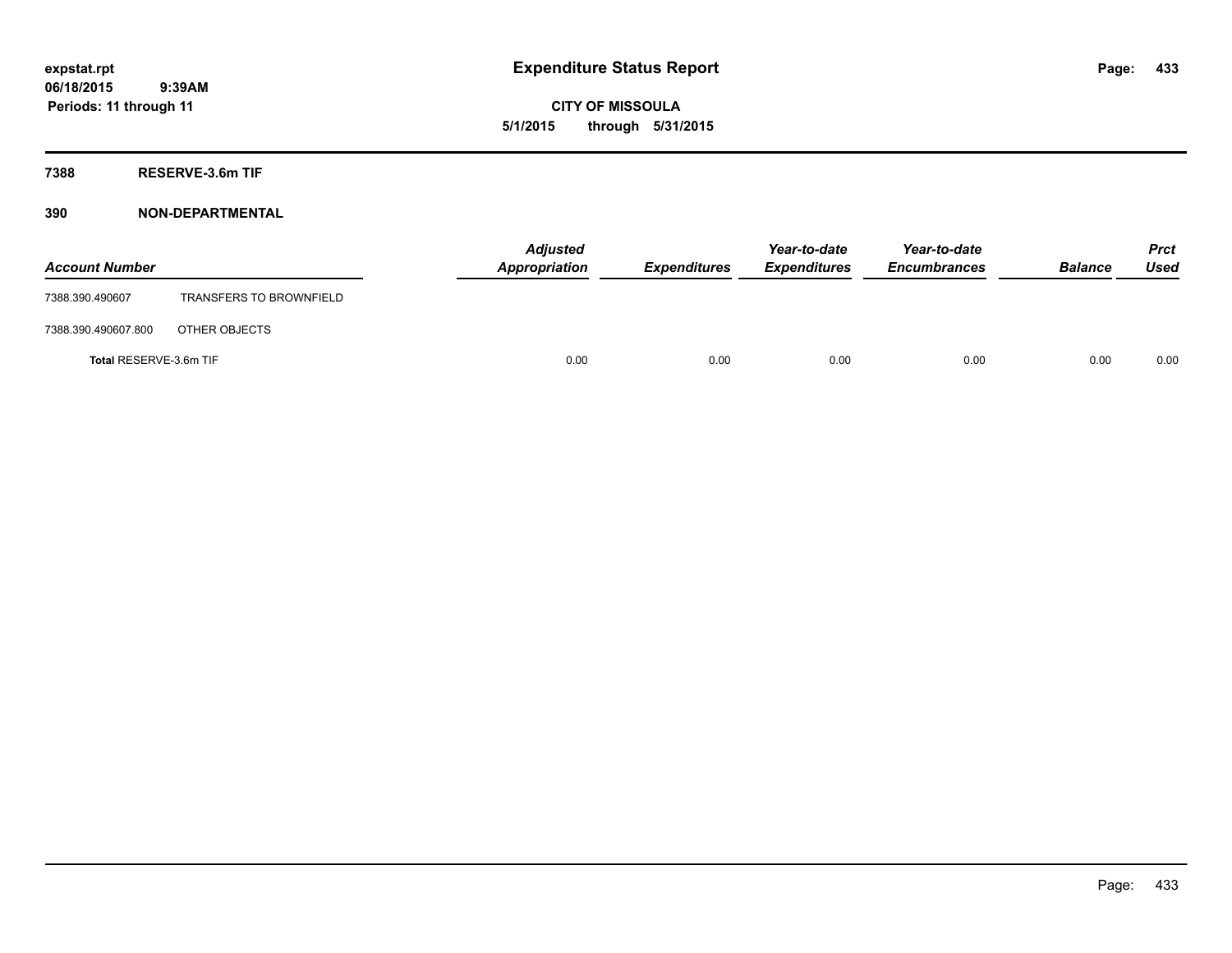**CITY OF MISSOULA 5/1/2015 through 5/31/2015**

# **7389 DEBT SERVICE - 3.6M/5.75M**

| <b>Account Number</b>             |                                   | <b>Adjusted</b><br><b>Appropriation</b> | <b>Expenditures</b> | Year-to-date<br><b>Expenditures</b> | Year-to-date<br><b>Encumbrances</b> | <b>Balance</b> | <b>Prct</b><br><b>Used</b> |
|-----------------------------------|-----------------------------------|-----------------------------------------|---------------------|-------------------------------------|-------------------------------------|----------------|----------------------------|
| 7389.385.470220                   | PROPERTY ACQUISITION              |                                         |                     |                                     |                                     |                |                            |
| 7389.385.470220.600               | <b>DEBT SERVICE</b>               |                                         |                     |                                     |                                     |                |                            |
| 7389.385.470220.610.000 PRINCIPAL | <b>Total PROPERTY ACQUISITION</b> | 500,000.00<br>500,000.00                | 0.00<br>0.00        | 500,000.00<br>500,000.00            | 0.00<br>0.00                        | 0.00<br>0.00   | 100.00<br>100.00           |
| 7389.385.470250                   | <b>RELOCATION PAYMENTS</b>        |                                         |                     |                                     |                                     |                |                            |
| 7389.385.470250.700               | <b>GRANTS &amp; CONTRIBUTIONS</b> |                                         |                     |                                     |                                     |                |                            |
|                                   | <b>Total RELOCATION PAYMENTS</b>  | 0.00                                    | 0.00                | 0.00                                | 0.00                                | 0.00           | 0.00                       |
| <b>Total MRA</b>                  |                                   | 500,000.00                              | 0.00                | 500,000.00                          | 0.00                                | 0.00           | 100.00                     |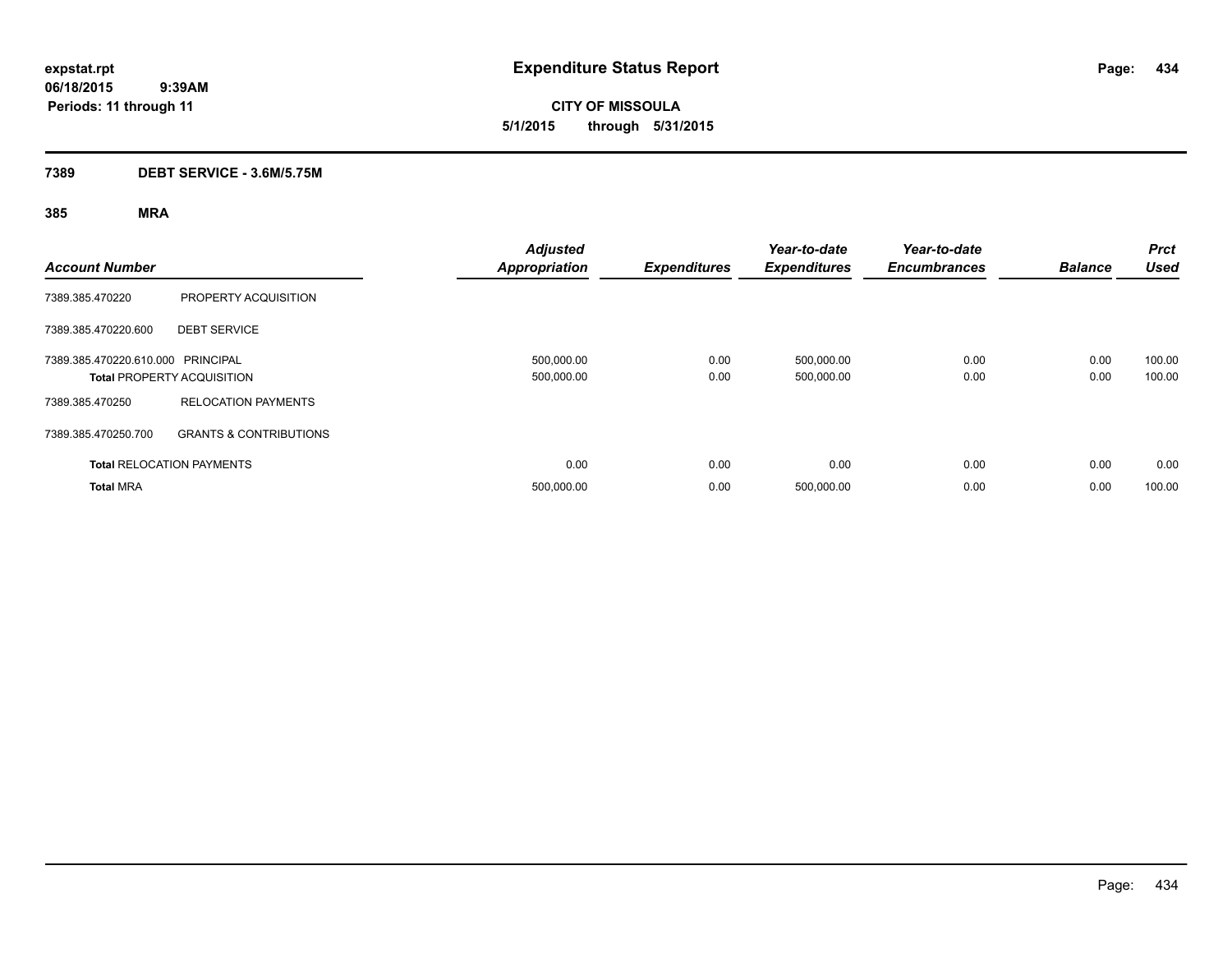**CITY OF MISSOULA 5/1/2015 through 5/31/2015**

## **7389 DEBT SERVICE - 3.6M/5.75M**

|                                                       | <b>Adjusted</b> |                     | Year-to-date        | Year-to-date        |                | <b>Prct</b> |
|-------------------------------------------------------|-----------------|---------------------|---------------------|---------------------|----------------|-------------|
| <b>Account Number</b>                                 | Appropriation   | <b>Expenditures</b> | <b>Expenditures</b> | <b>Encumbrances</b> | <b>Balance</b> | Used        |
| REVENUE BOND DEBT SERVICE<br>7389.390.490200          |                 |                     |                     |                     |                |             |
| <b>DEBT SERVICE</b><br>7389.390.490200.600            |                 |                     |                     |                     |                |             |
| 7389.390.490200.610.000 PRINCIPAL                     | 110,000.00      | 0.00                | 0.00                | 0.00                | 110,000.00     | 0.00        |
| 7389.390.490200.620.000 INTEREST / SERVICE FEES       | 135,850.00      | 0.00                | 68,025.00           | 0.00                | 67,825.00      | 50.07       |
| <b>Total REVENUE BOND DEBT SERVICE</b>                | 245,850.00      | 0.00                | 68,025.00           | 0.00                | 177,825.00     | 27.67       |
| FY13 \$5.75M DEBT SERVICE<br>7389.390.490210          |                 |                     |                     |                     |                |             |
| <b>DEBT SERVICE</b><br>7389.390.490210.600            |                 |                     |                     |                     |                |             |
| 7389.390.490210.610.000 FY13 5.75M DEBT SVS/PRINCIPAL | 252,000.00      | 0.00                | 125,000.00          | 0.00                | 127,000.00     | 49.60       |
| 7389.390.490210.620.000 INTEREST / SERVICE FEES       | 174,066.00      | 0.00                | 88,217.25           | 0.00                | 85,848.75      | 50.68       |
| Total FY13 \$5.75M DEBT SERVICE                       | 426,066.00      | 0.00                | 213,217.25          | 0.00                | 212,848.75     | 50.04       |
| <b>Total NON-DEPARTMENTAL</b>                         | 671,916.00      | 0.00                | 281,242.25          | 0.00                | 390,673.75     | 41.86       |
| Total DEBT SERVICE - 3.6M/5.75M                       | 1,171,916.00    | 0.00                | 781,242.25          | 0.00                | 390,673.75     | 66.66       |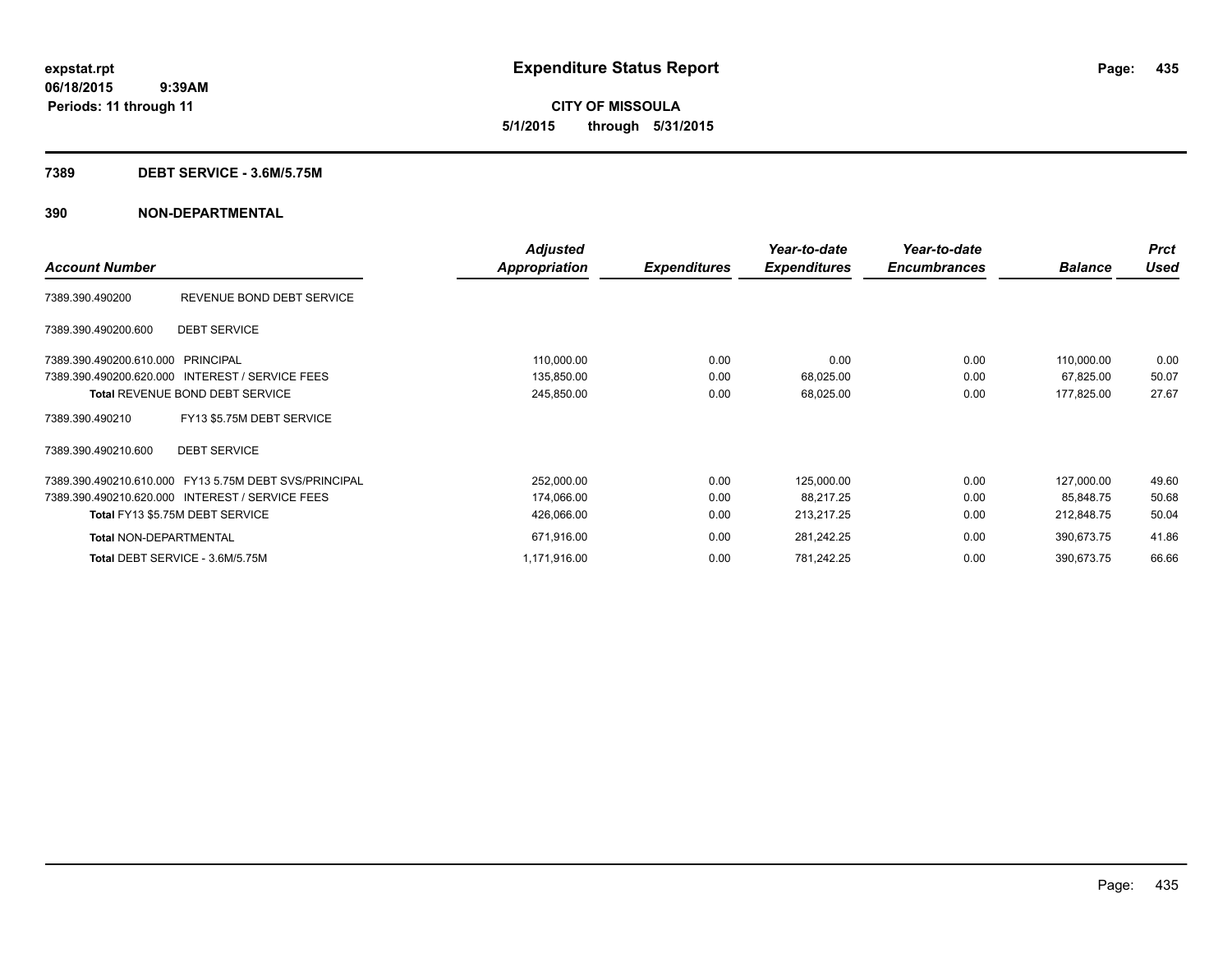**CITY OF MISSOULA 5/1/2015 through 5/31/2015**

# **7390 URDII CLEARING - 3.6M TIF**

| <b>Account Number</b> |                                | <b>Adjusted</b><br>Appropriation | <b>Expenditures</b> | Year-to-date<br><b>Expenditures</b> | Year-to-date<br><b>Encumbrances</b> | <b>Balance</b> | <b>Prct</b><br>Used |
|-----------------------|--------------------------------|----------------------------------|---------------------|-------------------------------------|-------------------------------------|----------------|---------------------|
| 7390.385.490607       | <b>TRANSFERS TO BROWNFIELD</b> |                                  |                     |                                     |                                     |                |                     |
| 7390.385.490607.800   | OTHER OBJECTS                  |                                  |                     |                                     |                                     |                |                     |
| <b>Total MRA</b>      |                                | 0.00                             | 0.00                | 0.00                                | 0.00                                | 0.00           | 0.00                |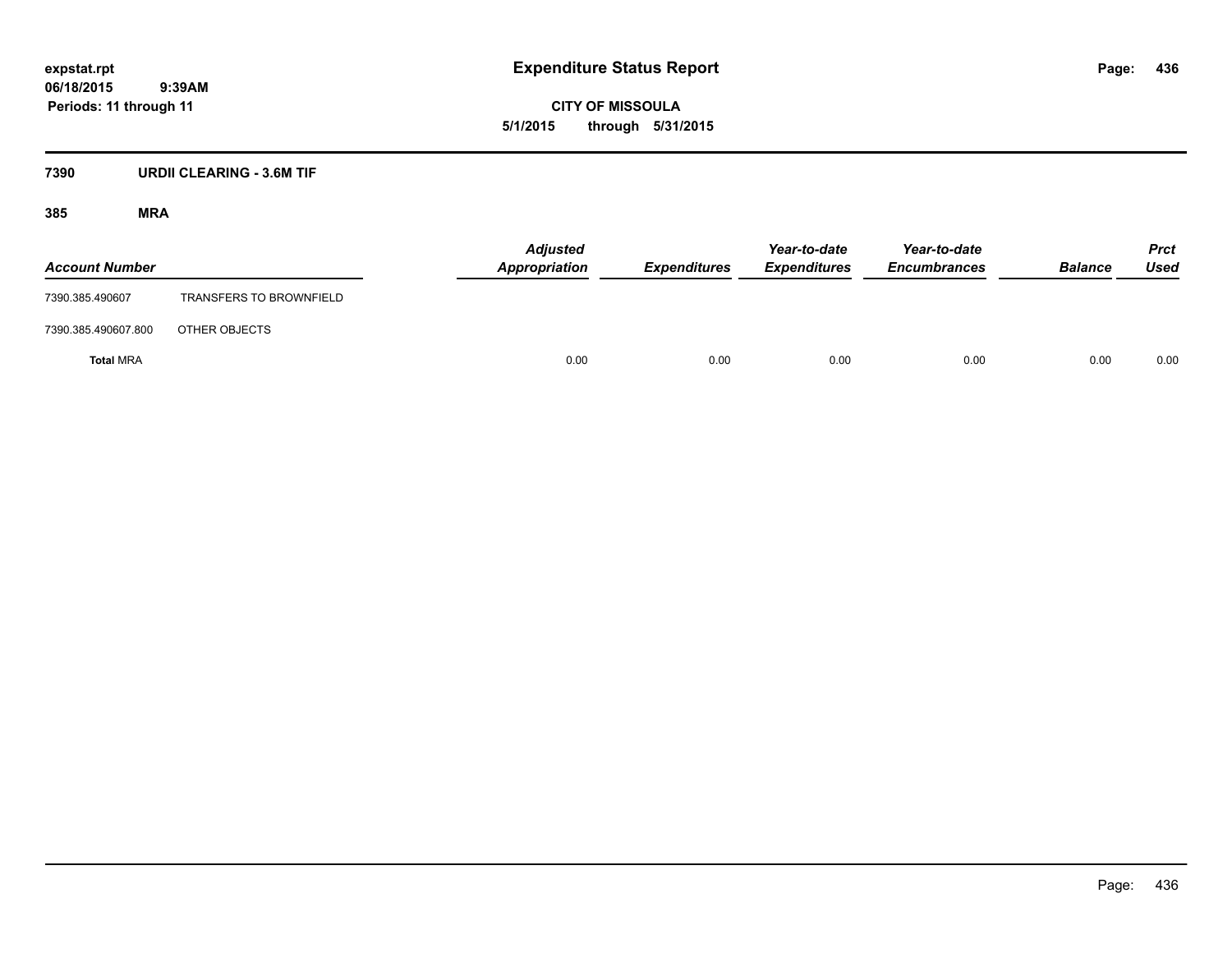**CITY OF MISSOULA 5/1/2015 through 5/31/2015**

## **7390 URDII CLEARING - 3.6M TIF**

| <b>Account Number</b>         |                                                                | <b>Adjusted</b><br><b>Appropriation</b> | <b>Expenditures</b> | Year-to-date<br><b>Expenditures</b> | Year-to-date<br><b>Encumbrances</b> | <b>Balance</b> | <b>Prct</b><br><b>Used</b> |
|-------------------------------|----------------------------------------------------------------|-----------------------------------------|---------------------|-------------------------------------|-------------------------------------|----------------|----------------------------|
| 7390.390.490601               | TI BOND CLEARING                                               |                                         |                     |                                     |                                     |                |                            |
| 7390.390.490601.800           | OTHER OBJECTS                                                  |                                         |                     |                                     |                                     |                |                            |
| <b>Total TI BOND CLEARING</b> |                                                                | 0.00                                    | 0.00                | 0.00                                | 0.00                                | 0.00           | 0.00                       |
| 7390.390.490604               | TI BOND RESERVE                                                |                                         |                     |                                     |                                     |                |                            |
| 7390.390.490604.800           | OTHER OBJECTS                                                  |                                         |                     |                                     |                                     |                |                            |
|                               | 7390.390.490604.820.000 TRANSFER TO INTERMOUNTAIN BOND DS 7399 | 146,788.00                              | 0.00                | 154,123.00                          | 0.00                                | $-7,335.00$    | 105.00                     |
| Total TI BOND RESERVE         |                                                                | 146,788.00                              | 0.00                | 154,123.00                          | 0.00                                | $-7,335.00$    | 105.00                     |
| 7390.390.490605               | TRANSFER TO DEBT SERVICE 7389                                  |                                         |                     |                                     |                                     |                |                            |
| 7390.390.490605.800           | OTHER OBJECTS                                                  |                                         |                     |                                     |                                     |                |                            |
|                               | 7390.390.490605.820.000 TRANSFERS TO DEBT SERVICE              | 921,916.00                              | 237,292.41          | 753,020.91                          | 0.00                                | 168,895.09     | 81.68                      |
|                               | Total TRANSFER TO DEBT SERVICE 7389                            | 921,916.00                              | 237,292.41          | 753,020.91                          | 0.00                                | 168,895.09     | 81.68                      |
| 7390.390.490606               | DEVELOPMENT TRANSFERS                                          |                                         |                     |                                     |                                     |                |                            |
| 7390.390.490606.800           | OTHER OBJECTS                                                  |                                         |                     |                                     |                                     |                |                            |
|                               | 7390.390.490606.820.000 TRANSFERS TO URD II DEVELOPMENT        | 616,365.00                              | 0.00                | 351,695.33                          | 0.00                                | 264,669.67     | 57.06                      |
|                               | <b>Total DEVELOPMENT TRANSFERS</b>                             | 616,365.00                              | 0.00                | 351,695.33                          | 0.00                                | 264,669.67     | 57.06                      |
| 7390.390.490607               | <b>TRANSFERS TO BROWNFIELD</b>                                 |                                         |                     |                                     |                                     |                |                            |
| 7390.390.490607.800           | OTHER OBJECTS                                                  |                                         |                     |                                     |                                     |                |                            |
|                               | 7390.390.490607.820.000 TRANSFERS TO OTHER FUNDS               | 31,941.00                               | 0.00                | 22,600.00                           | 0.00                                | 9,341.00       | 70.76                      |
|                               | <b>Total TRANSFERS TO BROWNFIELD</b>                           | 31,941.00                               | 0.00                | 22,600.00                           | 0.00                                | 9,341.00       | 70.76                      |
| 7390.390.490608               | TRANSFERS TO SAFEWA/ST PAT                                     |                                         |                     |                                     |                                     |                |                            |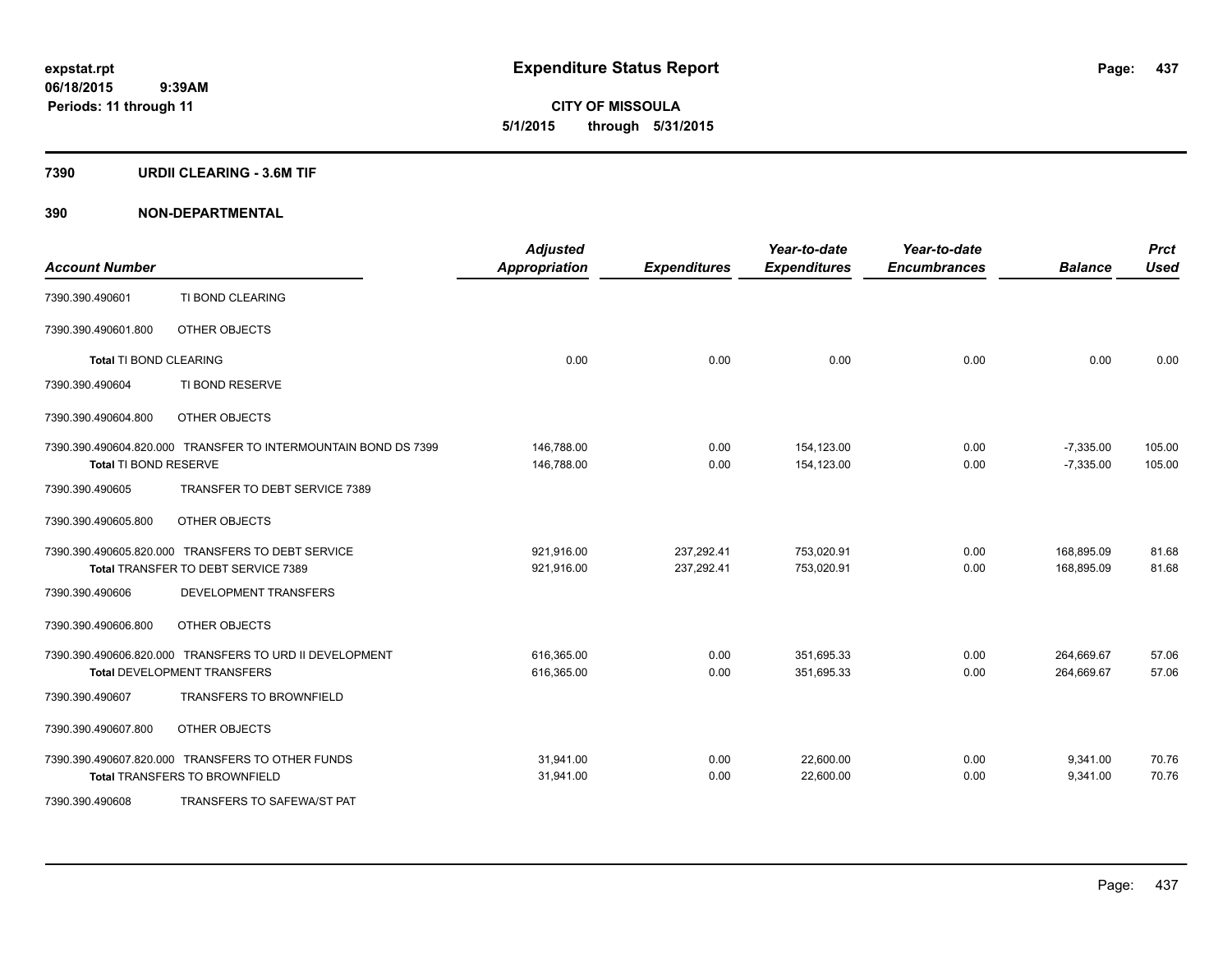**CITY OF MISSOULA 5/1/2015 through 5/31/2015**

## **7390 URDII CLEARING - 3.6M TIF**

|                                                                  | <b>Adjusted</b> |                     | Year-to-date        | Year-to-date        |                | Prct  |
|------------------------------------------------------------------|-----------------|---------------------|---------------------|---------------------|----------------|-------|
| <b>Account Number</b>                                            | Appropriation   | <b>Expenditures</b> | <b>Expenditures</b> | <b>Encumbrances</b> | <b>Balance</b> | Used  |
| 7390.390.490608.800<br>OTHER OBJECTS                             |                 |                     |                     |                     |                |       |
| 7390.390.490608.820.000 TRANSFERS TO OTHER FUNDS-SAFEWAY/ST PATS | 155.875.00      | 0.00                | 149.702.00          | 0.00                | 6.173.00       | 96.04 |
| <b>Total TRANSFERS TO SAFEWA/ST PAT</b>                          | 155.875.00      | 0.00                | 149.702.00          | 0.00                | 6.173.00       | 96.04 |
| <b>Total URDII CLEARING - 3.6M TIF</b>                           | 1.872.885.00    | 237.292.41          | 1.431.141.24        | 0.00                | 441.743.76     | 76.41 |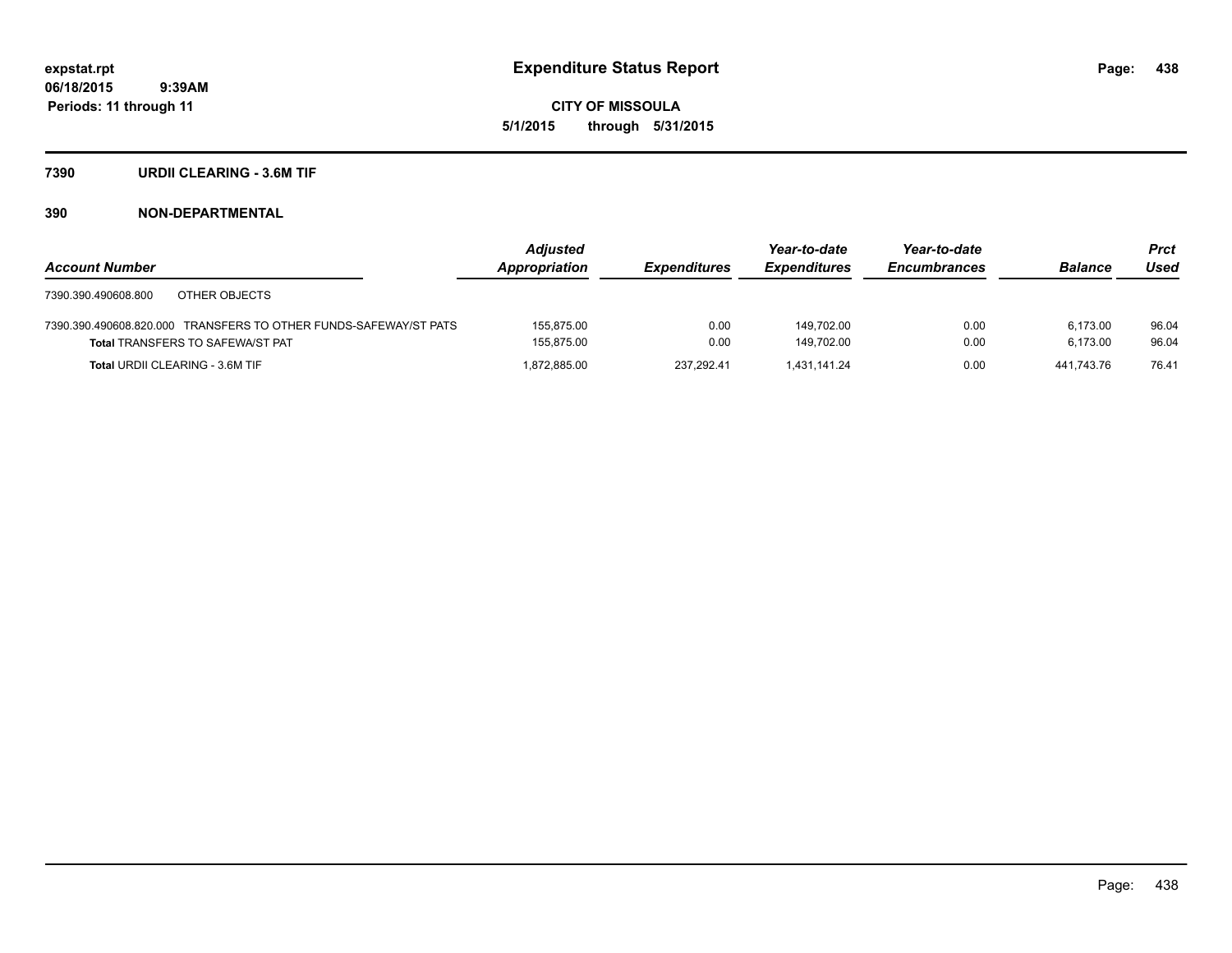**CITY OF MISSOULA 5/1/2015 through 5/31/2015**

**7392 MRA - URD II FUND**

| <b>Account Number</b>                                             |                                                  | <b>Adjusted</b><br><b>Appropriation</b> | <b>Expenditures</b> | Year-to-date<br><b>Expenditures</b> | Year-to-date<br><b>Encumbrances</b> | <b>Balance</b>                 | <b>Prct</b><br><b>Used</b> |
|-------------------------------------------------------------------|--------------------------------------------------|-----------------------------------------|---------------------|-------------------------------------|-------------------------------------|--------------------------------|----------------------------|
| 7392.385.460436                                                   | MRA CTEP/CMAQ                                    |                                         |                     |                                     |                                     |                                |                            |
| 7392.385.460436.300                                               | PURCHASED SERVICES                               |                                         |                     |                                     |                                     |                                |                            |
|                                                                   | <b>Total PURCHASED SERVICES</b>                  | 0.00                                    | 0.00                | 0.00                                | 0.00                                | 0.00                           | 0.00                       |
| 7392.385.460436.900                                               | CAPITAL OUTLAY                                   |                                         |                     |                                     |                                     |                                |                            |
| <b>Total MRA CTEP/CMAQ</b>                                        |                                                  | 0.00                                    | 0.00                | 0.00                                | 0.00                                | 0.00                           | 0.00                       |
| 7392.385.470210                                                   | <b>ADMINISTRATION</b>                            |                                         |                     |                                     |                                     |                                |                            |
| 7392.385.470210.300                                               | PURCHASED SERVICES                               |                                         |                     |                                     |                                     |                                |                            |
|                                                                   | <b>Total PURCHASED SERVICES</b>                  | 0.00                                    | 0.00                | 0.00                                | 0.00                                | 0.00                           | 0.00                       |
| 7392.385.470210.800                                               | OTHER OBJECTS                                    |                                         |                     |                                     |                                     |                                |                            |
| <b>Total ADMINISTRATION</b>                                       | 7392.385.470210.820.000 TRANSFERS TO OTHER FUNDS | 250,000.00<br>250,000.00                | 0.00<br>0.00        | 0.00<br>0.00                        | 0.00<br>0.00                        | 250,000.00<br>250,000.00       | 0.00<br>0.00               |
| 7392.385.470220                                                   | PROPERTY ACQUISITION                             |                                         |                     |                                     |                                     |                                |                            |
| 7392.385.470220.800                                               | OTHER OBJECTS                                    |                                         |                     |                                     |                                     |                                |                            |
| 7392.385.470220.845.000 CONTINGENCY<br><b>Total OTHER OBJECTS</b> |                                                  | 50,000.00<br>50,000.00                  | 0.00<br>0.00        | 0.00<br>0.00                        | 0.00<br>0.00                        | 50,000.00<br>50,000.00         | 0.00<br>0.00               |
| 7392.385.470220.900                                               | <b>CAPITAL OUTLAY</b>                            |                                         |                     |                                     |                                     |                                |                            |
| 7392.385.470220.910.000 LAND<br><b>Total CAPITAL OUTLAY</b>       |                                                  | 0.00<br>0.00                            | 0.00<br>0.00        | 115,264.00<br>115,264.00            | 0.00<br>0.00                        | $-115,264.00$<br>$-115,264.00$ | 0.00<br>0.00               |
|                                                                   | <b>Total PROPERTY ACQUISITION</b>                | 50,000.00                               | 0.00                | 115,264.00                          | 0.00                                | $-65,264.00$                   | 230.53                     |
| 7392.385.470230                                                   | PW FACILITY                                      |                                         |                     |                                     |                                     |                                |                            |
| 7392.385.470230.300                                               | PURCHASED SERVICES                               |                                         |                     |                                     |                                     |                                |                            |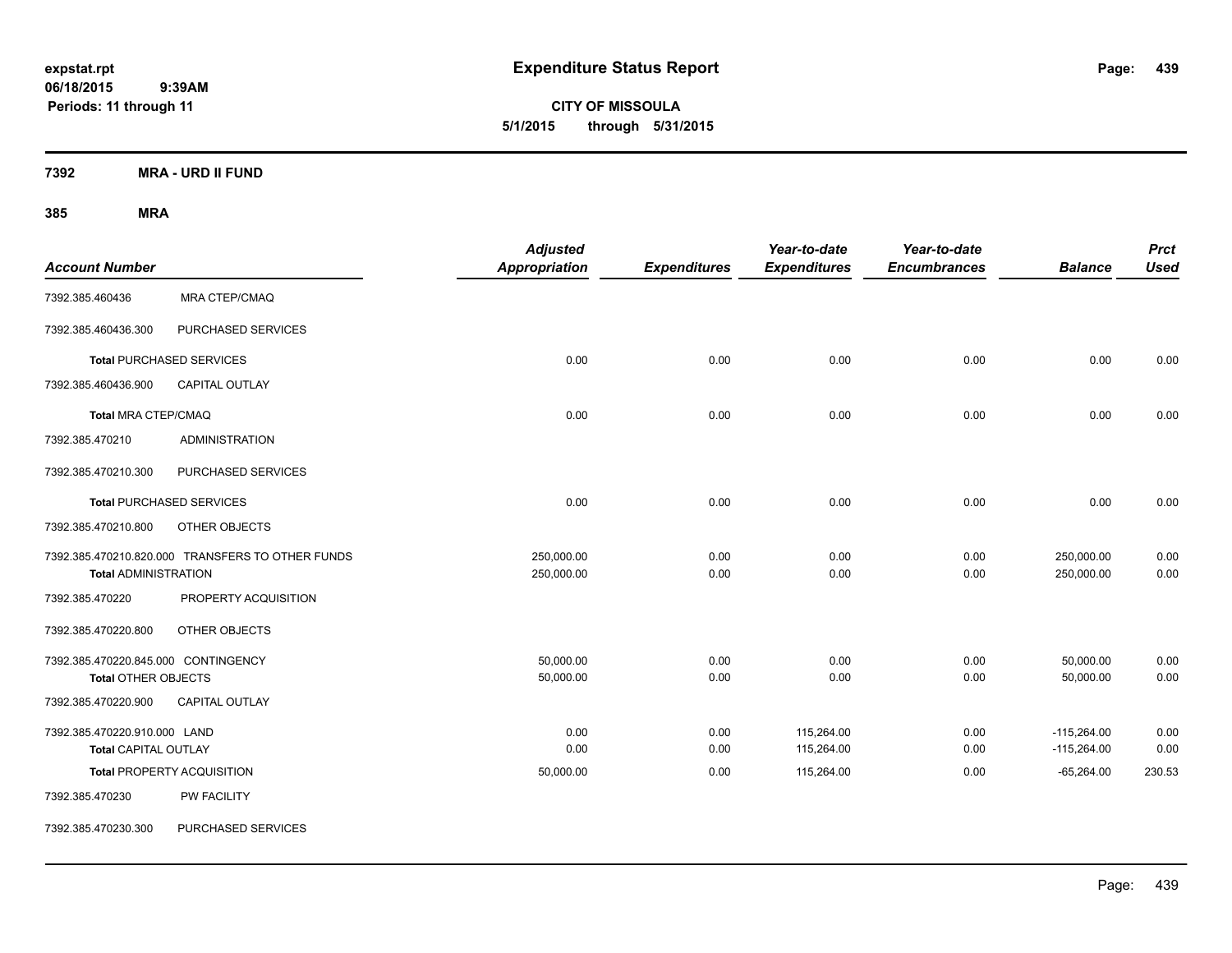**CITY OF MISSOULA 5/1/2015 through 5/31/2015**

**7392 MRA - URD II FUND**

| <b>Account Number</b>                                                                                             | <b>Adjusted</b><br><b>Appropriation</b> | <b>Expenditures</b>  | Year-to-date<br><b>Expenditures</b> | Year-to-date<br><b>Encumbrances</b> | <b>Balance</b>               | <b>Prct</b><br><b>Used</b> |
|-------------------------------------------------------------------------------------------------------------------|-----------------------------------------|----------------------|-------------------------------------|-------------------------------------|------------------------------|----------------------------|
| 7392.385.470230.350.000 PROFESSIONAL SERVICES<br><b>Total PURCHASED SERVICES</b>                                  | 159,272.00<br>159,272.00                | 5,162.25<br>5,162.25 | 76,637.06<br>76,637.06              | 0.00<br>0.00                        | 82,634.94<br>82,634.94       | 48.12<br>48.12             |
| <b>GRANTS &amp; CONTRIBUTIONS</b><br>7392.385.470230.700                                                          |                                         |                      |                                     |                                     |                              |                            |
| 7392.385.470230.700.000 GRANTS & CONTRIBUTIONS<br><b>Total GRANTS &amp; CONTRIBUTIONS</b>                         | 6.207.00<br>6,207.00                    | 0.00<br>0.00         | 70,556.13<br>70,556.13              | 0.00<br>0.00                        | $-64,349.13$<br>$-64,349.13$ | 1,136.72<br>1,136.72       |
| 7392.385.470230.800<br>OTHER OBJECTS                                                                              |                                         |                      |                                     |                                     |                              |                            |
| 7392.385.470230.845.000 CONTINGENCY<br><b>Total OTHER OBJECTS</b><br><b>CAPITAL OUTLAY</b><br>7392.385.470230.900 | 411,369.00<br>411,369.00                | 0.00<br>0.00         | 0.00<br>0.00                        | 0.00<br>0.00                        | 411,369.00<br>411,369.00     | 0.00<br>0.00               |
| 7392.385.470230.930.000 IMPROVEMENTS<br><b>Total CAPITAL OUTLAY</b>                                               | 680,000.00<br>680,000.00                | 0.00<br>0.00         | 564,691.88<br>564,691.88            | 0.00<br>0.00                        | 115,308.12<br>115,308.12     | 83.04<br>83.04             |
| <b>Total PW FACILITY</b>                                                                                          | 1,256,848.00                            | 5,162.25             | 711,885.07                          | 0.00                                | 544,962.93                   | 56.64                      |
| 7392.385.470240<br><b>REHAB LOANS</b>                                                                             |                                         |                      |                                     |                                     |                              |                            |
| <b>GRANTS &amp; CONTRIBUTIONS</b><br>7392.385.470240.700                                                          |                                         |                      |                                     |                                     |                              |                            |
| 7392.385.470240.700.000 GRANTS & CONTRIBUTIONS<br><b>Total REHAB LOANS</b>                                        | 75,000.00<br>75,000.00                  | 0.00<br>0.00         | 0.00<br>0.00                        | 0.00<br>0.00                        | 75,000.00<br>75,000.00       | 0.00<br>0.00               |
| *** Title Not Found ***<br>7392.385.470241                                                                        |                                         |                      |                                     |                                     |                              |                            |
| 7392.385.470241.300<br>PURCHASED SERVICES                                                                         |                                         |                      |                                     |                                     |                              |                            |
| <b>Total PURCHASED SERVICES</b>                                                                                   | 0.00                                    | 0.00                 | 0.00                                | 0.00                                | 0.00                         | 0.00                       |
| 7392.385.470241.700<br><b>GRANTS &amp; CONTRIBUTIONS</b>                                                          |                                         |                      |                                     |                                     |                              |                            |
| <b>Total GRANTS &amp; CONTRIBUTIONS</b>                                                                           | 0.00                                    | 0.00                 | 0.00                                | 0.00                                | 0.00                         | 0.00                       |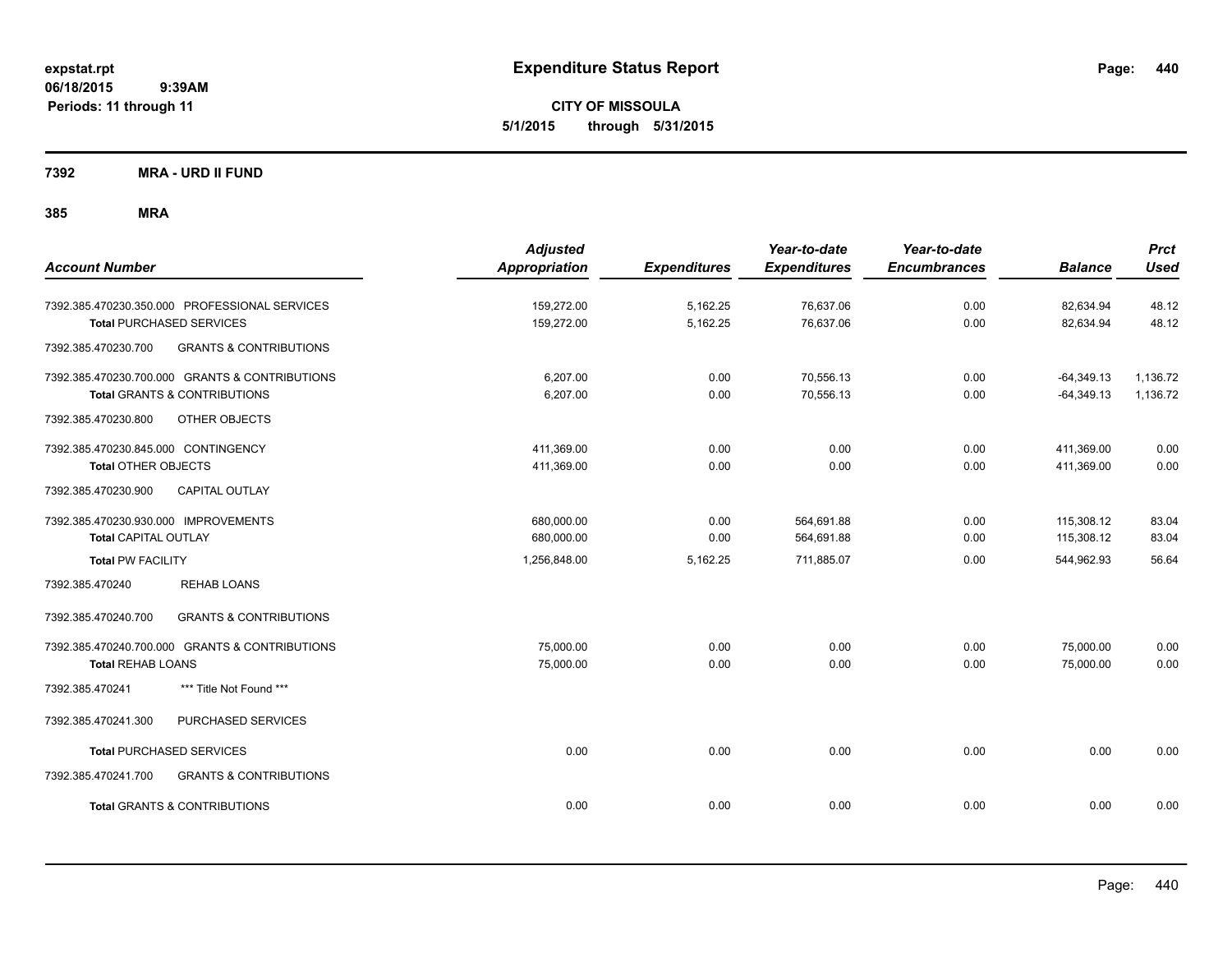**CITY OF MISSOULA 5/1/2015 through 5/31/2015**

**7392 MRA - URD II FUND**

| <b>Account Number</b>               |                                                | <b>Adjusted</b><br>Appropriation | <b>Expenditures</b> | Year-to-date<br><b>Expenditures</b> | Year-to-date<br><b>Encumbrances</b> | <b>Balance</b> | <b>Prct</b><br><b>Used</b> |
|-------------------------------------|------------------------------------------------|----------------------------------|---------------------|-------------------------------------|-------------------------------------|----------------|----------------------------|
| 7392.385.470241.800                 | OTHER OBJECTS                                  |                                  |                     |                                     |                                     |                |                            |
| <b>Total OTHER OBJECTS</b>          |                                                | 0.00                             | 0.00                | 0.00                                | 0.00                                | 0.00           | 0.00                       |
| 7392.385.470241.900                 | CAPITAL OUTLAY                                 |                                  |                     |                                     |                                     |                |                            |
| Total *** Title Not Found ***       |                                                | 0.00                             | 0.00                | 0.00                                | 0.00                                | 0.00           | 0.00                       |
| 7392.385.470250                     | <b>RELOCATION PAYMENTS</b>                     |                                  |                     |                                     |                                     |                |                            |
| 7392.385.470250.800                 | OTHER OBJECTS                                  |                                  |                     |                                     |                                     |                |                            |
|                                     | <b>Total RELOCATION PAYMENTS</b>               | 0.00                             | 0.00                | 0.00                                | 0.00                                | 0.00           | 0.00                       |
| 7392.385.470260                     | <b>PLANNING &amp; MGMT</b>                     |                                  |                     |                                     |                                     |                |                            |
| 7392.385.470260.300                 | PURCHASED SERVICES                             |                                  |                     |                                     |                                     |                |                            |
|                                     | 7392.385.470260.350.000 PROFESSIONAL SERVICES  | 10,000.00                        | 0.00                | 0.00                                | 0.00                                | 10,000.00      | 0.00                       |
|                                     | <b>Total PURCHASED SERVICES</b>                | 10,000.00                        | 0.00                | 0.00                                | 0.00                                | 10,000.00      | 0.00                       |
| 7392.385.470260.700                 | <b>GRANTS &amp; CONTRIBUTIONS</b>              |                                  |                     |                                     |                                     |                |                            |
|                                     | <b>Total GRANTS &amp; CONTRIBUTIONS</b>        | 0.00                             | 0.00                | 0.00                                | 0.00                                | 0.00           | 0.00                       |
| 7392.385.470260.800                 | OTHER OBJECTS                                  |                                  |                     |                                     |                                     |                |                            |
| 7392.385.470260.845.000 CONTINGENCY |                                                | 50,000.00                        | 0.00                | 0.00                                | 0.00                                | 50,000.00      | 0.00                       |
| <b>Total OTHER OBJECTS</b>          |                                                | 50,000.00                        | 0.00                | 0.00                                | 0.00                                | 50,000.00      | 0.00                       |
| <b>Total PLANNING &amp; MGMT</b>    |                                                | 60,000.00                        | 0.00                | 0.00                                | 0.00                                | 60,000.00      | 0.00                       |
| 7392.385.470270                     | <b>CLEARING &amp; DEMO</b>                     |                                  |                     |                                     |                                     |                |                            |
| 7392.385.470270.700                 | <b>GRANTS &amp; CONTRIBUTIONS</b>              |                                  |                     |                                     |                                     |                |                            |
|                                     | 7392.385.470270.700.000 GRANTS & CONTRIBUTIONS | 17,400.00                        | 0.00                | 0.00                                | 0.00                                | 17,400.00      | 0.00                       |
|                                     | <b>Total GRANTS &amp; CONTRIBUTIONS</b>        | 17,400.00                        | 0.00                | 0.00                                | 0.00                                | 17,400.00      | 0.00                       |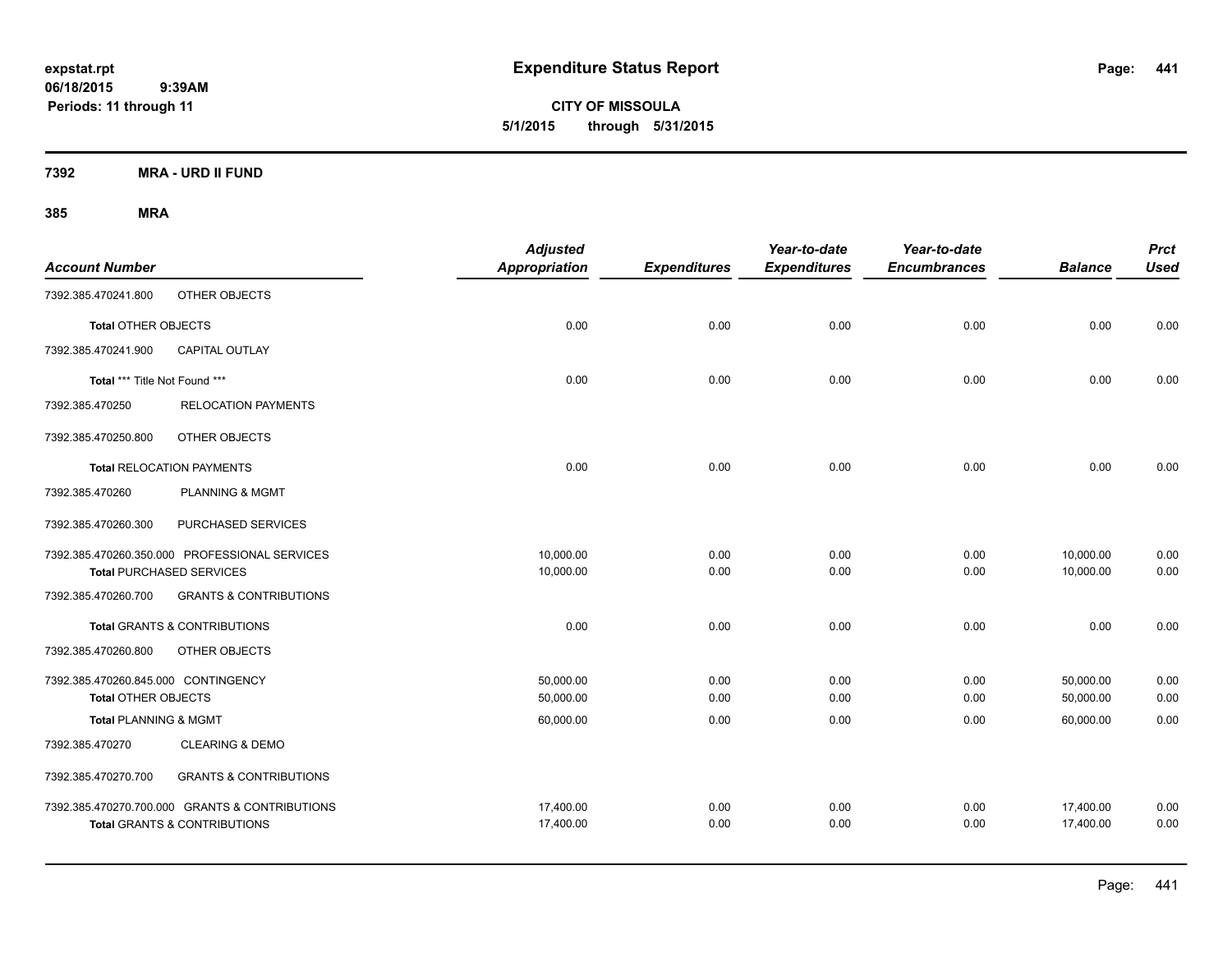**CITY OF MISSOULA 5/1/2015 through 5/31/2015**

**7392 MRA - URD II FUND**

| <b>Account Number</b>                                      |                                                   | <b>Adjusted</b><br><b>Appropriation</b> | <b>Expenditures</b> | Year-to-date<br><b>Expenditures</b> | Year-to-date<br><b>Encumbrances</b> | <b>Balance</b>           | <b>Prct</b><br><b>Used</b> |
|------------------------------------------------------------|---------------------------------------------------|-----------------------------------------|---------------------|-------------------------------------|-------------------------------------|--------------------------|----------------------------|
| 7392.385.470270.800                                        | OTHER OBJECTS                                     |                                         |                     |                                     |                                     |                          |                            |
| 7392.385.470270.845.000 CONTINGENCY<br>Total OTHER OBJECTS |                                                   | 100,000.00<br>100,000.00                | 0.00<br>0.00        | 0.00<br>0.00                        | 0.00<br>0.00                        | 100,000.00<br>100,000.00 | 0.00<br>0.00               |
| 7392.385.470270.900                                        | CAPITAL OUTLAY                                    |                                         |                     |                                     |                                     |                          |                            |
| <b>Total CAPITAL OUTLAY</b>                                |                                                   | 0.00                                    | 0.00                | 0.00                                | 0.00                                | 0.00                     | 0.00                       |
| Total CLEARING & DEMO                                      |                                                   | 117,400.00                              | 0.00                | 0.00                                | 0.00                                | 117,400.00               | 0.00                       |
| 7392.385.470280                                            | 2006 Millsite TIF - 3.6M                          |                                         |                     |                                     |                                     |                          |                            |
| 7392.385.470280.900                                        | <b>CAPITAL OUTLAY</b>                             |                                         |                     |                                     |                                     |                          |                            |
| Total 2006 Millsite TIF - 3.6M                             |                                                   | 0.00                                    | 0.00                | 0.00                                | 0.00                                | 0.00                     | 0.00                       |
| 7392.385.470290                                            | BROWNFIELD RLF 1.125M                             |                                         |                     |                                     |                                     |                          |                            |
| 7392.385.470290.700                                        | <b>GRANTS &amp; CONTRIBUTIONS</b>                 |                                         |                     |                                     |                                     |                          |                            |
|                                                            | <b>Total GRANTS &amp; CONTRIBUTIONS</b>           | 0.00                                    | 0.00                | 0.00                                | 0.00                                | 0.00                     | 0.00                       |
| 7392.385.470290.900                                        | <b>CAPITAL OUTLAY</b>                             |                                         |                     |                                     |                                     |                          |                            |
|                                                            | Total BROWNFIELD RLF 1.125M                       | 0.00                                    | 0.00                | 0.00                                | 0.00                                | 0.00                     | 0.00                       |
| 7392.385.470300                                            | SAFEWAY/ST PAT 1.5M                               |                                         |                     |                                     |                                     |                          |                            |
| 7392.385.470300.900                                        | CAPITAL OUTLAY                                    |                                         |                     |                                     |                                     |                          |                            |
| Total SAFEWAY/ST PAT 1.5M                                  |                                                   | 0.00                                    | 0.00                | 0.00                                | 0.00                                | 0.00                     | 0.00                       |
| 7392.385.470301                                            | 5.75M SILVER PARK/WYOMIN/MRL                      |                                         |                     |                                     |                                     |                          |                            |
| 7392.385.470301.300                                        | PURCHASED SERVICES                                |                                         |                     |                                     |                                     |                          |                            |
|                                                            | 7392.385.470301.350.000 5.75M SILVER PARK/WYO/MRL | 0.00                                    | 0.00                | 13,083.00                           | 0.00                                | $-13,083.00$             | 0.00                       |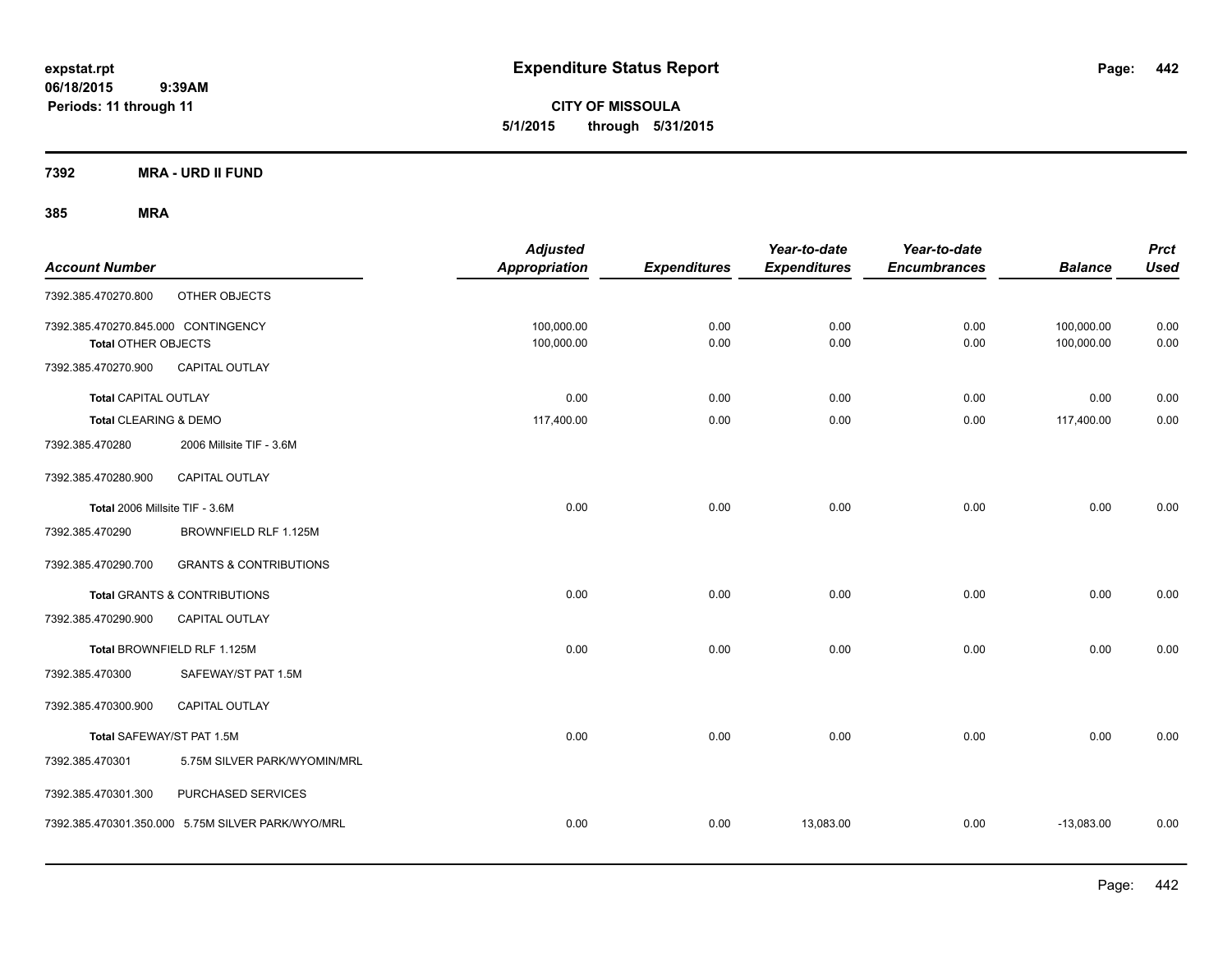**CITY OF MISSOULA 5/1/2015 through 5/31/2015**

**7392 MRA - URD II FUND**

| <b>Account Number</b>                                    | <b>Adjusted</b><br><b>Appropriation</b> | <b>Expenditures</b> | Year-to-date<br><b>Expenditures</b> | Year-to-date<br><b>Encumbrances</b> | <b>Balance</b> | <b>Prct</b><br><b>Used</b> |
|----------------------------------------------------------|-----------------------------------------|---------------------|-------------------------------------|-------------------------------------|----------------|----------------------------|
| <b>Total PURCHASED SERVICES</b>                          | 0.00                                    | 0.00                | 13,083.00                           | 0.00                                | $-13,083.00$   | 0.00                       |
| <b>GRANTS &amp; CONTRIBUTIONS</b><br>7392.385.470301.700 |                                         |                     |                                     |                                     |                |                            |
| 7392.385.470301.700.000 GRANTS & CONTRIBUTIONS           | 0.00                                    | 0.00                | 15,000.00                           | 0.00                                | $-15,000.00$   | 0.00                       |
| <b>Total GRANTS &amp; CONTRIBUTIONS</b>                  | 0.00                                    | 0.00                | 15,000.00                           | 0.00                                | $-15,000.00$   | 0.00                       |
| OTHER OBJECTS<br>7392.385.470301.800                     |                                         |                     |                                     |                                     |                |                            |
| <b>Total OTHER OBJECTS</b>                               | 0.00                                    | 0.00                | 0.00                                | 0.00                                | 0.00           | 0.00                       |
| <b>CAPITAL OUTLAY</b><br>7392.385.470301.900             |                                         |                     |                                     |                                     |                |                            |
| 7392.385.470301.930.000 5.75M SILVERPARK/WYO/MRL         | 0.00                                    | 0.00                | 36,090.12                           | 0.00                                | $-36,090.12$   | 0.00                       |
| <b>Total CAPITAL OUTLAY</b>                              | 0.00                                    | 0.00                | 36,090.12                           | 0.00                                | $-36,090.12$   | 0.00                       |
| Total 5.75M SILVER PARK/WYOMIN/MRL                       | 0.00                                    | 0.00                | 64,173.12                           | 0.00                                | $-64, 173.12$  | 0.00                       |
| Total MRA - URD II FUND                                  | 1.809.248.00                            | 5,162.25            | 891,322.19                          | 0.00                                | 917.925.81     | 49.26                      |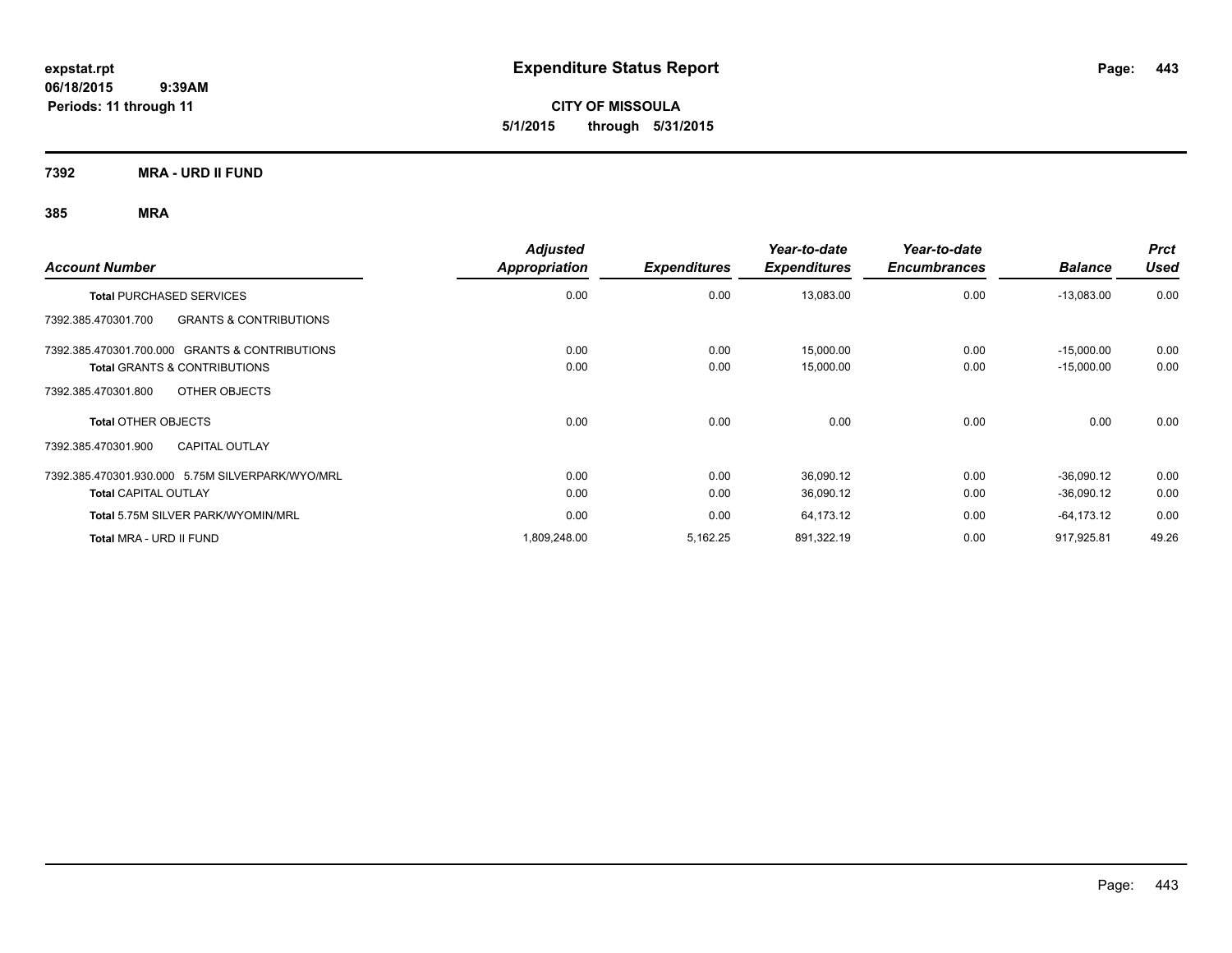**CITY OF MISSOULA 5/1/2015 through 5/31/2015**

**7393 MRA - URD III FUND**

**385 MRA**

| <b>Account Number</b>                   |                                                         | <b>Adjusted</b><br><b>Appropriation</b> | <b>Expenditures</b> | Year-to-date<br><b>Expenditures</b> | Year-to-date<br><b>Encumbrances</b> | <b>Balance</b> | <b>Prct</b><br><b>Used</b> |
|-----------------------------------------|---------------------------------------------------------|-----------------------------------------|---------------------|-------------------------------------|-------------------------------------|----------------|----------------------------|
| 7393.385.470210                         | <b>ADMINISTRATION</b>                                   |                                         |                     |                                     |                                     |                |                            |
| 7393.385.470210.100                     | PERSONAL SERVICES                                       |                                         |                     |                                     |                                     |                |                            |
|                                         | 7393.385.470210.110.000 SALARIES AND WAGES              | 331,208.00                              | 24,758.37           | 283,310.97                          | 0.00                                | 47,897.03      | 85.54                      |
|                                         | 7393.385.470210.120.000 OVERTIME/TERMINATION            | 5.000.00                                | 0.00                | 0.00                                | 0.00                                | 5.000.00       | 0.00                       |
|                                         | 7393.385.470210.140.000 EMPLOYER CONTRIBUTIONS          | 111,443.00                              | 8,137.24            | 94,868.67                           | 0.00                                | 16,574.33      | 85.13                      |
|                                         | 7393.385.470210.141.000 STATE RETIREMENT CONTRIBUTIONS  | 319.00                                  | 0.00                | 293.27                              | 0.00                                | 25.73          | 91.93                      |
| <b>Total PERSONAL SERVICES</b>          |                                                         | 447,970.00                              | 32,895.61           | 378,472.91                          | 0.00                                | 69,497.09      | 84.49                      |
| 7393.385.470210.200                     | <b>SUPPLIES</b>                                         |                                         |                     |                                     |                                     |                |                            |
| 7393.385.470210.210.000 OFFICE SUPPLIES |                                                         | 4,000.00                                | 20.73               | 830.42                              | 0.00                                | 3,169.58       | 20.76                      |
|                                         | 7393.385.470210.220.000 OPERATING SUPPLIES              | 500.00                                  | 0.00                | 0.00                                | 0.00                                | 500.00         | 0.00                       |
| 7393.385.470210.230.000                 | REPAIR/MAINTENANCE                                      | 828.00                                  | 0.00                | 124.72                              | 0.00                                | 703.28         | 15.06                      |
| 7393.385.470210.231.000                 | <b>GASOLINE</b>                                         | 400.00                                  | 0.00                | 119.25                              | 0.00                                | 280.75         | 29.81                      |
| 7393.385.470210.240.000 OTHER SUPPLIES  |                                                         | 3,398.00                                | 0.00                | 745.82                              | 0.00                                | 2,652.18       | 21.95                      |
| <b>Total SUPPLIES</b>                   |                                                         | 9,126.00                                | 20.73               | 1,820.21                            | 0.00                                | 7,305.79       | 19.95                      |
| 7393.385.470210.300                     | <b>PURCHASED SERVICES</b>                               |                                         |                     |                                     |                                     |                |                            |
| 7393.385.470210.310.000 COMMUNICATIONS  |                                                         | 800.00                                  | 0.00                | 879.23                              | 0.00                                | $-79.23$       | 109.90                     |
| 7393.385.470210.320.000                 | PRINTING & DUPLICATING                                  | 3,000.00                                | 0.00                | 1,174.58                            | 0.00                                | 1,825.42       | 39.15                      |
|                                         | 7393.385.470210.330.000 PUBLICITY, SUBSCRIPTIONS & DUES | 3,000.00                                | 0.00                | 3,393.11                            | 0.00                                | $-393.11$      | 113.10                     |
| 7393.385.470210.344.000                 | TELEPHONE SERVICE                                       | 1,300.00                                | 79.14               | 806.78                              | 0.00                                | 493.22         | 62.06                      |
| 7393.385.470210.345.000 GARBAGE         |                                                         | 565.00                                  | 43.05               | 490.89                              | 0.00                                | 74.11          | 86.88                      |
|                                         | 7393.385.470210.350.000 PROFESSIONAL SERVICES           | 130.823.00                              | 0.00                | 71,026.50                           | 0.00                                | 59,796.50      | 54.29                      |
|                                         | 7393.385.470210.360.000 REPAIR & MAINTENANCE            | 6,990.00                                | 316.81              | 3,177.12                            | 0.00                                | 3.812.88       | 45.45                      |
| 7393.385.470210.370.000 TRAVEL          |                                                         | 3,500.00                                | 0.00                | 503.90                              | 0.00                                | 2,996.10       | 14.40                      |
| 7393.385.470210.380.000 TRAINING        |                                                         | 4,500.00                                | 0.00                | 296.45                              | 0.00                                | 4,203.55       | 6.59                       |
|                                         | 7393.385.470210.390.000 OTHER PURCHASED SERVICES        | 500.00                                  | 145.90              | 145.90                              | 0.00                                | 354.10         | 29.18                      |
| <b>Total PURCHASED SERVICES</b>         |                                                         | 154,978.00                              | 584.90              | 81,894.46                           | 0.00                                | 73,083.54      | 52.84                      |

7393.385.470210.700 GRANTS & CONTRIBUTIONS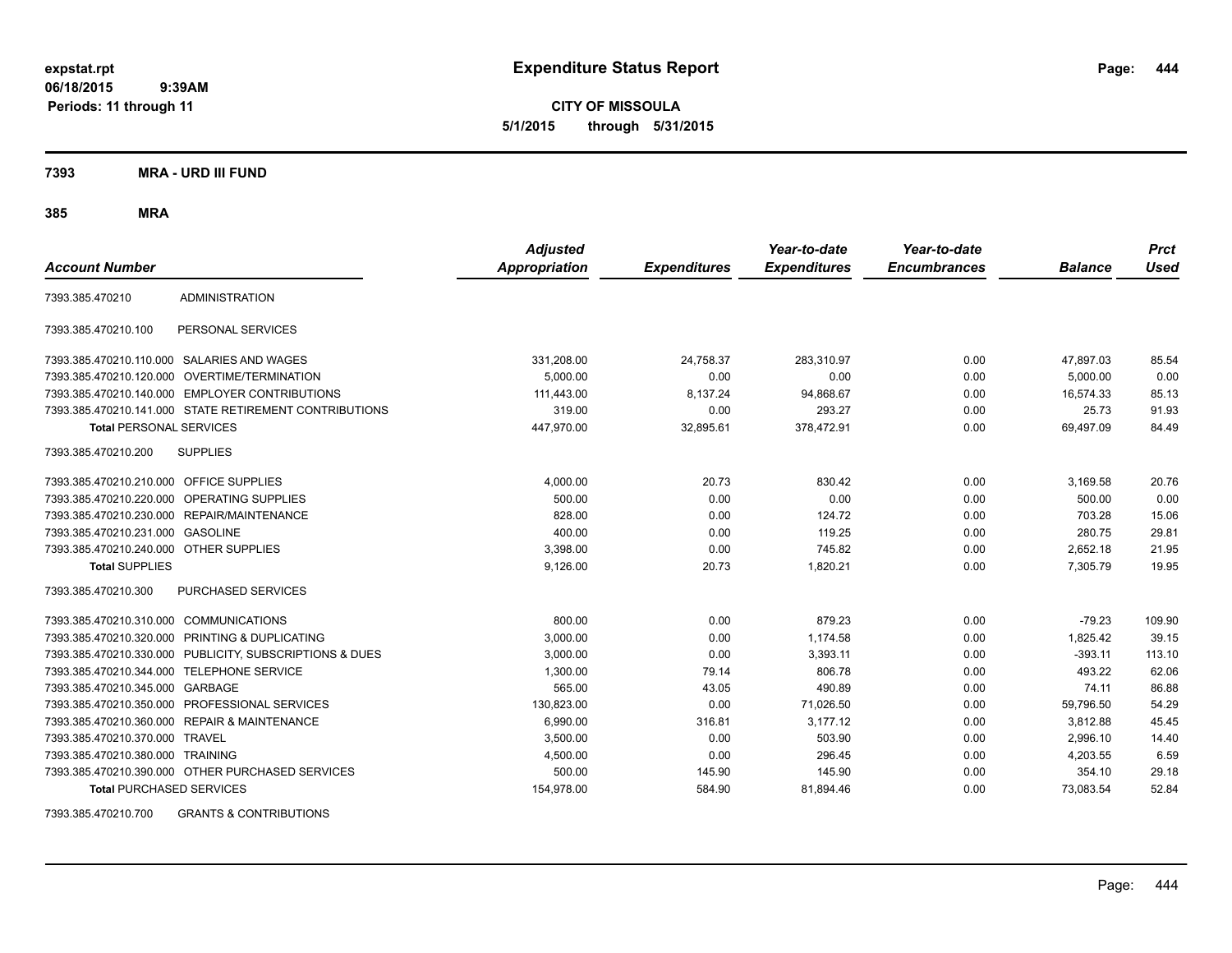**CITY OF MISSOULA 5/1/2015 through 5/31/2015**

**7393 MRA - URD III FUND**

| <b>Account Number</b>                                                        | <b>Adjusted</b><br><b>Appropriation</b> | <b>Expenditures</b> | Year-to-date<br><b>Expenditures</b> | Year-to-date<br><b>Encumbrances</b> | <b>Balance</b>       | <b>Prct</b><br><b>Used</b> |
|------------------------------------------------------------------------------|-----------------------------------------|---------------------|-------------------------------------|-------------------------------------|----------------------|----------------------------|
| Total GRANTS & CONTRIBUTIONS                                                 | 0.00                                    | 0.00                | 0.00                                | 0.00                                | 0.00                 | 0.00                       |
| <b>OTHER OBJECTS</b><br>7393.385.470210.800                                  |                                         |                     |                                     |                                     |                      |                            |
| <b>Total OTHER OBJECTS</b>                                                   | 0.00                                    | 0.00                | 0.00                                | 0.00                                | 0.00                 | 0.00                       |
| CAPITAL OUTLAY<br>7393.385.470210.900                                        |                                         |                     |                                     |                                     |                      |                            |
| 7393.385.470210.940.000 MACHINERY & EQUIPMENT<br><b>Total CAPITAL OUTLAY</b> | 30,000.00<br>30,000.00                  | 862.45<br>862.45    | 25,438.45<br>25,438.45              | 0.00<br>0.00                        | 4,561.55<br>4,561.55 | 84.79<br>84.79             |
| <b>Total ADMINISTRATION</b>                                                  | 642,074.00                              | 34,363.69           | 487,626.03                          | 0.00                                | 154,447.97           | 75.95                      |
| PROPERTY ACQUISITION<br>7393.385.470220                                      |                                         |                     |                                     |                                     |                      |                            |
| OTHER OBJECTS<br>7393.385.470220.800                                         |                                         |                     |                                     |                                     |                      |                            |
| <b>Total PROPERTY ACQUISITION</b>                                            | 0.00                                    | 0.00                | 0.00                                | 0.00                                | 0.00                 | 0.00                       |
| <b>PW FACILITY</b><br>7393.385.470230                                        |                                         |                     |                                     |                                     |                      |                            |
| 7393.385.470230.300<br>PURCHASED SERVICES                                    |                                         |                     |                                     |                                     |                      |                            |
| 7393.385.470230.350.000 PROFESSIONAL SERVICES                                | 233,117.00                              | 6,640.50            | 279,667.82                          | 0.00                                | $-46,550.82$         | 119.97                     |
| <b>Total PURCHASED SERVICES</b>                                              | 233,117.00                              | 6,640.50            | 279,667.82                          | 0.00                                | $-46,550.82$         | 119.97                     |
| 7393.385.470230.700<br><b>GRANTS &amp; CONTRIBUTIONS</b>                     |                                         |                     |                                     |                                     |                      |                            |
| 7393.385.470230.700.000 GRANTS & CONTRIBUTIONS                               | 1,857,624.00                            | 0.00                | 979,026.49                          | 0.00                                | 878,597.51           | 52.70                      |
| <b>Total GRANTS &amp; CONTRIBUTIONS</b>                                      | 1,857,624.00                            | 0.00                | 979.026.49                          | 0.00                                | 878.597.51           | 52.70                      |
| 7393.385.470230.800<br><b>OTHER OBJECTS</b>                                  |                                         |                     |                                     |                                     |                      |                            |
| 7393.385.470230.845.000 CONTINGENCY                                          | 534,332.00                              | 0.00                | 0.00                                | 0.00                                | 534,332.00           | 0.00                       |
| <b>Total OTHER OBJECTS</b>                                                   | 534,332.00                              | 0.00                | 0.00                                | 0.00                                | 534,332.00           | 0.00                       |
| 7393.385.470230.900<br><b>CAPITAL OUTLAY</b>                                 |                                         |                     |                                     |                                     |                      |                            |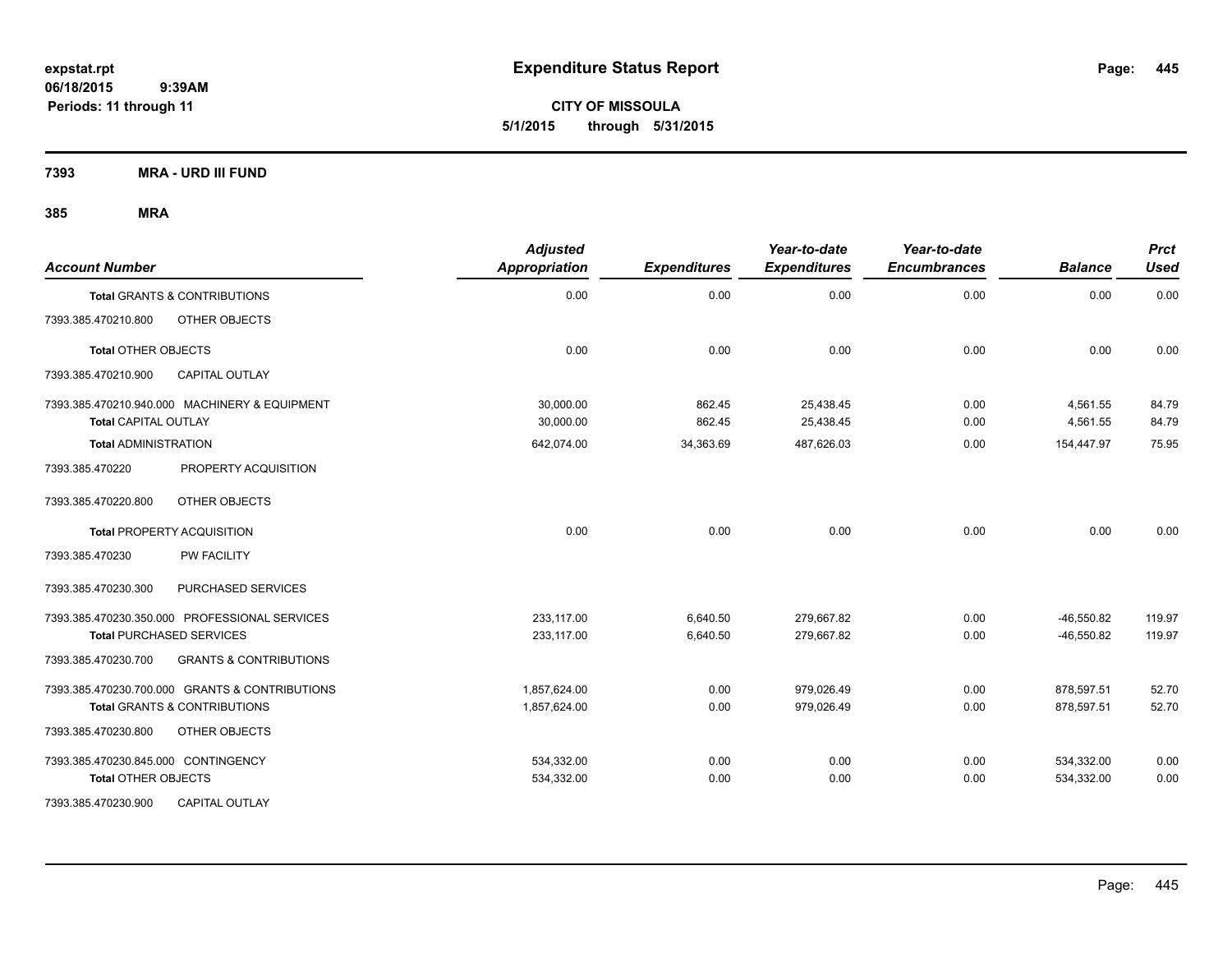**CITY OF MISSOULA 5/1/2015 through 5/31/2015**

**7393 MRA - URD III FUND**

| <b>Account Number</b>                                               |                                                                                  | <b>Adjusted</b><br>Appropriation | <b>Expenditures</b> | Year-to-date<br><b>Expenditures</b> | Year-to-date<br><b>Encumbrances</b> | <b>Balance</b>               | <b>Prct</b><br><b>Used</b> |
|---------------------------------------------------------------------|----------------------------------------------------------------------------------|----------------------------------|---------------------|-------------------------------------|-------------------------------------|------------------------------|----------------------------|
| 7393.385.470230.930.000 IMPROVEMENTS<br><b>Total CAPITAL OUTLAY</b> |                                                                                  | 2,115,956.00<br>2,115,956.00     | 55.19<br>55.19      | 398,556.01<br>398,556.01            | 0.00<br>0.00                        | 1,717,399.99<br>1,717,399.99 | 18.84<br>18.84             |
| <b>Total PW FACILITY</b>                                            |                                                                                  | 4,741,029.00                     | 6,695.69            | 1,657,250.32                        | 0.00                                | 3,083,778.68                 | 34.96                      |
| 7393.385.470240                                                     | <b>REHAB LOANS</b>                                                               |                                  |                     |                                     |                                     |                              |                            |
| 7393.385.470240.700                                                 | <b>GRANTS &amp; CONTRIBUTIONS</b>                                                |                                  |                     |                                     |                                     |                              |                            |
| <b>Total REHAB LOANS</b>                                            | 7393.385.470240.700.000 GRANTS & CONTRIBUTIONS                                   | 300,000.00<br>300,000.00         | 0.00<br>0.00        | 56,906.66<br>56,906.66              | 0.00<br>0.00                        | 243,093.34<br>243,093.34     | 18.97<br>18.97             |
| 7393.385.470250                                                     | <b>RELOCATION PAYMENTS</b>                                                       |                                  |                     |                                     |                                     |                              |                            |
| 7393.385.470250.800                                                 | OTHER OBJECTS                                                                    |                                  |                     |                                     |                                     |                              |                            |
| 7393.385.470250.845.000 CONTINGENCY                                 | <b>Total RELOCATION PAYMENTS</b>                                                 | 50,000.00<br>50,000.00           | 0.00<br>0.00        | 0.00<br>0.00                        | 0.00<br>0.00                        | 50,000.00<br>50,000.00       | 0.00<br>0.00               |
| 7393.385.470260                                                     | <b>PLANNING &amp; MGMT</b>                                                       |                                  |                     |                                     |                                     |                              |                            |
| 7393.385.470260.300                                                 | PURCHASED SERVICES                                                               |                                  |                     |                                     |                                     |                              |                            |
|                                                                     | 7393.385.470260.350.000 PROFESSIONAL SERVICES<br><b>Total PURCHASED SERVICES</b> | 134,867.00<br>134,867.00         | 0.00<br>0.00        | 10,784.98<br>10,784.98              | 0.00<br>0.00                        | 124,082.02<br>124,082.02     | 8.00<br>8.00               |
| 7393.385.470260.700                                                 | <b>GRANTS &amp; CONTRIBUTIONS</b>                                                |                                  |                     |                                     |                                     |                              |                            |
|                                                                     | <b>Total GRANTS &amp; CONTRIBUTIONS</b>                                          | 0.00                             | 0.00                | 0.00                                | 0.00                                | 0.00                         | 0.00                       |
| 7393.385.470260.800                                                 | OTHER OBJECTS                                                                    |                                  |                     |                                     |                                     |                              |                            |
| 7393.385.470260.845.000 CONTINGENCY<br><b>Total OTHER OBJECTS</b>   |                                                                                  | 100.000.00<br>100,000.00         | 0.00<br>0.00        | 0.00<br>0.00                        | 0.00<br>0.00                        | 100,000.00<br>100,000.00     | 0.00<br>0.00               |
| <b>Total PLANNING &amp; MGMT</b>                                    |                                                                                  | 234,867.00                       | 0.00                | 10,784.98                           | 0.00                                | 224,082.02                   | 4.59                       |
| 7393.385.470270                                                     | <b>CLEARING &amp; DEMO</b>                                                       |                                  |                     |                                     |                                     |                              |                            |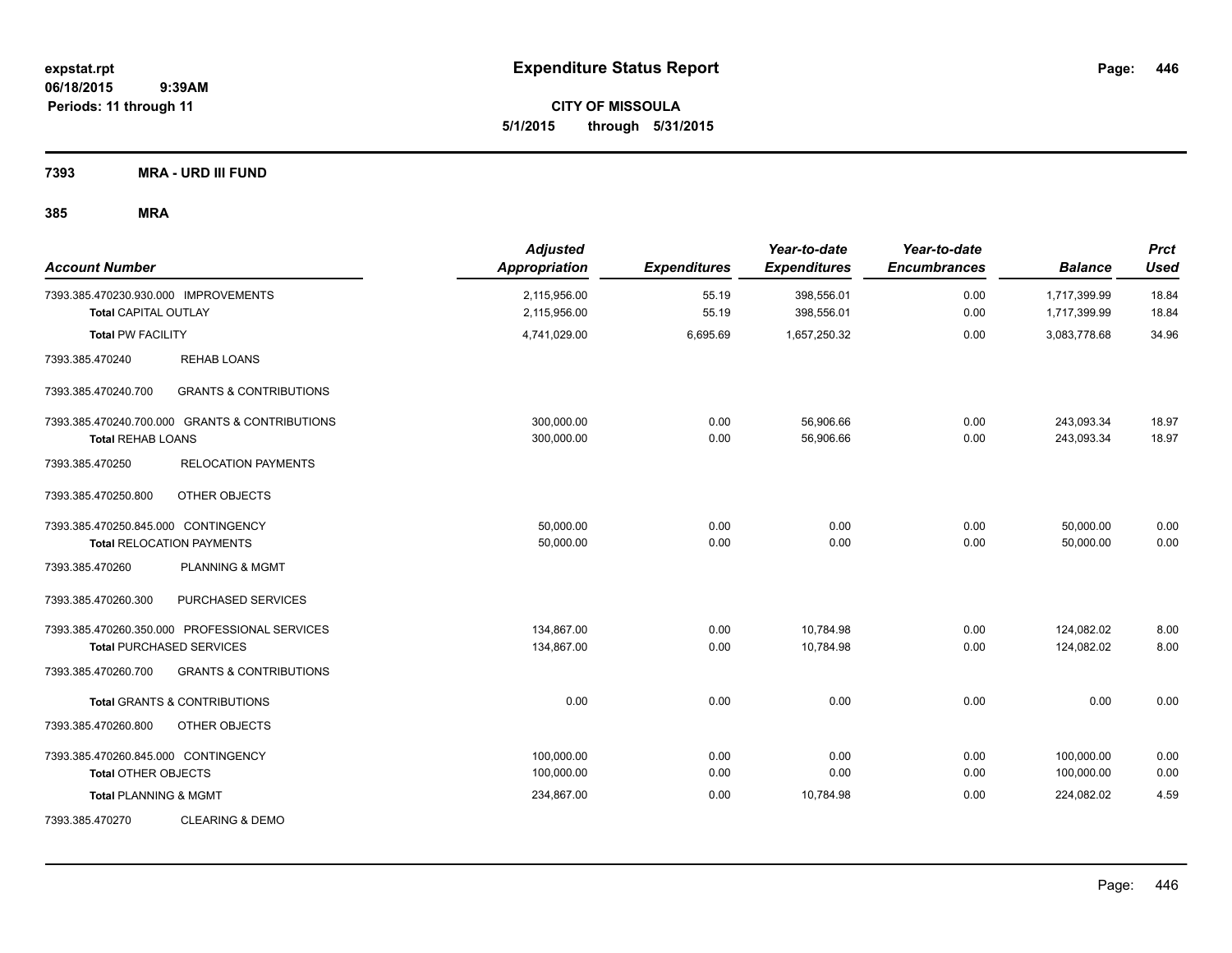**CITY OF MISSOULA 5/1/2015 through 5/31/2015**

**7393 MRA - URD III FUND**

| <b>Account Number</b>                                    | <b>Adjusted</b><br>Appropriation | <b>Expenditures</b> | Year-to-date<br><b>Expenditures</b> | Year-to-date<br><b>Encumbrances</b> | <b>Balance</b> | <b>Prct</b><br><b>Used</b> |
|----------------------------------------------------------|----------------------------------|---------------------|-------------------------------------|-------------------------------------|----------------|----------------------------|
| PURCHASED SERVICES<br>7393.385.470270.300                |                                  |                     |                                     |                                     |                |                            |
| <b>Total PURCHASED SERVICES</b>                          | 0.00                             | 0.00                | 0.00                                | 0.00                                | 0.00           | 0.00                       |
| <b>GRANTS &amp; CONTRIBUTIONS</b><br>7393.385.470270.700 |                                  |                     |                                     |                                     |                |                            |
| 7393.385.470270.700.000 GRANTS & CONTRIBUTIONS           | 40,800.00                        | 0.00                | 46,037.50                           | 0.00                                | $-5,237.50$    | 112.84                     |
| <b>Total GRANTS &amp; CONTRIBUTIONS</b>                  | 40,800.00                        | 0.00                | 46,037.50                           | 0.00                                | $-5,237.50$    | 112.84                     |
| OTHER OBJECTS<br>7393.385.470270.800                     |                                  |                     |                                     |                                     |                |                            |
| 7393.385.470270.845.000 CONTINGENCY                      | 100,000.00                       | 0.00                | 0.00                                | 0.00                                | 100.000.00     | 0.00                       |
| <b>Total OTHER OBJECTS</b>                               | 100,000.00                       | 0.00                | 0.00                                | 0.00                                | 100,000.00     | 0.00                       |
| <b>Total CLEARING &amp; DEMO</b>                         | 140,800.00                       | 0.00                | 46,037.50                           | 0.00                                | 94,762.50      | 32.70                      |
| <b>Total MRA</b>                                         | 6,108,770.00                     | 41,059.38           | 2,258,605.49                        | 0.00                                | 3,850,164.51   | 36.97                      |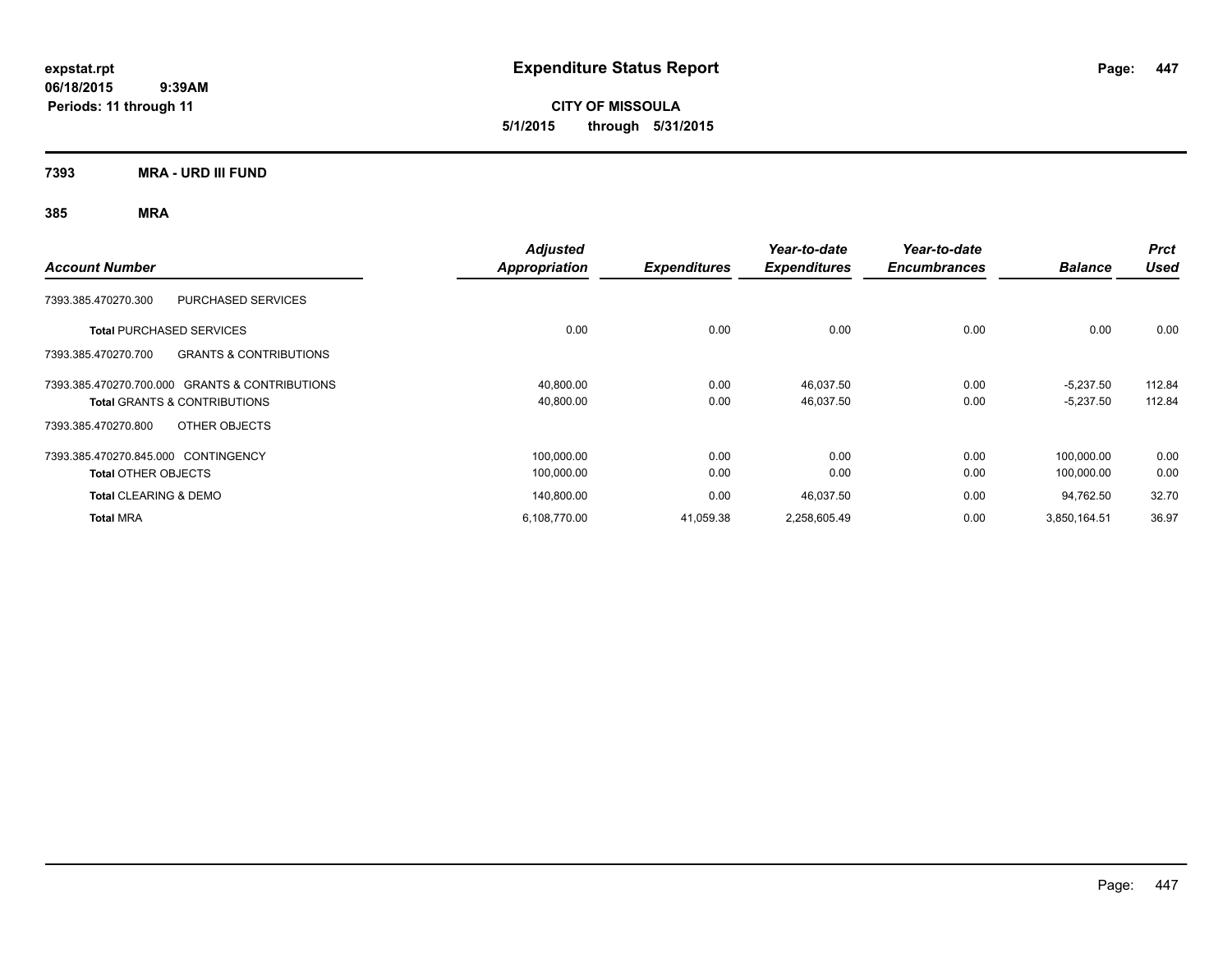**CITY OF MISSOULA 5/1/2015 through 5/31/2015**

**7393 MRA - URD III FUND**

**900 DEPRECIATION**

| <b>Account Number</b>     |                      | <b>Adjusted</b><br><b>Appropriation</b> | <b>Expenditures</b> | Year-to-date<br><b>Expenditures</b> | Year-to-date<br><b>Encumbrances</b> | <b>Balance</b> | <b>Prct</b><br><b>Used</b> |
|---------------------------|----------------------|-----------------------------------------|---------------------|-------------------------------------|-------------------------------------|----------------|----------------------------|
| 7393.900.510000           | <b>MISCELLANEOUS</b> |                                         |                     |                                     |                                     |                |                            |
| 7393.900.510000.800       | OTHER OBJECTS        |                                         |                     |                                     |                                     |                |                            |
| <b>Total DEPRECIATION</b> |                      | 0.00                                    | 0.00                | 0.00                                | 0.00                                | 0.00           | 0.00                       |
| Total MRA - URD III FUND  |                      | 6,108,770.00                            | 41,059.38           | 2,258,605.49                        | 0.00                                | 3,850,164.51   | 36.97                      |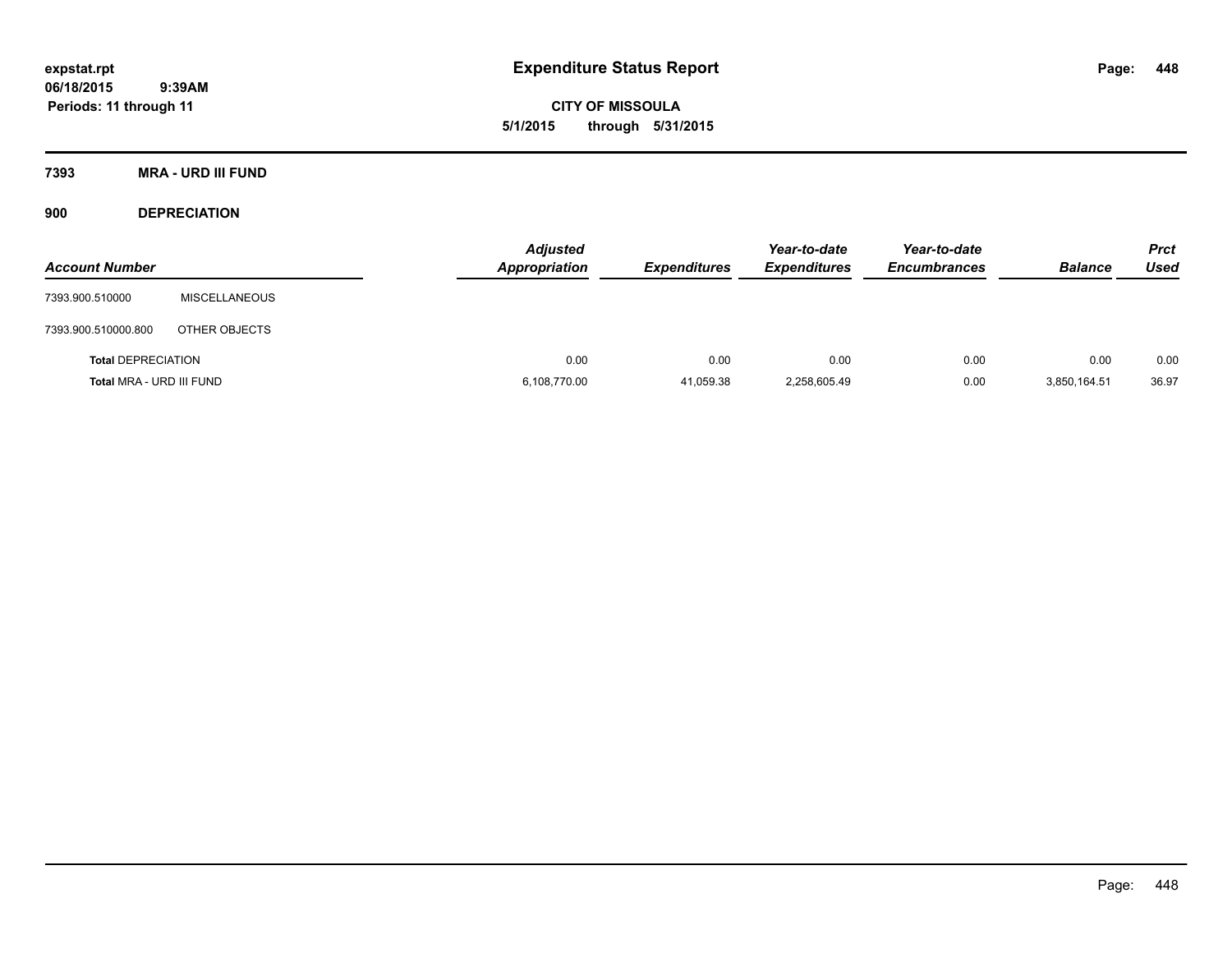**CITY OF MISSOULA 5/1/2015 through 5/31/2015**

# **7394 MRA TAX INCREMENT DEBT CLEARING FUND**

| <b>Account Number</b>         |                                                   | <b>Adjusted</b><br>Appropriation | <b>Expenditures</b> | Year-to-date<br><b>Expenditures</b> | Year-to-date<br><b>Encumbrances</b> | <b>Balance</b> | <b>Prct</b><br><b>Used</b> |
|-------------------------------|---------------------------------------------------|----------------------------------|---------------------|-------------------------------------|-------------------------------------|----------------|----------------------------|
| 7394.390.490601               | TI BOND CLEARING                                  |                                  |                     |                                     |                                     |                |                            |
| 7394.390.490601.800           | OTHER OBJECTS                                     |                                  |                     |                                     |                                     |                |                            |
| <b>Total TI BOND CLEARING</b> |                                                   | 0.00                             | 0.00                | 0.00                                | 0.00                                | 0.00           | 0.00                       |
| 7394.390.521000               | INTERFUND OPERATING TRANSFERS                     |                                  |                     |                                     |                                     |                |                            |
| 7394.390.521000.800           | OTHER OBJECTS                                     |                                  |                     |                                     |                                     |                |                            |
|                               | <b>Total INTERFUND OPERATING TRANSFERS</b>        | 0.00                             | 0.00                | 0.00                                | 0.00                                | 0.00           | 0.00                       |
|                               | <b>Total MRA TAX INCREMENT DEBT CLEARING FUND</b> | 0.00                             | 0.00                | 0.00                                | 0.00                                | 0.00           | 0.00                       |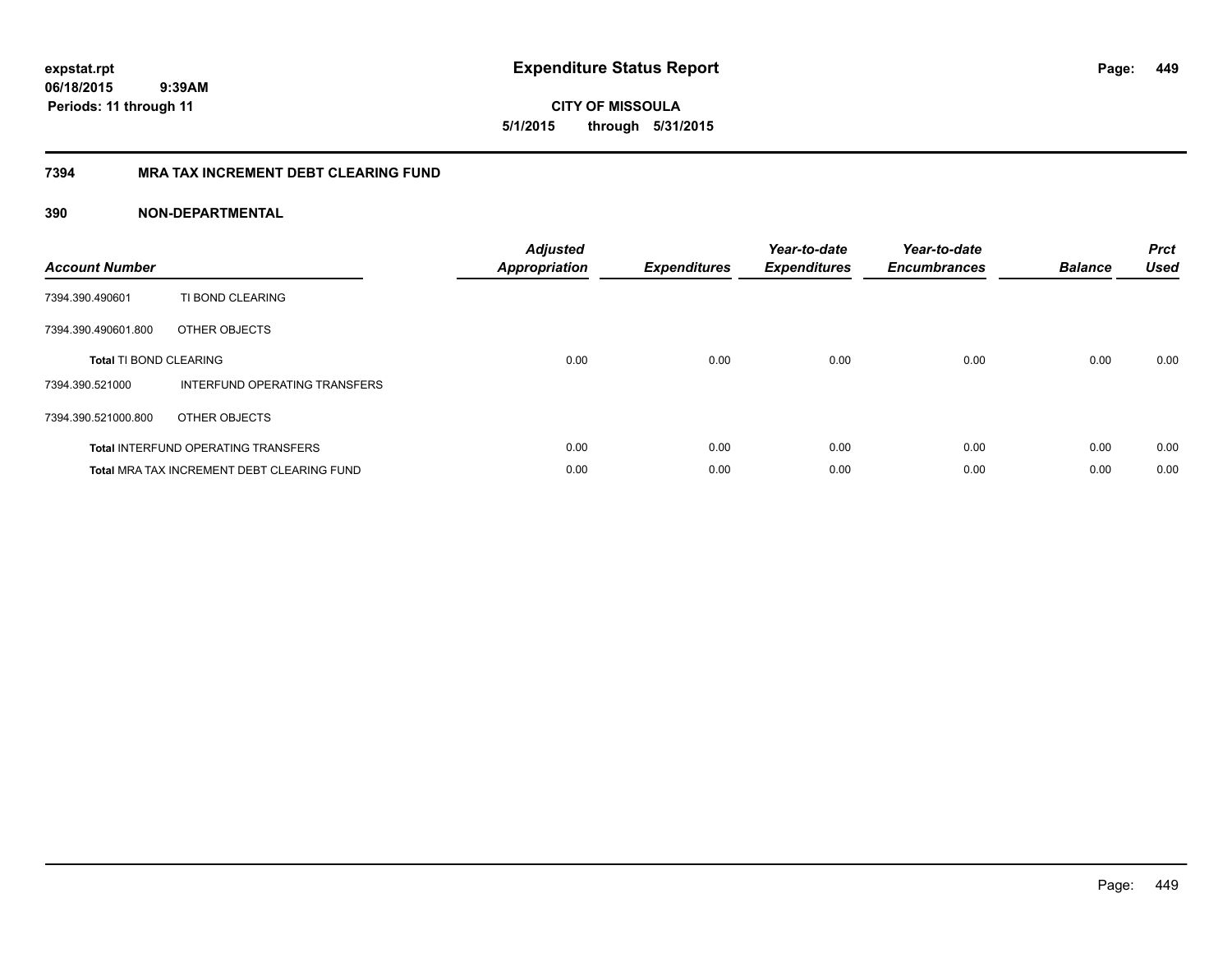**CITY OF MISSOULA 5/1/2015 through 5/31/2015**

# **7395 MRA TAX INCREMENT DEBT SERVICE INTEREST**

| <b>Account Number</b>     |                                                      | <b>Adjusted</b><br>Appropriation | <b>Expenditures</b> | Year-to-date<br><b>Expenditures</b> | Year-to-date<br><b>Encumbrances</b> | <b>Balance</b> | <b>Prct</b><br><b>Used</b> |
|---------------------------|------------------------------------------------------|----------------------------------|---------------------|-------------------------------------|-------------------------------------|----------------|----------------------------|
| 7395.390.490200           | REVENUE BOND DEBT SERVICE                            |                                  |                     |                                     |                                     |                |                            |
| 7395.390.490200.600       | <b>DEBT SERVICE</b>                                  |                                  |                     |                                     |                                     |                |                            |
| <b>Total DEBT SERVICE</b> |                                                      | 0.00                             | 0.00                | 0.00                                | 0.00                                | 0.00           | 0.00                       |
| 7395.390.490200.800       | OTHER OBJECTS                                        |                                  |                     |                                     |                                     |                |                            |
|                           | Total REVENUE BOND DEBT SERVICE                      | 0.00                             | 0.00                | 0.00                                | 0.00                                | 0.00           | 0.00                       |
| 7395.390.490602           | TI BOND INTEREST                                     |                                  |                     |                                     |                                     |                |                            |
| 7395.390.490602.600       | <b>DEBT SERVICE</b>                                  |                                  |                     |                                     |                                     |                |                            |
| <b>Total DEBT SERVICE</b> |                                                      | 0.00                             | 0.00                | 0.00                                | 0.00                                | 0.00           | 0.00                       |
| 7395.390.490602.800       | OTHER OBJECTS                                        |                                  |                     |                                     |                                     |                |                            |
| Total TI BOND INTEREST    |                                                      | 0.00                             | 0.00                | 0.00                                | 0.00                                | 0.00           | 0.00                       |
|                           | <b>Total MRA TAX INCREMENT DEBT SERVICE INTEREST</b> | 0.00                             | 0.00                | 0.00                                | 0.00                                | 0.00           | 0.00                       |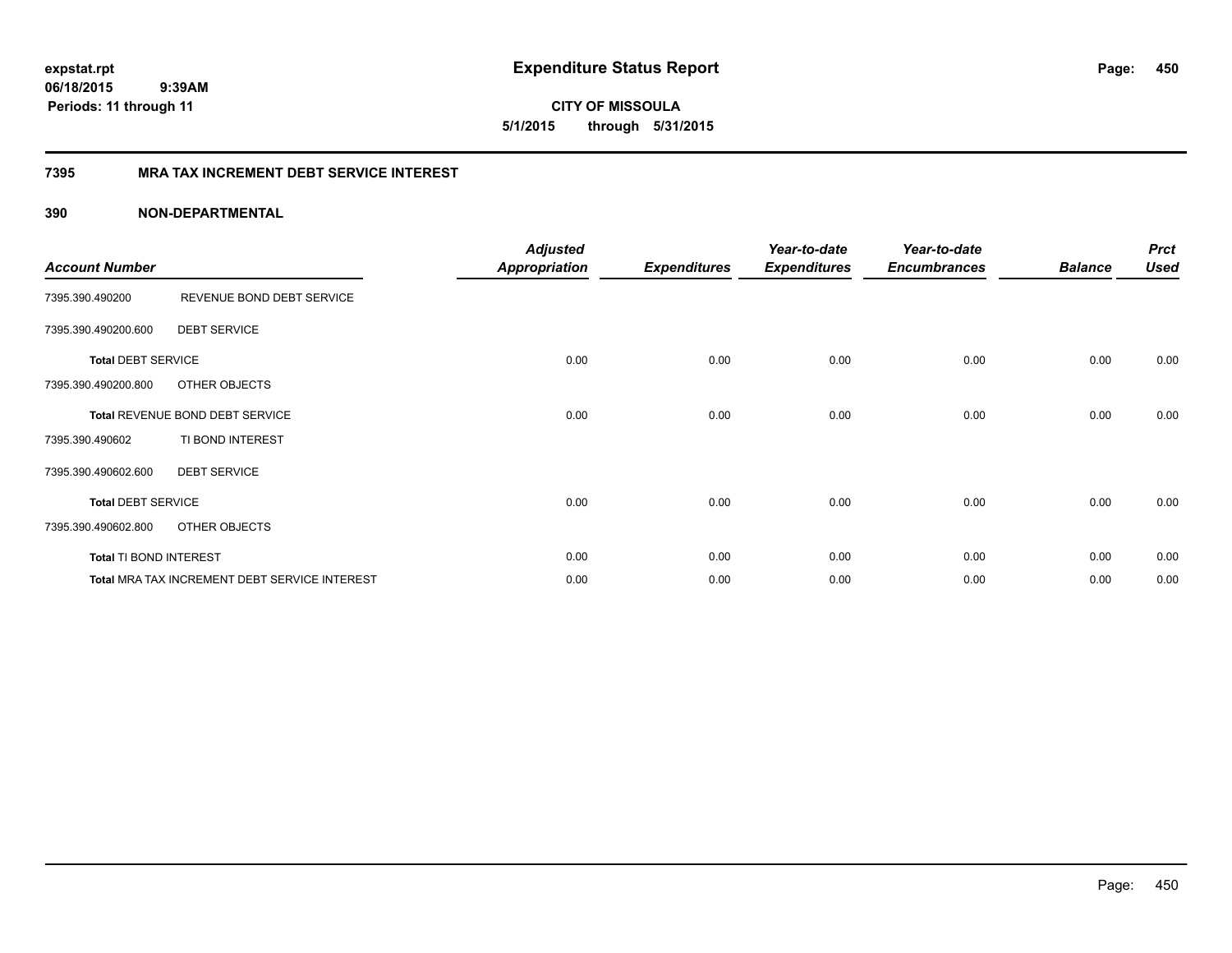**CITY OF MISSOULA 5/1/2015 through 5/31/2015**

# **7396 MRA TAX INCREMENT DEBT SERVICE SINKING F**

| <b>Account Number</b>     |                                                | <b>Adjusted</b><br><b>Appropriation</b> | <b>Expenditures</b> | Year-to-date<br><b>Expenditures</b> | Year-to-date<br><b>Encumbrances</b> | <b>Balance</b> | <b>Prct</b><br><b>Used</b> |
|---------------------------|------------------------------------------------|-----------------------------------------|---------------------|-------------------------------------|-------------------------------------|----------------|----------------------------|
| 7396.390.490200           | REVENUE BOND DEBT SERVICE                      |                                         |                     |                                     |                                     |                |                            |
| 7396.390.490200.600       | <b>DEBT SERVICE</b>                            |                                         |                     |                                     |                                     |                |                            |
|                           | Total REVENUE BOND DEBT SERVICE                | 0.00                                    | 0.00                | 0.00                                | 0.00                                | 0.00           | 0.00                       |
| 7396.390.490603           | TI BOND SINKING                                |                                         |                     |                                     |                                     |                |                            |
| 7396.390.490603.600       | <b>DEBT SERVICE</b>                            |                                         |                     |                                     |                                     |                |                            |
| <b>Total DEBT SERVICE</b> |                                                | 0.00                                    | 0.00                | 0.00                                | 0.00                                | 0.00           | 0.00                       |
| 7396.390.490603.800       | OTHER OBJECTS                                  |                                         |                     |                                     |                                     |                |                            |
|                           | Total MRA TAX INCREMENT DEBT SERVICE SINKING F | 0.00                                    | 0.00                | 0.00                                | 0.00                                | 0.00           | 0.00                       |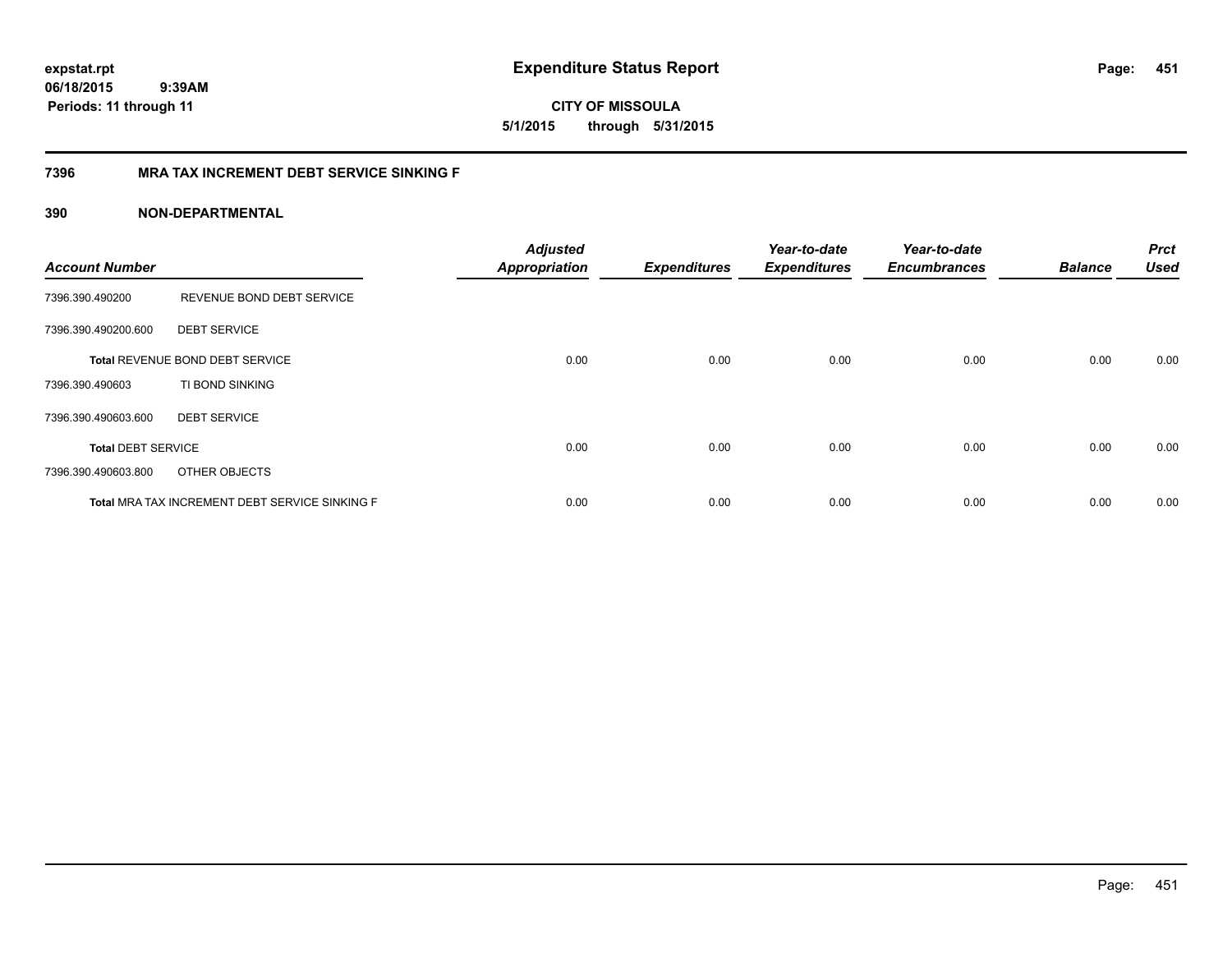**CITY OF MISSOULA 5/1/2015 through 5/31/2015**

# **7397 NORTH RESERVE/SCOTT ST URD**

| <b>Account Number</b>       |                                         | <b>Adjusted</b><br><b>Appropriation</b> | <b>Expenditures</b> | Year-to-date<br><b>Expenditures</b> | Year-to-date<br><b>Encumbrances</b> | <b>Balance</b> | <b>Prct</b><br><b>Used</b> |
|-----------------------------|-----------------------------------------|-----------------------------------------|---------------------|-------------------------------------|-------------------------------------|----------------|----------------------------|
| 7397.385.470210             | <b>ADMINISTRATION</b>                   |                                         |                     |                                     |                                     |                |                            |
| 7397.385.470210.800         | OTHER OBJECTS                           |                                         |                     |                                     |                                     |                |                            |
| <b>Total ADMINISTRATION</b> |                                         | 0.00                                    | 0.00                | 0.00                                | 0.00                                | 0.00           | 0.00                       |
| 7397.385.470220             | PROPERTY ACQUISITION                    |                                         |                     |                                     |                                     |                |                            |
| 7397.385.470220.800         | OTHER OBJECTS                           |                                         |                     |                                     |                                     |                |                            |
| <b>Total OTHER OBJECTS</b>  |                                         | 0.00                                    | 0.00                | 0.00                                | 0.00                                | 0.00           | 0.00                       |
| 7397.385.470220.900         | CAPITAL OUTLAY                          |                                         |                     |                                     |                                     |                |                            |
|                             | <b>Total PROPERTY ACQUISITION</b>       | 0.00                                    | 0.00                | 0.00                                | 0.00                                | 0.00           | 0.00                       |
| 7397.385.470230             | PW FACILITY                             |                                         |                     |                                     |                                     |                |                            |
| 7397.385.470230.300         | PURCHASED SERVICES                      |                                         |                     |                                     |                                     |                |                            |
|                             | <b>Total PURCHASED SERVICES</b>         | 0.00                                    | 0.00                | 0.00                                | 0.00                                | 0.00           | 0.00                       |
| 7397.385.470230.700         | <b>GRANTS &amp; CONTRIBUTIONS</b>       |                                         |                     |                                     |                                     |                |                            |
|                             | <b>Total GRANTS &amp; CONTRIBUTIONS</b> | 0.00                                    | 0.00                | 0.00                                | 0.00                                | 0.00           | 0.00                       |
| 7397.385.470230.800         | OTHER OBJECTS                           |                                         |                     |                                     |                                     |                |                            |
| Total OTHER OBJECTS         |                                         | 0.00                                    | 0.00                | 0.00                                | 0.00                                | 0.00           | 0.00                       |
| 7397.385.470230.900         | <b>CAPITAL OUTLAY</b>                   |                                         |                     |                                     |                                     |                |                            |
| <b>Total PW FACILITY</b>    |                                         | 0.00                                    | 0.00                | 0.00                                | 0.00                                | 0.00           | 0.00                       |
| 7397.385.470240             | <b>REHAB LOANS</b>                      |                                         |                     |                                     |                                     |                |                            |
| 7397.385.470240.700         | <b>GRANTS &amp; CONTRIBUTIONS</b>       |                                         |                     |                                     |                                     |                |                            |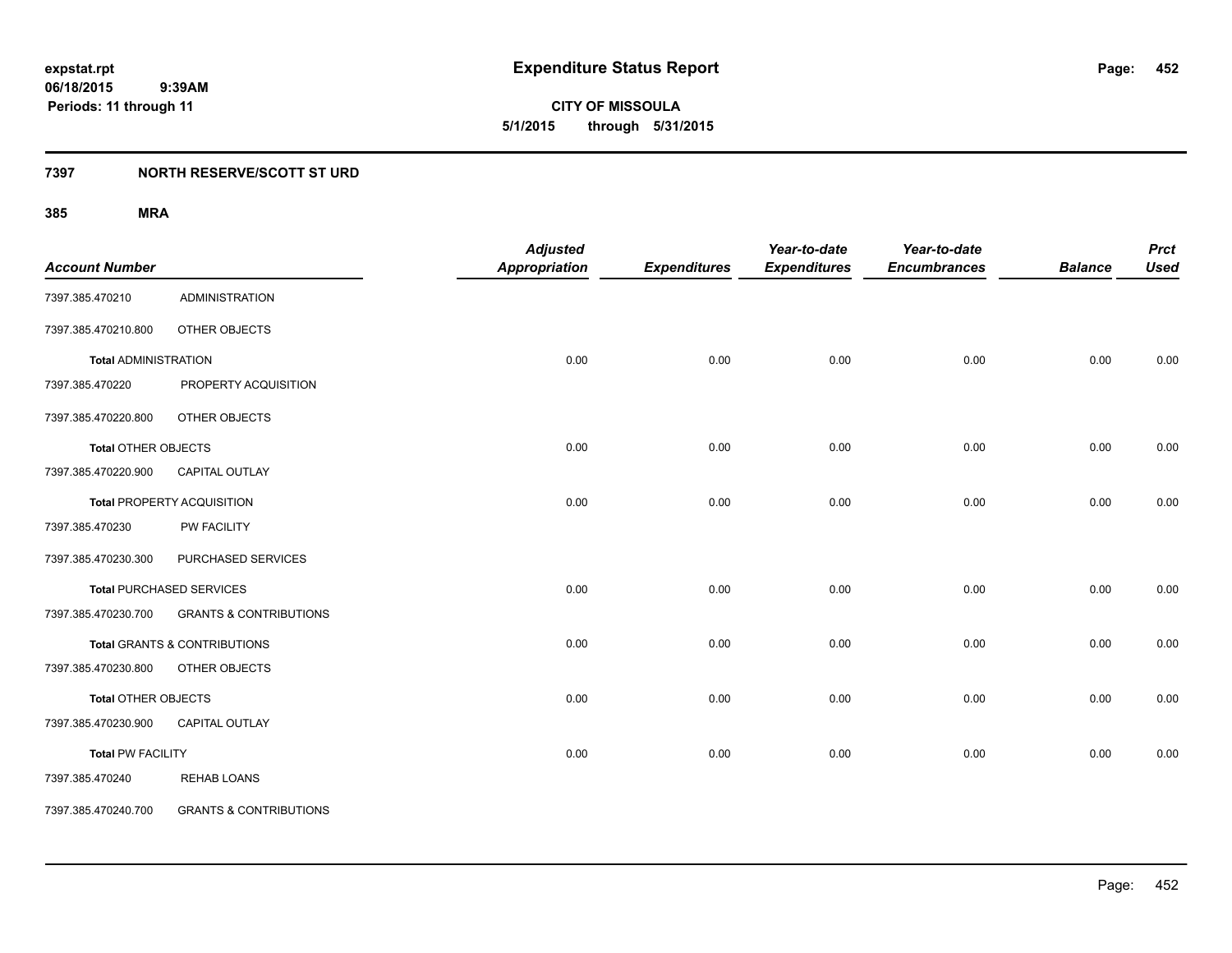**CITY OF MISSOULA 5/1/2015 through 5/31/2015**

# **7397 NORTH RESERVE/SCOTT ST URD**

| <b>Account Number</b>            |                                         | <b>Adjusted</b><br>Appropriation | <b>Expenditures</b> | Year-to-date<br><b>Expenditures</b> | Year-to-date<br><b>Encumbrances</b> | <b>Balance</b> | <b>Prct</b><br><b>Used</b> |
|----------------------------------|-----------------------------------------|----------------------------------|---------------------|-------------------------------------|-------------------------------------|----------------|----------------------------|
|                                  | <b>Total GRANTS &amp; CONTRIBUTIONS</b> | 0.00                             | 0.00                | 0.00                                | 0.00                                | 0.00           | 0.00                       |
| 7397.385.470240.800              | OTHER OBJECTS                           |                                  |                     |                                     |                                     |                |                            |
| <b>Total REHAB LOANS</b>         |                                         | 0.00                             | 0.00                | 0.00                                | 0.00                                | 0.00           | 0.00                       |
| 7397.385.470250                  | <b>RELOCATION PAYMENTS</b>              |                                  |                     |                                     |                                     |                |                            |
| 7397.385.470250.700              | <b>GRANTS &amp; CONTRIBUTIONS</b>       |                                  |                     |                                     |                                     |                |                            |
|                                  | Total GRANTS & CONTRIBUTIONS            | 0.00                             | 0.00                | 0.00                                | 0.00                                | 0.00           | 0.00                       |
| 7397.385.470250.800              | OTHER OBJECTS                           |                                  |                     |                                     |                                     |                |                            |
|                                  | <b>Total RELOCATION PAYMENTS</b>        | 0.00                             | 0.00                | 0.00                                | 0.00                                | 0.00           | 0.00                       |
| 7397.385.470260                  | <b>PLANNING &amp; MGMT</b>              |                                  |                     |                                     |                                     |                |                            |
| 7397.385.470260.300              | PURCHASED SERVICES                      |                                  |                     |                                     |                                     |                |                            |
|                                  | <b>Total PURCHASED SERVICES</b>         | 0.00                             | 0.00                | 0.00                                | 0.00                                | 0.00           | 0.00                       |
| 7397.385.470260.700              | <b>GRANTS &amp; CONTRIBUTIONS</b>       |                                  |                     |                                     |                                     |                |                            |
|                                  | Total GRANTS & CONTRIBUTIONS            | 0.00                             | 0.00                | 0.00                                | 0.00                                | 0.00           | 0.00                       |
| 7397.385.470260.800              | OTHER OBJECTS                           |                                  |                     |                                     |                                     |                |                            |
| <b>Total PLANNING &amp; MGMT</b> |                                         | 0.00                             | 0.00                | 0.00                                | 0.00                                | 0.00           | 0.00                       |
| 7397.385.470270                  | <b>CLEARING &amp; DEMO</b>              |                                  |                     |                                     |                                     |                |                            |
| 7397.385.470270.300              | PURCHASED SERVICES                      |                                  |                     |                                     |                                     |                |                            |
|                                  | <b>Total PURCHASED SERVICES</b>         | 0.00                             | 0.00                | 0.00                                | 0.00                                | 0.00           | 0.00                       |
| 7397.385.470270.700              | <b>GRANTS &amp; CONTRIBUTIONS</b>       |                                  |                     |                                     |                                     |                |                            |
|                                  | <b>Total GRANTS &amp; CONTRIBUTIONS</b> | 0.00                             | 0.00                | 0.00                                | 0.00                                | 0.00           | 0.00                       |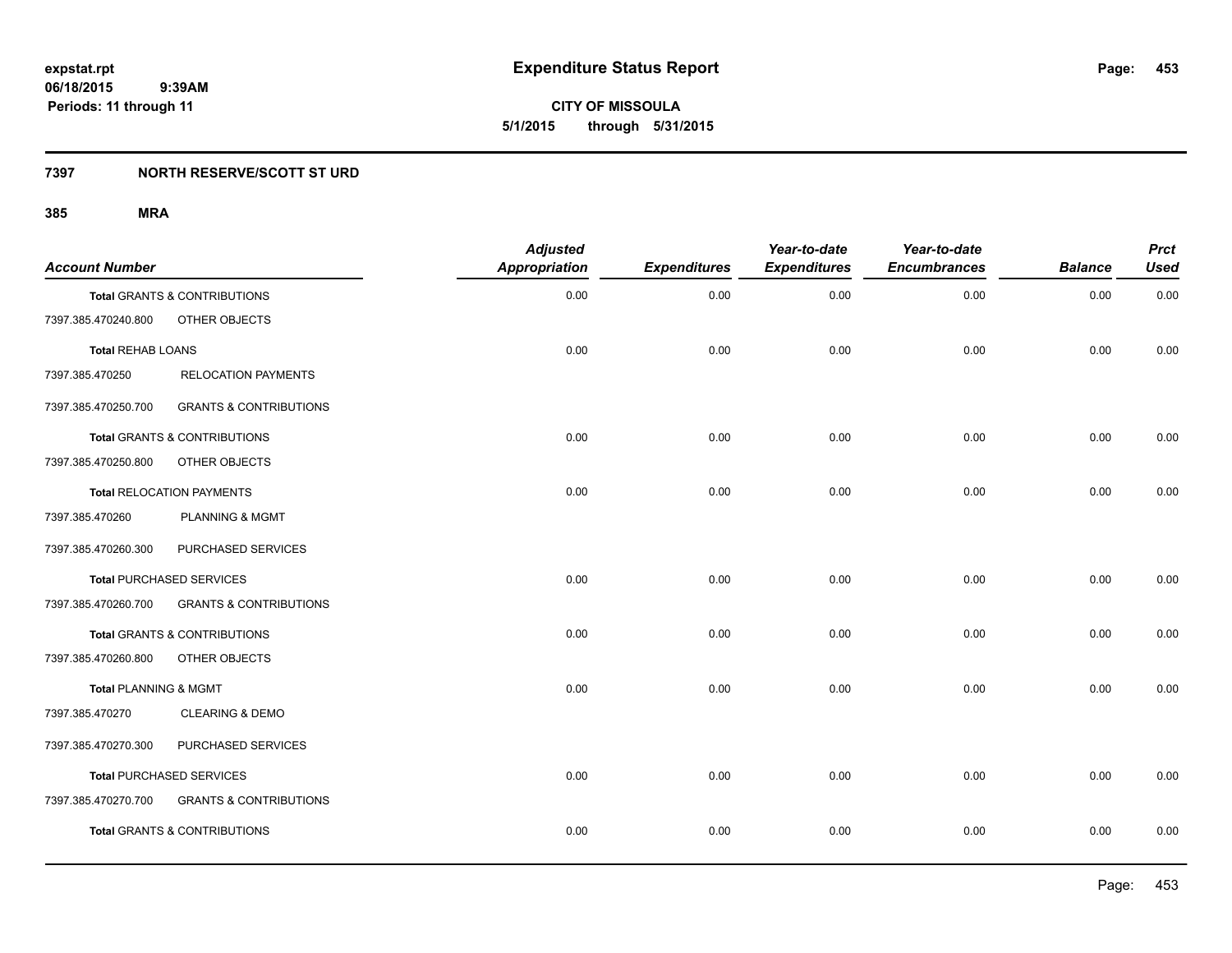**CITY OF MISSOULA 5/1/2015 through 5/31/2015**

# **7397 NORTH RESERVE/SCOTT ST URD**

| <b>Account Number</b>                        | <b>Adjusted</b><br><b>Appropriation</b> | <b>Expenditures</b> | Year-to-date<br><b>Expenditures</b> | Year-to-date<br><b>Encumbrances</b> | <b>Balance</b> | <b>Prct</b><br>Used |
|----------------------------------------------|-----------------------------------------|---------------------|-------------------------------------|-------------------------------------|----------------|---------------------|
| OTHER OBJECTS<br>7397.385.470270.800         |                                         |                     |                                     |                                     |                |                     |
| <b>Total OTHER OBJECTS</b>                   | 0.00                                    | 0.00                | 0.00                                | 0.00                                | 0.00           | 0.00                |
| 7397.385.470270.900<br><b>CAPITAL OUTLAY</b> |                                         |                     |                                     |                                     |                |                     |
| <b>Total MRA</b>                             | 0.00                                    | 0.00                | 0.00                                | 0.00                                | 0.00           | 0.00                |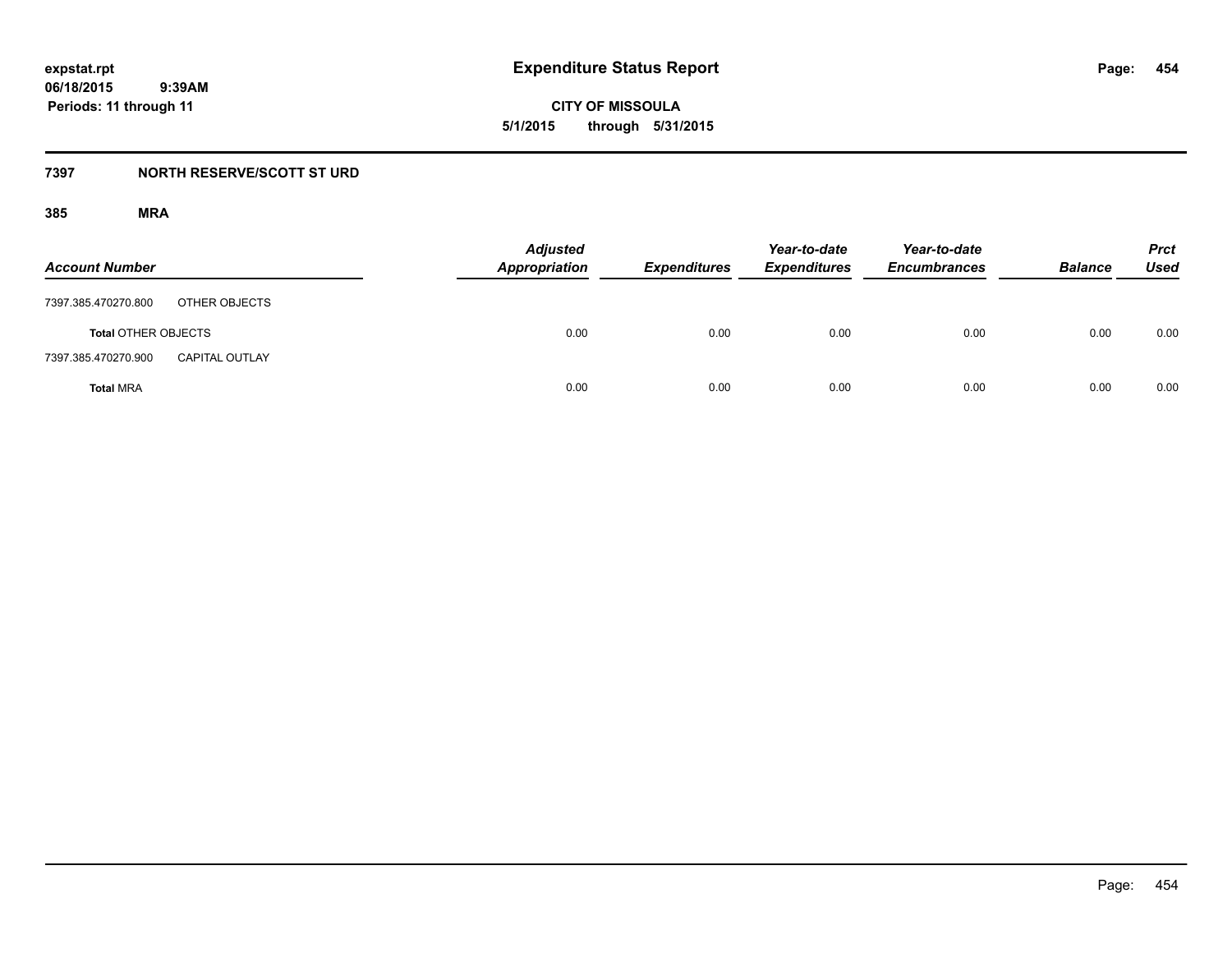**455**

**06/18/2015 9:39AM Periods: 11 through 11**

# **CITY OF MISSOULA 5/1/2015 through 5/31/2015**

# **7397 NORTH RESERVE/SCOTT ST URD**

| <b>Account Number</b> |                                         | <b>Adjusted</b><br><b>Appropriation</b> | Expenditures | Year-to-date<br><b>Expenditures</b> | Year-to-date<br><b>Encumbrances</b> | <b>Balance</b> | <b>Prct</b><br>Used |
|-----------------------|-----------------------------------------|-----------------------------------------|--------------|-------------------------------------|-------------------------------------|----------------|---------------------|
| 7397.390.521000       | INTERFUND OPERATING TRANSFERS           |                                         |              |                                     |                                     |                |                     |
| 7397.390.521000.800   | OTHER OBJECTS                           |                                         |              |                                     |                                     |                |                     |
|                       | <b>Total NORTH RESERVE/SCOTT ST URD</b> | 0.00                                    | 0.00         | 0.00                                | 0.00                                | 0.00           | 0.00                |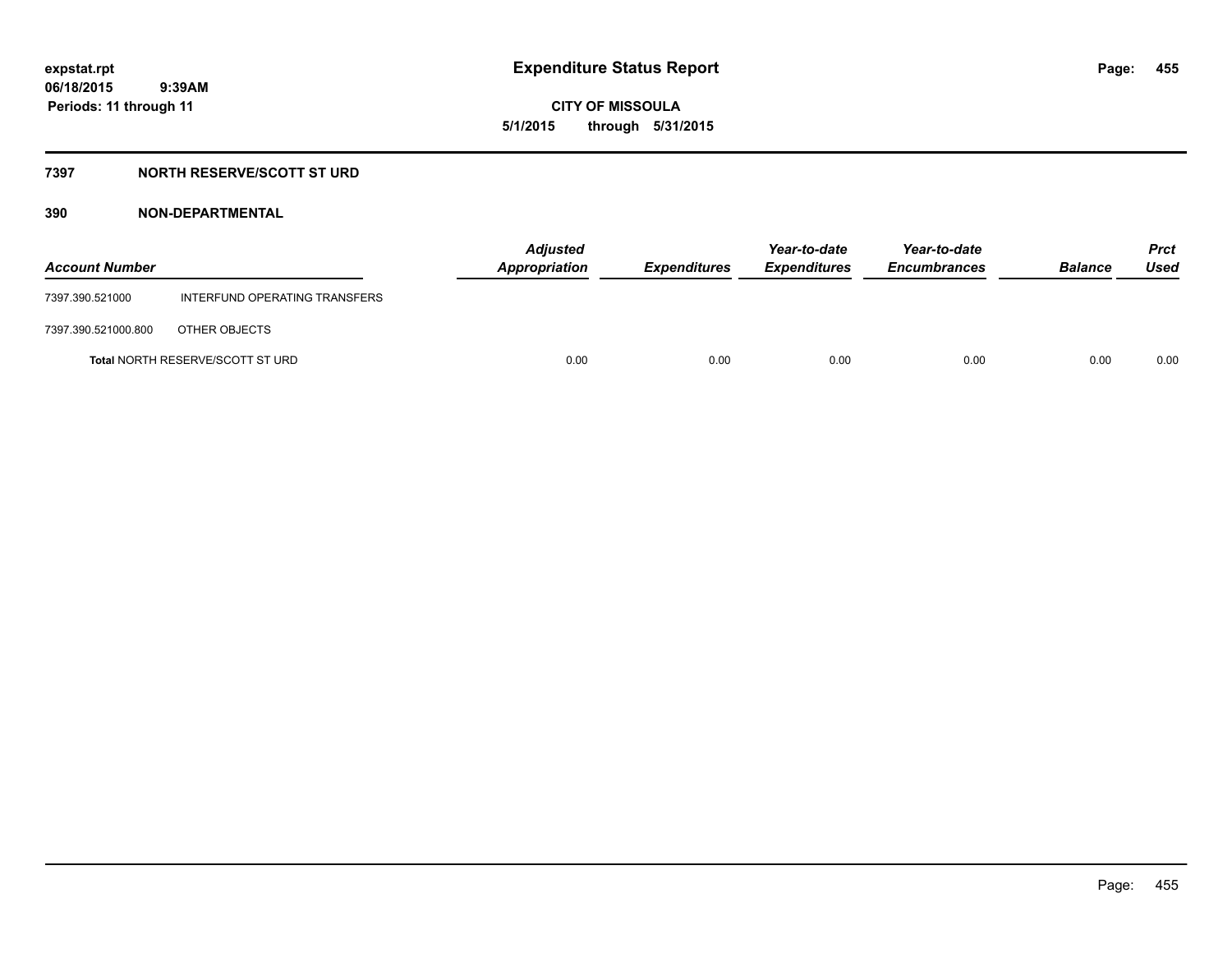**CITY OF MISSOULA 5/1/2015 through 5/31/2015**

**7398 HELLGATE URD**

| <b>Account Number</b>       |                                   | <b>Adjusted</b><br><b>Appropriation</b> | <b>Expenditures</b> | Year-to-date<br><b>Expenditures</b> | Year-to-date<br><b>Encumbrances</b> | <b>Balance</b> | <b>Prct</b><br><b>Used</b> |
|-----------------------------|-----------------------------------|-----------------------------------------|---------------------|-------------------------------------|-------------------------------------|----------------|----------------------------|
| 7398.385.470210             | <b>ADMINISTRATION</b>             |                                         |                     |                                     |                                     |                |                            |
| 7398.385.470210.800         | OTHER OBJECTS                     |                                         |                     |                                     |                                     |                |                            |
| <b>Total ADMINISTRATION</b> |                                   | 0.00                                    | 0.00                | 0.00                                | 0.00                                | 0.00           | 0.00                       |
| 7398.385.470220             | PROPERTY ACQUISITION              |                                         |                     |                                     |                                     |                |                            |
| 7398.385.470220.800         | OTHER OBJECTS                     |                                         |                     |                                     |                                     |                |                            |
| <b>Total OTHER OBJECTS</b>  |                                   | 0.00                                    | 0.00                | 0.00                                | 0.00                                | 0.00           | 0.00                       |
| 7398.385.470220.900         | <b>CAPITAL OUTLAY</b>             |                                         |                     |                                     |                                     |                |                            |
|                             | <b>Total PROPERTY ACQUISITION</b> | 0.00                                    | 0.00                | 0.00                                | 0.00                                | 0.00           | 0.00                       |
| 7398.385.470230             | <b>PW FACILITY</b>                |                                         |                     |                                     |                                     |                |                            |
| 7398.385.470230.300         | PURCHASED SERVICES                |                                         |                     |                                     |                                     |                |                            |
|                             | Total PURCHASED SERVICES          | 0.00                                    | 0.00                | 0.00                                | 0.00                                | 0.00           | 0.00                       |
| 7398.385.470230.700         | <b>GRANTS &amp; CONTRIBUTIONS</b> |                                         |                     |                                     |                                     |                |                            |
|                             | Total GRANTS & CONTRIBUTIONS      | 0.00                                    | 0.00                | 0.00                                | 0.00                                | 0.00           | 0.00                       |
| 7398.385.470230.800         | OTHER OBJECTS                     |                                         |                     |                                     |                                     |                |                            |
| <b>Total OTHER OBJECTS</b>  |                                   | 0.00                                    | 0.00                | 0.00                                | 0.00                                | 0.00           | 0.00                       |
| 7398.385.470230.900         | <b>CAPITAL OUTLAY</b>             |                                         |                     |                                     |                                     |                |                            |
| <b>Total PW FACILITY</b>    |                                   | 0.00                                    | 0.00                | 0.00                                | 0.00                                | 0.00           | 0.00                       |
| 7398.385.470240             | <b>REHAB LOANS</b>                |                                         |                     |                                     |                                     |                |                            |
| 7398.385.470240.700         | <b>GRANTS &amp; CONTRIBUTIONS</b> |                                         |                     |                                     |                                     |                |                            |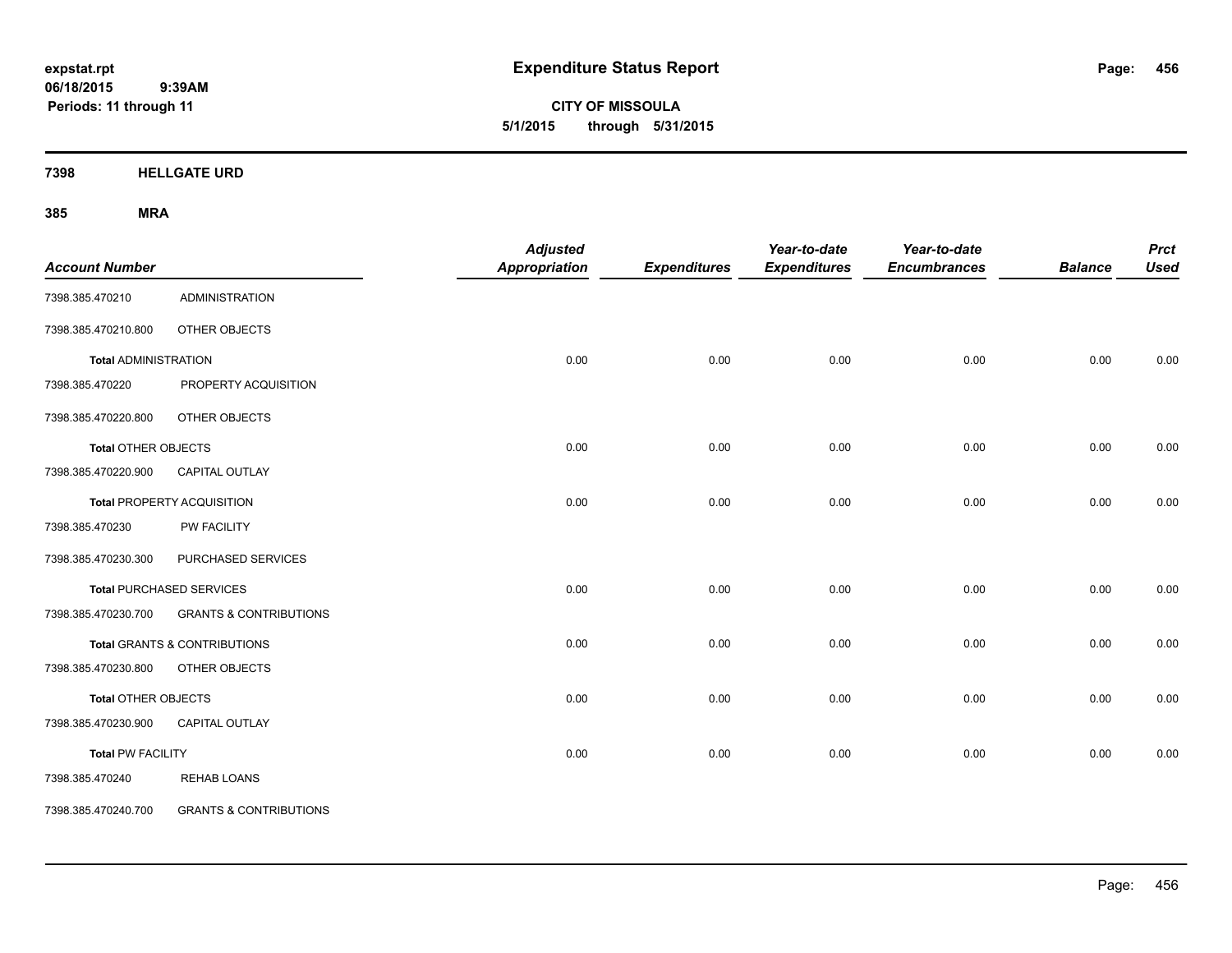**CITY OF MISSOULA 5/1/2015 through 5/31/2015**

**7398 HELLGATE URD**

| <b>Account Number</b>            |                                         | <b>Adjusted</b><br><b>Appropriation</b> | <b>Expenditures</b> | Year-to-date<br><b>Expenditures</b> | Year-to-date<br><b>Encumbrances</b> | <b>Balance</b> | <b>Prct</b><br><b>Used</b> |
|----------------------------------|-----------------------------------------|-----------------------------------------|---------------------|-------------------------------------|-------------------------------------|----------------|----------------------------|
|                                  | <b>Total GRANTS &amp; CONTRIBUTIONS</b> | 0.00                                    | 0.00                | 0.00                                | 0.00                                | 0.00           | 0.00                       |
| 7398.385.470240.800              | OTHER OBJECTS                           |                                         |                     |                                     |                                     |                |                            |
| <b>Total REHAB LOANS</b>         |                                         | 0.00                                    | 0.00                | 0.00                                | 0.00                                | 0.00           | 0.00                       |
| 7398.385.470250                  | <b>RELOCATION PAYMENTS</b>              |                                         |                     |                                     |                                     |                |                            |
| 7398.385.470250.700              | <b>GRANTS &amp; CONTRIBUTIONS</b>       |                                         |                     |                                     |                                     |                |                            |
|                                  | Total GRANTS & CONTRIBUTIONS            | 0.00                                    | 0.00                | 0.00                                | 0.00                                | 0.00           | 0.00                       |
| 7398.385.470250.800              | OTHER OBJECTS                           |                                         |                     |                                     |                                     |                |                            |
|                                  | <b>Total RELOCATION PAYMENTS</b>        | 0.00                                    | 0.00                | 0.00                                | 0.00                                | 0.00           | 0.00                       |
| 7398.385.470260                  | PLANNING & MGMT                         |                                         |                     |                                     |                                     |                |                            |
| 7398.385.470260.300              | PURCHASED SERVICES                      |                                         |                     |                                     |                                     |                |                            |
|                                  | <b>Total PURCHASED SERVICES</b>         | 0.00                                    | 0.00                | 0.00                                | 0.00                                | 0.00           | 0.00                       |
| 7398.385.470260.700              | <b>GRANTS &amp; CONTRIBUTIONS</b>       |                                         |                     |                                     |                                     |                |                            |
|                                  | <b>Total GRANTS &amp; CONTRIBUTIONS</b> | 0.00                                    | 0.00                | 0.00                                | 0.00                                | 0.00           | 0.00                       |
| 7398.385.470260.800              | OTHER OBJECTS                           |                                         |                     |                                     |                                     |                |                            |
| <b>Total PLANNING &amp; MGMT</b> |                                         | 0.00                                    | 0.00                | 0.00                                | 0.00                                | 0.00           | 0.00                       |
| 7398.385.470270                  | <b>CLEARING &amp; DEMO</b>              |                                         |                     |                                     |                                     |                |                            |
| 7398.385.470270.300              | PURCHASED SERVICES                      |                                         |                     |                                     |                                     |                |                            |
|                                  | Total PURCHASED SERVICES                | 0.00                                    | 0.00                | 0.00                                | 0.00                                | 0.00           | 0.00                       |
| 7398.385.470270.700              | <b>GRANTS &amp; CONTRIBUTIONS</b>       |                                         |                     |                                     |                                     |                |                            |
|                                  | <b>Total GRANTS &amp; CONTRIBUTIONS</b> | 0.00                                    | 0.00                | 0.00                                | 0.00                                | 0.00           | 0.00                       |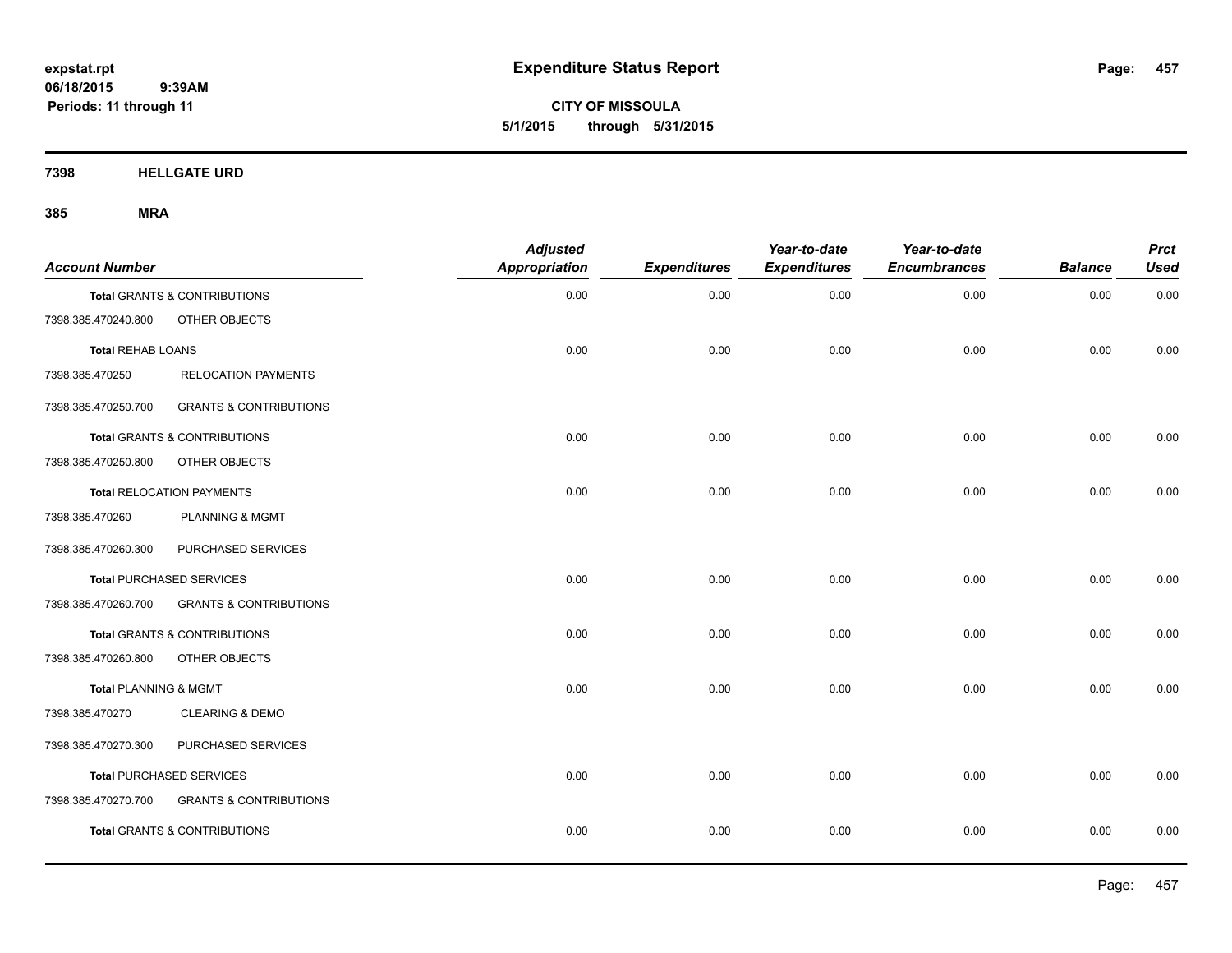**CITY OF MISSOULA 5/1/2015 through 5/31/2015**

**7398 HELLGATE URD**

| <b>Account Number</b>                 | <b>Adjusted</b><br><b>Appropriation</b> | <b>Expenditures</b> | Year-to-date<br><b>Expenditures</b> | Year-to-date<br><b>Encumbrances</b> | <b>Balance</b> | <b>Prct</b><br><b>Used</b> |
|---------------------------------------|-----------------------------------------|---------------------|-------------------------------------|-------------------------------------|----------------|----------------------------|
| 7398.385.470270.800<br>OTHER OBJECTS  |                                         |                     |                                     |                                     |                |                            |
| <b>Total OTHER OBJECTS</b>            | 0.00                                    | 0.00                | 0.00                                | 0.00                                | 0.00           | 0.00                       |
| 7398.385.470270.900<br>CAPITAL OUTLAY |                                         |                     |                                     |                                     |                |                            |
| <b>Total CLEARING &amp; DEMO</b>      | 0.00                                    | 0.00                | 0.00                                | 0.00                                | 0.00           | 0.00                       |
| <b>Total HELLGATE URD</b>             | 0.00                                    | 0.00                | 0.00                                | 0.00                                | 0.00           | 0.00                       |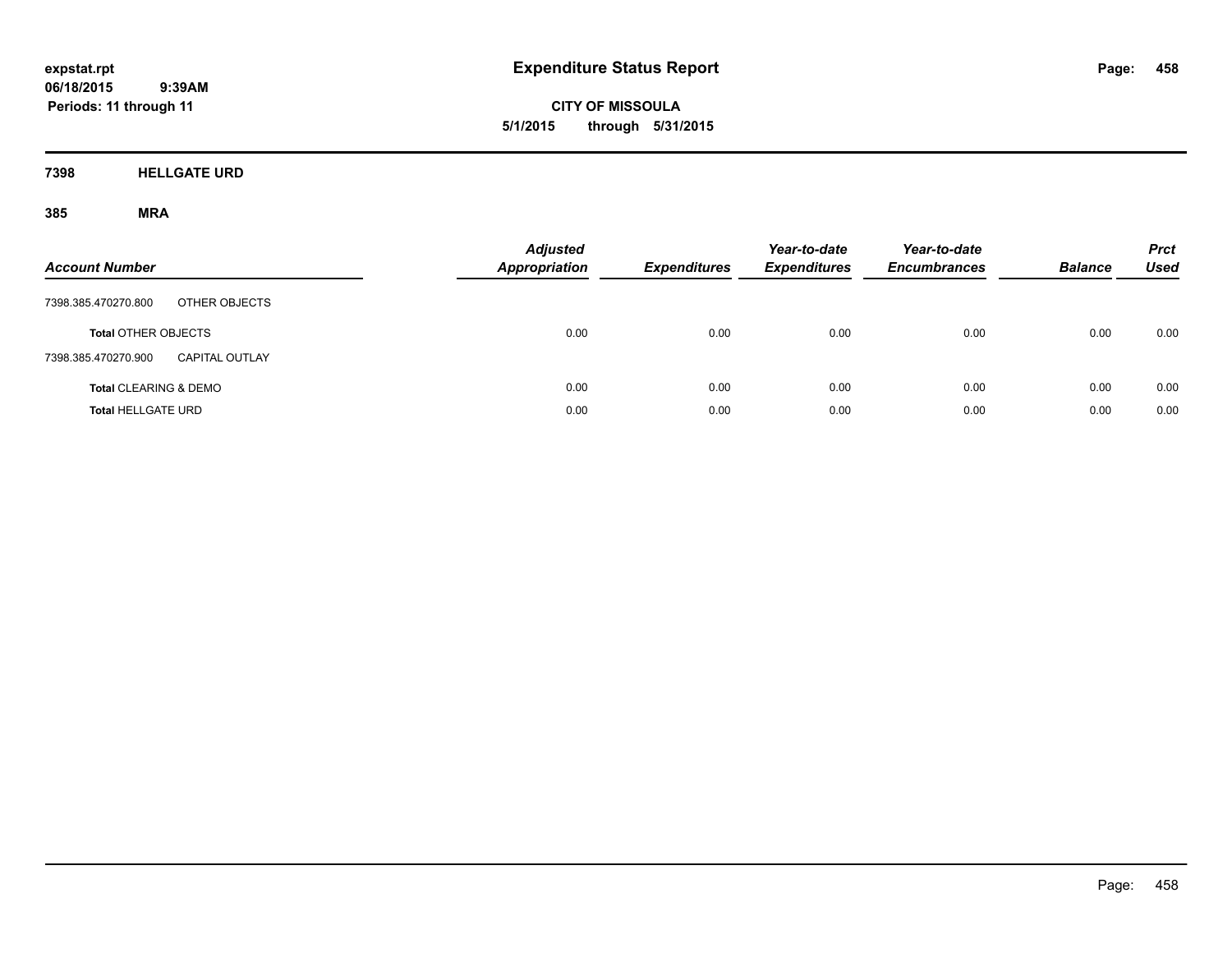**expstat.rpt Expenditure Status Report** 

**06/18/2015 9:39AM Periods: 11 through 11**

**CITY OF MISSOULA 5/1/2015 through 5/31/2015**

## **7399 INTERMOUNTAIN BOND DEBT SERVICE**

| <b>Account Number</b>             |                           | <b>Adjusted</b><br>Appropriation | <b>Expenditures</b> | Year-to-date<br><b>Expenditures</b> | Year-to-date<br><b>Encumbrances</b> | <b>Balance</b> | <b>Prct</b><br><b>Used</b> |
|-----------------------------------|---------------------------|----------------------------------|---------------------|-------------------------------------|-------------------------------------|----------------|----------------------------|
| 7399.385.490200                   | REVENUE BOND DEBT SERVICE |                                  |                     |                                     |                                     |                |                            |
| 7399.385.490200.600               | <b>DEBT SERVICE</b>       |                                  |                     |                                     |                                     |                |                            |
| 7399.385.490200.610.000 PRINCIPAL |                           | 72,000.00                        | 0.00                | 35.500.00                           | 0.00                                | 36,500.00      | 49.31                      |
| 7399.385.490200.620.000 INTEREST  |                           | 73.769.00                        | 0.00                | 37.861.88                           | 0.00                                | 35.907.12      | 51.32                      |
| <b>Total MRA</b>                  |                           | 145,769.00                       | 0.00                | 73.361.88                           | 0.00                                | 72.407.12      | 50.33                      |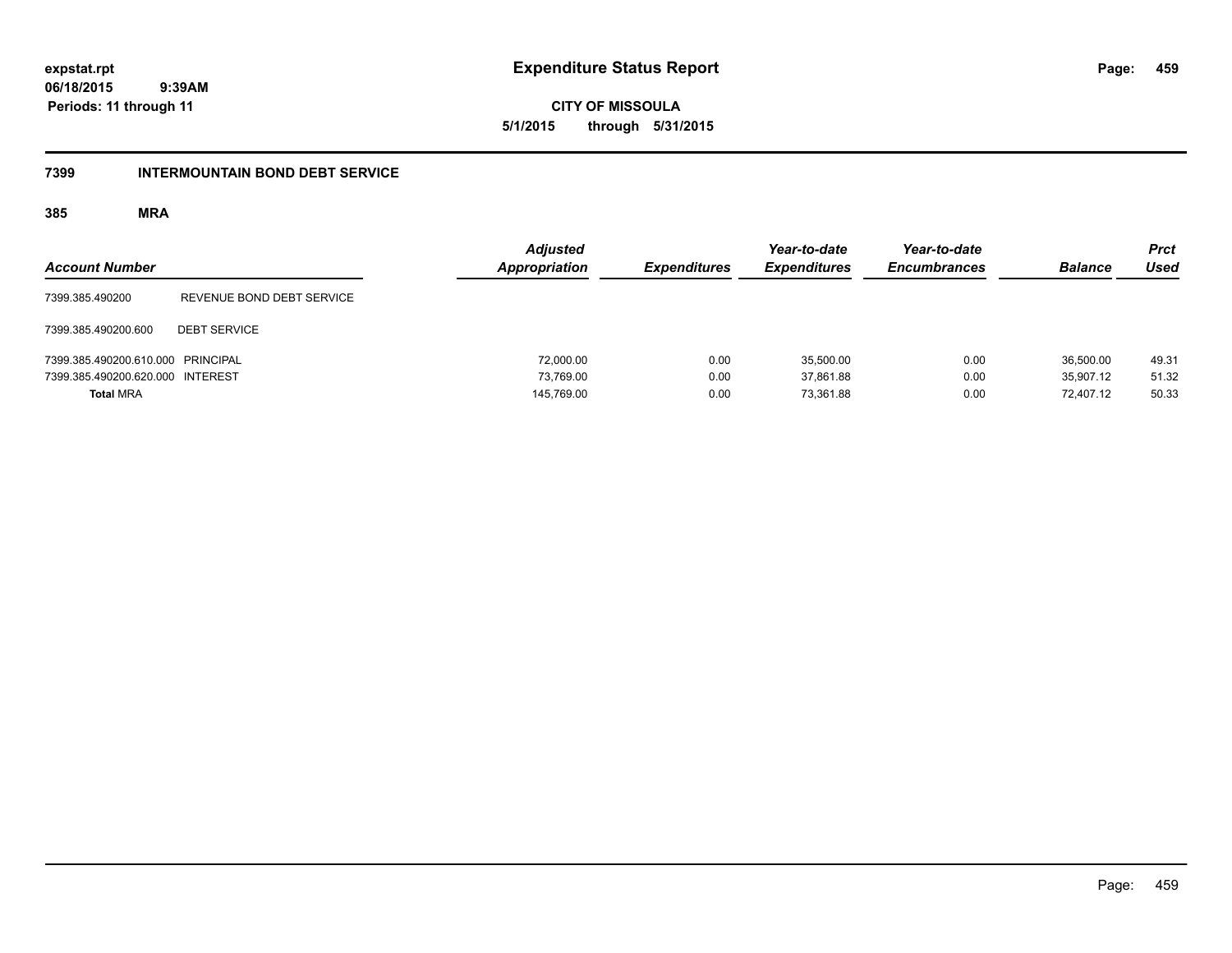**CITY OF MISSOULA 5/1/2015 through 5/31/2015**

# **7399 INTERMOUNTAIN BOND DEBT SERVICE**

| <b>Account Number</b>         |                                              | <b>Adjusted</b><br>Appropriation | <b>Expenditures</b> | Year-to-date<br><b>Expenditures</b> | Year-to-date<br><b>Encumbrances</b> | <b>Balance</b> | <b>Prct</b><br>Used |
|-------------------------------|----------------------------------------------|----------------------------------|---------------------|-------------------------------------|-------------------------------------|----------------|---------------------|
| 7399.390.490604               | TI BOND RESERVE                              |                                  |                     |                                     |                                     |                |                     |
| 7399.390.490604.800           | OTHER OBJECTS                                |                                  |                     |                                     |                                     |                |                     |
| <b>Total NON-DEPARTMENTAL</b> |                                              | 0.00                             | 0.00                | 0.00                                | 0.00                                | 0.00           | 0.00                |
|                               | <b>Total INTERMOUNTAIN BOND DEBT SERVICE</b> | 145,769.00                       | 0.00                | 73,361.88                           | 0.00                                | 72.407.12      | 50.33               |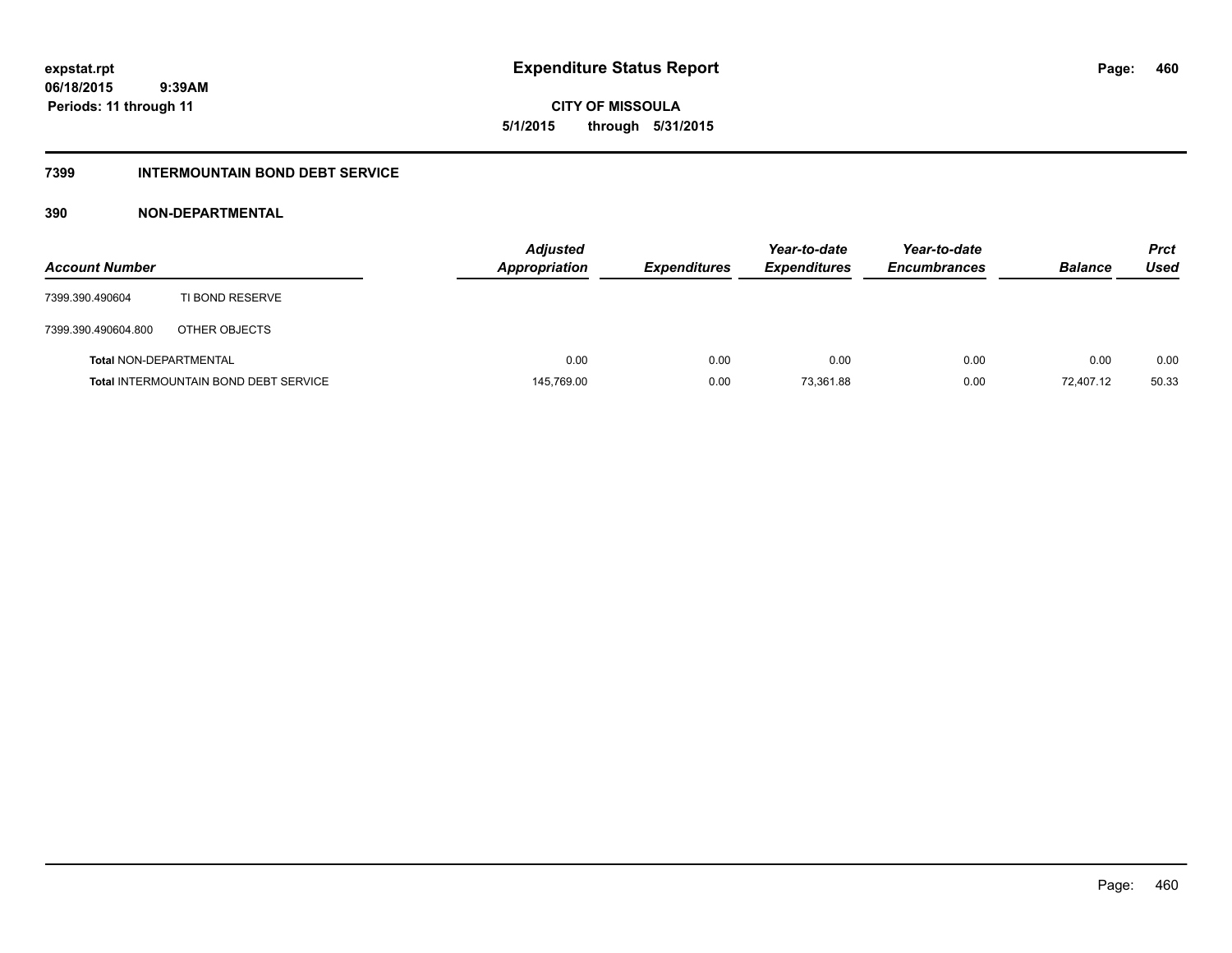**CITY OF MISSOULA 5/1/2015 through 5/31/2015**

# **7400 FRONT ST BOND CLEARING**

| <b>Account Number</b>            |                                                  | <b>Adjusted</b><br>Appropriation | <b>Expenditures</b> | Year-to-date<br><b>Expenditures</b> | Year-to-date<br><b>Encumbrances</b> | <b>Balance</b> | <b>Prct</b><br><b>Used</b> |
|----------------------------------|--------------------------------------------------|----------------------------------|---------------------|-------------------------------------|-------------------------------------|----------------|----------------------------|
| 7400.385.470210                  | <b>ADMINISTRATION</b>                            |                                  |                     |                                     |                                     |                |                            |
| 7400.385.470210.800              | OTHER OBJECTS                                    |                                  |                     |                                     |                                     |                |                            |
|                                  | 7400.385.470210.820.603 TRANSFERS TO OTHER FUNDS | 146,472.00                       | 0.00                | 126,099.00                          | 0.00                                | 20,373.00      | 86.09                      |
|                                  | 7400.385.470210.820.604 TRANSFERS TO OTHER FUNDS | 142,630.00                       | 29,132.64           | 162,811.61                          | 0.00                                | $-20,181.61$   | 114.15                     |
|                                  | 7400.385.470210.820.605 TRANSFERS TO OTHER FUNDS | 164,160.00                       | 0.00                | 0.00                                | 0.00                                | 164,160.00     | 0.00                       |
| <b>Total ADMINISTRATION</b>      |                                                  | 453,262.00                       | 29,132.64           | 288,910.61                          | 0.00                                | 164,351.39     | 63.74                      |
| 7400.385.470260                  | <b>PLANNING &amp; MGMT</b>                       |                                  |                     |                                     |                                     |                |                            |
| 7400.385.470260.700              | <b>GRANTS &amp; CONTRIBUTIONS</b>                |                                  |                     |                                     |                                     |                |                            |
| <b>Total PLANNING &amp; MGMT</b> |                                                  | 0.00                             | 0.00                | 0.00                                | 0.00                                | 0.00           | 0.00                       |
|                                  | <b>Total FRONT ST BOND CLEARING</b>              | 453,262.00                       | 29,132.64           | 288,910.61                          | 0.00                                | 164,351.39     | 63.74                      |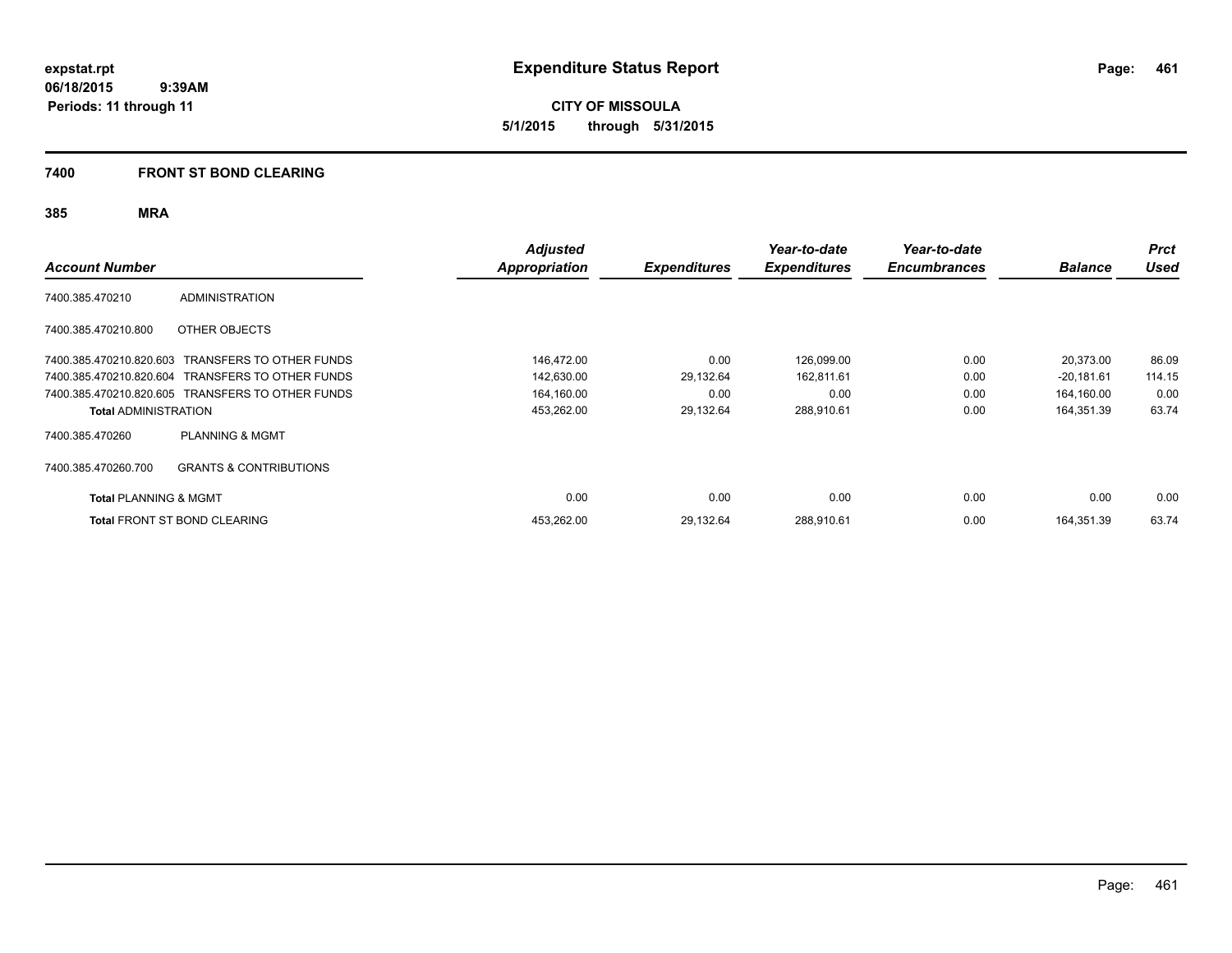**462**

**06/18/2015 9:39AM Periods: 11 through 11**

**CITY OF MISSOULA 5/1/2015 through 5/31/2015**

# **7401 FRONT ST PARKING STRUCTURE**

| <b>Account Number</b>             |                                                 | <b>Adjusted</b><br><b>Appropriation</b> | <b>Expenditures</b> | Year-to-date<br><b>Expenditures</b> | Year-to-date<br><b>Encumbrances</b> | <b>Balance</b> | <b>Prct</b><br>Used |
|-----------------------------------|-------------------------------------------------|-----------------------------------------|---------------------|-------------------------------------|-------------------------------------|----------------|---------------------|
| 7401.385.470210                   | <b>ADMINISTRATION</b>                           |                                         |                     |                                     |                                     |                |                     |
| 7401.385.470210.800               | OTHER OBJECTS                                   |                                         |                     |                                     |                                     |                |                     |
| <b>Total ADMINISTRATION</b>       |                                                 | 0.00                                    | 0.00                | 0.00                                | 0.00                                | 0.00           | 0.00                |
| 7401.385.490000                   | <b>DEBT SERVICE</b>                             |                                         |                     |                                     |                                     |                |                     |
| 7401.385.490000.600               | <b>DEBT SERVICE</b>                             |                                         |                     |                                     |                                     |                |                     |
| 7401.385.490000.610.000 PRINCIPAL |                                                 | 30,000.00                               | 0.00                | 16,000.00                           | 0.00                                | 14,000.00      | 53.33               |
|                                   | 7401.385.490000.620.000 INTEREST / SERVICE FEES | 116,134.00                              | 0.00                | 103,270.09                          | 0.00                                | 12,863.91      | 88.92               |
| <b>Total DEBT SERVICE</b>         |                                                 | 146,134.00                              | 0.00                | 119,270.09                          | 0.00                                | 26,863.91      | 81.62               |
| 7401.385.522000                   | PTI PAYMENT TO MPC                              |                                         |                     |                                     |                                     |                |                     |
| 7401.385.522000.300               | PURCHASED SERVICES                              |                                         |                     |                                     |                                     |                |                     |
| <b>Total PTI PAYMENT TO MPC</b>   |                                                 | 0.00                                    | 0.00                | 0.00                                | 0.00                                | 0.00           | 0.00                |
|                                   | <b>Total FRONT ST PARKING STRUCTURE</b>         | 146,134.00                              | 0.00                | 119,270.09                          | 0.00                                | 26,863.91      | 81.62               |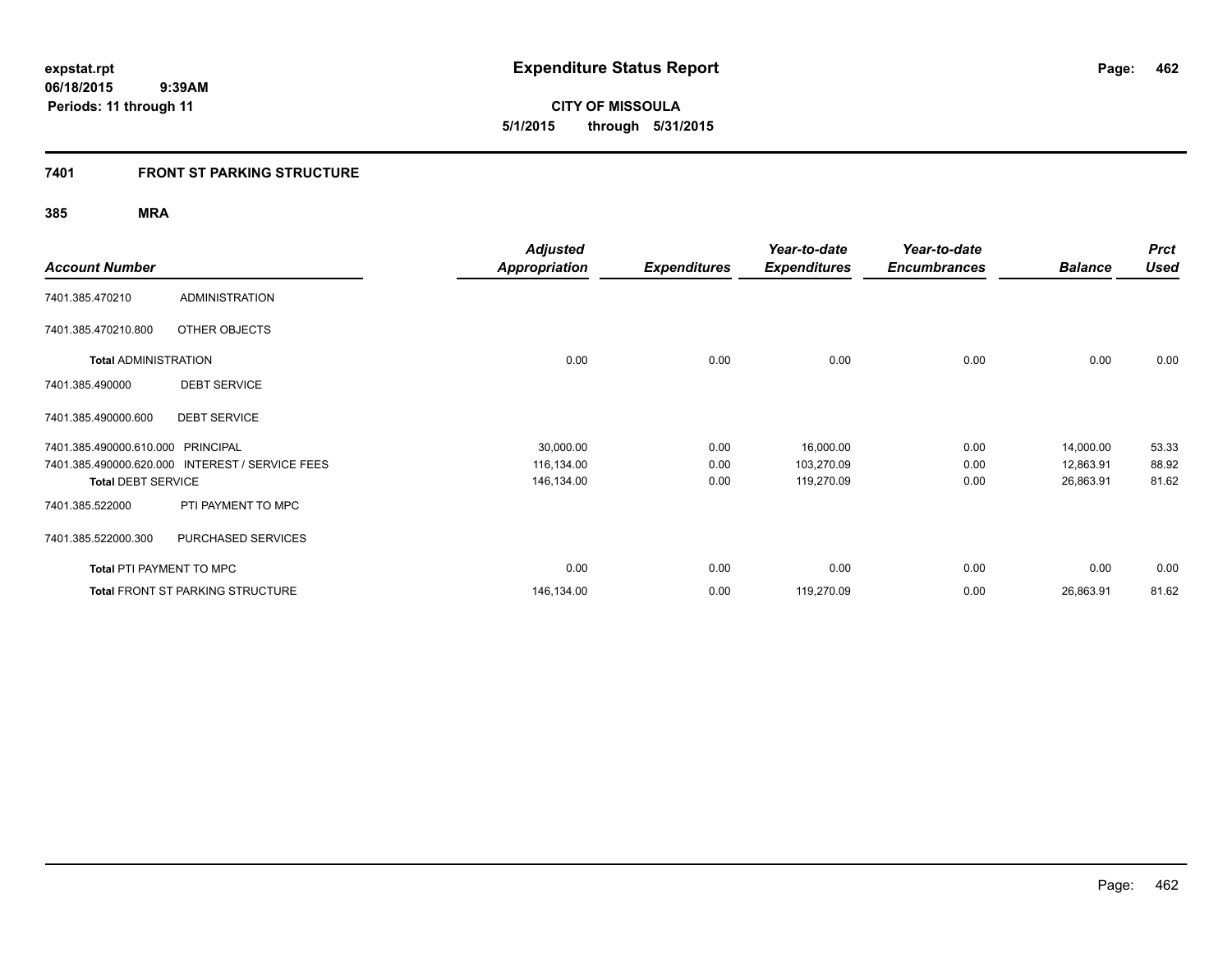**463**

**CITY OF MISSOULA 5/1/2015 through 5/31/2015**

# **7402 FRONT ST SUBORDINATE LIEN NOTE**

**385 MRA**

| <b>Account Number</b>       |                                                              | <b>Adjusted</b><br><b>Appropriation</b> | <b>Expenditures</b> | Year-to-date<br><b>Expenditures</b> | Year-to-date<br><b>Encumbrances</b> | <b>Balance</b> | <b>Prct</b><br><b>Used</b> |
|-----------------------------|--------------------------------------------------------------|-----------------------------------------|---------------------|-------------------------------------|-------------------------------------|----------------|----------------------------|
| 7402.385.470210             | <b>ADMINISTRATION</b>                                        |                                         |                     |                                     |                                     |                |                            |
| 7402.385.470210.800         | OTHER OBJECTS                                                |                                         |                     |                                     |                                     |                |                            |
| <b>Total ADMINISTRATION</b> |                                                              | 0.00                                    | 0.00                | 0.00                                | 0.00                                | 0.00           | 0.00                       |
| 7402.385.470333             | THE WILMA NOTE                                               |                                         |                     |                                     |                                     |                |                            |
| 7402.385.470333.600         | <b>DEBT SERVICE</b>                                          |                                         |                     |                                     |                                     |                |                            |
|                             | 7402.385.470333.610.000 WILMA NOTE/PRINCIPAL                 | 34,526.00                               | 0.00                | 0.00                                | 0.00                                | 34,526.00      | 0.00                       |
|                             | 7402.385.470333.620.000 WILMA NOTE/NTEREST / SERVICE FEES    | 725.00                                  | 0.00                | 0.00                                | 0.00                                | 725.00         | 0.00                       |
| <b>Total DEBT SERVICE</b>   |                                                              | 35,251.00                               | 0.00                | 0.00                                | 0.00                                | 35,251.00      | 0.00                       |
| 7402.385.470333.700         | <b>GRANTS &amp; CONTRIBUTIONS</b>                            |                                         |                     |                                     |                                     |                |                            |
|                             | <b>Total GRANTS &amp; CONTRIBUTIONS</b>                      | 0.00                                    | 0.00                | 0.00                                | 0.00                                | 0.00           | 0.00                       |
| <b>Total THE WILMA NOTE</b> |                                                              | 35,251.00                               | 0.00                | 0.00                                | 0.00                                | 35,251.00      | 0.00                       |
| 7402.385.470334             | <b>CARAS PARK OBLIGATION</b>                                 |                                         |                     |                                     |                                     |                |                            |
| 7402.385.470334.700         | <b>GRANTS &amp; CONTRIBUTIONS</b>                            |                                         |                     |                                     |                                     |                |                            |
|                             | <b>Total CARAS PARK OBLIGATION</b>                           | 0.00                                    | 0.00                | 0.00                                | 0.00                                | 0.00           | 0.00                       |
| 7402.385.490507             | FIB SUBORDINATE LIEN NOTE PARKING STRUCT                     |                                         |                     |                                     |                                     |                |                            |
| 7402.385.490507.600         | <b>DEBT SERVICE</b>                                          |                                         |                     |                                     |                                     |                |                            |
|                             | 7402.385.490507.610.000 FIB SUB LIEN NOTE-PRINCIPAL          | 32,783.00                               | 0.00                | 32,782.62                           | 0.00                                | 0.38           | 100.00                     |
|                             | 7402.385.490507.620.000 FIB SUB LIEN NOTE-INTEREST/ SVS FEES | 98,523.00                               | 0.00                | 98,522.90                           | 0.00                                | 0.10           | 100.00                     |
|                             | Total FIB SUBORDINATE LIEN NOTE PARKING STRUCT               | 131,306.00                              | 0.00                | 131,305.52                          | 0.00                                | 0.48           | 100.00                     |
| 7402.385.490509             | WILMA NOTE DEBT SERVICE                                      |                                         |                     |                                     |                                     |                |                            |

7402.385.490509.600 DEBT SERVICE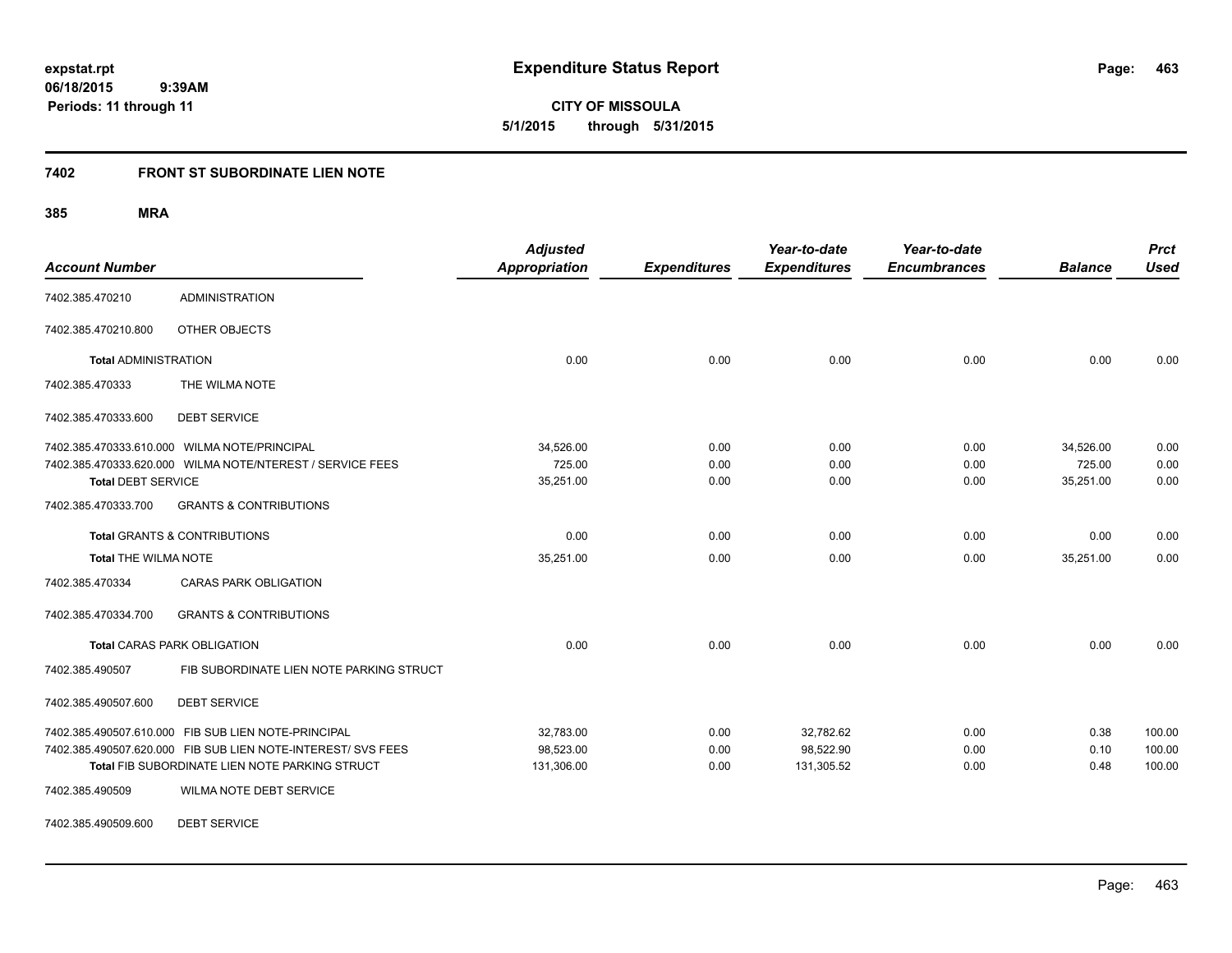**464**

**06/18/2015 9:39AM Periods: 11 through 11**

**CITY OF MISSOULA 5/1/2015 through 5/31/2015**

# **7402 FRONT ST SUBORDINATE LIEN NOTE**

|                                                 | <b>Adjusted</b> |                     | Year-to-date        | Year-to-date        |                | Prct  |
|-------------------------------------------------|-----------------|---------------------|---------------------|---------------------|----------------|-------|
| <b>Account Number</b>                           | Appropriation   | <b>Expenditures</b> | <b>Expenditures</b> | <b>Encumbrances</b> | <b>Balance</b> | Used  |
| 7402.385.490509.610.000 PRINCIPAL               | 0.00            | 0.00                | 34.526.26           | 0.00                | -34.526.26     | 0.00  |
| 7402.385.490509.620.000 INTEREST / SERVICE FEES | 0.00            | 0.00                | 561.05              | 0.00                | $-561.05$      | 0.00  |
| Total WILMA NOTE DEBT SERVICE                   | 0.00            | 0.00                | 35.087.31           | 0.00                | $-35.087.31$   | 0.00  |
| <b>Total FRONT ST SUBORDINATE LIEN NOTE</b>     | 166,557.00      | 0.00                | 166.392.83          | 0.00                | 164.17         | 99.90 |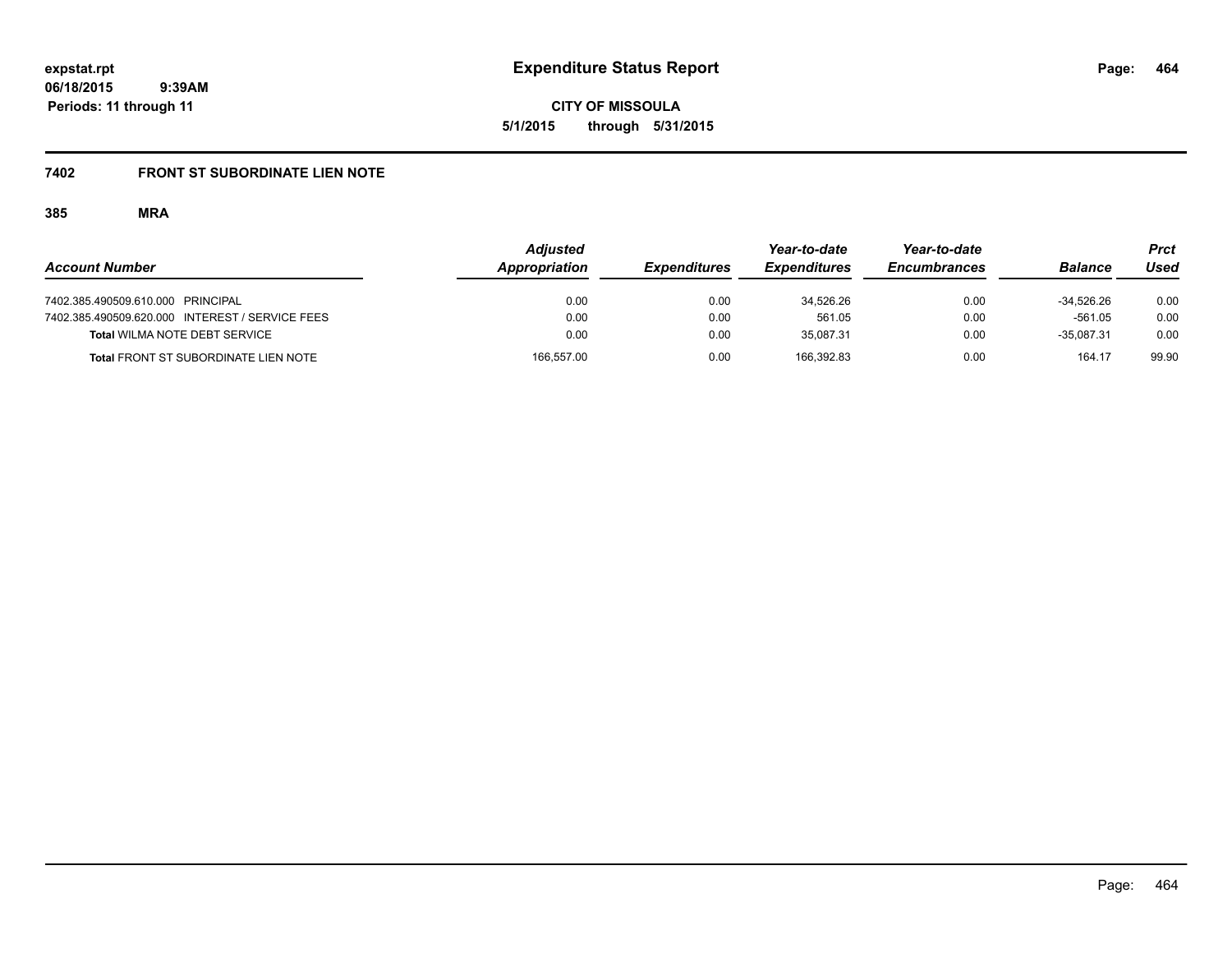**CITY OF MISSOULA 5/1/2015 through 5/31/2015**

# **7447 COURT COLLECTED PARKING FINES**

# **230 MUNICIPAL COURT**

| <b>Account Number</b>      |                                            | <b>Adjusted</b><br><b>Appropriation</b> | <b>Expenditures</b> | Year-to-date<br><b>Expenditures</b> | Year-to-date<br><b>Encumbrances</b> | <b>Balance</b> | <b>Prct</b><br>Used |
|----------------------------|--------------------------------------------|-----------------------------------------|---------------------|-------------------------------------|-------------------------------------|----------------|---------------------|
| 7447.230.410360            | CITY/MUNICIPAL COURT                       |                                         |                     |                                     |                                     |                |                     |
| 7447.230.410360.500        | <b>FIXED CHARGES</b>                       |                                         |                     |                                     |                                     |                |                     |
| <b>Total FIXED CHARGES</b> |                                            | 0.00                                    | 0.00                | 0.00                                | 0.00                                | 0.00           | 0.00                |
|                            | <b>Total CITY/MUNICIPAL COURT</b>          | 0.00                                    | 0.00                | 0.00                                | 0.00                                | 0.00           | 0.00                |
|                            | <b>Total COURT COLLECTED PARKING FINES</b> | 0.00                                    | 0.00                | 0.00                                | 0.00                                | 0.00           | 0.00                |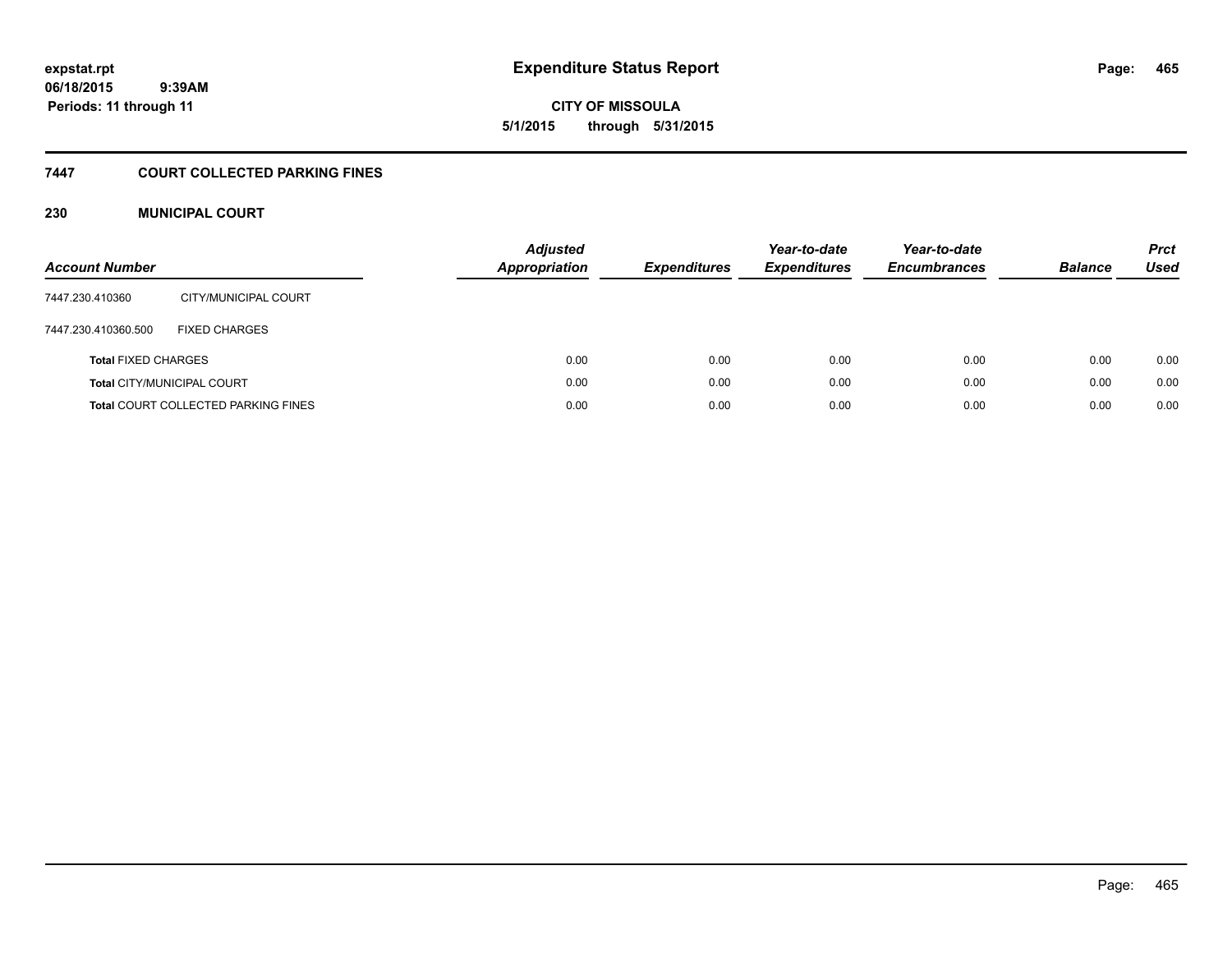**CITY OF MISSOULA 5/1/2015 through 5/31/2015**

## **7458 COURT SURCHARGE**

# **230 MUNICIPAL COURT**

| <b>Account Number</b>        |                                   | <b>Adjusted</b><br>Appropriation | <b>Expenditures</b> | Year-to-date<br><b>Expenditures</b> | Year-to-date<br><b>Encumbrances</b> | <b>Balance</b> | <b>Prct</b><br>Used |
|------------------------------|-----------------------------------|----------------------------------|---------------------|-------------------------------------|-------------------------------------|----------------|---------------------|
| 7458.230.410360              | CITY/MUNICIPAL COURT              |                                  |                     |                                     |                                     |                |                     |
| 7458.230.410360.500          | <b>FIXED CHARGES</b>              |                                  |                     |                                     |                                     |                |                     |
| <b>Total FIXED CHARGES</b>   |                                   | 0.00                             | 0.00                | 0.00                                | 0.00                                | 0.00           | 0.00                |
|                              | <b>Total CITY/MUNICIPAL COURT</b> | 0.00                             | 0.00                | 0.00                                | 0.00                                | 0.00           | 0.00                |
| <b>Total COURT SURCHARGE</b> |                                   | 0.00                             | 0.00                | 0.00                                | 0.00                                | 0.00           | 0.00                |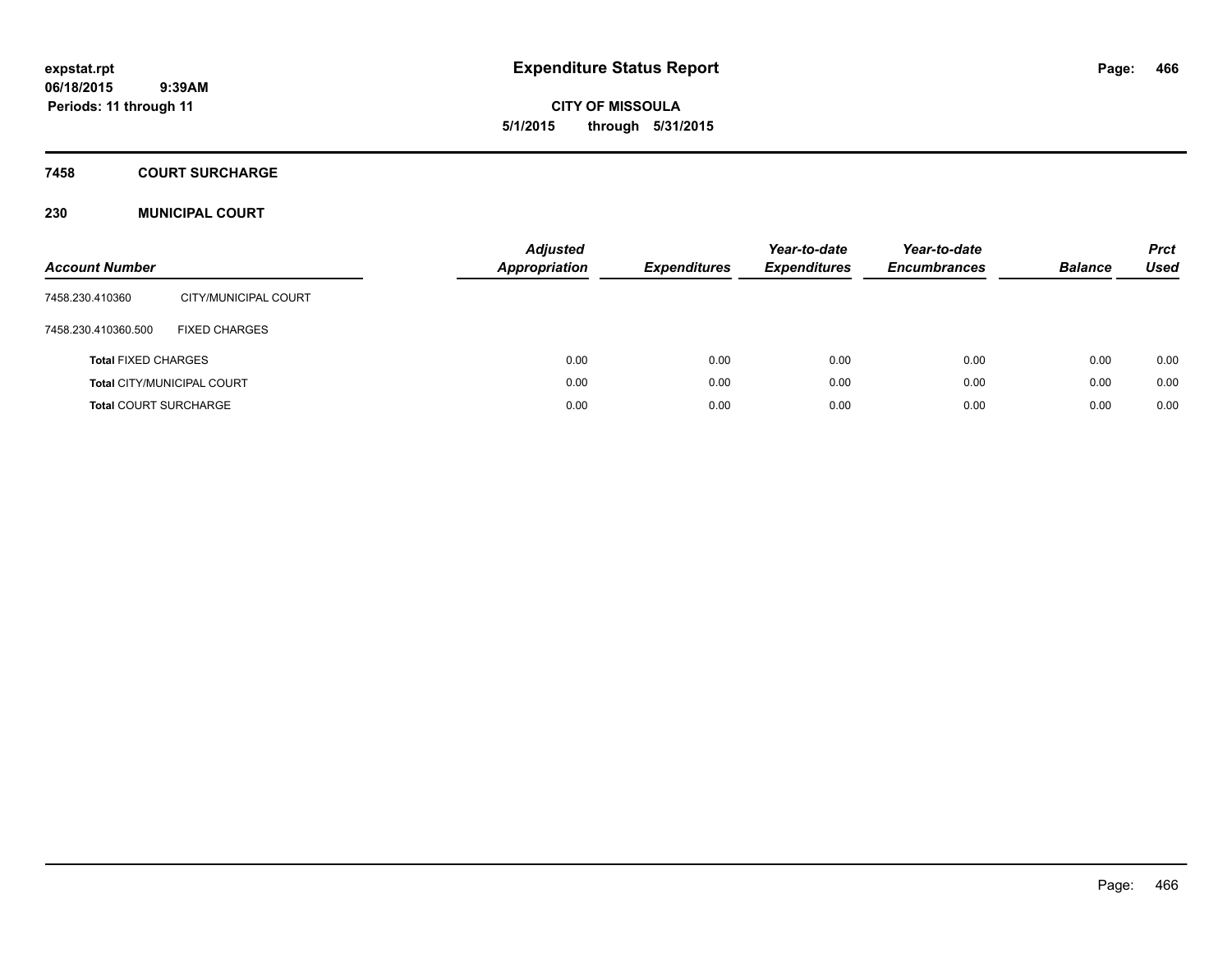**CITY OF MISSOULA 5/1/2015 through 5/31/2015**

# **7469 PUBLIC DEFENDER FEES**

# **230 MUNICIPAL COURT**

| <b>Account Number</b> |                                   | Appropriation | <b>Adjusted</b> | <i><b>Expenditures</b></i> | Year-to-date<br><i><b>Expenditures</b></i> | Year-to-date<br><b>Encumbrances</b> | <b>Balance</b> | <b>Prct</b><br>Used |
|-----------------------|-----------------------------------|---------------|-----------------|----------------------------|--------------------------------------------|-------------------------------------|----------------|---------------------|
| 7469.230.410360       | CITY/MUNICIPAL COURT              |               |                 |                            |                                            |                                     |                |                     |
| 7469.230.410360.500   | <b>FIXED CHARGES</b>              |               |                 |                            |                                            |                                     |                |                     |
|                       | <b>Total PUBLIC DEFENDER FEES</b> |               | 0.00            | 0.00                       | 0.00                                       | 0.00                                | 0.00           | 0.00                |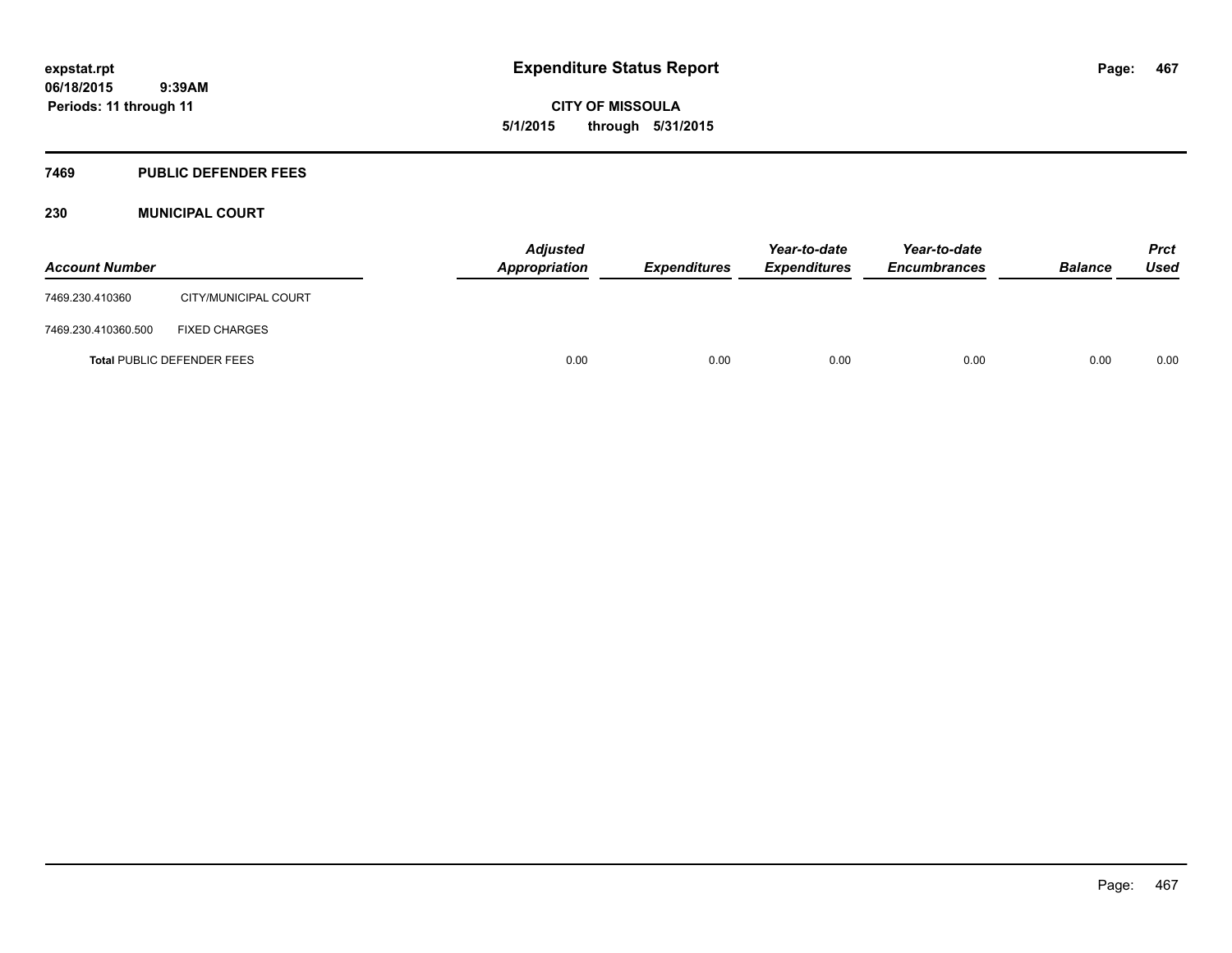**CITY OF MISSOULA 5/1/2015 through 5/31/2015**

# **7903 COUNTY CLEARING**

| <b>Account Number</b>        |                                                    | <b>Adjusted</b><br><b>Appropriation</b> | <b>Expenditures</b> | Year-to-date<br><b>Expenditures</b> | Year-to-date<br><b>Encumbrances</b> | <b>Balance</b>             | Prct<br>Used |
|------------------------------|----------------------------------------------------|-----------------------------------------|---------------------|-------------------------------------|-------------------------------------|----------------------------|--------------|
| 7903.390.440600              | ANIMAL CONTROL SERVICES                            |                                         |                     |                                     |                                     |                            |              |
| 7903.390.440600.800          | OTHER OBJECTS                                      |                                         |                     |                                     |                                     |                            |              |
| <b>Total COUNTY CLEARING</b> | 7903.390.440600.845.000 CONTINGENCY - DOG LICENSES | 0.00<br>0.00                            | 0.00<br>0.00        | 5.832.00<br>5,832.00                | 0.00<br>0.00                        | $-5.832.00$<br>$-5,832.00$ | 0.00<br>0.00 |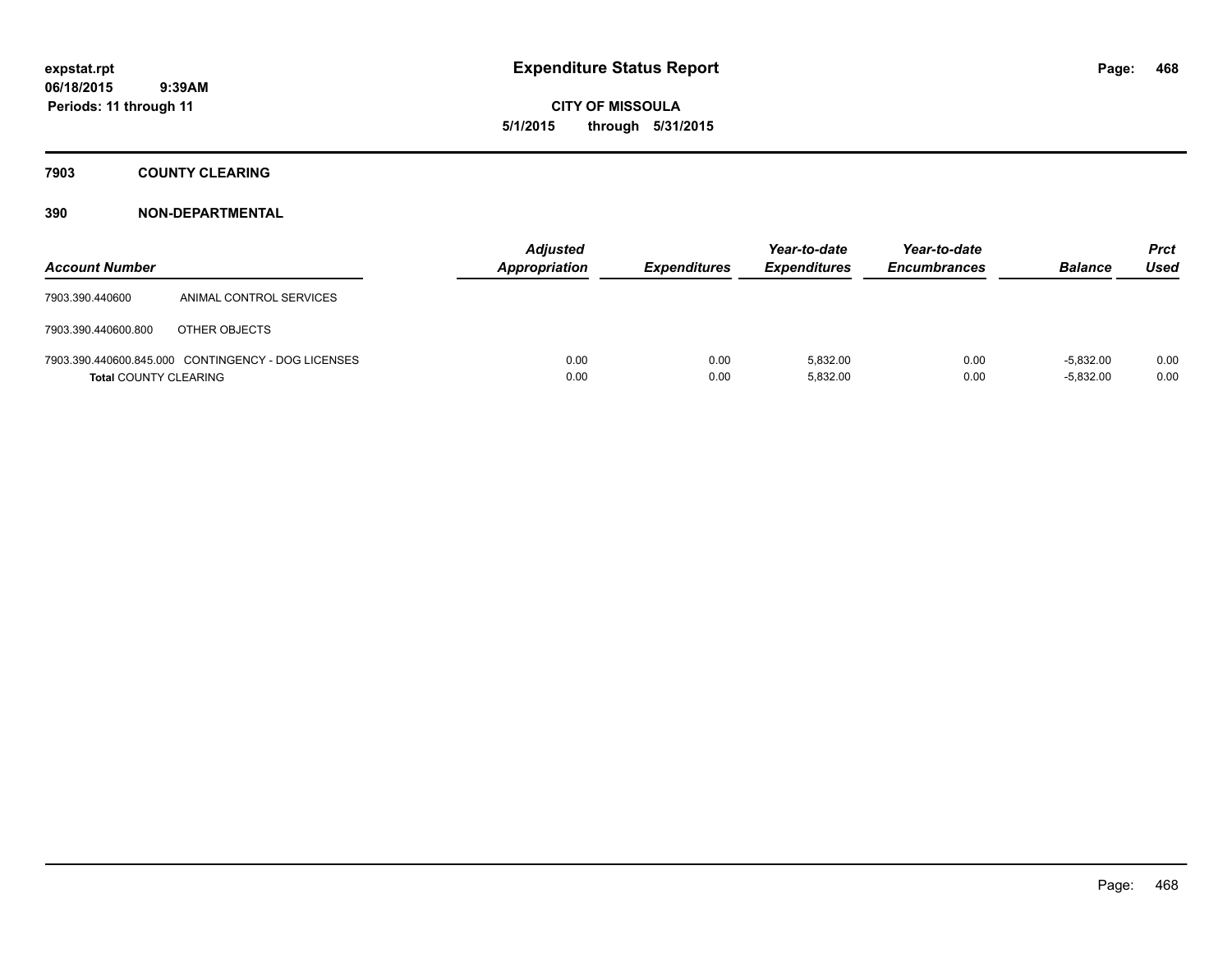**469**

**06/18/2015 9:39AM Periods: 11 through 11**

**CITY OF MISSOULA 5/1/2015 through 5/31/2015**

**7904 SEWER REBATE**

## **280 PUBLIC WORKS ADMIN/ENGINEERING**

| <b>Account Number</b>                       | <b>Adjusted</b><br><b>Appropriation</b> | <b>Expenditures</b> | Year-to-date<br><b>Expenditures</b> | Year-to-date<br><b>Encumbrances</b> | <b>Balance</b> | <b>Prct</b><br><b>Used</b> |
|---------------------------------------------|-----------------------------------------|---------------------|-------------------------------------|-------------------------------------|----------------|----------------------------|
| <b>SEWER UTILITIES</b><br>7904.280.430600   |                                         |                     |                                     |                                     |                |                            |
| <b>FIXED CHARGES</b><br>7904.280.430600.500 |                                         |                     |                                     |                                     |                |                            |
| <b>Total FIXED CHARGES</b>                  | 0.00                                    | 0.00                | 0.00                                | 0.00                                | 0.00           | 0.00                       |
| OTHER OBJECTS<br>7904.280.430600.800        |                                         |                     |                                     |                                     |                |                            |
| <b>Total OTHER OBJECTS</b>                  | 0.00                                    | 0.00                | 0.00                                | 0.00                                | 0.00           | 0.00                       |
| <b>Total SEWER UTILITIES</b>                | 0.00                                    | 0.00                | 0.00                                | 0.00                                | 0.00           | 0.00                       |
| <b>Total SEWER REBATE</b>                   | 0.00                                    | 0.00                | 0.00                                | 0.00                                | 0.00           | 0.00                       |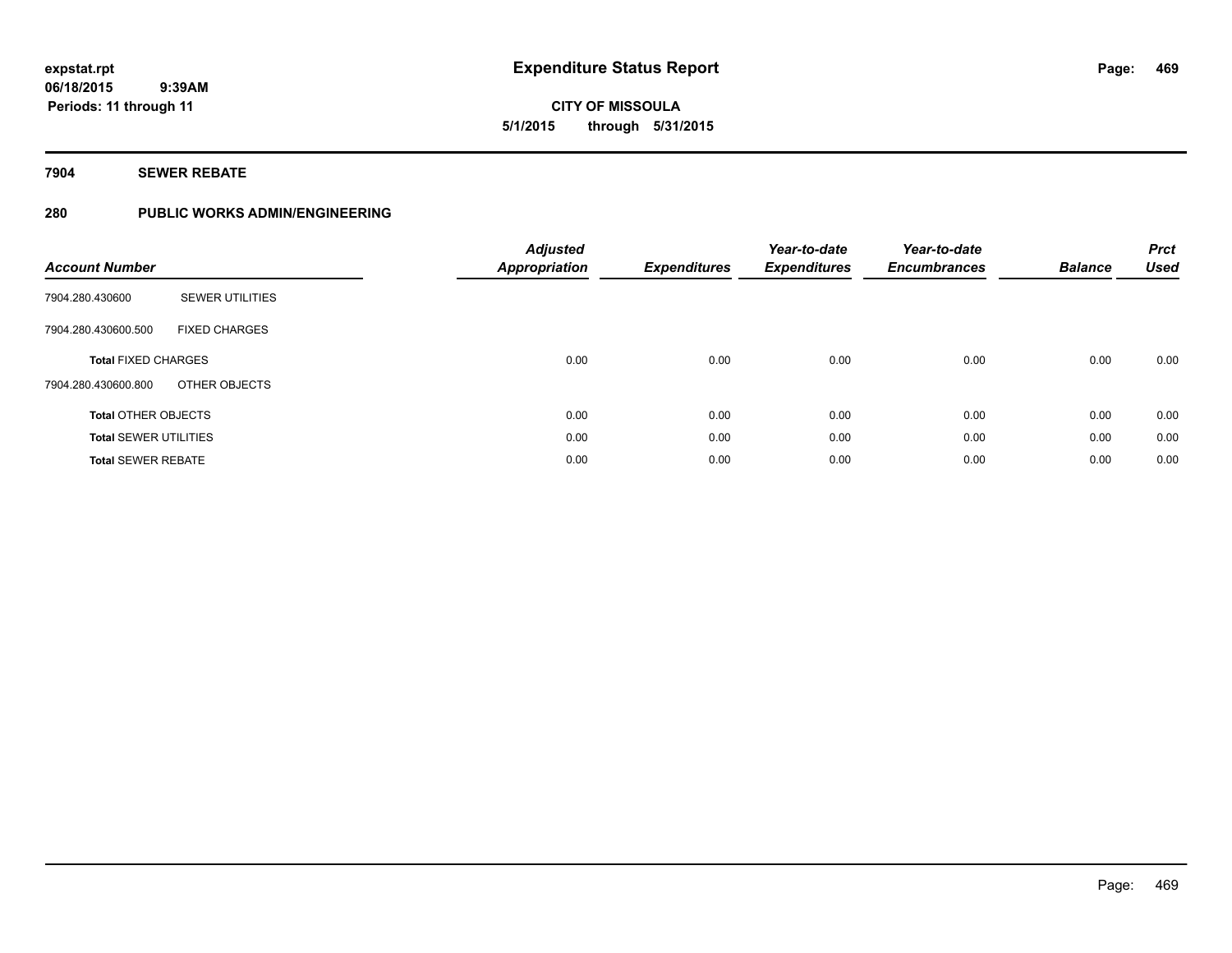**06/18/2015 9:39AM Periods: 11 through 11**

# **CITY OF MISSOULA 5/1/2015 through 5/31/2015**

### **7905 WYE SEWER RSID 8489**

## **280 PUBLIC WORKS ADMIN/ENGINEERING**

| <b>Account Number</b> |                           | <b>Adjusted</b><br>Appropriation | <b>Expenditures</b> | Year-to-date<br><b>Expenditures</b> | Year-to-date<br><b>Encumbrances</b> | <b>Balance</b> | Prct<br><b>Used</b> |
|-----------------------|---------------------------|----------------------------------|---------------------|-------------------------------------|-------------------------------------|----------------|---------------------|
| 7905.280.430600       | <b>SEWER UTILITIES</b>    |                                  |                     |                                     |                                     |                |                     |
| 7905.280.430600.500   | <b>FIXED CHARGES</b>      |                                  |                     |                                     |                                     |                |                     |
|                       | Total WYE SEWER RSID 8489 | 0.00                             | 0.00                | 0.00                                | 0.00                                | 0.00           | 0.00                |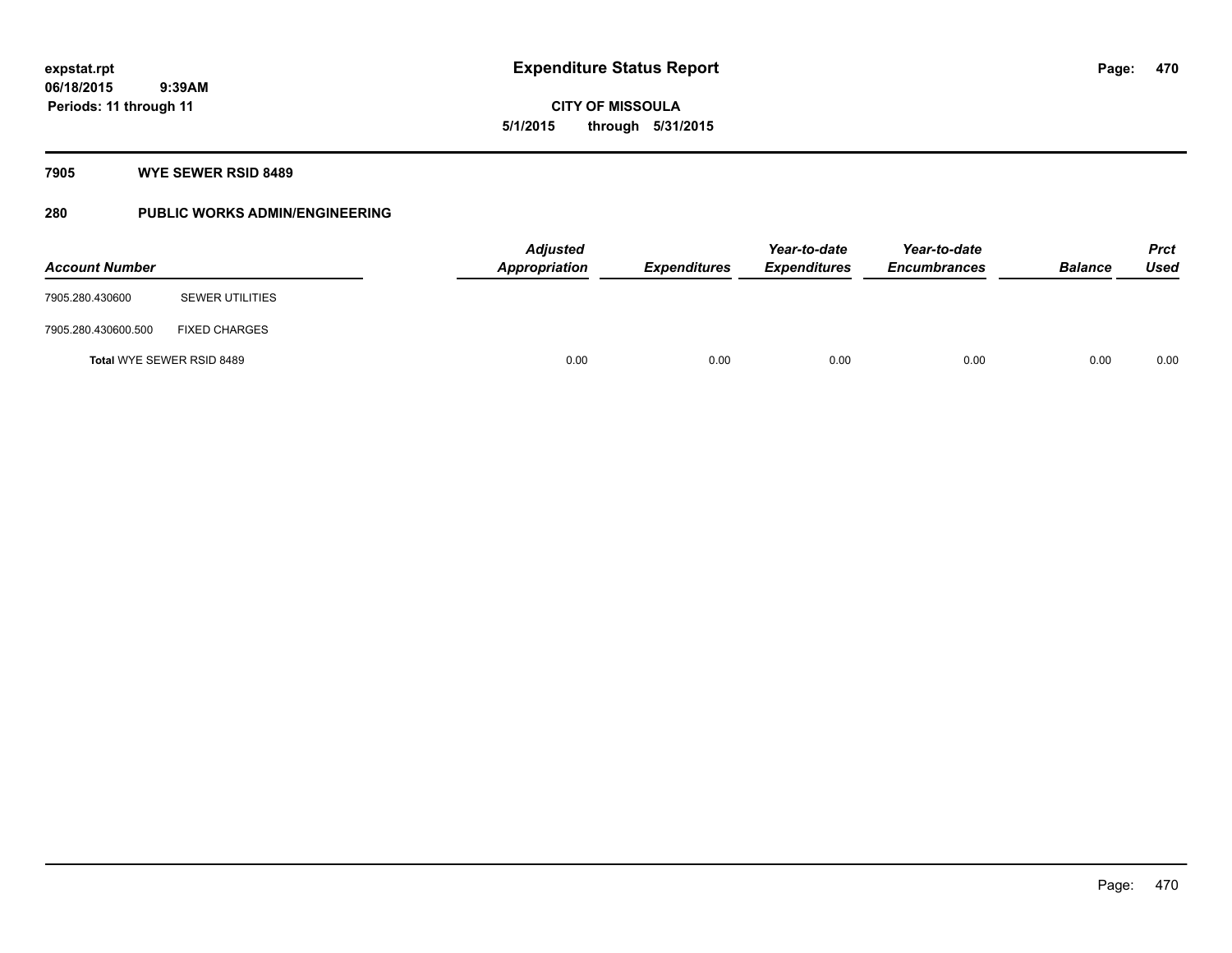**06/18/2015 9:39AM Periods: 11 through 11**

# **CITY OF MISSOULA 5/1/2015 through 5/31/2015**

### **7911 RESIDENTIAL INSPECTION FUND**

## **310 BUILDING INSPECTION**

| <b>Account Number</b>                    |                                                                                                             | <b>Adjusted</b><br><b>Appropriation</b> | <b>Expenditures</b> | Year-to-date<br><b>Expenditures</b> | Year-to-date<br><b>Encumbrances</b> | <b>Balance</b>     | <b>Prct</b><br><b>Used</b> |
|------------------------------------------|-------------------------------------------------------------------------------------------------------------|-----------------------------------------|---------------------|-------------------------------------|-------------------------------------|--------------------|----------------------------|
| 7911.310.420501                          | CONTRACTUAL SERVICE AGRMNTS - BUILDING                                                                      |                                         |                     |                                     |                                     |                    |                            |
| 7911.310.420501.200                      | <b>SUPPLIES</b>                                                                                             |                                         |                     |                                     |                                     |                    |                            |
| <b>Total SUPPLIES</b>                    |                                                                                                             | 0.00                                    | 0.00                | 0.00                                | 0.00                                | 0.00               | 0.00                       |
| 7911.310.420501.300                      | PURCHASED SERVICES                                                                                          |                                         |                     |                                     |                                     |                    |                            |
|                                          | 7911.310.420501.310.000 COMMUNICATIONS-UOFM DONATION<br><b>Total CONTRACTUAL SERVICE AGRMNTS - BUILDING</b> | 0.00<br>0.00                            | 0.00<br>0.00        | 45.00<br>45.00                      | 0.00<br>0.00                        | -45.00<br>$-45.00$ | 0.00<br>0.00               |
| 7911.310.420502                          | *** Title Not Found ***                                                                                     |                                         |                     |                                     |                                     |                    |                            |
| 7911.310.420502.200                      | <b>SUPPLIES</b>                                                                                             |                                         |                     |                                     |                                     |                    |                            |
| Total *** Title Not Found ***            |                                                                                                             | 0.00                                    | 0.00                | 0.00                                | 0.00                                | 0.00               | 0.00                       |
| <b>Total RESIDENTIAL INSPECTION FUND</b> |                                                                                                             | 0.00                                    | 0.00                | 45.00                               | 0.00                                | $-45.00$           | 0.00                       |